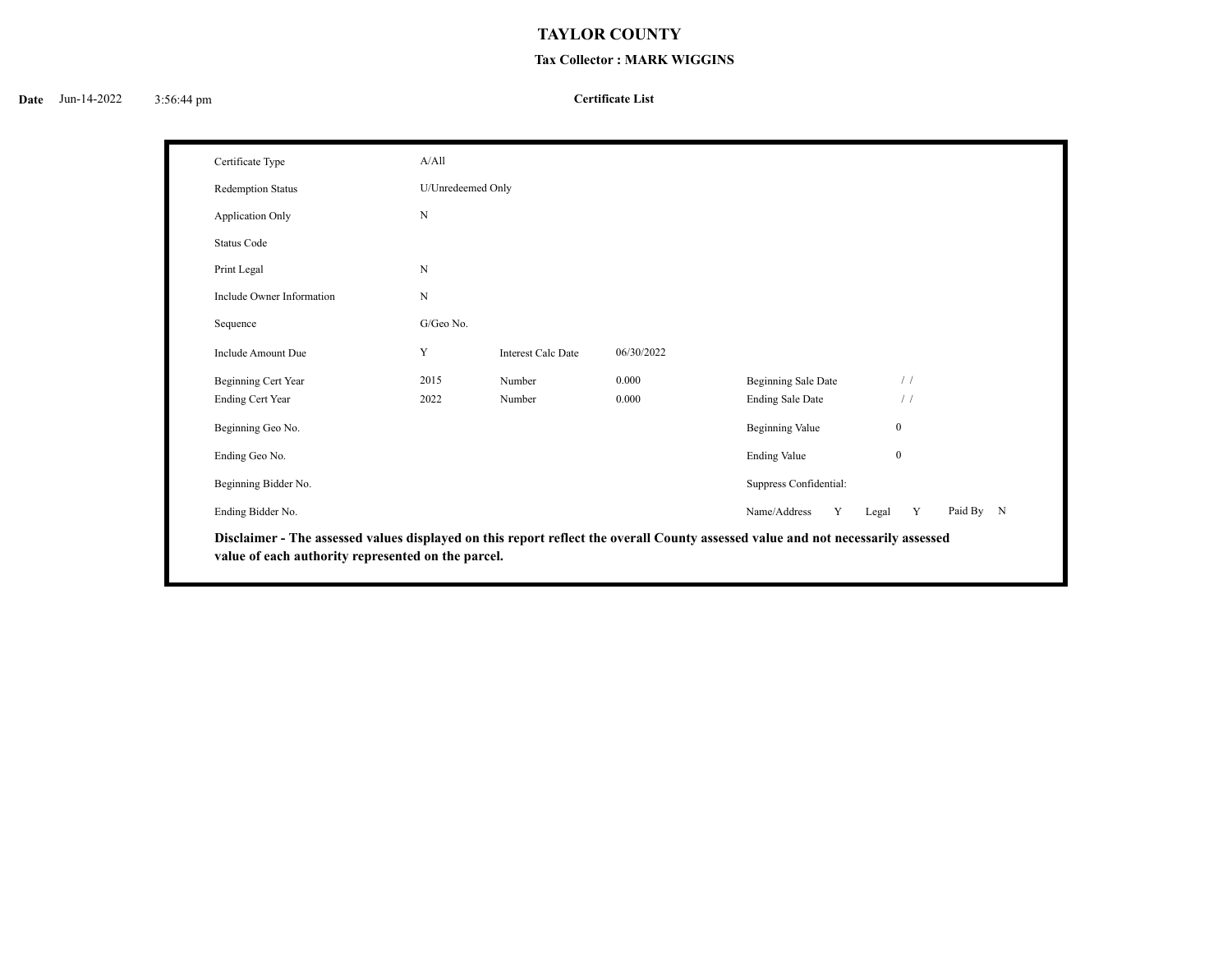**Date** Jun-14-2022 3:56:44 pm **Page** 1 of 325 3:56:44 pm

**Certificate List**

| \$259.61                                                                                                        |       |
|-----------------------------------------------------------------------------------------------------------------|-------|
| 2022<br>13,370<br>0.250 5356948<br>96.000<br>6.04<br>10.36<br>R02060-030                                        | 30.00 |
| 010407-02060030<br>CC2 FL LLC<br>278.84<br>2021<br>2702.0000                                                    |       |
| <b>Payment Information:</b>                                                                                     |       |
| \$239.13<br>11.750 0003172<br>108.000<br>12,160<br>2021<br>9.39<br>5.47<br>R02060-040                           | 30.00 |
| 010407-02060040<br>275.82<br><b>RAJENDRA INC</b><br>2020<br>2705.0000                                           |       |
| <b>RAJENDRA INC</b>                                                                                             |       |
| <b>Payment Information:</b>                                                                                     |       |
| \$259.61<br>97.000<br>13,370<br>0.250 5356948<br>2022<br>6.04<br>10.36<br>R02060-040                            | 30.00 |
| 010407-02060040<br>CC2 FL LLC<br>278.84<br>2021<br>2703.0000                                                    |       |
| <b>Payment Information:</b>                                                                                     |       |
| \$287.26<br>30,790<br>0.250 4247548<br>2021<br>109.000<br>AH<br>6.80<br>11.68<br>R02069-000                     | 30.00 |
| 010407-02069000<br>307.87<br>ASSEMBLY TAX 36, LLC<br>2726.0000<br>2020                                          |       |
| ASSEMBLY TAX 36 LLC CARE OF CU                                                                                  |       |
| <b>Payment Information:</b>                                                                                     |       |
| \$293.71<br>0.250 4247548<br>2022<br>98.000<br>31,220<br>AH<br>6.98<br>11.99<br>R02069-000                      | 30.00 |
| 010407-02069000<br>314.65<br>ASSEMBLY TAX 36, LLC<br>2021<br>2724.0000                                          |       |
| ASSEMBLY TAX 36 LLC CARE OF CU                                                                                  |       |
| <b>Payment Information:</b>                                                                                     |       |
| \$1,188.12<br>110.000<br>61,360<br>0.250 0876575<br>2021<br>31.79<br>54.58<br>R02075-000<br>010407-02075000     | 30.00 |
| 1,253.78<br>TLGFY, LLC<br>2020<br>2735.0000                                                                     |       |
| CAPITAL ONE, N.A., AS COLLATER<br><b>Payment Information:</b>                                                   |       |
| \$1,349.10<br>2022<br>99.000<br>67,490<br>0.250 5356948<br>36.26<br>62.24                                       | 30.00 |
| R02075-000<br>010407-02075000<br>CC2 FL LLC<br>1,422.81<br>2021<br>2733.0000                                    |       |
|                                                                                                                 |       |
| <b>Payment Information:</b>                                                                                     |       |
| \$712.32<br>0.250 5356948<br>2022<br>100.000<br>67,610<br>AH<br>18.59<br>31.92<br>R02075-050<br>010407-02075050 | 30.00 |
| 754.19<br>CC2 FL LLC<br>2735.0000<br>2021                                                                       |       |
| <b>Payment Information:</b>                                                                                     |       |
| \$622.90<br>0.250 4247548<br>2022<br>101.000<br>55,240<br>AH<br>16.11<br>27.66<br>R02076-625                    | 30.00 |
| 010407-02076625<br>660.30<br>ASSEMBLY TAX 36, LLC<br>2021<br>2756.0000                                          |       |
| ASSEMBLY TAX 36 LLC CARE OF CU                                                                                  |       |
| <b>Payment Information:</b><br>\$765.18<br>0.250 4247548<br>2021<br>115.000<br>75,010<br>AH<br>20.06<br>34.44   | 30.00 |
| R02081-030<br>010407-02081030<br>809.69<br>ASSEMBLY TAX 36, LLC<br>2771.0000<br>2020                            |       |
| ASSEMBLY TAX 36 LLC CARE OF CU                                                                                  |       |
| <b>Payment Information:</b>                                                                                     |       |
| \$777.83<br>0.250 5356948<br>2022<br>102.000<br>76,050<br>AH<br>20.41<br>35.04<br>R02081-030                    | 30.00 |
| 010407-02081030<br>822.97<br>CC2 FL LLC<br>2021<br>2770.0000                                                    |       |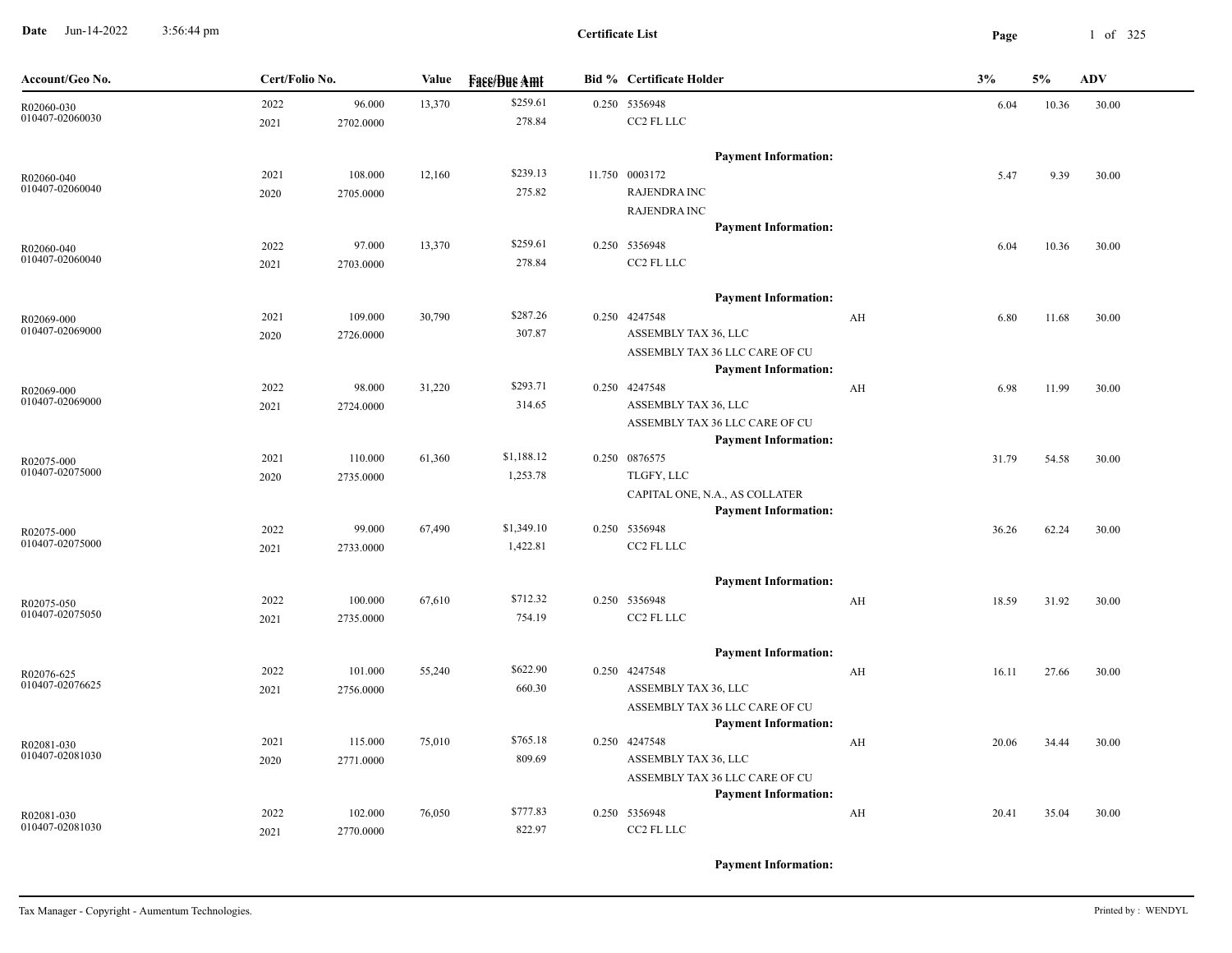**Date** Jun-14-2022 3:56:44 pm **Page** 2 of 325 3:56:44 pm

**Certificate List**

| Account/Geo No. | Cert/Folio No. |           | Value  | <b>Fass/Bus Amt</b> | <b>Bid % Certificate Holder</b> | 3%    | 5%    | ADV   |
|-----------------|----------------|-----------|--------|---------------------|---------------------------------|-------|-------|-------|
| R02081-100      | 2020           | 180.000   | 22,390 | \$562.65            | 6.750 2749418                   | 14.44 | 24.79 | 30.00 |
| 010407-02081100 | 2019           | 2779.0000 |        | 648.02              | IDE TECHNOLOGIES, INC           |       |       |       |
|                 |                |           |        |                     | <b>Payment Information:</b>     |       |       |       |
| R02081-100      | 2022           | 103.000   | 29,930 | \$676.01            | 0.250 5356948                   | 17.59 | 30.19 | 30.00 |
| 010407-02081100 | 2021           | 2772.0000 |        | 716.06              | CC2 FL LLC                      |       |       |       |
|                 |                |           |        |                     | <b>Payment Information:</b>     |       |       |       |
| R05897-000      | 2021           | 697.000   | 5,740  | \$193.41            | 18.000 0099999<br>AH            | 4.20  | 7.21  | 30.00 |
| 010507-05897000 | 2020           | 8260.0000 |        | 237.37              | COUNTY HELD CERTIFICATE         |       |       |       |
|                 |                |           |        |                     | <b>Payment Information:</b>     |       |       |       |
| R05897-000      | 2022           | 664.000   | 5,820  | \$193.41            | 18.000 0099999<br>AH            | 4.20  | 7.21  | 30.00 |
| 010507-05897000 | 2021           | 8269.0000 |        | 209.33              | COUNTY HELD CERTIFICATE         |       |       |       |
|                 |                |           |        |                     | <b>Payment Information:</b>     |       |       |       |
| R05936-000      | 2021           | 700.000   | 47,640 | \$560.42            | 0.250 5331818<br>AH             | 14.38 | 24.69 | 30.00 |
| 010507-05936000 | 2020           | 8322.0000 |        | 594.69              | CCH FL 2 LLC                    |       |       |       |
|                 |                |           |        |                     | <b>Payment Information:</b>     |       |       |       |
| R05936-000      | 2022           | 665.000   | 49,830 | \$593.79            | 0.250 5356948<br>AH             | 15.31 | 26.28 | 30.00 |
| 010507-05936000 | 2021           | 8331.0000 |        | 629.73              | CC2 FL LLC                      |       |       |       |
|                 |                |           |        |                     | <b>Payment Information:</b>     |       |       |       |
| R01683-100      | 2016           | 80.000    | 840    | \$53.50             | 18.000 0099999                  | 0.40  | 0.69  | 27.00 |
| 010606-01683100 | 2015           | 1700.0000 |        | 118.33              | COUNTY HELD CERTIFICATE         |       |       |       |
|                 |                |           |        |                     | <b>Payment Information:</b>     |       |       |       |
| R01683-100      | 2017           | 77.000    | 840    | \$53.41             | 18.000 0099999                  | 0.40  | 0.69  | 27.00 |
| 010606-01683100 | 2016           | 1720.0000 |        | 108.53              | COUNTY HELD CERTIFICATE         |       |       |       |
|                 |                |           |        |                     | <b>Payment Information:</b>     |       |       |       |
| R01683-100      | 2018           | 87.000    | 840    | \$53.16             | 18.000 0099999                  | 0.39  | 0.67  | 27.00 |
| 010606-01683100 | 2017           | 1727.0000 |        | 98.48               | COUNTY HELD CERTIFICATE         |       |       |       |
|                 |                |           |        |                     | <b>Payment Information:</b>     |       |       |       |
| R01683-100      | 2019           | 115.000   | 840    | \$53.05             | 18.000 0099999                  | 0.39  | 0.67  | 27.00 |
| 010606-01683100 | 2018           | 1742.0000 |        | 88.74               | COUNTY HELD CERTIFICATE         |       |       |       |
|                 |                |           |        |                     | <b>Payment Information:</b>     |       |       |       |
| R01683-100      | 2020           | 92.000    | 840    | \$55.85             | 18.000 0099999                  | 0.38  | 0.66  | 30.00 |
| 010606-01683100 | 2019           | 1747.0000 |        | 83.04               | COUNTY HELD CERTIFICATE         |       |       |       |
|                 |                |           |        |                     |                                 |       |       |       |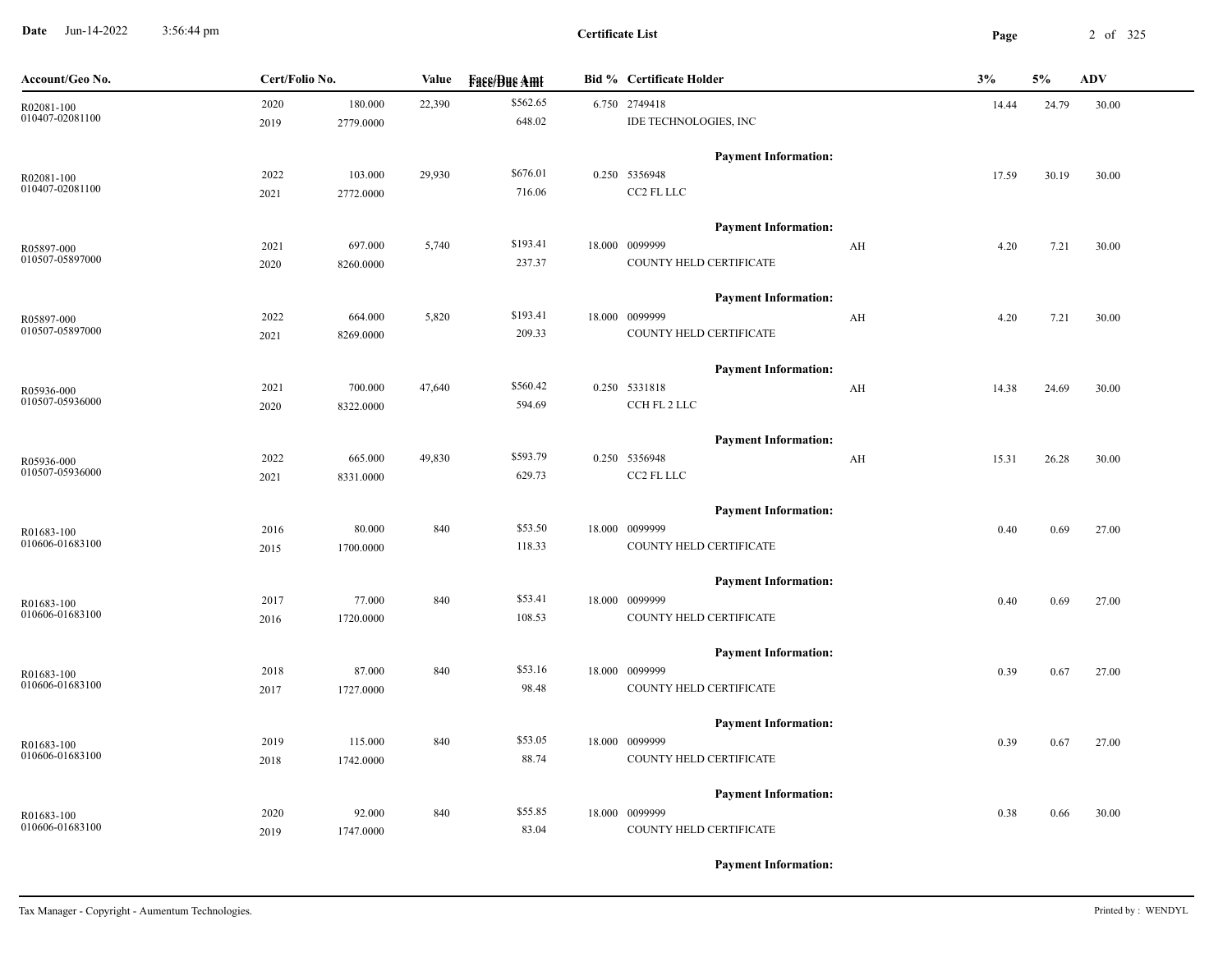**Date** Jun-14-2022 3:56:44 pm **Page** 3 of 325 3:56:44 pm

| Account/Geo No.               | Cert/Folio No. |            | <b>Value</b> | <b>Face/Bue Amt</b> | <b>Bid % Certificate Holder</b>                               | 3%     | 5%     | <b>ADV</b> |  |
|-------------------------------|----------------|------------|--------------|---------------------|---------------------------------------------------------------|--------|--------|------------|--|
| R08877-012                    | 2022           | 1034.000   | 5,000        | \$122.63            | 8.750 5356950                                                 | 2.24   | 3.84   | 30.00      |  |
| 010708-08877012               | 2021           | 15566.0000 |              | 135.01              | <b>JAMES LEWIS</b>                                            |        |        |            |  |
|                               |                |            |              |                     | KIMBERLY A. LEWIS                                             |        |        |            |  |
|                               |                |            |              |                     | <b>Payment Information:</b>                                   |        |        |            |  |
| R07014-000                    | 2021           | 897.000    | 235,950      | \$3,866.94          | 0.250 0876575                                                 | 106.10 | 182.14 | 30.00      |  |
| 010807-07014000               | 2020           | 12101.0000 |              | 4,066.54            | TLGFY, LLC                                                    |        |        |            |  |
|                               |                |            |              |                     | CAPITAL ONE, N.A., AS COLLATER                                |        |        |            |  |
|                               |                |            |              |                     | <b>Payment Information:</b>                                   |        |        |            |  |
| R07019-400                    | 2021           | 898.000    | 11,420       | \$227.14            | 7.750 3097555                                                 | 5.14   | 8.82   | 30.00      |  |
| 010807-07019400               | 2020           | 12120.0000 |              | 252.46              | <b>SAVVY FL LLC</b>                                           |        |        |            |  |
|                               |                |            |              |                     | FIRST HORIZON COLLATERAL ASSIG                                |        |        |            |  |
|                               |                |            |              |                     | <b>Payment Information:</b>                                   |        |        |            |  |
| R07019-400<br>010807-07019400 | 2022           | 831.000    | 11,420       | \$226.15            | 12.000 3097555                                                | 5.11   | 8.77   | 30.00      |  |
|                               | 2021           | 12142.0000 |              | 243.71              | <b>SAVVY FL LLC</b>                                           |        |        |            |  |
|                               |                |            |              |                     | FIRST HORIZON COLLATERAL ASSIG<br><b>Payment Information:</b> |        |        |            |  |
|                               | 2021           | 899.000    | 17,240       | \$321.47            | 2.750 3097555                                                 | 7.75   | 13.31  | 30.00      |  |
| R07022-110<br>010807-07022110 | 2020           | 12130.0000 |              | 343.79              | <b>SAVVY FL LLC</b>                                           |        |        |            |  |
|                               |                |            |              |                     | FIRST HORIZON COLLATERAL ASSIG                                |        |        |            |  |
|                               |                |            |              |                     | <b>Payment Information:</b>                                   |        |        |            |  |
| R07022-110                    | 2022           | 832.000    | 17,240       | \$319.98            | 0.250 5356948                                                 | 7.71   | 13.24  | 30.00      |  |
| 010807-07022110               | 2021           | 12152.0000 |              | 342.23              | CC2 FL LLC                                                    |        |        |            |  |
|                               |                |            |              |                     |                                                               |        |        |            |  |
|                               |                |            |              |                     | <b>Payment Information:</b>                                   |        |        |            |  |
| R07034-000                    | 2020           | 1070.000   | 11,200       | \$226.71            | 3.250 3947717                                                 | 5.12   | 8.80   | 30.00      |  |
| 010807-07034000               | 2019           | 12147.0000 |              | 248.31              | <b>ANTHONY LLANES LLL</b>                                     |        |        |            |  |
|                               |                |            |              |                     |                                                               |        |        |            |  |
|                               |                |            |              |                     | <b>Payment Information:</b>                                   |        |        |            |  |
| R07034-000                    | 2022           | 834.000    | 11,200       | \$222.60            | 12.000 3097555                                                | 5.01   | 8.60   | 30.00      |  |
| 010807-07034000               | 2021           | 12172.0000 |              | 239.98              | <b>SAVVY FL LLC</b>                                           |        |        |            |  |
|                               |                |            |              |                     | FIRST HORIZON COLLATERAL ASSIG                                |        |        |            |  |
|                               |                |            |              |                     | <b>Payment Information:</b>                                   |        |        |            |  |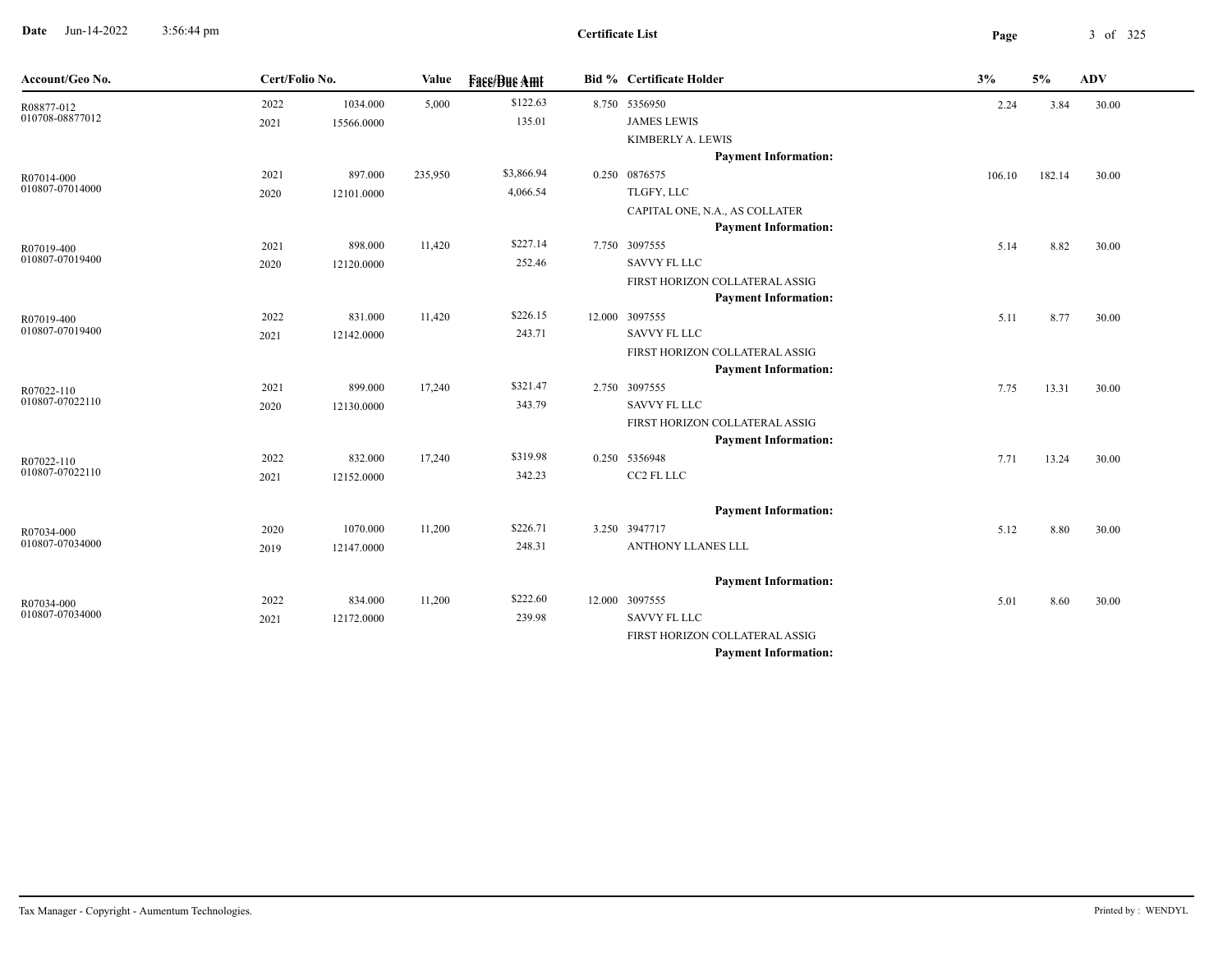**Date** Jun-14-2022 3:56:44 pm **Page** 4 of 325 3:56:44 pm

**Certificate List**

| Account/Geo No.               | Cert/Folio No. |            | Value   | <b>Fase/Bue Amt</b> | <b>Bid % Certificate Holder</b> | 3%    | 5%    | <b>ADV</b> |
|-------------------------------|----------------|------------|---------|---------------------|---------------------------------|-------|-------|------------|
| R07037-000                    | 2019           | 1163.000   | 12,180  | \$309.94            | 7.750 3947717                   | 7.52  | 12.90 | 27.00      |
| 010807-07037000               | 2018           | 12120.0000 |         | 390.25              | ANTHONY LLANES LLL              |       |       |            |
|                               |                |            |         |                     | <b>Payment Information:</b>     |       |       |            |
| R07037-000                    | 2020           | 1071.000   | 13,390  | \$320.07            | 13.750 3947717                  | 7.71  | 13.24 | 30.00      |
| 010807-07037000               | 2019           | 12150.0000 |         | 418.01              | ANTHONY LLANES LLL              |       |       |            |
|                               |                |            |         |                     | <b>Payment Information:</b>     |       |       |            |
| R07037-000                    | 2021           | 902.000    | 14,240  | \$323.30            | 17.750 0003172                  | 7.80  | 13.40 | 30.00      |
| 010807-07037000               | 2020           | 12153.0000 |         | 391.72              | <b>RAJENDRA INC</b>             |       |       |            |
|                               |                |            |         |                     | <b>RAJENDRA INC</b>             |       |       |            |
|                               |                |            |         |                     | <b>Payment Information:</b>     |       |       |            |
| R07037-000                    | 2022           | 835.000    | 14,130  | \$320.31            | 18.000 4538296                  | 7.72  | 13.25 | 30.00      |
| 010807-07037000               | 2021           | 12175.0000 |         | 342.58              | <b>RICKY W BOVINET</b>          |       |       |            |
|                               |                |            |         |                     | <b>Payment Information:</b>     |       |       |            |
| R07040-000                    | 2022           | 836.000    | 17,970  | \$331.76            | 0.250 3097555                   | 8.04  | 13.80 | 30.00      |
| 010807-07040000               | 2021           | 12198.0000 |         | 354.60              | <b>SAVVY FL LLC</b>             |       |       |            |
|                               |                |            |         |                     | FIRST HORIZON COLLATERAL ASSIG  |       |       |            |
|                               |                |            |         |                     | <b>Payment Information:</b>     |       |       |            |
| R07040-175                    | 2022           | 837.000    | 68,190  | \$1,141.51          | 0.250 4247548                   | 30.50 | 52.36 | 30.00      |
| 010807-07040175               | 2021           | 12209.0000 |         | 1,204.84            | ASSEMBLY TAX 36, LLC            |       |       |            |
|                               |                |            |         |                     | ASSEMBLY TAX 36 LLC CARE OF CU  |       |       |            |
|                               |                |            |         |                     | <b>Payment Information:</b>     |       |       |            |
| R07059-000                    | 2022           | 838.000    | 75,640  | \$1,586.57          | 0.250 4247548                   | 42.85 | 73.55 | 30.00      |
| 010807-07059000               | 2021           | 12256.0000 |         | 1,672.15            | ASSEMBLY TAX 36, LLC            |       |       |            |
|                               |                |            |         |                     | ASSEMBLY TAX 36 LLC CARE OF CU  |       |       |            |
|                               |                |            |         |                     | <b>Payment Information:</b>     |       |       |            |
| R07061-000<br>010807-07061000 | 2021           | 907.000    | 96,350  | \$1,755.32          | 0.250 3326374                   | 47.53 | 81.59 | 30.00      |
|                               | 2020           | 12234.0000 |         | 1,849.34            | TLOA OF FLORIDA LLC             |       |       |            |
|                               |                |            |         |                     | <b>Payment Information:</b>     |       |       |            |
| R07061-000                    | 2022           | 839.000    | 105,980 | \$2,063.36          | 0.250 4247548                   | 56.07 | 96.26 | 30.00      |
| 010807-07061000               | 2021           | 12258.0000 |         | 2,172.78            | ASSEMBLY TAX 36, LLC            |       |       |            |
|                               |                |            |         |                     | ASSEMBLY TAX 36 LLC CARE OF CU  |       |       |            |
|                               |                |            |         |                     | <b>Payment Information:</b>     |       |       |            |
| R07064-000                    | 2022           | 840.000    | 78,520  | \$1,358.54          | 0.250 5356948                   | 36.52 | 62.69 | 30.00      |
| 010807-07064000               | 2021           | 12262.0000 |         | 1,432.72            | CC2 FL LLC                      |       |       |            |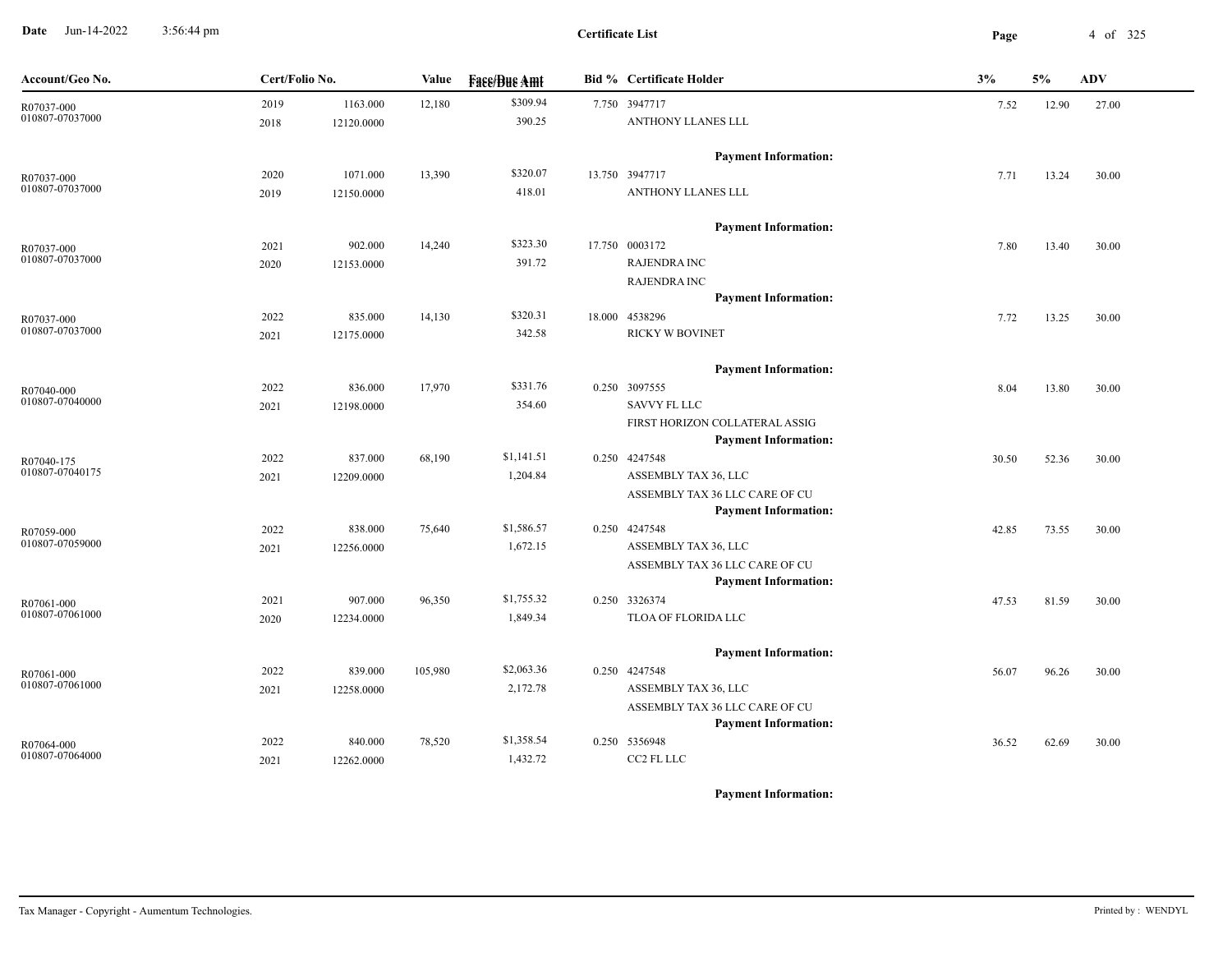**Date** Jun-14-2022 3:56:44 pm **Page** 5 of 325 3:56:44 pm

| Account/Geo No. | Cert/Folio No. |            | Value  | <b>Face/Bue Amt</b> | <b>Bid % Certificate Holder</b> | 3%    | 5%    | <b>ADV</b> |
|-----------------|----------------|------------|--------|---------------------|---------------------------------|-------|-------|------------|
| R07075-000      | 2016           | 1000.000   | 35,660 | \$806.16            | 14.000 0000002                  | 21.28 | 36.53 | 27.00      |
| 010807-07075000 | 2015           | 12080.0000 |        | 1,498.99            | <b>BLEVINS JOHN E</b>           |       |       |            |
|                 |                |            |        |                     | <b>BLEVINS JOHN E</b>           |       |       |            |
|                 |                |            |        |                     | <b>Payment Information:</b>     |       |       |            |
| R07075-000      | 2017           | 1011.000   | 39,220 | \$917.90            | 14.000 0003172                  | 24.38 | 41.85 | 27.00      |
| 010807-07075000 | 2016           | 12133.0000 |        | 1,577.39            | <b>RAJENDRA INC</b>             |       |       |            |
|                 |                |            |        |                     | <b>RAJENDRA INC</b>             |       |       |            |
|                 |                |            |        |                     | <b>Payment Information:</b>     |       |       |            |
| R07075-000      | 2018           | 1000.000   | 43,140 | \$956.11            | 0.250 3947717                   | 25.44 | 43.67 | 27.00      |
| 010807-07075000 | 2017           | 12188.0000 |        | 1,010.17            | ANTHONY LLANES LLL              |       |       |            |
|                 |                |            |        |                     | <b>Payment Information:</b>     |       |       |            |
| R07075-000      | 2019           | 1174.000   | 47,450 | \$990.31            | 0.250 3947717                   | 26.39 | 45.30 | 27.00      |
| 010807-07075000 | 2018           | 12222.0000 |        | 1,046.08            | ANTHONY LLANES LLL              |       |       |            |
|                 |                |            |        |                     | <b>Payment Information:</b>     |       |       |            |
| R07075-000      | 2020           | 1079.000   | 52,190 | \$1,119.20          | 18.000 3947717                  | 29.88 | 51.30 | 30.00      |
| 010807-07075000 | 2019           | 12253.0000 |        | 1,545.15            | ANTHONY LLANES LLL              |       |       |            |
|                 |                |            |        |                     | <b>Payment Information:</b>     |       |       |            |
| R07075-000      | 2021           | 909.000    | 57,400 | \$1,151.88          | 12.000 2749417                  | 30.79 | 52.85 | 30.00      |
| 010807-07075000 | 2020           | 12256.0000 |        | 1,307.87            | MICHAEL E. HOLLAND              |       |       |            |
|                 |                |            |        |                     | <b>DOLORES A. HOLLAND</b>       |       |       |            |
|                 |                |            |        |                     | <b>Payment Information:</b>     |       |       |            |
| R07075-000      | 2022           | 841.000    | 63,140 | \$1,407.58          | 18.000 5366574                  | 37.88 | 65.03 | 30.00      |
| 010807-07075000 | 2021           | 12278.0000 |        | 1,484.21            | PALLUM 401K PLAN                |       |       |            |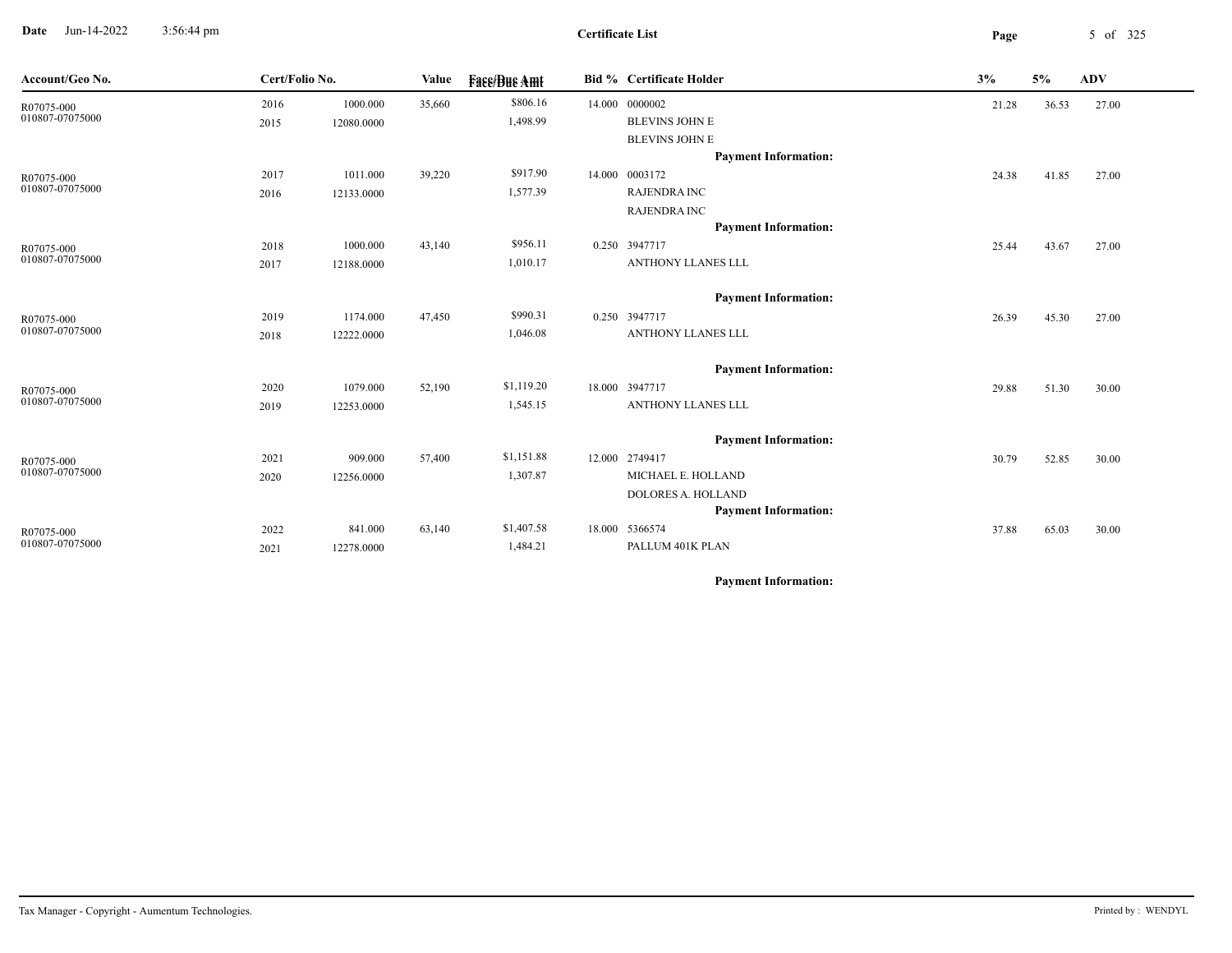**Date** Jun-14-2022 3:56:44 pm **Page** 6 of 325 3:56:44 pm

**Certificate List**

 $\overline{\phantom{a}}$ 

| Account/Geo No.               | Cert/Folio No. |            | Value  | <b>Face/Bue Amt</b> | <b>Bid % Certificate Holder</b> | 3%    | 5%    | <b>ADV</b> |
|-------------------------------|----------------|------------|--------|---------------------|---------------------------------|-------|-------|------------|
| R07120-133                    | 2016           | 1005.000   | 10,000 | \$211.67            | 18.000 2361900                  | 4.79  | 8.22  | 27.00      |
| 010807-07120133               | 2015           | 12155.0000 |        | 449.70              | SHO, LLC                        |       |       |            |
|                               |                |            |        |                     | <b>Payment Information:</b>     |       |       |            |
| R07120-133                    | 2017           | 1014.000   | 10,000 | \$210.54            | 14.750 0003179                  | 4.76  | 8.17  | 27.00      |
| 010807-07120133               | 2016           | 12207.0000 |        | 374.65              | MATHON INVESTMENTS CORPORATION  |       |       |            |
|                               |                |            |        |                     | <b>US CENTURY BANK</b>          |       |       |            |
|                               |                |            |        |                     | <b>Payment Information:</b>     |       |       |            |
| R07120-133                    | 2018           | 1001.000   | 11,000 | \$318.53            | 13.750 3947717                  | 7.75  | 13.31 | 27.00      |
| 010807-07120133               | 2017           | 12264.0000 |        | 503.62              | ANTHONY LLANES LLL              |       |       |            |
|                               |                |            |        |                     | <b>Payment Information:</b>     |       |       |            |
| R07120-133                    | 2019           | 1178.000   | 12,100 | \$325.73            | 17.500 3947717                  | 7.95  | 13.65 | 27.00      |
| 010807-07120133               | 2018           | 12300.0000 |        | 507.74              | ANTHONY LLANES LLL              |       |       |            |
|                               |                |            |        |                     | <b>Payment Information:</b>     |       |       |            |
| R07120-133                    | 2020           | 1083.000   | 13,310 | \$324.18            | 18.000 3947717                  | 7.83  | 13.44 | 30.00      |
| 010807-07120133               | 2019           | 12332.0000 |        | 452.00              | ANTHONY LLANES LLL              |       |       |            |
|                               |                |            |        |                     | <b>Payment Information:</b>     |       |       |            |
|                               | 2021           | 910.000    | 14,640 | \$330.75            | 18.000 4538296                  | 8.01  | 13.75 | 30.00      |
| R07120-133<br>010807-07120133 | 2020           | 12336.0000 |        | 401.50              | <b>RICKY W BOVINET</b>          |       |       |            |
|                               |                |            |        |                     |                                 |       |       |            |
|                               |                |            |        |                     | <b>Payment Information:</b>     |       |       |            |
| R07120-133                    | 2022           | 842.000    | 16,100 | \$458.76            | 18.000 5366574                  | 11.56 | 19.85 | 30.00      |
| 010807-07120133               | 2021           | 12360.0000 |        | 487.95              | PALLUM 401K PLAN                |       |       |            |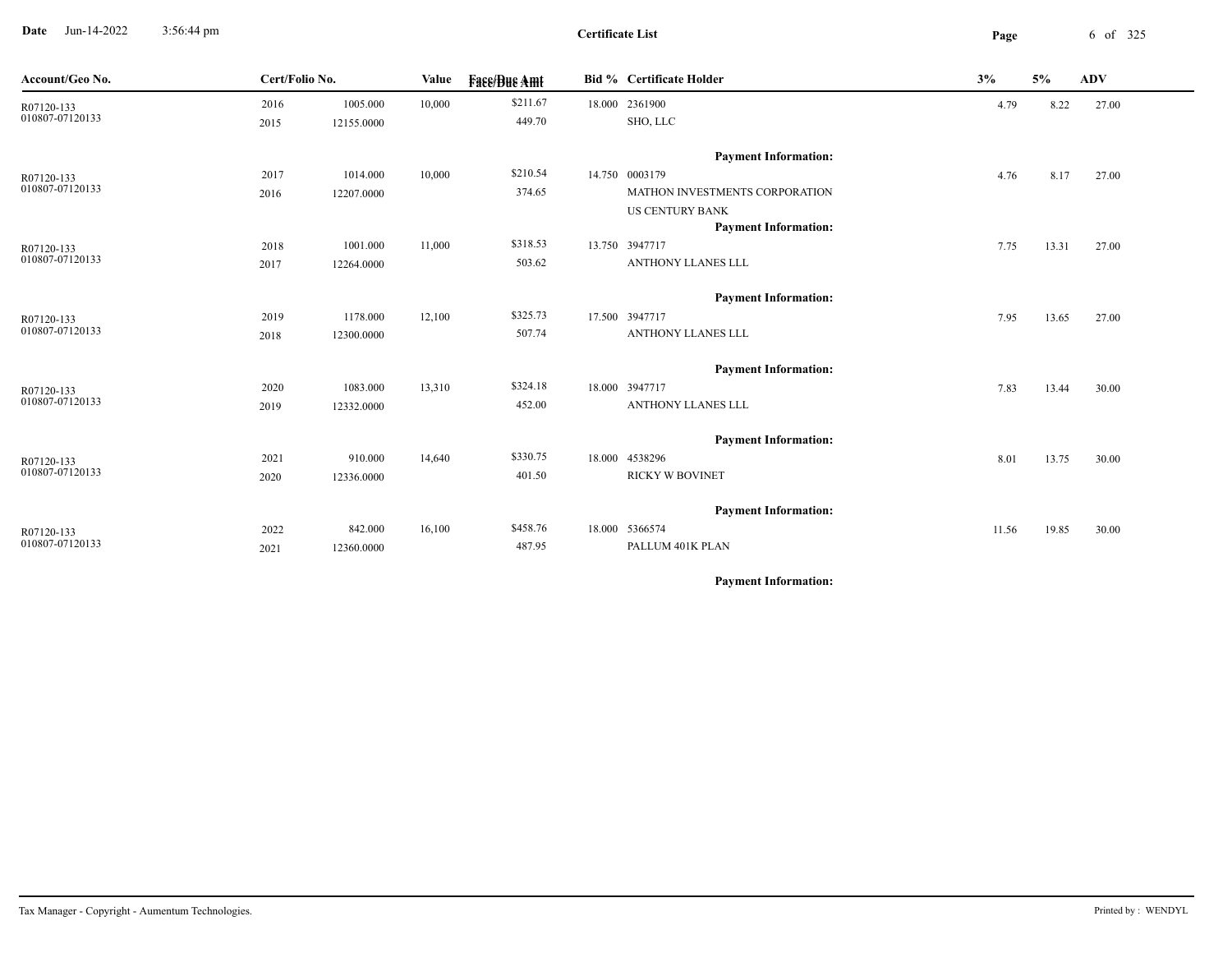**Date** Jun-14-2022 3:56:44 pm **Page** 7 of 325 3:56:44 pm

**Certificate List**

| Account/Geo No. | Cert/Folio No. |            | Value   | <b>Face/Bue Amt</b> | <b>Bid % Certificate Holder</b> | 3%    |        | <b>ADV</b> |
|-----------------|----------------|------------|---------|---------------------|---------------------------------|-------|--------|------------|
| R07120-151      | 2016           | 1007.000   | 10,180  | \$214.80            | 18.000 2361903                  | 4.88  | 8.37   | 27.00      |
| 010807-07120151 | 2015           | 12171.0000 |         | 456.26              | BLACK BELT ENERGY, LLC          |       |        |            |
|                 |                |            |         |                     | <b>Payment Information:</b>     |       |        |            |
| R07120-151      | 2017           | 1017.000   | 10,180  | \$213.63            | 14.750 0003179                  | 4.84  | 8.32   | 27.00      |
| 010807-07120151 | 2016           | 12223.0000 |         | 380.06              | MATHON INVESTMENTS CORPORATION  |       |        |            |
|                 |                |            |         |                     | <b>US CENTURY BANK</b>          |       |        |            |
|                 |                |            |         |                     | <b>Payment Information:</b>     |       |        |            |
| R07120-151      | 2018           | 1003.000   | 11,190  | \$321.61            | 13.750 3947717                  | 7.84  | 13.46  | 27.00      |
| 010807-07120151 | 2017           | 12280.0000 |         | 508.43              | ANTHONY LLANES LLL              |       |        |            |
|                 |                |            |         |                     | <b>Payment Information:</b>     |       |        |            |
| R07120-151      | 2019           | 1179.000   | 12,300  | \$328.86            | 17.750 3947718                  | 8.04  | 13.80  | 27.00      |
| 010807-07120151 | 2018           | 12315.0000 |         | 515.09              | STONE PONY PROPERTIES, LLC      |       |        |            |
|                 |                |            |         |                     | <b>Payment Information:</b>     |       |        |            |
| R07120-151      | 2020           | 1086.000   | 13,530  | \$327.39            | 18.000 3947717                  | 7.92  | 13.59  | 30.00      |
| 010807-07120151 | 2019           | 12347.0000 |         | 456.41              | ANTHONY LLANES LLL              |       |        |            |
|                 |                |            |         |                     | <b>Payment Information:</b>     |       |        |            |
| R07120-151      | 2021           | 912.000    | 14,880  | \$334.11            | 18.000 4538296                  | 8.10  | 13.91  | 30.00      |
| 010807-07120151 | 2020           | 12351.0000 |         | 405.51              | RICKY W BOVINET                 |       |        |            |
|                 |                |            |         |                     | <b>Payment Information:</b>     |       |        |            |
| R07120-151      | 2022           | 843.000    | 16,360  | \$462.22            | 18.000 5366574                  | 11.66 | 20.01  | 30.00      |
| 010807-07120151 | 2021           | 12375.0000 |         | 491.58              | PALLUM 401K PLAN                |       |        |            |
|                 |                |            |         |                     | <b>Payment Information:</b>     |       |        |            |
| R07130-000      | 2022           | 844.000    | 149,750 | \$2,628.71          | 0.250 0003192                   | 71.75 | 123.18 | 30.00      |
| 010807-07130000 | 2021           | 12400.0000 |         | 2,766.40            | ATCF IIÂ FLORIDA-A LLC          |       |        |            |
|                 |                |            |         |                     | <b>Payment Information:</b>     |       |        |            |
| R07139-000      | 2022           | 845.000    | 44,500  | \$860.48            | 0.250 0003192                   | 22.70 | 38.98  | 30.00      |
| 010807-07139000 | 2021           | 12411.0000 |         | 909.75              | ATCF IIÂ FLORIDA-A LLC          |       |        |            |
|                 |                |            |         |                     | <b>Payment Information:</b>     |       |        |            |
| R07143-000      | 2021           | 914.000    | 10,400  | \$210.59            | 3.750 3097555                   | 4.68  | 8.03   | 30.00      |
| 010807-07143000 | 2020           | 12390.0000 |         | 227.37              | SAVVY FL LLC                    |       |        |            |
|                 |                |            |         |                     | FIRST HORIZON COLLATERAL ASSIG  |       |        |            |
|                 |                |            |         |                     | <b>Payment Information:</b>     |       |        |            |
| R07143-000      | 2022           | 846.000    | 11,440  | \$300.84            | 0.250 5356948                   | 7.18  | 12.33  | 30.00      |
| 010807-07143000 | 2021           | 12413.0000 |         | 322.13              | CC2 FL LLC                      |       |        |            |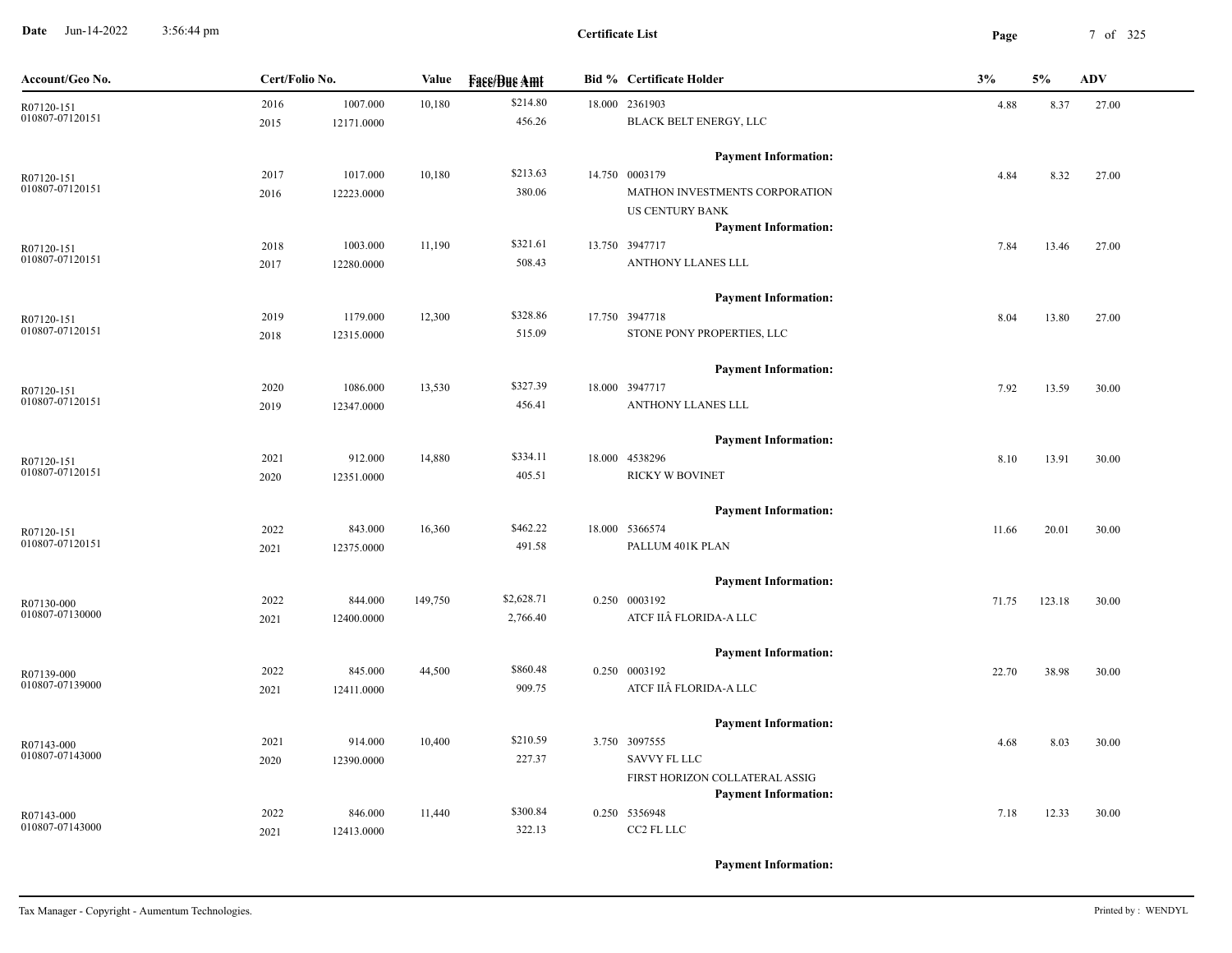**Date** Jun-14-2022 3:56:44 pm 8 of 325 3:56:44 pm

| Account/Geo No.               | Cert/Folio No. |           | <b>Value</b> | <b>Fase/Bue Amt</b> | <b>Bid % Certificate Holder</b>                               |    | 3%    | 5%     | <b>ADV</b> |  |
|-------------------------------|----------------|-----------|--------------|---------------------|---------------------------------------------------------------|----|-------|--------|------------|--|
| R02082-075                    | 2021           | 118.000   | 66,830       | \$1,276.78          | 0.250 0876575                                                 |    | 34.25 | 58.80  | 30.00      |  |
| 020407-02082075               | 2020           | 2781.0000 |              | 1,346.87            | TLGFY, LLC                                                    |    |       |        |            |  |
|                               |                |           |              |                     | CAPITAL ONE, N.A., AS COLLATER                                |    |       |        |            |  |
|                               |                |           |              |                     | <b>Payment Information:</b>                                   |    |       |        |            |  |
| R02082-075                    | 2022           | 104.000   | 70,270       | \$1,326.45          | 0.250 4247548                                                 |    | 35.63 | 61.16  | 30.00      |  |
| 020407-02082075               | 2021           | 2780.0000 |              | 1,399.02            | ASSEMBLY TAX 36, LLC                                          |    |       |        |            |  |
|                               |                |           |              |                     | ASSEMBLY TAX 36 LLC CARE OF CU                                |    |       |        |            |  |
|                               |                |           |              |                     | <b>Payment Information:</b>                                   |    |       |        |            |  |
| R02087-130<br>020407-02087130 | 2022           | 105.000   | 212,030      | \$2,970.40          | 0.250 0003192<br>ATCF IIÂ FLORIDA-A LLC                       | AH | 81.23 | 139.45 | 30.00      |  |
|                               | 2021           | 2816.0000 |              | 3,125.17            |                                                               |    |       |        |            |  |
|                               |                |           |              |                     | <b>Payment Information:</b>                                   |    |       |        |            |  |
| R02109-012                    | 2018           | 166.000   | 9,720        | \$281.19            | 7.500 1704262                                                 | AH | 6.72  | 11.53  | 27.00      |  |
| 020407-02109012               | 2017           | 2867.0000 |              | 373.55              | PROVIDENT TRUST GROUP LLC FBO                                 |    |       |        |            |  |
|                               |                |           |              |                     | WYATT BUCKINGHAM IRA                                          |    |       |        |            |  |
|                               |                |           |              |                     | <b>Payment Information:</b>                                   |    |       |        |            |  |
| R02109-014                    | 2019           | 211.000   | 11,300       | \$318.81            | 3.750 0000102                                                 |    | 7.76  | 13.32  | 27.00      |  |
| 020407-02109014               | 2018           | 2885.0000 |              | 361.92              | SIMMONS SAMMIE D OR DONNA G                                   |    |       |        |            |  |
|                               |                |           |              |                     | SIMMONS SAMMIE D OR DONNA G                                   |    |       |        |            |  |
|                               |                |           |              |                     | <b>Payment Information:</b>                                   |    |       |        |            |  |
| R02109-018                    | 2021           | 124.000   | 52,220       | \$284.19            | 0.250 5331818                                                 | AH | 6.72  | 11.53  | 30.00      |  |
| 020407-02109018               | 2020           | 2895.0000 |              | 304.65              | CCH FL 2 LLC                                                  |    |       |        |            |  |
|                               |                |           |              |                     | <b>Payment Information:</b>                                   |    |       |        |            |  |
| R02109-018                    | 2022           | 106.000   | 52,950       | \$284.19            | 0.250 5356948                                                 | AH | 6.72  | 11.53  | 30.00      |  |
| 020407-02109018               | 2021           | 2895.0000 |              | 304.65              | CC2 FL LLC                                                    |    |       |        |            |  |
|                               |                |           |              |                     |                                                               |    |       |        |            |  |
|                               |                |           |              |                     | <b>Payment Information:</b>                                   |    |       |        |            |  |
| R02109-024                    | 2020           | 191.000   | 72,140       | \$849.66            | 0.250 0876575                                                 | AH | 22.40 | 38.46  | 30.00      |  |
| 020407-02109024               | 2019           | 2907.0000 |              | 898.39              | TLGFY, LLC                                                    |    |       |        |            |  |
|                               |                |           |              |                     | CAPITAL ONE, N.A., AS COLLATER                                |    |       |        |            |  |
|                               |                |           |              |                     | <b>Payment Information:</b>                                   |    |       |        |            |  |
| R02109-024<br>020407-02109024 | 2021           | 125.000   | 70,590       | \$826.47            | 0.250 0876575                                                 | AH | 21.76 | 37.36  | 30.00      |  |
|                               | 2020           | 2901.0000 |              | 874.04              | TLGFY, LLC                                                    |    |       |        |            |  |
|                               |                |           |              |                     | CAPITAL ONE, N.A., AS COLLATER<br><b>Payment Information:</b> |    |       |        |            |  |
|                               | 2022           | 107.000   | 71,570       | \$829.13            | 0.250 4247548                                                 | AH | 21.83 | 37.48  | 30.00      |  |
| R02109-024<br>020407-02109024 | 2021           | 2901.0000 |              | 876.84              | ASSEMBLY TAX 36, LLC                                          |    |       |        |            |  |
|                               |                |           |              |                     | ASSEMBLY TAX 36 LLC CARE OF CU                                |    |       |        |            |  |
|                               |                |           |              |                     | <b>Payment Information:</b>                                   |    |       |        |            |  |
| R02112-000                    | 2022           | 108.000   | 61,470       | \$1,257.22          | 0.250 4247548                                                 |    | 33.71 | 57.87  | 30.00      |  |
| 020407-02112000               | 2021           | 2910.0000 |              | 1,326.33            | ASSEMBLY TAX 36, LLC                                          |    |       |        |            |  |
|                               |                |           |              |                     | ASSEMBLY TAX 36 LLC CARE OF CU                                |    |       |        |            |  |
|                               |                |           |              |                     | <b>Payment Information:</b>                                   |    |       |        |            |  |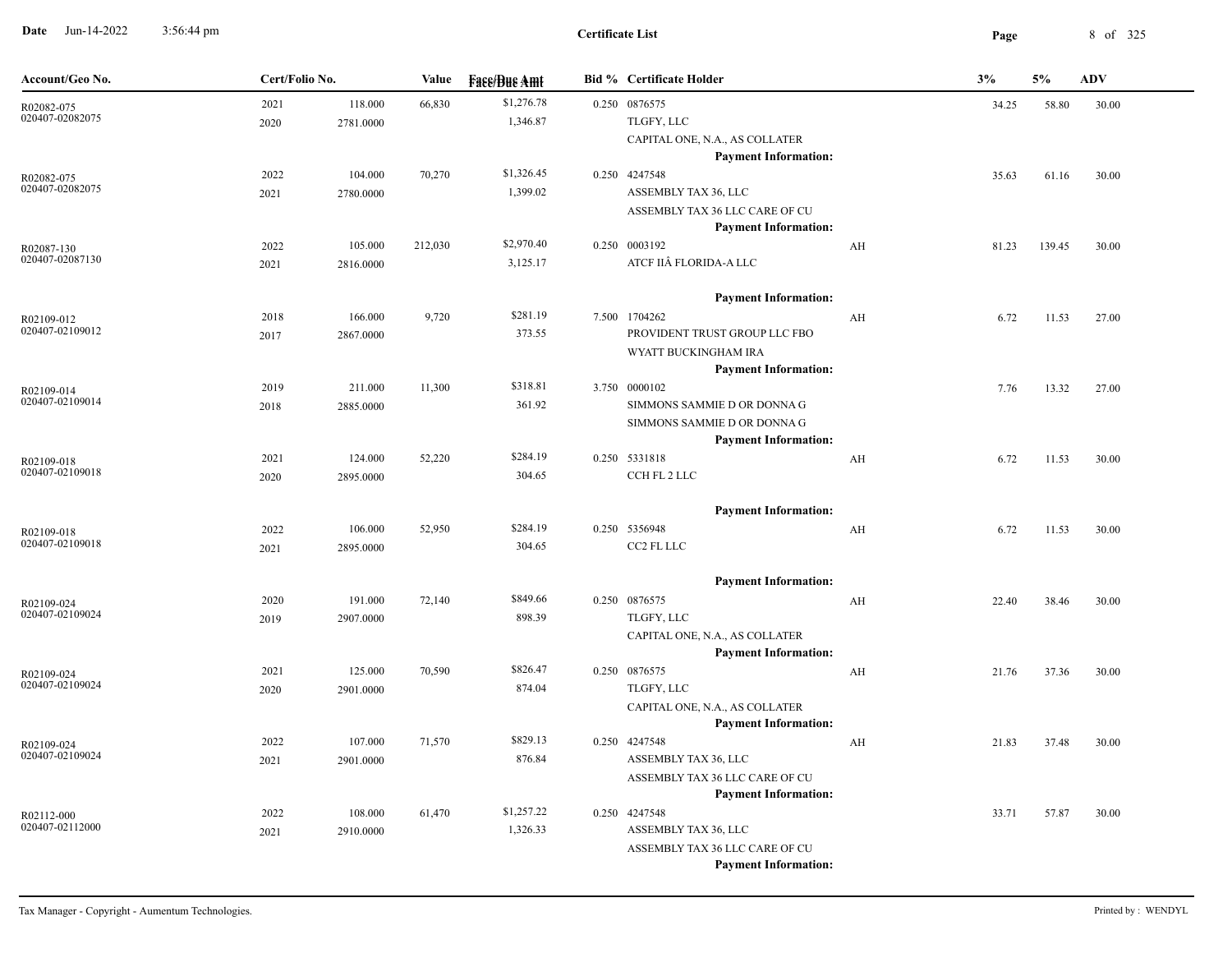**Date** Jun-14-2022 3:56:44 pm **Page** 9 of 325 3:56:44 pm

| Account/Geo No.               | Cert/Folio No. |           | Value  | <b>Fase/Bue Amt</b>  | <b>Bid % Certificate Holder</b>                   | 3%    | 5%    | <b>ADV</b> |
|-------------------------------|----------------|-----------|--------|----------------------|---------------------------------------------------|-------|-------|------------|
| R05944-570<br>020507-05944570 | 2016           | 748.000   | 18,700 | \$516.03<br>1,087.33 | 18.000 2749413<br>APPLEWHITE ACQUISITIONS, LLC    | 13.23 | 22.72 | 27.00      |
|                               | 2015           | 8238.0000 |        |                      |                                                   |       |       |            |
|                               |                |           |        |                      | <b>Payment Information:</b>                       |       |       |            |
| R05944-570                    | 2017           | 746.000   | 20,570 | \$553.08             | 14.750 0003179                                    | 14.26 | 24.48 | 27.00      |
| 020507-05944570               | 2016           | 8274.0000 |        | 974.02               | MATHON INVESTMENTS CORPORATION                    |       |       |            |
|                               |                |           |        |                      | <b>US CENTURY BANK</b>                            |       |       |            |
|                               |                |           |        |                      | <b>Payment Information:</b>                       |       |       |            |
| R05944-570<br>020507-05944570 | 2018           | 744.000   | 21,210 | \$548.26             | 13.750 2749417                                    | 14.13 | 24.25 | 27.00      |
|                               | 2017           | 8315.0000 |        | 862.34               | MICHAEL E. HOLLAND                                |       |       |            |
|                               |                |           |        |                      | DOLORES A. HOLLAND<br><b>Payment Information:</b> |       |       |            |
|                               | 2019           | 886.000   | 22,110 | \$279.49             | 18.000 4247520<br>$\mathbf{A} \mathbf{H}$         | 4.20  | 7.21  | 27.00      |
| R05944-570<br>020507-05944570 | 2018           | 8337.0000 |        | 319.28               | <b>BEAMIF A LLC</b>                               |       |       |            |
|                               |                |           |        |                      |                                                   |       |       |            |
|                               |                |           |        |                      | <b>Payment Information:</b>                       |       |       |            |
| R05944-570                    | 2020           | 805.000   | 22,250 | \$251.88             | 18.000 4247520<br>AH                              | 4.20  | 7.21  | 30.00      |
| 020507-05944570               | 2019           | 8359.0000 |        | 284.58               | <b>BEAMIF A LLC</b>                               |       |       |            |
|                               |                |           |        |                      | <b>Payment Information:</b>                       |       |       |            |
|                               | 2021           | 701.000   | 22,170 | \$193.41             | 18.000 0099999<br>AH                              | 4.20  | 7.21  | 30.00      |
| R05944-570<br>020507-05944570 | 2020           | 8357.0000 |        | 237.37               | COUNTY HELD CERTIFICATE                           |       |       |            |
|                               |                |           |        |                      |                                                   |       |       |            |
|                               |                |           |        |                      | <b>Payment Information:</b>                       |       |       |            |
| R05944-570                    | 2022           | 666.000   | 23,430 | \$276.31             | 18.000 0099999<br>AH                              | 6.50  | 11.16 | 30.00      |
| 020507-05944570               | 2021           | 8366.0000 |        | 296.38               | COUNTY HELD CERTIFICATE                           |       |       |            |
|                               |                |           |        |                      | <b>Payment Information:</b>                       |       |       |            |
| R05944-730                    | 2021           | 702.000   | 20,670 | \$193.41             | 18.000 0099999<br>AH                              | 4.20  | 7.21  | 30.00      |
| 020507-05944730               | 2020           | 8371.0000 |        | 237.37               | COUNTY HELD CERTIFICATE                           |       |       |            |
|                               |                |           |        |                      |                                                   |       |       |            |
|                               |                |           |        |                      | <b>Payment Information:</b>                       |       |       |            |
| R05944-730<br>020507-05944730 | 2022           | 667.000   | 20,950 | \$193.41             | 18.000 0099999<br>AH                              | 4.20  | 7.21  | 30.00      |
|                               | 2021           | 8380.0000 |        | 209.33               | COUNTY HELD CERTIFICATE                           |       |       |            |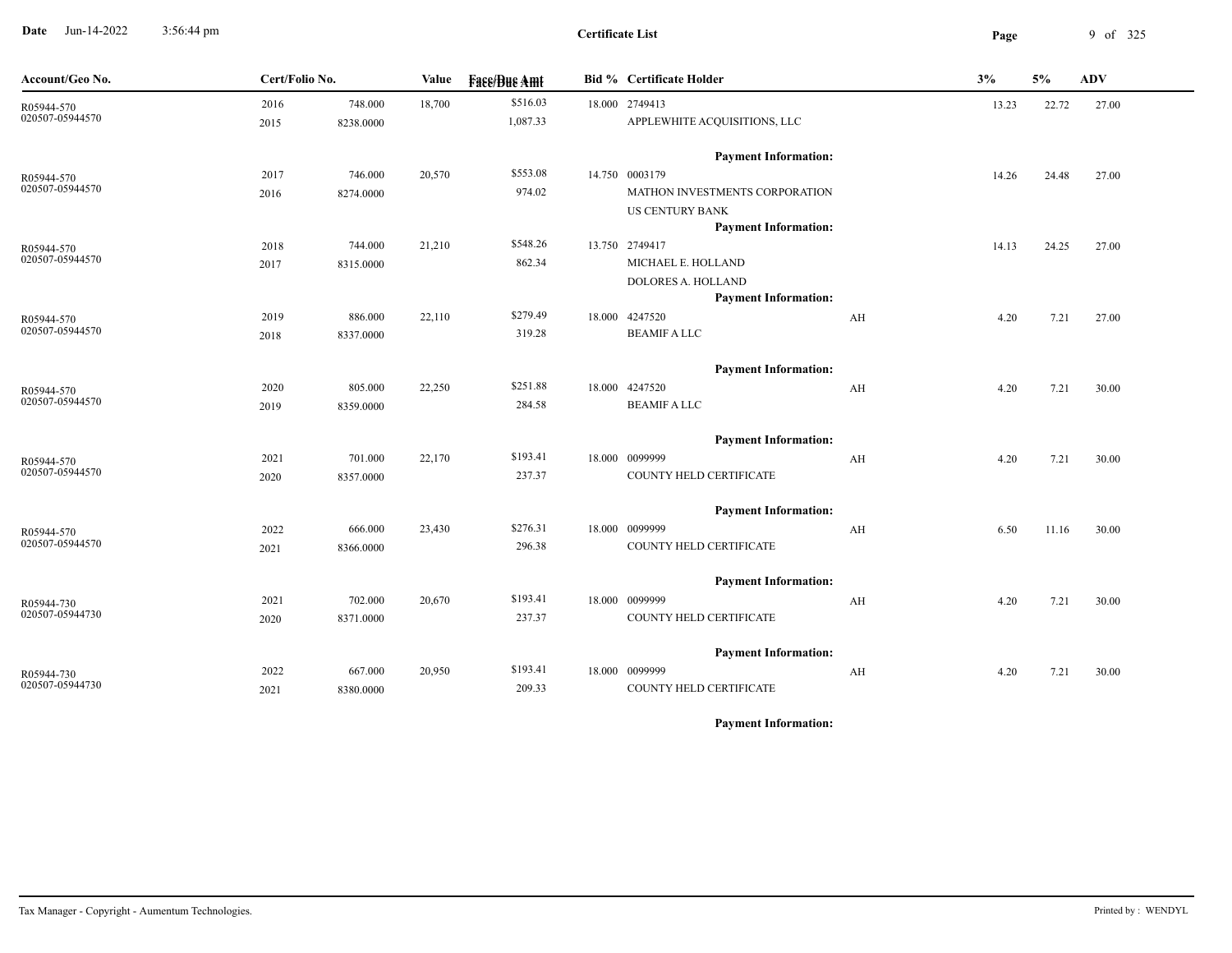**Date** Jun-14-2022 3:56:44 pm **Page** 10 of 325 3:56:44 pm

**Certificate List**

| Account/Geo No. | Cert/Folio No. |           | Value  | <b>Fase/Bue Amt</b> | Bid % Certificate Holder    | 3%    | 5%    | <b>ADV</b> |
|-----------------|----------------|-----------|--------|---------------------|-----------------------------|-------|-------|------------|
| R05944-761      | 2016           | 752.000   | 1,220  | \$60.06             | 18.000 2361903              | 0.58  | 1.00  | 27.00      |
| 020507-05944761 | 2015           | 8262.0000 |        | 132.08              | BLACK BELT ENERGY, LLC      |       |       |            |
|                 |                |           |        |                     | <b>Payment Information:</b> |       |       |            |
| R05944-761      | 2017           | 751.000   | 1,340  | \$63.52             | 18.000 2361900              | 0.68  | 1.17  | 27.00      |
| 020507-05944761 | 2016           | 8298.0000 |        | 127.89              | SHO, LLC                    |       |       |            |
|                 |                |           |        |                     | <b>Payment Information:</b> |       |       |            |
| R05944-761      | 2018           | 747.000   | 1,470  | \$64.33             | 18.000 3947714              | 0.70  | 1.21  | 27.00      |
| 020507-05944761 | 2017           | 8339.0000 |        | 117.86              | FAVAN FARMS, LLC            |       |       |            |
|                 |                |           |        |                     | <b>Payment Information:</b> |       |       |            |
| R05944-761      | 2019           | 889.000   | 1,540  | \$64.76             | 18.000 0099999              | 0.71  | 1.23  | 27.00      |
| 020507-05944761 | 2018           | 8361.0000 |        | 106.95              | COUNTY HELD CERTIFICATE     |       |       |            |
|                 |                |           |        |                     | <b>Payment Information:</b> |       |       |            |
| R05944-761      | 2020           | 806.000   | 1,540  | \$67.39             | 18.000 0099999              | 0.70  | 1.21  | 30.00      |
| 020507-05944761 | 2019           | 8384.0000 |        | 98.91               | COUNTY HELD CERTIFICATE     |       |       |            |
|                 |                |           |        |                     | <b>Payment Information:</b> |       |       |            |
| R05944-761      | 2021           | 703.000   | 1,540  | \$66.97             | 18.000 5356931              | 0.69  | 1.19  | 30.00      |
| 020507-05944761 | 2020           | 8382.0000 |        | 86.28               | GATHERS NO MOSS, LLC        |       |       |            |
|                 |                |           |        |                     | <b>Payment Information:</b> |       |       |            |
| R05944-761      | 2022           | 668.000   | 1,690  | \$69.51             | 18.000 0099999              | 0.76  | 1.31  | 30.00      |
| 020507-05944761 | 2021           | 8391.0000 |        | 79.24               | COUNTY HELD CERTIFICATE     |       |       |            |
|                 |                |           |        |                     | <b>Payment Information:</b> |       |       |            |
| R05944-870      | 2022           | 669.000   | 10,980 | \$193.41            | 18.000 0099999<br>AH        | 4.20  | 7.21  | 30.00      |
| 020507-05944870 | 2021           | 8398.0000 |        | 209.33              | COUNTY HELD CERTIFICATE     |       |       |            |
|                 |                |           |        |                     | <b>Payment Information:</b> |       |       |            |
| R05947-000      | 2022           | 670.000   | 49,230 | \$1,044.03          | 0.250 3326374               | 27.80 | 47.72 | 30.00      |
| 020507-05947000 | 2021           | 8404.0000 |        | 1,102.48            | TLOA OF FLORIDA LLC         |       |       |            |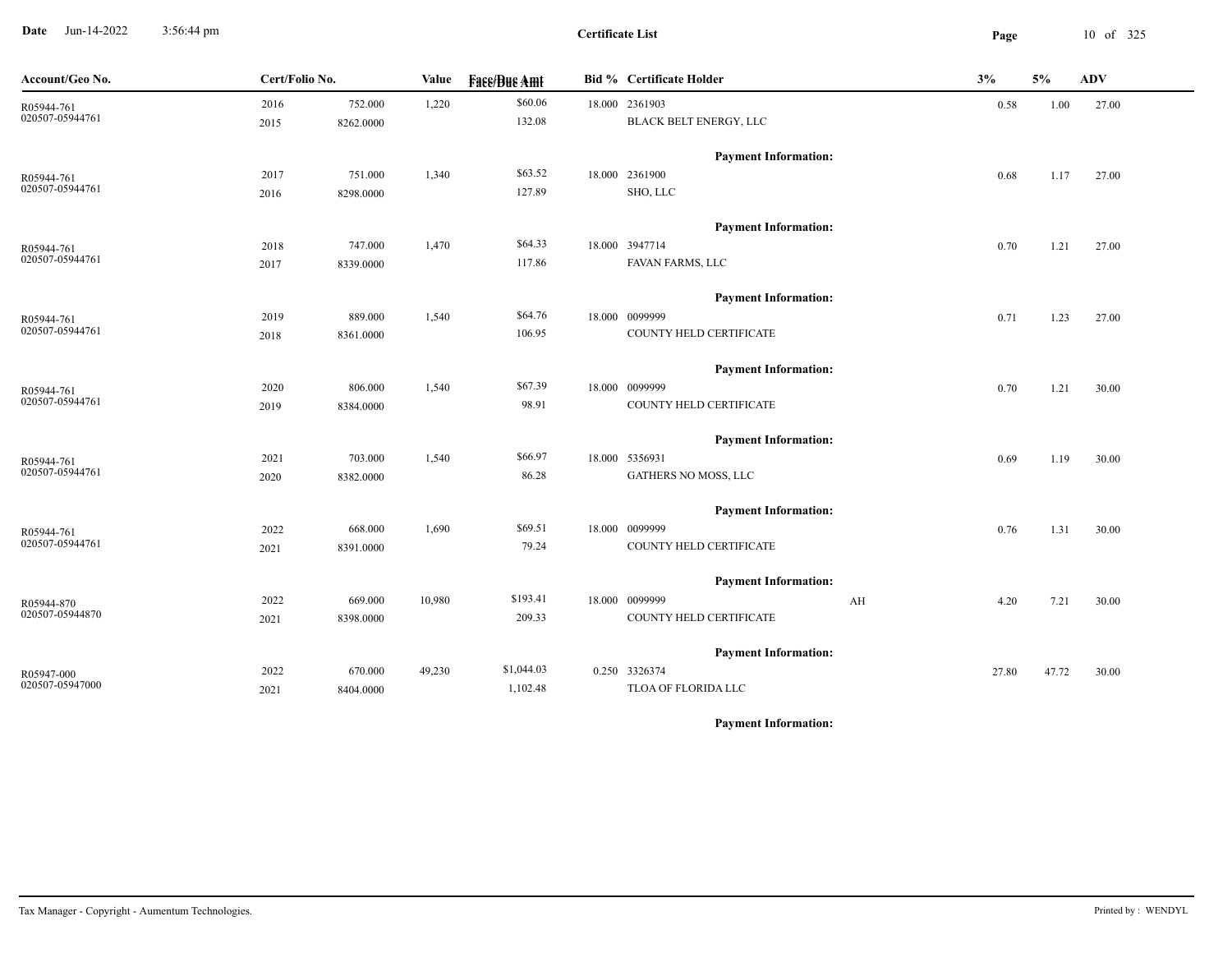**Date** Jun-14-2022 3:56:44 pm **Page** 11 of 325 3:56:44 pm

| Account/Geo No. | Cert/Folio No. |            | <b>Value</b> | <b>Fase/Bue Amt</b> | <b>Bid % Certificate Holder</b> | 3%    | 5%    | <b>ADV</b> |
|-----------------|----------------|------------|--------------|---------------------|---------------------------------|-------|-------|------------|
| R05953-050      | 2019           | 894.000    | 36,060       | \$642.25            | 3.000 0000173                   | 16.73 | 28.73 | 27.00      |
| 020507-05953050 | 2018           | 8382.0000  |              | 707.91              | PICKFORD SHIRLEY R TRUSTEE      |       |       |            |
|                 |                |            |              |                     | SHIRLEY R PICKFORD REV TRUST    |       |       |            |
|                 |                |            |              |                     | <b>Payment Information:</b>     |       |       |            |
| R05953-050      | 2021           | 705.000    | 43,620       | \$837.73            | 0.250 4247548                   | 22.07 | 37.89 | 30.00      |
| 020507-05953050 | 2020           | 8403.0000  |              | 885.87              | ASSEMBLY TAX 36, LLC            |       |       |            |
|                 |                |            |              |                     | ASSEMBLY TAX 36 LLC CARE OF CU  |       |       |            |
|                 |                |            |              |                     | <b>Payment Information:</b>     |       |       |            |
| R05953-050      | 2022           | 671.000    | 47,980       | \$874.56            | 0.250 4247548                   | 23.09 | 39.65 | 30.00      |
| 020507-05953050 | 2021           | 8412.0000  |              | 924.54              | ASSEMBLY TAX 36, LLC            |       |       |            |
|                 |                |            |              |                     | ASSEMBLY TAX 36 LLC CARE OF CU  |       |       |            |
|                 |                |            |              |                     | <b>Payment Information:</b>     |       |       |            |
| R05977-000      | 2022           | 672.000    | 13,130       | \$426.50            | 0.500 3097555                   | 10.67 | 18.31 | 30.00      |
| 020507-05977000 | 2021           | 8457.0000  |              | 454.08              | <b>SAVVY FL LLC</b>             |       |       |            |
|                 |                |            |              |                     | FIRST HORIZON COLLATERAL ASSIG  |       |       |            |
|                 |                |            |              |                     | <b>Payment Information:</b>     |       |       |            |
| R01687-000      | 2016           | 81.000     | 520          | \$47.98             | 18.000 0099999                  | 0.25  | 0.43  | 27.00      |
| 020606-01687000 | 2015           | 1705.0000  |              | 106.77              | COUNTY HELD CERTIFICATE         |       |       |            |
|                 |                |            |              |                     | <b>Payment Information:</b>     |       |       |            |
| R01687-000      | 2017           | 78.000     | 520          | \$47.93             | 18.000 0099999                  | 0.25  | 0.43  | 27.00      |
| 020606-01687000 | 2016           | 1725.0000  |              | 98.04               | COUNTY HELD CERTIFICATE         |       |       |            |
|                 |                |            |              |                     | <b>Payment Information:</b>     |       |       |            |
| R01687-000      | 2018           | 88.000     | 520          | \$47.78             | 18.000 0099999                  | 0.24  | 0.42  | 27.00      |
| 020606-01687000 | 2017           | 1732.0000  |              | 89.15               | COUNTY HELD CERTIFICATE         |       |       |            |
|                 |                |            |              |                     | <b>Payment Information:</b>     |       |       |            |
| R01687-000      | 2019           | 116.000    | 520          | \$47.72             | 18.000 0099999                  | 0.24  | 0.42  | 27.00      |
| 020606-01687000 | 2018           | 1747.0000  |              | 80.45               | COUNTY HELD CERTIFICATE         |       |       |            |
|                 |                |            |              |                     | <b>Payment Information:</b>     |       |       |            |
| R01687-000      | 2020           | 93.000     | 520          | \$50.59             | 18.000 0099999                  | 0.24  | 0.41  | 30.00      |
| 020606-01687000 | 2019           | 1752.0000  |              | 75.81               | COUNTY HELD CERTIFICATE         |       |       |            |
|                 |                |            |              |                     | <b>Payment Information:</b>     |       |       |            |
| R08720-001      | 2021           | 1117.000   | 10,700       | \$215.46            | 7.750 3097555                   | 4.81  | 8.26  | 30.00      |
| 020608-08720001 | 2020           | 15251.0000 |              | 239.80              | <b>SAVVY FL LLC</b>             |       |       |            |
|                 |                |            |              |                     | FIRST HORIZON COLLATERAL ASSIG  |       |       |            |
|                 |                |            |              |                     | <b>Payment Information:</b>     |       |       |            |
| R08720-001      | 2022           | 1027.000   | 10,840       | \$216.79            | 9.750 3097555                   | 4.85  | 8.32  | 30.00      |
| 020608-08720001 | 2021           | 15283.0000 |              | 233.88              | <b>SAVVY FL LLC</b>             |       |       |            |
|                 |                |            |              |                     | FIRST HORIZON COLLATERAL ASSIG  |       |       |            |
|                 |                |            |              |                     | <b>Payment Information:</b>     |       |       |            |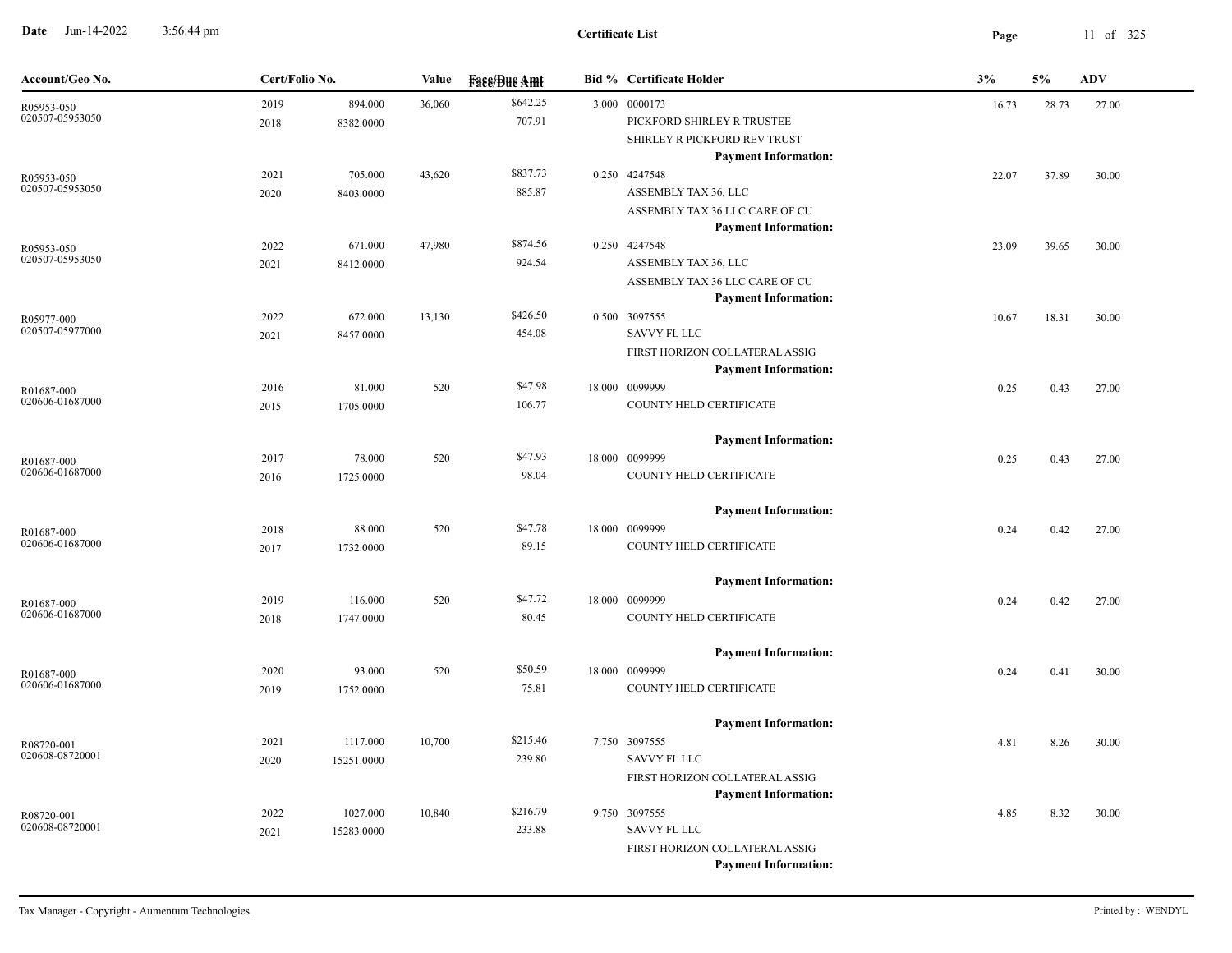**Date** Jun-14-2022 3:56:44 pm **Page** 12 of 325 3:56:44 pm

| Account/Geo No.               | Cert/Folio No. |            | Value  | <b>Face/Bue Amt</b> | <b>Bid % Certificate Holder</b> |    | 3%    | 5%    | <b>ADV</b> |
|-------------------------------|----------------|------------|--------|---------------------|---------------------------------|----|-------|-------|------------|
| R06552-275                    | 2021           | 788.000    | 30,160 | \$327.53            | $0.250$ 0876575                 | AH | 7.92  | 13.60 | 30.00      |
| 020707-06552275               | 2020           | 10079.0000 |        | 350.16              | TLGFY, LLC                      |    |       |       |            |
|                               |                |            |        |                     | CAPITAL ONE, N.A., AS COLLATER  |    |       |       |            |
|                               |                |            |        |                     | <b>Payment Information:</b>     |    |       |       |            |
| R06553-245<br>020707-06553245 | 2022           | 743.000    | 42,300 | \$915.38            | 0.250 0003192                   |    | 24.23 | 41.59 | 30.00      |
|                               | 2021           | 10144.0000 |        | 967.40              | ATCF IIÂ FLORIDA-A LLC          |    |       |       |            |
|                               |                |            |        |                     | <b>Payment Information:</b>     |    |       |       |            |
| R06553-266                    | 2022           | 744.000    | 14,030 | \$270.32            | 0.250 5356948                   |    | 6.33  | 10.87 | 30.00      |
| 020707-06553266               | 2021           | 10147.0000 |        | 290.09              | CC2 FL LLC                      |    |       |       |            |
|                               |                |            |        |                     |                                 |    |       |       |            |
|                               |                |            |        |                     | <b>Payment Information:</b>     |    |       |       |            |
| R06553-601                    | 2017           | 869.000    | 8,500  | \$184.80            | 17.000 0000173                  |    | 4.04  | 6.94  | 27.00      |
| 020707-06553601               | 2016           | 10045.0000 |        | 350.75              | PICKFORD SHIRLEY R TRUSTEE      |    |       |       |            |
|                               |                |            |        |                     | SHIRLEY R PICKFORD REV TRUST    |    |       |       |            |
|                               |                |            |        |                     | <b>Payment Information:</b>     |    |       |       |            |
| R06553-601<br>020707-06553601 | 2018           | 862.000    | 8,500  | \$182.41            | 5.750 3947717                   |    | 3.98  | 6.83  | 27.00      |
|                               | 2017           | 10093.0000 |        | 231.49              | ANTHONY LLANES LLL              |    |       |       |            |
|                               |                |            |        |                     | <b>Payment Information:</b>     |    |       |       |            |
| R06553-601                    | 2019           | 1022.000   | 9,350  | \$213.79            | 9.500 0000173                   |    | 4.85  | 8.32  | 27.00      |
| 020707-06553601               | 2018           | 10119.0000 |        | 282.66              | PICKFORD SHIRLEY R TRUSTEE      |    |       |       |            |
|                               |                |            |        |                     | SHIRLEY R PICKFORD REV TRUST    |    |       |       |            |
|                               |                |            |        |                     | <b>Payment Information:</b>     |    |       |       |            |
| R06553-601                    | 2020           | 930.000    | 10,280 | \$222.74            | 14.750 4538291                  |    | 5.01  | 8.61  | 30.00      |
| 020707-06553601               | 2019           | 10146.0000 |        | 297.44              | MATHON TAX CERT 2019 LLC        |    |       |       |            |
|                               |                |            |        |                     | MATHON TAX CERT 2019 LLC & U.S  |    |       |       |            |
|                               |                |            |        |                     | <b>Payment Information:</b>     |    |       |       |            |
| R06553-601<br>020707-06553601 | 2021           | 793.000    | 11,300 | \$232.50            | 17.750 0003068                  |    | 5.28  | 9.07  | 30.00      |
|                               | 2020           | 10147.0000 |        | 283.46              | RM CAPITAL INVESTMENT, LLC.     |    |       |       |            |
|                               |                |            |        |                     | <b>Payment Information:</b>     |    |       |       |            |
| R06553-601                    | 2022           | 745.000    | 12,430 | \$252.76            | 17.750 0003068                  |    | 5.85  | 10.04 | 30.00      |
| 020707-06553601               | 2021           | 10168.0000 |        | 271.65              | RM CAPITAL INVESTMENT, LLC.     |    |       |       |            |
|                               |                |            |        |                     |                                 |    |       |       |            |
|                               |                |            |        |                     | <b>Payment Information:</b>     |    |       |       |            |
| R06553-626<br>020707-06553626 | 2021           | 794.000    | 46,360 | \$539.68            | 0.250 0003035                   | AH | 13.81 | 23.70 | 30.00      |
|                               | 2020           | 10151.0000 |        | 572.91              | <b>DANDABANY SANKAR</b>         |    |       |       |            |
|                               |                |            |        |                     | <b>Payment Information:</b>     |    |       |       |            |
| R06553-626                    | 2022           | 746.000    | 47,000 | \$548.14            | 0.250 5356948                   | AH | 14.04 | 24.10 | 30.00      |
| 020707-06553626               | 2021           | 10172.0000 |        | 581.80              | CC2 FL LLC                      |    |       |       |            |
|                               |                |            |        |                     |                                 |    |       |       |            |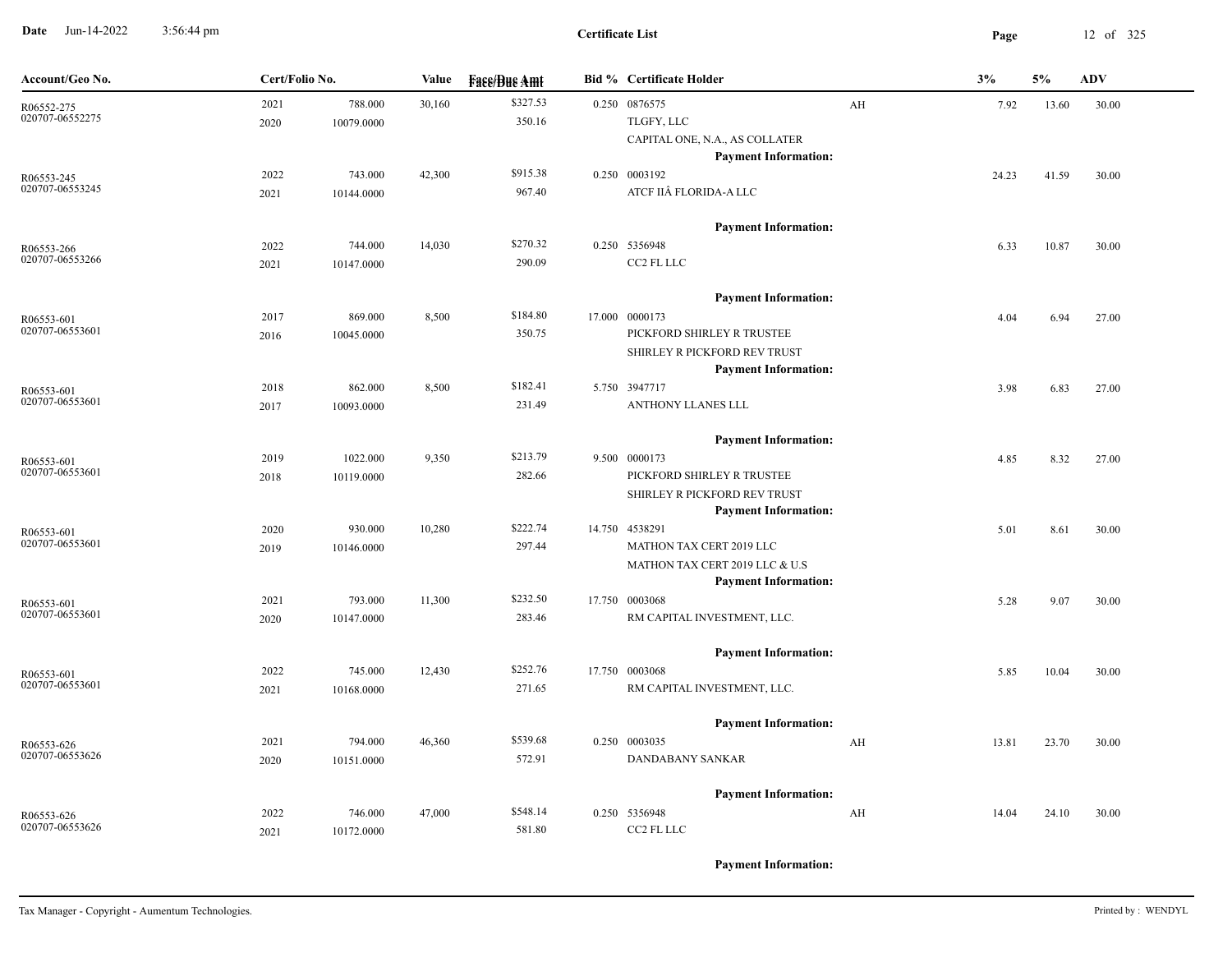**Date** Jun-14-2022 3:56:44 pm **Page** 13 of 325 3:56:44 pm

**Certificate List**

| Account/Geo No. | Cert/Folio No. |            | Value   | <b>Fase/Bue Amt</b> | <b>Bid % Certificate Holder</b>                               |    | 3%    | 5%    | <b>ADV</b> |
|-----------------|----------------|------------|---------|---------------------|---------------------------------------------------------------|----|-------|-------|------------|
| R06555-175      | 2021           | 797.000    | 14,130  | \$422.47            | 10.250 0002753                                                |    | 10.55 | 18.12 | 30.00      |
| 020707-06555175 | 2020           | 10183.0000 |         | 475.63              | LUCA 2, LLC                                                   |    |       |       |            |
|                 |                |            |         |                     | <b>Payment Information:</b>                                   |    |       |       |            |
| R06555-175      | 2022           | 747.000    | 105,550 | \$1,253.50          | 0.250 5356948                                                 | AH | 33.61 | 57.69 | 30.00      |
| 020707-06555175 | 2021           | 10204.0000 |         | 1,322.43            | CC2 FL LLC                                                    |    |       |       |            |
|                 |                |            |         |                     | <b>Payment Information:</b>                                   |    |       |       |            |
| R06555-203      | 2021           | 798.000    | 45,990  | \$525.56            | 0.250 4247548                                                 | AH | 13.41 | 23.03 | 30.00      |
| 020707-06555203 | 2020           | 10186.0000 |         | 558.09              | ASSEMBLY TAX 36, LLC                                          |    |       |       |            |
|                 |                |            |         |                     | ASSEMBLY TAX 36 LLC CARE OF CU                                |    |       |       |            |
|                 |                |            |         |                     | <b>Payment Information:</b>                                   |    |       |       |            |
| R06555-203      | 2022           | 748.000    | 60,820  | \$1,174.08          | 0.250 0003192                                                 |    | 31.40 | 53.91 | 30.00      |
| 020707-06555203 | 2021           | 10207.0000 |         | 1,239.03            | ATCF IIÂ FLORIDA-A LLC                                        |    |       |       |            |
|                 |                |            |         |                     | <b>Payment Information:</b>                                   |    |       |       |            |
| R06555-584      | 2022           | 749.000    | 55,970  | \$1,197.74          | 0.250 4247548                                                 |    | 32.06 | 55.04 | 30.00      |
| 020707-06555584 | 2021           | 10257.0000 |         | 1,263.88            | ASSEMBLY TAX 36, LLC                                          |    |       |       |            |
|                 |                |            |         |                     | ASSEMBLY TAX 36 LLC CARE OF CU                                |    |       |       |            |
|                 |                |            |         |                     | <b>Payment Information:</b>                                   |    |       |       |            |
| R06555-696      | 2021           | 800.000    | 12,400  | \$243.02            | 3.750 3097555                                                 |    | 5.58  | 9.57  | 30.00      |
| 020707-06555696 | 2020           | 10250.0000 |         | 261.42              | <b>SAVVY FL LLC</b>                                           |    |       |       |            |
|                 |                |            |         |                     | FIRST HORIZON COLLATERAL ASSIG<br><b>Payment Information:</b> |    |       |       |            |
| R06555-696      | 2022           | 750.000    | 13,640  | \$264.31            | 0.250 5356948                                                 |    | 6.17  | 10.59 | 30.00      |
| 020707-06555696 | 2021           | 10271.0000 |         | 283.78              | CC2 FL LLC                                                    |    |       |       |            |
|                 |                |            |         |                     | <b>Payment Information:</b>                                   |    |       |       |            |
| R06555-766      | 2021           | 801.000    | 35,860  | \$470.39            | 0.250 0876575                                                 | AH | 11.88 | 20.40 | 30.00      |
| 020707-06555766 | 2020           | 10262.0000 |         | 500.16              | TLGFY, LLC                                                    |    |       |       |            |
|                 |                |            |         |                     | CAPITAL ONE, N.A., AS COLLATER                                |    |       |       |            |
|                 |                |            |         |                     | <b>Payment Information:</b>                                   |    |       |       |            |
| R06555-766      | 2022           | 751.000    | 36,360  | \$477.54            | 0.250 5356948                                                 | AH | 12.08 | 20.74 | 30.00      |
| 020707-06555766 | 2021           | 10283.0000 |         | 507.67              | CC2 FL LLC                                                    |    |       |       |            |
|                 |                |            |         |                     | <b>Payment Information:</b>                                   |    |       |       |            |
| R06555-822      | 2022           | 752.000    | 12,430  | \$252.76            | 0.250 5356948                                                 |    | 5.85  | 10.04 | 30.00      |
| 020707-06555822 | 2021           | 10291.0000 |         | 271.65              | CC2 FL LLC                                                    |    |       |       |            |
|                 |                |            |         |                     |                                                               |    |       |       |            |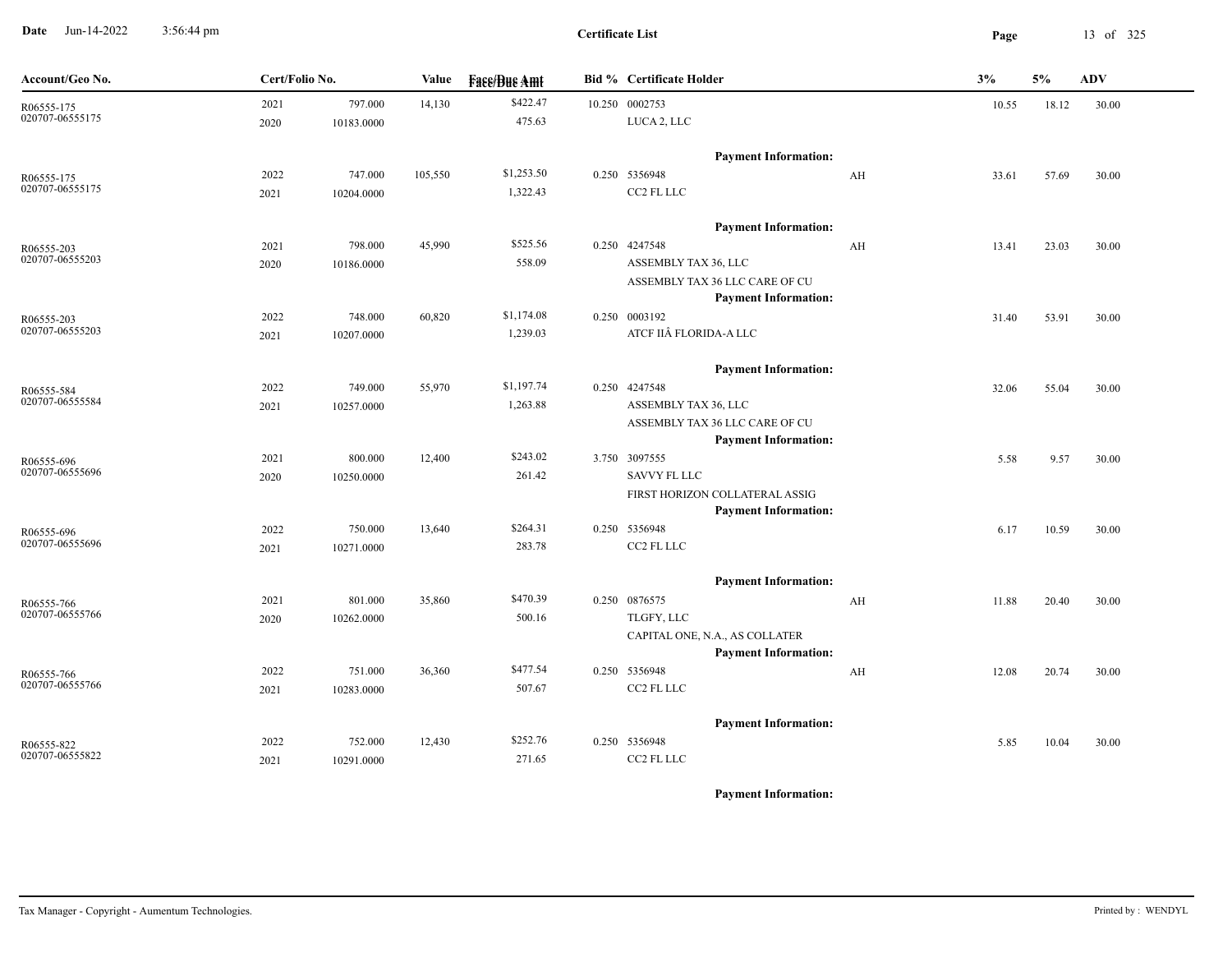**Date** Jun-14-2022 3:56:44 pm **Page** 14 of 325 3:56:44 pm

## **Certificate List**

| Account/Geo No.               | Cert/Folio No. |                       | Value   | <b>Fase/Bue Amt</b>    | <b>Bid % Certificate Holder</b>                                                                                |                                                                                                                                                  | 3%    | 5%     | <b>ADV</b> |
|-------------------------------|----------------|-----------------------|---------|------------------------|----------------------------------------------------------------------------------------------------------------|--------------------------------------------------------------------------------------------------------------------------------------------------|-------|--------|------------|
| R06555-906<br>020707-06555906 | 2020<br>2019   | 942.000<br>10281.0000 | 22,840  | \$418.66<br>3,310.83   | 3.500 4358566<br>CITRUS CAPITAL HOLDINGS, LLC<br>CITRUS CAPITAL HOLDINGS FBO SE<br><b>Payment Information:</b> | *** APPLICATION INFO ***<br>APPL TYPE: APPLIED<br>DATE APPLIED: 04.25.2022<br>RECEIPT: 2109884.0070<br>AMOUNT:<br>\$185.00<br>APPLICANT: 4358566 | 10.45 | 17.94  | 30.00      |
| R02116-570<br>030407-02116570 | 2022<br>2021   | 109.000<br>2918.0000  | 111,520 | \$1,349.75<br>1,423.49 | 0.250 4247548<br>ASSEMBLY TAX 36, LLC<br>ASSEMBLY TAX 36 LLC CARE OF CU<br><b>Payment Information:</b>         | AH                                                                                                                                               | 36.28 | 62.27  | 30.00      |
| R02117-125<br>030407-02117125 | 2021<br>2020   | 126.000<br>2939.0000  | 111,870 | \$1,362.71<br>1,437.10 | 0.250 0003192<br>ATCF IIÂ FLORIDA-A LLC<br><b>Payment Information:</b>                                         | AH                                                                                                                                               | 36.64 | 62.89  | 30.00      |
| R02117-125<br>030407-02117125 | 2022<br>2021   | 110.000<br>2939.0000  | 113,800 | \$1,386.53<br>1,462.11 | 0.250 4247548<br>ASSEMBLY TAX 36, LLC<br>ASSEMBLY TAX 36 LLC CARE OF CU<br><b>Payment Information:</b>         | AH                                                                                                                                               | 37.30 | 64.03  | 30.00      |
| R02117-150<br>030407-02117150 | 2022<br>2021   | 111.000<br>2942.0000  | 168,350 | \$2,266.09<br>2,385.64 | 0.250 5356957<br>FNA DZ, LLC<br>FNA DZ, LLC FBO WSFS<br><b>Payment Information:</b>                            | AH                                                                                                                                               | 61.69 | 105.91 | 30.00      |
| R02117-520<br>030407-02117520 | 2022<br>2021   | 112.000<br>2948.0000  | 167,970 | \$2,259.97<br>2,379.22 | 0.250 5356948<br>CC2 FL LLC<br><b>Payment Information:</b>                                                     | AH                                                                                                                                               | 61.52 | 105.62 | 30.00      |
| R02125-200<br>030407-02125200 | 2021<br>2020   | 127.000<br>2958.0000  | 20,490  | \$193.41<br>237.37     | 18.000 0099999<br>COUNTY HELD CERTIFICATE<br><b>Payment Information:</b>                                       | AH                                                                                                                                               | 4.20  | 7.21   | 30.00      |
| R02125-200<br>030407-02125200 | 2022<br>2021   | 113.000<br>2958.0000  | 20,770  | \$193.41<br>209.33     | 18.000 0099999<br>COUNTY HELD CERTIFICATE<br><b>Payment Information:</b>                                       | AH                                                                                                                                               | 4.20  | 7.21   | 30.00      |
| R06557-555<br>030707-06557555 | 2022<br>2021   | 753.000<br>10329.0000 | 13,640  | \$270.22<br>289.98     | 0.250 5356948<br>CC2 FL LLC<br><b>Payment Information:</b>                                                     |                                                                                                                                                  | 6.33  | 10.87  | 30.00      |
| R06557-575<br>030707-06557575 | 2022<br>2021   | 754.000<br>10333.0000 | 13,640  | \$270.22<br>289.98     | 0.250 5356948<br>CC2 FL LLC                                                                                    |                                                                                                                                                  | 6.33  | 10.87  | 30.00      |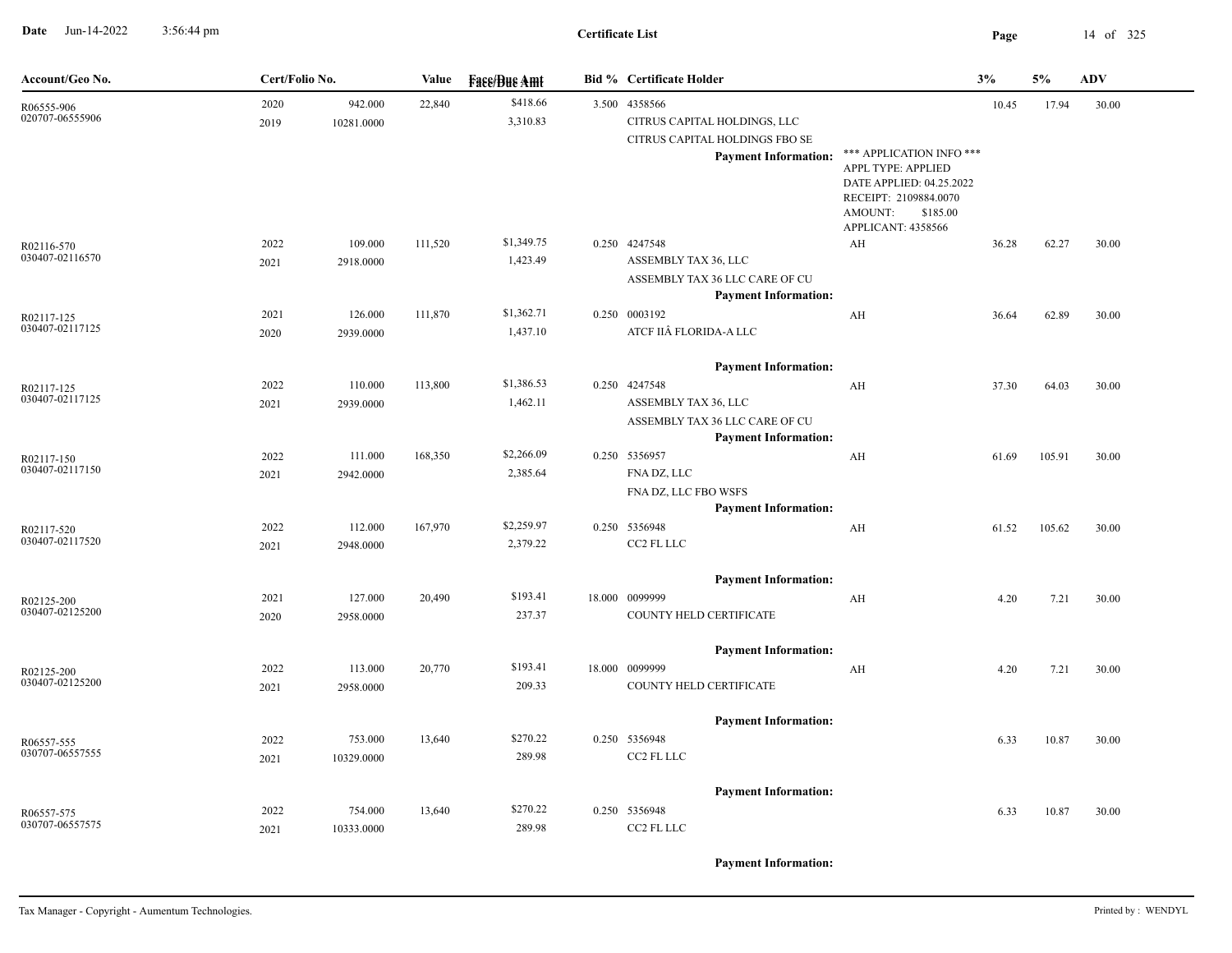**Date** Jun-14-2022 3:56:44 pm **Page** 15 of 325 3:56:44 pm

| Account/Geo No.               | Cert/Folio No. |                        | Value  | <b>Face/Bue Amt</b>    | <b>Bid % Certificate Holder</b>                                                                                | 3%    | 5%    | <b>ADV</b> |
|-------------------------------|----------------|------------------------|--------|------------------------|----------------------------------------------------------------------------------------------------------------|-------|-------|------------|
| R06557-600<br>030707-06557600 | 2022<br>2021   | 755.000<br>10337.0000  | 63,360 | \$1,286.39<br>1,356.96 | 0.250 4247548<br>ASSEMBLY TAX 36, LLC<br>ASSEMBLY TAX 36 LLC CARE OF CU<br><b>Payment Information:</b>         | 34.52 | 59.26 | 30.00      |
| R06557-780<br>030707-06557780 | 2022<br>2021   | 756.000<br>10372.0000  | 13,640 | \$270.22<br>289.98     | 0.250 5356948<br>CC2 FL LLC                                                                                    | 6.33  | 10.87 | 30.00      |
| R06557-830<br>030707-06557830 | 2022<br>2021   | 757.000<br>10381.0000  | 14,920 | \$331.43<br>354.25     | <b>Payment Information:</b><br>0.250 5356948<br>CC2 FL LLC                                                     | 8.03  | 13.78 | 30.00      |
| R06557-880<br>030707-06557880 | 2021<br>2020   | 806.000<br>10368.0000  | 57,680 | \$649.78<br>688.52     | <b>Payment Information:</b><br>0.250 4247548<br>AH<br>ASSEMBLY TAX 36, LLC<br>ASSEMBLY TAX 36 LLC CARE OF CU   | 16.86 | 28.94 | 30.00      |
| R06557-880<br>030707-06557880 | 2022<br>2021   | 758.000<br>10390.0000  | 71,540 | \$1,346.95<br>1,420.55 | <b>Payment Information:</b><br>0.250 4247548<br>ASSEMBLY TAX 36, LLC<br>ASSEMBLY TAX 36 LLC CARE OF CU         | 36.20 | 62.14 | 30.00      |
| R06557-910<br>030707-06557910 | 2021<br>2020   | 807.000<br>10373.0000  | 17,880 | \$508.95<br>552.42     | <b>Payment Information:</b><br>6.750 2749418<br>IDE TECHNOLOGIES, INC                                          | 12.95 | 22.24 | 30.00      |
| R06557-910<br>030707-06557910 | 2022<br>2021   | 759.000<br>10395.0000  | 19,660 | \$549.14<br>582.85     | <b>Payment Information:</b><br>0.250 5356948<br>CC2 FL LLC                                                     | 14.07 | 24.15 | 30.00      |
| R06557-980<br>030707-06557980 | 2019<br>2018   | 1042.000<br>10360.0000 | 11,220 | \$274.47<br>346.31     | <b>Payment Information:</b><br>7.750 3097555<br><b>SAVVY FL LLC</b>                                            | 6.53  | 11.21 | 27.00      |
| R06557-980<br>030707-06557980 | 2020<br>2019   | 954.000<br>10386.0000  | 12,340 | \$283.63<br>323.86     | FIRST HORIZON COLLATERAL ASSIG<br><b>Payment Information:</b><br>5.750 3097555<br><b>SAVVY FL LLC</b>          | 6.70  | 11.51 | 30.00      |
| R06557-980<br>030707-06557980 | 2021<br>2020   | 808.000<br>10387.0000  | 13,570 | \$295.44<br>334.50     | FIRST HORIZON COLLATERAL ASSIG<br><b>Payment Information:</b><br>10.250 0003068<br>RM CAPITAL INVESTMENT, LLC. | 7.03  | 12.07 | 30.00      |
| R06557-980<br>030707-06557980 | 2022<br>2021   | 760.000<br>10409.0000  | 14,920 | \$331.43<br>354.25     | <b>Payment Information:</b><br>5.750 5356948<br>CC2 FL LLC                                                     | 8.03  | 13.78 | 30.00      |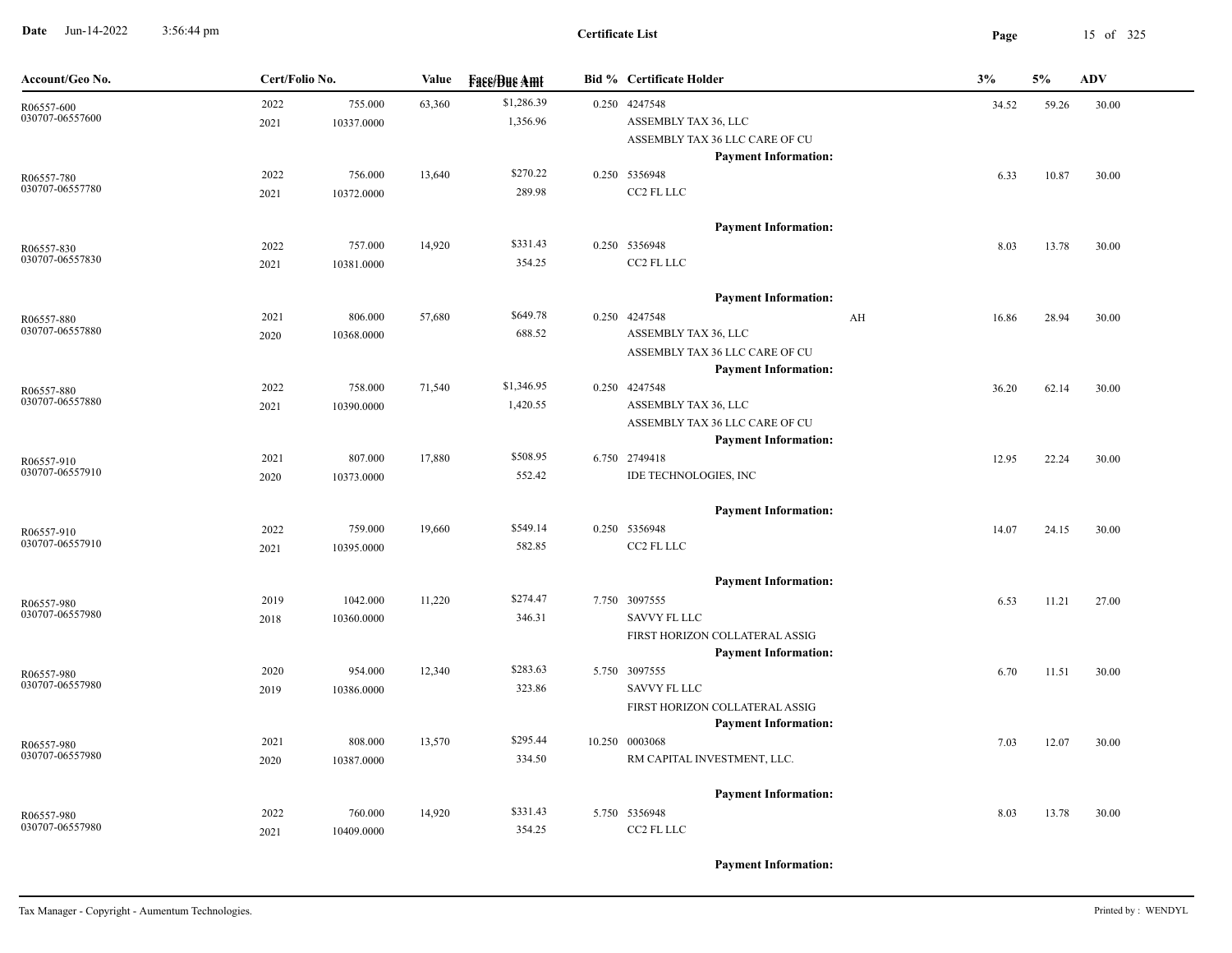**Date** Jun-14-2022 3:56:44 pm **Page** 16 of 325 3:56:44 pm

| Account/Geo No.               | Cert/Folio No. | Value                           | <b>Face/Bue Amt</b> | <b>Bid % Certificate Holder</b>                               |    | 3%    | 5%     | <b>ADV</b> |
|-------------------------------|----------------|---------------------------------|---------------------|---------------------------------------------------------------|----|-------|--------|------------|
| R06558-024                    | 2022           | 761.000<br>105,350              | \$1,250.27          | 0.250 5356948                                                 | AH | 33.52 | 57.54  | 30.00      |
| 030707-06558024               | 2021           | 10414.0000                      | 1,319.03            | CC2 FL LLC                                                    |    |       |        |            |
|                               |                |                                 |                     | <b>Payment Information:</b>                                   |    |       |        |            |
| R06558-040                    | 2021           | 185,290<br>810.000              | \$2,552.90          | 0.250 3326374                                                 | AH | 69.65 | 119.57 | 30.00      |
| 030707-06558040               | 2020           | 10395.0000                      | 2,686.80            | TLOA OF FLORIDA LLC                                           |    |       |        |            |
|                               |                |                                 |                     | <b>Payment Information:</b>                                   |    |       |        |            |
| R06558-040                    | 2022           | 762.000<br>187,880              | \$2,580.99          | 0.250 0003192                                                 | AH | 70.43 | 120.90 | 30.00      |
| 030707-06558040               | 2021           | 10417.0000                      | 2,716.29            | ATCF IIÂ FLORIDA-A LLC                                        |    |       |        |            |
|                               |                |                                 |                     | <b>Payment Information:</b>                                   |    |       |        |            |
| R06558-214                    | 2020           | 956.000<br>34,800               | \$346.77            | 0.250 0876575                                                 | AH | 8.45  | 14.51  | 30.00      |
| 030707-06558214               | 2019           | 10397.0000                      | 370.36              | TLGFY, LLC                                                    |    |       |        |            |
|                               |                |                                 |                     | CAPITAL ONE, N.A., AS COLLATER<br><b>Payment Information:</b> |    |       |        |            |
| R06558-214                    | 2021           | 811.000<br>35,990               | \$363.46            | 0.250 4247548                                                 | AH | 8.92  | 15.31  | 30.00      |
| 030707-06558214               | 2020           | 10398.0000                      | 387.88              | ASSEMBLY TAX 36, LLC                                          |    |       |        |            |
|                               |                |                                 |                     | ASSEMBLY TAX 36 LLC CARE OF CU                                |    |       |        |            |
|                               |                |                                 |                     | <b>Payment Information:</b>                                   |    |       |        |            |
| R06558-298                    | 2022           | 763.000<br>15,640               | \$348.92            | 0.250 5356948                                                 |    | 8.51  | 14.62  | 30.00      |
| 030707-06558298               | 2021           | 10428.0000                      | 372.62              | CC2 FL LLC                                                    |    |       |        |            |
|                               |                |                                 |                     | <b>Payment Information:</b>                                   |    |       |        |            |
| R06559-170                    | 2020           | 958.000<br>10,890               | \$232.73            | 3.750 0000173                                                 |    | 5.29  | 9.08   | 30.00      |
| 030707-06559170               | 2019           | 10440.0000                      | 257.16              | PICKFORD SHIRLEY R TRUSTEE                                    |    |       |        |            |
|                               |                |                                 |                     | SHIRLEY R PICKFORD REV TRUST                                  |    |       |        |            |
|                               |                |                                 |                     | <b>Payment Information:</b>                                   |    |       |        |            |
| R06559-170<br>030707-06559170 | 2021<br>2020   | 813.000<br>11,970<br>10441.0000 | \$258.25<br>277.41  | 3.750 2749418<br>IDE TECHNOLOGIES, INC                        |    | 6.00  | 10.30  | 30.00      |
|                               |                |                                 |                     |                                                               |    |       |        |            |
|                               |                |                                 |                     | <b>Payment Information:</b>                                   |    |       |        |            |
| R06559-170<br>030707-06559170 | 2022           | 764.000<br>13,160               | \$274.39            | 0.250 5356948                                                 |    | 6.45  | 11.07  | 30.00      |
|                               | 2021           | 10463.0000                      | 294.36              | CC2 FL LLC                                                    |    |       |        |            |
|                               |                |                                 |                     | <b>Payment Information:</b>                                   |    |       |        |            |
| R08898-000                    | 2021           | 1132.000<br>15,010              | \$285.33            | 0.250 4247548                                                 |    | 6.75  | 11.59  | 30.00      |
| 030708-08898000               | 2020           | 15559.0000                      | 305.85              | ASSEMBLY TAX 36, LLC                                          |    |       |        |            |
|                               |                |                                 |                     | ASSEMBLY TAX 36 LLC CARE OF CU                                |    |       |        |            |
|                               |                |                                 | \$285.32            | <b>Payment Information:</b>                                   |    |       |        |            |
| R08898-000<br>030708-08898000 | 2022           | 1035.000<br>15,090              | 305.84              | 0.250 4247548<br>ASSEMBLY TAX 36, LLC                         |    | 6.75  | 11.59  | 30.00      |
|                               | 2021           | 15596.0000                      |                     | ASSEMBLY TAX 36 LLC CARE OF CU                                |    |       |        |            |
|                               |                |                                 |                     | <b>Payment Information:</b>                                   |    |       |        |            |
|                               |                |                                 |                     |                                                               |    |       |        |            |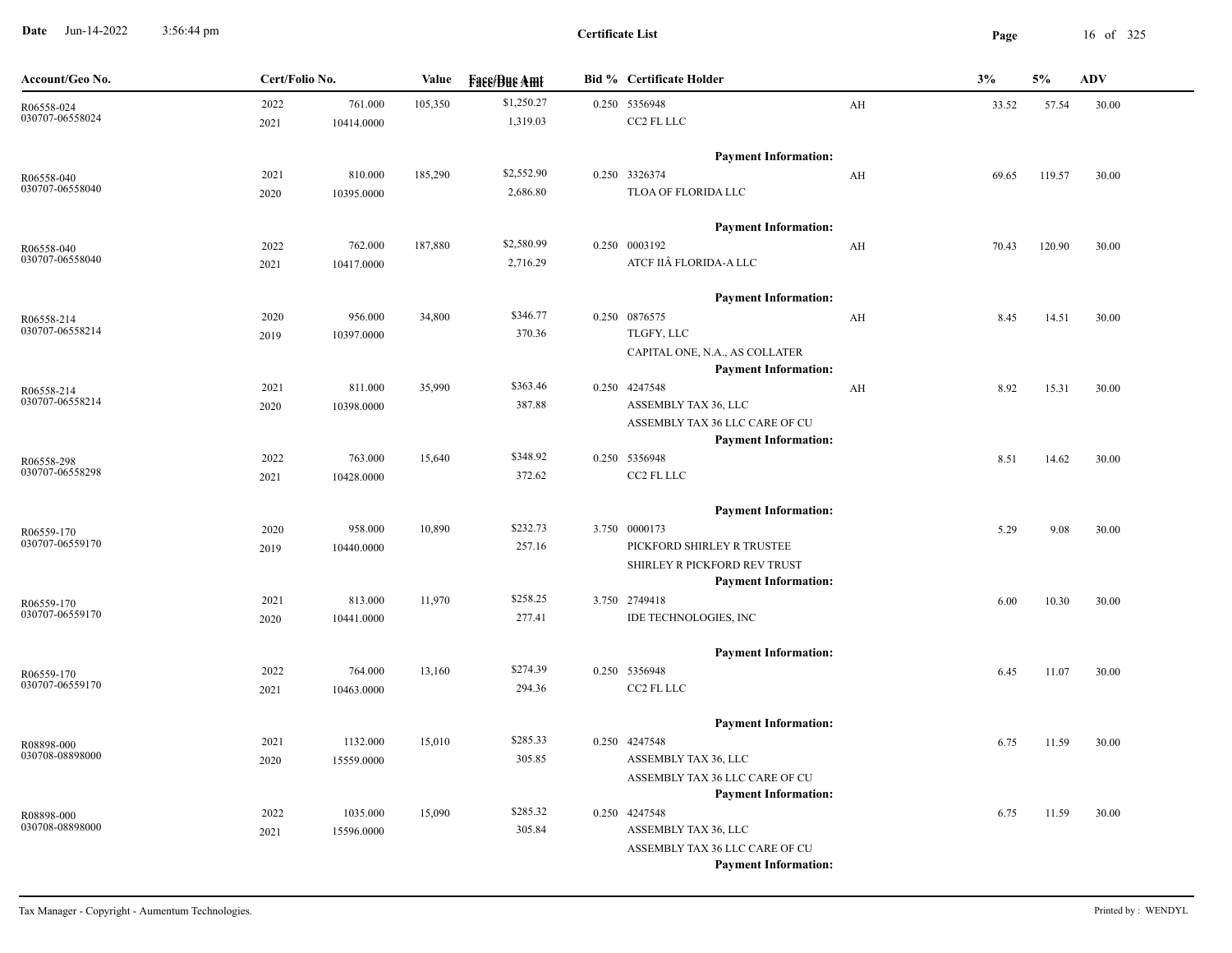**Date** Jun-14-2022 3:56:44 pm **Page** 17 of 325 3:56:44 pm

| Account/Geo No.               | Cert/Folio No. |            | Value   | <b>Face/Bue Amt</b> | <b>Bid % Certificate Holder</b>                               |    | 3%    | 5%     | <b>ADV</b> |
|-------------------------------|----------------|------------|---------|---------------------|---------------------------------------------------------------|----|-------|--------|------------|
| R08899-000                    | 2021           | 1133.000   | 7,470   | \$163.10            | 0.250 4247548                                                 |    | 3.36  | 5.77   | 30.00      |
| 030708-08899000               | 2020           | 15564.0000 |         | 177.51              | ASSEMBLY TAX 36, LLC                                          |    |       |        |            |
|                               |                |            |         |                     | ASSEMBLY TAX 36 LLC CARE OF CU                                |    |       |        |            |
|                               |                |            |         |                     | <b>Payment Information:</b>                                   |    |       |        |            |
| R08899-000<br>030708-08899000 | 2022           | 1036.000   | 7,500   | \$213.42<br>230.34  | 0.250 4247548                                                 |    | 4.76  | 8.16   | 30.00      |
|                               | 2021           | 15601.0000 |         |                     | ASSEMBLY TAX 36, LLC                                          |    |       |        |            |
|                               |                |            |         |                     | ASSEMBLY TAX 36 LLC CARE OF CU<br><b>Payment Information:</b> |    |       |        |            |
| R08902-050                    | 2021           | 1134.000   | 51,650  | \$761.08            | 0.250 4247548                                                 | AH | 19.95 | 34.24  | 30.00      |
| 030708-08902050               | 2020           | 15572.0000 |         | 805.38              | ASSEMBLY TAX 36, LLC                                          |    |       |        |            |
|                               |                |            |         |                     | ASSEMBLY TAX 36 LLC CARE OF CU                                |    |       |        |            |
|                               |                |            |         |                     | <b>Payment Information:</b>                                   |    |       |        |            |
| R08902-050                    | 2022           | 1037.000   | 52,350  | \$763.39            | 0.250 5356948                                                 | AH | 20.01 | 34.35  | 30.00      |
| 030708-08902050               | 2021           | 15609.0000 |         | 807.81              | CC2 FL LLC                                                    |    |       |        |            |
|                               |                |            |         |                     | <b>Payment Information:</b>                                   |    |       |        |            |
|                               | 2022           | 1070.000   | 31,670  | \$905.97            | 0.250 4247548                                                 |    | 23.97 | 41.14  | 30.00      |
| R09274-100<br>030709-09274100 | 2021           | 16430.0000 |         | 957.52              | ASSEMBLY TAX 36, LLC                                          |    |       |        |            |
|                               |                |            |         |                     | ASSEMBLY TAX 36 LLC CARE OF CU                                |    |       |        |            |
|                               |                |            |         |                     | <b>Payment Information:</b>                                   |    |       |        |            |
| R09274-700                    | 2022           | 1071.000   | 16,150  | \$787.27            | 4.500 3097555                                                 |    | 20.67 | 35.49  | 30.00      |
| 030709-09274700               | 2021           | 16437.0000 |         | 832.88              | <b>SAVVY FL LLC</b>                                           |    |       |        |            |
|                               |                |            |         |                     | FIRST HORIZON COLLATERAL ASSIG                                |    |       |        |            |
|                               |                |            |         |                     | <b>Payment Information:</b>                                   |    |       |        |            |
| R01910-200<br>040307-01910200 | 2022           | 64.000     | 23,410  | \$419.46            | 0.250 5356948                                                 |    | 10.47 | 17.97  | 30.00      |
|                               | 2021           | 2311.0000  |         | 446.68              | CC2 FL LLC                                                    |    |       |        |            |
|                               |                |            |         |                     | <b>Payment Information:</b>                                   |    |       |        |            |
| R01916-000                    | 2022           | 65.000     | 193,840 | \$3,318.91          | 0.250 4247548                                                 |    | 90.90 | 156.04 | 30.00      |
| 040307-01916000               | 2021           | 2319.0000  |         | 3,491.11            | ASSEMBLY TAX 36, LLC                                          |    |       |        |            |
|                               |                |            |         |                     | ASSEMBLY TAX 36 LLC CARE OF CU                                |    |       |        |            |
|                               |                |            |         |                     | <b>Payment Information:</b>                                   |    |       |        |            |
| R01917-000                    | 2022           | 66.000     | 1,600   | \$67.81             | 17.000 5356950                                                |    | 0.72  | 1.23   | 30.00      |
| 040307-01917000               | 2021           | 2320.0000  |         | 77.45               | <b>JAMES LEWIS</b>                                            |    |       |        |            |
|                               |                |            |         |                     | KIMBERLY A. LEWIS                                             |    |       |        |            |
|                               |                |            |         | \$997.32            | <b>Payment Information:</b>                                   |    |       |        |            |
| R01935-100<br>040307-01935100 | 2021           | 87.000     | 89,330  | 1,053.44            | 0.250 5331818<br>CCH FL 2 LLC                                 | AH | 26.50 | 45.49  | 30.00      |
|                               | 2020           | 2352.0000  |         |                     |                                                               |    |       |        |            |
|                               |                |            |         |                     | <b>Payment Information:</b>                                   |    |       |        |            |
| R01935-100                    | 2022           | 67.000     | 90,580  | \$1,012.12          | 0.250 4247548                                                 | AH | 26.91 | 46.20  | 30.00      |
| 040307-01935100               | 2021           | 2349.0000  |         | 1,068.98            | ASSEMBLY TAX 36, LLC                                          |    |       |        |            |
|                               |                |            |         |                     | ASSEMBLY TAX 36 LLC CARE OF CU                                |    |       |        |            |
|                               |                |            |         |                     | <b>Payment Information:</b>                                   |    |       |        |            |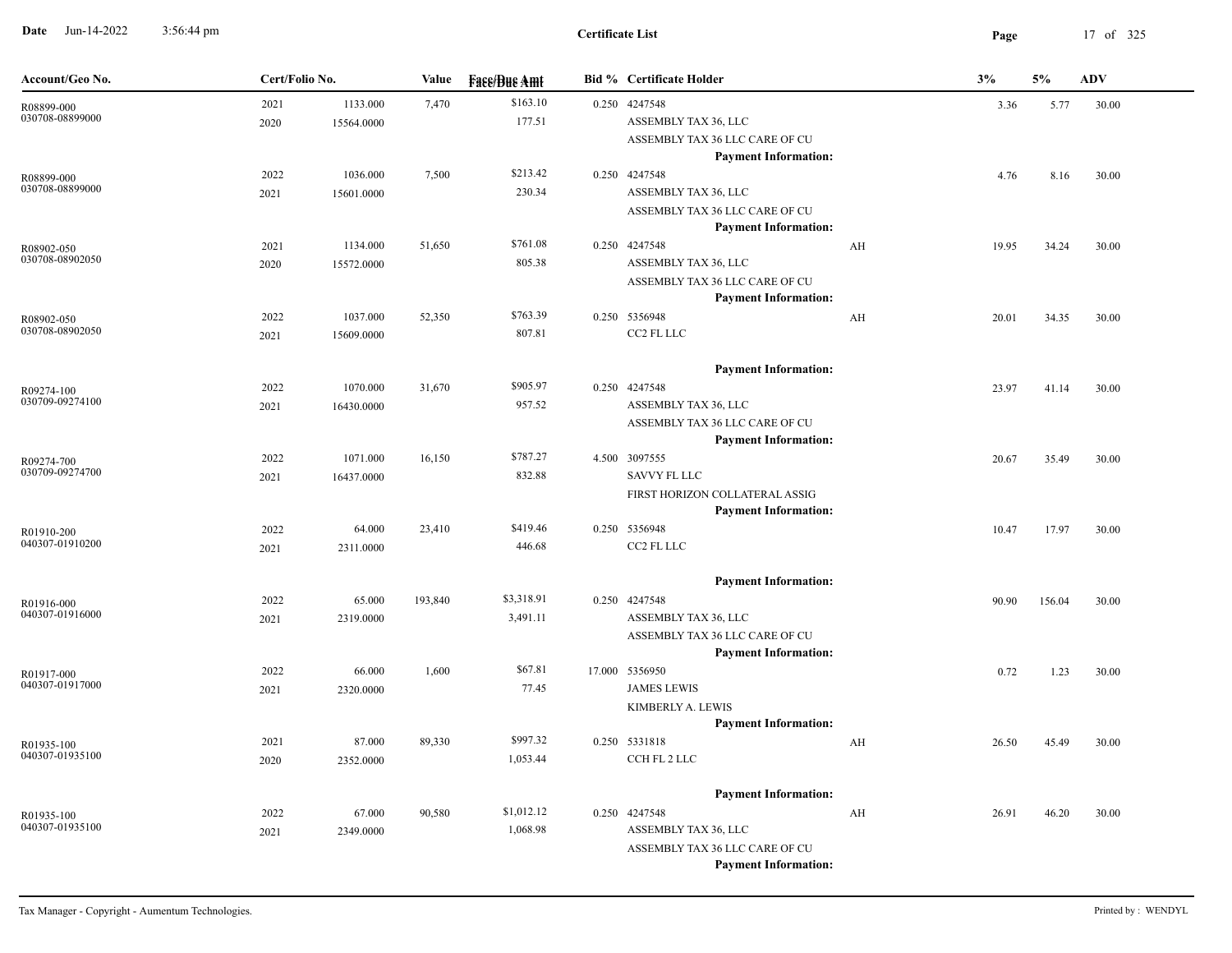**Date** Jun-14-2022 3:56:44 pm **Page** 18 of 325 3:56:44 pm

| Account/Geo No.               | Cert/Folio No. |            | Value  | <b>Face/Bue Amt</b> | <b>Bid % Certificate Holder</b>                       | 3% |       | 5%    | <b>ADV</b> |
|-------------------------------|----------------|------------|--------|---------------------|-------------------------------------------------------|----|-------|-------|------------|
| R09038-590                    | 2019           | 1436.000   | 29,450 | \$531.67            | 0.250 4214943                                         |    | 13.67 | 23.46 | 27.00      |
| 040309-09038590               | 2018           | 15742.0000 |        | 564.50              | MICHAEL GIBER                                         |    |       |       |            |
|                               |                |            |        |                     | <b>Payment Information:</b>                           |    |       |       |            |
| R09038-590                    | 2020           | 1330.000   | 26,350 | \$506.62            | 18.000 1409240                                        |    | 12.05 | 20.69 | 30.00      |
| 040309-09038590               | 2019           | 15789.0000 |        | 695.25              | <b>CALOGERO TREE FARM</b>                             |    |       |       |            |
|                               |                |            |        |                     | <b>CHARLES VICCICA</b>                                |    |       |       |            |
|                               |                |            |        |                     | <b>Payment Information:</b>                           |    |       |       |            |
| R09038-590                    | 2021           | 1144.000   | 26,350 | \$469.15            | 0.750 0000102                                         |    | 11.85 | 20.34 | 30.00      |
| 040309-09038590               | 2020           | 15812.0000 |        | 498.86              | SIMMONS SAMMIE D OR DONNA G                           |    |       |       |            |
|                               |                |            |        |                     | SIMMONS SAMMIE D OR DONNA G                           |    |       |       |            |
|                               |                |            |        |                     | <b>Payment Information:</b>                           |    |       |       |            |
| R09038-590<br>040309-09038590 | 2022           | 1048.000   | 28,980 | \$512.38            | 16.250 1409240                                        |    | 13.05 | 22.40 | 30.00      |
|                               | 2021           | 15851.0000 |        | 544.25              | <b>CALOGERO TREE FARM</b>                             |    |       |       |            |
|                               |                |            |        |                     | <b>CHARLES VICCICA</b><br><b>Payment Information:</b> |    |       |       |            |
|                               | 2021           | 1145.000   | 34,010 | \$593.32            | 0.250 0000102                                         |    | 15.29 | 26.25 | 30.00      |
| R09038-630<br>040309-09038630 | 2020           | 15816.0000 |        | 629.24              | SIMMONS SAMMIE D OR DONNA G                           |    |       |       |            |
|                               |                |            |        |                     | SIMMONS SAMMIE D OR DONNA G                           |    |       |       |            |
|                               |                |            |        |                     | <b>Payment Information:</b>                           |    |       |       |            |
| R09038-630                    | 2022           | 1049.000   | 37,410 | \$649.15            | 0.250 1409240                                         |    | 16.84 | 28.91 | 30.00      |
| 040309-09038630               | 2021           | 15855.0000 |        | 687.86              | <b>CALOGERO TREE FARM</b>                             |    |       |       |            |
|                               |                |            |        |                     | <b>CHARLES VICCICA</b>                                |    |       |       |            |
|                               |                |            |        |                     | <b>Payment Information:</b>                           |    |       |       |            |
| R02171-000                    | 2022           | 114.000    | 8,560  | \$181.27            | 0.250 0002769                                         |    | 3.86  | 6.63  | 30.00      |
| 040407-02171000               | 2021           | 3051.0000  |        | 196.58              | <b>BAUGH ROGER</b>                                    |    |       |       |            |
|                               |                |            |        |                     | <b>Payment Information:</b>                           |    |       |       |            |
| R02190-050                    | 2021           | 130.000    | 8,520  | \$331.53            | 16.750 4538291                                        |    | 8.03  | 13.79 | 30.00      |
| 040407-02190050               | 2020           | 3075.0000  |        | 397.94              | MATHON TAX CERT 2019 LLC                              |    |       |       |            |
|                               |                |            |        |                     | MATHON TAX CERT 2019 LLC & U.S                        |    |       |       |            |
|                               |                |            |        |                     | <b>Payment Information:</b>                           |    |       |       |            |
| R02190-050                    | 2022           | 115.000    | 9,370  | \$357.65            | 12.000 3097555                                        |    | 8.76  | 15.03 | 30.00      |
| 040407-02190050               | 2021           | 3076.0000  |        | 381.78              | SAVVY FL LLC                                          |    |       |       |            |
|                               |                |            |        |                     | FIRST HORIZON COLLATERAL ASSIG                        |    |       |       |            |
|                               |                |            |        |                     | <b>Payment Information:</b>                           |    |       |       |            |
| R08131-000<br>040508-08131000 | 2022           | 944.000    | 3,600  | \$254.74            | 12.250 5366572                                        |    | 5.90  | 10.13 | 30.00      |
|                               | 2021           | 14237.0000 |        | 273.73              | AVK REAL ESTATE LLC                                   |    |       |       |            |
|                               |                |            |        |                     | <b>Payment Information:</b>                           |    |       |       |            |
| R08133-000                    | 2022           | 945.000    | 36,250 | \$374.81            | 0.250 5356948                                         | AH | 9.23  | 15.85 | 30.00      |
| 040508-08133000               | 2021           | 14239.0000 |        | 399.80              | CC2 FL LLC                                            |    |       |       |            |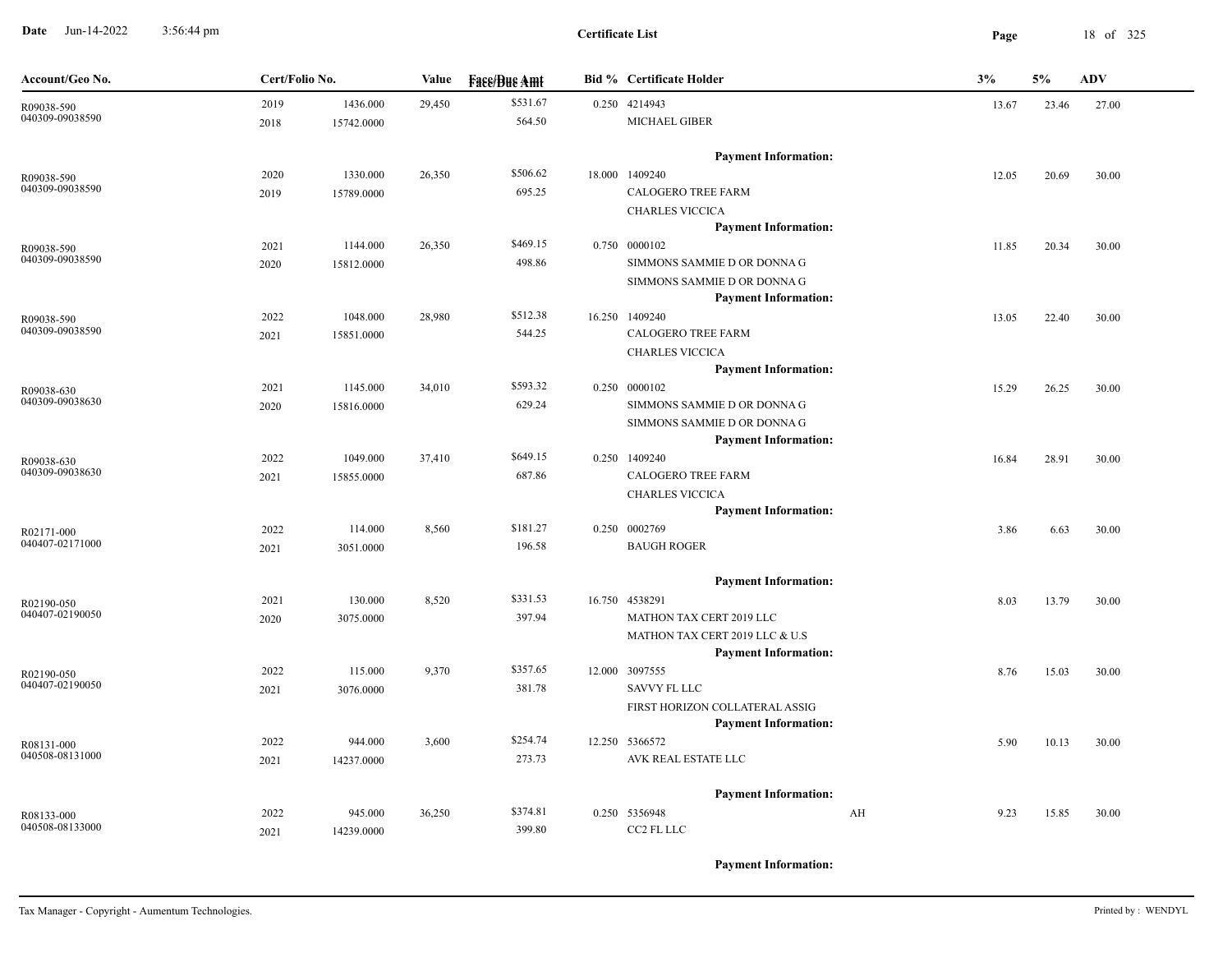**Date** Jun-14-2022 3:56:44 pm **Page** 19 of 325 3:56:44 pm

**Certificate List**

| Account/Geo No. | Cert/Folio No. |            | Value | <b>Face/Bue Amt</b> | <b>Bid % Certificate Holder</b> | 3%   | 5%    | <b>ADV</b> |
|-----------------|----------------|------------|-------|---------------------|---------------------------------|------|-------|------------|
| R08136-000      | 2022           | 946.000    | 920   | \$56.84             | 17.750 5366572                  | 0.41 | 0.71  | 30.00      |
| 040508-08136000 | 2021           | 14242.0000 |       | 65.93               | AVK REAL ESTATE LLC             |      |       |            |
|                 |                |            |       |                     | <b>Payment Information:</b>     |      |       |            |
| R08142-000      | 2020           | 1216.000   | 1,350 | \$64.26             | 18.000 0099999                  | 0.62 | 1.06  | 30.00      |
| 040508-08142000 | 2019           | 14216.0000 |       | 94.61               | COUNTY HELD CERTIFICATE         |      |       |            |
|                 |                |            |       |                     | <b>Payment Information:</b>     |      |       |            |
| R08142-000      | 2021           | 1038.000   | 1,350 | \$63.88             | 18.000 4538296                  | 0.61 | 1.04  | 30.00      |
| 040508-08142000 | 2020           | 14222.0000 |       | 82.59               | <b>RICKY W BOVINET</b>          |      |       |            |
|                 |                |            |       |                     | <b>Payment Information:</b>     |      |       |            |
| R08142-000      | 2022           | 947.000    | 1,350 | \$63.77             | 18.000 4538296                  | 0.60 | 1.04  | 30.00      |
| 040508-08142000 | 2021           | 14248.0000 |       | 73.21               | <b>RICKY W BOVINET</b>          |      |       |            |
|                 |                |            |       |                     | <b>Payment Information:</b>     |      |       |            |
| R08143-000      | 2016           | 1128.000   | 3,780 | \$256.32            | 18.000 2361903                  | 6.03 | 10.35 | 27.00      |
| 040508-08143000 | 2015           | 14019.0000 |       | 543.24              | BLACK BELT ENERGY, LLC          |      |       |            |
|                 |                |            |       |                     | <b>Payment Information:</b>     |      |       |            |
| R08143-000      | 2017           | 1146.000   | 3,640 | \$252.84            | 17.750 2593330                  | 5.93 | 10.18 | 27.00      |
| 040508-08143000 | 2016           | 14064.0000 |       | 487.23              | 5T WEALTH PARTNERS LP           |      |       |            |
|                 |                |            |       |                     | <b>Payment Information:</b>     |      |       |            |
| R08143-000      | 2018           | 1127.000   | 3,320 | \$246.43            | 18.000 3947714                  | 5.75 | 9.88  | 27.00      |
| 040508-08143000 | 2017           | 14132.0000 |       | 433.81              | FAVAN FARMS, LLC                |      |       |            |
|                 |                |            |       |                     | <b>Payment Information:</b>     |      |       |            |
| R08143-000      | 2019           | 1305.000   | 3,320 | \$245.96            | 17.750 3947714                  | 5.74 | 9.86  | 27.00      |
| 040508-08143000 | 2018           | 14173.0000 |       | 386.82              | FAVAN FARMS, LLC                |      |       |            |
|                 |                |            |       |                     | <b>Payment Information:</b>     |      |       |            |
| R08143-000      | 2020           | 1217.000   | 3,390 | \$249.31            | 18.000 0099999                  | 5.75 | 9.87  | 30.00      |
| 040508-08143000 | 2019           | 14217.0000 |       | 349.05              | COUNTY HELD CERTIFICATE         |      |       |            |
|                 |                |            |       |                     | <b>Payment Information:</b>     |      |       |            |
| R08143-000      | 2021           | 1039.000   | 910   | \$208.16            | 18.000 5356931                  | 4.61 | 7.91  | 30.00      |
| 040508-08143000 | 2020           | 14223.0000 |       | 255.00              | GATHERS NO MOSS, LLC            |      |       |            |
|                 |                |            |       |                     | <b>Payment Information:</b>     |      |       |            |
| R08143-000      | 2022           | 948.000    | 910   | \$208.08            | 18.000 0099999                  | 4.61 | 7.91  | 30.00      |
| 040508-08143000 | 2021           | 14249.0000 |       | 224.73              | COUNTY HELD CERTIFICATE         |      |       |            |
|                 |                |            |       |                     |                                 |      |       |            |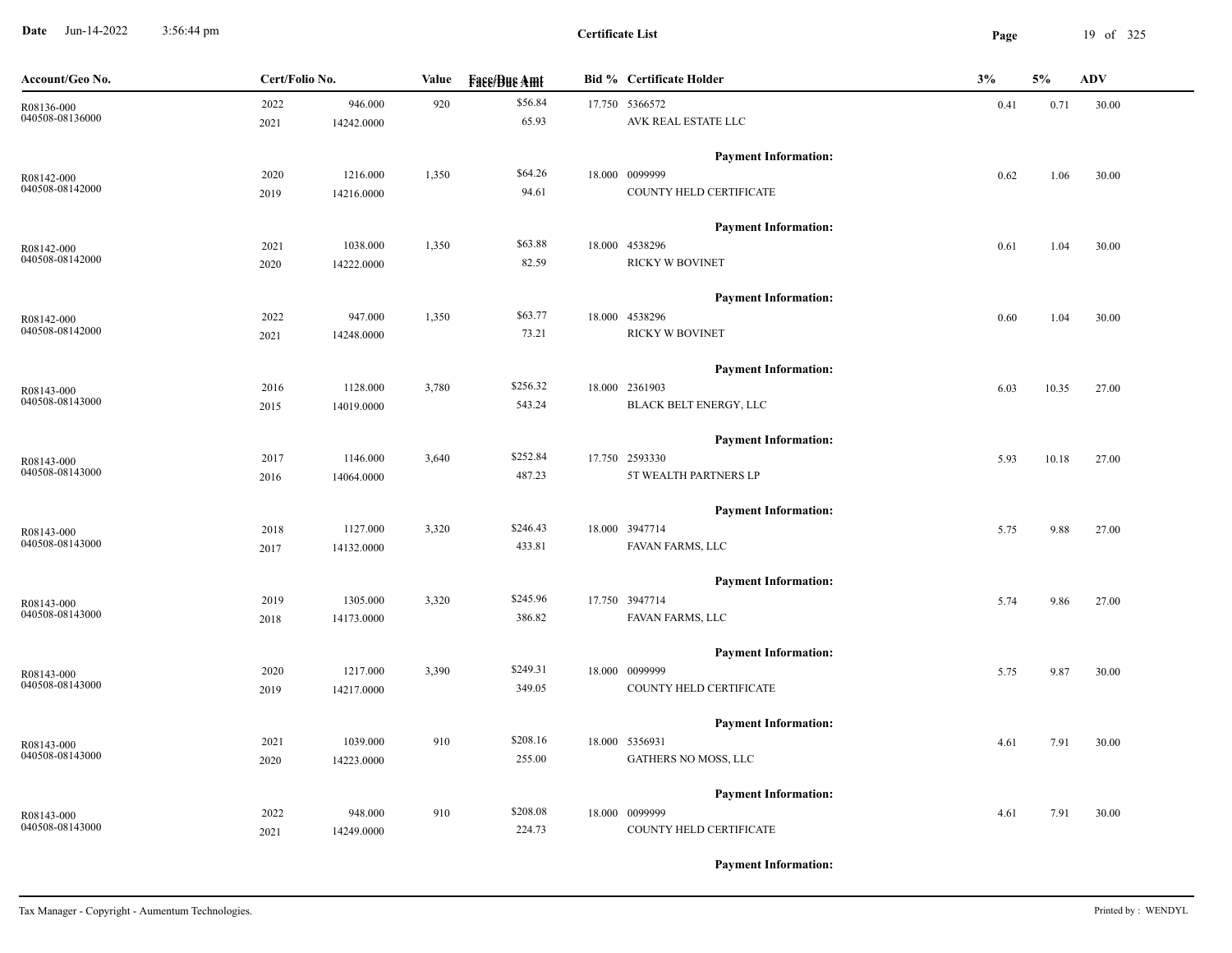**Date** Jun-14-2022 3:56:44 pm **Page** 20 of 325 3:56:44 pm

| Account/Geo No.               | Cert/Folio No. |            | Value  | <b>Face/Bue Amt</b> | <b>Bid % Certificate Holder</b> | 3%    | 5%    | <b>ADV</b> |
|-------------------------------|----------------|------------|--------|---------------------|---------------------------------|-------|-------|------------|
| R08155-000                    | 2019           | 1309.000   | 17,910 | \$490.02            | 17.500 4538291                  | 12.51 | 21.48 | 27.00      |
| 040508-08155000               | 2018           | 14185.0000 |        | 760.68              | MATHON TAX CERT 2019 LLC        |       |       |            |
|                               |                |            |        |                     | MATHON TAX CERT 2019 LLC & U.S  |       |       |            |
|                               |                |            |        |                     | <b>Payment Information:</b>     |       |       |            |
| R08155-000                    | 2021           | 1042.000   | 15,060 | \$437.55            | 17.750 0003172                  | 10.97 | 18.84 | 30.00      |
| 040508-08155000               | 2020           | 14235.0000 |        | 527.94              | <b>RAJENDRA INC</b>             |       |       |            |
|                               |                |            |        |                     | <b>RAJENDRA INC</b>             |       |       |            |
|                               |                |            |        |                     | <b>Payment Information:</b>     |       |       |            |
| R08155-000<br>040508-08155000 | 2022           | 949.000    | 16,560 | \$494.77            | 0.250 5356948                   | 12.56 | 21.56 | 30.00      |
|                               | 2021           | 14261.0000 |        | 525.76              | CC2 FL LLC                      |       |       |            |
|                               |                |            |        |                     | <b>Payment Information:</b>     |       |       |            |
| R08161-000                    | 2019           | 1310.000   | 1,080  | \$83.01             | 18.000 1704283                  | 0.50  | 0.86  | 27.00      |
| 040508-08161000               | 2018           | 14191.0000 |        | 106.69              | <b>VACHON RAYE</b>              |       |       |            |
|                               |                |            |        |                     | <b>VACHON RAYE</b>              |       |       |            |
|                               |                |            |        |                     | <b>Payment Information:</b>     |       |       |            |
| R08161-000                    | 2020           | 1222.000   | 1,080  | \$59.80             | 18.000 0099999                  | 0.49  | 0.85  | 30.00      |
| 040508-08161000               | 2019           | 14235.0000 |        | 88.48               | COUNTY HELD CERTIFICATE         |       |       |            |
|                               |                |            |        |                     | <b>Payment Information:</b>     |       |       |            |
| R08161-000                    | 2021           | 1043.000   | 1,080  | \$59.51             | 17.750 0003172                  | 0.49  | 0.83  | 30.00      |
| 040508-08161000               | 2020           | 14241.0000 |        | 77.20               | <b>RAJENDRA INC</b>             |       |       |            |
|                               |                |            |        |                     | <b>RAJENDRA INC</b>             |       |       |            |
|                               |                |            |        |                     | <b>Payment Information:</b>     |       |       |            |
| R08161-000                    | 2022           | 950.000    | 1,080  | \$59.41             | 18.000 4538296                  | 0.48  | 0.83  | 30.00      |
| 040508-08161000               | 2021           | 14267.0000 |        | 68.63               | RICKY W BOVINET                 |       |       |            |
|                               |                |            |        |                     | <b>Payment Information:</b>     |       |       |            |
| R08162-000                    | 2019           | 1311.000   | 1,210  | \$85.91             | 18.000 1704283                  | 0.56  | 0.96  | 27.00      |
| 040508-08162000               | 2018           | 14192.0000 |        | 110.20              | <b>VACHON RAYE</b>              |       |       |            |
|                               |                |            |        |                     | <b>VACHON RAYE</b>              |       |       |            |
|                               |                |            |        |                     | <b>Payment Information:</b>     |       |       |            |
| R08162-000                    | 2020           | 1223.000   | 1,210  | \$61.94             | 18.000 0099999                  | 0.55  | 0.95  | 30.00      |
| 040508-08162000               | 2019           | 14236.0000 |        | 91.42               | COUNTY HELD CERTIFICATE         |       |       |            |
|                               |                |            |        |                     | <b>Payment Information:</b>     |       |       |            |
|                               | 2021           |            |        | \$61.60             | 17.750 0003172                  |       |       |            |
| R08162-000<br>040508-08162000 |                | 1044.000   | 1,210  | 79.70               | <b>RAJENDRA INC</b>             | 0.54  | 0.93  | 30.00      |
|                               | 2020           | 14242.0000 |        |                     | <b>RAJENDRA INC</b>             |       |       |            |
|                               |                |            |        |                     | <b>Payment Information:</b>     |       |       |            |
|                               | 2022           |            |        | \$61.50             | 18.000 4538296                  |       |       |            |
| R08162-000<br>040508-08162000 |                | 951.000    | 1,210  | 70.83               | RICKY W BOVINET                 | 0.54  | 0.93  | 30.00      |
|                               | 2021           | 14268.0000 |        |                     |                                 |       |       |            |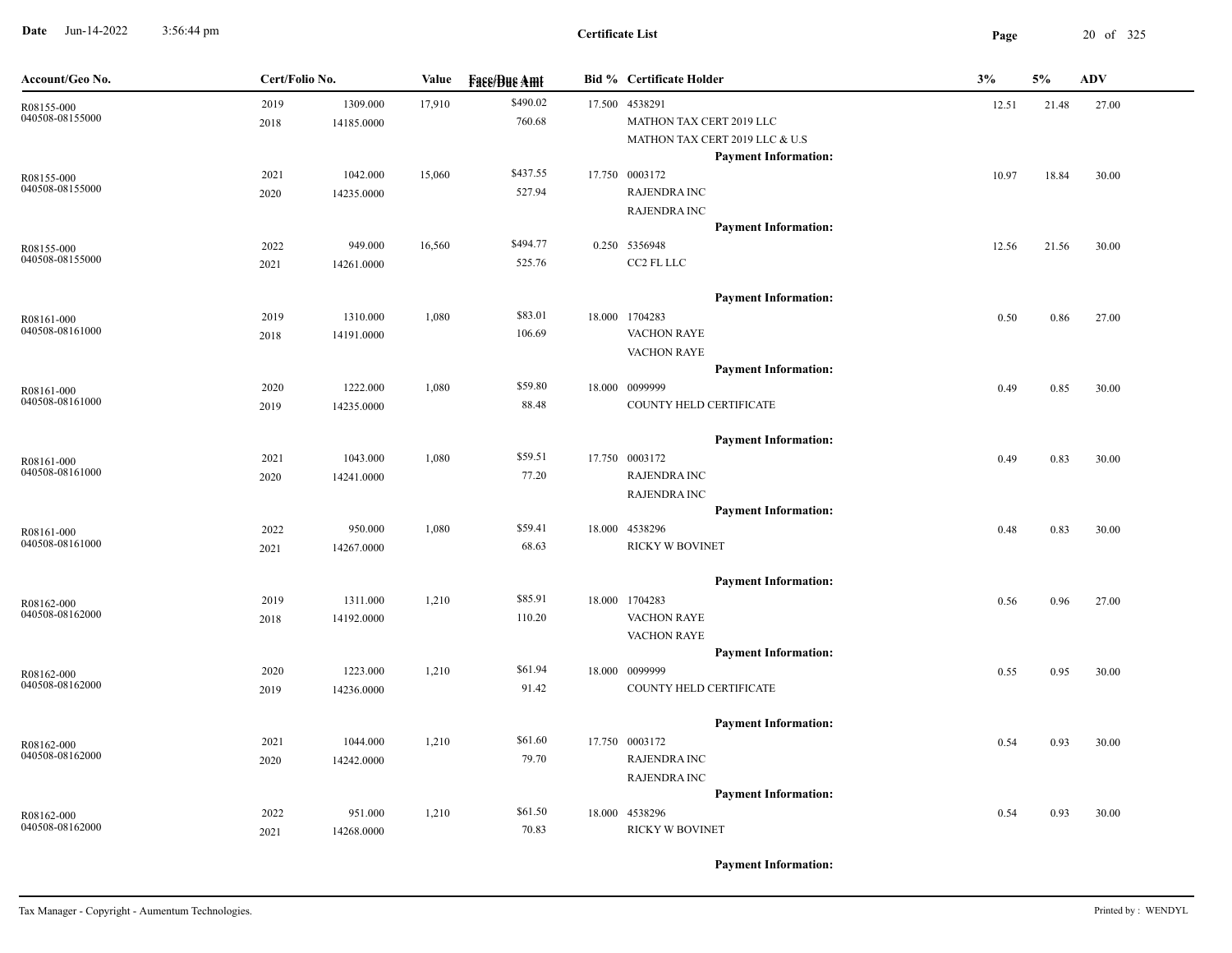**Date** Jun-14-2022 3:56:44 pm **Page** 21 of 325 3:56:44 pm

| Account/Geo No.               | Cert/Folio No. |                        | Value  | <b>Fase/Bue Amt</b> | <b>Bid % Certificate Holder</b>                               |    | 3%    | 5%    | <b>ADV</b> |
|-------------------------------|----------------|------------------------|--------|---------------------|---------------------------------------------------------------|----|-------|-------|------------|
| R08163-000<br>040508-08163000 | 2019<br>2018   | 1312.000<br>14193.0000 | 1,210  | \$85.91<br>110.20   | 18.000 1704283<br><b>VACHON RAYE</b>                          |    | 0.56  | 0.96  | 27.00      |
|                               |                |                        |        |                     | <b>VACHON RAYE</b><br><b>Payment Information:</b>             |    |       |       |            |
| R08163-000                    | 2020           | 1224.000               | 1,210  | \$61.94             | 18.000 0099999                                                |    | 0.55  | 0.95  | 30.00      |
| 040508-08163000               | 2019           | 14237.0000             |        | 91.42               | COUNTY HELD CERTIFICATE                                       |    |       |       |            |
|                               |                |                        |        |                     | <b>Payment Information:</b>                                   |    |       |       |            |
| R08163-000                    | 2021           | 1045.000               | 1,210  | \$61.60             | 17.750 0003172                                                |    | 0.54  | 0.93  | 30.00      |
| 040508-08163000               | 2020           | 14243.0000             |        | 79.70               | <b>RAJENDRA INC</b><br><b>RAJENDRA INC</b>                    |    |       |       |            |
|                               |                |                        |        |                     | <b>Payment Information:</b>                                   |    |       |       |            |
| R08163-000                    | 2022           | 952.000                | 1,210  | \$61.50             | 18.000 4538296                                                |    | 0.54  | 0.93  | 30.00      |
| 040508-08163000               | 2021           | 14269.0000             |        | 70.83               | RICKY W BOVINET                                               |    |       |       |            |
|                               |                |                        |        |                     | <b>Payment Information:</b>                                   |    |       |       |            |
| R08164-000<br>040508-08164000 | 2022           | 953.000                | 47,610 | \$1,012.37          | 0.250 4247548                                                 |    | 26.92 | 46.21 | 30.00      |
|                               | 2021           | 14270.0000             |        | 1,069.24            | ASSEMBLY TAX 36, LLC                                          |    |       |       |            |
|                               |                |                        |        |                     | ASSEMBLY TAX 36 LLC CARE OF CU<br><b>Payment Information:</b> |    |       |       |            |
| R08171-000                    | 2022           | 954.000                | 850    | \$55.70             | 18.000 4538296                                                |    | 0.38  | 0.65  | 30.00      |
| 040508-08171000               | 2021           | 14276.0000             |        | 64.74               | <b>RICKY W BOVINET</b>                                        |    |       |       |            |
|                               |                |                        |        |                     | <b>Payment Information:</b>                                   |    |       |       |            |
| R08177-000                    | 2022           | 955.000                | 42,110 | \$388.68            | 0.250 4247548                                                 | AH | 9.62  | 16.51 | 30.00      |
| 040508-08177000               | 2021           | 14281.0000             |        | 414.36              | ASSEMBLY TAX 36, LLC                                          |    |       |       |            |
|                               |                |                        |        |                     | ASSEMBLY TAX 36 LLC CARE OF CU<br><b>Payment Information:</b> |    |       |       |            |
| R08185-325                    | 2017           | 1157.000               | 22,980 | \$584.58            | 14.000 3890893                                                |    | 15.13 | 25.98 | 27.00      |
| 040508-08185325               | 2016           | 14108.0000             |        | 1,006.86            | <b>HEATH THEIN</b>                                            |    |       |       |            |
|                               |                |                        |        |                     | <b>AMY THEIN</b>                                              |    |       |       |            |
|                               |                |                        |        |                     | <b>Payment Information:</b>                                   |    |       |       |            |
| R08213-000<br>040508-08213000 | 2021           | 1051.000               | 13,180 | \$341.50            | 0.250 5331818                                                 |    | 8.31  | 14.26 | 30.00      |
|                               | 2020           | 14306.0000             |        | 364.83              | CCH FL 2 LLC                                                  |    |       |       |            |
|                               |                |                        |        |                     | <b>Payment Information:</b>                                   |    |       |       |            |
| R08213-000<br>040508-08213000 | 2022           | 956.000                | 14,490 | \$395.98            | 0.250 4247548                                                 |    | 9.82  | 16.86 | 30.00      |
|                               | 2021           | 14332.0000             |        | 422.03              | ASSEMBLY TAX 36, LLC<br>ASSEMBLY TAX 36 LLC CARE OF CU        |    |       |       |            |
|                               |                |                        |        |                     | <b>Payment Information:</b>                                   |    |       |       |            |
| R08215-000                    | 2022           | 957.000                | 49,550 | \$589.26            | 0.250 5356948                                                 | AH | 15.18 | 26.06 | 30.00      |
| 040508-08215000               | 2021           | 14334.0000             |        | 624.97              | CC2 FL LLC                                                    |    |       |       |            |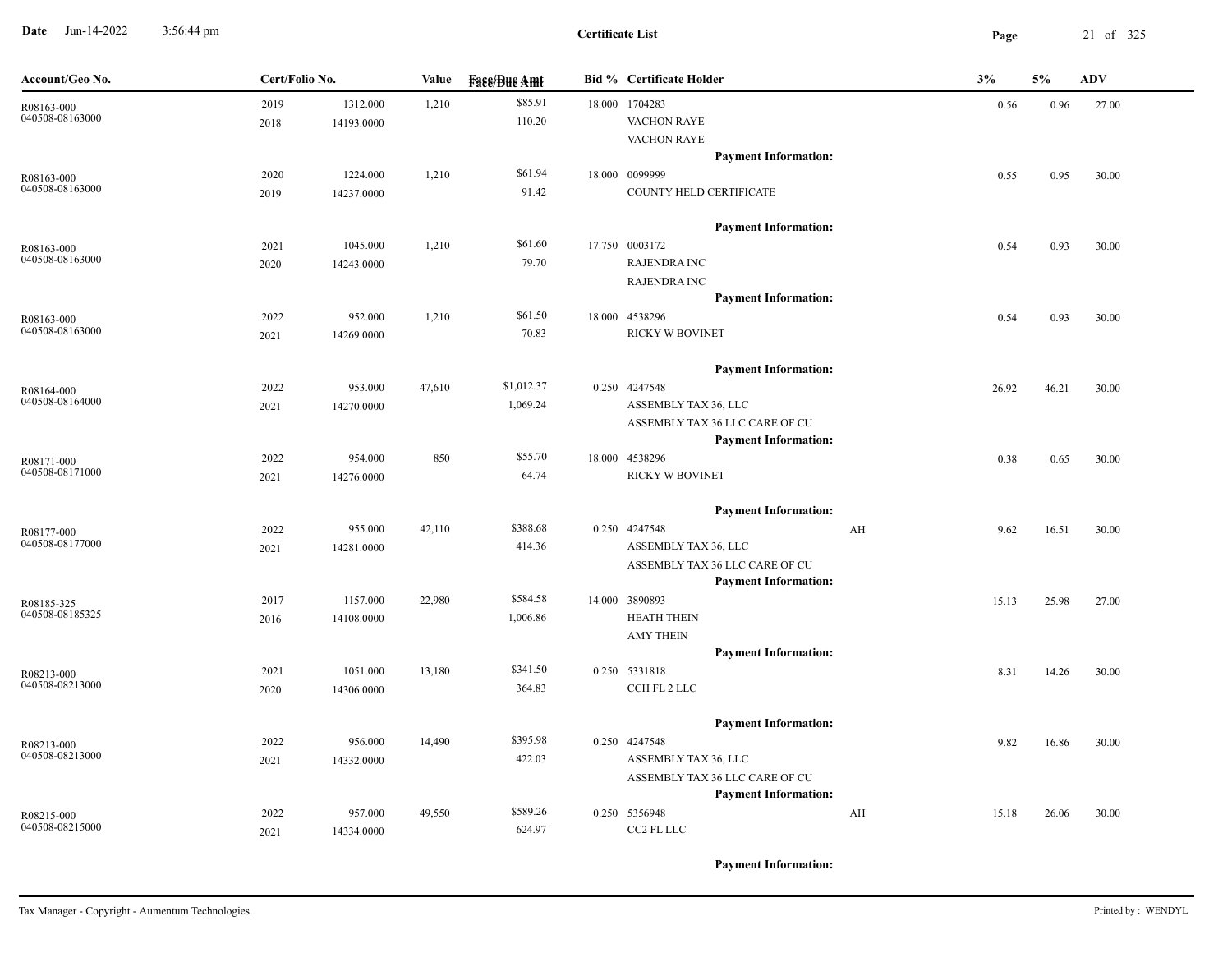**Date** Jun-14-2022 3:56:44 pm **Page** 22 of 325 3:56:44 pm

| Account/Geo No.               | Cert/Folio No. |            | Value  | <b>Face/Bue Amt</b> | <b>Bid %</b> Certificate Holder | 3%    | 5%    | <b>ADV</b> |
|-------------------------------|----------------|------------|--------|---------------------|---------------------------------|-------|-------|------------|
| R06560-336                    | 2016           | 889.000    | 10,200 | \$215.15            | 6.500 0000173                   | 4.89  | 8.39  | 27.00      |
| 040707-06560336               | 2015           | 10365.0000 |        | 306.47              | PICKFORD SHIRLEY R TRUSTEE      |       |       |            |
|                               |                |            |        |                     | SHIRLEY R PICKFORD REV TRUST    |       |       |            |
|                               |                |            |        |                     | <b>Payment Information:</b>     |       |       |            |
| R06560-336                    | 2017           | 899.000    | 10,950 | \$226.83            | 14.000 0000173                  | 5.21  | 8.94  | 27.00      |
| 040707-06560336               | 2016           | 10409.0000 |        | 394.51              | PICKFORD SHIRLEY R TRUSTEE      |       |       |            |
|                               |                |            |        |                     | SHIRLEY R PICKFORD REV TRUST    |       |       |            |
|                               |                |            |        |                     | <b>Payment Information:</b>     |       |       |            |
| R06560-336                    | 2018           | 892.000    | 9,000  | \$190.83            | 7.750 0000173                   | 4.21  | 7.23  | 27.00      |
| 040707-06560336               | 2017           | 10456.0000 |        | 257.47              | PICKFORD SHIRLEY R TRUSTEE      |       |       |            |
|                               |                |            |        |                     | SHIRLEY R PICKFORD REV TRUST    |       |       |            |
|                               |                |            |        |                     | <b>Payment Information:</b>     |       |       |            |
| R06560-336<br>040707-06560336 | 2019           | 1051.000   | 9,900  | \$208.22            | 8.750 0000173                   | 4.69  | 8.06  | 27.00      |
|                               | 2018           | 10482.0000 |        | 270.65              | PICKFORD SHIRLEY R TRUSTEE      |       |       |            |
|                               |                |            |        |                     | SHIRLEY R PICKFORD REV TRUST    |       |       |            |
|                               |                |            |        |                     | <b>Payment Information:</b>     |       |       |            |
| R06560-336<br>040707-06560336 | 2020           | 965.000    | 10,400 | \$213.51            | 18.000 5331807                  | 4.76  | 8.17  | 30.00      |
|                               | 2019           | 10508.0000 |        | 299.83              | TRAVIS FLEMING 401K TRUST       |       |       |            |
|                               |                |            |        |                     | <b>Payment Information:</b>     |       |       |            |
| R06560-336                    | 2021           | 814.000    | 10,400 | \$210.59            | 17.750 0003068                  | 4.68  | 8.03  | 30.00      |
| 040707-06560336               | 2020           | 10509.0000 |        | 257.33              | RM CAPITAL INVESTMENT, LLC.     |       |       |            |
|                               |                |            |        |                     | <b>Payment Information:</b>     |       |       |            |
| R06560-336                    | 2022           | 765.000    | 11,000 | \$219.38            | 18.000 0003068                  | 4.92  | 8.45  | 30.00      |
| 040707-06560336               | 2021           | 10531.0000 |        | 236.60              | RM CAPITAL INVESTMENT, LLC.     |       |       |            |
|                               |                |            |        |                     | <b>Payment Information:</b>     |       |       |            |
| R06560-360                    | 2022           | 766.000    | 23,980 | \$588.28            | 0.250 4247548                   | 15.15 | 26.01 | 30.00      |
| 040707-06560360               | 2021           | 10536.0000 |        | 623.94              | ASSEMBLY TAX 36, LLC            |       |       |            |
|                               |                |            |        |                     | ASSEMBLY TAX 36 LLC CARE OF CU  |       |       |            |
|                               |                |            |        |                     | <b>Payment Information:</b>     |       |       |            |
| R06560-416                    | 2022           | 767.000    | 11,000 | \$219.38            | 0.250 3097555                   | 4.92  | 8.45  | 30.00      |
| 040707-06560416               | 2021           | 10550.0000 |        | 236.60              | <b>SAVVY FL LLC</b>             |       |       |            |
|                               |                |            |        |                     | FIRST HORIZON COLLATERAL ASSIG  |       |       |            |
|                               |                |            |        |                     | <b>Payment Information:</b>     |       |       |            |
| R06560-420                    | 2022           | 768.000    | 11,000 | \$219.38            | 0.250 3097555                   | 4.92  | 8.45  | 30.00      |
| 040707-06560420               | 2021           | 10551.0000 |        | 236.60              | <b>SAVVY FL LLC</b>             |       |       |            |
|                               |                |            |        |                     | FIRST HORIZON COLLATERAL ASSIG  |       |       |            |
|                               |                |            |        |                     | <b>Payment Information:</b>     |       |       |            |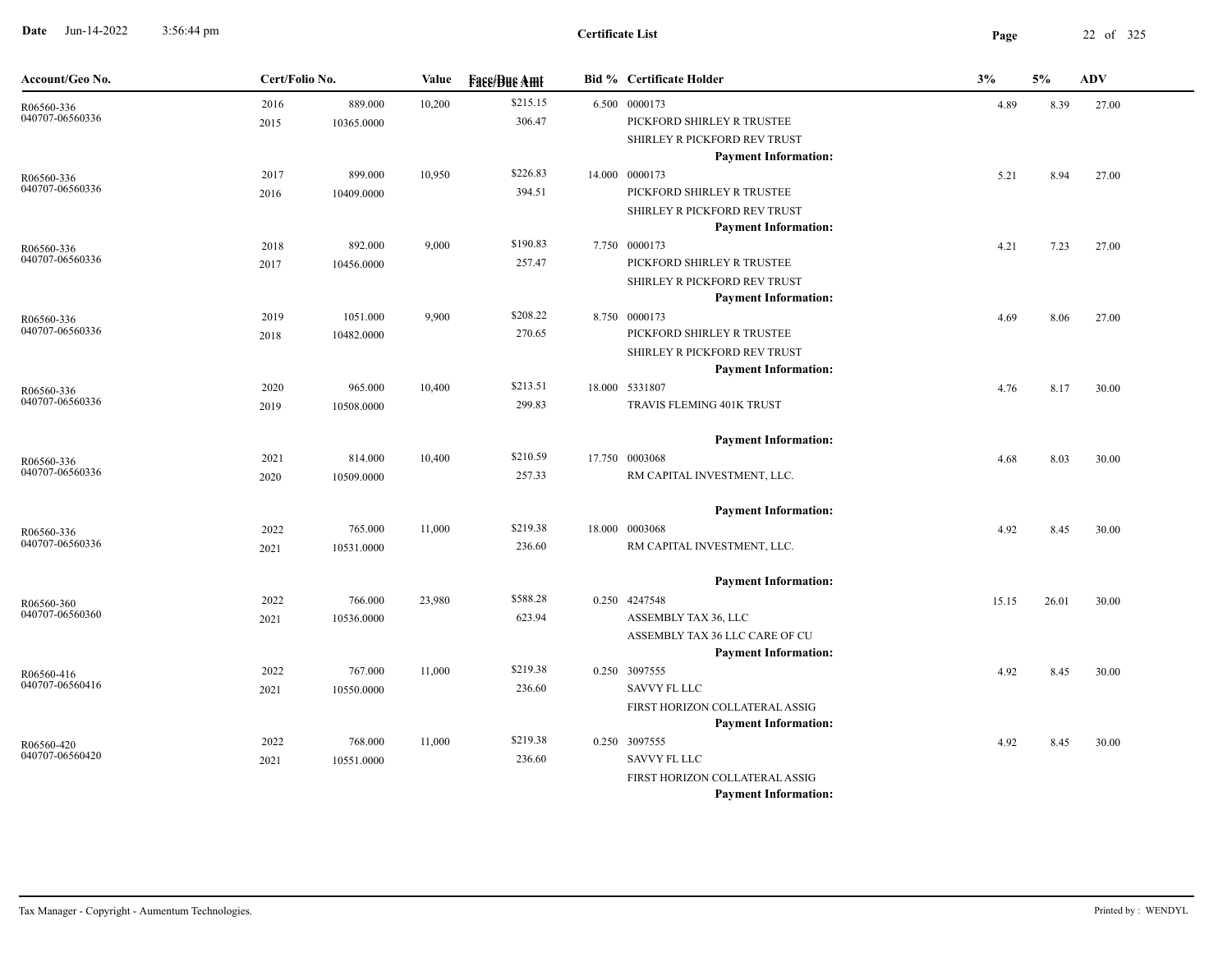**Date** Jun-14-2022 3:56:44 pm **Page** 23 of 325 3:56:44 pm

| Account/Geo No.               | Cert/Folio No. |            | Value  | <b>Fase/Bue Amt</b> | <b>Bid % Certificate Holder</b>                               | 3%         | 5%    | <b>ADV</b> |
|-------------------------------|----------------|------------|--------|---------------------|---------------------------------------------------------------|------------|-------|------------|
| R06560-496                    | 2021           | 818.000    | 16,210 | \$506.67            | 6.750 3097555                                                 | 12.89      | 22.13 | 30.00      |
| 040707-06560496               | 2020           | 10548.0000 |        | 549.97              | <b>SAVVY FL LLC</b>                                           |            |       |            |
|                               |                |            |        |                     | FIRST HORIZON COLLATERAL ASSIG                                |            |       |            |
|                               |                |            |        |                     | <b>Payment Information:</b>                                   |            |       |            |
| R06560-496<br>040707-06560496 | 2022           | 769.000    | 16,540 | \$510.59            | 0.250 5356948                                                 | 13.00      | 22.31 | 30.00      |
|                               | 2021           | 10570.0000 |        | 542.37              | CC2 FL LLC                                                    |            |       |            |
|                               |                |            |        |                     | <b>Payment Information:</b>                                   |            |       |            |
| R06562-048                    | 2022           | 770.000    | 12,100 | \$242.88            | 0.250 0002769                                                 | 5.57       | 9.57  | 30.00      |
| 040707-06562048               | 2021           | 10621.0000 |        | 261.27              | <b>BAUGH ROGER</b>                                            |            |       |            |
|                               |                |            |        |                     |                                                               |            |       |            |
|                               |                |            |        |                     | <b>Payment Information:</b>                                   |            |       |            |
| R06562-111<br>040707-06562111 | 2020           | 973.000    | 10,000 | \$206.91            | 5.750 3097555                                                 | 4.57       | 7.85  | 30.00      |
|                               | 2019           | 10618.0000 |        | 237.95              | <b>SAVVY FL LLC</b>                                           |            |       |            |
|                               |                |            |        |                     | FIRST HORIZON COLLATERAL ASSIG<br><b>Payment Information:</b> |            |       |            |
|                               | 2021           | 822.000    | 11,000 | \$228.65            | 12.250 0003068                                                | 5.18       | 8.89  | 30.00      |
| R06562-111<br>040707-06562111 | 2020           | 10619.0000 |        | 265.24              | RM CAPITAL INVESTMENT, LLC.                                   |            |       |            |
|                               |                |            |        |                     |                                                               |            |       |            |
|                               |                |            |        |                     | <b>Payment Information:</b>                                   |            |       |            |
| R06562-111                    | 2022           | 771.000    | 12,100 | \$242.88            | 5.750 3097555                                                 | 5.57       | 9.57  | 30.00      |
| 040707-06562111               | 2021           | 10641.0000 |        | 261.27              | <b>SAVVY FL LLC</b>                                           |            |       |            |
|                               |                |            |        |                     | FIRST HORIZON COLLATERAL ASSIG                                |            |       |            |
|                               |                |            |        | \$681.57            | <b>Payment Information:</b>                                   |            |       |            |
| R06562-204<br>040707-06562204 | 2018<br>2017   | 898.000    | 26,120 | 903.51              | 7.750 3804610<br>RELIANCE LOAN FUNDING, LLC                   | 17.82      | 30.60 | 27.00      |
|                               |                | 10597.0000 |        |                     |                                                               |            |       |            |
|                               |                |            |        |                     | <b>Payment Information:</b>                                   |            |       |            |
| R06562-204                    | 2019           | 1063.000   | 26,010 | \$625.52            | 12.500 2749417                                                | 16.27      | 27.93 | 27.00      |
| 040707-06562204               | 2018           | 10623.0000 |        | 872.86              | MICHAEL E. HOLLAND                                            |            |       |            |
|                               |                |            |        |                     | DOLORES A. HOLLAND                                            |            |       |            |
|                               |                |            |        | \$604.03            | <b>Payment Information:</b>                                   |            |       |            |
| R06562-204<br>040707-06562204 | 2021           | 823.000    | 25,330 | 654.45              | 6.750 5331842<br>FIG 20, LLC                                  | 15.59      | 26.76 | 30.00      |
|                               | 2020           | 10650.0000 |        |                     |                                                               |            |       |            |
|                               |                |            |        |                     | <b>Payment Information:</b>                                   |            |       |            |
| R06562-246                    | 2022           | 772.000    | 26,540 | \$85.47             | 18.000 0099999                                                | AH<br>1.21 | 2.07  | 30.00      |
| 040707-06562246               | 2021           | 10685.0000 |        | 95.99               | COUNTY HELD CERTIFICATE                                       |            |       |            |
|                               |                |            |        |                     |                                                               |            |       |            |
|                               |                |            |        |                     | <b>Payment Information:</b>                                   |            |       |            |
| R06562-261<br>040707-06562261 | 2022           | 773.000    | 40,380 | \$902.72            | 0.250 5356948                                                 | 23.88      | 40.99 | 30.00      |
|                               | 2021           | 10690.0000 |        | 954.11              | CC2 FL LLC                                                    |            |       |            |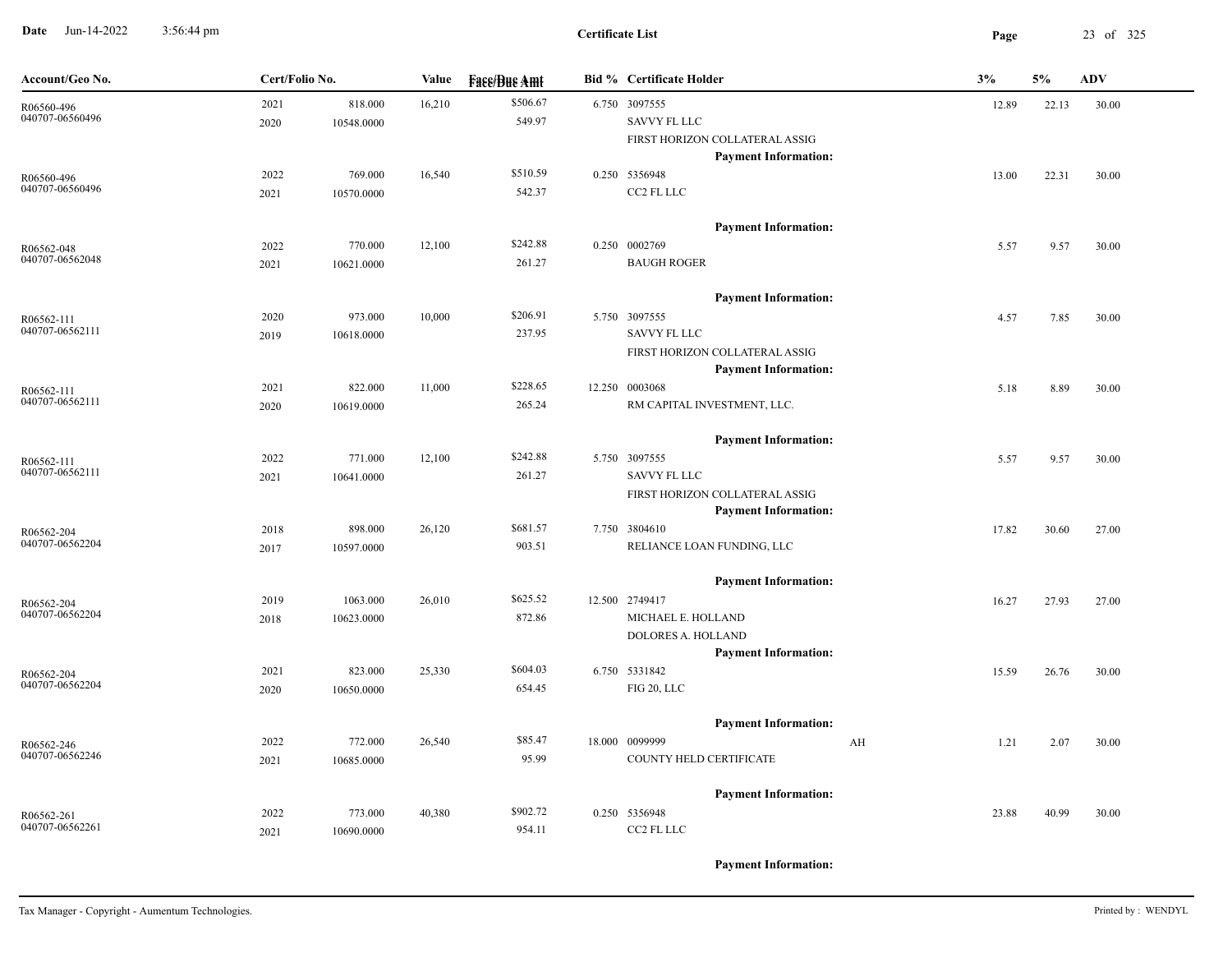**Date** Jun-14-2022 3:56:44 pm **Page** 24 of 325 3:56:44 pm

| Account/Geo No.               | Cert/Folio No. |            | Value  | <b>Fase/Bue Amt</b> | <b>Bid % Certificate Holder</b> | 3%    | 5%    | ${\bf A}{\bf D}{\bf V}$ |
|-------------------------------|----------------|------------|--------|---------------------|---------------------------------|-------|-------|-------------------------|
| R06562-285                    | 2022           | 774.000    | 22,280 | \$460.13            | 4.500 3097555                   | 11.60 | 19.91 | 30.00                   |
| 040707-06562285               | 2021           | 10698.0000 |        | 489.39              | SAVVY FL LLC                    |       |       |                         |
|                               |                |            |        |                     | FIRST HORIZON COLLATERAL ASSIG  |       |       |                         |
|                               |                |            |        |                     | <b>Payment Information:</b>     |       |       |                         |
| R06562-294                    | 2017           | 912.000    | 9,920  | \$209.16            | 9.750 0000173                   | 4.72  | 8.10  | 27.00                   |
| 040707-06562294               | 2016           | 10579.0000 |        | 319.07              | PICKFORD SHIRLEY R TRUSTEE      |       |       |                         |
|                               |                |            |        |                     | SHIRLEY R PICKFORD REV TRUST    |       |       |                         |
|                               |                |            |        |                     | <b>Payment Information:</b>     |       |       |                         |
| R06562-294<br>040707-06562294 | 2020           | 977.000    | 18,970 | \$607.20            | 6.750 0000173                   | 15.68 | 26.91 | 30.00                   |
|                               | 2019           | 10678.0000 |        | 698.84              | PICKFORD SHIRLEY R TRUSTEE      |       |       |                         |
|                               |                |            |        |                     | SHIRLEY R PICKFORD REV TRUST    |       |       |                         |
|                               |                |            |        |                     | <b>Payment Information:</b>     |       |       |                         |
| R06562-300<br>040707-06562300 | 2022           | 775.000    | 17,590 | \$577.99            | 0.250 5356948                   | 14.87 | 25.52 | 30.00                   |
|                               | 2021           | 10703.0000 |        | 613.14              | CC2 FL LLC                      |       |       |                         |
|                               |                |            |        |                     | <b>Payment Information:</b>     |       |       |                         |
| R06562-309                    | 2018           | 900.000    | 9,000  | \$190.83            | 13.750 0000173                  | 4.21  | 7.23  | 27.00                   |
| 040707-06562309               | 2017           | 10631.0000 |        | 304.22              | PICKFORD SHIRLEY R TRUSTEE      |       |       |                         |
|                               |                |            |        |                     | SHIRLEY R PICKFORD REV TRUST    |       |       |                         |
|                               |                |            |        |                     | <b>Payment Information:</b>     |       |       |                         |
| R06562-309                    | 2019           | 1068.000   | 9,900  | \$205.33            | 6.000 3097555                   | 4.61  | 7.92  | 27.00                   |
| 040707-06562309               | 2018           | 10657.0000 |        | 249.57              | SAVVY FL LLC                    |       |       |                         |
|                               |                |            |        |                     | FIRST HORIZON COLLATERAL ASSIG  |       |       |                         |
|                               |                |            |        |                     | <b>Payment Information:</b>     |       |       |                         |
| R06562-309                    | 2020           | 979.000    | 10,000 | \$206.91            | 13.750 0000173                  | 4.57  | 7.85  | 30.00                   |
| 040707-06562309               | 2019           | 10683.0000 |        | 272.43              | PICKFORD SHIRLEY R TRUSTEE      |       |       |                         |
|                               |                |            |        |                     | SHIRLEY R PICKFORD REV TRUST    |       |       |                         |
|                               |                |            |        |                     | <b>Payment Information:</b>     |       |       |                         |
| R06562-309<br>040707-06562309 | 2021           | 825.000    | 11,000 | \$228.65            | 17.750 4538291                  | 5.18  | 8.89  | 30.00                   |
|                               | 2020           | 10684.0000 |        | 278.87              | MATHON TAX CERT 2019 LLC        |       |       |                         |
|                               |                |            |        |                     | MATHON TAX CERT 2019 LLC & U.S  |       |       |                         |
|                               |                |            |        |                     | <b>Payment Information:</b>     |       |       |                         |
| R06562-309<br>040707-06562309 | 2022           | 776.000    | 12,100 | \$242.88            | 17.750 4538291                  | 5.57  | 9.57  | 30.00                   |
|                               | 2021           | 10706.0000 |        | 261.27              | MATHON TAX CERT 2019 LLC        |       |       |                         |
|                               |                |            |        |                     | MATHON TAX CERT 2019 LLC & U.S  |       |       |                         |
|                               |                |            |        |                     | <b>Payment Information:</b>     |       |       |                         |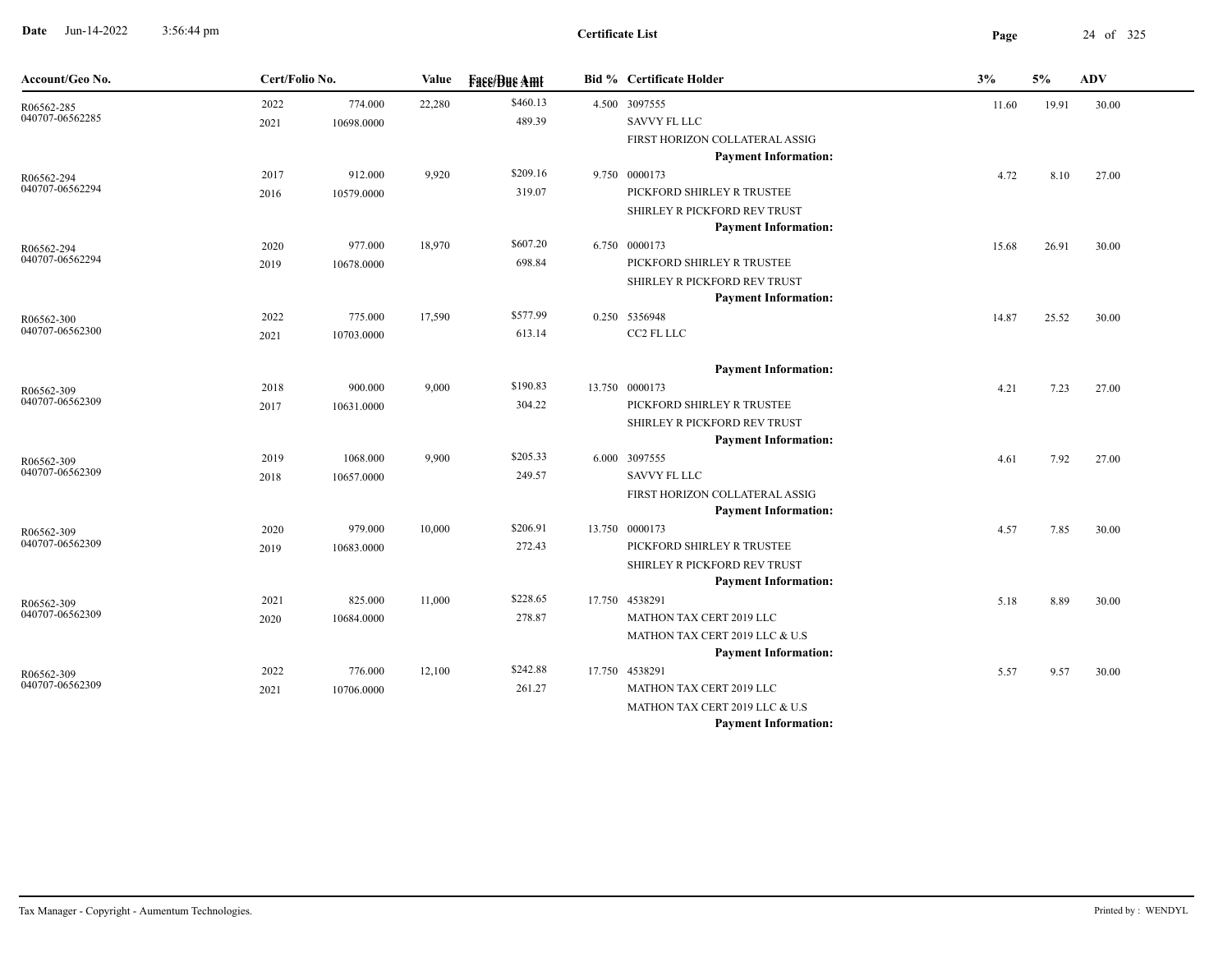**Date** Jun-14-2022 3:56:44 pm **Page** 25 of 325 3:56:44 pm

| Account/Geo No.               | Cert/Folio No. |            | Value  | <b>Fase/Bue Amt</b> | <b>Bid % Certificate Holder</b>               |    | 3%    | 5%    | <b>ADV</b> |
|-------------------------------|----------------|------------|--------|---------------------|-----------------------------------------------|----|-------|-------|------------|
| R06562-312                    | 2018           | 901.000    | 9,000  | \$190.83            | 13.750 0000173                                |    | 4.21  | 7.23  | 27.00      |
| 040707-06562312               | 2017           | 10632.0000 |        | 304.22              | PICKFORD SHIRLEY R TRUSTEE                    |    |       |       |            |
|                               |                |            |        |                     | SHIRLEY R PICKFORD REV TRUST                  |    |       |       |            |
|                               |                |            |        |                     | <b>Payment Information:</b>                   |    |       |       |            |
| R06562-312<br>040707-06562312 | 2020           | 980.000    | 10,000 | \$206.91            | 4.000 0000173                                 |    | 4.57  | 7.85  | 30.00      |
|                               | 2019           | 10684.0000 |        | 230.40              | PICKFORD SHIRLEY R TRUSTEE                    |    |       |       |            |
|                               |                |            |        |                     | SHIRLEY R PICKFORD REV TRUST                  |    |       |       |            |
|                               | 2021           | 826.000    | 11,000 | \$228.65            | <b>Payment Information:</b><br>17.750 4538291 |    | 5.18  | 8.89  | 30.00      |
| R06562-312<br>040707-06562312 | 2020           | 10685.0000 |        | 278.87              | MATHON TAX CERT 2019 LLC                      |    |       |       |            |
|                               |                |            |        |                     | MATHON TAX CERT 2019 LLC & U.S                |    |       |       |            |
|                               |                |            |        |                     | <b>Payment Information:</b>                   |    |       |       |            |
| R06562-312                    | 2022           | 777.000    | 12,100 | \$242.88            | 17.750 4538291                                |    | 5.57  | 9.57  | 30.00      |
| 040707-06562312               | 2021           | 10707.0000 |        | 261.27              | MATHON TAX CERT 2019 LLC                      |    |       |       |            |
|                               |                |            |        |                     | MATHON TAX CERT 2019 LLC & U.S                |    |       |       |            |
|                               |                |            |        |                     | <b>Payment Information:</b>                   |    |       |       |            |
| R06562-327                    | 2021           | 827.000    | 49,160 | \$635.53            | 0.250 5331842                                 | AH | 16.46 | 28.26 | 30.00      |
| 040707-06562327               | 2020           | 10690.0000 |        | 673.56              | FIG 20, LLC                                   |    |       |       |            |
|                               |                |            |        |                     |                                               |    |       |       |            |
|                               |                |            |        |                     | <b>Payment Information:</b>                   |    |       |       |            |
| R06562-327                    | 2022           | 778.000    | 49,840 | \$644.42            | 0.250 4247548                                 | AH | 16.71 | 28.69 | 30.00      |
| 040707-06562327               | 2021           | 10712.0000 |        | 682.89              | ASSEMBLY TAX 36, LLC                          |    |       |       |            |
|                               |                |            |        |                     | ASSEMBLY TAX 36 LLC CARE OF CU                |    |       |       |            |
|                               |                |            |        |                     | <b>Payment Information:</b>                   |    |       |       |            |
| R06562-378<br>040707-06562378 | 2022           | 779.000    | 24,960 | \$193.41            | 18.000 0099999                                | AH | 4.20  | 7.21  | 30.00      |
|                               | 2021           | 10721.0000 |        | 209.33              | COUNTY HELD CERTIFICATE                       |    |       |       |            |
|                               |                |            |        |                     | <b>Payment Information:</b>                   |    |       |       |            |
| R06562-530                    | 2020           | 985.000    | 14,270 | \$327.81            | 14.750 0000173                                |    | 7.93  | 13.61 | 30.00      |
| 040707-06562530               | 2019           | 10734.0000 |        | 434.79              | PICKFORD SHIRLEY R TRUSTEE                    |    |       |       |            |
|                               |                |            |        |                     | SHIRLEY R PICKFORD REV TRUST                  |    |       |       |            |
|                               |                |            |        |                     | <b>Payment Information:</b>                   |    |       |       |            |
| R06562-602                    | 2021           | 830.000    | 12,880 | \$257.58            | 0.250 5331818                                 |    | 5.98  | 10.27 | 30.00      |
| 040707-06562602               | 2020           | 10753.0000 |        | 276.71              | CCH FL 2 LLC                                  |    |       |       |            |
|                               |                |            |        |                     |                                               |    |       |       |            |
|                               |                |            |        |                     | <b>Payment Information:</b>                   |    |       |       |            |
| R06562-602                    | 2022           | 780.000    | 14,160 | \$273.09            | 12.000 3097555                                |    | 6.41  | 11.00 | 30.00      |
| 040707-06562602               | 2021           | 10774.0000 |        | 292.99              | <b>SAVVY FL LLC</b>                           |    |       |       |            |
|                               |                |            |        |                     | FIRST HORIZON COLLATERAL ASSIG                |    |       |       |            |
|                               |                |            |        |                     | <b>Payment Information:</b>                   |    |       |       |            |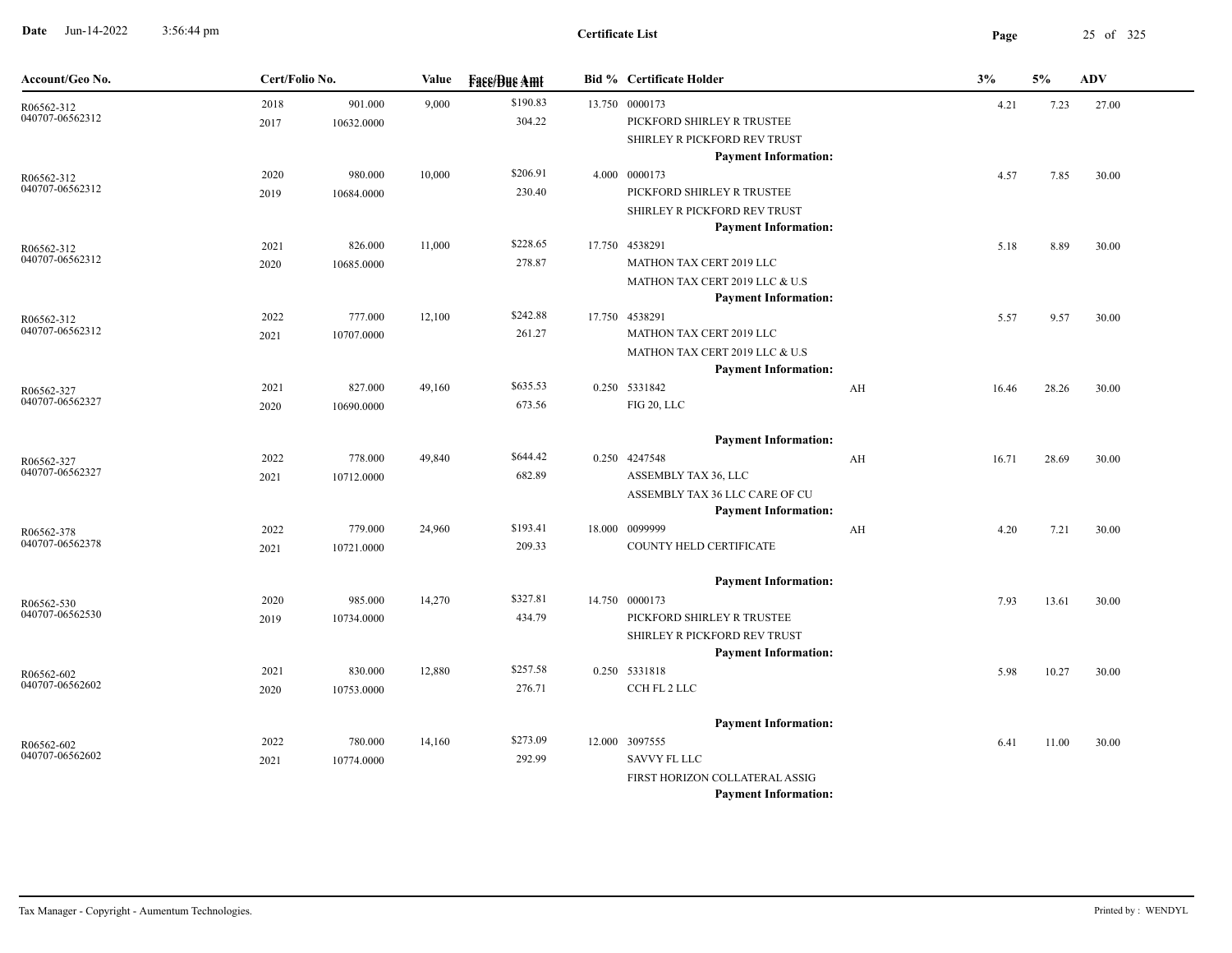**Date** Jun-14-2022 3:56:44 pm **Page** 26 of 325 3:56:44 pm

| Account/Geo No.               | Cert/Folio No. |                       | Value  | <b>Fase/Bue Amt</b> | <b>Bid % Certificate Holder</b>              |                                                | 3%    | 5%    | ADV   |
|-------------------------------|----------------|-----------------------|--------|---------------------|----------------------------------------------|------------------------------------------------|-------|-------|-------|
| R06562-654                    | 2021           | 831.000               | 34,300 | \$602.43            | 0.250 0876575                                |                                                | 15.55 | 26.69 | 30.00 |
| 040707-06562654               | 2020           | 10766.0000            |        | 638.80              | TLGFY, LLC                                   |                                                |       |       |       |
|                               |                |                       |        |                     | CAPITAL ONE, N.A., AS COLLATER               |                                                |       |       |       |
|                               |                |                       |        |                     | <b>Payment Information:</b>                  |                                                |       |       |       |
| R06562-654                    | 2022           | 781.000               | 32,870 | \$582.18            | 0.250 5356948                                |                                                | 14.98 | 25.72 | 30.00 |
| 040707-06562654               | 2021           | 10787.0000            |        | 617.54              | CC2 FL LLC                                   |                                                |       |       |       |
|                               |                |                       |        |                     |                                              |                                                |       |       |       |
|                               |                |                       |        | \$402.07            | <b>Payment Information:</b><br>0.250 5356948 |                                                |       |       |       |
| R06562-686<br>040707-06562686 | 2022<br>2021   | 782.000<br>10793.0000 | 12,630 | 428.42              | CC2 FL LLC                                   |                                                | 9.99  | 17.15 | 30.00 |
|                               |                |                       |        |                     |                                              |                                                |       |       |       |
|                               |                |                       |        |                     | <b>Payment Information:</b>                  |                                                |       |       |       |
| R09286-000                    | 2022           | 1072.000              | 3,400  | \$96.82             | 15.250 5356950                               |                                                | 1.52  | 2.61  | 30.00 |
| 040709-09286000               | 2021           | 16457.0000            |        | 107.91              | <b>JAMES LEWIS</b>                           |                                                |       |       |       |
|                               |                |                       |        |                     | KIMBERLY A. LEWIS                            |                                                |       |       |       |
|                               |                |                       |        |                     | <b>Payment Information:</b>                  |                                                |       |       |       |
| R09039-380                    | 2022           | 1051.000              | 18,710 | \$345.65            | 0.250 5356950                                |                                                | 8.42  | 14.46 | 30.00 |
| 050309-09039380               | 2021           | 15879.0000            |        | 369.18              | <b>JAMES LEWIS</b>                           |                                                |       |       |       |
|                               |                |                       |        |                     | KIMBERLY A. LEWIS                            |                                                |       |       |       |
|                               |                |                       |        |                     | <b>Payment Information:</b>                  |                                                |       |       |       |
| R02202-020                    | 2021           | 132.000               | 15,240 | \$320.40            | 0.250 5331818                                |                                                | 7.72  | 13.26 | 30.00 |
| 050407-02202020               | 2020           | 3090.0000             |        | 342.67              | CCH FL 2 LLC                                 |                                                |       |       |       |
|                               |                |                       |        |                     |                                              |                                                |       |       |       |
|                               |                |                       |        | \$333.23            | <b>Payment Information:</b>                  |                                                |       |       |       |
| R02202-020<br>050407-02202020 | 2022           | 116.000               | 16,760 | 356.14              | 0.250 5356948<br>CC2 FL LLC                  |                                                | 8.08  | 13.87 | 30.00 |
|                               | 2021           | 3091.0000             |        |                     |                                              |                                                |       |       |       |
|                               |                |                       |        |                     | <b>Payment Information:</b>                  |                                                |       |       |       |
| R02202-050                    | 2022           | 117.000               | 21,220 | \$535.56            | 0.250 0002769                                |                                                | 13.69 | 23.50 | 30.00 |
| 050407-02202050               | 2021           | 3092.0000             |        | 568.59              | <b>BAUGH ROGER</b>                           |                                                |       |       |       |
|                               |                |                       |        |                     |                                              |                                                |       |       |       |
|                               |                |                       |        |                     | <b>Payment Information:</b>                  |                                                |       |       |       |
| R02211-000                    | 2022           | 118.000               | 65,700 | \$699.77            | 0.250 4247548                                | AH                                             | 18.25 | 31.32 | 30.00 |
| 050407-02211000               | 2021           | 3108.0000             |        | 741.01              | ASSEMBLY TAX 36, LLC                         |                                                |       |       |       |
|                               |                |                       |        |                     | ASSEMBLY TAX 36 LLC CARE OF CU               |                                                |       |       |       |
|                               |                |                       |        |                     | <b>Payment Information:</b>                  |                                                |       |       |       |
| R02211-100                    | 2020           | 200.000               | 24,910 | \$632.57            | 3.500 4358566                                |                                                | 16.38 | 28.12 | 30.00 |
| 050407-02211100               | 2019           | 3113.0000             |        | 2,614.34            | CITRUS CAPITAL HOLDINGS, LLC                 |                                                |       |       |       |
|                               |                |                       |        |                     | CITRUS CAPITAL HOLDINGS FBO SE               |                                                |       |       |       |
|                               |                |                       |        |                     | <b>Payment Information:</b>                  | *** APPLICATION INFO ***<br>APPL TYPE: APPLIED |       |       |       |
|                               |                |                       |        |                     |                                              | DATE APPLIED: 04.25.2022                       |       |       |       |
|                               |                |                       |        |                     |                                              | RECEIPT: 2109884.0006                          |       |       |       |
|                               |                |                       |        |                     |                                              | AMOUNT: \$185.00<br>APPLICANT: 4358566         |       |       |       |
|                               |                |                       |        |                     |                                              |                                                |       |       |       |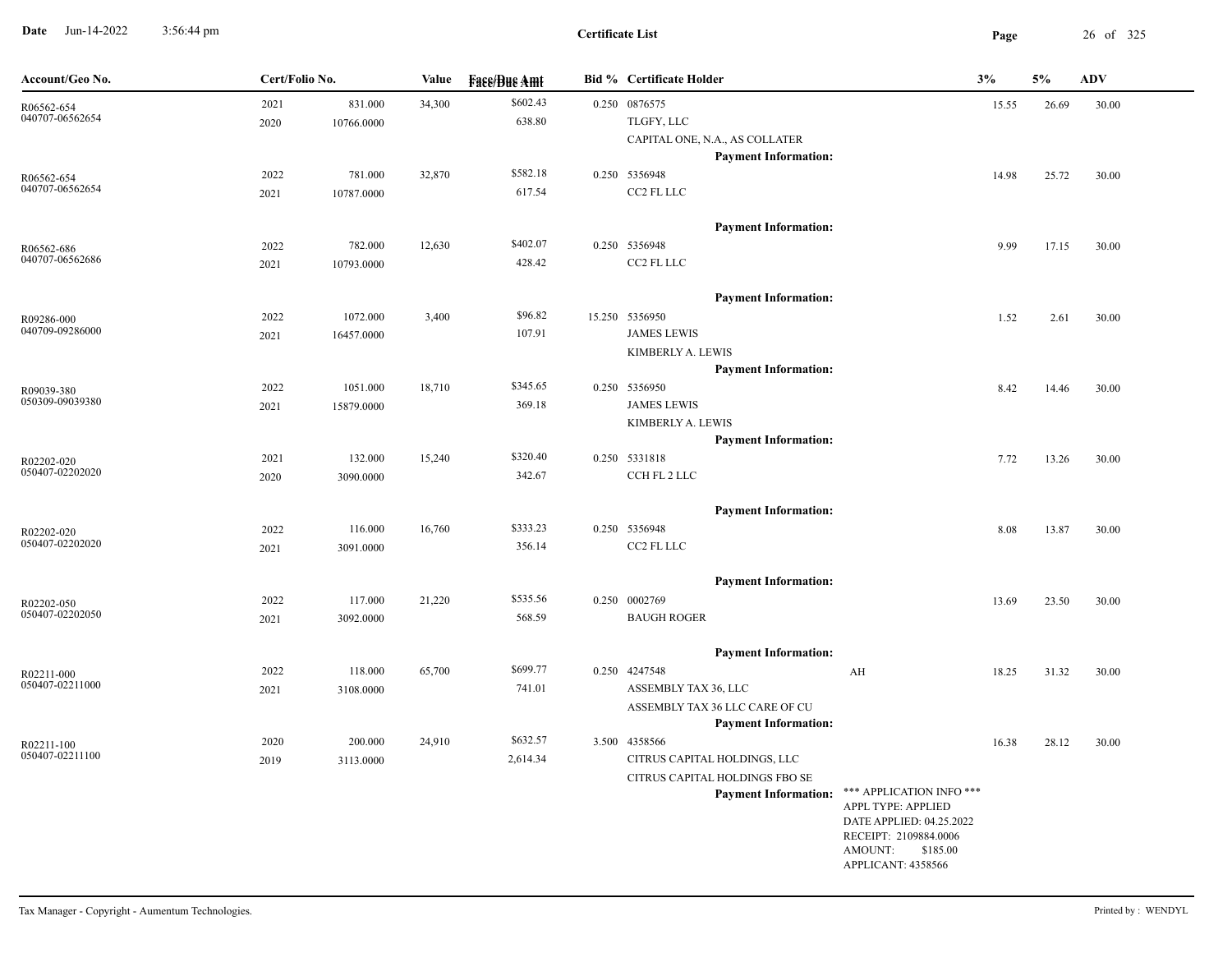**Date** Jun-14-2022 3:56:44 pm **Page** 27 of 325 3:56:44 pm

| Account/Geo No.               | Cert/Folio No. |            | <b>Value</b> | <b>Fass/Bus Amt</b> | <b>Bid % Certificate Holder</b>               |                         | 3%    | 5%     | <b>ADV</b> |
|-------------------------------|----------------|------------|--------------|---------------------|-----------------------------------------------|-------------------------|-------|--------|------------|
| R08224-200                    | 2021           | 1054.000   | 56,810       | \$1,265.75          | 0.250 0876575                                 |                         | 33.95 | 58.27  | 30.00      |
| 050508-08224200               | 2020           | 14324.0000 |              | 1,335.29            | TLGFY, LLC                                    |                         |       |        |            |
|                               |                |            |              |                     | CAPITAL ONE, N.A., AS COLLATER                |                         |       |        |            |
|                               |                |            |              |                     | <b>Payment Information:</b>                   |                         |       |        |            |
| R08224-200<br>050508-08224200 | 2022           | 958.000    | 113,820      | \$2,308.70          | 0.250 4247548                                 |                         | 62.88 | 107.94 | 30.00      |
|                               | 2021           | 14350.0000 |              | 2,430.39            | ASSEMBLY TAX 36, LLC                          |                         |       |        |            |
|                               |                |            |              |                     | ASSEMBLY TAX 36 LLC CARE OF CU                |                         |       |        |            |
|                               | 2022           | 959.000    | 5,810        | \$287.09            | <b>Payment Information:</b><br>17.750 4538291 |                         |       |        |            |
| R08239-100<br>050508-08239100 |                |            |              | 307.69              | MATHON TAX CERT 2019 LLC                      |                         | 6.80  | 11.67  | 30.00      |
|                               | 2021           | 14383.0000 |              |                     | MATHON TAX CERT 2019 LLC & U.S                |                         |       |        |            |
|                               |                |            |              |                     | <b>Payment Information:</b>                   |                         |       |        |            |
| R08242-000                    | 2022           | 960.000    | 23,590       | \$193.41            | 18.000 0099999                                | $\mathbf{A} \mathbf{H}$ | 4.20  | 7.21   | 30.00      |
| 050508-08242000               | 2021           | 14391.0000 |              | 209.33              | COUNTY HELD CERTIFICATE                       |                         |       |        |            |
|                               |                |            |              |                     |                                               |                         |       |        |            |
|                               |                |            |              |                     | <b>Payment Information:</b>                   |                         |       |        |            |
| R08249-000                    | 2022           | 961.000    | 50,670       | \$1,074.53          | 0.250 5356948                                 |                         | 28.64 | 49.17  | 30.00      |
| 050508-08249000               | 2021           | 14401.0000 |              | 1,134.51            | CC2 FL LLC                                    |                         |       |        |            |
|                               |                |            |              |                     |                                               |                         |       |        |            |
|                               |                |            |              |                     | <b>Payment Information:</b>                   |                         |       |        |            |
| R08251-000<br>050508-08251000 | 2018           | 1142.000   | 26,660       | \$270.54            | 18.000 1704264                                | AH                      | 4.98  | 8.54   | 27.00      |
|                               | 2017           | 14286.0000 |              | 418.82              | LUTZ DARRELL                                  |                         |       |        |            |
|                               |                |            |              |                     | <b>Payment Information:</b>                   |                         |       |        |            |
| R08251-000                    | 2021           | 1058.000   | 26,840       | \$252.93            | 18.000 4247520                                | $\mathbf{A} \mathbf{H}$ | 5.03  | 8.63   | 30.00      |
| 050508-08251000               | 2020           | 14376.0000 |              | 281.94              | <b>BEAMIF A LLC</b>                           |                         |       |        |            |
|                               |                |            |              |                     |                                               |                         |       |        |            |
|                               |                |            |              |                     | <b>Payment Information:</b>                   |                         |       |        |            |
| R08251-000                    | 2022           | 962.000    | 27,210       | \$229.06            | 18.000 0099999                                | AH                      | 5.19  | 8.91   | 30.00      |
| 050508-08251000               | 2021           | 14403.0000 |              | 246.76              | COUNTY HELD CERTIFICATE                       |                         |       |        |            |
|                               |                |            |              |                     |                                               |                         |       |        |            |
|                               |                |            |              |                     | <b>Payment Information:</b>                   |                         |       |        |            |
| R08252-125                    | 2021           | 1059.000   | 67,650       | \$716.12            | 0.250 5331818                                 | $\mathbf{A} \mathbf{H}$ | 18.70 | 32.10  | 30.00      |
| 050508-08252125               | 2020           | 14380.0000 |              | 758.18              | CCH FL 2 LLC                                  |                         |       |        |            |
|                               |                |            |              |                     |                                               |                         |       |        |            |
|                               | 2022           | 963.000    | 68,590       | \$718.77            | <b>Payment Information:</b><br>0.250 0003192  |                         |       |        |            |
| R08252-125<br>050508-08252125 | 2021           | 14407.0000 |              | 760.96              | ATCF IIÂ FLORIDA-A LLC                        | AH                      | 18.77 | 32.23  | 30.00      |
|                               |                |            |              |                     |                                               |                         |       |        |            |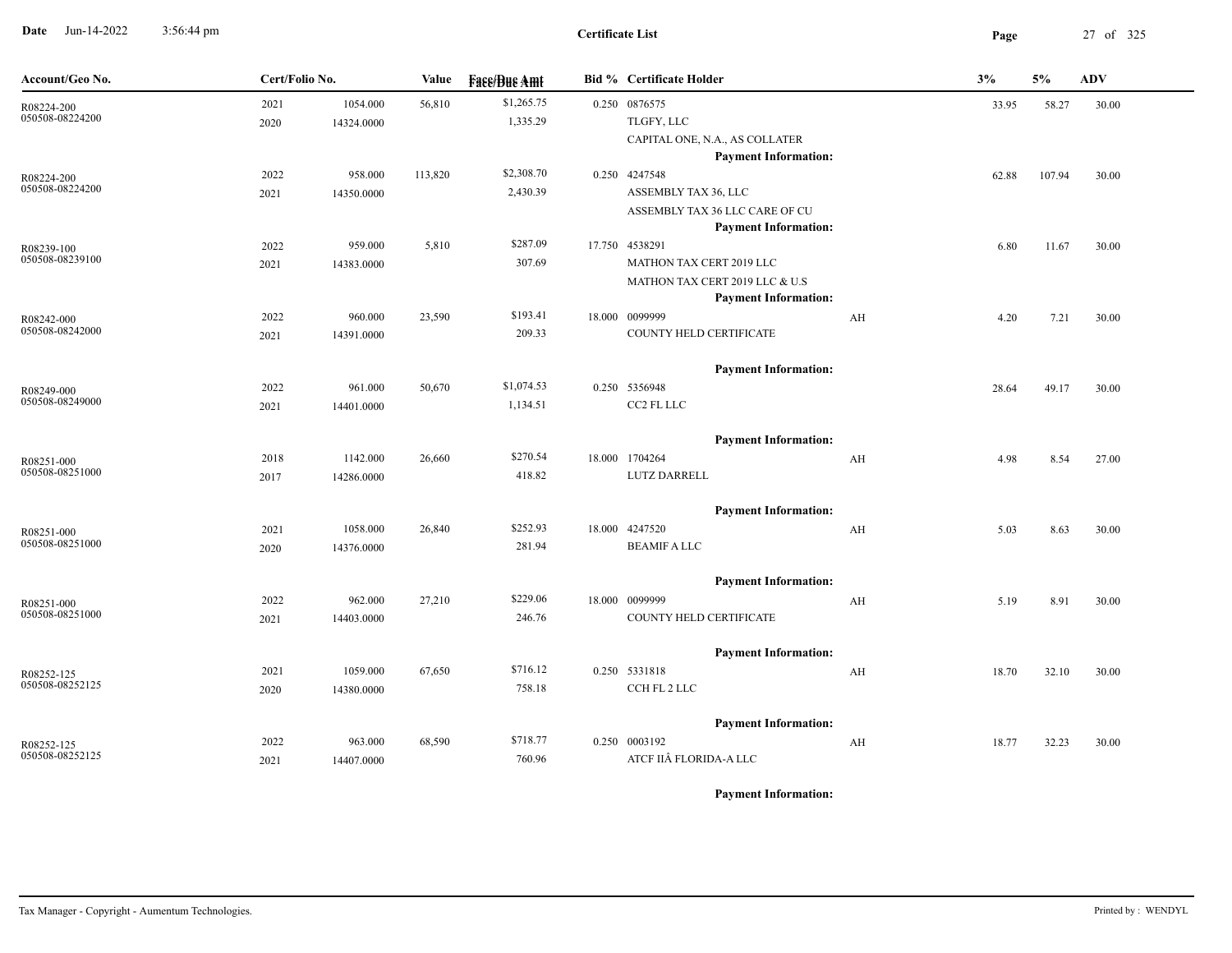**Date** Jun-14-2022 3:56:44 pm **Page** 28 of 325 3:56:44 pm

| Account/Geo No.               | Cert/Folio No. |           | Value   | <b>Face/Bue Amt</b> | <b>Bid % Certificate Holder</b>              | 3%     | 5%     | <b>ADV</b> |
|-------------------------------|----------------|-----------|---------|---------------------|----------------------------------------------|--------|--------|------------|
| R06230-000                    | 2016           | 798.000   | 360     | \$45.21             | 18.000 0099999                               | 0.17   | 0.30   | 27.00      |
| 050607-06230000               | 2015           | 8939.0000 |         | 100.96              | COUNTY HELD CERTIFICATE                      |        |        |            |
|                               |                |           |         |                     | <b>Payment Information:</b>                  |        |        |            |
| R06230-000                    | 2017           | 797.000   | 360     | \$45.18             | 18.000 0099999                               | 0.17   | 0.29   | 27.00      |
| 050607-06230000               | 2016           | 8980.0000 |         | 92.77               | COUNTY HELD CERTIFICATE                      |        |        |            |
|                               |                |           |         |                     | <b>Payment Information:</b>                  |        |        |            |
| R06230-000                    | 2018           | 794.000   | 360     | \$45.07             | 18.000 0099999                               | 0.17   | 0.29   | 27.00      |
| 050607-06230000               | 2017           | 9025.0000 |         | 84.45               | COUNTY HELD CERTIFICATE                      |        |        |            |
|                               |                |           |         |                     | <b>Payment Information:</b>                  |        |        |            |
| R06230-000                    | 2019           | 949.000   | 360     | \$45.03             | 18.000 0099999                               | 0.17   | 0.29   | 27.00      |
| 050607-06230000               | 2018           | 9052.0000 |         | 76.27               | COUNTY HELD CERTIFICATE                      |        |        |            |
|                               |                |           |         |                     | <b>Payment Information:</b>                  |        |        |            |
| R06230-000                    | 2020           | 854.000   | 360     | \$47.93             | 18.000 0099999                               | 0.16   | 0.28   | 30.00      |
| 050607-06230000               | 2019           | 9077.0000 |         | 72.15               | COUNTY HELD CERTIFICATE                      |        |        |            |
|                               |                |           |         |                     | <b>Payment Information:</b>                  |        |        |            |
| R06230-100                    | 2016           | 799.000   | 480     | \$47.30             | 18.000 0099999                               | 0.23   | 0.40   | 27.00      |
| 050607-06230100               | 2015           | 8940.0000 |         | 105.34              | COUNTY HELD CERTIFICATE                      |        |        |            |
|                               |                |           |         |                     | <b>Payment Information:</b>                  |        |        |            |
| R06230-100                    | 2017           | 798.000   | 480     | \$47.24             | 18.000 0099999                               | 0.23   | 0.39   | 27.00      |
| 050607-06230100               | 2016           | 8981.0000 |         | 96.71               | COUNTY HELD CERTIFICATE                      |        |        |            |
|                               |                |           |         |                     | <b>Payment Information:</b>                  |        |        |            |
| R06230-100                    | 2018           | 795.000   | 480     | \$47.10             | 18.000 0099999                               | 0.22   | 0.39   | 27.00      |
| 050607-06230100               | 2017           | 9026.0000 |         | 87.97               | COUNTY HELD CERTIFICATE                      |        |        |            |
|                               |                |           |         |                     | <b>Payment Information:</b>                  |        |        |            |
| R06230-100                    | 2019           | 950.000   | 480     | \$47.03             | 18.000 0099999                               | 0.22   | 0.38   | 27.00      |
| 050607-06230100               | 2018           | 9053.0000 |         | 79.38               | COUNTY HELD CERTIFICATE                      |        |        |            |
|                               |                |           |         |                     | <b>Payment Information:</b>                  |        |        |            |
| R06230-100                    | 2020           | 855.000   | 480     | \$49.92             | 18.000 0099999                               | 0.22   | 0.38   | 30.00      |
| 050607-06230100               | 2019           | 9078.0000 |         | 74.89               | COUNTY HELD CERTIFICATE                      |        |        |            |
|                               |                |           |         |                     |                                              |        |        |            |
|                               | 2022           | 701.000   | 393,270 | \$6,383.17          | <b>Payment Information:</b><br>0.250 4247548 | 175.90 | 301.96 | 30.00      |
| R06231-000<br>050607-06231000 |                |           |         | 6,708.58            | ASSEMBLY TAX 36, LLC                         |        |        |            |
|                               | 2021           | 9098.0000 |         |                     | ASSEMBLY TAX 36 LLC CARE OF CU               |        |        |            |
|                               |                |           |         |                     | <b>Payment Information:</b>                  |        |        |            |
|                               |                |           |         |                     |                                              |        |        |            |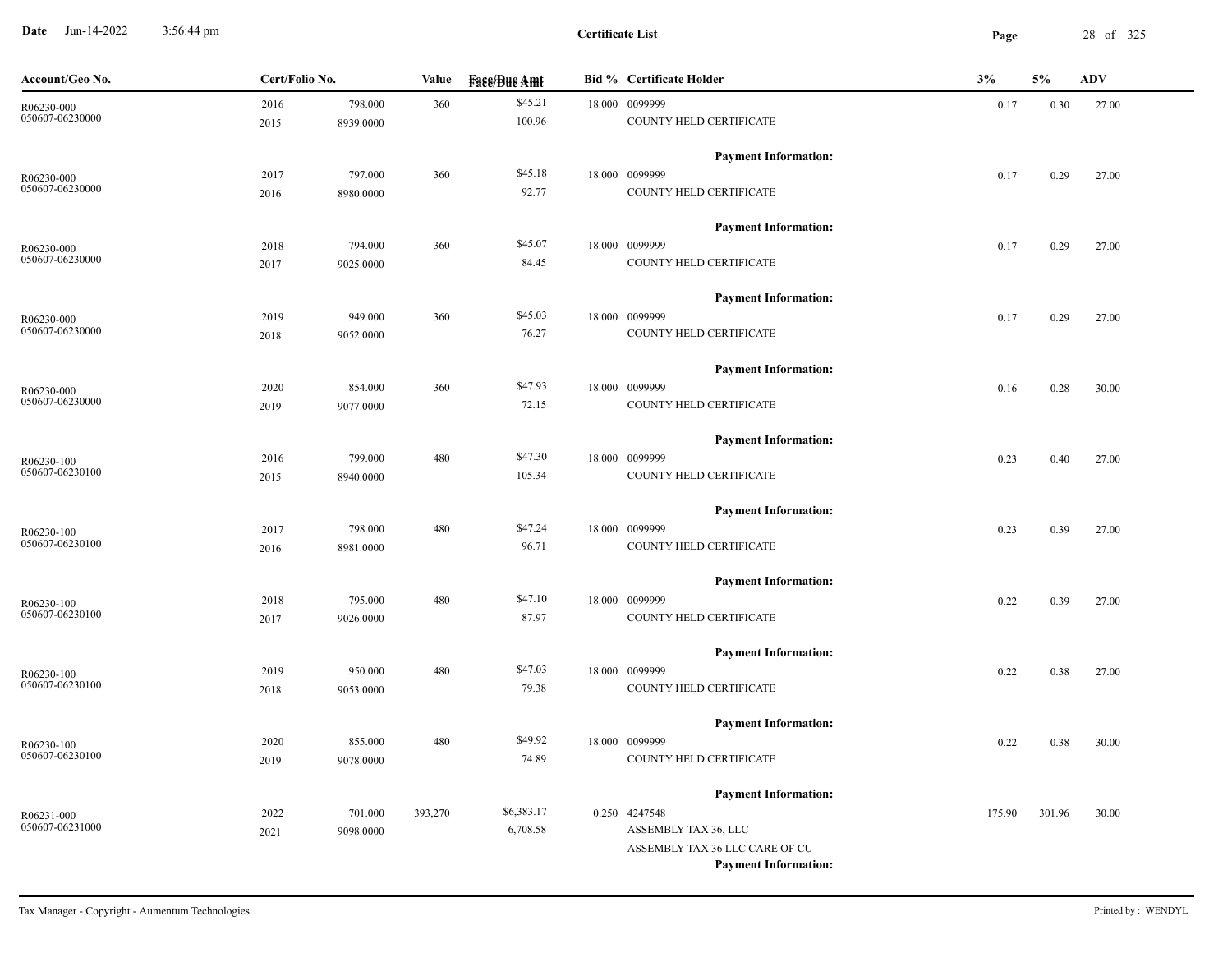**Date** Jun-14-2022 3:56:44 pm **Page** 29 of 325 3:56:44 pm

| Account/Geo No. | Cert/Folio No. |            | Value  | <b>Fase/Bue Amt</b> | <b>Bid % Certificate Holder</b> | 3% |       | 5%    | ADV   |
|-----------------|----------------|------------|--------|---------------------|---------------------------------|----|-------|-------|-------|
| R06234-100      | 2016           | 802.000    | 480    | \$47.30             | 18.000 0099999                  |    | 0.23  | 0.40  | 27.00 |
| 050607-06234100 | 2015           | 8945.0000  |        | 105.34              | COUNTY HELD CERTIFICATE         |    |       |       |       |
|                 |                |            |        |                     | <b>Payment Information:</b>     |    |       |       |       |
| R06234-100      | 2017           | 801.000    | 480    | \$47.24             | 18.000 0099999                  |    | 0.23  | 0.39  | 27.00 |
| 050607-06234100 | 2016           | 8986.0000  |        | 96.71               | COUNTY HELD CERTIFICATE         |    |       |       |       |
|                 |                |            |        |                     | <b>Payment Information:</b>     |    |       |       |       |
| R06234-100      | 2018           | 796.000    | 480    | \$47.10             | 18.000 0099999                  |    | 0.22  | 0.39  | 27.00 |
| 050607-06234100 | 2017           | 9031.0000  |        | 87.97               | COUNTY HELD CERTIFICATE         |    |       |       |       |
|                 |                |            |        |                     | <b>Payment Information:</b>     |    |       |       |       |
| R06234-100      | 2019           | 953.000    | 480    | \$47.03             | 18.000 0099999                  |    | 0.22  | 0.38  | 27.00 |
| 050607-06234100 | 2018           | 9058.0000  |        | 79.38               | COUNTY HELD CERTIFICATE         |    |       |       |       |
|                 |                |            |        |                     | <b>Payment Information:</b>     |    |       |       |       |
| R06234-100      | 2020           | 857.000    | 480    | \$49.92             | 18.000 0099999                  |    | 0.22  | 0.38  | 30.00 |
| 050607-06234100 | 2019           | 9083.0000  |        | 74.89               | COUNTY HELD CERTIFICATE         |    |       |       |       |
|                 |                |            |        |                     | <b>Payment Information:</b>     |    |       |       |       |
| R06238-001      | 2022           | 702.000    | 21,400 | \$193.41            | 18.000 0099999                  | AH | 4.20  | 7.21  | 30.00 |
| 050607-06238001 | 2021           | 9112.0000  |        | 209.33              | COUNTY HELD CERTIFICATE         |    |       |       |       |
|                 |                |            |        |                     | <b>Payment Information:</b>     |    |       |       |       |
| R06240-100      | 2020           | 858.000    | 13,010 | \$254.78            | 18.000 2749418                  | AH | 4.20  | 7.21  | 30.00 |
| 050607-06240100 | 2019           | 9102.0000  |        | 283.96              | IDE TECHNOLOGIES, INC           |    |       |       |       |
|                 |                |            |        |                     | <b>Payment Information:</b>     |    |       |       |       |
| R06240-100      | 2021           | 737.000    | 13,000 | \$193.41            | 18.000 0099999                  | AH | 4.20  | 7.21  | 30.00 |
| 050607-06240100 | 2020           | 9102.0000  |        | 237.37              | COUNTY HELD CERTIFICATE         |    |       |       |       |
|                 |                |            |        |                     | <b>Payment Information:</b>     |    |       |       |       |
| R06240-100      | 2022           | 703.000    | 13,180 | \$193.41            | 18.000 0099999                  | AH | 4.20  | 7.21  | 30.00 |
| 050607-06240100 | 2021           | 9121.0000  |        | 209.33              | COUNTY HELD CERTIFICATE         |    |       |       |       |
|                 |                |            |        |                     | <b>Payment Information:</b>     |    |       |       |       |
| R10112-550      | 2022           | 1176.000   | 84,040 | \$906.68            | 0.250 5356948                   | AH | 23.99 | 41.18 | 30.00 |
| 050910-10112550 | 2021           | 18588.0000 |        | 958.26              | CC2 FL LLC                      |    |       |       |       |
|                 |                |            |        |                     | <b>Payment Information:</b>     |    |       |       |       |
| R10112-632      | 2022           | 1177.000   | 14,660 | \$321.72            | 0.250 5356948                   |    | 7.76  | 13.32 | 30.00 |
| 050910-10112632 | 2021           | 18594.0000 |        | 344.06              | CC2 FL LLC                      |    |       |       |       |
|                 |                |            |        |                     |                                 |    |       |       |       |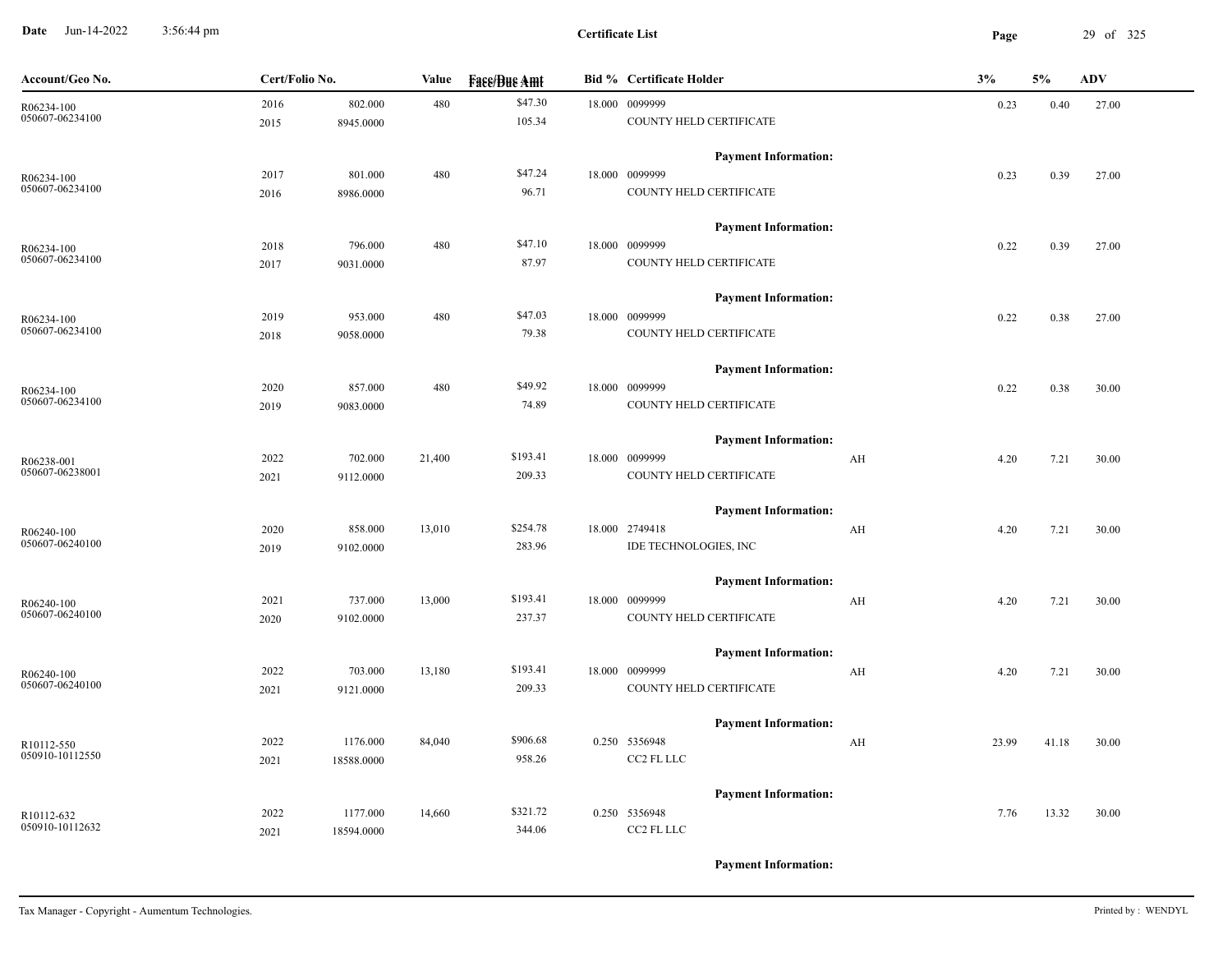**Date** Jun-14-2022 3:56:44 pm **Page** 30 of 325 3:56:44 pm

| Account/Geo No.               | Cert/Folio No. |            | Value  | <b>Face/Bue Amt</b> | <b>Bid % Certificate Holder</b>                               |    | 3%    | 5%    | <b>ADV</b> |
|-------------------------------|----------------|------------|--------|---------------------|---------------------------------------------------------------|----|-------|-------|------------|
| R10112-659                    | 2022           | 1178.000   | 14,660 | \$321.72            | 0.250 5356948                                                 |    | 7.76  | 13.32 | 30.00      |
| 050910-10112659               | 2021           | 18614.0000 |        | 344.06              | CC2 FL LLC                                                    |    |       |       |            |
|                               |                |            |        |                     | <b>Payment Information:</b>                                   |    |       |       |            |
| R09040-010                    | 2021           | 1146.000   | 17,010 | \$317.75            | 0.250 3097555                                                 |    | 7.65  | 13.13 | 30.00      |
| 060309-09040010               | 2020           | 15850.0000 |        | 339.89              | <b>SAVVY FL LLC</b>                                           |    |       |       |            |
|                               |                |            |        |                     | FIRST HORIZON COLLATERAL ASSIG<br><b>Payment Information:</b> |    |       |       |            |
| R09040-010                    | 2022           | 1052.000   | 18,710 | \$345.65            | 16.000 3097555                                                |    | 8.42  | 14.46 | 30.00      |
| 060309-09040010               | 2021           | 15889.0000 |        | 369.18              | <b>SAVVY FL LLC</b>                                           |    |       |       |            |
|                               |                |            |        |                     | FIRST HORIZON COLLATERAL ASSIG                                |    |       |       |            |
|                               |                |            |        |                     | <b>Payment Information:</b>                                   |    |       |       |            |
| R07294-200                    | 2018           | 1016.000   | 66,630 | \$734.27            | 6.750 3947717                                                 | AH | 19.29 | 33.11 | 27.00      |
| 060408-07294200               | 2017           | 12565.0000 |        | 942.90              | ANTHONY LLANES LLL                                            |    |       |       |            |
|                               |                |            |        |                     | <b>Payment Information:</b>                                   |    |       |       |            |
| R07294-200                    | 2021           | 930.000    | 67,110 | \$712.53            | 6.750 5331842                                                 | AH | 18.60 | 31.93 | 30.00      |
| 060408-07294200               | 2020           | 12639.0000 |        | 770.88              | FIG 20, LLC                                                   |    |       |       |            |
|                               |                |            |        |                     | <b>Payment Information:</b>                                   |    |       |       |            |
| R07294-200                    | 2022           | 859.000    | 68,050 | \$715.22            | 0.250 4247548                                                 | AH | 18.67 | 32.06 | 30.00      |
| 060408-07294200               | 2021           | 12665.0000 |        | 757.23              | ASSEMBLY TAX 36, LLC                                          |    |       |       |            |
|                               |                |            |        |                     | ASSEMBLY TAX 36 LLC CARE OF CU                                |    |       |       |            |
|                               |                |            |        |                     | <b>Payment Information:</b>                                   |    |       |       |            |
| R07294-250<br>060408-07294250 | 2021           | 931.000    | 63,520 | \$688.64            | 0.250 4247548                                                 | AH | 17.94 | 30.79 | 30.00      |
|                               | 2020           | 12640.0000 |        | 729.32              | ASSEMBLY TAX 36, LLC                                          |    |       |       |            |
|                               |                |            |        |                     | ASSEMBLY TAX 36 LLC CARE OF CU<br><b>Payment Information:</b> |    |       |       |            |
| R07294-250                    | 2022           | 860.000    | 64,400 | \$691.22            | 0.250 4247548                                                 | AH | 18.01 | 30.92 | 30.00      |
| 060408-07294250               | 2021           | 12666.0000 |        | 732.03              | ASSEMBLY TAX 36, LLC                                          |    |       |       |            |
|                               |                |            |        |                     | ASSEMBLY TAX 36 LLC CARE OF CU                                |    |       |       |            |
|                               |                |            |        |                     | <b>Payment Information:</b>                                   |    |       |       |            |
| R07309-000                    | 2022           | 861.000    | 9,080  | \$193.41            | 18.000 0099999                                                | AH | 4.20  | 7.21  | 30.00      |
| 060408-07309000               | 2021           | 12699.0000 |        | 209.33              | COUNTY HELD CERTIFICATE                                       |    |       |       |            |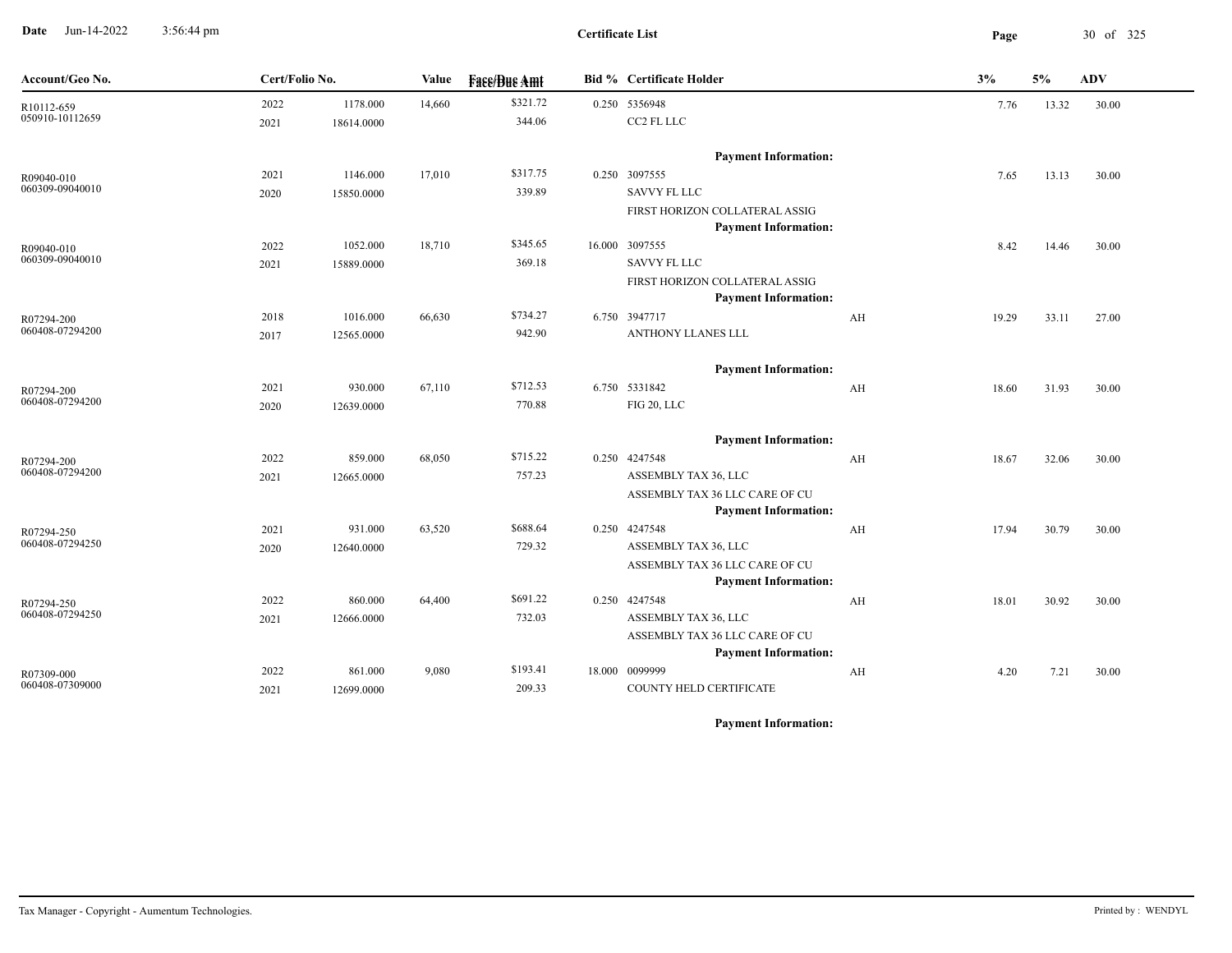**Date** Jun-14-2022 3:56:44 pm **Page** 31 of 325 3:56:44 pm

| Account/Geo No.               | Cert/Folio No. |                       | Value  | <b>Fase/Bue Amt</b> | <b>Bid % Certificate Holder</b>               |    | 3%    | 5%    | <b>ADV</b> |
|-------------------------------|----------------|-----------------------|--------|---------------------|-----------------------------------------------|----|-------|-------|------------|
| R07312-050                    | 2020           | 1103.000              | 20,280 | \$836.90            | 6.750 3097555                                 | AH | 22.05 | 37.85 | 30.00      |
| 060408-07312050               | 2019           | 12675.0000            |        | 960.84              | <b>SAVVY FL LLC</b>                           |    |       |       |            |
|                               |                |                       |        |                     | FIRST HORIZON COLLATERAL ASSIG                |    |       |       |            |
|                               |                |                       |        |                     | <b>Payment Information:</b>                   |    |       |       |            |
| R07312-050                    | 2021           | 935.000               | 30,920 | \$1,603.11          | 0.250 0876575                                 |    | 43.30 | 74.34 | 30.00      |
| 060408-07312050               | 2020           | 12679.0000            |        | 1,689.52            | TLGFY, LLC                                    |    |       |       |            |
|                               |                |                       |        |                     | CAPITAL ONE, N.A., AS COLLATER                |    |       |       |            |
|                               |                |                       |        |                     | <b>Payment Information:</b>                   |    |       |       |            |
| R07312-050<br>060408-07312050 | 2022           | 862.000               | 34,010 | \$1,684.84          | 0.250 4247548                                 |    | 45.57 | 78.23 | 30.00      |
|                               | 2021           | 12705.0000            |        | 1,775.33            | ASSEMBLY TAX 36, LLC                          |    |       |       |            |
|                               |                |                       |        |                     | ASSEMBLY TAX 36 LLC CARE OF CU                |    |       |       |            |
|                               |                | 863.000               | 45,680 | \$1,021.30          | <b>Payment Information:</b><br>0.250 4247548  |    |       |       |            |
| R07312-520<br>060408-07312520 | 2022           | 12717.0000            |        | 1,078.62            | ASSEMBLY TAX 36, LLC                          |    | 27.17 | 46.63 | 30.00      |
|                               | 2021           |                       |        |                     | ASSEMBLY TAX 36 LLC CARE OF CU                |    |       |       |            |
|                               |                |                       |        |                     | <b>Payment Information:</b>                   |    |       |       |            |
| R07324-000                    | 2021           | 936.000               | 21,650 | \$193.41            | 18.000 0099999                                | AH | 4.20  | 7.21  | 30.00      |
| 060408-07324000               | 2020           | 12707.0000            |        | 237.37              | COUNTY HELD CERTIFICATE                       |    |       |       |            |
|                               |                |                       |        |                     |                                               |    |       |       |            |
|                               |                |                       |        |                     | <b>Payment Information:</b>                   |    |       |       |            |
| R07324-000                    | 2022           | 864.000               | 21,950 | \$193.41            | 18.000 0099999                                | AH | 4.20  | 7.21  | 30.00      |
| 060408-07324000               | 2021           | 12733.0000            |        | 209.33              | COUNTY HELD CERTIFICATE                       |    |       |       |            |
|                               |                |                       |        |                     |                                               |    |       |       |            |
|                               |                |                       |        |                     | <b>Payment Information:</b>                   |    |       |       |            |
| R07336-500                    | 2022           | 866.000               | 2,030  | \$74.73             | 17.750 5366572                                |    | 0.91  | 1.56  | 30.00      |
| 060408-07336500               | 2021           | 12746.0000            |        | 84.72               | AVK REAL ESTATE LLC                           |    |       |       |            |
|                               |                |                       |        |                     |                                               |    |       |       |            |
|                               |                |                       |        | \$199.37            | <b>Payment Information:</b><br>18.000 0099999 |    |       |       |            |
| R07337-000<br>060408-07337000 | 2022           | 867.000<br>12747.0000 | 25,370 | 215.59              | COUNTY HELD CERTIFICATE                       | AH | 4.37  | 7.49  | 30.00      |
|                               | 2021           |                       |        |                     |                                               |    |       |       |            |
|                               |                |                       |        |                     | <b>Payment Information:</b>                   |    |       |       |            |
| R07338-150                    | 2021           | 937.000               | 1,500  | \$66.31             | 17.750 0003172                                |    | 0.67  | 1.16  | 30.00      |
| 060408-07338150               | 2020           | 12724.0000            |        | 85.31               | <b>RAJENDRA INC</b>                           |    |       |       |            |
|                               |                |                       |        |                     | <b>RAJENDRA INC</b>                           |    |       |       |            |
|                               |                |                       |        |                     | <b>Payment Information:</b>                   |    |       |       |            |
| R07338-150                    | 2022           | 868.000               | 1,500  | \$66.18             | 17.750 5366572                                |    | 0.67  | 1.15  | 30.00      |
| 060408-07338150               | 2021           | 12750.0000            |        | 75.74               | AVK REAL ESTATE LLC                           |    |       |       |            |
|                               |                |                       |        |                     |                                               |    |       |       |            |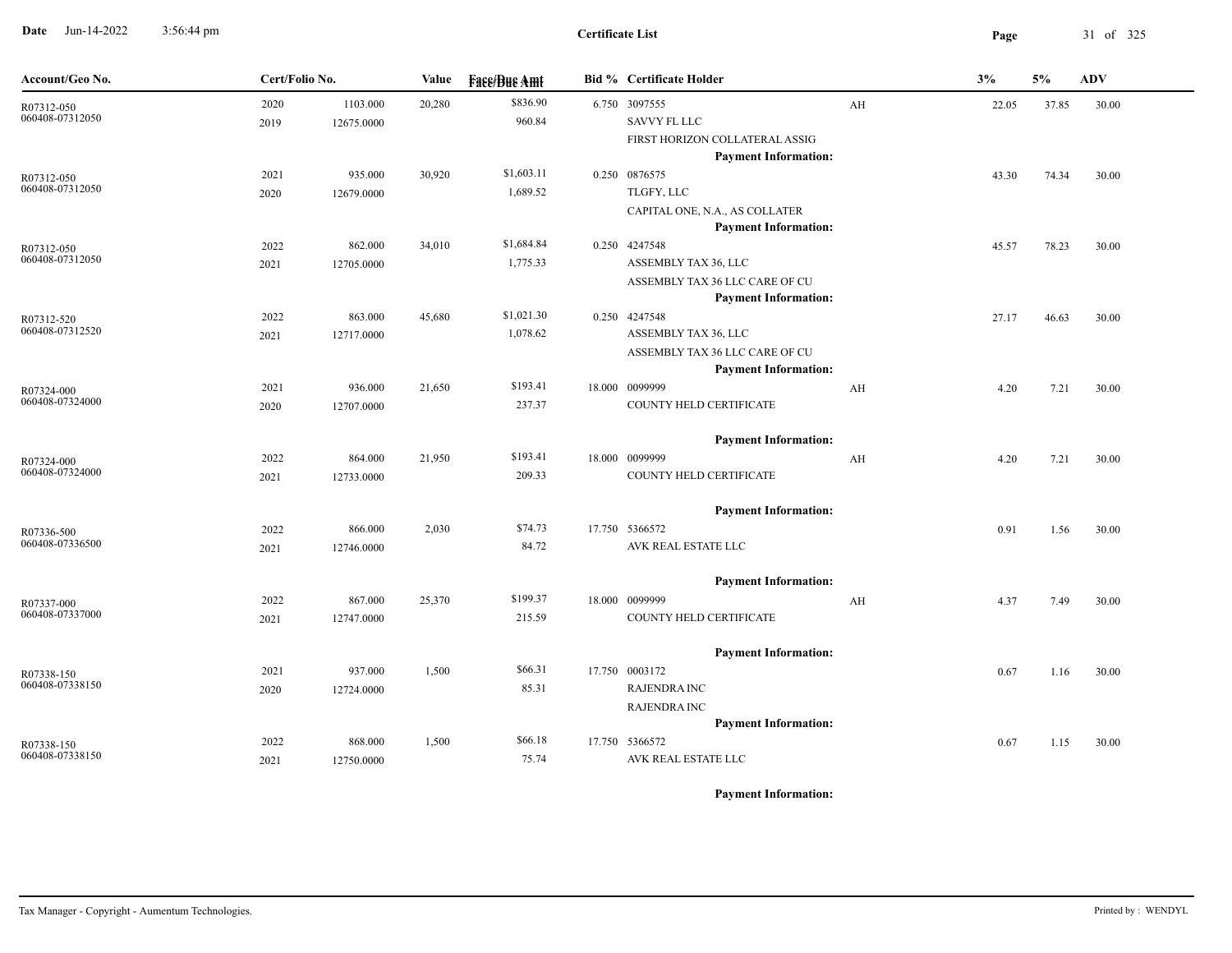**Date** Jun-14-2022 3:56:44 pm **Page** 32 of 325 3:56:44 pm

| Account/Geo No.               | Cert/Folio No. |            | Value  | <b>Fase/Bue Amt</b> | <b>Bid % Certificate Holder</b>                               | 3% |       | 5%    | ADV   |
|-------------------------------|----------------|------------|--------|---------------------|---------------------------------------------------------------|----|-------|-------|-------|
| R01590-100                    | 2016           | 44.000     | 1,440  | \$63.86             | 18.000 0099999                                                |    | 0.69  | 1.18  | 27.00 |
| 060506-01590100               | 2015           | 1459.0000  |        | 140.04              | COUNTY HELD CERTIFICATE                                       |    |       |       |       |
|                               |                |            |        |                     | <b>Payment Information:</b>                                   |    |       |       |       |
| R01590-100                    | 2017           | 44.000     | 1,440  | \$63.71             | 18.000 0099999                                                |    | 0.69  | 1.18  | 27.00 |
| 060506-01590100               | 2016           | 1479.0000  |        | 128.25              | COUNTY HELD CERTIFICATE                                       |    |       |       |       |
|                               |                |            |        |                     | <b>Payment Information:</b>                                   |    |       |       |       |
| R01590-100                    | 2018           | 53.000     | 1,440  | \$63.30             | 18.000 0099999                                                |    | 0.67  | 1.16  | 27.00 |
| 060506-01590100               | 2017           | 1487.0000  |        | 116.08              | COUNTY HELD CERTIFICATE                                       |    |       |       |       |
|                               |                |            |        |                     | <b>Payment Information:</b>                                   |    |       |       |       |
| R01590-100                    | 2019           | 67.000     | 1,440  | \$63.10             | 18.000 0099999                                                |    | 0.67  | 1.15  | 27.00 |
| 060506-01590100               | 2018           | 1497.0000  |        | 104.37              | COUNTY HELD CERTIFICATE                                       |    |       |       |       |
|                               |                |            |        |                     | <b>Payment Information:</b>                                   |    |       |       |       |
| R01590-100                    | 2020           | 56.000     | 1,440  | \$65.74             | 18.000 0099999                                                |    | 0.66  | 1.13  | 30.00 |
| 060506-01590100               | 2019           | 1501.0000  |        | 96.64               | COUNTY HELD CERTIFICATE                                       |    |       |       |       |
|                               |                |            |        |                     | <b>Payment Information:</b>                                   |    |       |       |       |
| R05997-010                    | 2022           | 673.000    | 32,290 | \$915.94            | 0.250 4247548                                                 |    | 24.24 | 41.62 | 30.00 |
| 060507-05997010               | 2021           | 8513.0000  |        | 967.99              | ASSEMBLY TAX 36, LLC                                          |    |       |       |       |
|                               |                |            |        |                     | ASSEMBLY TAX 36 LLC CARE OF CU                                |    |       |       |       |
|                               |                |            |        |                     | <b>Payment Information:</b>                                   |    |       |       |       |
| R06001-000<br>060507-06001000 | 2022           | 674.000    | 37,830 | \$400.29            | 0.250 4247548                                                 | AH | 9.94  | 17.06 | 30.00 |
|                               | 2021           | 8515.0000  |        | 426.55              | ASSEMBLY TAX 36, LLC                                          |    |       |       |       |
|                               |                |            |        |                     | ASSEMBLY TAX 36 LLC CARE OF CU<br><b>Payment Information:</b> |    |       |       |       |
| R06006-000                    | 2022           | 675.000    | 23,060 | \$413.82            | 0.250 5356948                                                 |    | 10.31 | 17.71 | 30.00 |
| 060507-06006000               | 2021           | 8520.0000  |        | 440.76              | CC2 FL LLC                                                    |    |       |       |       |
|                               |                |            |        |                     | <b>Payment Information:</b>                                   |    |       |       |       |
| R06006-025                    | 2022           | 676.000    | 4,380  | \$112.62            | 12.250 3097555                                                |    | 1.96  | 3.36  | 30.00 |
| 060507-06006025               | 2021           | 8521.0000  |        | 124.50              | <b>SAVVY FL LLC</b>                                           |    |       |       |       |
|                               |                |            |        |                     | FIRST HORIZON COLLATERAL ASSIG                                |    |       |       |       |
|                               |                |            |        |                     | <b>Payment Information:</b>                                   |    |       |       |       |
| R08273-150                    | 2022           | 964.000    | 2,500  | \$233.73            | 16.750 4538291                                                |    | 5.32  | 9.13  | 30.00 |
| 060508-08273150               | 2021           | 14441.0000 |        | 251.67              | MATHON TAX CERT 2019 LLC                                      |    |       |       |       |
|                               |                |            |        |                     | MATHON TAX CERT 2019 LLC & U.S                                |    |       |       |       |
|                               |                |            |        |                     | <b>Payment Information:</b>                                   |    |       |       |       |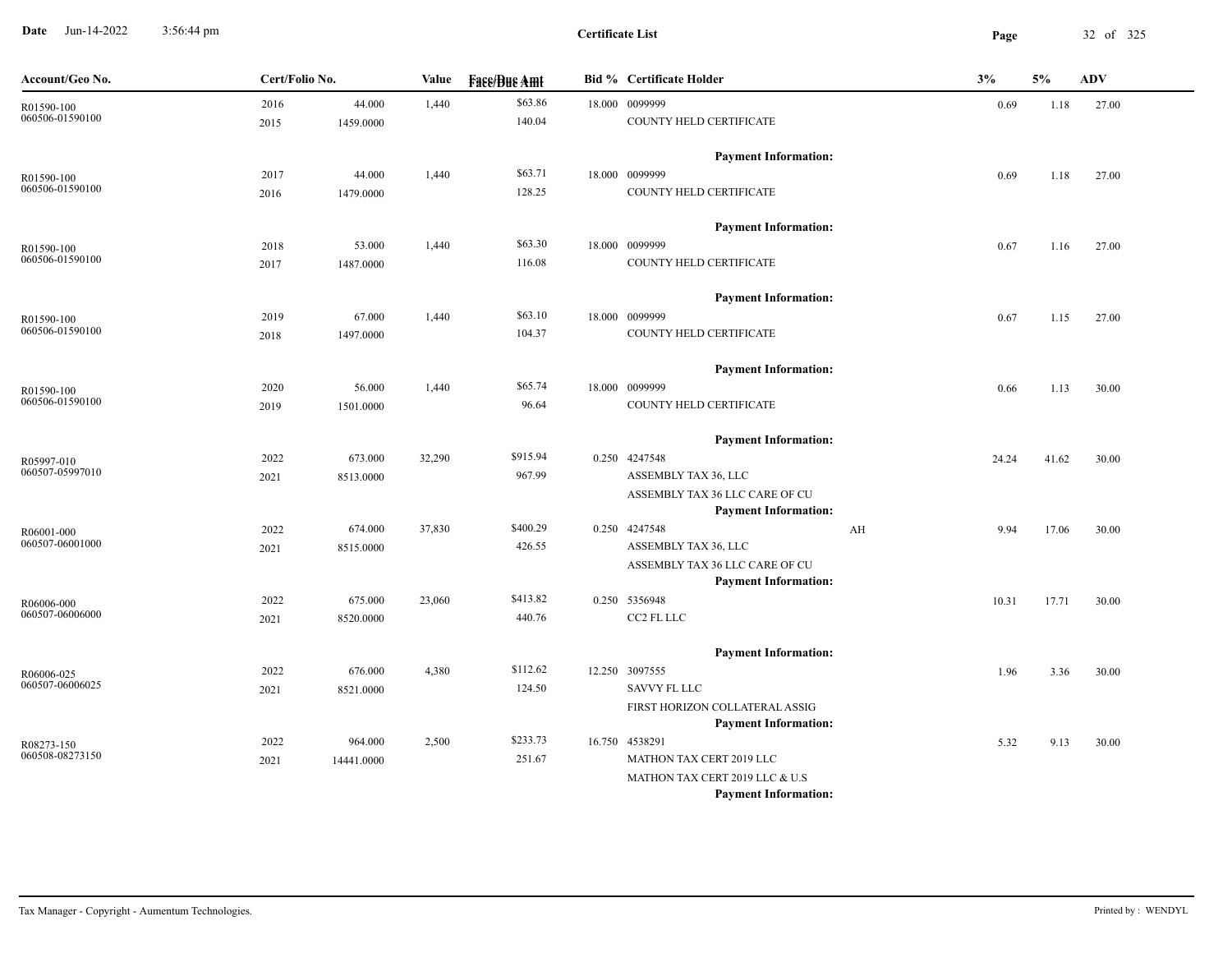**Date** Jun-14-2022 3:56:44 pm **Page** 33 of 325 3:56:44 pm

| Account/Geo No.               | Cert/Folio No. |            | Value   | <b>Fase/Bue Amt</b> | <b>Bid % Certificate Holder</b> |    | 3%    | $5\%$  | <b>ADV</b> |  |
|-------------------------------|----------------|------------|---------|---------------------|---------------------------------|----|-------|--------|------------|--|
| R08287-100                    | 2021           | 1060.000   | 19,230  | \$505.17            | 2.750 3097555                   |    | 12.85 | 22.06  | 30.00      |  |
| 060508-08287100               | 2020           | 14427.0000 |         | 536.68              | SAVVY FL LLC                    |    |       |        |            |  |
|                               |                |            |         |                     | FIRST HORIZON COLLATERAL ASSIG  |    |       |        |            |  |
|                               |                |            |         |                     | <b>Payment Information:</b>     |    |       |        |            |  |
| R08287-100<br>060508-08287100 | 2022           | 965.000    | 21,150  | \$578.42            | 0.250 5356948                   |    | 14.88 | 25.54  | 30.00      |  |
|                               | 2021           | 14456.0000 |         | 613.59              | CC2 FL LLC                      |    |       |        |            |  |
|                               |                |            |         |                     | <b>Payment Information:</b>     |    |       |        |            |  |
| R08289-000                    | 2020           | 1239.000   | 22,610  | \$251.88            | 18.000 1704288                  | AH | 4.20  | 7.21   | 30.00      |  |
| 060508-08289000               | 2019           | 14421.0000 |         | 284.58              | <b>ALLEN MARGARET</b>           |    |       |        |            |  |
|                               |                |            |         |                     | PO BOX 2552                     |    |       |        |            |  |
|                               |                |            |         |                     | <b>Payment Information:</b>     |    |       |        |            |  |
| R08289-000                    | 2021           | 1061.000   | 23,130  | \$193.41            | 18.000 0099999                  | AH | 4.20  | 7.21   | 30.00      |  |
| 060508-08289000               | 2020           | 14429.0000 |         | 237.37              | COUNTY HELD CERTIFICATE         |    |       |        |            |  |
|                               |                |            |         |                     | <b>Payment Information:</b>     |    |       |        |            |  |
| R08289-000                    | 2022           | 966.000    | 23,450  | \$193.41            | 18.000 0099999                  | AH | 4.20  | 7.21   | 30.00      |  |
| 060508-08289000               | 2021           | 14458.0000 |         | 209.33              | COUNTY HELD CERTIFICATE         |    |       |        |            |  |
|                               |                |            |         |                     | <b>Payment Information:</b>     |    |       |        |            |  |
| R08290-050                    | 2021           | 1062.000   | 129,980 | \$2,149.09          | 0.250 3326374                   |    | 58.45 | 100.34 | 30.00      |  |
| 060508-08290050               | 2020           | 14435.0000 |         | 2,262.79            | TLOA OF FLORIDA LLC             |    |       |        |            |  |
|                               |                |            |         |                     | <b>Payment Information:</b>     |    |       |        |            |  |
| R08290-050                    | 2022           | 967.000    | 128,950 | \$2,121.22          | 0.250 4247548                   |    | 57.68 | 99.01  | 30.00      |  |
| 060508-08290050               | 2021           | 14464.0000 |         | 2,233.53            | ASSEMBLY TAX 36, LLC            |    |       |        |            |  |
|                               |                |            |         |                     | ASSEMBLY TAX 36 LLC CARE OF CU  |    |       |        |            |  |
|                               |                |            |         |                     | <b>Payment Information:</b>     |    |       |        |            |  |
| R08290-060                    | 2022           | 968.000    | 28,000  | \$493.47            | 0.250 5356948                   |    | 12.52 | 21.50  | 30.00      |  |
| 060508-08290060               | 2021           | 14465.0000 |         | 524.39              | CC2 FL LLC                      |    |       |        |            |  |
|                               |                |            |         |                     | <b>Payment Information:</b>     |    |       |        |            |  |
| R08302-000                    | 2022           | 969.000    | 52,570  | \$613.43            | 0.250 5356948                   | AH | 15.85 | 27.21  | 30.00      |  |
| 060508-08302000               | 2021           | 14485.0000 |         | 650.35              | CC2 FL LLC                      |    |       |        |            |  |
|                               |                |            |         |                     |                                 |    |       |        |            |  |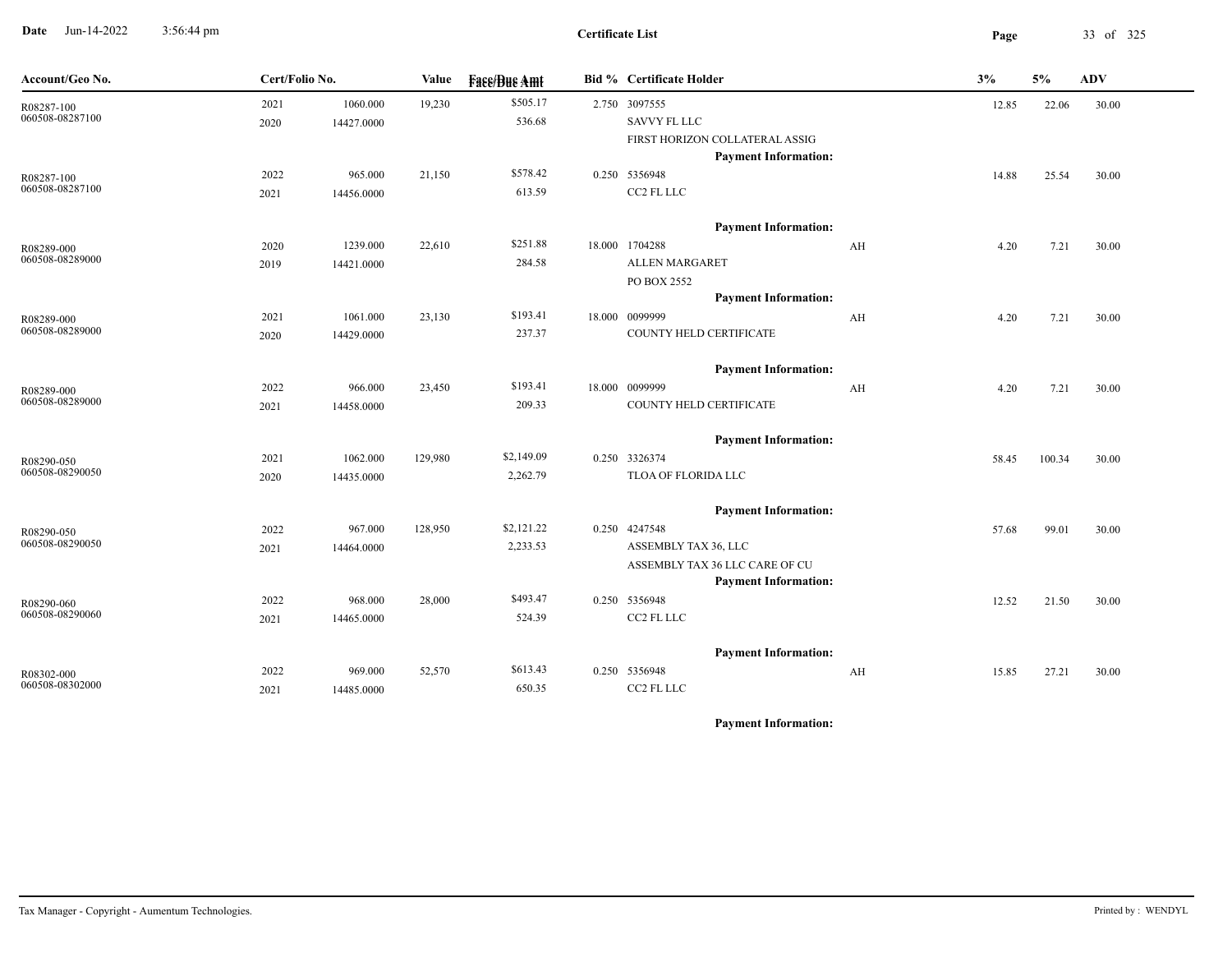**Date** Jun-14-2022 3:56:44 pm **Page** 34 of 325 3:56:44 pm

| \$495.23<br>1175.000<br>17,770<br>14.750 0003179<br>2017<br>12.66<br>21.73<br>27.00<br>R08306-000<br>060508-08306000<br>872.80<br>MATHON INVESTMENTS CORPORATION<br>2016<br>14303.0000<br><b>US CENTURY BANK</b><br><b>Payment Information:</b><br>\$490.23<br>1152.000<br>17,770<br>17.750 0003179<br>2018<br>12.52<br>21.49<br>27.00<br>R08306-000<br>060508-08306000<br>851.79<br>MATHON INVESTMENTS CORPORATION<br>14371.0000<br>2017<br><b>US CENTURY BANK</b><br><b>Payment Information:</b><br>\$482.00<br>17.750 3947714<br>2019<br>1338.000<br>17,430<br>12.29<br>21.10<br>27.00<br>R08306-000<br>060508-08306000<br>752.04<br>FAVAN FARMS, LLC<br>14411.0000<br>2018<br><b>Payment Information:</b><br>\$655.65<br>1243.000<br>17,880<br>18.000 2749418<br>2020<br>12.38<br>21.25<br>30.00<br>R08306-000<br>060508-08306000<br>IDE TECHNOLOGIES, INC<br>694.68<br>14454.0000<br>2019<br><b>Payment Information:</b><br>\$483.25<br>11.750 0003172<br>2021<br>1064.000<br>17,880<br>12.24<br>21.01 |  |
|-------------------------------------------------------------------------------------------------------------------------------------------------------------------------------------------------------------------------------------------------------------------------------------------------------------------------------------------------------------------------------------------------------------------------------------------------------------------------------------------------------------------------------------------------------------------------------------------------------------------------------------------------------------------------------------------------------------------------------------------------------------------------------------------------------------------------------------------------------------------------------------------------------------------------------------------------------------------------------------------------------------|--|
|                                                                                                                                                                                                                                                                                                                                                                                                                                                                                                                                                                                                                                                                                                                                                                                                                                                                                                                                                                                                             |  |
|                                                                                                                                                                                                                                                                                                                                                                                                                                                                                                                                                                                                                                                                                                                                                                                                                                                                                                                                                                                                             |  |
|                                                                                                                                                                                                                                                                                                                                                                                                                                                                                                                                                                                                                                                                                                                                                                                                                                                                                                                                                                                                             |  |
|                                                                                                                                                                                                                                                                                                                                                                                                                                                                                                                                                                                                                                                                                                                                                                                                                                                                                                                                                                                                             |  |
|                                                                                                                                                                                                                                                                                                                                                                                                                                                                                                                                                                                                                                                                                                                                                                                                                                                                                                                                                                                                             |  |
|                                                                                                                                                                                                                                                                                                                                                                                                                                                                                                                                                                                                                                                                                                                                                                                                                                                                                                                                                                                                             |  |
|                                                                                                                                                                                                                                                                                                                                                                                                                                                                                                                                                                                                                                                                                                                                                                                                                                                                                                                                                                                                             |  |
|                                                                                                                                                                                                                                                                                                                                                                                                                                                                                                                                                                                                                                                                                                                                                                                                                                                                                                                                                                                                             |  |
|                                                                                                                                                                                                                                                                                                                                                                                                                                                                                                                                                                                                                                                                                                                                                                                                                                                                                                                                                                                                             |  |
|                                                                                                                                                                                                                                                                                                                                                                                                                                                                                                                                                                                                                                                                                                                                                                                                                                                                                                                                                                                                             |  |
|                                                                                                                                                                                                                                                                                                                                                                                                                                                                                                                                                                                                                                                                                                                                                                                                                                                                                                                                                                                                             |  |
|                                                                                                                                                                                                                                                                                                                                                                                                                                                                                                                                                                                                                                                                                                                                                                                                                                                                                                                                                                                                             |  |
|                                                                                                                                                                                                                                                                                                                                                                                                                                                                                                                                                                                                                                                                                                                                                                                                                                                                                                                                                                                                             |  |
|                                                                                                                                                                                                                                                                                                                                                                                                                                                                                                                                                                                                                                                                                                                                                                                                                                                                                                                                                                                                             |  |
| 30.00                                                                                                                                                                                                                                                                                                                                                                                                                                                                                                                                                                                                                                                                                                                                                                                                                                                                                                                                                                                                       |  |
| R08306-000<br>060508-08306000<br>551.01<br><b>RAJENDRA INC</b><br>2020<br>14462.0000                                                                                                                                                                                                                                                                                                                                                                                                                                                                                                                                                                                                                                                                                                                                                                                                                                                                                                                        |  |
| <b>RAJENDRA INC</b>                                                                                                                                                                                                                                                                                                                                                                                                                                                                                                                                                                                                                                                                                                                                                                                                                                                                                                                                                                                         |  |
| <b>Payment Information:</b>                                                                                                                                                                                                                                                                                                                                                                                                                                                                                                                                                                                                                                                                                                                                                                                                                                                                                                                                                                                 |  |
| \$533.48<br>18.000 0099999<br>2022<br>970.000<br>19,660<br>23.40<br>30.00<br>13.63<br>R08306-000                                                                                                                                                                                                                                                                                                                                                                                                                                                                                                                                                                                                                                                                                                                                                                                                                                                                                                            |  |
| 060508-08306000<br>566.40<br>COUNTY HELD CERTIFICATE<br>2021<br>14491.0000                                                                                                                                                                                                                                                                                                                                                                                                                                                                                                                                                                                                                                                                                                                                                                                                                                                                                                                                  |  |
| <b>Payment Information:</b>                                                                                                                                                                                                                                                                                                                                                                                                                                                                                                                                                                                                                                                                                                                                                                                                                                                                                                                                                                                 |  |
| \$273.78<br>18.000 1704288<br>1339.000<br>25,420<br>2019<br>AH<br>4.20<br>7.21<br>27.00<br>R08309-000                                                                                                                                                                                                                                                                                                                                                                                                                                                                                                                                                                                                                                                                                                                                                                                                                                                                                                       |  |
| 060508-08309000<br>321.10<br><b>ALLEN MARGARET</b><br>2018<br>14414.0000                                                                                                                                                                                                                                                                                                                                                                                                                                                                                                                                                                                                                                                                                                                                                                                                                                                                                                                                    |  |
| PO BOX 2552                                                                                                                                                                                                                                                                                                                                                                                                                                                                                                                                                                                                                                                                                                                                                                                                                                                                                                                                                                                                 |  |
| <b>Payment Information:</b>                                                                                                                                                                                                                                                                                                                                                                                                                                                                                                                                                                                                                                                                                                                                                                                                                                                                                                                                                                                 |  |
| \$251.88<br>18.000 1704288<br>2020<br>1244.000<br>25,900<br>AH<br>7.21<br>30.00<br>4.20<br>R08309-000                                                                                                                                                                                                                                                                                                                                                                                                                                                                                                                                                                                                                                                                                                                                                                                                                                                                                                       |  |
| 060508-08309000<br><b>ALLEN MARGARET</b><br>284.58<br>14457.0000<br>2019                                                                                                                                                                                                                                                                                                                                                                                                                                                                                                                                                                                                                                                                                                                                                                                                                                                                                                                                    |  |
| PO BOX 2552                                                                                                                                                                                                                                                                                                                                                                                                                                                                                                                                                                                                                                                                                                                                                                                                                                                                                                                                                                                                 |  |
| <b>Payment Information:</b>                                                                                                                                                                                                                                                                                                                                                                                                                                                                                                                                                                                                                                                                                                                                                                                                                                                                                                                                                                                 |  |
| \$193.41<br>18.000 0099999<br>2021<br>1065.000<br>25,620<br>AH<br>7.21<br>30.00<br>4.20<br>R08309-000                                                                                                                                                                                                                                                                                                                                                                                                                                                                                                                                                                                                                                                                                                                                                                                                                                                                                                       |  |
| 060508-08309000<br>237.37<br>COUNTY HELD CERTIFICATE<br>2020<br>14465.0000                                                                                                                                                                                                                                                                                                                                                                                                                                                                                                                                                                                                                                                                                                                                                                                                                                                                                                                                  |  |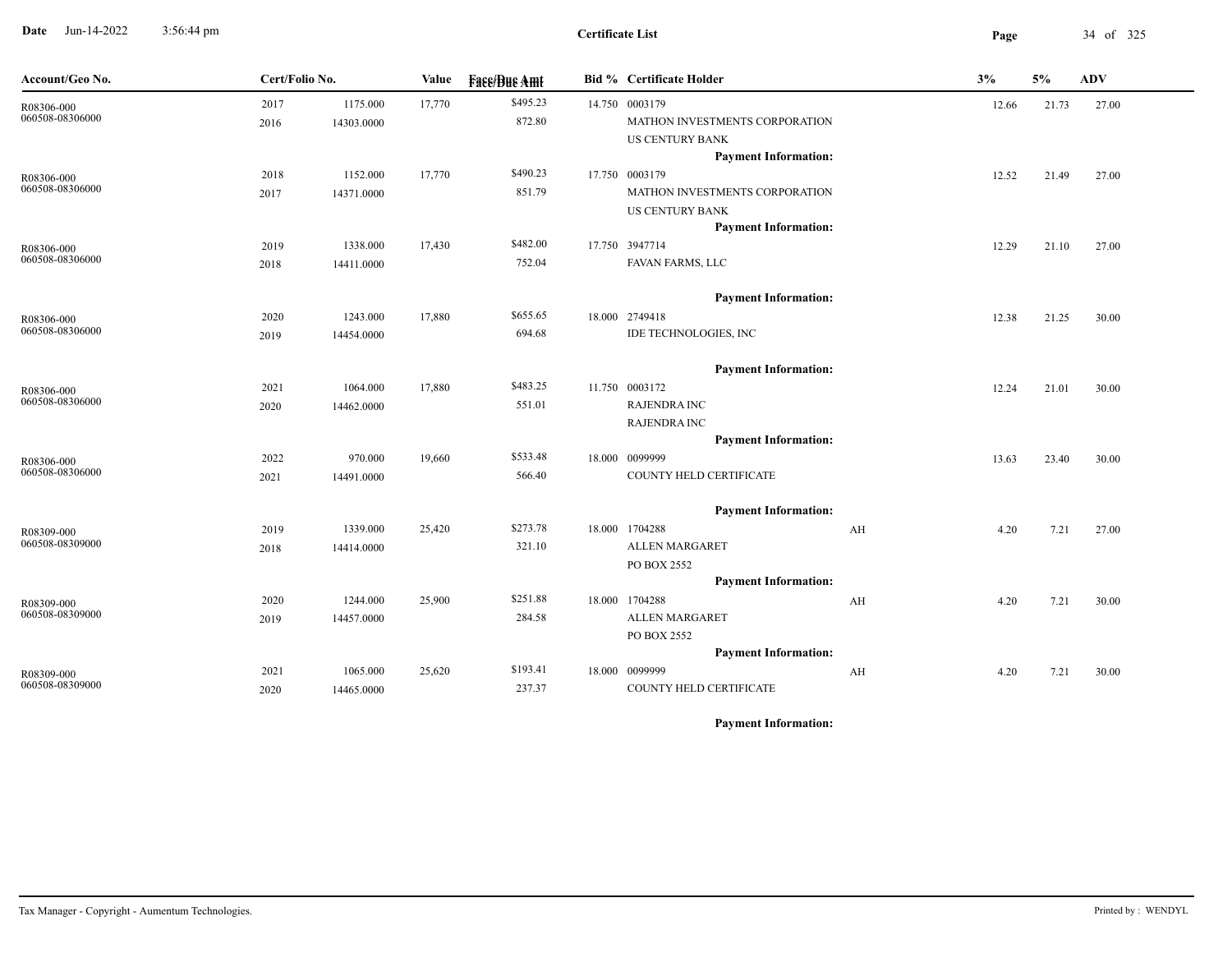**Date** Jun-14-2022 3:56:44 pm **Page** 35 of 325 3:56:44 pm

| Account/Geo No.               | Cert/Folio No. |                        | Value  | <b>Face/Bue Amt</b> | <b>Bid % Certificate Holder</b>                                                         |    | 3%    | 5%    | ADV   |
|-------------------------------|----------------|------------------------|--------|---------------------|-----------------------------------------------------------------------------------------|----|-------|-------|-------|
| R08311-000<br>060508-08311000 | 2020<br>2019   | 1247.000<br>14460.0000 | 17,610 | \$251.88<br>284.58  | 18.000 1704288<br>ALLEN MARGARET                                                        | AH | 4.20  | 7.21  | 30.00 |
|                               | 2021           | 1068.000               | 18,010 | \$193.41            | PO BOX 2552<br><b>Payment Information:</b><br>18.000 0099999                            | AH | 4.20  | 7.21  | 30.00 |
| R08311-000<br>060508-08311000 | 2020           | 14468.0000             |        | 237.37              | COUNTY HELD CERTIFICATE                                                                 |    |       |       |       |
| R08311-000                    | 2022           | 971.000                | 18,260 | \$193.41            | <b>Payment Information:</b><br>18.000 0099999                                           | AH | 4.20  | 7.21  | 30.00 |
| 060508-08311000               | 2021           | 14497.0000             |        | 209.33              | COUNTY HELD CERTIFICATE                                                                 |    |       |       |       |
| R08312-000                    | 2016           | 1157.000               | 15,510 | \$484.00            | <b>Payment Information:</b><br>18.000 2361900                                           |    | 12.34 | 21.19 | 27.00 |
| 060508-08312000               | 2015           | 14264.0000             |        | 1,020.23            | SHO, LLC                                                                                |    |       |       |       |
| R08312-000<br>060508-08312000 | 2017           | 1177.000               | 17,060 | \$492.41            | <b>Payment Information:</b><br>14.750 0003179                                           |    | 12.58 | 21.59 | 27.00 |
|                               | 2016           | 14310.0000             |        | 867.86              | MATHON INVESTMENTS CORPORATION<br><b>US CENTURY BANK</b><br><b>Payment Information:</b> |    |       |       |       |
| R08312-000<br>060508-08312000 | 2018<br>2017   | 1155.000<br>14378.0000 | 18,290 | \$499.01<br>872.03  | 18.000 0003179<br>MATHON INVESTMENTS CORPORATION                                        |    | 12.76 | 21.91 | 27.00 |
|                               |                |                        |        |                     | US CENTURY BANK<br><b>Payment Information:</b>                                          |    |       |       |       |
| R08312-000<br>060508-08312000 | 2019<br>2018   | 1341.000<br>14418.0000 | 18,450 | \$499.05<br>774.58  | 17.500 4538291<br>MATHON TAX CERT 2019 LLC                                              |    | 12.76 | 21.91 | 27.00 |
|                               |                |                        |        |                     | MATHON TAX CERT 2019 LLC & U.S<br><b>Payment Information:</b>                           |    |       |       |       |
| R08312-000<br>060508-08312000 | 2020<br>2019   | 1248.000<br>14461.0000 | 18,890 | \$594.48<br>725.57  | 18.000 2749418<br>IDE TECHNOLOGIES, INC                                                 |    | 12.84 | 22.04 | 30.00 |
|                               | 2021           | 1069.000               | 18,430 | \$492.18            | <b>Payment Information:</b><br>17.750 5332859                                           |    | 12.49 | 21.44 | 30.00 |
| R08312-000<br>060508-08312000 | 2020           | 14469.0000             |        | 593.07              | PHUONG THI CAO<br>PHUONG THI CAO                                                        |    |       |       |       |
| R08312-000                    | 2022           | 972.000                | 23,730 | \$193.41            | <b>Payment Information:</b><br>18.000 0099999                                           | AH | 4.20  | 7.21  | 30.00 |
| 060508-08312000               | 2021           | 14498.0000             |        | 209.33              | COUNTY HELD CERTIFICATE                                                                 |    |       |       |       |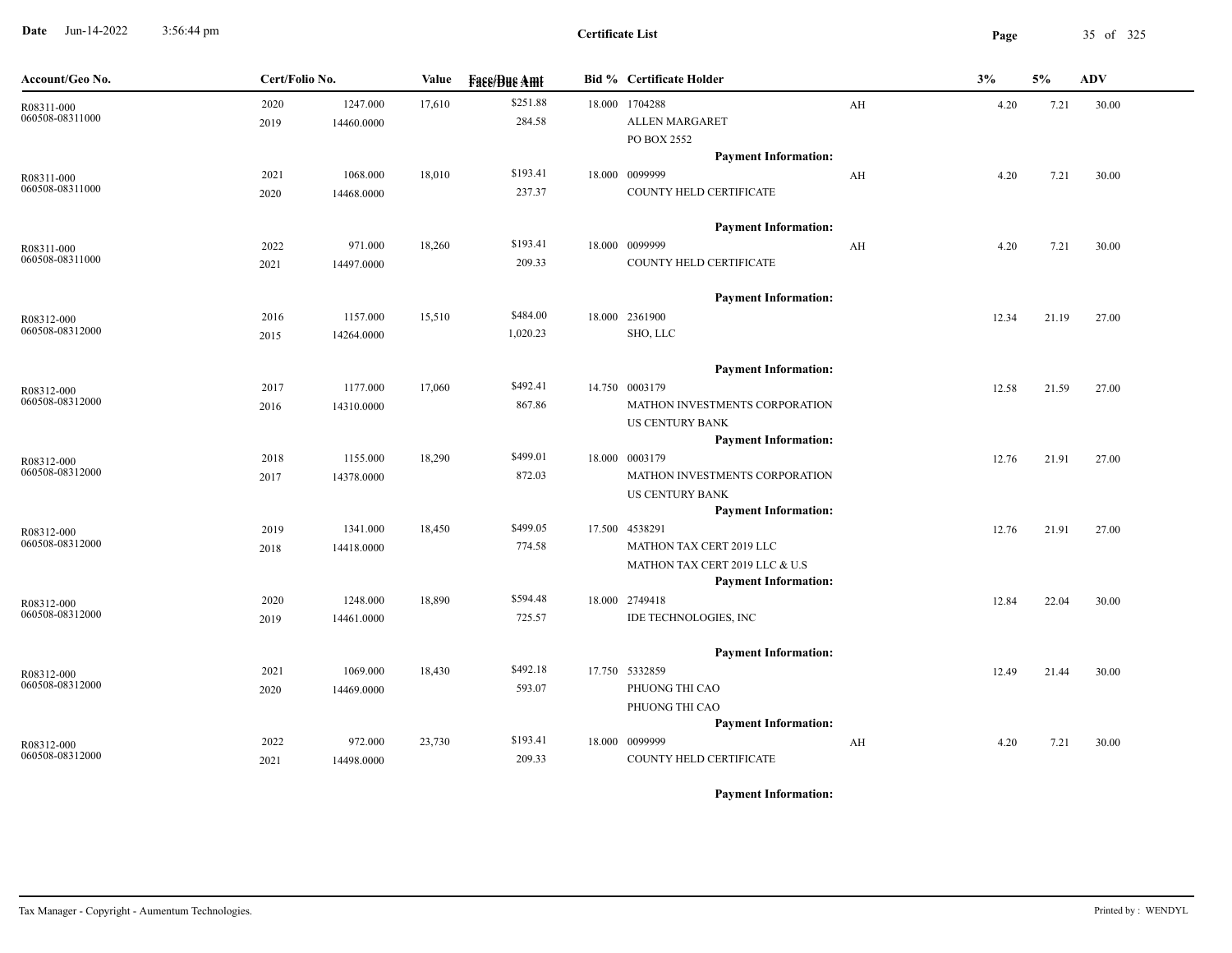**Date** Jun-14-2022 3:56:44 pm **Page** 36 of 325 3:56:44 pm

| Account/Geo No.               | Cert/Folio No. |                        | Value  | <b>Fase/Bue Amt</b> | <b>Bid % Certificate Holder</b>                                                                              | 3%    | 5%    | <b>ADV</b> |
|-------------------------------|----------------|------------------------|--------|---------------------|--------------------------------------------------------------------------------------------------------------|-------|-------|------------|
| R08316-000<br>060508-08316000 | 2021<br>2020   | 1070.000<br>14472.0000 | 26,880 | \$629.16<br>666.87  | 0.250 4247548<br>ASSEMBLY TAX 36, LLC<br>ASSEMBLY TAX 36 LLC CARE OF CU                                      | 16.29 | 27.96 | 30.00      |
| R08316-000<br>060508-08316000 | 2022<br>2021   | 973.000<br>14501.0000  | 29,560 | \$690.15<br>730.91  | <b>Payment Information:</b><br>0.250 4247548<br>ASSEMBLY TAX 36, LLC<br>ASSEMBLY TAX 36 LLC CARE OF CU       | 17.98 | 30.86 | 30.00      |
| R08323-002<br>060508-08323002 | 2022<br>2021   | 974.000<br>14515.0000  | 32,460 | \$313.71<br>335.65  | <b>Payment Information:</b><br>0.250 4247548<br>AH<br>ASSEMBLY TAX 36, LLC<br>ASSEMBLY TAX 36 LLC CARE OF CU | 7.54  | 12.94 | 30.00      |
| R08323-200<br>060508-08323200 | 2021<br>2020   | 1072.000<br>14489.0000 | 4,760  | \$270.56<br>328.84  | <b>Payment Information:</b><br>17.750 3097555<br><b>SAVVY FL LLC</b><br>FIRST HORIZON COLLATERAL ASSIG       | 6.34  | 10.88 | 30.00      |
| R08323-200<br>060508-08323200 | 2022<br>2021   | 975.000<br>14518.0000  | 5,230  | \$282.29<br>302.65  | <b>Payment Information:</b><br>17.750 4538291<br>MATHON TAX CERT 2019 LLC<br>MATHON TAX CERT 2019 LLC & U.S  | 6.67  | 11.44 | 30.00      |
| R08323-300<br>060508-08323300 | 2016<br>2015   | 1158.000<br>14286.0000 | 5,170  | \$128.27<br>273.02  | <b>Payment Information:</b><br>17.750 0000173<br>PICKFORD SHIRLEY R TRUSTEE<br>SHIRLEY R PICKFORD REV TRUST  | 2.48  | 4.25  | 27.00      |
| R08323-300<br>060508-08323300 | 2017<br>2016   | 1179.000<br>14333.0000 | 5,160  | \$127.52<br>248.83  | <b>Payment Information:</b><br>17.750 0000173<br>PICKFORD SHIRLEY R TRUSTEE<br>SHIRLEY R PICKFORD REV TRUST  | 2.46  | 4.22  | 27.00      |
| R08323-300<br>060508-08323300 | 2018<br>2017   | 1157.000<br>14399.0000 | 5,150  | \$125.88<br>202.81  | <b>Payment Information:</b><br>13.750 0000173<br>PICKFORD SHIRLEY R TRUSTEE<br>SHIRLEY R PICKFORD REV TRUST  | 2.41  | 4.14  | 27.00      |
| R08323-300<br>060508-08323300 | 2019<br>2018   | 1342.000<br>14439.0000 | 5,130  | \$124.82<br>199.38  | <b>Payment Information:</b><br>17.750 3890996<br>IDEAL REAL ESTATE SOLUTION LLC                              | 2.38  | 4.09  | 27.00      |
| R08323-300<br>060508-08323300 | 2020<br>2019   | 1252.000<br>14482.0000 | 5,120  | \$161.13<br>191.55  | <b>Payment Information:</b><br>18.000 1704289<br>ANDERSON JAMES D                                            | 2.34  | 4.02  | 30.00      |
| R08323-300<br>060508-08323300 | 2022<br>2021   | 976.000<br>14519.0000  | 4,790  | \$119.24<br>131.45  | <b>Payment Information:</b><br>18.000 0099999<br>COUNTY HELD CERTIFICATE                                     | 2.14  | 3.68  | 30.00      |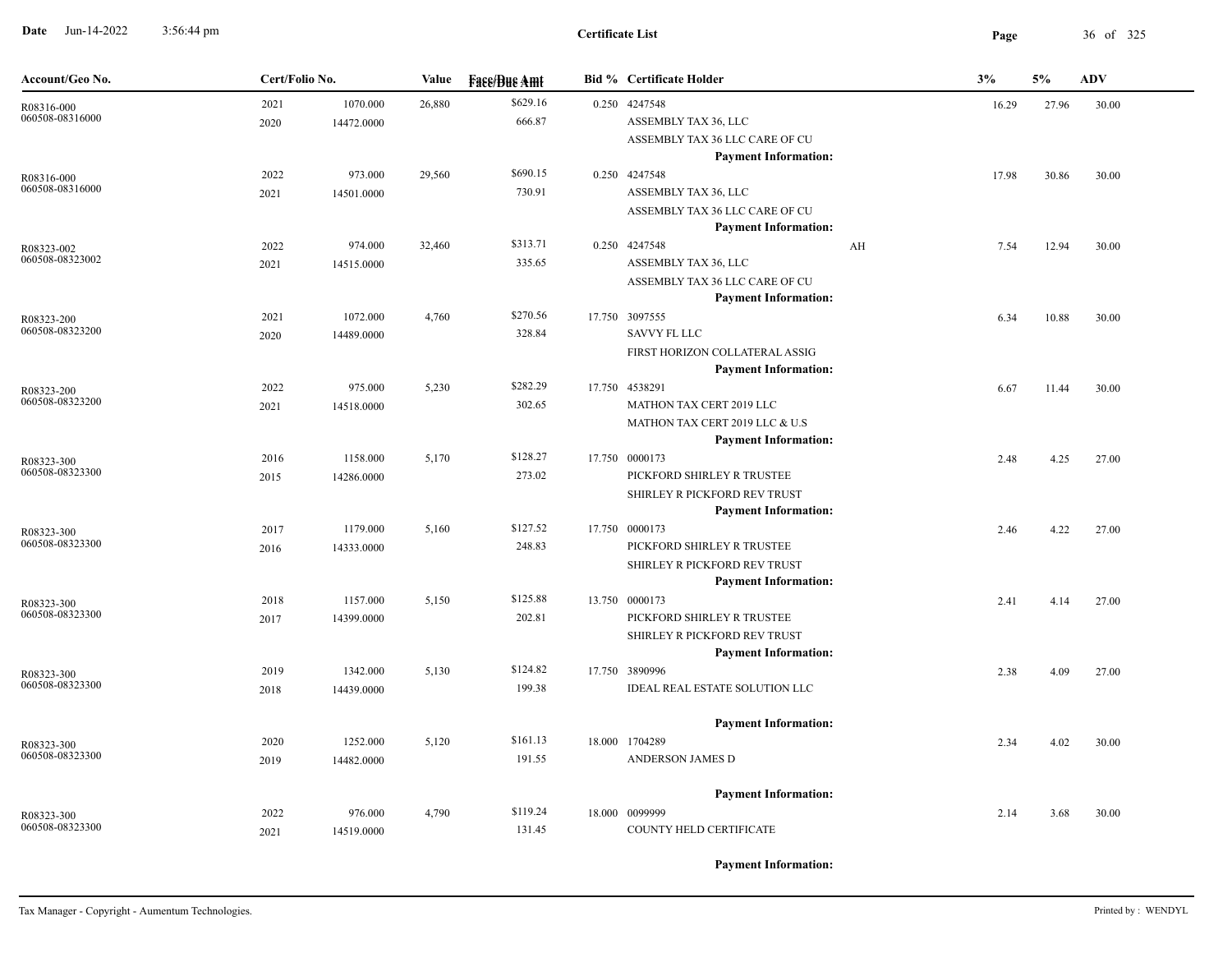**Date** Jun-14-2022 3:56:44 pm **Page** 37 of 325 3:56:44 pm

-

| Account/Geo No. | Cert/Folio No. |            | Value  | <b>Fass/Bus Amt</b> | <b>Bid % Certificate Holder</b> |    | 3%    | 5%    | <b>ADV</b> |
|-----------------|----------------|------------|--------|---------------------|---------------------------------|----|-------|-------|------------|
| R08325-100      | 2022           | 977.000    | 17,560 | \$193.41            | 18.000 0099999                  | AH | 4.20  | 7.21  | 30.00      |
| 060508-08325100 | 2021           | 14522.0000 |        | 209.33              | COUNTY HELD CERTIFICATE         |    |       |       |            |
|                 |                |            |        |                     | <b>Payment Information:</b>     |    |       |       |            |
| R08327-100      | 2021           | 1075.000   | 60,190 | \$666.48            | 0.250 0003192                   | AH | 17.32 | 29.74 | 30.00      |
| 060508-08327100 | 2020           | 14500.0000 |        | 706.05              | ATCF IIÂ FLORIDA-A LLC          |    |       |       |            |
|                 |                |            |        |                     | <b>Payment Information:</b>     |    |       |       |            |
| R08327-100      | 2022           | 978.000    | 61,030 | \$669.05            | 0.250 4247548                   | AH | 17.39 | 29.86 | 30.00      |
| 060508-08327100 | 2021           | 14529.0000 |        | 708.75              | ASSEMBLY TAX 36, LLC            |    |       |       |            |
|                 |                |            |        |                     | ASSEMBLY TAX 36 LLC CARE OF CU  |    |       |       |            |
|                 |                |            |        |                     | <b>Payment Information:</b>     |    |       |       |            |
| R08332-000      | 2022           | 979.000    | 26,270 | \$957.68            | 0.250 4247548                   |    | 25.40 | 43.60 | 30.00      |
| 060508-08332000 | 2021           | 14534.0000 |        | 1,011.81            | ASSEMBLY TAX 36, LLC            |    |       |       |            |
|                 |                |            |        |                     | ASSEMBLY TAX 36 LLC CARE OF CU  |    |       |       |            |
|                 |                |            |        |                     | <b>Payment Information:</b>     |    |       |       |            |
| R08343-000      | 2021           | 1078.000   | 44,460 | \$500.78            | 0.250 0876575                   | AH | 12.73 | 21.85 | 30.00      |
| 060508-08343000 | 2020           | 14512.0000 |        | 532.07              | TLGFY, LLC                      |    |       |       |            |
|                 |                |            |        |                     | CAPITAL ONE, N.A., AS COLLATER  |    |       |       |            |
|                 |                |            |        |                     | <b>Payment Information:</b>     |    |       |       |            |
| R08343-000      | 2022           | 980.000    | 45,080 | \$509.13            | 0.250 4247548                   | AH | 12.96 | 22.24 | 30.00      |
| 060508-08343000 | 2021           | 14541.0000 |        | 540.84              | ASSEMBLY TAX 36, LLC            |    |       |       |            |
|                 |                |            |        |                     | ASSEMBLY TAX 36 LLC CARE OF CU  |    |       |       |            |
|                 |                |            |        |                     | <b>Payment Information:</b>     |    |       |       |            |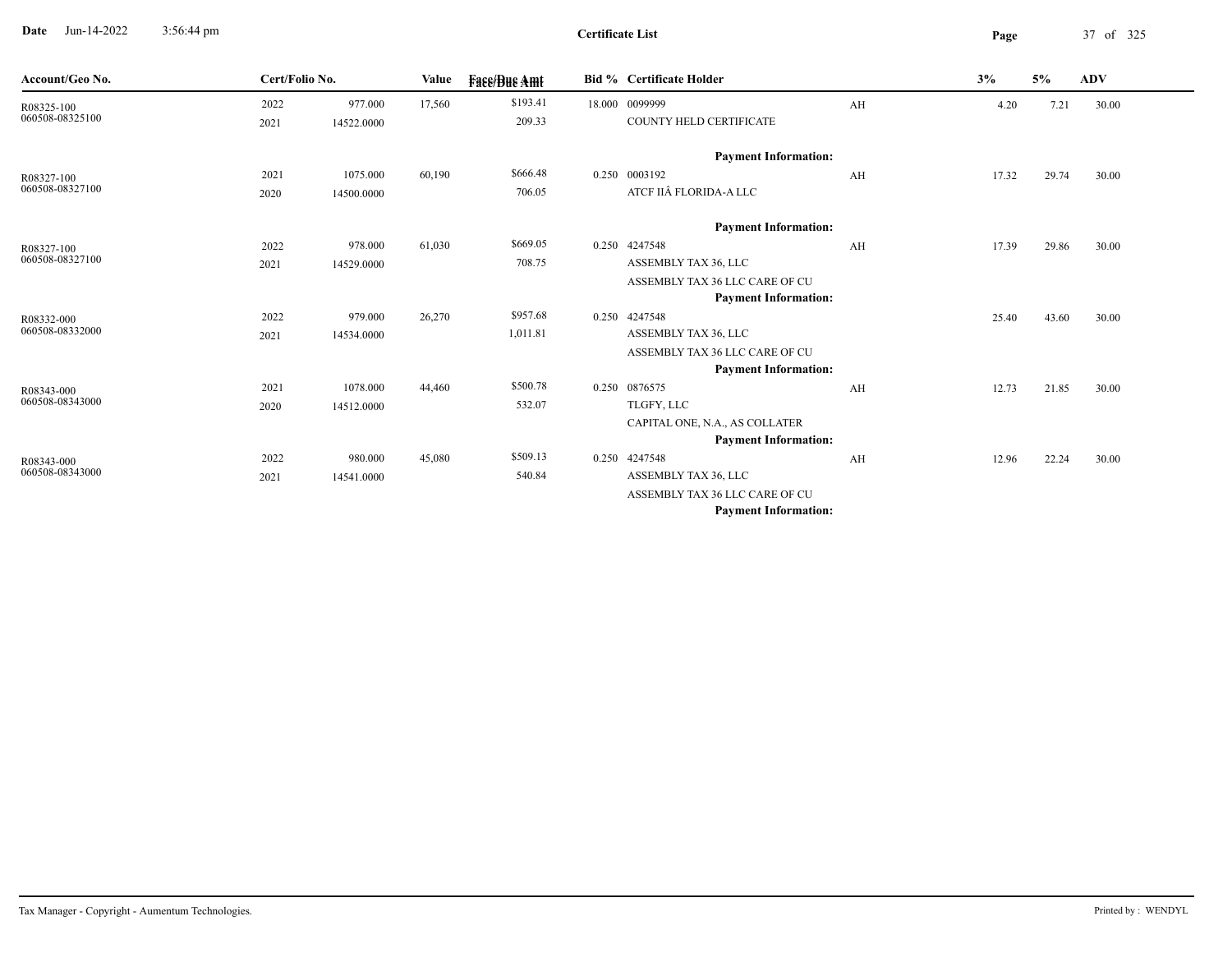**Date** Jun-14-2022 3:56:44 pm **Page** 38 of 325 3:56:44 pm

| Account/Geo No.               | Cert/Folio No. |            | Value  | <b>Fase/Bue Amt</b> | <b>Bid % Certificate Holder</b> | 3%                                                |             | <b>ADV</b> |       |
|-------------------------------|----------------|------------|--------|---------------------|---------------------------------|---------------------------------------------------|-------------|------------|-------|
| R08347-000                    | 2017           | 1183.000   | 13,520 | \$876.54            |                                 | 6.750 0000173                                     | 23.23       | 39.88      | 27.00 |
| 060508-08347000               | 2016           | 14360.0000 |        | 1,183.55            |                                 | PICKFORD SHIRLEY R TRUSTEE                        |             |            |       |
|                               |                |            |        |                     |                                 | SHIRLEY R PICKFORD REV TRUST                      |             |            |       |
|                               |                |            |        |                     |                                 | <b>Payment Information:</b>                       |             |            |       |
| R08347-000                    | 2018           | 1160.000   | 13,520 | \$872.74            |                                 | 11.750 0000173                                    | 23.13       | 39.70      | 27.00 |
| 060508-08347000               | 2017           | 14426.0000 |        | 1,297.72            |                                 | PICKFORD SHIRLEY R TRUSTEE                        |             |            |       |
|                               |                |            |        |                     |                                 | SHIRLEY R PICKFORD REV TRUST                      |             |            |       |
|                               |                |            |        |                     |                                 | <b>Payment Information:</b>                       |             |            |       |
| R08347-000<br>060508-08347000 | 2019           | 1344.000   | 13,480 | \$870.14            |                                 | 11.750 0000173                                    | 23.06       | 39.58      | 27.00 |
|                               | 2018           | 14466.0000 |        | 1,191.63            |                                 | PICKFORD SHIRLEY R TRUSTEE                        |             |            |       |
|                               |                |            |        |                     |                                 | SHIRLEY R PICKFORD REV TRUST                      |             |            |       |
|                               |                |            |        |                     |                                 | <b>Payment Information:</b>                       |             |            |       |
| R08347-000<br>060508-08347000 | 2020           | 1256.000   | 13,780 | \$874.88            |                                 | 6.750 0000173                                     | 23.10       | 39.66      | 30.00 |
|                               | 2019           | 14509.0000 |        | 1,004.16            |                                 | PICKFORD SHIRLEY R TRUSTEE                        |             |            |       |
|                               |                |            |        |                     |                                 | SHIRLEY R PICKFORD REV TRUST                      |             |            |       |
|                               |                |            |        | \$870.38            |                                 | <b>Payment Information:</b>                       |             |            |       |
| R08347-000<br>060508-08347000 | 2021           | 1079.000   | 13,740 | 989.78              |                                 | 12.000 2749417<br>MICHAEL E. HOLLAND              | 22.98       | 39.45      | 30.00 |
|                               | 2020           | 14517.0000 |        |                     |                                 |                                                   |             |            |       |
|                               |                |            |        |                     |                                 | DOLORES A. HOLLAND<br><b>Payment Information:</b> |             |            |       |
|                               | 2022           | 981.000    | 15,110 | \$924.67            |                                 | 18.000 0099999                                    |             | 42.03      |       |
| R08347-000<br>060508-08347000 | 2021           | 14546.0000 |        | 977.15              |                                 | COUNTY HELD CERTIFICATE                           | 24.48       |            | 30.00 |
|                               |                |            |        |                     |                                 |                                                   |             |            |       |
|                               |                |            |        |                     |                                 | <b>Payment Information:</b>                       |             |            |       |
| R08359-000                    | 2022           | 982.000    | 26,870 | \$475.26            |                                 | 0.250 4247548                                     | 12.02       | 20.63      | 30.00 |
| 060508-08359000               | 2021           | 14558.0000 |        | 505.27              |                                 | ASSEMBLY TAX 36, LLC                              |             |            |       |
|                               |                |            |        |                     |                                 | ASSEMBLY TAX 36 LLC CARE OF CU                    |             |            |       |
|                               |                |            |        |                     |                                 | <b>Payment Information:</b>                       |             |            |       |
| R08368-100                    | 2021           | 1080.000   | 61,380 | \$1,188.43          |                                 | 0.250 3326374                                     | 31.80       | 54.59      | 30.00 |
| 060508-08368100               | 2020           | 14538.0000 |        | 1,254.10            |                                 | TLOA OF FLORIDA LLC                               |             |            |       |
|                               |                |            |        |                     |                                 | <b>Payment Information:</b>                       |             |            |       |
| R08368-100                    | 2022           | 983.000    | 67,510 | \$1,371.90          |                                 | 0.250 5356948                                     | 36.89       | 63.33      | 30.00 |
| 060508-08368100               | 2021           | 14567.0000 |        | 1,446.75            |                                 | CC2 FL LLC                                        |             |            |       |
|                               |                |            |        |                     |                                 |                                                   |             |            |       |
|                               |                |            |        |                     |                                 | <b>Payment Information:</b>                       |             |            |       |
| R08377-000                    | 2021           | 1082.000   | 56,050 | \$638.95            |                                 | 0.250 0003192                                     | AH<br>16.56 | 28.43      | 30.00 |
| 060508-08377000               | 2020           | 14548.0000 |        | 677.15              |                                 | ATCF IIÂ FLORIDA-A LLC                            |             |            |       |
|                               |                |            |        |                     |                                 | <b>Payment Information:</b>                       |             |            |       |
| R08394-000                    | 2022           | 984.000    | 1,380  | \$64.25             |                                 | 17.750 5366572                                    | 0.62        | 1.06       | 30.00 |
| 060508-08394000               | 2021           | 14593.0000 |        | 73.71               |                                 | AVK REAL ESTATE LLC                               |             |            |       |
|                               |                |            |        |                     |                                 |                                                   |             |            |       |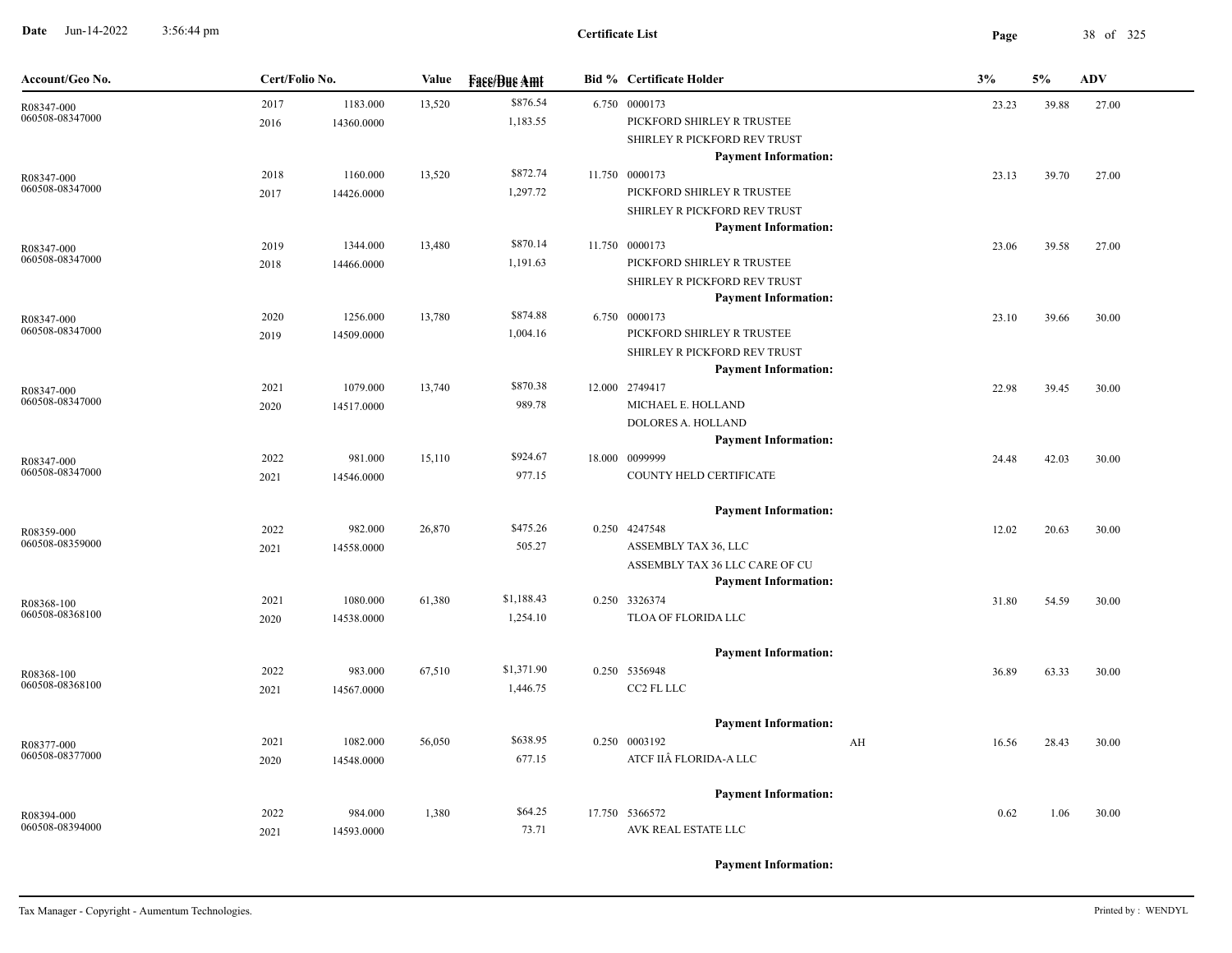**Date** Jun-14-2022 3:56:44 pm **Page** 39 of 325 3:56:44 pm

| Account/Geo No. | Cert/Folio No. |            | Value  | <b>Fase/Bue Amt</b> | <b>Bid % Certificate Holder</b> | 3%   | 5%   | <b>ADV</b> |
|-----------------|----------------|------------|--------|---------------------|---------------------------------|------|------|------------|
| R08395-000      | 2021           | 1083.000   | 24,180 | \$193.41            | 18.000 0099999<br>AH            | 4.20 | 7.21 | 30.00      |
| 060508-08395000 | 2020           | 14565.0000 |        | 237.37              | COUNTY HELD CERTIFICATE         |      |      |            |
|                 |                |            |        |                     | <b>Payment Information:</b>     |      |      |            |
| R08395-000      | 2022           | 985.000    | 24,510 | \$193.41            | 18.000 0099999<br>AH            | 4.20 | 7.21 | 30.00      |
| 060508-08395000 | 2021           | 14594.0000 |        | 209.33              | COUNTY HELD CERTIFICATE         |      |      |            |
|                 |                |            |        |                     | <b>Payment Information:</b>     |      |      |            |
| R08398-500      | 2016           | 1166.000   | 500    | \$47.64             | 18.000 2361903                  | 0.24 | 0.41 | 27.00      |
| 060508-08398500 | 2015           | 14365.0000 |        | 106.06              | <b>BLACK BELT ENERGY, LLC</b>   |      |      |            |
|                 |                |            |        |                     | <b>Payment Information:</b>     |      |      |            |
| R08398-500      | 2017           | 1193.000   | 500    | \$47.57             | 18.000 2361900                  | 0.24 | 0.41 | 27.00      |
| 060508-08398500 | 2016           | 14412.0000 |        | 97.35               | SHO, LLC                        |      |      |            |
|                 |                |            |        |                     | <b>Payment Information:</b>     |      |      |            |
| R08398-500      | 2018           | 1169.000   | 500    | \$47.42             | 18.000 3947718                  | 0.23 | 0.40 | 27.00      |
| 060508-08398500 | 2017           | 14478.0000 |        | 88.52               | STONE PONY PROPERTIES, LLC      |      |      |            |
|                 |                |            |        |                     | <b>Payment Information:</b>     |      |      |            |
| R08398-500      | 2019           | 1352.000   | 500    | \$47.36             | 18.000 0099999                  | 0.23 | 0.40 | 27.00      |
| 060508-08398500 | 2018           | 14518.0000 |        | 79.89               | COUNTY HELD CERTIFICATE         |      |      |            |
|                 |                |            |        |                     | <b>Payment Information:</b>     |      |      |            |
| R08398-500      | 2020           | 1264.000   | 500    | \$50.24             | 18.000 0099999                  | 0.23 | 0.39 | 30.00      |
| 060508-08398500 | 2019           | 14561.0000 |        | 75.33               | COUNTY HELD CERTIFICATE         |      |      |            |
|                 |                |            |        |                     | <b>Payment Information:</b>     |      |      |            |
| R08398-500      | 2021           | 1084.000   | 500    | \$50.10             | 18.000 5356931                  | 0.22 | 0.39 | 30.00      |
| 060508-08398500 | 2020           | 14569.0000 |        | 66.12               | GATHERS NO MOSS, LLC            |      |      |            |
|                 |                |            |        |                     | <b>Payment Information:</b>     |      |      |            |
| R08398-500      | 2022           | 986.000    | 500    | \$50.05             | 18.000 0099999                  | 0.22 | 0.38 | 30.00      |
| 060508-08398500 | 2021           | 14598.0000 |        | 58.80               | COUNTY HELD CERTIFICATE         |      |      |            |
|                 |                |            |        |                     |                                 |      |      |            |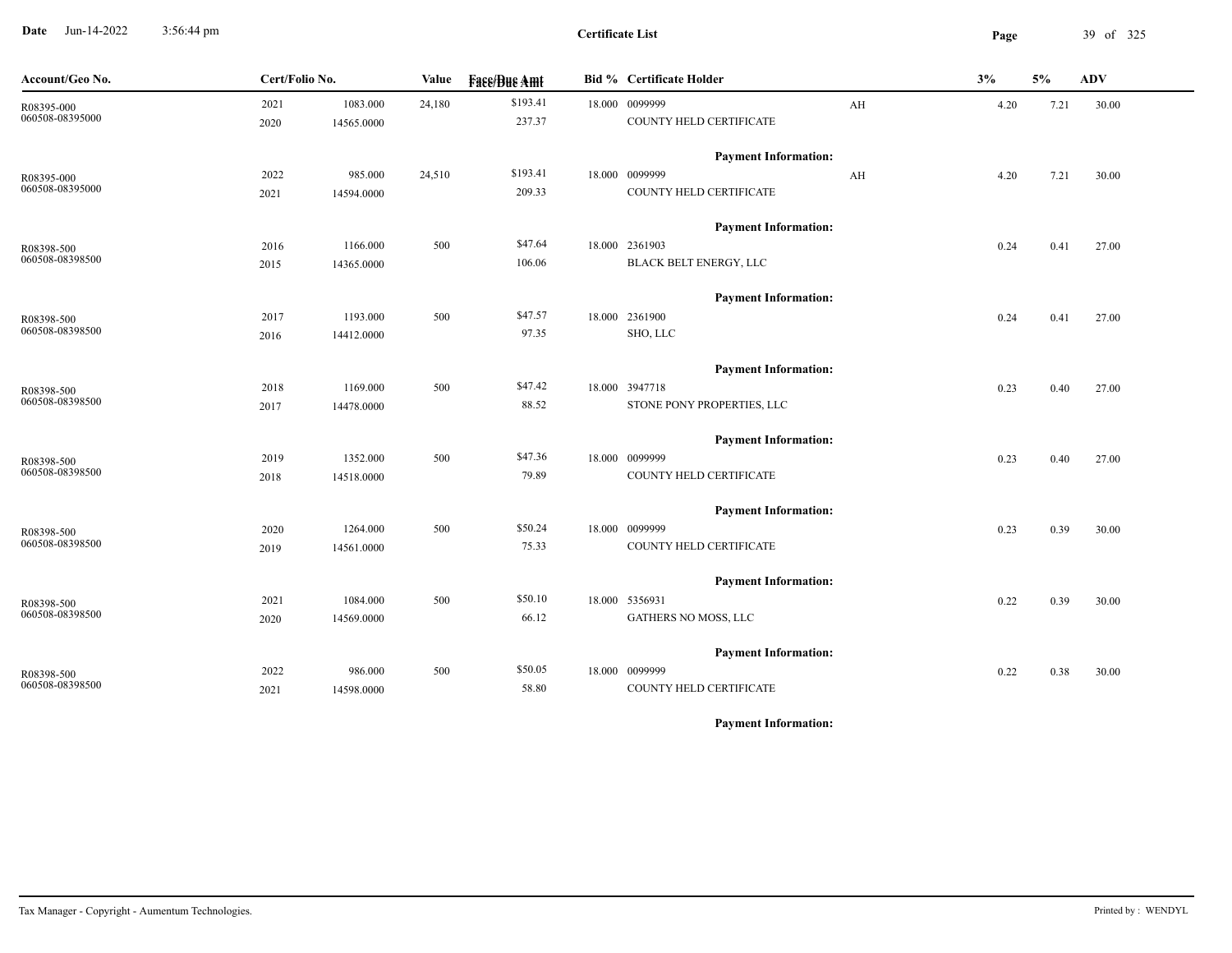**Date** Jun-14-2022 3:56:44 pm **Page** 40 of 325 3:56:44 pm

| Account/Geo No.               | Cert/Folio No. |            | Value   | <b>Fass/Bus Amt</b> | <b>Bid % Certificate Holder</b>              |                                                   | 3%     | 5%     | <b>ADV</b> |
|-------------------------------|----------------|------------|---------|---------------------|----------------------------------------------|---------------------------------------------------|--------|--------|------------|
| R08403-000                    | 2018           | 1170.000   | 16,290  | \$250.93            | 18.000 1704268                               | AH                                                | 4.20   | 7.21   | 27.00      |
| 060508-08403000               | 2017           | 14484.0000 |         | 370.10              | DAVIS DONALD R                               |                                                   |        |        |            |
|                               |                |            |         |                     | <b>Payment Information:</b>                  |                                                   |        |        |            |
| R08403-000                    | 2019           | 1353.000   | 15,630  | \$250.93            | 18.000 1704268                               | AH                                                | 4.20   | 7.21   | 27.00      |
| 060508-08403000               | 2018           | 14524.0000 |         | 324.93              | <b>DAVIS DONALD R</b>                        |                                                   |        |        |            |
|                               |                |            |         |                     | <b>Payment Information:</b>                  |                                                   |        |        |            |
| R08403-000                    | 2022           | 987.000    | 18,840  | \$497.19            | 12.250 1704268                               |                                                   | 12.63  | 21.68  | 30.00      |
| 060508-08403000               | 2021           | 14605.0000 |         | 528.30              | <b>DAVIS DONALD R</b>                        |                                                   |        |        |            |
|                               |                |            |         |                     | <b>Payment Information:</b>                  |                                                   |        |        |            |
|                               | 2022           | 988.000    | 26,380  | \$644.62            | 0.250 4247548                                |                                                   | 16.72  | 28.70  | 30.00      |
| R08404-000<br>060508-08404000 | 2021           | 14606.0000 |         | 683.10              | ASSEMBLY TAX 36, LLC                         |                                                   |        |        |            |
|                               |                |            |         |                     | ASSEMBLY TAX 36 LLC CARE OF CU               |                                                   |        |        |            |
|                               |                |            |         |                     | <b>Payment Information:</b>                  |                                                   |        |        |            |
| R08405-100                    | 2019           | 1354.000   | 8,350   | \$288.06            | 18.000 2749418                               | AH                                                | 4.20   | 7.21   | 27.00      |
| 060508-08405100               | 2018           | 14528.0000 |         | 302.46              | IDE TECHNOLOGIES, INC                        |                                                   |        |        |            |
|                               |                |            |         |                     | <b>Payment Information:</b>                  | *** APPLICATION INFO ***                          |        |        |            |
|                               |                |            |         |                     |                                              | APPL TYPE: TURNED IN                              |        |        |            |
|                               |                |            |         |                     |                                              | DATE APPLIED: 04.12.2022<br>RECEIPT: 2109667.0002 |        |        |            |
|                               |                |            |         |                     |                                              | APPLICANT: 2749418                                |        |        |            |
| R08405-100                    | 2020           | 1266.000   | 8,140   | \$257.68            | 18.000 2749418                               | AH                                                | 4.20   | 7.21   | 30.00      |
| 060508-08405100               | 2019           | 14571.0000 |         | 270.56              | IDE TECHNOLOGIES, INC                        |                                                   |        |        |            |
|                               |                |            |         |                     | <b>Payment Information:</b>                  | *** APPLICATION INFO ***                          |        |        |            |
|                               |                |            |         |                     |                                              | APPL TYPE: TURNED IN                              |        |        |            |
|                               |                |            |         |                     |                                              | DATE APPLIED: 04.12.2022<br>RECEIPT: 2109667.0003 |        |        |            |
|                               |                |            |         |                     |                                              | APPLICANT: 2749418                                |        |        |            |
| R08411-000                    | 2022           | 989.000    | 75,550  | \$1,661.31          | 0.250 4247548                                |                                                   | 44.92  | 77.11  | 30.00      |
| 060508-08411000               | 2021           | 14613.0000 |         | 1,750.63            | ASSEMBLY TAX 36, LLC                         |                                                   |        |        |            |
|                               |                |            |         |                     | ASSEMBLY TAX 36 LLC CARE OF CU               |                                                   |        |        |            |
|                               |                |            |         |                     | <b>Payment Information:</b>                  |                                                   |        |        |            |
| R08416-000<br>060508-08416000 | 2022           | 990.000    | 352,870 | \$5,731.75          | 0.250 4247548                                |                                                   | 157.83 | 270.94 | 30.00      |
|                               | 2021           | 14618.0000 |         | 6,024.59            | ASSEMBLY TAX 36, LLC                         |                                                   |        |        |            |
|                               |                |            |         |                     | ASSEMBLY TAX 36 LLC CARE OF CU               |                                                   |        |        |            |
|                               |                |            |         | \$654.74            | <b>Payment Information:</b><br>0.250 4247548 |                                                   |        |        |            |
| R08421-504<br>060508-08421504 | 2022           | 991.000    | 26,000  | 693.73              | ASSEMBLY TAX 36, LLC                         |                                                   | 17.00  | 29.18  | 30.00      |
|                               | 2021           | 14627.0000 |         |                     | ASSEMBLY TAX 36 LLC CARE OF CU               |                                                   |        |        |            |
|                               |                |            |         |                     | <b>Payment Information:</b>                  |                                                   |        |        |            |
|                               |                |            |         |                     |                                              |                                                   |        |        |            |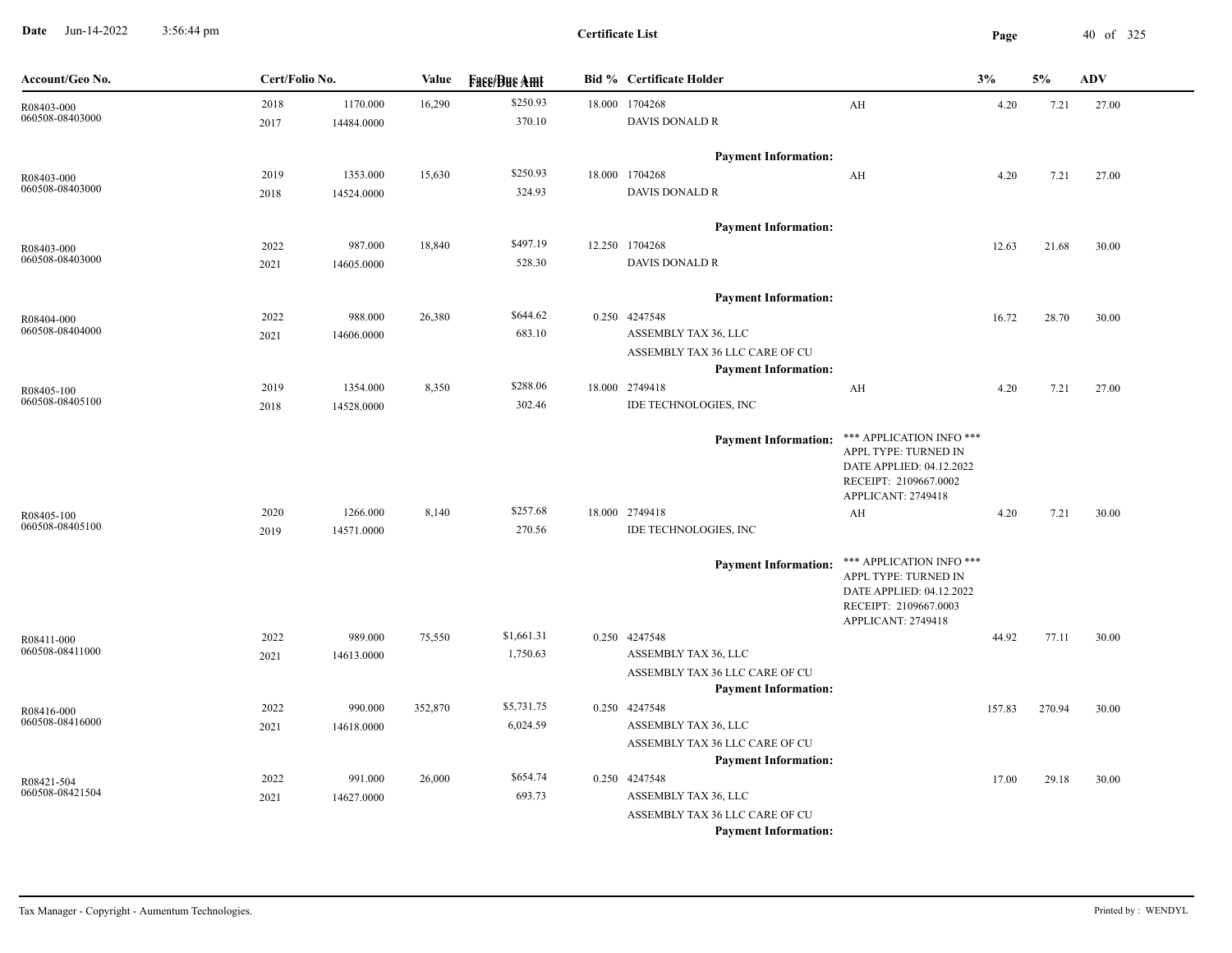**Date** Jun-14-2022 3:56:44 pm **Page** 41 of 325 3:56:44 pm

| Account/Geo No.               | Cert/Folio No. |            | Value  | <b>Fase/Bue Amt</b> | Bid % Certificate Holder       | 3%    | 5%    | <b>ADV</b> |  |
|-------------------------------|----------------|------------|--------|---------------------|--------------------------------|-------|-------|------------|--|
| R08421-510                    | 2022           | 992.000    | 24,640 | \$630.57            | 0.250 4247548                  | 16.33 | 28.03 | 30.00      |  |
| 060508-08421510               | 2021           | 14629.0000 |        | 668.35              | ASSEMBLY TAX 36, LLC           |       |       |            |  |
|                               |                |            |        |                     | ASSEMBLY TAX 36 LLC CARE OF CU |       |       |            |  |
|                               |                |            |        |                     | <b>Payment Information:</b>    |       |       |            |  |
| R06241-100                    | 2016           | 805.000    | 840    | \$53.50             | 18.000 0099999                 | 0.40  | 0.69  | 27.00      |  |
| 060607-06241100               | 2015           | 8965.0000  |        | 118.33              | COUNTY HELD CERTIFICATE        |       |       |            |  |
|                               |                |            |        |                     | <b>Payment Information:</b>    |       |       |            |  |
| R06241-100                    | 2017           | 807.000    | 840    | \$53.41             | 18.000 0099999                 | 0.40  | 0.69  | 27.00      |  |
| 060607-06241100               | 2016           | 9006.0000  |        | 108.53              | COUNTY HELD CERTIFICATE        |       |       |            |  |
|                               |                |            |        |                     | <b>Payment Information:</b>    |       |       |            |  |
| R06241-100                    | 2018           | 800.000    | 840    | \$53.16             | 18.000 0099999                 | 0.39  | 0.67  | 27.00      |  |
| 060607-06241100               | 2017           | 9051.0000  |        | 98.48               | COUNTY HELD CERTIFICATE        |       |       |            |  |
|                               |                |            |        |                     | <b>Payment Information:</b>    |       |       |            |  |
| R06241-100                    | 2019           | 956.000    | 840    | \$53.05             | 18.000 0099999                 | 0.39  | 0.67  | 27.00      |  |
| 060607-06241100               | 2018           | 9078.0000  |        | 88.74               | COUNTY HELD CERTIFICATE        |       |       |            |  |
|                               |                |            |        |                     | <b>Payment Information:</b>    |       |       |            |  |
|                               | 2020           | 859.000    | 840    | \$55.85             | 18.000 0099999                 |       |       |            |  |
| R06241-100<br>060607-06241100 | 2019           | 9104.0000  |        | 83.04               | COUNTY HELD CERTIFICATE        | 0.38  | 0.66  | 30.00      |  |
|                               |                |            |        |                     |                                |       |       |            |  |
|                               |                |            |        |                     | <b>Payment Information:</b>    |       |       |            |  |
| R06241-500                    | 2022           | 704.000    | 57,630 | \$971.24            | 0.250 4247548                  | 25.78 | 44.25 | 30.00      |  |
| 060607-06241500               | 2021           | 9127.0000  |        | 1,026.05            | ASSEMBLY TAX 36, LLC           |       |       |            |  |
|                               |                |            |        |                     | ASSEMBLY TAX 36 LLC CARE OF CU |       |       |            |  |
|                               |                |            |        |                     | <b>Payment Information:</b>    |       |       |            |  |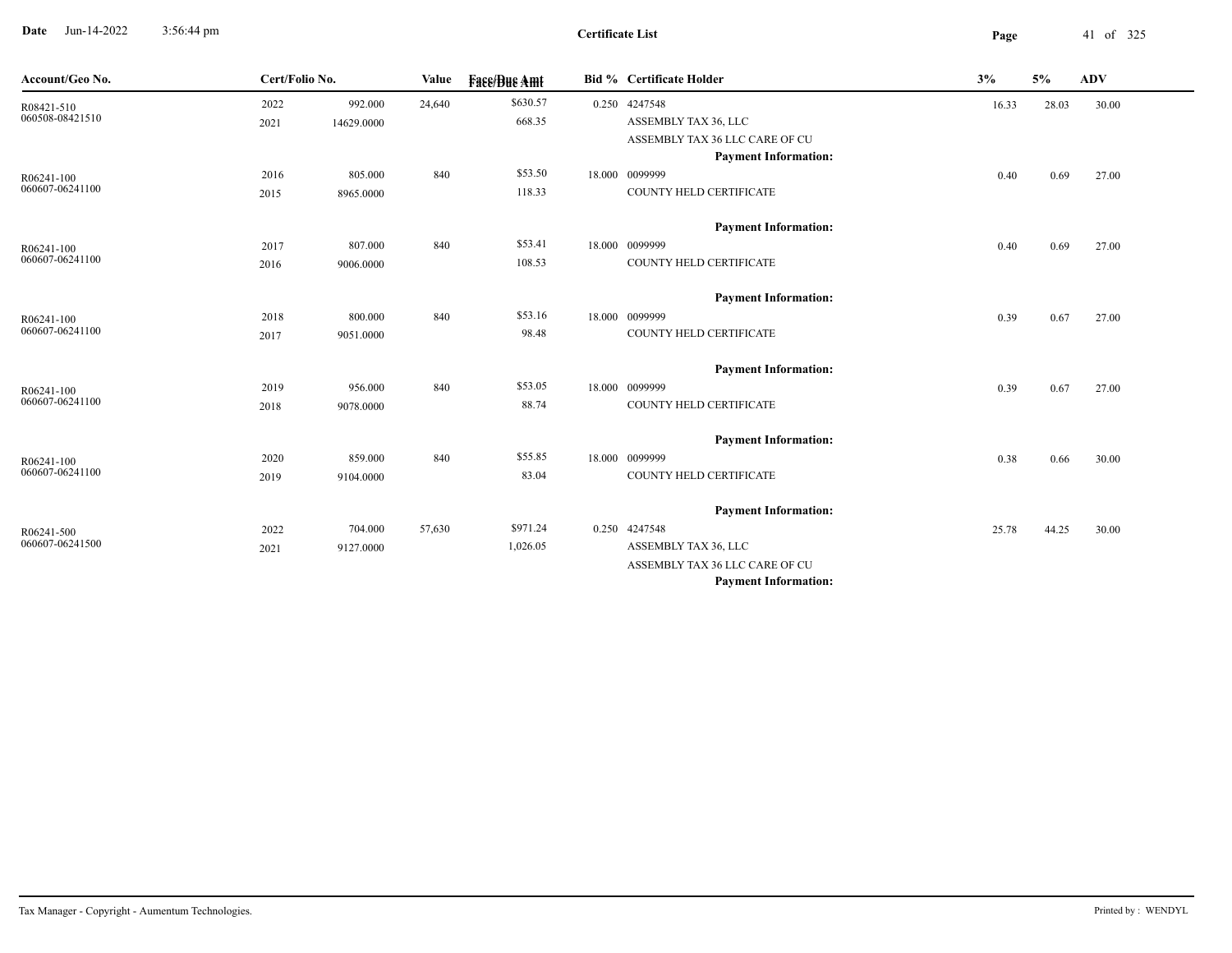**Date** Jun-14-2022 3:56:44 pm **Page** 42 of 325 3:56:44 pm

**Certificate List**

| Account/Geo No.               | Cert/Folio No. |            | Value  | <b>Fase/Bue Amt</b> | <b>Bid % Certificate Holder</b>                               | 3%          | 5%    | <b>ADV</b> |
|-------------------------------|----------------|------------|--------|---------------------|---------------------------------------------------------------|-------------|-------|------------|
| R06244-010                    | 2017           | 811.000    | 1,130  | \$58.37             | 18.000 2361900                                                | 0.54        | 0.92  | 27.00      |
| 060607-06244010               | 2016           | 9014.0000  |        | 118.03              | SHO, LLC                                                      |             |       |            |
|                               |                |            |        |                     | <b>Payment Information:</b>                                   |             |       |            |
| R06244-010                    | 2018           | 804.000    | 1,130  | \$58.07             | 18.000 3947714                                                | 0.53        | 0.91  | 27.00      |
| 060607-06244010               | 2017           | 9059.0000  |        | 107.00              | FAVAN FARMS, LLC                                              |             |       |            |
|                               |                |            |        |                     | <b>Payment Information:</b>                                   |             |       |            |
| R06244-010                    | 2019           | 959.000    | 1,130  | \$57.90             | 18.000 4538296                                                | 0.52        | 0.90  | 27.00      |
| 060607-06244010               | 2018           | 9086.0000  |        | 96.28               | <b>RICKY W BOVINET</b>                                        |             |       |            |
|                               |                |            |        |                     | <b>Payment Information:</b>                                   |             |       |            |
| R06244-010                    | 2020           | 863.000    | 1,130  | \$60.63             | 18.000 0099999                                                | 0.52        | 0.89  | 30.00      |
| 060607-06244010               | 2019           | 9112.0000  |        | 89.62               | COUNTY HELD CERTIFICATE                                       |             |       |            |
|                               |                |            |        |                     | <b>Payment Information:</b>                                   |             |       |            |
| R06244-010                    | 2021           | 740.000    | 1,130  | \$60.31             | 18.000 4538296                                                | 0.51        | 0.87  | 30.00      |
| 060607-06244010               | 2020           | 9112.0000  |        | 78.32               | <b>RICKY W BOVINET</b>                                        |             |       |            |
|                               |                |            |        |                     | <b>Payment Information:</b>                                   |             |       |            |
| R06244-010                    | 2022           | 705.000    | 1,130  | \$60.22             | 18.000 4538296                                                | 0.51        | 0.87  | 30.00      |
| 060607-06244010               | 2021           | 9131.0000  |        | 69.48               | <b>RICKY W BOVINET</b>                                        |             |       |            |
|                               |                |            |        |                     | <b>Payment Information:</b>                                   |             |       |            |
| R06245-050                    | 2022           | 706.000    | 43,050 | \$677.17            | 0.250 4247548                                                 | AH<br>17.62 | 30.25 | 30.00      |
| 060607-06245050               | 2021           | 9133.0000  |        | 717.28              | ASSEMBLY TAX 36, LLC                                          |             |       |            |
|                               |                |            |        |                     | ASSEMBLY TAX 36 LLC CARE OF CU                                |             |       |            |
|                               |                |            |        |                     | <b>Payment Information:</b>                                   |             |       |            |
| R09299-200                    | 2021           | 1165.000   | 73,490 | \$1,283.81          | 0.250 4247548                                                 | 34.45       | 59.13 | 30.00      |
| 060709-09299200               | 2020           | 16431.0000 |        | 1,354.25            | ASSEMBLY TAX 36, LLC                                          |             |       |            |
|                               |                |            |        |                     | ASSEMBLY TAX 36 LLC CARE OF CU                                |             |       |            |
|                               |                |            |        |                     | <b>Payment Information:</b>                                   |             |       |            |
| R09299-200<br>060709-09299200 | 2022           | 1073.000   | 79,960 | \$1,460.01          | 0.250 4247548                                                 | 39.33       | 67.52 | 30.00      |
|                               | 2021           | 16470.0000 |        | 1,539.26            | ASSEMBLY TAX 36, LLC                                          |             |       |            |
|                               |                |            |        |                     | ASSEMBLY TAX 36 LLC CARE OF CU<br><b>Payment Information:</b> |             |       |            |
|                               | 2022           | 833.000    | 23,440 | \$419.94            | 0.250 5356948                                                 |             |       |            |
| R07022-175<br>060808-07022175 | 2021           | 12155.0000 |        | 447.19              | CC2 FL LLC                                                    | 10.48       | 18.00 | 30.00      |
|                               |                |            |        |                     |                                                               |             |       |            |
|                               |                |            |        |                     | <b>Payment Information:</b>                                   |             |       |            |
| R08980-000                    | 2022           | 1046.000   | 4,190  | \$160.03            | 17.750 5366572                                                | 3.27        | 5.62  | 30.00      |
| 060808-08980000               | 2021           | 15748.0000 |        | 174.28              | AVK REAL ESTATE LLC                                           |             |       |            |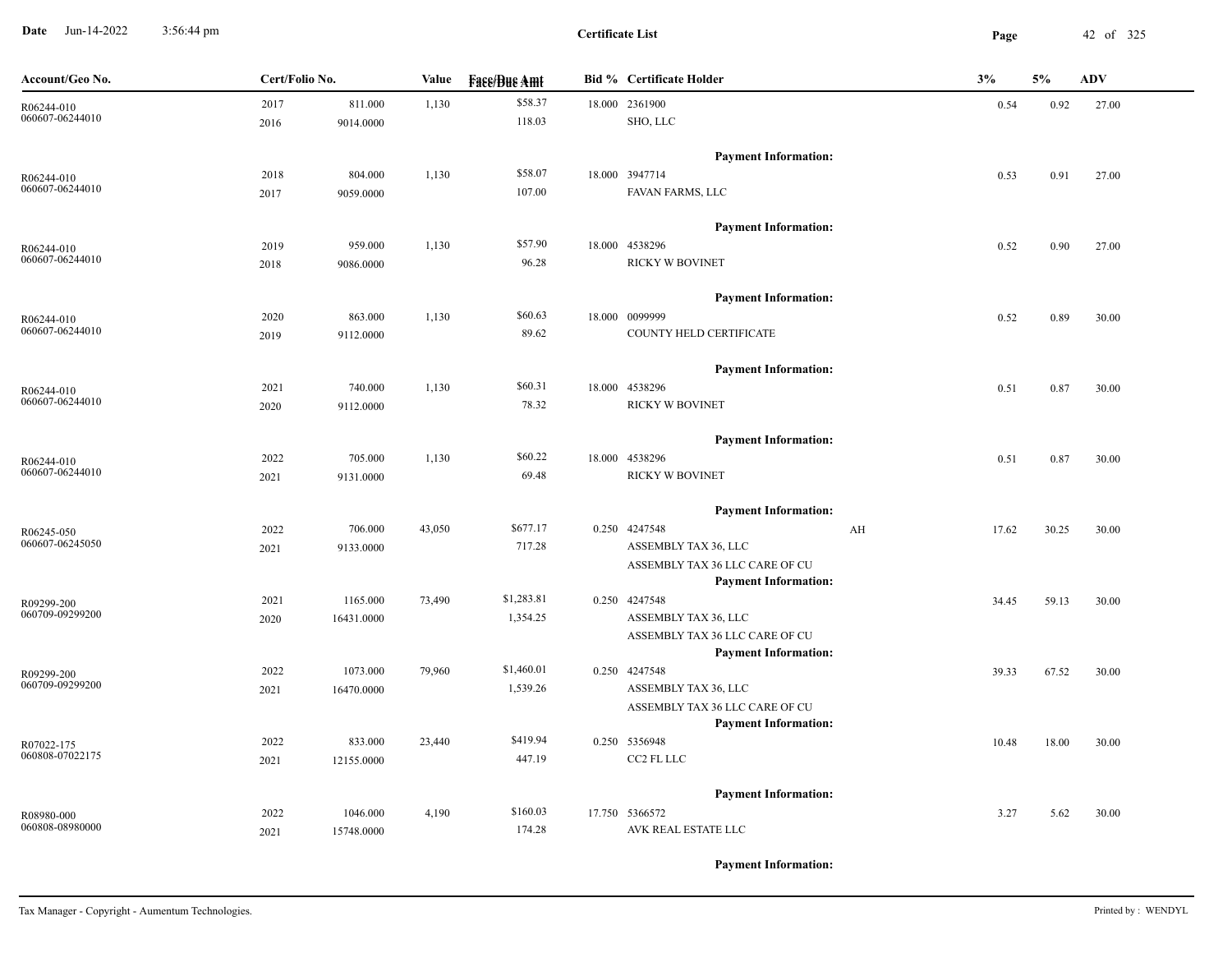**Date** Jun-14-2022 3:56:44 pm **Page** 43 of 325 3:56:44 pm

| Account/Geo No.               | Cert/Folio No. |            | Value   | <b>Face/Bue Amt</b> | <b>Bid % Certificate Holder</b>              |    | 3%     | 5%     | <b>ADV</b> |
|-------------------------------|----------------|------------|---------|---------------------|----------------------------------------------|----|--------|--------|------------|
| R08984-100                    | 2022           | 1047.000   | 93,500  | \$1,059.21          | 0.250 5356948                                | AH | 28.22  | 48.44  | 30.00      |
| 060808-08984100               | 2021           | 15754.0000 |         | 1,118.42            | CC2 FL LLC                                   |    |        |        |            |
|                               |                |            |         |                     | <b>Payment Information:</b>                  |    |        |        |            |
| R09041-280                    | 2022           | 1053.000   | 18,710  | \$345.65            | 0.250 5356950                                |    | 8.42   | 14.46  | 30.00      |
| 070309-09041280               | 2021           | 15906.0000 |         | 369.18              | <b>JAMES LEWIS</b>                           |    |        |        |            |
|                               |                |            |         |                     | KIMBERLY A. LEWIS                            |    |        |        |            |
|                               |                |            |         |                     | <b>Payment Information:</b>                  |    |        |        |            |
| R01042-181                    | 2021           | 1.000      | 5,000   | \$123.06            | 6.750 0002780                                |    | 2.25   | 3.86   | 30.00      |
| 070404-01042181               | 2020           | 115.0000   |         | 138.31              | <b>ANTHONY KENON</b>                         |    |        |        |            |
|                               |                |            |         |                     | <b>Payment Information:</b>                  |    |        |        |            |
| R01042-181                    | 2022           | 1.000      | 5,000   | \$122.63            | 12.250 5366576                               |    | 2.24   | 3.84   | 30.00      |
| 070404-01042181               | 2021           | 116.0000   |         | 135.01              | <b>JAMES PENN</b>                            |    |        |        |            |
|                               |                |            |         |                     | <b>Payment Information:</b>                  |    |        |        |            |
| R01042-400                    | 2022           | 2.000      | 2,730   | \$136.49            | 12.250 0002826                               |    | 2.62   | 4.50   | 30.00      |
| 070404-01042400               | 2021           | 136.0000   |         | 149.56              | W A H REAL ESTATE INVESTMENTS                |    |        |        |            |
|                               |                |            |         |                     | <b>Payment Information:</b>                  |    |        |        |            |
| R01042-750                    | 2022           | 3.000      | 32,410  | \$312.89            | 0.250 5356948                                | AH | 7.51   | 12.90  | 30.00      |
| 070404-01042750               | 2021           | 150.0000   |         | 334.78              | CC2 FL LLC                                   |    |        |        |            |
|                               |                |            |         |                     |                                              |    |        |        |            |
|                               |                |            |         | \$462.20            | <b>Payment Information:</b>                  |    |        |        |            |
| R01061-000<br>070404-01061000 | 2022           | 5.000      | 15,850  | 491.56              | 4.500 3097555<br>SAVVY FL LLC                |    | 11.66  | 20.01  | 30.00      |
|                               | 2021           | 196.0000   |         |                     | FIRST HORIZON COLLATERAL ASSIG               |    |        |        |            |
|                               |                |            |         |                     | <b>Payment Information:</b>                  |    |        |        |            |
|                               | 2022           | 993.000    | 328,570 | \$4,698.11          | 0.250 5356948                                | AH | 129.16 | 221.72 | 30.00      |
| R08434-100<br>070508-08434100 | 2021           | 14653.0000 |         | 4,939.27            | CC2 FL LLC                                   |    |        |        |            |
|                               |                |            |         |                     |                                              |    |        |        |            |
|                               |                |            |         | \$1,444.24          | <b>Payment Information:</b>                  |    |        |        |            |
| R08434-150<br>070508-08434150 | 2022           | 994.000    | 86,720  | 1,522.70            | 0.250 3326374<br>TLOA OF FLORIDA LLC         |    | 38.90  | 66.77  | 30.00      |
|                               | 2021           | 14654.0000 |         |                     |                                              |    |        |        |            |
|                               |                |            |         |                     | <b>Payment Information:</b>                  |    |        |        |            |
| R08443-010<br>070508-08443010 | 2021           | 1087.000   | 173,190 | \$2,849.56          | 0.250 4247548                                |    | 77.88  | 133.69 | 30.00      |
|                               | 2020           | 14646.0000 |         | 2,998.29            | ASSEMBLY TAX 36, LLC                         |    |        |        |            |
|                               |                |            |         |                     | ASSEMBLY TAX 36 LLC CARE OF CU               |    |        |        |            |
|                               | 2022           | 995.000    |         | \$2,802.95          | <b>Payment Information:</b><br>0.250 4247548 |    |        |        |            |
| R08443-010<br>070508-08443010 | 2021           | 14676.0000 | 171,230 | 2,949.35            | ASSEMBLY TAX 36, LLC                         |    | 76.59  | 131.47 | 30.00      |
|                               |                |            |         |                     | ASSEMBLY TAX 36 LLC CARE OF CU               |    |        |        |            |
|                               |                |            |         |                     | <b>Payment Information:</b>                  |    |        |        |            |
|                               |                |            |         |                     |                                              |    |        |        |            |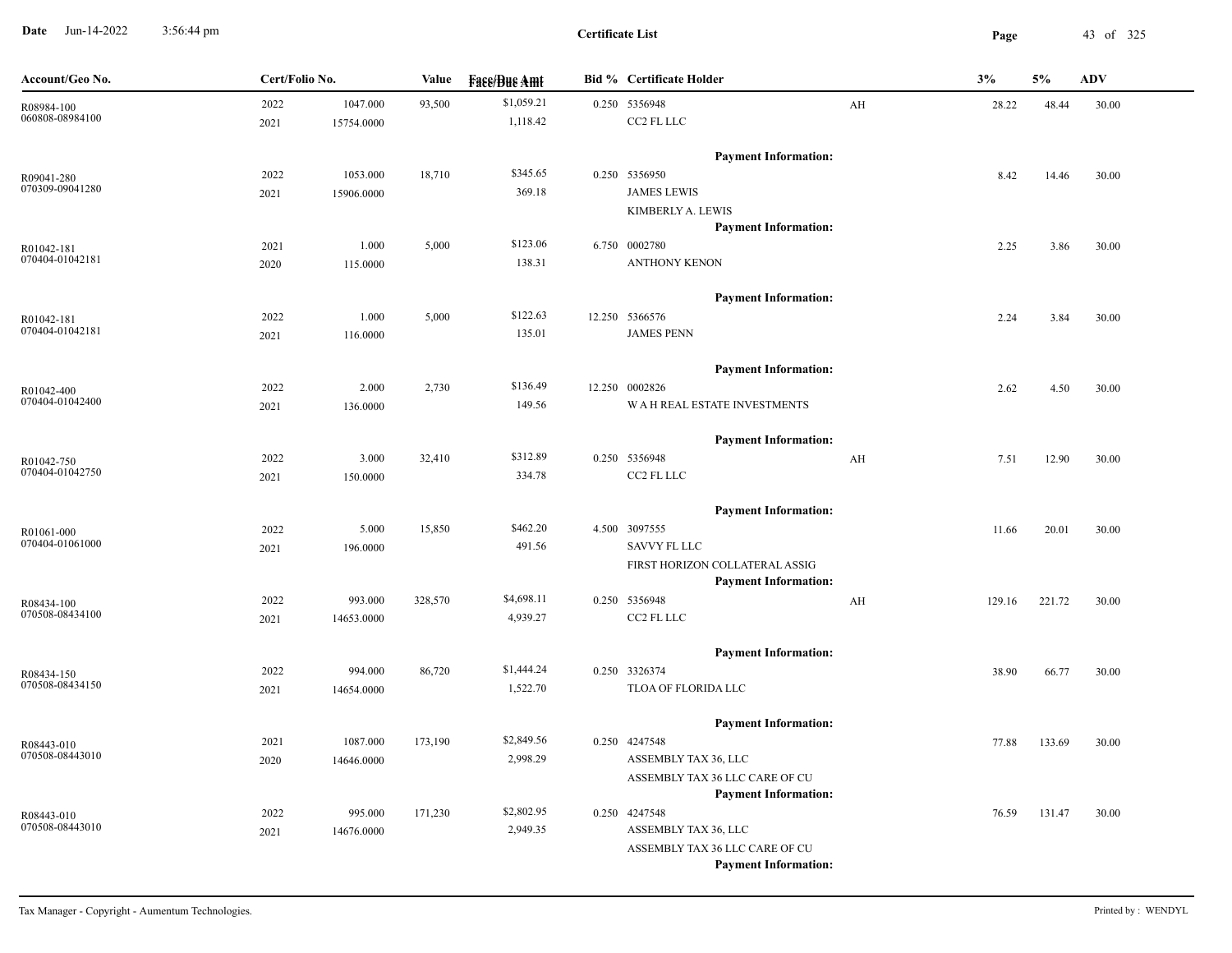**Date** Jun-14-2022 3:56:44 pm **Page** 44 of 325 3:56:44 pm

| Account/Geo No. | Cert/Folio No. |            | Value  | <b>Face/Bue Amt</b> | <b>Bid % Certificate Holder</b> |    | 3%    | 5%    | <b>ADV</b> |  |
|-----------------|----------------|------------|--------|---------------------|---------------------------------|----|-------|-------|------------|--|
| R09208-000      | 2022           | 1065.000   | 37,400 | \$645.06            | 0.250 5356948                   |    | 16.73 | 28.72 | 30.00      |  |
| 070609-09208000 | 2021           | 16310.0000 |        | 683.56              | CC2 FL LLC                      |    |       |       |            |  |
|                 |                |            |        |                     | <b>Payment Information:</b>     |    |       |       |            |  |
| R09414-075      | 2022           | 1077.000   | 23,910 | \$193.41            | 18.000 0099999                  | AH | 4.20  | 7.21  | 30.00      |  |
| 070809-09414075 | 2021           | 16631.0000 |        | 209.33              | COUNTY HELD CERTIFICATE         |    |       |       |            |  |
|                 |                |            |        |                     | <b>Payment Information:</b>     |    |       |       |            |  |
| R09414-100      | 2022           | 1078.000   | 25,320 | \$198.58            | 18.000 0099999                  | AH | 4.34  | 7.46  | 30.00      |  |
| 070809-09414100 | 2021           | 16632.0000 |        | 214.76              | COUNTY HELD CERTIFICATE         |    |       |       |            |  |
|                 |                |            |        |                     | <b>Payment Information:</b>     |    |       |       |            |  |
| R09414-300      | 2021           | 1174.000   | 15,130 | \$943.40            | 0.250 3097555                   |    | 25.00 | 42.92 | 30.00      |  |
| 070809-09414300 | 2020           | 16596.0000 |        | 996.82              | <b>SAVVY FL LLC</b>             |    |       |       |            |  |
|                 |                |            |        |                     | FIRST HORIZON COLLATERAL ASSIG  |    |       |       |            |  |
|                 |                |            |        |                     | <b>Payment Information:</b>     |    |       |       |            |  |
| R09042-200      | 2020           | 1332.000   | 17,010 | \$322.52            | 3.500 0000173                   |    | 7.78  | 13.36 | 30.00      |  |
| 080309-09042200 | 2019           | 15848.0000 |        | 352.29              | PICKFORD SHIRLEY R TRUSTEE      |    |       |       |            |  |
|                 |                |            |        |                     | SHIRLEY R PICKFORD REV TRUST    |    |       |       |            |  |
|                 |                |            |        |                     | <b>Payment Information:</b>     |    |       |       |            |  |
| R09042-200      | 2021           | 1148.000   | 17,010 | \$317.75            | 0.250 0000102                   |    | 7.65  | 13.13 | 30.00      |  |
| 080309-09042200 | 2020           | 15871.0000 |        | 339.89              | SIMMONS SAMMIE D OR DONNA G     |    |       |       |            |  |
|                 |                |            |        |                     | SIMMONS SAMMIE D OR DONNA G     |    |       |       |            |  |
|                 |                |            |        |                     | <b>Payment Information:</b>     |    |       |       |            |  |
| R09042-200      | 2022           | 1054.000   | 18,710 | \$345.65            | 15.250 3097555                  |    | 8.42  | 14.46 | 30.00      |  |
| 080309-09042200 | 2021           | 15910.0000 |        | 369.18              | <b>SAVVY FL LLC</b>             |    |       |       |            |  |
|                 |                |            |        |                     | FIRST HORIZON COLLATERAL ASSIG  |    |       |       |            |  |
|                 |                |            |        |                     | <b>Payment Information:</b>     |    |       |       |            |  |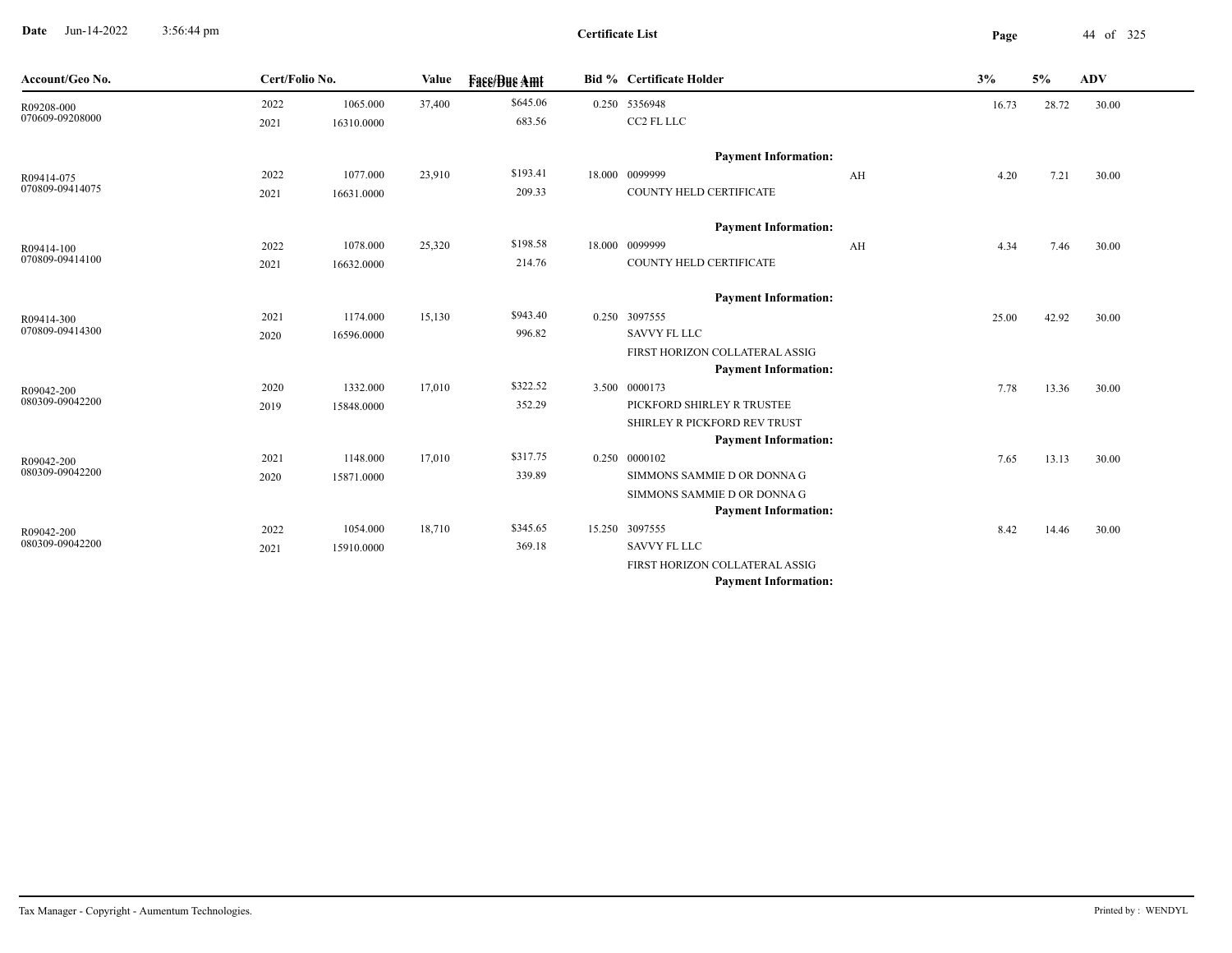**Date** Jun-14-2022 3:56:44 pm **Page** 45 of 325 3:56:44 pm

| Account/Geo No. | Cert/Folio No. |          | Value  | <b>Fase/Bue Amt</b> | <b>Bid % Certificate Holder</b> | 3%   | $5\%$ | <b>ADV</b> |
|-----------------|----------------|----------|--------|---------------------|---------------------------------|------|-------|------------|
| R01098-100      | 2016           | 6.000    | 19,300 | \$372.25            | 4.500 0000136                   | 9.24 | 15.87 | 27.00      |
| 080404-01098100 | 2015           | 234.0000 |        | 480.40              | ANNA FERTIC FOUNDATION INC      |      |       |            |
|                 |                |          |        |                     | <b>Payment Information:</b>     |      |       |            |
| R01098-100      | 2017           | 6.000    | 19,170 | \$367.83            | 14.000 2749426                  | 9.12 | 15.66 | 27.00      |
| 080404-01098100 | 2016           | 237.0000 |        | 635.85              | <b>BEXLEY HOLDINGS LLC</b>      |      |       |            |
|                 |                |          |        |                     | <b>Payment Information:</b>     |      |       |            |
| R01098-100      | 2018           | 8.000    | 19,160 | \$362.26            | 17.750 0003179                  | 8.97 | 15.39 | 27.00      |
| 080404-01098100 | 2017           | 239.0000 |        | 631.07              | MATHON INVESTMENTS CORPORATION  |      |       |            |
|                 |                |          |        |                     | <b>US CENTURY BANK</b>          |      |       |            |
|                 |                |          |        |                     | <b>Payment Information:</b>     |      |       |            |
| R01098-100      | 2019           | 7.000    | 15,130 | \$292.10            | 12.500 0000136                  | 7.02 | 12.05 | 27.00      |
| 080404-01098100 | 2018           | 240.0000 |        | 410.93              | ANNA FERTIC FOUNDATION INC      |      |       |            |
|                 |                |          |        |                     | <b>Payment Information:</b>     |      |       |            |
| R01098-100      | 2020           | 10.000   | 15,120 | \$291.35            | 18.000 5331807                  | 6.92 | 11.87 | 30.00      |
| 080404-01098100 | 2019           | 240.0000 |        | 406.86              | TRAVIS FLEMING 401K TRUST       |      |       |            |
|                 |                |          |        |                     | <b>Payment Information:</b>     |      |       |            |
| R01098-100      | 2021           | 4.000    | 15,120 | \$287.11            | 17.750 2749413                  | 6.80 | 11.67 | 30.00      |
| 080404-01098100 | 2020           | 240.0000 |        | 348.57              | APPLEWHITE ACQUISITIONS, LLC    |      |       |            |
|                 |                |          |        |                     | <b>Payment Information:</b>     |      |       |            |
| R01098-100      | 2022           | 6.000    | 15,110 | \$285.63            | 7.750 0000163                   | 6.76 | 11.60 | 30.00      |
| 080404-01098100 | 2021           | 238.0000 |        | 306.16              | <b>WALKER LESTER JR</b>         |      |       |            |
|                 |                |          |        |                     | RT 1 BOX 242                    |      |       |            |
|                 |                |          |        |                     | <b>Payment Information:</b>     |      |       |            |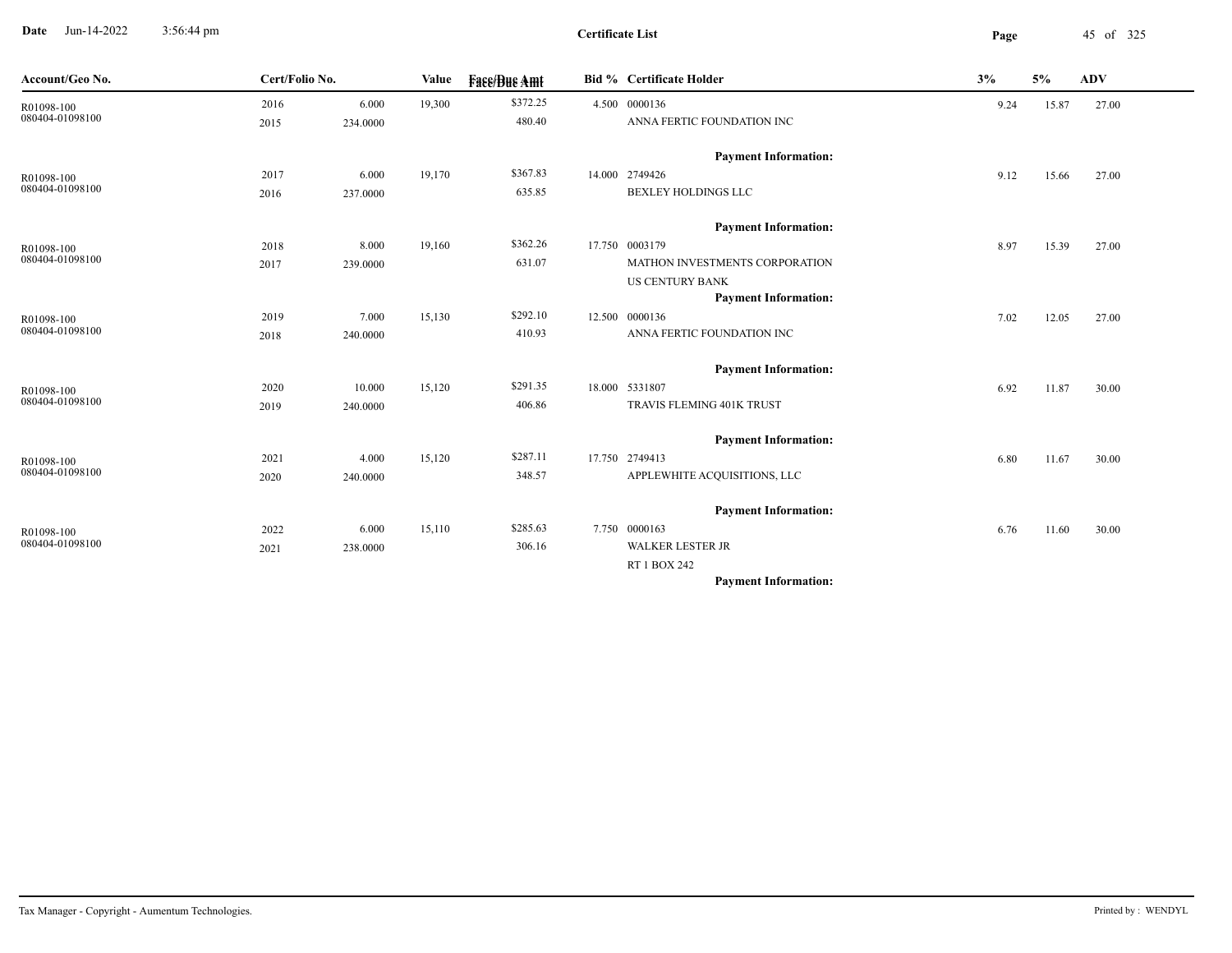**Date** Jun-14-2022 3:56:44 pm **Page** 46 of 325 3:56:44 pm

**Certificate List**

 $\overline{\phantom{a}}$ 

| Account/Geo No.               | Cert/Folio No. |          | Value | <b>Fase/Bue Amt</b> | <b>Bid % Certificate Holder</b> | 3%   | 5%   | <b>ADV</b> |
|-------------------------------|----------------|----------|-------|---------------------|---------------------------------|------|------|------------|
| R01098-136                    | 2016           | 7.000    | 2,770 | \$238.25            | 18.000 2361903                  | 5.53 | 9.49 | 27.00      |
| 080404-01098136               | 2015           | 245.0000 |       | 505.38              | BLACK BELT ENERGY, LLC          |      |      |            |
|                               |                |          |       |                     | <b>Payment Information:</b>     |      |      |            |
| R01098-136                    | 2017           | 9.000    | 2,740 | \$85.99             | 18.000 2361900                  | 1.30 | 2.24 | 27.00      |
| 080404-01098136               | 2016           | 247.0000 |       | 170.92              | SHO, LLC                        |      |      |            |
|                               |                |          |       |                     | <b>Payment Information:</b>     |      |      |            |
| R01098-136                    | 2018           | 11.000   | 2,740 | \$85.21             | 18.000 3947714                  | 1.28 | 2.20 | 27.00      |
| 080404-01098136               | 2017           | 249.0000 |       | 154.09              | FAVAN FARMS, LLC                |      |      |            |
|                               |                |          |       |                     | <b>Payment Information:</b>     |      |      |            |
|                               | 2019           | 10.000   | 2,710 | \$84.34             | 18.000 4247530                  | 1.26 | 2.16 | 27.00      |
| R01098-136<br>080404-01098136 | 2018           | 250.0000 |       | 137.40              | <b>BRANDY HORKEY</b>            |      |      |            |
|                               |                |          |       |                     |                                 |      |      |            |
|                               |                |          |       |                     | <b>Payment Information:</b>     |      |      |            |
| R01098-136                    | 2020           | 14.000   | 2,720 | \$86.85             | 18.000 0099999                  | 1.24 | 2.14 | 30.00      |
| 080404-01098136               | 2019           | 250.0000 |       | 125.67              | COUNTY HELD CERTIFICATE         |      |      |            |
|                               |                |          |       |                     | <b>Payment Information:</b>     |      |      |            |
| R01098-136                    | 2021           | 7.000    | 1,720 | \$69.89             | 18.000 4538296                  | 0.77 | 1.33 | 30.00      |
| 080404-01098136               | 2020           | 249.0000 |       | 89.77               | <b>RICKY W BOVINET</b>          |      |      |            |
|                               |                |          |       |                     | <b>Payment Information:</b>     |      |      |            |
| R01098-136                    | 2022           | 8.000    | 1,720 | \$69.74             | 18.000 0000163                  | 0.77 | 1.32 | 30.00      |
| 080404-01098136               | 2021           | 247.0000 |       | 79.48               | <b>WALKER LESTER JR</b>         |      |      |            |
|                               |                |          |       |                     | RT 1 BOX 242                    |      |      |            |
|                               |                |          |       |                     | <b>Payment Information:</b>     |      |      |            |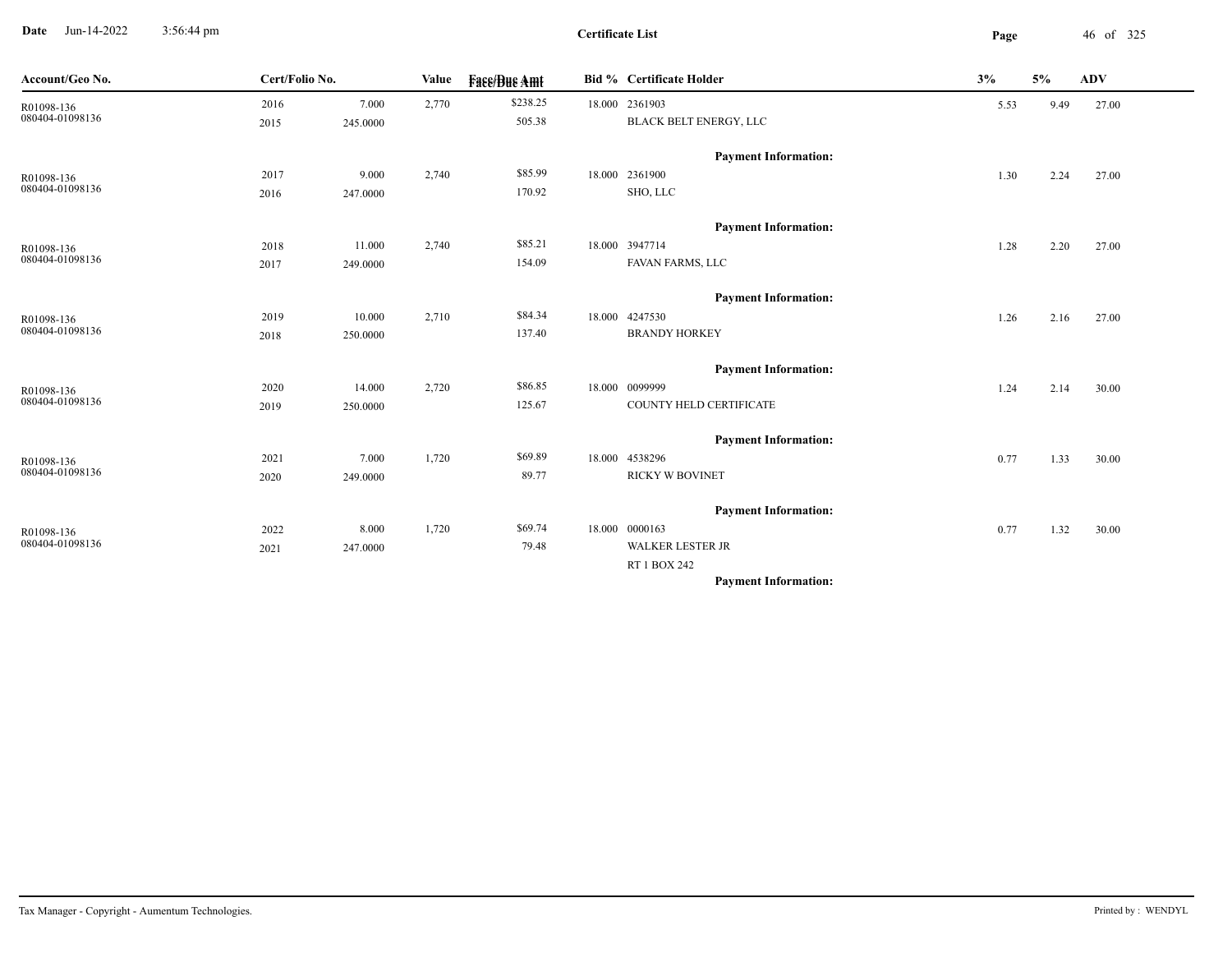**Date** Jun-14-2022 3:56:44 pm **Page** 47 of 325 3:56:44 pm

| Account/Geo No.               | Cert/Folio No. |           |        | <b>Fass/Bus Amt</b><br>Value | <b>Bid % Certificate Holder</b>             | 3% |      | 5%   | <b>ADV</b> |
|-------------------------------|----------------|-----------|--------|------------------------------|---------------------------------------------|----|------|------|------------|
| R01098-155                    | 2016           | 8.000     | 1,630  | \$67.15                      | 4.500 0000136                               |    | 0.78 | 1.34 | 27.00      |
| 080404-01098155               | 2015           | 258.0000  |        | 91.78                        | ANNA FERTIC FOUNDATION INC                  |    |      |      |            |
|                               |                |           |        |                              | <b>Payment Information:</b>                 |    |      |      |            |
| R01098-155                    | 2017           | 11.000    | 1,630  | \$66.97                      | 18.000 2361900                              |    | 0.78 | 1.33 | 27.00      |
| 080404-01098155               | 2016           | 260.0000  |        | 134.50                       | SHO, LLC                                    |    |      |      |            |
|                               |                |           |        |                              | <b>Payment Information:</b>                 |    |      |      |            |
| R01098-155                    | 2018           | 13.000    | 1,630  | \$66.50                      | 18.000 0099999                              |    | 0.76 | 1.31 | 27.00      |
| 080404-01098155               | 2017           | 262.0000  |        | 121.63                       | COUNTY HELD CERTIFICATE                     |    |      |      |            |
|                               |                |           |        |                              | <b>Payment Information:</b>                 |    |      |      |            |
| R01098-155                    | 2019           | 12.000    | 1,630  | \$66.27                      | 18.000 4247530                              |    | 0.76 | 1.30 | 27.00      |
| 080404-01098155               | 2018           | 263.0000  |        | 109.30                       | <b>BRANDY HORKEY</b>                        |    |      |      |            |
|                               |                |           |        |                              | <b>Payment Information:</b>                 |    |      |      |            |
| R01098-155                    | 2020           | 15.000    | 1,630  | \$68.90                      | 18.000 0099999                              |    | 0.75 | 1.28 | 30.00      |
| 080404-01098155               | 2019           | 263.0000  |        | 100.99                       | COUNTY HELD CERTIFICATE                     |    |      |      |            |
|                               |                |           |        |                              | <b>Payment Information:</b>                 |    |      |      |            |
| R01098-155                    | 2021           | 9.000     | 1,630  | \$68.43                      | 18.000 5356931                              |    | 0.73 | 1.26 | 30.00      |
| 080404-01098155               | 2020           | 262.0000  |        | 88.02                        | GATHERS NO MOSS, LLC                        |    |      |      |            |
|                               |                |           |        |                              | <b>Payment Information:</b>                 |    |      |      |            |
| R01098-155                    | 2022           | 9.000     | 1,630  | \$68.29                      | 18.000 0000163                              |    | 0.73 | 1.25 | 30.00      |
| 080404-01098155               | 2021           | 260.0000  |        | 77.95                        | WALKER LESTER JR                            |    |      |      |            |
|                               |                |           |        |                              | RT 1 BOX 242<br><b>Payment Information:</b> |    |      |      |            |
|                               | 2022           | 10.000    | 3,170  | \$196.70                     | 15.750 4538291                              |    | 4.29 | 7.37 | 30.00      |
| R01098-160<br>080404-01098160 | 2021           | 262.0000  |        | 212.79                       | MATHON TAX CERT 2019 LLC                    |    |      |      |            |
|                               |                |           |        |                              | MATHON TAX CERT 2019 LLC & U.S              |    |      |      |            |
|                               |                |           |        |                              | <b>Payment Information:</b>                 |    |      |      |            |
| R02217-150                    | 2022           | 120.000   | 51,450 | \$183.59                     | 18.000 0099999                              | AH | 3.93 | 6.74 | 30.00      |
| 080407-02217150               | 2021           | 3128.0000 |        | 199.02                       | COUNTY HELD CERTIFICATE                     |    |      |      |            |
|                               |                |           |        |                              | <b>Payment Information:</b>                 |    |      |      |            |
| R02218-090                    | 2022           | 121.000   | 12,800 | \$248.40                     | 0.250 0002769                               |    | 5.73 | 9.83 | 30.00      |
| 080407-02218090               | 2021           | 3157.0000 |        | 267.07                       | <b>BAUGH ROGER</b>                          |    |      |      |            |
|                               |                |           |        |                              | <b>Payment Information:</b>                 |    |      |      |            |
| R02218-110                    | 2022           | 122.000   | 18,790 | \$193.41                     | 18.000 0099999                              | AH | 4.20 | 7.21 | 30.00      |
| 080407-02218110               | 2021           | 3159.0000 |        | 209.33                       | COUNTY HELD CERTIFICATE                     |    |      |      |            |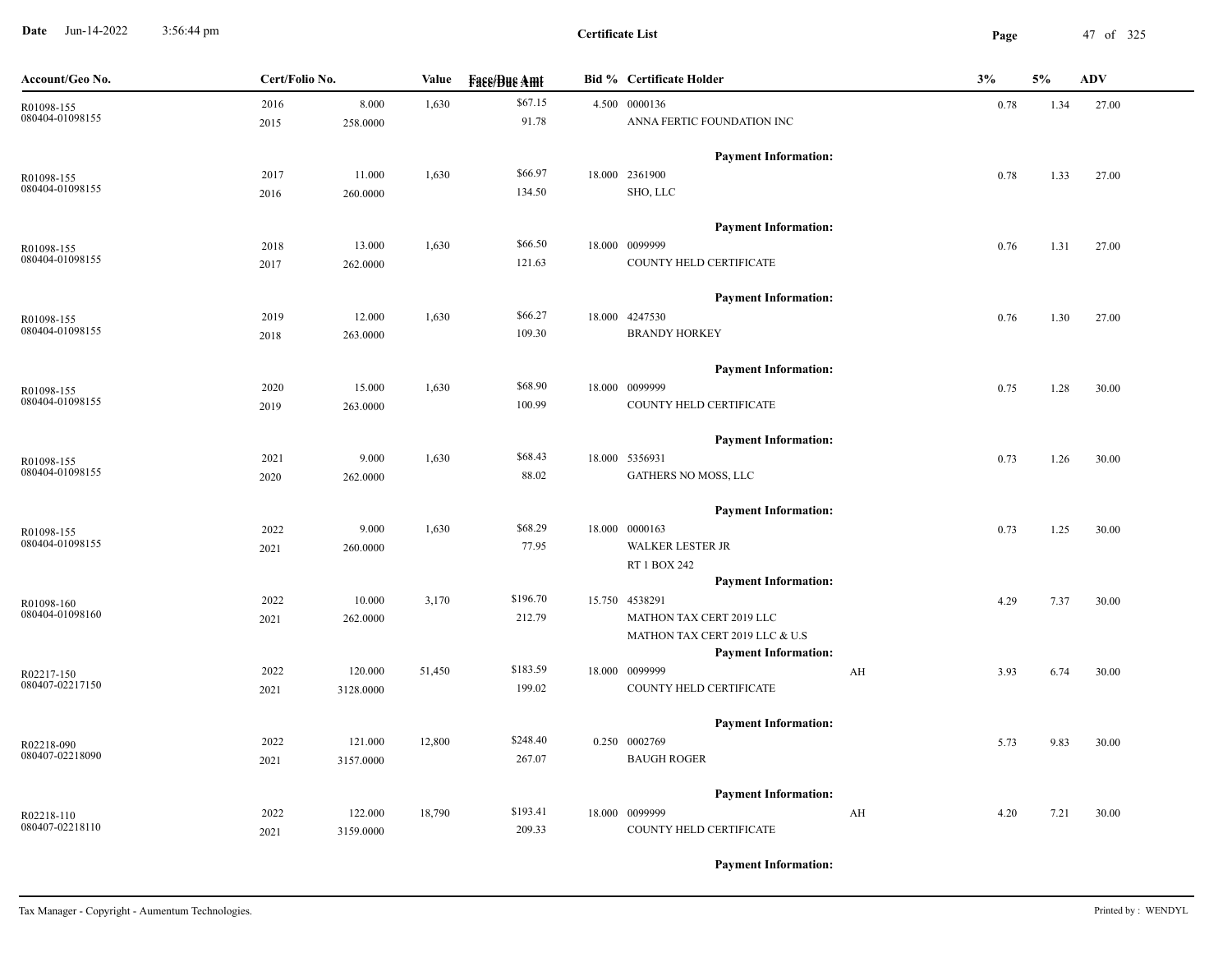**Date** Jun-14-2022 3:56:44 pm **Page** 48 of 325 3:56:44 pm

| Account/Geo No.               |      | Cert/Folio No. |        | Value<br><b>Fase/Bue Amt</b> |  | <b>Bid % Certificate Holder</b>              |    | 3%    | 5%    | <b>ADV</b> |  |
|-------------------------------|------|----------------|--------|------------------------------|--|----------------------------------------------|----|-------|-------|------------|--|
| R02223-200                    | 2022 | 123.000        | 11,260 | \$193.41                     |  | 18.000 0099999                               | AH | 4.20  | 7.21  | 30.00      |  |
| 080407-02223200               | 2021 | 3191.0000      |        | 209.33                       |  | COUNTY HELD CERTIFICATE                      |    |       |       |            |  |
|                               |      |                |        |                              |  | <b>Payment Information:</b>                  |    |       |       |            |  |
| R02226-000                    | 2021 | 144.000        | 39,930 | \$435.44                     |  | 0.250 0876575                                | AH | 10.91 | 18.74 | 30.00      |  |
| 080407-02226000               | 2020 | 3194.0000      |        | 463.46                       |  | TLGFY, LLC                                   |    |       |       |            |  |
|                               |      |                |        |                              |  | CAPITAL ONE, N.A., AS COLLATER               |    |       |       |            |  |
|                               | 2022 | 124.000        | 40,480 | \$443.02                     |  | <b>Payment Information:</b><br>0.250 4247548 |    | 11.12 | 19.10 | 30.00      |  |
| R02226-000<br>080407-02226000 | 2021 | 3195.0000      |        | 471.42                       |  | ASSEMBLY TAX 36, LLC                         | AH |       |       |            |  |
|                               |      |                |        |                              |  | ASSEMBLY TAX 36 LLC CARE OF CU               |    |       |       |            |  |
|                               |      |                |        |                              |  | <b>Payment Information:</b>                  |    |       |       |            |  |
| R01594-100                    | 2017 | 45.000         | 29,950 | \$275.33                     |  | 14.750 0003179                               | 01 | 6.56  | 11.25 | 27.00      |  |
| 080506-01594100               | 2016 | 1494.0000      |        | 488.02                       |  | MATHON INVESTMENTS CORPORATION               |    |       |       |            |  |
|                               |      |                |        |                              |  | <b>US CENTURY BANK</b>                       |    |       |       |            |  |
|                               |      |                |        |                              |  | <b>Payment Information:</b>                  |    |       |       |            |  |
| R01594-100                    | 2018 | 54.000         | 29,880 | \$272.74                     |  | 13.750 4247530                               | AH | 6.48  | 11.13 | 27.00      |  |
| 080506-01594100               | 2017 | 1502.0000      |        | 432.12                       |  | <b>BRANDY HORKEY</b>                         |    |       |       |            |  |
|                               |      |                |        |                              |  | <b>Payment Information:</b>                  |    |       |       |            |  |
| R01594-100                    | 2020 | 57.000         | 29,610 | \$269.44                     |  | 18.000 4247530                               | AH | 6.31  | 10.83 | 30.00      |  |
| 080506-01594100               | 2019 | 1516.0000      |        | 376.73                       |  | <b>BRANDY HORKEY</b>                         |    |       |       |            |  |
|                               |      |                |        |                              |  | <b>Payment Information:</b>                  |    |       |       |            |  |
| R01594-100                    | 2021 | 38.000         | 29,540 | \$267.00                     |  | 16.750 5332859                               | AH | 6.24  | 10.71 | 30.00      |  |
| 080506-01594100               | 2020 | 1501.0000      |        | 321.70                       |  | PHUONG THI CAO                               |    |       |       |            |  |
|                               |      |                |        |                              |  | PHUONG THI CAO                               |    |       |       |            |  |
|                               |      |                |        |                              |  | <b>Payment Information:</b>                  |    |       |       |            |  |
| R01594-100                    | 2022 | 30.000         | 29,950 | \$273.22                     |  | 12.250 5356948                               | AH | 6.41  | 11.01 | 30.00      |  |
| 080506-01594100               | 2021 | 1497.0000      |        | 293.13                       |  | CC2 FL LLC                                   |    |       |       |            |  |
|                               |      |                |        |                              |  | <b>Payment Information:</b>                  |    |       |       |            |  |
| R09210-100                    | 2021 | 1159.000       | 51,110 | \$1,021.94                   |  | 0.250 4247548                                |    | 27.18 | 46.66 | 30.00      |  |
| 080609-09210100               | 2020 | 16276.0000     |        | 1,079.29                     |  | ASSEMBLY TAX 36, LLC                         |    |       |       |            |  |
|                               |      |                |        |                              |  | ASSEMBLY TAX 36 LLC CARE OF CU               |    |       |       |            |  |
|                               |      |                |        |                              |  | <b>Payment Information:</b>                  |    |       |       |            |  |
| R10142-100                    | 2022 | 1179.000       | 22,610 | \$457.04                     |  | 0.250 5356948                                |    | 11.51 | 19.76 | 30.00      |  |
| 080910-10142100               | 2021 | 18703.0000     |        | 486.14                       |  | CC2 FL LLC                                   |    |       |       |            |  |
|                               |      |                |        |                              |  | <b>Payment Information:</b>                  |    |       |       |            |  |
| R10143-100                    | 2022 | 1180.000       | 92,690 | \$1,752.81                   |  | 0.250 0003192                                |    | 47.46 | 81.47 | 30.00      |  |
| 080910-10143100               | 2021 | 18707.0000     |        | 1,846.70                     |  | ATCF IIÂ FLORIDA-A LLC                       |    |       |       |            |  |
|                               |      |                |        |                              |  |                                              |    |       |       |            |  |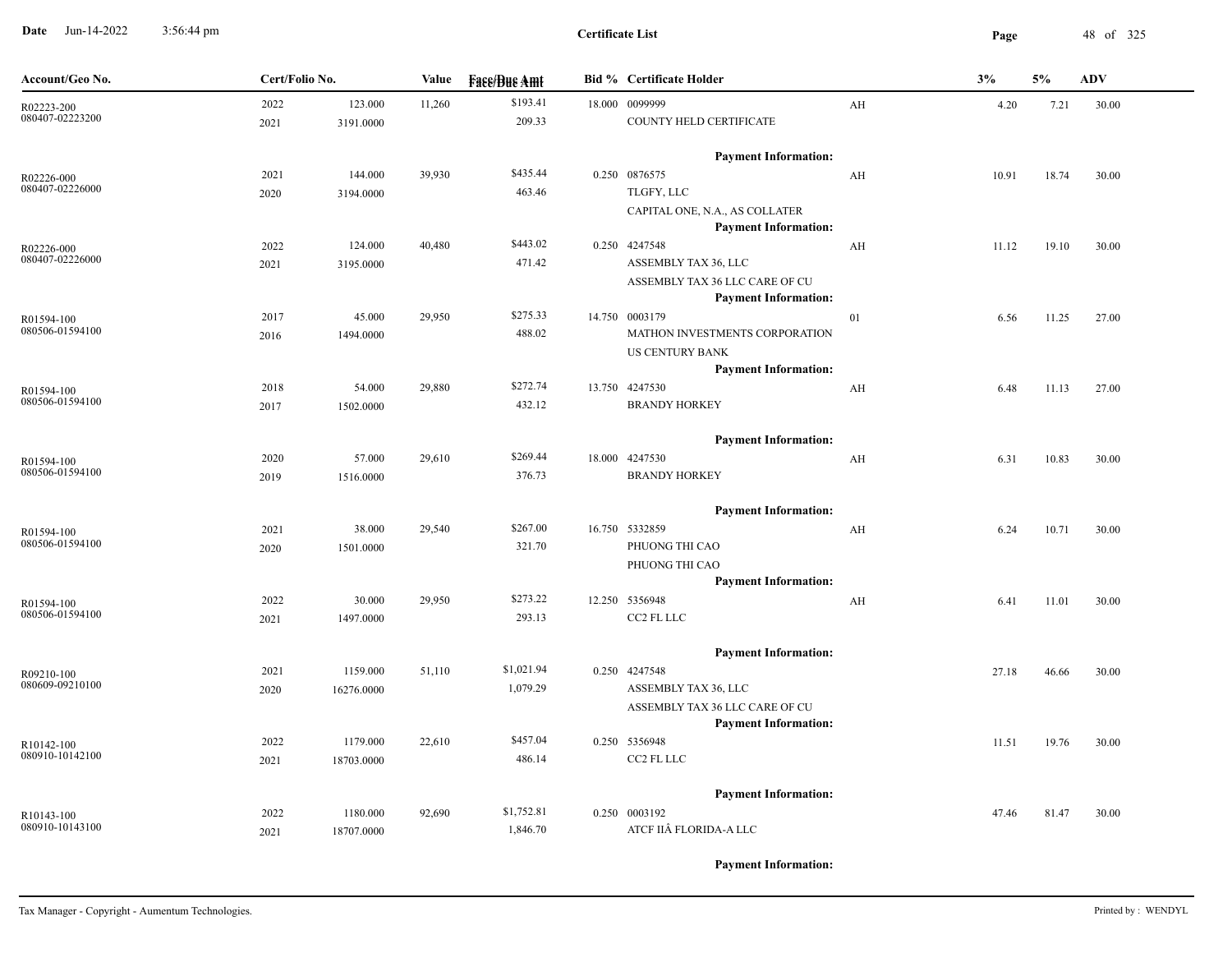**Date** Jun-14-2022 3:56:44 pm **Page** 49 of 325 3:56:44 pm

| Account/Geo No.               | Cert/Folio No. |            | <b>Value</b> | <b>Face/Bue Amt</b>    | <b>Bid % Certificate Holder</b>                               |    | 3%    | 5%    | <b>ADV</b> |
|-------------------------------|----------------|------------|--------------|------------------------|---------------------------------------------------------------|----|-------|-------|------------|
| R10150-100                    | 2021           | 1274.000   | 89,630       | \$1,696.86             | 0.250 4247548                                                 |    | 45.90 | 78.80 | 30.00      |
| 080910-10150100               | 2020           | 18660.0000 |              | 1,787.95               | ASSEMBLY TAX 36, LLC                                          |    |       |       |            |
|                               |                |            |              |                        | ASSEMBLY TAX 36 LLC CARE OF CU<br><b>Payment Information:</b> |    |       |       |            |
| R10150-100                    | 2022           | 1181.000   | 97,940       | \$1,953.42             | 0.250 4247548                                                 |    | 53.02 | 91.02 | 30.00      |
| 080910-10150100               | 2021           | 18714.0000 |              | 2,057.34               | ASSEMBLY TAX 36, LLC                                          |    |       |       |            |
|                               |                |            |              |                        | ASSEMBLY TAX 36 LLC CARE OF CU                                |    |       |       |            |
|                               |                |            |              |                        | <b>Payment Information:</b>                                   |    |       |       |            |
| R10152-000                    | 2022           | 1182.000   | 41,300       | \$708.59               | 0.250 4247548                                                 | AH | 18.49 | 31.74 | 30.00      |
| 080910-10152000               | 2021           | 18716.0000 |              | 750.27                 | ASSEMBLY TAX 36, LLC                                          |    |       |       |            |
|                               |                |            |              |                        | ASSEMBLY TAX 36 LLC CARE OF CU                                |    |       |       |            |
|                               |                |            |              |                        | <b>Payment Information:</b>                                   |    |       |       |            |
| R10152-025<br>080910-10152025 | 2022           | 1183.000   | 39,710       | \$682.29<br>722.65     | 0.250 4247548<br>ASSEMBLY TAX 36, LLC                         |    | 17.76 | 30.49 | 30.00      |
|                               | 2021           | 18717.0000 |              |                        | ASSEMBLY TAX 36 LLC CARE OF CU                                |    |       |       |            |
|                               |                |            |              |                        | <b>Payment Information:</b>                                   |    |       |       |            |
| R09043-500                    | 2019           | 1441.000   | 19,010       | \$357.02               | 3.750 0000102                                                 |    | 8.82  | 15.14 | 27.00      |
| 090309-09043500               | 2018           | 15822.0000 |              | 404.55                 | SIMMONS SAMMIE D OR DONNA G                                   |    |       |       |            |
|                               |                |            |              |                        | SIMMONS SAMMIE D OR DONNA G                                   |    |       |       |            |
|                               |                |            |              |                        | <b>Payment Information:</b>                                   |    |       |       |            |
| R09043-500                    | 2020           | 1333.000   | 17,010       | \$344.90               | 18.000 1409240                                                |    | 7.78  | 13.36 | 30.00      |
| 090309-09043500               | 2019           | 15868.0000 |              | 475.31                 | <b>CALOGERO TREE FARM</b>                                     |    |       |       |            |
|                               |                |            |              |                        | <b>CHARLES VICCICA</b>                                        |    |       |       |            |
|                               |                |            |              |                        | <b>Payment Information:</b>                                   |    |       |       |            |
| R09043-500<br>090309-09043500 | 2021           | 1149.000   | 17,010       | \$317.75<br>339.89     | 0.750 0000102                                                 |    | 7.65  | 13.13 | 30.00      |
|                               | 2020           | 15891.0000 |              |                        | SIMMONS SAMMIE D OR DONNA G<br>SIMMONS SAMMIE D OR DONNA G    |    |       |       |            |
|                               |                |            |              |                        | <b>Payment Information:</b>                                   |    |       |       |            |
| R09043-500                    | 2022           | 1055.000   | 18,710       | \$345.65               | 17.750 5366574                                                |    | 8.42  | 14.46 | 30.00      |
| 090309-09043500               | 2021           | 15930.0000 |              | 369.18                 | PALLUM 401K PLAN                                              |    |       |       |            |
|                               |                |            |              |                        |                                                               |    |       |       |            |
|                               |                |            |              |                        | <b>Payment Information:</b>                                   |    |       |       |            |
| R09043-700                    | 2022           | 1056.000   | 18,710       | \$345.65               | 0.250 3097555                                                 |    | 8.42  | 14.46 | 30.00      |
| 090309-09043700               | 2021           | 15941.0000 |              | 369.18                 | <b>SAVVY FL LLC</b>                                           |    |       |       |            |
|                               |                |            |              |                        | FIRST HORIZON COLLATERAL ASSIG                                |    |       |       |            |
|                               |                |            |              |                        | <b>Payment Information:</b>                                   |    |       |       |            |
| R01101-080<br>090404-01101080 | 2021           | 10.000     | 102,120      | \$1,204.65<br>1,271.13 | 0.250 4247548<br>ASSEMBLY TAX 36, LLC                         | AH | 32.25 | 55.36 | 30.00      |
|                               | 2020           | 280.0000   |              |                        | ASSEMBLY TAX 36 LLC CARE OF CU                                |    |       |       |            |
|                               |                |            |              |                        | <b>Payment Information:</b>                                   |    |       |       |            |
| R01101-080                    | 2022           | 11.000     | 103,550      | \$1,221.26             | 0.250 3326374                                                 | AH | 32.71 | 56.16 | 30.00      |
| 090404-01101080               | 2021           | 278.0000   |              | 1,288.57               | TLOA OF FLORIDA LLC                                           |    |       |       |            |
|                               |                |            |              |                        |                                                               |    |       |       |            |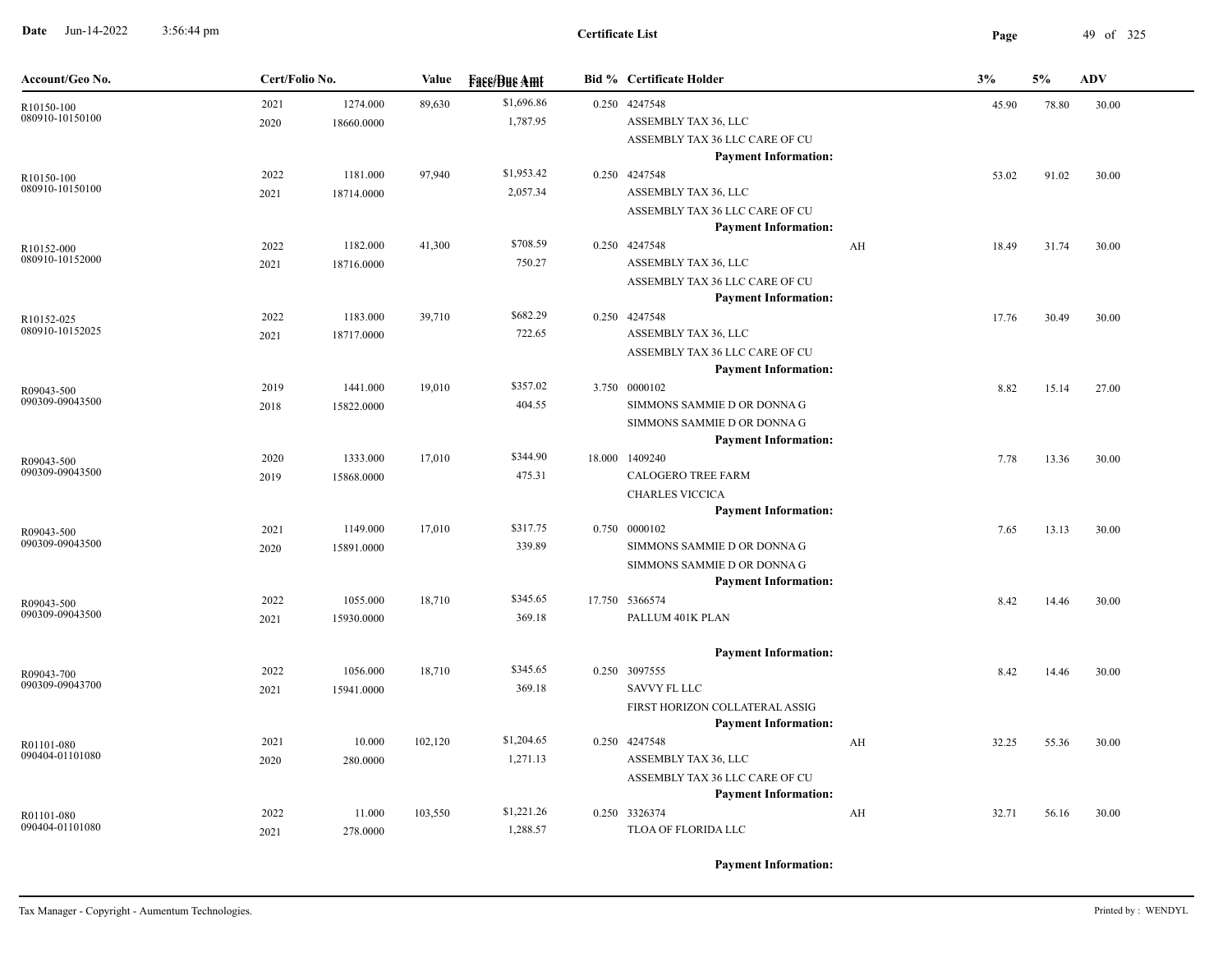**Date** Jun-14-2022 3:56:44 pm **Page** 50 of 325 3:56:44 pm

## **Certificate List**

| Account/Geo No.               | Cert/Folio No. |           | Value  | <b>Face/Bue Amt</b> | <b>Bid % Certificate Holder</b>                               |    | 3%    | 5%    | <b>ADV</b> |
|-------------------------------|----------------|-----------|--------|---------------------|---------------------------------------------------------------|----|-------|-------|------------|
| R02229-300                    | 2021           | 146.000   | 30,540 | \$688.49            | 0.250 4247548                                                 |    | 17.93 | 30.79 | 30.00      |
| 090407-02229300               | 2020           | 3198.0000 |        | 729.16              | ASSEMBLY TAX 36, LLC                                          |    |       |       |            |
|                               |                |           |        |                     | ASSEMBLY TAX 36 LLC CARE OF CU                                |    |       |       |            |
|                               |                |           |        |                     | <b>Payment Information:</b>                                   |    |       |       |            |
| R02229-300<br>090407-02229300 | 2022           | 125.000   | 33,380 | \$764.39            | 0.250 4247548                                                 |    | 20.04 | 34.40 | 30.00      |
|                               | 2021           | 3199.0000 |        | 808.86              | ASSEMBLY TAX 36, LLC                                          |    |       |       |            |
|                               |                |           |        |                     | ASSEMBLY TAX 36 LLC CARE OF CU<br><b>Payment Information:</b> |    |       |       |            |
| R02240-100                    | 2021           | 148.000   | 39,120 | \$676.16            | 0.250 4247548                                                 |    | 17.59 | 30.20 | 30.00      |
| 090407-02240100               | 2020           | 3224.0000 |        | 716.22              | ASSEMBLY TAX 36, LLC                                          |    |       |       |            |
|                               |                |           |        |                     | ASSEMBLY TAX 36 LLC CARE OF CU                                |    |       |       |            |
|                               |                |           |        |                     | <b>Payment Information:</b>                                   |    |       |       |            |
| R02253-000                    | 2019           | 237.000   | 17,300 | \$190.41            | 17.500 0000136                                                |    | 4.20  | 7.21  | 27.00      |
| 090407-02253000               | 2018           | 3228.0000 |        | 299.40              | ANNA FERTIC FOUNDATION INC                                    |    |       |       |            |
|                               |                |           |        |                     | <b>Payment Information:</b>                                   |    |       |       |            |
| R02253-000                    | 2021           | 149.000   | 17,400 | \$193.41            | 18.000 0099999                                                | AH | 4.20  | 7.21  | 30.00      |
| 090407-02253000               | 2020           | 3236.0000 |        | 237.37              | COUNTY HELD CERTIFICATE                                       |    |       |       |            |
|                               |                |           |        |                     | <b>Payment Information:</b>                                   |    |       |       |            |
| R02253-000                    | 2022           | 126.000   | 17,640 | \$193.41            | 18.000 0099999                                                | AH | 4.20  | 7.21  | 30.00      |
| 090407-02253000               | 2021           | 3237.0000 |        | 209.33              | COUNTY HELD CERTIFICATE                                       |    |       |       |            |
|                               |                |           |        |                     | <b>Payment Information:</b>                                   |    |       |       |            |
| R02255-000                    | 2022           | 127.000   | 36,340 | \$823.50            | 0.250 5356948                                                 |    | 21.68 | 37.21 | 30.00      |
| 090407-02255000               | 2021           | 3238.0000 |        | 870.93              | CC2 FL LLC                                                    |    |       |       |            |
|                               |                |           |        |                     | <b>Payment Information:</b>                                   |    |       |       |            |
| R02267-000                    | 2021           | 151.000   | 11,880 | \$385.99            | 16.750 5332859                                                |    | 9.54  | 16.38 | 30.00      |
| 090407-02267000               | 2020           | 3253.0000 |        | 462.28              | PHUONG THI CAO                                                |    |       |       |            |
|                               |                |           |        |                     | PHUONG THI CAO                                                |    |       |       |            |
|                               |                |           |        |                     | <b>Payment Information:</b>                                   |    |       |       |            |
| R02273-010                    | 2022           | 128.000   | 11,350 | \$193.41            | 18.000 0099999                                                | AH | 4.20  | 7.21  | 30.00      |
| 090407-02273010               | 2021           | 3258.0000 |        | 209.33              | COUNTY HELD CERTIFICATE                                       |    |       |       |            |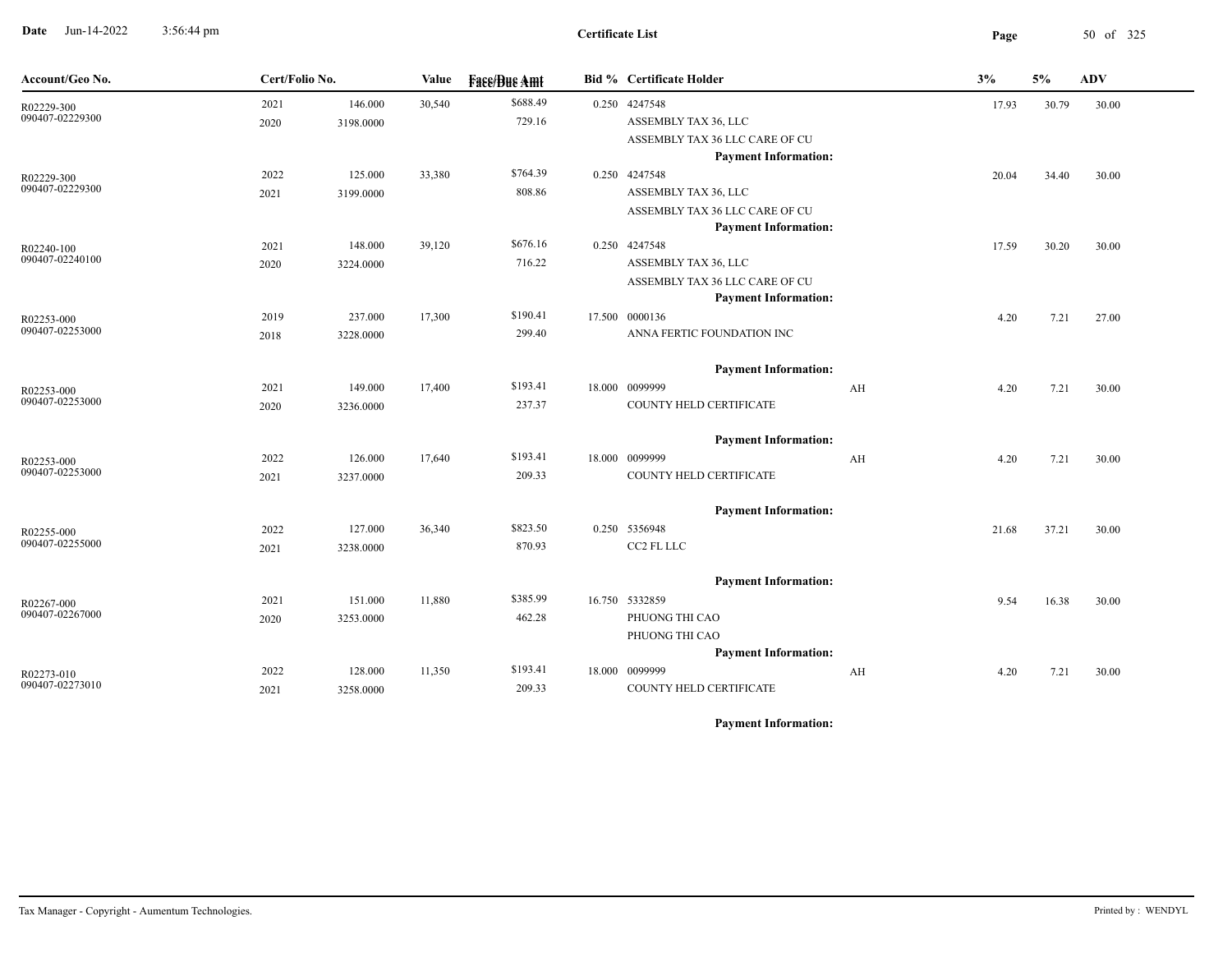**Date** Jun-14-2022 3:56:44 pm **Page** 51 of 325 3:56:44 pm

| Account/Geo No.               | Cert/Folio No. |            | Value<br><b>Fase/Bue Amt</b> |          | <b>Bid % Certificate Holder</b> |                                                    | 3% | 5%    | <b>ADV</b> |       |
|-------------------------------|----------------|------------|------------------------------|----------|---------------------------------|----------------------------------------------------|----|-------|------------|-------|
| R02277-000                    | 2017           | 174.000    | 47,340                       | \$725.03 |                                 | 14.000 0000102                                     |    | 19.03 | 32.67      | 27.00 |
| 090407-02277000               | 2016           | 3210.0000  |                              | 1,247.26 |                                 | SIMMONS SAMMIE D OR DONNA G                        |    |       |            |       |
|                               |                |            |                              |          |                                 | SIMMONS SAMMIE D OR DONNA G                        |    |       |            |       |
|                               |                |            |                              | \$684.81 |                                 | <b>Payment Information:</b>                        |    |       |            |       |
| R02277-000<br>090407-02277000 | 2018           | 199.000    | 45,330                       |          |                                 | 17.750 0003179<br>MATHON INVESTMENTS CORPORATION   | AH | 17.91 | 30.75      | 27.00 |
|                               | 2017           | 3232.0000  |                              | 1,187.40 |                                 | US CENTURY BANK                                    |    |       |            |       |
|                               |                |            |                              |          |                                 | <b>Payment Information:</b>                        |    |       |            |       |
| R02277-000                    | 2019           | 241.000    | 44,200                       | \$663.02 |                                 | 17.750 3947718                                     | AH | 17.31 | 29.72      | 27.00 |
| 090407-02277000               | 2018           | 3253.0000  |                              | 1,032.14 |                                 | STONE PONY PROPERTIES, LLC                         |    |       |            |       |
|                               |                |            |                              |          |                                 |                                                    |    |       |            |       |
|                               |                |            |                              |          |                                 | <b>Payment Information:</b>                        |    |       |            |       |
| R02277-000                    | 2020           | 218.000    | 44,380                       | \$664.42 |                                 | 18.000 5331807                                     | AH | 17.27 | 29.64      | 30.00 |
| 090407-02277000               | 2019           | 3266.0000  |                              | 919.83   |                                 | TRAVIS FLEMING 401K TRUST                          |    |       |            |       |
|                               |                |            |                              |          |                                 |                                                    |    |       |            |       |
|                               |                |            |                              |          |                                 | <b>Payment Information:</b>                        |    |       |            |       |
| R02277-000<br>090407-02277000 | 2021           | 152.000    | 43,240                       | \$640.50 |                                 | 16.750 5332859                                     | AH | 16.60 | 28.50      | 30.00 |
|                               | 2020           | 3261.0000  |                              | 762.97   |                                 | PHUONG THI CAO                                     |    |       |            |       |
|                               |                |            |                              |          |                                 | PHUONG THI CAO<br><b>Payment Information:</b>      |    |       |            |       |
|                               | 2019           | 960.000    | 1,430                        | \$62.92  |                                 | 18.000 4538296                                     |    | 0.66  | 1.14       | 27.00 |
| R06265-000<br>090607-06265000 | 2018           | 9123.0000  |                              | 104.09   |                                 | <b>RICKY W BOVINET</b>                             |    |       |            |       |
|                               |                |            |                              |          |                                 |                                                    |    |       |            |       |
|                               |                |            |                              |          |                                 | <b>Payment Information:</b>                        |    |       |            |       |
| R06265-000                    | 2020           | 866.000    | 1,430                        | \$65.58  |                                 | 18.000 0099999                                     |    | 0.65  | 1.12       | 30.00 |
| 090607-06265000               | 2019           | 9149.0000  |                              | 96.42    |                                 | COUNTY HELD CERTIFICATE                            |    |       |            |       |
|                               |                |            |                              |          |                                 |                                                    |    |       |            |       |
|                               |                |            |                              |          |                                 | <b>Payment Information:</b>                        |    |       |            |       |
| R06265-000<br>090607-06265000 | 2021           | 742.000    | 1,430                        | \$65.18  |                                 | 17.750 0003172                                     |    | 0.64  | 1.10       | 30.00 |
|                               | 2020           | 9149.0000  |                              | 83.96    |                                 | <b>RAJENDRA INC</b>                                |    |       |            |       |
|                               |                |            |                              |          |                                 | <b>RAJENDRA INC</b><br><b>Payment Information:</b> |    |       |            |       |
|                               | 2022           | 707.000    | 1,430                        | \$65.06  |                                 | 18.000 4538296                                     |    | 0.64  | 1.10       | 30.00 |
| R06265-000<br>090607-06265000 | 2021           | 9168.0000  |                              | 74.56    |                                 | RICKY W BOVINET                                    |    |       |            |       |
|                               |                |            |                              |          |                                 |                                                    |    |       |            |       |
|                               |                |            |                              |          |                                 | <b>Payment Information:</b>                        |    |       |            |       |
| R08757-300                    | 2022           | 1028.000   | 18,620                       | \$129.90 |                                 | 0.250 4247548                                      |    | 2.44  | 4.19       | 30.00 |
| 090608-08757300               | 2021           | 15355.0000 |                              | 142.65   |                                 | ASSEMBLY TAX 36, LLC                               |    |       |            |       |
|                               |                |            |                              |          |                                 | ASSEMBLY TAX 36 LLC CARE OF CU                     |    |       |            |       |
|                               |                |            |                              |          |                                 | <b>Payment Information:</b>                        |    |       |            |       |
| R02300-150                    | 2022           | 129.000    | 7,040                        | \$307.98 |                                 | 12.000 3097555                                     |    | 7.38  | 12.67      | 30.00 |
| 100407-02300150               | 2021           | 3313.0000  |                              | 329.63   |                                 | SAVVY FL LLC                                       |    |       |            |       |
|                               |                |            |                              |          |                                 | FIRST HORIZON COLLATERAL ASSIG                     |    |       |            |       |
|                               |                |            |                              |          |                                 | <b>Payment Information:</b>                        |    |       |            |       |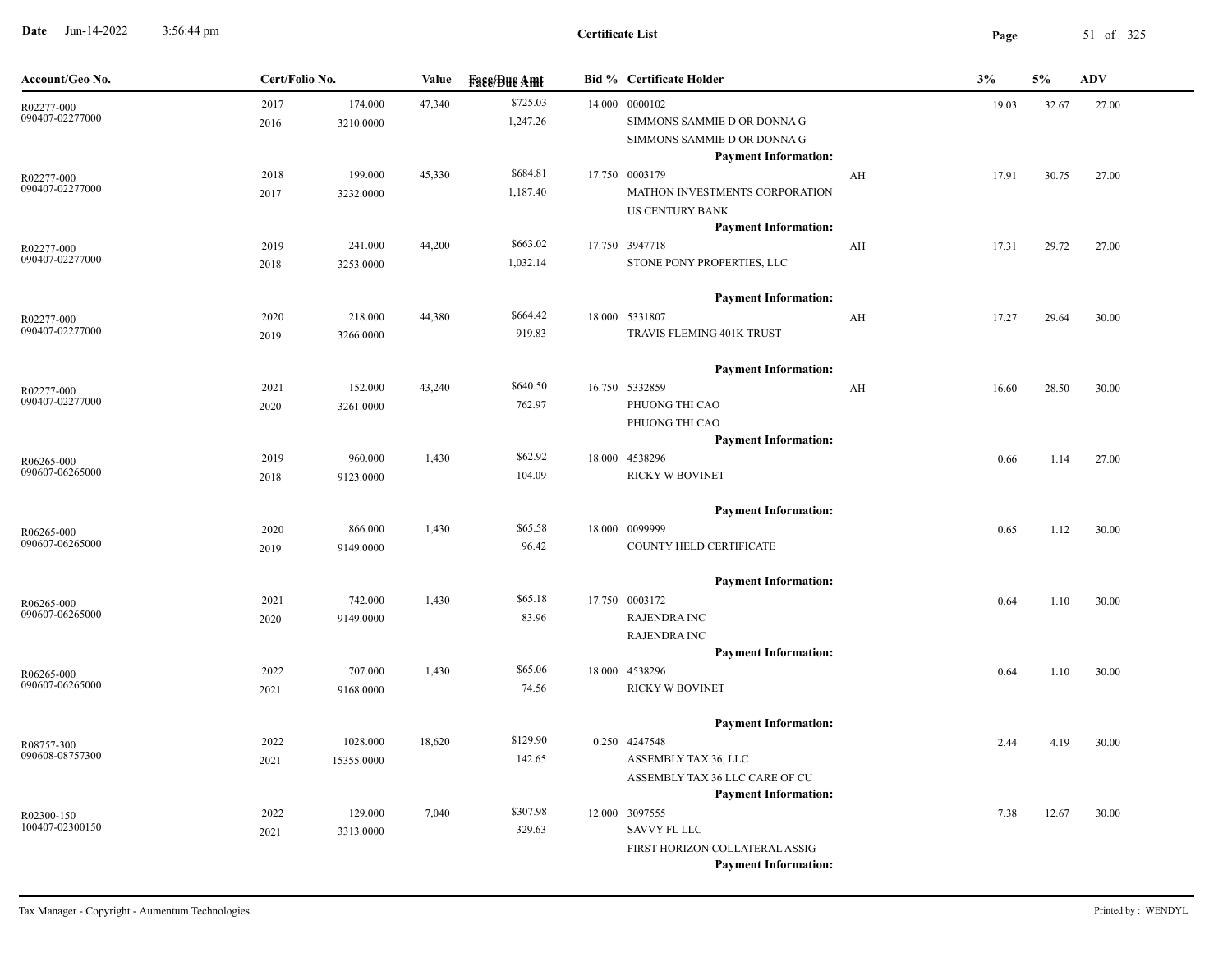**Date** Jun-14-2022 3:56:44 pm **Page** 52 of 325 3:56:44 pm

**Certificate List**

| Account/Geo No.               | Cert/Folio No. |                      | Value  | <b>Face/Bue Amt</b> | <b>Bid % Certificate Holder</b>                               |                         | 3%    | 5%    | <b>ADV</b> |
|-------------------------------|----------------|----------------------|--------|---------------------|---------------------------------------------------------------|-------------------------|-------|-------|------------|
| R02308-310<br>100407-02308310 | 2020<br>2019   | 225.000<br>3340.0000 | 4,610  | \$269.44<br>358.49  | 14.750 0003189<br><b>DAVIS LIDDIE</b>                         |                         | 6.31  | 10.83 | 30.00      |
|                               |                |                      |        |                     | <b>Payment Information:</b>                                   |                         |       |       |            |
|                               | 2022           | 131.000              | 5,070  | \$275.88            | 12.000 0003189                                                |                         | 6.49  | 11.14 | 30.00      |
| R02308-310<br>100407-02308310 | 2021           | 3336.0000            |        | 295.92              | <b>DAVIS LIDDIE</b>                                           |                         |       |       |            |
|                               |                |                      |        |                     |                                                               |                         |       |       |            |
|                               |                |                      |        |                     | <b>Payment Information:</b>                                   |                         |       |       |            |
| R06578-035<br>100707-06578035 | 2022           | 783.000              | 13,640 | \$284.03            | 0.250 5356948                                                 |                         | 6.71  | 11.53 | 30.00      |
|                               | 2021           | 10868.0000           |        | 304.48              | CC2 FL LLC                                                    |                         |       |       |            |
|                               |                |                      |        |                     | <b>Payment Information:</b>                                   |                         |       |       |            |
| R06578-045                    | 2021           | 836.000              | 37,330 | \$849.04            | 0.250 4247548                                                 |                         | 22.39 | 38.43 | 30.00      |
| 100707-06578045               | 2020           | 10853.0000           |        | 897.74              | ASSEMBLY TAX 36, LLC                                          |                         |       |       |            |
|                               |                |                      |        |                     | ASSEMBLY TAX 36 LLC CARE OF CU<br><b>Payment Information:</b> |                         |       |       |            |
| R06578-045                    | 2022           | 784.000              | 41,060 | \$993.33            | 0.250 0003192                                                 |                         | 26.39 | 45.30 | 30.00      |
| 100707-06578045               | 2021           | 10874.0000           |        | 1,049.25            | ATCF IIÂ FLORIDA-A LLC                                        |                         |       |       |            |
|                               |                |                      |        |                     | <b>Payment Information:</b>                                   |                         |       |       |            |
| R06578-053                    | 2021           | 837.000              | 31,160 | \$698.54            | 0.250 4247548                                                 |                         | 18.21 | 31.26 | 30.00      |
| 100707-06578053               | 2020           | 10860.0000           |        | 739.72              | ASSEMBLY TAX 36, LLC                                          |                         |       |       |            |
|                               |                |                      |        |                     | ASSEMBLY TAX 36 LLC CARE OF CU                                |                         |       |       |            |
|                               |                |                      |        |                     | <b>Payment Information:</b>                                   |                         |       |       |            |
| R06578-053                    | 2022           | 785.000              | 34,270 | \$797.21            | 0.250 5356948                                                 |                         | 20.95 | 35.96 | 30.00      |
| 100707-06578053               | 2021           | 10881.0000           |        | 843.32              | CC2 FL LLC                                                    |                         |       |       |            |
|                               |                |                      |        |                     | <b>Payment Information:</b>                                   |                         |       |       |            |
| R06578-081                    | 2022           | 786.000              | 35,200 | \$764.40            | 0.250 5356948                                                 |                         | 20.04 | 34.40 | 30.00      |
| 100707-06578081               | 2021           | 10907.0000           |        | 808.87              | CC2 FL LLC                                                    |                         |       |       |            |
|                               |                |                      |        |                     | <b>Payment Information:</b>                                   |                         |       |       |            |
| R06578-088                    | 2021           | 838.000              | 60,410 | \$667.95            | 0.250 5331842                                                 | AH                      | 17.36 | 29.81 | 30.00      |
| 100707-06578088               | 2020           | 10893.0000           |        | 707.60              | FIG 20, LLC                                                   |                         |       |       |            |
|                               |                |                      |        |                     | <b>Payment Information:</b>                                   |                         |       |       |            |
| R06578-088                    | 2022           | 787.000              | 61,250 | \$670.50            | 0.250 5356948                                                 | $\mathbf{A} \mathbf{H}$ | 17.43 | 29.93 | 30.00      |
| 100707-06578088               | 2021           | 10914.0000           |        | 710.28              | CC2 FL LLC                                                    |                         |       |       |            |
|                               |                |                      |        |                     | <b>Payment Information:</b>                                   |                         |       |       |            |
|                               | 2022           | 788.000              | 17,390 | \$392.28            | 0.250 5356948                                                 |                         | 9.72  | 16.68 | 30.00      |
| R06578-091<br>100707-06578091 | 2021           | 10917.0000           |        | 418.14              | CC2 FL LLC                                                    |                         |       |       |            |
|                               |                |                      |        |                     |                                                               |                         |       |       |            |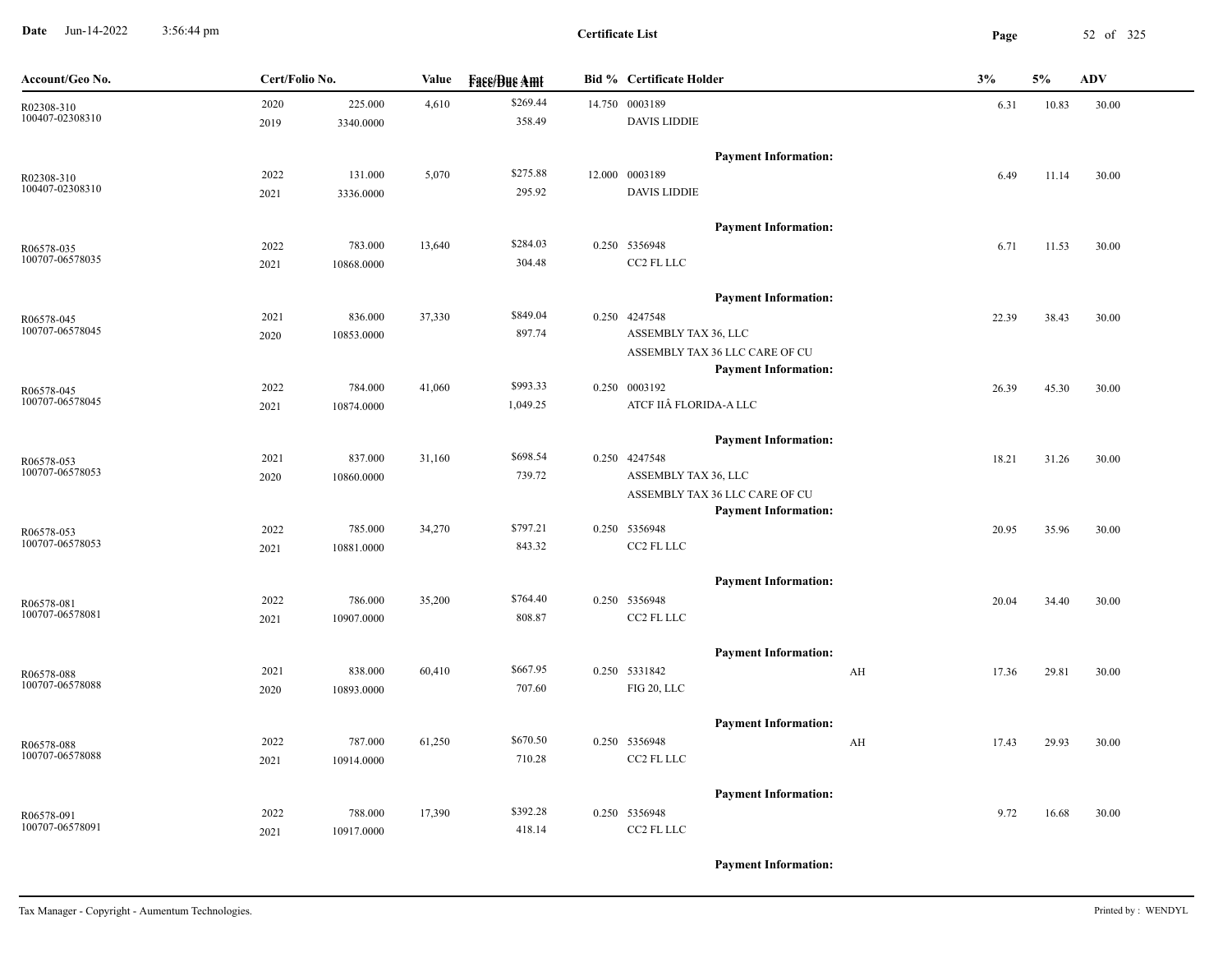**Date** Jun-14-2022 3:56:44 pm **Page** 53 of 325 3:56:44 pm

| Account/Geo No.               | Cert/Folio No.                         | Value  | <b>Face/Bue Amt</b> | <b>Bid % Certificate Holder</b>                               | 3% |       | 5%    | <b>ADV</b> |
|-------------------------------|----------------------------------------|--------|---------------------|---------------------------------------------------------------|----|-------|-------|------------|
| R06578-115<br>100707-06578115 | 2020<br>1002.000<br>2019<br>10916.0000 | 16,840 | \$254.78<br>283.96  | 18.000 2749418<br>IDE TECHNOLOGIES, INC                       | AH | 4.20  | 7.21  | 30.00      |
|                               |                                        |        |                     | <b>Payment Information:</b>                                   |    |       |       |            |
| R06578-115<br>100707-06578115 | 840.000<br>2021                        | 17,220 | \$193.41            | 18.000 0099999<br>COUNTY HELD CERTIFICATE                     | AH | 4.20  | 7.21  | 30.00      |
|                               | 10917.0000<br>2020                     |        | 237.37              |                                                               |    |       |       |            |
|                               |                                        |        |                     | <b>Payment Information:</b>                                   |    |       |       |            |
| R06578-115<br>100707-06578115 | 2022<br>789.000                        | 17,460 | \$193.41            | 18.000 0099999                                                | AH | 4.20  | 7.21  | 30.00      |
|                               | 2021<br>10938.0000                     |        | 209.33              | COUNTY HELD CERTIFICATE                                       |    |       |       |            |
|                               |                                        |        |                     | <b>Payment Information:</b>                                   |    |       |       |            |
| R06578-118                    | 841.000<br>2021                        | 25,260 | \$451.49            | 6.750 5331842                                                 |    | 11.36 | 19.50 | 30.00      |
| 100707-06578118               | 2020<br>10920.0000                     |        | 490.76              | FIG 20, LLC                                                   |    |       |       |            |
|                               |                                        |        |                     | <b>Payment Information:</b>                                   |    |       |       |            |
| R06578-118                    | 2022<br>790.000                        | 27,780 | \$532.88            | 0.250 5356948                                                 |    | 13.62 | 23.38 | 30.00      |
| 100707-06578118               | 2021<br>10941.0000                     |        | 565.77              | CC2 FL LLC                                                    |    |       |       |            |
|                               |                                        |        |                     | <b>Payment Information:</b>                                   |    |       |       |            |
| R06578-144                    | 791.000<br>2022                        | 31,650 | \$611.74            | 0.250 5356948                                                 |    | 15.80 | 27.13 | 30.00      |
| 100707-06578144               | 2021<br>10966.0000                     |        | 648.58              | CC2 FL LLC                                                    |    |       |       |            |
|                               |                                        |        |                     | <b>Payment Information:</b>                                   |    |       |       |            |
| R06578-150                    | 2020<br>1008.000                       | 45,720 | \$535.12            | 0.250 0876575                                                 | AH | 13.68 | 23.48 | 30.00      |
| 100707-06578150               | 2019<br>10950.0000                     |        | 568.13              | TLGFY, LLC                                                    |    |       |       |            |
|                               |                                        |        |                     | CAPITAL ONE, N.A., AS COLLATER<br><b>Payment Information:</b> |    |       |       |            |
| R06578-150                    | 792.000<br>2022                        | 43,710 | \$495.10            | 0.250 4247548                                                 | AH | 12.57 | 21.58 | 30.00      |
| 100707-06578150               | 10972.0000<br>2021                     |        | 526.11              | ASSEMBLY TAX 36, LLC                                          |    |       |       |            |
|                               |                                        |        |                     | ASSEMBLY TAX 36 LLC CARE OF CU                                |    |       |       |            |
|                               |                                        |        |                     | <b>Payment Information:</b>                                   |    |       |       |            |
| R06578-163                    | 2021<br>843.000                        | 22,180 | \$704.38            | 9.750 0002753                                                 |    | 18.37 | 31.54 | 30.00      |
| 100707-06578163               | 2020<br>10962.0000                     |        | 785.03              | LUCA 2, LLC                                                   |    |       |       |            |
|                               |                                        |        |                     | <b>Payment Information:</b>                                   |    |       |       |            |
| R06578-163                    | 2022<br>793.000                        | 24,390 | \$789.59            | 0.250 5356948                                                 |    | 20.74 | 35.60 | 30.00      |
| 100707-06578163               | 10983.0000<br>2021                     |        | 835.32              | CC2 FL LLC                                                    |    |       |       |            |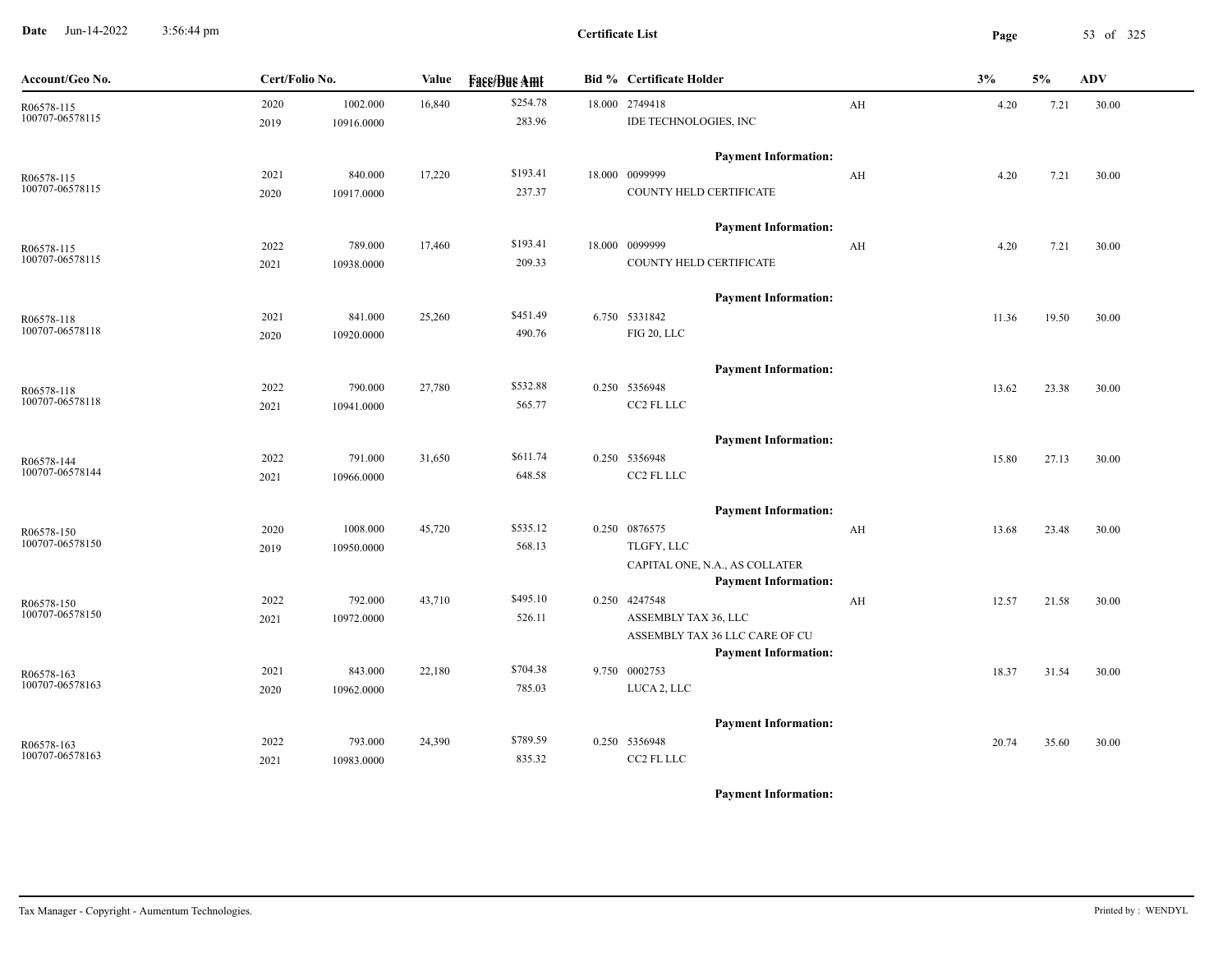**Date** Jun-14-2022 3:56:44 pm **Page** 54 of 325 3:56:44 pm

| Account/Geo No.               | Cert/Folio No. |                       | Value<br><b>Fass/Bus Amt</b> |                    | <b>Bid % Certificate Holder</b>                               | 3%   | 5%    | ${\bf A}{\bf D}{\bf V}$ |
|-------------------------------|----------------|-----------------------|------------------------------|--------------------|---------------------------------------------------------------|------|-------|-------------------------|
| R06578-164<br>100707-06578164 | 2021<br>2020   | 844.000<br>10963.0000 | 12,810                       | \$249.66<br>276.87 | 7.750 3097555<br><b>SAVVY FL LLC</b>                          | 5.76 | 9.89  | 30.00                   |
|                               |                |                       |                              |                    | FIRST HORIZON COLLATERAL ASSIG<br><b>Payment Information:</b> |      |       |                         |
| R06578-164                    | 2022           | 794.000               | 14,090                       | \$290.88           | 0.250 5356948                                                 | 6.90 | 11.85 | 30.00                   |
| 100707-06578164               | 2021           | 10984.0000            |                              | 311.67             | CC2 FL LLC                                                    |      |       |                         |
|                               |                |                       |                              |                    | <b>Payment Information:</b>                                   |      |       |                         |
| R06578-169                    | 2021           | 845.000               | 12,400                       | \$243.02           | 5.000 0003068                                                 | 5.58 | 9.57  | 30.00                   |
| 100707-06578169               | 2020           | 10968.0000            |                              | 262.43             | RM CAPITAL INVESTMENT, LLC.                                   |      |       |                         |
|                               |                |                       |                              |                    | <b>Payment Information:</b>                                   |      |       |                         |
| R06578-174                    | 2018           | 924.000               | 11,000                       | \$224.59           | 13.750 0000173                                                | 5.15 | 8.84  | 27.00                   |
| 100707-06578174               | 2017           | 10920.0000            |                              | 356.94             | PICKFORD SHIRLEY R TRUSTEE                                    |      |       |                         |
|                               |                |                       |                              |                    | SHIRLEY R PICKFORD REV TRUST<br><b>Payment Information:</b>   |      |       |                         |
| R06578-174                    | 2019           | 1093.000              | 12,100                       | \$251.52           | 8.750 0000173                                                 | 5.90 | 10.12 | 27.00                   |
| 100707-06578174               | 2018           | 10946.0000            |                              | 325.63             | PICKFORD SHIRLEY R TRUSTEE                                    |      |       |                         |
|                               |                |                       |                              |                    | SHIRLEY R PICKFORD REV TRUST                                  |      |       |                         |
|                               |                |                       |                              |                    | <b>Payment Information:</b>                                   |      |       |                         |
| R06578-174<br>100707-06578174 | 2020           | 1009.000              | 13,310                       | \$262.82           | 15.750 0000173                                                | 6.13 | 10.52 | 30.00                   |
|                               | 2019           | 10972.0000            |                              | 355.31             | PICKFORD SHIRLEY R TRUSTEE                                    |      |       |                         |
|                               |                |                       |                              |                    | SHIRLEY R PICKFORD REV TRUST<br><b>Payment Information:</b>   |      |       |                         |
| R06578-174                    | 2021           | 846.000               | 12,400                       | \$243.02           | 10.250 0003068                                                | 5.58 | 9.57  | 30.00                   |
| 100707-06578174               | 2020           | 10973.0000            |                              | 276.26             | RM CAPITAL INVESTMENT, LLC.                                   |      |       |                         |
|                               |                |                       |                              |                    | <b>Payment Information:</b>                                   |      |       |                         |
| R06578-174                    | 2022           | 795.000               | 13,640                       | \$284.03           | 12.250 0003068                                                | 6.71 | 11.53 | 30.00                   |
| 100707-06578174               | 2021           | 10994.0000            |                              | 304.48             | RM CAPITAL INVESTMENT, LLC.                                   |      |       |                         |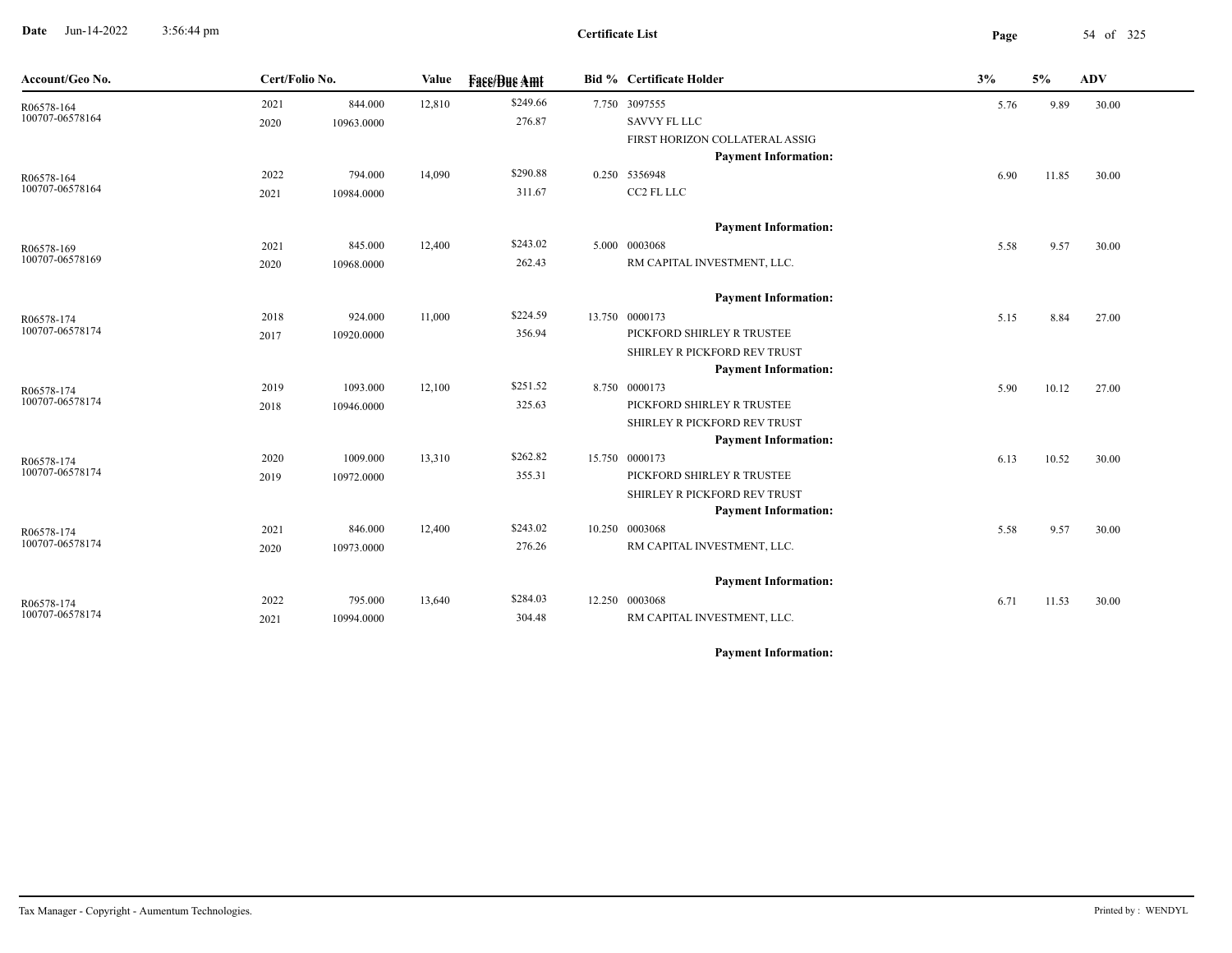**Date** Jun-14-2022 3:56:44 pm **Page** 55 of 325 3:56:44 pm

| Account/Geo No.               | Cert/Folio No.<br>Value |        | <b>Face/Bue Amt</b> | <b>Bid % Certificate Holder</b>                             | 3%    | 5%    | <b>ADV</b> |
|-------------------------------|-------------------------|--------|---------------------|-------------------------------------------------------------|-------|-------|------------|
| R06578-243                    | 935.000<br>2016         | 10,200 | \$215.15            | 6.500 0000173                                               | 4.89  | 8.39  | 27.00      |
| 100707-06578243               | 2015<br>10897.0000      |        | 306.47              | PICKFORD SHIRLEY R TRUSTEE                                  |       |       |            |
|                               |                         |        |                     | SHIRLEY R PICKFORD REV TRUST                                |       |       |            |
|                               |                         |        |                     | <b>Payment Information:</b>                                 |       |       |            |
| R06578-243<br>100707-06578243 | 944.000<br>2017         | 11,220 | \$264.80            | 14.000 0000173                                              | 6.26  | 10.75 | 27.00      |
|                               | 2016<br>10940.0000      |        | 459.50              | PICKFORD SHIRLEY R TRUSTEE                                  |       |       |            |
|                               |                         |        |                     | SHIRLEY R PICKFORD REV TRUST                                |       |       |            |
|                               |                         |        |                     | <b>Payment Information:</b>                                 |       |       |            |
| R06578-243<br>100707-06578243 | 2018<br>930.000         | 11,000 | \$224.59            | 13.750 0000173                                              | 5.15  | 8.84  | 27.00      |
|                               | 2017<br>10986.0000      |        | 356.94              | PICKFORD SHIRLEY R TRUSTEE                                  |       |       |            |
|                               |                         |        |                     | SHIRLEY R PICKFORD REV TRUST                                |       |       |            |
|                               |                         | 12,100 | \$251.52            | <b>Payment Information:</b><br>8.750 0000173                |       |       |            |
| R06578-243<br>100707-06578243 | 2019<br>1097.000        |        |                     | PICKFORD SHIRLEY R TRUSTEE                                  | 5.90  | 10.12 | 27.00      |
|                               | 11012.0000<br>2018      |        | 325.63              |                                                             |       |       |            |
|                               |                         |        |                     | SHIRLEY R PICKFORD REV TRUST<br><b>Payment Information:</b> |       |       |            |
|                               | 2020<br>1011.000        | 13,310 | \$262.82            | 16.750 0003068                                              |       | 10.52 |            |
| R06578-243<br>100707-06578243 |                         |        | 360.78              | RM CAPITAL INVESTMENT, LLC.                                 | 6.13  |       | 30.00      |
|                               | 2019<br>11038.0000      |        |                     |                                                             |       |       |            |
|                               |                         |        |                     | <b>Payment Information:</b>                                 |       |       |            |
| R06578-243                    | 848.000<br>2021         | 12,400 | \$243.02            | 17.750 0003068                                              | 5.58  | 9.57  | 30.00      |
| 100707-06578243               | 11039.0000<br>2020      |        | 296.00              | RM CAPITAL INVESTMENT, LLC.                                 |       |       |            |
|                               |                         |        |                     |                                                             |       |       |            |
|                               |                         |        |                     | <b>Payment Information:</b>                                 |       |       |            |
| R06578-243                    | 2022<br>796.000         | 13,640 | \$284.03            | 18.000 0003068                                              | 6.71  | 11.53 | 30.00      |
| 100707-06578243               | 2021<br>11060.0000      |        | 304.48              | RM CAPITAL INVESTMENT, LLC.                                 |       |       |            |
|                               |                         |        |                     | <b>Payment Information:</b>                                 |       |       |            |
| R06578-279                    | 2021<br>851.000         | 18,490 | \$147.20            | 7.750 3097555                                               | 2.92  | 5.01  | 30.00      |
| 100707-06578279               | 11075.0000<br>2020      |        | 165.81              | <b>SAVVY FL LLC</b>                                         |       |       |            |
|                               |                         |        |                     | FIRST HORIZON COLLATERAL ASSIG                              |       |       |            |
|                               |                         |        |                     | <b>Payment Information:</b>                                 |       |       |            |
| R06578-310                    | 2021<br>853.000         | 21,590 | \$543.41            | 6.750 2749418                                               | 13.91 | 23.88 | 30.00      |
| 100707-06578310               | 2020<br>11103.0000      |        | 589.40              | IDE TECHNOLOGIES, INC                                       |       |       |            |
|                               |                         |        |                     |                                                             |       |       |            |
|                               |                         |        |                     | <b>Payment Information:</b>                                 |       |       |            |
| R06578-310                    | 2022<br>798.000         | 23,740 | \$620.12            | 0.250 4247548                                               | 16.04 | 27.53 | 30.00      |
| 100707-06578310               | 11124.0000<br>2021      |        | 657.38              | ASSEMBLY TAX 36, LLC                                        |       |       |            |
|                               |                         |        |                     | ASSEMBLY TAX 36 LLC CARE OF CU                              |       |       |            |
|                               |                         |        |                     | <b>Payment Information:</b>                                 |       |       |            |
| R06578-320                    | 799.000<br>2022         | 84,210 | \$1,667.28          | 0.250 3326374                                               | 45.08 | 77.39 | 30.00      |
| 100707-06578320               | 2021<br>11134.0000      |        | 1,756.89            | TLOA OF FLORIDA LLC                                         |       |       |            |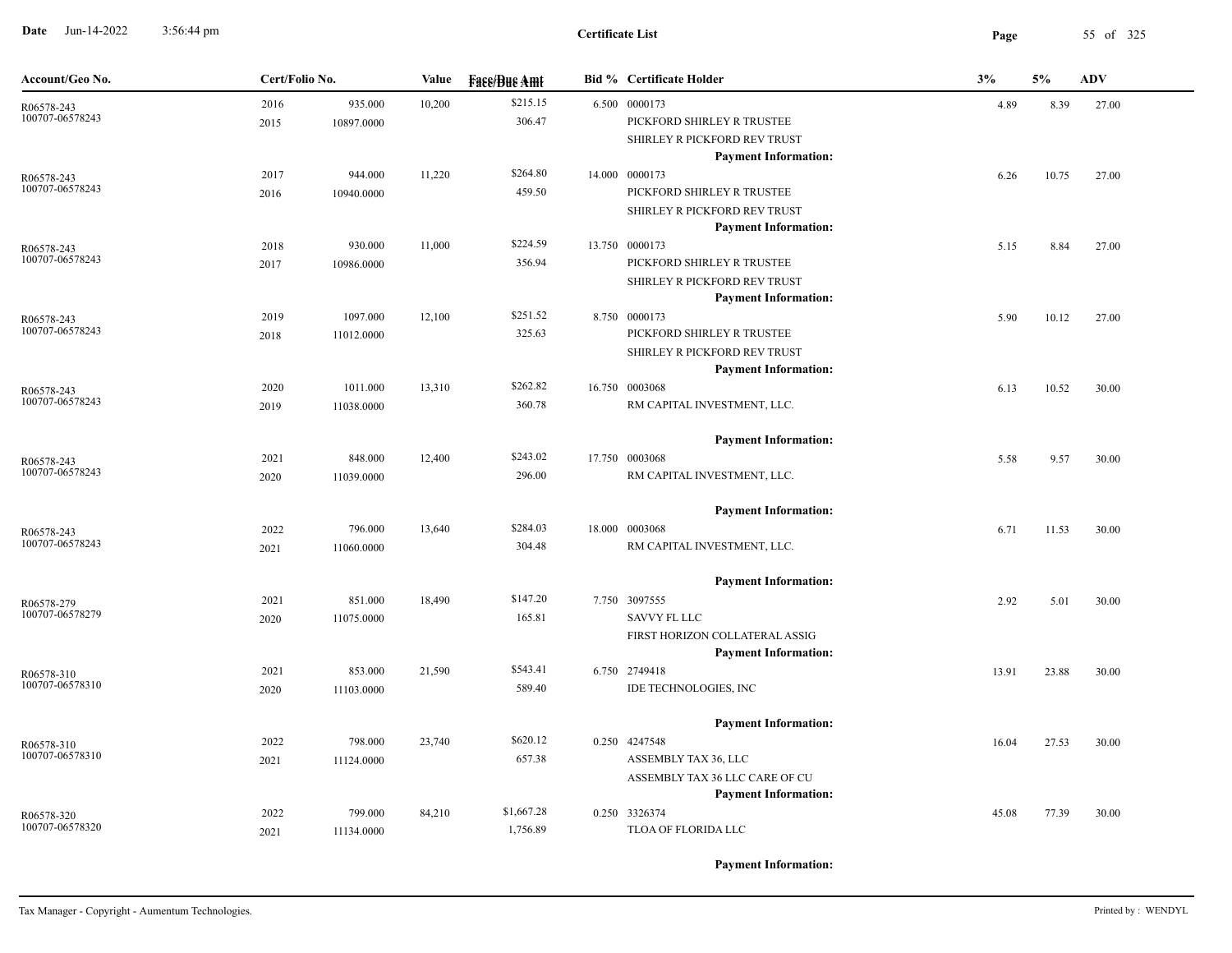**Date** Jun-14-2022 3:56:44 pm **Page** 56 of 325 3:56:44 pm

| Account/Geo No.               | Cert/Folio No. |            | Value  | <b>Face/Bue Amt</b> | <b>Bid %</b> Certificate Holder                               |    | 3%    | 5%    | <b>ADV</b> |
|-------------------------------|----------------|------------|--------|---------------------|---------------------------------------------------------------|----|-------|-------|------------|
| R06578-335                    | 2018           | 938.000    | 22,140 | \$563.95            | 11.750 3804610                                                |    | 14.56 | 25.00 | 27.00      |
| 100707-06578335               | 2017           | 11075.0000 |        | 840.78              | RELIANCE LOAN FUNDING, LLC                                    |    |       |       |            |
|                               |                |            |        |                     | <b>Payment Information:</b>                                   |    |       |       |            |
| R06578-335                    | 2021           | 856.000    | 22,020 | \$550.37            | 11.750 0002753                                                |    | 14.10 | 24.21 | 30.00      |
| 100707-06578335               | 2020           | 11128.0000 |        | 626.68              | LUCA 2, LLC                                                   |    |       |       |            |
|                               |                |            |        |                     | <b>Payment Information:</b>                                   |    |       |       |            |
| R06578-335                    | 2022           | 800.000    | 24,220 | \$614.13            | 0.250 4247548                                                 |    | 15.87 | 27.24 | 30.00      |
| 100707-06578335               | 2021           | 11149.0000 |        | 651.09              | ASSEMBLY TAX 36, LLC                                          |    |       |       |            |
|                               |                |            |        |                     | ASSEMBLY TAX 36 LLC CARE OF CU                                |    |       |       |            |
|                               |                |            |        |                     | <b>Payment Information:</b>                                   |    |       |       |            |
| R06578-352<br>100707-06578352 | 2022           | 801.000    | 24,890 | \$294.36            | 0.250 5356948                                                 | AH | 7.00  | 12.02 | 30.00      |
|                               | 2021           | 11165.0000 |        | 315.33              | CC2 FL LLC                                                    |    |       |       |            |
|                               |                |            |        |                     | <b>Payment Information:</b>                                   |    |       |       |            |
| R06578-353                    | 2022           | 802.000    | 24,200 | \$432.20            | 0.250 5356948                                                 |    | 10.82 | 18.58 | 30.00      |
| 100707-06578353               | 2021           | 11166.0000 |        | 460.06              | CC2 FL LLC                                                    |    |       |       |            |
|                               |                |            |        |                     | <b>Payment Information:</b>                                   |    |       |       |            |
| R06578-358                    | 2021           | 858.000    | 12,400 | \$243.02            | 4.750 3097555                                                 |    | 5.58  | 9.57  | 30.00      |
| 100707-06578358               | 2020           | 11150.0000 |        | 261.78              | SAVVY FL LLC                                                  |    |       |       |            |
|                               |                |            |        |                     | FIRST HORIZON COLLATERAL ASSIG<br><b>Payment Information:</b> |    |       |       |            |
| R06578-363                    | 2020           | 1019.000   | 30,770 | \$288.57            | 0.000 4538286                                                 | AH | 6.84  | 11.74 | 30.00      |
| 100707-06578363               | 2019           | 11153.0000 |        | 294.82              | RICHARD PEMBERTON                                             |    |       |       |            |
|                               |                |            |        |                     |                                                               |    |       |       |            |
| R06578-363                    | 2021           | 859.000    | 30,650 | \$285.00            | <b>Payment Information:</b><br>0.000 4538286                  | AH | 6.74  | 11.57 | 30.00      |
| 100707-06578363               | 2020           | 11154.0000 |        | 291.25              | RICHARD PEMBERTON                                             |    |       |       |            |
|                               |                |            |        |                     | <b>Payment Information:</b>                                   |    |       |       |            |
| R06578-363                    | 2022           | 803.000    | 31,070 | \$291.27            | 0.000 4538286                                                 | AH | 6.91  | 11.87 | 30.00      |
| 100707-06578363               | 2021           | 11175.0000 |        | 297.52              | RICHARD PEMBERTON                                             |    |       |       |            |
|                               |                |            |        |                     | <b>Payment Information:</b>                                   |    |       |       |            |
| R06578-385                    | 2021           | 862.000    | 29,800 | \$271.22            | 0.250 4247548                                                 | AH | 6.36  | 10.92 | 30.00      |
| 100707-06578385               | 2020           | 11171.0000 |        | 291.03              | ASSEMBLY TAX 36, LLC                                          |    |       |       |            |
|                               |                |            |        |                     | ASSEMBLY TAX 36 LLC CARE OF CU                                |    |       |       |            |
|                               |                |            |        |                     | <b>Payment Information:</b>                                   |    |       |       |            |
| R06578-414                    | 2021           | 863.000    | 24,970 | \$193.41            | 18.000 0099999                                                | AH | 4.20  | 7.21  | 30.00      |
| 100707-06578414               | 2020           | 11198.0000 |        | 237.37              | COUNTY HELD CERTIFICATE                                       |    |       |       |            |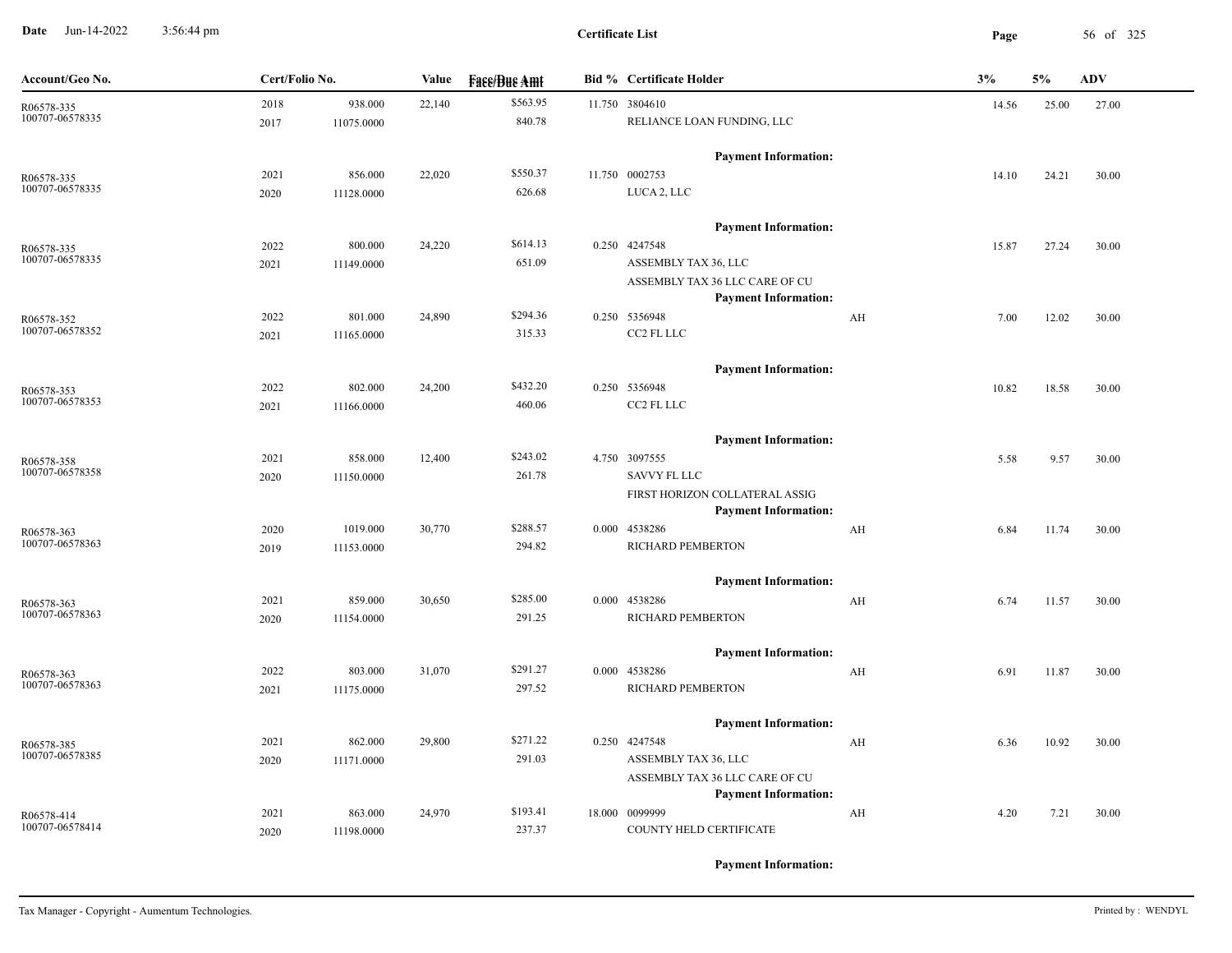**Date** Jun-14-2022 3:56:44 pm **Page** 57 of 325 3:56:44 pm

| Account/Geo No.               | Cert/Folio No. |            | Value  | <b>Face/Bue Amt</b> | <b>Bid % Certificate Holder</b>                             |    | 3%    | 5%    | <b>ADV</b> |
|-------------------------------|----------------|------------|--------|---------------------|-------------------------------------------------------------|----|-------|-------|------------|
| R06578-425                    | 2021           | 864.000    | 42,630 | \$479.22            | 0.250 3097555                                               | AH | 12.13 | 20.82 | 30.00      |
| 100707-06578425               | 2020           | 11207.0000 |        | 509.43              | <b>SAVVY FL LLC</b>                                         |    |       |       |            |
|                               |                |            |        |                     | FIRST HORIZON COLLATERAL ASSIG                              |    |       |       |            |
|                               |                |            |        |                     | <b>Payment Information:</b>                                 |    |       |       |            |
| R06581-000<br>100707-06581000 | 2016           | 951.000    | 15,000 | \$298.02            | 6.500 0000173                                               |    | 7.19  | 12.33 | 27.00      |
|                               | 2015           | 11079.0000 |        | 422.11              | PICKFORD SHIRLEY R TRUSTEE                                  |    |       |       |            |
|                               |                |            |        |                     | SHIRLEY R PICKFORD REV TRUST                                |    |       |       |            |
|                               |                |            |        | \$292.08            | <b>Payment Information:</b>                                 |    |       |       |            |
| R06581-000<br>100707-06581000 | 2018           | 946.000    | 15,000 |                     | 9.500 0000173                                               |    | 7.02  | 12.05 | 27.00      |
|                               | 2017           | 11170.0000 |        | 411.63              | PICKFORD SHIRLEY R TRUSTEE                                  |    |       |       |            |
|                               |                |            |        |                     | SHIRLEY R PICKFORD REV TRUST<br><b>Payment Information:</b> |    |       |       |            |
|                               |                | 1115.000   | 15,000 | \$289.94            | 12.500 0000173                                              |    |       |       |            |
| R06581-000<br>100707-06581000 | 2019           |            |        | 407.94              | PICKFORD SHIRLEY R TRUSTEE                                  |    | 6.96  | 11.95 | 27.00      |
|                               | 2018           | 11196.0000 |        |                     | SHIRLEY R PICKFORD REV TRUST                                |    |       |       |            |
|                               |                |            |        |                     | <b>Payment Information:</b>                                 |    |       |       |            |
|                               | 2020           | 1025.000   | 15,000 | \$289.38            | 16.750 0000173                                              |    | 6.86  | 11.78 | 30.00      |
| R06581-000<br>100707-06581000 | 2019           | 11221.0000 |        | 396.61              | PICKFORD SHIRLEY R TRUSTEE                                  |    |       |       |            |
|                               |                |            |        |                     | SHIRLEY R PICKFORD REV TRUST                                |    |       |       |            |
|                               |                |            |        |                     | <b>Payment Information:</b>                                 |    |       |       |            |
| R06581-000                    | 2021           | 866.000    | 15,000 | \$285.17            | 17.750 0003172                                              |    | 6.75  | 11.58 | 30.00      |
| 100707-06581000               | 2020           | 11221.0000 |        | 346.26              | <b>RAJENDRA INC</b>                                         |    |       |       |            |
|                               |                |            |        |                     | RAJENDRA INC                                                |    |       |       |            |
|                               |                |            |        |                     | <b>Payment Information:</b>                                 |    |       |       |            |
| R06581-000                    | 2022           | 804.000    | 15,000 | \$283.87            | 18.000 4538296                                              |    | 6.71  | 11.52 | 30.00      |
| 100707-06581000               | 2021           | 11242.0000 |        | 304.31              | <b>RICKY W BOVINET</b>                                      |    |       |       |            |
|                               |                |            |        |                     | <b>Payment Information:</b>                                 |    |       |       |            |
| R09320-500                    | 2022           | 1074.000   | 31,100 | \$694.88            | 0.250 5356948                                               |    | 18.11 | 31.09 | 30.00      |
| 100709-09320500               | 2021           | 16499.0000 |        | 735.87              | CC2 FL LLC                                                  |    |       |       |            |
|                               |                |            |        |                     |                                                             |    |       |       |            |
|                               |                |            |        |                     | <b>Payment Information:</b>                                 |    |       |       |            |
| R09321-000<br>100709-09321000 | 2022           | 1075.000   | 450    | \$49.25             | 18.000 4538296                                              |    | 0.20  | 0.35  | 30.00      |
|                               | 2021           | 16500.0000 |        | 57.96               | <b>RICKY W BOVINET</b>                                      |    |       |       |            |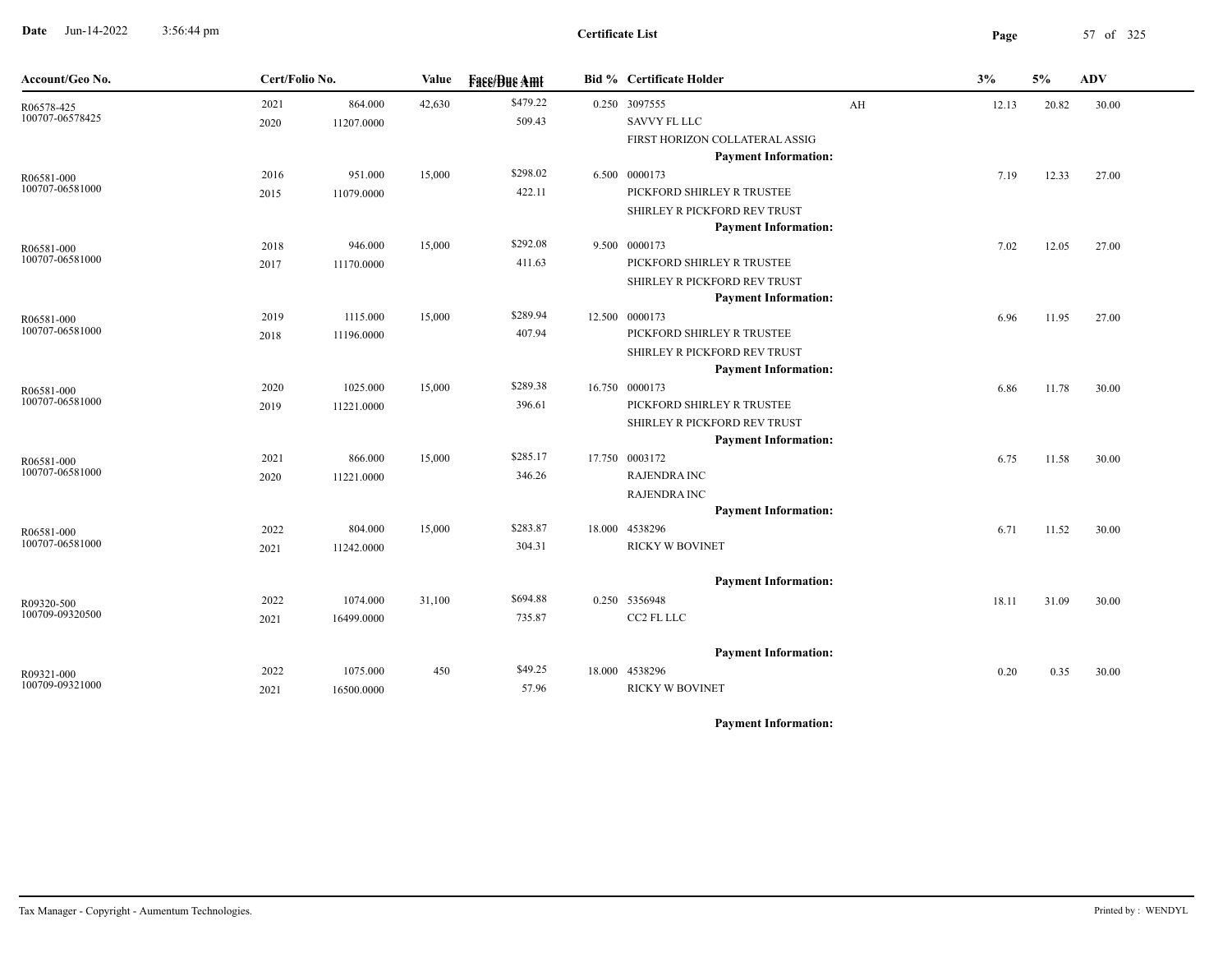**Date** Jun-14-2022 3:56:44 pm **Page** 58 of 325 3:56:44 pm

| Account/Geo No.               | Cert/Folio No. |            | Value  | <b>Fase/Bue Amt</b> | <b>Bid % Certificate Holder</b> | 3%    | 5%    | <b>ADV</b> |
|-------------------------------|----------------|------------|--------|---------------------|---------------------------------|-------|-------|------------|
| R09325-000                    | 2016           | 1279.000   | 19,680 | \$833.05            | 4.500 0000173                   | 22.03 | 37.81 | 27.00      |
| 100709-09325000               | 2015           | 16221.0000 |        | 1,067.35            | PICKFORD SHIRLEY R TRUSTEE      |       |       |            |
|                               |                |            |        |                     | SHIRLEY R PICKFORD REV TRUST    |       |       |            |
|                               |                |            |        |                     | <b>Payment Information:</b>     |       |       |            |
| R09325-000<br>100709-09325000 | 2017           | 1295.000   | 19,250 | \$823.43            | 14.000 1704292                  | 21.76 | 37.35 | 27.00      |
|                               | 2016           | 16275.0000 |        | 1,415.69            | PAULK JESSIE H                  |       |       |            |
|                               |                |            |        |                     | <b>Payment Information:</b>     |       |       |            |
| R09325-000                    | 2018           | 1258.000   | 19,250 | \$818.01            | 13.750 2749417                  | 21.61 | 37.10 | 27.00      |
| 100709-09325000               | 2017           | 16354.0000 |        | 1,283.54            | MICHAEL E. HOLLAND              |       |       |            |
|                               |                |            |        |                     | DOLORES A. HOLLAND              |       |       |            |
|                               |                |            |        |                     | <b>Payment Information:</b>     |       |       |            |
| R09325-000                    | 2019           | 1465.000   | 18,820 | \$808.07            | 12.500 0000173                  | 21.33 | 36.62 | 27.00      |
| 100709-09325000               | 2018           | 16393.0000 |        | 1,125.76            | PICKFORD SHIRLEY R TRUSTEE      |       |       |            |
|                               |                |            |        |                     | SHIRLEY R PICKFORD REV TRUST    |       |       |            |
|                               |                |            |        |                     | <b>Payment Information:</b>     |       |       |            |
| R09325-000<br>100709-09325000 | 2020           | 1359.000   | 19,260 | \$813.84            | 18.000 3947718                  | 21.41 | 36.75 | 30.00      |
|                               | 2019           | 16438.0000 |        | 1,125.28            | STONE PONY PROPERTIES, LLC      |       |       |            |
|                               |                |            |        |                     | <b>Payment Information:</b>     |       |       |            |
| R09325-000                    | 2021           | 1168.000   | 18,820 | \$801.32            | 12.000 2749417                  | 21.06 | 36.16 | 30.00      |
| 100709-09325000               | 2020           | 16464.0000 |        | 911.74              | MICHAEL E. HOLLAND              |       |       |            |
|                               |                |            |        |                     | DOLORES A. HOLLAND              |       |       |            |
|                               |                |            |        |                     | <b>Payment Information:</b>     |       |       |            |
| R09325-000                    | 2022           | 1076.000   | 20,700 | \$860.91            | 18.000 0099999                  | 22.72 | 39.00 | 30.00      |
| 100709-09325000               | 2021           | 16503.0000 |        | 910.21              | COUNTY HELD CERTIFICATE         |       |       |            |
|                               |                |            |        |                     | <b>Payment Information:</b>     |       |       |            |
| R09350-100                    | 2021           | 1169.000   | 37,780 | \$805.85            | 0.250 0003192                   | 21.19 | 36.37 | 30.00      |
| 100709-09350100               | 2020           | 16498.0000 |        | 852.39              | ATCF IIÂ FLORIDA-A LLC          |       |       |            |
|                               |                |            |        |                     | <b>Payment Information:</b>     |       |       |            |
| R02349-000                    | 2021           | 158.000    | 77,620 | \$1,451.68          | 0.250 0876575                   | 39.10 | 67.13 | 30.00      |
| 110407-02349000               | 2020           | 3419.0000  |        | 1,530.51            | TLGFY, LLC                      |       |       |            |
|                               |                |            |        |                     | CAPITAL ONE, N.A., AS COLLATER  |       |       |            |
|                               |                |            |        |                     | <b>Payment Information:</b>     |       |       |            |
| R02349-000                    | 2022           | 132.000    | 85,380 | \$1,622.23          | 0.250 5356948                   | 43.83 | 75.25 | 30.00      |
| 110407-02349000               | 2021           | 3424.0000  |        | 1,709.59            | CC2 FL LLC                      |       |       |            |
|                               |                |            |        |                     |                                 |       |       |            |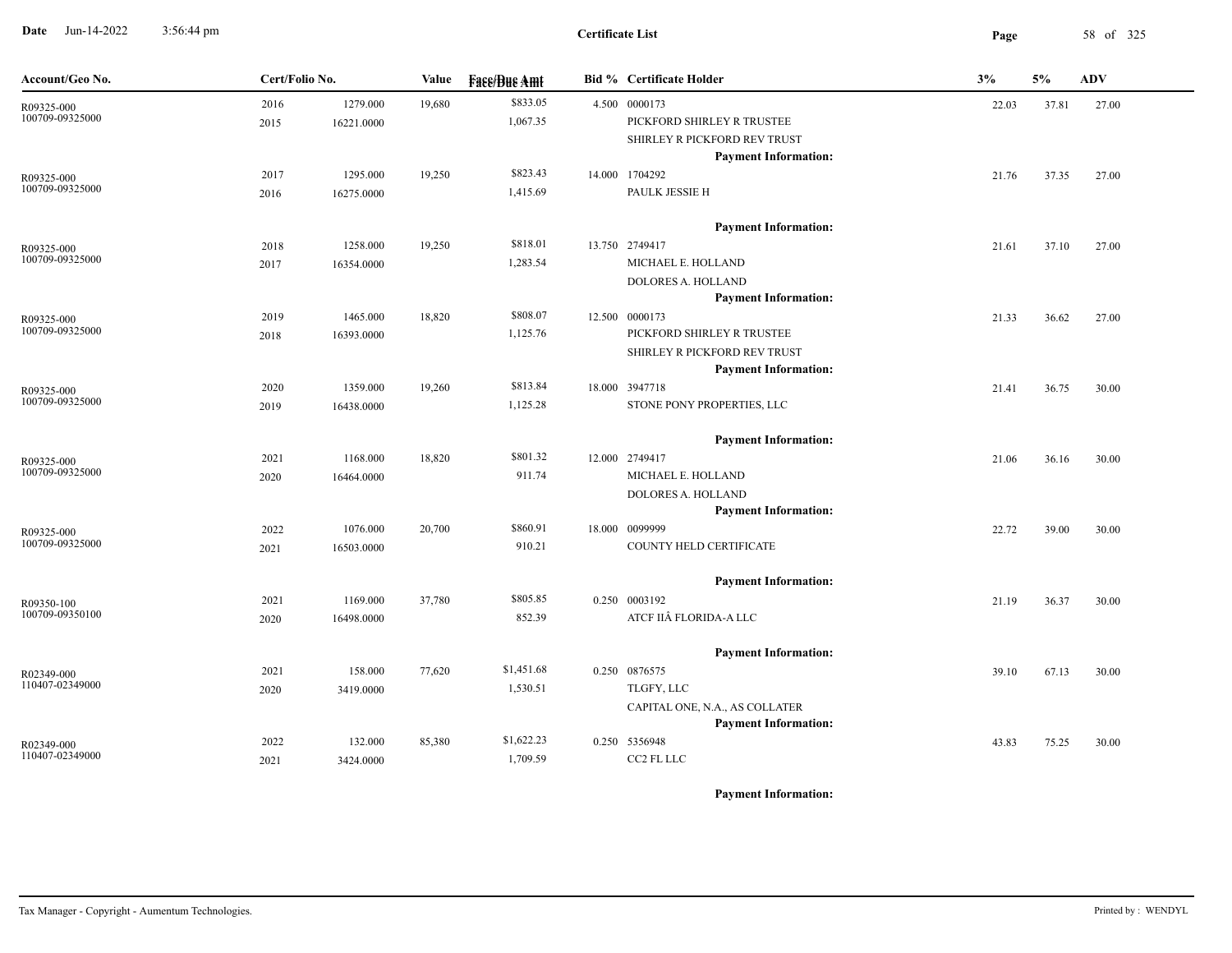**Date** Jun-14-2022 3:56:44 pm **Page** 59 of 325 3:56:44 pm

| Account/Geo No.               | Cert/Folio No. |           | <b>Face/Bue Amt</b><br>Value |            | <b>Bid % Certificate Holder</b> |                                | 3%                      | 5%    | <b>ADV</b> |       |
|-------------------------------|----------------|-----------|------------------------------|------------|---------------------------------|--------------------------------|-------------------------|-------|------------|-------|
| R02359-600<br>110407-02359600 | 2021           | 159.000   | 23,010                       | \$262.32   |                                 | 18.000 1704288                 | AH                      | 5.60  | 9.61       | 30.00 |
|                               | 2020           | 3442.0000 |                              | 307.92     |                                 | <b>ALLEN MARGARET</b>          |                         |       |            |       |
|                               |                |           |                              |            |                                 | PO BOX 2552                    |                         |       |            |       |
|                               |                |           |                              |            |                                 | <b>Payment Information:</b>    |                         |       |            |       |
| R02359-600                    | 2022           | 133.000   | 23,320                       | \$243.88   |                                 | 18.000 0099999                 | $\mathbf{A} \mathbf{H}$ | 5.60  | 9.61       | 30.00 |
| 110407-02359600               | 2021           | 3447.0000 |                              | 262.32     |                                 | COUNTY HELD CERTIFICATE        |                         |       |            |       |
|                               |                |           |                              |            |                                 | <b>Payment Information:</b>    |                         |       |            |       |
| R02373-200                    | 2022           | 134.000   | 139,180                      | \$2,437.58 |                                 | 0.250 4247548                  |                         | 66.45 | 114.08     | 30.00 |
| 110407-02373200               | 2021           | 3468.0000 |                              | 2,565.71   |                                 | ASSEMBLY TAX 36, LLC           |                         |       |            |       |
|                               |                |           |                              |            |                                 | ASSEMBLY TAX 36 LLC CARE OF CU |                         |       |            |       |
|                               |                |           |                              |            |                                 | <b>Payment Information:</b>    |                         |       |            |       |
| R02379-100                    | 2016           | 202.000   | 10,340                       | \$368.95   |                                 | 18.000 2361903                 |                         | 9.15  | 15.71      | 27.00 |
| 110407-02379100               | 2015           | 3394.0000 |                              | 779.20     |                                 | BLACK BELT ENERGY, LLC         |                         |       |            |       |
|                               |                |           |                              |            |                                 | <b>Payment Information:</b>    |                         |       |            |       |
| R02379-100                    | 2017           | 185.000   | 10,480                       | \$370.18   |                                 | 14.750 0003179                 |                         | 9.19  | 15.77      | 27.00 |
| 110407-02379100               | 2016           | 3424.0000 |                              | 653.99     |                                 | MATHON INVESTMENTS CORPORATION |                         |       |            |       |
|                               |                |           |                              |            |                                 | US CENTURY BANK                |                         |       |            |       |
|                               |                |           |                              |            |                                 | <b>Payment Information:</b>    |                         |       |            |       |
| R02379-100                    | 2018           | 208.000   | 9,960                        | \$358.45   |                                 | 17.750 0003179                 |                         | 8.86  | 15.21      | 27.00 |
| 110407-02379100               | 2017           | 3448.0000 |                              | 624.50     |                                 | MATHON INVESTMENTS CORPORATION |                         |       |            |       |
|                               |                |           |                              |            |                                 | <b>US CENTURY BANK</b>         |                         |       |            |       |
|                               |                |           |                              |            |                                 | <b>Payment Information:</b>    |                         |       |            |       |
| R02379-100                    | 2019           | 253.000   | 8,940                        | \$339.97   |                                 | 17.500 4538291                 |                         | 8.35  | 14.33      | 27.00 |
| 110407-02379100               | 2018           | 3468.0000 |                              | 529.66     |                                 | MATHON TAX CERT 2019 LLC       |                         |       |            |       |
|                               |                |           |                              |            |                                 | MATHON TAX CERT 2019 LLC & U.S |                         |       |            |       |
|                               |                |           |                              |            |                                 | <b>Payment Information:</b>    |                         |       |            |       |
| R02379-100                    | 2020           | 236.000   | 8,750                        | \$337.71   |                                 | 18.000 0099999                 |                         | 8.20  | 14.08      | 30.00 |
| 110407-02379100               | 2019           | 3481.0000 |                              | 470.60     |                                 | COUNTY HELD CERTIFICATE        |                         |       |            |       |
|                               |                |           |                              |            |                                 | <b>Payment Information:</b>    |                         |       |            |       |
| R02379-100                    | 2021           | 160.000   | 8,400                        | \$329.57   |                                 | 17.750 2749413                 |                         | 7.98  | 13.69      | 30.00 |
| 110407-02379100               | 2020           | 3476.0000 |                              | 399.19     |                                 | APPLEWHITE ACQUISITIONS, LLC   |                         |       |            |       |
|                               |                |           |                              |            |                                 | <b>Payment Information:</b>    |                         |       |            |       |
| R02379-100                    | 2022           | 135.000   | 9,240                        | \$357.53   |                                 | 18.000 4247530                 |                         | 8.75  | 15.03      | 30.00 |
| 110407-02379100               | 2021           | 3482.0000 |                              | 381.66     |                                 | <b>BRANDY HORKEY</b>           |                         |       |            |       |
|                               |                |           |                              |            |                                 |                                |                         |       |            |       |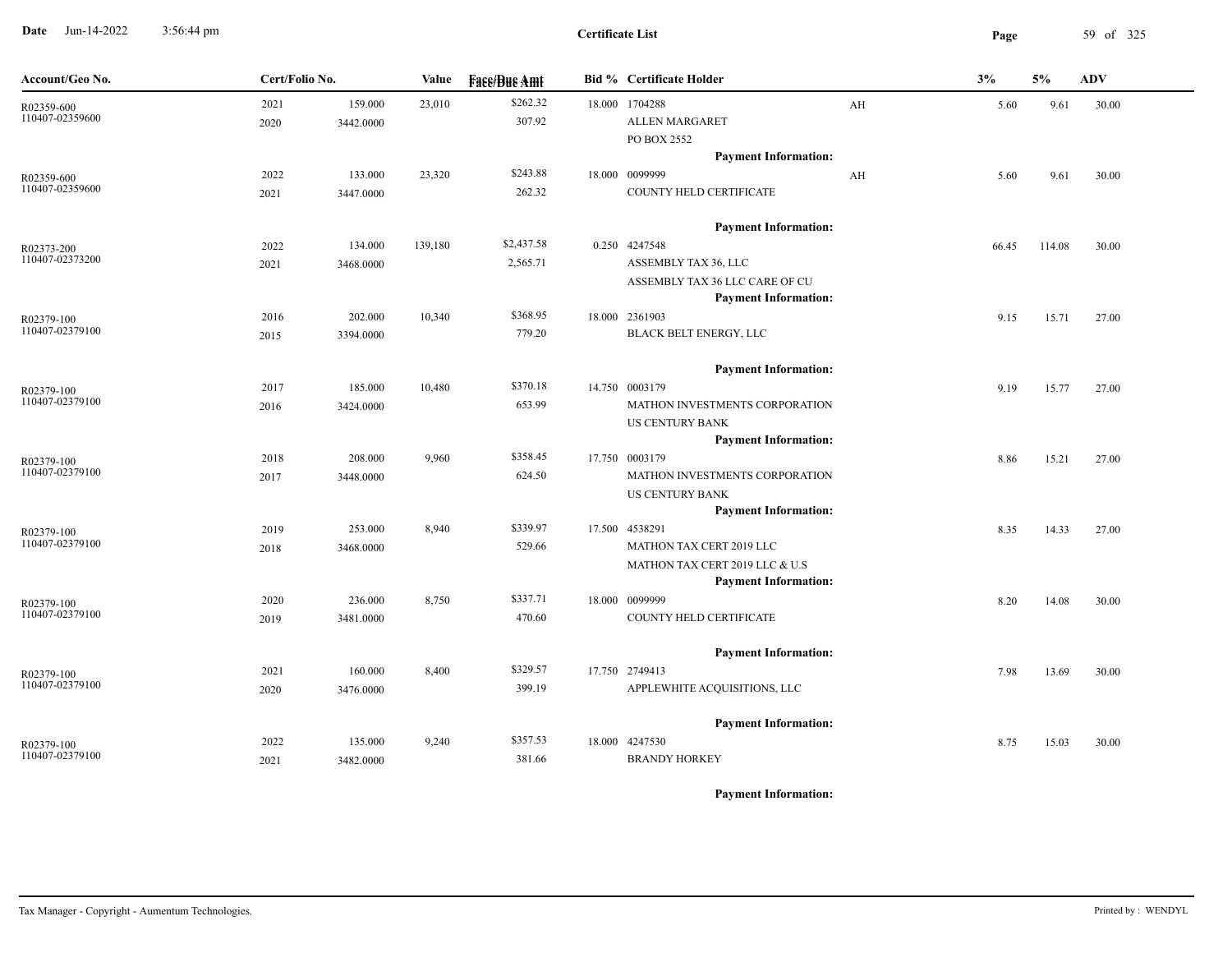**Date** Jun-14-2022 3:56:44 pm **Page** 60 of 325 3:56:44 pm

| Account/Geo No.               | Cert/Folio No. |           | Value  | <b>Fase/Bue Amt</b> | <b>Bid % Certificate Holder</b>               |    | 3%    | 5%    | <b>ADV</b> |
|-------------------------------|----------------|-----------|--------|---------------------|-----------------------------------------------|----|-------|-------|------------|
| R02381-200                    | 2016           | 203.000   | 8,670  | \$188.71            | 15.750 0000002                                |    | 4.15  | 7.13  | 27.00      |
| 110407-02381200               | 2015           | 3397.0000 |        | 375.77              | <b>BLEVINS JOHN E</b>                         |    |       |       |            |
|                               |                |           |        |                     | <b>BLEVINS JOHN E</b>                         |    |       |       |            |
|                               |                |           |        |                     | <b>Payment Information:</b>                   |    |       |       |            |
| R02381-200<br>110407-02381200 | 2017           | 186.000   | 8,540  | \$185.49            | 18.000 2361900                                |    | 4.06  | 6.98  | 27.00      |
|                               | 2016           | 3427.0000 |        | 361.46              | SHO, LLC                                      |    |       |       |            |
|                               |                |           |        |                     | <b>Payment Information:</b>                   |    |       |       |            |
| R02381-200                    | 2018           | 209.000   | 8,400  | \$180.72            | 18.000 0003179                                |    | 3.93  | 6.75  | 27.00      |
| 110407-02381200               | 2017           | 3451.0000 |        | 319.80              | MATHON INVESTMENTS CORPORATION                |    |       |       |            |
|                               |                |           |        |                     | <b>US CENTURY BANK</b>                        |    |       |       |            |
|                               |                |           |        |                     | <b>Payment Information:</b>                   |    |       |       |            |
| R02381-200                    | 2019           | 254.000   | 8,270  | \$177.35            | 17.500 4538291                                |    | 3.84  | 6.59  | 27.00      |
| 110407-02381200               | 2018           | 3471.0000 |        | 279.30              | MATHON TAX CERT 2019 LLC                      |    |       |       |            |
|                               |                |           |        |                     | MATHON TAX CERT 2019 LLC & U.S                |    |       |       |            |
|                               |                |           |        | \$175.91            | <b>Payment Information:</b>                   |    |       |       |            |
| R02381-200<br>110407-02381200 | 2020           | 237.000   | 8,120  | 243.55              | 16.750 4247530<br><b>BRANDY HORKEY</b>        |    | 3.71  | 6.38  | 30.00      |
|                               | 2019           | 3484.0000 |        |                     |                                               |    |       |       |            |
|                               |                |           |        |                     | <b>Payment Information:</b>                   |    |       |       |            |
| R02381-200                    | 2021           | 161.000   | 7,990  | \$171.53            | 16.750 0003068                                |    | 3.59  | 6.17  | 30.00      |
| 110407-02381200               | 2020           | 3479.0000 |        | 208.91              | RM CAPITAL INVESTMENT, LLC.                   |    |       |       |            |
|                               |                |           |        |                     | <b>Payment Information:</b>                   |    |       |       |            |
| R02381-200                    | 2022           | 136.000   | 7,830  | \$168.25            | 15.750 0003068                                |    | 3.50  | 6.01  | 30.00      |
| 110407-02381200               | 2021           | 3485.0000 |        | 182.91              | RM CAPITAL INVESTMENT, LLC.                   |    |       |       |            |
|                               |                |           |        |                     |                                               |    |       |       |            |
|                               |                |           |        | \$877.76            | <b>Payment Information:</b>                   |    |       |       |            |
| R02392-310<br>110407-02392310 | 2020           | 239.000   | 81,010 |                     | 16.750 0000102<br>SIMMONS SAMMIE D OR DONNA G | AH | 23.18 | 39.80 | 30.00      |
|                               | 2019           | 3498.0000 |        | 1,190.31            | SIMMONS SAMMIE D OR DONNA G                   |    |       |       |            |
|                               |                |           |        |                     | <b>Payment Information:</b>                   |    |       |       |            |
| R02392-310                    | 2021           | 162.000   | 76,820 | \$794.51            | 16.750 0000102                                | AH | 20.87 | 35.83 | 30.00      |
| 110407-02392310               | 2020           | 3493.0000 |        | 944.93              | SIMMONS SAMMIE D OR DONNA G                   |    |       |       |            |
|                               |                |           |        |                     | SIMMONS SAMMIE D OR DONNA G                   |    |       |       |            |
|                               |                |           |        |                     | <b>Payment Information:</b>                   |    |       |       |            |
| R02392-310                    | 2022           | 137.000   | 77,890 | \$807.50            | 0.250 4247548                                 | AH | 21.23 | 36.45 | 30.00      |
| 110407-02392310               | 2021           | 3500.0000 |        | 854.13              | ASSEMBLY TAX 36, LLC                          |    |       |       |            |
|                               |                |           |        |                     | ASSEMBLY TAX 36 LLC CARE OF CU                |    |       |       |            |
|                               |                |           |        |                     | <b>Payment Information:</b>                   |    |       |       |            |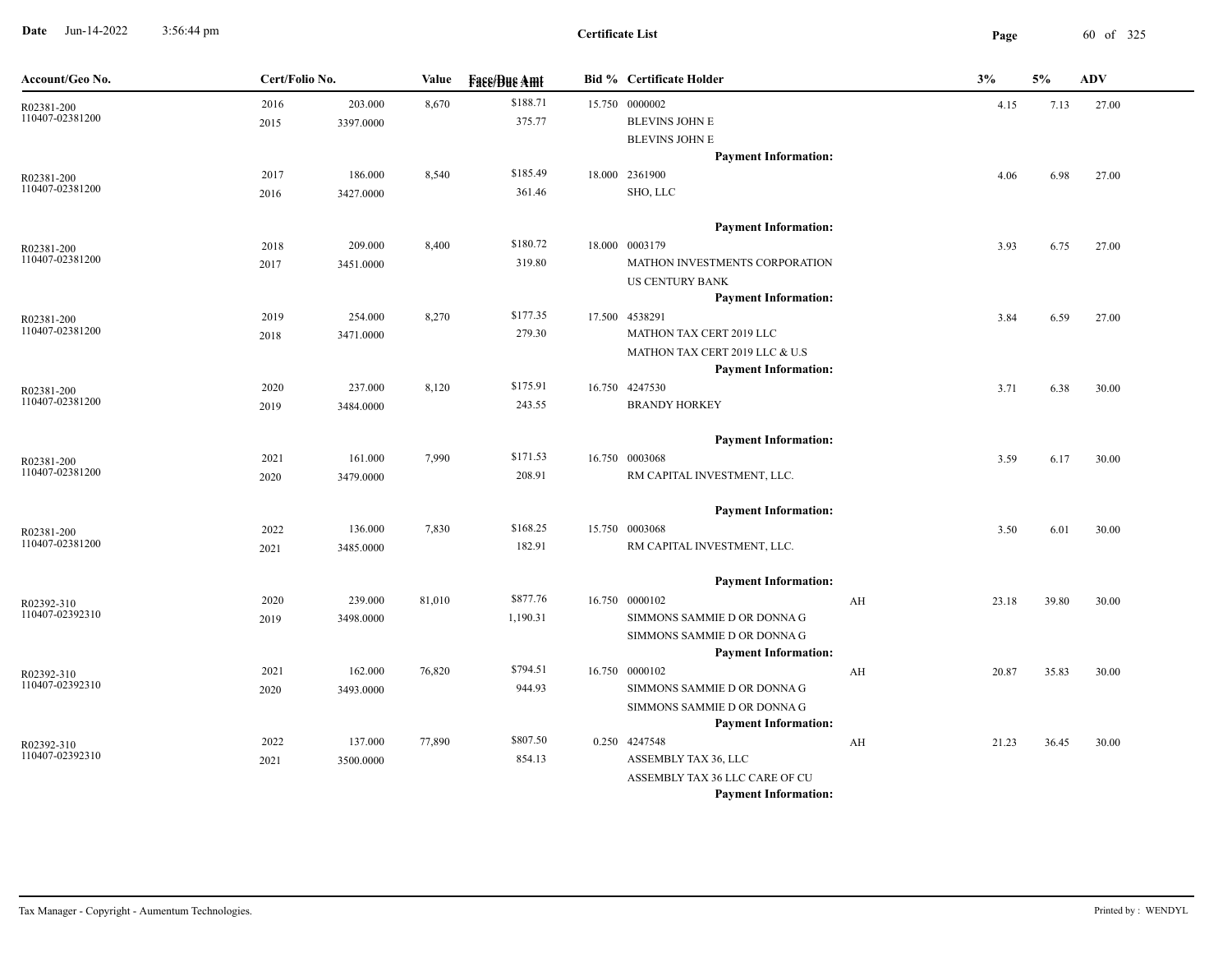**Date** Jun-14-2022 3:56:44 pm **Page** 61 of 325 3:56:44 pm

**Certificate List**

| Account/Geo No. | Cert/Folio No. |           | <b>Value</b> | <b>Fase/Bue Amt</b> | <b>Bid % Certificate Holder</b> |    | 3%    | 5%    | ADV   |  |
|-----------------|----------------|-----------|--------------|---------------------|---------------------------------|----|-------|-------|-------|--|
| R02398-100      | 2021           | 163.000   | 21,980       | \$549.72            | 6.750 2749418                   |    | 14.08 | 24.18 | 30.00 |  |
| 110407-02398100 | 2020           | 3501.0000 |              | 596.17              | IDE TECHNOLOGIES, INC           |    |       |       |       |  |
|                 |                |           |              |                     | <b>Payment Information:</b>     |    |       |       |       |  |
| R02398-100      | 2022           | 138.000   | 24,170       | \$604.38            | 0.250 4247548                   |    | 15.60 | 26.78 | 30.00 |  |
| 110407-02398100 | 2021           | 3508.0000 |              | 640.85              | ASSEMBLY TAX 36, LLC            |    |       |       |       |  |
|                 |                |           |              |                     | ASSEMBLY TAX 36 LLC CARE OF CU  |    |       |       |       |  |
|                 |                |           |              |                     | <b>Payment Information:</b>     |    |       |       |       |  |
| R01157-707      | 2022           | 13.000    | 21,570       | \$389.79            | 0.250 5356948                   |    | 9.65  | 16.56 | 30.00 |  |
| 110504-01157707 | 2021           | 424.0000  |              | 415.53              | CC2 FL LLC                      |    |       |       |       |  |
|                 |                |           |              |                     | <b>Payment Information:</b>     |    |       |       |       |  |
| R01157-712      | 2022           | 14.000    | 11,890       | \$233.72            | 15.750 3097555                  |    | 5.32  | 9.13  | 30.00 |  |
| 110504-01157712 | 2021           | 429.0000  |              | 251.66              | <b>SAVVY FL LLC</b>             |    |       |       |       |  |
|                 |                |           |              |                     | FIRST HORIZON COLLATERAL ASSIG  |    |       |       |       |  |
|                 |                |           |              |                     | <b>Payment Information:</b>     |    |       |       |       |  |
| R01157-713      | 2022           | 15.000    | 16,700       | \$311.28            | 0.250 5356948                   |    | 7.47  | 12.82 | 30.00 |  |
| 110504-01157713 | 2021           | 430.0000  |              | 333.09              | CC2 FL LLC                      |    |       |       |       |  |
|                 |                |           |              |                     | <b>Payment Information:</b>     |    |       |       |       |  |
| R01157-725      | 2022           | 16.000    | 17,580       | \$325.46            | 0.250 5356948                   |    | 7.86  | 13.50 | 30.00 |  |
| 110504-01157725 | 2021           | 442.0000  |              | 347.98              | CC2 FL LLC                      |    |       |       |       |  |
|                 |                |           |              |                     | <b>Payment Information:</b>     |    |       |       |       |  |
| R01163-200      | 2022           | 18.000    | 117,990      | \$1,454.08          | 0.250 4247548                   | AH | 39.17 | 67.24 | 30.00 |  |
| 110504-01163200 | 2021           | 554.0000  |              | 1,533.03            | ASSEMBLY TAX 36, LLC            |    |       |       |       |  |
|                 |                |           |              |                     | ASSEMBLY TAX 36 LLC CARE OF CU  |    |       |       |       |  |
|                 |                |           |              |                     | <b>Payment Information:</b>     |    |       |       |       |  |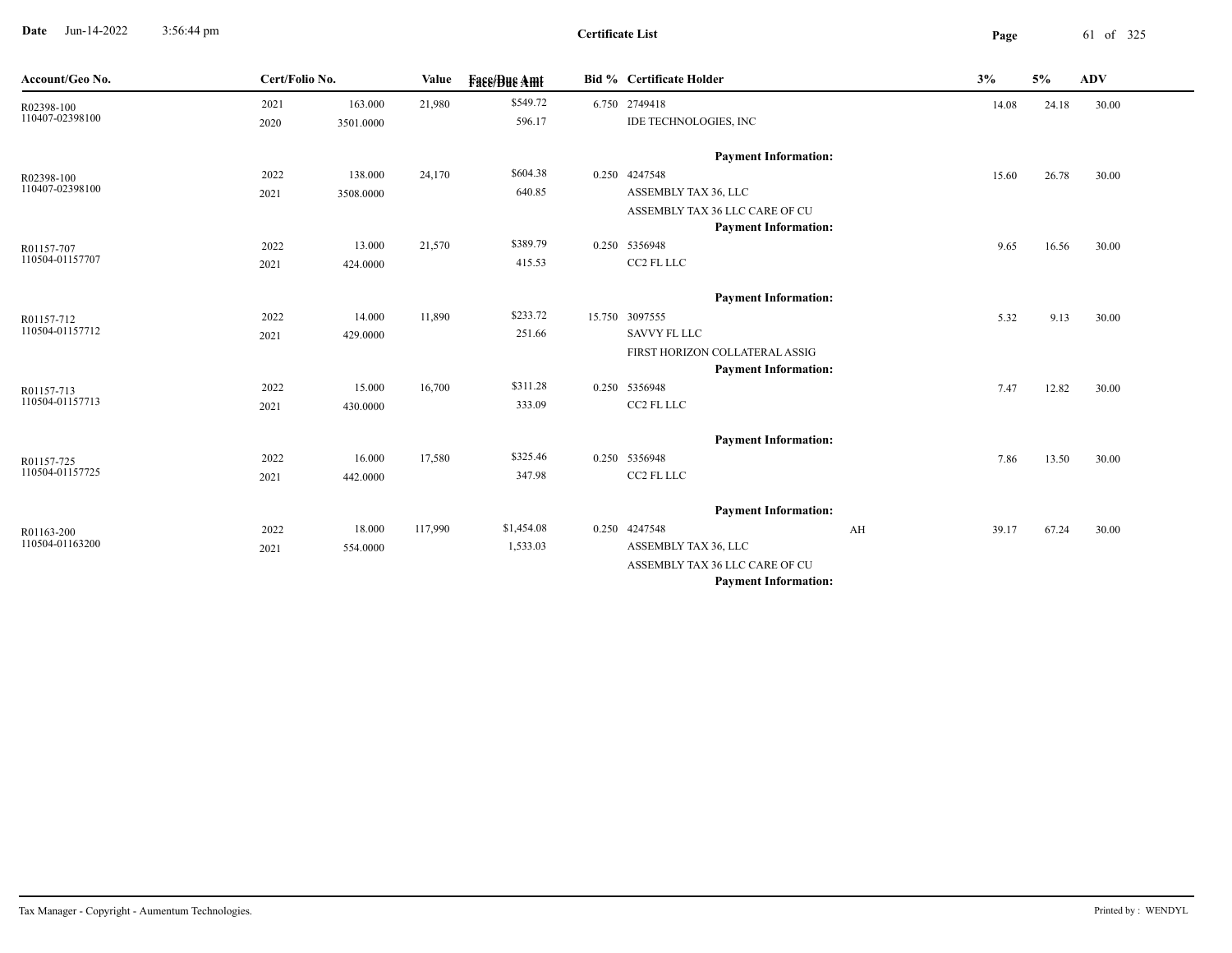**Date** Jun-14-2022 3:56:44 pm **Page** 62 of 325 3:56:44 pm

| Account/Geo No.               | Cert/Folio No. |                     | Value  | <b>Fase/Bue Amt</b> |  | <b>Bid % Certificate Holder</b>           | 3%<br><b>ADV</b><br>5% |       |       |       |
|-------------------------------|----------------|---------------------|--------|---------------------|--|-------------------------------------------|------------------------|-------|-------|-------|
| R01601-200                    | 2016           | 45.000              | 1,350  | \$62.31             |  | 18.000 0099999                            |                        | 0.65  | 1.11  | 27.00 |
| 110506-01601200               | 2015           | 1489.0000           |        | 136.79              |  | COUNTY HELD CERTIFICATE                   |                        |       |       |       |
|                               |                |                     |        |                     |  | <b>Payment Information:</b>               |                        |       |       |       |
| R01601-200<br>110506-01601200 | 2017           | 46.000              | 1,350  | \$62.15             |  | 18.000 0099999                            |                        | 0.64  | 1.10  | 27.00 |
|                               | 2016           | 1509.0000           |        | 125.27              |  | COUNTY HELD CERTIFICATE                   |                        |       |       |       |
|                               |                |                     |        |                     |  | <b>Payment Information:</b>               |                        |       |       |       |
| R01601-200                    | 2018           | 55.000              | 1,350  | \$61.77             |  | 18.000 0099999                            |                        | 0.63  | 1.08  | 27.00 |
| 110506-01601200               | 2017           | 1517.0000           |        | 113.42              |  | COUNTY HELD CERTIFICATE                   |                        |       |       |       |
|                               |                |                     |        |                     |  | <b>Payment Information:</b>               |                        |       |       |       |
| R01601-200                    | 2019           | 69.000              | 1,350  | \$61.59             |  | 18.000 0099999                            |                        | 0.63  | 1.08  | 27.00 |
| 110506-01601200               | 2018           | 1528.0000           |        | 102.02              |  | COUNTY HELD CERTIFICATE                   |                        |       |       |       |
|                               |                |                     |        |                     |  | <b>Payment Information:</b>               |                        |       |       |       |
| R01601-200                    | 2020           | 58.000              | 1,350  | \$64.26             |  | 18.000 0099999                            |                        | 0.62  | 1.06  | 30.00 |
| 110506-01601200               | 2019           | 1532.0000           |        | 94.61               |  | COUNTY HELD CERTIFICATE                   |                        |       |       |       |
|                               |                |                     |        |                     |  | <b>Payment Information:</b>               |                        |       |       |       |
| R01601-400                    | 2016           | 46.000              | 1,800  | \$70.09             |  | 18.000 0099999                            |                        | 0.86  | 1.48  | 27.00 |
| 110506-01601400               | 2015           | 1491.0000           |        | 153.09              |  | COUNTY HELD CERTIFICATE                   |                        |       |       |       |
|                               |                |                     |        |                     |  | <b>Payment Information:</b>               |                        |       |       |       |
| R01601-400                    | 2017           | 47.000              | 1,800  | \$69.89             |  | 18.000 0099999                            |                        | 0.86  | 1.47  | 27.00 |
| 110506-01601400               | 2016           | 1511.0000           |        | 140.09              |  | COUNTY HELD CERTIFICATE                   |                        |       |       |       |
|                               |                |                     |        |                     |  |                                           |                        |       |       |       |
|                               |                |                     |        | \$69.37             |  | <b>Payment Information:</b>               |                        |       |       |       |
| R01601-400<br>110506-01601400 | 2018<br>2017   | 56.000<br>1519.0000 | 1,800  | 126.61              |  | 18.000 0099999<br>COUNTY HELD CERTIFICATE |                        | 0.84  | 1.45  | 27.00 |
|                               |                |                     |        |                     |  |                                           |                        |       |       |       |
|                               |                |                     |        |                     |  | <b>Payment Information:</b>               |                        |       |       |       |
| R01601-400                    | 2019           | 71.000              | 1,800  | \$69.12             |  | 18.000 0099999                            |                        | 0.84  | 1.43  | 27.00 |
| 110506-01601400               | 2018           | 1530.0000           |        | 113.73              |  | COUNTY HELD CERTIFICATE                   |                        |       |       |       |
|                               |                |                     |        |                     |  | <b>Payment Information:</b>               |                        |       |       |       |
| R01601-400                    | 2020           | 59.000              | 1,800  | \$71.69             |  | 18.000 0099999                            |                        | 0.82  | 1.41  | 30.00 |
| 110506-01601400               | 2019           | 1534.0000           |        | 104.82              |  | COUNTY HELD CERTIFICATE                   |                        |       |       |       |
|                               |                |                     |        |                     |  | <b>Payment Information:</b>               |                        |       |       |       |
| R06053-200                    | 2022           | 677.000             | 33,450 | \$481.07            |  | 0.250 4247548                             | AH                     | 12.18 | 20.91 | 30.00 |
| 110507-06053200               | 2021           | 8611.0000           |        | 511.37              |  | ASSEMBLY TAX 36, LLC                      |                        |       |       |       |
|                               |                |                     |        |                     |  | ASSEMBLY TAX 36 LLC CARE OF CU            |                        |       |       |       |
|                               |                |                     |        |                     |  | <b>Payment Information:</b>               |                        |       |       |       |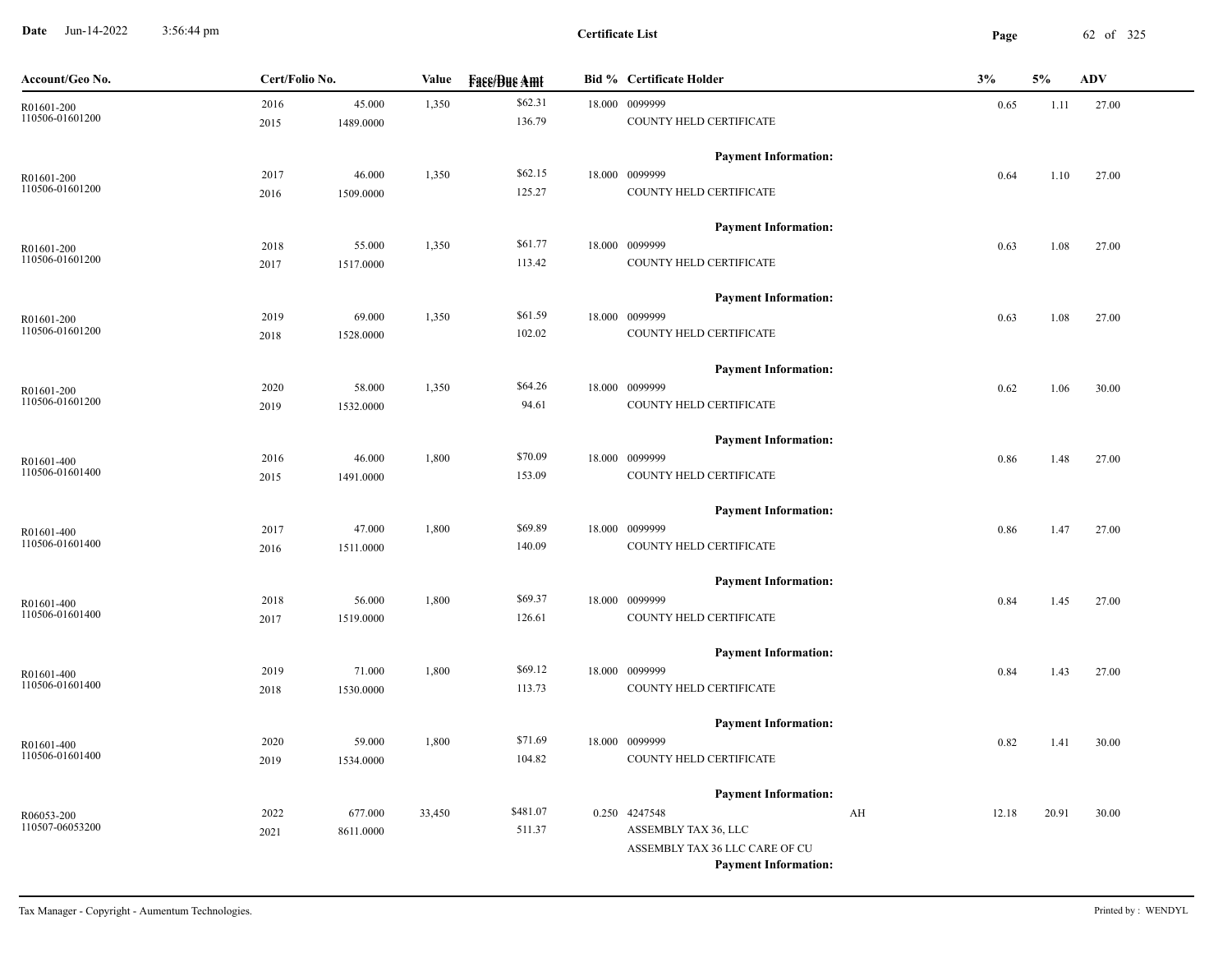**Date** Jun-14-2022 3:56:44 pm **Page** 63 of 325 3:56:44 pm

| Account/Geo No.               | Cert/Folio No. |                        | Value  | <b>Fass/Bus Amt</b>    | <b>Bid % Certificate Holder</b>                                                                        |    | 3%             | 5%    | <b>ADV</b> |
|-------------------------------|----------------|------------------------|--------|------------------------|--------------------------------------------------------------------------------------------------------|----|----------------|-------|------------|
| R08767-000<br>110608-08767000 | 2022<br>2021   | 1029.000<br>15375.0000 | 31,070 | \$735.11<br>778.12     | 0.250 4247548<br>ASSEMBLY TAX 36, LLC<br>ASSEMBLY TAX 36 LLC CARE OF CU<br><b>Payment Information:</b> |    | 19.23<br>33.01 |       | 30.00      |
| R02407-200<br>120407-02407200 | 2022<br>2021   | 139.000<br>3526.0000   | 51,790 | \$1,028.46<br>1,086.13 | 0.250 4247548<br>ASSEMBLY TAX 36, LLC<br>ASSEMBLY TAX 36 LLC CARE OF CU                                |    | 27.36          | 46.97 | 30.00      |
| R02408-150<br>120407-02408150 | 2021<br>2020   | 165.000<br>3525.0000   | 30,500 | \$282.57<br>302.95     | <b>Payment Information:</b><br>0.250 4247548<br>ASSEMBLY TAX 36, LLC<br>ASSEMBLY TAX 36 LLC CARE OF CU | AH | 6.67           | 11.46 | 30.00      |
| R02408-150<br>120407-02408150 | 2022<br>2021   | 140.000<br>3532.0000   | 30,920 | \$288.88<br>309.57     | <b>Payment Information:</b><br>0.250 4247548<br>ASSEMBLY TAX 36, LLC<br>ASSEMBLY TAX 36 LLC CARE OF CU | AH | 6.85           | 11.76 | 30.00      |
| R02408-450<br>120407-02408450 | 2021<br>2020   | 166.000<br>3535.0000   | 65,710 | \$854.62<br>903.60     | <b>Payment Information:</b><br>0.250 4247548<br>ASSEMBLY TAX 36, LLC<br>ASSEMBLY TAX 36 LLC CARE OF CU | AH | 22.54          | 38.70 | 30.00      |
| R02408-450<br>120407-02408450 | 2022<br>2021   | 141.000<br>3542.0000   | 66,630 | \$857.29<br>906.40     | <b>Payment Information:</b><br>0.250 4247548<br>ASSEMBLY TAX 36, LLC<br>ASSEMBLY TAX 36 LLC CARE OF CU | AH | 22.62          | 38.82 | 30.00      |
| R02408-500<br>120407-02408500 | 2022<br>2021   | 142.000<br>3543.0000   | 10,310 | \$243.88<br>262.32     | <b>Payment Information:</b><br>18.000 0099999<br>COUNTY HELD CERTIFICATE                               | AH | 5.60           | 9.61  | 30.00      |
| R02408-725<br>120407-02408725 | 2020<br>2019   | 246.000<br>3548.0000   | 9,470  | \$257.68<br>283.26     | <b>Payment Information:</b><br>18.000 2749418<br>IDE TECHNOLOGIES, INC                                 | AH | 4.20           | 7.21  | 30.00      |
| R02408-725<br>120407-02408725 | 2022<br>2021   | 143.000<br>3550.0000   | 9,490  | \$193.41<br>209.33     | <b>Payment Information:</b><br>18.000 0099999<br>COUNTY HELD CERTIFICATE                               | AH | 4.20           | 7.21  | 30.00      |
| R02413-100<br>120407-02413100 | 2022<br>2021   | 145.000<br>3564.0000   | 24,230 | \$591.53<br>627.36     | <b>Payment Information:</b><br>0.250 4247548<br>ASSEMBLY TAX 36, LLC<br>ASSEMBLY TAX 36 LLC CARE OF CU |    | 15.24          | 26.17 | 30.00      |
| R02414-430<br>120407-02414430 | 2021<br>2020   | 168.000<br>3573.0000   | 8,060  | \$193.41<br>237.37     | <b>Payment Information:</b><br>18.000 0099999<br>COUNTY HELD CERTIFICATE                               | AH | 4.20           | 7.21  | 30.00      |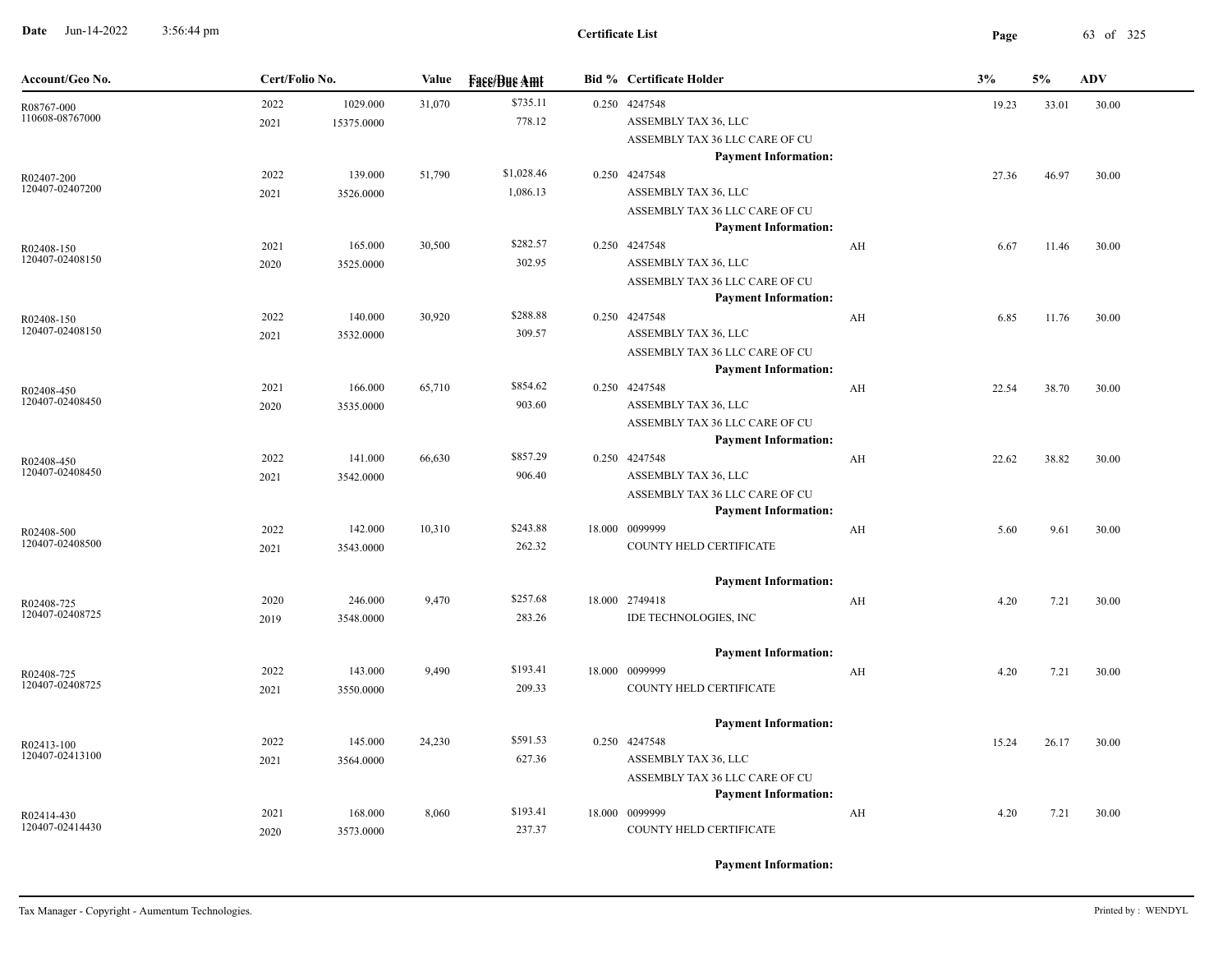**Date** Jun-14-2022 3:56:44 pm **Page** 64 of 325 3:56:44 pm

| Account/Geo No.               | Cert/Folio No. |           | Value  | <b>Face/Bue Amt</b> | <b>Bid % Certificate Holder</b> |    | 3%    | 5%    | <b>ADV</b> |  |
|-------------------------------|----------------|-----------|--------|---------------------|---------------------------------|----|-------|-------|------------|--|
| R02414-440                    | 2017           | 198.000   | 13,760 | \$432.46            | 14.750 0003179                  |    | 10.91 | 18.74 | 27.00      |  |
| 120407-02414440               | 2016           | 3522.0000 |        | 762.96              | MATHON INVESTMENTS CORPORATION  |    |       |       |            |  |
|                               |                |           |        |                     | US CENTURY BANK                 |    |       |       |            |  |
|                               |                |           |        |                     | <b>Payment Information:</b>     |    |       |       |            |  |
| R02414-440                    | 2018           | 221.000   | 14,020 | \$426.94            | 17.750 0003179                  |    | 10.76 | 18.47 | 27.00      |  |
| 120407-02414440               | 2017           | 3545.0000 |        | 742.63              | MATHON INVESTMENTS CORPORATION  |    |       |       |            |  |
|                               |                |           |        |                     | US CENTURY BANK                 |    |       |       |            |  |
|                               |                |           |        |                     | <b>Payment Information:</b>     |    |       |       |            |  |
| R02414-440<br>120407-02414440 | 2019           | 266.000   | 13,490 | \$416.09            | 17.500 4538291                  |    | 10.46 | 17.96 | 27.00      |  |
|                               | 2018           | 3565.0000 |        | 646.86              | MATHON TAX CERT 2019 LLC        |    |       |       |            |  |
|                               |                |           |        |                     | MATHON TAX CERT 2019 LLC & U.S  |    |       |       |            |  |
|                               |                |           |        |                     | <b>Payment Information:</b>     |    |       |       |            |  |
| R02414-440<br>120407-02414440 | 2020           | 251.000   | 12,600 | \$401.21            | 16.750 0002753                  |    | 9.96  | 17.11 | 30.00      |  |
|                               | 2019           | 3579.0000 |        | 547.47              | LUCA 2, LLC                     |    |       |       |            |  |
|                               |                |           |        |                     | <b>Payment Information:</b>     |    |       |       |            |  |
|                               | 2021           | 169.000   | 12,240 | \$391.82            | 16.750 0003172                  |    | 9.70  | 16.66 | 30.00      |  |
| R02414-440<br>120407-02414440 | 2020           | 3574.0000 |        | 469.17              | <b>RAJENDRA INC</b>             |    |       |       |            |  |
|                               |                |           |        |                     | <b>RAJENDRA INC</b>             |    |       |       |            |  |
|                               |                |           |        |                     | <b>Payment Information:</b>     |    |       |       |            |  |
| R02414-440                    | 2022           | 146.000   | 13,460 | \$427.81            | 18.000 4538296                  |    | 10.70 | 18.37 | 30.00      |  |
| 120407-02414440               | 2021           | 3581.0000 |        | 455.45              | RICKY W BOVINET                 |    |       |       |            |  |
|                               |                |           |        |                     |                                 |    |       |       |            |  |
|                               |                |           |        |                     | <b>Payment Information:</b>     |    |       |       |            |  |
| R02414-500                    | 2022           | 147.000   | 25,700 | \$607.79            | 4.500 3097555                   |    | 15.69 | 26.94 | 30.00      |  |
| 120407-02414500               | 2021           | 3583.0000 |        | 644.43              | <b>SAVVY FL LLC</b>             |    |       |       |            |  |
|                               |                |           |        |                     | FIRST HORIZON COLLATERAL ASSIG  |    |       |       |            |  |
|                               |                |           |        |                     | <b>Payment Information:</b>     |    |       |       |            |  |
| R02417-060                    | 2022           | 148.000   | 15,010 | \$284.03            | 0.250 5356948                   |    | 6.71  | 11.53 | 30.00      |  |
| 120407-02417060               | 2021           | 3598.0000 |        | 304.48              | CC2 FL LLC                      |    |       |       |            |  |
|                               |                |           |        |                     |                                 |    |       |       |            |  |
|                               |                |           |        |                     | <b>Payment Information:</b>     |    |       |       |            |  |
| R02417-200<br>120407-02417200 | 2022           | 149.000   | 28,320 | \$246.95            | 18.000 0099999                  | AH | 5.69  | 9.76  | 30.00      |  |
|                               | 2021           | 3600.0000 |        | 265.55              | COUNTY HELD CERTIFICATE         |    |       |       |            |  |
|                               |                |           |        |                     | <b>Payment Information:</b>     |    |       |       |            |  |
| R02418-100                    | 2021           | 170.000   | 30,220 | \$531.89            | 0.250 0876575                   |    | 13.59 | 23.33 | 30.00      |  |
| 120407-02418100               | 2020           | 3598.0000 |        | 564.73              | TLGFY, LLC                      |    |       |       |            |  |
|                               |                |           |        |                     | CAPITAL ONE, N.A., AS COLLATER  |    |       |       |            |  |
|                               |                |           |        |                     | <b>Payment Information:</b>     |    |       |       |            |  |
| R02418-100                    | 2022           | 150.000   | 29,840 | \$523.15            | 0.250 4247548                   |    | 13.35 | 22.91 | 30.00      |  |
| 120407-02418100               | 2021           | 3605.0000 |        | 555.56              | ASSEMBLY TAX 36, LLC            |    |       |       |            |  |
|                               |                |           |        |                     | ASSEMBLY TAX 36 LLC CARE OF CU  |    |       |       |            |  |
|                               |                |           |        |                     | <b>Payment Information:</b>     |    |       |       |            |  |
|                               |                |           |        |                     |                                 |    |       |       |            |  |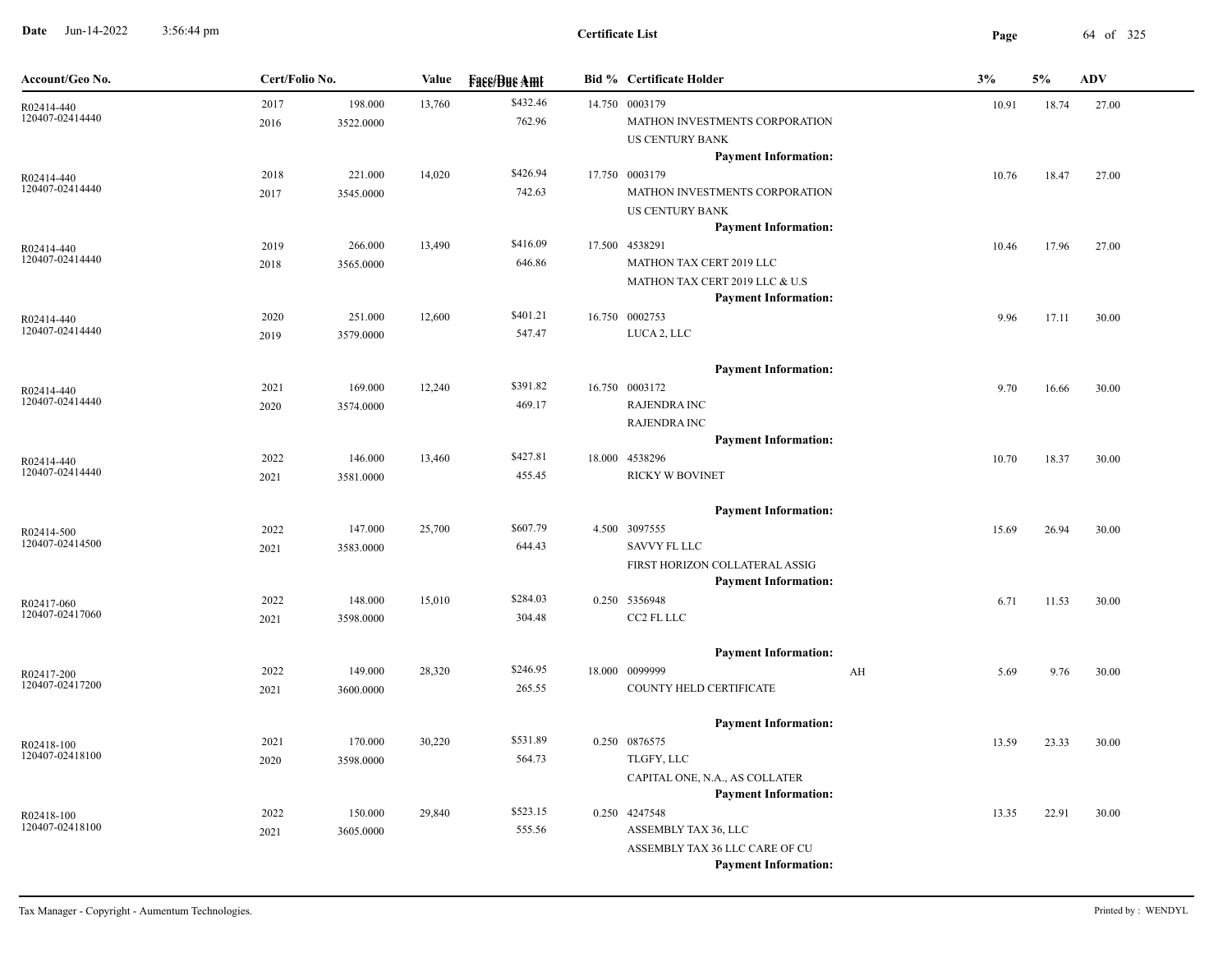**Date** Jun-14-2022 3:56:44 pm **Page** 65 of 325 3:56:44 pm

| Account/Geo No.               | Cert/Folio No. |            | Value | <b>Fase/Bue Amt</b> | <b>Bid % Certificate Holder</b>                             | 3%   | 5%   | <b>ADV</b> |
|-------------------------------|----------------|------------|-------|---------------------|-------------------------------------------------------------|------|------|------------|
| R02433-125                    | 2021           | 171.000    | 6,400 | \$145.76            | 14.750 3097555                                              | 2.88 | 4.94 | 30.00      |
| 120407-02433125               | 2020           | 3630.0000  |       | 175.30              | <b>SAVVY FL LLC</b>                                         |      |      |            |
|                               |                |            |       |                     | FIRST HORIZON COLLATERAL ASSIG                              |      |      |            |
|                               |                |            |       |                     | <b>Payment Information:</b>                                 |      |      |            |
| R02433-125                    | 2022           | 151.000    | 7,040 | \$156.57            | 12.250 3097555                                              | 3.18 | 5.46 | 30.00      |
| 120407-02433125               | 2021           | 3638.0000  |       | 170.65              | <b>SAVVY FL LLC</b>                                         |      |      |            |
|                               |                |            |       |                     | FIRST HORIZON COLLATERAL ASSIG                              |      |      |            |
|                               |                |            |       |                     | <b>Payment Information:</b>                                 |      |      |            |
| R02433-150<br>120407-02433150 | 2022           | 152.000    | 9,030 | \$187.60            | 15.750 4538291                                              | 4.04 | 6.93 | 30.00      |
|                               | 2021           | 3639.0000  |       | 203.23              | MATHON TAX CERT 2019 LLC                                    |      |      |            |
|                               |                |            |       |                     | MATHON TAX CERT 2019 LLC & U.S                              |      |      |            |
|                               |                |            |       |                     | <b>Payment Information:</b>                                 |      |      |            |
| R09082-155<br>120409-09082155 | 2018           | 1236.000   | 8,700 | \$185.77            | 7.750 0000173                                               | 4.07 | 6.99 | 27.00      |
|                               | 2017           | 15867.0000 |       | 250.81              | PICKFORD SHIRLEY R TRUSTEE                                  |      |      |            |
|                               |                |            |       |                     | SHIRLEY R PICKFORD REV TRUST<br><b>Payment Information:</b> |      |      |            |
|                               |                | 1444.000   | 8,700 | \$184.54            | 2.750 0000102                                               |      |      |            |
| R09082-155<br>120409-09082155 | 2019           |            |       | 206.44              | SIMMONS SAMMIE D OR DONNA G                                 | 4.04 | 6.93 | 27.00      |
|                               | 2018           | 15905.0000 |       |                     | SIMMONS SAMMIE D OR DONNA G                                 |      |      |            |
|                               |                |            |       |                     | <b>Payment Information:</b>                                 |      |      |            |
|                               | 2020           | 1335.000   | 8,750 | \$186.30            | 16.750 0000173                                              | 4.00 | 6.87 | 30.00      |
| R09082-155<br>120409-09082155 | 2019           | 15951.0000 |       | 257.56              | PICKFORD SHIRLEY R TRUSTEE                                  |      |      |            |
|                               |                |            |       |                     | SHIRLEY R PICKFORD REV TRUST                                |      |      |            |
|                               |                |            |       |                     | <b>Payment Information:</b>                                 |      |      |            |
| R09082-155                    | 2021           | 1150.000   | 8,800 | \$184.65            | 12.250 0000102                                              | 3.96 | 6.79 | 30.00      |
| 120409-09082155               | 2020           | 15975.0000 |       | 215.40              | SIMMONS SAMMIE D OR DONNA G                                 |      |      |            |
|                               |                |            |       |                     | SIMMONS SAMMIE D OR DONNA G                                 |      |      |            |
|                               |                |            |       |                     | <b>Payment Information:</b>                                 |      |      |            |
| R09082-155                    | 2022           | 1058.000   | 8,860 | \$184.85            | 0.250 4247548                                               | 3.96 | 6.80 | 30.00      |
| 120409-09082155               | 2021           | 16013.0000 |       | 200.34              | ASSEMBLY TAX 36, LLC                                        |      |      |            |
|                               |                |            |       |                     | ASSEMBLY TAX 36 LLC CARE OF CU                              |      |      |            |
|                               |                |            |       |                     | <b>Payment Information:</b>                                 |      |      |            |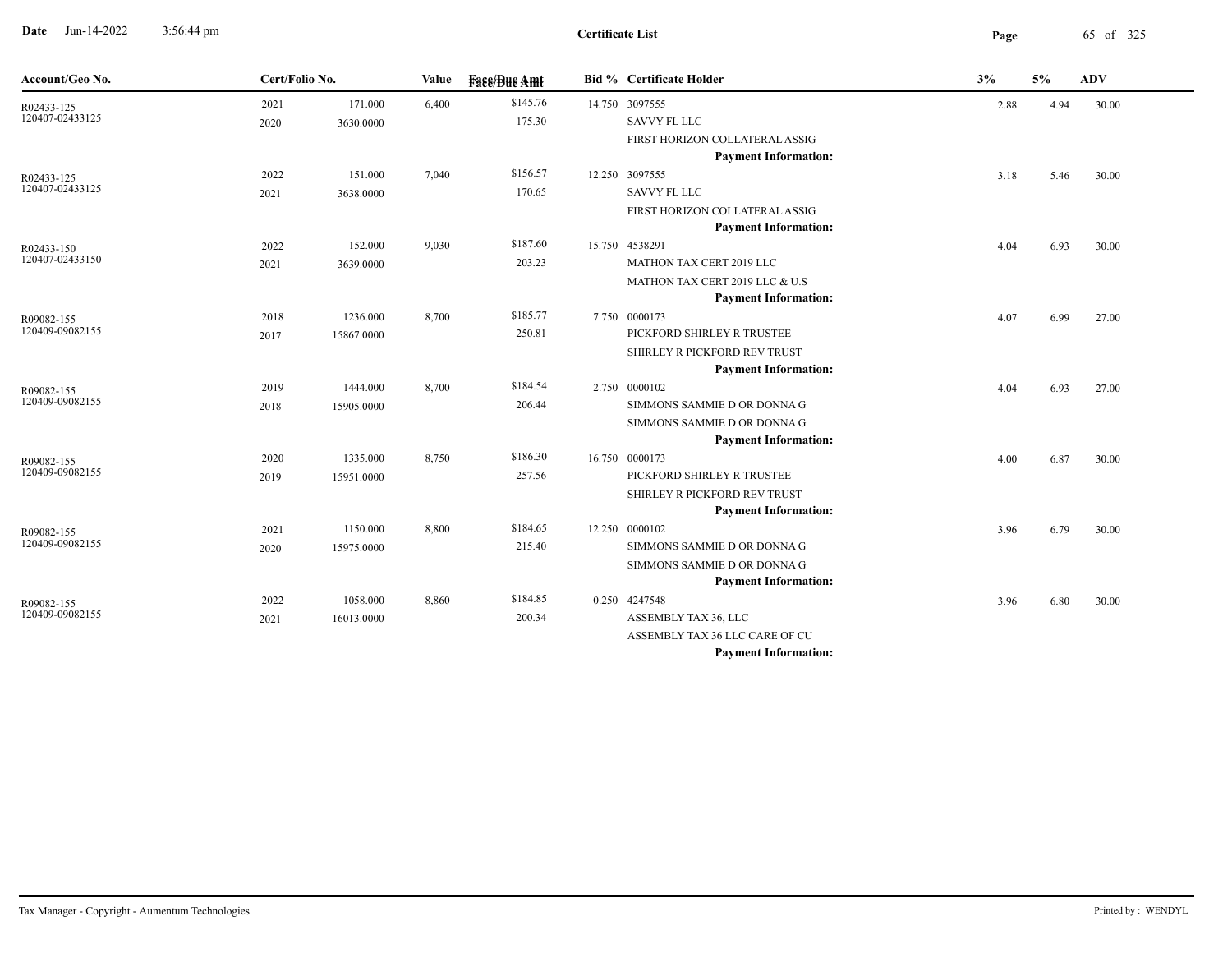**Date** Jun-14-2022 3:56:44 pm **Page** 66 of 325 3:56:44 pm

| Account/Geo No.               | Cert/Folio No. |           | Value | <b>Face/Bue Amt</b> | <b>Bid % Certificate Holder</b>               | 3%   | 5%   | ADV   |
|-------------------------------|----------------|-----------|-------|---------------------|-----------------------------------------------|------|------|-------|
| R01605-200                    | 2016           | 47.000    | 1,440 | \$63.86             | 18.000 0099999                                | 0.69 | 1.18 | 27.00 |
| 120506-01605200               | 2015           | 1495.0000 |       | 140.04              | COUNTY HELD CERTIFICATE                       |      |      |       |
|                               |                |           |       |                     | <b>Payment Information:</b>                   |      |      |       |
| R01605-200                    | 2017           | 48.000    | 1,440 | \$63.71             | 18.000 0099999                                | 0.69 | 1.18 | 27.00 |
| 120506-01605200               | 2016           | 1515.0000 |       | 128.25              | COUNTY HELD CERTIFICATE                       |      |      |       |
|                               |                |           |       |                     |                                               |      |      |       |
|                               | 2018           | 57.000    | 1,440 | \$63.30             | <b>Payment Information:</b><br>18.000 0099999 | 0.67 | 1.16 | 27.00 |
| R01605-200<br>120506-01605200 | 2017           | 1523.0000 |       | 116.08              | COUNTY HELD CERTIFICATE                       |      |      |       |
|                               |                |           |       |                     |                                               |      |      |       |
|                               |                |           |       |                     | <b>Payment Information:</b>                   |      |      |       |
| R01605-200<br>120506-01605200 | 2019           | 72.000    | 1,440 | \$63.10<br>104.37   | 18.000 0099999<br>COUNTY HELD CERTIFICATE     | 0.67 | 1.15 | 27.00 |
|                               | 2018           | 1534.0000 |       |                     |                                               |      |      |       |
|                               |                |           |       |                     | <b>Payment Information:</b>                   |      |      |       |
| R01605-200                    | 2020           | 60.000    | 1,440 | \$65.74             | 18.000 0099999                                | 0.66 | 1.13 | 30.00 |
| 120506-01605200               | 2019           | 1538.0000 |       | 96.64               | COUNTY HELD CERTIFICATE                       |      |      |       |
|                               |                |           |       |                     | <b>Payment Information:</b>                   |      |      |       |
| R01605-400                    | 2016           | 48.000    | 1,920 | \$72.16             | 18.000 0099999                                | 0.92 | 1.58 | 27.00 |
| 120506-01605400               | 2015           | 1497.0000 |       | 157.43              | COUNTY HELD CERTIFICATE                       |      |      |       |
|                               |                |           |       |                     | <b>Payment Information:</b>                   |      |      |       |
| R01605-400                    | 2017           | 49.000    | 1,920 | \$71.94             | 18.000 0099999                                | 0.91 | 1.57 | 27.00 |
| 120506-01605400               | 2016           | 1517.0000 |       | 144.02              | COUNTY HELD CERTIFICATE                       |      |      |       |
|                               |                |           |       |                     |                                               |      |      |       |
|                               |                |           |       |                     | <b>Payment Information:</b>                   |      |      |       |
| R01605-400<br>120506-01605400 | 2018           | 58.000    | 1,920 | \$71.39             | 18.000 0099999                                | 0.90 | 1.54 | 27.00 |
|                               | 2017           | 1525.0000 |       | 130.11              | COUNTY HELD CERTIFICATE                       |      |      |       |
|                               |                |           |       |                     | <b>Payment Information:</b>                   |      |      |       |
| R01605-400                    | 2019           | 74.000    | 1,920 | \$71.13             | 18.000 0099999                                | 0.89 | 1.53 | 27.00 |
| 120506-01605400               | 2018           | 1536.0000 |       | 116.86              | COUNTY HELD CERTIFICATE                       |      |      |       |
|                               |                |           |       |                     | <b>Payment Information:</b>                   |      |      |       |
| R01605-400                    | 2020           | 61.000    | 1,920 | \$73.68             | 18.000 0099999                                | 0.88 | 1.51 | 30.00 |
| 120506-01605400               | 2019           | 1540.0000 |       | 107.56              | COUNTY HELD CERTIFICATE                       |      |      |       |
|                               |                |           |       |                     |                                               |      |      |       |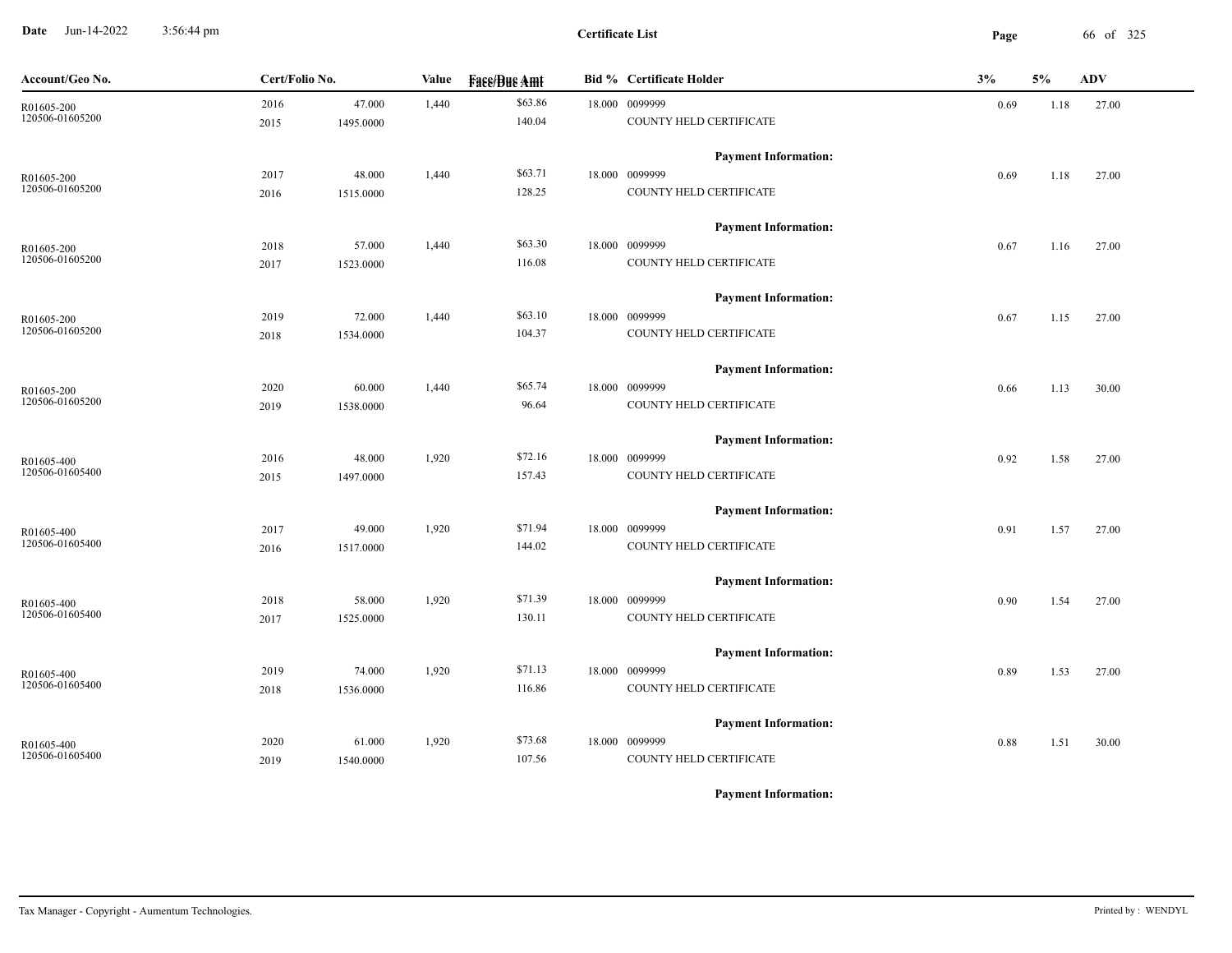**Date** Jun-14-2022 3:56:44 pm **Page** 67 of 325 3:56:44 pm

| Account/Geo No.               | Cert/Folio No. |            | Value   | <b>Face/Bue Amt</b> | <b>Bid % Certificate Holder</b> |    | 3%    | 5%     | <b>ADV</b> |
|-------------------------------|----------------|------------|---------|---------------------|---------------------------------|----|-------|--------|------------|
| R06061-200                    | 2021           | 710.000    | 57,040  | \$645.53            | 0.250 0876575                   | AH | 16.74 | 28.74  | 30.00      |
| 120507-06061200               | 2020           | 8620.0000  |         | 684.06              | TLGFY, LLC                      |    |       |        |            |
|                               |                |            |         |                     | CAPITAL ONE, N.A., AS COLLATER  |    |       |        |            |
|                               |                |            |         | \$648.02            | <b>Payment Information:</b>     |    |       |        |            |
| R06061-200<br>120507-06061200 | 2022           | 678.000    | 57,830  | 686.67              | 0.250 5356948<br>CC2 FL LLC     | AH | 16.81 | 28.86  | 30.00      |
|                               | 2021           | 8635.0000  |         |                     |                                 |    |       |        |            |
|                               |                |            |         |                     | <b>Payment Information:</b>     |    |       |        |            |
| R06067-360                    | 2022           | 679.000    | 52,440  | \$604.50            | 0.250 5356948                   | AH | 15.60 | 26.79  | 30.00      |
| 120507-06067360               | 2021           | 8659.0000  |         | 640.98              | CC2 FL LLC                      |    |       |        |            |
|                               |                |            |         |                     | <b>Payment Information:</b>     |    |       |        |            |
| R06067-540                    | 2022           | 680.000    | 43,340  | \$892.22            | 0.250 4247548                   |    | 23.58 | 40.49  | 30.00      |
| 120507-06067540               | 2021           | 8668.0000  |         | 943.08              | ASSEMBLY TAX 36, LLC            |    |       |        |            |
|                               |                |            |         |                     | ASSEMBLY TAX 36 LLC CARE OF CU  |    |       |        |            |
|                               |                |            |         |                     | <b>Payment Information:</b>     |    |       |        |            |
| R06067-620                    | 2022           | 681.000    | 23,520  | \$193.41            | 18.000 0099999                  | AH | 4.20  | 7.21   | 30.00      |
| 120507-06067620               | 2021           | 8672.0000  |         | 209.33              | COUNTY HELD CERTIFICATE         |    |       |        |            |
|                               |                |            |         |                     | <b>Payment Information:</b>     |    |       |        |            |
| R06067-850                    | 2022           | 682.000    | 9,070   | \$188.25            | 0.250 3097555                   |    | 4.06  | 6.96   | 30.00      |
| 120507-06067850               | 2021           | 8683.0000  |         | 203.91              | <b>SAVVY FL LLC</b>             |    |       |        |            |
|                               |                |            |         |                     | FIRST HORIZON COLLATERAL ASSIG  |    |       |        |            |
|                               |                |            |         |                     | <b>Payment Information:</b>     |    |       |        |            |
| R06281-010                    | 2022           | 708.000    | 28,550  | \$653.76            | 0.250 5356948                   |    | 16.97 | 29.13  | 30.00      |
| 120607-06281010               | 2021           | 9187.0000  |         | 692.70              | CC2 FL LLC                      |    |       |        |            |
|                               |                |            |         |                     | <b>Payment Information:</b>     |    |       |        |            |
| R07145-000                    | 2022           | 847.000    | 161,040 | \$2,638.65          | 0.250 0003192                   |    | 72.03 | 123.65 | 30.00      |
| 120807-07145000               | 2021           | 12416.0000 |         | 2,776.83            | ATCF IIÂ FLORIDA-A LLC          |    |       |        |            |
|                               |                |            |         |                     | <b>Payment Information:</b>     |    |       |        |            |
| R07181-000                    | 2022           | 849.000    | 137,620 | \$1,770.58          | 0.250 4247548                   | AH | 47.95 | 82.31  | 30.00      |
| 120807-07181000               | 2021           | 12454.0000 |         | 1,865.36            | ASSEMBLY TAX 36, LLC            |    |       |        |            |
|                               |                |            |         |                     | ASSEMBLY TAX 36 LLC CARE OF CU  |    |       |        |            |
|                               |                |            |         |                     | <b>Payment Information:</b>     |    |       |        |            |
| R07187-000                    | 2022           | 850.000    | 1,320   | \$64.47             | 17.750 5366572                  |    | 0.62  | 1.07   | 30.00      |
| 120807-07187000               | 2021           | 12460.0000 |         | 73.94               | AVK REAL ESTATE LLC             |    |       |        |            |
|                               |                |            |         |                     |                                 |    |       |        |            |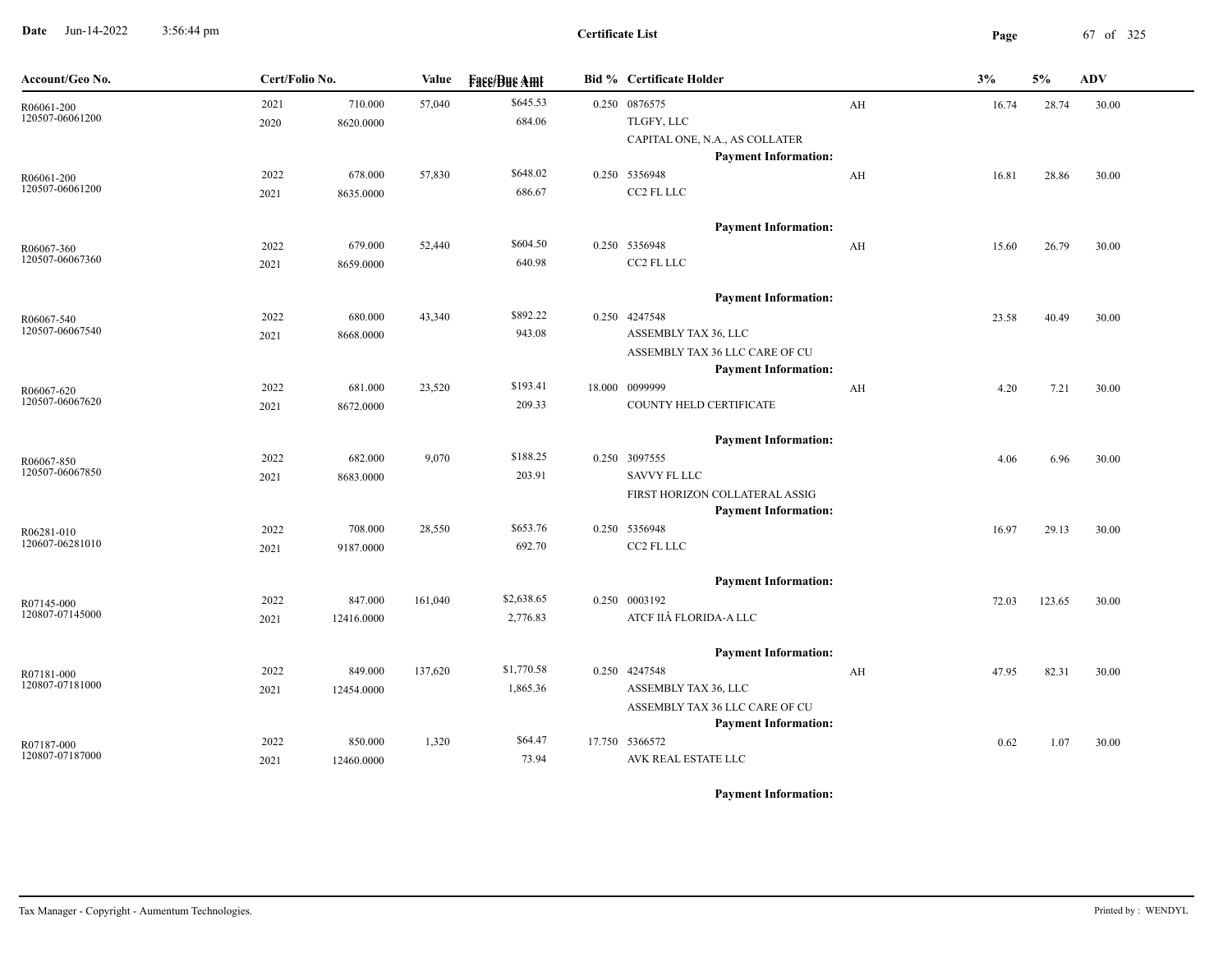**Date** Jun-14-2022 3:56:44 pm **Page** 68 of 325 3:56:44 pm

| \$193.41<br>2021<br>174.000<br>18.000 0099999<br>101,360<br>AH<br>R02442-000<br>130407-02442000<br>237.37<br>COUNTY HELD CERTIFICATE<br>2020<br>3654.0000<br><b>Payment Information:</b> | 4.20<br>4.20 | 7.21<br>7.21 | 30.00 |
|------------------------------------------------------------------------------------------------------------------------------------------------------------------------------------------|--------------|--------------|-------|
|                                                                                                                                                                                          |              |              |       |
|                                                                                                                                                                                          |              |              |       |
|                                                                                                                                                                                          |              |              |       |
| \$193.41<br>18.000 0099999<br>2022<br>153.000<br>102,770<br>AH<br>R02442-000                                                                                                             |              |              | 30.00 |
| 130407-02442000<br>209.33<br>COUNTY HELD CERTIFICATE<br>3662.0000<br>2021                                                                                                                |              |              |       |
| <b>Payment Information:</b>                                                                                                                                                              |              |              |       |
| \$658.31<br>2021<br>176.000<br>58,960<br>0.250 4247548<br>AH<br>R02451-000                                                                                                               | 17.10        | 29.35        | 30.00 |
| 130407-02451000<br>697.48<br>ASSEMBLY TAX 36, LLC<br>2020<br>3670.0000                                                                                                                   |              |              |       |
| ASSEMBLY TAX 36 LLC CARE OF CU                                                                                                                                                           |              |              |       |
| <b>Payment Information:</b>                                                                                                                                                              |              |              |       |
| \$54.37<br>226.000<br>890<br>18.000 2361903<br>2016<br>R02452-010                                                                                                                        | 0.43         | 0.73         | 27.00 |
| 130407-02452010<br>BLACK BELT ENERGY, LLC<br>120.16<br>2015<br>3585.0000                                                                                                                 |              |              |       |
| <b>Payment Information:</b>                                                                                                                                                              |              |              |       |
| \$56.79<br>2017<br>204.000<br>970<br>18.000 2361900<br>R02452-010                                                                                                                        | 0.49         | 0.85         | 27.00 |
| 130407-02452010<br>SHO, LLC<br>115.00<br>2016<br>3616.0000                                                                                                                               |              |              |       |
| <b>Payment Information:</b>                                                                                                                                                              |              |              |       |
| \$57.33<br>229.000<br>1,060<br>18.000 3947714<br>2018<br>R02452-010                                                                                                                      | 0.51         | 0.87         | 27.00 |
| 130407-02452010<br>FAVAN FARMS, LLC<br>105.72<br>2017<br>3643.0000                                                                                                                       |              |              |       |
| <b>Payment Information:</b>                                                                                                                                                              |              |              |       |
| \$57.73<br>18.000 4247530<br>2019<br>279.000<br>1,120<br>R02452-010                                                                                                                      | 0.52         | 0.89         | 27.00 |
| 130407-02452010<br><b>BRANDY HORKEY</b><br>96.02<br>2018<br>3662.0000                                                                                                                    |              |              |       |
| <b>Payment Information:</b>                                                                                                                                                              |              |              |       |
| \$60.47<br>2020<br>18.000 0099999<br>260.000<br>1,120<br>R02452-010                                                                                                                      | 0.51         | 0.88         | 30.00 |
| 130407-02452010<br>89.40<br>COUNTY HELD CERTIFICATE<br>3678.0000<br>2019                                                                                                                 |              |              |       |
| <b>Payment Information:</b>                                                                                                                                                              |              |              |       |
| \$60.14<br>177.000<br>1,120<br>18.000 4538296<br>2021<br>R02452-010                                                                                                                      | 0.50         | 0.86         | 30.00 |
| 130407-02452010<br>78.12<br><b>RICKY W BOVINET</b><br>3672.0000<br>2020                                                                                                                  |              |              |       |
| <b>Payment Information:</b>                                                                                                                                                              |              |              |       |
| \$62.03<br>2022<br>155.000<br>1,230<br>18.000 0099999<br>R02452-010                                                                                                                      | 0.56         | 0.95         | 30.00 |
| 130407-02452010<br>71.38<br>COUNTY HELD CERTIFICATE<br>3681.0000<br>2021                                                                                                                 |              |              |       |
| <b>Payment Information:</b>                                                                                                                                                              |              |              |       |
| \$651.87<br>2022<br>159.000<br>59,560<br>0.250 4247548<br>AH                                                                                                                             | 16.92        | 29.04        | 30.00 |
| R02456-000<br>130407-02456000<br>690.71<br>ASSEMBLY TAX 36, LLC<br>2021<br>3693.0000                                                                                                     |              |              |       |
| ASSEMBLY TAX 36 LLC CARE OF CU                                                                                                                                                           |              |              |       |
| <b>Payment Information:</b>                                                                                                                                                              |              |              |       |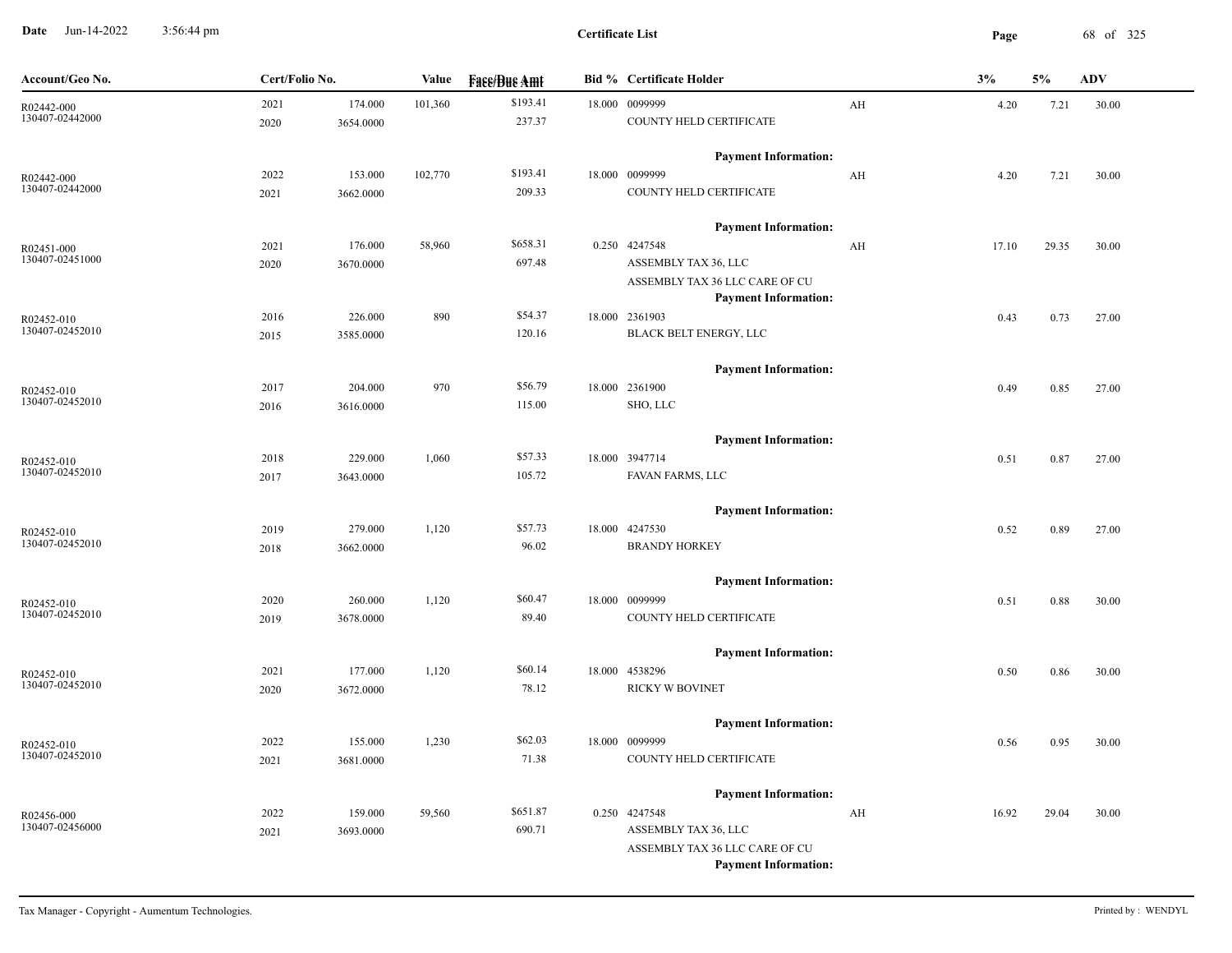**Date** Jun-14-2022 3:56:44 pm **Page** 69 of 325 3:56:44 pm

| Account/Geo No.               | Cert/Folio No. |           | Value  | <b>Fass/Bus Amt</b> | <b>Bid % Certificate Holder</b> |    | 3%    | 5%    | <b>ADV</b> |
|-------------------------------|----------------|-----------|--------|---------------------|---------------------------------|----|-------|-------|------------|
| R02457-000                    | 2022           | 160.000   | 22,820 | \$590.10            | 0.250 4247548                   |    | 15.20 | 26.10 | 30.00      |
| 130407-02457000               | 2021           | 3695.0000 |        | 625.86              | ASSEMBLY TAX 36, LLC            |    |       |       |            |
|                               |                |           |        |                     | ASSEMBLY TAX 36 LLC CARE OF CU  |    |       |       |            |
|                               |                |           |        |                     | <b>Payment Information:</b>     |    |       |       |            |
| R02460-000<br>130407-02460000 | 2022           | 161.000   | 36,790 | \$383.50            | 0.250 4247548                   | AH | 9.47  | 16.26 | 30.00      |
|                               | 2021           | 3708.0000 |        | 408.93              | ASSEMBLY TAX 36, LLC            |    |       |       |            |
|                               |                |           |        |                     | ASSEMBLY TAX 36 LLC CARE OF CU  |    |       |       |            |
|                               |                |           |        | \$79.58             | <b>Payment Information:</b>     |    |       |       |            |
| R02461-000<br>130407-02461000 | 2016<br>2015   | 231.000   | 2,350  | 172.97              | 18.000 2361900<br>SHO, LLC      |    | 1.13  | 1.93  | 27.00      |
|                               |                | 3619.0000 |        |                     |                                 |    |       |       |            |
|                               |                |           |        |                     | <b>Payment Information:</b>     |    |       |       |            |
| R02461-000                    | 2017           | 210.000   | 2,580  | \$86.00             | 18.000 3763869                  |    | 1.30  | 2.24  | 27.00      |
| 130407-02461000               | 2016           | 3650.0000 |        | 170.94              | STAMPHOUSE HOLDINGS, LLC        |    |       |       |            |
|                               |                |           |        |                     | <b>Payment Information:</b>     |    |       |       |            |
| R02461-000                    | 2018           | 232.000   | 2,830  | \$87.55             | 18.000 3947714                  |    | 1.35  | 2.31  | 27.00      |
| 130407-02461000               | 2017           | 3677.0000 |        | 158.15              | FAVAN FARMS, LLC                |    |       |       |            |
|                               |                |           |        |                     |                                 |    |       |       |            |
|                               |                |           |        |                     | <b>Payment Information:</b>     |    |       |       |            |
| R02461-000                    | 2019           | 282.000   | 2,940  | \$88.17             | 18.000 3947718                  |    | 1.36  | 2.34  | 27.00      |
| 130407-02461000               | 2018           | 3696.0000 |        | 143.35              | STONE PONY PROPERTIES, LLC      |    |       |       |            |
|                               |                |           |        |                     | <b>Payment Information:</b>     |    |       |       |            |
| R02461-000                    | 2020           | 265.000   | 2,940  | \$90.47             | 18.000 0099999                  |    | 1.34  | 2.31  | 30.00      |
| 130407-02461000               | 2019           | 3712.0000 |        | 130.65              | COUNTY HELD CERTIFICATE         |    |       |       |            |
|                               |                |           |        |                     |                                 |    |       |       |            |
|                               |                |           |        |                     | <b>Payment Information:</b>     |    |       |       |            |
| R02461-000                    | 2021           | 182.000   | 2,940  | \$89.65             | 17.750 2749413                  |    | 1.32  | 2.27  | 30.00      |
| 130407-02461000               | 2020           | 3704.0000 |        | 113.14              | APPLEWHITE ACQUISITIONS, LLC    |    |       |       |            |
|                               |                |           |        |                     | <b>Payment Information:</b>     |    |       |       |            |
| R02461-000                    | 2022           | 162.000   | 3,230  | \$94.62             | 18.000 4247530                  |    | 1.46  | 2.51  | 30.00      |
| 130407-02461000               | 2021           | 3713.0000 |        | 105.60              | <b>BRANDY HORKEY</b>            |    |       |       |            |
|                               |                |           |        |                     | <b>Payment Information:</b>     |    |       |       |            |
| R02477-000                    | 2022           | 163.000   | 46,500 | \$540.09            | 0.250 4247548                   | AH | 13.82 | 23.72 | 30.00      |
| 130407-02477000               | 2021           | 3727.0000 |        | 573.34              | ASSEMBLY TAX 36, LLC            |    |       |       |            |
|                               |                |           |        |                     | ASSEMBLY TAX 36 LLC CARE OF CU  |    |       |       |            |
|                               |                |           |        |                     | <b>Payment Information:</b>     |    |       |       |            |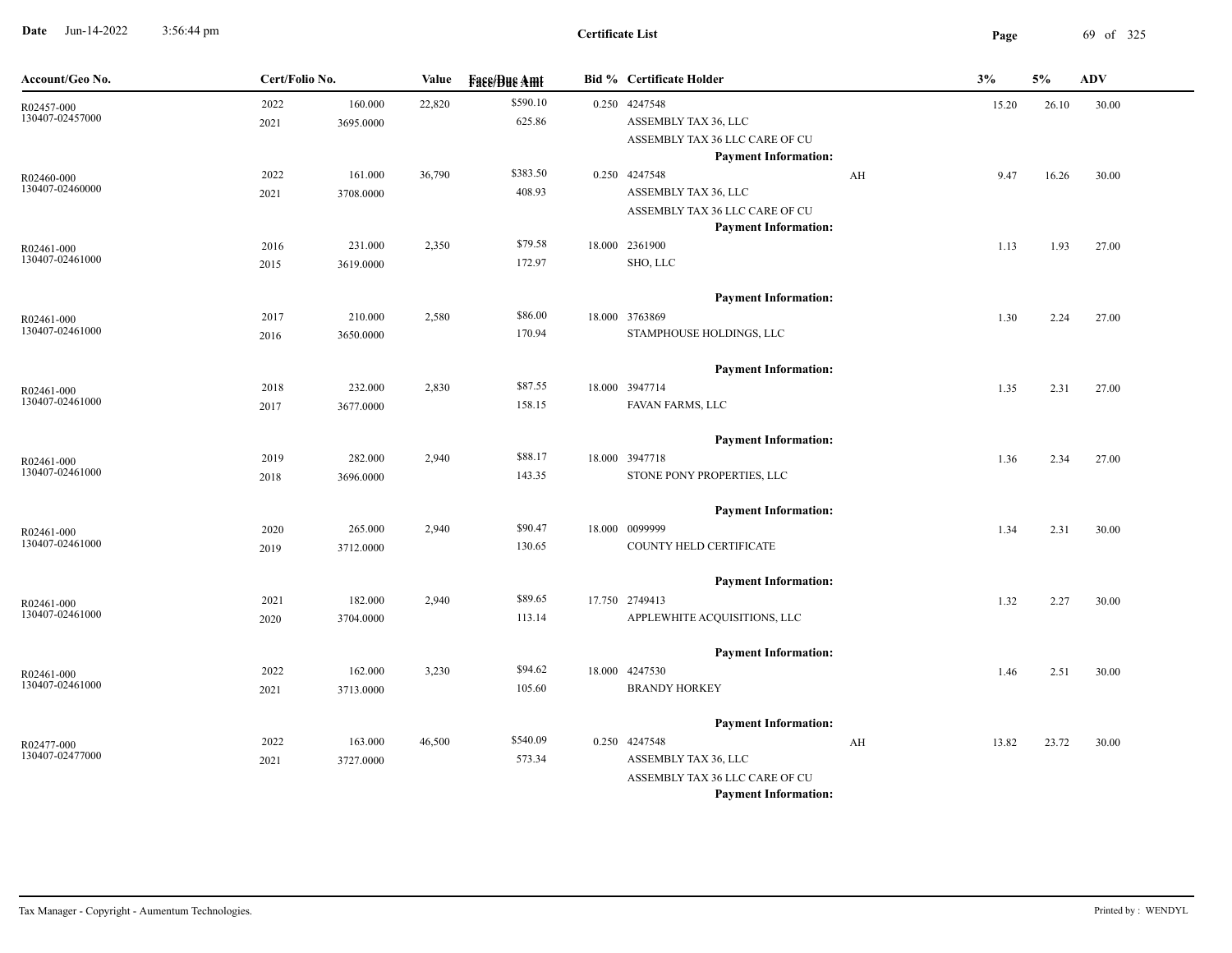**Date** Jun-14-2022 3:56:44 pm **Page** 70 of 325 3:56:44 pm

 $\overline{\phantom{a}}$ 

| Account/Geo No.               | Cert/Folio No. |                      | Value  | <b>Face/Bue Amt</b>    | <b>Bid % Certificate Holder</b>                                                                                                            |    | 3%    | 5%    | ADV   |
|-------------------------------|----------------|----------------------|--------|------------------------|--------------------------------------------------------------------------------------------------------------------------------------------|----|-------|-------|-------|
| R02493-000<br>130407-02493000 | 2020<br>2019   | 269.000<br>3740.0000 | 40,940 | \$952.05<br>1,005.90   | 0.250 0876575<br>TLGFY, LLC<br>CAPITAL ONE, N.A., AS COLLATER                                                                              |    | 25.24 | 43.34 | 30.00 |
| R02493-000<br>130407-02493000 | 2021<br>2020   | 185.000<br>3733.0000 | 51,320 | \$603.39<br>639.81     | <b>Payment Information:</b><br>0.250 4247548<br>ASSEMBLY TAX 36, LLC<br>ASSEMBLY TAX 36 LLC CARE OF CU                                     | AH | 15.57 | 26.73 | 30.00 |
| R02493-000<br>130407-02493000 | 2022<br>2021   | 164.000<br>3741.0000 | 52,030 | \$602.35<br>638.72     | <b>Payment Information:</b><br>0.250 4247548<br>ASSEMBLY TAX 36, LLC<br>ASSEMBLY TAX 36 LLC CARE OF CU                                     | AH | 15.54 | 26.68 | 30.00 |
| R02519-000<br>130407-02519000 | 2022<br>2021   | 165.000<br>3780.0000 | 54,710 | \$1,289.11<br>1,359.82 | <b>Payment Information:</b><br>0.250 4247548<br>ASSEMBLY TAX 36, LLC<br>ASSEMBLY TAX 36 LLC CARE OF CU                                     |    | 34.59 | 59.39 | 30.00 |
| R02599-000<br>130407-02599000 | 2022<br>2021   | 167.000<br>3880.0000 | 69,120 | \$714.74<br>756.73     | <b>Payment Information:</b><br>0.250 4247548<br>ASSEMBLY TAX 36, LLC<br>ASSEMBLY TAX 36 LLC CARE OF CU                                     | AH | 18.66 | 32.04 | 30.00 |
| R02600-000<br>130407-02600000 | 2021<br>2020   | 188.000<br>3873.0000 | 21,780 | \$563.48<br>597.90     | <b>Payment Information:</b><br>2.750 5331818<br>CCH FL 2 LLC                                                                               |    | 14.47 | 24.83 | 30.00 |
| R02600-000<br>130407-02600000 | 2022<br>2021   | 168.000<br>3881.0000 | 23,950 | \$591.35<br>627.17     | <b>Payment Information:</b><br>0.250 5356948<br>CC2 FL LLC                                                                                 |    | 15.24 | 26.16 | 30.00 |
| R02604-000<br>130407-02604000 | 2022<br>2021   | 169.000<br>3885.0000 | 39,780 | \$365.39<br>389.91     | <b>Payment Information:</b><br>0.250 4247548<br>ASSEMBLY TAX 36, LLC                                                                       | AH | 8.97  | 15.40 | 30.00 |
| R02614-000<br>130407-02614000 | 2022<br>2021   | 170.000<br>3895.0000 | 50,740 | \$593.88<br>629.82     | ASSEMBLY TAX 36 LLC CARE OF CU<br><b>Payment Information:</b><br>0.250 0003192<br>ATCF IIÂ FLORIDA-A LLC                                   | AH | 15.31 | 26.28 | 30.00 |
| R02621-000<br>130407-02621000 | 2022<br>2021   | 171.000<br>3903.0000 | 27,430 | \$663.55<br>702.98     | <b>Payment Information:</b><br>0.250 5356948<br>CC2 FL LLC                                                                                 |    | 17.24 | 29.60 | 30.00 |
| R02624-100<br>130407-02624100 | 2022<br>2021   | 172.000<br>3907.0000 | 6,750  | \$189.69<br>205.42     | <b>Payment Information:</b><br>15.750 4538291<br>MATHON TAX CERT 2019 LLC<br>MATHON TAX CERT 2019 LLC & U.S<br><b>Payment Information:</b> |    | 4.10  | 7.03  | 30.00 |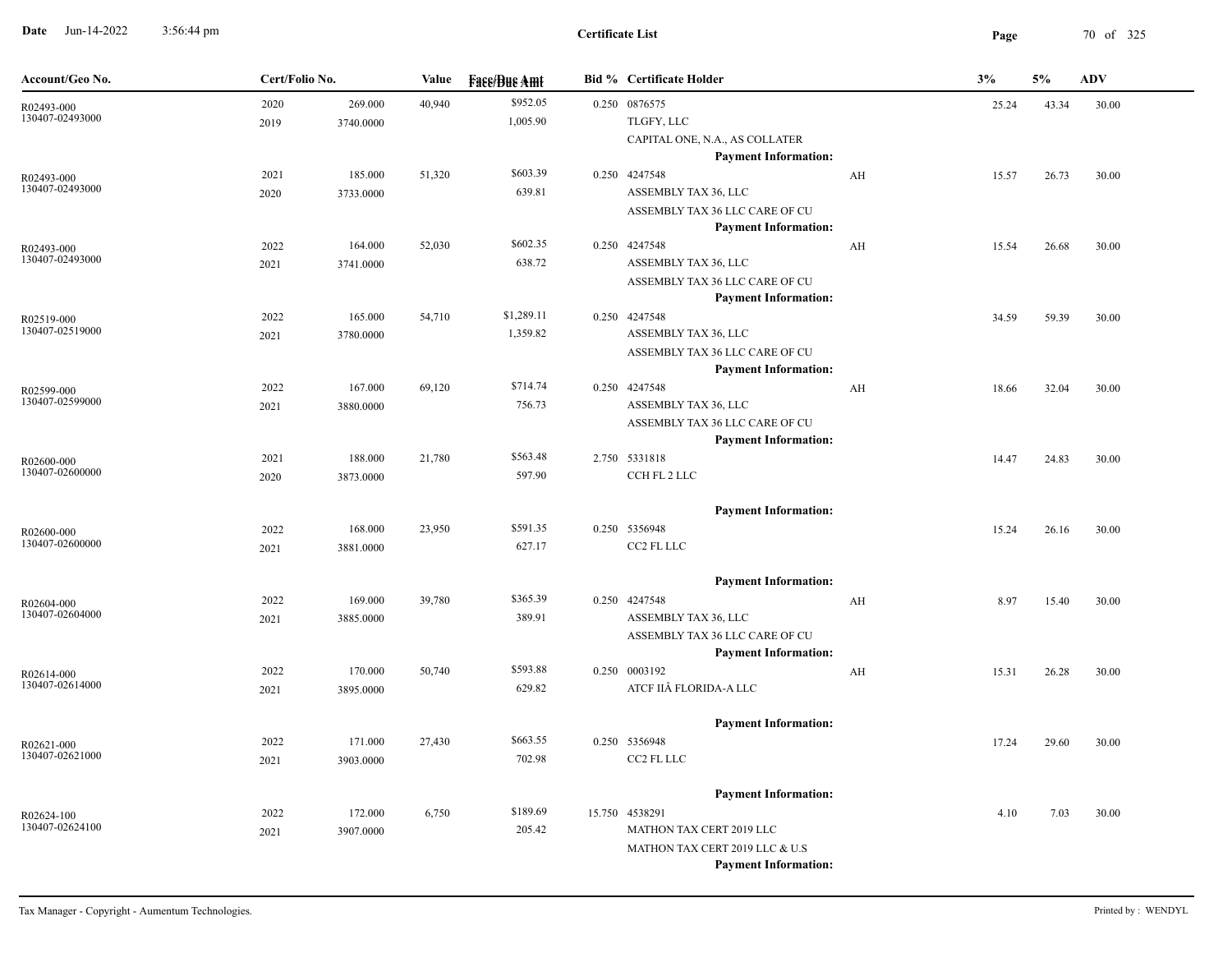**Date** Jun-14-2022 3:56:44 pm **Page** 71 of 325 3:56:44 pm

| Account/Geo No.               | Cert/Folio No. |           | Value  | <b>Face/Bue Amt</b> | Bid % Certificate Holder                     |    | 3%    | 5%    | <b>ADV</b> |
|-------------------------------|----------------|-----------|--------|---------------------|----------------------------------------------|----|-------|-------|------------|
| R02634-000<br>130407-02634000 | 2022           | 173.000   | 57,120 | \$635.83            | 0.250 4247548                                | AH | 16.47 | 28.28 | 30.00      |
|                               | 2021           | 3918.0000 |        | 673.87              | ASSEMBLY TAX 36, LLC                         |    |       |       |            |
|                               |                |           |        |                     | ASSEMBLY TAX 36 LLC CARE OF CU               |    |       |       |            |
|                               |                |           |        |                     | <b>Payment Information:</b>                  |    |       |       |            |
| R01606-100<br>130506-01606100 | 2016           | 49.000    | 1,080  | \$57.65             | 18.000 0099999                               |    | 0.52  | 0.89  | 27.00      |
|                               | 2015           | 1502.0000 |        | 127.03              | COUNTY HELD CERTIFICATE                      |    |       |       |            |
|                               |                |           |        |                     | <b>Payment Information:</b>                  |    |       |       |            |
| R01606-100                    | 2017           | 50.000    | 1,080  | \$57.52             | 18.000 0099999                               |    | 0.51  | 0.88  | 27.00      |
| 130506-01606100               | 2016           | 1522.0000 |        | 116.40              | COUNTY HELD CERTIFICATE                      |    |       |       |            |
|                               |                |           |        |                     | <b>Payment Information:</b>                  |    |       |       |            |
| R01606-100                    | 2018           | 59.000    | 1,080  | \$57.22             | 18.000 0099999                               |    | 0.51  | 0.87  | 27.00      |
| 130506-01606100               | 2017           | 1530.0000 |        | 105.53              | COUNTY HELD CERTIFICATE                      |    |       |       |            |
|                               |                |           |        |                     | <b>Payment Information:</b>                  |    |       |       |            |
| R01606-100                    | 2019           | 75.000    | 1,080  | \$57.07             | 18.000 0099999                               |    | 0.50  | 0.86  | 27.00      |
| 130506-01606100               | 2018           | 1541.0000 |        | 94.99               | COUNTY HELD CERTIFICATE                      |    |       |       |            |
|                               |                |           |        |                     | <b>Payment Information:</b>                  |    |       |       |            |
| R01606-100                    | 2020           | 62.000    | 1,080  | \$59.80             | 18.000 0099999                               |    | 0.49  | 0.85  | 30.00      |
| 130506-01606100               | 2019           | 1545.0000 |        | 88.48               | COUNTY HELD CERTIFICATE                      |    |       |       |            |
|                               |                |           |        |                     | <b>Payment Information:</b>                  |    |       |       |            |
| R06070-225                    | 2022           | 683.000   | 19,910 | \$548.77            | 0.250 5356948                                |    | 14.06 | 24.13 | 30.00      |
| 130507-06070225               | 2021           | 8699.0000 |        | 582.46              | CC2 FL LLC                                   |    |       |       |            |
|                               |                |           |        |                     |                                              |    |       |       |            |
|                               | 2022           | 684.000   | 54,880 | \$1,078.31          | <b>Payment Information:</b><br>0.250 4247548 |    |       |       |            |
| R06070-250<br>130507-06070250 | 2021           | 8701.0000 |        | 1,138.48            | ASSEMBLY TAX 36, LLC                         |    | 28.75 | 49.35 | 30.00      |
|                               |                |           |        |                     | ASSEMBLY TAX 36 LLC CARE OF CU               |    |       |       |            |
|                               |                |           |        |                     | <b>Payment Information:</b>                  |    |       |       |            |
| R06070-275                    | 2022           | 685.000   | 55,100 | \$621.99            | 0.250 5356948                                | AH | 16.09 | 27.62 | 30.00      |
| 130507-06070275               | 2021           | 8703.0000 |        | 659.34              | CC2 FL LLC                                   |    |       |       |            |
|                               |                |           |        |                     | <b>Payment Information:</b>                  |    |       |       |            |
| R06070-690                    | 2022           | 686.000   | 65,840 | \$716.19            | 0.250 5356948                                | AH | 18.70 | 32.10 | 30.00      |
| 130507-06070690               | 2021           | 8716.0000 |        | 758.25              | CC2 FL LLC                                   |    |       |       |            |
|                               |                |           |        |                     |                                              |    |       |       |            |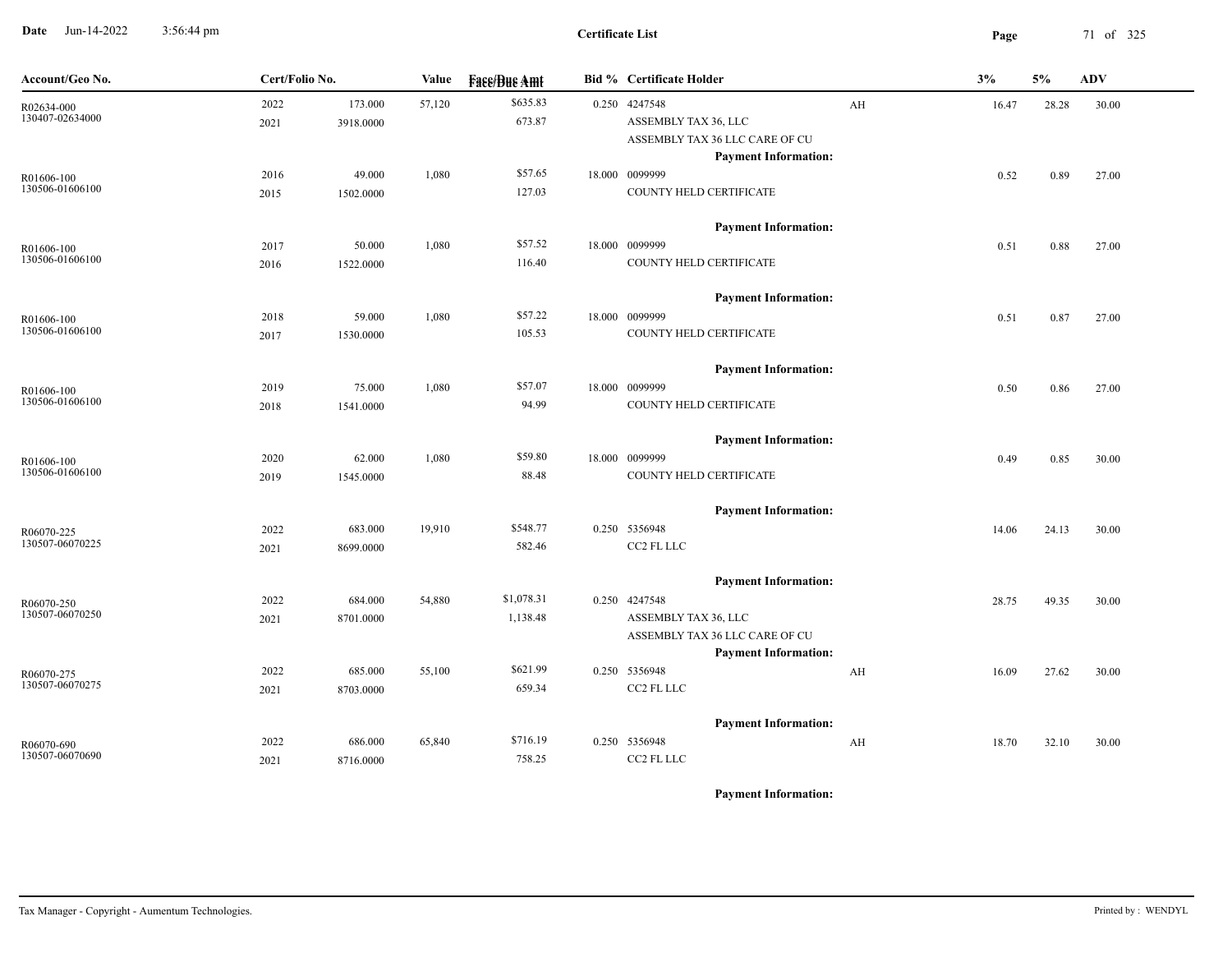**Date** Jun-14-2022 3:56:44 pm **Page** 72 of 325 3:56:44 pm

| Account/Geo No.               | Cert/Folio No. |            | Value  | <b>Fase/Bue Amt</b> |        | <b>Bid % Certificate Holder</b>                               |                                                | 3%    | 5%    | <b>ADV</b> |
|-------------------------------|----------------|------------|--------|---------------------|--------|---------------------------------------------------------------|------------------------------------------------|-------|-------|------------|
| R06070-715                    | 2020           | 829.000    | 19,720 | \$251.88            | 18.000 | 4247520                                                       | $\mathbf{A} \mathbf{H}$                        | 4.20  | 7.21  | 30.00      |
| 130507-06070715               | 2019           | 8710.0000  |        | 284.58              |        | <b>BEAMIF A LLC</b>                                           |                                                |       |       |            |
|                               |                |            |        |                     |        | <b>Payment Information:</b>                                   |                                                |       |       |            |
| R06070-715                    | 2021           | 716.000    | 19,390 | \$193.41            |        | 18.000 0099999                                                | AH                                             | 4.20  | 7.21  | 30.00      |
| 130507-06070715               | 2020           | 8708.0000  |        | 237.37              |        | COUNTY HELD CERTIFICATE                                       |                                                |       |       |            |
|                               |                |            |        |                     |        | <b>Payment Information:</b>                                   |                                                |       |       |            |
| R06070-715                    | 2022           | 687.000    | 19,660 | \$193.41            |        | 18.000 0099999                                                | AH                                             | 4.20  | 7.21  | 30.00      |
| 130507-06070715               | 2021           | 8723.0000  |        | 209.33              |        | COUNTY HELD CERTIFICATE                                       |                                                |       |       |            |
|                               |                |            |        |                     |        | <b>Payment Information:</b>                                   |                                                |       |       |            |
| R06070-730                    | 2020           | 830.000    | 28,020 | \$655.49            |        | 3.500 4358566                                                 |                                                | 17.02 | 29.21 | 30.00      |
| 130507-06070730               | 2019           | 8714.0000  |        | 2,585.08            |        | CITRUS CAPITAL HOLDINGS, LLC                                  |                                                |       |       |            |
|                               |                |            |        |                     |        | CITRUS CAPITAL HOLDINGS FBO SE                                |                                                |       |       |            |
|                               |                |            |        |                     |        | <b>Payment Information:</b>                                   | *** APPLICATION INFO ***                       |       |       |            |
|                               |                |            |        |                     |        |                                                               | APPL TYPE: APPLIED<br>DATE APPLIED: 04.25.2022 |       |       |            |
|                               |                |            |        |                     |        |                                                               | RECEIPT: 2109884.0065                          |       |       |            |
|                               |                |            |        |                     |        |                                                               | AMOUNT:<br>\$185.00                            |       |       |            |
|                               | 2022           | 1080.000   | 14,640 | \$306.05            |        | 0.250 5356948                                                 | APPLICANT: 4358566                             |       |       |            |
| R09459-103<br>130909-09459103 | 2021           | 16718.0000 |        | 327.60              |        | CC2 FL LLC                                                    |                                                | 7.32  | 12.57 | 30.00      |
|                               |                |            |        |                     |        |                                                               |                                                |       |       |            |
|                               |                |            |        |                     |        | <b>Payment Information:</b>                                   |                                                |       |       |            |
| R09459-108                    | 2022           | 1081.000   | 14,640 | \$306.05            |        | 0.250 5356948                                                 |                                                | 7.32  | 12.57 | 30.00      |
| 130909-09459108               | 2021           | 16722.0000 |        | 327.60              |        | CC2 FL LLC                                                    |                                                |       |       |            |
|                               |                |            |        |                     |        | <b>Payment Information:</b>                                   |                                                |       |       |            |
| R09459-390                    | 2020           | 1372.000   | 64,730 | \$1,260.89          |        | 0.250 0876575                                                 |                                                | 33.81 | 58.04 | 30.00      |
| 130909-09459390               | 2019           | 16704.0000 |        | 1,330.18            |        | TLGFY, LLC                                                    |                                                |       |       |            |
|                               |                |            |        |                     |        | CAPITAL ONE, N.A., AS COLLATER                                |                                                |       |       |            |
|                               |                |            |        |                     |        | <b>Payment Information:</b>                                   |                                                |       |       |            |
| R09459-390<br>130909-09459390 | 2021           | 1180.000   | 64,690 | \$1,242.10          |        | 0.250 4247548                                                 |                                                | 33.29 | 57.15 | 30.00      |
|                               | 2020           | 16729.0000 |        | 1,310.46            |        | ASSEMBLY TAX 36, LLC                                          |                                                |       |       |            |
|                               |                |            |        |                     |        | ASSEMBLY TAX 36 LLC CARE OF CU<br><b>Payment Information:</b> |                                                |       |       |            |
|                               | 2022           | 1082.000   | 71,150 | \$1,487.16          |        | 0.250 4247548                                                 |                                                | 40.09 | 68.82 | 30.00      |
| R09459-390<br>130909-09459390 | 2021           | 16767.0000 |        | 1,567.77            |        | ASSEMBLY TAX 36, LLC                                          |                                                |       |       |            |
|                               |                |            |        |                     |        | ASSEMBLY TAX 36 LLC CARE OF CU                                |                                                |       |       |            |
|                               |                |            |        |                     |        | <b>Payment Information:</b>                                   |                                                |       |       |            |
| R09459-450                    | 2022           | 1083.000   | 93,010 | \$1,902.92          |        | 0.250 5356948                                                 |                                                | 51.62 | 88.62 | 30.00      |
| 130909-09459450               | 2021           | 16779.0000 |        | 2,004.32            |        | CC2 FL LLC                                                    |                                                |       |       |            |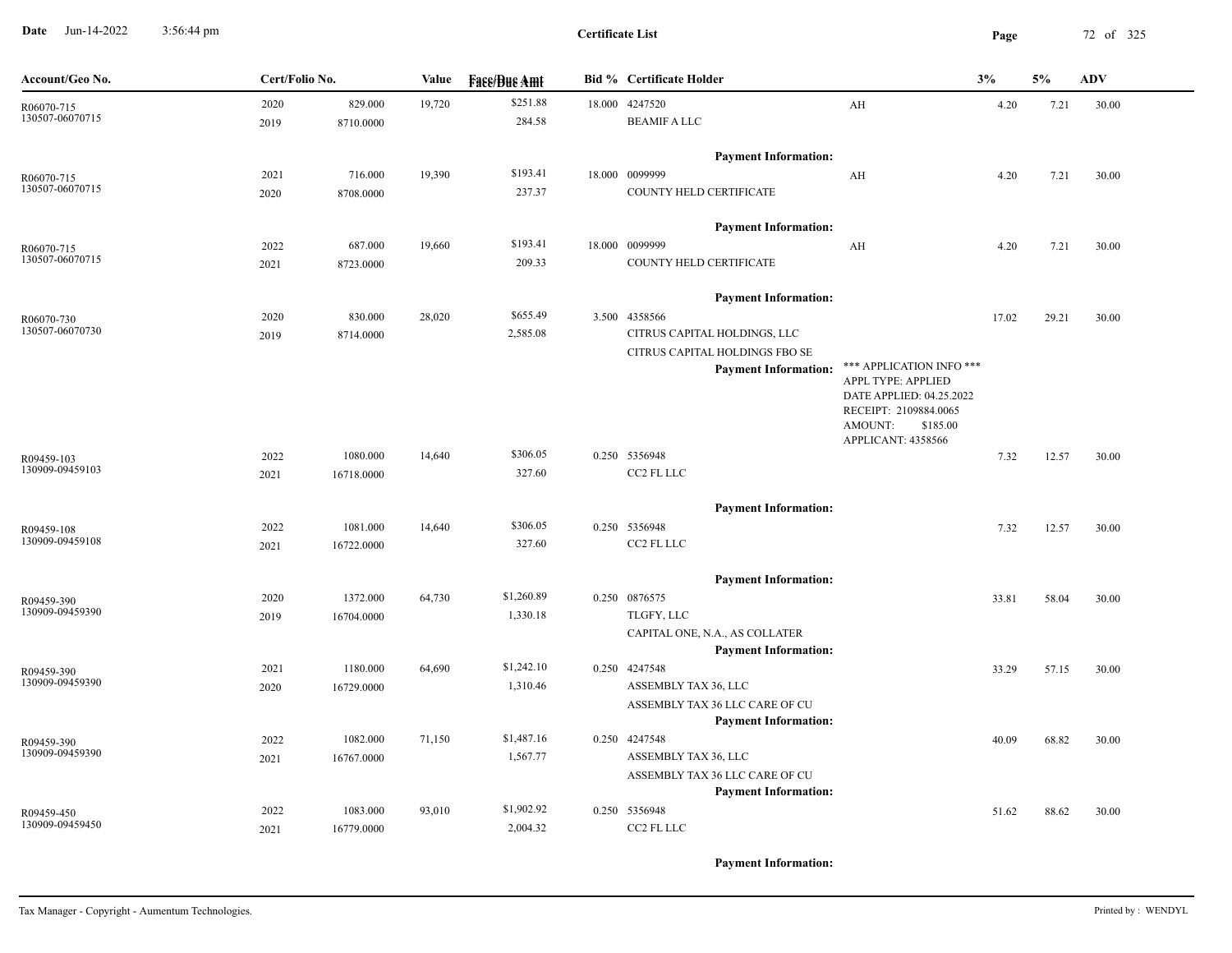**Date** Jun-14-2022 3:56:44 pm **Page** 73 of 325 3:56:44 pm

**Certificate List**

| Account/Geo No.               | Cert/Folio No. |            | Value  | <b>Face/Bue Amt</b> | <b>Bid % Certificate Holder</b>                               | 3%    | 5%    | <b>ADV</b> |
|-------------------------------|----------------|------------|--------|---------------------|---------------------------------------------------------------|-------|-------|------------|
| R09459-510                    | 2022           | 1084.000   | 29,280 | \$570.13            | 0.250 0003192                                                 | 14.65 | 25.15 | 30.00      |
| 130909-09459510               | 2021           | 16789.0000 |        | 604.89              | ATCF IIÂ FLORIDA-A LLC                                        |       |       |            |
|                               |                |            |        |                     | <b>Payment Information:</b>                                   |       |       |            |
| R09459-560                    | 2022           | 1085.000   | 14,640 | \$306.05            | 0.250 5356948                                                 | 7.32  | 12.57 | 30.00      |
| 130909-09459560               | 2021           | 16804.0000 |        | 327.60              | $CC2$ FL LLC $\,$                                             |       |       |            |
|                               |                |            |        |                     | <b>Payment Information:</b>                                   |       |       |            |
| R09459-730                    | 2022           | 1086.000   | 14,640 | \$306.05            | 0.250 5356948                                                 | 7.32  | 12.57 | 30.00      |
| 130909-09459730               | 2021           | 16822.0000 |        | 327.60              | CC2 FL LLC                                                    |       |       |            |
|                               |                |            |        |                     | <b>Payment Information:</b>                                   |       |       |            |
| R02657-100                    | 2020           | 285.000    | 25,900 | \$258.24            | 18.000 2749418<br>AH                                          | 4.61  | 7.92  | 30.00      |
| 140407-02657100               | 2019           | 3940.0000  |        | 307.10              | IDE TECHNOLOGIES, INC                                         |       |       |            |
|                               |                |            |        |                     | <b>Payment Information:</b>                                   |       |       |            |
| R02657-100                    | 2022           | 174.000    | 26,860 | \$223.40            | 18.000 0099999<br>AH                                          | 5.03  | 8.64  | 30.00      |
| 140407-02657100               | 2021           | 3941.0000  |        | 240.82              | COUNTY HELD CERTIFICATE                                       |       |       |            |
|                               |                |            |        |                     |                                                               |       |       |            |
|                               | 2022           | 175.000    | 65,660 | \$691.98            | <b>Payment Information:</b><br>0.250 3326374<br>AH            | 18.03 | 30.95 | 30.00      |
| R02690-000<br>140407-02690000 | 2021           | 3993.0000  |        | 732.83              | TLOA OF FLORIDA LLC                                           |       |       |            |
|                               |                |            |        |                     |                                                               |       |       |            |
|                               |                |            |        |                     | <b>Payment Information:</b>                                   |       |       |            |
| R02703-000<br>140407-02703000 | 2022           | 176.000    | 90,020 | \$2,107.60          | 0.250 4247548                                                 | 57.30 | 98.36 | 30.00      |
|                               | 2021           | 4006.0000  |        | 2,219.23            | ASSEMBLY TAX 36, LLC                                          |       |       |            |
|                               |                |            |        |                     | ASSEMBLY TAX 36 LLC CARE OF CU<br><b>Payment Information:</b> |       |       |            |
| R02720-100                    | 2022           | 177.000    | 15,380 | \$378.51            | 0.250 5356948                                                 | 9.33  | 16.02 | 30.00      |
| 140407-02720100               | 2021           | 4023.0000  |        | 403.69              | CC2 FL LLC                                                    |       |       |            |
|                               |                |            |        |                     |                                                               |       |       |            |
|                               | 2021           | 194.000    | 31,950 | \$195.64            | <b>Payment Information:</b><br>18.000 0099999<br>AH           | 4.26  | 7.32  | 30.00      |
| R02724-000<br>140407-02724000 | 2020           | 4020.0000  |        | 240.04              | COUNTY HELD CERTIFICATE                                       |       |       |            |
|                               |                |            |        |                     |                                                               |       |       |            |
|                               |                |            |        |                     | <b>Payment Information:</b>                                   |       |       |            |
| R02724-000<br>140407-02724000 | 2022           | 178.000    | 30,500 | \$162.34            | 18.000 0099999<br>AH                                          | 3.34  | 5.73  | 30.00      |
|                               | 2021           | 4028.0000  |        | 176.71              | COUNTY HELD CERTIFICATE                                       |       |       |            |
|                               |                |            |        |                     | <b>Payment Information:</b>                                   |       |       |            |
| R02728-000                    | 2022           | 179.000    | 61,220 | \$662.79            | 0.250 5356957<br>AH                                           | 17.22 | 29.56 | 30.00      |
| 140407-02728000               | 2021           | 4037.0000  |        | 702.18              | FNA DZ, LLC                                                   |       |       |            |
|                               |                |            |        |                     | FNA DZ, LLC FBO WSFS                                          |       |       |            |
|                               |                |            |        |                     | <b>Payment Information:</b>                                   |       |       |            |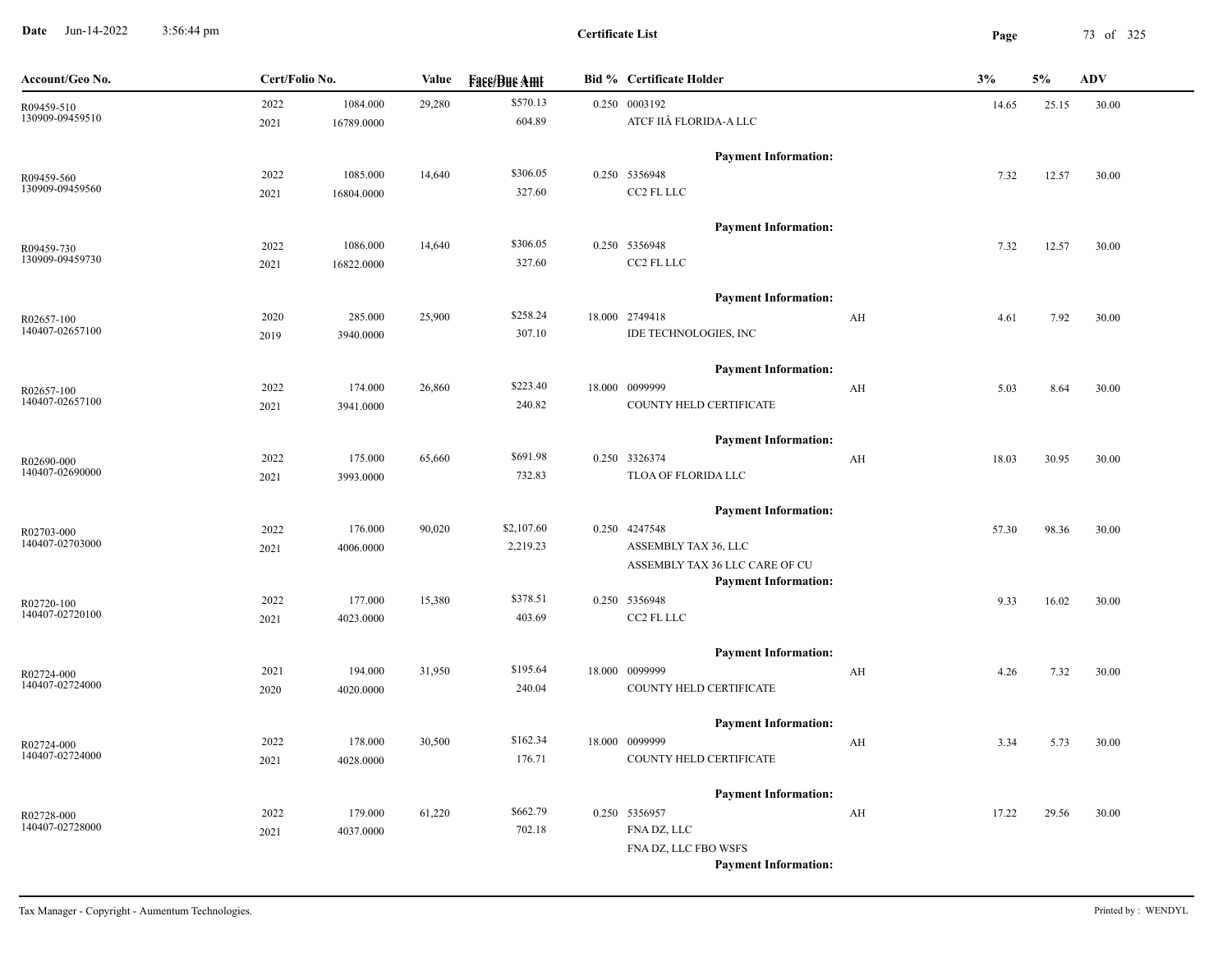**Date** Jun-14-2022 3:56:44 pm **Page** 74 of 325 3:56:44 pm

| Account/Geo No.               | Cert/Folio No. |           | Value  | <b>Fase/Bue Amt</b> | Bid % Certificate Holder       |    | 3%    | 5%    | <b>ADV</b> |
|-------------------------------|----------------|-----------|--------|---------------------|--------------------------------|----|-------|-------|------------|
| R02729-200                    | 2021           | 196.000   | 64,710 | \$1,472.38          | 0.250 4247548                  |    | 39.68 | 68.11 | 30.00      |
| 140407-02729200               | 2020           | 4031.0000 |        | 1,552.25            | ASSEMBLY TAX 36, LLC           |    |       |       |            |
|                               |                |           |        |                     | ASSEMBLY TAX 36 LLC CARE OF CU |    |       |       |            |
|                               |                |           |        |                     | <b>Payment Information:</b>    |    |       |       |            |
| R02729-200                    | 2022           | 180.000   | 56,320 | \$1,274.29          | 0.250 4247548                  |    | 34.18 | 58.68 | 30.00      |
| 140407-02729200               | 2021           | 4039.0000 |        | 1,344.25            | ASSEMBLY TAX 36, LLC           |    |       |       |            |
|                               |                |           |        |                     | ASSEMBLY TAX 36 LLC CARE OF CU |    |       |       |            |
|                               |                |           |        |                     | <b>Payment Information:</b>    |    |       |       |            |
| R02730-100                    | 2022           | 181.000   | 43,530 | \$1,039.03          | 0.250 4247548                  |    | 27.66 | 47.48 | 30.00      |
| 140407-02730100               | 2021           | 4043.0000 |        | 1,097.23            | ASSEMBLY TAX 36, LLC           |    |       |       |            |
|                               |                |           |        |                     | ASSEMBLY TAX 36 LLC CARE OF CU |    |       |       |            |
| R02733-040<br>140407-02733040 |                |           |        |                     | <b>Payment Information:</b>    |    |       |       |            |
|                               | 2021           | 198.000   | 61,160 | \$657.80            | 0.250 5331818                  | AH | 17.08 | 29.32 | 30.00      |
|                               | 2020           | 4043.0000 |        | 696.94              | CCH FL 2 LLC                   |    |       |       |            |
|                               |                |           |        |                     | <b>Payment Information:</b>    |    |       |       |            |
| R02733-040                    | 2022           | 182.000   | 62,010 | \$657.04            | 0.250 3326374                  | AH | 17.06 | 29.29 | 30.00      |
| 140407-02733040               | 2021           | 4051.0000 |        | 696.14              | TLOA OF FLORIDA LLC            |    |       |       |            |
|                               |                |           |        |                     | <b>Payment Information:</b>    |    |       |       |            |
| R02733-450                    | 2022           | 183.000   | 38,870 | \$345.47            | 0.250 4247548                  | AH | 8.42  | 14.45 | 30.00      |
| 140407-02733450               | 2021           | 4059.0000 |        | 368.99              | ASSEMBLY TAX 36, LLC           |    |       |       |            |
|                               |                |           |        |                     | ASSEMBLY TAX 36 LLC CARE OF CU |    |       |       |            |
|                               |                |           |        |                     | <b>Payment Information:</b>    |    |       |       |            |
| R02739-000                    | 2022           | 184.000   | 8,100  | \$219.23            | 0.250 0002769                  |    | 4.92  | 8.44  | 30.00      |
| 140407-02739000               | 2021           | 4071.0000 |        | 236.44              | <b>BAUGH ROGER</b>             |    |       |       |            |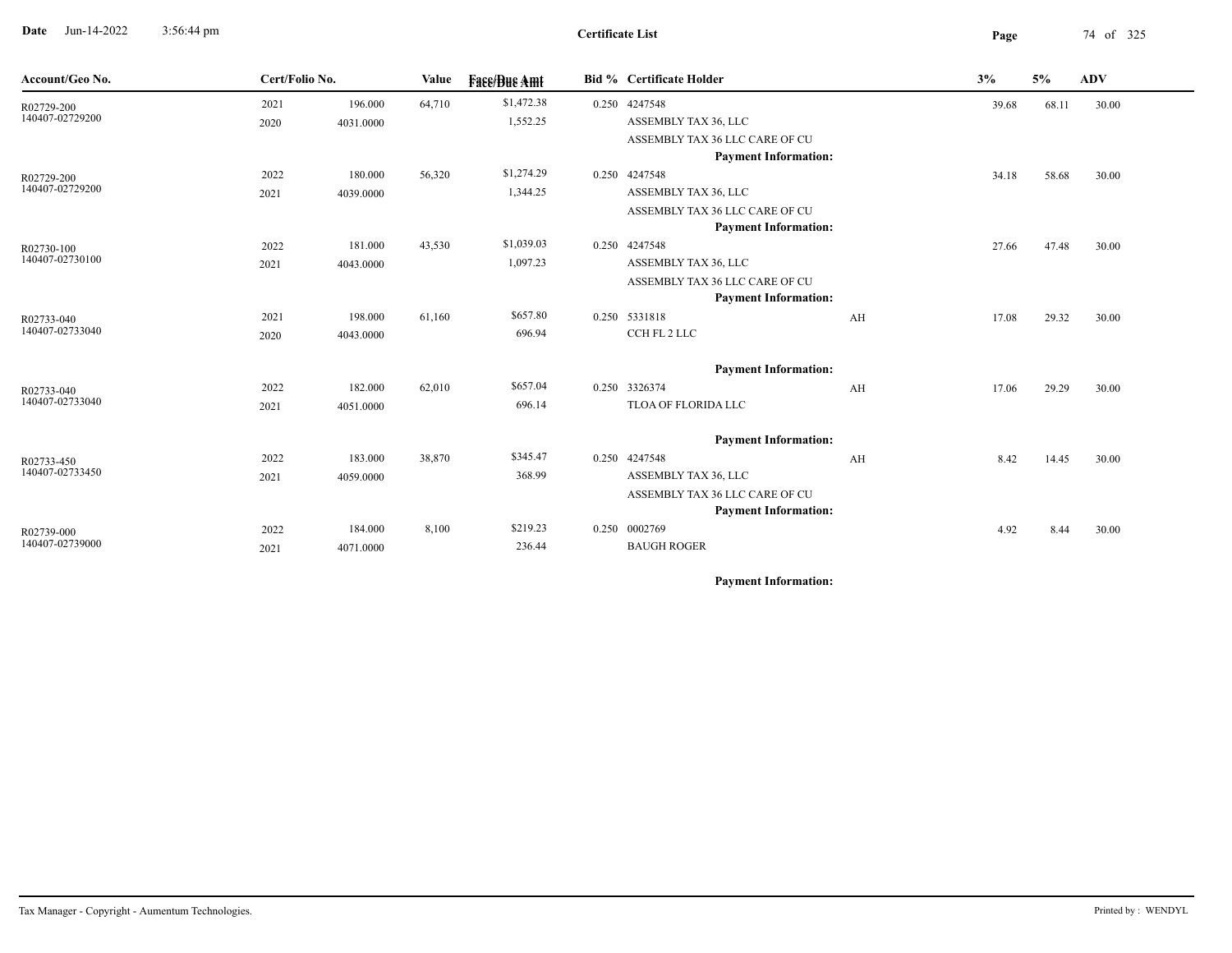**Date** Jun-14-2022 3:56:44 pm **Page** 75 of 325 3:56:44 pm

| Account/Geo No. | Cert/Folio No. |           | Value | <b>Fase/Bue Amt</b> | <b>Bid % Certificate Holder</b> | 3%   | 5%   | ADV   |
|-----------------|----------------|-----------|-------|---------------------|---------------------------------|------|------|-------|
| R01613-200      | 2016           | 50.000    | 860   | \$53.85             | 18.000 0099999                  | 0.41 | 0.71 | 27.00 |
| 140506-01613200 | 2015           | 1516.0000 |       | 119.07              | COUNTY HELD CERTIFICATE         |      |      |       |
|                 |                |           |       |                     | <b>Payment Information:</b>     |      |      |       |
| R01613-200      | 2017           | 51.000    | 860   | \$53.75             | 18.000 0099999                  | 0.41 | 0.70 | 27.00 |
| 140506-01613200 | 2016           | 1536.0000 |       | 109.18              | COUNTY HELD CERTIFICATE         |      |      |       |
|                 |                |           |       |                     | <b>Payment Information:</b>     |      |      |       |
| R01613-200      | 2018           | 60.000    | 860   | \$53.51             | 18.000 0099999                  | 0.40 | 0.69 | 27.00 |
| 140506-01613200 | 2017           | 1544.0000 |       | 99.09               | COUNTY HELD CERTIFICATE         |      |      |       |
|                 |                |           |       |                     | <b>Payment Information:</b>     |      |      |       |
| R01613-200      | 2019           | 77.000    | 860   | \$53.39             | 18.000 0099999                  | 0.40 | 0.69 | 27.00 |
| 140506-01613200 | 2018           | 1555.0000 |       | 89.27               | COUNTY HELD CERTIFICATE         |      |      |       |
|                 |                |           |       |                     | <b>Payment Information:</b>     |      |      |       |
| R01613-200      | 2020           | 63.000    | 860   | \$56.18             | 18.000 0099999                  | 0.39 | 0.68 | 30.00 |
| 140506-01613200 | 2019           | 1559.0000 |       | 83.50               | COUNTY HELD CERTIFICATE         |      |      |       |
|                 |                |           |       |                     | <b>Payment Information:</b>     |      |      |       |
| R01613-400      | 2016           | 51.000    | 730   | \$51.61             | 18.000 0099999                  | 0.35 | 0.60 | 27.00 |
| 140506-01613400 | 2015           | 1518.0000 |       | 114.37              | COUNTY HELD CERTIFICATE         |      |      |       |
|                 |                |           |       |                     | <b>Payment Information:</b>     |      |      |       |
| R01613-400      | 2017           | 52.000    | 730   | \$51.53             | 18.000 0099999                  | 0.35 | 0.60 | 27.00 |
| 140506-01613400 | 2016           | 1538.0000 |       | 104.93              | COUNTY HELD CERTIFICATE         |      |      |       |
|                 |                |           |       |                     | <b>Payment Information:</b>     |      |      |       |
| R01613-400      | 2018           | 61.000    | 730   | \$51.31             | 18.000 0099999                  | 0.34 | 0.59 | 27.00 |
| 140506-01613400 | 2017           | 1546.0000 |       | 95.27               | COUNTY HELD CERTIFICATE         |      |      |       |
|                 |                |           |       |                     | <b>Payment Information:</b>     |      |      |       |
| R01613-400      | 2019           | 78.000    | 730   | \$51.21             | 18.000 0099999                  | 0.34 | 0.58 | 27.00 |
| 140506-01613400 | 2018           | 1557.0000 |       | 85.88               | COUNTY HELD CERTIFICATE         |      |      |       |
|                 |                |           |       |                     | <b>Payment Information:</b>     |      |      |       |
| R01613-400      | 2020           | 64.000    | 730   | \$54.03             | 18.000 0099999                  | 0.33 | 0.57 | 30.00 |
| 140506-01613400 | 2019           | 1561.0000 |       | 80.54               | COUNTY HELD CERTIFICATE         |      |      |       |
|                 |                |           |       |                     |                                 |      |      |       |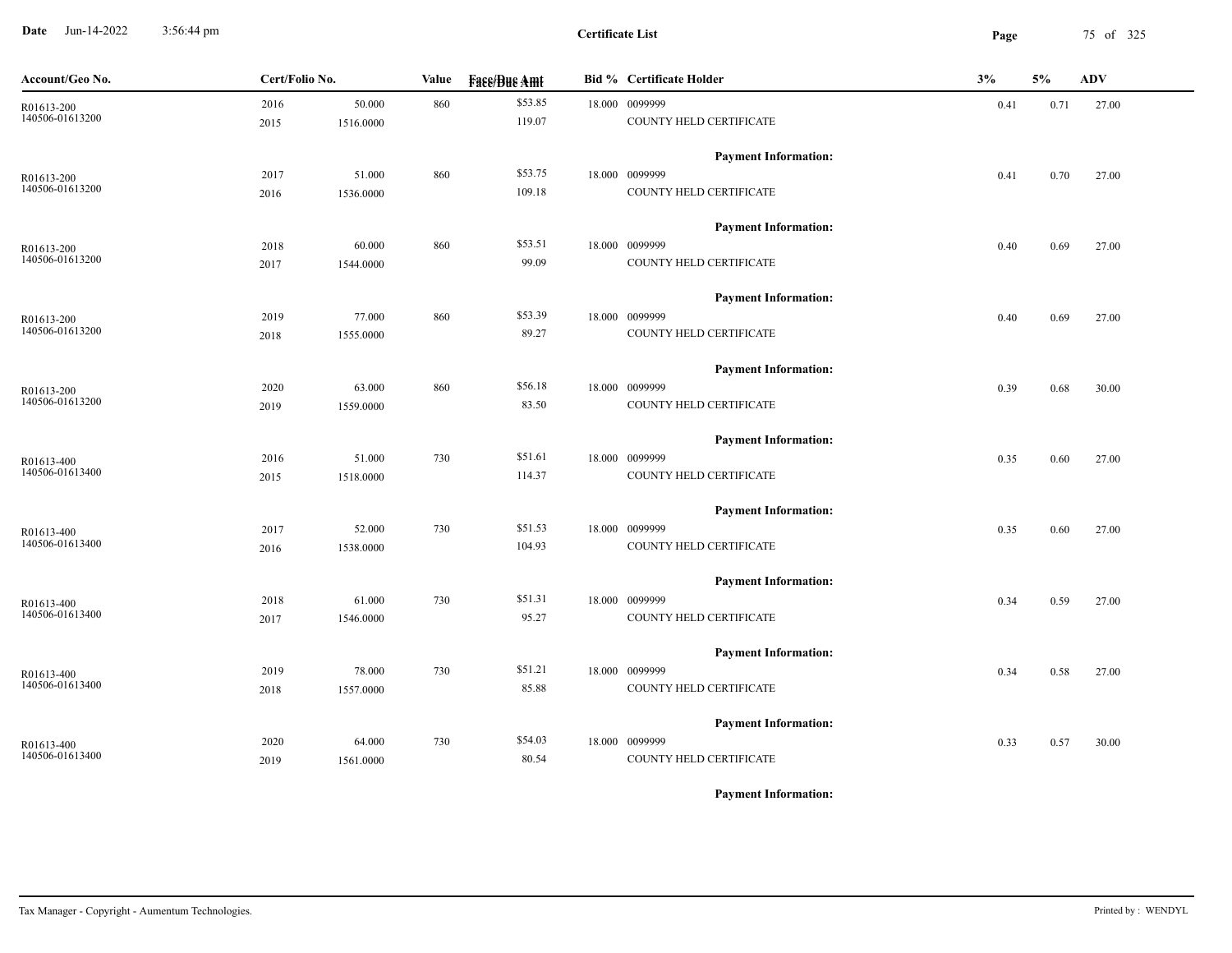**Date** Jun-14-2022 3:56:44 pm **Page** 76 of 325 3:56:44 pm

| Account/Geo No.               | Cert/Folio No. |                      | Value  | <b>Fass/Bus Amt</b> |        | <b>Bid % Certificate Holder</b>                               |    | 3%    | 5%    | <b>ADV</b> |
|-------------------------------|----------------|----------------------|--------|---------------------|--------|---------------------------------------------------------------|----|-------|-------|------------|
| R06093-200<br>140507-06093200 | 2018<br>2017   | 769.000<br>8733.0000 | 22,430 | \$417.42<br>679.34  | 15.000 | 0003179<br>MATHON INVESTMENTS CORPORATION                     |    | 10.50 | 18.02 | 27.00      |
|                               |                |                      |        |                     |        | <b>US CENTURY BANK</b>                                        |    |       |       |            |
|                               |                |                      |        |                     |        | <b>Payment Information:</b>                                   |    |       |       |            |
| R06093-200<br>140507-06093200 | 2019           | 916.000              | 8,670  | \$184.03            |        | 18.000 4538296                                                |    | 4.02  | 6.91  | 27.00      |
|                               | 2018           | 8760.0000            |        | 292.42              |        | RICKY W BOVINET                                               |    |       |       |            |
|                               |                |                      |        |                     |        | <b>Payment Information:</b>                                   |    |       |       |            |
| R06093-200                    | 2020           | 831.000              | 8,780  | \$249.09            |        | 18.000 2749418                                                |    | 4.02  | 6.90  | 30.00      |
| 140507-06093200               | 2019           | 8782.0000            |        | 274.02              |        | IDE TECHNOLOGIES, INC                                         |    |       |       |            |
|                               |                |                      |        |                     |        | <b>Payment Information:</b>                                   |    |       |       |            |
| R06093-200                    | 2021           | 718.000              | 8,710  | \$183.20            |        | 18.000 4538296                                                |    | 3.92  | 6.72  | 30.00      |
| 140507-06093200               | 2020           | 8780.0000            |        | 225.17              |        | RICKY W BOVINET                                               |    |       |       |            |
|                               |                |                      |        |                     |        | <b>Payment Information:</b>                                   |    |       |       |            |
| R06093-200                    | 2022           | 689.000              | 9,580  | \$213.83            |        | 17.750 4538291                                                |    | 4.77  | 8.18  | 30.00      |
| 140507-06093200               | 2021           | 8798.0000            |        | 230.77              |        | MATHON TAX CERT 2019 LLC                                      |    |       |       |            |
|                               |                |                      |        |                     |        | MATHON TAX CERT 2019 LLC & U.S                                |    |       |       |            |
|                               |                |                      |        |                     |        | <b>Payment Information:</b>                                   |    |       |       |            |
| R06295-200                    | 2021           | 744.000              | 18,980 | \$501.08            |        | 6.750 2749418                                                 |    | 12.73 | 21.86 | 30.00      |
| 140607-06295200               | 2020           | 9199.0000            |        | 543.97              |        | IDE TECHNOLOGIES, INC                                         |    |       |       |            |
|                               |                |                      |        |                     |        | <b>Payment Information:</b>                                   |    |       |       |            |
| R06295-200                    | 2022           | 709.000              | 20,870 | \$560.43            |        | 0.250 4247548                                                 |    | 14.38 | 24.69 | 30.00      |
| 140607-06295200               | 2021           | 9219.0000            |        | 594.70              |        | ASSEMBLY TAX 36, LLC                                          |    |       |       |            |
|                               |                |                      |        |                     |        | ASSEMBLY TAX 36 LLC CARE OF CU                                |    |       |       |            |
|                               |                |                      |        |                     |        | <b>Payment Information:</b>                                   |    |       |       |            |
| R06600-010                    | 2021           | 868.000              | 53,490 | \$909.12            |        | 0.250 5331818                                                 |    | 24.05 | 41.29 | 30.00      |
| 140707-06600010               | 2020           | 11259.0000           |        | 960.83              |        | CCH FL 2 LLC                                                  |    |       |       |            |
|                               |                |                      |        |                     |        | <b>Payment Information:</b>                                   |    |       |       |            |
| R02753-100                    | 2022           | 185.000              | 18,240 | \$336.11            |        | 2.750 3097555                                                 |    | 8.16  | 14.01 | 30.00      |
| 150407-02753100               | 2021           | 4091.0000            |        | 359.17              |        | <b>SAVVY FL LLC</b>                                           |    |       |       |            |
|                               |                |                      |        |                     |        | FIRST HORIZON COLLATERAL ASSIG                                |    |       |       |            |
|                               |                |                      |        |                     |        | <b>Payment Information:</b>                                   |    |       |       |            |
| R02774-100<br>150407-02774100 | 2021           | 202.000              | 31,690 | \$293.75            |        | 0.250 0876575                                                 | AH | 6.98  | 11.99 | 30.00      |
|                               | 2020           | 4108.0000            |        | 314.69              |        | TLGFY, LLC                                                    |    |       |       |            |
|                               |                |                      |        |                     |        | CAPITAL ONE, N.A., AS COLLATER<br><b>Payment Information:</b> |    |       |       |            |
|                               | 2022           | 186.000              | 32,130 | \$300.32            |        | 0.250 4247548                                                 |    |       |       |            |
| R02774-100<br>150407-02774100 | 2021           | 4116.0000            |        | 321.59              |        | ASSEMBLY TAX 36, LLC                                          | AH | 7.17  | 12.30 | 30.00      |
|                               |                |                      |        |                     |        | ASSEMBLY TAX 36 LLC CARE OF CU                                |    |       |       |            |
|                               |                |                      |        |                     |        | <b>Payment Information:</b>                                   |    |       |       |            |
|                               |                |                      |        |                     |        |                                                               |    |       |       |            |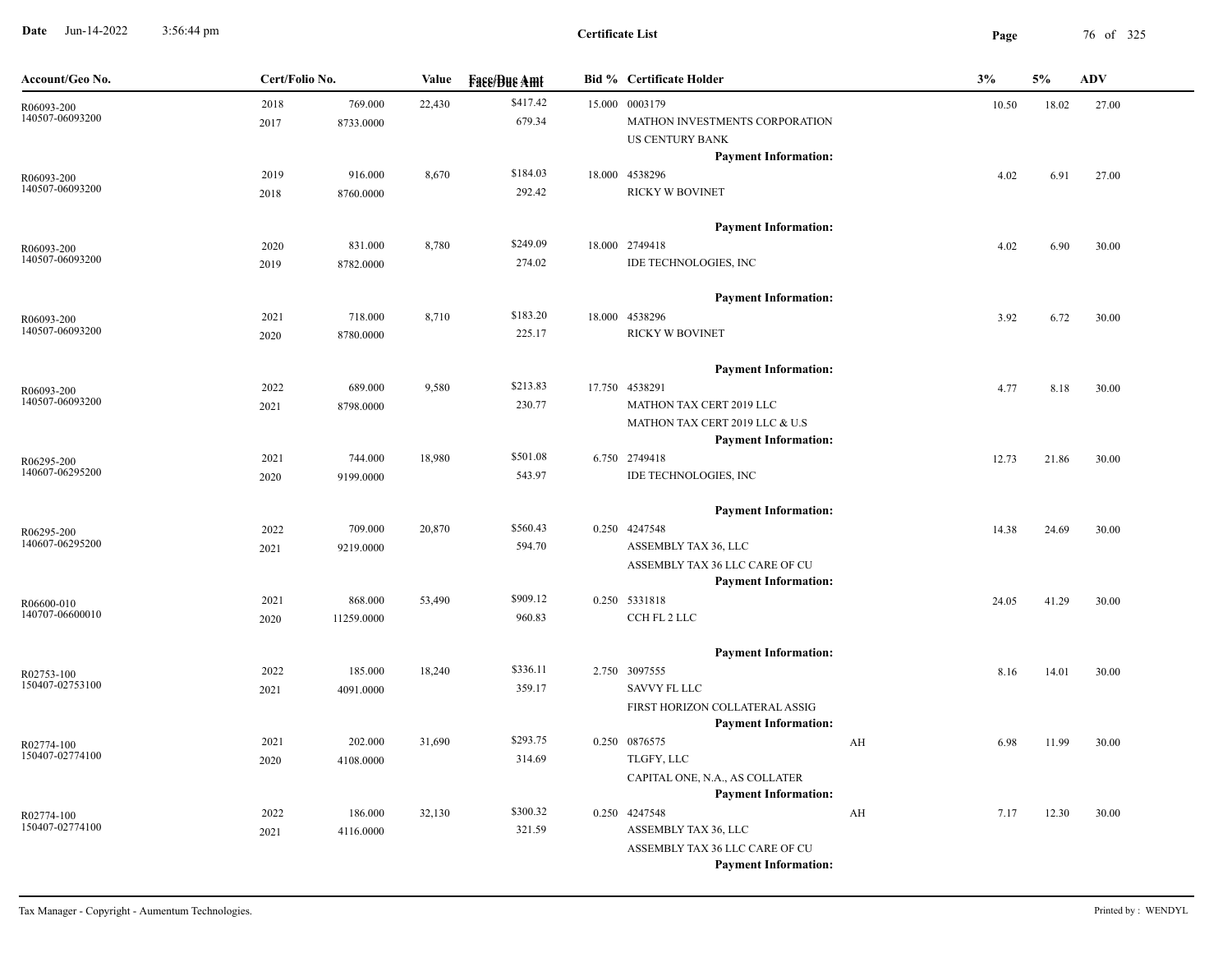**Date** Jun-14-2022 3:56:44 pm **Page** 77 of 325 3:56:44 pm

| Account/Geo No.               | Cert/Folio No. |           | Value   | <b>Face/Bue Amt</b> | <b>Bid % Certificate Holder</b>              |    | 3%    | 5%    | <b>ADV</b> |
|-------------------------------|----------------|-----------|---------|---------------------|----------------------------------------------|----|-------|-------|------------|
| R02774-458                    | 2022           | 187.000   | 73,740  | \$752.63            | 0.250 5356948                                | AH | 19.71 | 33.84 | 30.00      |
| 150407-02774458               | 2021           | 4131.0000 |         | 796.51              | CC2 FL LLC                                   |    |       |       |            |
|                               |                |           |         |                     | <b>Payment Information:</b>                  |    |       |       |            |
| R02774-500                    | 2022           | 188.000   | 61,120  | \$669.65            | 0.250 5356948                                | AH | 17.41 | 29.89 | 30.00      |
| 150407-02774500               | 2021           | 4134.0000 |         | 709.38              | CC2 FL LLC                                   |    |       |       |            |
|                               |                |           |         |                     | <b>Payment Information:</b>                  |    |       |       |            |
| R02774-670                    | 2022           | 189.000   | 150,520 | \$2,013.33          | 0.250 5356957                                | AH | 54.68 | 93.87 | 30.00      |
| 150407-02774670               | 2021           | 4145.0000 |         | 2,120.25            | FNA DZ, LLC                                  |    |       |       |            |
|                               |                |           |         |                     | FNA DZ, LLC FBO WSFS                         |    |       |       |            |
|                               |                |           |         |                     | <b>Payment Information:</b>                  |    |       |       |            |
| R02774-681                    | 2022           | 190.000   | 45,580  | \$1,115.87          | 0.250 4247548                                |    | 29.79 | 51.14 | 30.00      |
| 150407-02774681               | 2021           | 4154.0000 |         | 1,177.91            | ASSEMBLY TAX 36, LLC                         |    |       |       |            |
|                               |                |           |         |                     | ASSEMBLY TAX 36 LLC CARE OF CU               |    |       |       |            |
|                               |                |           |         | \$279.64            | <b>Payment Information:</b>                  |    |       |       |            |
| R02774-683<br>150407-02774683 | 2020           | 303.000   | 14,410  | 319.39              | 5.750 3097555<br><b>SAVVY FL LLC</b>         |    | 6.59  | 11.32 | 30.00      |
|                               | 2019           | 4151.0000 |         |                     | FIRST HORIZON COLLATERAL ASSIG               |    |       |       |            |
|                               |                |           |         |                     | <b>Payment Information:</b>                  |    |       |       |            |
| R02774-683                    | 2021           | 204.000   | 14,410  | \$314.92            | 18.000 2749418                               |    | 6.48  | 11.12 | 30.00      |
| 150407-02774683               | 2020           | 4148.0000 |         | 344.79              | IDE TECHNOLOGIES, INC                        |    |       |       |            |
|                               |                |           |         |                     | <b>Payment Information:</b>                  |    |       |       |            |
|                               | 2022           | 191.000   | 14,410  | \$274.37            | 12.250 3097555                               |    | 6.45  | 11.07 | 30.00      |
| R02774-683<br>150407-02774683 | 2021           | 4156.0000 |         | 294.34              | SAVVY FL LLC                                 |    |       |       |            |
|                               |                |           |         |                     | FIRST HORIZON COLLATERAL ASSIG               |    |       |       |            |
|                               |                |           |         |                     | <b>Payment Information:</b>                  |    |       |       |            |
| R02774-686                    | 2022           | 192.000   | 14,350  | \$193.41            | 0.250 0002769                                |    | 4.20  | 7.21  | 30.00      |
| 150407-02774686               | 2021           | 4159.0000 |         | 209.33              | <b>BAUGH ROGER</b>                           |    |       |       |            |
|                               |                |           |         |                     | <b>Payment Information:</b>                  |    |       |       |            |
| R02774-825                    | 2021           | 205.000   | 6,450   | \$170.39            | 18.000 2749418                               |    | 2.90  | 4.98  | 30.00      |
| 150407-02774825               | 2020           | 4153.0000 |         | 189.42              | IDE TECHNOLOGIES, INC                        |    |       |       |            |
|                               |                |           |         |                     | <b>Payment Information:</b>                  |    |       |       |            |
| R02774-825                    | 2022           | 193.000   | 6,450   | \$145.98            | 15.750 0003068                               |    | 2.88  | 4.95  | 30.00      |
| 150407-02774825               | 2021           | 4162.0000 |         | 159.53              | RM CAPITAL INVESTMENT, LLC.                  |    |       |       |            |
|                               |                |           |         |                     |                                              |    |       |       |            |
|                               | 2022           | 194.000   | 33,130  | \$324.50            | <b>Payment Information:</b><br>0.250 5356948 | AH |       |       |            |
| R02776-240<br>150407-02776240 | 2021           | 4179.0000 |         | 346.98              | CC2 FL LLC                                   |    | 7.84  | 13.45 | 30.00      |
|                               |                |           |         |                     |                                              |    |       |       |            |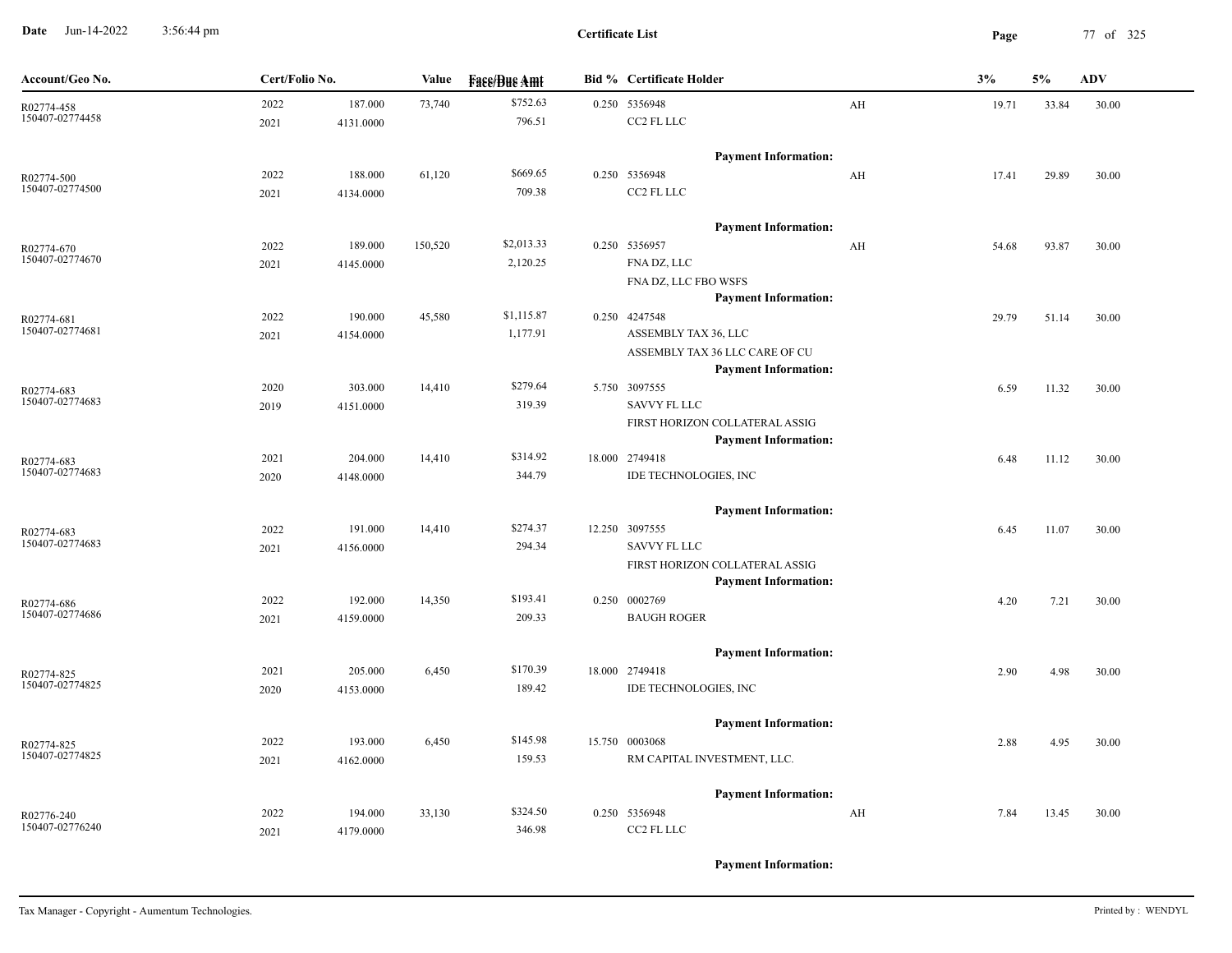**Date** Jun-14-2022 3:56:44 pm **Page** 78 of 325 3:56:44 pm

**Certificate List**

| Account/Geo No. | Cert/Folio No. |           | <b>Value</b> | <b>Face/Bue Amt</b> | Bid % Certificate Holder       |    | 3%    | 5%    | <b>ADV</b> |  |
|-----------------|----------------|-----------|--------------|---------------------|--------------------------------|----|-------|-------|------------|--|
| R02776-307      | 2022           | 195.000   | 20,330       | \$551.60            | 0.250 5366566                  |    | 14.14 | 24.27 | 30.00      |  |
| 150407-02776307 | 2021           | 4186.0000 |              | 585.43              | CONFLUENCE CAPITAL LLP         |    |       |       |            |  |
|                 |                |           |              |                     | <b>Payment Information:</b>    |    |       |       |            |  |
| R02776-330      | 2019           | 323.000   | 27,910       | \$657.31            | 11.750 3097555                 |    | 17.15 | 29.44 | 27.00      |  |
| 150407-02776330 | 2018           | 4166.0000 |              | 901.70              | <b>SAVVY FL LLC</b>            |    |       |       |            |  |
|                 |                |           |              |                     | FIRST HORIZON COLLATERAL ASSIG |    |       |       |            |  |
|                 |                |           |              |                     | <b>Payment Information:</b>    |    |       |       |            |  |
| R02776-330      | 2021           | 208.000   | 25,600       | \$608.40            | 6.750 5331842                  |    | 15.71 | 26.97 | 30.00      |  |
| 150407-02776330 | 2020           | 4180.0000 |              | 659.14              | FIG 20, LLC                    |    |       |       |            |  |
|                 |                |           |              |                     | <b>Payment Information:</b>    |    |       |       |            |  |
| R02776-330      | 2022           | 196.000   | 28,160       | \$697.50            | 0.250 4247548                  |    | 18.18 | 31.21 | 30.00      |  |
| 150407-02776330 | 2021           | 4189.0000 |              | 738.63              | ASSEMBLY TAX 36, LLC           |    |       |       |            |  |
|                 |                |           |              |                     | ASSEMBLY TAX 36 LLC CARE OF CU |    |       |       |            |  |
|                 |                |           |              |                     | <b>Payment Information:</b>    |    |       |       |            |  |
| R01619-775      | 2020           | 73.000    | 16,930       | \$262.32            | 18.000 2749418                 | AH | 5.60  | 9.61  | 30.00      |  |
| 150506-01619775 | 2019           | 1606.0000 |              | 355.14              | IDE TECHNOLOGIES, INC          |    |       |       |            |  |
|                 |                |           |              |                     | <b>Payment Information:</b>    |    |       |       |            |  |
| R01619-775      | 2021           | 46.000    | 16,530       | \$262.32            | 18.000 2749418                 | AH | 5.60  | 9.61  | 30.00      |  |
| 150506-01619775 | 2020           | 1591.0000 |              | 311.85              | <b>IDE TECHNOLOGIES, INC</b>   |    |       |       |            |  |
|                 |                |           |              |                     | <b>Payment Information:</b>    |    |       |       |            |  |
| R01619-775      | 2022           | 31.000    | 35,710       | \$416.57            | 0.250 5356948                  | AH | 10.39 | 17.84 | 30.00      |  |
| 150506-01619775 | 2021           | 1588.0000 |              | 443.65              | CC2 FL LLC                     |    |       |       |            |  |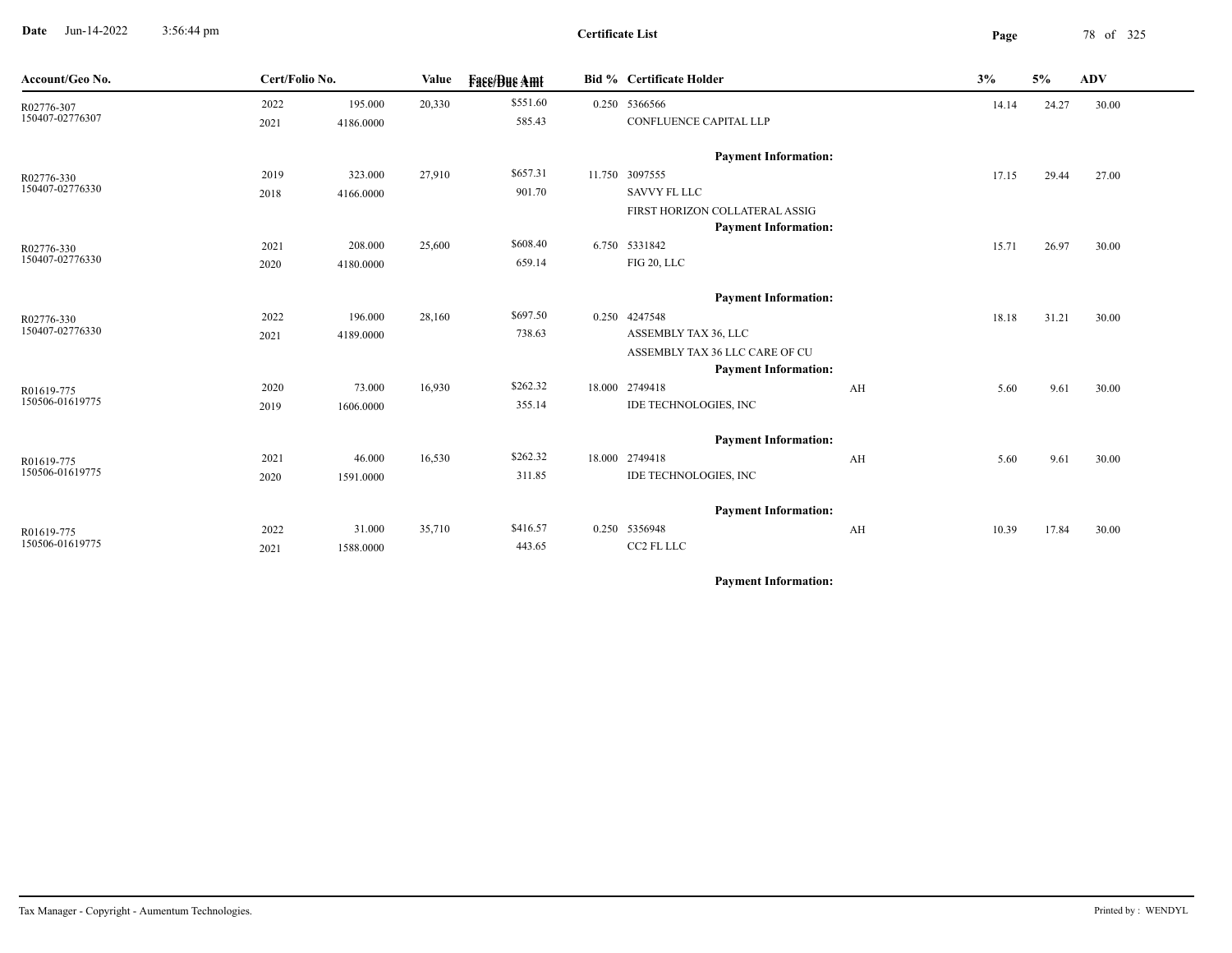**Date** Jun-14-2022 3:56:44 pm **Page** 79 of 325 3:56:44 pm

| Account/Geo No. | Cert/Folio No. |           | <b>Value</b> | <b>Face/Bue Amt</b> | <b>Bid % Certificate Holder</b> | 3%         | 5%    | <b>ADV</b> |
|-----------------|----------------|-----------|--------------|---------------------|---------------------------------|------------|-------|------------|
| R01624-200      | 2016           | 58.000    | 650          | \$50.22             | 18.000 0099999                  | 0.31       | 0.53  | 27.00      |
| 150506-01624200 | 2015           | 1578.0000 |              | 111.46              | COUNTY HELD CERTIFICATE         |            |       |            |
|                 |                |           |              |                     | <b>Payment Information:</b>     |            |       |            |
| R01624-200      | 2017           | 56.000    | 650          | \$50.15             | 18.000 0099999                  | 0.31       | 0.53  | 27.00      |
| 150506-01624200 | 2016           | 1598.0000 |              | 102.29              | COUNTY HELD CERTIFICATE         |            |       |            |
|                 |                |           |              |                     | <b>Payment Information:</b>     |            |       |            |
| R01624-200      | 2018           | 67.000    | 650          | \$49.96             | 18.000 0099999                  | 0.30       | 0.52  | 27.00      |
| 150506-01624200 | 2017           | 1605.0000 |              | 92.93               | COUNTY HELD CERTIFICATE         |            |       |            |
|                 |                |           |              |                     | <b>Payment Information:</b>     |            |       |            |
| R01624-200      | 2019           | 91.000    | 650          | \$49.88             | 18.000 0099999                  | 0.30       | 0.52  | 27.00      |
| 150506-01624200 | 2018           | 1616.0000 |              | 83.81               | COUNTY HELD CERTIFICATE         |            |       |            |
|                 |                |           |              |                     | <b>Payment Information:</b>     |            |       |            |
| R01624-200      | 2020           | 74.000    | 650          | \$52.72             | 18.000 0099999                  | 0.30       | 0.51  | 30.00      |
| 150506-01624200 | 2019           | 1620.0000 |              | 78.74               | COUNTY HELD CERTIFICATE         |            |       |            |
|                 |                |           |              |                     | <b>Payment Information:</b>     |            |       |            |
| R01624-400      | 2016           | 59.000    | 810          | \$52.99             | 18.000 0099999                  | 0.39       | 0.67  | 27.00      |
| 150506-01624400 | 2015           | 1580.0000 |              | 117.26              | COUNTY HELD CERTIFICATE         |            |       |            |
|                 |                |           |              |                     | <b>Payment Information:</b>     |            |       |            |
| R01624-400      | 2017           | 57.000    | 810          | \$52.90             | 18.000 0099999                  | 0.39       | 0.66  | 27.00      |
| 150506-01624400 | 2016           | 1600.0000 |              | 107.55              | COUNTY HELD CERTIFICATE         |            |       |            |
|                 |                |           |              |                     | <b>Payment Information:</b>     |            |       |            |
| R01624-400      | 2018           | 68.000    | 810          | \$52.67             | 18.000 0099999                  | 0.38       | 0.65  | 27.00      |
| 150506-01624400 | 2017           | 1607.0000 |              | 97.63               | COUNTY HELD CERTIFICATE         |            |       |            |
|                 |                |           |              |                     | <b>Payment Information:</b>     |            |       |            |
| R01624-400      | 2019           | 92.000    | 810          | \$52.56             | 18.000 0099999                  | 0.38       | 0.65  | 27.00      |
| 150506-01624400 | 2018           | 1618.0000 |              | 87.98               | COUNTY HELD CERTIFICATE         |            |       |            |
|                 |                |           |              |                     | <b>Payment Information:</b>     |            |       |            |
| R01624-400      | 2020           | 75.000    | 810          | \$55.36             | 18.000 0099999                  | 0.37       | 0.64  | 30.00      |
| 150506-01624400 | 2019           | 1622.0000 |              | 82.37               | COUNTY HELD CERTIFICATE         |            |       |            |
|                 |                |           |              |                     | <b>Payment Information:</b>     |            |       |            |
| R06109-100      | 2022           | 691.000   | 42,280       | \$391.42            | 0.250 5356948                   | AH<br>9.69 | 16.64 | 30.00      |
| 150507-06109100 | 2021           | 8845.0000 |              | 417.24              | CC2 FL LLC                      |            |       |            |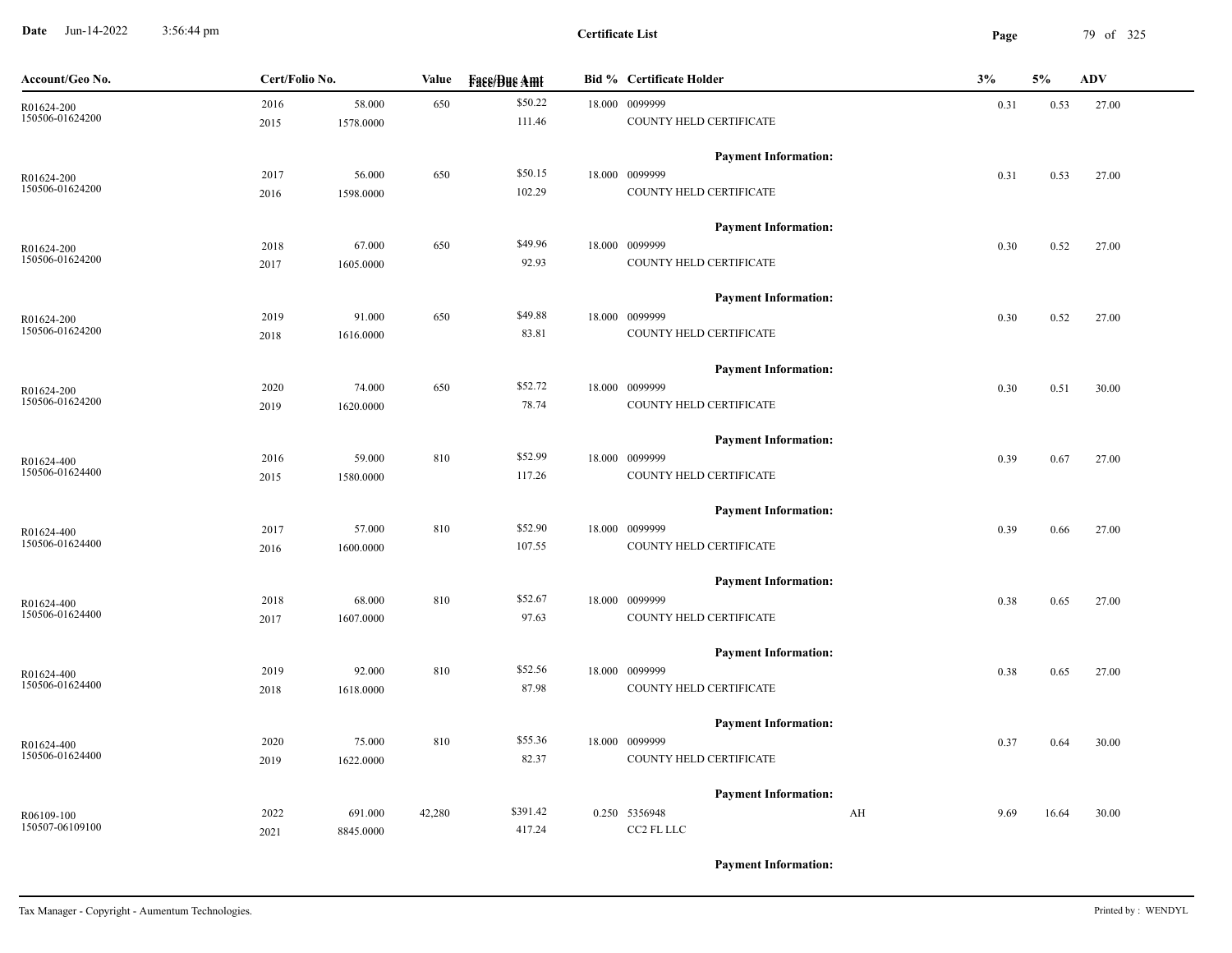**Date** Jun-14-2022 3:56:44 pm **Page** 80 of 325 3:56:44 pm

**Certificate List**

| Cert/Folio No.<br><b>Bid % Certificate Holder</b><br>Account/Geo No.<br>Value<br><b>Fase/Bue Amt</b>                                            | 3%    | 5%    | <b>ADV</b> |
|-------------------------------------------------------------------------------------------------------------------------------------------------|-------|-------|------------|
| \$98.11<br>2022<br>996.000<br>16.000 5356965<br>3,480<br>R08476-250<br>150508-08476250<br>109.27<br>HELEN KATHLEEN FLORES<br>2021<br>14748.0000 | 1.56  | 2.67  | 30.00      |
| <b>Payment Information:</b>                                                                                                                     |       |       |            |
| \$1,734.47<br>0.250 0003192<br>135,380<br>2022<br>710.000<br>AH<br>R06299-000                                                                   | 46.95 | 80.59 | 30.00      |
| 150607-06299000<br>ATCF IIÂ FLORIDA-A LLC<br>1,827.44<br>2021<br>9226.0000                                                                      |       |       |            |
| <b>Payment Information:</b>                                                                                                                     |       |       |            |
| \$369.97<br>2022<br>0.250 5356948<br>711.000<br>35,950<br>AH<br>R06309-000                                                                      | 9.10  | 15.62 | 30.00      |
| 150607-06309000<br>394.72<br>CC2 FL LLC<br>2021<br>9240.0000                                                                                    |       |       |            |
| <b>Payment Information:</b>                                                                                                                     |       |       |            |
| \$219.85<br>18.000 0099999<br>2022<br>197.000<br>26,640<br>AH<br>R02781-015                                                                     | 4.93  | 8.47  | 30.00      |
| 160407-02781015<br>237.09<br>COUNTY HELD CERTIFICATE<br>4216.0000<br>2021                                                                       |       |       |            |
| <b>Payment Information:</b>                                                                                                                     |       |       |            |
| \$616.72<br>2021<br>209.000<br>52,710<br>0.250 0876575<br>AH<br>R02784-129                                                                      | 15.94 | 27.37 | 30.00      |
| 160407-02784129<br>653.81<br>TLGFY, LLC<br>2020<br>4238.0000                                                                                    |       |       |            |
| CAPITAL ONE, N.A., AS COLLATER<br><b>Payment Information:</b>                                                                                   |       |       |            |
| \$619.14<br>53,440<br>0.250 4247548<br>2022<br>198.000<br>AH<br>R02784-129                                                                      | 16.01 | 27.48 | 30.00      |
| 160407-02784129<br>656.35<br>ASSEMBLY TAX 36, LLC<br>2021<br>4247.0000                                                                          |       |       |            |
| ASSEMBLY TAX 36 LLC CARE OF CU                                                                                                                  |       |       |            |
| <b>Payment Information:</b>                                                                                                                     |       |       |            |
| \$213.89<br>2022<br>199.000<br>10,660<br>2.750 3097555<br>R02784-165<br>160407-02784165                                                         | 4.77  | 8.19  | 30.00      |
| 230.83<br>SAVVY FL LLC<br>2021<br>4254.0000<br>FIRST HORIZON COLLATERAL ASSIG                                                                   |       |       |            |
| <b>Payment Information:</b>                                                                                                                     |       |       |            |
| \$193.41<br>18.000 0099999<br>2022<br>200.000<br>9,880<br>AH<br>R02784-195                                                                      | 4.20  | 7.21  | 30.00      |
| 160407-02784195<br>209.33<br>COUNTY HELD CERTIFICATE<br>2021<br>4259.0000                                                                       |       |       |            |
| <b>Payment Information:</b>                                                                                                                     |       |       |            |
| \$44.52<br>320<br>18.000 0099999<br>2016<br>60.000<br>R01626-100                                                                                | 0.15  | 0.26  | 27.00      |
| 160506-01626100<br>99.52<br>COUNTY HELD CERTIFICATE<br>2015<br>1587.0000                                                                        |       |       |            |
| <b>Payment Information:</b>                                                                                                                     |       |       |            |
| \$44.48<br>320<br>18.000 0099999<br>2017<br>58.000<br>R01626-100                                                                                | 0.15  | 0.26  | 27.00      |
| 160506-01626100<br>91.43<br>COUNTY HELD CERTIFICATE<br>2016<br>1607.0000                                                                        |       |       |            |
| <b>Payment Information:</b>                                                                                                                     |       |       |            |
| \$32.40<br>2018<br>320<br>18.000 0099999<br>69.000<br>R01626-100                                                                                | 0.15  | 0.26  | 27.00      |
| 160506-01626100<br>COUNTY HELD CERTIFICATE<br>62.46<br>2017<br>1614.0000                                                                        |       |       |            |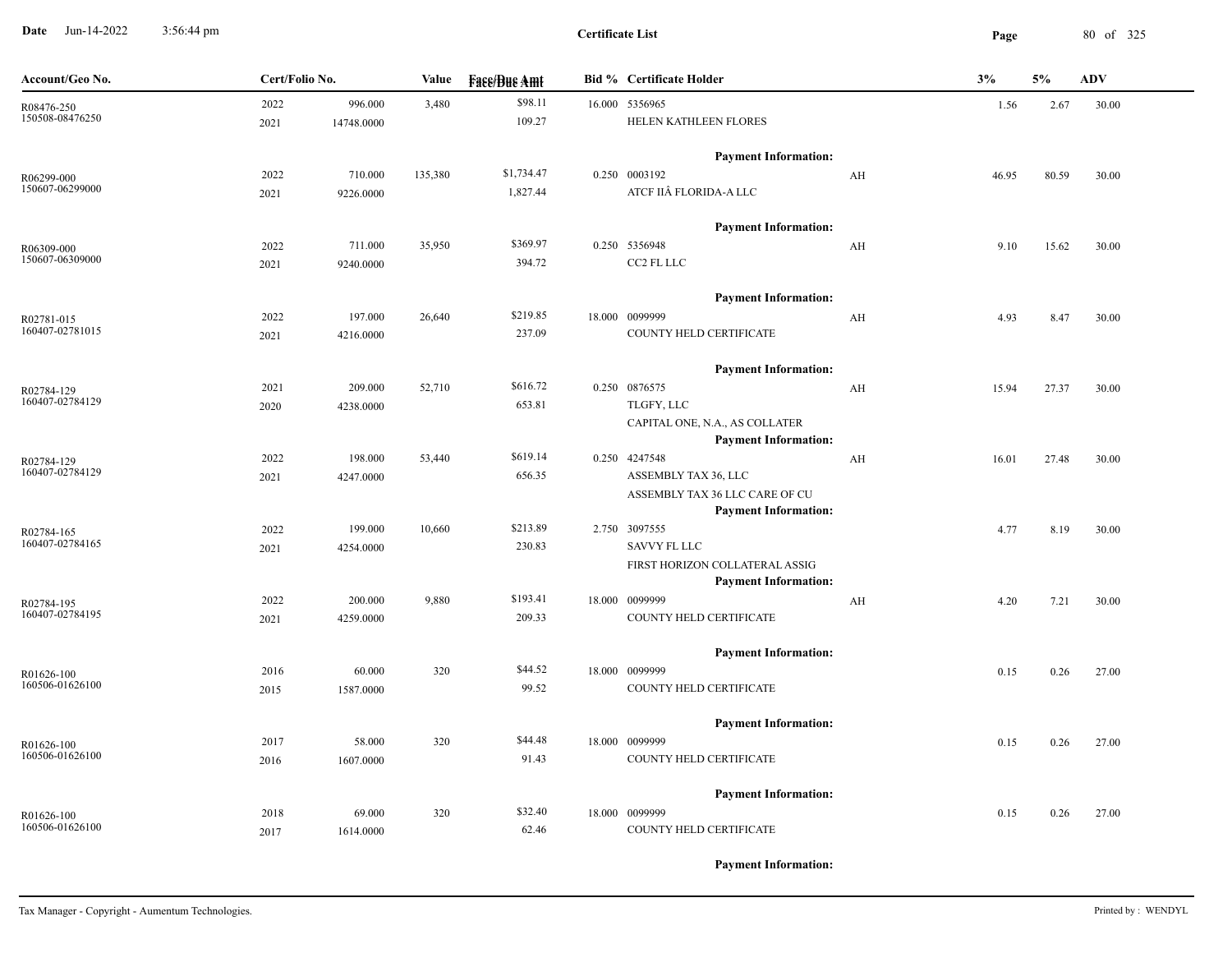**Date** Jun-14-2022 3:56:44 pm **Page** 81 of 325 3:56:44 pm

| Account/Geo No.               | Cert/Folio No. |                        | Value  | <b>Face/Bue Amt</b> | <b>Bid % Certificate Holder</b>                                                                                                            |    | 3%    | 5%    | ADV   |
|-------------------------------|----------------|------------------------|--------|---------------------|--------------------------------------------------------------------------------------------------------------------------------------------|----|-------|-------|-------|
| R08481-025<br>160508-08481025 | 2021<br>2020   | 1089.000<br>14736.0000 | 18,120 | \$487.16<br>517.77  | 2.750 0000102<br>SIMMONS SAMMIE D OR DONNA G<br>SIMMONS SAMMIE D OR DONNA G<br><b>Payment Information:</b>                                 |    | 12.35 | 21.20 | 30.00 |
| R08483-260<br>160508-08483260 | 2022<br>2021   | 997.000<br>14777.0000  | 35,330 | \$359.96<br>384.21  | 0.250 4247548<br>ASSEMBLY TAX 36, LLC<br>ASSEMBLY TAX 36 LLC CARE OF CU<br><b>Payment Information:</b>                                     | AH | 8.82  | 15.14 | 30.00 |
| R06312-001<br>160607-06312001 | 2022<br>2021   | 712.000<br>9246.0000   | 22,860 | \$243.88<br>262.32  | 18.000 0099999<br>COUNTY HELD CERTIFICATE                                                                                                  | AH | 5.60  | 9.61  | 30.00 |
| R06312-010<br>160607-06312010 | 2022<br>2021   | 713.000<br>9247.0000   | 8,500  | \$179.05<br>194.25  | <b>Payment Information:</b><br>0.250 3097555<br><b>SAVVY FL LLC</b><br>FIRST HORIZON COLLATERAL ASSIG                                      |    | 3.80  | 6.53  | 30.00 |
| R06313-245<br>160607-06313245 | 2021<br>2020   | 749.000<br>9274.0000   | 21,300 | \$538.70<br>571.89  | <b>Payment Information:</b><br>2.750 3097555<br>SAVVY FL LLC<br>FIRST HORIZON COLLATERAL ASSIG                                             |    | 13.78 | 23.65 | 30.00 |
| R06313-245<br>160607-06313245 | 2022<br>2021   | 715.000<br>9295.0000   | 21,040 | \$532.67<br>565.55  | <b>Payment Information:</b><br>6.750 3097555<br><b>SAVVY FL LLC</b><br>FIRST HORIZON COLLATERAL ASSIG                                      |    | 13.61 | 23.37 | 30.00 |
| R06313-385<br>160607-06313385 | 2021<br>2020   | 751.000<br>9301.0000   | 8,600  | \$181.42<br>200.94  | <b>Payment Information:</b><br>6.750 0003068<br>RM CAPITAL INVESTMENT, LLC.                                                                |    | 3.87  | 6.64  | 30.00 |
| R06313-410<br>160607-06313410 | 2022<br>2021   | 717.000<br>9326.0000   | 56,560 | \$690.14<br>730.90  | <b>Payment Information:</b><br>0.250 0003192<br>ATCF IIÂ FLORIDA-A LLC                                                                     | AH | 17.98 | 30.86 | 30.00 |
| R06316-100<br>160607-06316100 | 2019<br>2018   | 975.000<br>9328.0000   | 4,340  | \$111.60<br>178.93  | <b>Payment Information:</b><br>17.750 3947714<br>FAVAN FARMS, LLC                                                                          |    | 2.01  | 3.46  | 27.00 |
| R06316-100<br>160607-06316100 | 2021<br>2020   | 754.000<br>9352.0000   | 4,320  | \$112.04<br>140.14  | <b>Payment Information:</b><br>18.000 4538296<br><b>RICKY W BOVINET</b>                                                                    |    | 1.94  | 3.34  | 30.00 |
| R06316-100<br>160607-06316100 | 2022<br>2021   | 718.000<br>9373.0000   | 4,310  | \$111.51<br>123.34  | <b>Payment Information:</b><br>17.750 4538291<br>MATHON TAX CERT 2019 LLC<br>MATHON TAX CERT 2019 LLC & U.S<br><b>Payment Information:</b> |    | 1.93  | 3.31  | 30.00 |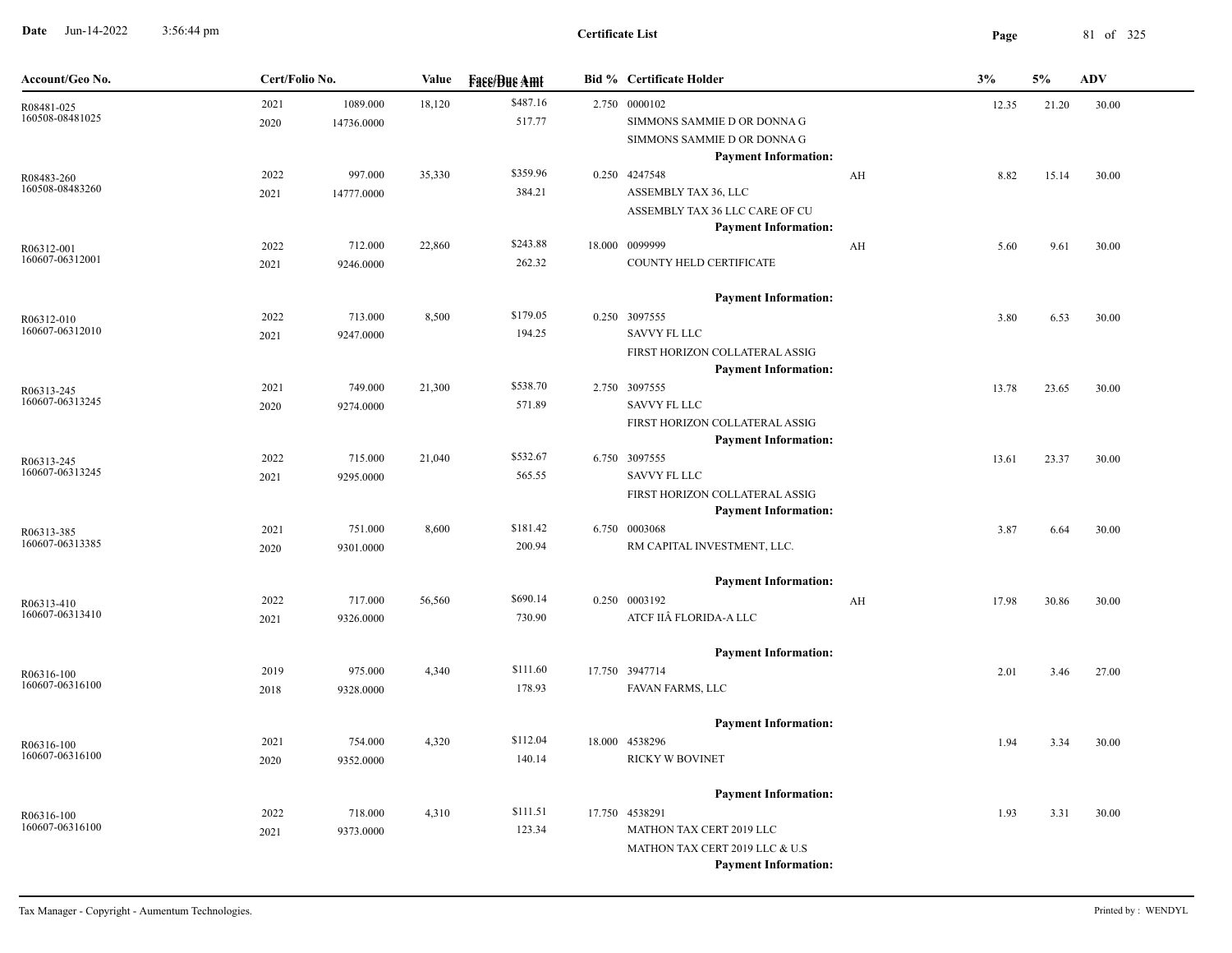**Date** Jun-14-2022 3:56:44 pm **Page** 82 of 325 3:56:44 pm

| Account/Geo No.               | Cert/Folio No. |            | Value  | <b>Fase/Bue Amt</b> | <b>Bid % Certificate Holder</b>                               |    | 3%    | 5%    | <b>ADV</b> |
|-------------------------------|----------------|------------|--------|---------------------|---------------------------------------------------------------|----|-------|-------|------------|
| R06320-050                    | 2021           | 755.000    | 84,570 | \$920.17            | 0.250 5331818                                                 | AH | 24.36 | 41.82 | 30.00      |
| 160607-06320050               | 2020           | 9364.0000  |        | 972.43              | CCH FL 2 LLC                                                  |    |       |       |            |
|                               |                |            |        |                     | <b>Payment Information:</b>                                   |    |       |       |            |
| R06320-050                    | 2022           | 719.000    | 88,360 | \$824.92            | 0.250 5356948                                                 | AH | 21.72 | 37.28 | 30.00      |
| 160607-06320050               | 2021           | 9385.0000  |        | 872.42              | CC2 FL LLC                                                    |    |       |       |            |
|                               |                |            |        |                     | <b>Payment Information:</b>                                   |    |       |       |            |
| R08811-400                    | 2021           | 1120.000   | 24,000 | \$431.06            | 0.250 0000102                                                 |    | 10.79 | 18.53 | 30.00      |
| 160608-08811400               | 2020           | 15407.0000 |        | 458.86              | SIMMONS SAMMIE D OR DONNA G                                   |    |       |       |            |
|                               |                |            |        |                     | SIMMONS SAMMIE D OR DONNA G                                   |    |       |       |            |
|                               |                |            |        |                     | <b>Payment Information:</b>                                   |    |       |       |            |
| R02789-640<br>170407-02789640 | 2021           | 211.000    | 50,080 | \$599.22            | 0.250 0876575                                                 | AH | 15.46 | 26.53 | 30.00      |
|                               | 2020           | 4273.0000  |        | 635.43              | TLGFY, LLC                                                    |    |       |       |            |
|                               |                |            |        |                     | CAPITAL ONE, N.A., AS COLLATER<br><b>Payment Information:</b> |    |       |       |            |
| R02789-640                    | 2022           | 201.000    | 50,780 | \$601.65            | 0.250 4247548                                                 | AH | 15.52 | 26.65 | 30.00      |
| 170407-02789640               | 2021           | 4282.0000  |        | 637.98              | ASSEMBLY TAX 36, LLC                                          |    |       |       |            |
|                               |                |            |        |                     | ASSEMBLY TAX 36 LLC CARE OF CU                                |    |       |       |            |
|                               |                |            |        |                     | <b>Payment Information:</b>                                   |    |       |       |            |
| R02790-050                    | 2022           | 202.000    | 1,060  | \$59.09             | 4.500 5356950                                                 |    | 0.47  | 0.81  | 30.00      |
| 170407-02790050               | 2021           | 4296.0000  |        | 68.29               | <b>JAMES LEWIS</b>                                            |    |       |       |            |
|                               |                |            |        |                     | KIMBERLY A. LEWIS                                             |    |       |       |            |
|                               |                |            |        |                     | <b>Payment Information:</b>                                   |    |       |       |            |
| R02790-500<br>170407-02790500 | 2022           | 203.000    | 92,430 | \$1,041.95          | 0.250 5356948<br>CC2 FL LLC                                   | AH | 27.74 | 47.62 | 30.00      |
|                               | 2021           | 4304.0000  |        | 1,100.30            |                                                               |    |       |       |            |
|                               |                |            |        |                     | <b>Payment Information:</b>                                   |    |       |       |            |
| R02790-900                    | 2021           | 215.000    | 33,140 | \$730.63            | 0.250 3326374                                                 |    | 19.10 | 32.79 | 30.00      |
| 170407-02790900               | 2020           | 4299.0000  |        | 773.41              | TLOA OF FLORIDA LLC                                           |    |       |       |            |
|                               |                |            |        |                     | <b>Payment Information:</b>                                   |    |       |       |            |
| R02790-900                    | 2022           | 204.000    | 36,160 | \$808.74            | 0.250 4247548                                                 |    | 21.27 | 36.51 | 30.00      |
| 170407-02790900               | 2021           | 4307.0000  |        | 855.43              | ASSEMBLY TAX 36, LLC                                          |    |       |       |            |
|                               |                |            |        |                     | ASSEMBLY TAX 36 LLC CARE OF CU                                |    |       |       |            |
|                               |                |            |        | \$391.82            | <b>Payment Information:</b>                                   |    |       |       |            |
| R02790-950<br>170407-02790950 | 2021           | 216.000    | 37,240 | 417.66              | 0.250 4247548<br>ASSEMBLY TAX 36, LLC                         | AH | 9.70  | 16.66 | 30.00      |
|                               | 2020           | 4300.0000  |        |                     | ASSEMBLY TAX 36 LLC CARE OF CU                                |    |       |       |            |
|                               |                |            |        |                     | <b>Payment Information:</b>                                   |    |       |       |            |
| R02790-950                    | 2022           | 205.000    | 37,670 | \$397.70            | 0.250 5356948                                                 | AH | 9.87  | 16.94 | 30.00      |
| 170407-02790950               | 2021           | 4308.0000  |        | 423.84              | CC2 FL LLC                                                    |    |       |       |            |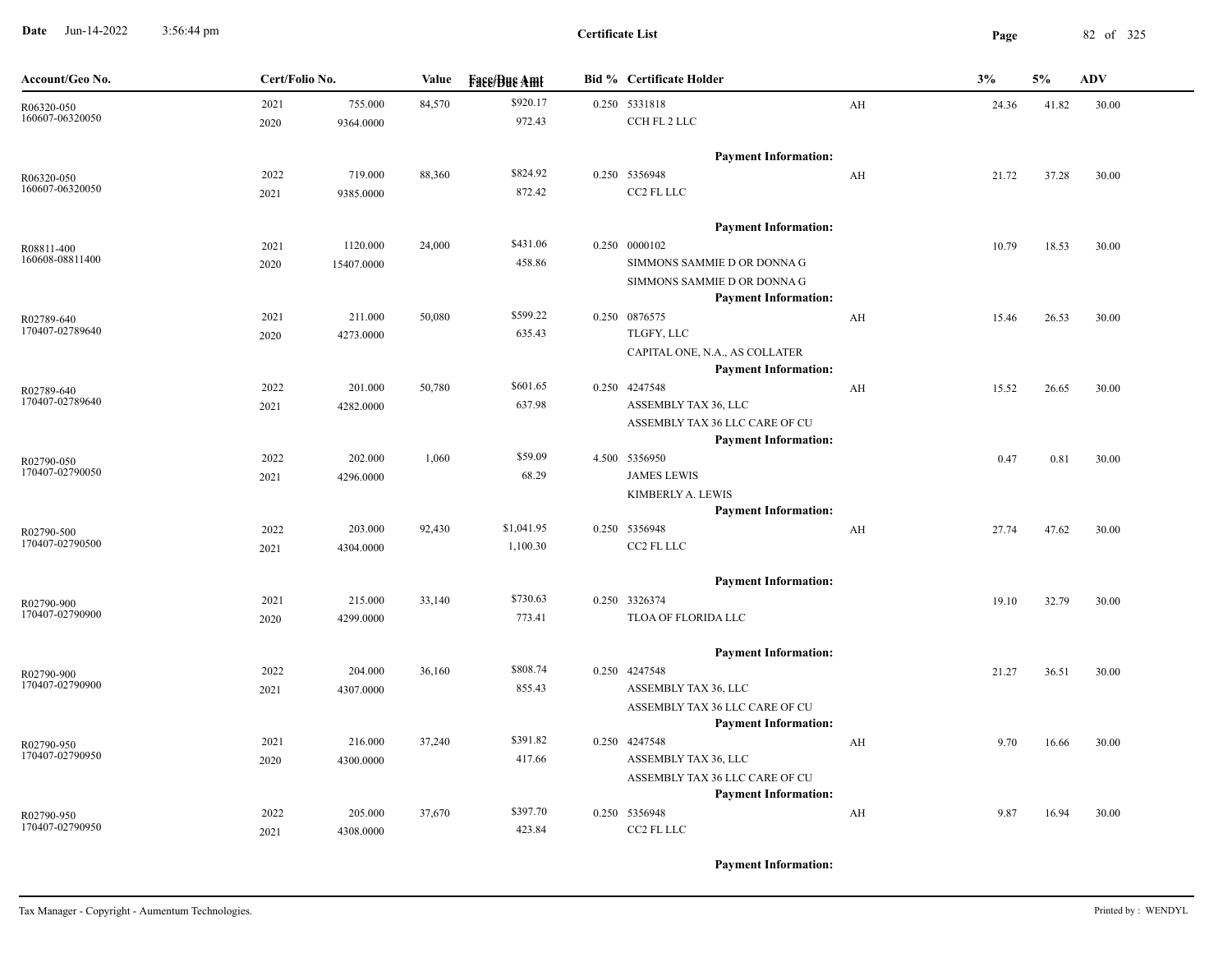**Date** Jun-14-2022 3:56:44 pm **Page** 83 of 325 3:56:44 pm

| Account/Geo No.               | Cert/Folio No. |            | Value  | <b>Fass/Bus Amt</b> | <b>Bid % Certificate Holder</b>                             | 3%   | 5%   | ADV   |
|-------------------------------|----------------|------------|--------|---------------------|-------------------------------------------------------------|------|------|-------|
| R07390-121                    | 2022           | 869.000    | 7,760  | \$167.13            | 3.250 3097555                                               | 3.47 | 5.96 | 30.00 |
| 170408-07390121               | 2021           | 12873.0000 |        | 181.74              | SAVVY FL LLC                                                |      |      |       |
|                               |                |            |        |                     | FIRST HORIZON COLLATERAL ASSIG                              |      |      |       |
|                               |                |            |        |                     | <b>Payment Information:</b>                                 |      |      |       |
| R07390-352<br>170408-07390352 | 2016           | 1036.000   | 11,310 | \$234.29            | 17.750 2593330                                              | 5.42 | 9.30 | 27.00 |
|                               | 2015           | 12680.0000 |        | 493.52              | 5T WEALTH PARTNERS LP                                       |      |      |       |
|                               |                |            |        |                     | <b>Payment Information:</b>                                 |      |      |       |
| R07390-352                    | 2017           | 1045.000   | 11,310 | \$233.00            | 14.000 0003068                                              | 5.38 | 9.24 | 27.00 |
| 170408-07390352               | 2016           | 12733.0000 |        | 405.07              | RM CAPITAL INVESTMENT, LLC.                                 |      |      |       |
|                               |                |            |        |                     | <b>Payment Information:</b>                                 |      |      |       |
| R07390-352                    | 2022           | 870.000    | 11,310 | \$224.35            | 3.250 3097555                                               | 5.06 | 8.68 | 30.00 |
| 170408-07390352               | 2021           | 12892.0000 |        | 241.82              | <b>SAVVY FL LLC</b>                                         |      |      |       |
|                               |                |            |        |                     | FIRST HORIZON COLLATERAL ASSIG                              |      |      |       |
|                               |                |            |        |                     | <b>Payment Information:</b>                                 |      |      |       |
| R07390-847                    | 2018           | 1031.000   | 11,920 | \$240.11            | 12.750 0000173                                              | 5.58 | 9.58 | 27.00 |
| 170408-07390847               | 2017           | 12838.0000 |        | 371.37              | PICKFORD SHIRLEY R TRUSTEE                                  |      |      |       |
|                               |                |            |        |                     | SHIRLEY R PICKFORD REV TRUST                                |      |      |       |
|                               |                |            |        |                     | <b>Payment Information:</b>                                 |      |      |       |
| R07390-847<br>170408-07390847 | 2019           | 1211.000   | 11,920 | \$238.42            | 8.750 0000173                                               | 5.53 | 9.50 | 27.00 |
|                               | 2018           | 12874.0000 |        | 308.99              | PICKFORD SHIRLEY R TRUSTEE                                  |      |      |       |
|                               |                |            |        |                     | SHIRLEY R PICKFORD REV TRUST<br><b>Payment Information:</b> |      |      |       |
|                               | 2020           | 1118.000   | 11,920 | \$238.58            | 3.750 0000073                                               | 5.45 | 9.36 | 30.00 |
| R07390-847<br>170408-07390847 | 2019           | 12910.0000 |        | 263.47              | HELBERG ROBERT JR                                           |      |      |       |
|                               |                |            |        |                     |                                                             |      |      |       |
|                               |                |            |        |                     | <b>Payment Information:</b>                                 |      |      |       |
| R07390-847<br>170408-07390847 | 2021           | 944.000    | 11,920 | \$235.24            | 7.500 0003068                                               | 5.36 | 9.20 | 30.00 |
|                               | 2020           | 12914.0000 |        | 260.60              | RM CAPITAL INVESTMENT, LLC.                                 |      |      |       |
|                               |                |            |        |                     | <b>Payment Information:</b>                                 |      |      |       |
| R07390-847                    | 2022           | 871.000    | 11,920 | \$234.20            | 3.250 3097555                                               | 5.33 | 9.15 | 30.00 |
| 170408-07390847               | 2021           | 12938.0000 |        | 252.16              | <b>SAVVY FL LLC</b>                                         |      |      |       |
|                               |                |            |        |                     | FIRST HORIZON COLLATERAL ASSIG                              |      |      |       |
|                               |                |            |        |                     | <b>Payment Information:</b>                                 |      |      |       |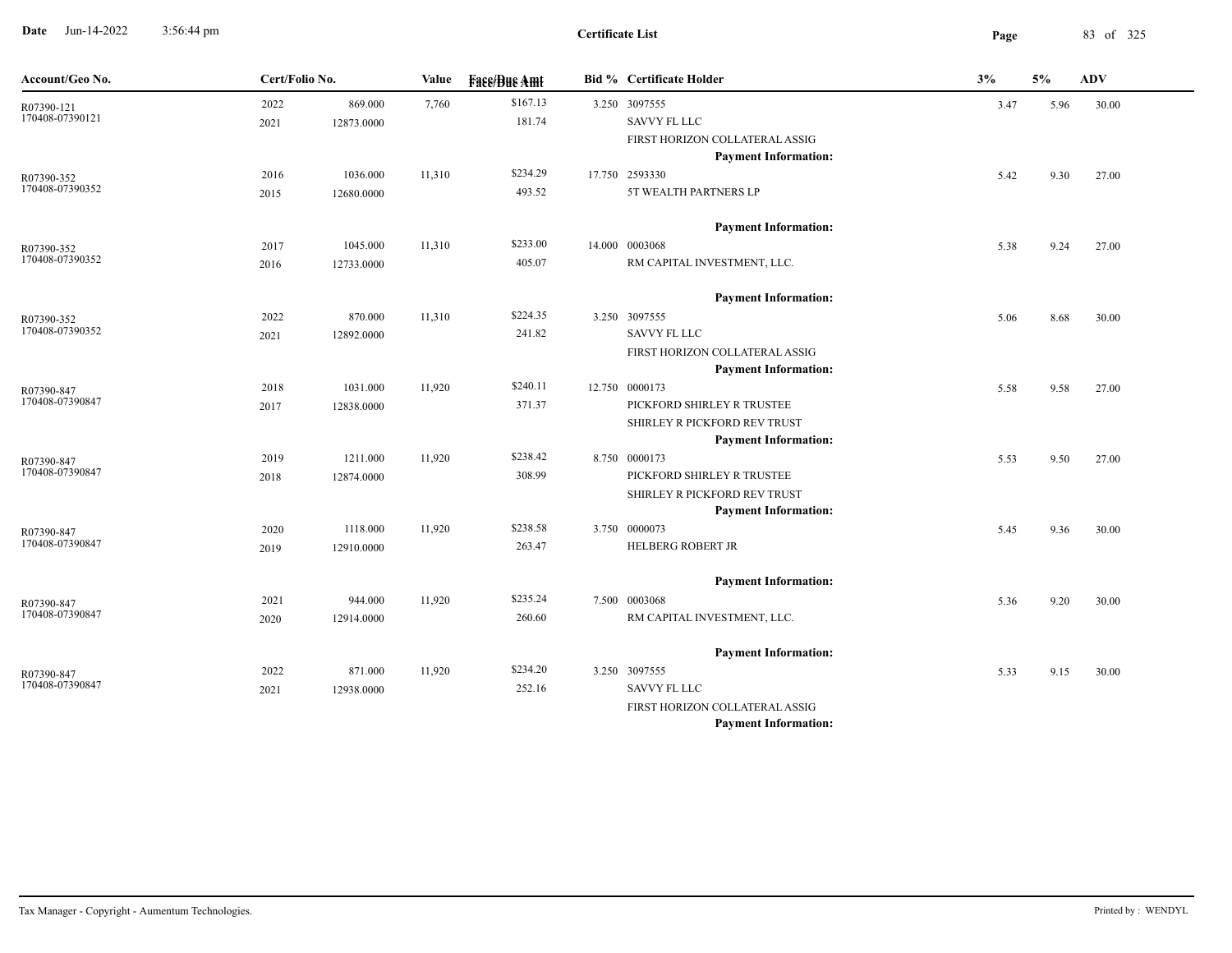**Date** Jun-14-2022 3:56:44 pm **Page** 84 of 325 3:56:44 pm

| Account/Geo No.               | Cert/Folio No. |            | Value   | <b>Face/Bue Amt</b> |  | <b>Bid % Certificate Holder</b> |       | 5%     | <b>ADV</b> |
|-------------------------------|----------------|------------|---------|---------------------|--|---------------------------------|-------|--------|------------|
| R07390-869                    | 2017           | 1051.000   | 8,720   | \$188.57            |  | 18.000 2361903                  | 4.15  | 7.12   | 27.00      |
| 170408-07390869               | 2016           | 12781.0000 |         | 367.36              |  | BLACK BELT ENERGY, LLC          |       |        |            |
|                               |                |            |         |                     |  | <b>Payment Information:</b>     |       |        |            |
| R07390-869                    | 2018           | 1032.000   | 8,720   | \$186.12            |  | 7.750 2593330                   | 4.08  | 7.01   | 27.00      |
| 170408-07390869               | 2017           | 12840.0000 |         | 251.27              |  | 5T WEALTH PARTNERS LP           |       |        |            |
|                               |                |            |         |                     |  | <b>Payment Information:</b>     |       |        |            |
| R07390-869                    | 2019           | 1212.000   | 8,720   | \$184.88            |  | 8.750 0000073                   | 4.05  | 6.95   | 27.00      |
| 170408-07390869               | 2018           | 12876.0000 |         | 241.01              |  | <b>HELBERG ROBERT JR</b>        |       |        |            |
|                               |                |            |         |                     |  | <b>Payment Information:</b>     |       |        |            |
| R07390-869                    | 2020           | 1119.000   | 8,720   | \$185.81            |  | 5.750 0000073                   | 3.99  | 6.85   | 30.00      |
| 170408-07390869               | 2019           | 12912.0000 |         | 214.32              |  | HELBERG ROBERT JR               |       |        |            |
|                               |                |            |         |                     |  | <b>Payment Information:</b>     |       |        |            |
| R07390-869                    | 2021           | 945.000    | 8,720   | \$183.35            |  | 7.500 0003068                   | 3.92  | 6.73   | 30.00      |
| 170408-07390869               | 2020           | 12916.0000 |         | 204.50              |  | RM CAPITAL INVESTMENT, LLC.     |       |        |            |
|                               |                |            |         |                     |  | <b>Payment Information:</b>     |       |        |            |
| R07390-869                    | 2022           | 872.000    | 8,720   | \$182.61            |  | 5.750 0000073                   | 3.90  | 6.70   | 30.00      |
| 170408-07390869               | 2021           | 12940.0000 |         | 197.99              |  | <b>HELBERG ROBERT JR</b>        |       |        |            |
|                               |                |            |         |                     |  | <b>Payment Information:</b>     |       |        |            |
| R08489-100                    | 2022           | 998.000    | 35,620  | \$364.65            |  | 0.250 5356948<br>AH             | 8.95  | 15.36  | 30.00      |
| 170508-08489100               | 2021           | 14798.0000 |         | 389.13              |  | CC2 FL LLC                      |       |        |            |
|                               |                |            |         |                     |  | <b>Payment Information:</b>     |       |        |            |
| R08502-200                    | 2021           | 1091.000   | 127,150 | \$2,262.33          |  | 0.250 4247548                   | 61.59 | 105.73 | 30.00      |
| 170508-08502200               | 2020           | 14788.0000 |         | 2,381.70            |  | ASSEMBLY TAX 36, LLC            |       |        |            |
|                               |                |            |         |                     |  | ASSEMBLY TAX 36 LLC CARE OF CU  |       |        |            |
|                               |                |            |         |                     |  | <b>Payment Information:</b>     |       |        |            |
| R08502-200<br>170508-08502200 | 2022           | 999.000    | 139,860 | \$2,662.57          |  | 0.250 5356948                   | 72.69 | 124.79 | 30.00      |
|                               | 2021           | 14819.0000 |         | 2,801.95            |  | CC2 FL LLC                      |       |        |            |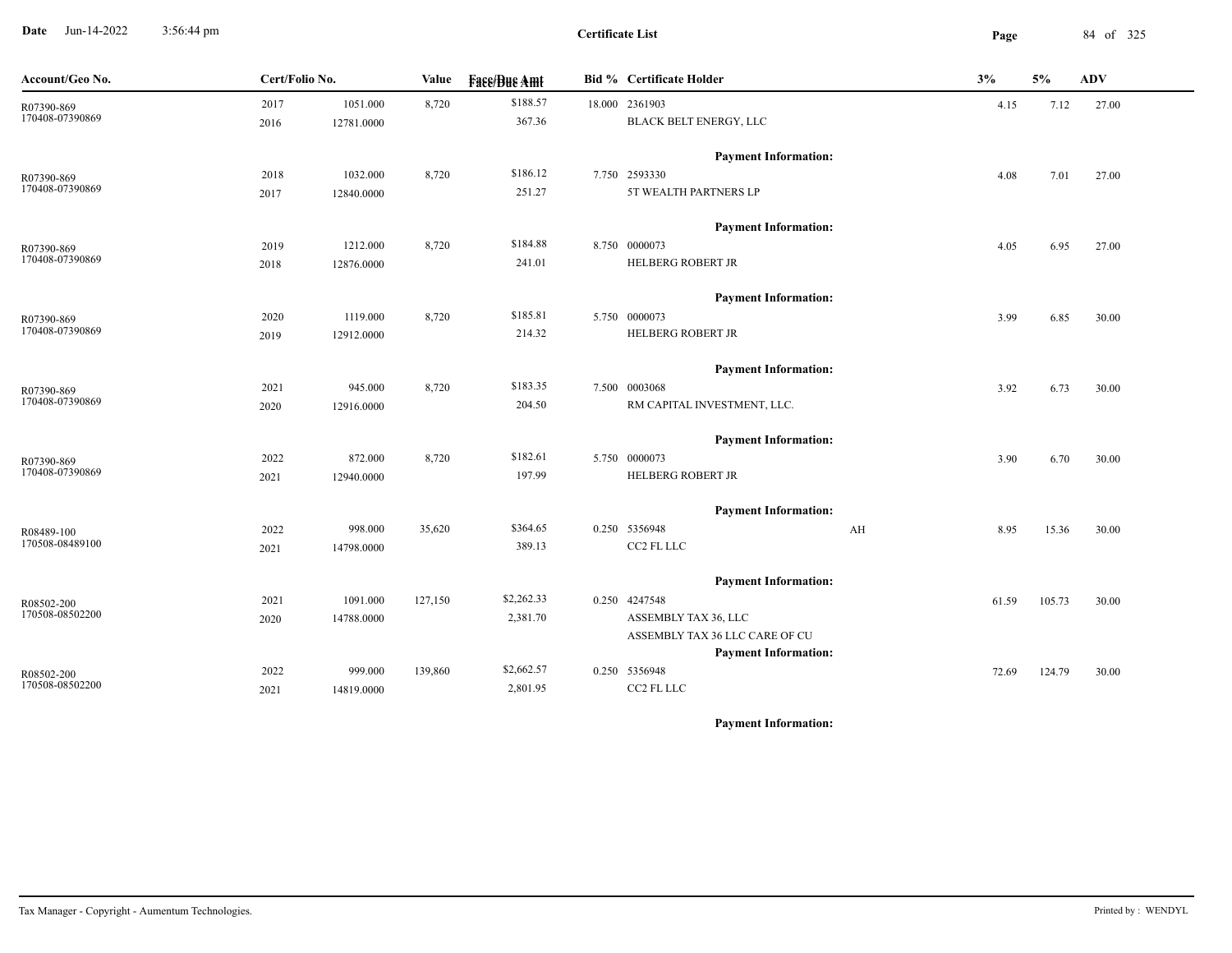**Date** Jun-14-2022 3:56:44 pm **Page** 85 of 325 3:56:44 pm

| Account/Geo No.               | Cert/Folio No. |            | Value  | <b>Face/Bue Amt</b> | <b>Bid % Certificate Holder</b> |    | 3%   | 5%    | <b>ADV</b> |
|-------------------------------|----------------|------------|--------|---------------------|---------------------------------|----|------|-------|------------|
| R08509-000                    | 2020           | 1278.000   | 10,050 | \$207.73            | 2.500 0000102                   |    | 4.60 | 7.89  | 30.00      |
| 170508-08509000               | 2019           | 14792.0000 |        | 224.80              | SIMMONS SAMMIE D OR DONNA G     |    |      |       |            |
|                               |                |            |        |                     | SIMMONS SAMMIE D OR DONNA G     |    |      |       |            |
|                               |                |            |        |                     | <b>Payment Information:</b>     |    |      |       |            |
| R08509-000                    | 2021           | 1094.000   | 10,050 | \$204.91            | 6.750 0000102                   |    | 4.52 | 7.76  | 30.00      |
| 170508-08509000               | 2020           | 14801.0000 |        | 226.14              | SIMMONS SAMMIE D OR DONNA G     |    |      |       |            |
|                               |                |            |        |                     | SIMMONS SAMMIE D OR DONNA G     |    |      |       |            |
|                               |                |            |        |                     | <b>Payment Information:</b>     |    |      |       |            |
| R08509-000                    | 2022           | 1000.000   | 10,050 | \$204.04            | 16.250 3097555                  |    | 4.49 | 7.72  | 30.00      |
| 170508-08509000               | 2021           | 14832.0000 |        | 220.49              | <b>SAVVY FL LLC</b>             |    |      |       |            |
|                               |                |            |        |                     | FIRST HORIZON COLLATERAL ASSIG  |    |      |       |            |
|                               |                |            |        |                     | <b>Payment Information:</b>     |    |      |       |            |
| R08510-000<br>170508-08510000 | 2021           | 1095.000   | 29,300 | \$263.11            | 0.250 4247548                   | AH | 6.13 | 10.53 | 30.00      |
|                               | 2020           | 14803.0000 |        | 282.52              | ASSEMBLY TAX 36, LLC            |    |      |       |            |
|                               |                |            |        |                     | ASSEMBLY TAX 36 LLC CARE OF CU  |    |      |       |            |
|                               |                |            |        |                     | <b>Payment Information:</b>     |    |      |       |            |
| R08510-000<br>170508-08510000 | 2022           | 1001.000   | 29,710 | \$269.36            | 0.250 5356948                   | AH | 6.31 | 10.83 | 30.00      |
|                               | 2021           | 14834.0000 |        | 289.08              | CC2 FL LLC                      |    |      |       |            |
|                               |                |            |        |                     | <b>Payment Information:</b>     |    |      |       |            |
| R08517-125                    | 2022           | 1002.000   | 34,540 | \$397.71            | 15.250 3097555                  | AH | 9.87 | 16.94 | 30.00      |
| 170508-08517125               | 2021           | 14844.0000 |        | 423.85              | <b>SAVVY FL LLC</b>             |    |      |       |            |
|                               |                |            |        |                     | FIRST HORIZON COLLATERAL ASSIG  |    |      |       |            |
|                               |                |            |        |                     | <b>Payment Information:</b>     |    |      |       |            |
| R07404-000                    | 2022           | 874.000    | 57,910 | \$229.37            | 18.000 0099999                  | AH | 5.20 | 8.92  | 30.00      |
| 180408-07404000               | 2021           | 12970.0000 |        | 247.09              | COUNTY HELD CERTIFICATE         |    |      |       |            |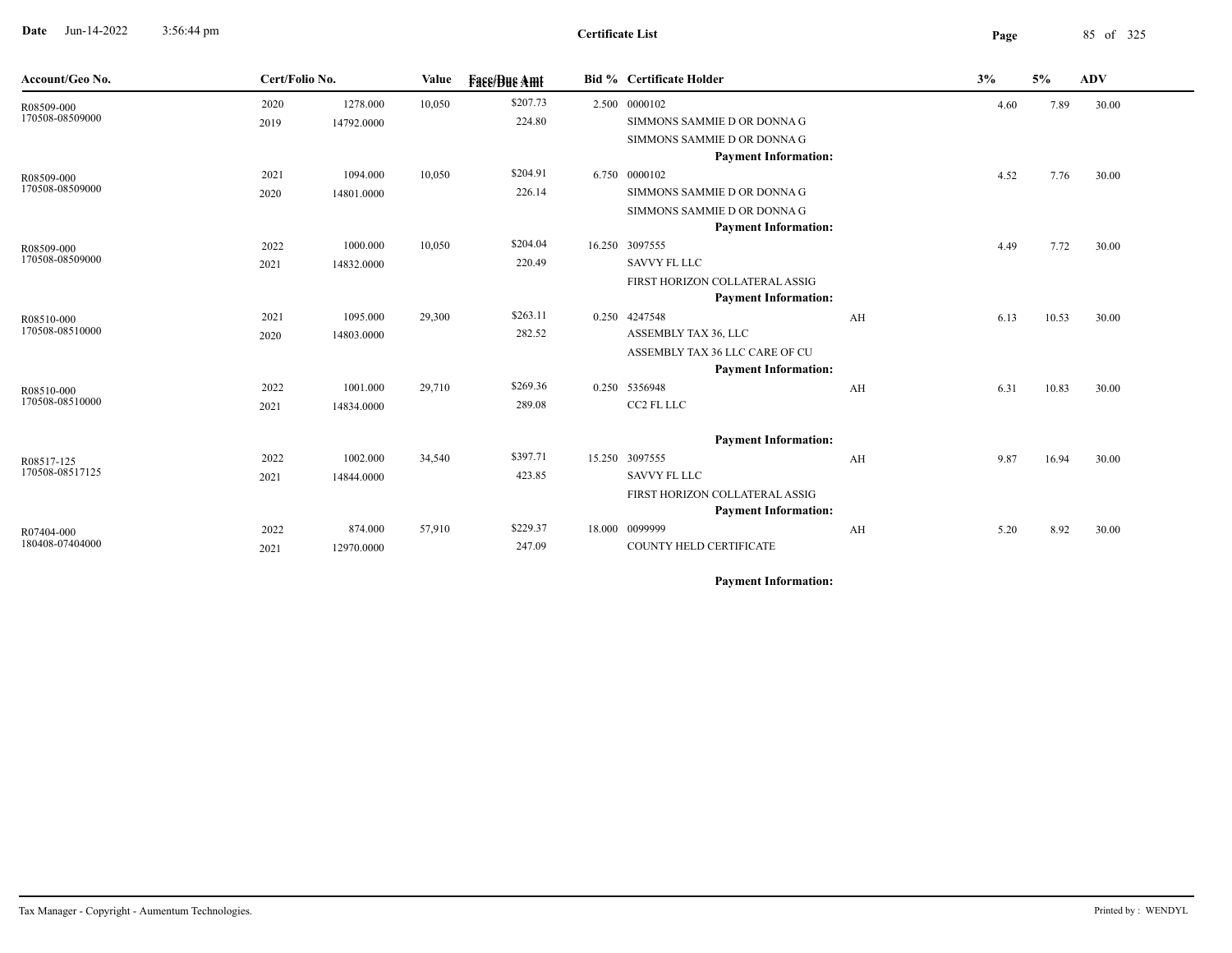**Date** Jun-14-2022 3:56:44 pm **Page** 86 of 325 3:56:44 pm

| Account/Geo No.               | Cert/Folio No. |            | Value  | <b>Fass/Bus Amt</b> | <b>Bid % Certificate Holder</b>               | 3%                      |      | 5%   | <b>ADV</b> |
|-------------------------------|----------------|------------|--------|---------------------|-----------------------------------------------|-------------------------|------|------|------------|
| R07416-100                    | 2016           | 1043.000   | 2,750  | \$86.48             | 17.750 0000173                                |                         | 1.32 | 2.26 | 27.00      |
| 180408-07416100               | 2015           | 12781.0000 |        | 186.11              | PICKFORD SHIRLEY R TRUSTEE                    |                         |      |      |            |
|                               |                |            |        |                     | SHIRLEY R PICKFORD REV TRUST                  |                         |      |      |            |
|                               |                |            |        |                     | <b>Payment Information:</b>                   |                         |      |      |            |
| R07416-100                    | 2017           | 1056.000   | 3,020  | \$94.16             | 18.000 3763869                                |                         | 1.53 | 2.63 | 27.00      |
| 180408-07416100               | 2016           | 12834.0000 |        | 186.57              | STAMPHOUSE HOLDINGS, LLC                      |                         |      |      |            |
|                               |                |            |        |                     |                                               |                         |      |      |            |
|                               |                |            |        |                     | <b>Payment Information:</b>                   |                         |      |      |            |
| R07416-100<br>180408-07416100 | 2018           | 1035.000   | 3,320  | \$96.05             | 18.000 0099999                                |                         | 1.58 | 2.72 | 27.00      |
|                               | 2017           | 12894.0000 |        | 172.90              | COUNTY HELD CERTIFICATE                       |                         |      |      |            |
|                               |                |            |        |                     | <b>Payment Information:</b>                   |                         |      |      |            |
| R07416-100                    | 2019           | 1216.000   | 3,460  | \$96.89             | 18.000 0099999                                |                         | 1.61 | 2.76 | 27.00      |
| 180408-07416100               | 2018           | 12931.0000 |        | 156.91              | COUNTY HELD CERTIFICATE                       |                         |      |      |            |
|                               |                |            |        |                     |                                               |                         |      |      |            |
|                               |                |            |        |                     | <b>Payment Information:</b>                   |                         |      |      |            |
| R07416-100                    | 2020           | 1126.000   | 3,460  | \$99.06             | 18.000 0099999                                |                         | 1.58 | 2.72 | 30.00      |
| 180408-07416100               | 2019           | 12968.0000 |        | 142.46              | COUNTY HELD CERTIFICATE                       |                         |      |      |            |
|                               |                |            |        |                     | <b>Payment Information:</b>                   |                         |      |      |            |
|                               | 2021           | 948.000    | 3,460  | \$98.09             | 18.000 4538296                                |                         | 1.56 | 2.67 | 30.00      |
| R07416-100<br>180408-07416100 | 2020           | 12971.0000 |        | 123.47              | <b>RICKY W BOVINET</b>                        |                         |      |      |            |
|                               |                |            |        |                     |                                               |                         |      |      |            |
|                               |                |            |        |                     | <b>Payment Information:</b>                   |                         |      |      |            |
| R07416-100                    | 2022           | 875.000    | 3,800  | \$103.87            | 18.000 0099999                                |                         | 1.72 | 2.95 | 30.00      |
| 180408-07416100               | 2021           | 12995.0000 |        | 115.31              | COUNTY HELD CERTIFICATE                       |                         |      |      |            |
|                               |                |            |        |                     |                                               |                         |      |      |            |
|                               | 2022           | 876.000    | 28,080 | \$243.06            | <b>Payment Information:</b><br>18.000 0099999 |                         |      |      | 30.00      |
| R07418-150<br>180408-07418150 | 2021           | 13010.0000 |        | 261.46              | COUNTY HELD CERTIFICATE                       | AH                      | 5.58 | 9.57 |            |
|                               |                |            |        |                     |                                               |                         |      |      |            |
|                               |                |            |        |                     | <b>Payment Information:</b>                   |                         |      |      |            |
| R07418-160                    | 2022           | 877.000    | 27,540 | \$247.79            | 18.000 0099999                                | $\mathbf{A} \mathbf{H}$ | 5.71 | 9.80 | 30.00      |
| 180408-07418160               | 2021           | 13011.0000 |        | 266.43              | COUNTY HELD CERTIFICATE                       |                         |      |      |            |
|                               |                |            |        |                     |                                               |                         |      |      |            |
|                               |                |            |        |                     | <b>Payment Information:</b>                   |                         |      |      |            |
| R07420-056<br>180408-07420056 | 2021           | 949.000    | 490    | \$49.94             | 17.750 0003172                                |                         | 0.22 | 0.38 | 30.00      |
|                               | 2020           | 13002.0000 |        | 65.79               | <b>RAJENDRA INC</b>                           |                         |      |      |            |
|                               |                |            |        |                     | <b>RAJENDRA INC</b>                           |                         |      |      |            |
|                               |                |            |        | \$49.91             | <b>Payment Information:</b>                   |                         |      |      |            |
| R07420-056<br>180408-07420056 | 2022           | 878.000    | 490    | 58.66               | 18.000 4538296<br>RICKY W BOVINET             |                         | 0.22 | 0.38 | 30.00      |
|                               | 2021           | 13027.0000 |        |                     |                                               |                         |      |      |            |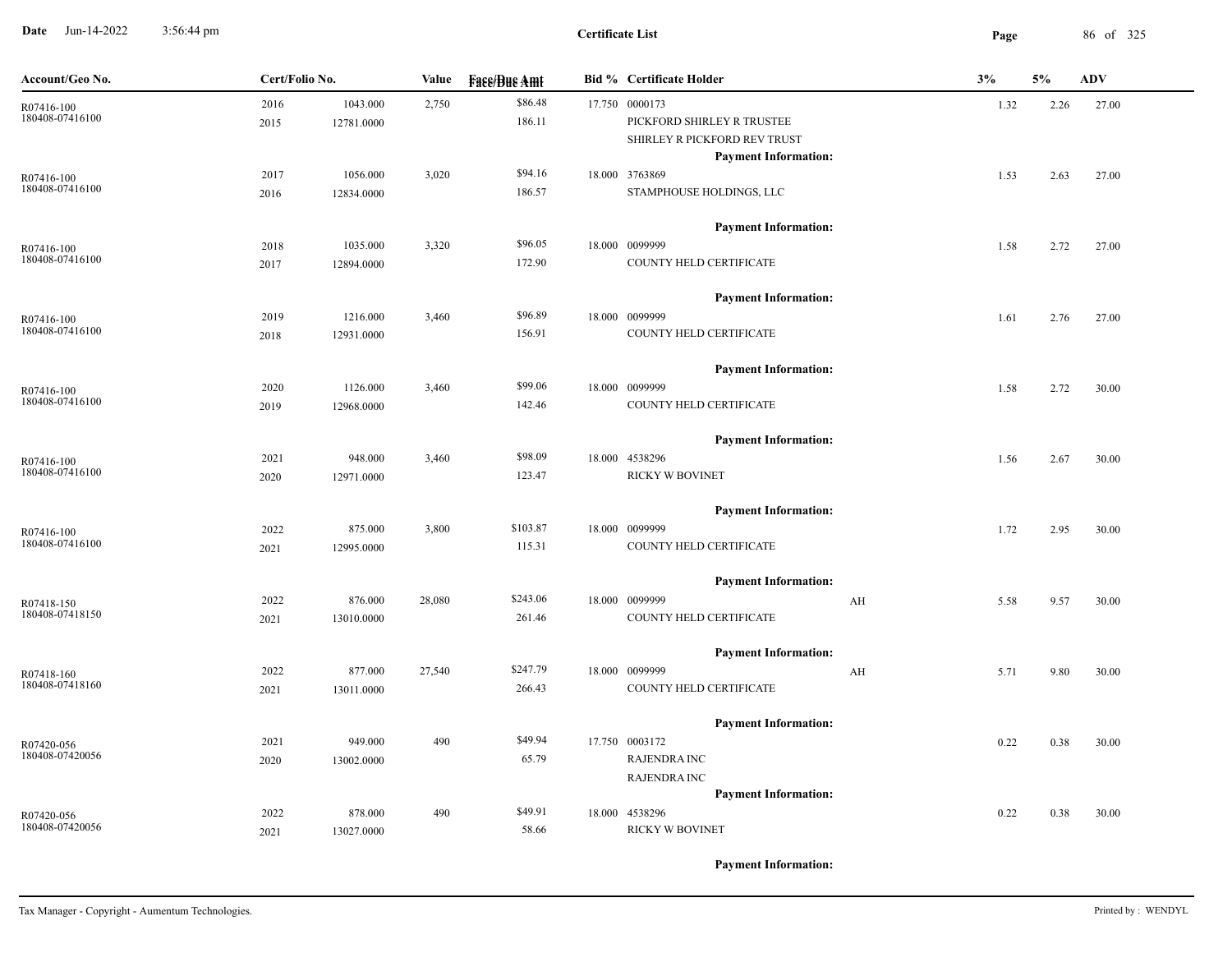**Date** Jun-14-2022 3:56:44 pm **Page** 87 of 325 3:56:44 pm

| Account/Geo No. | Cert/Folio No. |            | Value  | <b>Face/Bue Amt</b> |        | Bid % Certificate Holder    | 3%<br>5%<br><b>ADV</b> |      |       |  |
|-----------------|----------------|------------|--------|---------------------|--------|-----------------------------|------------------------|------|-------|--|
| R07426-000      | 2021           | 950.000    | 3,050  | \$91.44             |        | 13.500 0000102              | 1.37                   | 2.35 | 30.00 |  |
| 180408-07426000 | 2020           | 13014.0000 |        | 111.06              |        | SIMMONS SAMMIE D OR DONNA G |                        |      |       |  |
|                 |                |            |        |                     |        | SIMMONS SAMMIE D OR DONNA G |                        |      |       |  |
|                 |                |            |        |                     |        | <b>Payment Information:</b> |                        |      |       |  |
| R07436-100      | 2022           | 879.000    | 18,700 | \$243.88            |        | 18.000 0099999<br>AH        | 5.60                   | 9.61 | 30.00 |  |
| 180408-07436100 | 2021           | 13051.0000 |        | 262.32              |        | COUNTY HELD CERTIFICATE     |                        |      |       |  |
|                 |                |            |        |                     |        | <b>Payment Information:</b> |                        |      |       |  |
| R01630-100      | 2016           | 61.000     | 1,440  | \$63.86             |        | 18.000 0099999              | 0.69                   | 1.18 | 27.00 |  |
| 180506-01630100 | 2015           | 1596.0000  |        | 140.04              |        | COUNTY HELD CERTIFICATE     |                        |      |       |  |
|                 |                |            |        |                     |        | <b>Payment Information:</b> |                        |      |       |  |
| R01630-100      | 2017           | 59.000     | 1,440  | \$63.71             | 18.000 | 0099999                     | 0.69                   | 1.18 | 27.00 |  |
| 180506-01630100 | 2016           | 1616.0000  |        | 128.25              |        | COUNTY HELD CERTIFICATE     |                        |      |       |  |
|                 |                |            |        |                     |        | <b>Payment Information:</b> |                        |      |       |  |
| R01630-100      | 2018           | 70.000     | 1,440  | \$63.30             |        | 18.000 0099999              | 0.67                   | 1.16 | 27.00 |  |
| 180506-01630100 | 2017           | 1623.0000  |        | 116.08              |        | COUNTY HELD CERTIFICATE     |                        |      |       |  |
|                 |                |            |        |                     |        | <b>Payment Information:</b> |                        |      |       |  |
| R01630-100      | 2019           | 93.000     | 1,440  | \$63.10             |        | 18.000 0099999              | 0.67                   | 1.15 | 27.00 |  |
| 180506-01630100 | 2018           | 1635.0000  |        | 104.37              |        | COUNTY HELD CERTIFICATE     |                        |      |       |  |
|                 |                |            |        |                     |        | <b>Payment Information:</b> |                        |      |       |  |
| R01630-100      | 2020           | 76.000     | 1,440  | \$65.74             |        | 18.000 0099999              | 0.66                   | 1.13 | 30.00 |  |
| 180506-01630100 | 2019           | 1639.0000  |        | 96.64               |        | COUNTY HELD CERTIFICATE     |                        |      |       |  |
|                 |                |            |        |                     |        |                             |                        |      |       |  |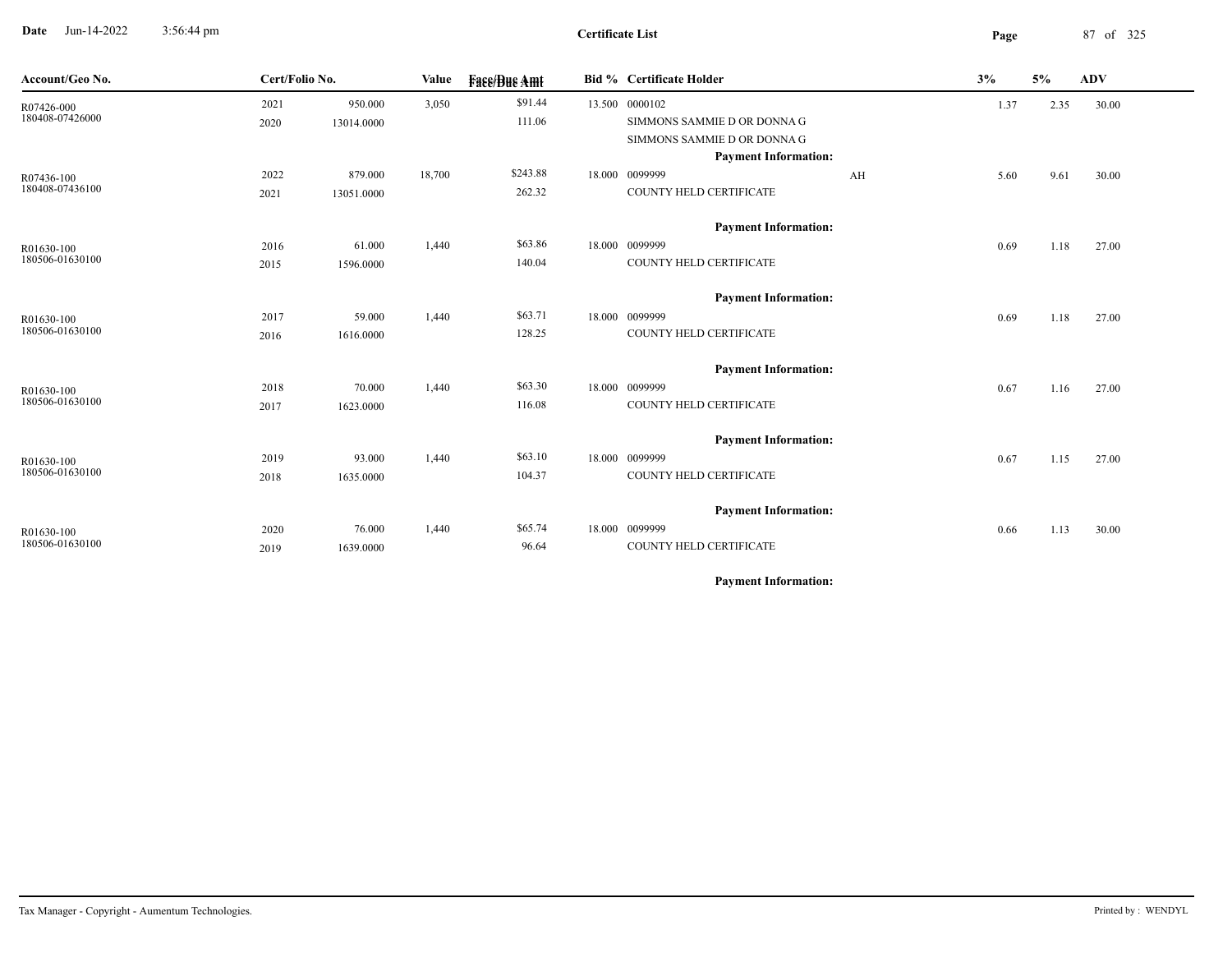**Date** Jun-14-2022 3:56:44 pm **Page** 88 of 325 3:56:44 pm

 $\overline{\phantom{a}}$ 

| Account/Geo No. | Cert/Folio No. |            | Value  | <b>Fase/Bue Amt</b> | <b>Bid % Certificate Holder</b> | 3%    | 5%    | <b>ADV</b> |  |
|-----------------|----------------|------------|--------|---------------------|---------------------------------|-------|-------|------------|--|
| R06113-200      | 2016           | 775.000    | 480    | \$47.30             | 18.000 0099999                  | 0.23  | 0.40  | 27.00      |  |
| 180507-06113200 | 2015           | 8705.0000  |        | 105.34              | COUNTY HELD CERTIFICATE         |       |       |            |  |
|                 |                |            |        |                     | <b>Payment Information:</b>     |       |       |            |  |
| R06113-200      | 2017           | 775.000    | 480    | \$47.24             | 18.000 0099999                  | 0.23  | 0.39  | 27.00      |  |
| 180507-06113200 | 2016           | 8745.0000  |        | 96.71               | COUNTY HELD CERTIFICATE         |       |       |            |  |
|                 |                |            |        |                     | <b>Payment Information:</b>     |       |       |            |  |
| R06113-200      | 2018           | 771.000    | 480    | \$47.10             | 18.000 0099999                  | 0.22  | 0.39  | 27.00      |  |
| 180507-06113200 | 2017           | 8790.0000  |        | 87.97               | COUNTY HELD CERTIFICATE         |       |       |            |  |
|                 |                |            |        |                     | <b>Payment Information:</b>     |       |       |            |  |
| R06113-200      | 2019           | 918.000    | 480    | \$47.03             | 18.000 0099999                  | 0.22  | 0.38  | 27.00      |  |
| 180507-06113200 | 2018           | 8817.0000  |        | 79.38               | COUNTY HELD CERTIFICATE         |       |       |            |  |
|                 |                |            |        |                     | <b>Payment Information:</b>     |       |       |            |  |
| R06113-200      | 2020           | 832.000    | 480    | \$49.92             | 18.000 0099999                  | 0.22  | 0.38  | 30.00      |  |
| 180507-06113200 | 2019           | 8841.0000  |        | 74.89               | COUNTY HELD CERTIFICATE         |       |       |            |  |
|                 |                |            |        |                     | <b>Payment Information:</b>     |       |       |            |  |
| R08527-000      | 2021           | 1097.000   | 11,810 | \$384.86            | 17.750 0003035                  | 9.51  | 16.33 | 30.00      |  |
| 180508-08527000 | 2020           | 14828.0000 |        | 465.12              | DANDABANY SANKAR                |       |       |            |  |
|                 |                |            |        |                     | <b>Payment Information:</b>     |       |       |            |  |
| R08527-000      | 2022           | 1003.000   | 12,990 | \$403.98            | 6.750 3097555                   | 10.04 | 17.24 | 30.00      |  |
| 180508-08527000 | 2021           | 14859.0000 |        | 430.43              | <b>SAVVY FL LLC</b>             |       |       |            |  |
|                 |                |            |        |                     | FIRST HORIZON COLLATERAL ASSIG  |       |       |            |  |
|                 |                |            |        |                     | <b>Payment Information:</b>     |       |       |            |  |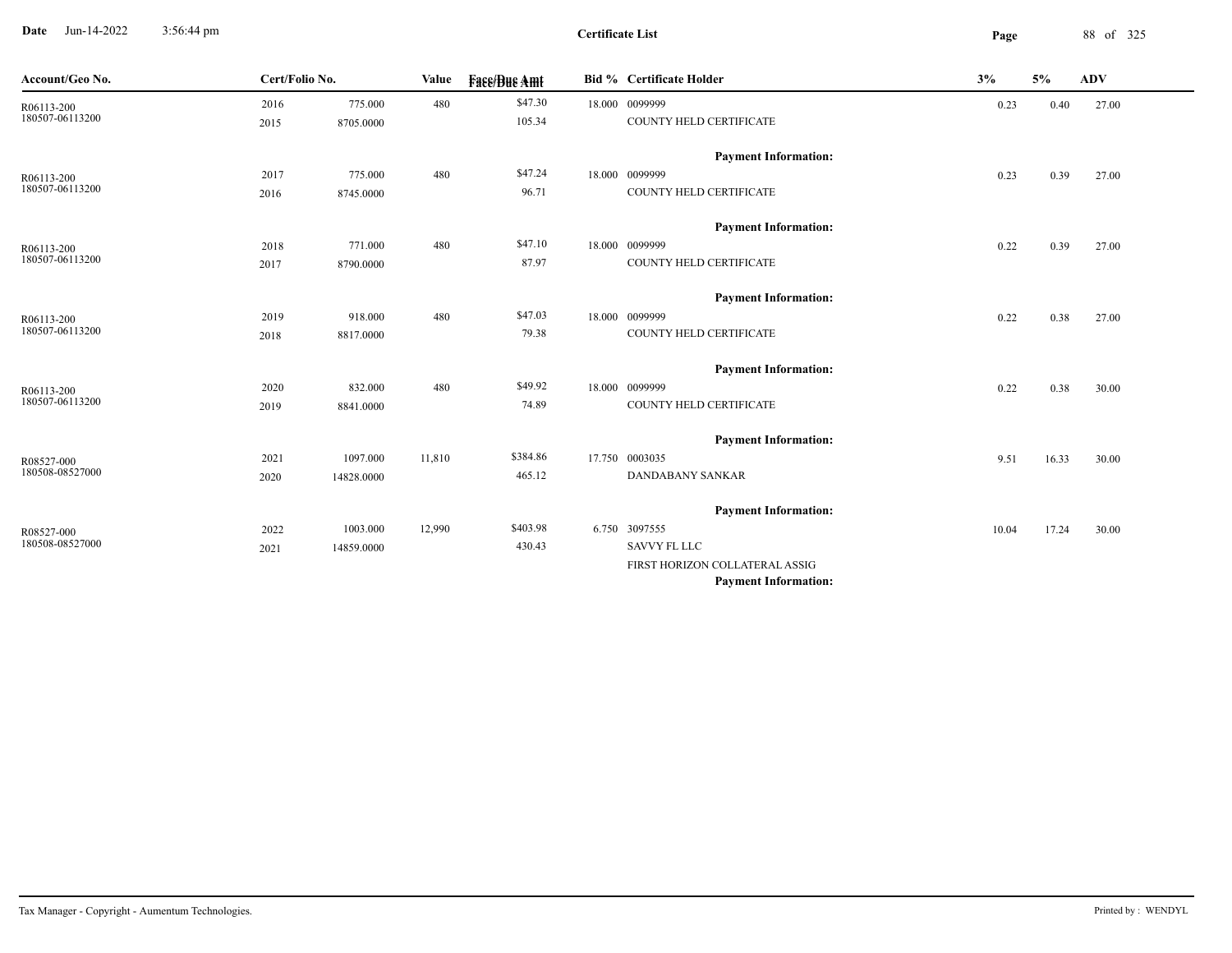**Date** Jun-14-2022 3:56:44 pm **Page** 89 of 325 3:56:44 pm

| Account/Geo No.               | Cert/Folio No. |            | Value  | <b>Face/Bue Amt</b> | <b>Bid % Certificate Holder</b> |    | 3%    | 5%    | <b>ADV</b> |
|-------------------------------|----------------|------------|--------|---------------------|---------------------------------|----|-------|-------|------------|
| R09229-003                    | 2017           | 1283.000   | 41,920 | \$1,060.89          | 14.000 1704269                  |    | 28.35 | 48.66 | 27.00      |
| 180609-09229003               | 2016           | 16114.0000 |        | 1,822.14            | <b>BUFFALO BILL LLC</b>         |    |       |       |            |
|                               |                |            |        |                     | <b>Payment Information:</b>     |    |       |       |            |
| R09229-003                    | 2018           | 1248.000   | 41,270 | \$1,038.10          | 11.750 1704269                  |    | 27.71 | 47.58 | 27.00      |
| 180609-09229003               | 2017           | 16190.0000 |        | 1,542.42            | BUFFALO BILL LLC                |    |       |       |            |
|                               |                |            |        |                     | <b>Payment Information:</b>     |    |       |       |            |
| R09229-003                    | 2020           | 1347.000   | 41,230 | \$1,024.76          | 17.250 3947718                  |    | 27.26 | 46.80 | 30.00      |
| 180609-09229003               | 2019           | 16276.0000 |        | 1,399.28            | STONE PONY PROPERTIES, LLC      |    |       |       |            |
|                               |                |            |        |                     | <b>Payment Information:</b>     |    |       |       |            |
| R09229-003                    | 2021           | 1160.000   | 41,130 | \$1,011.57          | 0.250 0000102                   |    | 26.90 | 46.17 | 30.00      |
| 180609-09229003               | 2020           | 16302.0000 |        | 1,068.40            | SIMMONS SAMMIE D OR DONNA G     |    |       |       |            |
|                               |                |            |        |                     | SIMMONS SAMMIE D OR DONNA G     |    |       |       |            |
|                               |                |            |        |                     | <b>Payment Information:</b>     |    |       |       |            |
| R09229-003                    | 2022           | 1066.000   | 45,010 | \$667.45            | 18.000 4538291                  | AH | 17.35 | 29.78 | 30.00      |
| 180609-09229003               | 2021           | 16340.0000 |        | 707.07              | MATHON TAX CERT 2019 LLC        |    |       |       |            |
|                               |                |            |        |                     | MATHON TAX CERT 2019 LLC & U.S  |    |       |       |            |
|                               |                |            |        |                     | <b>Payment Information:</b>     |    |       |       |            |
| R09229-008<br>180609-09229008 | 2021           | 1161.000   | 29,060 | \$664.50            | 0.250 5331842                   |    | 17.27 | 29.64 | 30.00      |
|                               | 2020           | 16305.0000 |        | 703.98              | FIG 20, LLC                     |    |       |       |            |
|                               |                |            |        |                     | <b>Payment Information:</b>     |    |       |       |            |
| R09229-008<br>180609-09229008 | 2022           | 1067.000   | 34,650 | \$776.72            | 0.250 5356948                   |    | 20.38 | 34.99 | 30.00      |
|                               | 2021           | 16343.0000 |        | 821.81              | CC2 FL LLC                      |    |       |       |            |
|                               |                |            |        |                     | <b>Payment Information:</b>     |    |       |       |            |
| R09229-015                    | 2021           | 1162.000   | 52,630 | \$616.19            | 0.250 4247548                   | AH | 15.93 | 27.34 | 30.00      |
| 180609-09229015               | 2020           | 16308.0000 |        | 653.25              | ASSEMBLY TAX 36, LLC            |    |       |       |            |
|                               |                |            |        |                     | ASSEMBLY TAX 36 LLC CARE OF CU  |    |       |       |            |
|                               |                |            |        |                     | <b>Payment Information:</b>     |    |       |       |            |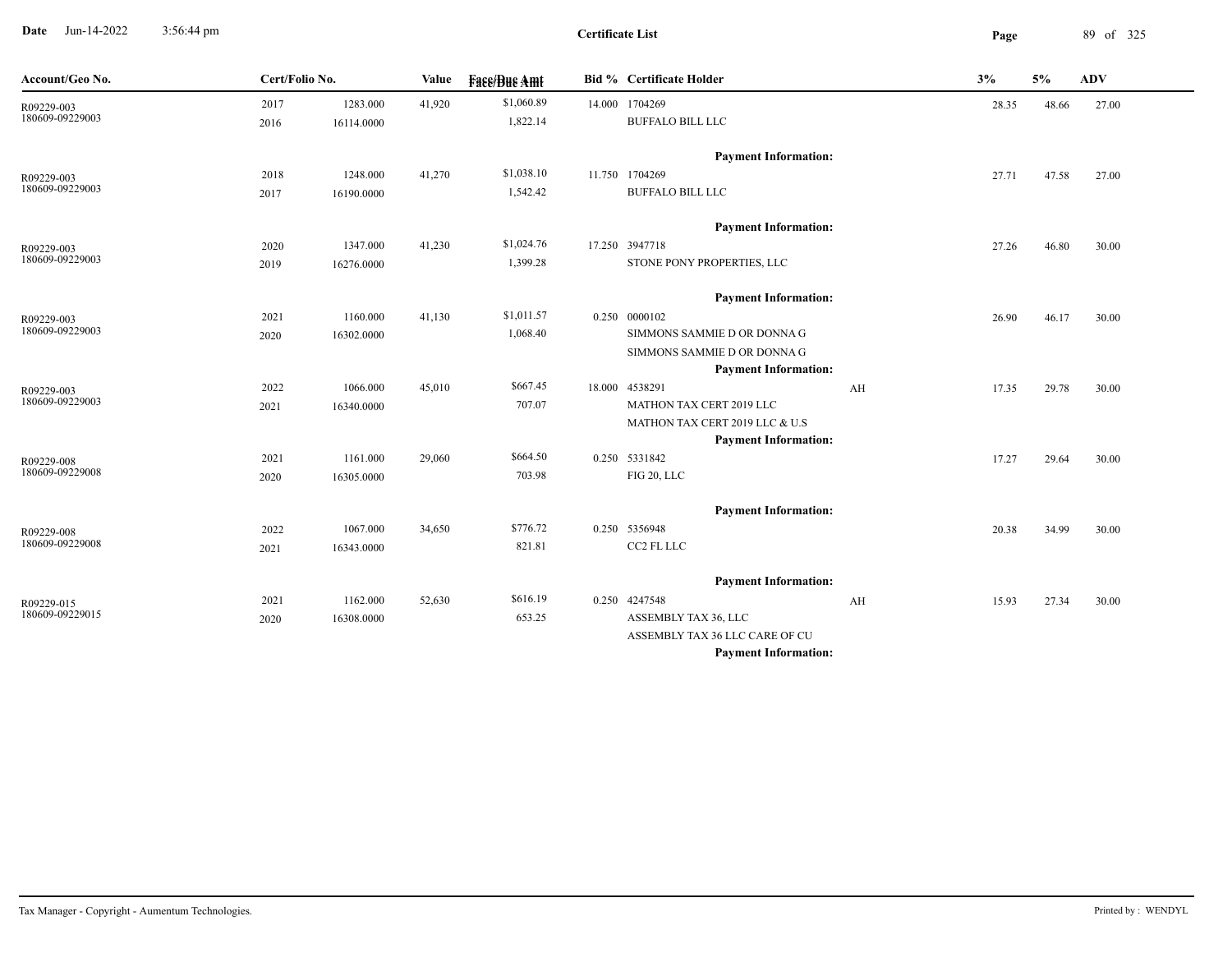**Date** Jun-14-2022 3:56:44 pm **Page** 90 of 325 3:56:44 pm

| Account/Geo No. | Cert/Folio No. |            | Value  | <b>Face/Bue Amt</b> | Bid % Certificate Holder       | 3%    | 5%    | ADV   |
|-----------------|----------------|------------|--------|---------------------|--------------------------------|-------|-------|-------|
| R10181-265      | 2018           | 1414.000   | 8,500  | \$182.41            | 13.750 0000173                 | 3.98  | 6.83  | 27.00 |
| 180910-10181265 | 2017           | 18639.0000 |        | 291.08              | PICKFORD SHIRLEY R TRUSTEE     |       |       |       |
|                 |                |            |        |                     | SHIRLEY R PICKFORD REV TRUST   |       |       |       |
|                 |                |            |        |                     | <b>Payment Information:</b>    |       |       |       |
| R10181-265      | 2019           | 1635.000   | 8,500  | \$181.19            | 16.000 4538291                 | 3.94  | 6.77  | 27.00 |
| 180910-10181265 | 2018           | 18683.0000 |        | 276.83              | MATHON TAX CERT 2019 LLC       |       |       |       |
|                 |                |            |        |                     | MATHON TAX CERT 2019 LLC & U.S |       |       |       |
|                 |                |            |        |                     | <b>Payment Information:</b>    |       |       |       |
| R10181-265      | 2020           | 1549.000   | 8,500  | \$182.16            | 18.000 3947718                 | 3.89  | 6.67  | 30.00 |
| 180910-10181265 | 2019           | 18735.0000 |        | 256.72              | STONE PONY PROPERTIES, LLC     |       |       |       |
|                 |                |            |        |                     | <b>Payment Information:</b>    |       |       |       |
| R10181-265      | 2021           | 1277.000   | 8,500  | \$179.78            | 13.500 5332854                 | 3.82  | 6.56  | 30.00 |
| 180910-10181265 | 2020           | 18783.0000 |        | 212.32              | NAUTICAL INVESTMENT GROUP, LLC |       |       |       |
|                 |                |            |        |                     | <b>Payment Information:</b>    |       |       |       |
| R10181-265      | 2022           | 1184.000   | 8,500  | \$179.05            | 12.250 5332854                 | 3.80  | 6.53  | 30.00 |
| 180910-10181265 | 2021           | 18804.0000 |        | 194.25              | NAUTICAL INVESTMENT GROUP, LLC |       |       |       |
|                 |                |            |        |                     | <b>Payment Information:</b>    |       |       |       |
| R10184-195      | 2021           | 1279.000   | 18,000 | \$485.19            | 2.750 5331818                  | 12.29 | 21.10 | 30.00 |
| 180910-10184195 | 2020           | 18818.0000 |        | 515.70              | CCH FL 2 LLC                   |       |       |       |
|                 |                |            |        |                     |                                |       |       |       |
|                 |                |            |        |                     | <b>Payment Information:</b>    |       |       |       |
| R10184-195      | 2022           | 1185.000   | 30,000 | \$677.15            | 0.250 5356948                  | 17.62 | 30.25 | 30.00 |
| 180910-10184195 | 2021           | 18836.0000 |        | 717.26              | CC2 FL LLC                     |       |       |       |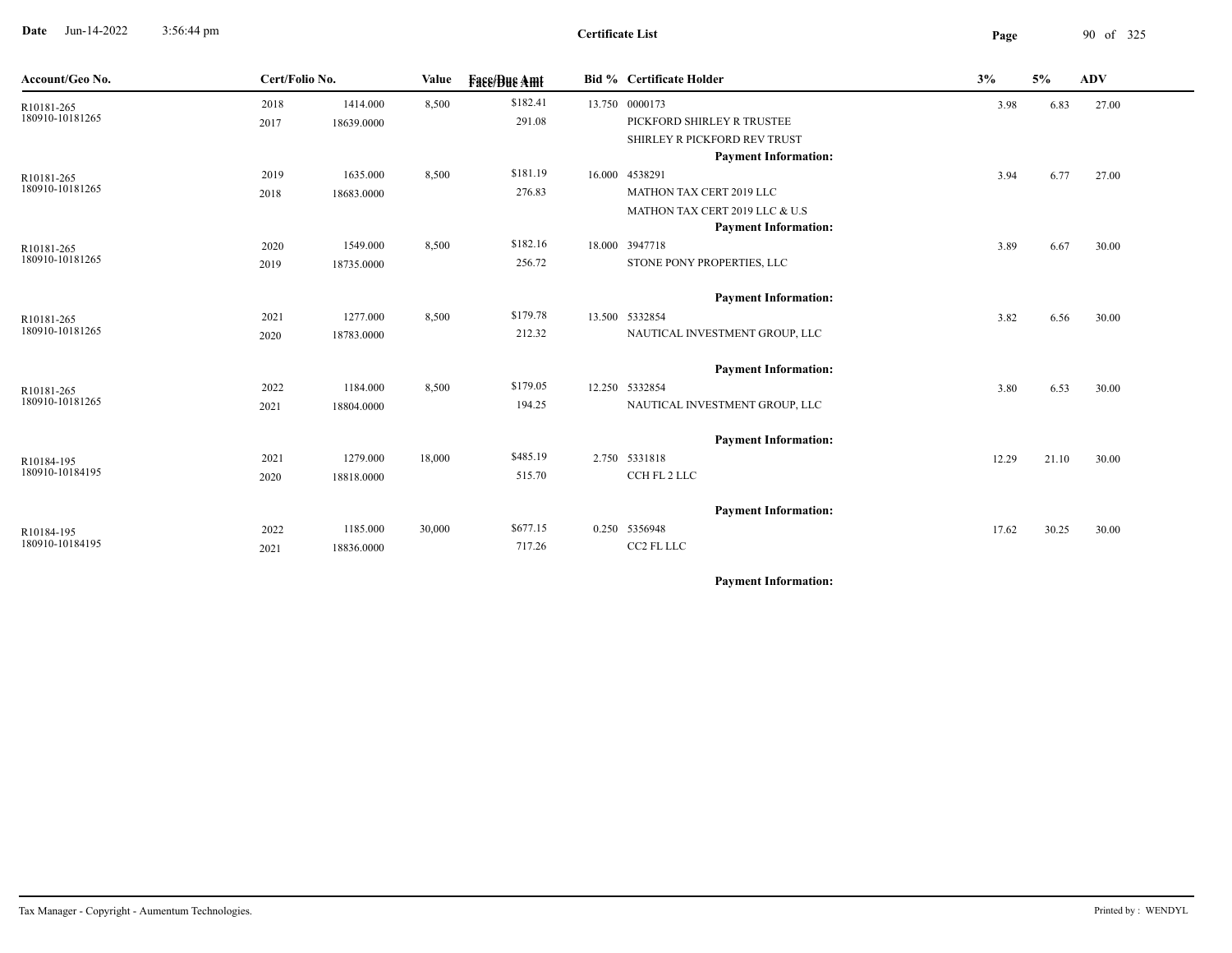**Date** Jun-14-2022 3:56:44 pm **Page** 91 of 325 3:56:44 pm

| Account/Geo No.               | Cert/Folio No.<br>Value |                        | <b>Fase/Bue Amt</b> | <b>Bid % Certificate Holder</b> | 3%                                                                                                                                    | 5%    | <b>ADV</b> |       |
|-------------------------------|-------------------------|------------------------|---------------------|---------------------------------|---------------------------------------------------------------------------------------------------------------------------------------|-------|------------|-------|
| R10184-215<br>180910-10184215 | 2017<br>2016            | 1468.000<br>18599.0000 | 12,500              | \$253.43<br>449.70              | 14.750 0003179<br>MATHON INVESTMENTS CORPORATION<br><b>US CENTURY BANK</b>                                                            | 5.95  | 10.21      | 27.00 |
| R10184-215<br>180910-10184215 | 2018<br>2017            | 1418.000<br>18678.0000 | 13,750              | \$346.95<br>548.00              | <b>Payment Information:</b><br>13.750 3804610<br>RELIANCE LOAN FUNDING, LLC                                                           | 8.54  | 14.66      | 27.00 |
| R10184-215<br>180910-10184215 | 2019<br>2018            | 1641.000<br>18722.0000 | 15,120              | \$311.04<br>485.12              | <b>Payment Information:</b><br>17.500 4538291<br>MATHON TAX CERT 2019 LLC<br>MATHON TAX CERT 2019 LLC & U.S                           | 7.55  | 12.95      | 27.00 |
| R10184-215<br>180910-10184215 | 2020<br>2019            | 1562.000<br>18774.0000 | 16,630              | \$325.72<br>452.42              | <b>Payment Information:</b><br>17.750 5331807<br>TRAVIS FLEMING 401K TRUST                                                            | 7.87  | 13.51      | 30.00 |
| R10184-215<br>180910-10184215 | 2021<br>2020            | 1280.000<br>18822.0000 | 18,000              | \$333.78<br>404.21              | <b>Payment Information:</b><br>17.750 0003172<br><b>RAJENDRA INC</b><br><b>RAJENDRA INC</b>                                           | 8.09  | 13.89      | 30.00 |
| R10184-215<br>180910-10184215 | 2022<br>2021            | 1186.000<br>18840.0000 | 19,800              | \$428.34<br>456.01              | <b>Payment Information:</b><br>18.000 4538296<br>RICKY W BOVINET                                                                      | 10.72 | 18.40      | 30.00 |
| R10191-000<br>180910-10191000 | 2022<br>2021            | 1189.000<br>18866.0000 | 10,170              | \$288.94<br>309.64              | <b>Payment Information:</b><br>0.250 5356948<br>CC2 FL LLC                                                                            | 6.85  | 11.76      | 30.00 |
| R10205-040<br>180910-10205040 | 2022<br>2021            | 1190.000<br>18884.0000 | 142,920             | \$2,542.60<br>2,675.98          | <b>Payment Information:</b><br>0.250 4247548<br>ASSEMBLY TAX 36, LLC<br>ASSEMBLY TAX 36 LLC CARE OF CU                                | 69.36 | 119.08     | 30.00 |
| R10208-000<br>180910-10208000 | 2021<br>2020            | 1284.000<br>18868.0000 | 61,250              | \$1,186.32<br>1,251.89          | <b>Payment Information:</b><br>0.250 0876575<br>TLGFY, LLC<br>CAPITAL ONE, N.A., AS COLLATER                                          | 31.74 | 54.49      | 30.00 |
| R10208-000<br>180910-10208000 | 2022<br>2021            | 1191.000<br>18886.0000 | 17,870              | \$713.28<br>755.19              | <b>Payment Information:</b><br>0.250 4247548<br>ASSEMBLY TAX 36, LLC<br>ASSEMBLY TAX 36 LLC CARE OF CU                                | 18.62 | 31.97      | 30.00 |
| R10208-047<br>180910-10208047 | 2022<br>2021            | 1192.000<br>18888.0000 | 40,700              | \$825.15<br>872.66              | <b>Payment Information:</b><br>0.250 4247548<br>ASSEMBLY TAX 36, LLC<br>ASSEMBLY TAX 36 LLC CARE OF CU<br><b>Payment Information:</b> | 21.72 | 37.29      | 30.00 |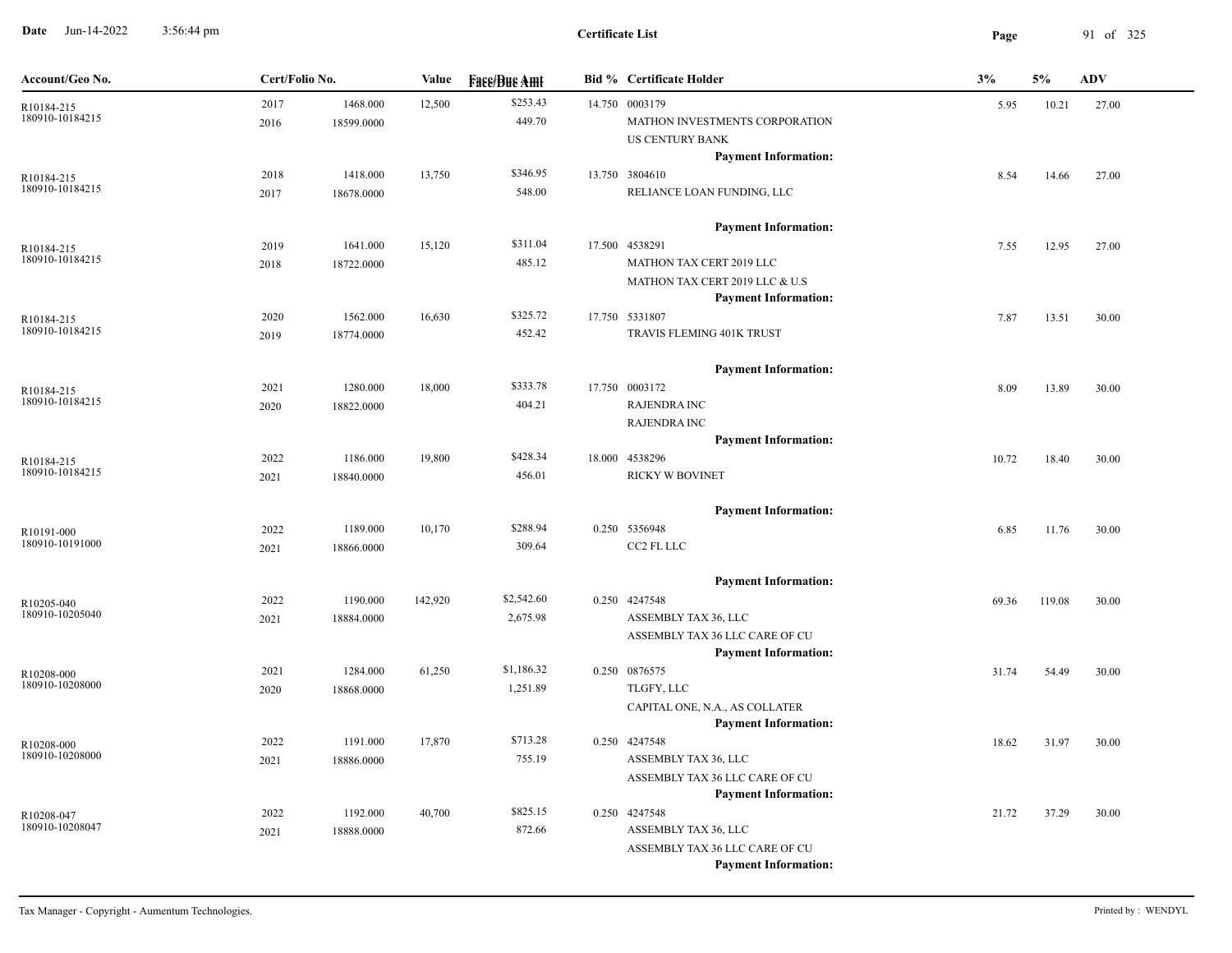**Date** Jun-14-2022 3:56:44 pm **Page** 92 of 325 3:56:44 pm

| Account/Geo No.               | Cert/Folio No. |                        | <b>Value</b> | <b>Face/Bue Amt</b> | <b>Bid % Certificate Holder</b>              |    | 3%    | 5%    | <b>ADV</b> |
|-------------------------------|----------------|------------------------|--------------|---------------------|----------------------------------------------|----|-------|-------|------------|
| R10216-500                    | 2022           | 1193.000               | 46,000       | \$834.18            | 0.250 0003192                                |    | 21.97 | 37.72 | 30.00      |
| 180910-10216500               | 2021           | 18895.0000             |              | 882.14              | ATCF IIÂ FLORIDA-A LLC                       |    |       |       |            |
|                               |                |                        |              |                     | <b>Payment Information:</b>                  |    |       |       |            |
| R10224-000                    | 2022           | 1194.000               | 45,910       | \$821.10            | 0.250 4247548                                |    | 21.61 | 37.10 | 30.00      |
| 180910-10224000               | 2021           | 18902.0000             |              | 868.41              | ASSEMBLY TAX 36, LLC                         |    |       |       |            |
|                               |                |                        |              |                     | ASSEMBLY TAX 36 LLC CARE OF CU               |    |       |       |            |
|                               |                |                        |              |                     | <b>Payment Information:</b>                  |    |       |       |            |
| R10228-000                    | 2020           | 1574.000               | 62,140       | \$1,218.19          | 0.250 0876575                                |    | 32.63 | 56.01 | 30.00      |
| 180910-10228000               | 2019           | 18844.0000             |              | 1,285.35            | TLGFY, LLC                                   |    |       |       |            |
|                               |                |                        |              |                     | CAPITAL ONE, N.A., AS COLLATER               |    |       |       |            |
|                               |                |                        |              | \$1,177.89          | <b>Payment Information:</b><br>0.250 4247548 |    |       |       |            |
| R10228-000<br>180910-10228000 | 2021<br>2020   | 1285.000<br>18892.0000 | 60,730       | 1,243.03            | ASSEMBLY TAX 36, LLC                         |    | 31.51 | 54.09 | 30.00      |
|                               |                |                        |              |                     | ASSEMBLY TAX 36 LLC CARE OF CU               |    |       |       |            |
|                               |                |                        |              |                     | <b>Payment Information:</b>                  |    |       |       |            |
| R10228-000                    | 2022           | 1195.000               | 66,800       | \$1,439.04          | 0.250 4247548                                |    | 38.75 | 66.53 | 30.00      |
| 180910-10228000               | 2021           | 18911.0000             |              | 1,517.24            | ASSEMBLY TAX 36, LLC                         |    |       |       |            |
|                               |                |                        |              |                     | ASSEMBLY TAX 36 LLC CARE OF CU               |    |       |       |            |
|                               |                |                        |              |                     | <b>Payment Information:</b>                  |    |       |       |            |
| R10245-000                    | 2022           | 1196.000               | 40,850       | \$950.85            | 0.250 5356948                                |    | 25.21 | 43.28 | 30.00      |
| 180910-10245000               | 2021           | 18933.0000             |              | 1,004.64            | CC2 FL LLC                                   |    |       |       |            |
|                               |                |                        |              |                     | <b>Payment Information:</b>                  |    |       |       |            |
| R10245-100                    | 2021           | 1287.000               | 25,020       | \$193.73            | 18.000 0099999                               | AH | 4.21  | 7.23  | 30.00      |
| 180910-10245100               | 2020           | 18915.0000             |              | 237.76              | COUNTY HELD CERTIFICATE                      |    |       |       |            |
|                               |                |                        |              |                     | <b>Payment Information:</b>                  |    |       |       |            |
| R10245-100                    | 2022           | 1197.000               | 25,370       | \$199.37            | 18.000 0099999                               | AH | 4.37  | 7.49  | 30.00      |
| 180910-10245100               | 2021           | 18934.0000             |              | 215.59              | COUNTY HELD CERTIFICATE                      |    |       |       |            |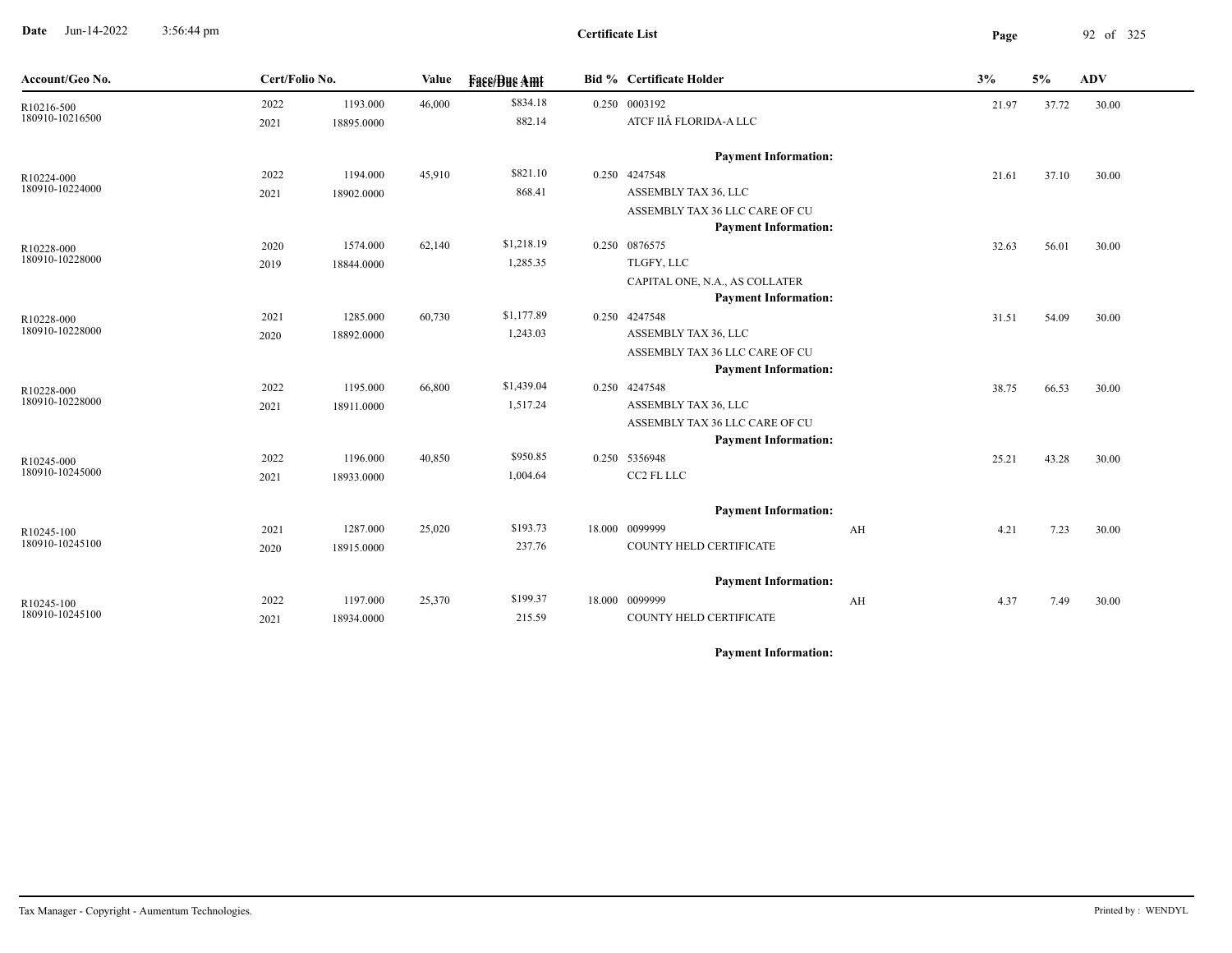**Date** Jun-14-2022 3:56:44 pm **Page** 93 of 325 3:56:44 pm

**Certificate List**

| Account/Geo No.               |      | Cert/Folio No. |        | <b>Fase/Bue Amt</b> |  | <b>Bid % Certificate Holder</b> | 3%   | 5%    | ADV   |
|-------------------------------|------|----------------|--------|---------------------|--|---------------------------------|------|-------|-------|
| R07468-200                    | 2016 | 1053.000       | 13,150 | \$331.86            |  | 18.000 2361903                  | 8.12 | 13.95 | 27.00 |
| 190408-07468200               | 2015 | 12900.0000     |        | 701.50              |  | <b>BLACK BELT ENERGY, LLC</b>   |      |       |       |
|                               |      |                |        |                     |  | <b>Payment Information:</b>     |      |       |       |
| R07468-200                    | 2017 | 1065.000       | 13,120 | \$329.03            |  | 14.750 0003179                  | 8.05 | 13.81 | 27.00 |
| 190408-07468200               | 2016 | 12954.0000     |        | 581.98              |  | MATHON INVESTMENTS CORPORATION  |      |       |       |
|                               |      |                |        |                     |  | <b>US CENTURY BANK</b>          |      |       |       |
|                               |      |                |        |                     |  | <b>Payment Information:</b>     |      |       |       |
| R07468-200<br>190408-07468200 | 2018 | 1044.000       | 12,860 | \$324.84            |  | 13.750 3947717                  | 7.93 | 13.61 | 27.00 |
|                               | 2017 | 13017.0000     |        | 513.47              |  | ANTHONY LLANES LLL              |      |       |       |
|                               |      |                |        |                     |  | <b>Payment Information:</b>     |      |       |       |
| R07468-200                    | 2019 | 1224.000       | 12,820 | \$321.46            |  | 12.500 3947717                  | 7.84 | 13.45 | 27.00 |
| 190408-07468200               | 2018 | 13054.0000     |        | 451.61              |  | ANTHONY LLANES LLL              |      |       |       |
|                               |      |                |        |                     |  | <b>Payment Information:</b>     |      |       |       |
| R07468-200                    | 2020 | 1134.000       | 12,910 | \$433.92            |  | 18.000 2749418                  | 7.96 | 13.67 | 30.00 |
| 190408-07468200               | 2019 | 13092.0000     |        | 472.71              |  | IDE TECHNOLOGIES, INC           |      |       |       |
|                               |      |                |        |                     |  | <b>Payment Information:</b>     |      |       |       |
| R07468-200                    | 2021 | 953.000        | 12,870 | \$326.49            |  | 17.750 5332859                  | 7.89 | 13.55 | 30.00 |
| 190408-07468200               | 2020 | 13095.0000     |        | 395.52              |  | PHUONG THI CAO                  |      |       |       |
|                               |      |                |        |                     |  | PHUONG THI CAO                  |      |       |       |
|                               |      |                |        |                     |  | <b>Payment Information:</b>     |      |       |       |
| R07468-200                    | 2022 | 882.000        | 14,150 | \$366.53            |  | 18.000 0099999                  | 9.00 | 15.45 | 30.00 |
| 190408-07468200               | 2021 | 13119.0000     |        | 391.11              |  | COUNTY HELD CERTIFICATE         |      |       |       |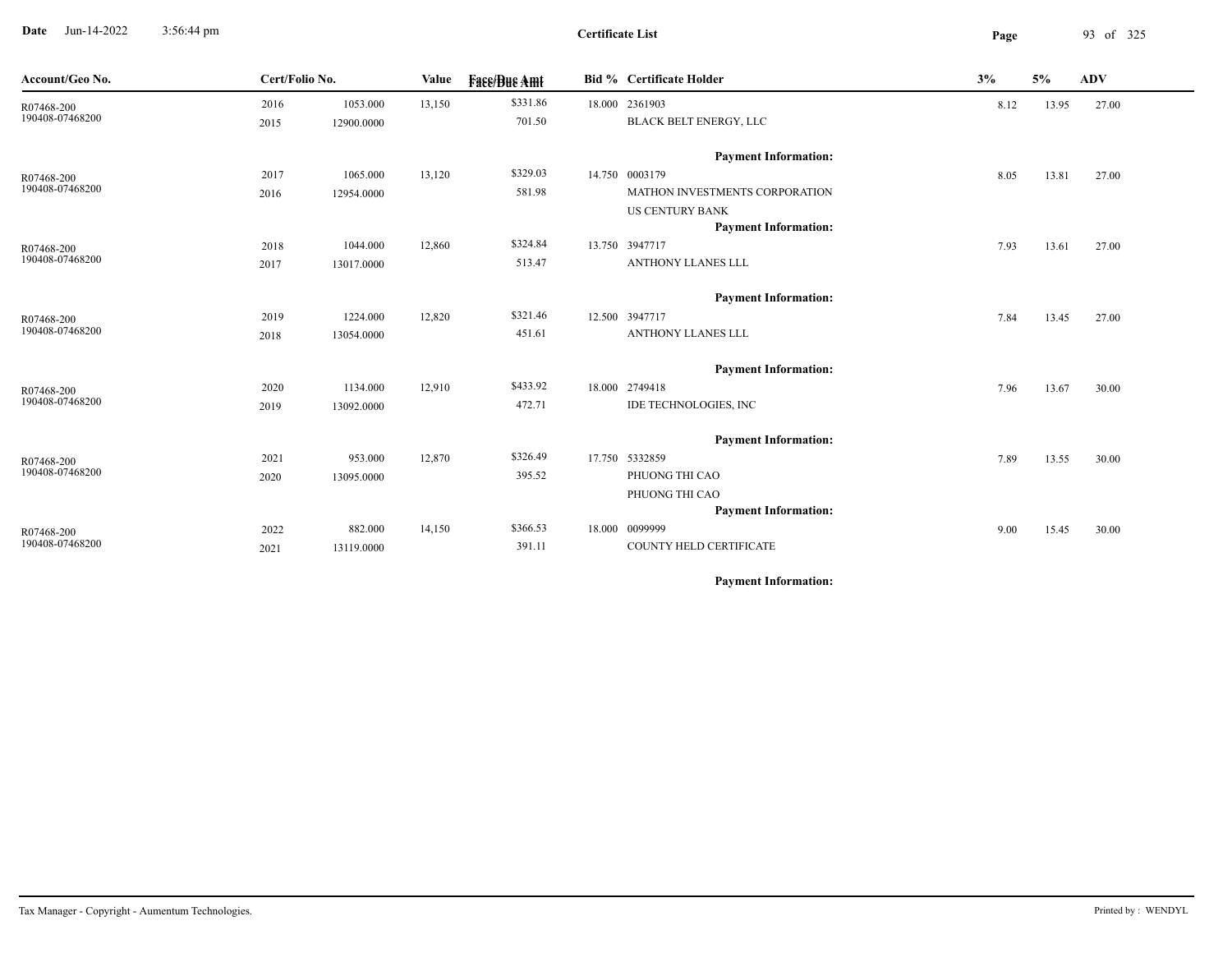**Date** Jun-14-2022 3:56:44 pm **Page** 94 of 325 3:56:44 pm

**Certificate List**

| Account/Geo No.               | Cert/Folio No. |            | Value | <b>Fase/Bue Amt</b> | Bid % Certificate Holder           | 3%   | 5%   | ADV   |
|-------------------------------|----------------|------------|-------|---------------------|------------------------------------|------|------|-------|
| R07474-000                    | 2016           | 1054.000   | 1,890 | \$81.09             | 18.000 2361903                     | 1.17 | 2.00 | 27.00 |
| 190408-07474000               | 2015           | 12906.0000 |       | 176.13              | BLACK BELT ENERGY, LLC             |      |      |       |
|                               |                |            |       |                     | <b>Payment Information:</b>        |      |      |       |
| R07474-000                    | 2017           | 1066.000   | 1,890 | \$80.78             | 18.000 2361903                     | 1.16 | 1.99 | 27.00 |
| 190408-07474000               | 2016           | 12960.0000 |       | 160.94              | BLACK BELT ENERGY, LLC             |      |      |       |
|                               |                |            |       |                     |                                    |      |      |       |
|                               |                |            |       |                     | <b>Payment Information:</b>        |      |      |       |
| R07474-000<br>190408-07474000 | 2018           | 1045.000   | 1,890 | \$81.02<br>146.82   | 18.000 3947714<br>FAVAN FARMS, LLC | 1.17 | 2.00 | 27.00 |
|                               | 2017           | 13023.0000 |       |                     |                                    |      |      |       |
|                               |                |            |       |                     | <b>Payment Information:</b>        |      |      |       |
| R07474-000                    | 2019           | 1225.000   | 1,890 | \$80.65             | 18.000 0099999                     | 1.16 | 1.98 | 27.00 |
| 190408-07474000               | 2018           | 13060.0000 |       | 131.66              | COUNTY HELD CERTIFICATE            |      |      |       |
|                               |                |            |       |                     | <b>Payment Information:</b>        |      |      |       |
| R07474-000                    | 2020           | 1135.000   | 1,890 | \$84.02             | 18.000 0099999                     | 1.17 | 2.00 | 30.00 |
| 190408-07474000               | 2019           | 13098.0000 |       | 121.78              | COUNTY HELD CERTIFICATE            |      |      |       |
|                               |                |            |       |                     |                                    |      |      |       |
|                               |                |            |       |                     | <b>Payment Information:</b>        |      |      |       |
| R07474-000                    | 2021           | 954.000    | 1,890 | \$83.78             | 18.000 4538296                     | 1.16 | 1.99 | 30.00 |
| 190408-07474000               | 2020           | 13101.0000 |       | 106.37              | <b>RICKY W BOVINET</b>             |      |      |       |
|                               |                |            |       |                     | <b>Payment Information:</b>        |      |      |       |
| R07474-000                    | 2022           | 883.000    | 1,890 | \$83.35             | 18.000 0099999                     | 1.15 | 1.97 | 30.00 |
| 190408-07474000               | 2021           | 13125.0000 |       | 93.77               | COUNTY HELD CERTIFICATE            |      |      |       |
|                               |                |            |       |                     |                                    |      |      |       |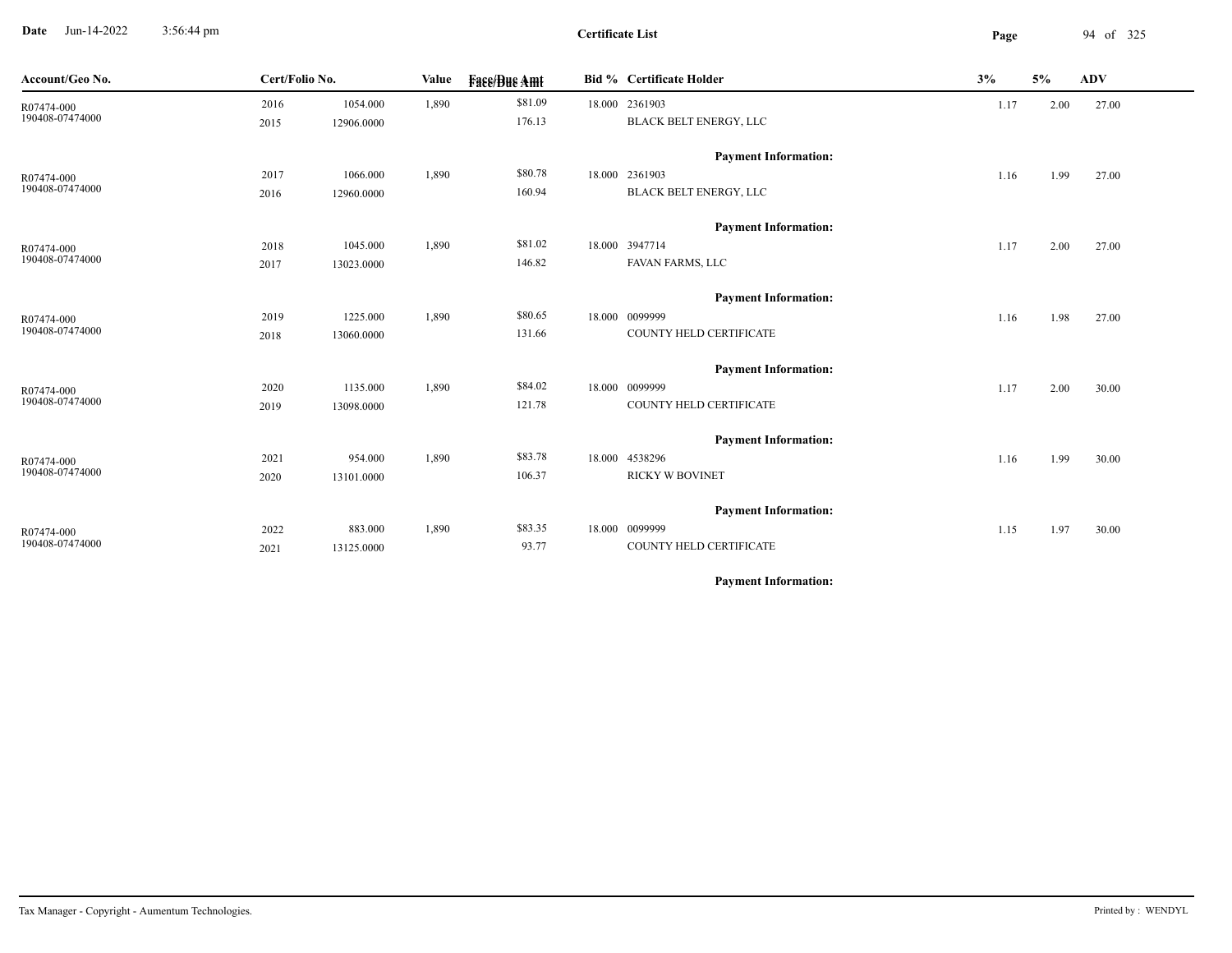**Date** Jun-14-2022 3:56:44 pm **Page** 95 of 325 3:56:44 pm

**Certificate List**

| Cert/Folio No.<br>Account/Geo No. |      | <b>Value</b> |     | <b>Fase/Bue Amt</b> |        | Bid % Certificate Holder    |      | 5%   | ADV   |
|-----------------------------------|------|--------------|-----|---------------------|--------|-----------------------------|------|------|-------|
| R07477-000                        | 2016 | 1056.000     | 820 | \$57.27             |        | 18.000 2361903              | 0.51 | 0.87 | 27.00 |
| 190408-07477000                   | 2015 | 12908.0000   |     | 126.23              |        | BLACK BELT ENERGY, LLC      |      |      |       |
|                                   |      |              |     |                     |        | <b>Payment Information:</b> |      |      |       |
| R07477-000                        | 2017 | 1067.000     | 820 | \$57.13             |        | 18.000 2361900              | 0.50 | 0.86 | 27.00 |
| 190408-07477000                   | 2016 | 12962.0000   |     | 115.65              |        | SHO, LLC                    |      |      |       |
|                                   |      |              |     |                     |        | <b>Payment Information:</b> |      |      |       |
| R07477-000                        | 2018 | 1046.000     | 820 | \$57.24             | 18.000 | 0099999                     | 0.51 | 0.87 | 27.00 |
| 190408-07477000                   | 2017 | 13025.0000   |     | 105.56              |        | COUNTY HELD CERTIFICATE     |      |      |       |
|                                   |      |              |     |                     |        | <b>Payment Information:</b> |      |      |       |
| R07477-000                        | 2019 | 1226.000     | 820 | \$57.07             |        | 18.000 0099999              | 0.50 | 0.86 | 27.00 |
| 190408-07477000                   | 2018 | 13062.0000   |     | 94.99               |        | COUNTY HELD CERTIFICATE     |      |      |       |
|                                   |      |              |     |                     |        | <b>Payment Information:</b> |      |      |       |
| R07477-000                        | 2020 | 1136.000     | 820 | \$60.23             |        | 18.000 0099999              | 0.51 | 0.87 | 30.00 |
| 190408-07477000                   | 2019 | 13100.0000   |     | 89.07               |        | COUNTY HELD CERTIFICATE     |      |      |       |
|                                   |      |              |     |                     |        | <b>Payment Information:</b> |      |      |       |
| R07477-000                        | 2021 | 955.000      | 820 | \$60.12             |        | 18.000 5356931              | 0.50 | 0.86 | 30.00 |
| 190408-07477000                   | 2020 | 13103.0000   |     | 78.09               |        | GATHERS NO MOSS, LLC        |      |      |       |
|                                   |      |              |     |                     |        | <b>Payment Information:</b> |      |      |       |
| R07477-000                        | 2022 | 884.000      | 820 | \$59.96             |        | 18.000 0099999              | 0.50 | 0.86 | 30.00 |
| 190408-07477000                   | 2021 | 13127.0000   |     | 69.21               |        | COUNTY HELD CERTIFICATE     |      |      |       |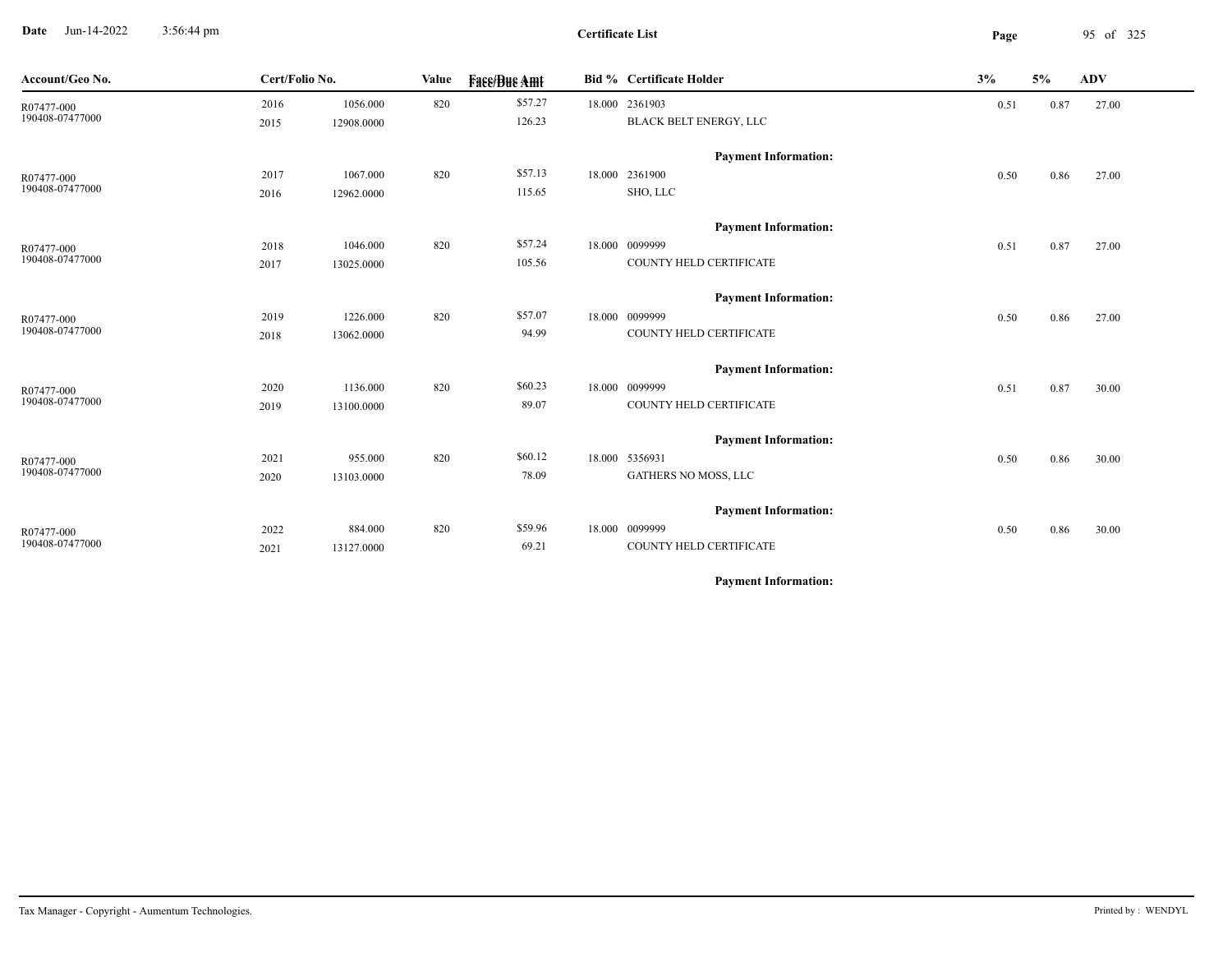**Date** Jun-14-2022 3:56:44 pm **Page** 96 of 325 3:56:44 pm

| Account/Geo No. | Cert/Folio No. |            | Value | <b>Face/Bue Amt</b> |        | <b>Bid % Certificate Holder</b> | 3%   | 5%   | <b>ADV</b> |
|-----------------|----------------|------------|-------|---------------------|--------|---------------------------------|------|------|------------|
| R07477-100      | 2018           | 1047.000   | 820   | \$57.24             |        | 18.000 0099999                  | 0.51 | 0.87 | 27.00      |
| 190408-07477100 | 2017           | 13026.0000 |       | 105.56              |        | COUNTY HELD CERTIFICATE         |      |      |            |
|                 |                |            |       |                     |        | <b>Payment Information:</b>     |      |      |            |
| R07477-100      | 2019           | 1227.000   | 820   | \$57.07             |        | 18.000 0099999                  | 0.50 | 0.86 | 27.00      |
| 190408-07477100 | 2018           | 13063.0000 |       | 94.99               |        | COUNTY HELD CERTIFICATE         |      |      |            |
|                 |                |            |       |                     |        | <b>Payment Information:</b>     |      |      |            |
| R07477-100      | 2020           | 1137.000   | 820   | \$60.23             | 18.000 | 0099999                         | 0.51 | 0.87 | 30.00      |
| 190408-07477100 | 2019           | 13101.0000 |       | 89.07               |        | COUNTY HELD CERTIFICATE         |      |      |            |
|                 |                |            |       |                     |        | <b>Payment Information:</b>     |      |      |            |
| R07477-100      | 2021           | 956.000    | 820   | \$60.12             |        | 17.750 0003172                  | 0.50 | 0.86 | 30.00      |
| 190408-07477100 | 2020           | 13104.0000 |       | 77.93               |        | <b>RAJENDRA INC</b>             |      |      |            |
|                 |                |            |       |                     |        | <b>RAJENDRA INC</b>             |      |      |            |
|                 |                |            |       |                     |        | <b>Payment Information:</b>     |      |      |            |
| R07477-100      | 2022           | 885.000    | 820   | \$59.96             | 18.000 | 4538296                         | 0.50 | 0.86 | 30.00      |
| 190408-07477100 | 2021           | 13128.0000 |       | 69.21               |        | <b>RICKY W BOVINET</b>          |      |      |            |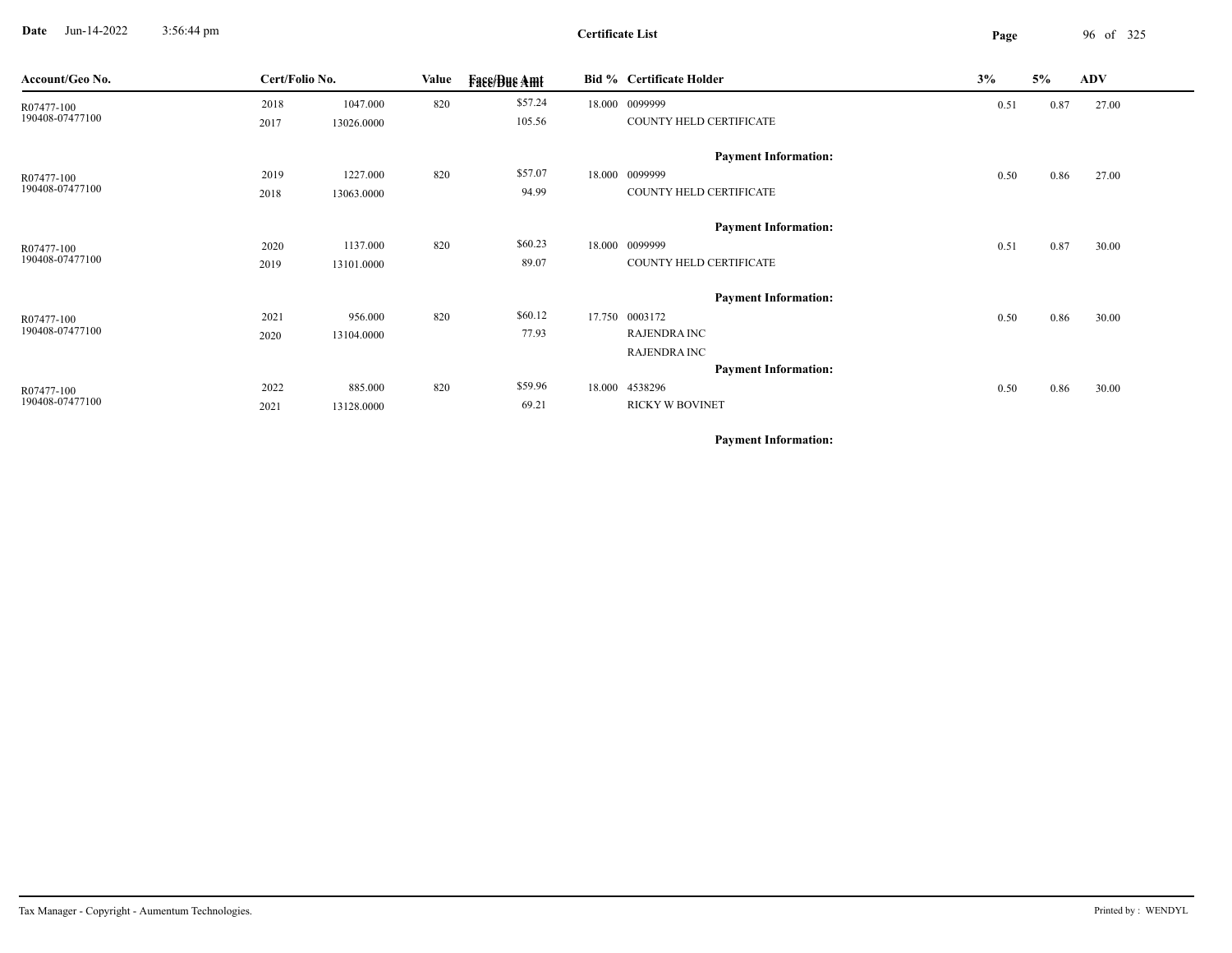**Date** Jun-14-2022 3:56:44 pm **Page** 97 of 325 3:56:44 pm

**Certificate List**

| Account/Geo No. | Cert/Folio No. |            | Value | <b>Fase/Bue Amt</b> | <b>Bid % Certificate Holder</b> | 3%   | 5%   | ADV   |
|-----------------|----------------|------------|-------|---------------------|---------------------------------|------|------|-------|
| R07483-000      | 2016           | 1058.000   | 3,000 | \$105.80            | 18.000 2361903                  | 1.85 | 3.18 | 27.00 |
| 190408-07483000 | 2015           | 12915.0000 |       | 227.90              | BLACK BELT ENERGY, LLC          |      |      |       |
|                 |                |            |       |                     | <b>Payment Information:</b>     |      |      |       |
| R07483-000      | 2017           | 1069.000   | 3,000 | \$105.32            | 18.000 2361903                  | 1.84 | 3.16 | 27.00 |
| 190408-07483000 | 2016           | 12969.0000 |       | 207.94              | BLACK BELT ENERGY, LLC          |      |      |       |
|                 |                |            |       |                     | <b>Payment Information:</b>     |      |      |       |
| R07483-000      | 2018           | 1048.000   | 3,000 | \$105.69            | 18.000 3947718                  | 1.85 | 3.18 | 27.00 |
| 190408-07483000 | 2017           | 13032.0000 |       | 189.62              | STONE PONY PROPERTIES, LLC      |      |      |       |
|                 |                |            |       |                     | <b>Payment Information:</b>     |      |      |       |
| R07483-000      | 2019           | 1228.000   | 3,000 | \$105.09            | 18.000 0099999                  | 1.83 | 3.15 | 27.00 |
| 190408-07483000 | 2018           | 13069.0000 |       | 169.66              | COUNTY HELD CERTIFICATE         |      |      |       |
|                 |                |            |       |                     | <b>Payment Information:</b>     |      |      |       |
| R07483-000      | 2020           | 1138.000   | 3,000 | \$108.69            | 18.000 0099999                  | 1.85 | 3.18 | 30.00 |
| 190408-07483000 | 2019           | 13107.0000 |       | 155.70              | COUNTY HELD CERTIFICATE         |      |      |       |
|                 |                |            |       |                     | <b>Payment Information:</b>     |      |      |       |
| R07483-000      | 2021           | 957.000    | 3,000 | \$108.31            | 18.000 5356931                  | 1.84 | 3.16 | 30.00 |
| 190408-07483000 | 2020           | 13110.0000 |       | 135.68              | GATHERS NO MOSS, LLC            |      |      |       |
|                 |                |            |       |                     | <b>Payment Information:</b>     |      |      |       |
| R07483-000      | 2022           | 886.000    | 3,000 | \$107.64            | 18.000 0099999                  | 1.82 | 3.13 | 30.00 |
| 190408-07483000 | 2021           | 13134.0000 |       | 119.27              | COUNTY HELD CERTIFICATE         |      |      |       |
|                 |                |            |       |                     | <b>Payment Information:</b>     |      |      |       |
| R07489-000      | 2022           | 887.000    | 1,500 | \$74.81             | 18.000 4538296                  | 0.91 | 1.56 | 30.00 |
| 190408-07489000 | 2021           | 13139.0000 |       | 84.80               | <b>RICKY W BOVINET</b>          |      |      |       |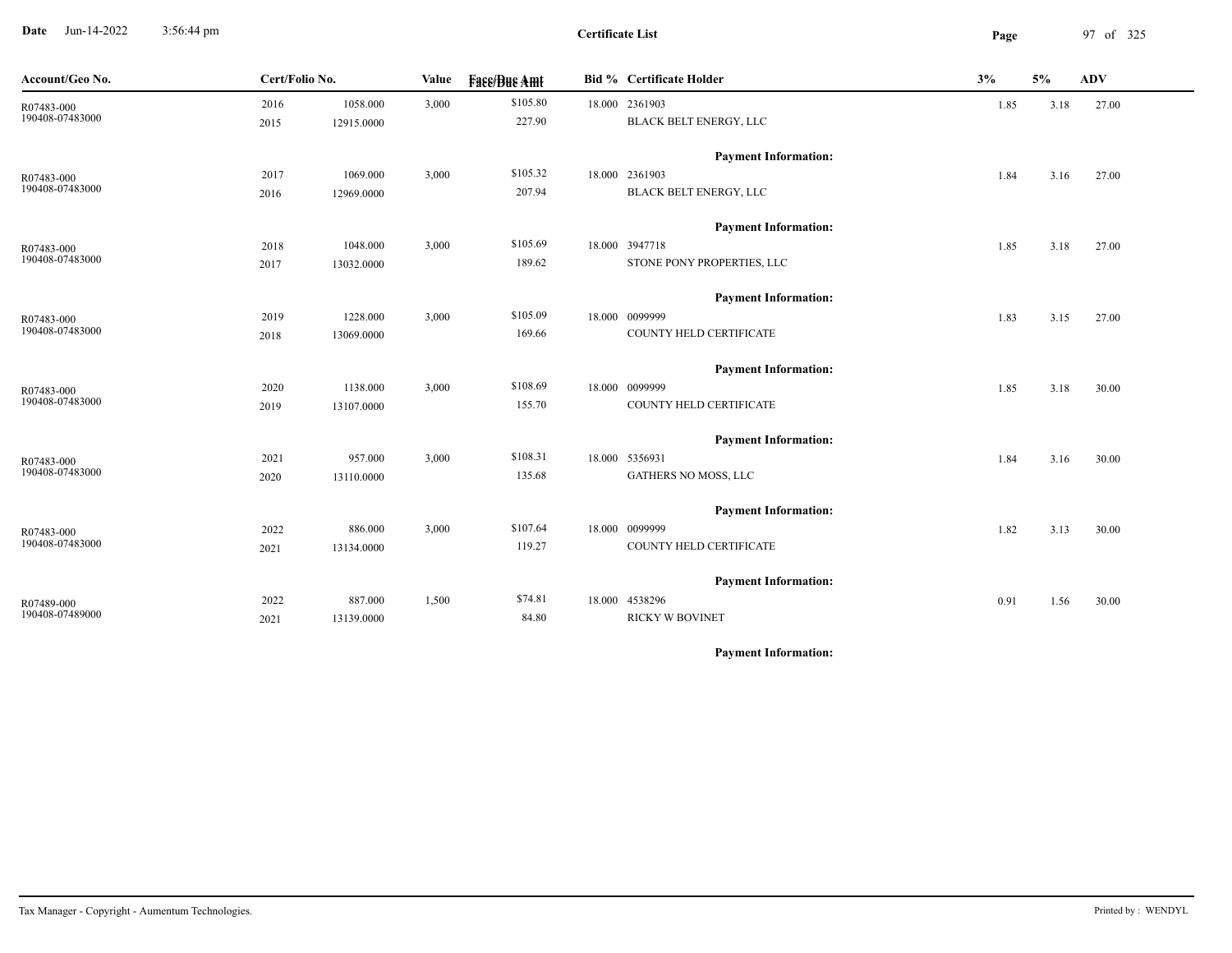**Date** Jun-14-2022 3:56:44 pm **Page** 98 of 325 3:56:44 pm

 $\overline{\phantom{a}}$ 

| Account/Geo No. | Cert/Folio No. |            | Value  | <b>Fase/Bue Amt</b> | <b>Bid % Certificate Holder</b> | 3%    | 5%    | <b>ADV</b> |
|-----------------|----------------|------------|--------|---------------------|---------------------------------|-------|-------|------------|
| R07492-000      | 2016           | 1061.000   | 16,440 | \$405.15            | 4.500 0000173                   | 10.16 | 17.44 | 27.00      |
| 190408-07492000 | 2015           | 12923.0000 |        | 522.31              | PICKFORD SHIRLEY R TRUSTEE      |       |       |            |
|                 |                |            |        |                     | SHIRLEY R PICKFORD REV TRUST    |       |       |            |
|                 |                |            |        |                     | <b>Payment Information:</b>     |       |       |            |
| R07492-000      | 2017           | 1070.000   | 16,210 | \$397.33            | 14.750 0003179                  | 9.94  | 17.06 | 27.00      |
| 190408-07492000 | 2016           | 12977.0000 |        | 701.49              | MATHON INVESTMENTS CORPORATION  |       |       |            |
|                 |                |            |        |                     | <b>US CENTURY BANK</b>          |       |       |            |
|                 |                |            |        |                     | <b>Payment Information:</b>     |       |       |            |
| R07492-000      | 2018           | 1051.000   | 16,070 | \$396.19            | 17.750 0003179                  | 9.91  | 17.01 | 27.00      |
| 190408-07492000 | 2017           | 13040.0000 |        | 689.60              | MATHON INVESTMENTS CORPORATION  |       |       |            |
|                 |                |            |        |                     | <b>US CENTURY BANK</b>          |       |       |            |
|                 |                |            |        |                     | <b>Payment Information:</b>     |       |       |            |
| R07492-000      | 2019           | 1231.000   | 16,070 | \$393.05            | 12.500 0000173                  | 9.82  | 16.86 | 27.00      |
| 190408-07492000 | 2018           | 13077.0000 |        | 550.79              | PICKFORD SHIRLEY R TRUSTEE      |       |       |            |
|                 |                |            |        |                     | SHIRLEY R PICKFORD REV TRUST    |       |       |            |
|                 |                |            |        |                     | <b>Payment Information:</b>     |       |       |            |
| R07492-000      | 2020           | 1140.000   | 16,340 | \$478.33            | 18.000 2749418                  | 10.08 | 17.30 | 30.00      |
| 190408-07492000 | 2019           | 13115.0000 |        | 585.03              | IDE TECHNOLOGIES, INC           |       |       |            |
|                 |                |            |        |                     | <b>Payment Information:</b>     |       |       |            |
| R07492-000      | 2021           | 960.000    | 16,110 | \$398.10            | 17.750 5332859                  | 9.88  | 16.96 | 30.00      |
| 190408-07492000 | 2020           | 13118.0000 |        | 480.90              | PHUONG THI CAO                  |       |       |            |
|                 |                |            |        |                     | PHUONG THI CAO                  |       |       |            |
|                 |                |            |        |                     | <b>Payment Information:</b>     |       |       |            |
| R07492-000      | 2022           | 888.000    | 17,720 | \$451.69            | 18.000 0099999                  | 11.36 | 19.51 | 30.00      |
| 190408-07492000 | 2021           | 13142.0000 |        | 480.52              | COUNTY HELD CERTIFICATE         |       |       |            |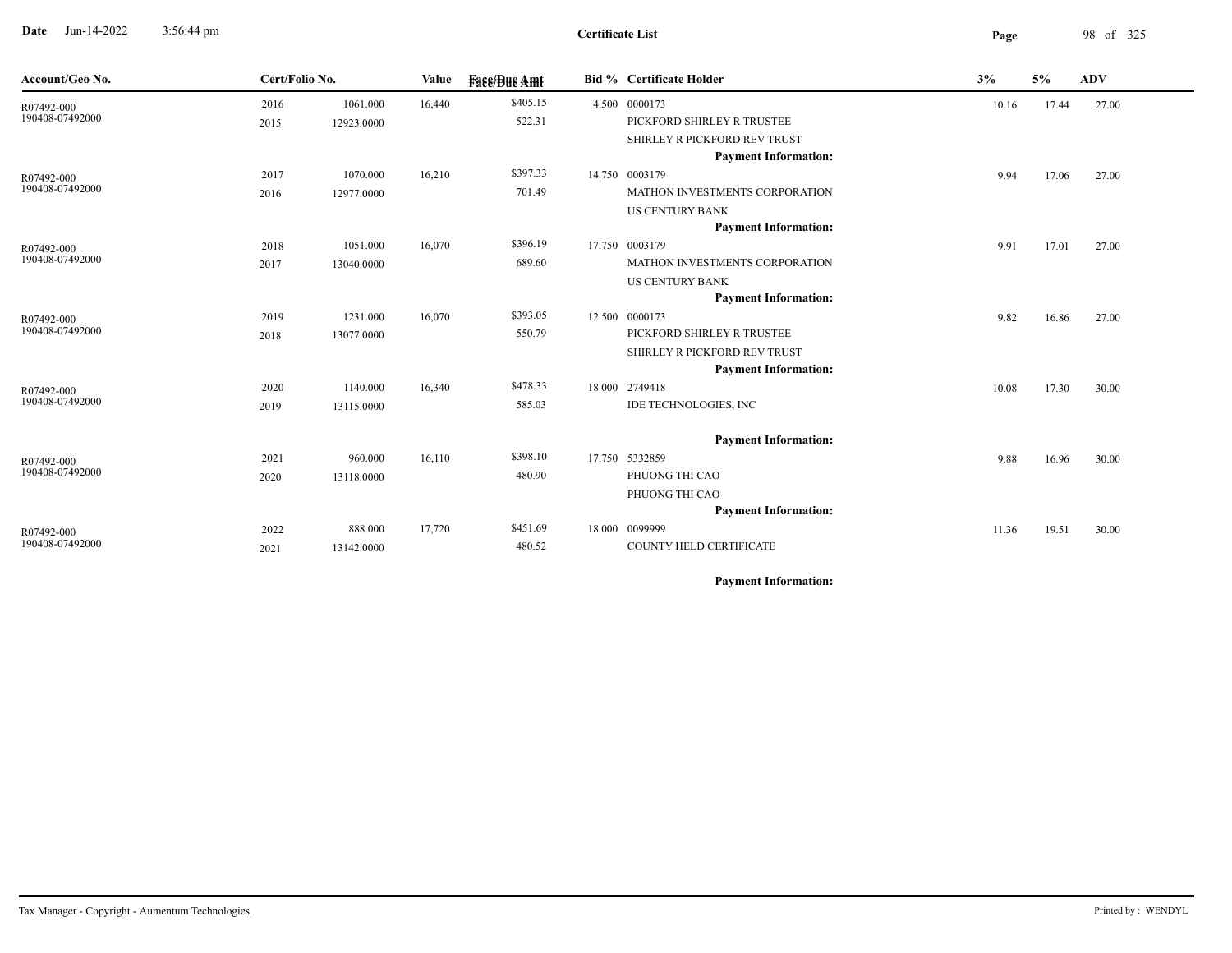**Date** Jun-14-2022 3:56:44 pm **Page** 99 of 325 3:56:44 pm

**Certificate List**

| \$60.83<br>2016<br>1062.000<br>980<br>18.000 2361903<br>0.61<br>R07498-100<br>190408-07498100<br>133.69<br>BLACK BELT ENERGY, LLC<br>12929.0000<br>2015<br><b>Payment Information:</b> | 1.04<br>1.03 | 27.00 |
|----------------------------------------------------------------------------------------------------------------------------------------------------------------------------------------|--------------|-------|
|                                                                                                                                                                                        |              |       |
|                                                                                                                                                                                        |              |       |
|                                                                                                                                                                                        |              |       |
| \$60.66<br>980<br>18.000 2361903<br>2017<br>1071.000<br>0.60<br>R07498-100                                                                                                             |              | 27.00 |
| 190408-07498100<br>122.41<br>BLACK BELT ENERGY, LLC<br>2016<br>12983.0000                                                                                                              |              |       |
| <b>Payment Information:</b>                                                                                                                                                            |              |       |
| \$60.78<br>1052.000<br>980<br>18.000 3947718<br>2018<br>0.60<br>R07498-100                                                                                                             | 1.04         | 27.00 |
| 190408-07498100<br>STONE PONY PROPERTIES, LLC<br>111.70<br>2017<br>13046.0000                                                                                                          |              |       |
| <b>Payment Information:</b>                                                                                                                                                            |              |       |
| \$60.60<br>1232.000<br>980<br>18.000 0099999<br>2019<br>0.60<br>R07498-100                                                                                                             | 1.03         | 27.00 |
| 190408-07498100<br>100.48<br>COUNTY HELD CERTIFICATE<br>13083.0000<br>2018                                                                                                             |              |       |
| <b>Payment Information:</b>                                                                                                                                                            |              |       |
| \$63.79<br>980<br>18.000 0099999<br>2020<br>1141.000<br>0.60<br>R07498-100                                                                                                             | 1.04         | 30.00 |
| 190408-07498100<br>COUNTY HELD CERTIFICATE<br>93.96<br>2019<br>13121.0000                                                                                                              |              |       |
| <b>Payment Information:</b>                                                                                                                                                            |              |       |
| \$63.66<br>961.000<br>980<br>18.000 5356931<br>2021<br>0.60<br>R07498-100                                                                                                              | 1.03         | 30.00 |
| 190408-07498100<br>82.32<br>GATHERS NO MOSS, LLC<br>13124.0000<br>2020                                                                                                                 |              |       |
| <b>Payment Information:</b>                                                                                                                                                            |              |       |
| \$63.44<br>2022<br>889.000<br>980<br>18.000 0099999<br>0.59<br>R07498-100                                                                                                              | 1.02         | 30.00 |
| 190408-07498100<br>72.86<br>COUNTY HELD CERTIFICATE<br>2021<br>13148.0000                                                                                                              |              |       |
| <b>Payment Information:</b>                                                                                                                                                            |              |       |
| \$89.80<br>2022<br>890.000<br>2,130<br>18.000 4538296<br>1.33<br>R07500-000                                                                                                            | 2.28         | 30.00 |
| 190408-07500000<br><b>RICKY W BOVINET</b><br>100.54<br>13150.0000<br>2021                                                                                                              |              |       |
| <b>Payment Information:</b>                                                                                                                                                            |              |       |
| \$202.04<br>962.000<br>32,240<br>18.000 0099999<br>2021<br>AH<br>4.44<br>R07501-000                                                                                                    | 7.62         | 30.00 |
| 190408-07501000<br>247.69<br>COUNTY HELD CERTIFICATE<br>13127.0000<br>2020                                                                                                             |              |       |
| <b>Payment Information:</b>                                                                                                                                                            |              |       |
| \$210.27<br>18.000 0099999<br>891.000<br>32,690<br>2022<br>AH<br>4.67<br>R07501-000                                                                                                    | 8.01         | 30.00 |
| 190408-07501000<br>227.03<br>COUNTY HELD CERTIFICATE<br>13151.0000<br>2021                                                                                                             |              |       |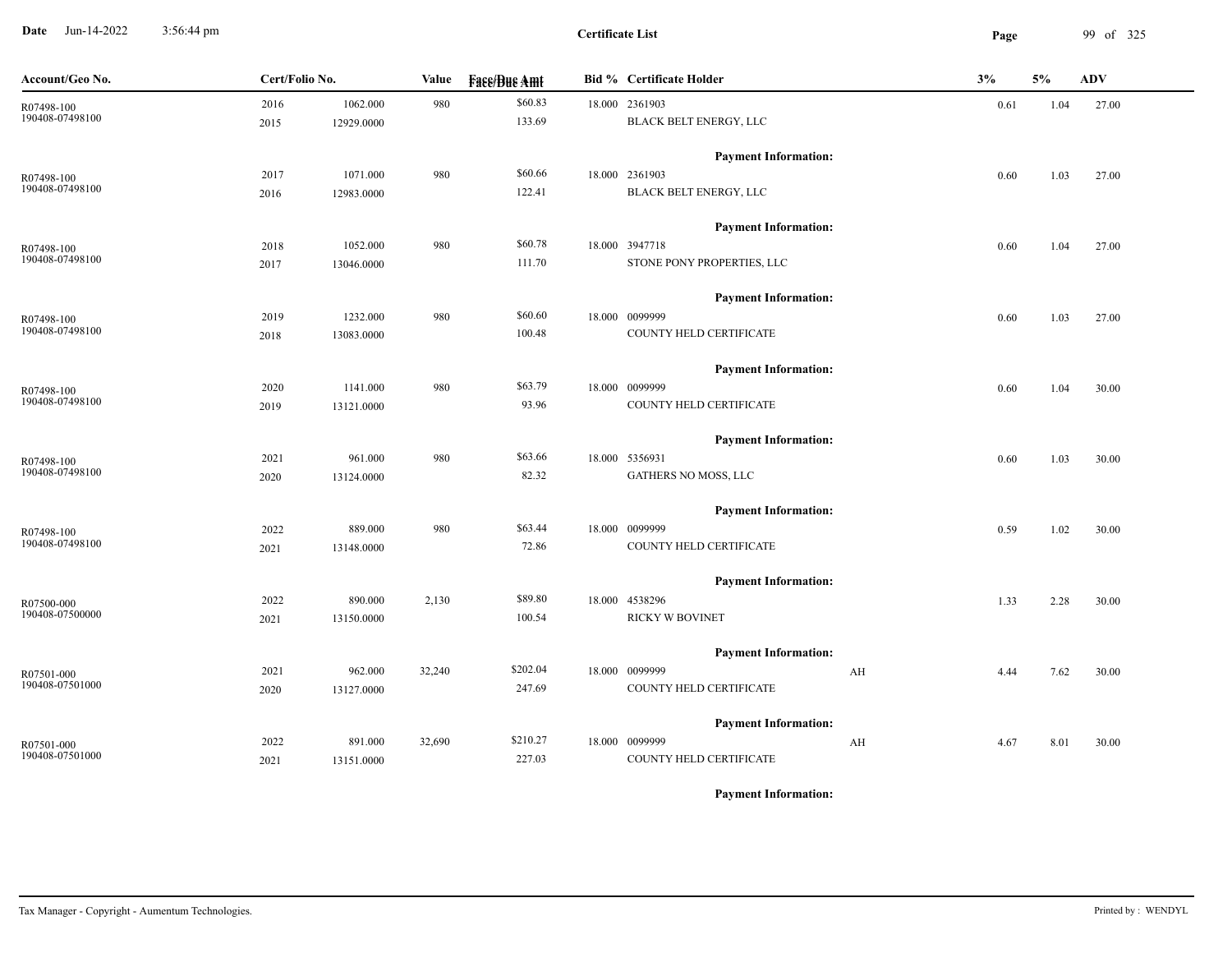**Date** Jun-14-2022 3:56:44 pm **Page** 100 of 325 3:56:44 pm

**Certificate List**

| Account/Geo No.               | Cert/Folio No. |            | Value | <b>Face/Bue Amt</b> | <b>Bid % Certificate Holder</b> | 3%   | 5%   | ADV   |
|-------------------------------|----------------|------------|-------|---------------------|---------------------------------|------|------|-------|
| R07502-000<br>190408-07502000 | 2016           | 1063.000   | 810   | \$57.04             | 18.000 2361903                  | 0.50 | 0.86 | 27.00 |
|                               | 2015           | 12933.0000 |       | 125.75              | BLACK BELT ENERGY, LLC          |      |      |       |
|                               |                |            |       |                     | <b>Payment Information:</b>     |      |      |       |
| R07502-000                    | 2017           | 1072.000   | 800   | \$56.68             | 18.000 2361900                  | 0.49 | 0.84 | 27.00 |
| 190408-07502000               | 2016           | 12987.0000 |       | 114.79              | SHO, LLC                        |      |      |       |
|                               |                |            |       |                     | <b>Payment Information:</b>     |      |      |       |
| R07502-000                    | 2018           | 1055.000   | 800   | \$56.78             | 18.000 3947718                  | 0.49 | 0.85 | 27.00 |
| 190408-07502000               | 2017           | 13050.0000 |       | 104.76              | STONE PONY PROPERTIES, LLC      |      |      |       |
|                               |                |            |       |                     | <b>Payment Information:</b>     |      |      |       |
| R07502-000                    | 2019           | 1235.000   | 800   | \$56.63             | 18.000 0099999                  | 0.49 | 0.84 | 27.00 |
| 190408-07502000               | 2018           | 13087.0000 |       | 94.31               | COUNTY HELD CERTIFICATE         |      |      |       |
|                               |                |            |       |                     | <b>Payment Information:</b>     |      |      |       |
| R07502-000                    | 2022           | 892.000    | 800   | \$59.51             | 18.000 4538296                  | 0.49 | 0.83 | 30.00 |
| 190408-07502000               | 2021           | 13152.0000 |       | 68.74               | <b>RICKY W BOVINET</b>          |      |      |       |
|                               |                |            |       |                     | <b>Payment Information:</b>     |      |      |       |
| R07506-000                    | 2017           | 1074.000   | 1,500 | \$72.15             | 18.000 2361903                  | 0.92 | 1.58 | 27.00 |
| 190408-07506000               | 2016           | 12992.0000 |       | 144.42              | BLACK BELT ENERGY, LLC          |      |      |       |
|                               |                |            |       |                     | <b>Payment Information:</b>     |      |      |       |
| R07506-000                    | 2018           | 1057.000   | 1,500 | \$72.33             | 18.000 0099999                  | 0.92 | 1.59 | 27.00 |
| 190408-07506000               | 2017           | 13055.0000 |       | 131.74              | COUNTY HELD CERTIFICATE         |      |      |       |
|                               |                |            |       |                     | <b>Payment Information:</b>     |      |      |       |
| R07506-000                    | 2019           | 1237.000   | 1,500 | \$72.05             | 18.000 0099999                  | 0.92 | 1.57 | 27.00 |
| 190408-07506000               | 2018           | 13092.0000 |       | 118.29              | COUNTY HELD CERTIFICATE         |      |      |       |
|                               |                |            |       |                     | <b>Payment Information:</b>     |      |      |       |
| R07506-000                    | 2020           | 1142.000   | 1,500 | \$75.36             | 18.000 0099999                  | 0.93 | 1.59 | 30.00 |
| 190408-07506000               | 2019           | 13130.0000 |       | 109.87              | COUNTY HELD CERTIFICATE         |      |      |       |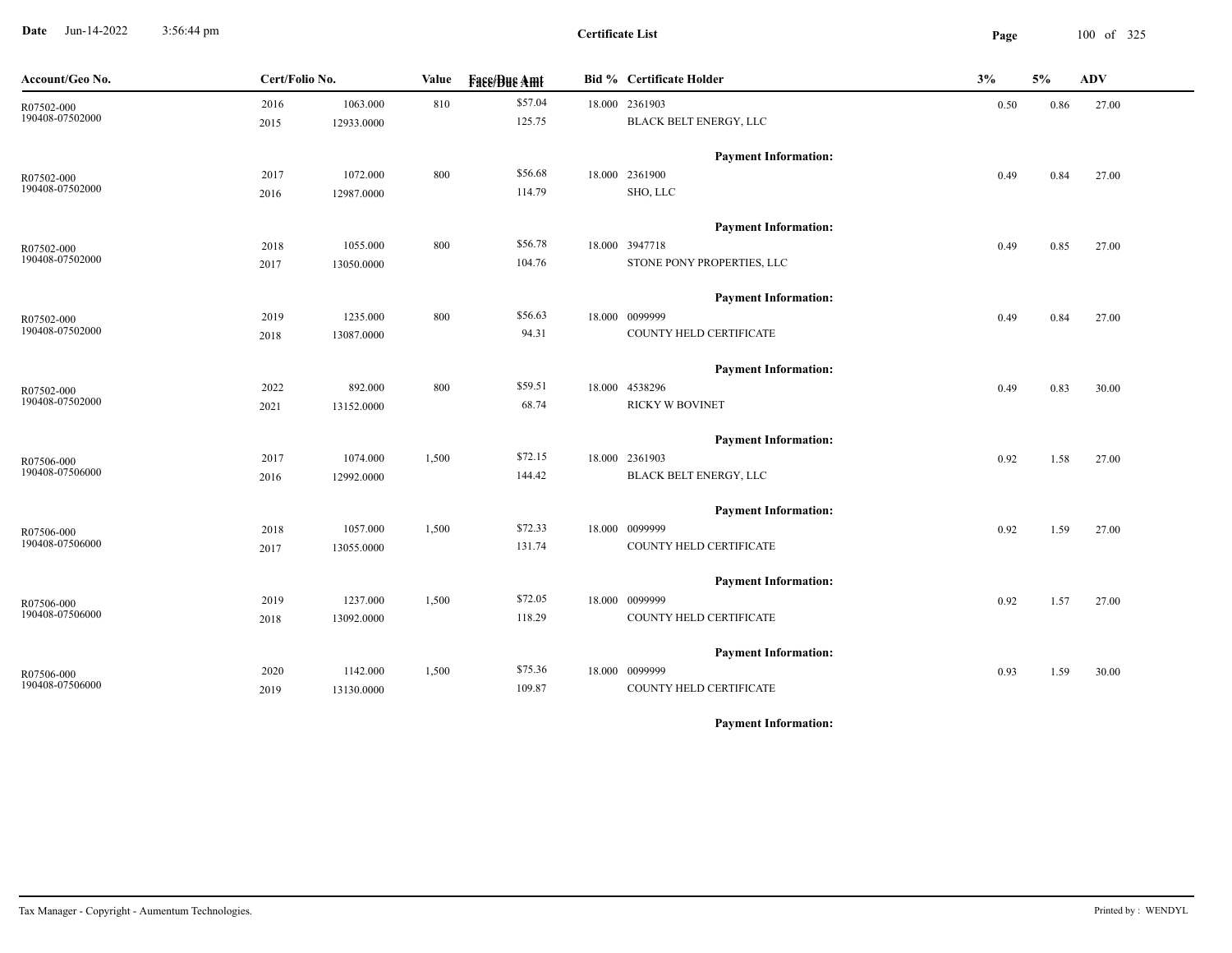**Date** Jun-14-2022 3:56:44 pm **Page** 101 of 325 3:56:44 pm

**Certificate List**

| Account/Geo No. | Cert/Folio No. |            | Value  | <b>Fase/Bue Amt</b> | <b>Bid % Certificate Holder</b>                            | 3%                               | 5%    | <b>ADV</b> |
|-----------------|----------------|------------|--------|---------------------|------------------------------------------------------------|----------------------------------|-------|------------|
| R07506-100      | 2016           | 1066.000   | 1,500  | \$72.42             | 18.000 2361903                                             | 0.93                             | 1.59  | 27.00      |
| 190408-07506100 | 2015           | 12939.0000 |        | 157.97              | BLACK BELT ENERGY, LLC                                     |                                  |       |            |
|                 |                |            |        |                     | <b>Payment Information:</b>                                |                                  |       |            |
| R07506-100      | 2017           | 1075.000   | 1,500  | \$72.15             | 18.000 3763869                                             | 0.92                             | 1.58  | 27.00      |
| 190408-07506100 | 2016           | 12993.0000 |        | 144.42              | STAMPHOUSE HOLDINGS, LLC                                   |                                  |       |            |
|                 |                |            |        |                     | <b>Payment Information:</b>                                |                                  |       |            |
| R07506-100      | 2018           | 1058.000   | 1,500  | \$72.33             | 18.000 3947714                                             | 0.92                             | 1.59  | 27.00      |
| 190408-07506100 | 2017           | 13056.0000 |        | 131.74              | FAVAN FARMS, LLC                                           |                                  |       |            |
|                 |                |            |        |                     | <b>Payment Information:</b>                                |                                  |       |            |
| R07506-100      | 2019           | 1238.000   | 1,500  | \$72.05             | 18.000 0099999                                             | 0.92                             | 1.57  | 27.00      |
| 190408-07506100 | 2018           | 13093.0000 |        | 118.29              | COUNTY HELD CERTIFICATE                                    |                                  |       |            |
|                 |                |            |        |                     | <b>Payment Information:</b>                                |                                  |       |            |
| R07506-100      | 2020           | 1143.000   | 1,500  | \$75.36             | 18.000 0099999                                             | 0.93                             | 1.59  | 30.00      |
| 190408-07506100 | 2019           | 13131.0000 |        | 109.87              | COUNTY HELD CERTIFICATE                                    |                                  |       |            |
|                 |                |            |        |                     | <b>Payment Information:</b>                                |                                  |       |            |
| R07506-100      | 2021           | 964.000    | 1,500  | \$75.15             | 18.000 5356931                                             | 0.92                             | 1.58  | 30.00      |
| 190408-07506100 | 2020           | 13134.0000 |        | 96.05               | GATHERS NO MOSS, LLC                                       |                                  |       |            |
|                 |                |            |        |                     | <b>Payment Information:</b>                                |                                  |       |            |
| R06118-000      | 2017           | 776.000    | 54,000 | \$649.70            | 14.000 1704269                                             | AH<br>16.94                      | 29.08 | 27.00      |
| 190507-06118000 | 2016           | 8751.0000  |        | 1,118.32            | <b>BUFFALO BILL LLC</b>                                    |                                  |       |            |
|                 |                |            |        |                     | <b>Payment Information:</b>                                |                                  |       |            |
| R06118-000      | 2018           | 772.000    | 53,520 | \$638.04            | 6.750 1704269                                              | AH<br>16.62                      | 28.53 | 27.00      |
| 190507-06118000 | 2017           | 8796.0000  |        | 820.15              | <b>BUFFALO BILL LLC</b>                                    |                                  |       |            |
|                 |                |            |        |                     | <b>Payment Information:</b>                                |                                  |       |            |
| R06118-000      | 2020           | 833.000    | 53,740 | \$631.58            | 16.750 0000102                                             | AH<br>16.35                      | 28.08 | 30.00      |
| 190507-06118000 | 2019           | 8847.0000  |        | 858.23              | SIMMONS SAMMIE D OR DONNA G                                |                                  |       |            |
|                 |                |            |        |                     | SIMMONS SAMMIE D OR DONNA G<br><b>Payment Information:</b> |                                  |       |            |
| R06118-000      | 2021           | 720.000    | 53,740 | \$623.57            | 0.250 0003035                                              | AH<br>16.13                      | 27.69 | 30.00      |
| 190507-06118000 | 2020           | 8845.0000  |        | 661.00              | <b>DANDABANY SANKAR</b>                                    |                                  |       |            |
|                 |                |            |        |                     | <b>Payment Information:</b>                                |                                  |       |            |
| R06118-000      | 2022           | 692.000    | 54,490 | \$626.05            | 12.250 5356948                                             | $\mathbf{A} \mathbf{H}$<br>16.20 | 27.81 | 30.00      |
| 190507-06118000 | 2021           | 8863.0000  |        | 663.60              | CC2 FL LLC                                                 |                                  |       |            |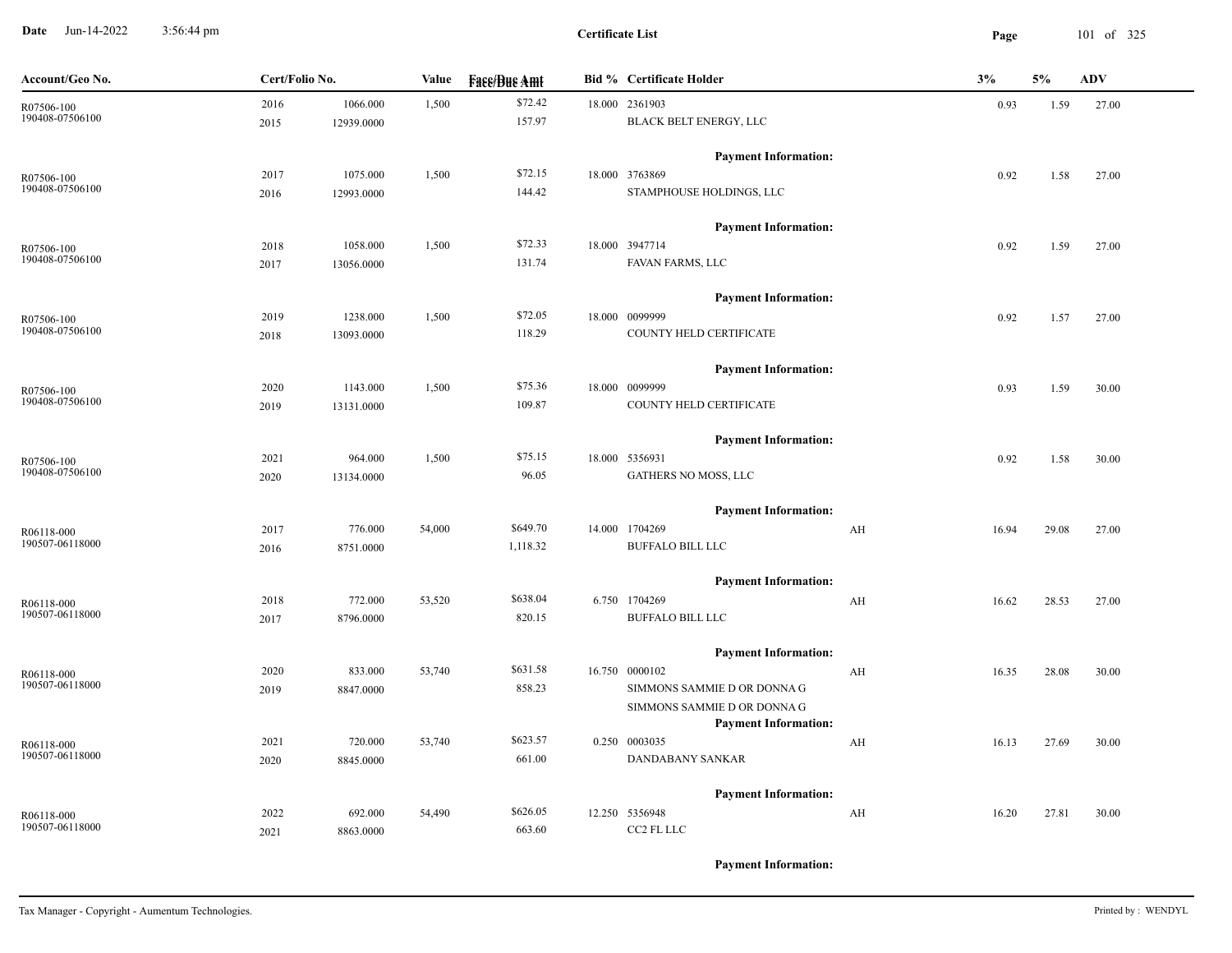**Date** Jun-14-2022 3:56:44 pm **Page** 102 of 325 3:56:44 pm

| Account/Geo No.               | Cert/Folio No. |            | Value   | <b>Face/Bue Amt</b> | <b>Bid % Certificate Holder</b>               | 3% |       | 5%    | <b>ADV</b> |
|-------------------------------|----------------|------------|---------|---------------------|-----------------------------------------------|----|-------|-------|------------|
| R06120-100                    | 2016           | 777.000    | 840     | \$53.50             | 18.000 0099999                                |    | 0.40  | 0.69  | 27.00      |
| 190507-06120100               | 2015           | 8719.0000  |         | 118.33              | COUNTY HELD CERTIFICATE                       |    |       |       |            |
|                               |                |            |         |                     | <b>Payment Information:</b>                   |    |       |       |            |
| R06120-100                    | 2017           | 777.000    | 840     | \$53.41             | 18.000 0099999                                |    | 0.40  | 0.69  | 27.00      |
| 190507-06120100               | 2016           | 8759.0000  |         | 108.53              | COUNTY HELD CERTIFICATE                       |    |       |       |            |
|                               |                |            |         |                     | <b>Payment Information:</b>                   |    |       |       |            |
| R06120-100                    | 2018           | 773.000    | 840     | \$53.16             | 18.000 0099999                                |    | 0.39  | 0.67  | 27.00      |
| 190507-06120100               | 2017           | 8804.0000  |         | 98.48               | COUNTY HELD CERTIFICATE                       |    |       |       |            |
|                               |                |            |         |                     | <b>Payment Information:</b>                   |    |       |       |            |
| R06120-100                    | 2019           | 920.000    | 840     | \$53.05             | 18.000 0099999                                |    | 0.39  | 0.67  | 27.00      |
| 190507-06120100               | 2018           | 8830.0000  |         | 88.74               | COUNTY HELD CERTIFICATE                       |    |       |       |            |
|                               |                |            |         |                     | <b>Payment Information:</b>                   |    |       |       |            |
| R06120-100                    | 2020           | 834.000    | 840     | \$55.85             | 18.000 0099999                                |    | 0.38  | 0.66  | 30.00      |
| 190507-06120100               | 2019           | 8854.0000  |         | 83.04               | COUNTY HELD CERTIFICATE                       |    |       |       |            |
|                               |                |            |         |                     | <b>Payment Information:</b>                   |    |       |       |            |
| R06120-590                    | 2021           | 721.000    | 49,090  | \$583.92            | 0.250 5331818                                 | AH | 15.03 | 25.81 | 30.00      |
| 190507-06120590               | 2020           | 8860.0000  |         | 619.37              | CCH FL 2 LLC                                  |    |       |       |            |
|                               |                |            |         |                     | <b>Payment Information:</b>                   |    |       |       |            |
| R06120-590                    | 2022           | 693.000    | 49,770  | \$592.81            | 0.250 5356948                                 | AH | 15.28 | 26.23 | 30.00      |
| 190507-06120590               | 2021           | 8879.0000  |         | 628.70              | CC2 FL LLC                                    |    |       |       |            |
|                               |                |            |         |                     | <b>Payment Information:</b>                   |    |       |       |            |
| R08538-050                    | 2022           | 1004.000   | 103,020 | \$1,196.59          | 0.250 5356948                                 | AH | 32.03 | 54.98 | 30.00      |
| 190508-08538050               | 2021           | 14882.0000 |         | 1,262.67            | CC2 FL LLC                                    |    |       |       |            |
|                               |                |            |         |                     | <b>Payment Information:</b>                   |    |       |       |            |
| R08562-100<br>190508-08562100 | 2022           | 1006.000   | 35,590  | \$810.27            | 0.250 4247548                                 |    | 21.31 | 36.58 | 30.00      |
|                               | 2021           | 14923.0000 |         | 857.03              | ASSEMBLY TAX 36, LLC                          |    |       |       |            |
|                               |                |            |         |                     | ASSEMBLY TAX 36 LLC CARE OF CU                |    |       |       |            |
|                               | 2022           | 1007.000   | 3,680   | \$116.59            | <b>Payment Information:</b><br>12.250 5366572 |    | 2.07  | 3.55  | 30.00      |
| R08562-200<br>190508-08562200 | 2021           | 14924.0000 |         | 128.67              | AVK REAL ESTATE LLC                           |    |       |       |            |
|                               |                |            |         |                     |                                               |    |       |       |            |
|                               |                |            |         |                     | <b>Payment Information:</b>                   |    |       |       |            |
| R08569-950                    | 2022           | 1008.000   | 56,910  | \$641.96            | 0.250 5356948                                 | AH | 16.64 | 28.57 | 30.00      |
| 190508-08569950               | 2021           | 14938.0000 |         | 680.31              | CC2 FL LLC                                    |    |       |       |            |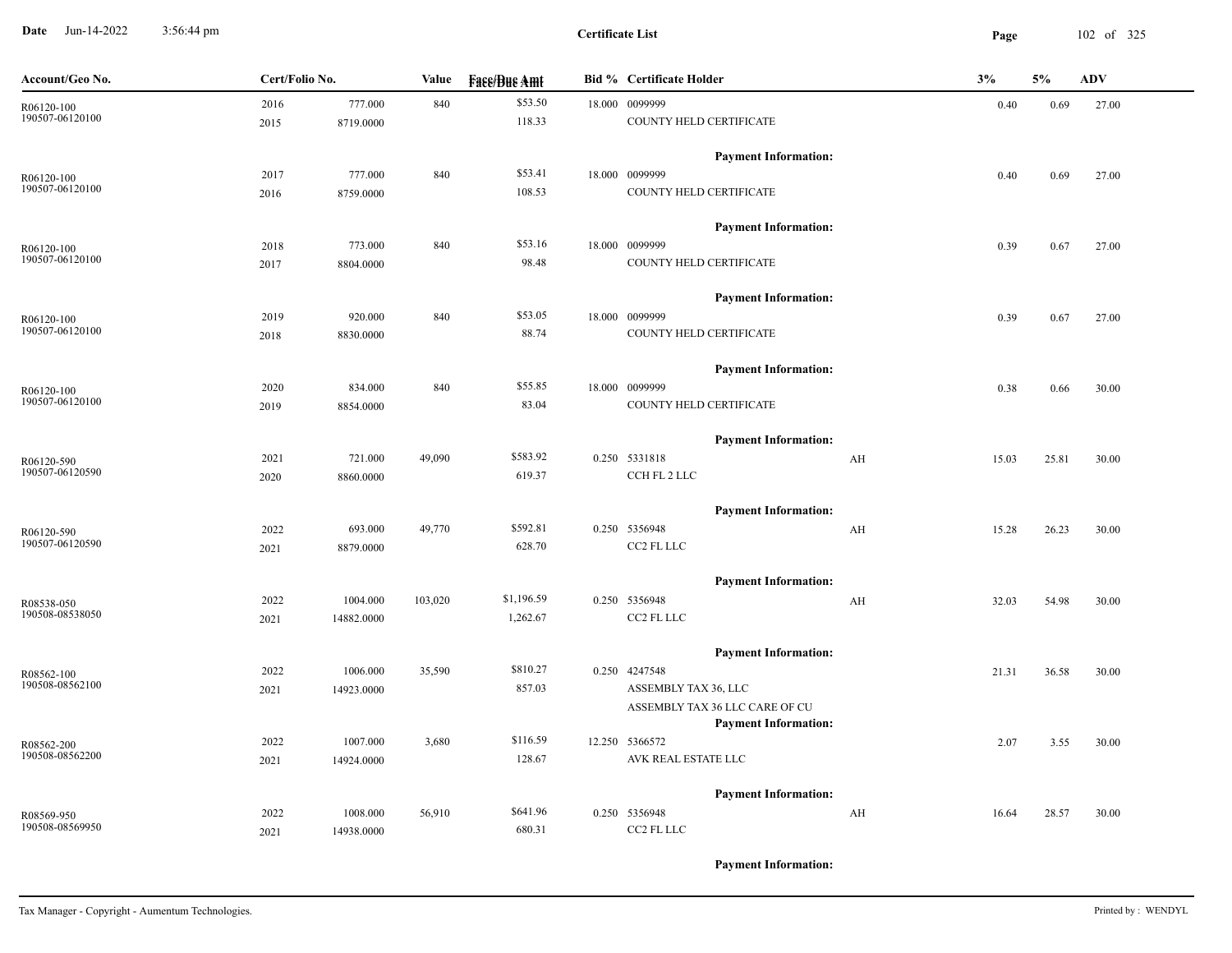**Date** Jun-14-2022 3:56:44 pm **Page** 103 of 325 3:56:44 pm

| Account/Geo No.               | Cert/Folio No. |            | Value   | <b>Fass/Bus Amt</b> | <b>Bid % Certificate Holder</b>                        |    | 3%    | 5%     | <b>ADV</b> |
|-------------------------------|----------------|------------|---------|---------------------|--------------------------------------------------------|----|-------|--------|------------|
| R10247-100                    | 2022           | 1198.000   | 35,390  | \$612.63            | 0.250 5356948                                          |    | 15.83 | 27.17  | 30.00      |
| 190910-10247100               | 2021           | 18936.0000 |         | 649.51              | CC2 FL LLC                                             |    |       |        |            |
|                               |                |            |         |                     | <b>Payment Information:</b>                            |    |       |        |            |
| R10248-003                    | 2021           | 1288.000   | 23,490  | \$574.20            | 2.750 3097555                                          |    | 14.76 | 25.34  | 30.00      |
| 190910-10248003               | 2020           | 18931.0000 |         | 609.16              | <b>SAVVY FL LLC</b>                                    |    |       |        |            |
|                               |                |            |         |                     | FIRST HORIZON COLLATERAL ASSIG                         |    |       |        |            |
|                               |                |            |         |                     | <b>Payment Information:</b>                            |    |       |        |            |
| R10248-003                    | 2022           | 1199.000   | 25,830  | \$655.60            | 0.250 4247548                                          |    | 17.02 | 29.22  | 30.00      |
| 190910-10248003               | 2021           | 18950.0000 |         | 694.63              | ASSEMBLY TAX 36, LLC                                   |    |       |        |            |
|                               |                |            |         |                     | ASSEMBLY TAX 36 LLC CARE OF CU                         |    |       |        |            |
|                               |                |            |         |                     | <b>Payment Information:</b>                            |    |       |        |            |
| R10248-029<br>190910-10248029 | 2022           | 1200.000   | 81,700  | \$1,700.71          | 0.250 4247548                                          |    | 46.01 | 78.99  | 30.00      |
|                               | 2021           | 18970.0000 |         | 1,792.00            | ASSEMBLY TAX 36, LLC<br>ASSEMBLY TAX 36 LLC CARE OF CU |    |       |        |            |
|                               |                |            |         |                     | <b>Payment Information:</b>                            |    |       |        |            |
| R10250-580                    | 2022           | 1201.000   | 43,490  | \$193.41            | 18.000 0099999                                         | AH | 4.20  | 7.21   | 30.00      |
| 190910-10250580               | 2021           | 19090.0000 |         | 209.33              | COUNTY HELD CERTIFICATE                                |    |       |        |            |
|                               |                |            |         |                     |                                                        |    |       |        |            |
|                               |                |            |         |                     | <b>Payment Information:</b>                            |    |       |        |            |
| R10252-065                    | 2022           | 1203.000   | 162,400 | \$2,687.94          | 0.250 0003192                                          |    | 73.40 | 126.00 | 30.00      |
| 190910-10252065               | 2021           | 19147.0000 |         | 2,828.59            | ATCF IIÂ FLORIDA-A LLC                                 |    |       |        |            |
|                               |                |            |         |                     | <b>Payment Information:</b>                            |    |       |        |            |
| R10282-500                    | 2022           | 1204.000   | 163,410 | \$2,828.26          | 0.250 4247548                                          |    | 77.29 | 132.68 | 30.00      |
| 190910-10282500               | 2021           | 19233.0000 |         | 2,975.92            | ASSEMBLY TAX 36, LLC                                   |    |       |        |            |
|                               |                |            |         |                     | ASSEMBLY TAX 36 LLC CARE OF CU                         |    |       |        |            |
|                               |                |            |         |                     | <b>Payment Information:</b>                            |    |       |        |            |
| R10297-000                    | 2022           | 1205.000   | 133,630 | \$1,706.27          | 0.250 0003192                                          | AH | 46.17 | 79.25  | 30.00      |
| 190910-10297000               | 2021           | 19264.0000 |         | 1,797.83            | ATCF IIÂ FLORIDA-A LLC                                 |    |       |        |            |
|                               |                |            |         |                     | <b>Payment Information:</b>                            |    |       |        |            |
| R10314-140                    | 2021           | 1293.000   | 46,610  | \$1,043.26          | 0.250 3326374                                          |    | 27.77 | 47.68  | 30.00      |
| 190910-10314140               | 2020           | 19273.0000 |         | 1,101.67            | TLOA OF FLORIDA LLC                                    |    |       |        |            |
|                               |                |            |         |                     |                                                        |    |       |        |            |
|                               |                |            |         |                     | <b>Payment Information:</b>                            |    |       |        |            |
| R10314-140<br>190910-10314140 | 2022           | 1206.000   | 55,420  | \$1,145.50          | 0.250 4247548                                          |    | 30.61 | 52.55  | 30.00      |
|                               | 2021           | 19288.0000 |         | 1,209.03            | ASSEMBLY TAX 36, LLC<br>ASSEMBLY TAX 36 LLC CARE OF CU |    |       |        |            |
|                               |                |            |         |                     | <b>Payment Information:</b>                            |    |       |        |            |
|                               |                |            |         |                     |                                                        |    |       |        |            |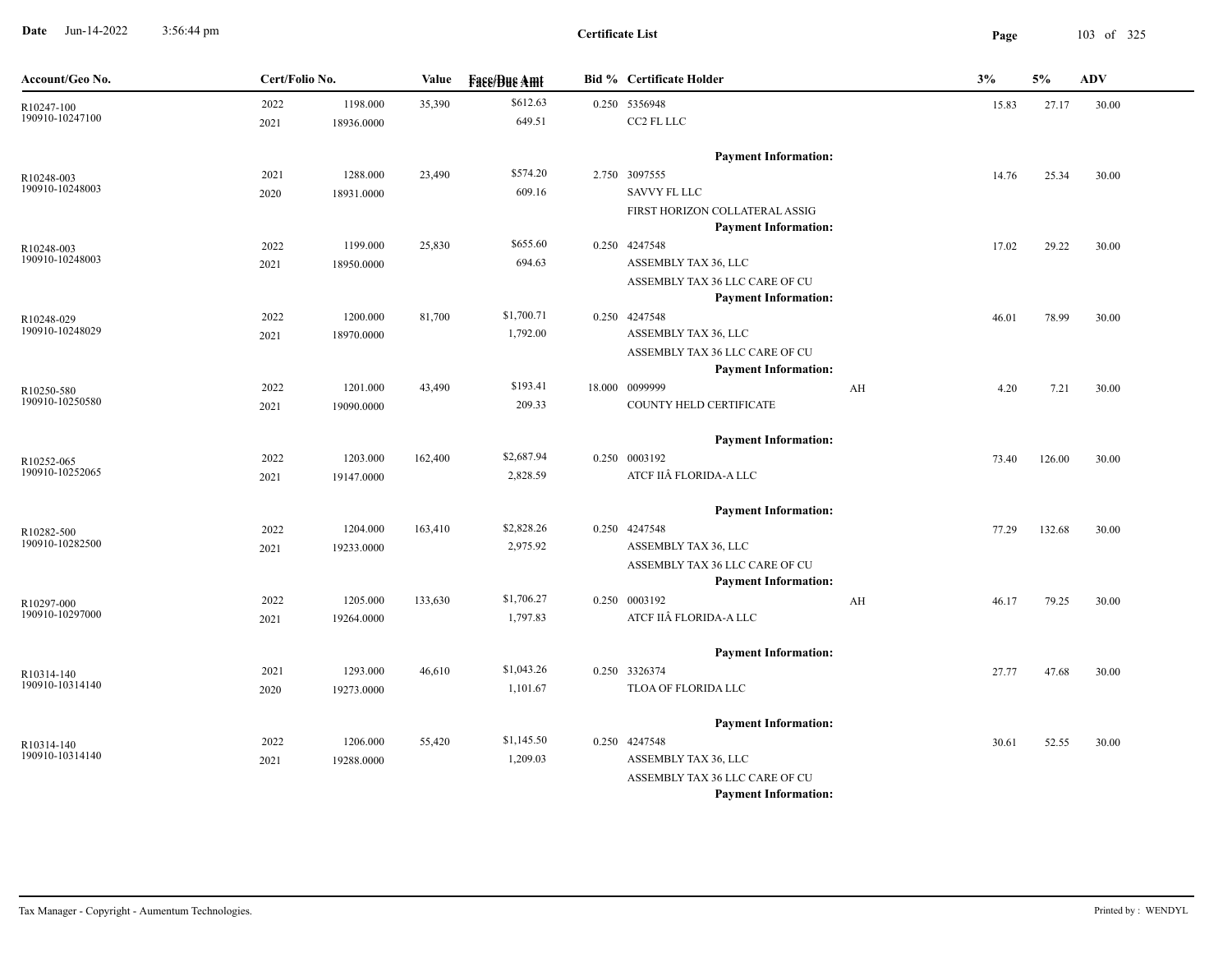**Date** Jun-14-2022 3:56:44 pm **Page** 104 of 325 3:56:44 pm

| Account/Geo No.               | Cert/Folio No. |            | Value   | <b>Fase/Bue Amt</b> | <b>Bid % Certificate Holder</b>               |                                                      | 3%    | 5%     | <b>ADV</b> |  |
|-------------------------------|----------------|------------|---------|---------------------|-----------------------------------------------|------------------------------------------------------|-------|--------|------------|--|
| R10343-000                    | 2021           | 1294.000   | 185,650 | \$2,558.75          | 0.250 5331818                                 | AH                                                   | 69.81 | 119.85 | 30.00      |  |
| 190910-10343000               | 2020           | 19307.0000 |         | 2,692.94            | CCH FL 2 LLC                                  |                                                      |       |        |            |  |
|                               |                |            |         |                     | <b>Payment Information:</b>                   |                                                      |       |        |            |  |
| R10343-000                    | 2022           | 1207.000   | 188,240 | \$2,586.80          | 0.250 4247548                                 | AH                                                   | 70.59 | 121.18 | 30.00      |  |
| 190910-10343000               | 2021           | 19322.0000 |         | 2,722.39            | ASSEMBLY TAX 36, LLC                          |                                                      |       |        |            |  |
|                               |                |            |         |                     | ASSEMBLY TAX 36 LLC CARE OF CU                |                                                      |       |        |            |  |
|                               |                |            |         |                     | <b>Payment Information:</b>                   |                                                      |       |        |            |  |
| R01750-300                    | 2021           | 54.000     | 14,110  | \$193.41            | 18.000 0099999                                | AH                                                   | 4.20  | 7.21   | 30.00      |  |
| 200207-01750300               | 2020           | 1847.0000  |         | 237.37              | COUNTY HELD CERTIFICATE                       |                                                      |       |        |            |  |
|                               |                |            |         |                     | <b>Payment Information:</b>                   |                                                      |       |        |            |  |
| R01750-300                    | 2022           | 39.000     | 14,300  | \$193.41            | 18.000 0099999                                | AH                                                   | 4.20  | 7.21   | 30.00      |  |
| 200207-01750300               | 2021           | 1843.0000  |         | 209.33              | COUNTY HELD CERTIFICATE                       |                                                      |       |        |            |  |
|                               |                |            |         |                     |                                               |                                                      |       |        |            |  |
|                               | 2019           | 122.000    | 4,700   | \$117.63            | <b>Payment Information:</b><br>11.750 0002780 |                                                      |       |        |            |  |
| R01752-010<br>200207-01752010 | 2018           | 1869.0000  |         | 166.50              | <b>ANTHONY KENON</b>                          |                                                      | 2.18  | 3.74   | 27.00      |  |
|                               |                |            |         |                     |                                               |                                                      |       |        |            |  |
|                               |                |            |         |                     | <b>Payment Information:</b>                   |                                                      |       |        |            |  |
| R01752-025                    | 2015           | 104.000    | 10,000  | \$214.42            | 18.000 0099999                                |                                                      | 4.87  | 8.35   | 27.00      |  |
| 200207-01752025               | 2014           | 8394.0000  |         | 1,035.27            | COUNTY HELD CERTIFICATE                       |                                                      |       |        |            |  |
|                               |                |            |         |                     |                                               | Payment Information: *** APPLICATION INFO ***        |       |        |            |  |
|                               |                |            |         |                     |                                               | APPL TYPE: APPLIED                                   |       |        |            |  |
|                               |                |            |         |                     |                                               | DATE APPLIED: 09.07.2017<br>RECEIPT: 1613047.0012    |       |        |            |  |
|                               |                |            |         |                     |                                               | AMOUNT:<br>\$185.00                                  |       |        |            |  |
|                               |                |            |         |                     |                                               | APPLICANT: 0099999                                   |       |        |            |  |
| R01752-025                    | 2016           | 83.000     | 10,000  | \$211.67            | 18.000 2361903                                |                                                      | 4.79  | 8.22   | 27.00      |  |
| 200207-01752025               | 2015           | 1828.0000  |         | 276.59              | BLACK BELT ENERGY, LLC                        |                                                      |       |        |            |  |
|                               |                |            |         |                     |                                               | Payment Information: *** APPLICATION INFO ***        |       |        |            |  |
|                               |                |            |         |                     |                                               | DATE APPLIED: 09.07.2017                             |       |        |            |  |
|                               |                |            |         |                     |                                               | RECEIPT: 1613047.0013<br>APPLICANT: 0099999          |       |        |            |  |
| R01752-025                    | 2017           | 80.000     | 10,000  | \$210.54            | 17.750 3846505                                |                                                      | 4.76  | 8.17   | 27.00      |  |
| 200207-01752025               | 2016           | 1849.0000  |         | 235.94              | COMMERCE LIMITED PARTNERSHIP 9                |                                                      |       |        |            |  |
|                               |                |            |         |                     |                                               |                                                      |       |        |            |  |
|                               |                |            |         |                     | <b>Payment Information:</b>                   | *** APPLICATION INFO ***<br>DATE APPLIED: 09.07.2017 |       |        |            |  |
|                               |                |            |         |                     |                                               | RECEIPT: 1613047.0014                                |       |        |            |  |
|                               |                |            |         |                     |                                               | APPLICANT: 0099999                                   |       |        |            |  |
| R09054-100                    | 2022           | 1057.000   | 46,700  | \$820.31            | 0.250 5356950                                 |                                                      | 21.59 | 37.06  | 30.00      |  |
| 200309-09054100               | 2021           | 15968.0000 |         | 867.58              | <b>JAMES LEWIS</b>                            |                                                      |       |        |            |  |
|                               |                |            |         |                     | KIMBERLY A. LEWIS                             |                                                      |       |        |            |  |
|                               |                |            |         |                     | <b>Payment Information:</b>                   |                                                      |       |        |            |  |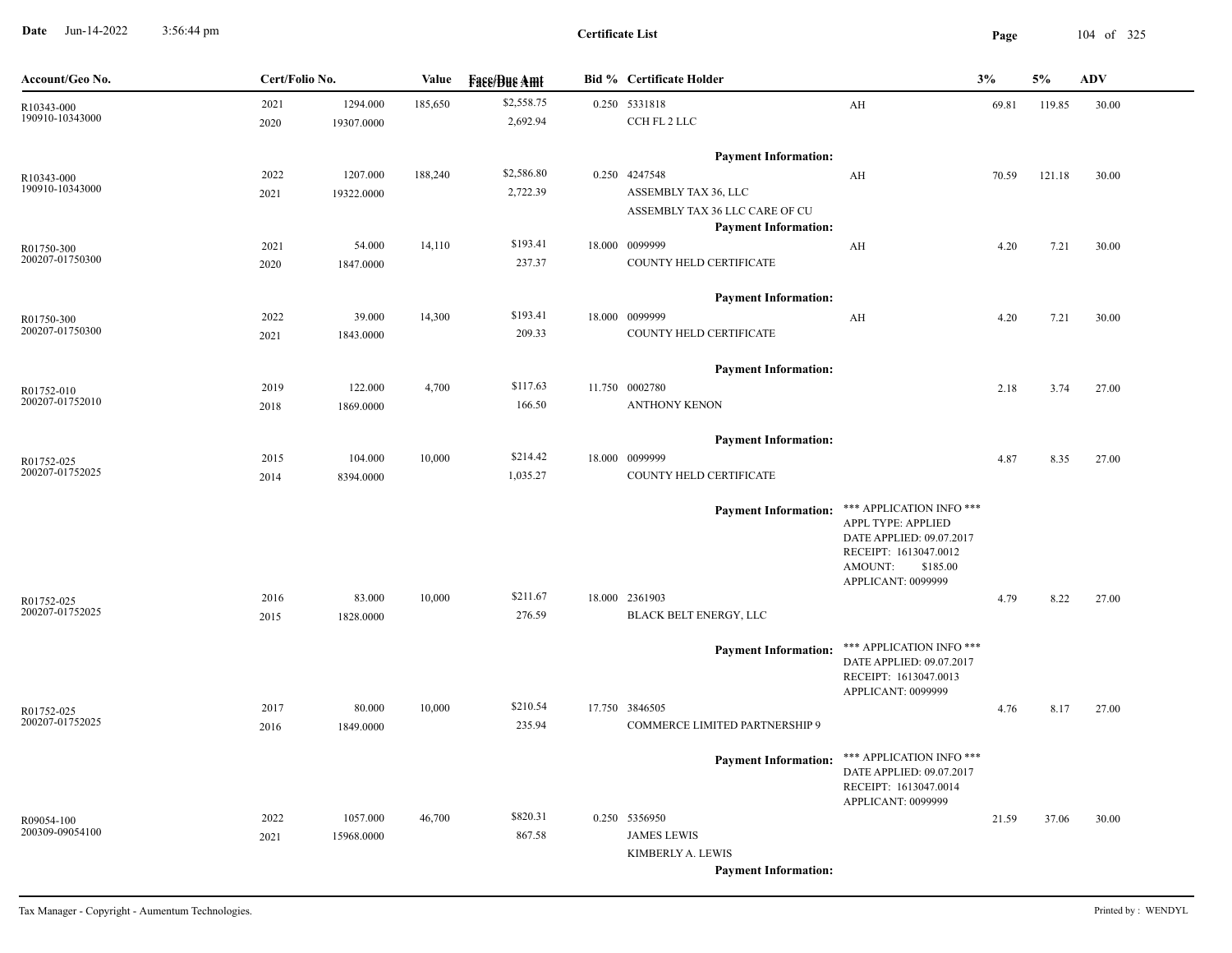**Date** Jun-14-2022 3:56:44 pm **Page** 105 of 325 3:56:44 pm

| Account/Geo No. | Cert/Folio No. |           | Value  | <b>Fase/Bue Amt</b> | Bid % Certificate Holder    | 3%    | 5%    | ADV   |  |
|-----------------|----------------|-----------|--------|---------------------|-----------------------------|-------|-------|-------|--|
| R02793-075      | 2022           | 206.000   | 43,930 | \$937.00            | 0.250 5356948               | 24.83 | 42.62 | 30.00 |  |
| 200407-02793075 | 2021           | 4314.0000 |        | 990.10              | CC2 FL LLC                  |       |       |       |  |
|                 |                |           |        |                     | <b>Payment Information:</b> |       |       |       |  |
| R06122-100      | 2016           | 780.000   | 720    | \$51.45             | 18.000 0099999              | 0.35  | 0.59  | 27.00 |  |
| 200507-06122100 | 2015           | 8731.0000 |        | 114.04              | COUNTY HELD CERTIFICATE     |       |       |       |  |
|                 |                |           |        |                     | <b>Payment Information:</b> |       |       |       |  |
| R06122-100      | 2017           | 779.000   | 720    | \$51.34             | 18.000 0099999              | 0.34  | 0.59  | 27.00 |  |
| 200507-06122100 | 2016           | 8771.0000 |        | 104.57              | COUNTY HELD CERTIFICATE     |       |       |       |  |
|                 |                |           |        |                     | <b>Payment Information:</b> |       |       |       |  |
| R06122-100      | 2018           | 776.000   | 720    | \$51.15             | 18.000 0099999              | 0.34  | 0.58  | 27.00 |  |
| 200507-06122100 | 2017           | 8816.0000 |        | 95.00               | COUNTY HELD CERTIFICATE     |       |       |       |  |
|                 |                |           |        |                     | <b>Payment Information:</b> |       |       |       |  |
| R06122-100      | 2019           | 922.000   | 720    | \$51.03             | 18.000 0099999              | 0.33  | 0.57  | 27.00 |  |
| 200507-06122100 | 2018           | 8842.0000 |        | 85.60               | COUNTY HELD CERTIFICATE     |       |       |       |  |
|                 |                |           |        |                     | <b>Payment Information:</b> |       |       |       |  |
| R06122-100      | 2020           | 835.000   | 720    | \$53.88             | 18.000 0099999              | 0.33  | 0.57  | 30.00 |  |
| 200507-06122100 | 2019           | 8866.0000 |        | 80.34               | COUNTY HELD CERTIFICATE     |       |       |       |  |
|                 |                |           |        |                     | <b>Payment Information:</b> |       |       |       |  |
| R06123-005      | 2022           | 694.000   | 30,480 | \$549.84            | 0.250 5356957               | 14.09 | 24.18 | 30.00 |  |
| 200507-06123005 | 2021           | 8889.0000 |        | 583.58              | FNA DZ, LLC                 |       |       |       |  |
|                 |                |           |        |                     | FNA DZ, LLC FBO WSFS        |       |       |       |  |
|                 |                |           |        |                     | <b>Payment Information:</b> |       |       |       |  |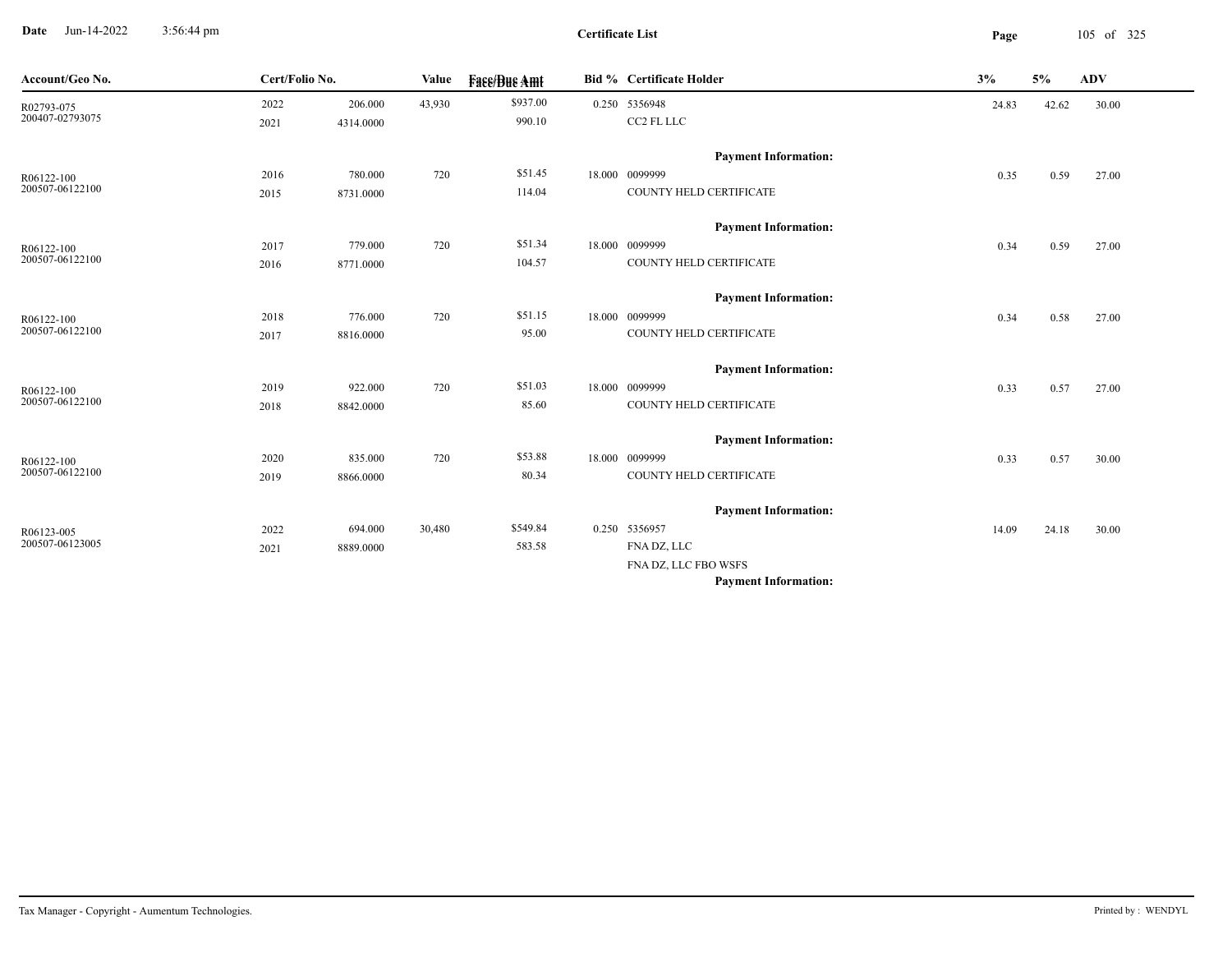**Date** Jun-14-2022 3:56:44 pm **Page** 106 of 325 3:56:44 pm

| Account/Geo No.               | Cert/Folio No. |            | Value  | <b>Fass/Bus Amt</b> | <b>Bid % Certificate Holder</b>                               |    | 3%    |       | <b>ADV</b> |
|-------------------------------|----------------|------------|--------|---------------------|---------------------------------------------------------------|----|-------|-------|------------|
| R06123-013                    | 2016           | 783.000    | 2,900  | \$240.47            | 18.000 2749413                                                |    | 5.59  | 9.59  | 27.00      |
| 200507-06123013               | 2015           | 8744.0000  |        | 510.03              | APPLEWHITE ACQUISITIONS, LLC                                  |    |       |       |            |
|                               |                |            |        |                     | <b>Payment Information:</b>                                   |    |       |       |            |
| R06123-013                    | 2017           | 782.000    | 2,900  | \$240.15            | 17.750 2593330                                                |    | 5.58  | 9.58  | 27.00      |
| 200507-06123013               | 2016           | 8784.0000  |        | 463.09              | 5T WEALTH PARTNERS LP                                         |    |       |       |            |
|                               |                |            |        |                     | <b>Payment Information:</b>                                   |    |       |       |            |
| R06123-013                    | 2018           | 778.000    | 2,890  | \$239.16            | 18.000 3947718                                                |    | 5.55  | 9.53  | 27.00      |
| 200507-06123013               | 2017           | 8829.0000  |        | 421.19              | STONE PONY PROPERTIES, LLC                                    |    |       |       |            |
|                               |                |            |        |                     | <b>Payment Information:</b>                                   |    |       |       |            |
| R06123-013                    | 2019           | 926.000    | 2,890  | \$238.75            | 17.500 2593330                                                |    | 5.54  | 9.51  | 27.00      |
| 200507-06123013               | 2018           | 8855.0000  |        | 373.83              | 5T WEALTH PARTNERS LP                                         |    |       |       |            |
|                               |                |            |        |                     |                                                               |    |       |       |            |
|                               |                |            |        | \$261.53            | <b>Payment Information:</b><br>18.000 0099999                 |    |       |       |            |
| R06123-013<br>200507-06123013 | 2020           | 837.000    | 3,170  | 365.85              | COUNTY HELD CERTIFICATE                                       |    | 6.09  | 10.45 | 30.00      |
|                               | 2019           | 8879.0000  |        |                     |                                                               |    |       |       |            |
|                               |                |            |        |                     | <b>Payment Information:</b>                                   |    |       |       |            |
| R06123-013<br>200507-06123013 | 2021           | 723.000    | 4,560  | \$281.05            | 18.000 5356931                                                |    | 6.63  | 11.38 | 30.00      |
|                               | 2020           | 8877.0000  |        | 342.10              | <b>GATHERS NO MOSS, LLC</b>                                   |    |       |       |            |
|                               |                |            |        |                     | <b>Payment Information:</b>                                   |    |       |       |            |
| R06123-013                    | 2022           | 695.000    | 5,010  | \$294.50            | 18.000 0099999                                                |    | 7.00  | 12.02 | 30.00      |
| 200507-06123013               | 2021           | 8896.0000  |        | 315.48              | COUNTY HELD CERTIFICATE                                       |    |       |       |            |
|                               |                |            |        |                     | <b>Payment Information:</b>                                   |    |       |       |            |
| R06123-014                    | 2021           | 724.000    | 40,960 | \$452.14            | 0.250 0876575                                                 | AH | 11.38 | 19.53 | 30.00      |
| 200507-06123014               | 2020           | 8878.0000  |        | 481.00              | TLGFY, LLC                                                    |    |       |       |            |
|                               |                |            |        |                     | CAPITAL ONE, N.A., AS COLLATER<br><b>Payment Information:</b> |    |       |       |            |
| R06123-014                    | 2022           | 696.000    | 41,530 | \$459.94            | 0.250 0003192                                                 | AH | 11.59 | 19.90 | 30.00      |
| 200507-06123014               | 2021           | 8897.0000  |        | 489.19              | ATCF IIÂ FLORIDA-A LLC                                        |    |       |       |            |
|                               |                |            |        |                     |                                                               |    |       |       |            |
|                               | 2022           | 697.000    | 33,150 | \$324.83            | <b>Payment Information:</b><br>0.250 4247548                  | AH | 7.85  | 13.47 | 30.00      |
| R06123-018<br>200507-06123018 | 2021           | 8900.0000  |        | 347.32              | ASSEMBLY TAX 36, LLC                                          |    |       |       |            |
|                               |                |            |        |                     | ASSEMBLY TAX 36 LLC CARE OF CU                                |    |       |       |            |
|                               |                |            |        |                     | <b>Payment Information:</b>                                   |    |       |       |            |
| R08578-000                    | 2022           | 1009.000   | 42,620 | \$477.50            | 0.250 5356957                                                 | AH | 12.08 | 20.74 | 30.00      |
| 200508-08578000               | 2021           | 14957.0000 |        | 507.63              | FNA DZ, LLC                                                   |    |       |       |            |
|                               |                |            |        |                     | FNA DZ, LLC FBO WSFS                                          |    |       |       |            |
|                               |                |            |        |                     | <b>Payment Information:</b>                                   |    |       |       |            |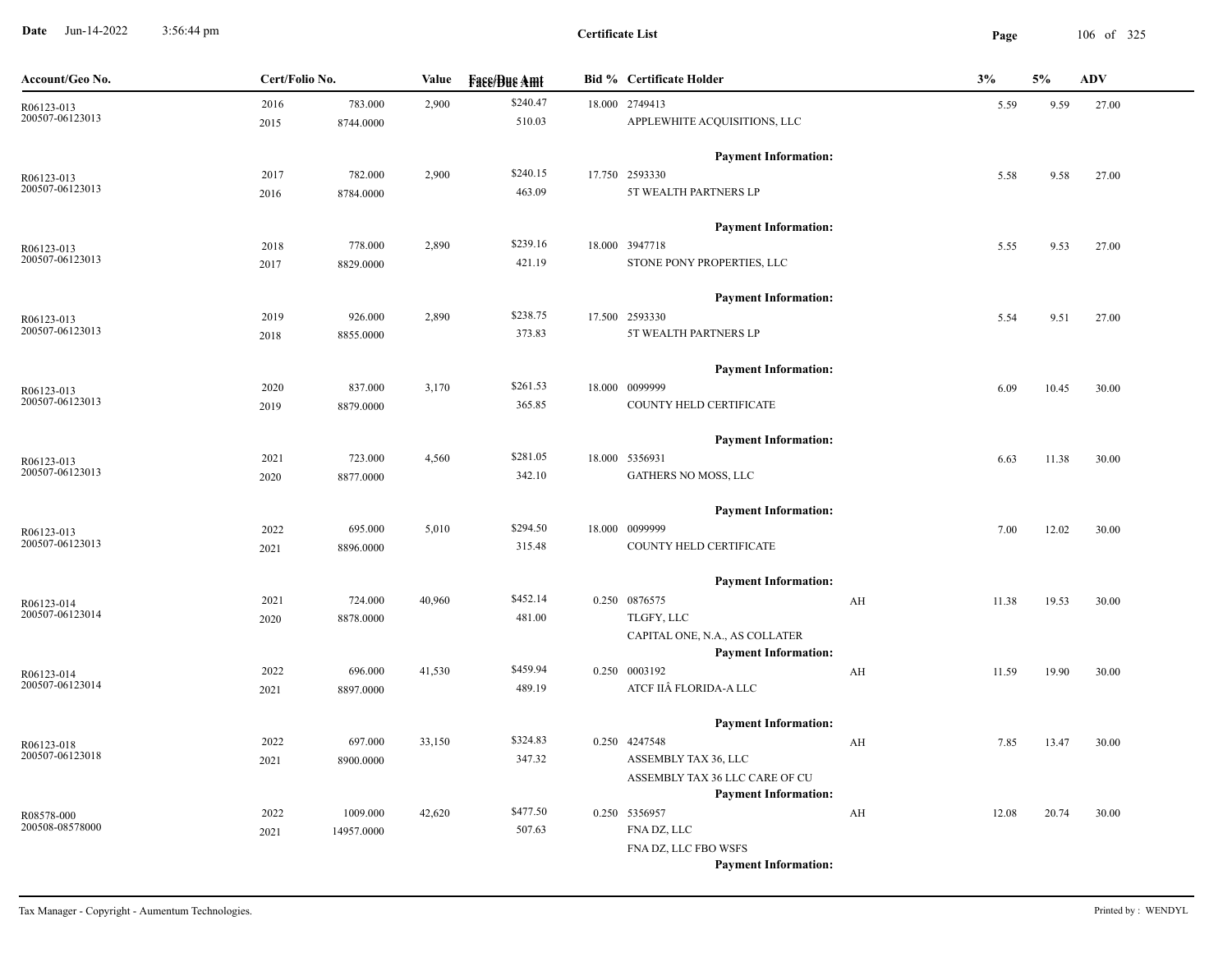**Date** Jun-14-2022 3:56:44 pm **Page** 107 of 325 3:56:44 pm

| Account/Geo No.               | Cert/Folio No. |                        | Value  | <b>Face/Bue Amt</b>  | <b>Bid % Certificate Holder</b>                                                                                                           |    | 3%    | 5%    | <b>ADV</b> |
|-------------------------------|----------------|------------------------|--------|----------------------|-------------------------------------------------------------------------------------------------------------------------------------------|----|-------|-------|------------|
| R08588-400<br>200508-08588400 | 2020<br>2019   | 1286.000<br>14943.0000 |        | \$361.29<br>503.02   | 18.000 4538291<br>MATHON TAX CERT 2019 LLC<br>MATHON TAX CERT 2019 LLC & U.S<br><b>Payment Information:</b>                               |    | 8.86  |       | 30.00      |
| R08590-000<br>200508-08590000 | 2022<br>2021   | 1010.000<br>14994.0000 | 52,840 | \$615.20<br>652.21   | 0.250 4247548<br>ASSEMBLY TAX 36, LLC<br>ASSEMBLY TAX 36 LLC CARE OF CU<br><b>Payment Information:</b>                                    | AH | 15.90 | 27.30 | 30.00      |
| R06341-623<br>200607-06341623 | 2021<br>2020   | 756.000<br>9426.0000   | 43,810 | \$552.41<br>586.28   | 0.250 4247548<br>ASSEMBLY TAX 36, LLC<br>ASSEMBLY TAX 36 LLC CARE OF CU<br><b>Payment Information:</b>                                    | AH | 14.16 | 24.31 | 30.00      |
| R06341-624<br>200607-06341624 | 2021<br>2020   | 757.000<br>9427.0000   | 5,880  | \$192.12<br>223.87   | 12.250 3097555<br><b>SAVVY FL LLC</b><br>FIRST HORIZON COLLATERAL ASSIG<br><b>Payment Information:</b>                                    |    | 4.16  | 7.15  | 30.00      |
| R08931-050<br>200708-08931050 | 2016<br>2015   | 1222.000<br>15380.0000 | 34,500 | \$505.87<br>1,058.35 | 17.750 0003179<br>MATHON INVESTMENTS CORPORATION<br><b>US CENTURY BANK</b><br><b>Payment Information:</b>                                 | 01 | 12.95 | 22.23 | 27.00      |
| R08931-050<br>200708-08931050 | 2017<br>2016   | 1244.000<br>15433.0000 | 33,950 | \$495.35<br>873.01   | 14.750 0003179<br>MATHON INVESTMENTS CORPORATION<br><b>US CENTURY BANK</b>                                                                | 01 | 12.66 | 21.73 | 27.00      |
| R08931-050<br>200708-08931050 | 2018<br>2017   | 1229.000<br>15506.0000 | 33,400 | \$483.55<br>845.21   | <b>Payment Information:</b><br>18.000 0003179<br>MATHON INVESTMENTS CORPORATION<br><b>US CENTURY BANK</b>                                 | AH | 12.33 | 21.17 | 27.00      |
| R08931-050<br>200708-08931050 | 2019<br>2018   | 1427.000<br>15543.0000 | 34,100 | \$393.11<br>481.18   | <b>Payment Information:</b><br>6.750 0000102<br>SIMMONS SAMMIE D OR DONNA G<br>SIMMONS SAMMIE D OR DONNA G<br><b>Payment Information:</b> | AH | 9.82  | 16.86 | 27.00      |
| R08931-050<br>200708-08931050 | 2020<br>2019   | 1323.000<br>15590.0000 | 34,740 | \$477.50<br>584.03   | 18.000 2749418<br>IDE TECHNOLOGIES, INC                                                                                                   | AH | 10.06 | 17.26 | 30.00      |
| R08931-050<br>200708-08931050 | 2021<br>2020   | 1135.000<br>15613.0000 | 35,530 | \$414.58<br>498.30   | <b>Payment Information:</b><br>17.250 0000102<br>SIMMONS SAMMIE D OR DONNA G<br>SIMMONS SAMMIE D OR DONNA G                               | AH | 10.34 | 17.74 | 30.00      |
| R08931-050<br>200708-08931050 | 2022<br>2021   | 1038.000<br>15652.0000 | 36,130 | \$423.34<br>450.76   | <b>Payment Information:</b><br>18.000 0099999<br>COUNTY HELD CERTIFICATE                                                                  | AH | 10.58 | 18.16 | 30.00      |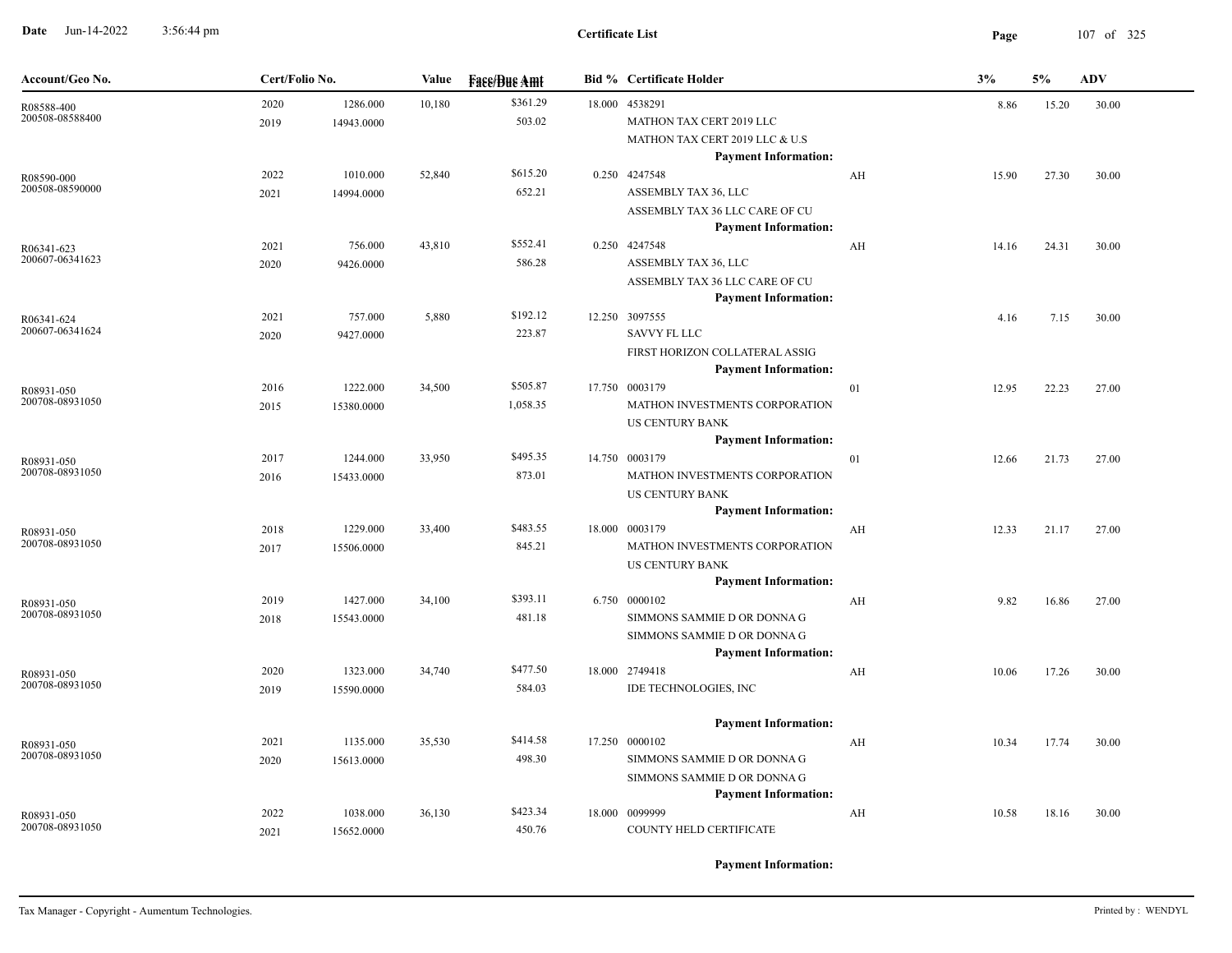**Date** Jun-14-2022 3:56:44 pm **Page** 108 of 325 3:56:44 pm

| Account/Geo No.               | Cert/Folio No. |           | Value  | <b>Fase/Bue Amt</b> | <b>Bid % Certificate Holder</b>                               |    | 3%    | 5%    | ADV   |
|-------------------------------|----------------|-----------|--------|---------------------|---------------------------------------------------------------|----|-------|-------|-------|
| R01394-000                    | 2019           | 53.000    | 30,930 | \$458.33            | 10.500 0876507                                                | AH | 11.63 | 19.97 | 27.00 |
| 210206-01394000               | 2018           | 1115.0000 |        | 612.96              | EDMISTON MELENDA J                                            |    |       |       |       |
|                               |                |           |        |                     | <b>Payment Information:</b>                                   |    |       |       |       |
| R01394-000                    | 2021           | 25.000    | 32,230 | \$481.91            | 0.250 4247548                                                 | AH | 12.20 | 20.95 | 30.00 |
| 210206-01394000               | 2020           | 1104.0000 |        | 512.26              | ASSEMBLY TAX 36, LLC                                          |    |       |       |       |
|                               |                |           |        |                     | ASSEMBLY TAX 36 LLC CARE OF CU                                |    |       |       |       |
|                               |                |           |        |                     | <b>Payment Information:</b>                                   |    |       |       |       |
| R01394-000<br>210206-01394000 | 2022           | 22.000    | 30,600 | \$455.46            | 0.250 4247548                                                 | AH | 11.47 | 19.69 | 30.00 |
|                               | 2021           | 1098.0000 |        | 484.48              | ASSEMBLY TAX 36, LLC                                          |    |       |       |       |
|                               |                |           |        |                     | ASSEMBLY TAX 36 LLC CARE OF CU<br><b>Payment Information:</b> |    |       |       |       |
| R01754-030                    | 2016           | 84.000    | 3,750  | \$103.76            | 18.000 2361903                                                |    | 1.80  | 3.08  | 27.00 |
| 210207-01754030               | 2015           | 1834.0000 |        | 223.63              | BLACK BELT ENERGY, LLC                                        |    |       |       |       |
|                               |                |           |        |                     | <b>Payment Information:</b>                                   |    |       |       |       |
| R01754-030                    | 2017           | 81.000    | 3,750  | \$103.32            | 18.000 2361900                                                |    | 1.78  | 3.06  | 27.00 |
| 210207-01754030               | 2016           | 1855.0000 |        | 204.11              | SHO, LLC                                                      |    |       |       |       |
|                               |                |           |        |                     |                                                               |    |       |       |       |
|                               |                |           |        |                     | <b>Payment Information:</b>                                   |    |       |       |       |
| R01754-030                    | 2018           | 91.000    | 1,760  | \$68.70             | 18.000 3947714                                                |    | 0.82  | 1.41  | 27.00 |
| 210207-01754030               | 2017           | 1862.0000 |        | 125.44              | FAVAN FARMS, LLC                                              |    |       |       |       |
|                               |                |           |        |                     | <b>Payment Information:</b>                                   |    |       |       |       |
| R01754-030                    | 2019           | 123.000   | 1,760  | \$68.45             | 18.000 4247530                                                |    | 0.82  | 1.40  | 27.00 |
| 210207-01754030               | 2018           | 1878.0000 |        | 112.69              | <b>BRANDY HORKEY</b>                                          |    |       |       |       |
|                               |                |           |        |                     | <b>Payment Information:</b>                                   |    |       |       |       |
| R01754-030                    | 2020           | 97.000    | 1,760  | \$71.04             | 18.000 0099999                                                |    | 0.81  | 1.38  | 30.00 |
| 210207-01754030               | 2019           | 1883.0000 |        | 103.93              | COUNTY HELD CERTIFICATE                                       |    |       |       |       |
|                               |                |           |        |                     | <b>Payment Information:</b>                                   |    |       |       |       |
| R01754-030                    | 2021           | 56.000    | 1,760  | \$70.54             | 17.750 2749413                                                |    | 0.79  | 1.36  | 30.00 |
| 210207-01754030               | 2020           | 1868.0000 |        | 90.35               | APPLEWHITE ACQUISITIONS, LLC                                  |    |       |       |       |
|                               |                |           |        |                     | <b>Payment Information:</b>                                   |    |       |       |       |
| R01754-030                    | 2022           | 40.000    | 1,760  | \$70.39             | 18.000 0099999                                                |    | 0.79  | 1.35  | 30.00 |
| 210207-01754030               | 2021           | 1864.0000 |        | 80.16               | COUNTY HELD CERTIFICATE                                       |    |       |       |       |
|                               |                |           |        |                     |                                                               |    |       |       |       |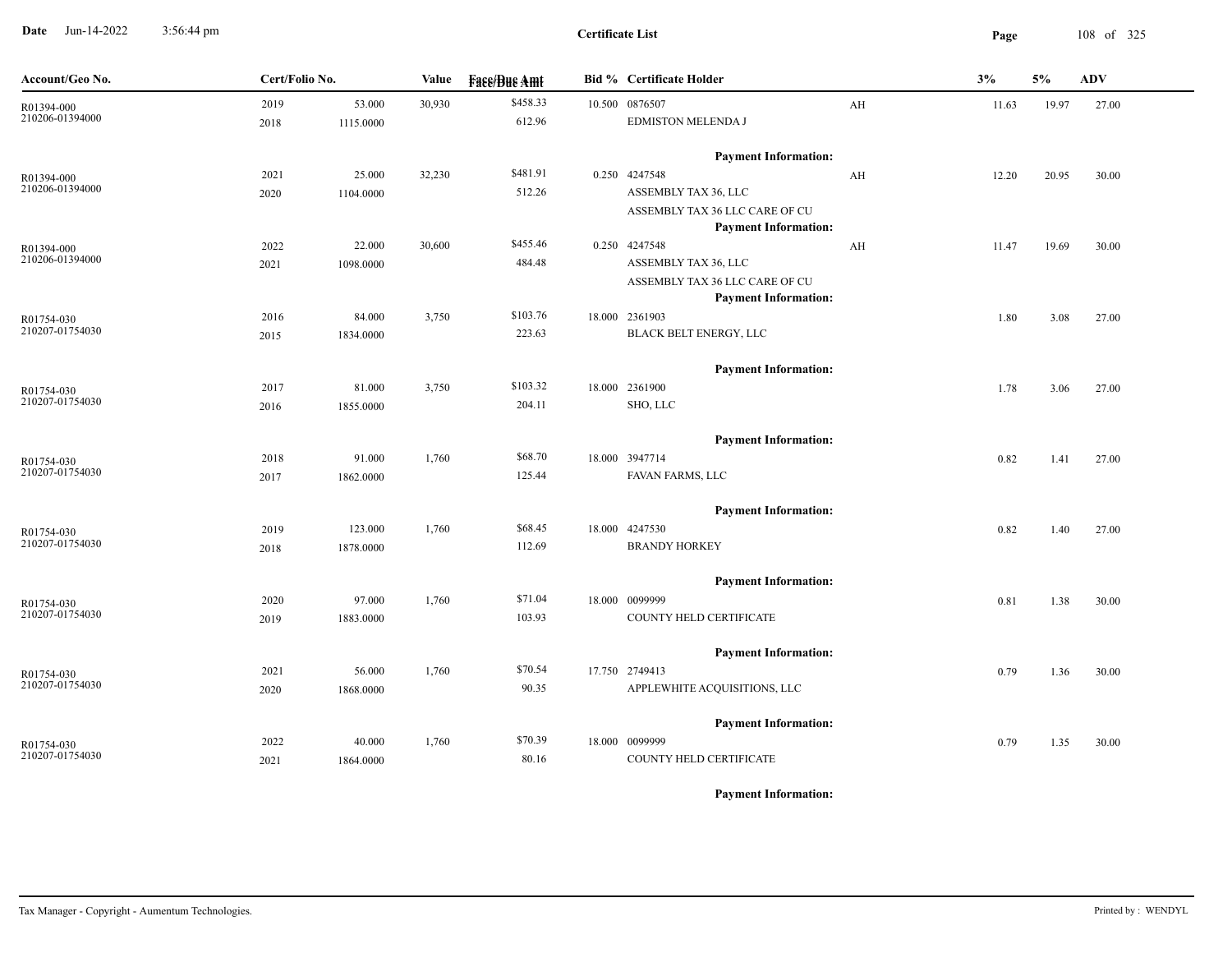**Date** Jun-14-2022 3:56:44 pm **Page** 109 of 325 3:56:44 pm

## **Certificate List**

| Account/Geo No.               | Cert/Folio No. |           | Value  | <b>Face/Bue Amt</b> | <b>Bid % Certificate Holder</b>                |                                                | 3%    | 5%    | <b>ADV</b> |
|-------------------------------|----------------|-----------|--------|---------------------|------------------------------------------------|------------------------------------------------|-------|-------|------------|
| R01754-100                    | 2020           | 98.000    | 58,670 | \$1,009.54          | 0.250 4358566                                  |                                                | 26.84 | 46.07 | 30.00      |
| 210207-01754100               | 2019           | 1886.0000 |        | 3,876.41            | CITRUS CAPITAL HOLDINGS, LLC                   |                                                |       |       |            |
|                               |                |           |        |                     | CITRUS CAPITAL HOLDINGS FBO SE                 |                                                |       |       |            |
|                               |                |           |        |                     | <b>Payment Information:</b>                    | *** APPLICATION INFO ***                       |       |       |            |
|                               |                |           |        |                     |                                                | APPL TYPE: APPLIED<br>DATE APPLIED: 04.25.2022 |       |       |            |
|                               |                |           |        |                     |                                                | RECEIPT: 2109884.0001                          |       |       |            |
|                               |                |           |        |                     | AMOUNT:                                        | \$185.00                                       |       |       |            |
|                               |                |           |        |                     |                                                | APPLICANT: 4358566                             |       |       |            |
| R01754-105<br>210207-01754105 | 2019           | 125.000   | 2,350  | \$78.31             | 18.000 4247530                                 |                                                | 1.09  | 1.87  | 27.00      |
|                               | 2018           | 1882.0000 |        | 128.02              | <b>BRANDY HORKEY</b>                           |                                                |       |       |            |
|                               |                |           |        |                     | <b>Payment Information:</b>                    |                                                |       |       |            |
| R01754-105                    | 2020           | 99.000    | 2,350  | \$111.23            | 18.000 2749418                                 |                                                | 1.07  | 1.85  | 30.00      |
| 210207-01754105               | 2019           | 1887.0000 |        | 125.82              | IDE TECHNOLOGIES, INC                          |                                                |       |       |            |
|                               |                |           |        |                     |                                                |                                                |       |       |            |
|                               |                |           |        | \$80.10             | <b>Payment Information:</b>                    |                                                |       |       |            |
| R01754-110<br>210207-01754110 | 2021           | 58.000    | 2,350  | 101.75              | 17.750 2749413<br>APPLEWHITE ACQUISITIONS, LLC |                                                | 1.06  | 1.81  | 30.00      |
|                               | 2020           | 1873.0000 |        |                     |                                                |                                                |       |       |            |
|                               |                |           |        |                     | <b>Payment Information:</b>                    |                                                |       |       |            |
| R01754-110                    | 2022           | 41.000    | 2,350  | \$79.89             | 17.000 4247530                                 |                                                | 1.05  | 1.80  | 30.00      |
| 210207-01754110               | 2021           | 1869.0000 |        | 90.13               | <b>BRANDY HORKEY</b>                           |                                                |       |       |            |
|                               |                |           |        |                     |                                                |                                                |       |       |            |
|                               |                |           |        | \$614.57            | <b>Payment Information:</b>                    |                                                |       |       |            |
| R01754-210<br>210207-01754210 | 2022           | 43.000    | 35,510 | 651.55              | 0.250 5366566<br>CONFLUENCE CAPITAL LLP        |                                                | 15.88 | 27.27 | 30.00      |
|                               | 2021           | 1874.0000 |        |                     |                                                |                                                |       |       |            |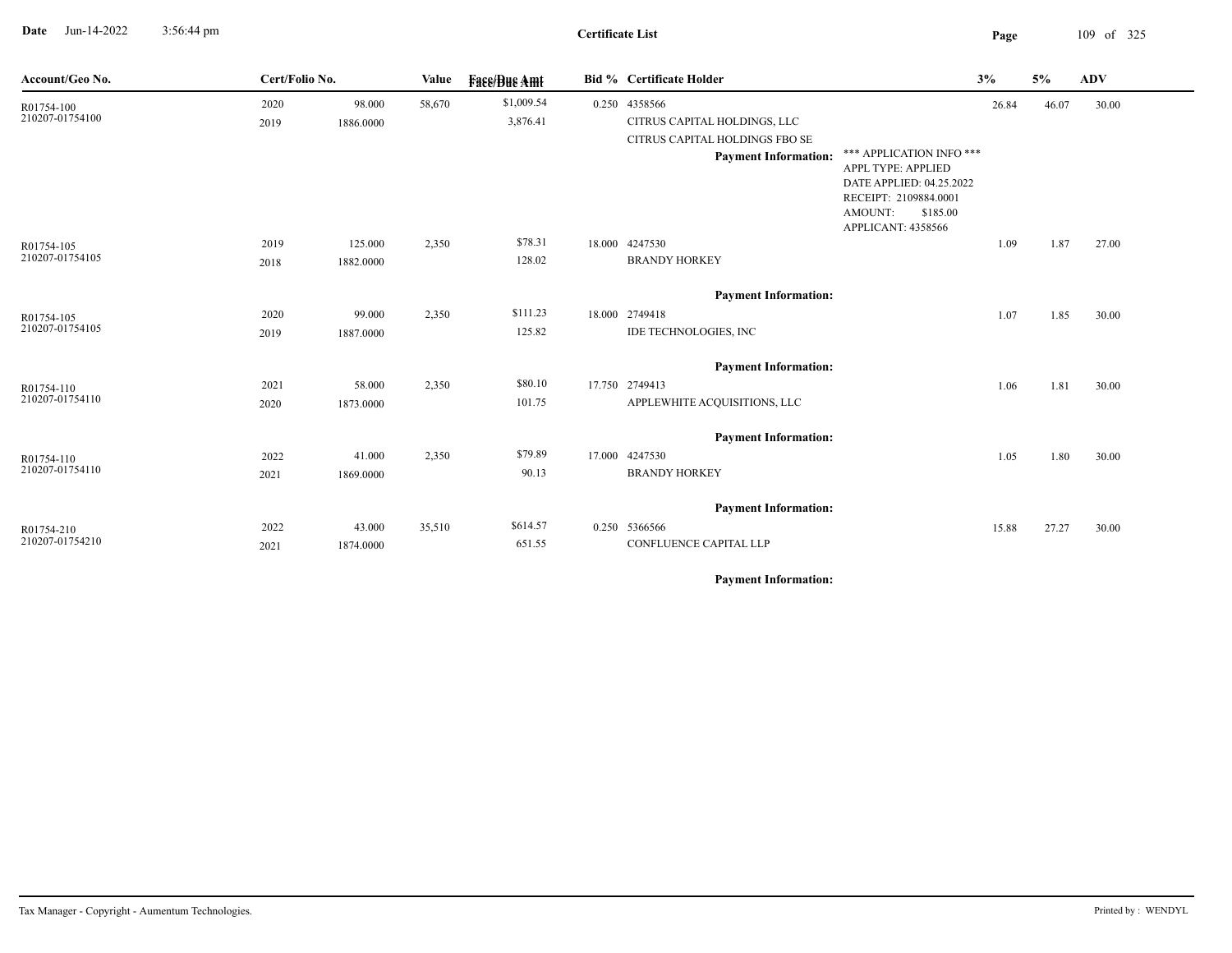**Date** Jun-14-2022 3:56:44 pm **Page** 110 of 325 3:56:44 pm

**Certificate List**

| Account/Geo No.               | Cert/Folio No. |           | Value  | <b>Face/Bue Amt</b> | <b>Bid % Certificate Holder</b> | 3%    | 5%    | ${\bf A}{\bf D}{\bf V}$ |
|-------------------------------|----------------|-----------|--------|---------------------|---------------------------------|-------|-------|-------------------------|
| R01754-230                    | 2016           | 88.000    | 31,340 | \$580.16            | 4.500 0000136                   | 15.01 | 25.77 | 27.00                   |
| 210207-01754230               | 2015           | 1846.0000 |        | 745.23              | ANNA FERTIC FOUNDATION INC      |       |       |                         |
|                               |                |           |        |                     | <b>Payment Information:</b>     |       |       |                         |
| R01754-230                    | 2017           | 83.000    | 31,340 | \$576.59            | 14.000 2749417                  | 14.91 | 25.60 | 27.00                   |
| 210207-01754230               | 2016           | 1867.0000 |        | 993.18              | MICHAEL E. HOLLAND              |       |       |                         |
|                               |                |           |        |                     | <b>DOLORES A. HOLLAND</b>       |       |       |                         |
|                               |                |           |        |                     | <b>Payment Information:</b>     |       |       |                         |
| R01754-230                    | 2019           | 126.000   | 22,980 | \$423.41            | 12.500 0000136                  | 10.66 | 18.31 | 27.00                   |
| 210207-01754230               | 2018           | 1890.0000 |        | 592.85              | ANNA FERTIC FOUNDATION INC      |       |       |                         |
|                               |                |           |        |                     | <b>Payment Information:</b>     |       |       |                         |
| R01754-230                    | 2020           | 101.000   | 22,980 | \$420.96            | 16.750 0000102                  | 10.51 | 18.05 | 30.00                   |
| 210207-01754230               | 2019           | 1895.0000 |        | 574.11              | SIMMONS SAMMIE D OR DONNA G     |       |       |                         |
|                               |                |           |        |                     | SIMMONS SAMMIE D OR DONNA G     |       |       |                         |
|                               |                |           |        |                     | <b>Payment Information:</b>     |       |       |                         |
| R01754-230                    | 2021           | 59.000    | 22,980 | \$414.51            | 16.750 0000102                  | 10.33 | 17.74 | 30.00                   |
| 210207-01754230               | 2020           | 1880.0000 |        | 495.98              | SIMMONS SAMMIE D OR DONNA G     |       |       |                         |
|                               |                |           |        |                     | SIMMONS SAMMIE D OR DONNA G     |       |       |                         |
|                               |                |           |        |                     | <b>Payment Information:</b>     |       |       |                         |
| R01754-230<br>210207-01754230 | 2022           | 44.000    | 22,980 | \$412.52            | 18.000 0099999                  | 10.28 | 17.64 | 30.00                   |
|                               | 2021           | 1876.0000 |        | 439.40              | COUNTY HELD CERTIFICATE         |       |       |                         |
|                               |                |           |        |                     | <b>Payment Information:</b>     |       |       |                         |
| R01754-249                    | 2020           | 103.000   | 1,760  | \$71.04             | 18.000 0099999                  | 0.81  | 1.38  | 30.00                   |
| 210207-01754249               | 2019           | 1900.0000 |        | 103.93              | COUNTY HELD CERTIFICATE         |       |       |                         |
|                               |                |           |        |                     | <b>Payment Information:</b>     |       |       |                         |
| R01754-250                    | 2022           | 45.000    | 1,900  | \$72.65             | 17.750 5366572                  | 0.85  | 1.46  | 30.00                   |
| 210207-01754250               | 2021           | 1882.0000 |        | 82.53               | AVK REAL ESTATE LLC             |       |       |                         |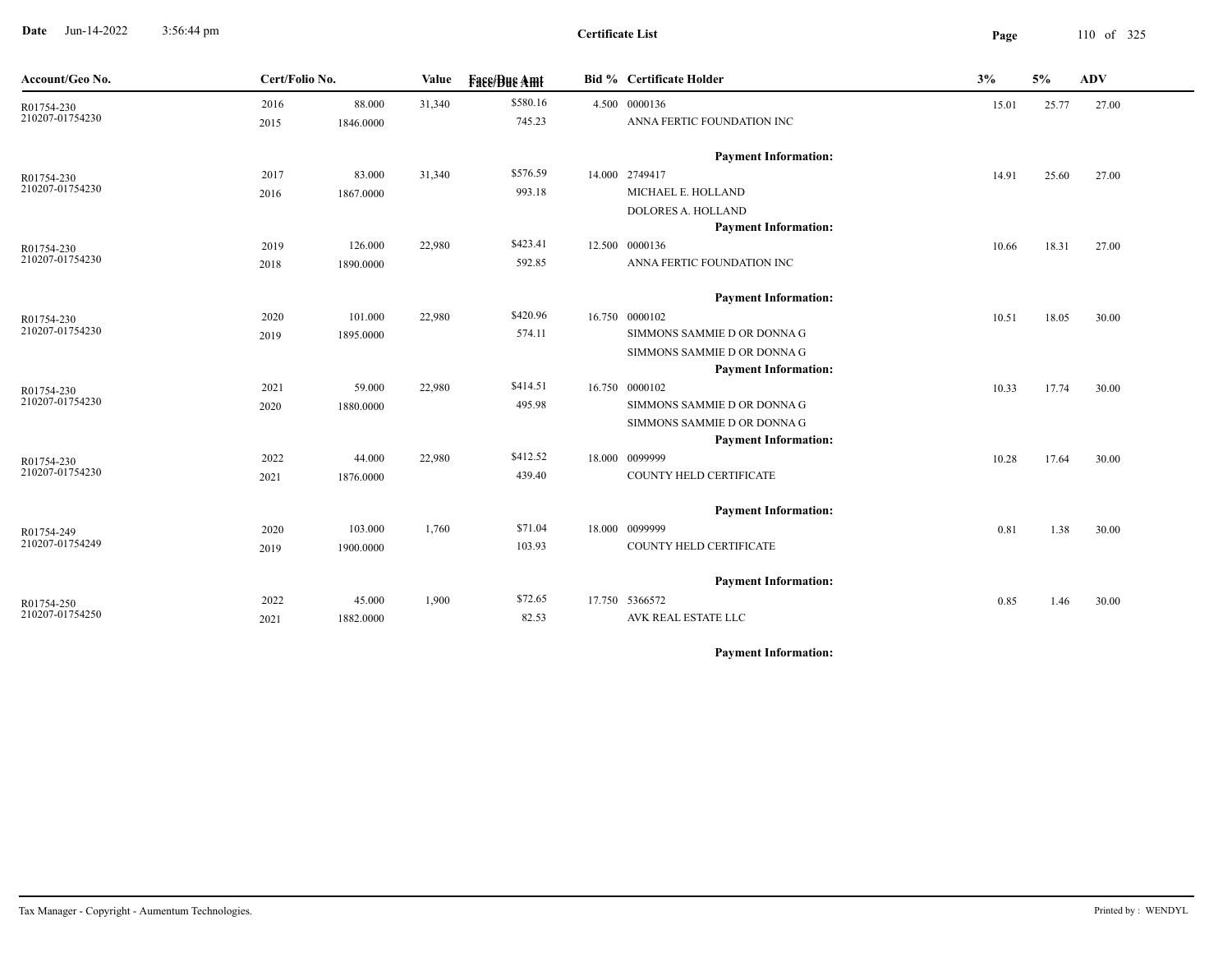**Date** Jun-14-2022 3:56:44 pm **Page** 111 of 325 3:56:44 pm

**Certificate List**

| Account/Geo No.               | Cert/Folio No. |           | Value  | <b>Face/Due Amt</b> | <b>Bid % Certificate Holder</b> | 3%    | 5%    | <b>ADV</b> |
|-------------------------------|----------------|-----------|--------|---------------------|---------------------------------|-------|-------|------------|
| R01754-265                    | 2016           | 89.000    | 32,150 | \$594.15            | 4.500 0000136                   | 15.40 | 26.44 | 27.00      |
| 210207-01754265               | 2015           | 1857.0000 |        | 763.05              | ANNA FERTIC FOUNDATION INC      |       |       |            |
|                               |                |           |        |                     | <b>Payment Information:</b>     |       |       |            |
| R01754-265                    | 2017           | 84.000    | 32,150 | \$590.48            | 14.000 2749417                  | 15.30 | 26.26 | 27.00      |
| 210207-01754265               | 2016           | 1878.0000 |        | 1,016.95            | MICHAEL E. HOLLAND              |       |       |            |
|                               |                |           |        |                     | <b>DOLORES A. HOLLAND</b>       |       |       |            |
|                               |                |           |        |                     | <b>Payment Information:</b>     |       |       |            |
| R01754-265                    | 2018           | 95.000    | 23,580 | \$436.82            | 5.750 0000102                   | 11.04 | 18.94 | 27.00      |
| 210207-01754265               | 2017           | 1885.0000 |        | 545.63              | SIMMONS SAMMIE D OR DONNA G     |       |       |            |
|                               |                |           |        |                     | SIMMONS SAMMIE D OR DONNA G     |       |       |            |
|                               |                |           |        |                     | <b>Payment Information:</b>     |       |       |            |
| R01754-265<br>210207-01754265 | 2019           | 128.000   | 23,580 | \$433.45            | 12.500 0000136                  | 10.94 | 18.78 | 27.00      |
|                               | 2018           | 1901.0000 |        | 606.76              | ANNA FERTIC FOUNDATION INC      |       |       |            |
|                               |                |           |        |                     | <b>Payment Information:</b>     |       |       |            |
| R01754-265                    | 2020           | 104.000   | 23,580 | \$430.87            | 16.750 0000102                  | 10.79 | 18.52 | 30.00      |
| 210207-01754265               | 2019           | 1906.0000 |        | 587.48              | SIMMONS SAMMIE D OR DONNA G     |       |       |            |
|                               |                |           |        |                     | SIMMONS SAMMIE D OR DONNA G     |       |       |            |
|                               |                |           |        |                     | <b>Payment Information:</b>     |       |       |            |
| R01754-265                    | 2021           | 61.000    | 23,580 | \$424.25            | 16.750 0000102                  | 10.60 | 18.20 | 30.00      |
| 210207-01754265               | 2020           | 1891.0000 |        | 507.48              | SIMMONS SAMMIE D OR DONNA G     |       |       |            |
|                               |                |           |        |                     | SIMMONS SAMMIE D OR DONNA G     |       |       |            |
|                               |                |           |        |                     | <b>Payment Information:</b>     |       |       |            |
| R01754-265                    | 2022           | 46.000    | 23,580 | \$422.21            | 18.000 0099999                  | 10.55 | 18.11 | 30.00      |
| 210207-01754265               | 2021           | 1887.0000 |        | 449.57              | COUNTY HELD CERTIFICATE         |       |       |            |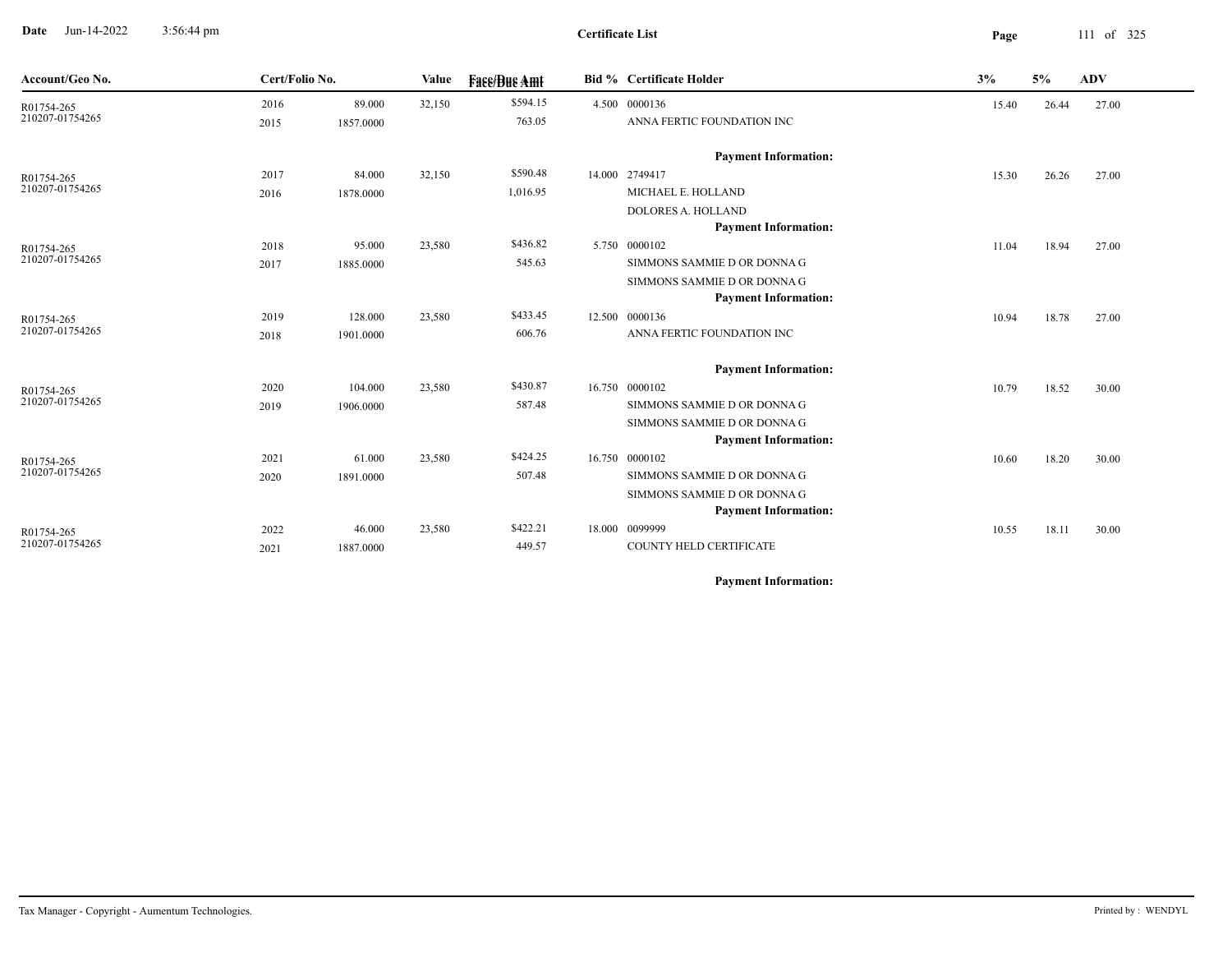**Date** Jun-14-2022 3:56:44 pm **Page** 112 of 325 3:56:44 pm

| Account/Geo No. | Cert/Folio No. |           | Value  | <b>Face/Bue Amt</b> | <b>Bid % Certificate Holder</b> | 3%    | 5%    | <b>ADV</b> |
|-----------------|----------------|-----------|--------|---------------------|---------------------------------|-------|-------|------------|
| R01754-270      | 2016           | 90.000    | 32,420 | \$598.83            | 4.500 0000136                   | 15.53 | 26.66 | 27.00      |
| 210207-01754270 | 2015           | 1858.0000 |        | 769.01              | ANNA FERTIC FOUNDATION INC      |       |       |            |
|                 |                |           |        |                     | <b>Payment Information:</b>     |       |       |            |
| R01754-270      | 2017           | 85.000    | 32,420 | \$595.12            | 14.000 2749417                  | 15.43 | 26.48 | 27.00      |
| 210207-01754270 | 2016           | 1879.0000 |        | 1,024.90            | MICHAEL E. HOLLAND              |       |       |            |
|                 |                |           |        |                     | <b>DOLORES A. HOLLAND</b>       |       |       |            |
|                 |                |           |        |                     | <b>Payment Information:</b>     |       |       |            |
| R01754-270      | 2019           | 129.000   | 23,780 | \$436.80            | 12.500 0000136                  | 11.03 | 18.94 | 27.00      |
| 210207-01754270 | 2018           | 1902.0000 |        | 611.40              | ANNA FERTIC FOUNDATION INC      |       |       |            |
|                 |                |           |        |                     | <b>Payment Information:</b>     |       |       |            |
| R01754-270      | 2020           | 105.000   | 23,780 | \$434.16            | 16.750 0000102                  | 10.88 | 18.67 | 30.00      |
| 210207-01754270 | 2019           | 1907.0000 |        | 591.91              | SIMMONS SAMMIE D OR DONNA G     |       |       |            |
|                 |                |           |        |                     | SIMMONS SAMMIE D OR DONNA G     |       |       |            |
|                 |                |           |        |                     | <b>Payment Information:</b>     |       |       |            |
| R01754-270      | 2021           | 62.000    | 23,780 | \$427.49            | 16.750 0000102                  | 10.69 | 18.36 | 30.00      |
| 210207-01754270 | 2020           | 1892.0000 |        | 511.31              | SIMMONS SAMMIE D OR DONNA G     |       |       |            |
|                 |                |           |        |                     | SIMMONS SAMMIE D OR DONNA G     |       |       |            |
|                 |                |           |        |                     | <b>Payment Information:</b>     |       |       |            |
| R01754-270      | 2022           | 47.000    | 23,780 | \$425.44            | 18.000 0099999                  | 10.64 | 18.26 | 30.00      |
| 210207-01754270 | 2021           | 1888.0000 |        | 452.96              | COUNTY HELD CERTIFICATE         |       |       |            |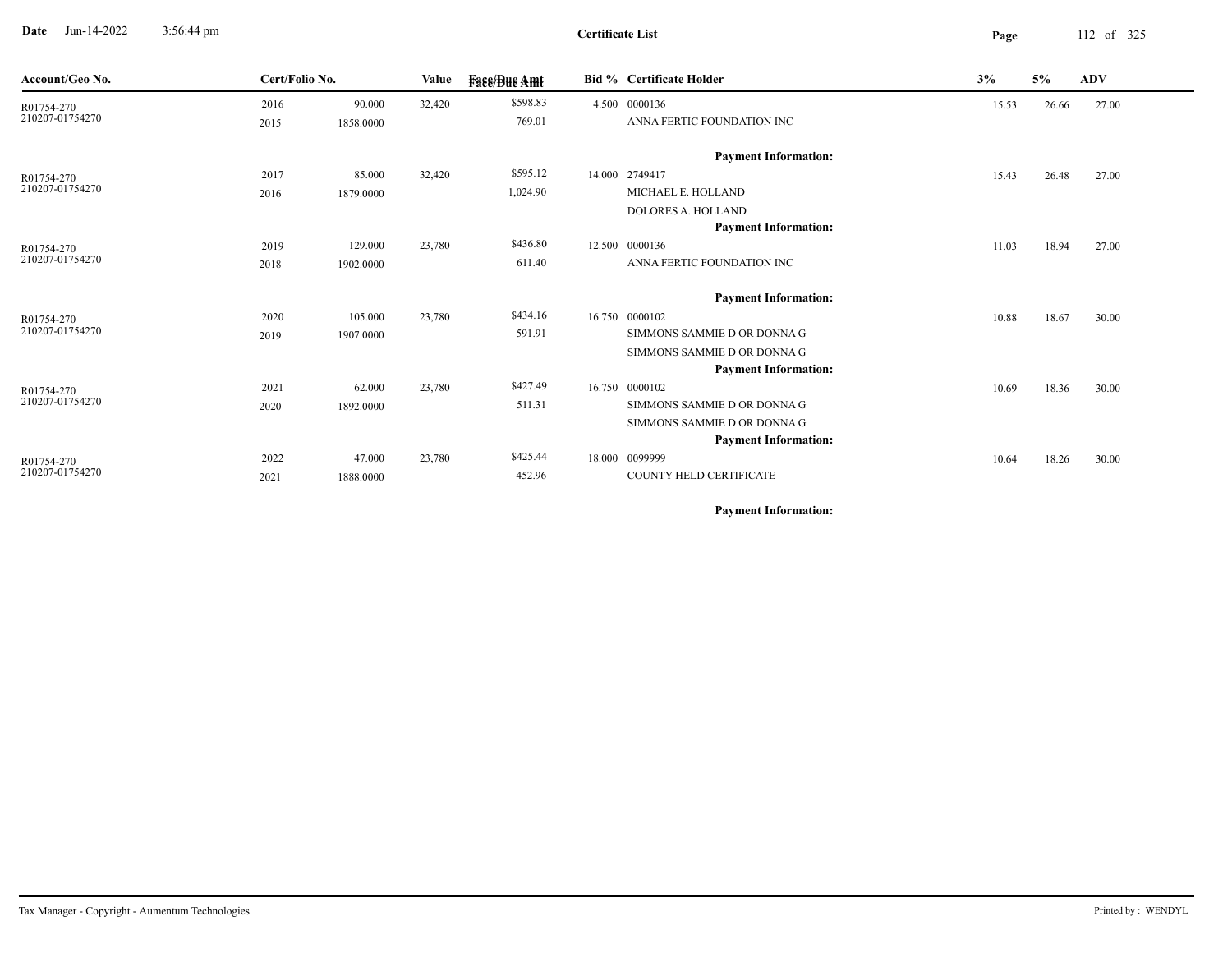**Date** Jun-14-2022 3:56:44 pm **Page** 113 of 325 3:56:44 pm

**Certificate List**

| Account/Geo No. | Cert/Folio No. |           | <b>Value</b> | <b>Face/Bue Amt</b> | Bid % Certificate Holder    | 3%    | 5%    | ADV   |
|-----------------|----------------|-----------|--------------|---------------------|-----------------------------|-------|-------|-------|
| R01754-410      | 2016           | 91.000    | 2,500        | \$82.18             | 18.000 2361903              | 1.20  | 2.06  | 27.00 |
| 210207-01754410 | 2015           | 1872.0000 |              | 178.42              | BLACK BELT ENERGY, LLC      |       |       |       |
|                 |                |           |              |                     | <b>Payment Information:</b> |       |       |       |
| R01754-410      | 2017           | 86.000    | 2,500        | \$81.89             | 18.000 3763869              | 1.19  | 2.04  | 27.00 |
| 210207-01754410 | 2016           | 1893.0000 |              | 163.07              | STAMPHOUSE HOLDINGS, LLC    |       |       |       |
|                 |                |           |              |                     | <b>Payment Information:</b> |       |       |       |
| R01754-410      | 2018           | 96.000    | 2,500        | \$81.19             | 18.000 3947714              | 1.17  | 2.01  | 27.00 |
| 210207-01754410 | 2017           | 1905.0000 |              | 147.11              | FAVAN FARMS, LLC            |       |       |       |
|                 |                |           |              |                     | <b>Payment Information:</b> |       |       |       |
| R01754-410      | 2019           | 131.000   | 2,500        | \$80.83             | 18.000 4247530              | 1.16  | 1.99  | 27.00 |
| 210207-01754410 | 2018           | 1921.0000 |              | 131.94              | <b>BRANDY HORKEY</b>        |       |       |       |
|                 |                |           |              |                     | <b>Payment Information:</b> |       |       |       |
| R01754-410      | 2020           | 108.000   | 2,500        | \$83.23             | 18.000 0099999              | 1.14  | 1.96  | 30.00 |
| 210207-01754410 | 2019           | 1926.0000 |              | 120.69              | COUNTY HELD CERTIFICATE     |       |       |       |
|                 |                |           |              |                     | <b>Payment Information:</b> |       |       |       |
| R01754-410      | 2021           | 64.000    | 2,500        | \$82.53             | 18.000 4538296              | 1.12  | 1.93  | 30.00 |
| 210207-01754410 | 2020           | 1911.0000 |              | 104.87              | <b>RICKY W BOVINET</b>      |       |       |       |
|                 |                |           |              |                     | <b>Payment Information:</b> |       |       |       |
| R01754-410      | 2022           | 48.000    | 2,500        | \$82.32             | 18.000 4247530              | 1.12  | 1.92  | 30.00 |
| 210207-01754410 | 2021           | 1907.0000 |              | 92.69               | <b>BRANDY HORKEY</b>        |       |       |       |
|                 |                |           |              |                     | <b>Payment Information:</b> |       |       |       |
| R01756-000      | 2022           | 49.000    | 119,590      | \$1,532.09          | 0.250 0003192<br>AH         | 41.33 | 70.96 | 30.00 |
| 210207-01756000 | 2021           | 1910.0000 |              | 1,614.94            | ATCF IIÂ FLORIDA-A LLC      |       |       |       |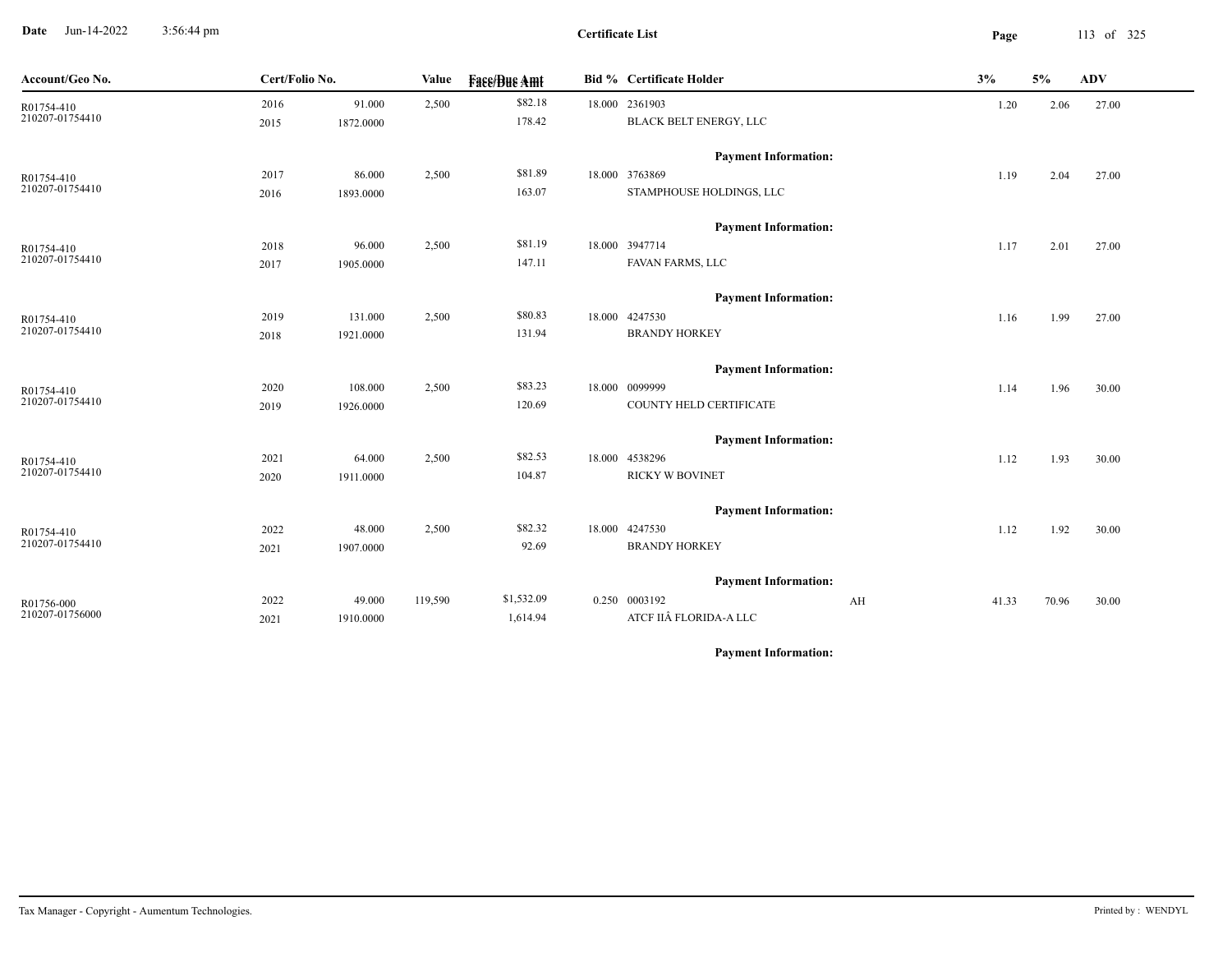**Date** Jun-14-2022 3:56:44 pm **Page** 114 of 325 3:56:44 pm

| Account/Geo No.               | Cert/Folio No. |                      | Value  | <b>Fase/Bue Amt</b>  | <b>Bid % Certificate Holder</b>                                          | 3%    | 5%    | <b>ADV</b> |
|-------------------------------|----------------|----------------------|--------|----------------------|--------------------------------------------------------------------------|-------|-------|------------|
| R02801-000<br>210407-02801000 | 2017<br>2016   | 253.000<br>4260.0000 | 24,300 | \$657.71<br>1,132.03 | 14.000 2749417<br>MICHAEL E. HOLLAND<br>DOLORES A. HOLLAND               | 17.16 | 29.46 | 27.00      |
| R02801-000<br>210407-02801000 | 2018           | 268.000              | 23,270 | \$478.79             | <b>Payment Information:</b><br>13.750 1704269                            | 12.20 | 20.94 | 27.00      |
|                               | 2017           | 4289.0000            |        | 753.86               | <b>BUFFALO BILL LLC</b><br><b>Payment Information:</b>                   |       |       |            |
| R02801-000<br>210407-02801000 | 2021<br>2020   | 217.000<br>4327.0000 | 21,280 | \$305.47<br>352.96   | 18.000 2749418<br>IDE TECHNOLOGIES, INC                                  | 6.74  | 11.57 | 30.00      |
|                               |                |                      |        |                      | <b>Payment Information:</b>                                              |       |       |            |
| R02801-000<br>210407-02801000 | 2022<br>2021   | 207.000<br>4335.0000 | 23,400 | \$598.99<br>635.19   | 12.250 3097555<br><b>SAVVY FL LLC</b><br>FIRST HORIZON COLLATERAL ASSIG  | 15.45 | 26.52 | 30.00      |
| R02821-500                    | 2016           | 279.000              | 1,000  | \$56.27              | <b>Payment Information:</b><br>18.000 2361903                            | 0.48  | 0.82  | 27.00      |
| 210407-02821500               | 2015           | 4266.0000            |        | 124.14               | BLACK BELT ENERGY, LLC                                                   |       |       |            |
| R02821-500<br>210407-02821500 | 2017<br>2016   | 258.000<br>4298.0000 | 1,000  | \$56.16<br>113.80    | <b>Payment Information:</b><br>18.000 2361903<br>BLACK BELT ENERGY, LLC  | 0.48  | 0.82  | 27.00      |
|                               |                |                      |        |                      | <b>Payment Information:</b>                                              |       |       |            |
| R02821-500<br>210407-02821500 | 2018<br>2017   | 272.000<br>4326.0000 | 1,000  | \$55.87<br>103.18    | 18.000 3947714<br>FAVAN FARMS, LLC                                       | 0.47  | 0.80  | 27.00      |
| R02821-500                    | 2019           | 337.000              | 1,000  | \$55.73              | <b>Payment Information:</b><br>18.000 0099999                            | 0.46  | 0.80  | 27.00      |
| 210407-02821500               | 2018           | 4348.0000            |        | 92.91                | COUNTY HELD CERTIFICATE                                                  |       |       |            |
| R02821-500<br>210407-02821500 | 2020<br>2019   | 324.000<br>4365.0000 | 1,000  | \$58.50<br>86.69     | <b>Payment Information:</b><br>18.000 0099999<br>COUNTY HELD CERTIFICATE | 0.46  | 0.79  | 30.00      |
|                               |                |                      |        |                      | <b>Payment Information:</b>                                              |       |       |            |
| R02821-500<br>210407-02821500 | 2021<br>2020   | 219.000<br>4364.0000 | 1,000  | \$58.21<br>75.81     | 18.000 0099999<br>COUNTY HELD CERTIFICATE                                | 0.45  | 0.77  | 30.00      |
| R02821-500                    | 2022           | 208.000              | 1,000  | \$58.13              | <b>Payment Information:</b><br>18.000 0099999                            | 0.45  | 0.77  | 30.00      |
| 210407-02821500               | 2021           | 4373.0000            |        | 67.29                | COUNTY HELD CERTIFICATE                                                  |       |       |            |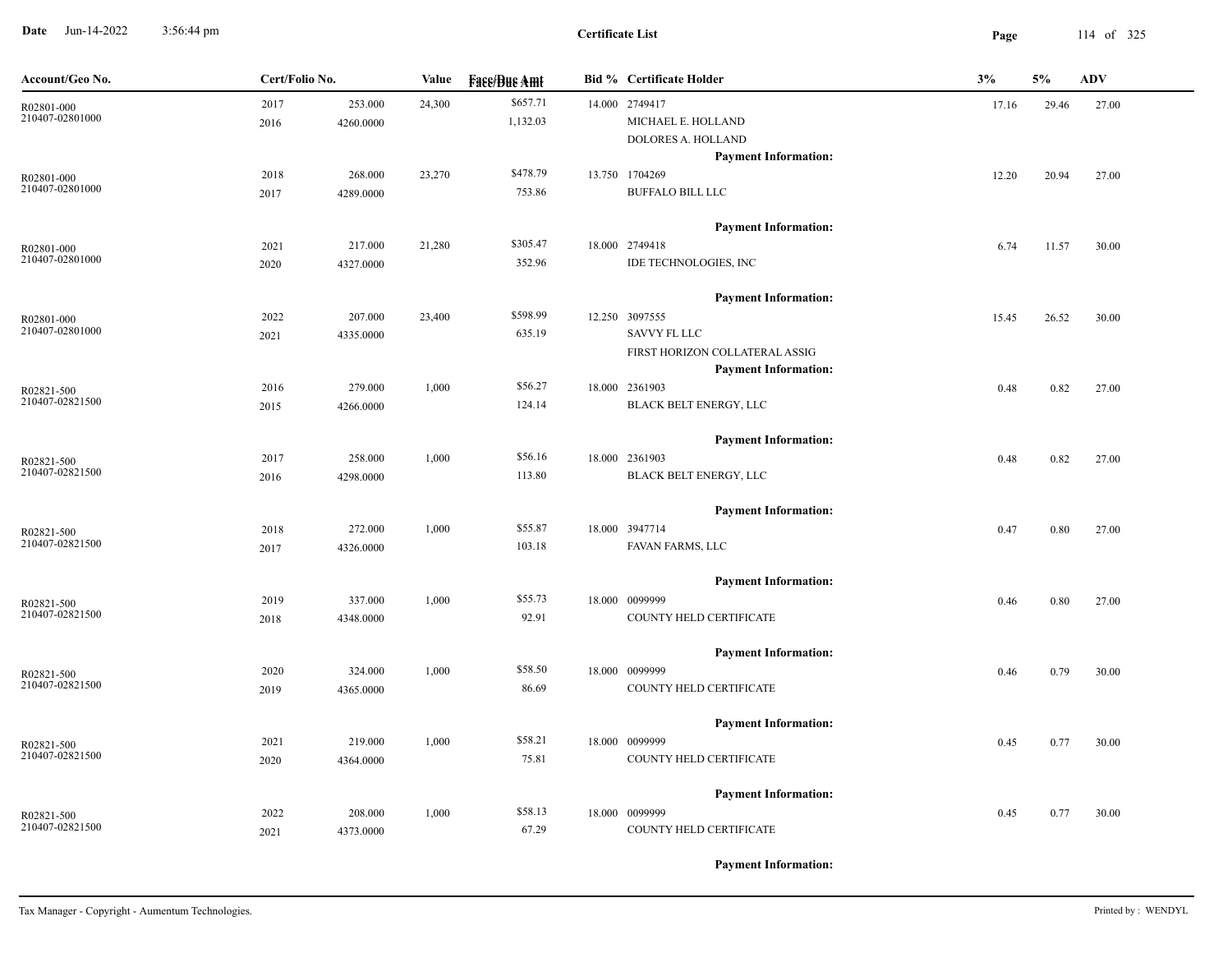**Date** Jun-14-2022 3:56:44 pm **Page** 115 of 325 3:56:44 pm

| Account/Geo No.               | Cert/Folio No. |                      | Value  | <b>Face/Bue Amt</b> |  | <b>Bid % Certificate Holder</b>                                         |    | 3%    | 5%    | <b>ADV</b> |
|-------------------------------|----------------|----------------------|--------|---------------------|--|-------------------------------------------------------------------------|----|-------|-------|------------|
| R02821-535<br>210407-02821535 | 2022<br>2021   | 209.000<br>4376.0000 | 39,510 | \$896.76<br>947.85  |  | 0.250 4247548<br>ASSEMBLY TAX 36, LLC<br>ASSEMBLY TAX 36 LLC CARE OF CU |    | 23.71 | 40.70 | 30.00      |
|                               |                |                      |        |                     |  | <b>Payment Information:</b>                                             |    |       |       |            |
| R02822-700                    | 2021           | 221.000              | 67,770 | \$1,292.01          |  | 0.250 0876575                                                           |    | 34.67 | 59.52 | 30.00      |
| 210407-02822700               | 2020           | 4379.0000            |        | 1,362.86            |  | TLGFY, LLC                                                              |    |       |       |            |
|                               |                |                      |        |                     |  | CAPITAL ONE, N.A., AS COLLATER<br><b>Payment Information:</b>           |    |       |       |            |
| R02822-700                    | 2022           | 210.000              | 74,540 | \$1,455.67          |  | 0.250 4247548                                                           |    | 39.21 | 67.32 | 30.00      |
| 210407-02822700               | 2021           | 4388.0000            |        | 1,534.70            |  | ASSEMBLY TAX 36, LLC                                                    |    |       |       |            |
|                               |                |                      |        |                     |  | ASSEMBLY TAX 36 LLC CARE OF CU                                          |    |       |       |            |
|                               | 2020           | 326.000              | 9,600  | \$200.32            |  | <b>Payment Information:</b><br>13.750 0000136                           |    | 4.39  | 7.54  | 30.00      |
| R02823-225<br>210407-02823225 | 2019           | 4384.0000            |        | 263.95              |  | ANNA FERTIC FOUNDATION INC                                              |    |       |       |            |
|                               |                |                      |        |                     |  | <b>Payment Information:</b>                                             |    |       |       |            |
| R02823-225                    | 2022           | 211.000              | 10,560 | \$213.86            |  | 12.250 3097555                                                          |    | 4.77  | 8.18  | 30.00      |
| 210407-02823225               | 2021           | 4393.0000            |        | 230.80              |  | <b>SAVVY FL LLC</b>                                                     |    |       |       |            |
|                               |                |                      |        |                     |  | FIRST HORIZON COLLATERAL ASSIG<br><b>Payment Information:</b>           |    |       |       |            |
| R07590-250                    | 2022           | 893.000              | 73,680 | \$752.23            |  | 0.250 4247548                                                           | AH | 19.70 | 33.82 | 30.00      |
| 210408-07590250               | 2021           | 13309.0000           |        | 796.09              |  | ASSEMBLY TAX 36, LLC                                                    |    |       |       |            |
|                               |                |                      |        |                     |  | ASSEMBLY TAX 36 LLC CARE OF CU<br><b>Payment Information:</b>           |    |       |       |            |
| R01638-000                    | 2022           | 32.000               | 27,200 | \$279.26            |  | 0.250 5356948                                                           | AH | 6.58  | 11.30 | 30.00      |
| 210506-01638000               | 2021           | 1639.0000            |        | 299.47              |  | CC2 FL LLC                                                              |    |       |       |            |
|                               |                |                      |        |                     |  | <b>Payment Information:</b>                                             |    |       |       |            |
| R01638-200                    | 2021           | 48.000               | 30,640 | \$193.41            |  | 18.000 0099999                                                          | AH | 4.20  | 7.21  | 30.00      |
| 210506-01638200               | 2020           | 1645.0000            |        | 237.37              |  | COUNTY HELD CERTIFICATE                                                 |    |       |       |            |
|                               |                |                      |        |                     |  | <b>Payment Information:</b>                                             |    |       |       |            |
| R01638-200<br>210506-01638200 | 2022           | 33.000               | 44,030 | \$903.37            |  | 0.250 0003192                                                           |    | 23.89 | 41.02 | 30.00      |
|                               | 2021           | 1642.0000            |        | 954.79              |  | ATCF IIÂ FLORIDA-A LLC                                                  |    |       |       |            |
|                               |                |                      |        |                     |  | <b>Payment Information:</b>                                             |    |       |       |            |
| R01641-000<br>210506-01641000 | 2022           | 34.000               | 4,000  | \$106.50            |  | 15.750 4538291                                                          |    | 1.79  | 3.07  | 30.00      |
|                               | 2021           | 1644.0000            |        | 118.08              |  | MATHON TAX CERT 2019 LLC<br>MATHON TAX CERT 2019 LLC & U.S              |    |       |       |            |
|                               |                |                      |        |                     |  | <b>Payment Information:</b>                                             |    |       |       |            |
| R01641-100                    | 2022           | 35.000               | 5,780  | \$488.51            |  | 3.750 5356948                                                           |    | 12.39 | 21.26 | 30.00      |
| 210506-01641100               | 2021           | 1645.0000            |        | 519.19              |  | CC2 FL LLC                                                              |    |       |       |            |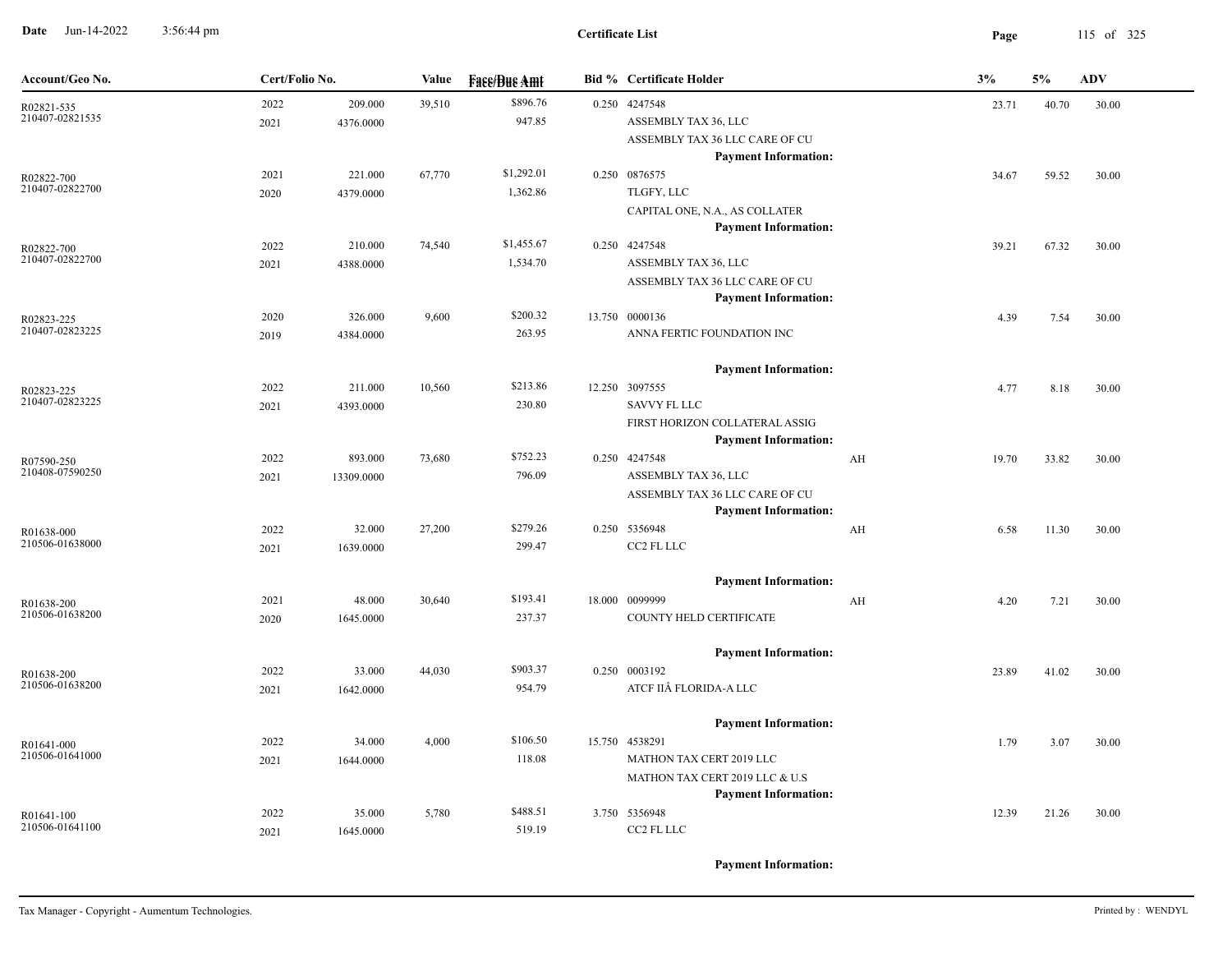**Date** Jun-14-2022 3:56:44 pm **Page** 116 of 325 3:56:44 pm

| Account/Geo No.               | Cert/Folio No. |            | Value   | <b>Fase/Bue Amt</b>    | <b>Bid % Certificate Holder</b>                               |    | 3%    | 5%     | ADV   |  |
|-------------------------------|----------------|------------|---------|------------------------|---------------------------------------------------------------|----|-------|--------|-------|--|
| R06343-614                    | 2022           | 720.000    | 12,680  | \$361.55               | 0.250 5356948                                                 |    | 8.86  | 15.22  | 30.00 |  |
| 210607-06343614               | 2021           | 9471.0000  |         | 385.88                 | CC2 FL LLC                                                    |    |       |        |       |  |
|                               |                |            |         |                        | <b>Payment Information:</b>                                   |    |       |        |       |  |
| R06343-800                    | 2021           | 758.000    | 48,380  | \$572.41               | 0.250 4247548                                                 | AH | 14.71 | 25.26  | 30.00 |  |
| 210607-06343800               | 2020           | 9457.0000  |         | 607.28                 | ASSEMBLY TAX 36, LLC                                          |    |       |        |       |  |
|                               |                |            |         |                        | ASSEMBLY TAX 36 LLC CARE OF CU                                |    |       |        |       |  |
|                               |                |            |         |                        | <b>Payment Information:</b>                                   |    |       |        |       |  |
| R06343-800<br>210607-06343800 | 2022           | 721.000    | 64,710  | \$1,236.81<br>1,304.90 | 0.250 4247548<br>ASSEMBLY TAX 36, LLC                         |    | 33.14 | 56.90  | 30.00 |  |
|                               | 2021           | 9477.0000  |         |                        | ASSEMBLY TAX 36 LLC CARE OF CU                                |    |       |        |       |  |
|                               |                |            |         |                        | <b>Payment Information:</b>                                   |    |       |        |       |  |
| R08820-000                    | 2021           | 1121.000   | 12,930  | \$251.61               | 0.250 4247548                                                 |    | 5.81  | 9.98   | 30.00 |  |
| 210608-08820000               | 2020           | 15420.0000 |         | 270.44                 | ASSEMBLY TAX 36, LLC                                          |    |       |        |       |  |
|                               |                |            |         |                        | ASSEMBLY TAX 36 LLC CARE OF CU                                |    |       |        |       |  |
|                               |                |            |         |                        | <b>Payment Information:</b>                                   |    |       |        |       |  |
| R08823-000                    | 2021           | 1122.000   | 39,830  | \$433.83               | 0.250 3326374                                                 | AH | 10.87 | 18.66  | 30.00 |  |
| 210608-08823000               | 2020           | 15425.0000 |         | 461.77                 | TLOA OF FLORIDA LLC                                           |    |       |        |       |  |
|                               |                |            |         |                        | <b>Payment Information:</b>                                   |    |       |        |       |  |
| R08823-000                    | 2022           | 1030.000   | 40,210  | \$438.65               | 0.250 4247548                                                 | AH | 11.00 | 18.89  | 30.00 |  |
| 210608-08823000               | 2021           | 15461.0000 |         | 466.83                 | ASSEMBLY TAX 36, LLC                                          |    |       |        |       |  |
|                               |                |            |         |                        | ASSEMBLY TAX 36 LLC CARE OF CU                                |    |       |        |       |  |
|                               |                |            |         |                        | <b>Payment Information:</b>                                   |    |       |        |       |  |
| R08824-000<br>210608-08824000 | 2021           | 1123.000   | 27,300  | \$635.96               | 0.250 4247548                                                 |    | 16.48 | 28.28  | 30.00 |  |
|                               | 2020           | 15427.0000 |         | 674.01                 | ASSEMBLY TAX 36, LLC<br>ASSEMBLY TAX 36 LLC CARE OF CU        |    |       |        |       |  |
|                               |                |            |         |                        | <b>Payment Information:</b>                                   |    |       |        |       |  |
| R08825-100                    | 2021           | 1124.000   | 5,890   | \$137.49               | 12.250 0000102                                                |    | 2.65  | 4.55   | 30.00 |  |
| 210608-08825100               | 2020           | 15429.0000 |         | 161.99                 | SIMMONS SAMMIE D OR DONNA G                                   |    |       |        |       |  |
|                               |                |            |         |                        | SIMMONS SAMMIE D OR DONNA G                                   |    |       |        |       |  |
|                               |                |            |         |                        | <b>Payment Information:</b>                                   |    |       |        |       |  |
| R08825-100                    | 2022           | 1031.000   | 5,940   | \$137.79               | 4.500 3097555                                                 |    | 2.66  | 4.56   | 30.00 |  |
| 210608-08825100               | 2021           | 15465.0000 |         | 150.93                 | <b>SAVVY FL LLC</b>                                           |    |       |        |       |  |
|                               |                |            |         |                        | FIRST HORIZON COLLATERAL ASSIG                                |    |       |        |       |  |
|                               |                |            |         |                        | <b>Payment Information:</b>                                   |    |       |        |       |  |
| R08825-300<br>210608-08825300 | 2021           | 1125.000   | 187,300 | \$2,736.90             | 0.250 4247548                                                 | AH | 74.75 | 128.33 | 30.00 |  |
|                               | 2020           | 15430.0000 |         | 2,880.00               | ASSEMBLY TAX 36, LLC                                          |    |       |        |       |  |
|                               |                |            |         |                        | ASSEMBLY TAX 36 LLC CARE OF CU<br><b>Payment Information:</b> |    |       |        |       |  |
|                               |                |            |         |                        |                                                               |    |       |        |       |  |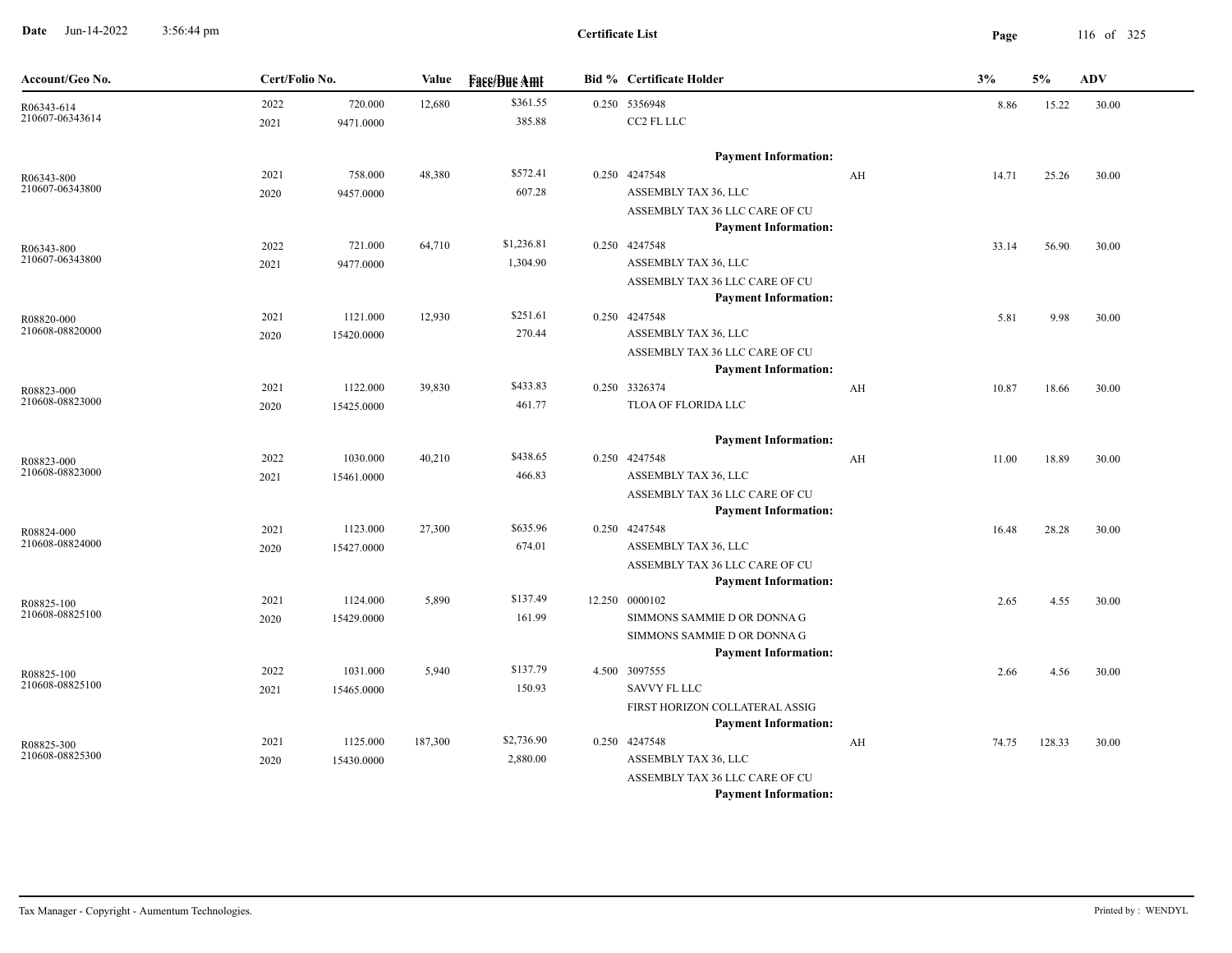**Date** Jun-14-2022 3:56:44 pm **Page** 117 of 325 3:56:44 pm

| Account/Geo No.               | Cert/Folio No. |                        | Value   | <b>Fass/Bus Amt</b>    | <b>Bid % Certificate Holder</b>                                                                                    |    | 3%    | 5%     | <b>ADV</b> |
|-------------------------------|----------------|------------------------|---------|------------------------|--------------------------------------------------------------------------------------------------------------------|----|-------|--------|------------|
| R08825-350<br>210608-08825350 | 2021<br>2020   | 1126.000<br>15431.0000 | 143,750 | \$1,879.50<br>1,979.73 | 0.250 4247548<br>ASSEMBLY TAX 36, LLC<br>ASSEMBLY TAX 36 LLC CARE OF CU<br><b>Payment Information:</b>             | AH | 50.97 | 87.50  | 30.00      |
| R08825-350<br>210608-08825350 | 2022<br>2021   | 1032.000<br>15467.0000 | 190,190 | \$2,618.24<br>2,755.40 | 0.250 4247548<br>ASSEMBLY TAX 36, LLC<br>ASSEMBLY TAX 36 LLC CARE OF CU<br><b>Payment Information:</b>             | AH | 71.46 | 122.68 | 30.00      |
| R10101-000<br>210810-10101000 | 2022<br>2021   | 1173.000<br>18541.0000 | 13,800  | \$264.52<br>284.00     | 0.250 5356948<br>CC2 FL LLC                                                                                        |    | 6.17  | 10.60  | 30.00      |
| R10103-000<br>210810-10103000 | 2022<br>2021   | 1174.000<br>18542.0000 | 26,300  | \$214.38<br>231.35     | <b>Payment Information:</b><br>18.000 0099999<br>COUNTY HELD CERTIFICATE                                           | AH | 4.78  | 8.21   | 30.00      |
| R10105-000<br>210810-10105000 | 2022<br>2021   | 1175.000<br>18544.0000 | 17,640  | \$326.43<br>349.00     | <b>Payment Information:</b><br>12.000 3097555<br><b>SAVVY FL LLC</b><br>FIRST HORIZON COLLATERAL ASSIG             |    | 7.89  | 13.54  | 30.00      |
| R01401-000<br>220206-01401000 | 2021<br>2020   | 26.000<br>1124.0000    | 30,630  | \$689.93<br>730.68     | <b>Payment Information:</b><br>0.250 5331818<br>CCH FL 2 LLC                                                       |    | 17.97 | 30.85  | 30.00      |
| R01401-000<br>220206-01401000 | 2022<br>2021   | 23.000<br>1119.0000    | 39,080  | \$823.54<br>870.97     | <b>Payment Information:</b><br>0.250 5356948<br>CC2 FL LLC                                                         |    | 21.68 | 37.22  | 30.00      |
| R01404-000<br>220206-01404000 | 2021<br>2020   | 27.000<br>1127.0000    | 76,170  | \$1,428.19<br>1,505.85 | <b>Payment Information:</b><br>0.250 3326374<br>TLOA OF FLORIDA LLC                                                |    | 38.45 | 66.01  | 30.00      |
| R01404-000<br>220206-01404000 | 2022<br>2021   | 24.000<br>1122.0000    | 84,860  | \$1,570.58<br>1,655.36 | <b>Payment Information:</b><br>0.250 4247548<br>ASSEMBLY TAX 36, LLC<br>ASSEMBLY TAX 36 LLC CARE OF CU             |    | 42.40 | 72.79  | 30.00      |
| R02836-000<br>220407-02836000 | 2022<br>2021   | 212.000<br>4416.0000   | 68,210  | \$716.27<br>758.33     | <b>Payment Information:</b><br>0.250 5356957<br>FNA DZ, LLC<br>FNA DZ, LLC FBO WSFS<br><b>Payment Information:</b> | AH | 18.70 | 32.11  | 30.00      |
| R02838-000<br>220407-02838000 | 2022<br>2021   | 213.000<br>4418.0000   | 41,540  | \$452.05<br>480.90     | 0.250 4247548<br>ASSEMBLY TAX 36, LLC<br>ASSEMBLY TAX 36 LLC CARE OF CU<br><b>Payment Information:</b>             | AH | 11.37 | 19.53  | 30.00      |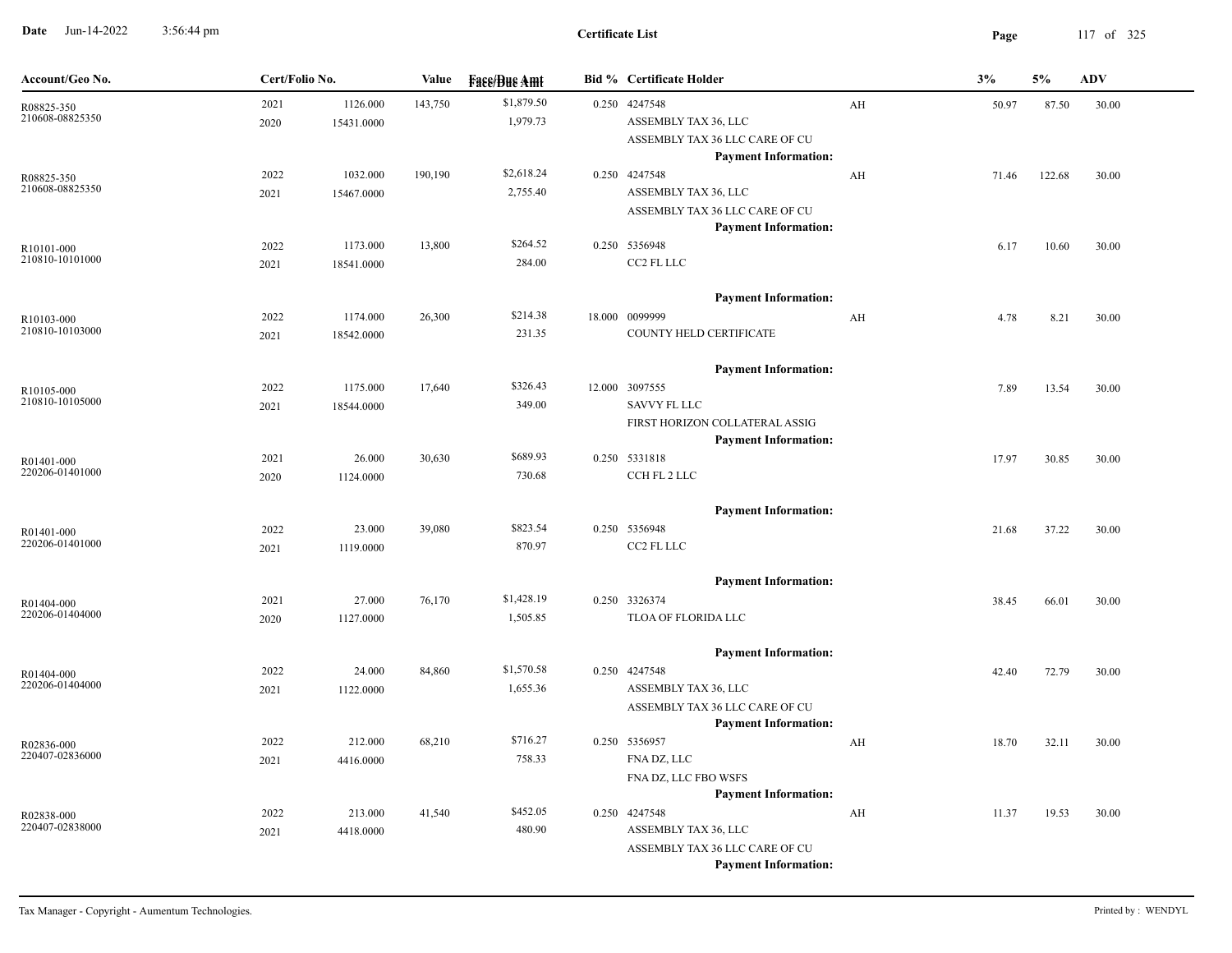**Date** Jun-14-2022 3:56:44 pm **Page** 118 of 325 3:56:44 pm

| Account/Geo No.               | Cert/Folio No.                       | Value   | <b>Face/Bue Amt</b>    | <b>Bid % Certificate Holder</b>                               |    | 3%    | 5%     | <b>ADV</b> |
|-------------------------------|--------------------------------------|---------|------------------------|---------------------------------------------------------------|----|-------|--------|------------|
| R02873-000<br>220407-02873000 | 2022<br>214.000<br>2021<br>4454.0000 | 123,990 | \$2,329.43<br>2,452.15 | 0.250 4247548<br>ASSEMBLY TAX 36, LLC                         |    | 63.45 | 108.93 | 30.00      |
|                               |                                      |         |                        | ASSEMBLY TAX 36 LLC CARE OF CU                                |    |       |        |            |
|                               |                                      |         |                        | <b>Payment Information:</b>                                   |    |       |        |            |
| R02873-300                    | 2022<br>215.000                      | 17,150  | \$193.41               | 18.000 0099999                                                | AH | 4.20  | 7.21   | 30.00      |
| 220407-02873300               | 2021<br>4456.0000                    |         | 209.33                 | COUNTY HELD CERTIFICATE                                       |    |       |        |            |
|                               |                                      |         |                        | <b>Payment Information:</b>                                   |    |       |        |            |
| R02875-000                    | 2021<br>224.000                      | 47,880  | \$969.58               | 0.250 4247548                                                 |    | 25.73 | 44.17  | 30.00      |
| 220407-02875000               | 2020<br>4450.0000                    |         | 1,024.31               | ASSEMBLY TAX 36, LLC                                          |    |       |        |            |
|                               |                                      |         |                        | ASSEMBLY TAX 36 LLC CARE OF CU                                |    |       |        |            |
|                               | 216.000<br>2022                      | 52,660  | \$1,109.19             | <b>Payment Information:</b><br>0.250 4247548                  |    |       |        |            |
| R02875-000<br>220407-02875000 | 4458.0000<br>2021                    |         | 1,170.90               | ASSEMBLY TAX 36, LLC                                          |    | 29.60 | 50.82  | 30.00      |
|                               |                                      |         |                        | ASSEMBLY TAX 36 LLC CARE OF CU                                |    |       |        |            |
|                               |                                      |         |                        | <b>Payment Information:</b>                                   |    |       |        |            |
| R02877-100                    | 2022<br>217.000                      | 89,830  | \$1,000.02             | $0.250$ 4247548                                               | AH | 26.57 | 45.62  | 30.00      |
| 220407-02877100               | 2021<br>4462.0000                    |         | 1,056.27               | ASSEMBLY TAX 36, LLC                                          |    |       |        |            |
|                               |                                      |         |                        | ASSEMBLY TAX 36 LLC CARE OF CU                                |    |       |        |            |
|                               |                                      |         |                        | <b>Payment Information:</b>                                   |    |       |        |            |
| R02896-000<br>220407-02896000 | 2021<br>226.000                      | 18,790  | \$346.61               | 2.750 3097555<br><b>SAVVY FL LLC</b>                          |    | 8.45  | 14.51  | 30.00      |
|                               | 4491.0000<br>2020                    |         | 370.19                 | FIRST HORIZON COLLATERAL ASSIG                                |    |       |        |            |
|                               |                                      |         |                        | <b>Payment Information:</b>                                   |    |       |        |            |
| R02899-000                    | 2022<br>218.000                      | 44,400  | \$506.23               | 0.250 5356948                                                 | AH | 12.88 | 22.11  | 30.00      |
| 220407-02899000               | 2021<br>4503.0000                    |         | 537.79                 | CC2 FL LLC                                                    |    |       |        |            |
|                               |                                      |         |                        | <b>Payment Information:</b>                                   |    |       |        |            |
| R02905-000                    | 2022<br>219.000                      | 34,960  | \$792.10               | 0.250 4247548                                                 |    | 20.81 | 35.72  | 30.00      |
| 220407-02905000               | 2021<br>4509.0000                    |         | 837.96                 | ASSEMBLY TAX 36, LLC                                          |    |       |        |            |
|                               |                                      |         |                        | ASSEMBLY TAX 36 LLC CARE OF CU                                |    |       |        |            |
|                               |                                      |         |                        | <b>Payment Information:</b>                                   |    |       |        |            |
| R02912-000<br>220407-02912000 | 2021<br>227.000                      | 7,940   | \$367.02               | 18.000 2749418                                                |    | 7.77  | 13.34  | 30.00      |
|                               | 2020<br>4512.0000                    |         | 400.80                 | IDE TECHNOLOGIES, INC                                         |    |       |        |            |
|                               |                                      |         |                        | <b>Payment Information:</b>                                   |    |       |        |            |
| R02912-000<br>220407-02912000 | 2022<br>220.000                      | 8,730   | \$344.82               | 12.250 3097555                                                |    | 8.40  | 14.42  | 30.00      |
|                               | 2021<br>4520.0000                    |         | 368.31                 | <b>SAVVY FL LLC</b>                                           |    |       |        |            |
|                               |                                      |         |                        | FIRST HORIZON COLLATERAL ASSIG<br><b>Payment Information:</b> |    |       |        |            |
| R02916-000                    | 221.000<br>2022                      | 27,350  | \$231.30               | 18.000 0099999                                                | AH | 5.25  | 9.01   | 30.00      |
| 220407-02916000               | 4528.0000<br>2021                    |         | 249.12                 | COUNTY HELD CERTIFICATE                                       |    |       |        |            |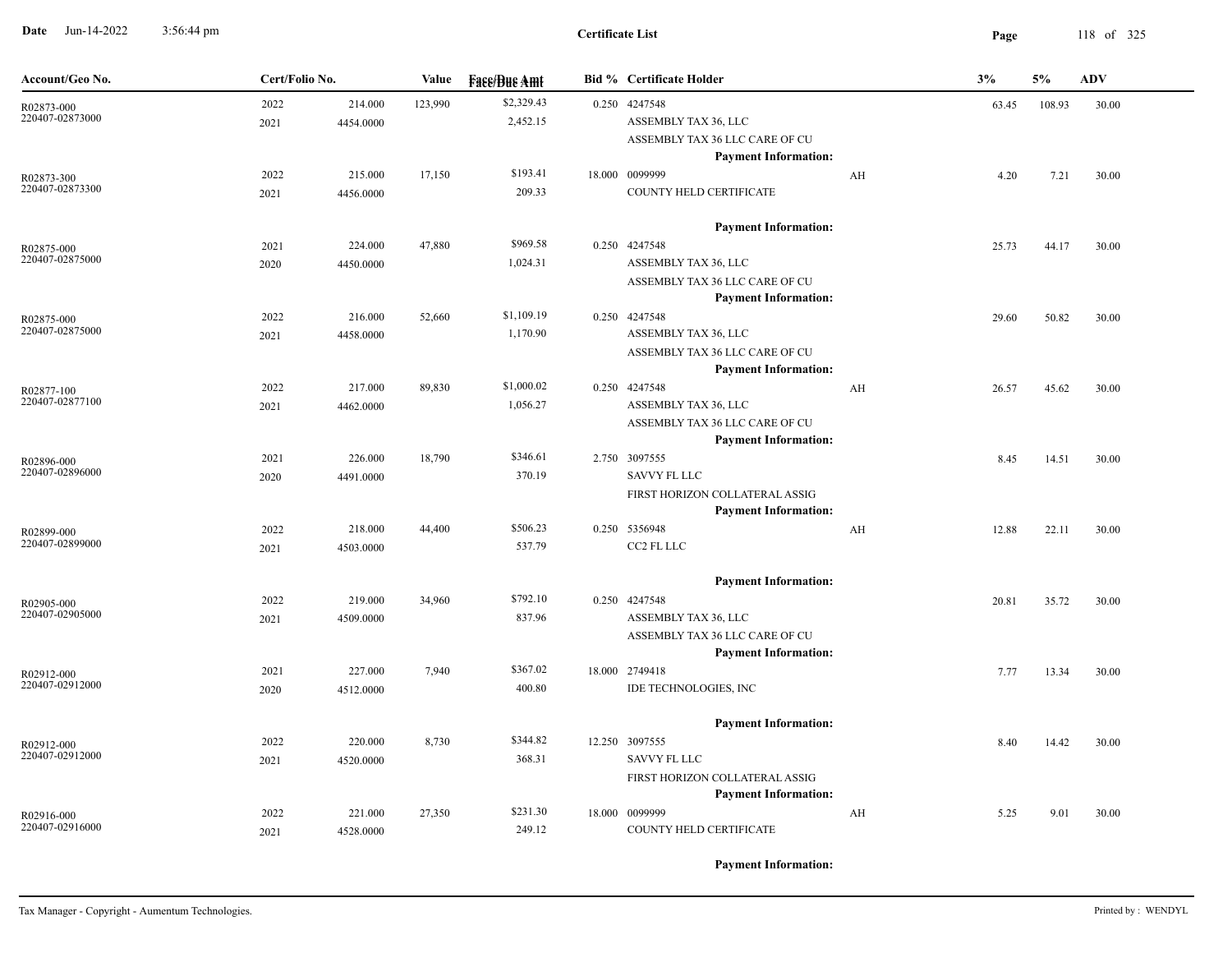**Date** Jun-14-2022 3:56:44 pm **Page** 119 of 325 3:56:44 pm

| Account/Geo No.               | Cert/Folio No. |            | Value  | <b>Face/Bue Amt</b> | <b>Bid % Certificate Holder</b>               |    | 3%    | 5%    | <b>ADV</b> |
|-------------------------------|----------------|------------|--------|---------------------|-----------------------------------------------|----|-------|-------|------------|
| R02943-100                    | 2022           | 222.000    | 55,620 | \$633.49            | 0.250 4247548                                 | AH | 16.41 | 28.17 | 30.00      |
| 220407-02943100               | 2021           | 4567.0000  |        | 671.41              | ASSEMBLY TAX 36, LLC                          |    |       |       |            |
|                               |                |            |        |                     | ASSEMBLY TAX 36 LLC CARE OF CU                |    |       |       |            |
|                               | 2016           | 68.000     | 1,440  | \$63.86             | <b>Payment Information:</b><br>18.000 0099999 |    |       |       |            |
| R01646-100<br>220506-01646100 | 2015           | 1634.0000  |        | 140.04              | COUNTY HELD CERTIFICATE                       |    | 0.69  | 1.18  | 27.00      |
|                               |                |            |        |                     |                                               |    |       |       |            |
|                               |                |            |        |                     | <b>Payment Information:</b>                   |    |       |       |            |
| R01646-100                    | 2017           | 65.000     | 1,440  | \$63.71             | 18.000 0099999                                |    | 0.69  | 1.18  | 27.00      |
| 220506-01646100               | 2016           | 1654.0000  |        | 128.25              | COUNTY HELD CERTIFICATE                       |    |       |       |            |
|                               |                |            |        |                     |                                               |    |       |       |            |
|                               |                |            |        |                     | <b>Payment Information:</b>                   |    |       |       |            |
| R01646-100                    | 2018           | 75.000     | 1,440  | \$63.30             | 18.000 0099999                                |    | 0.67  | 1.16  | 27.00      |
| 220506-01646100               | 2017           | 1661.0000  |        | 116.08              | COUNTY HELD CERTIFICATE                       |    |       |       |            |
|                               |                |            |        |                     |                                               |    |       |       |            |
|                               |                |            |        |                     | <b>Payment Information:</b>                   |    |       |       |            |
| R01646-100<br>220506-01646100 | 2019           | 101.000    | 1,440  | \$63.10<br>104.37   | 18.000 0099999<br>COUNTY HELD CERTIFICATE     |    | 0.67  | 1.15  | 27.00      |
|                               | 2018           | 1676.0000  |        |                     |                                               |    |       |       |            |
|                               |                |            |        |                     | <b>Payment Information:</b>                   |    |       |       |            |
| R01646-100                    | 2020           | 80.000     | 1,440  | \$65.74             | 18.000 0099999                                |    | 0.66  | 1.13  | 30.00      |
| 220506-01646100               | 2019           | 1681.0000  |        | 96.64               | COUNTY HELD CERTIFICATE                       |    |       |       |            |
|                               |                |            |        |                     |                                               |    |       |       |            |
|                               |                |            |        |                     | <b>Payment Information:</b>                   |    |       |       |            |
| R08612-000                    | 2022           | 1011.000   | 2,740  | \$86.17             | 15.250 5332856                                |    | 1.23  | 2.10  | 30.00      |
| 220508-08612000               | 2021           | 15042.0000 |        | 96.73               | TAX LIEN FUND LP                              |    |       |       |            |
|                               |                |            |        |                     |                                               |    |       |       |            |
|                               |                |            |        |                     | <b>Payment Information:</b>                   |    |       |       |            |
| R06363-025<br>220607-06363025 | 2021           | 759.000    | 21,600 | \$392.15            | 0.250 3097555<br><b>SAVVY FL LLC</b>          |    | 9.71  | 16.67 | 30.00      |
|                               | 2020           | 9494.0000  |        | 418.01              | FIRST HORIZON COLLATERAL ASSIG                |    |       |       |            |
|                               |                |            |        |                     | <b>Payment Information:</b>                   |    |       |       |            |
| R06363-025                    | 2022           | 722.000    | 21,690 | \$391.72            | 12.000 3097555                                |    | 9.70  | 16.65 | 30.00      |
| 220607-06363025               | 2021           | 9514.0000  |        | 417.56              | <b>SAVVY FL LLC</b>                           |    |       |       |            |
|                               |                |            |        |                     | FIRST HORIZON COLLATERAL ASSIG                |    |       |       |            |
|                               |                |            |        |                     | <b>Payment Information:</b>                   |    |       |       |            |
| R06363-050                    | 2022           | 723.000    | 47,410 | \$554.75            | 0.250 4247548                                 | AH | 14.22 | 24.42 | 30.00      |
| 220607-06363050               | 2021           | 9515.0000  |        | 588.74              | ASSEMBLY TAX 36, LLC                          |    |       |       |            |
|                               |                |            |        |                     | ASSEMBLY TAX 36 LLC CARE OF CU                |    |       |       |            |
|                               |                |            |        |                     | <b>Payment Information:</b>                   |    |       |       |            |
| R08826-200<br>220608-08826200 | 2021           | 1127.000   | 6,740  | \$151.27            | 0.250 4247548                                 |    | 3.03  | 5.20  | 30.00      |
|                               | 2020           | 15432.0000 |        | 165.08              | ASSEMBLY TAX 36, LLC                          |    |       |       |            |
|                               |                |            |        |                     | ASSEMBLY TAX 36 LLC CARE OF CU                |    |       |       |            |
|                               |                |            |        |                     | <b>Payment Information:</b>                   |    |       |       |            |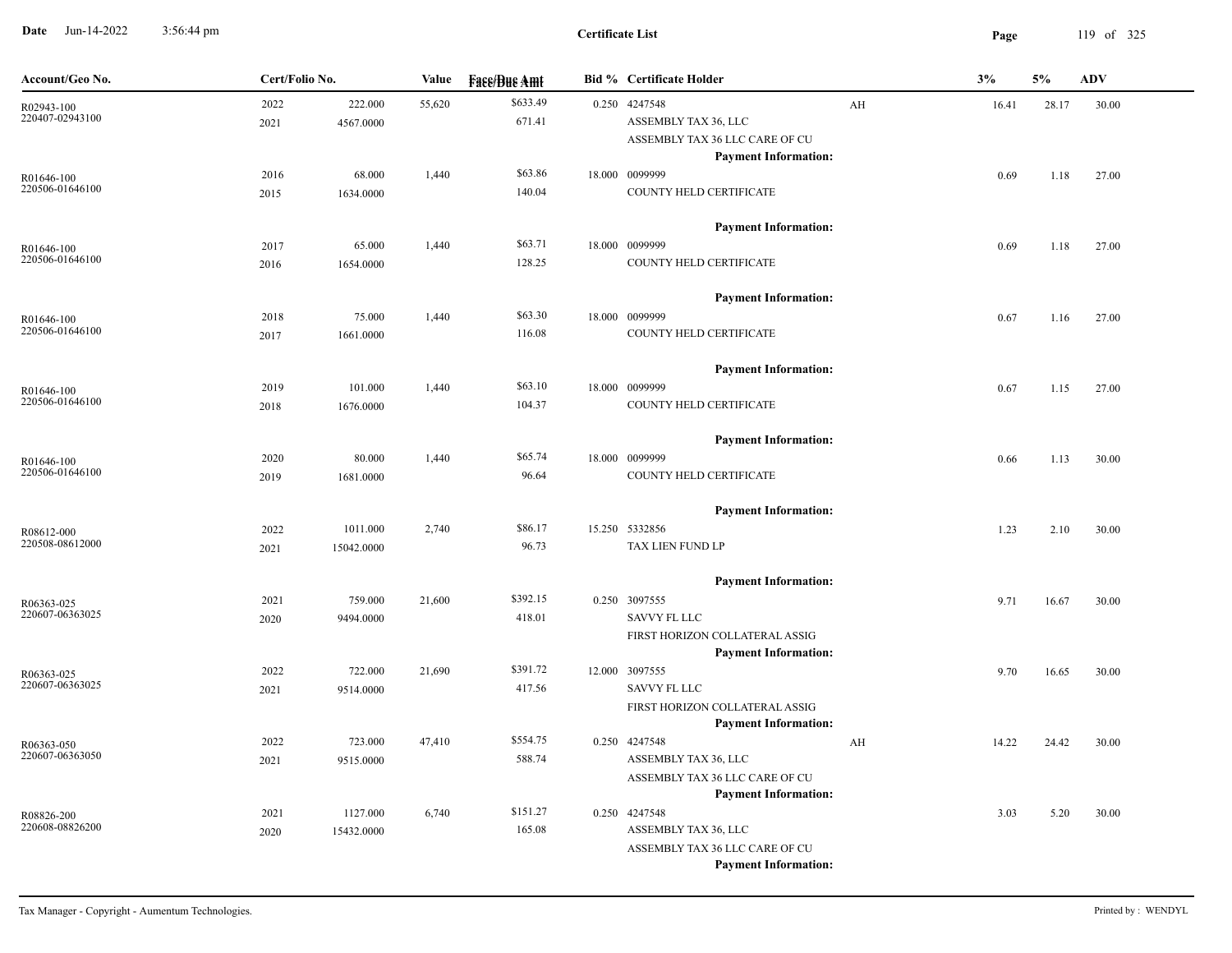**Date** Jun-14-2022 3:56:44 pm **Page** 120 of 325 3:56:44 pm

| Account/Geo No. | Cert/Folio No. |            | Value  | <b>Face/Bue Amt</b> | <b>Bid % Certificate Holder</b> |    | 3%   | 5%    | <b>ADV</b> |
|-----------------|----------------|------------|--------|---------------------|---------------------------------|----|------|-------|------------|
| R08828-000      | 2021           | 1128.000   | 5,490  | \$131.00            | 6.750 0000102                   |    | 2.47 | 4.24  | 30.00      |
| 220608-08828000 | 2020           | 15434.0000 |        | 146.83              | SIMMONS SAMMIE D OR DONNA G     |    |      |       |            |
|                 |                |            |        |                     | SIMMONS SAMMIE D OR DONNA G     |    |      |       |            |
|                 |                |            |        |                     | <b>Payment Information:</b>     |    |      |       |            |
| R08829-500      | 2021           | 1129.000   | 12,760 | \$299.33            | 0.250 4247548                   |    | 7.14 | 12.25 | 30.00      |
| 220608-08829500 | 2020           | 15437.0000 |        | 320.55              | ASSEMBLY TAX 36, LLC            |    |      |       |            |
|                 |                |            |        |                     | ASSEMBLY TAX 36 LLC CARE OF CU  |    |      |       |            |
|                 |                |            |        |                     | <b>Payment Information:</b>     |    |      |       |            |
| R09477-405      | 2022           | 1087.000   | 26,260 | \$213.73            | 18.000 0099999                  | AH | 4.76 | 8.18  | 30.00      |
| 220909-09477405 | 2021           | 16877.0000 |        | 230.67              | COUNTY HELD CERTIFICATE         |    |      |       |            |
|                 |                |            |        |                     | <b>Payment Information:</b>     |    |      |       |            |
| R01418-000      | 2021           | 28.000     | 35,730 | \$367.34            | 0.250 4247548                   | AH | 9.02 | 15.49 | 30.00      |
| 230206-01418000 | 2020           | 1159.0000  |        | 391.96              | ASSEMBLY TAX 36, LLC            |    |      |       |            |
|                 |                |            |        |                     | ASSEMBLY TAX 36 LLC CARE OF CU  |    |      |       |            |
|                 |                |            |        |                     | <b>Payment Information:</b>     |    |      |       |            |
| R01418-000      | 2022           | 25.000     | 36,230 | \$374.48            | 0.250 4247548                   | AH | 9.22 | 15.83 | 30.00      |
| 230206-01418000 | 2021           | 1154.0000  |        | 399.45              | ASSEMBLY TAX 36, LLC            |    |      |       |            |
|                 |                |            |        |                     | ASSEMBLY TAX 36 LLC CARE OF CU  |    |      |       |            |
|                 |                |            |        |                     | <b>Payment Information:</b>     |    |      |       |            |
| R01766-060      | 2022           | 51.000     | 12,160 | \$238.09            | 0.250 4247548                   |    | 5.44 | 9.34  | 30.00      |
| 230207-01766060 | 2021           | 1932.0000  |        | 256.24              | ASSEMBLY TAX 36, LLC            |    |      |       |            |
|                 |                |            |        |                     | ASSEMBLY TAX 36 LLC CARE OF CU  |    |      |       |            |
|                 |                |            |        |                     | <b>Payment Information:</b>     |    |      |       |            |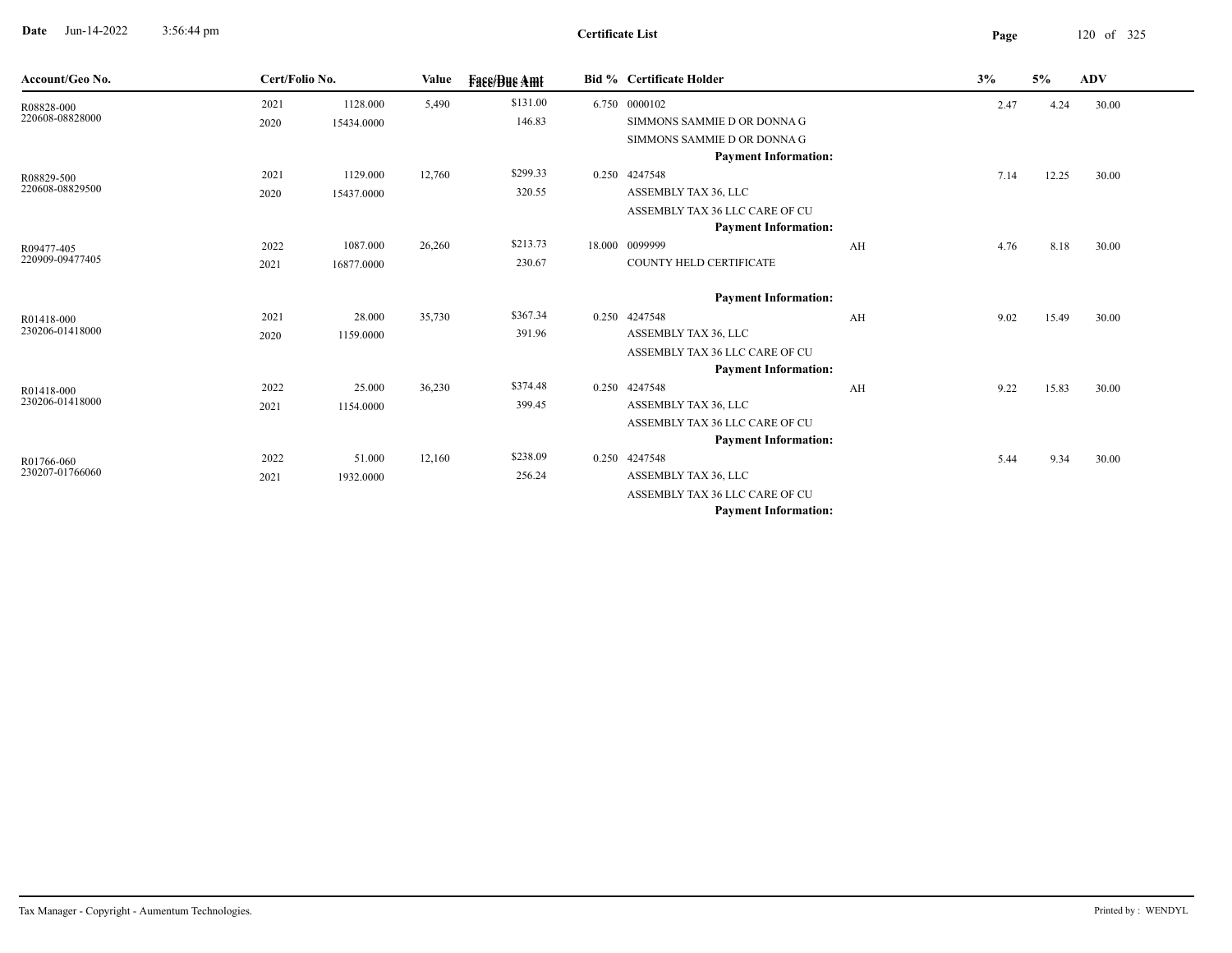**Date** Jun-14-2022 3:56:44 pm **Page** 121 of 325 3:56:44 pm

**Certificate List**

| Account/Geo No. | Cert/Folio No. |           | Value | <b>Fase/Bue Amt</b> |        | Bid % Certificate Holder    | 3%   | 5%   | ADV   |
|-----------------|----------------|-----------|-------|---------------------|--------|-----------------------------|------|------|-------|
| R01766-532      | 2016           | 98.000    | 2,350 | \$79.58             |        | 18.000 2361903              | 1.13 | 1.93 | 27.00 |
| 230207-01766532 | 2015           | 1922.0000 |       | 172.97              |        | BLACK BELT ENERGY, LLC      |      |      |       |
|                 |                |           |       |                     |        | <b>Payment Information:</b> |      |      |       |
| R01766-532      | 2017           | 91.000    | 2,350 | \$79.31             | 17.750 | 0000102                     | 1.12 | 1.92 | 27.00 |
| 230207-01766532 | 2016           | 1944.0000 |       | 157.12              |        | SIMMONS SAMMIE D OR DONNA G |      |      |       |
|                 |                |           |       |                     |        | SIMMONS SAMMIE D OR DONNA G |      |      |       |
|                 |                |           |       |                     |        | <b>Payment Information:</b> |      |      |       |
| R01766-532      | 2018           | 104.000   | 2,350 | \$78.65             |        | 17.750 0000102              | 1.10 | 1.89 | 27.00 |
| 230207-01766532 | 2017           | 1956.0000 |       | 141.90              |        | SIMMONS SAMMIE D OR DONNA G |      |      |       |
|                 |                |           |       |                     |        | SIMMONS SAMMIE D OR DONNA G |      |      |       |
|                 |                |           |       |                     |        | <b>Payment Information:</b> |      |      |       |
| R01766-532      | 2019           | 139.000   | 2,350 | \$78.31             |        | 16.750 0000102              | 1.09 | 1.87 | 27.00 |
| 230207-01766532 | 2018           | 1972.0000 |       | 125.00              |        | SIMMONS SAMMIE D OR DONNA G |      |      |       |
|                 |                |           |       |                     |        | SIMMONS SAMMIE D OR DONNA G |      |      |       |
|                 |                |           |       |                     |        | <b>Payment Information:</b> |      |      |       |
| R01766-532      | 2020           | 116.000   | 2,350 | \$80.75             |        | 16.750 0000102              | 1.07 | 1.85 | 30.00 |
| 230207-01766532 | 2019           | 1977.0000 |       | 115.18              |        | SIMMONS SAMMIE D OR DONNA G |      |      |       |
|                 |                |           |       |                     |        | SIMMONS SAMMIE D OR DONNA G |      |      |       |
|                 |                |           |       |                     |        | <b>Payment Information:</b> |      |      |       |
| R01766-532      | 2021           | 71.000    | 2,350 | \$80.10             |        | 16.750 0000102              | 1.06 | 1.81 | 30.00 |
| 230207-01766532 | 2020           | 1962.0000 |       | 100.88              |        | SIMMONS SAMMIE D OR DONNA G |      |      |       |
|                 |                |           |       |                     |        | SIMMONS SAMMIE D OR DONNA G |      |      |       |
|                 |                |           |       |                     |        | <b>Payment Information:</b> |      |      |       |
| R01766-532      | 2022           | 52.000    | 2,350 | \$79.89             |        | 18.000 4247530              | 1.05 | 1.80 | 30.00 |
| 230207-01766532 | 2021           | 1959.0000 |       | 90.13               |        | <b>BRANDY HORKEY</b>        |      |      |       |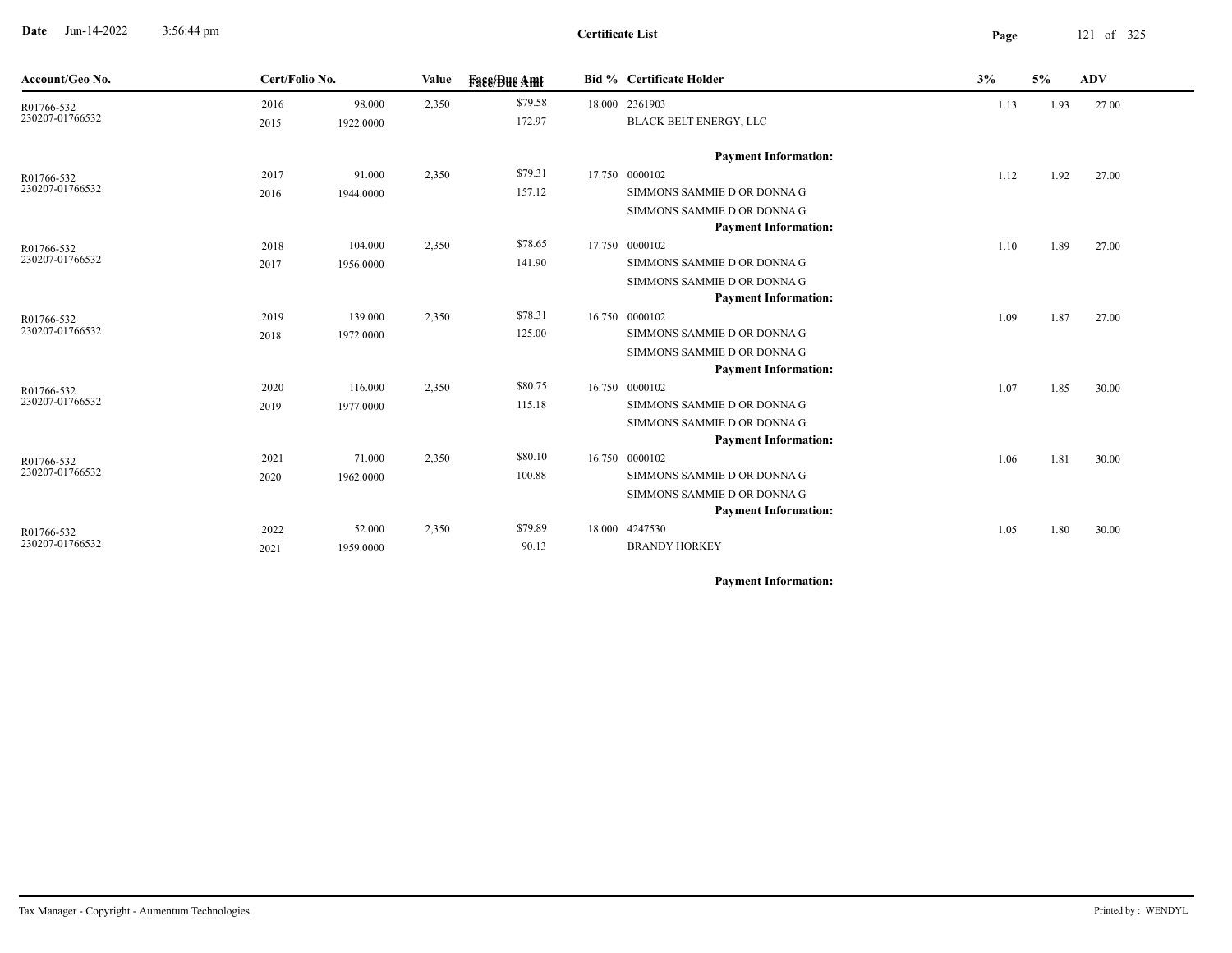**Date** Jun-14-2022 3:56:44 pm **Page** 122 of 325 3:56:44 pm

**Certificate List**

| Account/Geo No.               |      | Cert/Folio No. |       | <b>Face/Bue Amt</b> |        | <b>Bid % Certificate Holder</b> | 3%   |      | <b>ADV</b> |
|-------------------------------|------|----------------|-------|---------------------|--------|---------------------------------|------|------|------------|
| R01766-534                    | 2016 | 99.000         | 2,350 | \$79.58             |        | 18.000 2361900                  | 1.13 | 1.93 | 27.00      |
| 230207-01766534               | 2015 | 1923.0000      |       | 172.97              |        | SHO, LLC                        |      |      |            |
|                               |      |                |       |                     |        | <b>Payment Information:</b>     |      |      |            |
| R01766-534                    | 2017 | 92.000         | 2,350 | \$79.31             |        | 17.750 0000102                  | 1.12 | 1.92 | 27.00      |
| 230207-01766534               | 2016 | 1945.0000      |       | 157.12              |        | SIMMONS SAMMIE D OR DONNA G     |      |      |            |
|                               |      |                |       |                     |        | SIMMONS SAMMIE D OR DONNA G     |      |      |            |
|                               |      |                |       |                     |        | <b>Payment Information:</b>     |      |      |            |
| R01766-534                    | 2018 | 105.000        | 2,350 | \$78.65             | 17.750 | 0000102                         | 1.10 | 1.89 | 27.00      |
| 230207-01766534               | 2017 | 1957.0000      |       | 141.90              |        | SIMMONS SAMMIE D OR DONNA G     |      |      |            |
|                               |      |                |       |                     |        | SIMMONS SAMMIE D OR DONNA G     |      |      |            |
|                               |      |                |       |                     |        | <b>Payment Information:</b>     |      |      |            |
| R01766-534                    | 2019 | 140.000        | 2,350 | \$78.31             | 16.750 | 0000102                         | 1.09 | 1.87 | 27.00      |
| 230207-01766534               | 2018 | 1973.0000      |       | 125.00              |        | SIMMONS SAMMIE D OR DONNA G     |      |      |            |
|                               |      |                |       |                     |        | SIMMONS SAMMIE D OR DONNA G     |      |      |            |
|                               |      |                |       |                     |        | <b>Payment Information:</b>     |      |      |            |
| R01766-534                    | 2020 | 117.000        | 2,350 | \$80.75             |        | 16.750 0000102                  | 1.07 | 1.85 | 30.00      |
| 230207-01766534               | 2019 | 1978.0000      |       | 115.18              |        | SIMMONS SAMMIE D OR DONNA G     |      |      |            |
|                               |      |                |       |                     |        | SIMMONS SAMMIE D OR DONNA G     |      |      |            |
|                               |      |                |       |                     |        | <b>Payment Information:</b>     |      |      |            |
| R01766-534<br>230207-01766534 | 2021 | 72.000         | 2,350 | \$80.10             |        | 15.750 0000102                  | 1.06 | 1.81 | 30.00      |
|                               | 2020 | 1963.0000      |       | 100.02              |        | SIMMONS SAMMIE D OR DONNA G     |      |      |            |
|                               |      |                |       |                     |        | SIMMONS SAMMIE D OR DONNA G     |      |      |            |
|                               |      |                |       |                     |        | <b>Payment Information:</b>     |      |      |            |
| R01766-534<br>230207-01766534 | 2022 | 53.000         | 2,350 | \$79.89             |        | 18.000 4247530                  | 1.05 | 1.80 | 30.00      |
|                               | 2021 | 1960.0000      |       | 90.13               |        | <b>BRANDY HORKEY</b>            |      |      |            |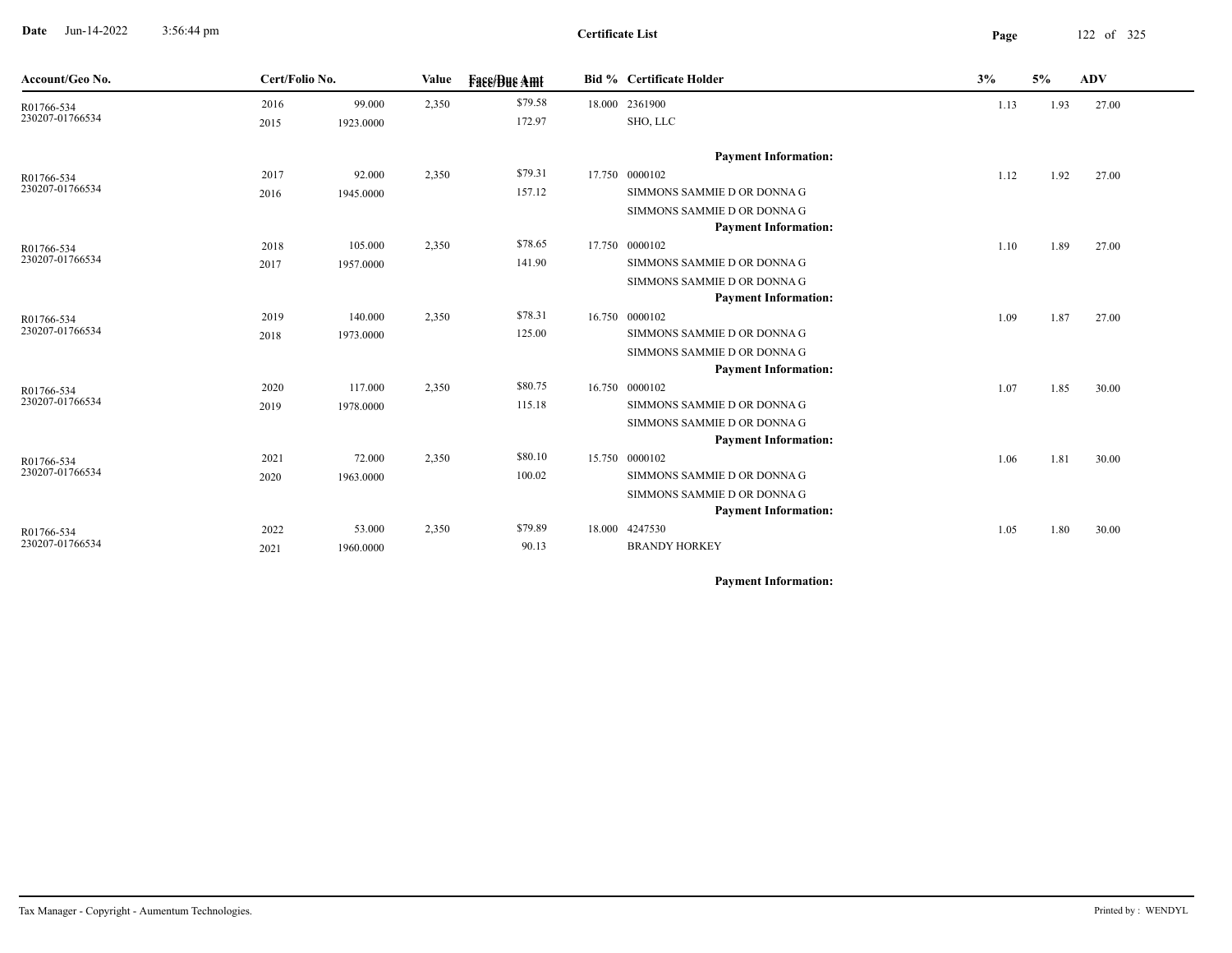**Date** Jun-14-2022 3:56:44 pm **Page** 123 of 325 3:56:44 pm

| Account/Geo No. | Cert/Folio No. |           | Value  | <b>Face/Bue Amt</b> | <b>Bid % Certificate Holder</b> | 3% |       | 5%    | <b>ADV</b> |
|-----------------|----------------|-----------|--------|---------------------|---------------------------------|----|-------|-------|------------|
| R01766-556      | 2016           | 101.000   | 2,350  | \$79.58             | 17.750 0000136                  |    | 1.13  | 1.93  | 27.00      |
| 230207-01766556 | 2015           | 1932.0000 |        | 171.76              | ANNA FERTIC FOUNDATION INC      |    |       |       |            |
|                 |                |           |        |                     | <b>Payment Information:</b>     |    |       |       |            |
| R01766-556      | 2018           | 107.000   | 2,350  | \$78.65             | 18.000 0000136                  |    | 1.10  | 1.89  | 27.00      |
| 230207-01766556 | 2017           | 1966.0000 |        | 142.71              | ANNA FERTIC FOUNDATION INC      |    |       |       |            |
|                 |                |           |        |                     | <b>Payment Information:</b>     |    |       |       |            |
| R01766-556      | 2019           | 141.000   | 2,350  | \$78.31             | 4.750 0000102                   |    | 1.09  | 1.87  | 27.00      |
| 230207-01766556 | 2018           | 1982.0000 |        | 96.03               | SIMMONS SAMMIE D OR DONNA G     |    |       |       |            |
|                 |                |           |        |                     | SIMMONS SAMMIE D OR DONNA G     |    |       |       |            |
|                 |                |           |        |                     | <b>Payment Information:</b>     |    |       |       |            |
| R01766-556      | 2020           | 118.000   | 2,350  | \$80.75             | 16.750 0000102                  |    | 1.07  | 1.85  | 30.00      |
| 230207-01766556 | 2019           | 1987.0000 |        | 115.18              | SIMMONS SAMMIE D OR DONNA G     |    |       |       |            |
|                 |                |           |        |                     | SIMMONS SAMMIE D OR DONNA G     |    |       |       |            |
|                 |                |           |        |                     | <b>Payment Information:</b>     |    |       |       |            |
| R01766-556      | 2021           | 73.000    | 2,350  | \$80.10             | 15.750 0000102                  |    | 1.06  | 1.81  | 30.00      |
| 230207-01766556 | 2020           | 1972.0000 |        | 100.02              | SIMMONS SAMMIE D OR DONNA G     |    |       |       |            |
|                 |                |           |        |                     | SIMMONS SAMMIE D OR DONNA G     |    |       |       |            |
|                 |                |           |        |                     | <b>Payment Information:</b>     |    |       |       |            |
| R01766-556      | 2022           | 54.000    | 2,350  | \$79.89             | 18.000 4247530                  |    | 1.05  | 1.80  | 30.00      |
| 230207-01766556 | 2021           | 1969.0000 |        | 90.13               | <b>BRANDY HORKEY</b>            |    |       |       |            |
|                 |                |           |        |                     | <b>Payment Information:</b>     |    |       |       |            |
| R02955-000      | 2022           | 223.000   | 4,200  | \$133.90            | 9.750 5356947                   |    | 2.55  | 4.38  | 30.00      |
| 230407-02955000 | 2021           | 4582.0000 |        | 146.85              | DCR UNLIMITED INC               |    |       |       |            |
|                 |                |           |        |                     | <b>Payment Information:</b>     |    |       |       |            |
| R02972-000      | 2021           | 229.000   | 47,610 | \$1,094.39          | 0.250 4247548                   |    | 29.19 | 50.11 | 30.00      |
| 230407-02972000 | 2020           | 4592.0000 |        | 1,155.36            | ASSEMBLY TAX 36, LLC            |    |       |       |            |
|                 |                |           |        |                     | ASSEMBLY TAX 36 LLC CARE OF CU  |    |       |       |            |
|                 |                |           |        |                     | <b>Payment Information:</b>     |    |       |       |            |
| R02988-100      | 2022           | 224.000   | 79,190 | \$687.57            | 0.250 4247548                   | AH | 17.91 | 30.74 | 30.00      |
| 230407-02988100 | 2021           | 4623.0000 |        | 728.20              | ASSEMBLY TAX 36, LLC            |    |       |       |            |
|                 |                |           |        |                     | ASSEMBLY TAX 36 LLC CARE OF CU  |    |       |       |            |
|                 |                |           |        |                     | <b>Payment Information:</b>     |    |       |       |            |
| R03002-000      | 2018           | 288.000   | 16,950 | \$415.75            | 13.500 0000136                  |    | 10.45 | 17.94 | 27.00      |
| 230407-03002000 | 2017           | 4588.0000 |        | 651.18              | ANNA FERTIC FOUNDATION INC      |    |       |       |            |
|                 |                |           |        |                     | <b>Payment Information:</b>     |    |       |       |            |
| R03002-000      | 2019           | 349.000   | 16,550 | \$403.62            | 5.750 0000136                   |    | 10.11 | 17.36 | 27.00      |
| 230407-03002000 | 2018           | 4611.0000 |        | 481.43              | ANNA FERTIC FOUNDATION INC      |    |       |       |            |
|                 |                |           |        |                     |                                 |    |       |       |            |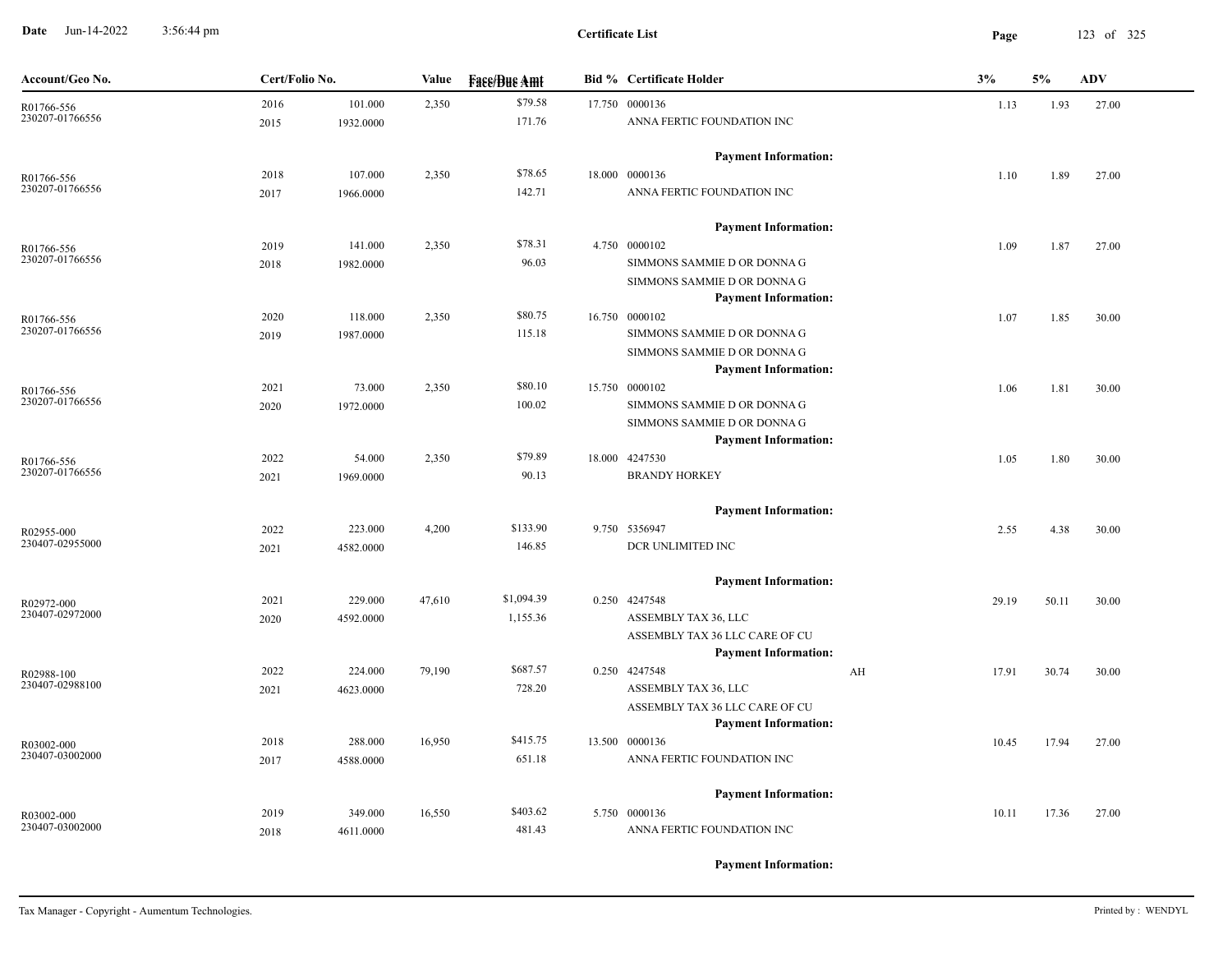**Date** Jun-14-2022 3:56:44 pm **Page** 124 of 325 3:56:44 pm

| Account/Geo No.               | Cert/Folio No. |           | Value  | <b>Face/Bue Amt</b> | <b>Bid % Certificate Holder</b> |    | 3%    | 5%    | <b>ADV</b> |
|-------------------------------|----------------|-----------|--------|---------------------|---------------------------------|----|-------|-------|------------|
| R03035-000                    | 2021           | 231.000   | 39,120 | \$906.72            | 0.250 0876575                   |    | 23.99 | 41.18 | 30.00      |
| 230407-03035000               | 2020           | 4666.0000 |        | 958.31              | TLGFY, LLC                      |    |       |       |            |
|                               |                |           |        |                     | CAPITAL ONE, N.A., AS COLLATER  |    |       |       |            |
|                               |                |           |        |                     | <b>Payment Information:</b>     |    |       |       |            |
| R03036-000                    | 2022           | 226.000   | 33,460 | \$227.09            | 18.000 0099999                  | AH | 5.13  | 8.81  | 30.00      |
| 230407-03036000               | 2021           | 4677.0000 |        | 244.69              | COUNTY HELD CERTIFICATE         |    |       |       |            |
|                               |                |           |        |                     | <b>Payment Information:</b>     |    |       |       |            |
| R03043-000                    | 2021           | 233.000   | 48,740 | \$1,119.36          | 0.250 4247548                   |    | 29.89 | 51.30 | 30.00      |
| 230407-03043000               | 2020           | 4675.0000 |        | 1,181.58            | ASSEMBLY TAX 36, LLC            |    |       |       |            |
|                               |                |           |        |                     | ASSEMBLY TAX 36 LLC CARE OF CU  |    |       |       |            |
|                               |                |           |        |                     | <b>Payment Information:</b>     |    |       |       |            |
| R03046-000                    | 2022           | 227.000   | 43,440 | \$810.20            | 0.250 4247548                   |    | 21.31 | 36.58 | 30.00      |
| 230407-03046000               | 2021           | 4687.0000 |        | 856.96              | ASSEMBLY TAX 36, LLC            |    |       |       |            |
|                               |                |           |        |                     | ASSEMBLY TAX 36 LLC CARE OF CU  |    |       |       |            |
|                               |                |           |        |                     | <b>Payment Information:</b>     |    |       |       |            |
| R03051-000                    | 2022           | 228.000   | 11,790 | \$115.90            | 4.500 3097555                   |    | 2.05  | 3.52  | 30.00      |
| 230407-03051000               | 2021           | 4692.0000 |        | 127.95              | <b>SAVVY FL LLC</b>             |    |       |       |            |
|                               |                |           |        |                     | FIRST HORIZON COLLATERAL ASSIG  |    |       |       |            |
|                               |                |           |        |                     | <b>Payment Information:</b>     |    |       |       |            |
| R03075-000                    | 2022           | 229.000   | 37,000 | \$242.30            | 0.250 3097555                   |    | 5.56  | 9.54  | 30.00      |
| 230407-03075000               | 2021           | 4719.0000 |        | 260.67              | <b>SAVVY FL LLC</b>             |    |       |       |            |
|                               |                |           |        |                     | FIRST HORIZON COLLATERAL ASSIG  |    |       |       |            |
|                               |                |           |        |                     | <b>Payment Information:</b>     |    |       |       |            |
| R03083-500<br>230407-03083500 | 2021           | 235.000   | 59,560 | \$658.21            | 0.250 5331818                   | AH | 17.09 | 29.34 | 30.00      |
|                               | 2020           | 4734.0000 |        | 697.37              | CCH FL 2 LLC                    |    |       |       |            |
|                               |                |           |        |                     | <b>Payment Information:</b>     |    |       |       |            |
| R03083-500                    | 2022           | 230.000   | 60,390 | \$657.33            | 0.250 5356948                   | AH | 17.07 | 29.30 | 30.00      |
| 230407-03083500               | 2021           | 4743.0000 |        | 696.45              | CC2 FL LLC                      |    |       |       |            |
|                               |                |           |        |                     |                                 |    |       |       |            |
|                               |                |           |        |                     | <b>Payment Information:</b>     |    |       |       |            |
| R03083-600<br>230407-03083600 | 2022           | 231.000   | 58,190 | \$642.87            | 0.250 0003192                   | AH | 16.67 | 28.61 | 30.00      |
|                               | 2021           | 4744.0000 |        | 681.26              | ATCF IIÂ FLORIDA-A LLC          |    |       |       |            |
|                               |                |           |        |                     | <b>Payment Information:</b>     |    |       |       |            |
| R03084-700                    | 2022           | 232.000   | 54,760 | \$620.31            | 0.250 5356948                   | AH | 16.04 | 27.54 | 30.00      |
| 230407-03084700               | 2021           | 4752.0000 |        | 657.58              | CC2 FL LLC                      |    |       |       |            |
|                               |                |           |        |                     |                                 |    |       |       |            |
|                               |                |           |        |                     | <b>Payment Information:</b>     |    |       |       |            |
| R03089-000                    | 2021           | 237.000   | 20,030 | \$484.74            | 1.750 3097555                   |    | 12.28 | 21.08 | 30.00      |
| 230407-03089000               | 2020           | 4750.0000 |        | 515.23              | SAVVY FL LLC                    |    |       |       |            |
|                               |                |           |        |                     | FIRST HORIZON COLLATERAL ASSIG  |    |       |       |            |
|                               |                |           |        |                     | <b>Payment Information:</b>     |    |       |       |            |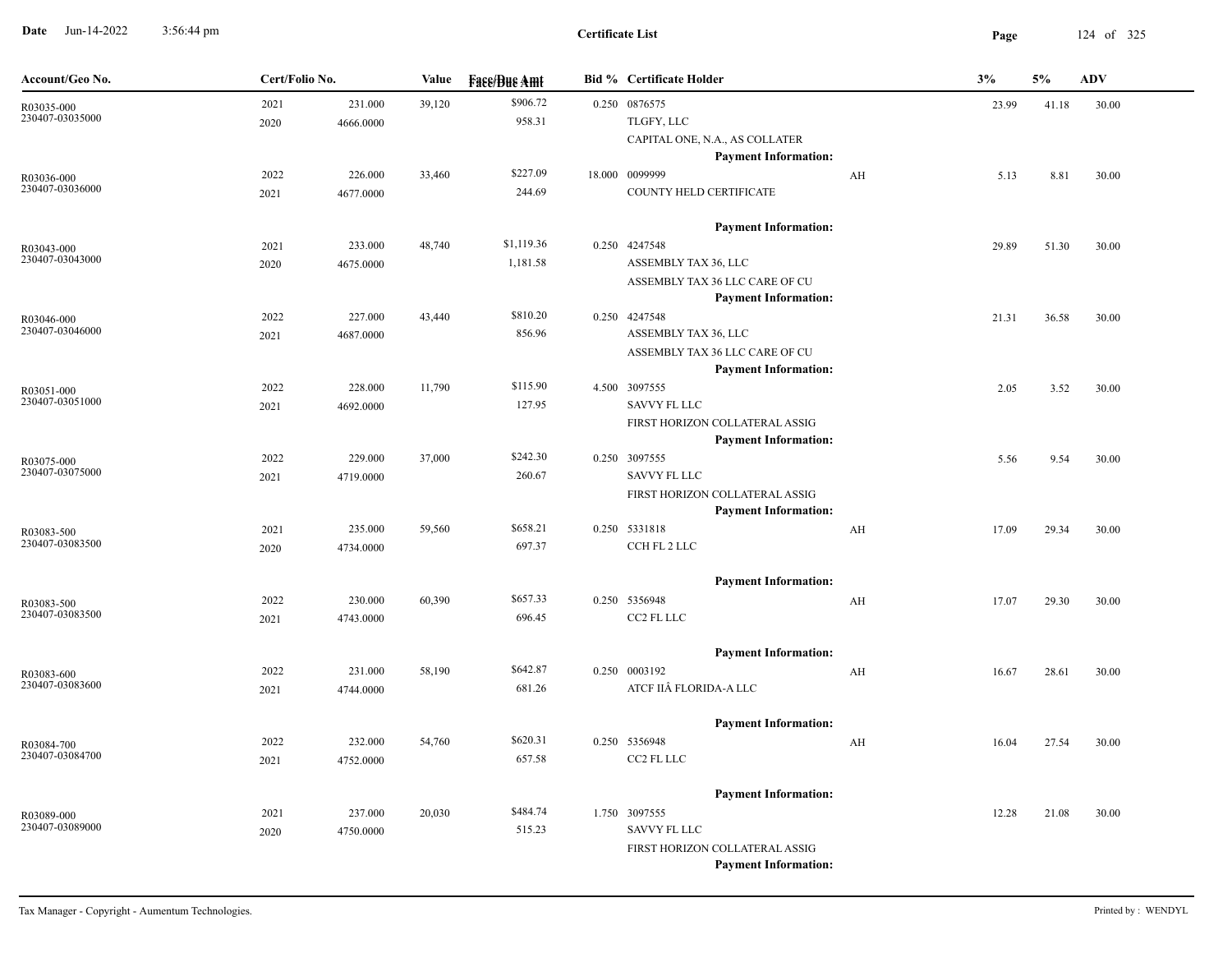**Date** Jun-14-2022 3:56:44 pm **Page** 125 of 325 3:56:44 pm

**Certificate List**

| Account/Geo No.               | Cert/Folio No. |           | <b>Value</b> | <b>Face/Bue Amt</b> | <b>Bid % Certificate Holder</b>                                                      |                                                                                                                                                  | 3%    | 5%    | ADV   |
|-------------------------------|----------------|-----------|--------------|---------------------|--------------------------------------------------------------------------------------|--------------------------------------------------------------------------------------------------------------------------------------------------|-------|-------|-------|
| R03092-000<br>230407-03092000 | 2020           | 345.000   | 25,130       | \$600.61            | 0.250 0003192                                                                        |                                                                                                                                                  | 15.50 | 26.60 | 30.00 |
|                               | 2019           | 4755.0000 |              | 2,483.09            | ATCF IIÂ FLORIDA-A LLC                                                               |                                                                                                                                                  |       |       |       |
|                               |                |           |              |                     | <b>Payment Information:</b>                                                          | *** APPLICATION INFO ***<br>APPL TYPE: APPLIED<br>DATE APPLIED: 05.02.2022<br>RECEIPT: 2110038.0001<br>AMOUNT:<br>\$185.00<br>APPLICANT: 0003192 |       |       |       |
| R03098-000<br>230407-03098000 | 2021           | 242.000   | 61,480       | \$1,400.98          | 0.250 5331818                                                                        |                                                                                                                                                  | 37.70 | 64.71 | 30.00 |
|                               | 2020           | 4761.0000 |              | 1,477.28            | CCH FL 2 LLC                                                                         |                                                                                                                                                  |       |       |       |
|                               |                |           |              |                     | <b>Payment Information:</b>                                                          |                                                                                                                                                  |       |       |       |
| R03098-000                    | 2022           | 234.000   | 67,620       | \$1,603.85          | 0.250 4247548                                                                        |                                                                                                                                                  | 43.32 | 74.37 | 30.00 |
| 230407-03098000               | 2021           | 4770.0000 |              | 1,690.29            | ASSEMBLY TAX 36, LLC                                                                 |                                                                                                                                                  |       |       |       |
|                               |                |           |              |                     | ASSEMBLY TAX 36 LLC CARE OF CU                                                       |                                                                                                                                                  |       |       |       |
|                               |                |           |              |                     | <b>Payment Information:</b>                                                          |                                                                                                                                                  |       |       |       |
| R03103-700<br>230407-03103700 | 2022           | 235.000   | 7,440        | \$204.79            | 7.750 3097555                                                                        |                                                                                                                                                  | 4.52  | 7.75  | 30.00 |
|                               | 2021           | 4793.0000 |              | 221.28              | <b>SAVVY FL LLC</b><br>FIRST HORIZON COLLATERAL ASSIG<br><b>Payment Information:</b> |                                                                                                                                                  |       |       |       |
| R03124-000                    | 2022           | 236.000   | 40,750       | \$386.61            | 0.250 4247548                                                                        | AH                                                                                                                                               | 9.56  | 16.41 | 30.00 |
| 230407-03124000               | 2021           | 4819.0000 |              | 412.19              | ASSEMBLY TAX 36, LLC                                                                 |                                                                                                                                                  |       |       |       |
|                               |                |           |              |                     | ASSEMBLY TAX 36 LLC CARE OF CU<br><b>Payment Information:</b>                        |                                                                                                                                                  |       |       |       |
| R03142-500                    | 2021           | 247.000   | 7,360        | \$235.50            | 18.000 2749418                                                                       |                                                                                                                                                  | 4.51  | 7.75  | 30.00 |
| 230407-03142500               | 2020           | 4834.0000 |              | 259.41              | IDE TECHNOLOGIES, INC                                                                |                                                                                                                                                  |       |       |       |
|                               |                |           |              |                     | <b>Payment Information:</b>                                                          |                                                                                                                                                  |       |       |       |
| R03142-500                    | 2022           | 237.000   | 7,080        | \$196.92            | 15.750 4538281                                                                       |                                                                                                                                                  | 4.30  | 7.38  | 30.00 |
| 230407-03142500               | 2021           | 4841.0000 |              | 213.02              | FLORIDA TAX LIEN MANAGEMENT LL                                                       |                                                                                                                                                  |       |       |       |
|                               |                |           |              |                     | <b>Payment Information:</b>                                                          |                                                                                                                                                  |       |       |       |
| R03147-000                    | 2022           | 238.000   | 42,980       | \$982.41            | 0.250 4247548                                                                        |                                                                                                                                                  | 26.09 | 44.78 | 30.00 |
| 230407-03147000               | 2021           | 4846.0000 |              | 1,037.78            | ASSEMBLY TAX 36, LLC                                                                 |                                                                                                                                                  |       |       |       |
|                               |                |           |              |                     | ASSEMBLY TAX 36 LLC CARE OF CU<br><b>Payment Information:</b>                        |                                                                                                                                                  |       |       |       |
| R03158-000                    | 2022           | 239.000   | 6,150        | \$176.56            | 15.750 4538281                                                                       |                                                                                                                                                  | 3.73  | 6.41  | 30.00 |
| 230407-03158000               | 2021           | 4857.0000 |              | 191.64              | FLORIDA TAX LIEN MANAGEMENT LL                                                       |                                                                                                                                                  |       |       |       |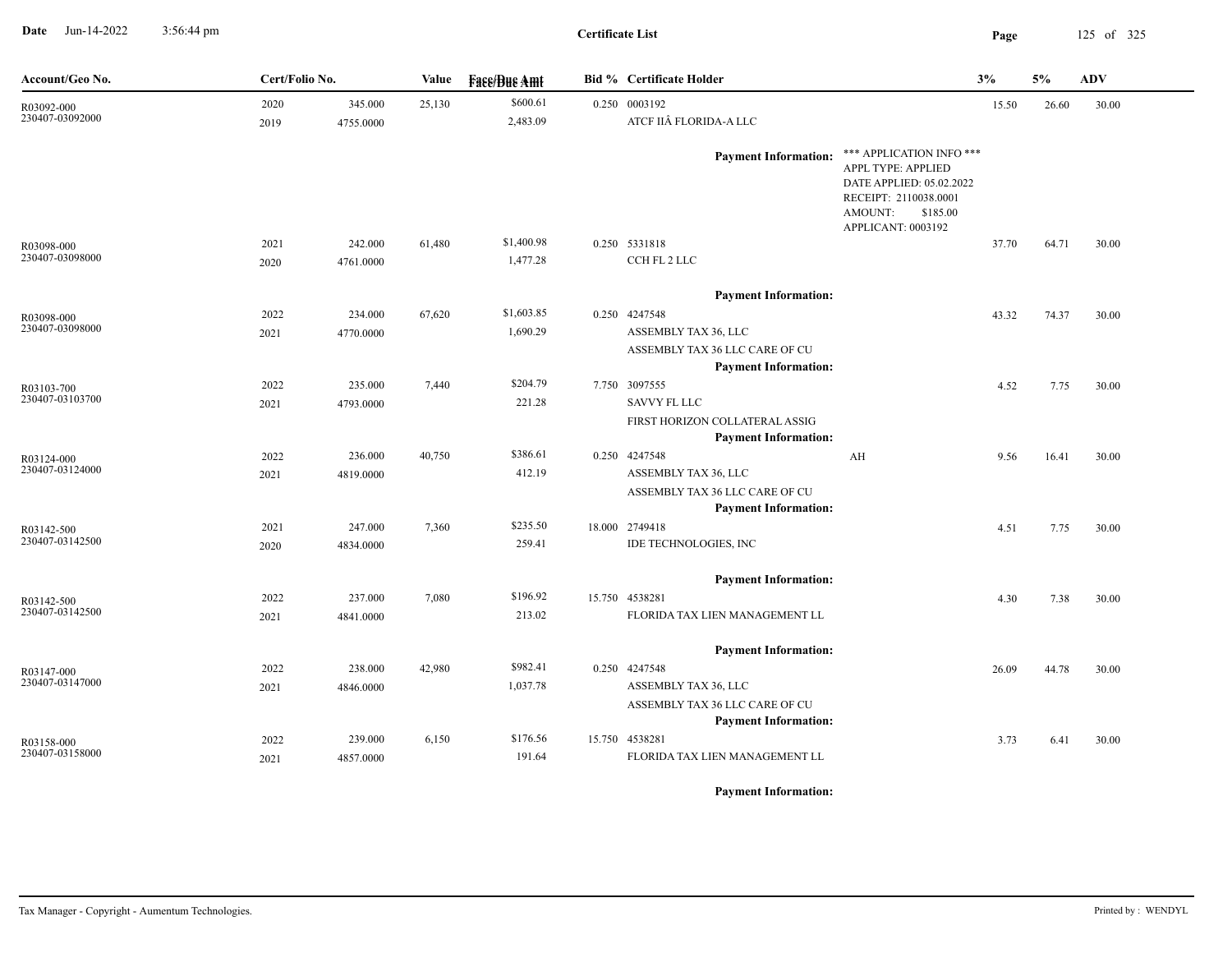**Date** Jun-14-2022 3:56:44 pm **Page** 126 of 325 3:56:44 pm

**Certificate List**

| Account/Geo No.               | Cert/Folio No. |           | Value  | <b>Fase/Bue Amt</b> | Bid % Certificate Holder                         | 3%    | 5%    | ADV   |  |
|-------------------------------|----------------|-----------|--------|---------------------|--------------------------------------------------|-------|-------|-------|--|
| R03166-000                    | 2021           | 249.000   | 90,750 | \$2,047.96          | 0.250 3326374                                    | 55.64 | 95.52 | 30.00 |  |
| 230407-03166000               | 2020           | 4858.0000 |        | 2,156.61            | TLOA OF FLORIDA LLC                              |       |       |       |  |
|                               |                |           |        |                     | <b>Payment Information:</b>                      |       |       |       |  |
| R03166-000                    | 2022           | 240.000   | 89,040 | \$1,990.21          | 0.250 4247548                                    | 54.04 | 92.77 | 30.00 |  |
| 230407-03166000               | 2021           | 4865.0000 |        | 2,095.97            | ASSEMBLY TAX 36, LLC                             |       |       |       |  |
|                               |                |           |        |                     | ASSEMBLY TAX 36 LLC CARE OF CU                   |       |       |       |  |
|                               |                |           |        |                     | <b>Payment Information:</b>                      |       |       |       |  |
| R03167-000                    | 2021           | 250.000   | 20,310 | \$490.94            | 2.750 5331818                                    | 12.45 | 21.38 | 30.00 |  |
| 230407-03167000               | 2020           | 4859.0000 |        | 521.74              | CCH FL 2 LLC                                     |       |       |       |  |
|                               |                |           |        |                     | <b>Payment Information:</b>                      |       |       |       |  |
| R03167-000                    | 2022           | 241.000   | 19,850 | \$476.33            | 12.000 3097555                                   | 12.05 | 20.68 | 30.00 |  |
| 230407-03167000               | 2021           | 4866.0000 |        | 506.40              | <b>SAVVY FL LLC</b>                              |       |       |       |  |
|                               |                |           |        |                     | FIRST HORIZON COLLATERAL ASSIG                   |       |       |       |  |
|                               |                |           |        | \$56.88             | <b>Payment Information:</b>                      |       |       |       |  |
| R03172-000<br>230407-03172000 | 2022           | 242.000   | 680    |                     | 17.750 5356950                                   | 0.41  | 0.71  | 30.00 |  |
|                               | 2021           | 4872.0000 |        | 65.97               | <b>JAMES LEWIS</b>                               |       |       |       |  |
|                               |                |           |        |                     | KIMBERLY A. LEWIS<br><b>Payment Information:</b> |       |       |       |  |
|                               |                |           |        | \$71.10             |                                                  |       |       |       |  |
| R03178-100<br>230407-03178100 | 2022           | 243.000   | 1,330  |                     | 17.000 5356950                                   | 0.81  | 1.39  | 30.00 |  |
|                               | 2021           | 4879.0000 |        | 80.91               | <b>JAMES LEWIS</b>                               |       |       |       |  |
|                               |                |           |        |                     | KIMBERLY A. LEWIS<br><b>Payment Information:</b> |       |       |       |  |
|                               |                |           |        |                     |                                                  |       |       |       |  |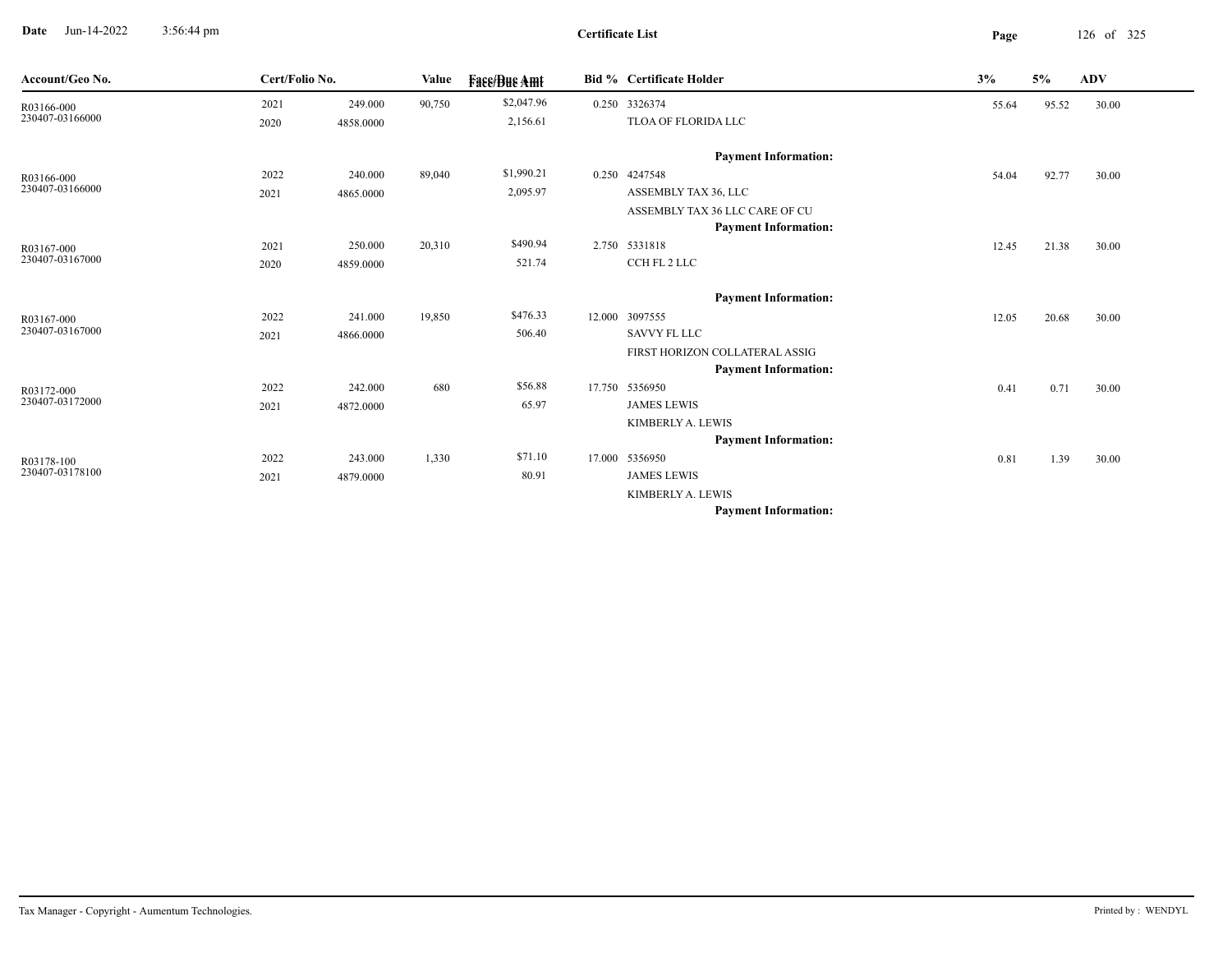**Date** Jun-14-2022 3:56:44 pm **Page** 127 of 325 3:56:44 pm

| Account/Geo No. | Cert/Folio No. |           | Value  | <b>Fass/Bus Amt</b> | <b>Bid % Certificate Holder</b> | 3%   | 5%    | <b>ADV</b> |
|-----------------|----------------|-----------|--------|---------------------|---------------------------------|------|-------|------------|
| R03181-000      | 2016           | 315.000   | 1,210  | \$65.94             | 18.000 2361903                  | 0.75 | 1.28  | 27.00      |
| 230407-03181000 | 2015           | 4775.0000 |        | 144.39              | BLACK BELT ENERGY, LLC          |      |       |            |
|                 |                |           |        |                     | <b>Payment Information:</b>     |      |       |            |
| R03181-000      | 2017           | 300.000   | 1,210  | \$65.74             | 18.000 3763869                  | 0.74 | 1.27  | 27.00      |
| 230407-03181000 | 2016           | 4806.0000 |        | 132.14              | STAMPHOUSE HOLDINGS, LLC        |      |       |            |
|                 |                |           |        |                     | <b>Payment Information:</b>     |      |       |            |
| R03181-000      | 2018           | 307.000   | 1,210  | \$65.90             | 18.000 3947714                  | 0.75 | 1.28  | 27.00      |
| 230407-03181000 | 2017           | 4835.0000 |        | 120.59              | FAVAN FARMS, LLC                |      |       |            |
|                 |                |           |        |                     | <b>Payment Information:</b>     |      |       |            |
| R03181-000      | 2019           | 373.000   | 1,210  | \$65.66             | 18.000 0099999                  | 0.74 | 1.27  | 27.00      |
| 230407-03181000 | 2018           | 4857.0000 |        | 108.35              | COUNTY HELD CERTIFICATE         |      |       |            |
|                 |                |           |        |                     | <b>Payment Information:</b>     |      |       |            |
| R03181-000      | 2020           | 358.000   | 1,210  | \$68.89             | 18.000 0099999                  | 0.75 | 1.28  | 30.00      |
| 230407-03181000 | 2019           | 4876.0000 |        | 100.97              | COUNTY HELD CERTIFICATE         |      |       |            |
|                 |                |           |        |                     | <b>Payment Information:</b>     |      |       |            |
| R03181-000      | 2021           | 251.000   | 1,210  | \$68.74             | 18.000 0099999                  | 0.74 | 1.27  | 30.00      |
| 230407-03181000 | 2020           | 4876.0000 |        | 88.39               | COUNTY HELD CERTIFICATE         |      |       |            |
|                 |                |           |        |                     | <b>Payment Information:</b>     |      |       |            |
| R03181-000      | 2022           | 244.000   | 1,210  | \$68.46             | 18.000 0099999                  | 0.73 | 1.26  | 30.00      |
| 230407-03181000 | 2021           | 4883.0000 |        | 78.13               | COUNTY HELD CERTIFICATE         |      |       |            |
|                 |                |           |        |                     | <b>Payment Information:</b>     |      |       |            |
| R03186-000      | 2021           | 252.000   | 13,220 | \$334.24            | 10.500 3097555                  | 8.11 | 13.92 | 30.00      |
| 230407-03186000 | 2020           | 4884.0000 |        | 378.51              | <b>SAVVY FL LLC</b>             |      |       |            |
|                 |                |           |        |                     | FIRST HORIZON COLLATERAL ASSIG  |      |       |            |
|                 |                |           |        |                     | <b>Payment Information:</b>     |      |       |            |
| R03186-000      | 2022           | 245.000   | 14,540 | \$377.52            | 4.500 3097555                   | 9.31 | 15.98 | 30.00      |
| 230407-03186000 | 2021           | 4891.0000 |        | 402.65              | <b>SAVVY FL LLC</b>             |      |       |            |
|                 |                |           |        |                     | FIRST HORIZON COLLATERAL ASSIG  |      |       |            |
|                 |                |           |        |                     | <b>Payment Information:</b>     |      |       |            |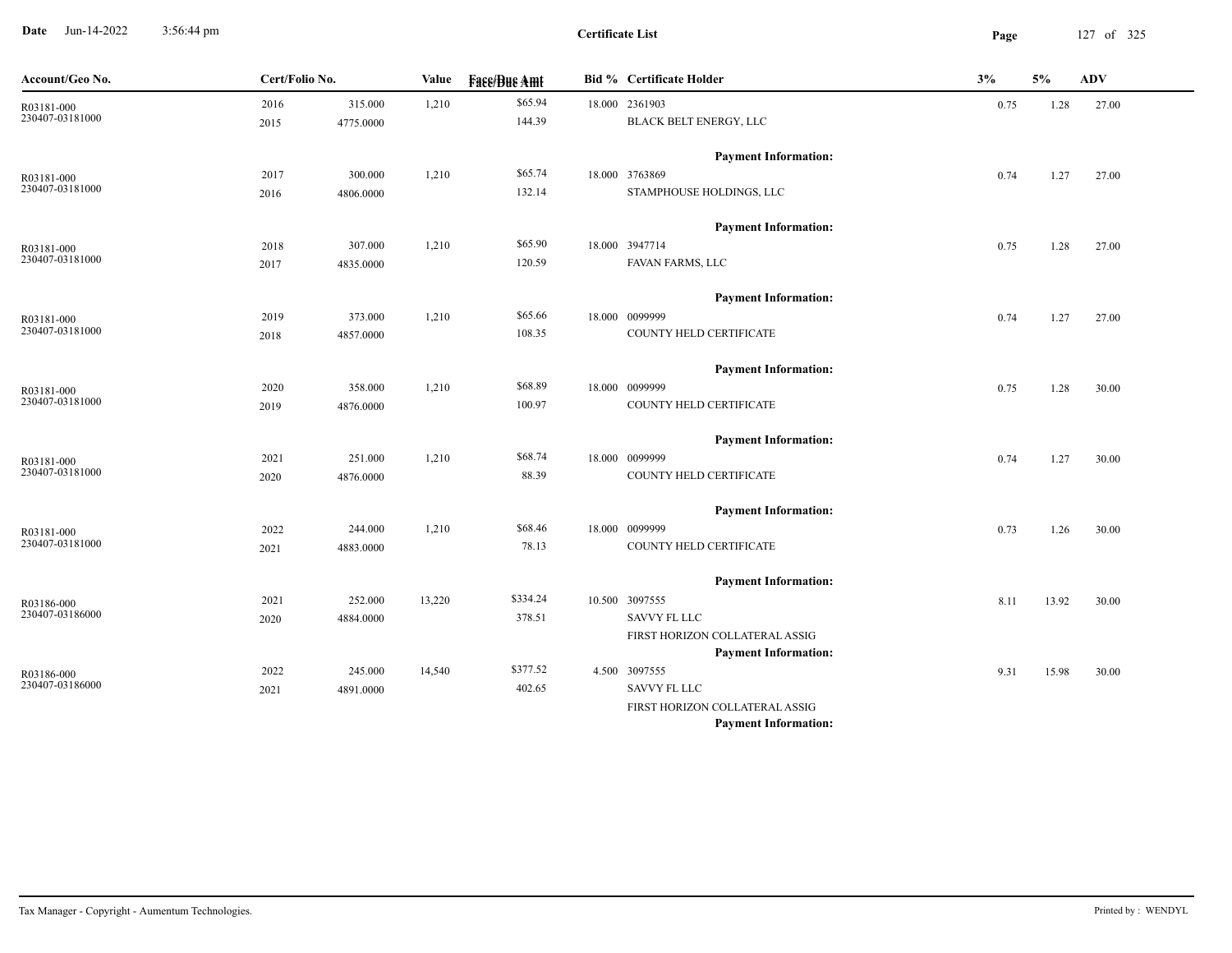**Date** Jun-14-2022 3:56:44 pm **Page** 128 of 325 3:56:44 pm

| Account/Geo No. | Cert/Folio No. |           | <b>Value</b> | <b>Fase/Bue Amt</b> | Bid % Certificate Holder    | 3%   | 5%   | <b>ADV</b> |
|-----------------|----------------|-----------|--------------|---------------------|-----------------------------|------|------|------------|
| R03190-000      | 2016           | 318.000   | 1,200        | \$65.72             | 18.000 2361903              | 0.74 | 1.27 | 27.00      |
| 230407-03190000 | 2015           | 4787.0000 |              | 143.93              | BLACK BELT ENERGY, LLC      |      |      |            |
|                 |                |           |              |                     | <b>Payment Information:</b> |      |      |            |
| R03190-000      | 2017           | 303.000   | 1,200        | \$65.53             | 18.000 2361903              | 0.74 | 1.26 | 27.00      |
| 230407-03190000 | 2016           | 4818.0000 |              | 131.74              | BLACK BELT ENERGY, LLC      |      |      |            |
|                 |                |           |              |                     | <b>Payment Information:</b> |      |      |            |
| R03190-000      | 2018           | 311.000   | 1,200        | \$65.67             | 18.000 3947718              | 0.74 | 1.27 | 27.00      |
| 230407-03190000 | 2017           | 4847.0000 |              | 120.19              | STONE PONY PROPERTIES, LLC  |      |      |            |
|                 |                |           |              |                     | <b>Payment Information:</b> |      |      |            |
| R03190-000      | 2019           | 375.000   | 1,200        | \$65.44             | 18.000 0099999              | 0.73 | 1.26 | 27.00      |
| 230407-03190000 | 2018           | 4868.0000 |              | 108.01              | COUNTY HELD CERTIFICATE     |      |      |            |
|                 |                |           |              |                     | <b>Payment Information:</b> |      |      |            |
| R03190-000      | 2020           | 360.000   | 1,200        | \$68.68             | 18.000 0099999              | 0.74 | 1.27 | 30.00      |
| 230407-03190000 | 2019           | 4887.0000 |              | 100.69              | COUNTY HELD CERTIFICATE     |      |      |            |
|                 |                |           |              |                     | <b>Payment Information:</b> |      |      |            |
| R03190-000      | 2021           | 253.000   | 1,200        | \$68.52             | 18.000 0099999              | 0.74 | 1.26 | 30.00      |
| 230407-03190000 | 2020           | 4887.0000 |              | 88.13               | COUNTY HELD CERTIFICATE     |      |      |            |
|                 |                |           |              |                     | <b>Payment Information:</b> |      |      |            |
| R03190-000      | 2022           | 246.000   | 1,200        | \$68.26             | 18.000 0099999              | 0.73 | 1.25 | 30.00      |
| 230407-03190000 | 2021           | 4894.0000 |              | 77.92               | COUNTY HELD CERTIFICATE     |      |      |            |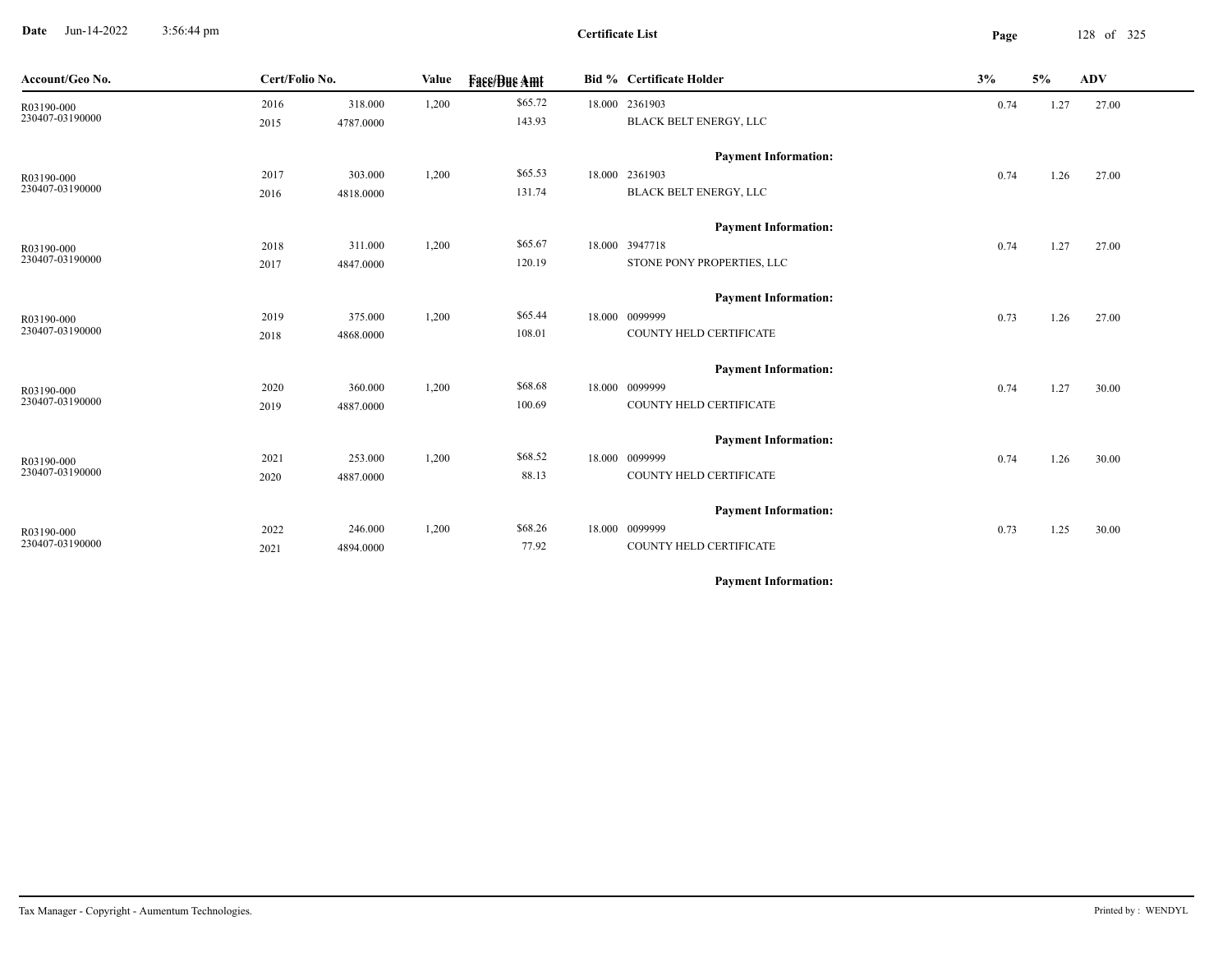**Date** Jun-14-2022 3:56:44 pm **Page** 129 of 325 3:56:44 pm

| Account/Geo No.               | Cert/Folio No.    | Value  | <b>Fase/Bue Amt</b> | <b>Bid % Certificate Holder</b>              | 3%   | 5%    | <b>ADV</b> |
|-------------------------------|-------------------|--------|---------------------|----------------------------------------------|------|-------|------------|
| R03191-000<br>230407-03191000 | 2016<br>319.000   | 12,900 | \$326.28            | 4.500 0000136                                | 7.97 | 13.68 | 27.00      |
|                               | 2015<br>4788.0000 |        | 421.85              | ANNA FERTIC FOUNDATION INC                   |      |       |            |
|                               |                   |        |                     | <b>Payment Information:</b>                  |      |       |            |
| R03191-000<br>230407-03191000 | 312.000<br>2018   | 12,900 | \$325.72<br>514.85  | 13.750 0000136<br>ANNA FERTIC FOUNDATION INC | 7.95 | 13.65 | 27.00      |
|                               | 4848.0000<br>2017 |        |                     |                                              |      |       |            |
|                               |                   |        |                     | <b>Payment Information:</b>                  |      |       |            |
| R03191-000<br>230407-03191000 | 2019<br>376.000   | 12,900 | \$323.20            | 12.500 0000136                               | 7.88 | 13.53 | 27.00      |
|                               | 2018<br>4869.0000 |        | 454.02              | ANNA FERTIC FOUNDATION INC                   |      |       |            |
|                               |                   |        |                     | <b>Payment Information:</b>                  |      |       |            |
| R03191-000<br>230407-03191000 | 2020<br>361.000   | 12,900 | \$328.74            | 13.750 0000136                               | 7.95 | 13.65 | 30.00      |
|                               | 2019<br>4888.0000 |        | 429.16              | ANNA FERTIC FOUNDATION INC                   |      |       |            |
|                               |                   |        |                     | <b>Payment Information:</b>                  |      |       |            |
| R03191-000<br>230407-03191000 | 2021<br>254.000   | 12,900 | \$349.76            | 18.000 2749418                               | 7.91 | 13.58 | 30.00      |
|                               | 2020<br>4888.0000 |        | 403.23              | IDE TECHNOLOGIES, INC                        |      |       |            |
|                               |                   |        |                     | <b>Payment Information:</b>                  |      |       |            |
| R03191-000<br>230407-03191000 | 247.000<br>2022   | 12,900 | \$324.25            | 17.750 4247530                               | 7.83 | 13.44 | 30.00      |
|                               | 2021<br>4895.0000 |        | 346.71              | <b>BRANDY HORKEY</b>                         |      |       |            |
|                               |                   |        |                     | <b>Payment Information:</b>                  |      |       |            |
| R03192-000<br>230407-03192000 | 255.000<br>2021   | 1,370  | \$72.28             | 18.000 4538296                               | 0.84 | 1.44  | 30.00      |
|                               | 2020<br>4890.0000 |        | 92.62               | RICKY W BOVINET                              |      |       |            |
|                               |                   |        |                     | <b>Payment Information:</b>                  |      |       |            |
| R03193-000<br>230407-03193000 | 2022<br>248.000   | 620    | \$55.57             | 18.000 4538296                               | 0.38 | 0.65  | 30.00      |
|                               | 4898.0000<br>2021 |        | 64.60               | RICKY W BOVINET                              |      |       |            |
|                               |                   |        |                     | <b>Payment Information:</b>                  |      |       |            |
| R03195-000                    | 2021<br>256.000   | 1,200  | \$68.52             | 17.750 0876507                               | 0.74 | 1.26  | 30.00      |
| 230407-03195000               | 4893.0000<br>2020 |        | 87.95               | EDMISTON MELENDA J                           |      |       |            |
|                               |                   |        |                     | <b>Payment Information:</b>                  |      |       |            |
| R03195-000                    | 2022<br>249.000   | 1,200  | \$68.26             | 17.750 5366572                               | 0.73 | 1.25  | 30.00      |
| 230407-03195000               | 4900.0000<br>2021 |        | 77.92               | AVK REAL ESTATE LLC                          |      |       |            |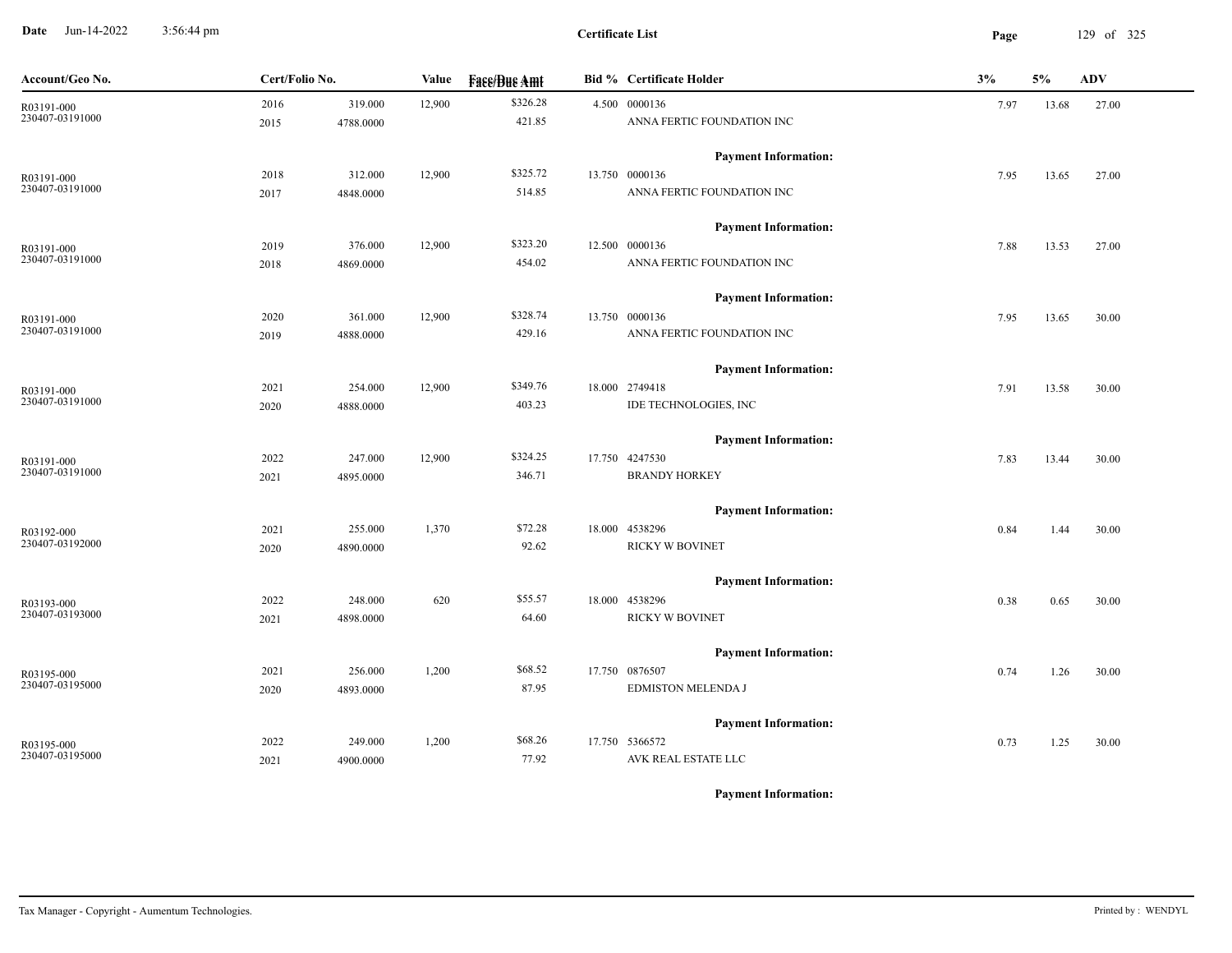**Date** Jun-14-2022 3:56:44 pm **Page** 130 of 325 3:56:44 pm

**Certificate List**

| Account/Geo No.               | Cert/Folio No. |           | Value | <b>Fase/Bue Amt</b> | <b>Bid % Certificate Holder</b> | 3%   | 5%   | <b>ADV</b> |
|-------------------------------|----------------|-----------|-------|---------------------|---------------------------------|------|------|------------|
| R03196-000                    | 2017           | 307.000   | 1,200 | \$65.53             | 18.000 2361903                  | 0.74 | 1.26 | 27.00      |
| 230407-03196000               | 2016           | 4825.0000 |       | 131.74              | BLACK BELT ENERGY, LLC          |      |      |            |
|                               |                |           |       |                     | <b>Payment Information:</b>     |      |      |            |
|                               | 2018           | 313.000   | 1,200 | \$65.67             | 18.000 0099999                  | 0.74 | 1.27 | 27.00      |
| R03196-000<br>230407-03196000 | 2017           | 4854.0000 |       | 120.19              | COUNTY HELD CERTIFICATE         |      |      |            |
|                               |                |           |       |                     | <b>Payment Information:</b>     |      |      |            |
| R03196-000                    | 2019           | 380.000   | 1,200 | \$65.44             | 18.000 0099999                  | 0.73 | 1.26 | 27.00      |
| 230407-03196000               | 2018           | 4875.0000 |       | 108.01              | COUNTY HELD CERTIFICATE         |      |      |            |
|                               |                |           |       |                     | <b>Payment Information:</b>     |      |      |            |
| R03196-000                    | 2021           | 257.000   | 1,200 | \$68.52             | 18.000 0099999                  | 0.74 | 1.26 | 30.00      |
| 230407-03196000               | 2020           | 4894.0000 |       | 88.13               | COUNTY HELD CERTIFICATE         |      |      |            |
|                               |                |           |       |                     | <b>Payment Information:</b>     |      |      |            |
| R03196-000                    | 2022           | 250.000   | 1,200 | \$68.26             | 18.000 4538296                  | 0.73 | 1.25 | 30.00      |
| 230407-03196000               | 2021           | 4901.0000 |       | 77.92               | <b>RICKY W BOVINET</b>          |      |      |            |
|                               |                |           |       |                     | <b>Payment Information:</b>     |      |      |            |
| R03197-000                    | 2022           | 251.000   | 1,200 | \$68.26             | 17.750 5366572                  | 0.73 | 1.25 | 30.00      |
| 230407-03197000               | 2021           | 4902.0000 |       | 77.92               | AVK REAL ESTATE LLC             |      |      |            |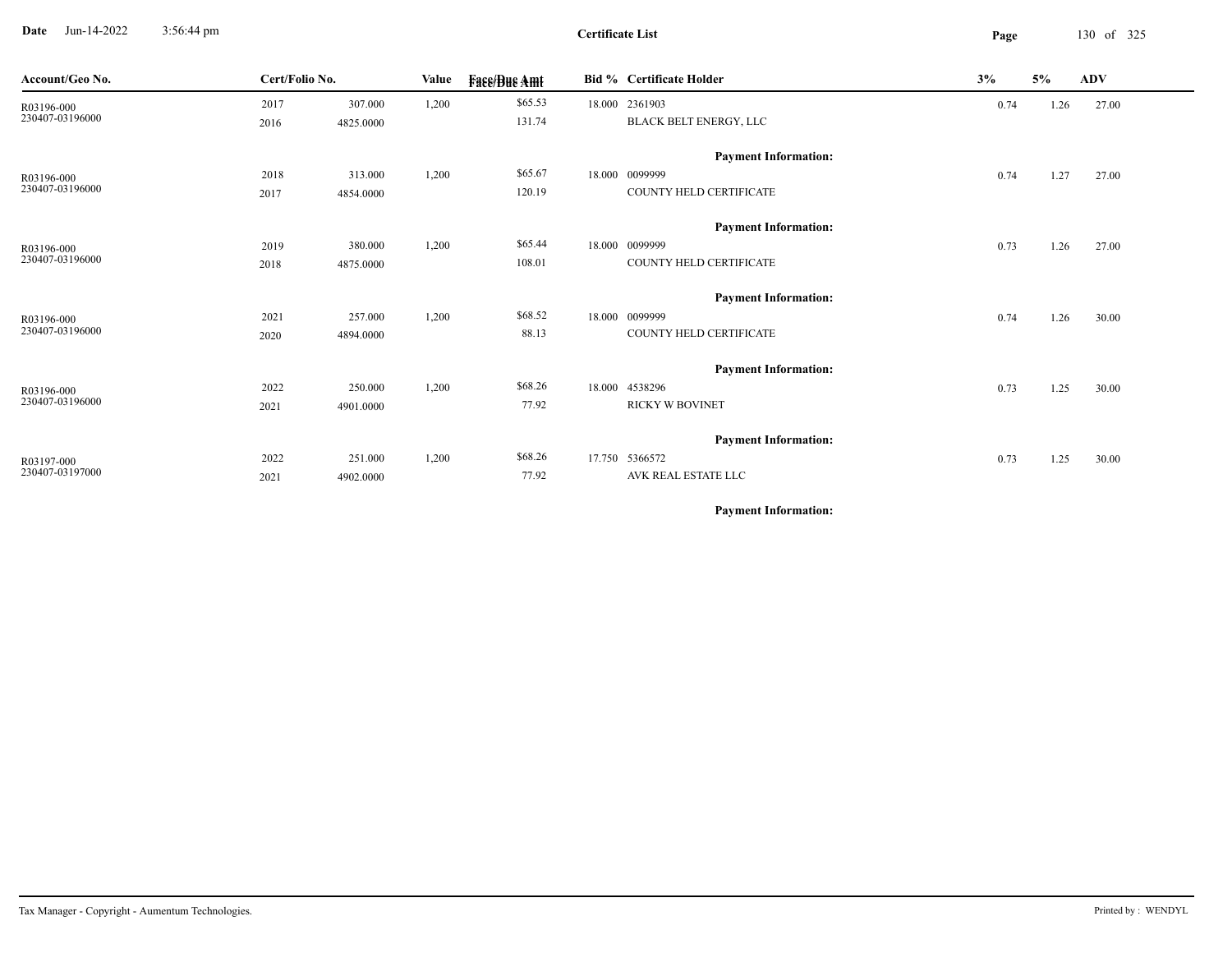**Date** Jun-14-2022 3:56:44 pm **Page** 131 of 325 3:56:44 pm

**Certificate List**

| Account/Geo No. | Cert/Folio No. |           | Value | <b>Fase/Bue Amt</b> | <b>Bid % Certificate Holder</b> | 3%   | 5%   | <b>ADV</b> |
|-----------------|----------------|-----------|-------|---------------------|---------------------------------|------|------|------------|
| R03198-000      | 2016           | 325.000   | 1,200 | \$65.72             | 18.000 2361903                  | 0.74 | 1.27 | 27.00      |
| 230407-03198000 | 2015           | 4796.0000 |       | 143.93              | BLACK BELT ENERGY, LLC          |      |      |            |
|                 |                |           |       |                     | <b>Payment Information:</b>     |      |      |            |
| R03198-000      | 2017           | 308.000   | 1,200 | \$65.53             | 18.000 2361900                  | 0.74 | 1.26 | 27.00      |
| 230407-03198000 | 2016           | 4827.0000 |       | 131.74              | SHO, LLC                        |      |      |            |
|                 |                |           |       |                     | <b>Payment Information:</b>     |      |      |            |
| R03198-000      | 2018           | 315.000   | 1,200 | \$65.67             | 18.000 3947714                  | 0.74 | 1.27 | 27.00      |
| 230407-03198000 | 2017           | 4856.0000 |       | 120.19              | FAVAN FARMS, LLC                |      |      |            |
|                 |                |           |       |                     | <b>Payment Information:</b>     |      |      |            |
| R03198-000      | 2019           | 382.000   | 1,200 | \$65.44             | 18.000 0099999                  | 0.73 | 1.26 | 27.00      |
| 230407-03198000 | 2018           | 4877.0000 |       | 108.01              | COUNTY HELD CERTIFICATE         |      |      |            |
|                 |                |           |       |                     | <b>Payment Information:</b>     |      |      |            |
| R03198-000      | 2020           | 365.000   | 1,200 | \$68.68             | 18.000 0099999                  | 0.74 | 1.27 | 30.00      |
| 230407-03198000 | 2019           | 4896.0000 |       | 100.69              | COUNTY HELD CERTIFICATE         |      |      |            |
|                 |                |           |       |                     | <b>Payment Information:</b>     |      |      |            |
| R03198-000      | 2021           | 258.000   | 1,200 | \$68.52             | 18.000 5356931                  | 0.74 | 1.26 | 30.00      |
| 230407-03198000 | 2020           | 4896.0000 |       | 88.13               | GATHERS NO MOSS, LLC            |      |      |            |
|                 |                |           |       |                     | <b>Payment Information:</b>     |      |      |            |
| R03198-000      | 2022           | 252.000   | 1,200 | \$68.26             | 18.000 0099999                  | 0.73 | 1.25 | 30.00      |
| 230407-03198000 | 2021           | 4903.0000 |       | 77.92               | COUNTY HELD CERTIFICATE         |      |      |            |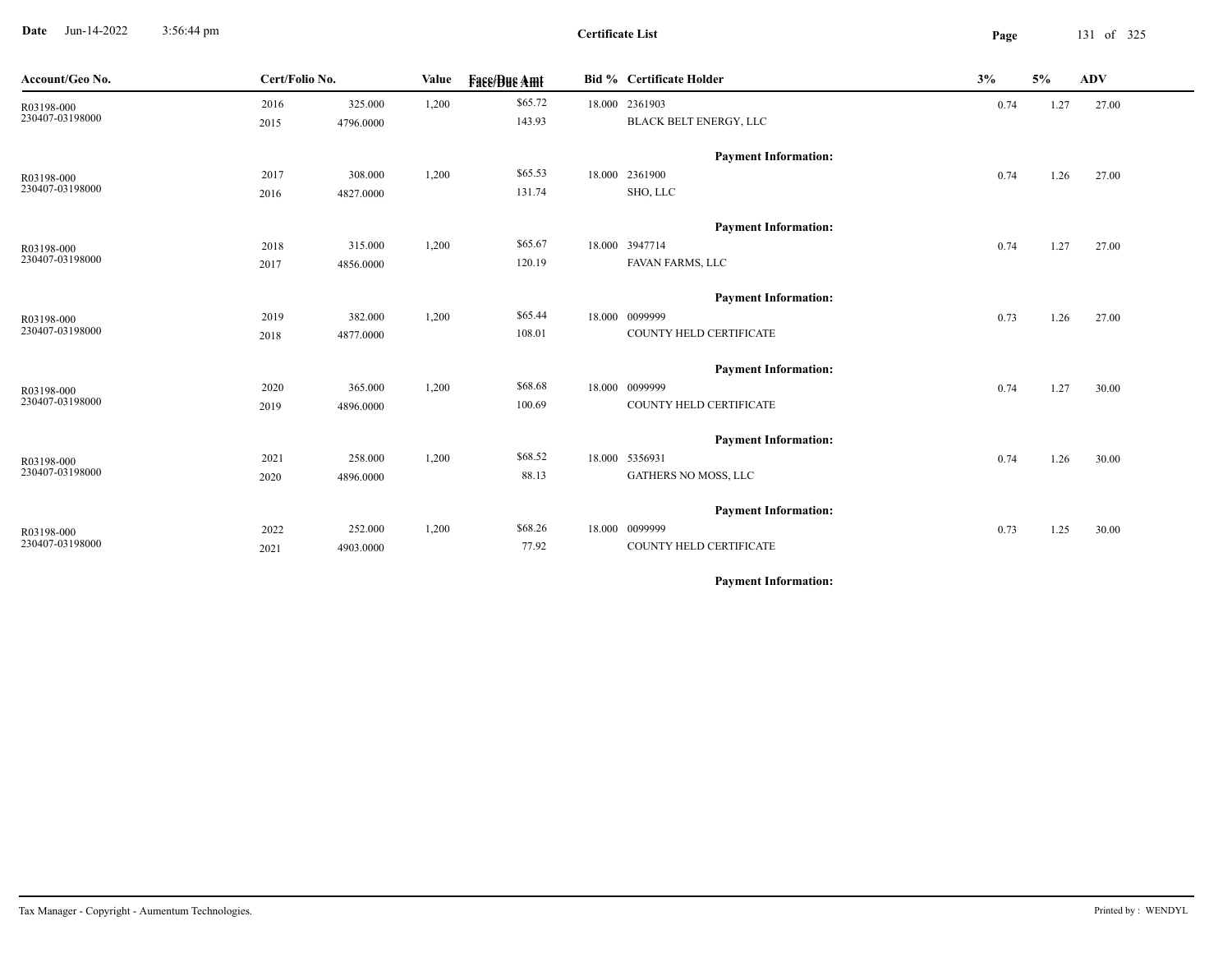**Date** Jun-14-2022 3:56:44 pm **Page** 132 of 325 3:56:44 pm

**Certificate List**

| Account/Geo No. | Cert/Folio No. |           | Value | <b>Face/Bue Amt</b> | <b>Bid % Certificate Holder</b> | 3%   | 5%   | <b>ADV</b> |
|-----------------|----------------|-----------|-------|---------------------|---------------------------------|------|------|------------|
| R03200-000      | 2016           | 326.000   | 950   | \$60.16             | 18.000 2361903                  | 0.59 | 1.01 | 27.00      |
| 230407-03200000 | 2015           | 4798.0000 |       | 132.29              | BLACK BELT ENERGY, LLC          |      |      |            |
|                 |                |           |       |                     | <b>Payment Information:</b>     |      |      |            |
| R03200-000      | 2017           | 309.000   | 950   | \$60.00             | 18.000 2361900                  | 0.58 | 1.00 | 27.00      |
| 230407-03200000 | 2016           | 4829.0000 |       | 121.15              | SHO, LLC                        |      |      |            |
|                 |                |           |       |                     | <b>Payment Information:</b>     |      |      |            |
| R03200-000      | 2018           | 316.000   | 950   | \$60.11             | 18.000 3947718                  | 0.59 | 1.01 | 27.00      |
| 230407-03200000 | 2017           | 4858.0000 |       | 110.54              | STONE PONY PROPERTIES, LLC      |      |      |            |
|                 |                |           |       |                     | <b>Payment Information:</b>     |      |      |            |
| R03200-000      | 2019           | 383.000   | 950   | \$59.94             | 18.000 0099999                  | 0.58 | 1.00 | 27.00      |
| 230407-03200000 | 2018           | 4879.0000 |       | 99.46               | COUNTY HELD CERTIFICATE         |      |      |            |
|                 |                |           |       |                     | <b>Payment Information:</b>     |      |      |            |
| R03200-000      | 2020           | 366.000   | 950   | \$63.11             | 18.000 0099999                  | 0.59 | 1.01 | 30.00      |
| 230407-03200000 | 2019           | 4898.0000 |       | 93.03               | COUNTY HELD CERTIFICATE         |      |      |            |
|                 |                |           |       |                     | <b>Payment Information:</b>     |      |      |            |
| R03200-000      | 2021           | 259.000   | 950   | \$62.99             | 18.000 0099999                  | 0.58 | 1.00 | 30.00      |
| 230407-03200000 | 2020           | 4898.0000 |       | 81.52               | COUNTY HELD CERTIFICATE         |      |      |            |
|                 |                |           |       |                     | <b>Payment Information:</b>     |      |      |            |
| R03200-000      | 2022           | 253.000   | 950   | \$62.78             | 18.000 0099999                  | 0.58 | 0.99 | 30.00      |
| 230407-03200000 | 2021           | 4905.0000 |       | 72.17               | COUNTY HELD CERTIFICATE         |      |      |            |
|                 |                |           |       |                     | <b>Payment Information:</b>     |      |      |            |
| R03201-000      | 2022           | 254.000   | 1,190 | \$68.03             | 17.750 5366572                  | 0.72 | 1.24 | 30.00      |
| 230407-03201000 | 2021           | 4906.0000 |       | 77.68               | AVK REAL ESTATE LLC             |      |      |            |
|                 |                |           |       |                     | <b>Payment Information:</b>     |      |      |            |
| R03208-000      | 2022           | 255.000   | 5,110 | \$156.38            | 12.250 4538281                  | 3.17 | 5.45 | 30.00      |
| 230407-03208000 | 2021           | 4913.0000 |       | 170.45              | FLORIDA TAX LIEN MANAGEMENT LL  |      |      |            |
|                 |                |           |       |                     | <b>Payment Information:</b>     |      |      |            |
| R03220-000      | 2022           | 256.000   | 1,060 | \$65.19             | 17.750 5366572                  | 0.64 | 1.10 | 30.00      |
| 230407-03220000 | 2021           | 4925.0000 |       | 74.70               | AVK REAL ESTATE LLC             |      |      |            |
|                 |                |           |       |                     | <b>Payment Information:</b>     |      |      |            |
| R03223-100      | 2021           | 261.000   | 780   | \$59.25             | 18.000 0099999                  | 0.48 | 0.82 | 30.00      |
| 230407-03223100 | 2020           | 4922.0000 |       | 77.05               | COUNTY HELD CERTIFICATE         |      |      |            |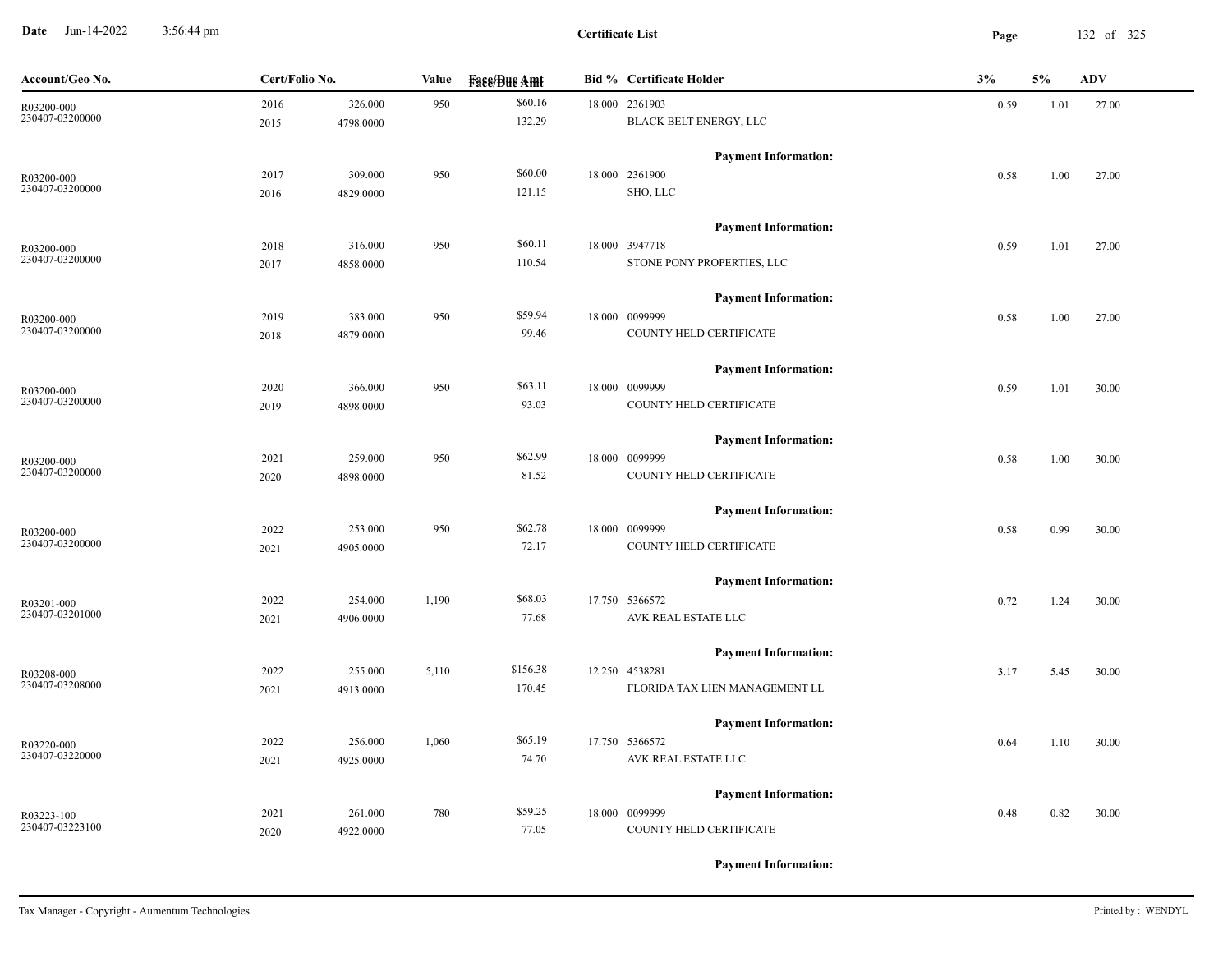**Date** Jun-14-2022 3:56:44 pm **Page** 133 of 325 3:56:44 pm

**Certificate List**

| Account/Geo No.               | Cert/Folio No. |           | Value | <b>Fase/Bue Amt</b> | <b>Bid % Certificate Holder</b>    | 3%   | 5%   | <b>ADV</b> |
|-------------------------------|----------------|-----------|-------|---------------------|------------------------------------|------|------|------------|
| R03229-000<br>230407-03229000 | 2019           | 386.000   | 1,160 | \$64.56             | 18.000 0876507                     | 0.71 | 1.22 | 27.00      |
|                               | 2018           | 4907.0000 |       | 106.64              | EDMISTON MELENDA J                 |      |      |            |
|                               |                |           |       |                     | <b>Payment Information:</b>        |      |      |            |
| R03229-000<br>230407-03229000 | 2020           | 369.000   | 1,160 | \$67.79             | 18.000 5331795                     | 0.72 | 1.23 | 30.00      |
|                               | 2019           | 4926.0000 |       | 99.46               | <b>MATTHIAS A WILL</b>             |      |      |            |
|                               |                |           |       |                     | <b>Payment Information:</b>        |      |      |            |
| R03229-000                    | 2021           | 262.000   | 1,160 | \$67.64             | 18.000 4247530                     | 0.71 | 1.22 | 30.00      |
| 230407-03229000               | 2020           | 4926.0000 |       | 87.08               | <b>BRANDY HORKEY</b>               |      |      |            |
|                               |                |           |       |                     | <b>Payment Information:</b>        |      |      |            |
| R03229-000                    | 2022           | 257.000   | 1,160 | \$67.38             | 18.000 4538296                     | 0.70 | 1.21 | 30.00      |
| 230407-03229000               | 2021           | 4933.0000 |       | 77.00               | RICKY W BOVINET                    |      |      |            |
|                               |                |           |       |                     | <b>Payment Information:</b>        |      |      |            |
| R03230-000                    | 2019           | 387.000   | 1,160 | \$64.56             | 18.000 0876507                     | 0.71 | 1.22 | 27.00      |
| 230407-03230000               | 2018           | 4908.0000 |       | 106.64              | <b>EDMISTON MELENDA J</b>          |      |      |            |
|                               |                |           |       |                     | <b>Payment Information:</b>        |      |      |            |
| R03230-000                    | 2020           | 370.000   | 1,160 | \$67.79             | 18.000 5331795                     | 0.72 | 1.23 | 30.00      |
| 230407-03230000               | 2019           | 4927.0000 |       | 99.46               | MATTHIAS A WILL                    |      |      |            |
|                               |                |           |       |                     | <b>Payment Information:</b>        |      |      |            |
| R03230-000                    | 2021           | 263.000   | 1,160 | \$67.64             | 18.000 4247530                     | 0.71 | 1.22 | 30.00      |
| 230407-03230000               | 2020           | 4927.0000 |       | 87.08               | <b>BRANDY HORKEY</b>               |      |      |            |
|                               |                |           |       |                     | <b>Payment Information:</b>        |      |      |            |
| R03230-000                    | 2022           | 258.000   | 1,160 | \$67.38             | 18.000 4538296                     | 0.70 | 1.21 | 30.00      |
| 230407-03230000               | 2021           | 4934.0000 |       | 77.00               | <b>RICKY W BOVINET</b>             |      |      |            |
|                               |                |           |       |                     | <b>Payment Information:</b>        |      |      |            |
| R03234-000                    | 2022           | 259.000   | 3,000 | \$107.64            | 15.750 0002826                     | 1.82 | 3.13 | 30.00      |
| 230407-03234000               | 2021           | 4939.0000 |       | 119.27              | <b>WAH REAL ESTATE INVESTMENTS</b> |      |      |            |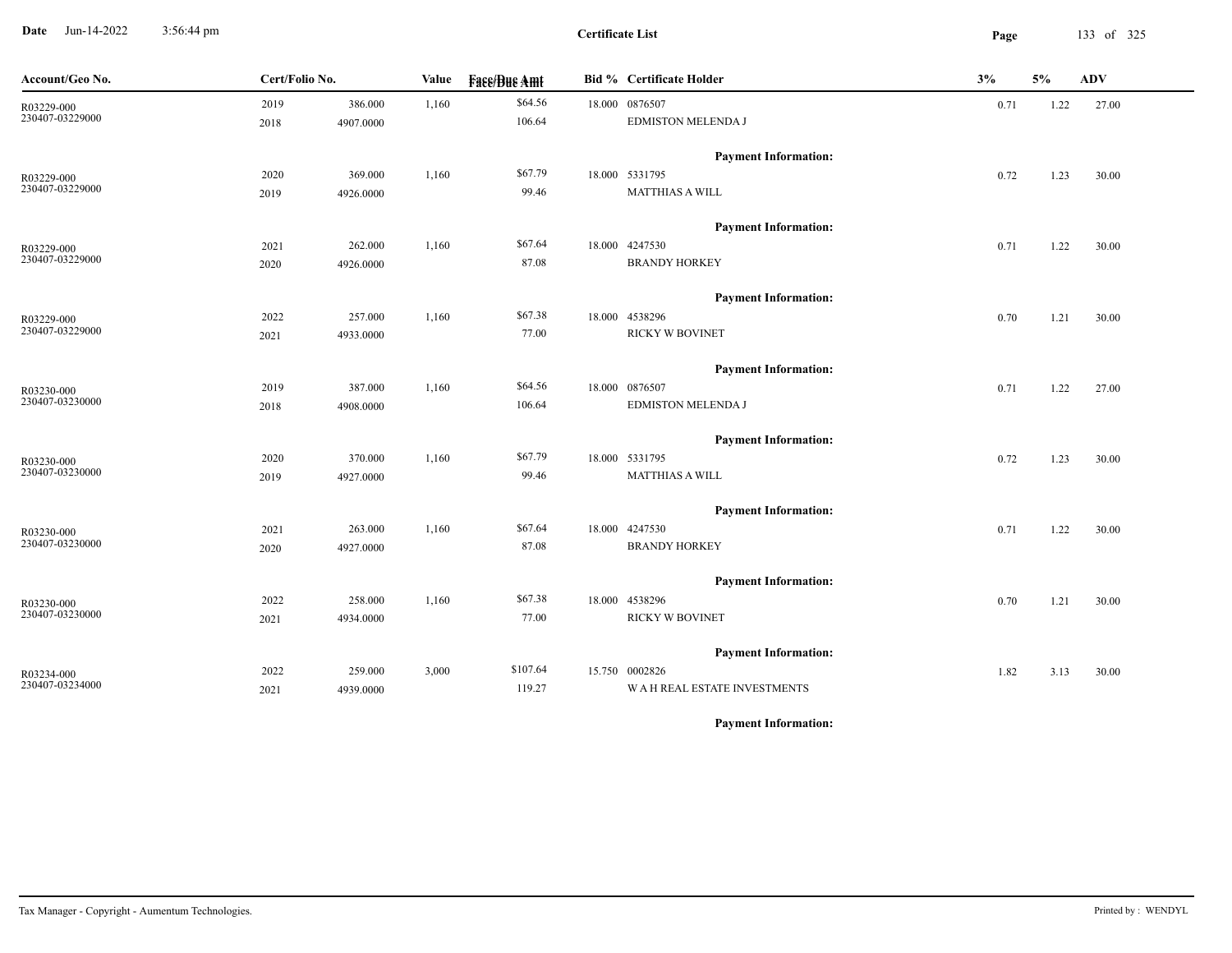**Date** Jun-14-2022 3:56:44 pm **Page** 134 of 325 3:56:44 pm

| Account/Geo No.               | Cert/Folio No. |           | Value  | <b>Fase/Bue Amt</b> | <b>Bid % Certificate Holder</b> | 3%    | 5%    | <b>ADV</b> |
|-------------------------------|----------------|-----------|--------|---------------------|---------------------------------|-------|-------|------------|
| R03249-000                    | 2020           | 372.000   | 6,380  | \$183.82            | 13.750 0003476                  | 3.93  | 6.75  | 30.00      |
| 230407-03249000               | 2019           | 4947.0000 |        | 242.73              | <b>KARTEZENIS KARL</b>          |       |       |            |
|                               |                |           |        |                     | <b>GUARDIAN GL INV MGMT CO</b>  |       |       |            |
|                               |                |           |        |                     | <b>Payment Information:</b>     |       |       |            |
| R03249-000                    | 2021           | 265.000   | 6,380  | \$211.24            | 18.000 2749418                  | 3.91  | 6.72  | 30.00      |
| 230407-03249000               | 2020           | 4947.0000 |        | 233.33              | IDE TECHNOLOGIES, INC           |       |       |            |
|                               |                |           |        |                     | <b>Payment Information:</b>     |       |       |            |
| R03249-000                    | 2022           | 260.000   | 7,010  | \$202.53            | 17.750 4247530                  | 4.45  | 7.64  | 30.00      |
| 230407-03249000               | 2021           | 4954.0000 |        | 218.91              | <b>BRANDY HORKEY</b>            |       |       |            |
|                               |                |           |        |                     | <b>Payment Information:</b>     |       |       |            |
| R03250-000                    | 2017           | 314.000   | 21,990 | \$525.11            | 14.000 2749417                  | 13.48 | 23.15 | 27.00      |
| 230407-03250000               | 2016           | 4879.0000 |        | 905.06              | MICHAEL E. HOLLAND              |       |       |            |
|                               |                |           |        |                     | <b>DOLORES A. HOLLAND</b>       |       |       |            |
|                               |                |           |        |                     | <b>Payment Information:</b>     |       |       |            |
| R03250-000                    | 2018           | 321.000   | 20,750 | \$500.21            | 13.750 2749417                  | 12.79 | 21.96 | 27.00      |
| 230407-03250000               | 2017           | 4908.0000 |        | 787.31              | MICHAEL E. HOLLAND              |       |       |            |
|                               |                |           |        |                     | <b>DOLORES A. HOLLAND</b>       |       |       |            |
|                               |                |           |        |                     | <b>Payment Information:</b>     |       |       |            |
| R03250-000                    | 2019           | 393.000   | 19,530 | \$469.30            | 17.500 4538291                  | 11.94 | 20.49 | 27.00      |
| 230407-03250000               | 2018           | 4929.0000 |        | 728.78              | MATHON TAX CERT 2019 LLC        |       |       |            |
|                               |                |           |        |                     | MATHON TAX CERT 2019 LLC & U.S  |       |       |            |
|                               |                |           |        |                     | <b>Payment Information:</b>     |       |       |            |
| R03250-000<br>230407-03250000 | 2021           | 266.000   | 16,290 | \$402.08            | 16.750 0003172                  | 9.99  | 17.15 | 30.00      |
|                               | 2020           | 4948.0000 |        | 481.29              | <b>RAJENDRA INC</b>             |       |       |            |
|                               |                |           |        |                     | <b>RAJENDRA INC</b>             |       |       |            |
|                               |                |           |        |                     | <b>Payment Information:</b>     |       |       |            |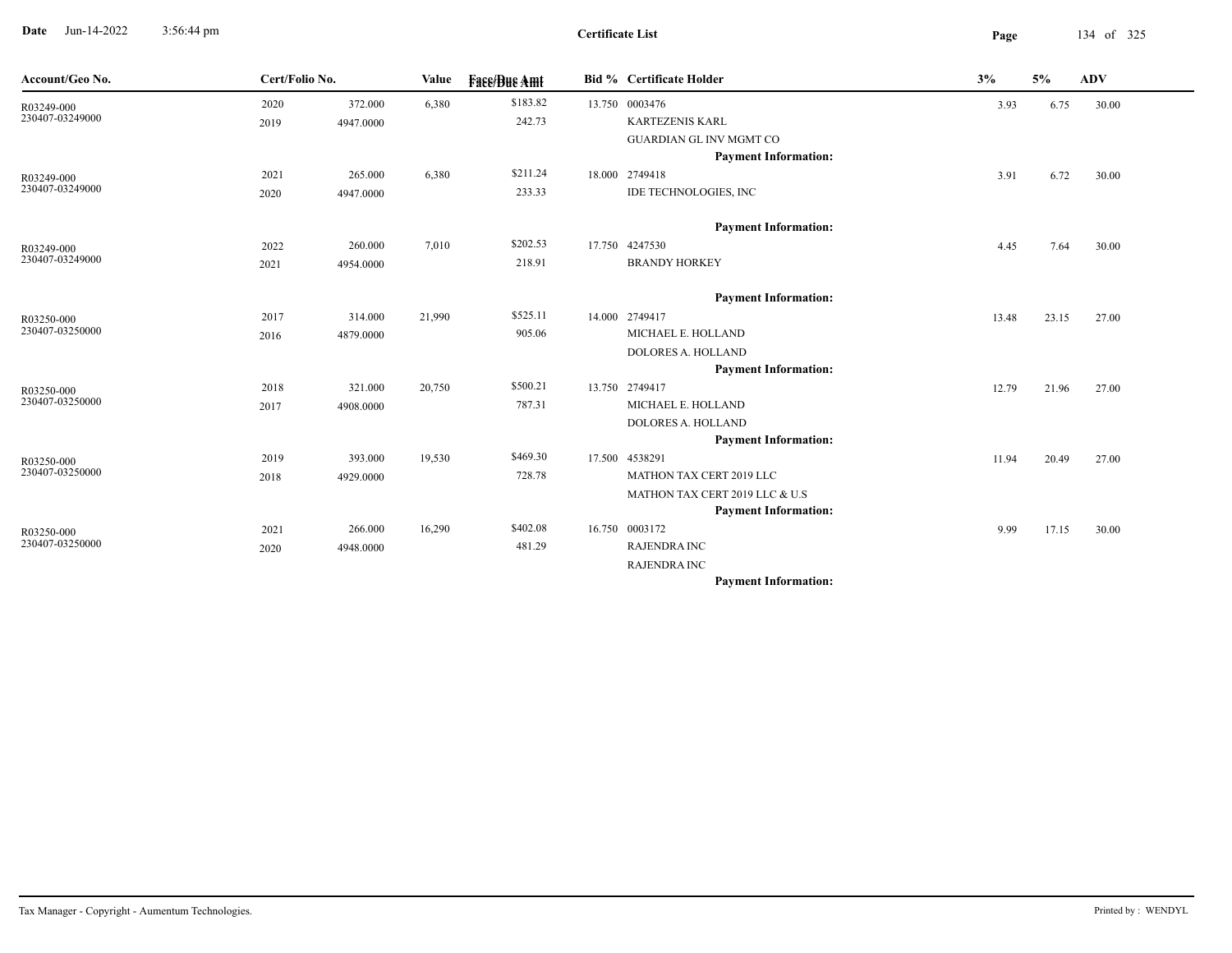**Date** Jun-14-2022 3:56:44 pm **Page** 135 of 325 3:56:44 pm

**Certificate List**

| Account/Geo No. | Cert/Folio No. |           | Value | <b>Face/Bue Amt</b> | <b>Bid % Certificate Holder</b> | 3%   | 5%   | <b>ADV</b> |
|-----------------|----------------|-----------|-------|---------------------|---------------------------------|------|------|------------|
| R03254-000      | 2016           | 334.000   | 810   | \$57.04             | 18.000 2361903                  | 0.50 | 0.86 | 27.00      |
| 230407-03254000 | 2015           | 4852.0000 |       | 125.75              | BLACK BELT ENERGY, LLC          |      |      |            |
|                 |                |           |       |                     | <b>Payment Information:</b>     |      |      |            |
| R03254-000      | 2017           | 315.000   | 820   | \$57.13             | 18.000 2361900                  | 0.50 | 0.86 | 27.00      |
| 230407-03254000 | 2016           | 4884.0000 |       | 115.65              | SHO, LLC                        |      |      |            |
|                 |                |           |       |                     | <b>Payment Information:</b>     |      |      |            |
| R03254-000      | 2018           | 322.000   | 820   | \$57.24             | 18.000 3947718                  | 0.51 | 0.87 | 27.00      |
| 230407-03254000 | 2017           | 4913.0000 |       | 105.56              | STONE PONY PROPERTIES, LLC      |      |      |            |
|                 |                |           |       |                     | <b>Payment Information:</b>     |      |      |            |
| R03254-000      | 2019           | 394.000   | 820   | \$57.07             | 18.000 0099999                  | 0.50 | 0.86 | 27.00      |
| 230407-03254000 | 2018           | 4934.0000 |       | 94.99               | COUNTY HELD CERTIFICATE         |      |      |            |
|                 |                |           |       |                     | <b>Payment Information:</b>     |      |      |            |
| R03254-000      | 2020           | 374.000   | 820   | \$60.23             | 18.000 0099999                  | 0.51 | 0.87 | 30.00      |
| 230407-03254000 | 2019           | 4953.0000 |       | 89.07               | COUNTY HELD CERTIFICATE         |      |      |            |
|                 |                |           |       |                     | <b>Payment Information:</b>     |      |      |            |
| R03254-000      | 2021           | 267.000   | 820   | \$60.12             | 18.000 4538296                  | 0.50 | 0.86 | 30.00      |
| 230407-03254000 | 2020           | 4953.0000 |       | 78.09               | <b>RICKY W BOVINET</b>          |      |      |            |
|                 |                |           |       |                     | <b>Payment Information:</b>     |      |      |            |
| R03254-000      | 2022           | 261.000   | 820   | \$59.96             | 18.000 0099999                  | 0.50 | 0.86 | 30.00      |
| 230407-03254000 | 2021           | 4960.0000 |       | 69.21               | COUNTY HELD CERTIFICATE         |      |      |            |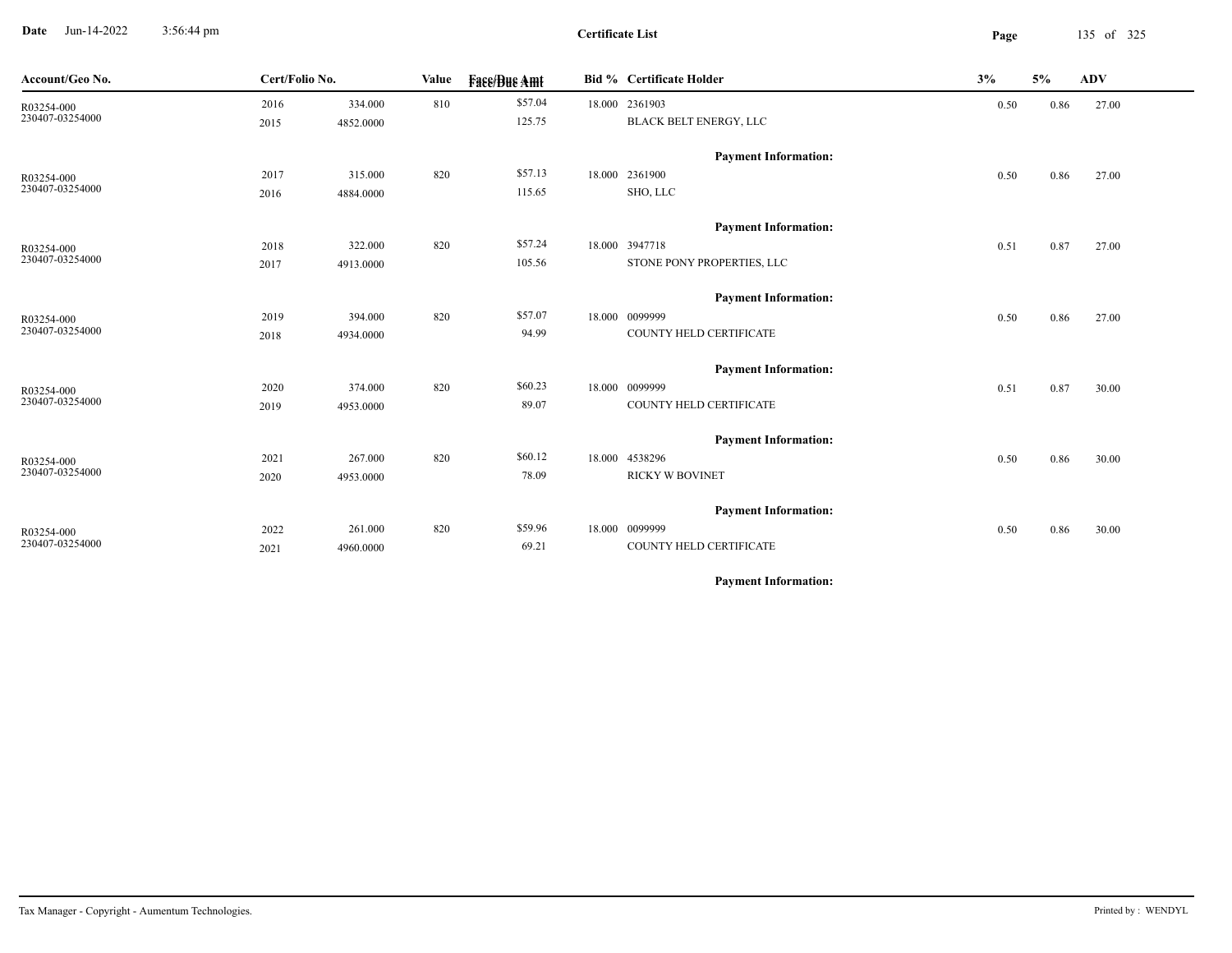**Date** Jun-14-2022 3:56:44 pm **Page** 136 of 325 3:56:44 pm

| Account/Geo No.               | Cert/Folio No. |            | Value  | <b>Face/Bue Amt</b> | <b>Bid % Certificate Holder</b>                      |    | 3%    | 5%    | <b>ADV</b> |
|-------------------------------|----------------|------------|--------|---------------------|------------------------------------------------------|----|-------|-------|------------|
| R03276-000<br>230407-03276000 | 2016           | 336.000    | 52,810 | \$618.32            | 14.750 0000002                                       | 01 | 16.07 | 27.59 | 27.00      |
|                               | 2015           | 4874.0000  |        | 1,179.38            | <b>BLEVINS JOHN E</b>                                |    |       |       |            |
|                               |                |            |        |                     | <b>BLEVINS JOHN E</b><br><b>Payment Information:</b> |    |       |       |            |
|                               | 2017           | 317.000    | 53,230 | \$616.26            | 14.000 2593330                                       | AH | 16.01 | 27.49 | 27.00      |
| R03276-000<br>230407-03276000 | 2016           | 4906.0000  |        | 1,061.08            | 5T WEALTH PARTNERS LP                                |    |       |       |            |
|                               |                |            |        |                     |                                                      |    |       |       |            |
|                               |                |            |        |                     | <b>Payment Information:</b>                          |    |       |       |            |
| R03276-000                    | 2018           | 324.000    | 54,340 | \$626.55            | 13.750 2593330                                       | AH | 16.30 | 27.98 | 27.00      |
| 230407-03276000               | 2017           | 4935.0000  |        | 984.58              | 5T WEALTH PARTNERS LP                                |    |       |       |            |
|                               |                |            |        |                     | <b>Payment Information:</b>                          |    |       |       |            |
| R03276-000                    | 2019           | 395.000    | 55,480 | \$629.30            | 18.000 3947718                                       | AH | 16.37 | 28.11 | 27.00      |
| 230407-03276000               | 2018           | 4956.0000  |        | 984.81              | STONE PONY PROPERTIES, LLC                           |    |       |       |            |
|                               |                |            |        |                     | <b>Payment Information:</b>                          |    |       |       |            |
| R03276-000                    | 2020           | 376.000    | 56,530 | \$642.90            | 18.000 3947714                                       | AH | 16.67 | 28.61 | 30.00      |
| 230407-03276000               | 2019           | 4975.0000  |        | 890.24              | FAVAN FARMS, LLC                                     |    |       |       |            |
|                               |                |            |        |                     |                                                      |    |       |       |            |
|                               |                |            |        |                     | <b>Payment Information:</b>                          |    |       |       |            |
| R03276-000<br>230407-03276000 | 2021           | 269.000    | 59,170 | \$655.63            | 16.750 5332859                                       | AH | 17.02 | 29.22 | 30.00      |
|                               | 2020           | 4975.0000  |        | 780.85              | PHUONG THI CAO                                       |    |       |       |            |
|                               |                |            |        |                     | PHUONG THI CAO<br><b>Payment Information:</b>        |    |       |       |            |
|                               | 2022           | 262.000    | 59,990 | \$654.71            | 18.000 5366574                                       | AH | 17.00 | 29.18 | 30.00      |
| R03276-000<br>230407-03276000 | 2021           | 4982.0000  |        | 693.70              | PALLUM 401K PLAN                                     |    |       |       |            |
|                               |                |            |        |                     |                                                      |    |       |       |            |
|                               |                |            |        |                     | <b>Payment Information:</b>                          |    |       |       |            |
| R09103-524                    | 2022           | 1059.000   | 33,250 | \$578.13            | 0.250 5356957                                        |    | 14.87 | 25.53 | 30.00      |
| 230409-09103524               | 2021           | 16078.0000 |        | 613.29              | FNA DZ, LLC                                          |    |       |       |            |
|                               |                |            |        |                     | FNA DZ, LLC FBO WSFS                                 |    |       |       |            |
|                               |                |            |        |                     | <b>Payment Information:</b>                          |    |       |       |            |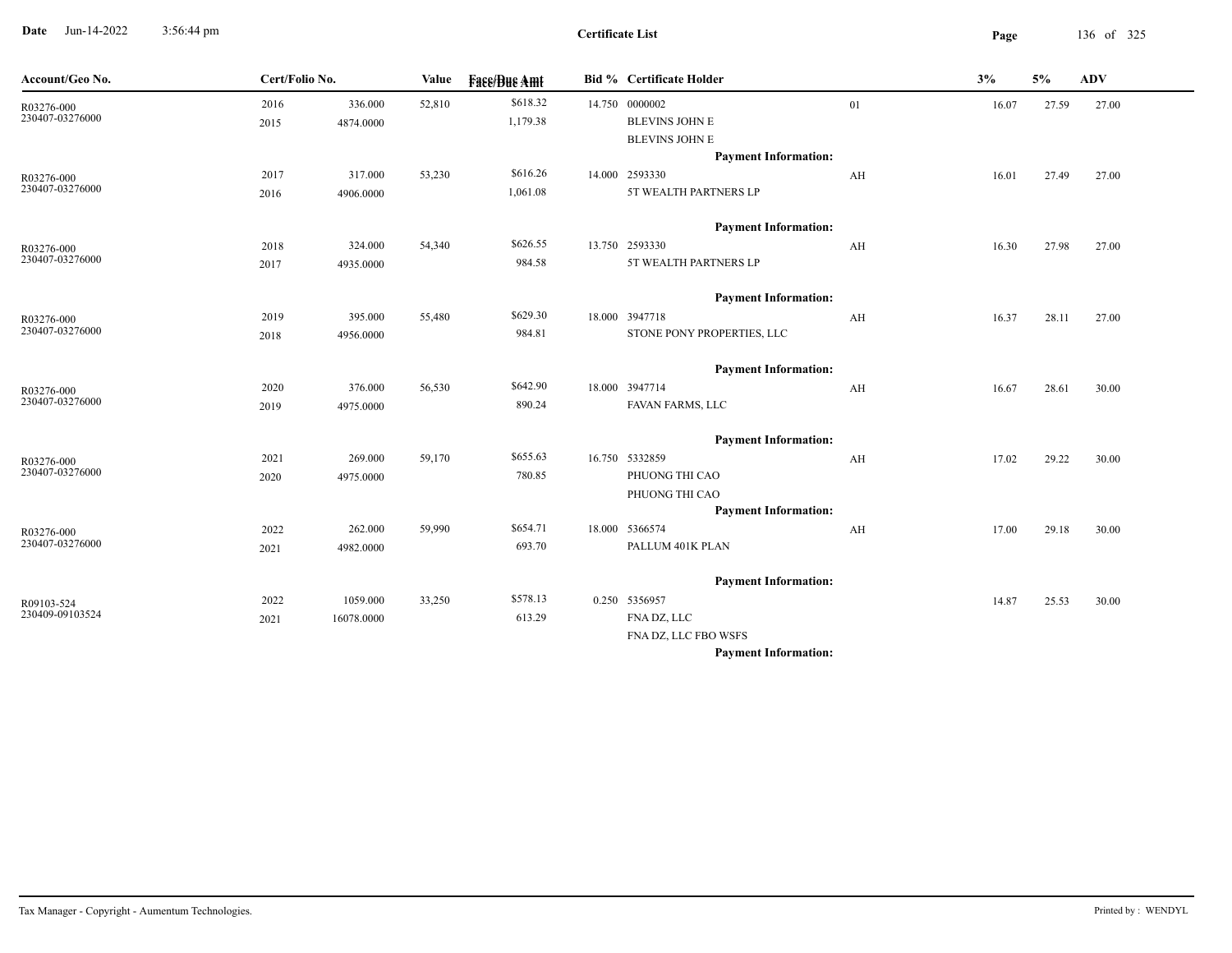**Date** Jun-14-2022 3:56:44 pm **Page** 137 of 325 3:56:44 pm

| Account/Geo No. | Cert/Folio No. |            | Value   | <b>Fase/Bue Amt</b> | Bid % Certificate Holder                                      |    | 3%    | 5%     | <b>ADV</b> |
|-----------------|----------------|------------|---------|---------------------|---------------------------------------------------------------|----|-------|--------|------------|
| R01647-100      | 2016           | 69.000     | 840     | \$53.50             | 18.000 0099999                                                |    | 0.40  | 0.69   | 27.00      |
| 230506-01647100 | 2015           | 1637.0000  |         | 118.33              | COUNTY HELD CERTIFICATE                                       |    |       |        |            |
|                 |                |            |         |                     | <b>Payment Information:</b>                                   |    |       |        |            |
| R01647-100      | 2017           | 66.000     | 840     | \$53.41             | 18.000 0099999                                                |    | 0.40  | 0.69   | 27.00      |
| 230506-01647100 | 2016           | 1657.0000  |         | 108.53              | COUNTY HELD CERTIFICATE                                       |    |       |        |            |
|                 |                |            |         |                     | <b>Payment Information:</b>                                   |    |       |        |            |
| R01647-100      | 2018           | 76.000     | 840     | \$53.16             | 18.000 0099999                                                |    | 0.39  | 0.67   | 27.00      |
| 230506-01647100 | 2017           | 1664.0000  |         | 98.48               | COUNTY HELD CERTIFICATE                                       |    |       |        |            |
|                 |                |            |         |                     | <b>Payment Information:</b>                                   |    |       |        |            |
| R01647-100      | 2019           | 102.000    | 840     | \$53.05             | 18.000 0099999                                                |    | 0.39  | 0.67   | 27.00      |
| 230506-01647100 | 2018           | 1679.0000  |         | 88.74               | COUNTY HELD CERTIFICATE                                       |    |       |        |            |
|                 |                |            |         |                     | <b>Payment Information:</b>                                   |    |       |        |            |
| R01647-100      | 2020           | 81.000     | 840     | \$55.85             | 18.000 0099999                                                |    | 0.38  | 0.66   | 30.00      |
| 230506-01647100 | 2019           | 1684.0000  |         | 83.04               | COUNTY HELD CERTIFICATE                                       |    |       |        |            |
|                 |                |            |         |                     | <b>Payment Information:</b>                                   |    |       |        |            |
| R08617-002      | 2021           | 1106.000   | 207,750 | \$3,561.20          | 0.250 0876575                                                 |    | 97.62 | 167.58 | 30.00      |
| 230508-08617002 | 2020           | 15023.0000 |         | 3,745.51            | TLGFY, LLC                                                    |    |       |        |            |
|                 |                |            |         |                     | CAPITAL ONE, N.A., AS COLLATER<br><b>Payment Information:</b> |    |       |        |            |
| R08617-002      | 2022           | 1012.000   | 157,510 | \$2,091.31          | 0.250 4247548                                                 | AH | 56.85 | 97.59  | 30.00      |
| 230508-08617002 | 2021           | 15056.0000 |         | 2,202.13            | ASSEMBLY TAX 36, LLC                                          |    |       |        |            |
|                 |                |            |         |                     | ASSEMBLY TAX 36 LLC CARE OF CU                                |    |       |        |            |
|                 |                |            |         |                     | <b>Payment Information:</b>                                   |    |       |        |            |
| $R08618-100$    | 2022           | 1013.000   | 22,110  | \$193.41            | 18.000 0099999                                                | AH | 4.20  | 7.21   | 30.00      |
| 230508-08618100 | 2021           | 15065.0000 |         | 209.33              | COUNTY HELD CERTIFICATE                                       |    |       |        |            |
|                 |                |            |         |                     | <b>Payment Information:</b>                                   |    |       |        |            |
| R06367-521      | 2022           | 724.000    | 31,590  | \$589.22            | 0.250 5356948                                                 |    | 15.18 | 26.06  | 30.00      |
| 230607-06367521 | 2021           | 9541.0000  |         | 624.93              | CC2 FL LLC                                                    |    |       |        |            |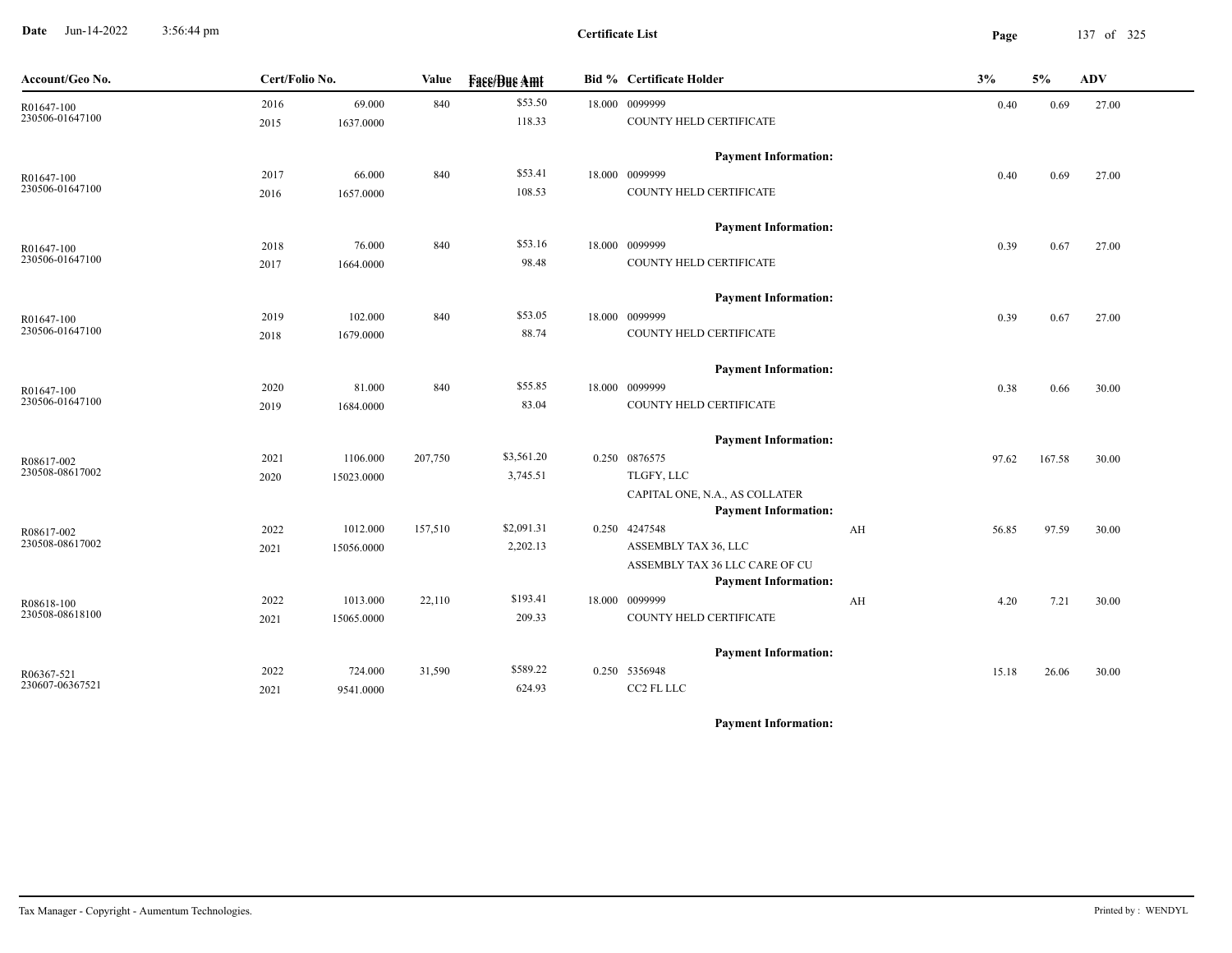**Date** Jun-14-2022 3:56:44 pm **Page** 138 of 325 3:56:44 pm

| Account/Geo No.               | Cert/Folio No. |            | Value   | <b>Face/Bue Amt</b> | <b>Bid % Certificate Holder</b> | 3%    | 5%     | <b>ADV</b> |
|-------------------------------|----------------|------------|---------|---------------------|---------------------------------|-------|--------|------------|
| R06367-534                    | 2018           | 826.000    | 13,750  | \$334.18            | 7.500 0000173                   | 8.19  | 14.06  | 27.00      |
| 230607-06367534               | 2017           | 9482.0000  |         | 442.77              | PICKFORD SHIRLEY R TRUSTEE      |       |        |            |
|                               |                |            |         |                     | SHIRLEY R PICKFORD REV TRUST    |       |        |            |
|                               |                |            |         |                     | <b>Payment Information:</b>     |       |        |            |
| R06367-534                    | 2019           | 984.000    | 15,120  | \$344.79            | 5.750 0000173                   | 8.48  | 14.56  | 27.00      |
| 230607-06367534               | 2018           | 9509.0000  |         | 412.17              | PICKFORD SHIRLEY R TRUSTEE      |       |        |            |
|                               |                |            |         |                     | SHIRLEY R PICKFORD REV TRUST    |       |        |            |
|                               |                |            |         |                     | <b>Payment Information:</b>     |       |        |            |
| R06367-534                    | 2020           | 890.000    | 16,630  | \$358.05            | 5.750 2749418                   | 8.77  | 15.05  | 30.00      |
| 230607-06367534               | 2019           | 9535.0000  |         | 407.19              | IDE TECHNOLOGIES, INC           |       |        |            |
|                               |                |            |         |                     | <b>Payment Information:</b>     |       |        |            |
| R06367-534                    | 2021           | 760.000    | 17,200  | \$358.68            | 5.000 1704280                   | 8.78  | 15.08  | 30.00      |
| 230607-06367534               | 2020           | 9535.0000  |         | 384.36              | <b>MARRIOTT ROBERT</b>          |       |        |            |
|                               |                |            |         |                     | <b>Payment Information:</b>     |       |        |            |
| R06367-534                    | 2022           | 725.000    | 17,200  | \$357.19            | 5.750 1704280                   | 8.74  | 15.01  | 30.00      |
| 230607-06367534               | 2021           | 9554.0000  |         | 381.30              | <b>MARRIOTT ROBERT</b>          |       |        |            |
|                               |                |            |         |                     |                                 |       |        |            |
|                               |                |            |         |                     | <b>Payment Information:</b>     |       |        |            |
| R06367-551<br>230607-06367551 | 2020           | 893.000    | 33,930  | \$639.40            | 3.500 0000173                   | 16.57 | 28.45  | 30.00      |
|                               | 2019           | 9552.0000  |         | 692.27              | PICKFORD SHIRLEY R TRUSTEE      |       |        |            |
|                               |                |            |         |                     | SHIRLEY R PICKFORD REV TRUST    |       |        |            |
|                               |                |            |         |                     | <b>Payment Information:</b>     |       |        |            |
| R06367-551<br>230607-06367551 | 2021           | 762.000    | 33,930  | \$629.88            | 0.250 3097555                   | 16.31 | 27.99  | 30.00      |
|                               | 2020           | 9552.0000  |         | 667.62              | SAVVY FL LLC                    |       |        |            |
|                               |                |            |         |                     | FIRST HORIZON COLLATERAL ASSIG  |       |        |            |
|                               |                |            |         |                     | <b>Payment Information:</b>     |       |        |            |
| R06367-551<br>230607-06367551 | 2022           | 726.000    | 35,000  | \$644.20            | 0.250 5356948                   | 16.70 | 28.68  | 30.00      |
|                               | 2021           | 9571.0000  |         | 682.66              | CC2 FL LLC                      |       |        |            |
|                               |                |            |         |                     | <b>Payment Information:</b>     |       |        |            |
| R06367-555                    | 2022           | 727.000    | 18,050  | \$333.05            | 0.250 5356948                   | 8.07  | 13.86  | 30.00      |
| 230607-06367555               | 2021           | 9574.0000  |         | 355.95              | CC2 FL LLC                      |       |        |            |
|                               |                |            |         |                     | <b>Payment Information:</b>     |       |        |            |
| R09480-300                    | 2021           | 1185.000   | 134,430 | \$2,372.64          | 0.250 4247548                   | 64.65 | 110.98 | 30.00      |
| 230909-09480300               | 2020           | 16880.0000 |         | 2,497.52            | ASSEMBLY TAX 36, LLC            |       |        |            |
|                               |                |            |         |                     | ASSEMBLY TAX 36 LLC CARE OF CU  |       |        |            |
|                               |                |            |         |                     | <b>Payment Information:</b>     |       |        |            |
| R09480-300                    | 2022           | 1088.000   | 147,870 | \$2,641.87          | 0.250 5356948                   | 72.12 | 123.80 | 30.00      |
| 230909-09480300               | 2021           | 16917.0000 |         | 2,780.21            | CC2 FL LLC                      |       |        |            |
|                               |                |            |         |                     |                                 |       |        |            |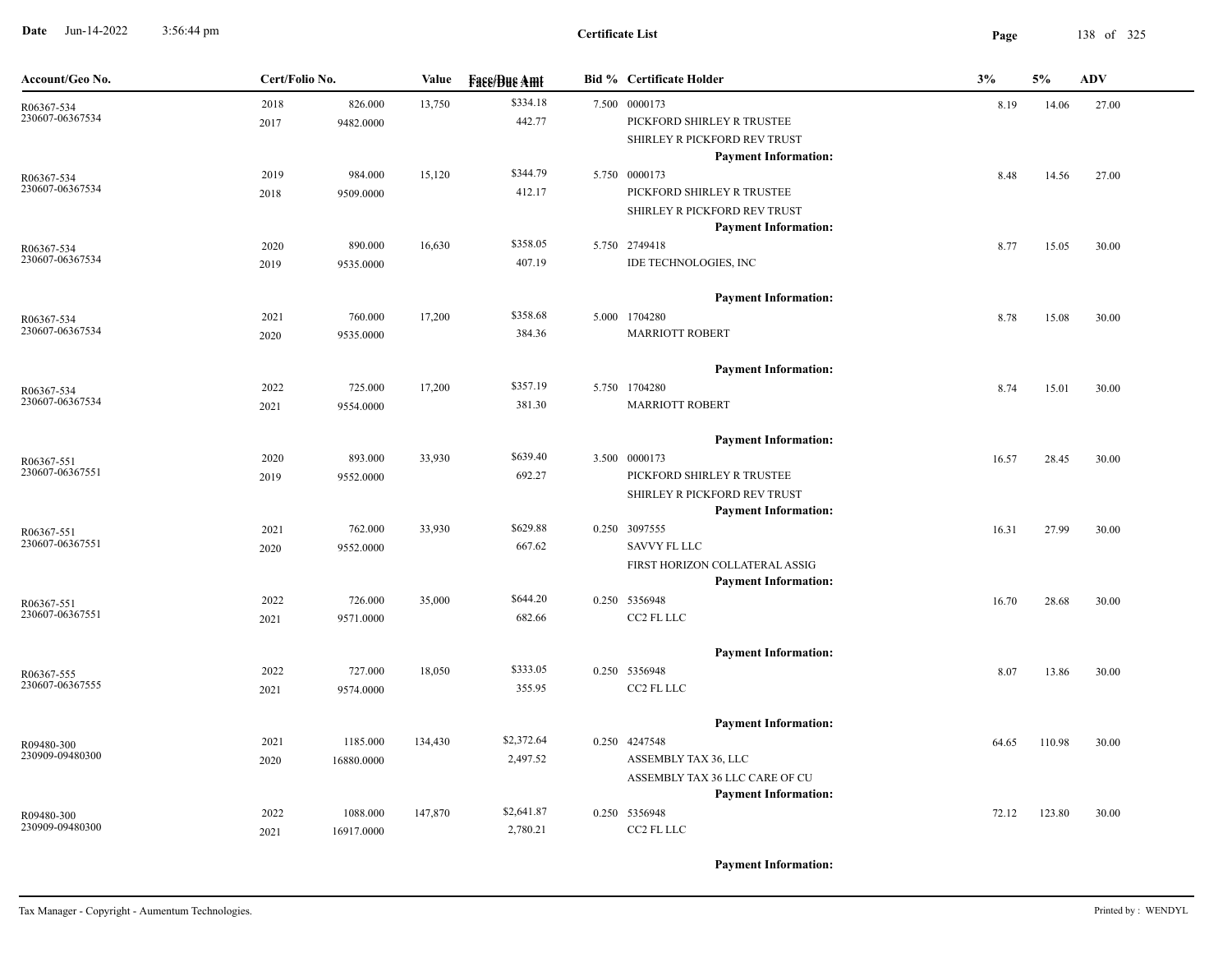**Date** Jun-14-2022 3:56:44 pm **Page** 139 of 325 3:56:44 pm

| Account/Geo No.               | Cert/Folio No. |            | Value  | <b>Face/Bue Amt</b> | <b>Bid % Certificate Holder</b>                               | 3%    | 5%     | <b>ADV</b> |
|-------------------------------|----------------|------------|--------|---------------------|---------------------------------------------------------------|-------|--------|------------|
| R09480-350                    | 2022           | 1089.000   | 37,240 | \$973.95            | 0.250 5356948                                                 | 25.85 | 44.38  | 30.00      |
| 230909-09480350               | 2021           | 16933.0000 |        | 1,028.90            | CC2 FL LLC                                                    |       |        |            |
|                               |                |            |        |                     | <b>Payment Information:</b>                                   |       |        |            |
| R09480-520                    | 2020           | 1385.000   | 1,470  | \$66.23             | 17.750 3947718                                                | 0.67  | 1.15   | 30.00      |
| 230909-09480520               | 2019           | 16878.0000 |        | 96.97               | STONE PONY PROPERTIES, LLC                                    |       |        |            |
|                               |                |            |        |                     | <b>Payment Information:</b>                                   |       |        |            |
| R09480-520                    | 2022           | 1090.000   | 1,470  | \$65.71             | 17.750 5366572                                                | 0.66  | 1.13   | 30.00      |
| 230909-09480520               | 2021           | 16939.0000 |        | 75.25               | AVK REAL ESTATE LLC                                           |       |        |            |
|                               |                |            |        |                     | <b>Payment Information:</b>                                   |       |        |            |
| R09480-643                    | 2021           | 1188.000   | 23,050 | \$755.83            | 0.250 5331818                                                 | 19.80 | 33.99  | 30.00      |
| 230909-09480643               | 2020           | 16928.0000 |        | 799.87              | CCH FL 2 LLC                                                  |       |        |            |
|                               |                |            |        |                     | <b>Payment Information:</b>                                   |       |        |            |
| R09480-681                    | 2022           | 1091.000   | 74,690 | \$2,375.57          | 0.250 5356948                                                 | 64.73 | 111.12 | 30.00      |
| 230909-09480681               | 2021           | 16988.0000 |        | 2,500.60            | CC2 FL LLC                                                    |       |        |            |
|                               |                |            |        |                     | <b>Payment Information:</b>                                   |       |        |            |
| R09480-703                    | 2021           | 1190.000   | 61,370 | \$989.70            | 0.250 5331818<br>AH                                           | 26.29 | 45.13  | 30.00      |
| 230909-09480703               | 2020           | 16956.0000 |        | 1,045.44            | CCH FL 2 LLC                                                  |       |        |            |
|                               |                |            |        |                     | <b>Payment Information:</b>                                   |       |        |            |
| R09480-703                    | 2022           | 1092.000   | 62,220 | \$952.11            | 0.250 5356948<br>AH                                           | 25.25 | 43.34  | 30.00      |
| 230909-09480703               | 2021           | 16996.0000 |        | 1,005.97            | CC2 FL LLC                                                    |       |        |            |
|                               |                |            |        |                     | <b>Payment Information:</b>                                   |       |        |            |
| R09480-723                    | 2019           | 1495.000   | 19,130 | \$674.39            | 12.500 0000173                                                | 17.63 | 30.26  | 27.00      |
| 230909-09480723               | 2018           | 16898.0000 |        | 940.56              | PICKFORD SHIRLEY R TRUSTEE                                    |       |        |            |
|                               |                |            |        |                     | SHIRLEY R PICKFORD REV TRUST                                  |       |        |            |
|                               |                |            |        |                     | <b>Payment Information:</b>                                   |       |        |            |
| R09480-723                    | 2020           | 1389.000   | 20,300 | \$692.13            | 4.000 3097555                                                 | 18.03 | 30.96  | 30.00      |
| 230909-09480723               | 2019           | 16943.0000 |        | 756.06              | <b>SAVVY FL LLC</b>                                           |       |        |            |
|                               |                |            |        |                     | FIRST HORIZON COLLATERAL ASSIG<br><b>Payment Information:</b> |       |        |            |
| R09480-723                    | 2021           | 1192.000   | 20,300 | \$686.44            | 6.750 0003195                                                 | 17.88 | 30.69  | 30.00      |
| 230909-09480723               | 2020           | 16968.0000 |        | 742.89              | ATCF II FLORIDA-B LLC                                         |       |        |            |
|                               |                |            |        |                     |                                                               |       |        |            |
|                               |                |            |        | \$677.23            | <b>Payment Information:</b>                                   |       |        |            |
| R09480-723<br>230909-09480723 | 2022           | 1093.000   | 22,330 | 717.34              | 18.000 4538291<br>MATHON TAX CERT 2019 LLC                    | 17.62 | 30.25  | 30.00      |
|                               | 2021           | 17008.0000 |        |                     | MATHON TAX CERT 2019 LLC & U.S                                |       |        |            |
|                               |                |            |        |                     | <b>Payment Information:</b>                                   |       |        |            |
|                               |                |            |        |                     |                                                               |       |        |            |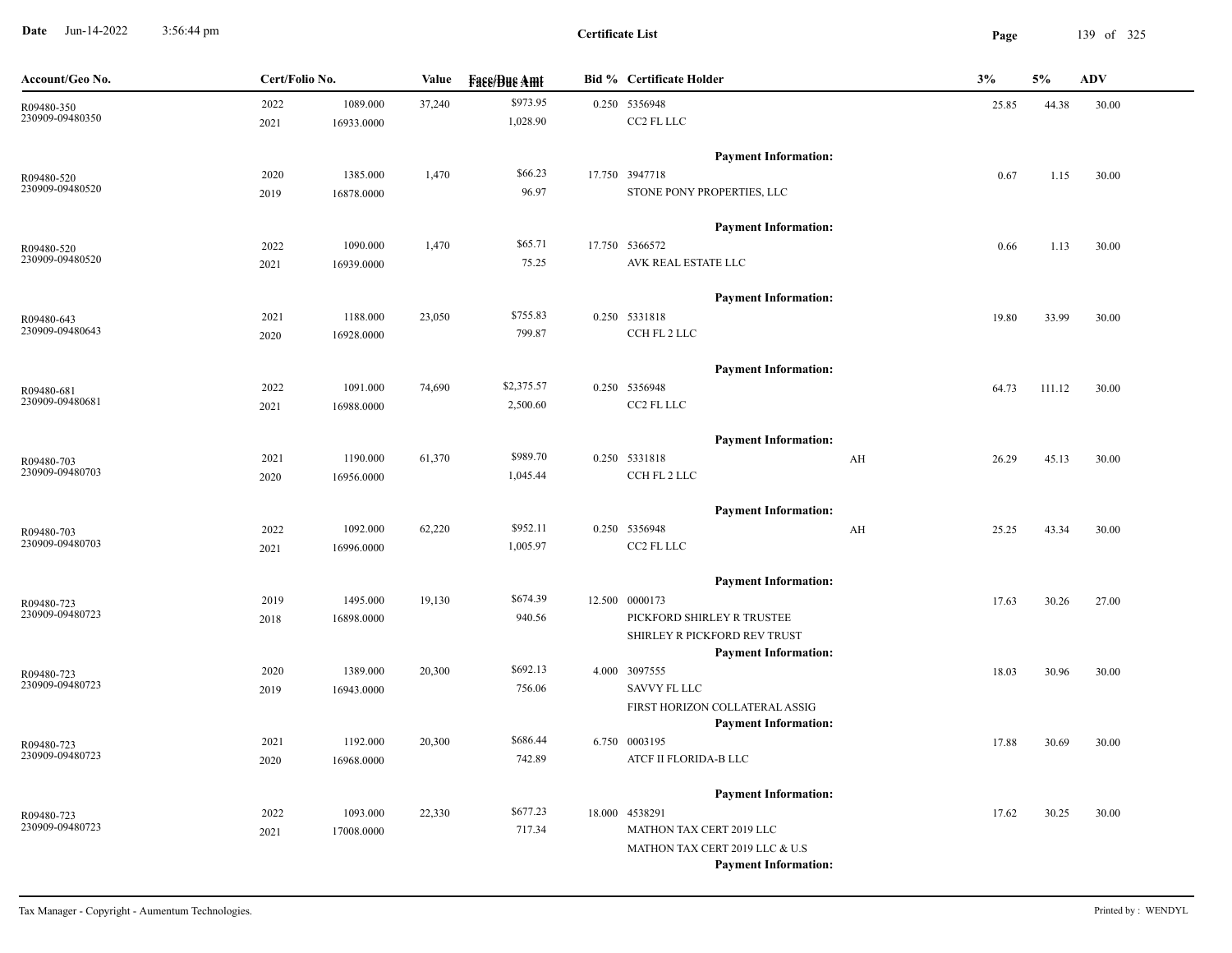**Date** Jun-14-2022 3:56:44 pm **Page** 140 of 325 3:56:44 pm

| Account/Geo No.               | Cert/Folio No. |            | Value  | <b>Face/Bue Amt</b> | Bid % Certificate Holder                                      |    | 3%    | 5%    | <b>ADV</b> |
|-------------------------------|----------------|------------|--------|---------------------|---------------------------------------------------------------|----|-------|-------|------------|
| R09481-150                    | 2022           | 1094.000   | 20,490 | \$193.41            | 18.000 0099999                                                | AH | 4.20  | 7.21  | 30.00      |
| 230909-09481150               | 2021           | 17043.0000 |        | 209.33              | COUNTY HELD CERTIFICATE                                       |    |       |       |            |
|                               |                |            |        |                     | <b>Payment Information:</b>                                   |    |       |       |            |
| R09481-400                    | 2022           | 1095.000   | 38,090 | \$903.38            | 0.250 0003192                                                 |    | 23.89 | 41.02 | 30.00      |
| 230909-09481400               | 2021           | 17050.0000 |        | 954.80              | ATCF IIÂ FLORIDA-A LLC                                        |    |       |       |            |
|                               |                |            |        |                     | <b>Payment Information:</b>                                   |    |       |       |            |
| R09481-460                    | 2022           | 1096.000   | 22,700 | \$459.51            | 0.250 5356948                                                 |    | 11.58 | 19.88 | 30.00      |
| 230909-09481460               | 2021           | 17051.0000 |        | 488.74              | CC2 FL LLC                                                    |    |       |       |            |
|                               |                |            |        |                     | <b>Payment Information:</b>                                   |    |       |       |            |
| R09485-002                    | 2021           | 1198.000   | 15,410 | \$325.82            | 2.750 3097555                                                 |    | 7.87  | 13.52 | 30.00      |
| 230909-09485002               | 2020           | 17021.0000 |        | 348.36              | <b>SAVVY FL LLC</b>                                           |    |       |       |            |
|                               |                |            |        |                     | FIRST HORIZON COLLATERAL ASSIG                                |    |       |       |            |
|                               |                |            |        |                     | <b>Payment Information:</b>                                   |    |       |       |            |
| R09485-002<br>230909-09485002 | 2022           | 1097.000   | 16,950 | \$337.26            | 12.000 3097555                                                |    | 8.19  | 14.06 | 30.00      |
|                               | 2021           | 17062.0000 |        | 360.37              | SAVVY FL LLC                                                  |    |       |       |            |
|                               |                |            |        |                     | FIRST HORIZON COLLATERAL ASSIG<br><b>Payment Information:</b> |    |       |       |            |
|                               | 2021           | 1199.000   | 39,890 | \$840.47            | 0.250 0876575                                                 |    | 22.15 | 38.02 | 30.00      |
| R09485-003<br>230909-09485003 | 2020           | 17022.0000 |        | 888.74              | TLGFY, LLC                                                    |    |       |       |            |
|                               |                |            |        |                     | CAPITAL ONE, N.A., AS COLLATER                                |    |       |       |            |
|                               |                |            |        |                     | <b>Payment Information:</b>                                   |    |       |       |            |
| R09485-003                    | 2022           | 1098.000   | 43,600 | \$896.43            | 0.250 4247548                                                 |    | 23.70 | 40.69 | 30.00      |
| 230909-09485003               | 2021           | 17063.0000 |        | 947.50              | ASSEMBLY TAX 36, LLC                                          |    |       |       |            |
|                               |                |            |        |                     | ASSEMBLY TAX 36 LLC CARE OF CU                                |    |       |       |            |
|                               |                |            |        |                     | <b>Payment Information:</b>                                   |    |       |       |            |
| R09485-515<br>230909-09485515 | 2021           | 1202.000   | 2,100  | \$76.04             | 17.750 0003172                                                |    | 0.94  | 1.62  | 30.00      |
|                               | 2020           | 17037.0000 |        | 96.91               | <b>RAJENDRA INC</b>                                           |    |       |       |            |
|                               |                |            |        |                     | <b>RAJENDRA INC</b><br><b>Payment Information:</b>            |    |       |       |            |
|                               | 2022           | 1099.000   | 2,310  | \$99.97             | 15.750 4538287                                                |    |       |       |            |
| R09485-515<br>230909-09485515 | 2021           | 17078.0000 |        | 111.22              | <b>RONALD LAWSER</b>                                          |    | 1.61  | 2.76  | 30.00      |
|                               |                |            |        |                     |                                                               |    |       |       |            |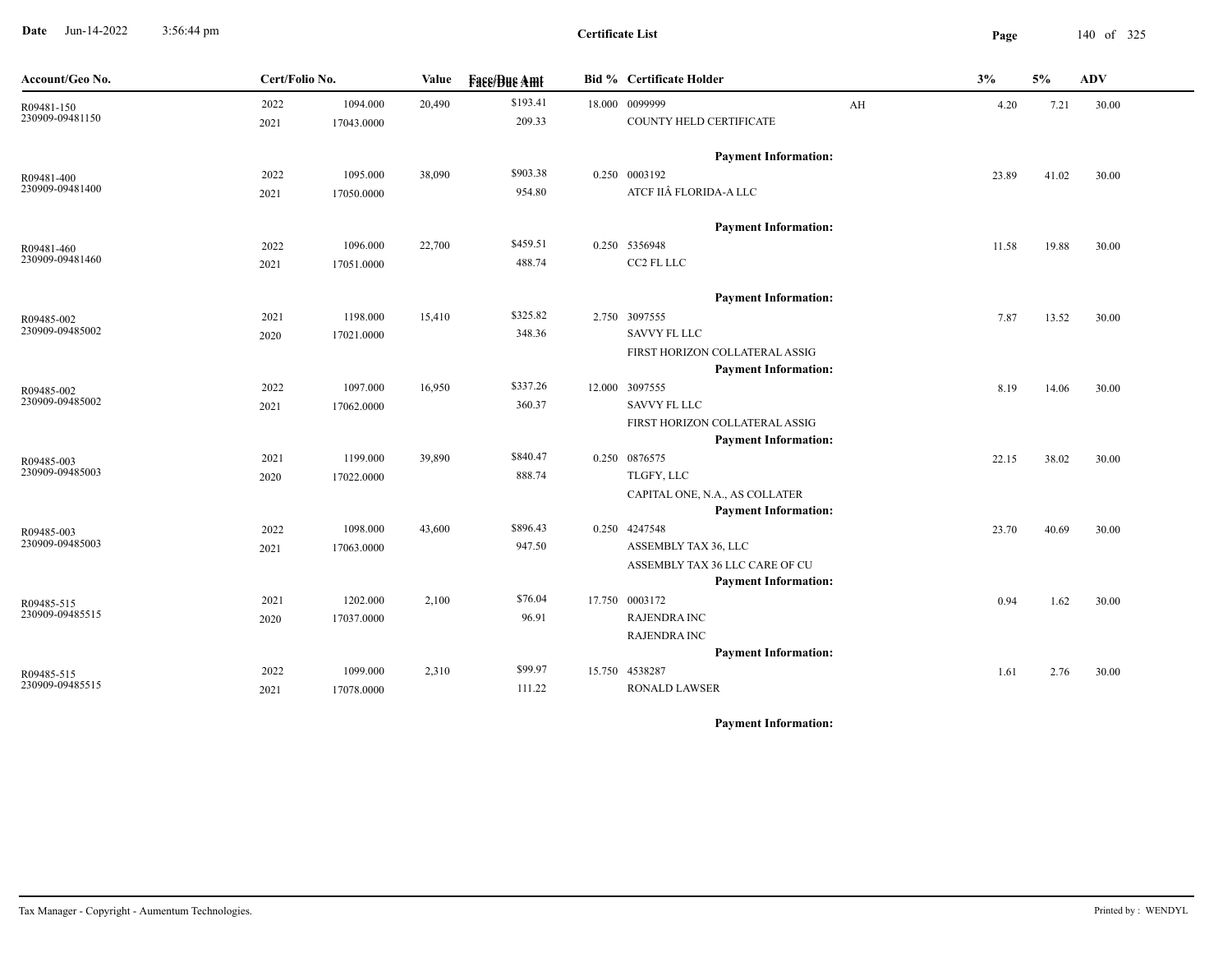**Date** Jun-14-2022 3:56:44 pm **Page** 141 of 325 3:56:44 pm

| Account/Geo No.               | Cert/Folio No. |                        | Value   | <b>Face/Bue Amt</b>    | <b>Bid % Certificate Holder</b>                                                                        |    | 3%    | 5%    | <b>ADV</b> |
|-------------------------------|----------------|------------------------|---------|------------------------|--------------------------------------------------------------------------------------------------------|----|-------|-------|------------|
| R09486-151<br>230909-09486151 | 2020<br>2019   | 1398.000<br>17036.0000 | 15,260  | \$293.65<br>399.31     | 16.250 0000173<br>PICKFORD SHIRLEY R TRUSTEE<br>SHIRLEY R PICKFORD REV TRUST                           |    | 6.98  | 11.98 | 30.00      |
| R09486-151<br>230909-09486151 | 2021<br>2020   | 1204.000<br>17061.0000 | 15,260  | \$289.37<br>351.26     | <b>Payment Information:</b><br>17.750 0003172<br><b>RAJENDRA INC</b><br><b>RAJENDRA INC</b>            |    | 6.86  | 11.78 | 30.00      |
| R09486-151<br>230909-09486151 | 2022<br>2021   | 1100.000<br>17102.0000 | 16,780  | \$399.04<br>425.24     | <b>Payment Information:</b><br>17.750 3097555<br><b>SAVVY FL LLC</b>                                   |    | 9.90  | 17.00 | 30.00      |
| R09486-153<br>230909-09486153 | 2020<br>2019   | 1399.000<br>17037.0000 | 21,010  | \$539.90<br>723.30     | FIRST HORIZON COLLATERAL ASSIG<br><b>Payment Information:</b><br>15.750 0002753<br>LUCA 2, LLC         |    | 13.81 | 23.71 | 30.00      |
| R09486-153<br>230909-09486153 | 2021<br>2020   | 1205.000<br>17062.0000 | 20,990  | \$533.67<br>610.74     | <b>Payment Information:</b><br>12.250 2749417<br>MICHAEL E. HOLLAND                                    |    | 13.64 | 23.41 | 30.00      |
| R09486-153<br>230909-09486153 | 2022<br>2021   | 1101.000<br>17103.0000 | 23,080  | \$672.15<br>712.01     | DOLORES A. HOLLAND<br><b>Payment Information:</b><br>0.250 4247548<br>ASSEMBLY TAX 36, LLC             |    | 17.48 | 30.01 | 30.00      |
| R09486-167<br>230909-09486167 | 2022<br>2021   | 1102.000<br>17107.0000 | 48,690  | \$1,173.20<br>1,238.11 | ASSEMBLY TAX 36 LLC CARE OF CU<br><b>Payment Information:</b><br>0.250 4247548<br>ASSEMBLY TAX 36, LLC |    | 31.38 | 53.87 | 30.00      |
| R09486-345<br>230909-09486345 | 2022<br>2021   | 1103.000<br>17135.0000 | 14,190  | \$334.58<br>357.56     | ASSEMBLY TAX 36 LLC CARE OF CU<br><b>Payment Information:</b><br>0.250 5356948<br>CC2 FL LLC           |    | 8.12  | 13.93 | 30.00      |
| R09486-385                    | 2022           | 1104.000               | 66,870  | \$541.75               | <b>Payment Information:</b><br>0.250 0003192                                                           | AH | 13.86 | 23.80 | 30.00      |
| 230909-09486385               | 2021           | 17141.0000             |         | 575.09<br>\$1,226.61   | ATCF IIÂ FLORIDA-A LLC<br><b>Payment Information:</b>                                                  |    |       |       |            |
| R09486-414<br>230909-09486414 | 2021<br>2020   | 1206.000<br>17105.0000 | 100,360 | 1,294.19               | 0.250 4247548<br>ASSEMBLY TAX 36, LLC<br>ASSEMBLY TAX 36 LLC CARE OF CU<br><b>Payment Information:</b> | AH | 32.86 | 56.41 | 30.00      |
| R09486-414<br>230909-09486414 | 2022<br>2021   | 1105.000<br>17146.0000 | 103,070 | \$1,549.50<br>1,633.23 | 0.250 4247548<br>ASSEMBLY TAX 36, LLC<br>ASSEMBLY TAX 36 LLC CARE OF CU<br><b>Payment Information:</b> | AH | 41.82 | 71.79 | 30.00      |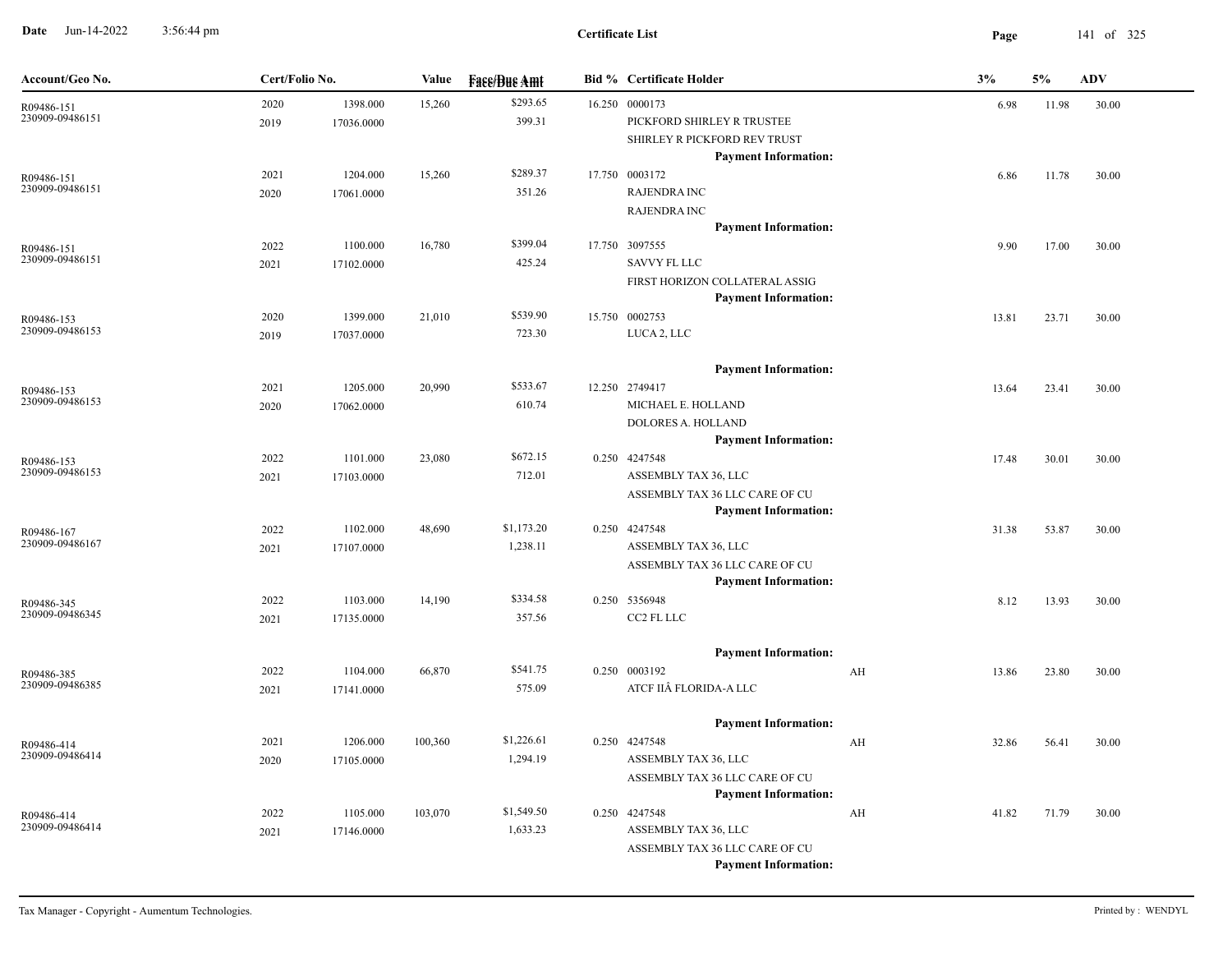**Date** Jun-14-2022 3:56:44 pm **Page** 142 of 325 3:56:44 pm

| Account/Geo No.               | Cert/Folio No. |            | Value  | <b>Face/Bue Amt</b> | <b>Bid % Certificate Holder</b>              |    | 3%    | 5%    | <b>ADV</b> |
|-------------------------------|----------------|------------|--------|---------------------|----------------------------------------------|----|-------|-------|------------|
| R09486-512                    | 2021           | 1207.000   | 31,140 | \$698.22            | 0.250 4247548                                |    | 18.20 | 31.25 | 30.00      |
| 230909-09486512               | 2020           | 17114.0000 |        | 739.38              | ASSEMBLY TAX 36, LLC                         |    |       |       |            |
|                               |                |            |        |                     | ASSEMBLY TAX 36 LLC CARE OF CU               |    |       |       |            |
|                               |                |            |        |                     | <b>Payment Information:</b>                  |    |       |       |            |
| R09486-512                    | 2022           | 1106.000   | 34,250 | \$877.32            | 0.250 5356948                                |    | 23.17 | 39.78 | 30.00      |
| 230909-09486512               | 2021           | 17155.0000 |        | 927.44              | CC2 FL LLC                                   |    |       |       |            |
|                               |                |            |        |                     |                                              |    |       |       |            |
|                               |                |            |        |                     | <b>Payment Information:</b>                  |    |       |       |            |
| R09486-542<br>230909-09486542 | 2022           | 1107.000   | 12,000 | \$235.49            | 0.250 4538287                                |    | 5.37  | 9.21  | 30.00      |
|                               | 2021           | 17163.0000 |        | 253.51              | <b>RONALD LAWSER</b>                         |    |       |       |            |
|                               |                |            |        |                     | <b>Payment Information:</b>                  |    |       |       |            |
|                               | 2022           | 1108.000   | 16,830 | \$399.97            | 0.250 5356948                                |    | 9.93  | 17.05 | 30.00      |
| R09486-589<br>230909-09486589 | 2021           | 17171.0000 |        | 426.22              | CC2 FL LLC                                   |    |       |       |            |
|                               |                |            |        |                     |                                              |    |       |       |            |
|                               |                |            |        |                     | <b>Payment Information:</b>                  |    |       |       |            |
| R09486-752                    | 2020           | 1404.000   | 11,510 | \$231.82            | 15.750 0000173                               |    | 5.27  | 9.04  | 30.00      |
| 230909-09486752               | 2019           | 17113.0000 |        | 314.14              | PICKFORD SHIRLEY R TRUSTEE                   |    |       |       |            |
|                               |                |            |        |                     | SHIRLEY R PICKFORD REV TRUST                 |    |       |       |            |
|                               |                |            |        |                     | <b>Payment Information:</b>                  |    |       |       |            |
| R09486-752                    | 2021           | 1209.000   | 11,510 | \$228.59            | 15.750 4538287                               |    | 5.18  | 8.89  | 30.00      |
| 230909-09486752               | 2020           | 17139.0000 |        | 273.84              | <b>RONALD LAWSER</b>                         |    |       |       |            |
|                               |                |            |        |                     |                                              |    |       |       |            |
|                               |                |            |        |                     | <b>Payment Information:</b>                  |    |       |       |            |
| R09486-752<br>230909-09486752 | 2022           | 1109.000   | 12,660 | \$311.23            | 0.250 3097555                                |    | 7.47  | 12.82 | 30.00      |
|                               | 2021           | 17184.0000 |        | 333.04              | <b>SAVVY FL LLC</b>                          |    |       |       |            |
|                               |                |            |        |                     | FIRST HORIZON COLLATERAL ASSIG               |    |       |       |            |
|                               |                |            |        | \$311.23            | <b>Payment Information:</b><br>0.250 5356948 |    |       |       |            |
| R09486-801<br>230909-09486801 | 2022           | 1110.000   | 12,660 | 333.04              | CC2 FL LLC                                   |    | 7.47  | 12.82 | 30.00      |
|                               | 2021           | 17194.0000 |        |                     |                                              |    |       |       |            |
|                               |                |            |        |                     | <b>Payment Information:</b>                  |    |       |       |            |
| R09495-450                    | 2021           | 1211.000   | 68,580 | \$722.31            | 0.250 0876575                                | AH | 18.87 | 32.40 | 30.00      |
| 230909-09495450               | 2020           | 17175.0000 |        | 764.68              | TLGFY, LLC                                   |    |       |       |            |
|                               |                |            |        |                     | CAPITAL ONE, N.A., AS COLLATER               |    |       |       |            |
|                               |                |            |        |                     | <b>Payment Information:</b>                  |    |       |       |            |
| R09495-450                    | 2022           | 1111.000   | 84,140 | \$908.27            | 0.250 5356957                                | AH | 24.03 | 41.25 | 30.00      |
| 230909-09495450               | 2021           | 17220.0000 |        | 959.93              | FNA DZ, LLC                                  |    |       |       |            |
|                               |                |            |        |                     | FNA DZ, LLC FBO WSFS                         |    |       |       |            |
|                               |                |            |        |                     | <b>Payment Information:</b>                  |    |       |       |            |
| R09495-651                    | 2022           | 1112.000   | 17,010 | \$478.78            | 0.250 5356948                                |    | 12.12 | 20.80 | 30.00      |
| 230909-09495651               | 2021           | 17233.0000 |        | 508.97              | CC2 FL LLC                                   |    |       |       |            |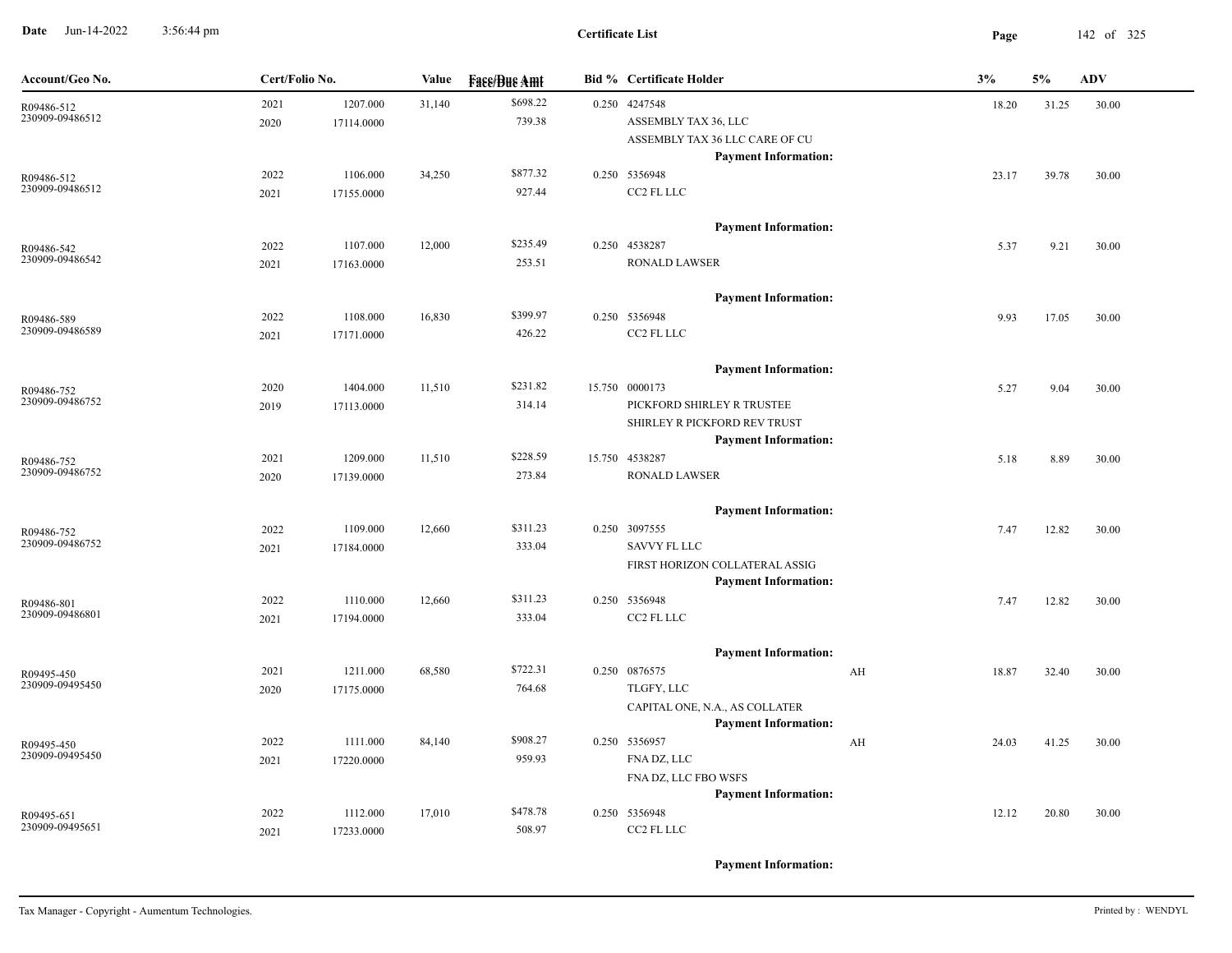**Date** Jun-14-2022 3:56:44 pm **Page** 143 of 325 3:56:44 pm

|              |                        | Value                                                | <b>Fass/Bus Amt</b>  |                                          | <b>Bid % Certificate Holder</b>                        |                                                                                                                                                                                                                                                             | 3%                                                                                                                                                                                                                                                                                                                       | 5%             | ADV            |
|--------------|------------------------|------------------------------------------------------|----------------------|------------------------------------------|--------------------------------------------------------|-------------------------------------------------------------------------------------------------------------------------------------------------------------------------------------------------------------------------------------------------------------|--------------------------------------------------------------------------------------------------------------------------------------------------------------------------------------------------------------------------------------------------------------------------------------------------------------------------|----------------|----------------|
| 2022<br>2021 | 1113.000<br>17261.0000 | 86,950                                               | \$953.58<br>1,007.51 |                                          | ASSEMBLY TAX 36, LLC                                   | AH                                                                                                                                                                                                                                                          | 25.29                                                                                                                                                                                                                                                                                                                    | 43.41          | 30.00          |
| 2022         | 1114.000               | 41,660                                               | \$462.04             |                                          |                                                        | AH                                                                                                                                                                                                                                                          | 11.65                                                                                                                                                                                                                                                                                                                    | 20.00          | 30.00          |
|              |                        |                                                      |                      |                                          | ASSEMBLY TAX 36 LLC CARE OF CU                         |                                                                                                                                                                                                                                                             |                                                                                                                                                                                                                                                                                                                          |                |                |
| 2021         | 17298.0000             |                                                      | 603.83               |                                          | CC2 FL LLC                                             |                                                                                                                                                                                                                                                             |                                                                                                                                                                                                                                                                                                                          |                | 30.00          |
| 2022<br>2021 | 1116.000<br>17310.0000 | 11,720                                               | \$193.41<br>209.33   |                                          | COUNTY HELD CERTIFICATE                                | AH                                                                                                                                                                                                                                                          | 4.20                                                                                                                                                                                                                                                                                                                     | 7.21           | 30.00          |
|              |                        |                                                      |                      |                                          |                                                        |                                                                                                                                                                                                                                                             |                                                                                                                                                                                                                                                                                                                          |                | 30.00          |
| 2020         | 17271.0000             |                                                      | 971.28               |                                          | TLGFY, LLC<br>CAPITAL ONE, N.A., AS COLLATER           |                                                                                                                                                                                                                                                             |                                                                                                                                                                                                                                                                                                                          |                |                |
| 2022<br>2021 | 1117.000<br>17317.0000 | 82,520                                               | \$932.64<br>985.52   |                                          | ATCF IIÂ FLORIDA-A LLC                                 | AH                                                                                                                                                                                                                                                          | 24.71                                                                                                                                                                                                                                                                                                                    | 42.41          | 30.00          |
| 2022         | 1118.000               | 23,110                                               | \$533.59             |                                          |                                                        |                                                                                                                                                                                                                                                             | 13.64                                                                                                                                                                                                                                                                                                                    | 23.41          | 30.00          |
| 2021         | 17320.0000             |                                                      |                      |                                          |                                                        |                                                                                                                                                                                                                                                             |                                                                                                                                                                                                                                                                                                                          |                |                |
| 2022<br>2021 | 1119.000<br>17321.0000 | 11,560                                               | \$287.84<br>308.48   |                                          | CC2 FL LLC                                             |                                                                                                                                                                                                                                                             | 6.82                                                                                                                                                                                                                                                                                                                     | 11.71          | 30.00          |
| 2021         | 1218.000               | 38,550                                               | \$818.33             |                                          |                                                        |                                                                                                                                                                                                                                                             | 21.53                                                                                                                                                                                                                                                                                                                    | 36.97          | 30.00          |
| 2020         | 17334.0000             |                                                      | 865.50               |                                          | ASSEMBLY TAX 36, LLC<br>ASSEMBLY TAX 36 LLC CARE OF CU |                                                                                                                                                                                                                                                             |                                                                                                                                                                                                                                                                                                                          |                |                |
| 2022<br>2021 | 1121.000<br>17380.0000 | 42,400                                               | \$972.56<br>1,027.44 |                                          | ASSEMBLY TAX 36, LLC<br>ASSEMBLY TAX 36 LLC CARE OF CU |                                                                                                                                                                                                                                                             | 25.81                                                                                                                                                                                                                                                                                                                    | 44.31          | 30.00          |
|              | 2021<br>2022<br>2021   | Cert/Folio No.<br>17282.0000<br>1115.000<br>1214.000 | 24,780<br>81,390     | 491.39<br>\$569.12<br>\$919.08<br>566.52 |                                                        | 0.250 4247548<br>ASSEMBLY TAX 36 LLC CARE OF CU<br>0.250 4247548<br>ASSEMBLY TAX 36, LLC<br>0.250 5356948<br>18.000 0099999<br>0.250 0876575<br>0.250 0003192<br>0.250 0003192<br>ATCF IIÂ FLORIDA-A LLC<br>0.250 5356948<br>0.250 4247548<br>0.250 4247548 | <b>Payment Information:</b><br><b>Payment Information:</b><br><b>Payment Information:</b><br><b>Payment Information:</b><br>AH<br><b>Payment Information:</b><br><b>Payment Information:</b><br><b>Payment Information:</b><br><b>Payment Information:</b><br><b>Payment Information:</b><br><b>Payment Information:</b> | 14.62<br>24.33 | 25.10<br>41.77 |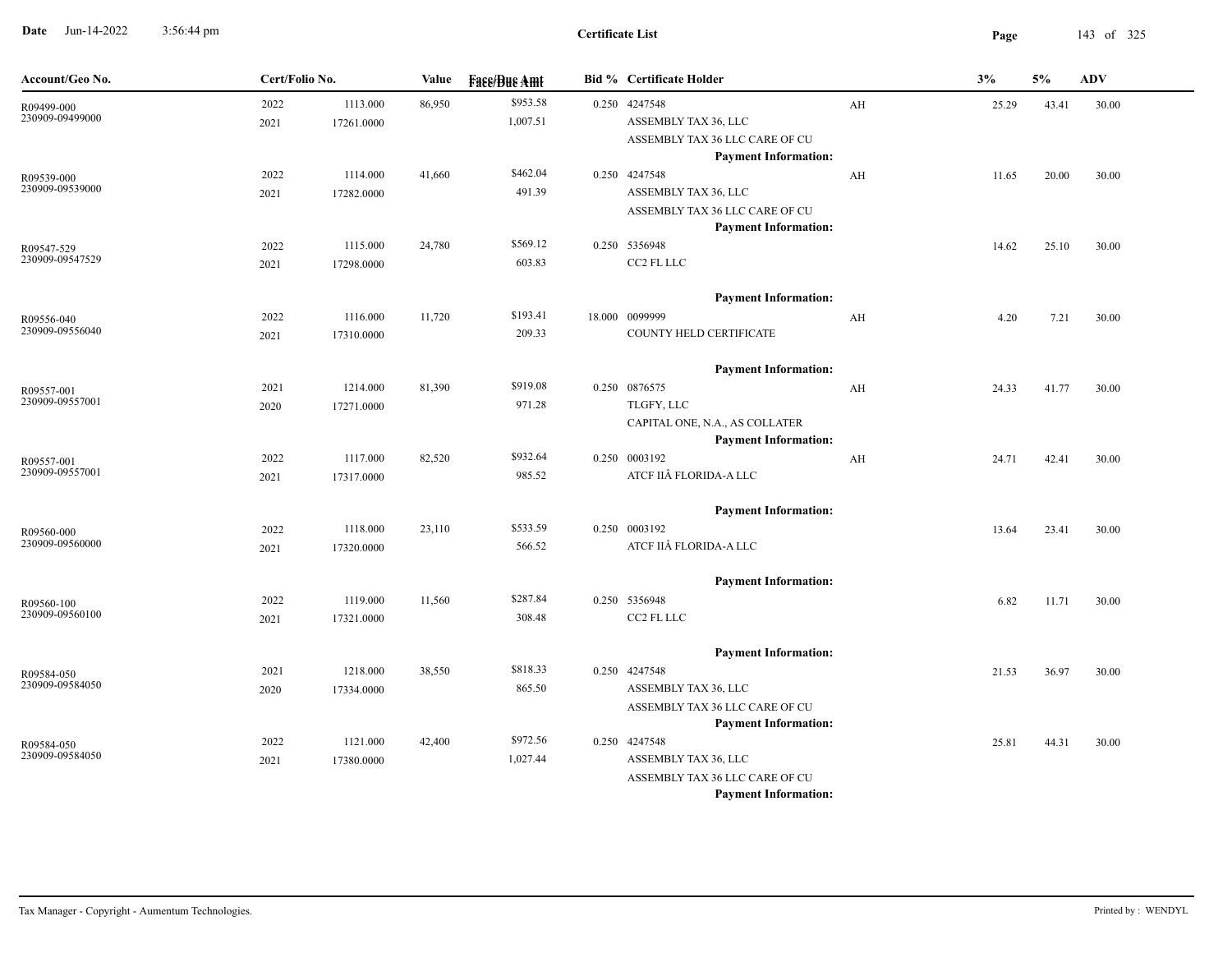**Date** Jun-14-2022 3:56:44 pm **Page** 144 of 325 3:56:44 pm

| Account/Geo No.               | Cert/Folio No. |            | Value  | <b>Face/Bue Amt</b> |  | <b>Bid % Certificate Holder</b>              |    | 3%    | 5%    | ADV   |
|-------------------------------|----------------|------------|--------|---------------------|--|----------------------------------------------|----|-------|-------|-------|
| R09594-000                    | 2021           | 1219.000   | 8,270  | \$277.02            |  | 15.750 3097555                               |    | 6.52  | 11.19 | 30.00 |
| 230909-09594000               | 2020           | 17356.0000 |        | 330.54              |  | SAVVY FL LLC                                 |    |       |       |       |
|                               |                |            |        |                     |  | FIRST HORIZON COLLATERAL ASSIG               |    |       |       |       |
|                               |                |            |        |                     |  | <b>Payment Information:</b>                  |    |       |       |       |
| R09594-000                    | 2022           | 1122.000   | 2,530  | \$196.69            |  | 12.000 5366572                               |    | 4.29  | 7.37  | 30.00 |
| 230909-09594000               | 2021           | 17402.0000 |        | 212.77              |  | AVK REAL ESTATE LLC                          |    |       |       |       |
|                               |                |            |        |                     |  | <b>Payment Information:</b>                  |    |       |       |       |
| R01427-036                    | 2021           | 29.000     | 26,320 | \$839.78            |  | 0.250 5331818                                |    | 22.13 | 37.99 | 30.00 |
| 240206-01427036               | 2020           | 1194.0000  |        | 888.02              |  | CCH FL 2 LLC                                 |    |       |       |       |
|                               |                |            |        |                     |  |                                              |    |       |       |       |
|                               | 2022           | 26.000     | 28,950 | \$984.11            |  | <b>Payment Information:</b><br>0.250 4247548 |    | 26.13 | 44.86 | 30.00 |
| R01427-036<br>240206-01427036 | 2021           | 1189.0000  |        | 1,039.57            |  | ASSEMBLY TAX 36, LLC                         |    |       |       |       |
|                               |                |            |        |                     |  | ASSEMBLY TAX 36 LLC CARE OF CU               |    |       |       |       |
|                               |                |            |        |                     |  | <b>Payment Information:</b>                  |    |       |       |       |
| R03289-000                    | 2021           | 270.000    | 31,770 | \$744.26            |  | 0.250 4247548                                |    | 19.48 | 33.44 | 30.00 |
| 240407-03289000               | 2020           | 4984.0000  |        | 787.72              |  | ASSEMBLY TAX 36, LLC                         |    |       |       |       |
|                               |                |            |        |                     |  | ASSEMBLY TAX 36 LLC CARE OF CU               |    |       |       |       |
|                               |                |            |        |                     |  | <b>Payment Information:</b>                  |    |       |       |       |
| R03289-000<br>240407-03289000 | 2022           | 263.000    | 34,940 | \$847.40            |  | 0.250 5356948                                |    | 22.34 | 38.35 | 30.00 |
|                               | 2021           | 4991.0000  |        | 896.02              |  | CC2 FL LLC                                   |    |       |       |       |
|                               |                |            |        |                     |  | <b>Payment Information:</b>                  |    |       |       |       |
| R03297-000                    | 2022           | 264.000    | 67,760 | \$694.86            |  | 0.250 5356948                                | AH | 18.11 | 31.09 | 30.00 |
| 240407-03297000               | 2021           | 5001.0000  |        | 735.85              |  | CC2 FL LLC                                   |    |       |       |       |
|                               |                |            |        |                     |  |                                              |    |       |       |       |
|                               |                |            |        |                     |  | <b>Payment Information:</b>                  |    |       |       |       |
| R03302-100<br>240407-03302100 | 2021           | 271.000    | 3,000  | \$127.56<br>143.38  |  | 18.000 2749418<br>IDE TECHNOLOGIES, INC      |    | 1.84  | 3.16  | 30.00 |
|                               | 2020           | 4999.0000  |        |                     |  |                                              |    |       |       |       |
|                               |                |            |        |                     |  | <b>Payment Information:</b>                  |    |       |       |       |
| R03302-100                    | 2022           | 265.000    | 3,000  | \$107.64            |  | 17.250 4247530                               |    | 1.82  | 3.13  | 30.00 |
| 240407-03302100               | 2021           | 5006.0000  |        | 119.27              |  | <b>BRANDY HORKEY</b>                         |    |       |       |       |
|                               |                |            |        |                     |  | <b>Payment Information:</b>                  |    |       |       |       |
| R03303-000                    | 2022           | 266.000    | 48,990 | \$1,168.43          |  | 0.250 4247548                                |    | 31.25 | 53.64 | 30.00 |
| 240407-03303000               | 2021           | 5007.0000  |        | 1,233.10            |  | ASSEMBLY TAX 36, LLC                         |    |       |       |       |
|                               |                |            |        |                     |  | ASSEMBLY TAX 36 LLC CARE OF CU               |    |       |       |       |
|                               |                |            |        |                     |  | <b>Payment Information:</b>                  |    |       |       |       |
| R03319-000                    | 2022           | 267.000    | 87,320 | \$2,070.48          |  | 0.250 4247548                                |    | 56.27 | 96.59 | 30.00 |
| 240407-03319000               | 2021           | 5021.0000  |        | 2,180.25            |  | ASSEMBLY TAX 36, LLC                         |    |       |       |       |
|                               |                |            |        |                     |  | ASSEMBLY TAX 36 LLC CARE OF CU               |    |       |       |       |
|                               |                |            |        |                     |  | <b>Payment Information:</b>                  |    |       |       |       |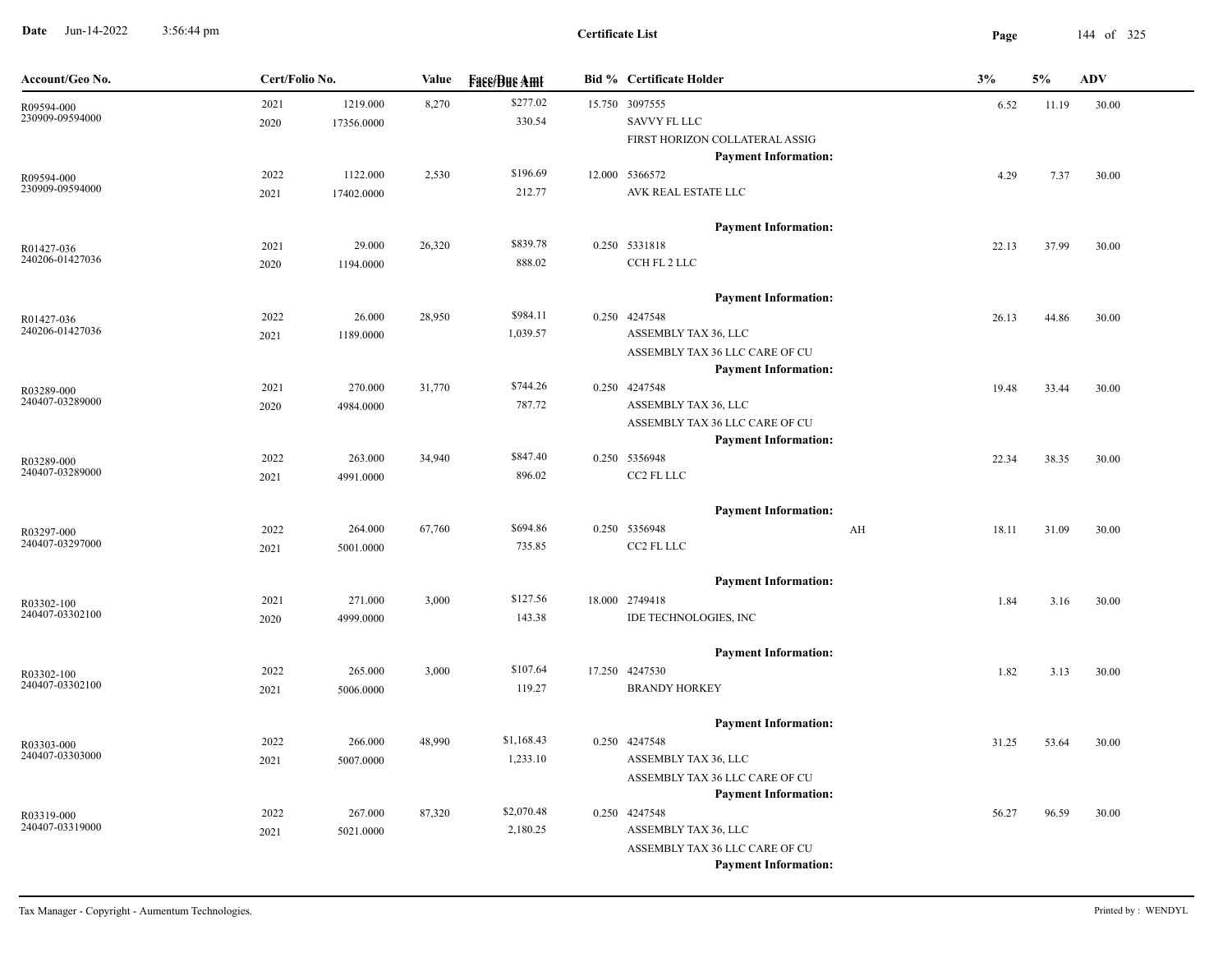**Date** Jun-14-2022 3:56:44 pm **Page** 145 of 325 3:56:44 pm

| Account/Geo No. | Cert/Folio No. |           | Value  | <b>Face/Bue Amt</b> | <b>Bid % Certificate Holder</b> |    | 3%    | 5%    | <b>ADV</b> |
|-----------------|----------------|-----------|--------|---------------------|---------------------------------|----|-------|-------|------------|
| R03335-000      | 2022           | 268.000   | 71,990 | \$733.60            | 0.250 4247548                   | AH | 19.18 | 32.93 | 30.00      |
| 240407-03335000 | 2021           | 5037.0000 |        | 776.53              | ASSEMBLY TAX 36, LLC            |    |       |       |            |
|                 |                |           |        |                     | ASSEMBLY TAX 36 LLC CARE OF CU  |    |       |       |            |
|                 |                |           |        |                     | <b>Payment Information:</b>     |    |       |       |            |
| R03338-000      | 2022           | 269.000   | 38,120 | \$876.08            | 0.250 4247548                   |    | 23.14 | 39.72 | 30.00      |
| 240407-03338000 | 2021           | 5041.0000 |        | 926.13              | ASSEMBLY TAX 36, LLC            |    |       |       |            |
|                 |                |           |        |                     | ASSEMBLY TAX 36 LLC CARE OF CU  |    |       |       |            |
|                 |                |           |        |                     | <b>Payment Information:</b>     |    |       |       |            |
| R03341-000      | 2021           | 274.000   | 3,000  | \$127.56            | 18.000 2749418                  |    | 1.84  | 3.16  | 30.00      |
| 240407-03341000 | 2020           | 5037.0000 |        | 143.38              | IDE TECHNOLOGIES, INC           |    |       |       |            |
|                 |                |           |        |                     | <b>Payment Information:</b>     |    |       |       |            |
| R03341-000      | 2022           | 270.000   | 3,000  | \$107.64            | 15.750 4538291                  |    | 1.82  | 3.13  | 30.00      |
| 240407-03341000 | 2021           | 5044.0000 |        | 119.27              | MATHON TAX CERT 2019 LLC        |    |       |       |            |
|                 |                |           |        |                     | MATHON TAX CERT 2019 LLC & U.S  |    |       |       |            |
|                 |                |           |        |                     | <b>Payment Information:</b>     |    |       |       |            |
| R03345-000      | 2022           | 271.000   | 86,190 | \$1,927.85          | 0.250 0003192                   |    | 52.31 | 89.80 | 30.00      |
| 240407-03345000 | 2021           | 5048.0000 |        | 2,030.49            | ATCF IIÂ FLORIDA-A LLC          |    |       |       |            |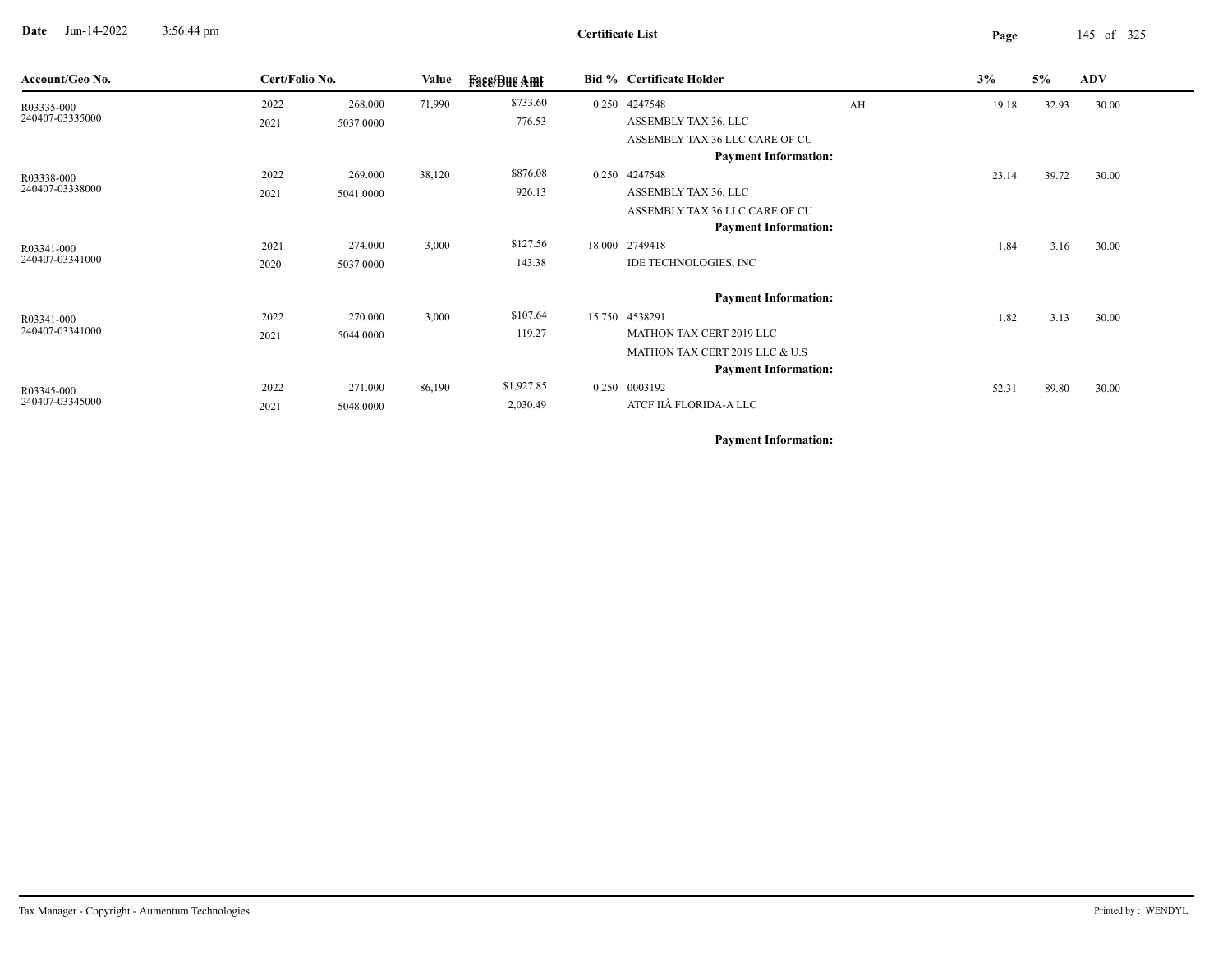**Date** Jun-14-2022 3:56:44 pm **Page** 146 of 325 3:56:44 pm

| Account/Geo No.               | Cert/Folio No. |           | Value  | <b>Fase/Bue Amt</b> | <b>Bid % Certificate Holder</b> | 3%          | 5%    | <b>ADV</b> |
|-------------------------------|----------------|-----------|--------|---------------------|---------------------------------|-------------|-------|------------|
| R03354-000                    | 2016           | 342.000   | 4,000  | \$128.08            | 18.000 2361903                  | 2.47        | 4.24  | 27.00      |
| 240407-03354000               | 2015           | 4948.0000 |        | 274.58              | BLACK BELT ENERGY, LLC          |             |       |            |
|                               |                |           |        |                     | <b>Payment Information:</b>     |             |       |            |
| R03354-000<br>240407-03354000 | 2017           | 322.000   | 4,000  | \$127.42            | 18.000 2361903                  | 2.45        | 4.21  | 27.00      |
|                               | 2016           | 4980.0000 |        | 250.26              | BLACK BELT ENERGY, LLC          |             |       |            |
|                               |                |           |        |                     | <b>Payment Information:</b>     |             |       |            |
| R03354-000                    | 2018           | 332.000   | 4,000  | \$127.91            | 18.000 3947714                  | 2.47        | 4.23  | 27.00      |
| 240407-03354000               | 2017           | 5009.0000 |        | 228.17              | FAVAN FARMS, LLC                |             |       |            |
|                               |                |           |        |                     | <b>Payment Information:</b>     |             |       |            |
| R03354-000                    | 2019           | 406.000   | 4,000  | \$127.13            | 18.000 0099999                  | 2.44        | 4.20  | 27.00      |
| 240407-03354000               | 2018           | 5030.0000 |        | 203.94              | COUNTY HELD CERTIFICATE         |             |       |            |
|                               |                |           |        |                     | <b>Payment Information:</b>     |             |       |            |
| R03354-000                    | 2020           | 381.000   | 4,000  | \$130.92            | 18.000 4247530                  | 2.47        | 4.23  | 30.00      |
| 240407-03354000               | 2019           | 5049.0000 |        | 186.27              | <b>BRANDY HORKEY</b>            |             |       |            |
|                               |                |           |        |                     | <b>Payment Information:</b>     |             |       |            |
| R03354-000                    | 2021           | 277.000   | 4,000  | \$130.42            | 18.000 0099999                  | 2.45        | 4.21  | 30.00      |
| 240407-03354000               | 2020           | 5049.0000 |        | 162.10              | COUNTY HELD CERTIFICATE         |             |       |            |
|                               |                |           |        |                     | <b>Payment Information:</b>     |             |       |            |
| R03354-000                    | 2022           | 272.000   | 4,000  | \$129.53            | 18.000 4247530                  | 2.43        | 4.17  | 30.00      |
| 240407-03354000               | 2021           | 5056.0000 |        | 142.26              | <b>BRANDY HORKEY</b>            |             |       |            |
|                               |                |           |        |                     | <b>Payment Information:</b>     |             |       |            |
| R03362-000                    | 2022           | 273.000   | 4,000  | \$129.53            | 17.750 5366572                  | 2.43        | 4.17  | 30.00      |
| 240407-03362000               | 2021           | 5065.0000 |        | 142.26              | AVK REAL ESTATE LLC             |             |       |            |
|                               |                |           |        |                     | <b>Payment Information:</b>     |             |       |            |
| R03363-000                    | 2022           | 274.000   | 75,200 | \$757.76            | 0.250 3326374                   | AH<br>19.85 | 34.08 | 30.00      |
| 240407-03363000               | 2021           | 5066.0000 |        | 801.90              | TLOA OF FLORIDA LLC             |             |       |            |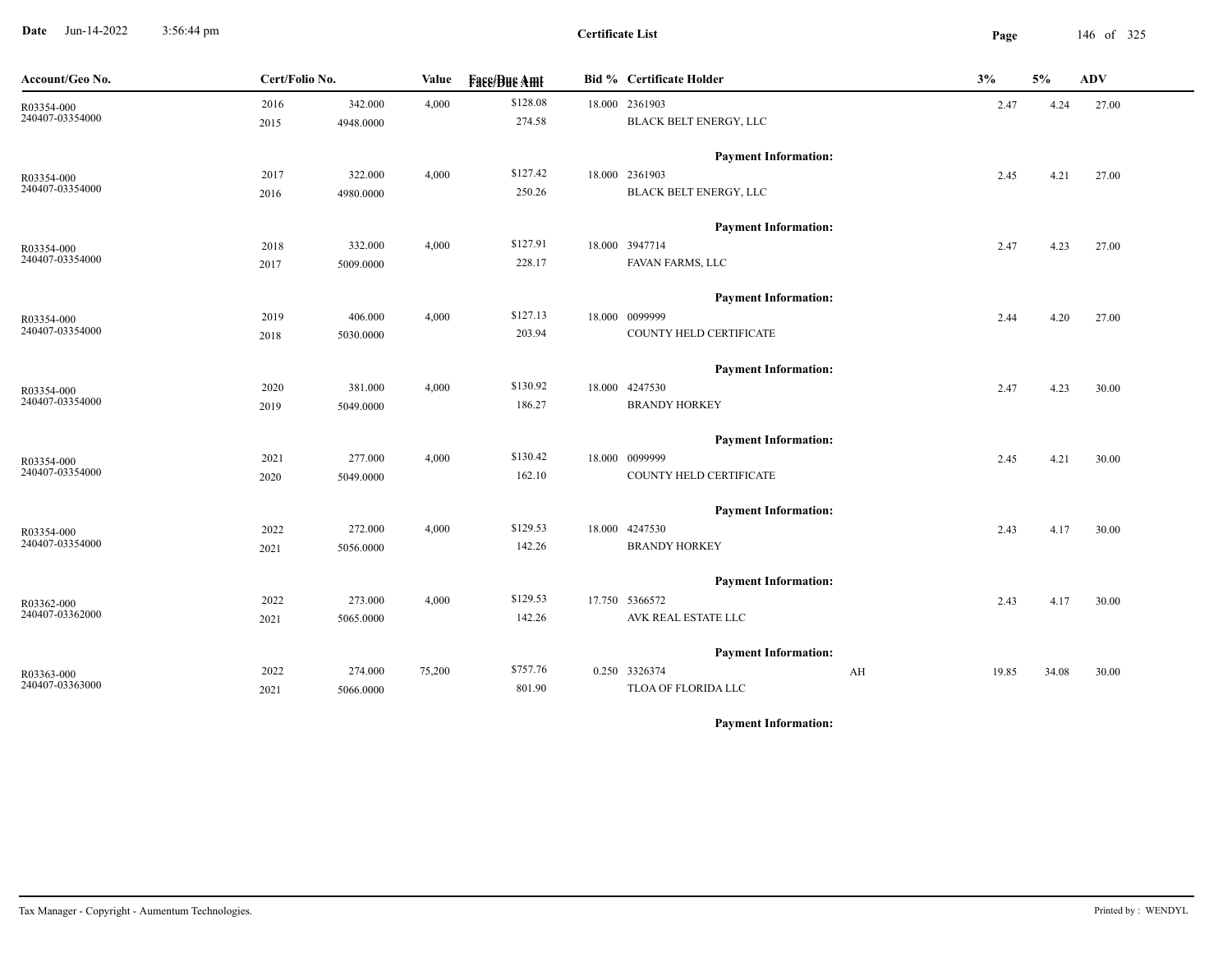**Date** Jun-14-2022 3:56:44 pm **Page** 147 of 325 3:56:44 pm

| Account/Geo No.               | Cert/Folio No. |           | Value | <b>Fase/Bue Amt</b> | <b>Bid % Certificate Holder</b> | 3%   | 5%   | ADV   |
|-------------------------------|----------------|-----------|-------|---------------------|---------------------------------|------|------|-------|
| R03372-000                    | 2020           | 385.000   | 4,220 | \$135.80            | 18.000 4247521                  | 2.60 | 4.47 | 30.00 |
| 240407-03372000               | 2019           | 5068.0000 |       | 192.98              | DGM FINANCIAL SERVICES 401K TR  |      |      |       |
|                               |                |           |       |                     | DAVID MARSHALL - TRUSTEE        |      |      |       |
|                               |                |           |       |                     | <b>Payment Information:</b>     |      |      |       |
| R03372-000<br>240407-03372000 | 2021           | 280.000   | 4,210 | \$157.52            | 18.000 2749418                  | 2.58 | 4.43 | 30.00 |
|                               | 2020           | 5068.0000 |       | 175.58              | IDE TECHNOLOGIES, INC           |      |      |       |
|                               |                |           |       |                     | <b>Payment Information:</b>     |      |      |       |
| R03372-000                    | 2022           | 275.000   | 4,210 | \$134.12            | 17.750 4538291                  | 2.56 | 4.39 | 30.00 |
| 240407-03372000               | 2021           | 5075.0000 |       | 147.08              | MATHON TAX CERT 2019 LLC        |      |      |       |
|                               |                |           |       |                     | MATHON TAX CERT 2019 LLC & U.S  |      |      |       |
|                               |                |           |       |                     | <b>Payment Information:</b>     |      |      |       |
| R03374-000                    | 2017           | 325.000   | 3,160 | \$108.86            | 17.750 3890891                  | 1.94 | 3.33 | 27.00 |
| 240407-03374000               | 2016           | 5001.0000 |       | 213.33              | W REAL ESTATE INVESTMENT, LLC   |      |      |       |
|                               |                |           |       |                     | <b>Payment Information:</b>     |      |      |       |
| R03374-000                    | 2018           | 337.000   | 3,160 | \$109.23            | 18.000 3947718                  | 1.95 | 3.34 | 27.00 |
| 240407-03374000               | 2017           | 5030.0000 |       | 195.76              | STONE PONY PROPERTIES, LLC      |      |      |       |
|                               |                |           |       |                     | <b>Payment Information:</b>     |      |      |       |
| R03374-000                    | 2019           | 411.000   | 2,130 | \$85.92             | 18.000 0099999                  | 1.30 | 2.23 | 27.00 |
| 240407-03374000               | 2018           | 5051.0000 |       | 139.86              | COUNTY HELD CERTIFICATE         |      |      |       |
|                               |                |           |       |                     | <b>Payment Information:</b>     |      |      |       |
|                               | 2020           | 386.000   | 2,130 | \$89.34             | 18.000 0099999                  | 1.31 | 2.25 | 30.00 |
| R03374-000<br>240407-03374000 | 2019           | 5070.0000 |       | 129.09              | COUNTY HELD CERTIFICATE         |      |      |       |
|                               |                |           |       |                     |                                 |      |      |       |
|                               |                |           |       |                     | <b>Payment Information:</b>     |      |      |       |
| R03374-000                    | 2021           | 281.000   | 2,130 | \$89.09             | 17.750 5332859                  | 1.31 | 2.24 | 30.00 |
| 240407-03374000               | 2020           | 5070.0000 |       | 112.47              | PHUONG THI CAO                  |      |      |       |
|                               |                |           |       |                     | PHUONG THI CAO                  |      |      |       |
|                               |                |           |       |                     | <b>Payment Information:</b>     |      |      |       |
| R03374-000                    | 2022           | 276.000   | 2,130 | \$88.61             | 18.000 4538296                  | 1.29 | 2.22 | 30.00 |
| 240407-03374000               | 2021           | 5077.0000 |       | 99.29               | <b>RICKY W BOVINET</b>          |      |      |       |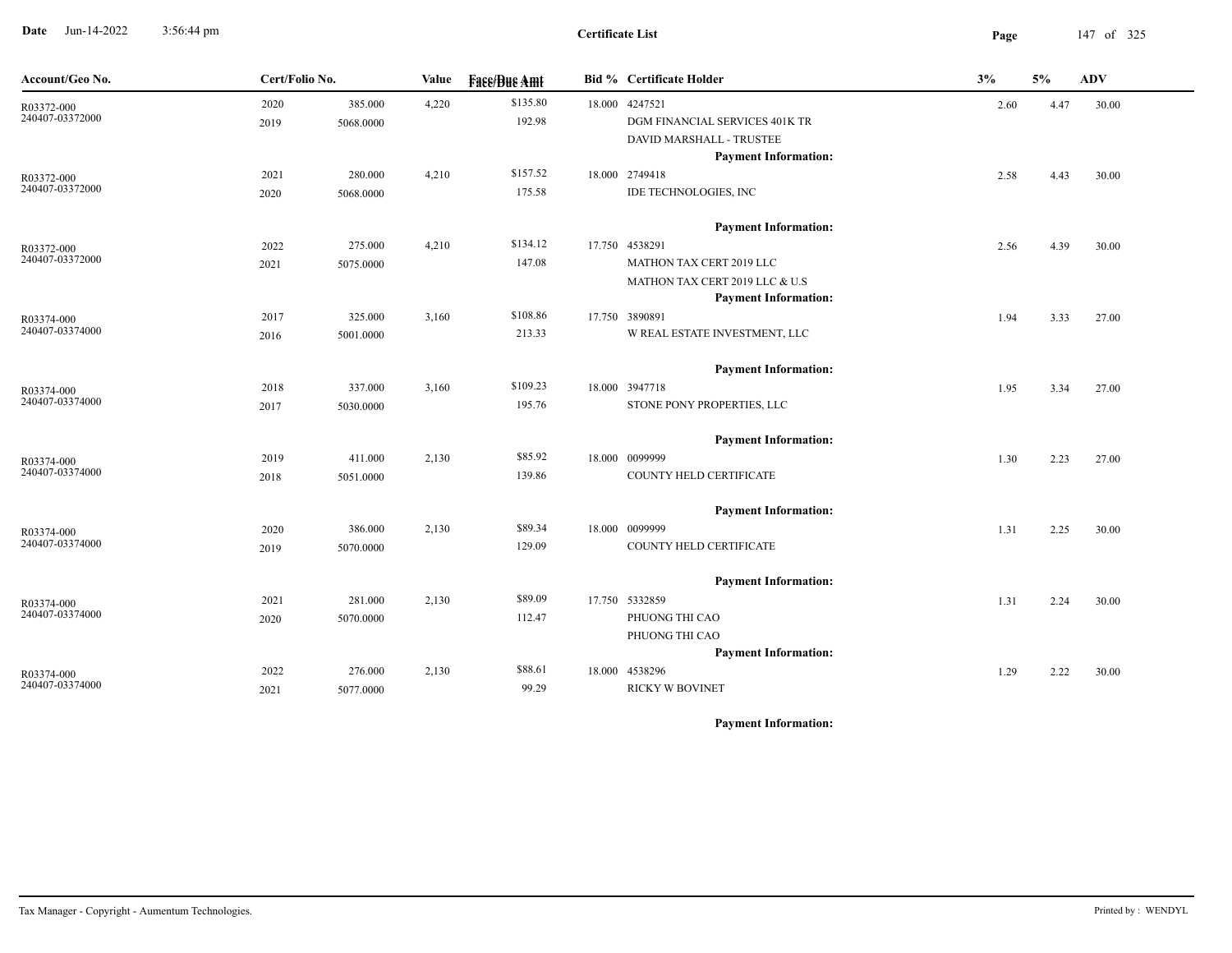**Date** Jun-14-2022 3:56:44 pm **Page** 148 of 325 3:56:44 pm

| Account/Geo No.               | Cert/Folio No. |           | Value  | <b>Face/Bue Amt</b> | <b>Bid % Certificate Holder</b>                               |    | 3%    | $5\%$ | <b>ADV</b> |
|-------------------------------|----------------|-----------|--------|---------------------|---------------------------------------------------------------|----|-------|-------|------------|
| R03375-000                    | 2020           | 387.000   | 32,360 | \$255.05            | 18.000 2749418                                                | AH | 4.54  | 7.79  | 30.00      |
| 240407-03375000               | 2019           | 5071.0000 |        | 303.38              | IDE TECHNOLOGIES, INC                                         |    |       |       |            |
|                               |                |           |        |                     | <b>Payment Information:</b>                                   |    |       |       |            |
| R03375-000                    | 2021           | 282.000   | 32,360 | \$250.85            | 18.000 4247520                                                | AH | 4.51  | 7.75  | 30.00      |
| 240407-03375000               | 2020           | 5071.0000 |        | 269.64              | <b>BEAMIF A LLC</b>                                           |    |       |       |            |
|                               |                |           |        |                     | <b>Payment Information:</b>                                   |    |       |       |            |
| R03375-000                    | 2022           | 277.000   | 32,810 | \$212.88            | 18.000 0099999                                                | AH | 4.74  | 8.14  | 30.00      |
| 240407-03375000               | 2021           | 5078.0000 |        | 229.77              | COUNTY HELD CERTIFICATE                                       |    |       |       |            |
|                               |                |           |        |                     | <b>Payment Information:</b>                                   |    |       |       |            |
|                               | 2019           | 413.000   | 10,820 | \$277.38            | 5.750 0000136                                                 |    | 6.61  | 11.35 | 27.00      |
| R03376-000<br>240407-03376000 | 2018           | 5053.0000 |        | 332.81              | ANNA FERTIC FOUNDATION INC                                    |    |       |       |            |
|                               |                |           |        |                     |                                                               |    |       |       |            |
|                               |                |           |        | \$321.40            | <b>Payment Information:</b>                                   |    |       |       |            |
| R03376-000<br>240407-03376000 | 2021           | 283.000   | 10,830 | 351.76              | 18.000 2749418<br>IDE TECHNOLOGIES, INC                       |    | 6.64  | 11.40 | 30.00      |
|                               | 2020           | 5072.0000 |        |                     |                                                               |    |       |       |            |
|                               |                |           |        |                     | <b>Payment Information:</b>                                   |    |       |       |            |
| R03376-000<br>240407-03376000 | 2022           | 278.000   | 11,910 | \$307.26            | 12.250 3097555                                                |    | 7.36  | 12.63 | 30.00      |
|                               | 2021           | 5079.0000 |        | 328.87              | <b>SAVVY FL LLC</b>                                           |    |       |       |            |
|                               |                |           |        |                     | FIRST HORIZON COLLATERAL ASSIG<br><b>Payment Information:</b> |    |       |       |            |
| R03376-100                    | 2019           | 414.000   | 19,350 | \$465.33            | 5.750 0000136                                                 |    | 11.83 | 20.30 | 27.00      |
| 240407-03376100               | 2018           | 5054.0000 |        | 554.08              | ANNA FERTIC FOUNDATION INC                                    |    |       |       |            |
|                               |                |           |        |                     |                                                               |    |       |       |            |
|                               |                |           |        |                     | <b>Payment Information:</b>                                   |    |       |       |            |
| R03376-100<br>240407-03376100 | 2021           | 284.000   | 19,470 | \$472.37            | 7.750 0003172                                                 |    | 11.94 | 20.49 | 30.00      |
|                               | 2020           | 5073.0000 |        | 518.28              | <b>RAJENDRA INC</b><br><b>RAJENDRA INC</b>                    |    |       |       |            |
|                               |                |           |        |                     | <b>Payment Information:</b>                                   |    |       |       |            |
| R03376-100                    | 2022           | 279.000   | 21,410 | \$537.61            | 0.250 4247548                                                 |    | 13.75 | 23.60 | 30.00      |
| 240407-03376100               | 2021           | 5080.0000 |        | 570.74              | ASSEMBLY TAX 36, LLC                                          |    |       |       |            |
|                               |                |           |        |                     | ASSEMBLY TAX 36 LLC CARE OF CU                                |    |       |       |            |
|                               |                |           |        |                     | <b>Payment Information:</b>                                   |    |       |       |            |
| R03383-000                    | 2021           | 285.000   | 65,580 | \$1,491.61          | 0.250 5331818                                                 |    | 40.21 | 69.03 | 30.00      |
| 240407-03383000               | 2020           | 5081.0000 |        | 1,572.44            | CCH FL 2 LLC                                                  |    |       |       |            |
|                               |                |           |        |                     | <b>Payment Information:</b>                                   |    |       |       |            |
| R03383-000                    | 2022           | 280.000   | 72,130 | \$1,706.55          | 0.250 5356957                                                 |    | 46.17 | 79.26 | 30.00      |
| 240407-03383000               | 2021           | 5088.0000 |        | 1,798.13            | FNA DZ, LLC                                                   |    |       |       |            |
|                               |                |           |        |                     | FNA DZ, LLC FBO WSFS                                          |    |       |       |            |
|                               |                |           |        |                     | <b>Payment Information:</b>                                   |    |       |       |            |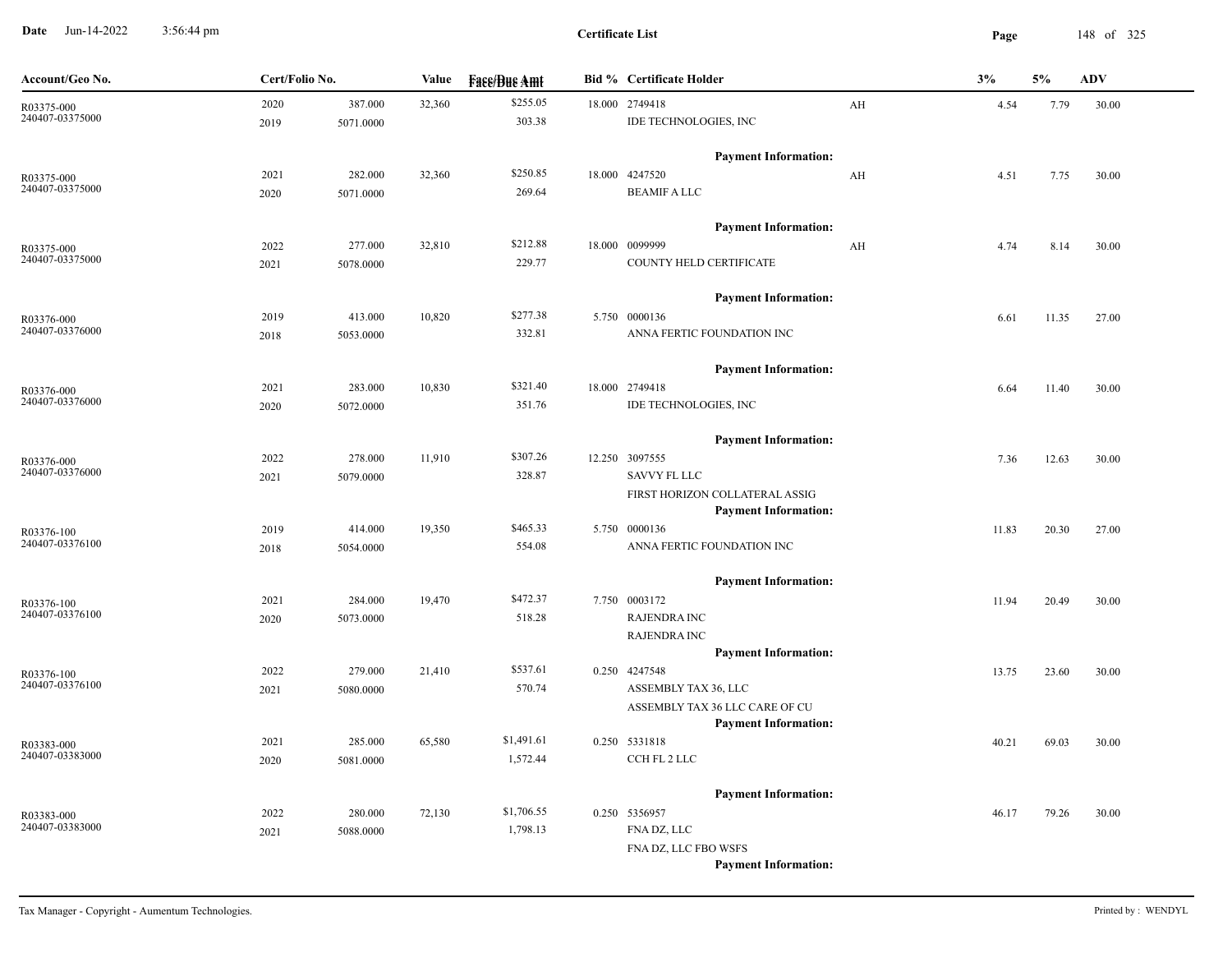**Date** Jun-14-2022 3:56:44 pm **Page** 149 of 325 3:56:44 pm

| Account/Geo No. | Cert/Folio No. |           | Value  | <b>Face/Bue Amt</b> | <b>Bid % Certificate Holder</b> | 3%    | 5%    | <b>ADV</b> |
|-----------------|----------------|-----------|--------|---------------------|---------------------------------|-------|-------|------------|
| R03393-000      | 2022           | 281.000   | 35,560 | \$865.43            | 0.250 0003192                   | 22.84 | 39.21 | 30.00      |
| 240407-03393000 | 2021           | 5096.0000 |        | 914.95              | ATCF IIÂ FLORIDA-A LLC          |       |       |            |
|                 |                |           |        |                     | <b>Payment Information:</b>     |       |       |            |
| R03394-000      | 2016           | 348.000   | 4,410  | \$137.22            | 18.000 2361903                  | 2.72  | 4.68  | 27.00      |
| 240407-03394000 | 2015           | 4990.0000 |        | 293.73              | BLACK BELT ENERGY, LLC          |       |       |            |
|                 |                |           |        |                     | <b>Payment Information:</b>     |       |       |            |
| R03394-000      | 2017           | 331.000   | 4,390  | \$136.05            | 18.000 2361903                  | 2.69  | 4.62  | 27.00      |
| 240407-03394000 | 2016           | 5021.0000 |        | 266.79              | BLACK BELT ENERGY, LLC          |       |       |            |
|                 |                |           |        |                     | <b>Payment Information:</b>     |       |       |            |
| R03394-000      | 2018           | 344.000   | 4,360  | \$135.92            | 18.000 3947714                  | 2.69  | 4.62  | 27.00      |
| 240407-03394000 | 2017           | 5050.0000 |        | 242.07              | FAVAN FARMS, LLC                |       |       |            |
|                 |                |           |        |                     | <b>Payment Information:</b>     |       |       |            |
| R03394-000      | 2019           | 417.000   | 4,340  | \$134.61            | 18.000 0099999                  | 2.65  | 4.55  | 27.00      |
| 240407-03394000 | 2018           | 5071.0000 |        | 215.57              | COUNTY HELD CERTIFICATE         |       |       |            |
|                 |                |           |        |                     | <b>Payment Information:</b>     |       |       |            |
| R03394-000      | 2020           | 391.000   | 4,320  | \$138.02            | 18.000 0099999                  | 2.66  | 4.57  | 30.00      |
| 240407-03394000 | 2019           | 5090.0000 |        | 196.03              | COUNTY HELD CERTIFICATE         |       |       |            |
|                 |                |           |        |                     | <b>Payment Information:</b>     |       |       |            |
| R03394-000      | 2021           | 286.000   | 4,000  | \$130.42            | 18.000 0099999                  | 2.45  | 4.21  | 30.00      |
| 240407-03394000 | 2020           | 5090.0000 |        | 162.10              | COUNTY HELD CERTIFICATE         |       |       |            |
|                 |                |           |        |                     | <b>Payment Information:</b>     |       |       |            |
| R03394-000      | 2022           | 282.000   | 4,000  | \$129.53            | 18.000 0099999                  | 2.43  | 4.17  | 30.00      |
| 240407-03394000 | 2021           | 5097.0000 |        | 142.26              | COUNTY HELD CERTIFICATE         |       |       |            |
|                 |                |           |        |                     | <b>Payment Information:</b>     |       |       |            |
| R03415-000      | 2021           | 289.000   | 43,570 | \$1,005.08          | 0.250 5331818                   | 26.72 | 45.86 | 30.00      |
| 240407-03415000 | 2020           | 5110.0000 |        | 1,061.58            | CCH FL 2 LLC                    |       |       |            |
|                 |                |           |        |                     | <b>Payment Information:</b>     |       |       |            |
| R03415-000      | 2022           | 283.000   | 47,920 | \$1,147.65          | 0.250 0003192                   | 30.67 | 52.65 | 30.00      |
| 240407-03415000 | 2021           | 5117.0000 |        | 1,211.28            | ATCF IIÂ FLORIDA-A LLC          |       |       |            |
|                 |                |           |        |                     |                                 |       |       |            |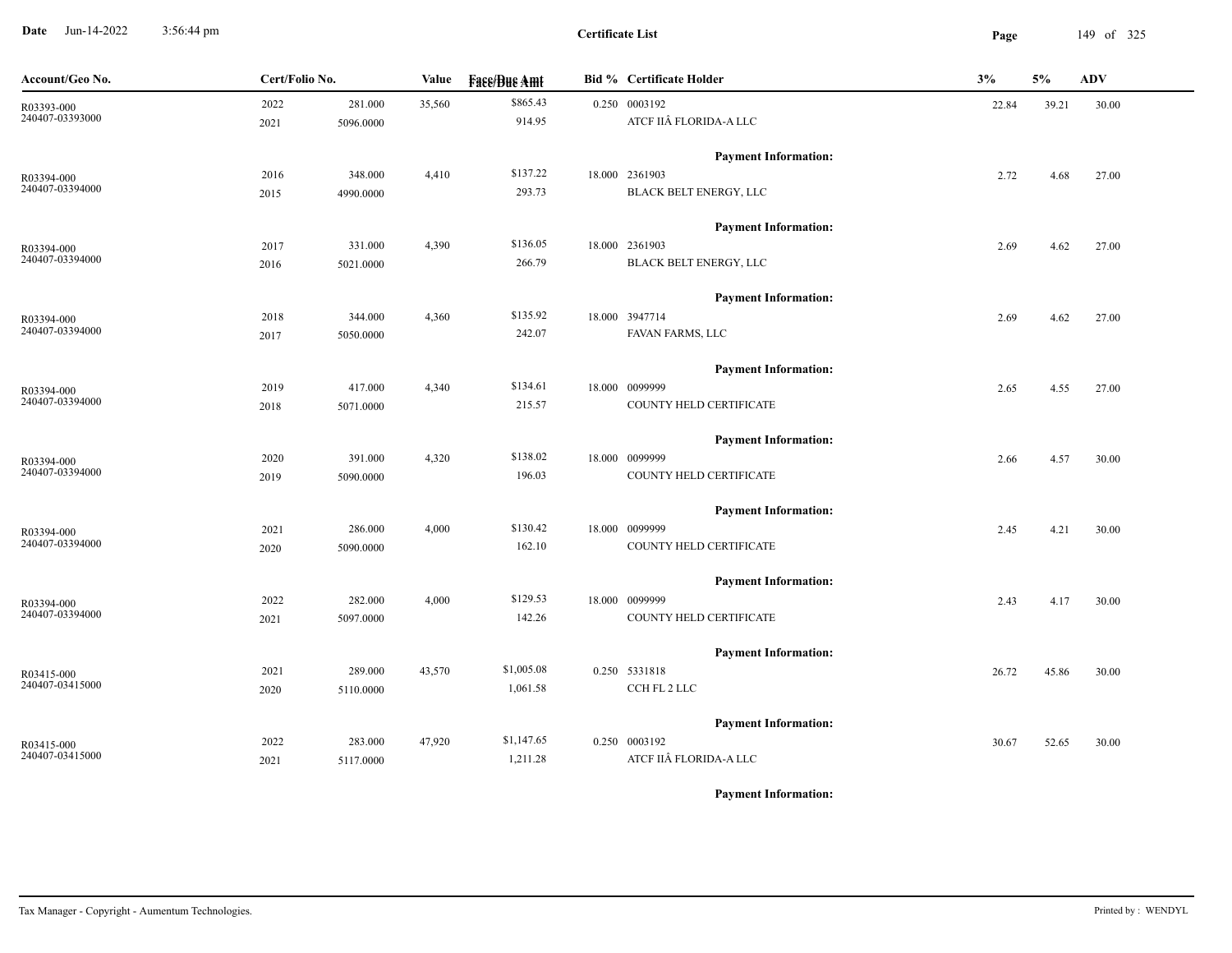**Date** Jun-14-2022 3:56:44 pm **Page** 150 of 325 3:56:44 pm

| Account/Geo No.               | Cert/Folio No. |                      | Value   | <b>Face/Bue Amt</b> | <b>Bid % Certificate Holder</b>              | 3%          | 5%     | <b>ADV</b> |
|-------------------------------|----------------|----------------------|---------|---------------------|----------------------------------------------|-------------|--------|------------|
| R03428-000                    | 2020           | 398.000              | 23,240  | \$558.59            | 0.000 5331789                                | 14.33       | 24.60  | 30.00      |
| 240407-03428000               | 2019           | 5128.0000            |         | 564.84              | <b>MORGAN WEAVER</b>                         |             |        |            |
|                               |                |                      |         |                     | <b>Payment Information:</b>                  |             |        |            |
| R03428-000                    | 2021           | 290.000              | 23,240  | \$555.70            | 0.000 5331789                                | 14.25       | 24.46  | 30.00      |
| 240407-03428000               | 2020           | 5128.0000            |         | 561.95              | <b>MORGAN WEAVER</b>                         |             |        |            |
|                               |                |                      |         |                     | <b>Payment Information:</b>                  |             |        |            |
| R03428-000                    | 2022           | 284.000              | 25,560  | \$627.10            | 0.250 5356948                                | 16.23       | 27.86  | 30.00      |
| 240407-03428000               | 2021           | 5135.0000            |         | 664.71              | CC2 FL LLC                                   |             |        |            |
|                               |                |                      |         |                     | <b>Payment Information:</b>                  |             |        |            |
| R03429-100                    | 2021           | 291.000              | 64,400  | \$1,465.52          | 0.250 0003192                                | 39.49       | 67.79  | 30.00      |
| 240407-03429100               | 2020           | 5133.0000            |         | 1,545.05            | ATCF IIÂ FLORIDA-A LLC                       |             |        |            |
|                               |                |                      |         |                     | <b>Payment Information:</b>                  |             |        |            |
| R03429-100                    | 2022           | 285.000              | 70,840  | \$1,663.21          | 0.250 4247548                                | 44.97       | 77.20  | 30.00      |
| 240407-03429100               | 2021           | 5140.0000            |         | 1,752.62            | ASSEMBLY TAX 36, LLC                         |             |        |            |
|                               |                |                      |         |                     | ASSEMBLY TAX 36 LLC CARE OF CU               |             |        |            |
|                               |                |                      |         |                     | <b>Payment Information:</b>                  |             |        |            |
| R03433-090                    | 2021           | 292.000              | 57,540  | \$1,313.88          | 0.250 4247548                                | 35.28       | 60.57  | 30.00      |
| 240407-03433090               | 2020           | 5146.0000            |         | 1,385.82            | ASSEMBLY TAX 36, LLC                         |             |        |            |
|                               |                |                      |         |                     | ASSEMBLY TAX 36 LLC CARE OF CU               |             |        |            |
|                               |                |                      | 63,290  | \$1,486.18          | <b>Payment Information:</b><br>0.250 0003192 |             |        |            |
| R03433-090<br>240407-03433090 | 2022<br>2021   | 286.000<br>5152.0000 |         | 1,566.74            | ATCF IIÂ FLORIDA-A LLC                       | 40.06       | 68.77  | 30.00      |
|                               |                |                      |         |                     |                                              |             |        |            |
|                               |                |                      |         |                     | <b>Payment Information:</b>                  |             |        |            |
| R03433-110                    | 2022           | 287.000              | 4,780   | \$167.23            | 17.000 5356947                               | 3.47        | 5.96   | 30.00      |
| 240407-03433110               | 2021           | 5154.0000            |         | 181.84              | DCR UNLIMITED INC                            |             |        |            |
|                               |                |                      |         |                     | <b>Payment Information:</b>                  |             |        |            |
| R03433-130                    | 2022           | 288.000              | 254,250 | \$5,808.17          | 0.250 4247548                                | 159.95      | 274.58 | 30.00      |
| 240407-03433130               | 2021           | 5156.0000            |         | 6,104.83            | ASSEMBLY TAX 36, LLC                         |             |        |            |
|                               |                |                      |         |                     | ASSEMBLY TAX 36 LLC CARE OF CU               |             |        |            |
|                               | 2021           | 296.000              | 84,880  | \$968.28            | <b>Payment Information:</b><br>0.250 4247548 | AH<br>25.69 | 44.11  | 30.00      |
| R03472-000<br>240407-03472000 |                | 5179.0000            |         | 1,022.94            | ASSEMBLY TAX 36, LLC                         |             |        |            |
|                               | 2020           |                      |         |                     | ASSEMBLY TAX 36 LLC CARE OF CU               |             |        |            |
|                               |                |                      |         |                     | <b>Payment Information:</b>                  |             |        |            |
| R03472-000                    | 2022           | 290.000              | 86,060  | \$984.45            | 0.250 4247548                                | AH<br>26.14 | 44.88  | 30.00      |
| 240407-03472000               | 2021           | 5185.0000            |         | 1,039.92            | ASSEMBLY TAX 36, LLC                         |             |        |            |
|                               |                |                      |         |                     | ASSEMBLY TAX 36 LLC CARE OF CU               |             |        |            |
|                               |                |                      |         |                     | <b>Payment Information:</b>                  |             |        |            |
|                               |                |                      |         |                     |                                              |             |        |            |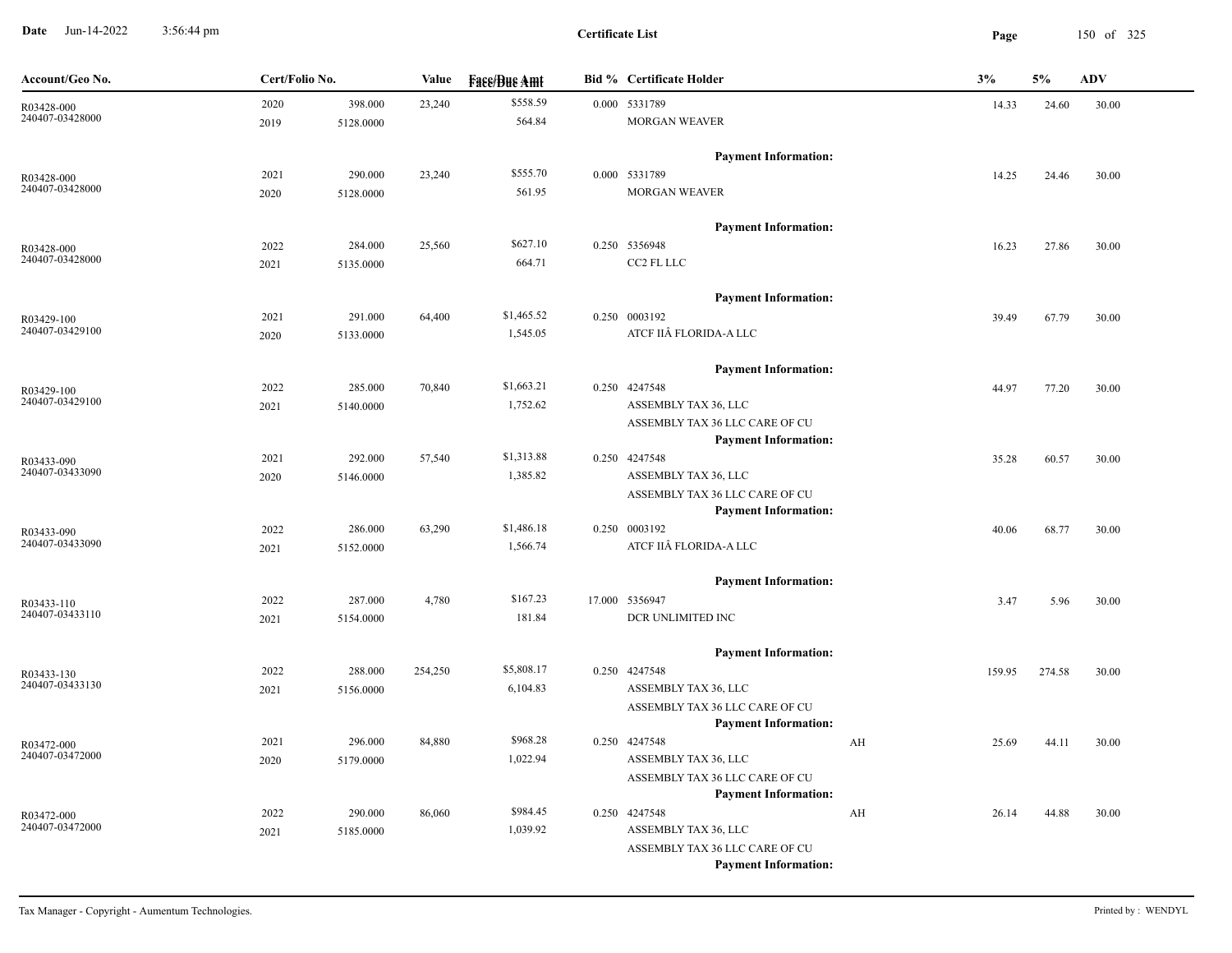**Date** Jun-14-2022 3:56:44 pm **Page** 151 of 325 3:56:44 pm

**Certificate List**

| Account/Geo No.               | Cert/Folio No. |           | Value  | <b>Face/Bue Amt</b> | <b>Bid % Certificate Holder</b>                               |    | 3%    | 5%    | <b>ADV</b> |
|-------------------------------|----------------|-----------|--------|---------------------|---------------------------------------------------------------|----|-------|-------|------------|
| R03485-000                    | 2018           | 359.000   | 2,000  | \$83.47             | 17.000 0000136                                                |    | 1.23  | 2.12  | 27.00      |
| 240407-03485000               | 2017           | 5151.0000 |        | 147.66              | ANNA FERTIC FOUNDATION INC                                    |    |       |       |            |
|                               |                |           |        |                     | <b>Payment Information:</b>                                   |    |       |       |            |
| R03505-000                    | 2021           | 297.000   | 41,690 | \$399.87            | 0.250 4247548                                                 | AH | 9.93  | 17.04 | 30.00      |
| 240407-03505000               | 2020           | 5212.0000 |        | 426.11              | ASSEMBLY TAX 36, LLC                                          |    |       |       |            |
|                               |                |           |        |                     | ASSEMBLY TAX 36 LLC CARE OF CU<br><b>Payment Information:</b> |    |       |       |            |
| R03505-000                    | 2022           | 291.000   | 42,270 | \$408.93            | 0.250 5356948                                                 | AH | 10.18 | 17.47 | 30.00      |
| 240407-03505000               | 2021           | 5218.0000 |        | 435.63              | CC2 FL LLC                                                    |    |       |       |            |
|                               |                |           |        |                     | <b>Payment Information:</b>                                   |    |       |       |            |
| R03507-000                    | 2021           | 298.000   | 11,000 | \$285.15            | 2.750 3097555                                                 |    | 6.74  | 11.58 | 30.00      |
| 240407-03507000               | 2020           | 5214.0000 |        | 305.66              | SAVVY FL LLC                                                  |    |       |       |            |
|                               |                |           |        |                     | FIRST HORIZON COLLATERAL ASSIG                                |    |       |       |            |
|                               |                |           |        |                     | <b>Payment Information:</b>                                   |    |       |       |            |
| R03507-000<br>240407-03507000 | 2022           | 292.000   | 11,000 | \$282.69            | 0.250 5356948                                                 |    | 6.68  | 11.46 | 30.00      |
|                               | 2021           | 5220.0000 |        | 303.07              | CC2 FL LLC                                                    |    |       |       |            |
|                               |                |           |        |                     | <b>Payment Information:</b>                                   |    |       |       |            |
| R03509-000                    | 2021           | 299.000   | 77,470 | \$1,754.42          | 0.250 5331818                                                 |    | 47.50 | 81.54 | 30.00      |
| 240407-03509000               | 2020           | 5216.0000 |        | 1,848.39            | CCH FL 2 LLC                                                  |    |       |       |            |
|                               |                |           |        |                     | <b>Payment Information:</b>                                   |    |       |       |            |
| R03509-000                    | 2022           | 293.000   | 85,210 | \$1,992.03          | 0.250 0003192                                                 |    | 54.09 | 92.86 | 30.00      |
| 240407-03509000               | 2021           | 5222.0000 |        | 2,097.88            | ATCF IIÂ FLORIDA-A LLC                                        |    |       |       |            |
|                               |                |           |        |                     | <b>Payment Information:</b>                                   |    |       |       |            |
| R03526-000                    | 2022           | 294.000   | 47,540 | \$535.19            | 0.250 5356948                                                 | AH | 13.68 | 23.49 | 30.00      |
| 240407-03526000               | 2021           | 5237.0000 |        | 568.20              | CC2 FL LLC                                                    |    |       |       |            |
|                               |                |           |        |                     | <b>Payment Information:</b>                                   |    |       |       |            |
| R03530-000                    | 2021           | 301.000   | 67,550 | \$711.39            | 0.250 5331818                                                 | AH | 18.57 | 31.88 | 30.00      |
| 240407-03530000               | 2020           | 5234.0000 |        | 753.21              | CCH FL 2 LLC                                                  |    |       |       |            |
|                               |                |           |        |                     | <b>Payment Information:</b>                                   |    |       |       |            |
| R03530-000                    | 2022           | 295.000   | 68,490 | \$710.60            | 0.250 5356948                                                 | AH | 18.55 | 31.84 | 30.00      |
| 240407-03530000               | 2021           | 5240.0000 |        | 752.38              | CC2 FL LLC                                                    |    |       |       |            |
|                               |                |           |        |                     | <b>Payment Information:</b>                                   |    |       |       |            |
| R03533-000                    | 2022           | 296.000   | 57,380 | \$637.55            | 0.250 0003192                                                 | AH | 16.52 | 28.36 | 30.00      |
| 240407-03533000               | 2021           | 5244.0000 |        | 675.68              | ATCF IIÂ FLORIDA-A LLC                                        |    |       |       |            |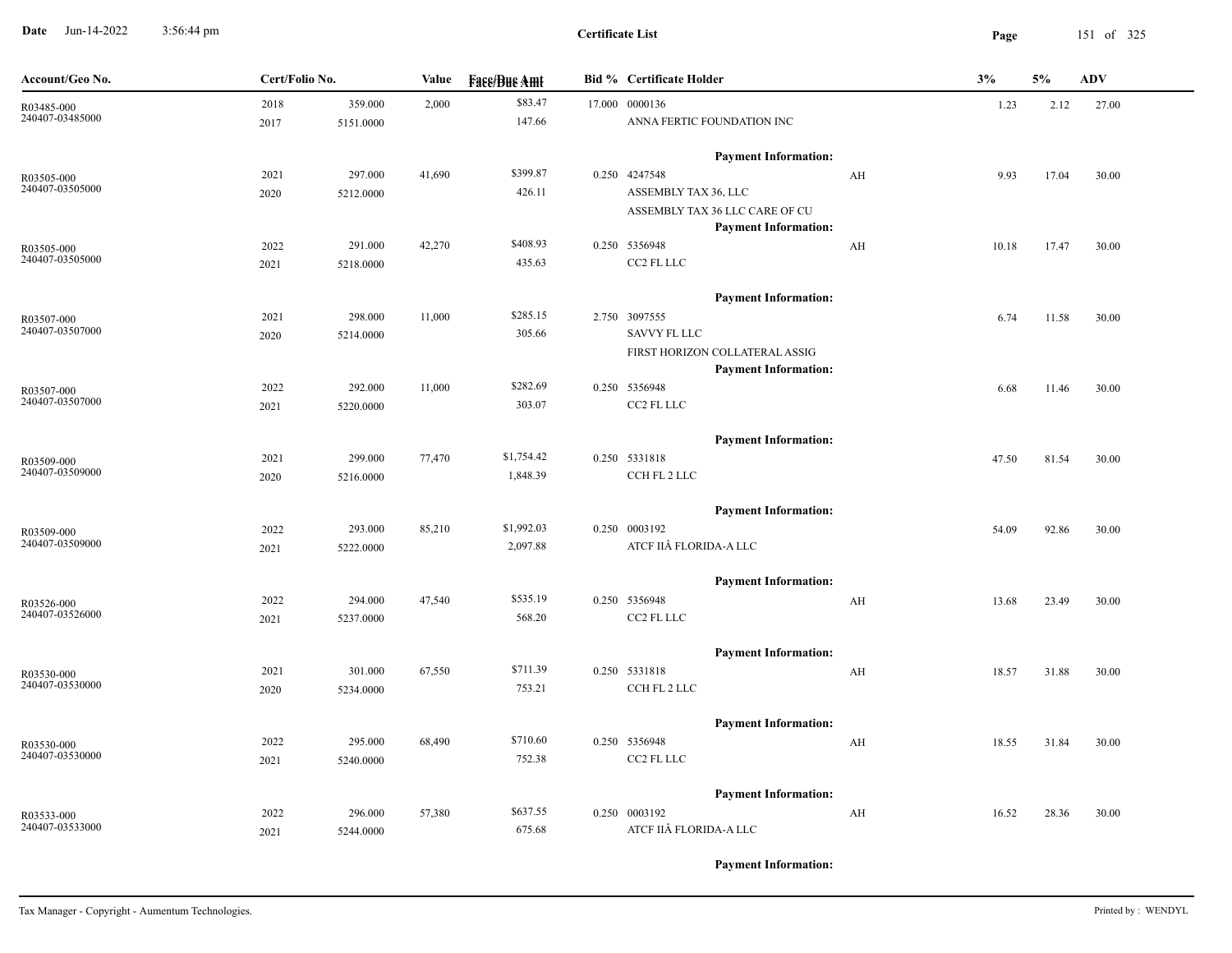**Date** Jun-14-2022 3:56:44 pm **Page** 152 of 325 3:56:44 pm

| Account/Geo No. | Cert/Folio No. |           | Value  | <b>Face/Bue Amt</b> | <b>Bid % Certificate Holder</b> | 3%    | 5%    | <b>ADV</b> |  |
|-----------------|----------------|-----------|--------|---------------------|---------------------------------|-------|-------|------------|--|
| R03548-000      | 2022           | 297.000   | 18,700 | \$470.17            | 4.500 3097555                   | 11.88 | 20.39 | 30.00      |  |
| 240407-03548000 | 2021           | 5259.0000 |        | 499.93              | <b>SAVVY FL LLC</b>             |       |       |            |  |
|                 |                |           |        |                     | FIRST HORIZON COLLATERAL ASSIG  |       |       |            |  |
|                 |                |           |        |                     | <b>Payment Information:</b>     |       |       |            |  |
| R03563-000      | 2021           | 303.000   | 27,480 | \$649.44            | 0.250 4247548                   | 16.85 | 28.93 | 30.00      |  |
| 240407-03563000 | 2020           | 5266.0000 |        | 688.16              | ASSEMBLY TAX 36, LLC            |       |       |            |  |
|                 |                |           |        |                     | ASSEMBLY TAX 36 LLC CARE OF CU  |       |       |            |  |
|                 |                |           |        |                     | <b>Payment Information:</b>     |       |       |            |  |
| R03563-000      | 2022           | 298.000   | 25,980 | \$610.45            | 0.250 4247548                   | 15.77 | 27.07 | 30.00      |  |
| 240407-03563000 | 2021           | 5272.0000 |        | 647.22              | ASSEMBLY TAX 36, LLC            |       |       |            |  |
|                 |                |           |        |                     | ASSEMBLY TAX 36 LLC CARE OF CU  |       |       |            |  |
|                 |                |           |        |                     | <b>Payment Information:</b>     |       |       |            |  |
| R03565-000      | 2021           | 304.000   | 22,030 | \$528.96            | 16.750 2749417                  | 13.51 | 23.19 | 30.00      |  |
| 240407-03565000 | 2020           | 5267.0000 |        | 631.19              | MICHAEL E. HOLLAND              |       |       |            |  |
|                 |                |           |        |                     | DOLORES A. HOLLAND              |       |       |            |  |
|                 |                |           |        |                     | <b>Payment Information:</b>     |       |       |            |  |
| R03565-000      | 2022           | 299.000   | 22,240 | \$528.62            | 4.500 3097555                   | 13.50 | 23.17 | 30.00      |  |
| 240407-03565000 | 2021           | 5273.0000 |        | 561.30              | <b>SAVVY FL LLC</b>             |       |       |            |  |
|                 |                |           |        |                     | FIRST HORIZON COLLATERAL ASSIG  |       |       |            |  |
|                 |                |           |        |                     | <b>Payment Information:</b>     |       |       |            |  |
| R03576-000      | 2021           | 305.000   | 63,170 | \$1,438.33          | 0.250 0003192                   | 38.73 | 66.49 | 30.00      |  |
| 240407-03576000 | 2020           | 5279.0000 |        | 1,516.50            | ATCF IIÂ FLORIDA-A LLC          |       |       |            |  |
|                 |                |           |        |                     | <b>Payment Information:</b>     |       |       |            |  |
| R03576-000      | 2022           | 300.000   | 61,680 | \$1,391.59          | 0.250 0003192                   | 37.44 | 64.27 | 30.00      |  |
| 240407-03576000 | 2021           | 5285.0000 |        | 1,467.42            | ATCF IIÂ FLORIDA-A LLC          |       |       |            |  |
|                 |                |           |        |                     |                                 |       |       |            |  |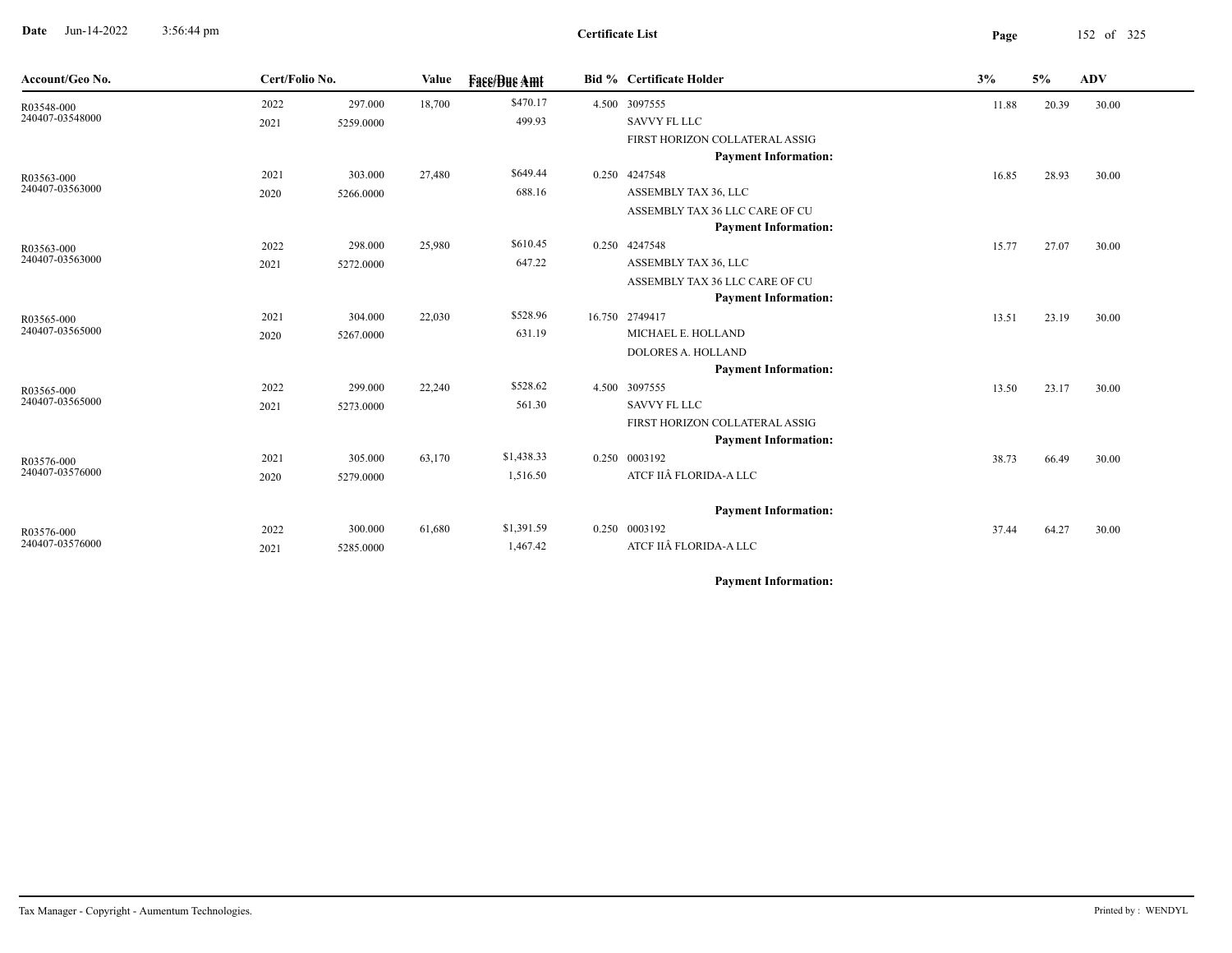**Date** Jun-14-2022 3:56:44 pm **Page** 153 of 325 3:56:44 pm

**Certificate List**

| Account/Geo No. | Cert/Folio No. |           | Value | <b>Face/Bue Amt</b> | <b>Bid % Certificate Holder</b> | 3%   | 5%   | <b>ADV</b> |
|-----------------|----------------|-----------|-------|---------------------|---------------------------------|------|------|------------|
| R03594-000      | 2017           | 354.000   | 7,410 | \$202.80            | 17.750 2593330                  | 4.54 | 7.80 | 27.00      |
| 240407-03594000 | 2016           | 5227.0000 |       | 392.03              | 5T WEALTH PARTNERS LP           |      |      |            |
|                 |                |           |       |                     | <b>Payment Information:</b>     |      |      |            |
| R03594-000      | 2018           | 366.000   | 7,190 | \$198.81            | 17.750 0003179                  | 4.43 | 7.61 | 27.00      |
| 240407-03594000 | 2017           | 5256.0000 |       | 349.16              | MATHON INVESTMENTS CORPORATION  |      |      |            |
|                 |                |           |       |                     | <b>US CENTURY BANK</b>          |      |      |            |
|                 |                |           |       |                     | <b>Payment Information:</b>     |      |      |            |
| R03594-000      | 2019           | 440.000   | 7,190 | \$197.40            | 12.500 2593330                  | 4.39 | 7.54 | 27.00      |
| 240407-03594000 | 2018           | 5277.0000 |       | 279.73              | 5T WEALTH PARTNERS LP           |      |      |            |
|                 |                |           |       |                     | <b>Payment Information:</b>     |      |      |            |
| R03594-000      | 2020           | 411.000   | 7,900 | \$232.90            | 18.000 5331807                  | 5.30 | 9.09 | 30.00      |
| 240407-03594000 | 2019           | 5296.0000 |       | 326.49              | TRAVIS FLEMING 401K TRUST       |      |      |            |
|                 |                |           |       |                     | <b>Payment Information:</b>     |      |      |            |
| R03594-000      | 2021           | 306.000   | 8,690 | \$243.47            | 16.750 5332859                  | 5.59 | 9.59 | 30.00      |
| 240407-03594000 | 2020           | 5296.0000 |       | 293.90              | PHUONG THI CAO                  |      |      |            |
|                 |                |           |       |                     | PHUONG THI CAO                  |      |      |            |
|                 |                |           |       |                     | <b>Payment Information:</b>     |      |      |            |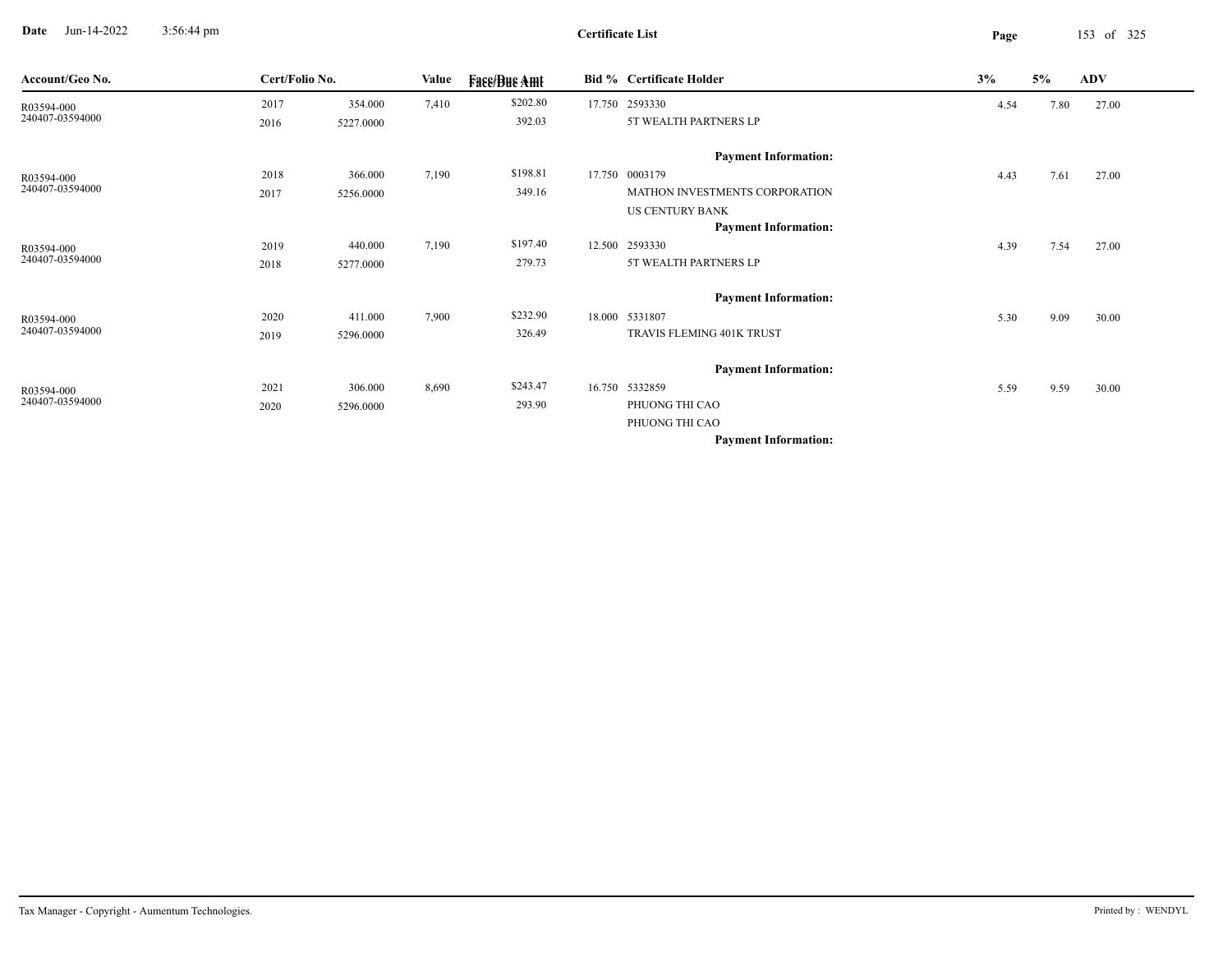**Date** Jun-14-2022 3:56:44 pm **Page** 154 of 325 3:56:44 pm

**Certificate List**

| Account/Geo No. | Cert/Folio No. |           | Value | <b>Fase/Bue Amt</b> | <b>Bid % Certificate Holder</b> | 3%   | 5%   | <b>ADV</b> |
|-----------------|----------------|-----------|-------|---------------------|---------------------------------|------|------|------------|
| R03602-000      | 2016           | 365.000   | 1,250 | \$66.83             | 18.000 2361903                  | 0.77 | 1.33 | 27.00      |
| 240407-03602000 | 2015           | 5208.0000 |       | 146.26              | BLACK BELT ENERGY, LLC          |      |      |            |
|                 |                |           |       |                     | <b>Payment Information:</b>     |      |      |            |
| R03602-000      | 2017           | 358.000   | 1,250 | \$66.63             | 18.000 2361900                  | 0.77 | 1.32 | 27.00      |
| 240407-03602000 | 2016           | 5240.0000 |       | 133.85              | SHO, LLC                        |      |      |            |
|                 |                |           |       |                     | <b>Payment Information:</b>     |      |      |            |
| R03602-000      | 2018           | 367.000   | 1,250 | \$66.77             | 18.000 3947714                  | 0.77 | 1.32 | 27.00      |
| 240407-03602000 | 2017           | 5269.0000 |       | 122.10              | FAVAN FARMS, LLC                |      |      |            |
|                 |                |           |       |                     | <b>Payment Information:</b>     |      |      |            |
| R03602-000      | 2019           | 441.000   | 1,250 | \$66.53             | 18.000 0099999                  | 0.76 | 1.31 | 27.00      |
| 240407-03602000 | 2018           | 5290.0000 |       | 109.70              | COUNTY HELD CERTIFICATE         |      |      |            |
|                 |                |           |       |                     | <b>Payment Information:</b>     |      |      |            |
| R03602-000      | 2020           | 412.000   | 1,250 | \$69.77             | 18.000 0099999                  | 0.77 | 1.32 | 30.00      |
| 240407-03602000 | 2019           | 5309.0000 |       | 102.18              | COUNTY HELD CERTIFICATE         |      |      |            |
|                 |                |           |       |                     | <b>Payment Information:</b>     |      |      |            |
| R03602-000      | 2021           | 307.000   | 1,250 | \$69.63             | 18.000 5356931                  | 0.77 | 1.32 | 30.00      |
| 240407-03602000 | 2020           | 5309.0000 |       | 89.46               | GATHERS NO MOSS, LLC            |      |      |            |
|                 |                |           |       |                     | <b>Payment Information:</b>     |      |      |            |
| R03602-000      | 2022           | 301.000   | 1,250 | \$69.34             | 18.000 0099999                  | 0.76 | 1.30 | 30.00      |
| 240407-03602000 | 2021           | 5315.0000 |       | 79.06               | COUNTY HELD CERTIFICATE         |      |      |            |
|                 |                |           |       |                     | <b>Payment Information:</b>     |      |      |            |
| R03604-000      | 2019           | 442.000   | 1,250 | \$66.53             | 18.000 0876507                  | 0.76 | 1.31 | 27.00      |
| 240407-03604000 | 2018           | 5292.0000 |       | 109.70              | EDMISTON MELENDA J              |      |      |            |
|                 |                |           |       |                     | <b>Payment Information:</b>     |      |      |            |
| R03604-000      | 2020           | 413.000   | 1,250 | \$69.77             | 18.000 0099999                  | 0.77 | 1.32 | 30.00      |
| 240407-03604000 | 2019           | 5311.0000 |       | 102.18              | COUNTY HELD CERTIFICATE         |      |      |            |
|                 |                |           |       |                     | <b>Payment Information:</b>     |      |      |            |
| R03604-000      | 2021           | 308.000   | 1,250 | \$69.63             | 18.000 4247530                  | 0.77 | 1.32 | 30.00      |
| 240407-03604000 | 2020           | 5311.0000 |       | 89.46               | <b>BRANDY HORKEY</b>            |      |      |            |
|                 |                |           |       |                     | <b>Payment Information:</b>     |      |      |            |
| R03604-000      | 2022           | 302.000   | 1,250 | \$69.34             | 18.000 4538296                  | 0.76 | 1.30 | 30.00      |
| 240407-03604000 | 2021           | 5317.0000 |       | 79.06               | RICKY W BOVINET                 |      |      |            |
|                 |                |           |       |                     |                                 |      |      |            |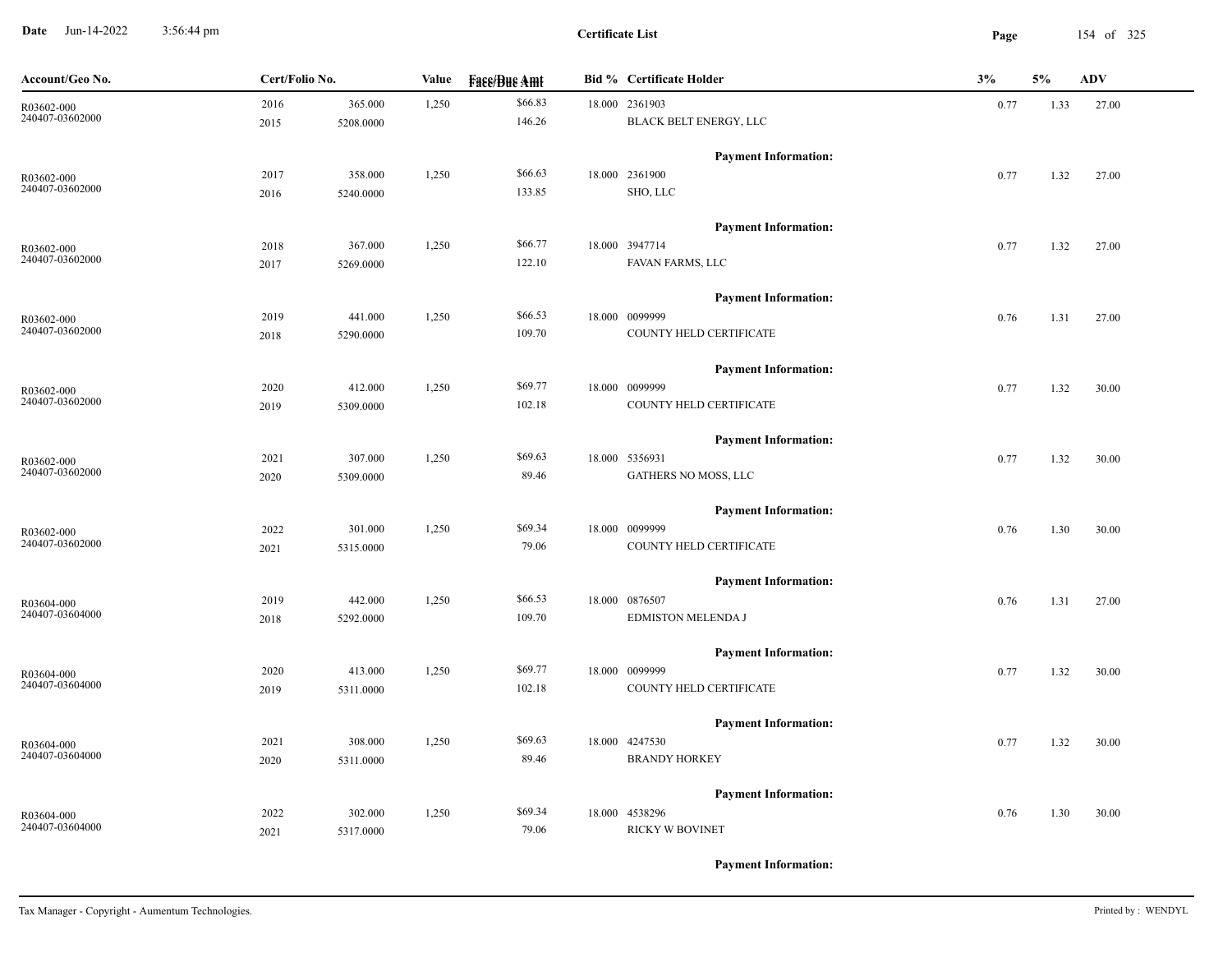**Date** Jun-14-2022 3:56:44 pm **Page** 155 of 325 3:56:44 pm

 $\overline{\phantom{a}}$ 

| Account/Geo No. | Cert/Folio No. |           | Value  | <b>Face/Bue Amt</b> | <b>Bid % Certificate Holder</b> | 3%    | 5%    | <b>ADV</b> |
|-----------------|----------------|-----------|--------|---------------------|---------------------------------|-------|-------|------------|
| R03607-000      | 2016           | 367.000   | 15,430 | \$382.61            | 17.750 2593330                  | 9.53  | 16.36 | 27.00      |
| 240407-03607000 | 2015           | 5214.0000 |        | 802.00              | 5T WEALTH PARTNERS LP           |       |       |            |
|                 |                |           |        |                     | <b>Payment Information:</b>     |       |       |            |
| R03607-000      | 2017           | 359.000   | 14,990 | \$370.38            | 14.000 2593330                  | 9.19  | 15.78 | 27.00      |
| 240407-03607000 | 2016           | 5246.0000 |        | 640.22              | 5T WEALTH PARTNERS LP           |       |       |            |
|                 |                |           |        |                     | <b>Payment Information:</b>     |       |       |            |
| R03607-000      | 2018           | 369.000   | 14,980 | \$371.97            | 0.250 1704262                   | 9.24  | 15.86 | 27.00      |
| 240407-03607000 | 2017           | 5275.0000 |        | 396.82              | PROVIDENT TRUST GROUP LLC FBO   |       |       |            |
|                 |                |           |        |                     | WYATT BUCKINGHAM IRA            |       |       |            |
|                 |                |           |        |                     | <b>Payment Information:</b>     |       |       |            |
| R03607-000      | 2019           | 444.000   | 14,970 | \$368.83            | 17.500 2593330                  | 9.15  | 15.71 | 27.00      |
| 240407-03607000 | 2018           | 5296.0000 |        | 574.09              | 5T WEALTH PARTNERS LP           |       |       |            |
|                 |                |           |        |                     | <b>Payment Information:</b>     |       |       |            |
| R03607-000      | 2020           | 414.000   | 14,870 | \$490.57            | 18.000 2749418                  | 9.17  | 15.74 | 30.00      |
| 240407-03607000 | 2019           | 5315.0000 |        | 533.61              | IDE TECHNOLOGIES, INC           |       |       |            |
|                 |                |           |        |                     | <b>Payment Information:</b>     |       |       |            |
| R03607-000      | 2021           | 309.000   | 14,860 | \$370.47            | 16.750 5332859                  | 9.11  | 15.64 | 30.00      |
| 240407-03607000 | 2020           | 5315.0000 |        | 443.94              | PHUONG THI CAO                  |       |       |            |
|                 |                |           |        |                     | PHUONG THI CAO                  |       |       |            |
|                 |                |           |        |                     | <b>Payment Information:</b>     |       |       |            |
| R03607-000      | 2022           | 303.000   | 16,340 | \$415.95            | 18.000 0099999                  | 10.37 | 17.81 | 30.00      |
| 240407-03607000 | 2021           | 5321.0000 |        | 443.00              | COUNTY HELD CERTIFICATE         |       |       |            |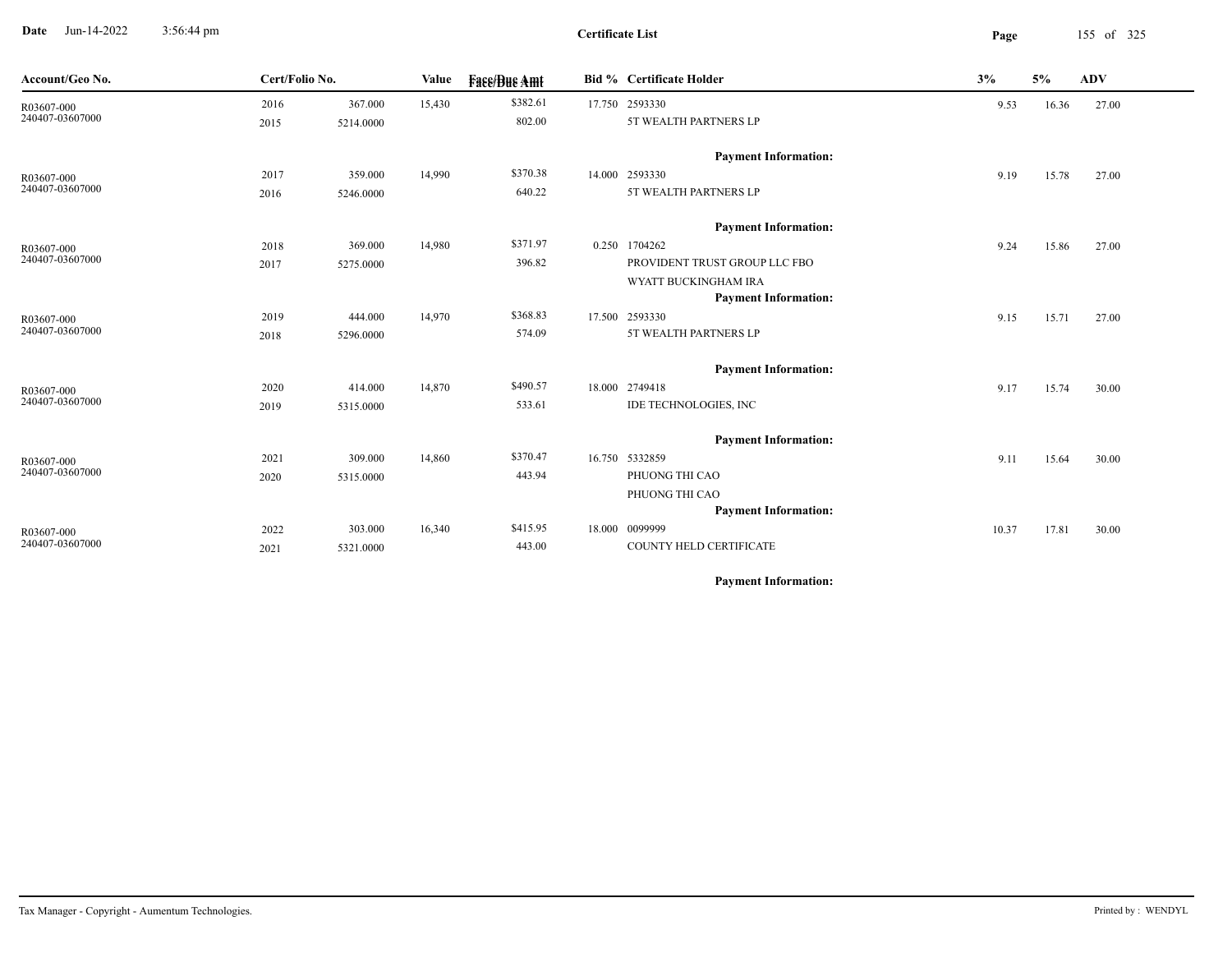**Date** Jun-14-2022 3:56:44 pm **Page** 156 of 325 3:56:44 pm

| Account/Geo No.               | Cert/Folio No. |           | Value  | <b>Fass/Bus Amt</b> | <b>Bid % Certificate Holder</b> |    | 3%   | 5%    | $\mathbf{ADV}$ |
|-------------------------------|----------------|-----------|--------|---------------------|---------------------------------|----|------|-------|----------------|
| R03615-000<br>240407-03615000 | 2017           | 364.000   | 34,870 | \$257.19            | 0.250 2593330                   | 01 | 6.05 | 10.39 | 27.00          |
|                               | 2016           | 5256.0000 |        | 276.30              | 5T WEALTH PARTNERS LP           |    |      |       |                |
|                               |                |           |        |                     | <b>Payment Information:</b>     |    |      |       |                |
| R03615-000                    | 2018           | 374.000   | 8,990  | \$238.83            | 17.750 0003179                  |    | 5.54 | 9.52  | 27.00          |
| 240407-03615000               | 2017           | 5285.0000 |        | 418.18              | MATHON INVESTMENTS CORPORATION  |    |      |       |                |
|                               |                |           |        |                     | <b>US CENTURY BANK</b>          |    |      |       |                |
|                               |                |           |        |                     | <b>Payment Information:</b>     |    |      |       |                |
| R03615-000                    | 2019           | 447.000   | 8,990  | \$237.06            | 12.500 2593330                  |    | 5.49 | 9.43  | 27.00          |
| 240407-03615000               | 2018           | 5306.0000 |        | 334.68              | 5T WEALTH PARTNERS LP           |    |      |       |                |
|                               |                |           |        |                     | <b>Payment Information:</b>     |    |      |       |                |
| R03615-000                    | 2020           | 415.000   | 8,990  | \$241.83            | 18.000 0000006                  |    | 5.54 | 9.52  | 30.00          |
| 240407-03615000               | 2019           | 5325.0000 |        | 338.77              | SPAIN-CONDE ADRIANNE            |    |      |       |                |
|                               |                |           |        |                     | <b>Payment Information:</b>     |    |      |       |                |
| R03615-000                    | 2021           | 310.000   | 8,990  | \$240.71            | 18.000 0099999                  |    | 5.51 | 9.46  | 30.00          |
| 240407-03615000               | 2020           | 5325.0000 |        | 293.90              | COUNTY HELD CERTIFICATE         |    |      |       |                |
|                               |                |           |        |                     | <b>Payment Information:</b>     |    |      |       |                |
| R03615-000                    | 2022           | 304.000   | 8,990  | \$238.71            | 18.000 4538296                  |    | 5.46 | 9.37  | 30.00          |
| 240407-03615000               | 2021           | 5331.0000 |        | 256.90              | <b>RICKY W BOVINET</b>          |    |      |       |                |
|                               |                |           |        |                     | <b>Payment Information:</b>     |    |      |       |                |
| R03617-000                    | 2022           | 305.000   | 1,100  | \$66.08             | 17.000 5356950                  |    | 0.67 | 1.15  | 30.00          |
| 240407-03617000               | 2021           | 5333.0000 |        | 75.63               | <b>JAMES LEWIS</b>              |    |      |       |                |
|                               |                |           |        |                     | KIMBERLY A. LEWIS               |    |      |       |                |
|                               |                |           |        |                     | <b>Payment Information:</b>     |    |      |       |                |
| R03618-000                    | 2022           | 306.000   | 30,790 | \$168.67            | 18.000 0099999                  | AH | 3.51 | 6.03  | 30.00          |
| 240407-03618000               | 2021           | 5335.0000 |        | 183.35              | COUNTY HELD CERTIFICATE         |    |      |       |                |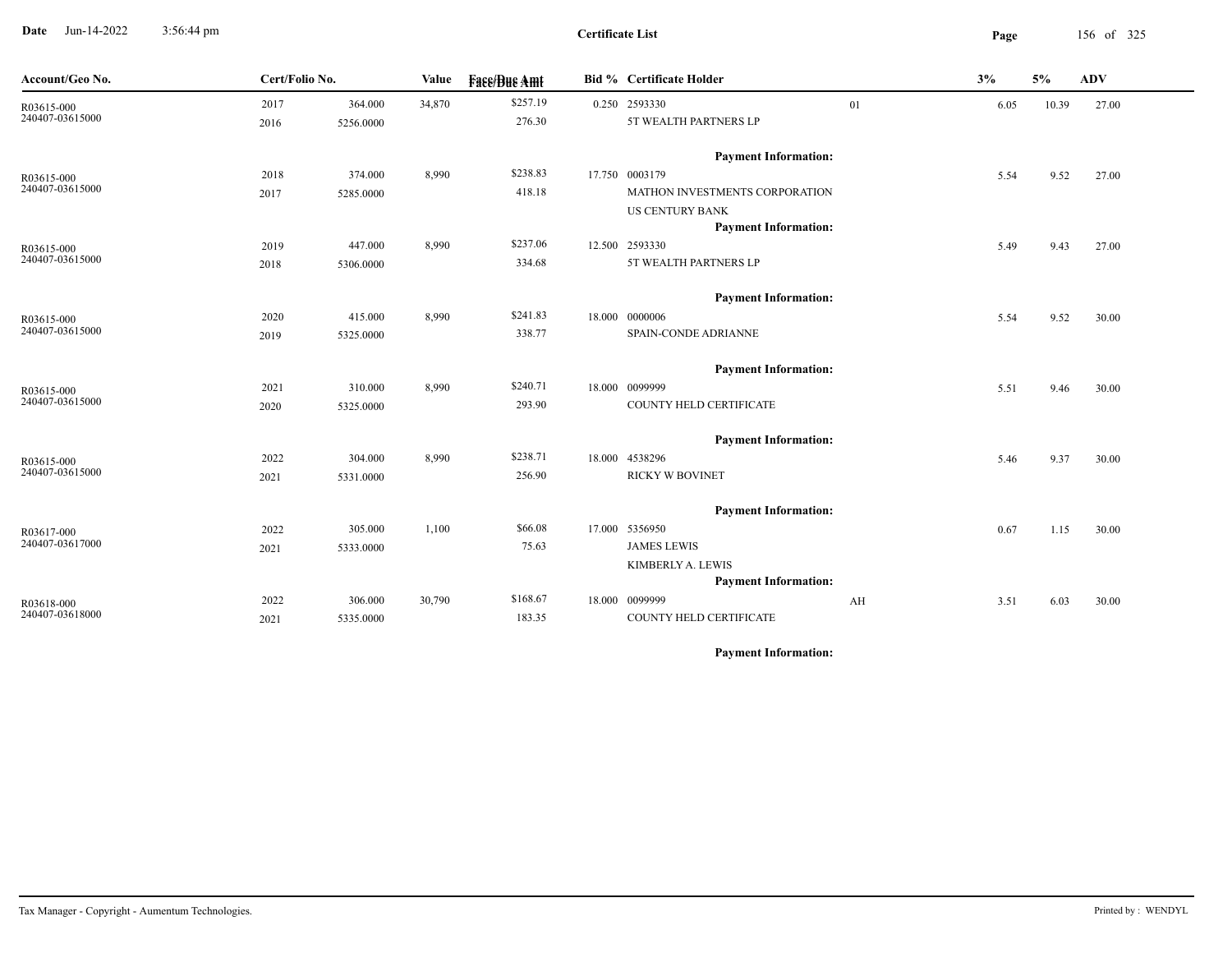**Date** Jun-14-2022 3:56:44 pm **Page** 157 of 325 3:56:44 pm

**Certificate List**

| Account/Geo No.               |      | Cert/Folio No.<br>Value |        | <b>Face/Bue Amt</b> |  | <b>Bid % Certificate Holder</b>              | 3%    | 5%    | ADV   |
|-------------------------------|------|-------------------------|--------|---------------------|--|----------------------------------------------|-------|-------|-------|
| R03624-000<br>240407-03624000 | 2016 | 369.000                 | 1,570  | \$73.95             |  | 18.000 2361903                               | 0.97  | 1.66  | 27.00 |
|                               | 2015 | 5231.0000               |        | 161.18              |  | BLACK BELT ENERGY, LLC                       |       |       |       |
|                               |      |                         |        |                     |  | <b>Payment Information:</b>                  |       |       |       |
| R03624-000                    | 2017 | 367.000                 | 1,570  | \$73.69             |  | 18.000 3763869                               | 0.96  | 1.65  | 27.00 |
| 240407-03624000               | 2016 | 5263.0000               |        | 147.37              |  | STAMPHOUSE HOLDINGS, LLC                     |       |       |       |
|                               |      |                         |        |                     |  | <b>Payment Information:</b>                  |       |       |       |
| R03624-000                    | 2018 | 376.000                 | 1,570  | \$73.89             |  | 18.000 3947718                               | 0.97  | 1.66  | 27.00 |
| 240407-03624000               | 2017 | 5292.0000               |        | 134.45              |  | STONE PONY PROPERTIES, LLC                   |       |       |       |
|                               |      |                         |        |                     |  | <b>Payment Information:</b>                  |       |       |       |
| R03624-000                    | 2019 | 450.000                 | 1,570  | \$73.59             |  | 18.000 0099999                               | 0.96  | 1.65  | 27.00 |
| 240407-03624000               | 2018 | 5313.0000               |        | 120.68              |  | COUNTY HELD CERTIFICATE                      |       |       |       |
|                               |      |                         |        |                     |  | <b>Payment Information:</b>                  |       |       |       |
| R03624-000                    | 2020 | 418.000                 | 1,570  | \$76.89             |  | 18.000 0099999                               | 0.97  | 1.66  | 30.00 |
| 240407-03624000               | 2019 | 5332.0000               |        | 111.97              |  | COUNTY HELD CERTIFICATE                      |       |       |       |
|                               |      |                         |        |                     |  | <b>Payment Information:</b>                  |       |       |       |
| R03624-000                    | 2021 | 312.000                 | 1,570  | \$76.70             |  | 18.000 0099999                               | 0.96  | 1.65  | 30.00 |
| 240407-03624000               | 2020 | 5332.0000               |        | 97.91               |  | COUNTY HELD CERTIFICATE                      |       |       |       |
|                               |      |                         |        |                     |  | <b>Payment Information:</b>                  |       |       |       |
| R03624-000                    | 2022 | 307.000                 | 1,570  | \$76.35             |  | 18.000 0099999                               | 0.95  | 1.64  | 30.00 |
| 240407-03624000               | 2021 | 5338.0000               |        | 86.42               |  | COUNTY HELD CERTIFICATE                      |       |       |       |
|                               |      |                         |        |                     |  | <b>Payment Information:</b>                  |       |       |       |
| R03635-000                    | 2021 | 314.000                 | 16,250 | \$401.19            |  | 2.750 3097555                                | 9.96  | 17.10 | 30.00 |
| 240407-03635000               | 2020 | 5340.0000               |        | 427.50              |  | <b>SAVVY FL LLC</b>                          |       |       |       |
|                               |      |                         |        |                     |  | FIRST HORIZON COLLATERAL ASSIG               |       |       |       |
|                               |      |                         | 17,870 | \$456.54            |  | <b>Payment Information:</b><br>0.250 5356948 |       |       |       |
| R03635-000<br>240407-03635000 | 2022 | 308.000                 |        | 485.62              |  | CC2 FL LLC                                   | 11.50 | 19.74 | 30.00 |
|                               | 2021 | 5346.0000               |        |                     |  |                                              |       |       |       |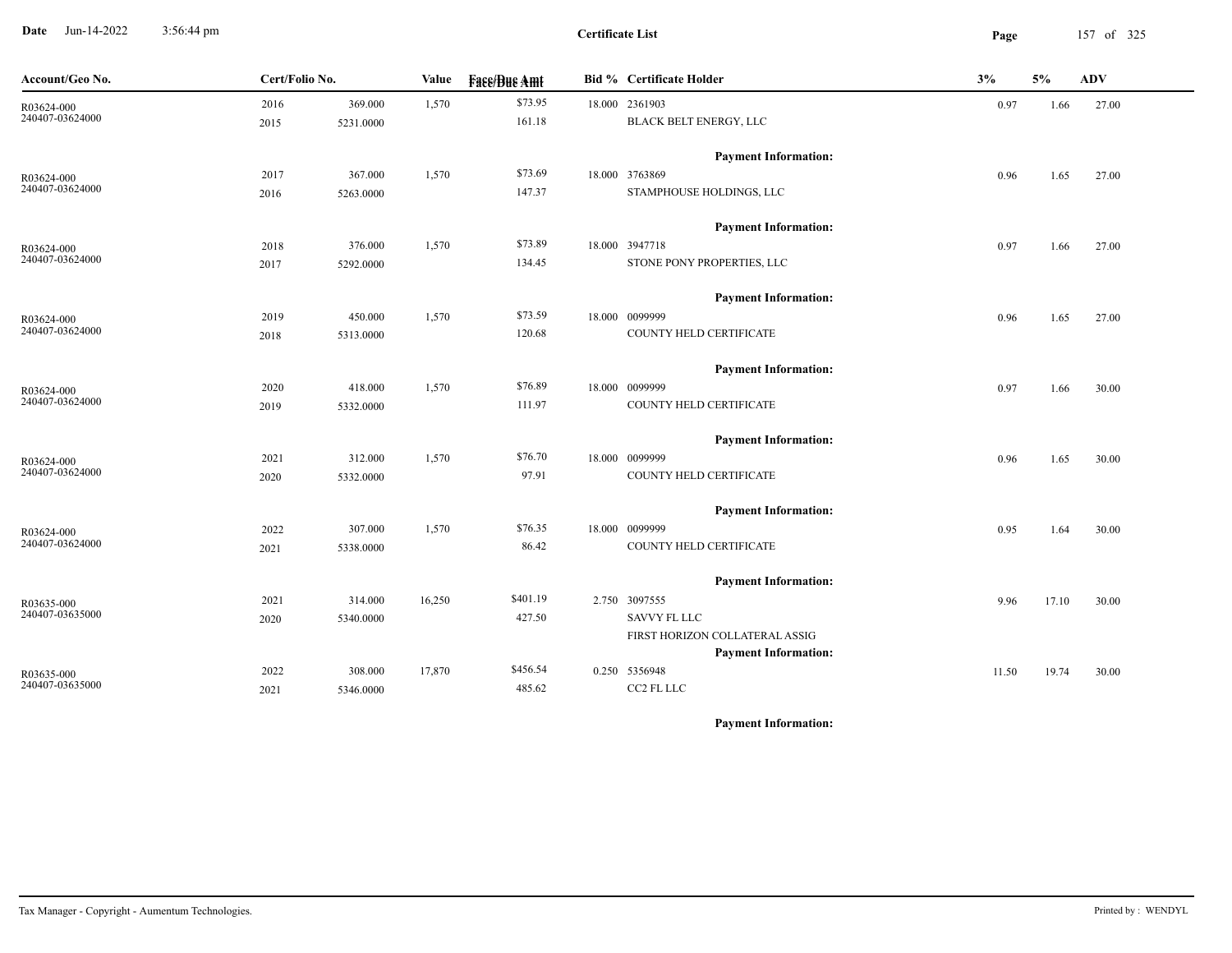**Date** Jun-14-2022 3:56:44 pm **Page** 158 of 325 3:56:44 pm

**Certificate List**

| Account/Geo No.               | Cert/Folio No. |           | Value | <b>Face/Bue Amt</b>  | <b>Bid % Certificate Holder</b>         | 3%                                                                                                                                               |      | 5%   | <b>ADV</b> |
|-------------------------------|----------------|-----------|-------|----------------------|-----------------------------------------|--------------------------------------------------------------------------------------------------------------------------------------------------|------|------|------------|
| R03637-000<br>240407-03637000 | 2020<br>2019   | 421.000   | 3,370 | \$158.25<br>1,000.94 | 18.000 2749418<br>IDE TECHNOLOGIES, INC |                                                                                                                                                  | 2.08 | 3.57 | 30.00      |
|                               |                | 5342.0000 |       |                      | <b>Payment Information:</b>             | *** APPLICATION INFO ***<br>APPL TYPE: APPLIED<br>DATE APPLIED: 04.12.2022<br>RECEIPT: 2109667.0025<br>AMOUNT:<br>\$185.00<br>APPLICANT: 2749418 |      |      |            |
| R03637-000<br>240407-03637000 | 2021           | 316.000   | 3,370 | \$136.73             | 18.000 2749418                          |                                                                                                                                                  | 2.07 | 3.55 | 30.00      |
|                               | 2020           | 5342.0000 |       | 143.57               | <b>IDE TECHNOLOGIES, INC</b>            |                                                                                                                                                  |      |      |            |
|                               |                |           |       |                      | <b>Payment Information:</b>             | *** APPLICATION INFO ***<br>APPL TYPE: TURNED IN<br>DATE APPLIED: 04.12.2022<br>RECEIPT: 2109667.0026<br>APPLICANT: 2749418                      |      |      |            |
| R03638-000                    | 2019           | 455.000   | 1,200 | \$65.44              | 18.000 0876507                          |                                                                                                                                                  | 0.73 | 1.26 | 27.00      |
| 240407-03638000               | 2018           | 5324.0000 |       | 108.01               | EDMISTON MELENDA J                      |                                                                                                                                                  |      |      |            |
|                               |                |           |       |                      | <b>Payment Information:</b>             |                                                                                                                                                  |      |      |            |
| R03638-000                    | 2020           | 422.000   | 1,200 | \$68.68              | 18.000 0099999                          |                                                                                                                                                  | 0.74 | 1.27 | 30.00      |
| 240407-03638000               | 2019           | 5343.0000 |       | 100.69               | COUNTY HELD CERTIFICATE                 |                                                                                                                                                  |      |      |            |
|                               |                |           |       |                      | <b>Payment Information:</b>             |                                                                                                                                                  |      |      |            |
| R03638-000                    | 2021           | 317.000   | 1,200 | \$68.52              | 18.000 0099999                          |                                                                                                                                                  | 0.74 | 1.26 | 30.00      |
| 240407-03638000               | 2020           | 5343.0000 |       | 88.13                | COUNTY HELD CERTIFICATE                 |                                                                                                                                                  |      |      |            |
|                               |                |           |       |                      | <b>Payment Information:</b>             |                                                                                                                                                  |      |      |            |
| R03638-000<br>240407-03638000 | 2022           | 309.000   | 1,200 | \$68.26              | 18.000 4538296                          |                                                                                                                                                  | 0.73 | 1.25 | 30.00      |
|                               | 2021           | 5349.0000 |       | 77.92                | <b>RICKY W BOVINET</b>                  |                                                                                                                                                  |      |      |            |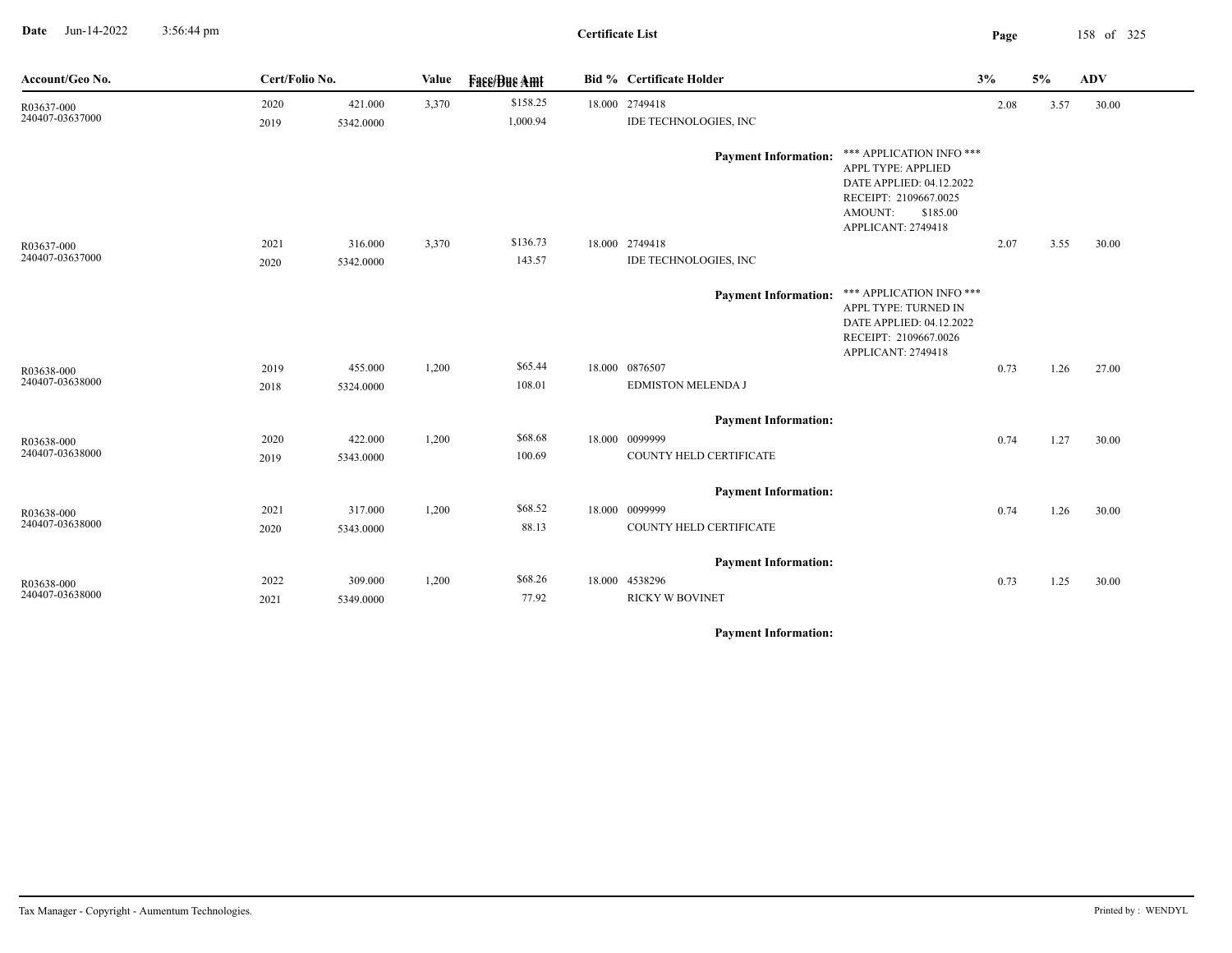**Date** Jun-14-2022 3:56:44 pm **Page** 159 of 325 3:56:44 pm

| Account/Geo No. | Cert/Folio No. |           | Value | <b>Face/Bue Amt</b> | <b>Bid % Certificate Holder</b> | 3%   | 5%   | <b>ADV</b> |
|-----------------|----------------|-----------|-------|---------------------|---------------------------------|------|------|------------|
| R03642-000      | 2019           | 457.000   | 1,200 | \$65.44             | 18.000 0876507                  | 0.73 | 1.26 | 27.00      |
| 240407-03642000 | 2018           | 5327.0000 |       | 108.01              | EDMISTON MELENDA J              |      |      |            |
|                 |                |           |       |                     | <b>Payment Information:</b>     |      |      |            |
| R03642-000      | 2020           | 423.000   | 1,200 | \$68.68             | 18.000 0099999                  | 0.74 | 1.27 | 30.00      |
| 240407-03642000 | 2019           | 5346.0000 |       | 100.69              | COUNTY HELD CERTIFICATE         |      |      |            |
|                 |                |           |       |                     | <b>Payment Information:</b>     |      |      |            |
| R03642-000      | 2021           | 318.000   | 1,200 | \$68.52             | 18.000 4538296                  | 0.74 | 1.26 | 30.00      |
| 240407-03642000 | 2020           | 5346.0000 |       | 88.13               | <b>RICKY W BOVINET</b>          |      |      |            |
|                 |                |           |       |                     | <b>Payment Information:</b>     |      |      |            |
| R03642-000      | 2022           | 310.000   | 1,200 | \$68.26             | 18.000 4538296                  | 0.73 | 1.25 | 30.00      |
| 240407-03642000 | 2021           | 5352.0000 |       | 77.92               | <b>RICKY W BOVINET</b>          |      |      |            |
|                 |                |           |       |                     | <b>Payment Information:</b>     |      |      |            |
| R03651-000      | 2016           | 373.000   | 1,000 | \$61.28             | 17.750 0000136                  | 0.62 | 1.06 | 27.00      |
| 240407-03651000 | 2015           | 5254.0000 |       | 133.70              | ANNA FERTIC FOUNDATION INC      |      |      |            |
|                 |                |           |       |                     | <b>Payment Information:</b>     |      |      |            |
| R03651-000      | 2017           | 370.000   | 1,000 | \$61.10             | 18.000 3763869                  | 0.61 | 1.05 | 27.00      |
| 240407-03651000 | 2016           | 5286.0000 |       | 123.26              | STAMPHOUSE HOLDINGS, LLC        |      |      |            |
|                 |                |           |       |                     | <b>Payment Information:</b>     |      |      |            |
| R03651-000      | 2018           | 380.000   | 1,000 | \$61.23             | 18.000 3947718                  | 0.62 | 1.06 | 27.00      |
| 240407-03651000 | 2017           | 5315.0000 |       | 112.48              | STONE PONY PROPERTIES, LLC      |      |      |            |
|                 |                |           |       |                     | <b>Payment Information:</b>     |      |      |            |
| R03651-000      | 2019           | 460.000   | 1,000 | \$61.03             | 18.000 0099999                  | 0.61 | 1.05 | 27.00      |
| 240407-03651000 | 2018           | 5336.0000 |       | 101.15              | COUNTY HELD CERTIFICATE         |      |      |            |
|                 |                |           |       |                     | <b>Payment Information:</b>     |      |      |            |
| R03651-000      | 2020           | 424.000   | 1,000 | \$64.23             | 18.000 0099999                  | 0.62 | 1.06 | 30.00      |
| 240407-03651000 | 2019           | 5356.0000 |       | 94.57               | COUNTY HELD CERTIFICATE         |      |      |            |
|                 |                |           |       |                     | <b>Payment Information:</b>     |      |      |            |
| R03651-000      | 2021           | 320.000   | 1,000 | \$64.09             | 18.000 5356931                  | 0.61 | 1.05 | 30.00      |
| 240407-03651000 | 2020           | 5356.0000 |       | 82.84               | GATHERS NO MOSS, LLC            |      |      |            |
|                 |                |           |       |                     | <b>Payment Information:</b>     |      |      |            |
| R03651-000      | 2022           | 311.000   | 1,000 | \$63.88             | 18.000 0099999                  | 0.61 | 1.04 | 30.00      |
| 240407-03651000 | 2021           | 5362.0000 |       | 73.32               | COUNTY HELD CERTIFICATE         |      |      |            |
|                 |                |           |       |                     |                                 |      |      |            |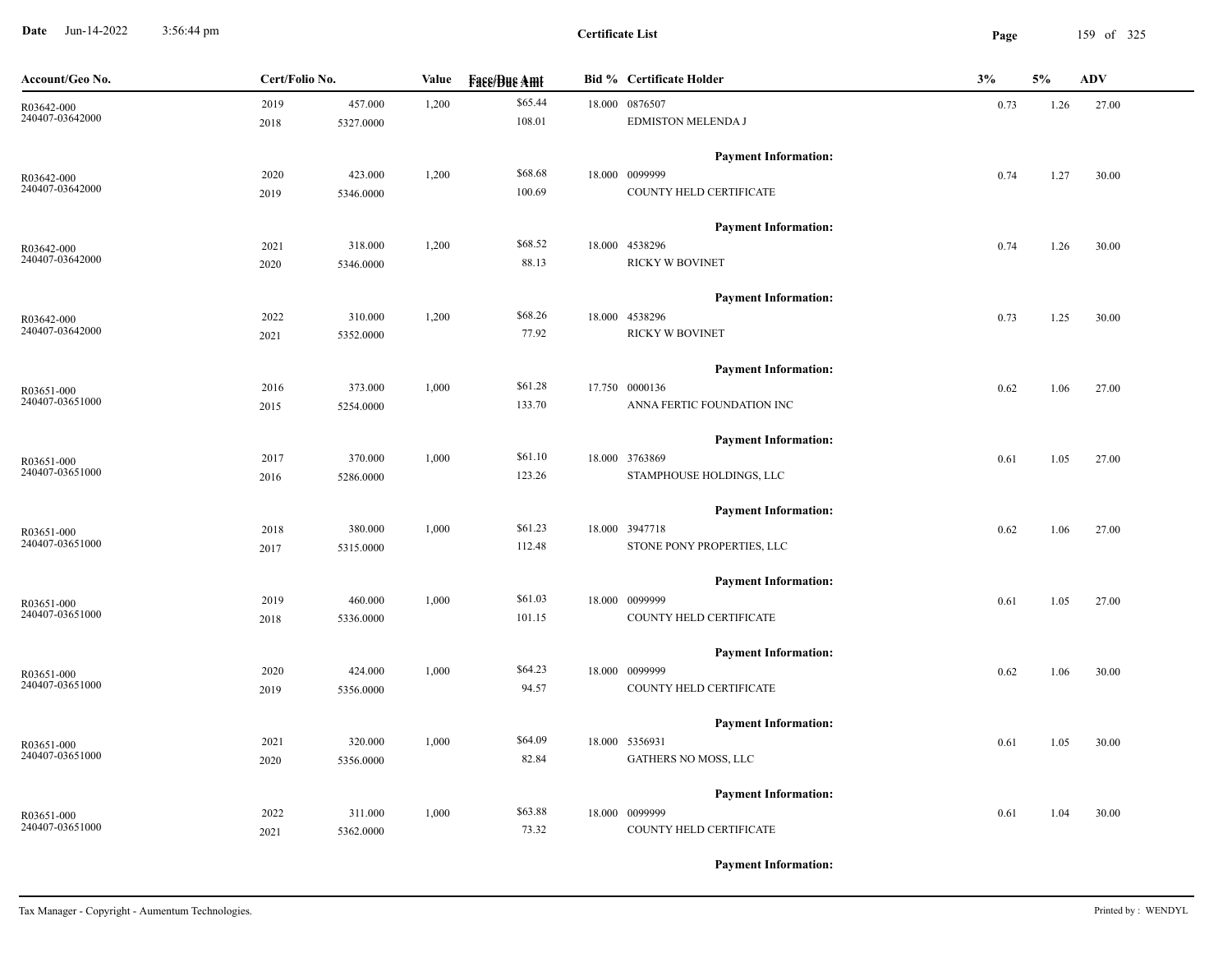**Date** Jun-14-2022 3:56:44 pm **Page** 160 of 325 3:56:44 pm

| Account/Geo No.               | Cert/Folio No. |                      | Value | <b>Face/Bue Amt</b> | Bid % Certificate Holder                      | 3%   | 5%   | <b>ADV</b> |
|-------------------------------|----------------|----------------------|-------|---------------------|-----------------------------------------------|------|------|------------|
| R03653-500                    | 2016           | 374.000              | 500   | \$50.14             | 17.750 0000136                                | 0.31 | 0.53 | 27.00      |
| 240407-03653500               | 2015           | 5257.0000            |       | 110.53              | ANNA FERTIC FOUNDATION INC                    |      |      |            |
|                               |                |                      |       |                     | <b>Payment Information:</b>                   |      |      |            |
| R03653-500                    | 2017           | 371.000              | 500   | \$50.05             | 18.000 2361900                                | 0.31 | 0.53 | 27.00      |
| 240407-03653500               | 2016           | 5289.0000            |       | 102.10              | SHO, LLC                                      |      |      |            |
|                               |                |                      |       |                     |                                               |      |      |            |
|                               |                |                      | 500   | \$50.11             | <b>Payment Information:</b><br>18.000 3947718 |      |      |            |
| R03653-500<br>240407-03653500 | 2018<br>2017   | 381.000<br>5318.0000 |       | 93.19               | STONE PONY PROPERTIES, LLC                    | 0.31 | 0.53 | 27.00      |
|                               |                |                      |       |                     |                                               |      |      |            |
|                               |                |                      |       |                     | <b>Payment Information:</b>                   |      |      |            |
| R03653-500                    | 2019           | 461.000              | 500   | \$50.03             | 18.000 0099999                                | 0.31 | 0.53 | 27.00      |
| 240407-03653500               | 2018           | 5339.0000            |       | 84.05               | COUNTY HELD CERTIFICATE                       |      |      |            |
|                               |                |                      |       |                     | <b>Payment Information:</b>                   |      |      |            |
| R03653-500                    | 2020           | 426.000              | 500   | \$53.12             | 18.000 0099999                                | 0.31 | 0.53 | 30.00      |
| 240407-03653500               | 2019           | 5359.0000            |       | 79.29               | COUNTY HELD CERTIFICATE                       |      |      |            |
|                               |                |                      |       |                     |                                               |      |      |            |
|                               |                |                      |       |                     | <b>Payment Information:</b>                   |      |      |            |
| R03653-500<br>240407-03653500 | 2021           | 322.000              | 500   | \$53.06             | 18.000 4538296                                | 0.31 | 0.53 | 30.00      |
|                               | 2020           | 5359.0000            |       | 69.66               | <b>RICKY W BOVINET</b>                        |      |      |            |
|                               |                |                      |       |                     | <b>Payment Information:</b>                   |      |      |            |
| R03653-500                    | 2022           | 312.000              | 500   | \$52.93             | 18.000 0099999                                | 0.30 | 0.52 | 30.00      |
| 240407-03653500               | 2021           | 5365.0000            |       | 61.83               | COUNTY HELD CERTIFICATE                       |      |      |            |
|                               |                |                      |       |                     |                                               |      |      |            |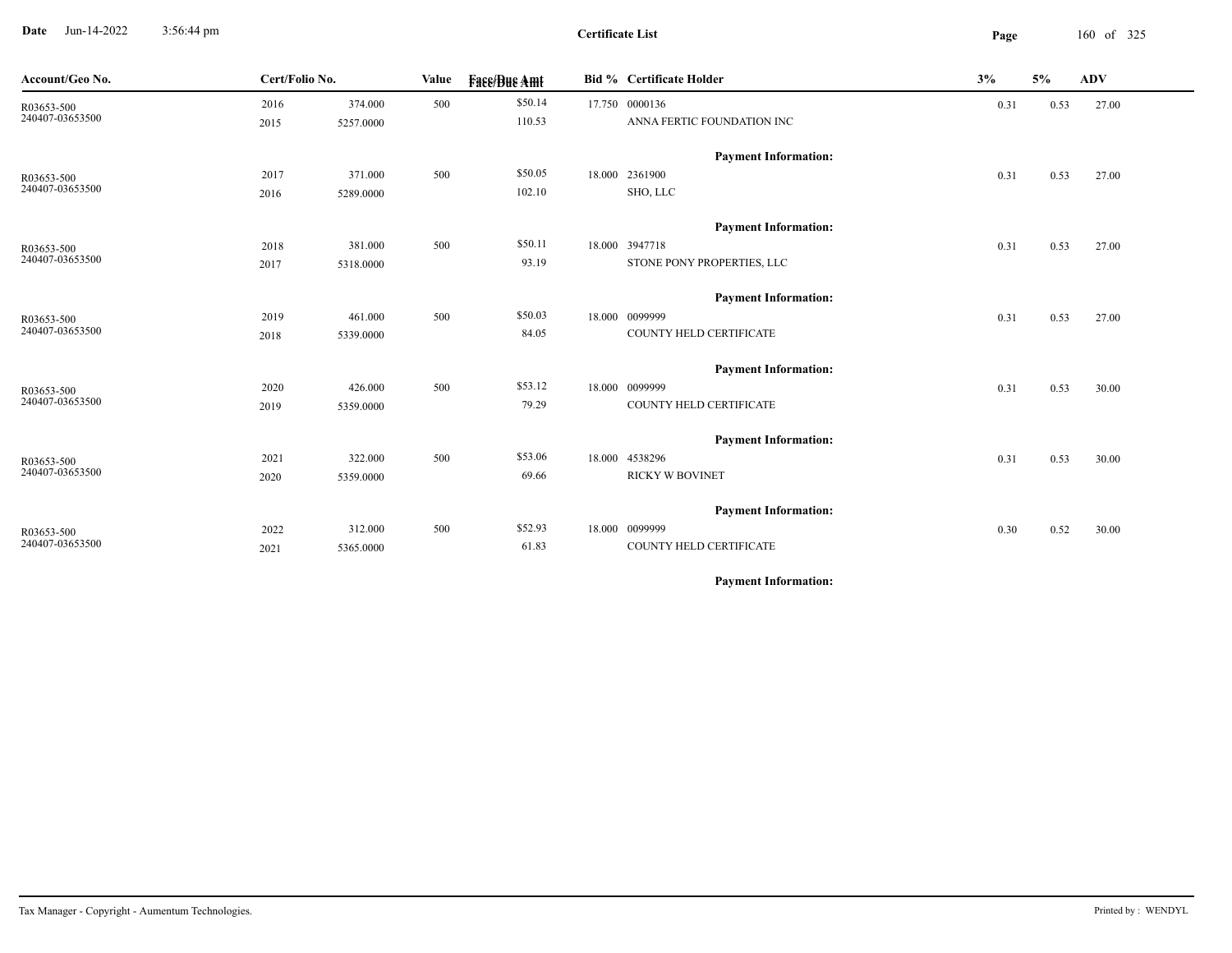**Date** Jun-14-2022 3:56:44 pm **Page** 161 of 325 3:56:44 pm

**Certificate List**

 $\overline{\phantom{a}}$ 

| Account/Geo No.               | Cert/Folio No. |           | Value  | <b>Face/Bue Amt</b> | <b>Bid % Certificate Holder</b>                               | 3%    | 5%    | <b>ADV</b> |
|-------------------------------|----------------|-----------|--------|---------------------|---------------------------------------------------------------|-------|-------|------------|
| R03666-000                    | 2018           | 383.000   | 8,290  | \$223.26            | 13.750 0000136                                                | 5.11  | 8.77  | 27.00      |
| 240407-03666000               | 2017           | 5330.0000 |        | 354.86              | ANNA FERTIC FOUNDATION INC                                    |       |       |            |
|                               |                |           |        |                     | <b>Payment Information:</b>                                   |       |       |            |
| R03666-000                    | 2019           | 463.000   | 8,240  | \$220.55            | 12.500 0000136                                                | 5.04  | 8.65  | 27.00      |
| 240407-03666000               | 2018           | 5351.0000 |        | 311.80              | ANNA FERTIC FOUNDATION INC                                    |       |       |            |
|                               |                |           |        |                     | <b>Payment Information:</b>                                   |       |       |            |
| R03666-000                    | 2020           | 428.000   | 8,200  | \$224.28            | 13.750 0000136                                                | 5.06  | 8.68  | 30.00      |
| 240407-03666000               | 2019           | 5371.0000 |        | 294.78              | ANNA FERTIC FOUNDATION INC                                    |       |       |            |
|                               |                |           |        |                     | <b>Payment Information:</b>                                   |       |       |            |
| R03666-000                    | 2021           | 323.000   | 8,160  | \$239.74            | 18.000 2749418                                                | 5.00  | 8.59  | 30.00      |
| 240407-03666000               | 2020           | 5371.0000 |        | 278.35              | IDE TECHNOLOGIES, INC                                         |       |       |            |
|                               |                |           |        |                     | <b>Payment Information:</b>                                   |       |       |            |
| R03666-000                    | 2022           | 313.000   | 8,130  | \$219.88            | 17.750 4538291                                                | 4.93  | 8.47  | 30.00      |
| 240407-03666000               | 2021           | 5377.0000 |        | 237.12              | MATHON TAX CERT 2019 LLC                                      |       |       |            |
|                               |                |           |        |                     | MATHON TAX CERT 2019 LLC & U.S<br><b>Payment Information:</b> |       |       |            |
|                               | 2018           | 385.000   | 34,660 | \$809.41            | 11.750 0003172                                                | 21.37 | 36.69 | 27.00      |
| R03677-000<br>240407-03677000 | 2017           | 5341.0000 |        | 1,204.01            | <b>RAJENDRA INC</b>                                           |       |       |            |
|                               |                |           |        |                     | <b>RAJENDRA INC</b>                                           |       |       |            |
|                               |                |           |        |                     | <b>Payment Information:</b>                                   |       |       |            |
| R03677-000                    | 2021           | 326.000   | 34,850 | \$812.33            | 0.250 5331818                                                 | 21.37 | 36.68 | 30.00      |
| 240407-03677000               | 2020           | 5382.0000 |        | 859.20              | CCH FL 2 LLC                                                  |       |       |            |
|                               |                |           |        |                     | <b>Payment Information:</b>                                   |       |       |            |
| R03677-000                    | 2022           | 314.000   | 38,330 | \$923.42            | 0.250 5356948                                                 | 24.45 | 41.97 | 30.00      |
| 240407-03677000               | 2021           | 5388.0000 |        | 975.84              | CC2 FL LLC                                                    |       |       |            |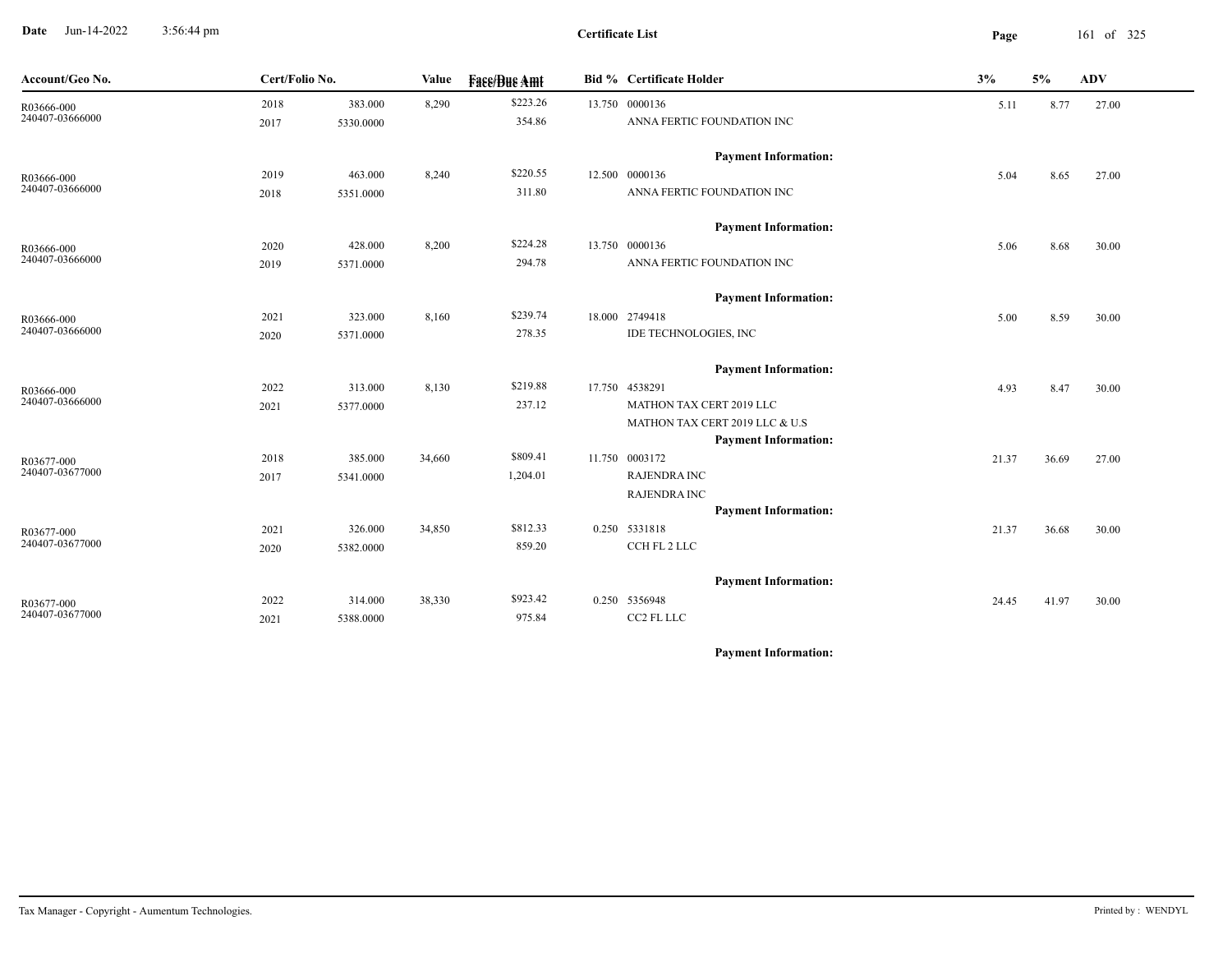**Date** Jun-14-2022 3:56:44 pm **Page** 162 of 325 3:56:44 pm

| Account/Geo No.               | Cert/Folio No. | Value     |       | <b>Face/Bue Amt</b> |  | Bid % Certificate Holder    | 3%<br>5% |      | ADV   |
|-------------------------------|----------------|-----------|-------|---------------------|--|-----------------------------|----------|------|-------|
| R03695-000                    | 2016           | 377.000   | 2,520 | \$95.11             |  | 18.000 2361903              | 1.56     | 2.67 | 27.00 |
| 240407-03695000               | 2015           | 5303.0000 |       | 205.51              |  | BLACK BELT ENERGY, LLC      |          |      |       |
|                               |                |           |       |                     |  | <b>Payment Information:</b> |          |      |       |
| R03695-000                    | 2017           | 377.000   | 2,520 | \$94.70             |  | 18.000 2361903              | 1.55     | 2.65 | 27.00 |
| 240407-03695000               | 2016           | 5335.0000 |       | 187.60              |  | BLACK BELT ENERGY, LLC      |          |      |       |
|                               |                |           |       |                     |  | <b>Payment Information:</b> |          |      |       |
|                               | 2018           | 386.000   | 2,520 | \$95.00             |  | 18.000 3947718              | 1.55     | 2.67 | 27.00 |
| R03695-000<br>240407-03695000 | 2017           | 5364.0000 |       | 171.08              |  | STONE PONY PROPERTIES, LLC  |          |      |       |
|                               |                |           |       |                     |  | <b>Payment Information:</b> |          |      |       |
| R03695-000                    | 2019           | 466.000   | 2,520 | \$94.51             |  | 18.000 0099999              | 1.54     | 2.64 | 27.00 |
| 240407-03695000               | 2018           | 5385.0000 |       | 153.21              |  | COUNTY HELD CERTIFICATE     |          |      |       |
|                               |                |           |       |                     |  | <b>Payment Information:</b> |          |      |       |
| R03695-000                    | 2020           | 431.000   | 2,520 | \$98.02             |  | 18.000 0099999              | 1.55     | 2.67 | 30.00 |
| 240407-03695000               | 2019           | 5405.0000 |       | 141.03              |  | COUNTY HELD CERTIFICATE     |          |      |       |
|                               |                |           |       |                     |  | <b>Payment Information:</b> |          |      |       |
| R03695-000                    | 2021           | 327.000   | 2,520 | \$97.70             |  | 18.000 5356931              | 1.55     | 2.65 | 30.00 |
| 240407-03695000               | 2020           | 5405.0000 |       | 123.00              |  | <b>GATHERS NO MOSS, LLC</b> |          |      |       |
|                               |                |           |       |                     |  | <b>Payment Information:</b> |          |      |       |
| R03695-000                    | 2022           | 315.000   | 2,520 | \$97.14             |  | 18.000 0099999              | 1.53     | 2.63 | 30.00 |
| 240407-03695000               | 2021           | 5411.0000 |       | 108.25              |  | COUNTY HELD CERTIFICATE     |          |      |       |
|                               |                |           |       |                     |  |                             |          |      |       |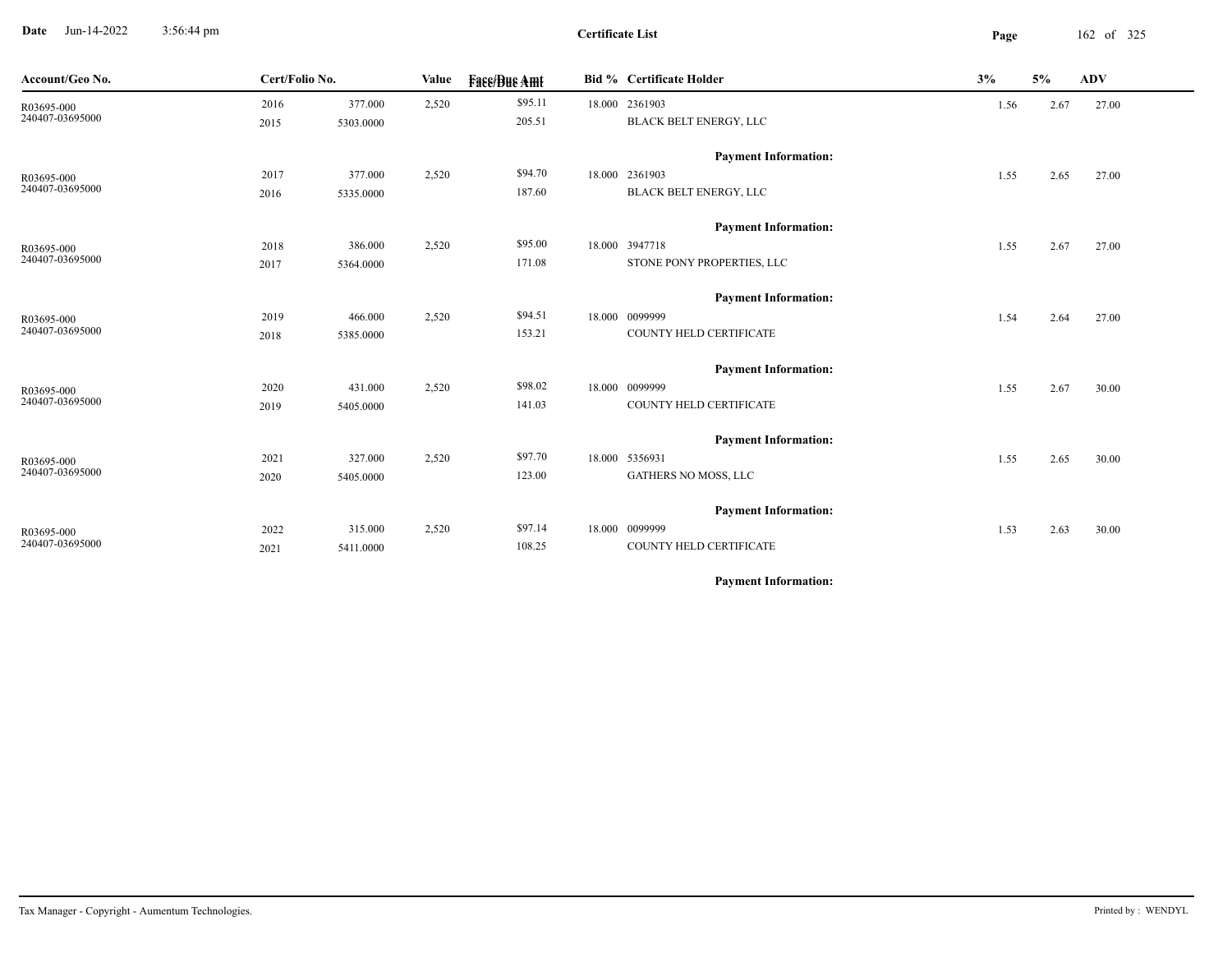**Date** Jun-14-2022 3:56:44 pm **Page** 163 of 325 3:56:44 pm

| Account/Geo No. | Cert/Folio No. |           | Value | <b>Fase/Bue Amt</b> | Bid % Certificate Holder    | 3%   | 5%   | <b>ADV</b> |
|-----------------|----------------|-----------|-------|---------------------|-----------------------------|------|------|------------|
| R03697-000      | 2016           | 378.000   | 2,520 | \$95.11             | 18.000 2361903              | 1.56 | 2.67 | 27.00      |
| 240407-03697000 | 2015           | 5305.0000 |       | 205.51              | BLACK BELT ENERGY, LLC      |      |      |            |
|                 |                |           |       |                     | <b>Payment Information:</b> |      |      |            |
| R03697-000      | 2017           | 378.000   | 2,520 | \$94.70             | 18.000 2361903              | 1.55 | 2.65 | 27.00      |
| 240407-03697000 | 2016           | 5337.0000 |       | 187.60              | BLACK BELT ENERGY, LLC      |      |      |            |
|                 |                |           |       |                     | <b>Payment Information:</b> |      |      |            |
| R03697-000      | 2018           | 387.000   | 2,520 | \$95.00             | 18.000 3947718              | 1.55 | 2.67 | 27.00      |
| 240407-03697000 | 2017           | 5366.0000 |       | 171.08              | STONE PONY PROPERTIES, LLC  |      |      |            |
|                 |                |           |       |                     | <b>Payment Information:</b> |      |      |            |
| R03697-000      | 2019           | 467.000   | 2,520 | \$94.51             | 18.000 0099999              | 1.54 | 2.64 | 27.00      |
| 240407-03697000 | 2018           | 5387.0000 |       | 153.21              | COUNTY HELD CERTIFICATE     |      |      |            |
|                 |                |           |       |                     | <b>Payment Information:</b> |      |      |            |
| R03697-000      | 2020           | 432.000   | 2,520 | \$98.02             | 18.000 0099999              | 1.55 | 2.67 | 30.00      |
| 240407-03697000 | 2019           | 5407.0000 |       | 141.03              | COUNTY HELD CERTIFICATE     |      |      |            |
|                 |                |           |       |                     | <b>Payment Information:</b> |      |      |            |
| R03697-000      | 2021           | 329.000   | 2,520 | \$97.70             | 18.000 5356931              | 1.55 | 2.65 | 30.00      |
| 240407-03697000 | 2020           | 5407.0000 |       | 123.00              | <b>GATHERS NO MOSS, LLC</b> |      |      |            |
|                 |                |           |       |                     | <b>Payment Information:</b> |      |      |            |
| R03697-000      | 2022           | 316.000   | 2,520 | \$97.14             | 18.000 0099999              | 1.53 | 2.63 | 30.00      |
| 240407-03697000 | 2021           | 5413.0000 |       | 108.25              | COUNTY HELD CERTIFICATE     |      |      |            |
|                 |                |           |       |                     |                             |      |      |            |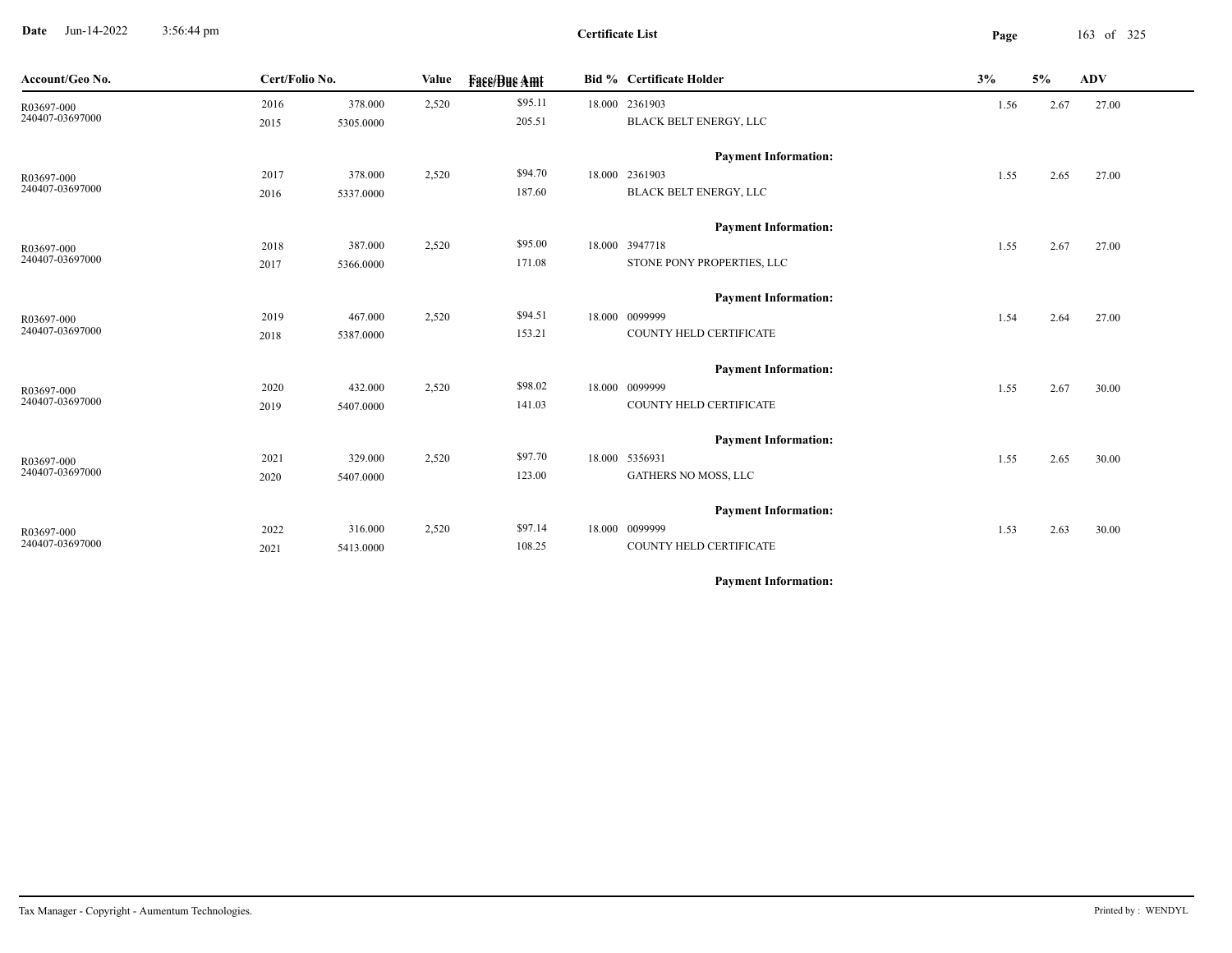**Date** Jun-14-2022 3:56:44 pm **Page** 164 of 325 3:56:44 pm

**Certificate List**

| Account/Geo No. | Cert/Folio No. | Value     |       | <b>Fase/Bue Amt</b> |  | <b>Bid % Certificate Holder</b> | 3%   | 5%   | <b>ADV</b> |
|-----------------|----------------|-----------|-------|---------------------|--|---------------------------------|------|------|------------|
| R03698-000      | 2016           | 379.000   | 1,000 | \$61.28             |  | 18.000 2361903                  | 0.62 | 1.06 | 27.00      |
| 240407-03698000 | 2015           | 5306.0000 |       | 134.63              |  | BLACK BELT ENERGY, LLC          |      |      |            |
|                 |                |           |       |                     |  | <b>Payment Information:</b>     |      |      |            |
| R03698-000      | 2017           | 379.000   | 1,000 | \$61.10             |  | 18.000 2361900                  | 0.61 | 1.05 | 27.00      |
| 240407-03698000 | 2016           | 5338.0000 |       | 123.26              |  | SHO, LLC                        |      |      |            |
|                 |                |           |       |                     |  | <b>Payment Information:</b>     |      |      |            |
| R03698-000      | 2018           | 388.000   | 1,000 | \$61.23             |  | 18.000 3947718                  | 0.62 | 1.06 | 27.00      |
| 240407-03698000 | 2017           | 5367.0000 |       | 112.48              |  | STONE PONY PROPERTIES, LLC      |      |      |            |
|                 |                |           |       |                     |  | <b>Payment Information:</b>     |      |      |            |
| R03698-000      | 2019           | 468.000   | 1,000 | \$61.03             |  | 18.000 0099999                  | 0.61 | 1.05 | 27.00      |
| 240407-03698000 | 2018           | 5388.0000 |       | 101.15              |  | COUNTY HELD CERTIFICATE         |      |      |            |
|                 |                |           |       |                     |  | <b>Payment Information:</b>     |      |      |            |
| R03698-000      | 2020           | 433.000   | 1,000 | \$64.23             |  | 18.000 0099999                  | 0.62 | 1.06 | 30.00      |
| 240407-03698000 | 2019           | 5408.0000 |       | 94.57               |  | COUNTY HELD CERTIFICATE         |      |      |            |
|                 |                |           |       |                     |  | <b>Payment Information:</b>     |      |      |            |
| R03698-000      | 2021           | 330.000   | 1,000 | \$64.09             |  | 18.000 4247530                  | 0.61 | 1.05 | 30.00      |
| 240407-03698000 | 2020           | 5408.0000 |       | 82.84               |  | <b>BRANDY HORKEY</b>            |      |      |            |
|                 |                |           |       |                     |  | <b>Payment Information:</b>     |      |      |            |
| R03698-000      | 2022           | 317.000   | 1,000 | \$63.88             |  | 18.000 0099999                  | 0.61 | 1.04 | 30.00      |
| 240407-03698000 | 2021           | 5414.0000 |       | 73.32               |  | COUNTY HELD CERTIFICATE         |      |      |            |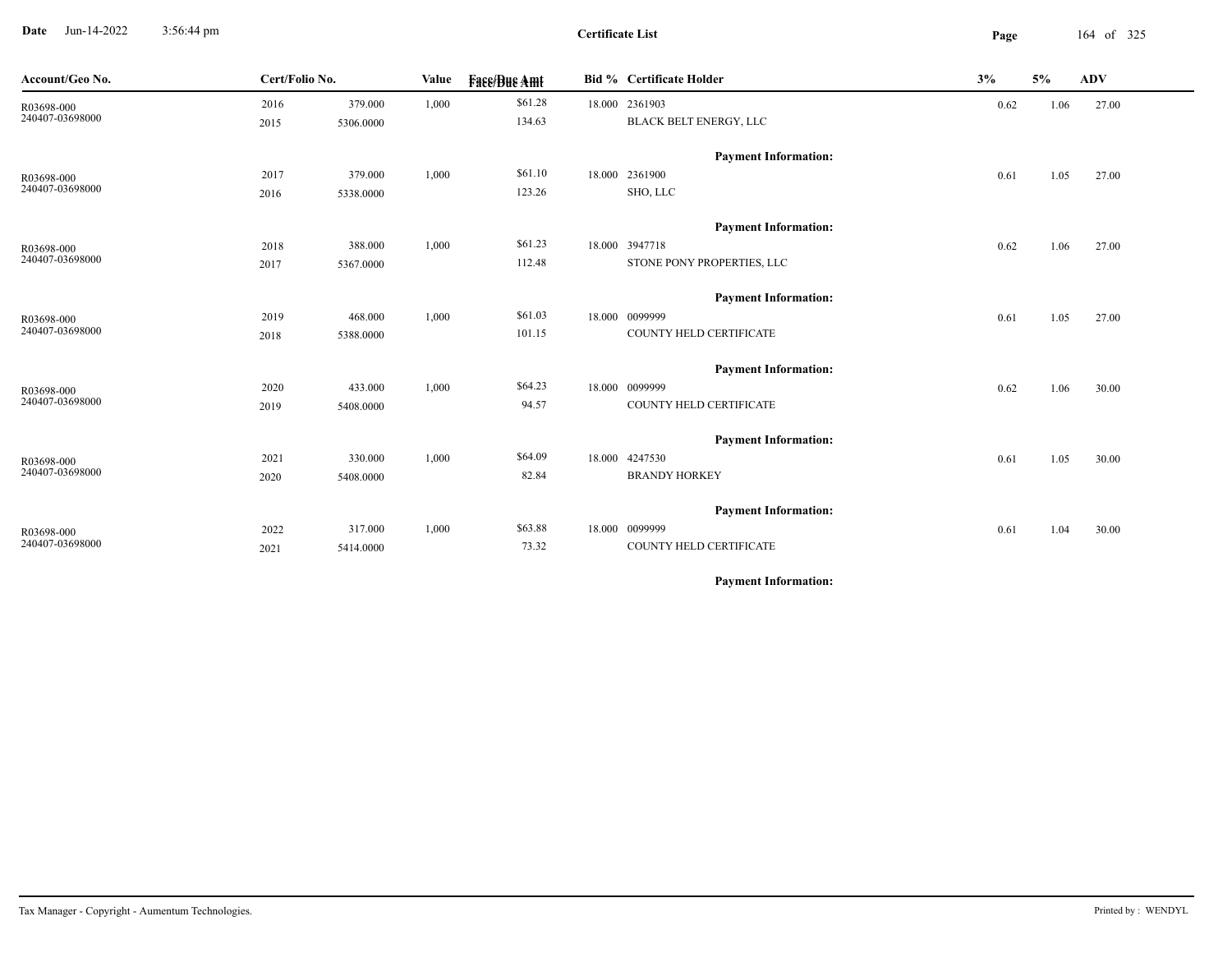**Date** Jun-14-2022 3:56:44 pm **Page** 165 of 325 3:56:44 pm

| Account/Geo No.               | Cert/Folio No. |           | Value | <b>Face/Bue Amt</b> | Bid % Certificate Holder                  | 3%   | 5%   | ADV   |
|-------------------------------|----------------|-----------|-------|---------------------|-------------------------------------------|------|------|-------|
| R03699-000                    | 2016           | 380.000   | 1,000 | \$61.28             | 18.000 2361903                            | 0.62 | 1.06 | 27.00 |
| 240407-03699000               | 2015           | 5307.0000 |       | 134.63              | BLACK BELT ENERGY, LLC                    |      |      |       |
|                               |                |           |       |                     | <b>Payment Information:</b>               |      |      |       |
| R03699-000                    | 2017           | 380.000   | 1,000 | \$61.10             | 18.000 3763869                            | 0.61 | 1.05 | 27.00 |
| 240407-03699000               | 2016           | 5339.0000 |       | 123.26              | STAMPHOUSE HOLDINGS, LLC                  |      |      |       |
|                               |                |           |       |                     |                                           |      |      |       |
|                               |                |           |       |                     | <b>Payment Information:</b>               |      |      |       |
| R03699-000<br>240407-03699000 | 2018           | 389.000   | 1,000 | \$61.23             | 18.000 3947714                            | 0.62 | 1.06 | 27.00 |
|                               | 2017           | 5368.0000 |       | 112.48              | FAVAN FARMS, LLC                          |      |      |       |
|                               |                |           |       |                     | <b>Payment Information:</b>               |      |      |       |
| R03699-000                    | 2019           | 469.000   | 1,000 | \$61.03             | 18.000 0099999                            | 0.61 | 1.05 | 27.00 |
| 240407-03699000               | 2018           | 5389.0000 |       | 101.15              | COUNTY HELD CERTIFICATE                   |      |      |       |
|                               |                |           |       |                     |                                           |      |      |       |
|                               |                |           |       | \$64.23             | <b>Payment Information:</b>               |      |      |       |
| R03699-000<br>240407-03699000 | 2020           | 434.000   | 1,000 | 94.57               | 18.000 0099999<br>COUNTY HELD CERTIFICATE | 0.62 | 1.06 | 30.00 |
|                               | 2019           | 5409.0000 |       |                     |                                           |      |      |       |
|                               |                |           |       |                     | <b>Payment Information:</b>               |      |      |       |
| R03699-000                    | 2021           | 331.000   | 1,000 | \$64.09             | 18.000 4538296                            | 0.61 | 1.05 | 30.00 |
| 240407-03699000               | 2020           | 5409.0000 |       | 82.84               | <b>RICKY W BOVINET</b>                    |      |      |       |
|                               |                |           |       |                     | <b>Payment Information:</b>               |      |      |       |
|                               | 2022           | 318.000   | 1,000 | \$63.88             | 18.000 0099999                            |      |      |       |
| R03699-000<br>240407-03699000 | 2021           | 5415.0000 |       | 73.32               | COUNTY HELD CERTIFICATE                   | 0.61 | 1.04 | 30.00 |
|                               |                |           |       |                     |                                           |      |      |       |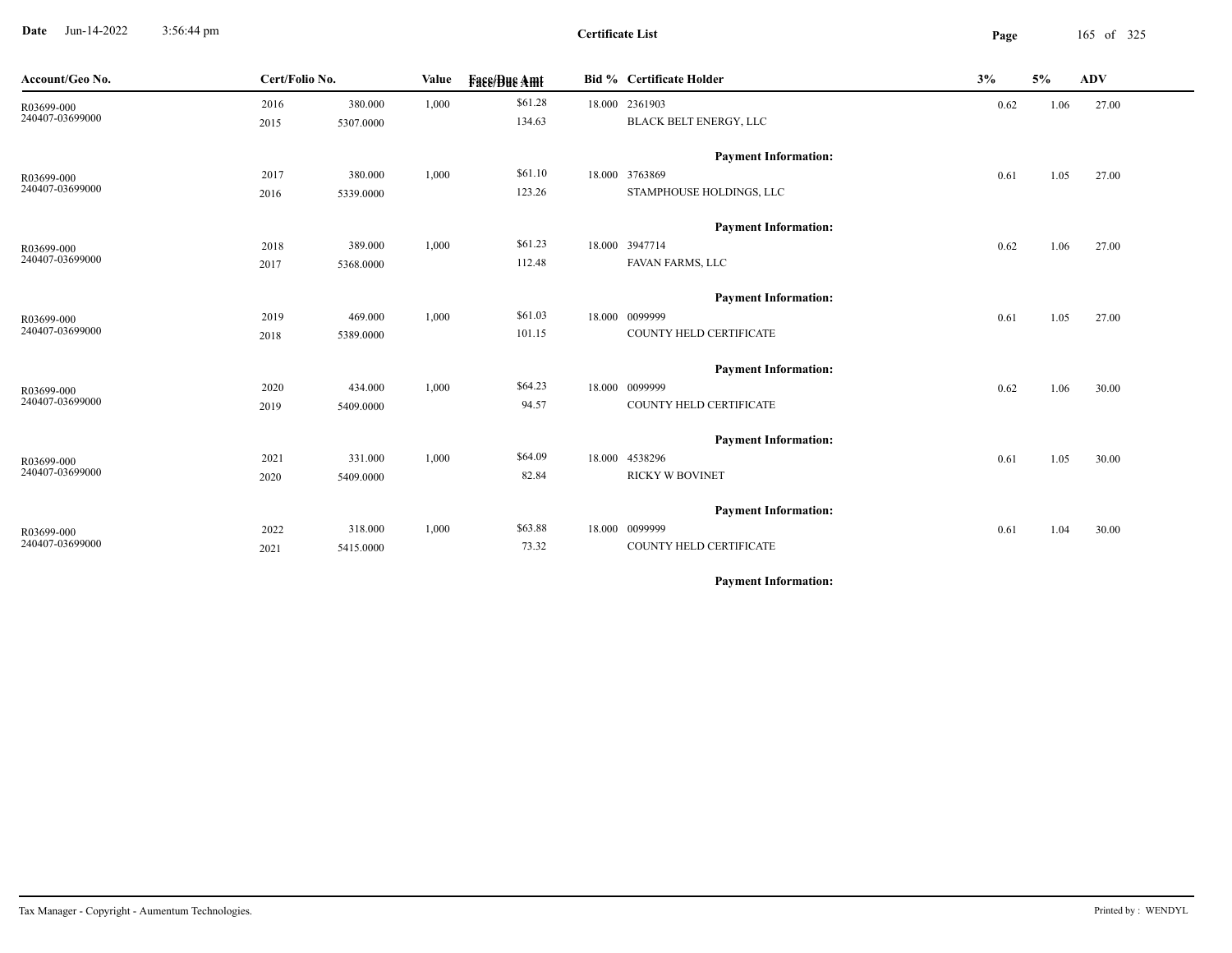**Date** Jun-14-2022 3:56:44 pm **Page** 166 of 325 3:56:44 pm

| Account/Geo No.               | Cert/Folio No. |           | Value | <b>Face/Bue Amt</b> | Bid % Certificate Holder           | 3%   | 5%   | ADV   |
|-------------------------------|----------------|-----------|-------|---------------------|------------------------------------|------|------|-------|
| R03700-000                    | 2016           | 381.000   | 1,000 | \$61.28             | 18.000 2361903                     | 0.62 | 1.06 | 27.00 |
| 240407-03700000               | 2015           | 5308.0000 |       | 134.63              | BLACK BELT ENERGY, LLC             |      |      |       |
|                               |                |           |       |                     | <b>Payment Information:</b>        |      |      |       |
| R03700-000                    | 2017           | 381.000   | 1,000 | \$61.10             | 18.000 2361903                     | 0.61 | 1.05 | 27.00 |
| 240407-03700000               | 2016           | 5340.0000 |       | 123.26              | BLACK BELT ENERGY, LLC             |      |      |       |
|                               |                |           |       |                     |                                    |      |      |       |
|                               |                |           |       | \$61.23             | <b>Payment Information:</b>        |      |      |       |
| R03700-000<br>240407-03700000 | 2018           | 390.000   | 1,000 | 112.48              | 18.000 3947714<br>FAVAN FARMS, LLC | 0.62 | 1.06 | 27.00 |
|                               | 2017           | 5369.0000 |       |                     |                                    |      |      |       |
|                               |                |           |       |                     | <b>Payment Information:</b>        |      |      |       |
| R03700-000                    | 2019           | 470.000   | 1,000 | \$61.03             | 18.000 0099999                     | 0.61 | 1.05 | 27.00 |
| 240407-03700000               | 2018           | 5390.0000 |       | 101.15              | COUNTY HELD CERTIFICATE            |      |      |       |
|                               |                |           |       |                     | <b>Payment Information:</b>        |      |      |       |
| R03700-000                    | 2020           | 435.000   | 1,000 | \$64.23             | 18.000 0099999                     | 0.62 | 1.06 | 30.00 |
| 240407-03700000               | 2019           | 5410.0000 |       | 94.57               | COUNTY HELD CERTIFICATE            |      |      |       |
|                               |                |           |       |                     |                                    |      |      |       |
|                               |                |           |       |                     | <b>Payment Information:</b>        |      |      |       |
| R03700-000                    | 2021           | 332.000   | 1,000 | \$64.09             | 18.000 5356931                     | 0.61 | 1.05 | 30.00 |
| 240407-03700000               | 2020           | 5410.0000 |       | 82.84               | GATHERS NO MOSS, LLC               |      |      |       |
|                               |                |           |       |                     | <b>Payment Information:</b>        |      |      |       |
| R03700-000                    | 2022           | 319.000   | 1,000 | \$63.88             | 18.000 0099999                     | 0.61 | 1.04 | 30.00 |
| 240407-03700000               | 2021           | 5416.0000 |       | 73.32               | COUNTY HELD CERTIFICATE            |      |      |       |
|                               |                |           |       |                     |                                    |      |      |       |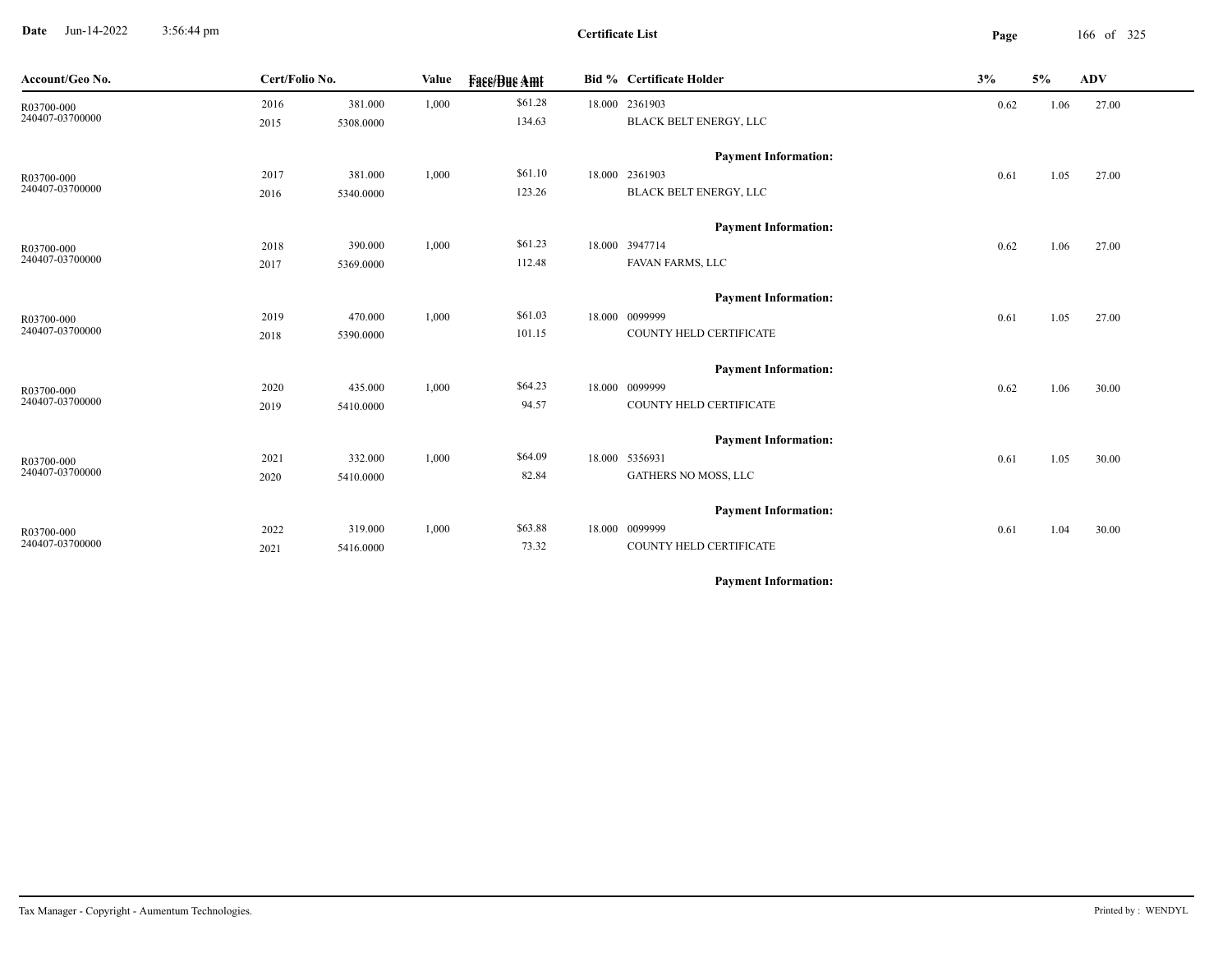**Date** Jun-14-2022 3:56:44 pm **Page** 167 of 325 3:56:44 pm

**Certificate List**

 $\overline{\phantom{a}}$ 

| Account/Geo No.               | Cert/Folio No. | Value     |       | <b>Face/Bue Amt</b> |  | <b>Bid % Certificate Holder</b>              | 3%   | 5%   | <b>ADV</b> |
|-------------------------------|----------------|-----------|-------|---------------------|--|----------------------------------------------|------|------|------------|
| R03701-000                    | 2016           | 382.000   | 2,520 | \$95.11             |  | 18.000 2361903                               | 1.56 | 2.67 | 27.00      |
| 240407-03701000               | 2015           | 5309.0000 |       | 205.51              |  | BLACK BELT ENERGY, LLC                       |      |      |            |
|                               |                |           |       |                     |  | <b>Payment Information:</b>                  |      |      |            |
| R03701-000                    | 2017           | 382.000   | 2,520 | \$94.70             |  | 18.000 3763869                               | 1.55 | 2.65 | 27.00      |
| 240407-03701000               | 2016           | 5341.0000 |       | 187.60              |  | STAMPHOUSE HOLDINGS, LLC                     |      |      |            |
|                               |                |           |       |                     |  |                                              |      |      |            |
|                               |                |           |       |                     |  | <b>Payment Information:</b>                  |      |      |            |
| R03701-000<br>240407-03701000 | 2018           | 391.000   | 2,520 | \$95.00<br>171.08   |  | 18.000 3947718<br>STONE PONY PROPERTIES, LLC | 1.55 | 2.67 | 27.00      |
|                               | 2017           | 5370.0000 |       |                     |  |                                              |      |      |            |
|                               |                |           |       |                     |  | <b>Payment Information:</b>                  |      |      |            |
| R03701-000                    | 2019           | 471.000   | 2,520 | \$94.51             |  | 18.000 0099999                               | 1.54 | 2.64 | 27.00      |
| 240407-03701000               | 2018           | 5391.0000 |       | 153.21              |  | COUNTY HELD CERTIFICATE                      |      |      |            |
|                               |                |           |       |                     |  | <b>Payment Information:</b>                  |      |      |            |
|                               | 2020           | 436.000   | 2,520 | \$98.02             |  | 18.000 0099999                               | 1.55 | 2.67 | 30.00      |
| R03701-000<br>240407-03701000 | 2019           | 5411.0000 |       | 141.03              |  | COUNTY HELD CERTIFICATE                      |      |      |            |
|                               |                |           |       |                     |  |                                              |      |      |            |
|                               |                |           |       |                     |  | <b>Payment Information:</b>                  |      |      |            |
| R03701-000<br>240407-03701000 | 2021           | 333.000   | 2,520 | \$97.70             |  | 18.000 4538296                               | 1.55 | 2.65 | 30.00      |
|                               | 2020           | 5411.0000 |       | 123.00              |  | <b>RICKY W BOVINET</b>                       |      |      |            |
|                               |                |           |       |                     |  | <b>Payment Information:</b>                  |      |      |            |
| R03701-000                    | 2022           | 320.000   | 2,520 | \$97.14             |  | 18.000 0099999                               | 1.53 | 2.63 | 30.00      |
| 240407-03701000               | 2021           | 5417.0000 |       | 108.25              |  | COUNTY HELD CERTIFICATE                      |      |      |            |
|                               |                |           |       |                     |  |                                              |      |      |            |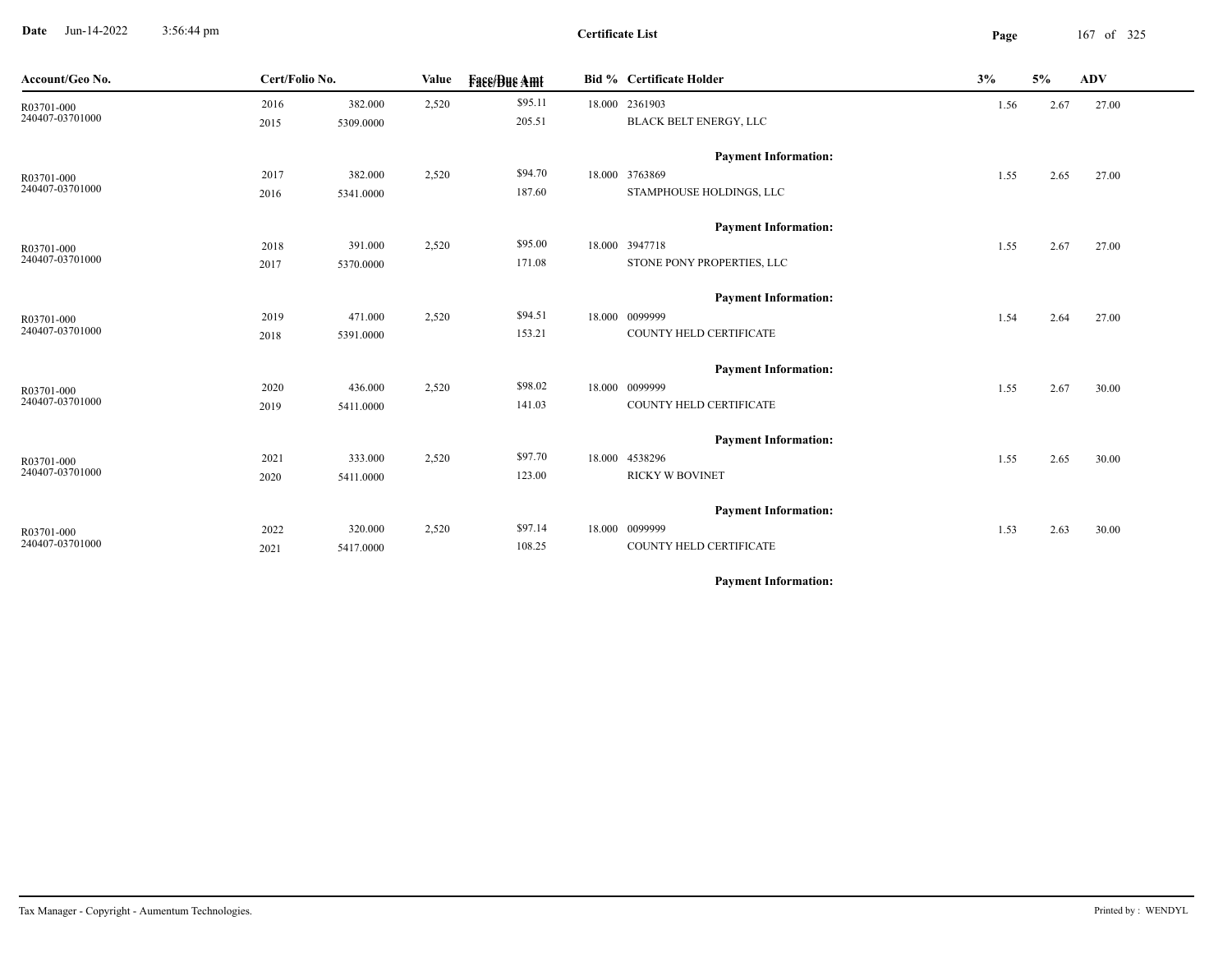**Date** Jun-14-2022 3:56:44 pm **Page** 168 of 325 3:56:44 pm

| \$292.40<br>13.750 0000136<br>2018<br>392.000<br>11,400<br>12.07<br>27.00<br>7.03<br>R03715-000<br>240407-03715000<br>462.82<br>ANNA FERTIC FOUNDATION INC<br>5373.0000<br>2017<br><b>Payment Information:</b><br>\$290.18<br>12.500 0000136<br>472.000<br>11,400<br>2019<br>6.97<br>11.96<br>27.00<br>R03715-000<br>240407-03715000<br>408.27<br>ANNA FERTIC FOUNDATION INC<br>5394.0000<br>2018<br><b>Payment Information:</b><br>\$295.42<br>18.000 5331807<br>437.000<br>11,400<br>2020<br>7.03<br>12.07<br>30.00<br>R03715-000<br>240407-03715000<br>412.45<br>TRAVIS FLEMING 401K TRUST<br>2019<br>5414.0000<br><b>Payment Information:</b><br>\$314.95<br>334.000<br>11,400<br>18.000 2749418<br>2021<br>12.00<br>6.99<br>30.00<br>R03715-000<br>240407-03715000<br>363.72<br>IDE TECHNOLOGIES, INC<br>5414.0000<br>2020<br><b>Payment Information:</b><br>\$291.44<br>17.750 4538291<br>2022<br>321.000<br>11,400<br>6.92<br>11.88<br>30.00<br>R03715-000<br>240407-03715000<br>312.26<br>MATHON TAX CERT 2019 LLC<br>2021<br>5420.0000<br>MATHON TAX CERT 2019 LLC & U.S<br><b>Payment Information:</b><br>\$133.31<br>4,280<br>12.500 0000136<br>2019<br>474.000<br>2.62<br>4.49<br>27.00<br>R03716-000<br>240407-03716000<br>190.94<br>ANNA FERTIC FOUNDATION INC<br>5396.0000<br>2018<br><b>Payment Information:</b><br>\$137.14<br>13.750 0000136<br>2020<br>438.000<br>4,280<br>4.53<br>2.64<br>30.00<br>R03716-000<br>182.67<br>ANNA FERTIC FOUNDATION INC<br>2019<br>5416.0000<br><b>Payment Information:</b><br>\$149.69<br>18.000 2749418<br>2021<br>335.000<br>4,280<br>2.62<br>4.51<br>30.00<br>R03716-000<br>240407-03716000<br>176.15<br>IDE TECHNOLOGIES, INC<br>5416.0000<br>2020<br><b>Payment Information:</b><br>\$135.65<br>2022<br>322.000<br>4,280<br>18.000 4538296<br>4.46<br>30.00<br>2.60<br>R03716-000<br>240407-03716000<br>RICKY W BOVINET<br>148.68<br>2021<br>5422.0000<br><b>Payment Information:</b><br>\$1,103.16<br>2022<br>323.000<br>46,130<br>0.250 5356948<br>29.44<br>50.53<br>30.00<br>R03724-000<br>240407-03724000<br>CC2 FL LLC<br>1,164.57<br>2021<br>5429.0000<br><b>Payment Information:</b><br>\$2,030.76<br>0.250 4247548<br>2022<br>324.000<br>133,380<br>AH<br>55.17<br>94.70<br>30.00<br>R03766-000<br>240407-03766000<br>2,138.55<br>ASSEMBLY TAX 36, LLC<br>2021<br>5468.0000<br>ASSEMBLY TAX 36 LLC CARE OF CU<br><b>Payment Information:</b> | Account/Geo No. | Cert/Folio No. | Value | <b>Fase/Bue Amt</b> | <b>Bid % Certificate Holder</b> | 3% | 5% | <b>ADV</b> |
|--------------------------------------------------------------------------------------------------------------------------------------------------------------------------------------------------------------------------------------------------------------------------------------------------------------------------------------------------------------------------------------------------------------------------------------------------------------------------------------------------------------------------------------------------------------------------------------------------------------------------------------------------------------------------------------------------------------------------------------------------------------------------------------------------------------------------------------------------------------------------------------------------------------------------------------------------------------------------------------------------------------------------------------------------------------------------------------------------------------------------------------------------------------------------------------------------------------------------------------------------------------------------------------------------------------------------------------------------------------------------------------------------------------------------------------------------------------------------------------------------------------------------------------------------------------------------------------------------------------------------------------------------------------------------------------------------------------------------------------------------------------------------------------------------------------------------------------------------------------------------------------------------------------------------------------------------------------------------------------------------------------------------------------------------------------------------------------------------------------------------------------------------------------------------------------------------------------------------------------------------------------------------------------------------------------------------------------------------------------------------------------------------------------|-----------------|----------------|-------|---------------------|---------------------------------|----|----|------------|
|                                                                                                                                                                                                                                                                                                                                                                                                                                                                                                                                                                                                                                                                                                                                                                                                                                                                                                                                                                                                                                                                                                                                                                                                                                                                                                                                                                                                                                                                                                                                                                                                                                                                                                                                                                                                                                                                                                                                                                                                                                                                                                                                                                                                                                                                                                                                                                                                              |                 |                |       |                     |                                 |    |    |            |
|                                                                                                                                                                                                                                                                                                                                                                                                                                                                                                                                                                                                                                                                                                                                                                                                                                                                                                                                                                                                                                                                                                                                                                                                                                                                                                                                                                                                                                                                                                                                                                                                                                                                                                                                                                                                                                                                                                                                                                                                                                                                                                                                                                                                                                                                                                                                                                                                              |                 |                |       |                     |                                 |    |    |            |
|                                                                                                                                                                                                                                                                                                                                                                                                                                                                                                                                                                                                                                                                                                                                                                                                                                                                                                                                                                                                                                                                                                                                                                                                                                                                                                                                                                                                                                                                                                                                                                                                                                                                                                                                                                                                                                                                                                                                                                                                                                                                                                                                                                                                                                                                                                                                                                                                              |                 |                |       |                     |                                 |    |    |            |
|                                                                                                                                                                                                                                                                                                                                                                                                                                                                                                                                                                                                                                                                                                                                                                                                                                                                                                                                                                                                                                                                                                                                                                                                                                                                                                                                                                                                                                                                                                                                                                                                                                                                                                                                                                                                                                                                                                                                                                                                                                                                                                                                                                                                                                                                                                                                                                                                              |                 |                |       |                     |                                 |    |    |            |
|                                                                                                                                                                                                                                                                                                                                                                                                                                                                                                                                                                                                                                                                                                                                                                                                                                                                                                                                                                                                                                                                                                                                                                                                                                                                                                                                                                                                                                                                                                                                                                                                                                                                                                                                                                                                                                                                                                                                                                                                                                                                                                                                                                                                                                                                                                                                                                                                              |                 |                |       |                     |                                 |    |    |            |
|                                                                                                                                                                                                                                                                                                                                                                                                                                                                                                                                                                                                                                                                                                                                                                                                                                                                                                                                                                                                                                                                                                                                                                                                                                                                                                                                                                                                                                                                                                                                                                                                                                                                                                                                                                                                                                                                                                                                                                                                                                                                                                                                                                                                                                                                                                                                                                                                              |                 |                |       |                     |                                 |    |    |            |
|                                                                                                                                                                                                                                                                                                                                                                                                                                                                                                                                                                                                                                                                                                                                                                                                                                                                                                                                                                                                                                                                                                                                                                                                                                                                                                                                                                                                                                                                                                                                                                                                                                                                                                                                                                                                                                                                                                                                                                                                                                                                                                                                                                                                                                                                                                                                                                                                              |                 |                |       |                     |                                 |    |    |            |
|                                                                                                                                                                                                                                                                                                                                                                                                                                                                                                                                                                                                                                                                                                                                                                                                                                                                                                                                                                                                                                                                                                                                                                                                                                                                                                                                                                                                                                                                                                                                                                                                                                                                                                                                                                                                                                                                                                                                                                                                                                                                                                                                                                                                                                                                                                                                                                                                              |                 |                |       |                     |                                 |    |    |            |
|                                                                                                                                                                                                                                                                                                                                                                                                                                                                                                                                                                                                                                                                                                                                                                                                                                                                                                                                                                                                                                                                                                                                                                                                                                                                                                                                                                                                                                                                                                                                                                                                                                                                                                                                                                                                                                                                                                                                                                                                                                                                                                                                                                                                                                                                                                                                                                                                              |                 |                |       |                     |                                 |    |    |            |
|                                                                                                                                                                                                                                                                                                                                                                                                                                                                                                                                                                                                                                                                                                                                                                                                                                                                                                                                                                                                                                                                                                                                                                                                                                                                                                                                                                                                                                                                                                                                                                                                                                                                                                                                                                                                                                                                                                                                                                                                                                                                                                                                                                                                                                                                                                                                                                                                              |                 |                |       |                     |                                 |    |    |            |
|                                                                                                                                                                                                                                                                                                                                                                                                                                                                                                                                                                                                                                                                                                                                                                                                                                                                                                                                                                                                                                                                                                                                                                                                                                                                                                                                                                                                                                                                                                                                                                                                                                                                                                                                                                                                                                                                                                                                                                                                                                                                                                                                                                                                                                                                                                                                                                                                              |                 |                |       |                     |                                 |    |    |            |
|                                                                                                                                                                                                                                                                                                                                                                                                                                                                                                                                                                                                                                                                                                                                                                                                                                                                                                                                                                                                                                                                                                                                                                                                                                                                                                                                                                                                                                                                                                                                                                                                                                                                                                                                                                                                                                                                                                                                                                                                                                                                                                                                                                                                                                                                                                                                                                                                              |                 |                |       |                     |                                 |    |    |            |
|                                                                                                                                                                                                                                                                                                                                                                                                                                                                                                                                                                                                                                                                                                                                                                                                                                                                                                                                                                                                                                                                                                                                                                                                                                                                                                                                                                                                                                                                                                                                                                                                                                                                                                                                                                                                                                                                                                                                                                                                                                                                                                                                                                                                                                                                                                                                                                                                              |                 |                |       |                     |                                 |    |    |            |
|                                                                                                                                                                                                                                                                                                                                                                                                                                                                                                                                                                                                                                                                                                                                                                                                                                                                                                                                                                                                                                                                                                                                                                                                                                                                                                                                                                                                                                                                                                                                                                                                                                                                                                                                                                                                                                                                                                                                                                                                                                                                                                                                                                                                                                                                                                                                                                                                              |                 |                |       |                     |                                 |    |    |            |
|                                                                                                                                                                                                                                                                                                                                                                                                                                                                                                                                                                                                                                                                                                                                                                                                                                                                                                                                                                                                                                                                                                                                                                                                                                                                                                                                                                                                                                                                                                                                                                                                                                                                                                                                                                                                                                                                                                                                                                                                                                                                                                                                                                                                                                                                                                                                                                                                              |                 |                |       |                     |                                 |    |    |            |
|                                                                                                                                                                                                                                                                                                                                                                                                                                                                                                                                                                                                                                                                                                                                                                                                                                                                                                                                                                                                                                                                                                                                                                                                                                                                                                                                                                                                                                                                                                                                                                                                                                                                                                                                                                                                                                                                                                                                                                                                                                                                                                                                                                                                                                                                                                                                                                                                              |                 |                |       |                     |                                 |    |    |            |
|                                                                                                                                                                                                                                                                                                                                                                                                                                                                                                                                                                                                                                                                                                                                                                                                                                                                                                                                                                                                                                                                                                                                                                                                                                                                                                                                                                                                                                                                                                                                                                                                                                                                                                                                                                                                                                                                                                                                                                                                                                                                                                                                                                                                                                                                                                                                                                                                              |                 |                |       |                     |                                 |    |    |            |
|                                                                                                                                                                                                                                                                                                                                                                                                                                                                                                                                                                                                                                                                                                                                                                                                                                                                                                                                                                                                                                                                                                                                                                                                                                                                                                                                                                                                                                                                                                                                                                                                                                                                                                                                                                                                                                                                                                                                                                                                                                                                                                                                                                                                                                                                                                                                                                                                              |                 |                |       |                     |                                 |    |    |            |
|                                                                                                                                                                                                                                                                                                                                                                                                                                                                                                                                                                                                                                                                                                                                                                                                                                                                                                                                                                                                                                                                                                                                                                                                                                                                                                                                                                                                                                                                                                                                                                                                                                                                                                                                                                                                                                                                                                                                                                                                                                                                                                                                                                                                                                                                                                                                                                                                              |                 |                |       |                     |                                 |    |    |            |
|                                                                                                                                                                                                                                                                                                                                                                                                                                                                                                                                                                                                                                                                                                                                                                                                                                                                                                                                                                                                                                                                                                                                                                                                                                                                                                                                                                                                                                                                                                                                                                                                                                                                                                                                                                                                                                                                                                                                                                                                                                                                                                                                                                                                                                                                                                                                                                                                              |                 |                |       |                     |                                 |    |    |            |
|                                                                                                                                                                                                                                                                                                                                                                                                                                                                                                                                                                                                                                                                                                                                                                                                                                                                                                                                                                                                                                                                                                                                                                                                                                                                                                                                                                                                                                                                                                                                                                                                                                                                                                                                                                                                                                                                                                                                                                                                                                                                                                                                                                                                                                                                                                                                                                                                              | 240407-03716000 |                |       |                     |                                 |    |    |            |
|                                                                                                                                                                                                                                                                                                                                                                                                                                                                                                                                                                                                                                                                                                                                                                                                                                                                                                                                                                                                                                                                                                                                                                                                                                                                                                                                                                                                                                                                                                                                                                                                                                                                                                                                                                                                                                                                                                                                                                                                                                                                                                                                                                                                                                                                                                                                                                                                              |                 |                |       |                     |                                 |    |    |            |
|                                                                                                                                                                                                                                                                                                                                                                                                                                                                                                                                                                                                                                                                                                                                                                                                                                                                                                                                                                                                                                                                                                                                                                                                                                                                                                                                                                                                                                                                                                                                                                                                                                                                                                                                                                                                                                                                                                                                                                                                                                                                                                                                                                                                                                                                                                                                                                                                              |                 |                |       |                     |                                 |    |    |            |
|                                                                                                                                                                                                                                                                                                                                                                                                                                                                                                                                                                                                                                                                                                                                                                                                                                                                                                                                                                                                                                                                                                                                                                                                                                                                                                                                                                                                                                                                                                                                                                                                                                                                                                                                                                                                                                                                                                                                                                                                                                                                                                                                                                                                                                                                                                                                                                                                              |                 |                |       |                     |                                 |    |    |            |
|                                                                                                                                                                                                                                                                                                                                                                                                                                                                                                                                                                                                                                                                                                                                                                                                                                                                                                                                                                                                                                                                                                                                                                                                                                                                                                                                                                                                                                                                                                                                                                                                                                                                                                                                                                                                                                                                                                                                                                                                                                                                                                                                                                                                                                                                                                                                                                                                              |                 |                |       |                     |                                 |    |    |            |
|                                                                                                                                                                                                                                                                                                                                                                                                                                                                                                                                                                                                                                                                                                                                                                                                                                                                                                                                                                                                                                                                                                                                                                                                                                                                                                                                                                                                                                                                                                                                                                                                                                                                                                                                                                                                                                                                                                                                                                                                                                                                                                                                                                                                                                                                                                                                                                                                              |                 |                |       |                     |                                 |    |    |            |
|                                                                                                                                                                                                                                                                                                                                                                                                                                                                                                                                                                                                                                                                                                                                                                                                                                                                                                                                                                                                                                                                                                                                                                                                                                                                                                                                                                                                                                                                                                                                                                                                                                                                                                                                                                                                                                                                                                                                                                                                                                                                                                                                                                                                                                                                                                                                                                                                              |                 |                |       |                     |                                 |    |    |            |
|                                                                                                                                                                                                                                                                                                                                                                                                                                                                                                                                                                                                                                                                                                                                                                                                                                                                                                                                                                                                                                                                                                                                                                                                                                                                                                                                                                                                                                                                                                                                                                                                                                                                                                                                                                                                                                                                                                                                                                                                                                                                                                                                                                                                                                                                                                                                                                                                              |                 |                |       |                     |                                 |    |    |            |
|                                                                                                                                                                                                                                                                                                                                                                                                                                                                                                                                                                                                                                                                                                                                                                                                                                                                                                                                                                                                                                                                                                                                                                                                                                                                                                                                                                                                                                                                                                                                                                                                                                                                                                                                                                                                                                                                                                                                                                                                                                                                                                                                                                                                                                                                                                                                                                                                              |                 |                |       |                     |                                 |    |    |            |
|                                                                                                                                                                                                                                                                                                                                                                                                                                                                                                                                                                                                                                                                                                                                                                                                                                                                                                                                                                                                                                                                                                                                                                                                                                                                                                                                                                                                                                                                                                                                                                                                                                                                                                                                                                                                                                                                                                                                                                                                                                                                                                                                                                                                                                                                                                                                                                                                              |                 |                |       |                     |                                 |    |    |            |
|                                                                                                                                                                                                                                                                                                                                                                                                                                                                                                                                                                                                                                                                                                                                                                                                                                                                                                                                                                                                                                                                                                                                                                                                                                                                                                                                                                                                                                                                                                                                                                                                                                                                                                                                                                                                                                                                                                                                                                                                                                                                                                                                                                                                                                                                                                                                                                                                              |                 |                |       |                     |                                 |    |    |            |
|                                                                                                                                                                                                                                                                                                                                                                                                                                                                                                                                                                                                                                                                                                                                                                                                                                                                                                                                                                                                                                                                                                                                                                                                                                                                                                                                                                                                                                                                                                                                                                                                                                                                                                                                                                                                                                                                                                                                                                                                                                                                                                                                                                                                                                                                                                                                                                                                              |                 |                |       |                     |                                 |    |    |            |
|                                                                                                                                                                                                                                                                                                                                                                                                                                                                                                                                                                                                                                                                                                                                                                                                                                                                                                                                                                                                                                                                                                                                                                                                                                                                                                                                                                                                                                                                                                                                                                                                                                                                                                                                                                                                                                                                                                                                                                                                                                                                                                                                                                                                                                                                                                                                                                                                              |                 |                |       |                     |                                 |    |    |            |
|                                                                                                                                                                                                                                                                                                                                                                                                                                                                                                                                                                                                                                                                                                                                                                                                                                                                                                                                                                                                                                                                                                                                                                                                                                                                                                                                                                                                                                                                                                                                                                                                                                                                                                                                                                                                                                                                                                                                                                                                                                                                                                                                                                                                                                                                                                                                                                                                              |                 |                |       |                     |                                 |    |    |            |
|                                                                                                                                                                                                                                                                                                                                                                                                                                                                                                                                                                                                                                                                                                                                                                                                                                                                                                                                                                                                                                                                                                                                                                                                                                                                                                                                                                                                                                                                                                                                                                                                                                                                                                                                                                                                                                                                                                                                                                                                                                                                                                                                                                                                                                                                                                                                                                                                              |                 |                |       |                     |                                 |    |    |            |
|                                                                                                                                                                                                                                                                                                                                                                                                                                                                                                                                                                                                                                                                                                                                                                                                                                                                                                                                                                                                                                                                                                                                                                                                                                                                                                                                                                                                                                                                                                                                                                                                                                                                                                                                                                                                                                                                                                                                                                                                                                                                                                                                                                                                                                                                                                                                                                                                              |                 |                |       |                     |                                 |    |    |            |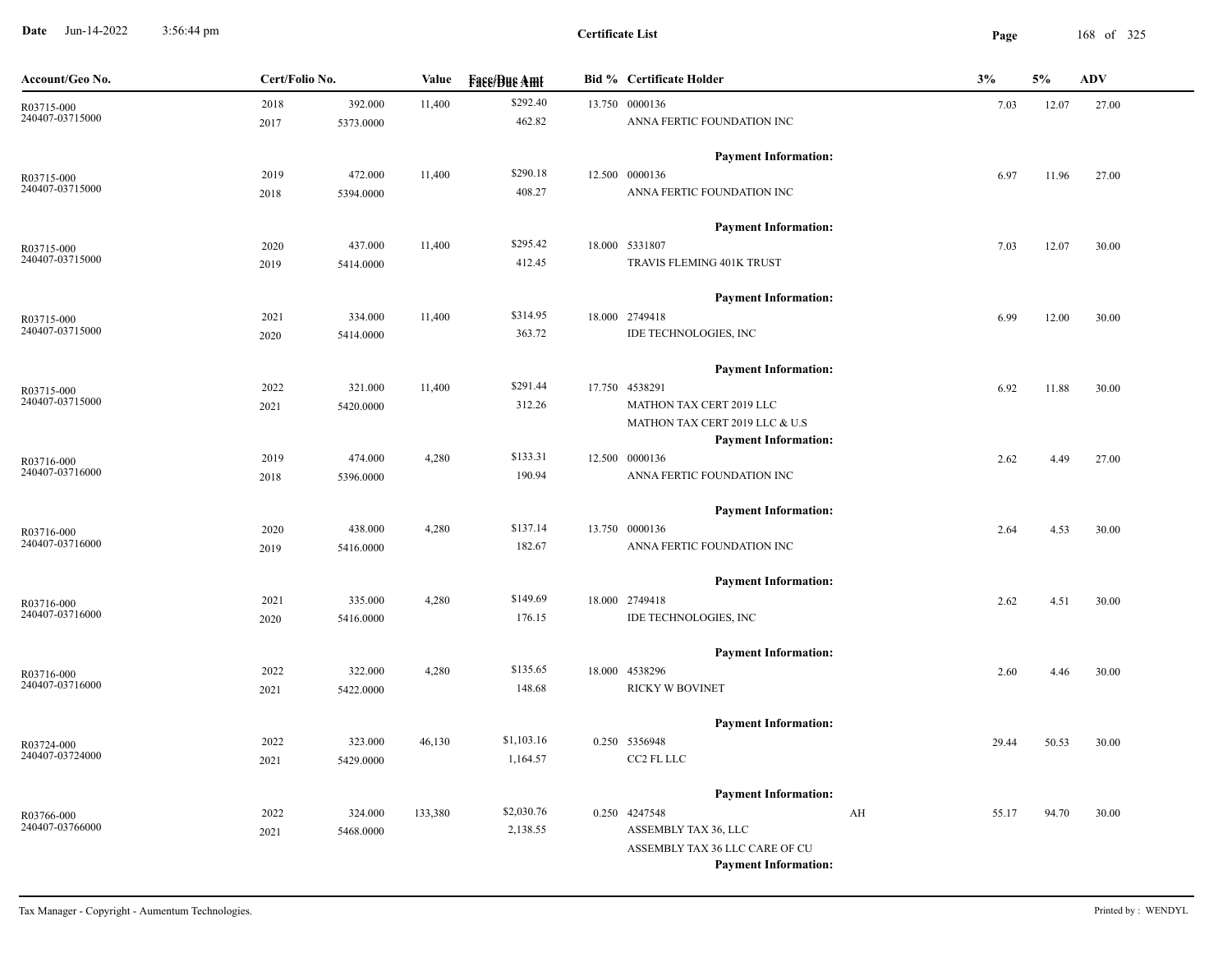**Date** Jun-14-2022 3:56:44 pm **Page** 169 of 325 3:56:44 pm

|                                                                                              | <b>Value</b>                                      | <b>Fase/Bue Amt</b> |                    |                                | 3%                                                                                                                                                                                                                |                |                                               |                    |                              |
|----------------------------------------------------------------------------------------------|---------------------------------------------------|---------------------|--------------------|--------------------------------|-------------------------------------------------------------------------------------------------------------------------------------------------------------------------------------------------------------------|----------------|-----------------------------------------------|--------------------|------------------------------|
| 338.000                                                                                      | 40,540                                            | \$385.50            |                    |                                |                                                                                                                                                                                                                   |                | 16.36                                         | 30.00              |                              |
| 5470.0000                                                                                    |                                                   | 411.03              |                    | TLGFY, LLC                     |                                                                                                                                                                                                                   |                |                                               |                    |                              |
|                                                                                              |                                                   |                     |                    | CAPITAL ONE, N.A., AS COLLATER |                                                                                                                                                                                                                   |                |                                               |                    |                              |
|                                                                                              |                                                   |                     |                    | <b>Payment Information:</b>    |                                                                                                                                                                                                                   |                |                                               |                    |                              |
| 326.000                                                                                      | 41,100                                            | \$394.28            |                    |                                |                                                                                                                                                                                                                   |                | 16.78                                         | 30.00              |                              |
| 5476.0000                                                                                    |                                                   | 420.24              |                    | CC2 FL LLC                     |                                                                                                                                                                                                                   |                |                                               |                    |                              |
|                                                                                              |                                                   |                     |                    | <b>Payment Information:</b>    |                                                                                                                                                                                                                   |                |                                               |                    |                              |
| 327.000                                                                                      | 49,860                                            | \$585.95            |                    |                                |                                                                                                                                                                                                                   |                | 25.90                                         | 30.00              |                              |
| 5483.0000                                                                                    |                                                   | 621.50              |                    | CC2 FL LLC                     |                                                                                                                                                                                                                   |                |                                               |                    |                              |
|                                                                                              |                                                   |                     |                    |                                |                                                                                                                                                                                                                   |                |                                               |                    |                              |
|                                                                                              |                                                   | \$48.55             |                    |                                |                                                                                                                                                                                                                   |                |                                               |                    |                              |
| 5490.0000                                                                                    |                                                   | 57.23               |                    | <b>RICKY W BOVINET</b>         |                                                                                                                                                                                                                   |                |                                               |                    |                              |
|                                                                                              |                                                   |                     |                    |                                |                                                                                                                                                                                                                   |                |                                               |                    |                              |
|                                                                                              |                                                   |                     |                    |                                |                                                                                                                                                                                                                   |                |                                               |                    |                              |
|                                                                                              |                                                   |                     |                    |                                |                                                                                                                                                                                                                   |                |                                               |                    |                              |
|                                                                                              |                                                   |                     |                    |                                |                                                                                                                                                                                                                   |                |                                               |                    |                              |
|                                                                                              |                                                   |                     |                    | <b>Payment Information:</b>    |                                                                                                                                                                                                                   |                |                                               |                    |                              |
| 329.000                                                                                      | 4,410                                             | \$149.27            | 17.750             |                                |                                                                                                                                                                                                                   |                | 5.11                                          | 30.00              |                              |
| 5493.0000                                                                                    |                                                   | 162.98              |                    | AVK REAL ESTATE LLC            |                                                                                                                                                                                                                   |                |                                               |                    |                              |
| 2021<br>2020<br>2022<br>2021<br>2022<br>2021<br>2022<br>2021<br>2021<br>2020<br>2022<br>2021 | Cert/Folio No.<br>328.000<br>341.000<br>5487.0000 | 300<br>4,010        | \$167.77<br>186.60 |                                | Bid % Certificate Holder<br>0.250 0876575<br>0.250 5356948<br>0.250 5356948<br><b>Payment Information:</b><br>18.000 4538296<br><b>Payment Information:</b><br>18.000 2749418<br>IDE TECHNOLOGIES, INC<br>5366572 | AH<br>AH<br>AH | 9.53<br>9.77<br>15.09<br>0.18<br>2.84<br>2.98 | 5%<br>0.31<br>4.87 | <b>ADV</b><br>30.00<br>30.00 |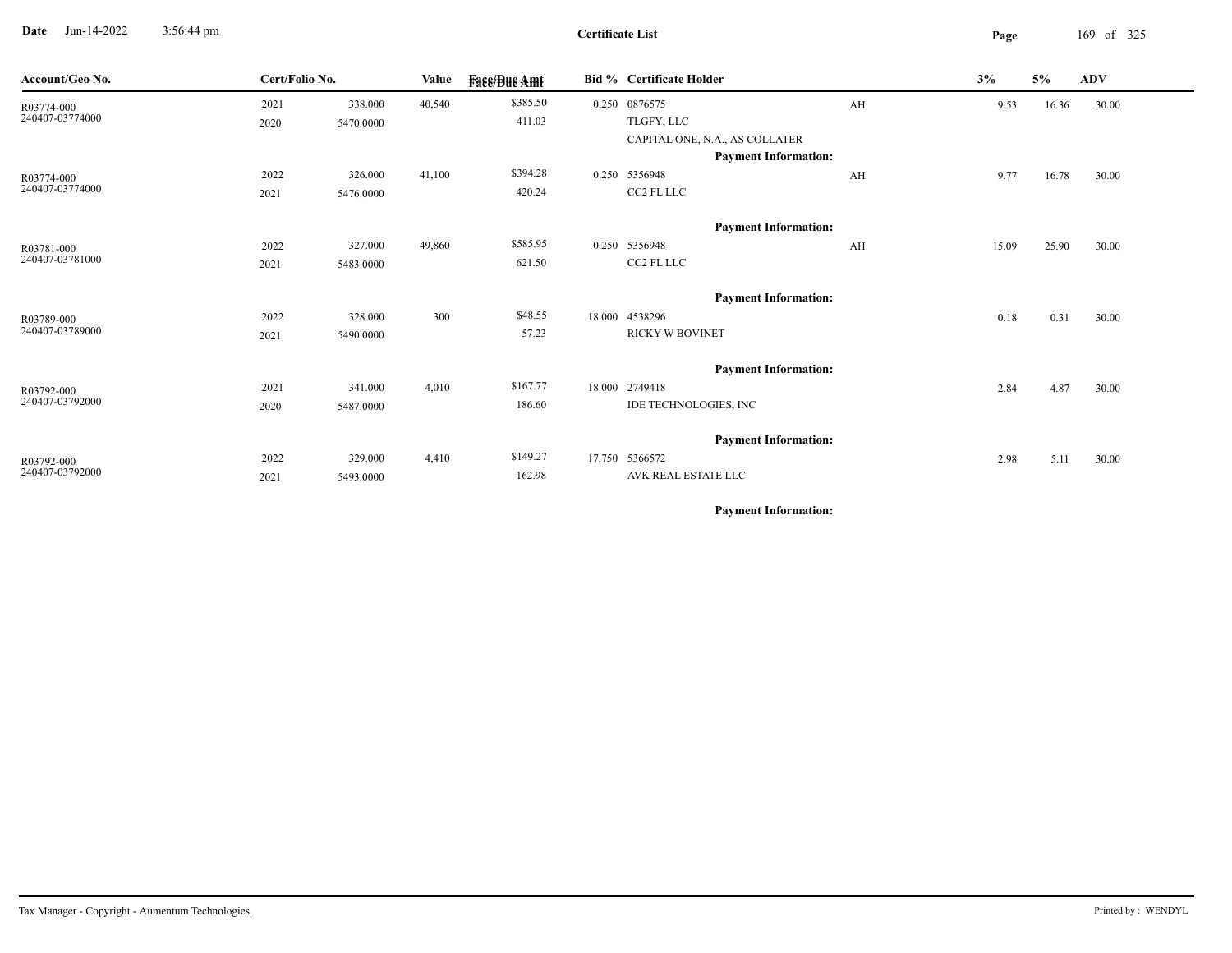**Date** Jun-14-2022 3:56:44 pm **Page** 170 of 325 3:56:44 pm

 $\overline{\phantom{a}}$ 

| Account/Geo No.               | Cert/Folio No. |           | Value  | <b>Fass/Bus Amt</b> | <b>Bid % Certificate Holder</b>                     | 3%    | 5%    | <b>ADV</b> |
|-------------------------------|----------------|-----------|--------|---------------------|-----------------------------------------------------|-------|-------|------------|
| R03808-500                    | 2016           | 390.000   | 1,250  | \$66.83             | 18.000 2361903                                      | 0.77  | 1.33  | 27.00      |
| 240407-03808500               | 2015           | 5398.0000 |        | 146.26              | BLACK BELT ENERGY, LLC                              |       |       |            |
|                               |                |           |        |                     | <b>Payment Information:</b>                         |       |       |            |
| R03808-500                    | 2017           | 391.000   | 1,250  | \$66.63             | 18.000 3763869                                      | 0.77  | 1.32  | 27.00      |
| 240407-03808500               | 2016           | 5430.0000 |        | 133.85              | STAMPHOUSE HOLDINGS, LLC                            |       |       |            |
|                               |                |           |        |                     | <b>Payment Information:</b>                         |       |       |            |
| R03808-500                    | 2018           | 401.000   | 1,370  | \$74.29             | 18.000 3947714                                      | 0.98  | 1.68  | 27.00      |
| 240407-03808500               | 2017           | 5459.0000 |        | 135.14              | FAVAN FARMS, LLC                                    |       |       |            |
|                               |                |           |        |                     | <b>Payment Information:</b>                         |       |       |            |
| R03808-500                    | 2019           | 480.000   | 1,500  | \$75.86             | 18.000 0099999                                      | 1.02  | 1.76  | 27.00      |
| 240407-03808500               | 2018           | 5480.0000 |        | 124.21              | COUNTY HELD CERTIFICATE                             |       |       |            |
|                               |                |           |        |                     | <b>Payment Information:</b>                         |       |       |            |
| R03808-500                    | 2020           | 442.000   | 1,650  | \$86.28             | 18.000 0099999                                      | 1.23  | 2.11  | 30.00      |
| 240407-03808500               | 2019           | 5500.0000 |        | 124.89              | COUNTY HELD CERTIFICATE                             |       |       |            |
|                               |                |           |        |                     | <b>Payment Information:</b>                         |       |       |            |
| R03808-500                    | 2021           | 342.000   | 1,810  | \$88.26             | 18.000 5356931                                      | 1.28  | 2.20  | 30.00      |
| 240407-03808500               | 2020           | 5500.0000 |        | 111.72              | GATHERS NO MOSS, LLC                                |       |       |            |
|                               |                |           |        |                     | <b>Payment Information:</b>                         |       |       |            |
| R03808-500                    | 2022           | 330.000   | 1,990  | \$90.54             | 18.000 0099999                                      | 1.35  | 2.31  | 30.00      |
| 240407-03808500               | 2021           | 5506.0000 |        | 101.32              | COUNTY HELD CERTIFICATE                             |       |       |            |
|                               |                |           |        |                     | <b>Payment Information:</b>                         |       |       |            |
| R03846-000                    | 2022           | 331.000   | 15,020 | \$370.64            | 0.250 5356957                                       | 9.12  | 15.65 | 30.00      |
| 240407-03846000               | 2021           | 5542.0000 |        | 395.42              | FNA DZ, LLC                                         |       |       |            |
|                               |                |           |        |                     | FNA DZ, LLC FBO WSFS                                |       |       |            |
|                               |                |           |        |                     | <b>Payment Information:</b>                         |       |       |            |
| R03849-000                    | 2022           | 332.000   | 32,260 | \$747.87            | 0.250 5356957                                       | 19.58 | 33.61 | 30.00      |
| 240407-03849000               | 2021           | 5546.0000 |        | 791.51              | FNA DZ, LLC                                         |       |       |            |
|                               |                |           |        |                     | FNA DZ, LLC FBO WSFS                                |       |       |            |
|                               |                |           |        |                     | <b>Payment Information:</b>                         |       |       |            |
| R03852-000<br>240407-03852000 | 2022           | 333.000   | 38,990 | \$895.10            | 0.250 5356957                                       | 23.66 | 40.62 | 30.00      |
|                               | 2021           | 5549.0000 |        | 946.11              | FNA DZ, LLC                                         |       |       |            |
|                               |                |           |        |                     | FNA DZ, LLC FBO WSFS<br><b>Payment Information:</b> |       |       |            |
|                               |                |           |        |                     |                                                     |       |       |            |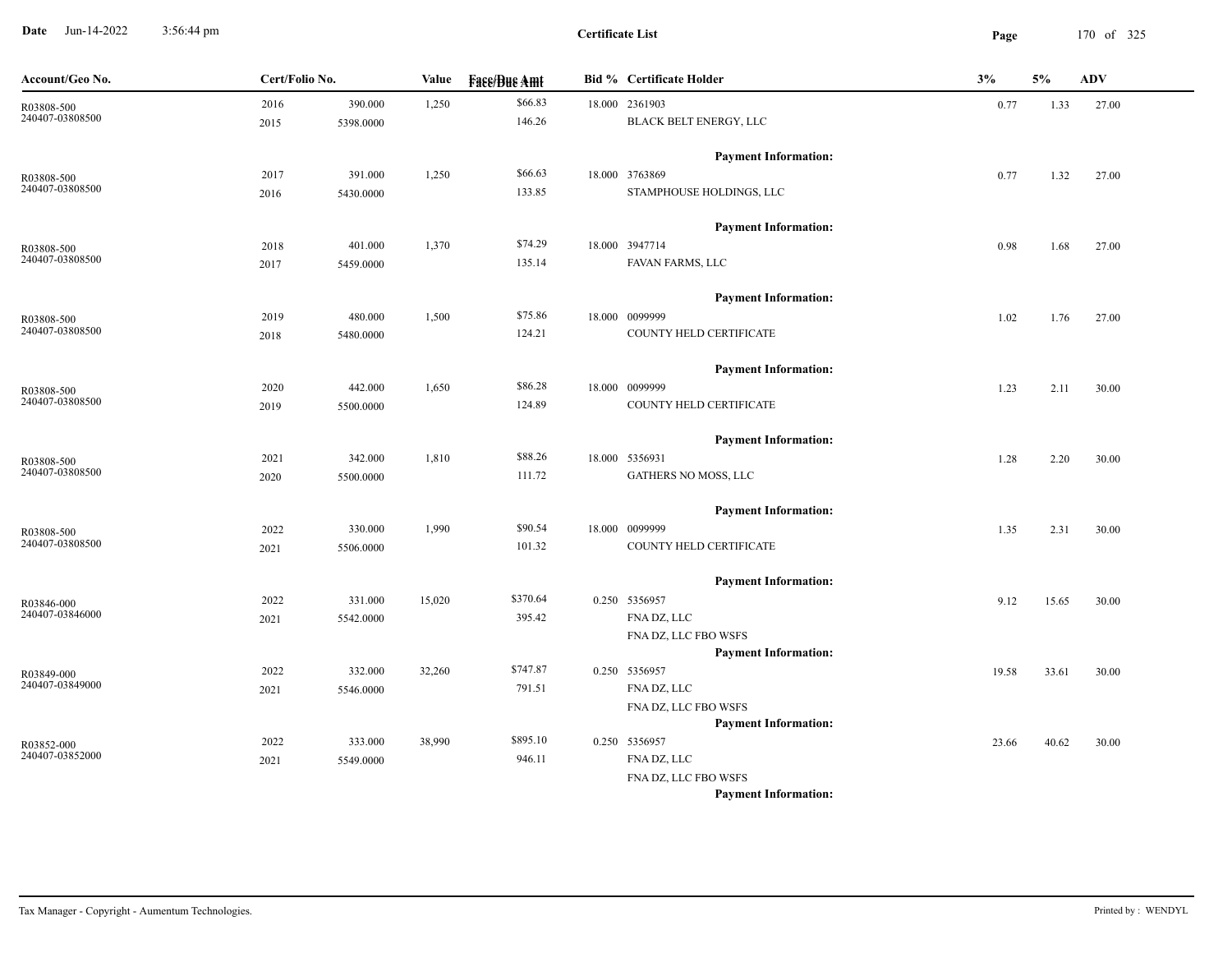**Date** Jun-14-2022 3:56:44 pm **Page** 171 of 325 3:56:44 pm

| Account/Geo No.               | Cert/Folio No. |           | Value  | <b>Fase/Bue Amt</b> | Bid % Certificate Holder                   | 3%    | 5%    | ADV   |
|-------------------------------|----------------|-----------|--------|---------------------|--------------------------------------------|-------|-------|-------|
| R03879-000                    | 2020           | 443.000   | 41,230 | \$958.48            | 0.250 0876575                              | 25.42 | 43.64 | 30.00 |
| 240407-03879000               | 2019           | 5571.0000 |        | 1,012.65            | TLGFY, LLC                                 |       |       |       |
|                               |                |           |        |                     | CAPITAL ONE, N.A., AS COLLATER             |       |       |       |
|                               |                |           |        |                     | <b>Payment Information:</b>                |       |       |       |
| R03879-000                    | 2021           | 344.000   | 41,230 | \$953.36            | 0.250 4247548                              | 25.28 | 43.40 | 30.00 |
| 240407-03879000               | 2020           | 5571.0000 |        | 1,007.28            | ASSEMBLY TAX 36, LLC                       |       |       |       |
|                               |                |           |        |                     | ASSEMBLY TAX 36 LLC CARE OF CU             |       |       |       |
|                               |                |           |        |                     | <b>Payment Information:</b>                |       |       |       |
| R03879-000<br>240407-03879000 | 2022           | 334.000   | 45,350 | \$1,081.67          | 0.250 5356948                              | 28.84 | 49.51 | 30.00 |
|                               | 2021           | 5576.0000 |        | 1,142.00            | CC2 FL LLC                                 |       |       |       |
|                               |                |           |        |                     | <b>Payment Information:</b>                |       |       |       |
| R03901-000                    | 2022           | 335.000   | 13,820 | \$344.38            | 4.500 3097555                              | 8.39  | 14.40 | 30.00 |
| 240407-03901000               | 2021           | 5599.0000 |        | 367.85              | <b>SAVVY FL LLC</b>                        |       |       |       |
|                               |                |           |        |                     | FIRST HORIZON COLLATERAL ASSIG             |       |       |       |
|                               |                |           |        |                     | <b>Payment Information:</b>                |       |       |       |
| R03927-000                    | 2022           | 336.000   | 37,390 | \$906.00            | 0.250 5356948                              | 23.97 | 41.14 | 30.00 |
| 240407-03927000               | 2021           | 5626.0000 |        | 957.55              | CC2 FL LLC                                 |       |       |       |
|                               |                |           |        |                     | <b>Payment Information:</b>                |       |       |       |
| R03927-010                    | 2021           | 347.000   | 2,840  | \$123.60            | 18.000 2749418                             | 1.74  | 2.99  | 30.00 |
| 240407-03927010               | 2020           | 5622.0000 |        | 139.12              | IDE TECHNOLOGIES, INC                      |       |       |       |
|                               |                |           |        |                     |                                            |       |       |       |
|                               |                |           |        |                     | <b>Payment Information:</b>                |       |       |       |
| R03927-010<br>240407-03927010 | 2022           | 337.000   | 2,840  | \$104.13            | 17.250 4538291                             | 1.72  | 2.96  | 30.00 |
|                               | 2021           | 5627.0000 |        | 115.59              | MATHON TAX CERT 2019 LLC                   |       |       |       |
|                               |                |           |        |                     | MATHON TAX CERT 2019 LLC & U.S             |       |       |       |
|                               |                |           |        | \$117.69            | <b>Payment Information:</b>                |       |       |       |
| R03927-020<br>240407-03927020 | 2022           | 338.000   | 3,460  | 129.82              | 16.750 4538291<br>MATHON TAX CERT 2019 LLC | 2.10  | 3.60  | 30.00 |
|                               | 2021           | 5628.0000 |        |                     | MATHON TAX CERT 2019 LLC & U.S             |       |       |       |
|                               |                |           |        |                     | <b>Payment Information:</b>                |       |       |       |
| R03929-000                    | 2022           | 339.000   | 16,160 | \$395.59            | 4.500 3097555                              | 9.81  | 16.84 | 30.00 |
| 240407-03929000               | 2021           | 5630.0000 |        | 421.62              | <b>SAVVY FL LLC</b>                        |       |       |       |
|                               |                |           |        |                     | FIRST HORIZON COLLATERAL ASSIG             |       |       |       |
|                               |                |           |        |                     | <b>Payment Information:</b>                |       |       |       |
|                               |                |           |        |                     |                                            |       |       |       |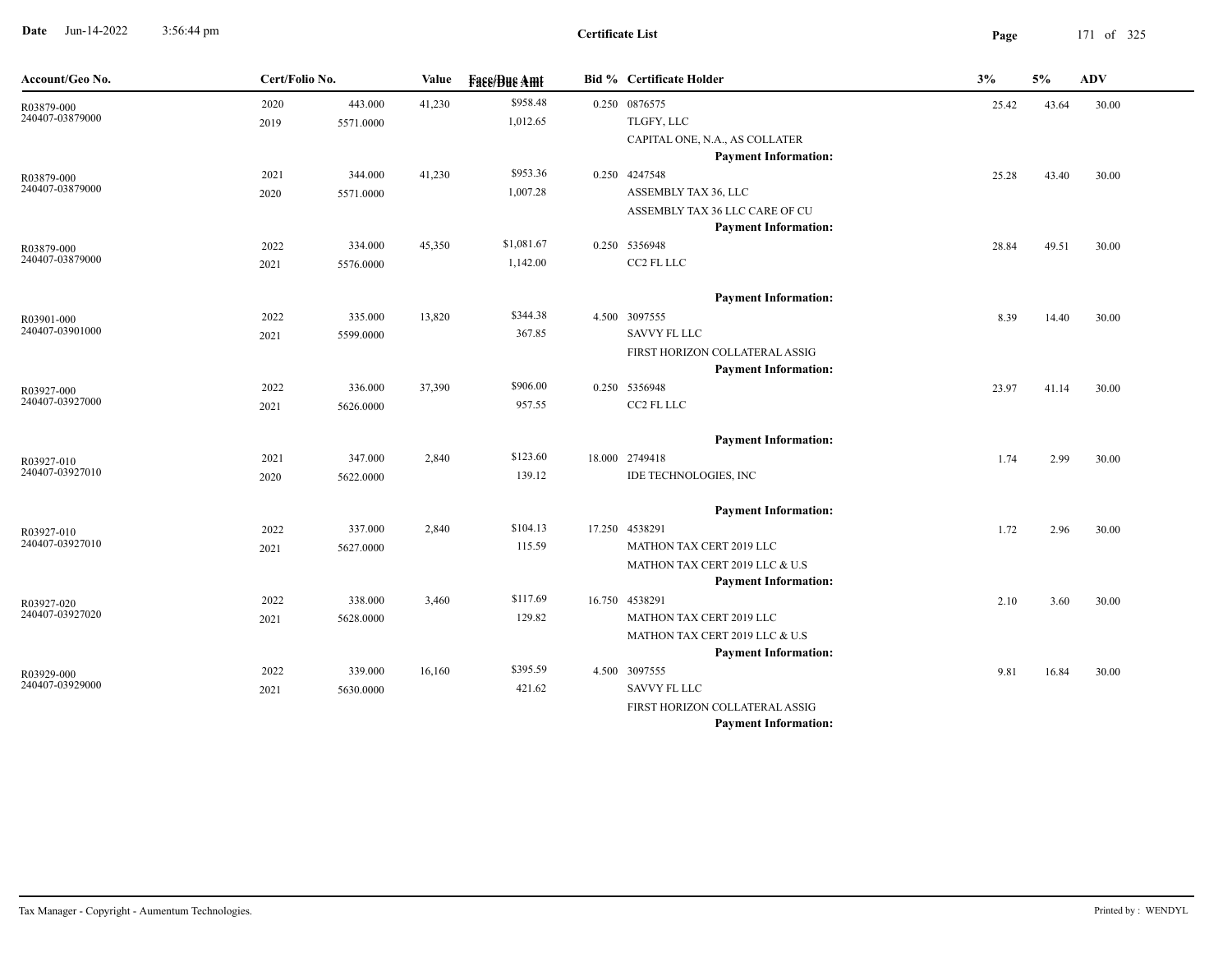**Date** Jun-14-2022 3:56:44 pm **Page** 172 of 325 3:56:44 pm

| Account/Geo No. | Cert/Folio No. |           | Value | <b>Face/Bue Amt</b> | <b>Bid % Certificate Holder</b> | 3%   | 5%   | <b>ADV</b> |
|-----------------|----------------|-----------|-------|---------------------|---------------------------------|------|------|------------|
| R03930-100      | 2018           | 406.000   | 1,780 | \$78.56             | 18.000 3947718                  | 1.10 | 1.88 | 27.00      |
| 240407-03930100 | 2017           | 5586.0000 |       | 142.55              | STONE PONY PROPERTIES, LLC      |      |      |            |
|                 |                |           |       |                     | <b>Payment Information:</b>     |      |      |            |
| R03930-100      | 2019           | 491.000   | 1,780 | \$78.22             | 18.000 0099999                  | 1.09 | 1.87 | 27.00      |
| 240407-03930100 | 2018           | 5607.0000 |       | 127.88              | COUNTY HELD CERTIFICATE         |      |      |            |
|                 |                |           |       |                     | <b>Payment Information:</b>     |      |      |            |
| R03930-100      | 2021           | 350.000   | 1,780 | \$81.34             | 18.000 0099999                  | 1.09 | 1.87 | 30.00      |
| 240407-03930100 | 2020           | 5627.0000 |       | 103.45              | COUNTY HELD CERTIFICATE         |      |      |            |
|                 |                |           |       |                     | <b>Payment Information:</b>     |      |      |            |
| R03930-100      | 2022           | 340.000   | 1,780 | \$80.94             | 18.000 4538296                  | 1.08 | 1.85 | 30.00      |
| 240407-03930100 | 2021           | 5632.0000 |       | 91.24               | <b>RICKY W BOVINET</b>          |      |      |            |
|                 |                |           |       |                     | <b>Payment Information:</b>     |      |      |            |
| R03930-200      | 2016           | 396.000   | 4,140 | \$131.20            | 18.000 2361903                  | 2.56 | 4.39 | 27.00      |
| 240407-03930200 | 2015           | 5525.0000 |       | 281.11              | BLACK BELT ENERGY, LLC          |      |      |            |
|                 |                |           |       |                     | <b>Payment Information:</b>     |      |      |            |
| R03930-200      | 2017           | 398.000   | 4,140 | \$130.51            | 18.000 2361900                  | 2.54 | 4.36 | 27.00      |
| 240407-03930200 | 2016           | 5558.0000 |       | 256.18              | SHO, LLC                        |      |      |            |
|                 |                |           |       |                     | <b>Payment Information:</b>     |      |      |            |
| R03930-200      | 2018           | 407.000   | 4,140 | \$131.02            | 18.000 3947714                  | 2.55 | 4.38 | 27.00      |
| 240407-03930200 | 2017           | 5587.0000 |       | 233.57              | FAVAN FARMS, LLC                |      |      |            |
|                 |                |           |       |                     | <b>Payment Information:</b>     |      |      |            |
| R03930-200      | 2019           | 492.000   | 4,140 | \$130.20            | 18.000 0099999                  | 2.53 | 4.34 | 27.00      |
| 240407-03930200 | 2018           | 5608.0000 |       | 208.71              | COUNTY HELD CERTIFICATE         |      |      |            |
|                 |                |           |       |                     | <b>Payment Information:</b>     |      |      |            |
| R03930-200      | 2020           | 448.000   | 4,140 | \$134.01            | 18.000 0099999                  | 2.55 | 4.38 | 30.00      |
| 240407-03930200 | 2019           | 5628.0000 |       | 190.51              | COUNTY HELD CERTIFICATE         |      |      |            |
|                 |                |           |       |                     | <b>Payment Information:</b>     |      |      |            |
| R03930-200      | 2021           | 351.000   | 4,140 | \$133.51            | 18.000 0099999                  | 2.54 | 4.36 | 30.00      |
| 240407-03930200 | 2020           | 5628.0000 |       | 165.79              | COUNTY HELD CERTIFICATE         |      |      |            |
|                 |                |           |       |                     | <b>Payment Information:</b>     |      |      |            |
| R03930-200      | 2022           | 341.000   | 4,140 | \$132.58            | 18.000 0099999                  | 2.51 | 4.31 | 30.00      |
| 240407-03930200 | 2021           | 5633.0000 |       | 145.46              | COUNTY HELD CERTIFICATE         |      |      |            |
|                 |                |           |       |                     |                                 |      |      |            |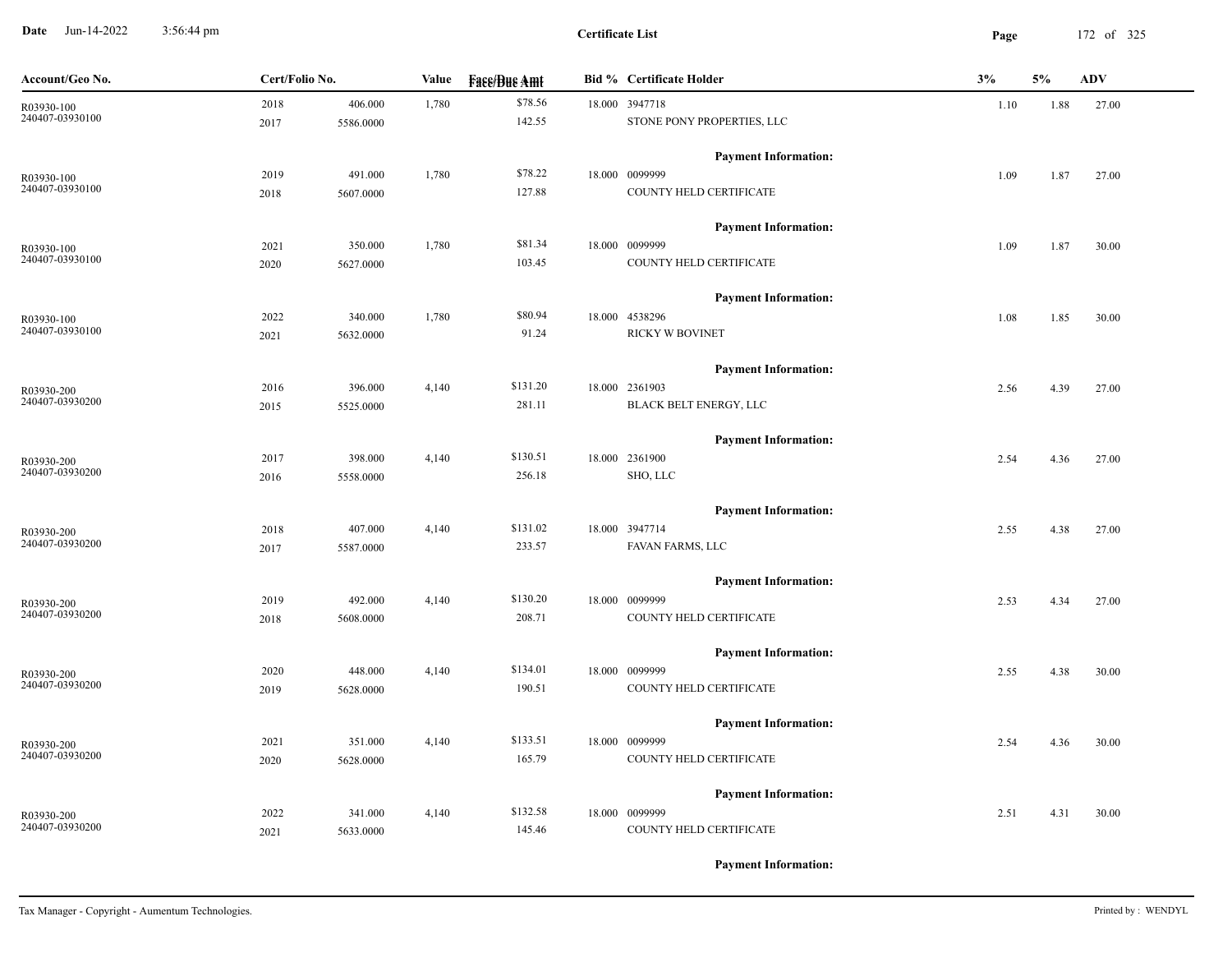**Date** Jun-14-2022 3:56:44 pm **Page** 173 of 325 3:56:44 pm

| Account/Geo No.               | Cert/Folio No. |           | <b>Value</b> | <b>Fase/Bue Amt</b> | Bid % Certificate Holder                 |    | 3%    | 5%    | ADV   |  |
|-------------------------------|----------------|-----------|--------------|---------------------|------------------------------------------|----|-------|-------|-------|--|
| R03937-000<br>240407-03937000 | 2021           | 352.000   | 61,560       | \$671.53            | 0.250 0003192                            | AH | 17.46 | 29.98 | 30.00 |  |
|                               | 2020           | 5634.0000 |              | 711.36              | ATCF IIÂ FLORIDA-A LLC                   |    |       |       |       |  |
|                               |                |           |              |                     | <b>Payment Information:</b>              |    |       |       |       |  |
| R03937-000                    | 2022           | 342.000   | 62,420       | \$670.69            | 0.250 4247548                            | AH | 17.44 | 29.94 | 30.00 |  |
| 240407-03937000               | 2021           | 5639.0000 |              | 710.47              | ASSEMBLY TAX 36, LLC                     |    |       |       |       |  |
|                               |                |           |              |                     | ASSEMBLY TAX 36 LLC CARE OF CU           |    |       |       |       |  |
|                               |                |           |              |                     | <b>Payment Information:</b>              |    |       |       |       |  |
| R03942-000<br>240407-03942000 | 2016           | 398.000   | 1,230        | \$66.38<br>145.32   | 18.000 2361903<br>BLACK BELT ENERGY, LLC |    | 0.76  | 1.30  | 27.00 |  |
|                               | 2015           | 5536.0000 |              |                     |                                          |    |       |       |       |  |
|                               |                |           |              |                     | <b>Payment Information:</b>              |    |       |       |       |  |
| R03942-000                    | 2017           | 400.000   | 1,230        | \$66.18             | 18.000 2361900                           |    | 0.75  | 1.29  | 27.00 |  |
| 240407-03942000               | 2016           | 5569.0000 |              | 132.98              | SHO, LLC                                 |    |       |       |       |  |
|                               |                |           |              |                     | <b>Payment Information:</b>              |    |       |       |       |  |
| R03942-000                    | 2018           | 409.000   | 1,230        | \$66.35             | 18.000 3947714                           |    | 0.76  | 1.30  | 27.00 |  |
| 240407-03942000               | 2017           | 5598.0000 |              | 121.37              | FAVAN FARMS, LLC                         |    |       |       |       |  |
|                               |                |           |              |                     | <b>Payment Information:</b>              |    |       |       |       |  |
| R03942-000                    | 2019           | 493.000   | 1,230        | \$66.10             | 18.000 0099999                           |    | 0.75  | 1.29  | 27.00 |  |
| 240407-03942000               | 2018           | 5619.0000 |              | 109.04              | COUNTY HELD CERTIFICATE                  |    |       |       |       |  |
|                               |                |           |              |                     | <b>Payment Information:</b>              |    |       |       |       |  |
| R03942-000                    | 2020           | 450.000   | 1,230        | \$69.34             | 18.000 0099999                           |    | 0.76  | 1.30  | 30.00 |  |
| 240407-03942000               | 2019           | 5639.0000 |              | 101.59              | COUNTY HELD CERTIFICATE                  |    |       |       |       |  |
|                               |                |           |              |                     | <b>Payment Information:</b>              |    |       |       |       |  |
| R03942-000                    | 2021           | 353.000   | 1,230        | \$69.17             | 18.000 5356931                           |    | 0.75  | 1.29  | 30.00 |  |
| 240407-03942000               | 2020           | 5639.0000 |              | 88.91               | GATHERS NO MOSS, LLC                     |    |       |       |       |  |
|                               |                |           |              |                     | <b>Payment Information:</b>              |    |       |       |       |  |
| R03942-000                    | 2022           | 343.000   | 1,230        | \$68.91             | 18.000 0099999                           |    | 0.75  | 1.28  | 30.00 |  |
| 240407-03942000               | 2021           | 5644.0000 |              | 78.61               | COUNTY HELD CERTIFICATE                  |    |       |       |       |  |
|                               |                |           |              |                     |                                          |    |       |       |       |  |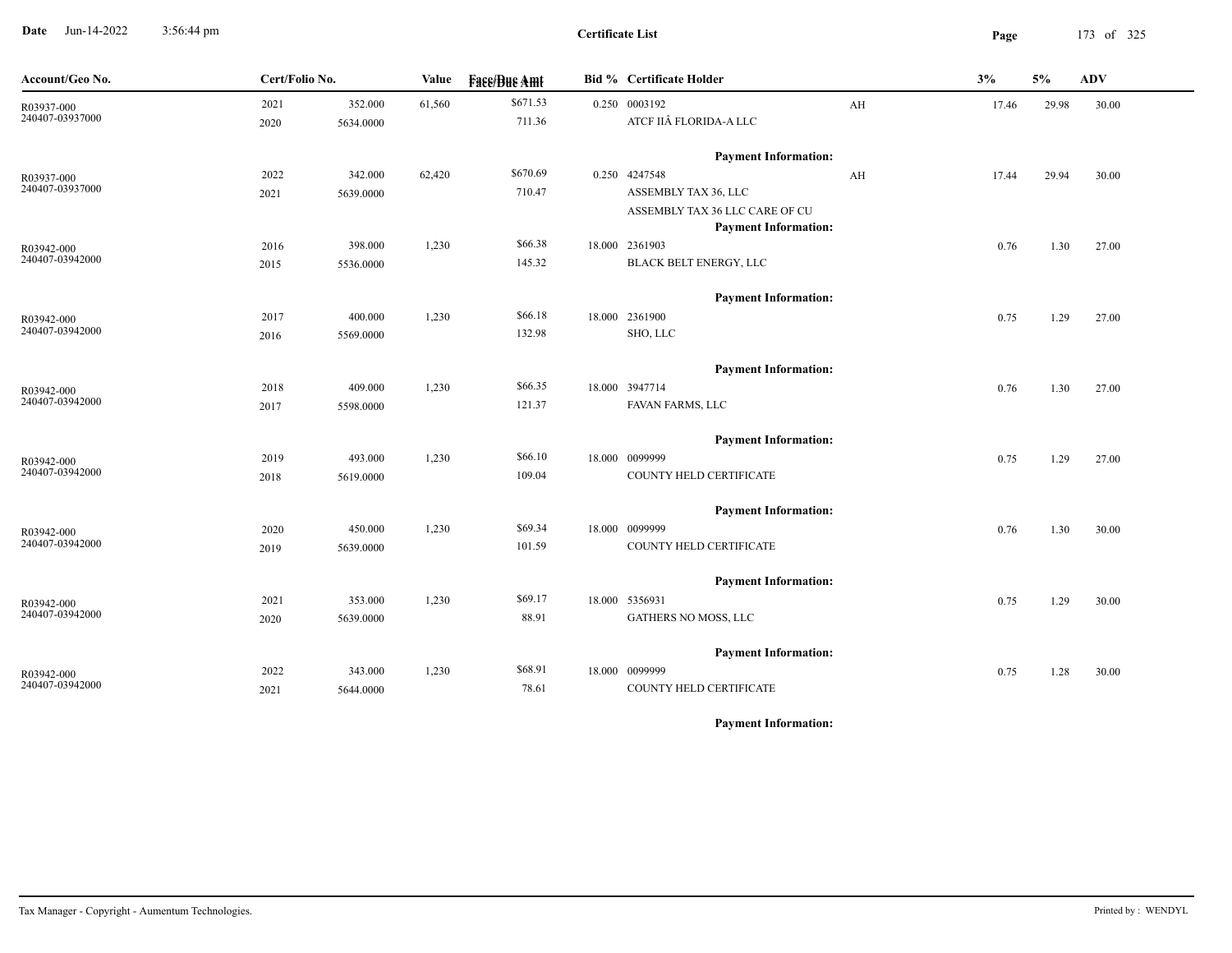**Date** Jun-14-2022 3:56:44 pm **Page** 174 of 325 3:56:44 pm

| Account/Geo No.               | Cert/Folio No. |           | Value  | <b>Face/Bue Amt</b> | <b>Bid % Certificate Holder</b>                        |    | 3%    | 5%    | $\mathbf{ADV}$ |
|-------------------------------|----------------|-----------|--------|---------------------|--------------------------------------------------------|----|-------|-------|----------------|
| R03954-000                    | 2018           | 412.000   | 1,450  | \$71.21             | 4.250 3947717                                          |    | 0.89  | 1.53  | 27.00          |
| 240407-03954000               | 2017           | 5610.0000 |        | 89.82               | ANTHONY LLANES LLL                                     |    |       |       |                |
|                               |                |           |        |                     | <b>Payment Information:</b>                            |    |       |       |                |
| R03954-000                    | 2019           | 496.000   | 1,450  | \$70.94             | 18.000 0099999                                         |    | 0.89  | 1.52  | 27.00          |
| 240407-03954000               | 2018           | 5631.0000 |        | 116.56              | COUNTY HELD CERTIFICATE                                |    |       |       |                |
|                               |                |           |        |                     | <b>Payment Information:</b>                            |    |       |       |                |
| R03954-000                    | 2020           | 452.000   | 1,450  | \$74.22             | 18.000 0099999                                         |    | 0.89  | 1.53  | 30.00          |
| 240407-03954000               | 2019           | 5651.0000 |        | 108.30              | COUNTY HELD CERTIFICATE                                |    |       |       |                |
|                               |                |           |        |                     | <b>Payment Information:</b>                            |    |       |       |                |
| R03954-000                    | 2021           | 355.000   | 1,450  | \$74.06             | 18.000 4538296                                         |    | 0.89  | 1.53  | 30.00          |
| 240407-03954000               | 2020           | 5651.0000 |        | 94.75               | <b>RICKY W BOVINET</b>                                 |    |       |       |                |
|                               |                |           |        |                     | <b>Payment Information:</b>                            |    |       |       |                |
| R03954-000                    | 2022           | 344.000   | 1,450  | \$73.71             | 18.000 4538296                                         |    | 0.88  | 1.51  | 30.00          |
| 240407-03954000               | 2021           | 5656.0000 |        | 83.65               | <b>RICKY W BOVINET</b>                                 |    |       |       |                |
|                               |                |           |        |                     | <b>Payment Information:</b>                            |    |       |       |                |
| R03974-000                    | 2022           | 346.000   | 31,770 | \$190.13            | 18.000 0099999                                         | AH | 4.11  | 7.05  | 30.00          |
| 240407-03974000               | 2021           | 5676.0000 |        | 205.89              | COUNTY HELD CERTIFICATE                                |    |       |       |                |
|                               |                |           |        |                     | <b>Payment Information:</b>                            |    |       |       |                |
| R03988-000                    | 2022           | 347.000   | 87,270 | \$1,010.92          | 0.250 5356948                                          | AH | 26.88 | 46.14 | 30.00          |
| 240407-03988000               | 2021           | 5691.0000 |        | 1,067.72            | CC2 FL LLC                                             |    |       |       |                |
|                               |                |           |        |                     | <b>Payment Information:</b>                            |    |       |       |                |
| R04001-000                    | 2021           | 358.000   | 92,320 | \$2,082.69          | 0.250 0876575                                          |    | 56.61 | 97.18 | 30.00          |
| 240407-04001000               | 2020           | 5699.0000 |        | 2,193.07            | TLGFY, LLC                                             |    |       |       |                |
|                               |                |           |        |                     | CAPITAL ONE, N.A., AS COLLATER                         |    |       |       |                |
|                               |                |           |        |                     | <b>Payment Information:</b>                            |    |       |       |                |
| R04040-000<br>240407-04040000 | 2021           | 361.000   | 49,090 | \$318.95            | 0.250 4247548                                          | AH | 7.68  | 13.19 | 30.00          |
|                               | 2020           | 5737.0000 |        | 341.15              | ASSEMBLY TAX 36, LLC<br>ASSEMBLY TAX 36 LLC CARE OF CU |    |       |       |                |
|                               |                |           |        |                     | <b>Payment Information:</b>                            |    |       |       |                |
| R04058-000                    | 2021           | 362.000   | 38,920 | \$902.29            | 0.250 4247548                                          |    | 23.86 | 40.97 | 30.00          |
| 240407-04058000               | 2020           | 5755.0000 |        | 953.65              | ASSEMBLY TAX 36, LLC                                   |    |       |       |                |
|                               |                |           |        |                     | ASSEMBLY TAX 36 LLC CARE OF CU                         |    |       |       |                |
|                               |                |           |        |                     | <b>Payment Information:</b>                            |    |       |       |                |
| R04058-000                    | 2022           | 350.000   | 42,810 | \$1,009.34          | 0.250 5356948                                          |    | 26.83 | 46.06 | 30.00          |
| 240407-04058000               | 2021           | 5761.0000 |        | 1,066.06            | CC2 FL LLC                                             |    |       |       |                |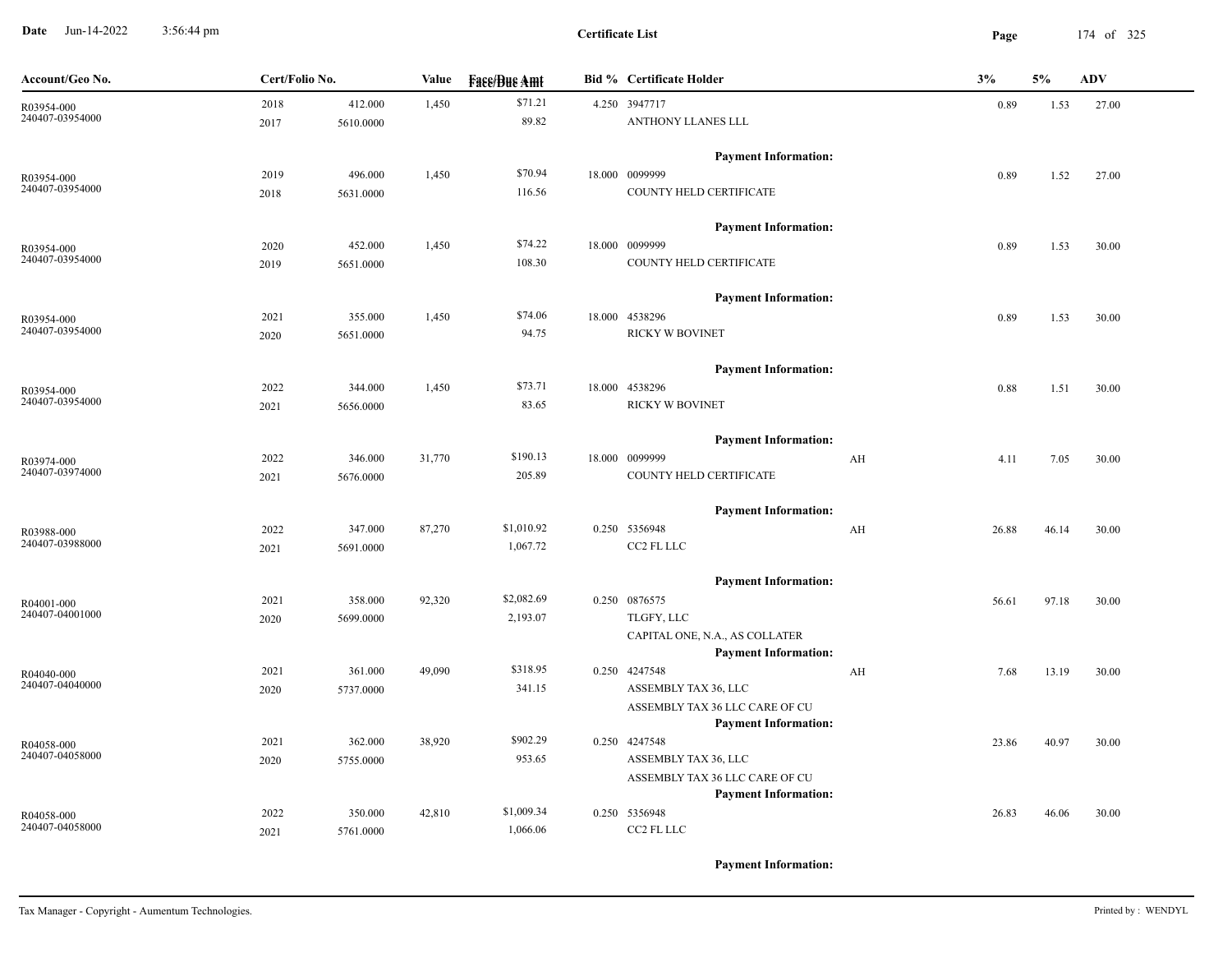**Date** Jun-14-2022 3:56:44 pm **Page** 175 of 325 3:56:44 pm

| Account/Geo No.               | Cert/Folio No. |           | Value  | <b>Face/Bue Amt</b> | Bid % Certificate Holder                      | 3%    | 5%    | <b>ADV</b> |
|-------------------------------|----------------|-----------|--------|---------------------|-----------------------------------------------|-------|-------|------------|
| R04060-000                    | 2020           | 457.000   | 4,500  | \$142.04            | 18.000 0003469                                | 2.78  | 4.76  | 30.00      |
| 240407-04060000               | 2019           | 5757.0000 |        | 201.56              | <b>KLACE TIM</b>                              |       |       |            |
|                               |                |           |        |                     |                                               |       |       |            |
|                               |                |           |        |                     | <b>Payment Information:</b>                   |       |       |            |
| R04060-000<br>240407-04060000 | 2021           | 363.000   | 4,500  | \$164.69            | 18.000 2749418                                | 2.76  | 4.74  | 30.00      |
|                               | 2020           | 5757.0000 |        | 183.29              | IDE TECHNOLOGIES, INC                         |       |       |            |
|                               |                |           |        |                     | <b>Payment Information:</b>                   |       |       |            |
| R04060-000                    | 2022           | 351.000   | 4,500  | \$140.46            | 17.750 4538291                                | 2.73  | 4.69  | 30.00      |
| 240407-04060000               | 2021           | 5763.0000 |        | 153.73              | MATHON TAX CERT 2019 LLC                      |       |       |            |
|                               |                |           |        |                     | MATHON TAX CERT 2019 LLC & U.S                |       |       |            |
|                               |                |           |        |                     | <b>Payment Information:</b>                   |       |       |            |
| R04063-000<br>240407-04063000 | 2016           | 405.000   | 15,400 | \$430.61            | 14.250 0000002                                | 10.86 | 18.65 | 27.00      |
|                               | 2015           | 5657.0000 |        | 810.15              | BLEVINS JOHN E                                |       |       |            |
|                               |                |           |        |                     | <b>BLEVINS JOHN E</b>                         |       |       |            |
|                               |                |           |        |                     | <b>Payment Information:</b>                   |       |       |            |
| R04063-000                    | 2017           | 408.000   | 16,940 | \$444.92            | 14.750 0003179                                | 11.26 | 19.33 | 27.00      |
| 240407-04063000               | 2016           | 5690.0000 |        | 784.77              | MATHON INVESTMENTS CORPORATION                |       |       |            |
|                               |                |           |        |                     | <b>US CENTURY BANK</b>                        |       |       |            |
|                               |                |           |        |                     | <b>Payment Information:</b>                   |       |       |            |
| R04063-000<br>240407-04063000 | 2019           | 506.000   | 20,490 | \$491.81            | 18.000 4538291                                | 12.56 | 21.56 | 27.00      |
|                               | 2018           | 5740.0000 |        | 771.01              | MATHON TAX CERT 2019 LLC                      |       |       |            |
|                               |                |           |        |                     | MATHON TAX CERT 2019 LLC & U.S                |       |       |            |
|                               |                |           |        |                     | <b>Payment Information:</b>                   |       |       |            |
| R04063-000<br>240407-04063000 | 2021           | 364.000   | 21,150 | \$509.50            | 12.000 5332859                                | 12.97 | 22.26 | 30.00      |
|                               | 2020           | 5760.0000 |        | 581.99              | PHUONG THI CAO                                |       |       |            |
|                               |                |           |        |                     | PHUONG THI CAO                                |       |       |            |
|                               | 2022           | 352.000   |        | \$579.93            | <b>Payment Information:</b><br>12.250 5356948 |       |       |            |
| R04063-000<br>240407-04063000 |                |           | 23,260 | 615.18              | CC2 FL LLC                                    | 14.92 | 25.62 | 30.00      |
|                               | 2021           | 5766.0000 |        |                     |                                               |       |       |            |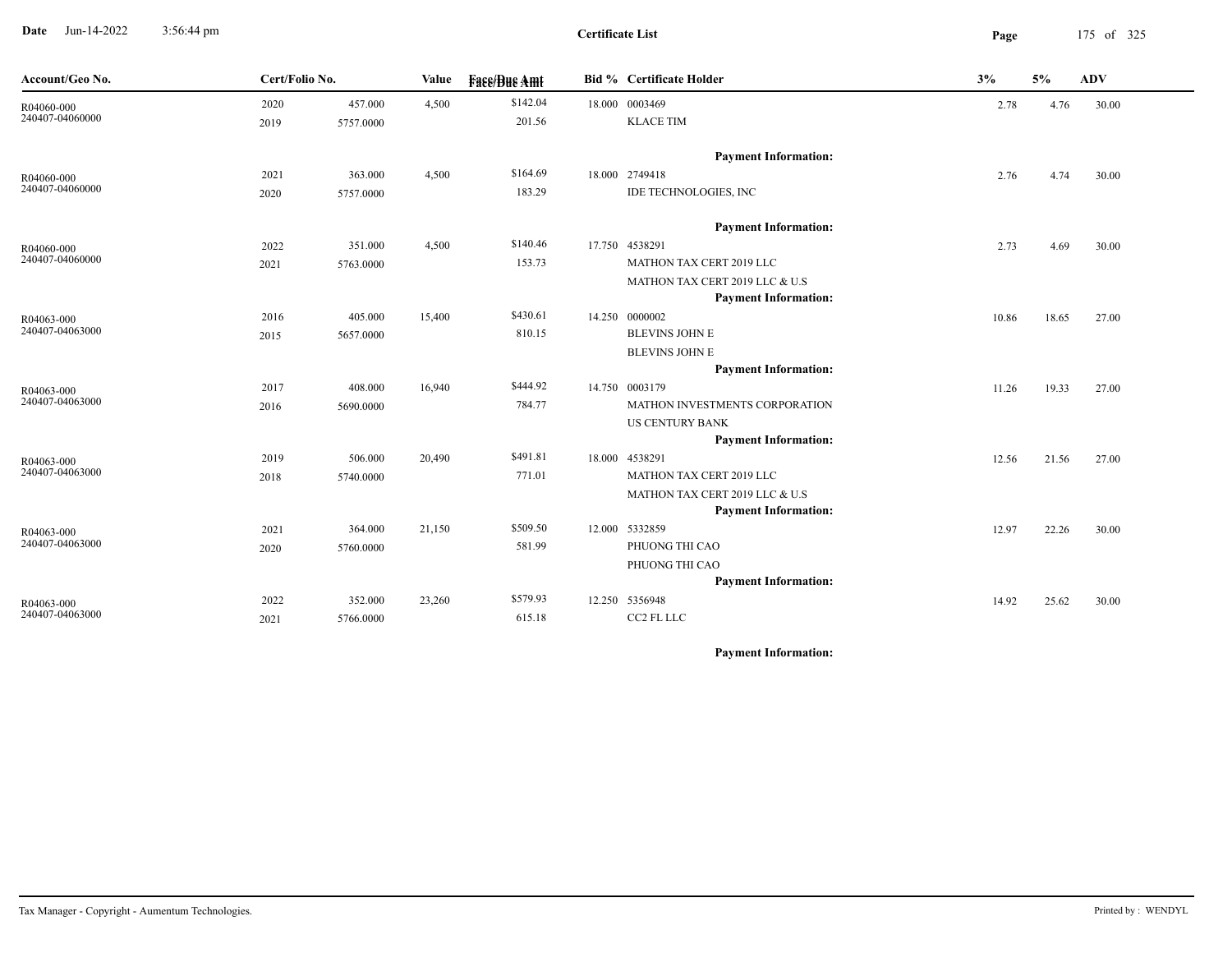**Date** Jun-14-2022 3:56:44 pm **Page** 176 of 325 3:56:44 pm

**Certificate List**

| Account/Geo No. | Cert/Folio No. |           | Value | <b>Face/Bue Amt</b> | <b>Bid % Certificate Holder</b> | 3%   | 5%   | <b>ADV</b> |
|-----------------|----------------|-----------|-------|---------------------|---------------------------------|------|------|------------|
| R04065-000      | 2016           | 407.000   | 3,000 | \$105.80            | 18.000 2361903                  | 1.85 | 3.18 | 27.00      |
| 240407-04065000 | 2015           | 5659.0000 |       | 227.90              | BLACK BELT ENERGY, LLC          |      |      |            |
|                 |                |           |       |                     | <b>Payment Information:</b>     |      |      |            |
| R04065-000      | 2017           | 410.000   | 3,000 | \$105.32            | 18.000 2361900                  | 1.84 | 3.16 | 27.00      |
| 240407-04065000 | 2016           | 5692.0000 |       | 207.94              | SHO, LLC                        |      |      |            |
|                 |                |           |       |                     | <b>Payment Information:</b>     |      |      |            |
| R04065-000      | 2018           | 423.000   | 3,000 | \$105.69            | 18.000 3947714                  | 1.85 | 3.18 | 27.00      |
| 240407-04065000 | 2017           | 5721.0000 |       | 189.62              | FAVAN FARMS, LLC                |      |      |            |
|                 |                |           |       |                     | <b>Payment Information:</b>     |      |      |            |
| R04065-000      | 2019           | 507.000   | 3,000 | \$105.09            | 18.000 0099999                  | 1.83 | 3.15 | 27.00      |
| 240407-04065000 | 2018           | 5742.0000 |       | 169.66              | COUNTY HELD CERTIFICATE         |      |      |            |
|                 |                |           |       |                     | <b>Payment Information:</b>     |      |      |            |
| R04065-000      | 2020           | 459.000   | 3,000 | \$108.69            | 18.000 0099999                  | 1.85 | 3.18 | 30.00      |
| 240407-04065000 | 2019           | 5762.0000 |       | 155.70              | COUNTY HELD CERTIFICATE         |      |      |            |
|                 |                |           |       |                     | <b>Payment Information:</b>     |      |      |            |
| R04065-000      | 2021           | 365.000   | 3,000 | \$108.31            | 18.000 0099999                  | 1.84 | 3.16 | 30.00      |
| 240407-04065000 | 2020           | 5762.0000 |       | 135.68              | COUNTY HELD CERTIFICATE         |      |      |            |
|                 |                |           |       |                     | <b>Payment Information:</b>     |      |      |            |
| R04065-000      | 2022           | 353.000   | 3,000 | \$107.64            | 18.000 0099999                  | 1.82 | 3.13 | 30.00      |
| 240407-04065000 | 2021           | 5768.0000 |       | 119.27              | COUNTY HELD CERTIFICATE         |      |      |            |
|                 |                |           |       |                     | <b>Payment Information:</b>     |      |      |            |
| R04066-000      | 2020           | 460.000   | 3,000 | \$108.69            | 18.000 0099999                  | 1.85 | 3.18 | 30.00      |
| 240407-04066000 | 2019           | 5763.0000 |       | 155.70              | COUNTY HELD CERTIFICATE         |      |      |            |
|                 |                |           |       |                     | <b>Payment Information:</b>     |      |      |            |
| R04070-000      | 2020           | 461.000   | 1,590 | \$77.34             | 18.000 0099999                  | 0.98 | 1.68 | 30.00      |
| 240407-04070000 | 2019           | 5767.0000 |       | 112.59              | COUNTY HELD CERTIFICATE         |      |      |            |
|                 |                |           |       |                     | <b>Payment Information:</b>     |      |      |            |
| R04070-000      | 2021           | 368.000   | 1,590 | \$77.15             | 18.000 4538296                  | 0.98 | 1.67 | 30.00      |
| 240407-04070000 | 2020           | 5767.0000 |       | 98.44               | <b>RICKY W BOVINET</b>          |      |      |            |
|                 |                |           |       |                     | <b>Payment Information:</b>     |      |      |            |
| R04070-000      | 2022           | 354.000   | 1,590 | \$76.80             | 18.000 4538296                  | 0.97 | 1.66 | 30.00      |
| 240407-04070000 | 2021           | 5773.0000 |       | 86.89               | <b>RICKY W BOVINET</b>          |      |      |            |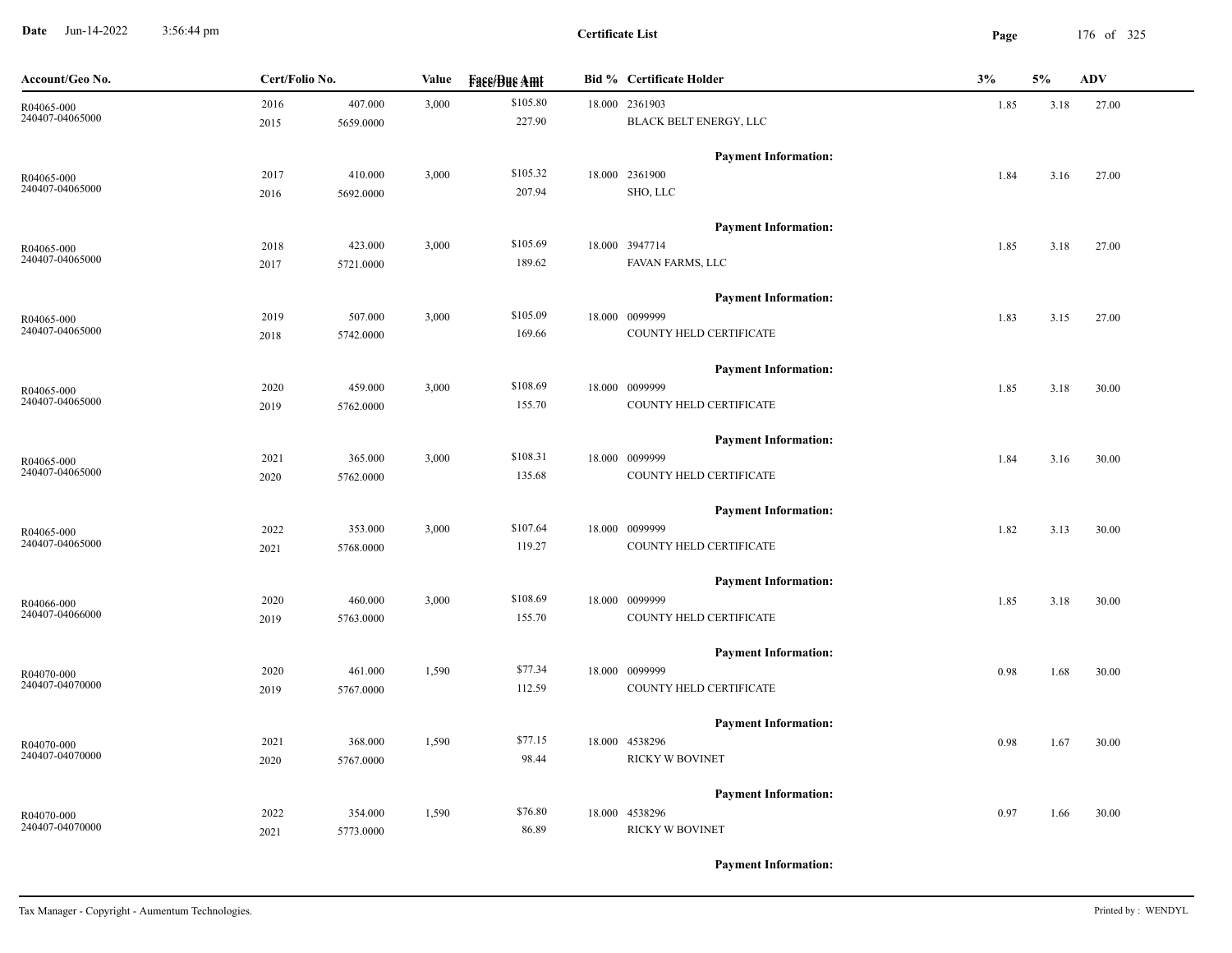**Date** Jun-14-2022 3:56:44 pm **Page** 177 of 325 3:56:44 pm

**Certificate List**

| Account/Geo No.               | Cert/Folio No. |           | Value  | <b>Fase/Bue Amt</b> | Bid % Certificate Holder       |                                                | 3%    | $5\%$ | $\mathbf{ADV}$ |
|-------------------------------|----------------|-----------|--------|---------------------|--------------------------------|------------------------------------------------|-------|-------|----------------|
| R04071-000<br>240407-04071000 | 2022           | 355.000   | 1,500  | \$74.81             | 17.750 5366572                 |                                                | 0.91  | 1.56  | 30.00          |
|                               | 2021           | 5774.0000 |        | 84.80               | AVK REAL ESTATE LLC            |                                                |       |       |                |
|                               |                |           |        |                     | <b>Payment Information:</b>    |                                                |       |       |                |
| R04072-000                    | 2020           | 463.000   | 23,650 | \$567.70            | 11.750 4358566                 |                                                | 14.58 | 25.03 | 30.00          |
| 240407-04072000               | 2019           | 5769.0000 |        | 4,216.59            | CITRUS CAPITAL HOLDINGS, LLC   |                                                |       |       |                |
|                               |                |           |        |                     | CITRUS CAPITAL HOLDINGS FBO SE |                                                |       |       |                |
|                               |                |           |        |                     | <b>Payment Information:</b>    | *** APPLICATION INFO ***<br>APPL TYPE: APPLIED |       |       |                |
|                               |                |           |        |                     |                                | DATE APPLIED: 04.25.2022                       |       |       |                |
|                               |                |           |        |                     |                                | RECEIPT: 2109884.0028                          |       |       |                |
|                               |                |           |        |                     |                                | AMOUNT:<br>\$185.00<br>APPLICANT: 4358566      |       |       |                |
| R04080-000                    | 2022           | 356.000   | 38,730 | \$937.56            | 0.250 4247548                  |                                                | 24.84 | 42.65 | 30.00          |
| 240407-04080000               | 2021           | 5782.0000 |        | 990.69              | ASSEMBLY TAX 36, LLC           |                                                |       |       |                |
|                               |                |           |        |                     | ASSEMBLY TAX 36 LLC CARE OF CU |                                                |       |       |                |
|                               |                |           |        |                     | <b>Payment Information:</b>    |                                                |       |       |                |
| R04092-000                    | 2019           | 511.000   | 750    | \$55.52             | 18.000 0099999                 |                                                | 0.46  | 0.79  | 27.00          |
| 240407-04092000               | 2018           | 5771.0000 |        | 92.58               | COUNTY HELD CERTIFICATE        |                                                |       |       |                |
|                               |                |           |        |                     | <b>Payment Information:</b>    |                                                |       |       |                |
| R04092-000                    | 2020           | 464.000   | 750    | \$58.66             | 18.000 0099999                 |                                                | 0.46  | 0.79  | 30.00          |
| 240407-04092000               | 2019           | 5791.0000 |        | 86.91               | COUNTY HELD CERTIFICATE        |                                                |       |       |                |
|                               |                |           |        |                     | <b>Payment Information:</b>    |                                                |       |       |                |
| R04092-000                    | 2021           | 370.000   | 750    | \$58.58             | 18.000 5356931                 |                                                | 0.46  | 0.79  | 30.00          |
| 240407-04092000               | 2020           | 5791.0000 |        | 76.25               | GATHERS NO MOSS, LLC           |                                                |       |       |                |
|                               |                |           |        |                     |                                |                                                |       |       |                |
|                               |                |           |        |                     | <b>Payment Information:</b>    |                                                |       |       |                |
| R04092-000                    | 2022           | 357.000   | 750    | \$58.41             | 18.000 4538296                 |                                                | 0.46  | 0.78  | 30.00          |
| 240407-04092000               | 2021           | 5797.0000 |        | 67.58               | <b>RICKY W BOVINET</b>         |                                                |       |       |                |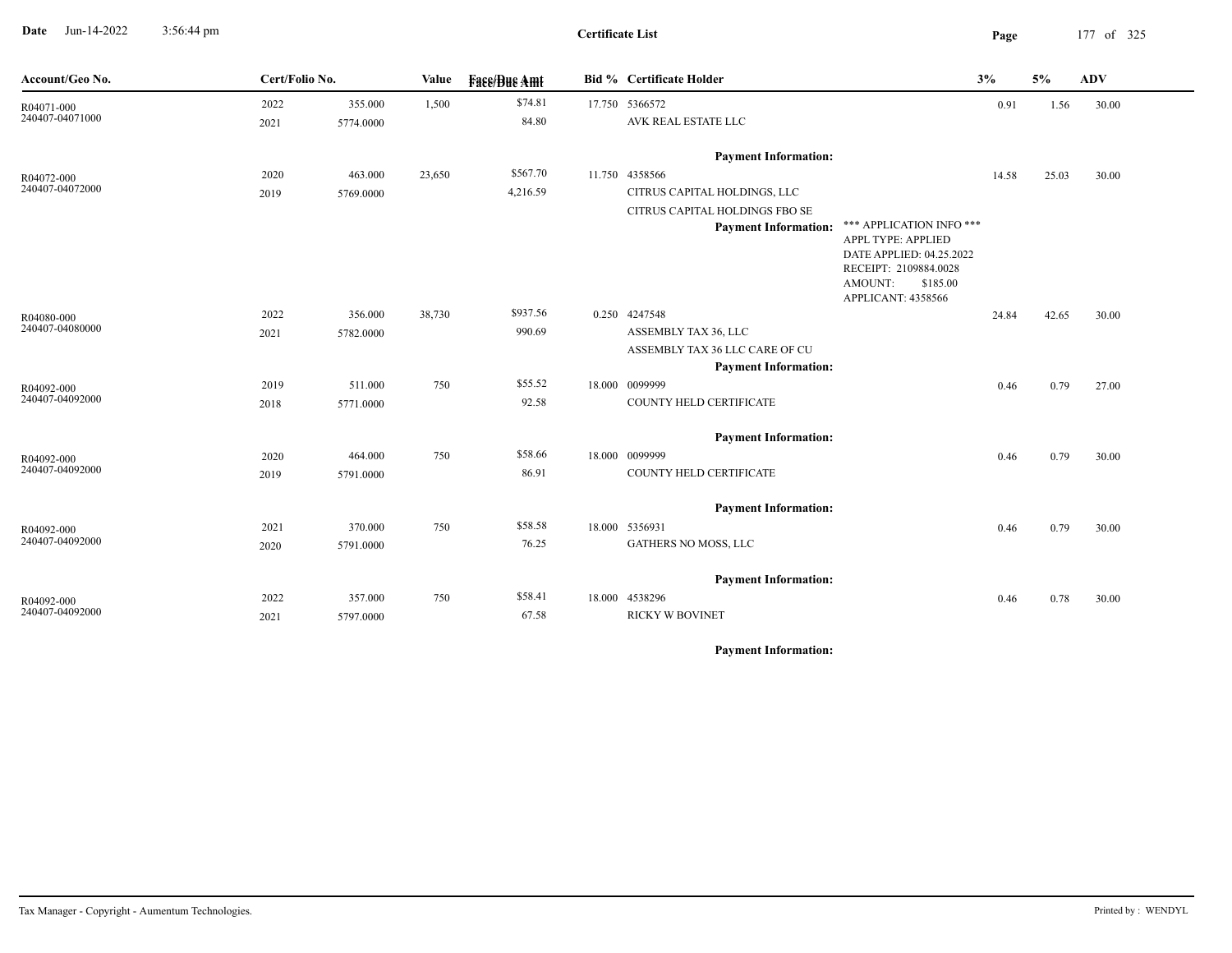**Date** Jun-14-2022 3:56:44 pm **Page** 178 of 325 3:56:44 pm

 $\overline{\phantom{a}}$ 

| Account/Geo No.               | Cert/Folio No. |           | <b>Value</b> | <b>Face/Bue Amt</b> | <b>Bid % Certificate Holder</b> |    | 3%    | 5%    | <b>ADV</b> |  |
|-------------------------------|----------------|-----------|--------------|---------------------|---------------------------------|----|-------|-------|------------|--|
| R04113-000                    | 2016           | 418.000   | 3,370        | \$114.05            | 17.750 0000002                  |    | 2.08  | 3.57  | 27.00      |  |
| 240407-04113000               | 2015           | 5706.0000 |              | 243.45              | BLEVINS JOHN E                  |    |       |       |            |  |
|                               |                |           |              |                     | <b>BLEVINS JOHN E</b>           |    |       |       |            |  |
|                               |                |           |              |                     | <b>Payment Information:</b>     |    |       |       |            |  |
| R04113-000<br>240407-04113000 | 2017           | 417.000   | 3,700        | \$165.04            | 18.000 2361903                  |    | 3.50  | 6.00  | 27.00      |  |
|                               | 2016           | 5739.0000 |              | 322.30              | <b>BLACK BELT ENERGY, LLC</b>   |    |       |       |            |  |
|                               |                |           |              |                     | <b>Payment Information:</b>     |    |       |       |            |  |
| R04113-000                    | 2019           | 512.000   | 4,470        | \$171.93            | 18.000 4538291                  |    | 3.69  | 6.33  | 27.00      |  |
| 240407-04113000               | 2018           | 5790.0000 |              | 273.60              | MATHON TAX CERT 2019 LLC        |    |       |       |            |  |
|                               |                |           |              |                     | MATHON TAX CERT 2019 LLC & U.S  |    |       |       |            |  |
|                               |                |           |              |                     | <b>Payment Information:</b>     |    |       |       |            |  |
| R04113-000                    | 2020           | 466.000   | 4,910        | \$227.75            | 18.000 2749418                  |    | 3.85  | 6.61  | 30.00      |  |
| 240407-04113000               | 2019           | 5810.0000 |              | 264.75              | IDE TECHNOLOGIES, INC           |    |       |       |            |  |
|                               |                |           |              |                     | <b>Payment Information:</b>     |    |       |       |            |  |
| R04113-000                    | 2021           | 371.000   | 5,400        | \$202.23            | 18.000 2749418                  |    | 4.01  | 6.89  | 30.00      |  |
| 240407-04113000               | 2020           | 5810.0000 |              | 235.78              | IDE TECHNOLOGIES, INC           |    |       |       |            |  |
|                               |                |           |              |                     | <b>Payment Information:</b>     |    |       |       |            |  |
| R04113-000                    | 2022           | 358.000   | 5,940        | \$208.07            | 18.000 4538296                  |    | 4.61  | 7.91  | 30.00      |  |
| 240407-04113000               | 2021           | 5815.0000 |              | 224.72              | <b>RICKY W BOVINET</b>          |    |       |       |            |  |
|                               |                |           |              |                     | <b>Payment Information:</b>     |    |       |       |            |  |
| R04117-000                    | 2022           | 359.000   | 1,500        | \$74.81             | 17.750 5366572                  |    | 0.91  | 1.56  | 30.00      |  |
| 240407-04117000               | 2021           | 5820.0000 |              | 84.80               | AVK REAL ESTATE LLC             |    |       |       |            |  |
|                               |                |           |              |                     | <b>Payment Information:</b>     |    |       |       |            |  |
|                               | 2022           | 360.000   | 57,340       | \$637.28            | 0.250 0003192                   | AH | 16.51 | 28.35 | 30.00      |  |
| R04119-000<br>240407-04119000 | 2021           | 5822.0000 |              | 675.39              | ATCF IIÂ FLORIDA-A LLC          |    |       |       |            |  |
|                               |                |           |              |                     |                                 |    |       |       |            |  |
|                               |                |           |              |                     | <b>Payment Information:</b>     |    |       |       |            |  |
| R04127-000                    | 2022           | 361.000   | 26,970       | \$663.09            | 0.250 4247548                   |    | 17.23 | 29.58 | 30.00      |  |
| 240407-04127000               | 2021           | 5827.0000 |              | 702.49              | ASSEMBLY TAX 36, LLC            |    |       |       |            |  |
|                               |                |           |              |                     | ASSEMBLY TAX 36 LLC CARE OF CU  |    |       |       |            |  |
|                               |                |           |              |                     | <b>Payment Information:</b>     |    |       |       |            |  |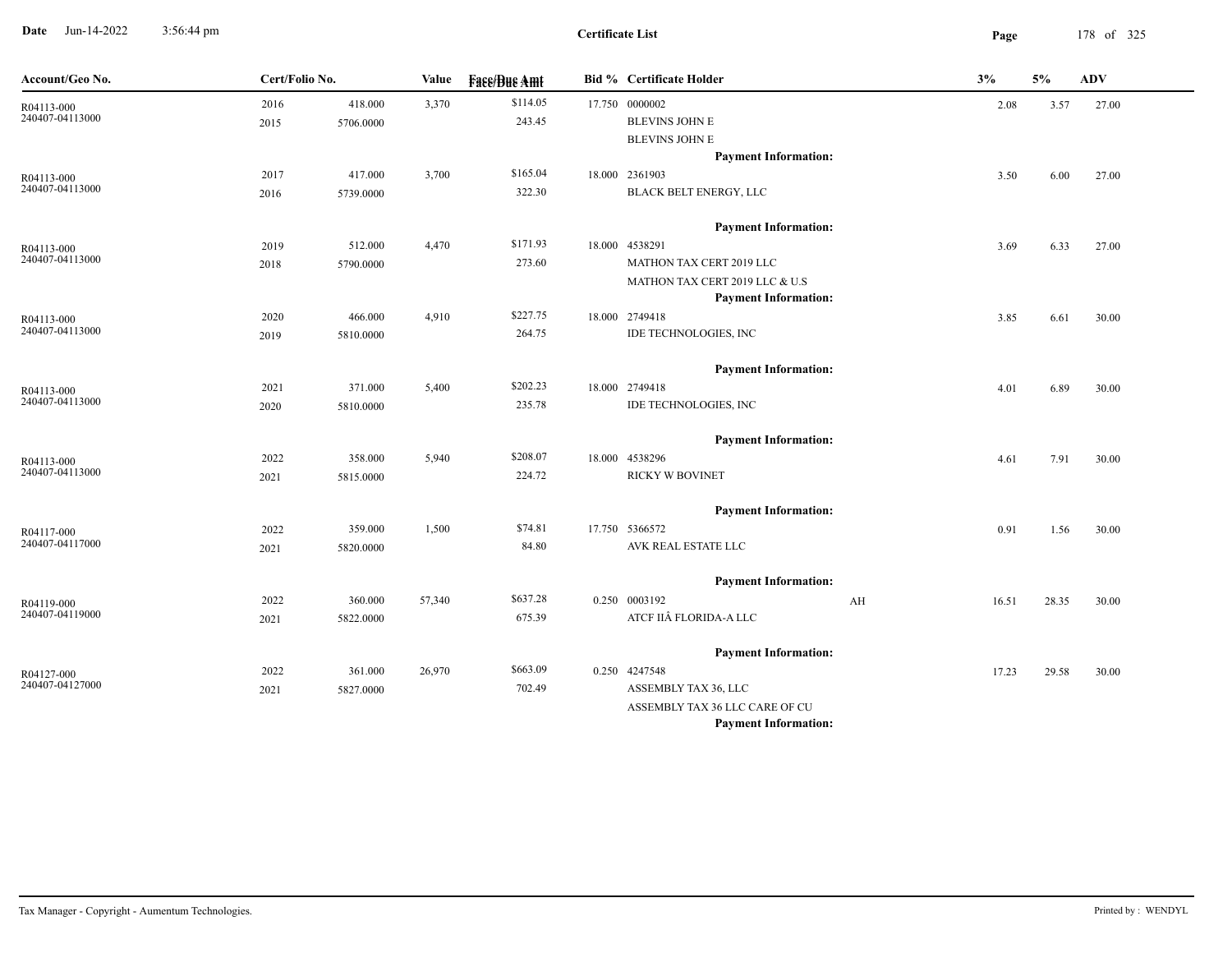**Date** Jun-14-2022 3:56:44 pm **Page** 179 of 325 3:56:44 pm

| Account/Geo No.               | Cert/Folio No. |           | Value | <b>Face/Bue Amt</b> | <b>Bid % Certificate Holder</b> | 3%   | 5%   | <b>ADV</b> |
|-------------------------------|----------------|-----------|-------|---------------------|---------------------------------|------|------|------------|
| R04128-000                    | 2016           | 424.000   | 5,930 | \$171.06            | 4.500 0000136                   | 3.66 | 6.29 | 27.00      |
| 240407-04128000               | 2015           | 5720.0000 |       | 224.14              | ANNA FERTIC FOUNDATION INC      |      |      |            |
|                               |                |           |       |                     | <b>Payment Information:</b>     |      |      |            |
|                               | 2017           | 423.000   | 5,770 | \$166.54            | 17.750 0000136                  | 3.54 | 6.07 | 27.00      |
| R04128-000<br>240407-04128000 | 2016           | 5753.0000 |       | 323.06              | ANNA FERTIC FOUNDATION INC      |      |      |            |
|                               |                |           |       |                     |                                 |      |      |            |
|                               |                |           |       |                     | <b>Payment Information:</b>     |      |      |            |
| R04128-000                    | 2018           | 433.000   | 5,770 | \$167.25            | 17.750 0003179                  | 3.56 | 6.11 | 27.00      |
| 240407-04128000               | 2017           | 5783.0000 |       | 294.72              | MATHON INVESTMENTS CORPORATION  |      |      |            |
|                               |                |           |       |                     | <b>US CENTURY BANK</b>          |      |      |            |
|                               |                |           |       |                     | <b>Payment Information:</b>     |      |      |            |
| R04128-000                    | 2019           | 516.000   | 5,610 | \$162.60            | 12.500 0000136                  | 3.43 | 5.89 | 27.00      |
| 240407-04128000               | 2018           | 5804.0000 |       | 231.52              | ANNA FERTIC FOUNDATION INC      |      |      |            |
|                               |                |           |       |                     | <b>Payment Information:</b>     |      |      |            |
| R04128-000                    | 2020           | 471.000   | 5,690 | \$225.27            | 18.000 2749418                  | 3.51 | 6.02 | 30.00      |
| 240407-04128000               | 2019           | 5823.0000 |       | 248.42              | IDE TECHNOLOGIES, INC           |      |      |            |
|                               |                |           |       |                     |                                 |      |      |            |
|                               |                |           |       |                     | <b>Payment Information:</b>     |      |      |            |
| R04128-000                    | 2021           | 373.000   | 5,520 | \$189.94            | 18.000 2749418                  | 3.38 | 5.81 | 30.00      |
| 240407-04128000               | 2020           | 5823.0000 |       | 210.44              | IDE TECHNOLOGIES, INC           |      |      |            |
|                               |                |           |       |                     | <b>Payment Information:</b>     |      |      |            |
| R04128-000                    | 2022           | 362.000   | 3,000 | \$107.64            | 18.000 0099999                  | 1.82 | 3.13 | 30.00      |
| 240407-04128000               | 2021           | 5828.0000 |       | 119.27              | <b>COUNTY HELD CERTIFICATE</b>  |      |      |            |
|                               |                |           |       |                     |                                 |      |      |            |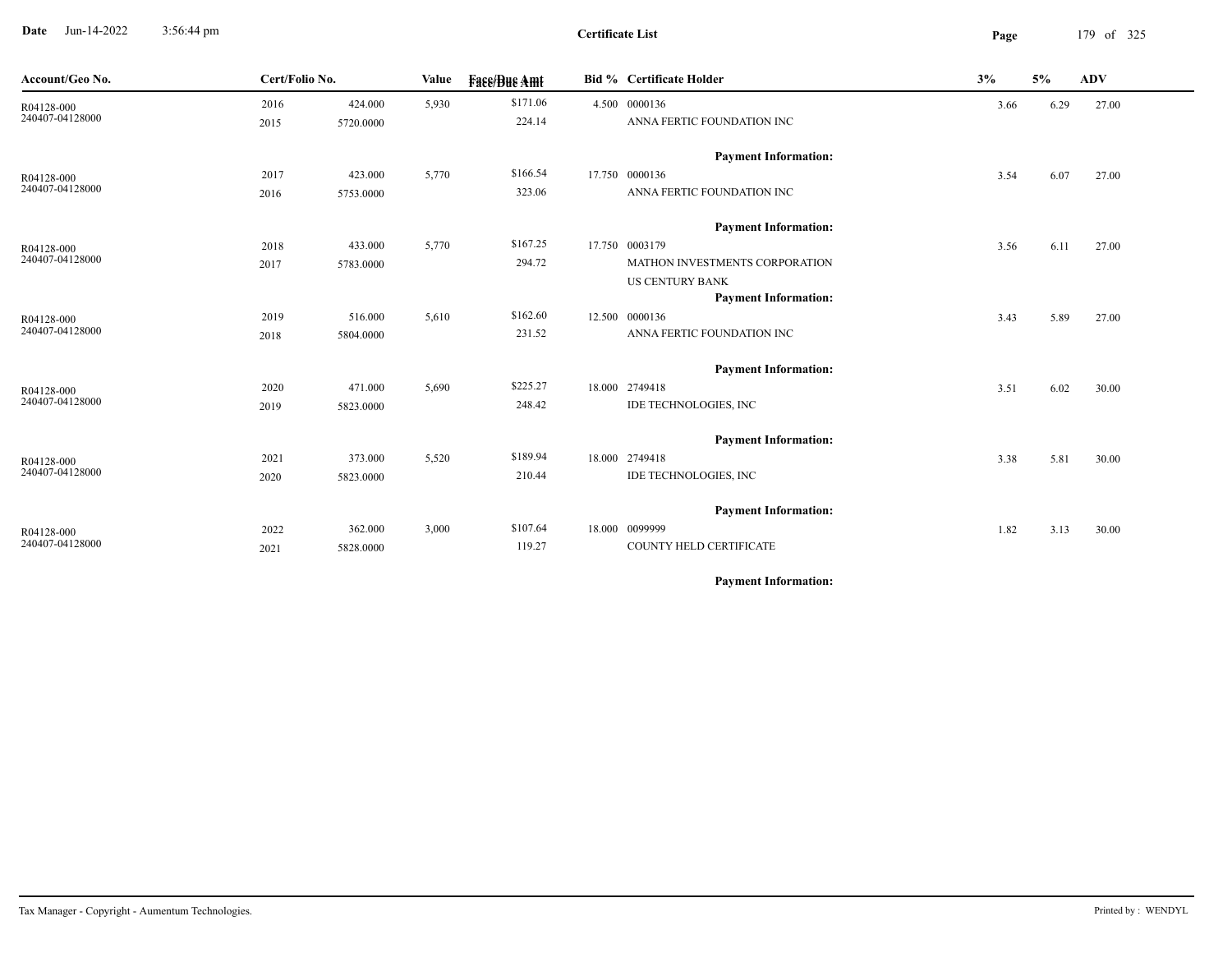**Date** Jun-14-2022 3:56:44 pm **Page** 180 of 325 3:56:44 pm

| Account/Geo No. |      | Cert/Folio No. |       | Value<br><b>Face/Bue Amt</b> |  | <b>Bid % Certificate Holder</b> | 3%   | 5%   | <b>ADV</b> |  |
|-----------------|------|----------------|-------|------------------------------|--|---------------------------------|------|------|------------|--|
| R04131-000      | 2017 | 424.000        | 4,040 | \$128.30                     |  | 18.000 3763869                  | 2.48 | 4.25 | 27.00      |  |
| 240407-04131000 | 2016 | 5757.0000      |       | 251.94                       |  | STAMPHOUSE HOLDINGS, LLC        |      |      |            |  |
|                 |      |                |       |                              |  | <b>Payment Information:</b>     |      |      |            |  |
| R04131-000      | 2018 | 434.000        | 4,040 | \$128.80                     |  | 18.000 3947718                  | 2.49 | 4.28 | 27.00      |  |
| 240407-04131000 | 2017 | 5787.0000      |       | 229.72                       |  | STONE PONY PROPERTIES, LLC      |      |      |            |  |
|                 |      |                |       |                              |  | <b>Payment Information:</b>     |      |      |            |  |
| R04131-000      | 2019 | 517.000        | 4,040 | \$128.01                     |  | 18.000 4538291                  | 2.47 | 4.24 | 27.00      |  |
| 240407-04131000 | 2018 | 5808.0000      |       | 205.31                       |  | MATHON TAX CERT 2019 LLC        |      |      |            |  |
|                 |      |                |       |                              |  | MATHON TAX CERT 2019 LLC & U.S  |      |      |            |  |
|                 |      |                |       |                              |  | <b>Payment Information:</b>     |      |      |            |  |
| R04131-000      | 2020 | 472.000        | 4,070 | \$132.48                     |  | 18.000 4538291                  | 2.51 | 4.31 | 30.00      |  |
| 240407-04131000 | 2019 | 5827.0000      |       | 188.41                       |  | MATHON TAX CERT 2019 LLC        |      |      |            |  |
|                 |      |                |       |                              |  | MATHON TAX CERT 2019 LLC & U.S  |      |      |            |  |
|                 |      |                |       |                              |  | <b>Payment Information:</b>     |      |      |            |  |
| R04131-000      | 2021 | 374.000        | 4,070 | \$144.81                     |  | 18.000 2749418                  | 2.50 | 4.28 | 30.00      |  |
| 240407-04131000 | 2020 | 5827.0000      |       | 170.61                       |  | IDE TECHNOLOGIES, INC           |      |      |            |  |
|                 |      |                |       |                              |  | <b>Payment Information:</b>     |      |      |            |  |
| R04131-000      | 2022 | 363.000        | 4,440 | \$139.15                     |  | 18.000 4538296                  | 2.69 | 4.63 | 30.00      |  |
| 240407-04131000 | 2021 | 5832.0000      |       | 152.36                       |  | <b>RICKY W BOVINET</b>          |      |      |            |  |
|                 |      |                |       |                              |  | <b>Payment Information:</b>     |      |      |            |  |
| R04141-000      | 2021 | 376.000        | 1,500 | \$75.15                      |  | 18.000 5356931                  | 0.92 | 1.58 | 30.00      |  |
| 240407-04141000 | 2020 | 5837.0000      |       | 96.05                        |  | GATHERS NO MOSS, LLC            |      |      |            |  |
|                 |      |                |       |                              |  |                                 |      |      |            |  |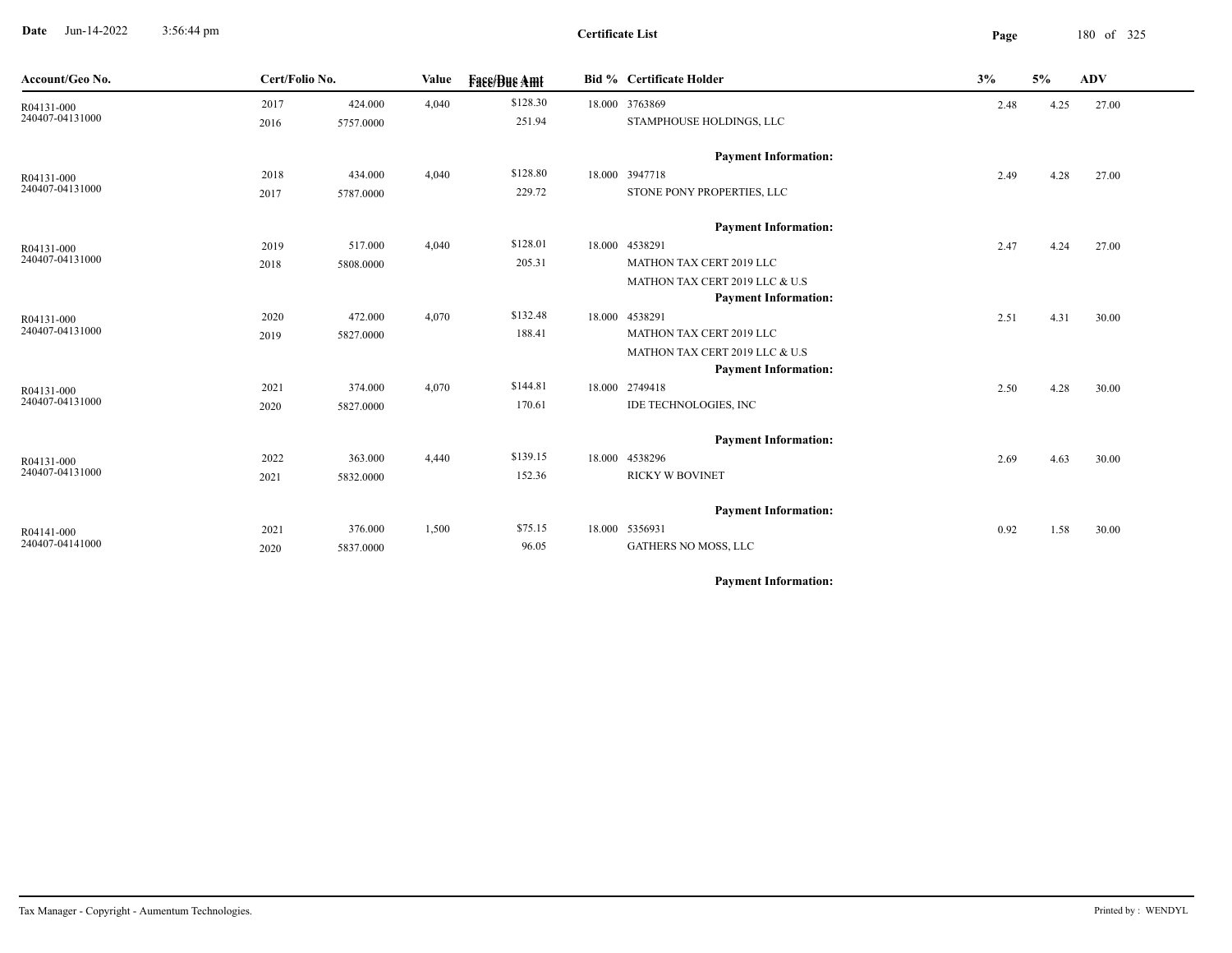**Date** Jun-14-2022 3:56:44 pm **Page** 181 of 325 3:56:44 pm

| Account/Geo No. | Cert/Folio No. |           | Value | <b>Face/Bue Amt</b> | <b>Bid % Certificate Holder</b> | 3%   | 5%   | ADV   |
|-----------------|----------------|-----------|-------|---------------------|---------------------------------|------|------|-------|
| R04145-000      | 2016           | 425.000   | 1,500 | \$72.42             | 18.000 2361903                  | 0.93 | 1.59 | 27.00 |
| 240407-04145000 | 2015           | 5740.0000 |       | 157.97              | BLACK BELT ENERGY, LLC          |      |      |       |
|                 |                |           |       |                     | <b>Payment Information:</b>     |      |      |       |
| R04145-000      | 2017           | 425.000   | 1,500 | \$72.15             | 18.000 2361903                  | 0.92 | 1.58 | 27.00 |
| 240407-04145000 | 2016           | 5773.0000 |       | 144.42              | BLACK BELT ENERGY, LLC          |      |      |       |
|                 |                |           |       |                     | <b>Payment Information:</b>     |      |      |       |
| R04145-000      | 2018           | 435.000   | 1,500 | \$72.33             | 18.000 3947714                  | 0.92 | 1.59 | 27.00 |
| 240407-04145000 | 2017           | 5803.0000 |       | 131.74              | FAVAN FARMS, LLC                |      |      |       |
|                 |                |           |       |                     | <b>Payment Information:</b>     |      |      |       |
| R04145-000      | 2019           | 518.000   | 1,500 | \$72.05             | 18.000 0099999                  | 0.92 | 1.57 | 27.00 |
| 240407-04145000 | 2018           | 5824.0000 |       | 118.29              | COUNTY HELD CERTIFICATE         |      |      |       |
|                 |                |           |       |                     | <b>Payment Information:</b>     |      |      |       |
| R04145-000      | 2020           | 473.000   | 1,500 | \$75.36             | 18.000 0099999                  | 0.93 | 1.59 | 30.00 |
| 240407-04145000 | 2019           | 5843.0000 |       | 109.87              | COUNTY HELD CERTIFICATE         |      |      |       |
|                 |                |           |       |                     | <b>Payment Information:</b>     |      |      |       |
| R04145-000      | 2021           | 377.000   | 1,500 | \$75.15             | 18.000 5356931                  | 0.92 | 1.58 | 30.00 |
| 240407-04145000 | 2020           | 5843.0000 |       | 96.05               | GATHERS NO MOSS, LLC            |      |      |       |
|                 |                |           |       |                     | <b>Payment Information:</b>     |      |      |       |
| R04145-000      | 2022           | 364.000   | 1,500 | \$74.81             | 18.000 0099999                  | 0.91 | 1.56 | 30.00 |
| 240407-04145000 | 2021           | 5849.0000 |       | 84.80               | COUNTY HELD CERTIFICATE         |      |      |       |
|                 |                |           |       |                     | <b>Payment Information:</b>     |      |      |       |
| R04151-000      | 2020           | 474.000   | 6,000 | \$175.37            | 15.750 4538291                  | 3.70 | 6.35 | 30.00 |
| 240407-04151000 | 2019           | 5848.0000 |       | 239.16              | MATHON TAX CERT 2019 LLC        |      |      |       |
|                 |                |           |       |                     | MATHON TAX CERT 2019 LLC & U.S  |      |      |       |
|                 |                |           |       |                     | <b>Payment Information:</b>     |      |      |       |
| R04151-000      | 2021           | 378.000   | 6,000 | \$201.85            | 18.000 2749418                  | 3.68 | 6.32 | 30.00 |
| 240407-04151000 | 2020           | 5848.0000 |       | 223.24              | IDE TECHNOLOGIES, INC           |      |      |       |
|                 |                |           |       |                     | <b>Payment Information:</b>     |      |      |       |
| R04151-000      | 2022           | 365.000   | 6,000 | \$173.28            | 17.750 4538291                  | 3.64 | 6.25 | 30.00 |
| 240407-04151000 | 2021           | 5854.0000 |       | 188.19              | MATHON TAX CERT 2019 LLC        |      |      |       |
|                 |                |           |       |                     | MATHON TAX CERT 2019 LLC & U.S  |      |      |       |
|                 |                |           |       |                     | <b>Payment Information:</b>     |      |      |       |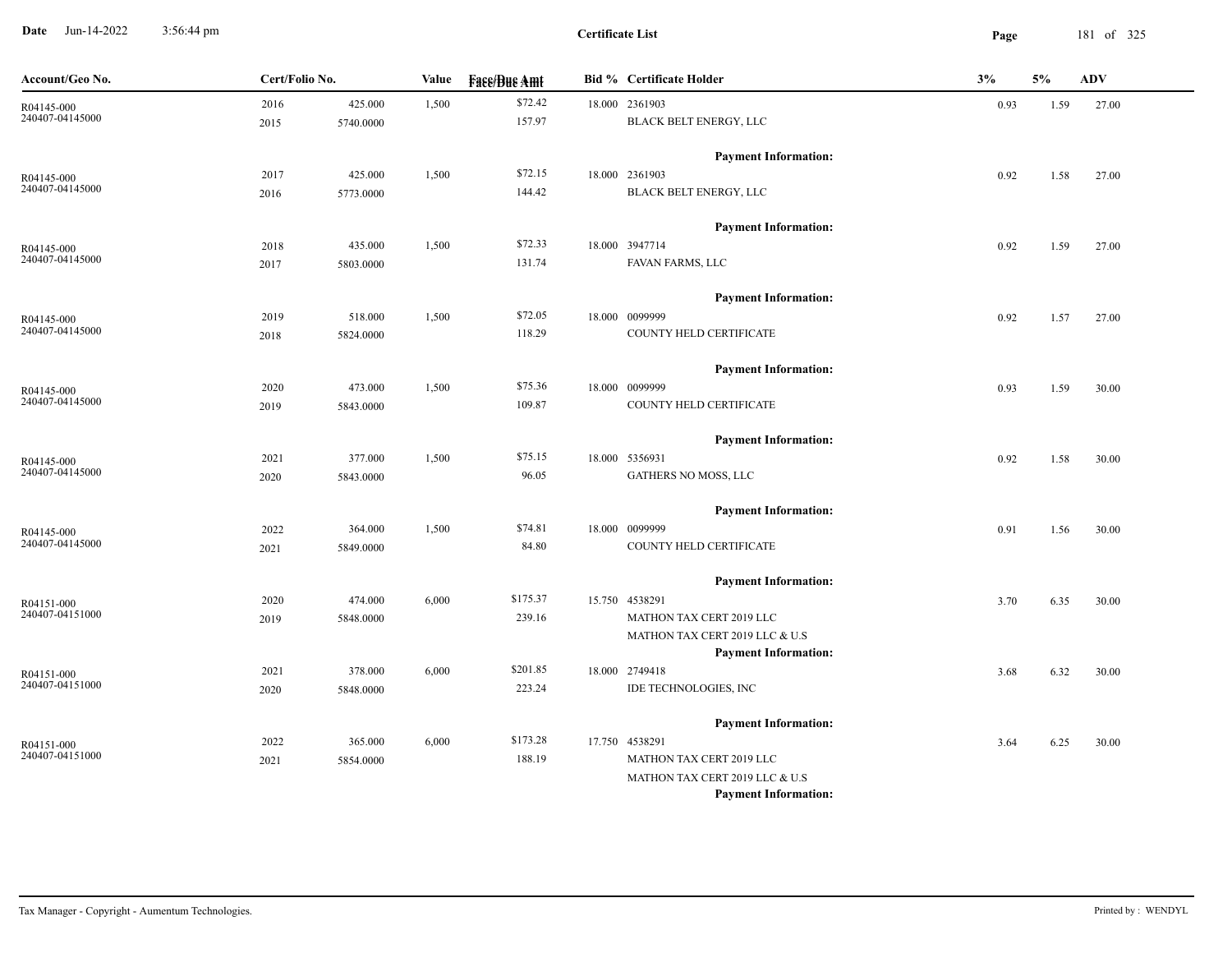**Date** Jun-14-2022 3:56:44 pm **Page** 182 of 325 3:56:44 pm

| Account/Geo No.               |      | Cert/Folio No. |       | <b>Fass/Bus Amt</b> | <b>Bid % Certificate Holder</b> |                             | 3%   | 5%   | <b>ADV</b> |
|-------------------------------|------|----------------|-------|---------------------|---------------------------------|-----------------------------|------|------|------------|
| R04173-000                    | 2016 | 428.000        | 1,500 | \$72.42             |                                 | 18.000 2361903              | 0.93 | 1.59 | 27.00      |
| 240407-04173000               | 2015 | 5772.0000      |       | 157.97              |                                 | BLACK BELT ENERGY, LLC      |      |      |            |
|                               |      |                |       |                     |                                 | <b>Payment Information:</b> |      |      |            |
| R04173-000                    | 2017 | 430.000        | 1,500 | \$72.15             |                                 | 18.000 3763869              | 0.92 | 1.58 | 27.00      |
| 240407-04173000               | 2016 | 5805.0000      |       | 144.42              |                                 | STAMPHOUSE HOLDINGS, LLC    |      |      |            |
|                               |      |                |       |                     |                                 | <b>Payment Information:</b> |      |      |            |
| R04173-000                    | 2018 | 440.000        | 1,500 | \$72.33             |                                 | 18.000 0099999              | 0.92 | 1.59 | 27.00      |
| 240407-04173000               | 2017 | 5835.0000      |       | 131.74              |                                 | COUNTY HELD CERTIFICATE     |      |      |            |
|                               |      |                |       |                     |                                 | <b>Payment Information:</b> |      |      |            |
| R04173-000<br>240407-04173000 | 2019 | 521.000        | 1,500 | \$72.05             |                                 | 18.000 0099999              | 0.92 | 1.57 | 27.00      |
|                               | 2018 | 5856.0000      |       | 118.29              |                                 | COUNTY HELD CERTIFICATE     |      |      |            |
|                               |      |                |       |                     |                                 | <b>Payment Information:</b> |      |      |            |
| R04173-000                    | 2020 | 476.000        | 1,500 | \$75.36             |                                 | 18.000 0099999              | 0.93 | 1.59 | 30.00      |
| 240407-04173000               | 2019 | 5875.0000      |       | 109.87              |                                 | COUNTY HELD CERTIFICATE     |      |      |            |
|                               |      |                |       |                     |                                 | <b>Payment Information:</b> |      |      |            |
| R04173-000                    | 2021 | 380.000        | 1,500 | \$75.15             |                                 | 18.000 5356931              | 0.92 | 1.58 | 30.00      |
| 240407-04173000               | 2020 | 5875.0000      |       | 96.05               |                                 | <b>GATHERS NO MOSS, LLC</b> |      |      |            |
|                               |      |                |       |                     |                                 | <b>Payment Information:</b> |      |      |            |
| R04173-000                    | 2022 | 366.000        | 1,500 | \$74.81             |                                 | 18.000 0099999              | 0.91 | 1.56 | 30.00      |
| 240407-04173000               | 2021 | 5881.0000      |       | 84.80               |                                 | COUNTY HELD CERTIFICATE     |      |      |            |
|                               |      |                |       |                     |                                 |                             |      |      |            |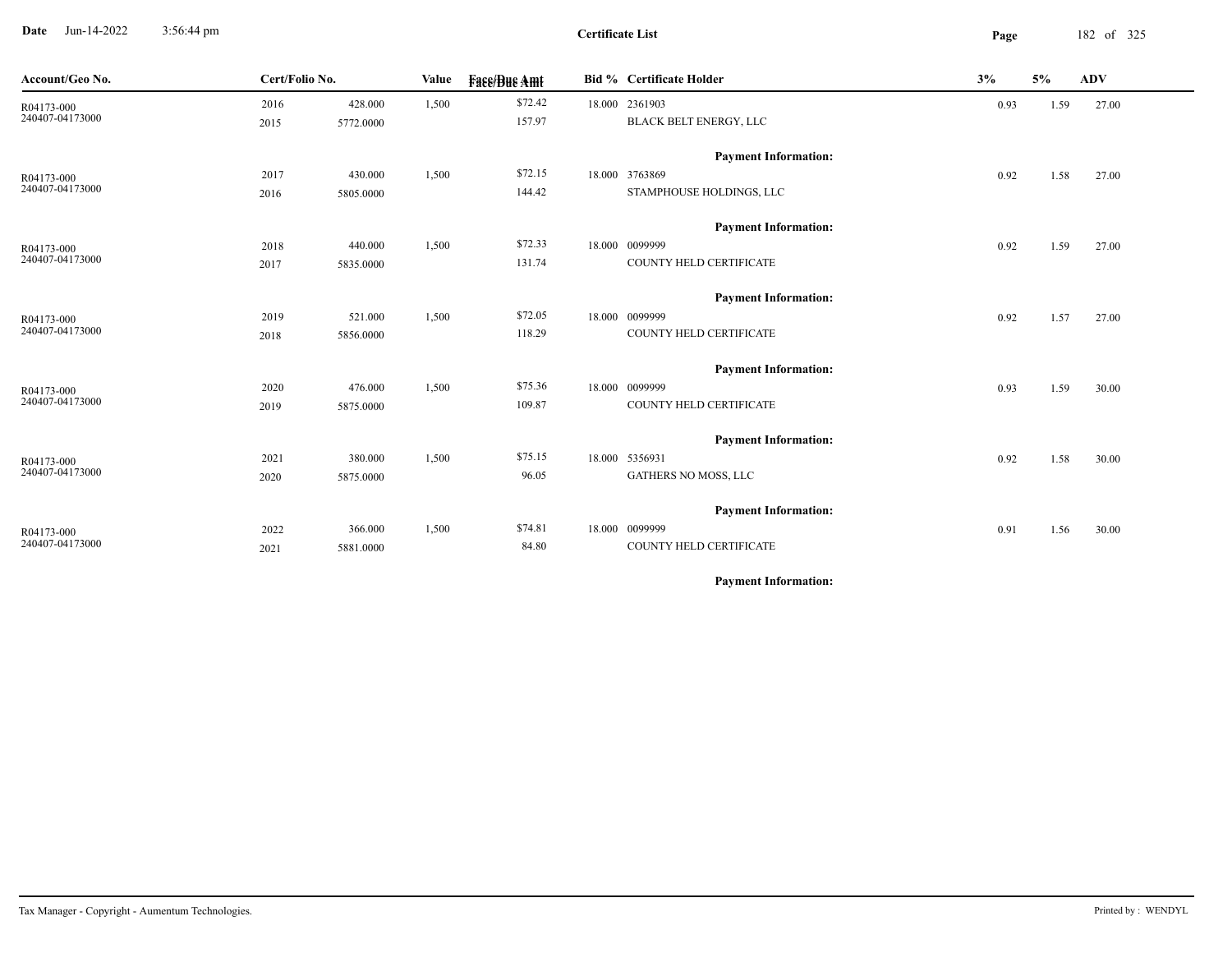**Date** Jun-14-2022 3:56:44 pm **Page** 183 of 325 3:56:44 pm

**Certificate List**

| Account/Geo No. |      | Cert/Folio No. |       | Value<br><b>Fase/Bue Amt</b> |  | <b>Bid % Certificate Holder</b>                               | 5%<br>3%<br>ADV |      |       |
|-----------------|------|----------------|-------|------------------------------|--|---------------------------------------------------------------|-----------------|------|-------|
| R04187-000      | 2016 | 430.000        | 1,500 | \$72.42                      |  | 18.000 2361903                                                | 0.93            | 1.59 | 27.00 |
| 240407-04187000 | 2015 | 5786.0000      |       | 157.97                       |  | BLACK BELT ENERGY, LLC                                        |                 |      |       |
|                 |      |                |       |                              |  | <b>Payment Information:</b>                                   |                 |      |       |
| R04187-000      | 2017 | 432.000        | 1,500 | \$72.15                      |  | 18.000 3763869                                                | 0.92            | 1.58 | 27.00 |
| 240407-04187000 | 2016 | 5819.0000      |       | 144.42                       |  | STAMPHOUSE HOLDINGS, LLC                                      |                 |      |       |
|                 |      |                |       |                              |  | <b>Payment Information:</b>                                   |                 |      |       |
| R04187-000      | 2018 | 441.000        | 1,500 | \$72.33                      |  | 18.000 3947714                                                | 0.92            | 1.59 | 27.00 |
| 240407-04187000 | 2017 | 5848.0000      |       | 131.74                       |  | FAVAN FARMS, LLC                                              |                 |      |       |
|                 |      |                |       |                              |  | <b>Payment Information:</b>                                   |                 |      |       |
| R04187-000      | 2019 | 522.000        | 1,500 | \$72.05                      |  | 18.000 0099999                                                | 0.92            | 1.57 | 27.00 |
| 240407-04187000 | 2018 | 5869.0000      |       | 118.29                       |  | COUNTY HELD CERTIFICATE                                       |                 |      |       |
|                 |      |                |       |                              |  | <b>Payment Information:</b>                                   |                 |      |       |
| R04187-000      | 2020 | 477.000        | 1,500 | \$75.36                      |  | 18.000 0099999                                                | 0.93            | 1.59 | 30.00 |
| 240407-04187000 | 2019 | 5888.0000      |       | 109.87                       |  | COUNTY HELD CERTIFICATE                                       |                 |      |       |
|                 |      |                |       |                              |  | <b>Payment Information:</b>                                   |                 |      |       |
| R04187-000      | 2021 | 381.000        | 1,500 | \$75.15                      |  | 18.000 4538296                                                | 0.92            | 1.58 | 30.00 |
| 240407-04187000 | 2020 | 5888.0000      |       | 96.05                        |  | <b>RICKY W BOVINET</b>                                        |                 |      |       |
|                 |      |                |       |                              |  | <b>Payment Information:</b>                                   |                 |      |       |
| R04187-000      | 2022 | 367.000        | 1,500 | \$74.81                      |  | 18.000 0099999                                                | 0.91            | 1.56 | 30.00 |
| 240407-04187000 | 2021 | 5894.0000      |       | 84.80                        |  | COUNTY HELD CERTIFICATE                                       |                 |      |       |
|                 |      |                |       |                              |  | <b>Payment Information:</b>                                   |                 |      |       |
| R04190-000      | 2022 | 368.000        | 6,000 | \$173.28                     |  | 12.250 3097555                                                | 3.64            | 6.25 | 30.00 |
| 240407-04190000 | 2021 | 5897.0000      |       | 188.19                       |  | <b>SAVVY FL LLC</b>                                           |                 |      |       |
|                 |      |                |       |                              |  | FIRST HORIZON COLLATERAL ASSIG<br><b>Payment Information:</b> |                 |      |       |
| R04193-000      | 2022 | 369.000        | 1,130 | \$66.73                      |  | 17.000 0002826                                                | 0.69            | 1.18 | 30.00 |
| 240407-04193000 | 2021 | 5900.0000      |       | 76.32                        |  | <b>WAH REAL ESTATE INVESTMENTS</b>                            |                 |      |       |
|                 |      |                |       |                              |  |                                                               |                 |      |       |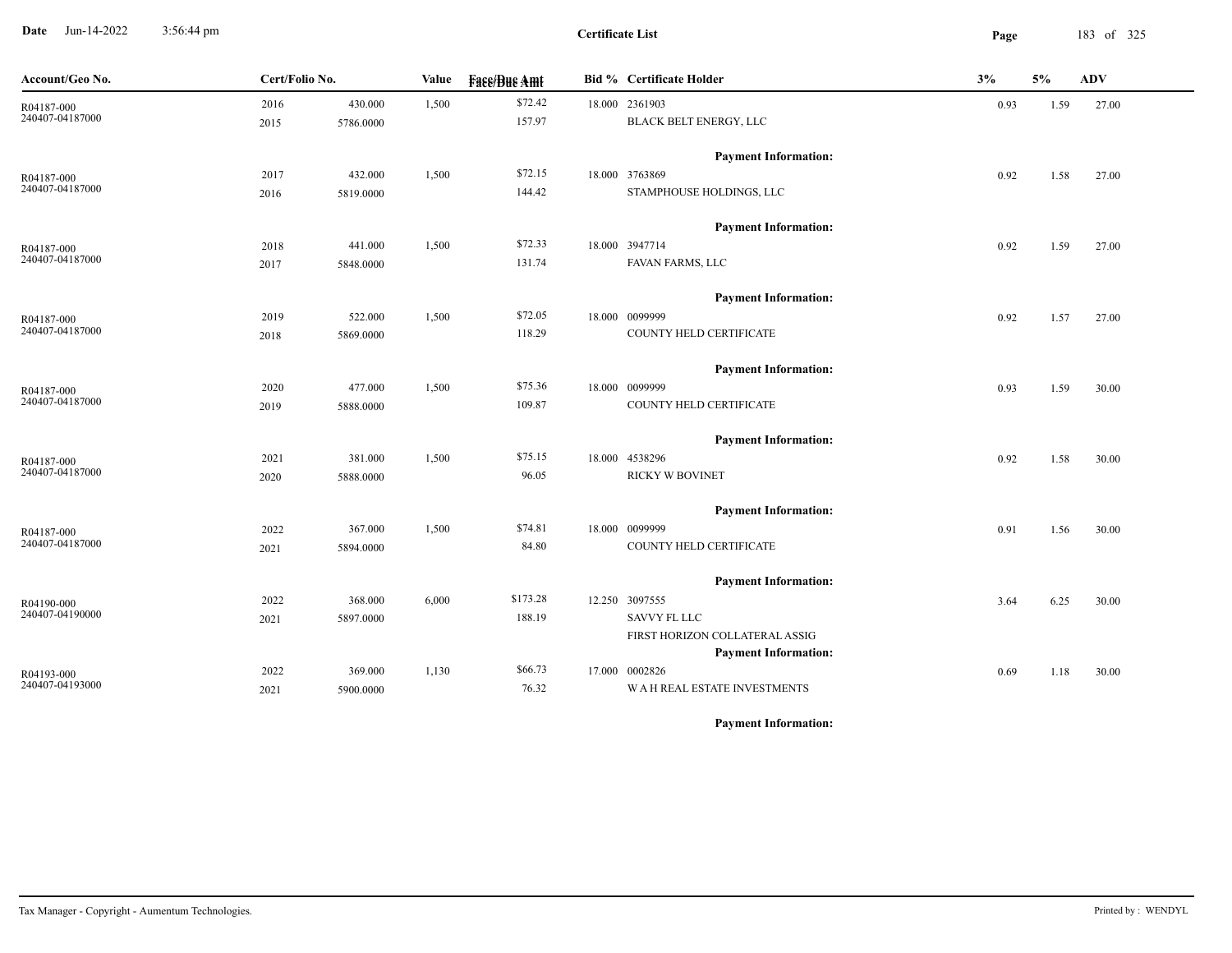**Date** Jun-14-2022 3:56:44 pm **Page** 184 of 325 3:56:44 pm

**Certificate List**

| Cert/Folio No.<br>Account/Geo No. |      | Value     | <b>Fass/Bus Amt</b> | <b>Bid % Certificate Holder</b> | 3%                          | 5%   | <b>ADV</b> |       |
|-----------------------------------|------|-----------|---------------------|---------------------------------|-----------------------------|------|------------|-------|
| R04195-000                        | 2016 | 431.000   | 1,500               | \$72.42                         | 18.000 2361903              | 0.93 | 1.59       | 27.00 |
| 240407-04195000                   | 2015 | 5794.0000 |                     | 157.97                          | BLACK BELT ENERGY, LLC      |      |            |       |
|                                   |      |           |                     |                                 | <b>Payment Information:</b> |      |            |       |
| R04195-000                        | 2017 | 435.000   | 1,500               | \$72.15                         | 18.000 2361900              | 0.92 | 1.58       | 27.00 |
| 240407-04195000                   | 2016 | 5827.0000 |                     | 144.42                          | SHO, LLC                    |      |            |       |
|                                   |      |           |                     |                                 |                             |      |            |       |
|                                   |      |           |                     |                                 | <b>Payment Information:</b> |      |            |       |
| R04195-000                        | 2018 | 442.000   | 1,500               | \$72.33                         | 18.000 3947714              | 0.92 | 1.59       | 27.00 |
| 240407-04195000                   | 2017 | 5856.0000 |                     | 131.74                          | FAVAN FARMS, LLC            |      |            |       |
|                                   |      |           |                     |                                 | <b>Payment Information:</b> |      |            |       |
| R04195-000                        | 2019 | 525.000   | 1,500               | \$72.05                         | 18.000 0099999              | 0.92 | 1.57       | 27.00 |
| 240407-04195000                   | 2018 | 5877.0000 |                     | 118.29                          | COUNTY HELD CERTIFICATE     |      |            |       |
|                                   |      |           |                     |                                 |                             |      |            |       |
|                                   |      |           |                     |                                 | <b>Payment Information:</b> |      |            |       |
| R04195-000<br>240407-04195000     | 2020 | 478.000   | 1,500               | \$75.36                         | 18.000 0099999              | 0.93 | 1.59       | 30.00 |
|                                   | 2019 | 5896.0000 |                     | 109.87                          | COUNTY HELD CERTIFICATE     |      |            |       |
|                                   |      |           |                     |                                 | <b>Payment Information:</b> |      |            |       |
| R04195-000                        | 2021 | 382.000   | 1,500               | \$75.15                         | 18.000 5356931              | 0.92 | 1.58       | 30.00 |
| 240407-04195000                   | 2020 | 5896.0000 |                     | 96.05                           | GATHERS NO MOSS, LLC        |      |            |       |
|                                   |      |           |                     |                                 |                             |      |            |       |
|                                   |      |           |                     |                                 | <b>Payment Information:</b> |      |            |       |
| R04195-000<br>240407-04195000     | 2022 | 370.000   | 1,500               | \$74.81                         | 18.000 0099999              | 0.91 | 1.56       | 30.00 |
|                                   | 2021 | 5902.0000 |                     | 84.80                           | COUNTY HELD CERTIFICATE     |      |            |       |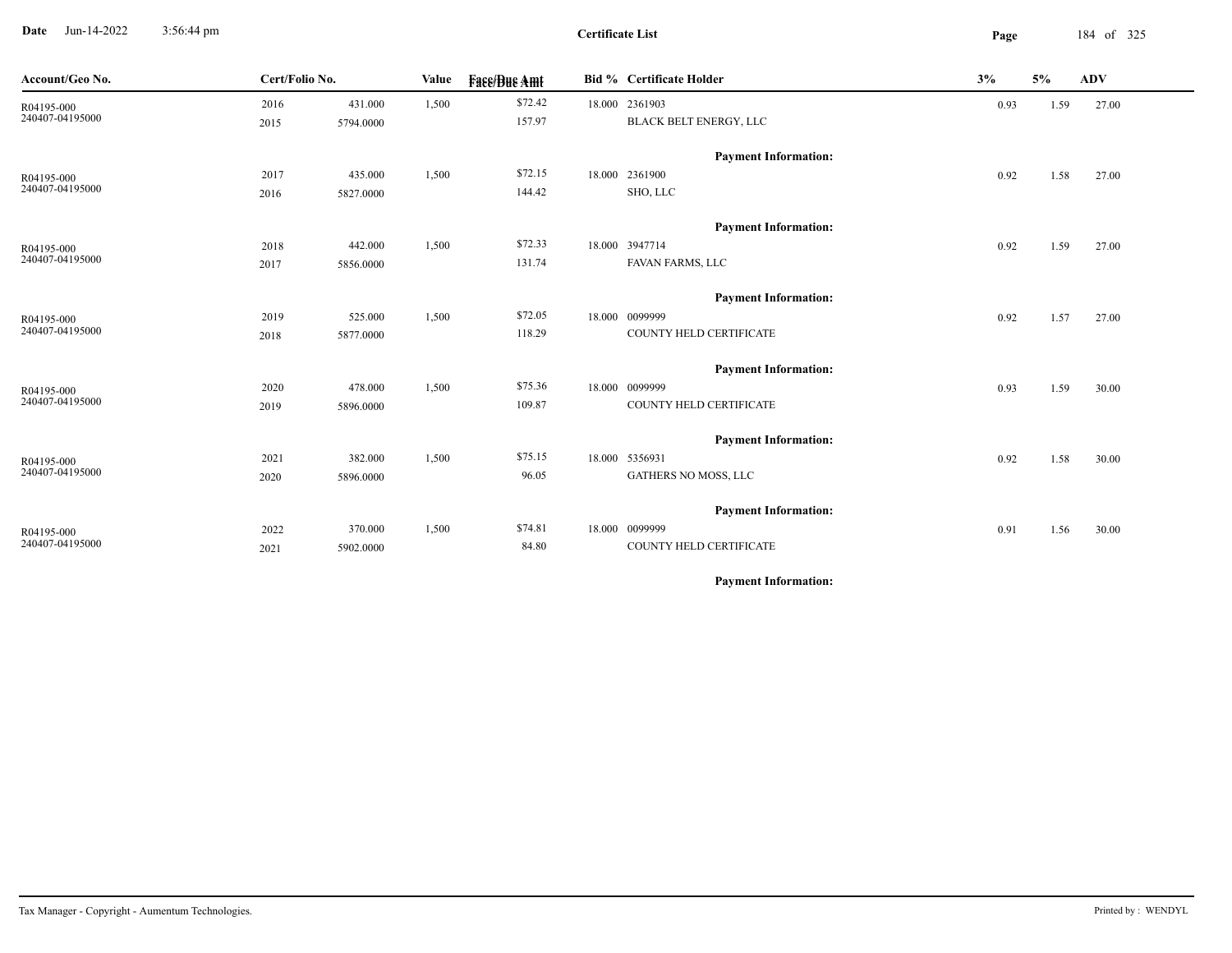**Date** Jun-14-2022 3:56:44 pm **Page** 185 of 325 3:56:44 pm

| Account/Geo No.               | Cert/Folio No. |            | Value  | <b>Face/Bue Amt</b> | <b>Bid % Certificate Holder</b>                               | 3%    | 5%    | <b>ADV</b> |
|-------------------------------|----------------|------------|--------|---------------------|---------------------------------------------------------------|-------|-------|------------|
| R01654-100                    | 2016           | 70.000     | 480    | \$47.30             | 18.000 0099999                                                | 0.23  | 0.40  | 27.00      |
| 240506-01654100               | 2015           | 1645.0000  |        | 105.34              | COUNTY HELD CERTIFICATE                                       |       |       |            |
|                               |                |            |        |                     | <b>Payment Information:</b>                                   |       |       |            |
| R01654-100<br>240506-01654100 | 2017           | 67.000     | 480    | \$47.24             | 18.000 0099999                                                | 0.23  | 0.39  | 27.00      |
|                               | 2016           | 1665.0000  |        | 96.71               | COUNTY HELD CERTIFICATE                                       |       |       |            |
|                               |                |            |        |                     | <b>Payment Information:</b>                                   |       |       |            |
| R01654-100                    | 2018           | 77.000     | 480    | \$47.10             | 18.000 0099999                                                | 0.22  | 0.39  | 27.00      |
| 240506-01654100               | 2017           | 1672.0000  |        | 87.97               | COUNTY HELD CERTIFICATE                                       |       |       |            |
|                               |                |            |        |                     | <b>Payment Information:</b>                                   |       |       |            |
| R01654-100                    | 2019           | 103.000    | 480    | \$47.03             | 18.000 0099999                                                | 0.22  | 0.38  | 27.00      |
| 240506-01654100               | 2018           | 1687.0000  |        | 79.38               | COUNTY HELD CERTIFICATE                                       |       |       |            |
|                               |                |            |        |                     | <b>Payment Information:</b>                                   |       |       |            |
| R01654-100                    | 2020           | 82.000     | 480    | \$49.92             | 18.000 0099999                                                | 0.22  | 0.38  | 30.00      |
| 240506-01654100               | 2019           | 1692.0000  |        | 74.89               | COUNTY HELD CERTIFICATE                                       |       |       |            |
|                               |                |            |        |                     | <b>Payment Information:</b>                                   |       |       |            |
| R06644-335                    | 2022           | 805.000    | 18,230 | \$393.33            | 0.250 5356948                                                 | 9.75  | 16.73 | 30.00      |
| 240707-06644335               | 2021           | 11384.0000 |        | 419.25              | CC2 FL LLC                                                    |       |       |            |
|                               |                |            |        |                     | <b>Payment Information:</b>                                   |       |       |            |
| R06644-452                    | 2022           | 806.000    | 18,230 | \$393.33            | 0.250 5356948                                                 | 9.75  | 16.73 | 30.00      |
| 240707-06644452               | 2021           | 11455.0000 |        | 419.25              | CC2 FL LLC                                                    |       |       |            |
|                               |                |            |        |                     | <b>Payment Information:</b>                                   |       |       |            |
| R06644-502                    | 2022           | 807.000    | 69,370 | \$765.30            | 0.250 4247548<br>AH                                           | 20.06 | 34.44 | 30.00      |
| 240707-06644502               | 2021           | 11492.0000 |        | 809.82              | ASSEMBLY TAX 36, LLC                                          |       |       |            |
|                               |                |            |        |                     | ASSEMBLY TAX 36 LLC CARE OF CU                                |       |       |            |
|                               |                |            |        | \$239.99            | <b>Payment Information:</b>                                   |       |       |            |
| R06644-506<br>240707-06644506 | 2022           | 808.000    | 18,230 |                     | 0.250 0002769<br><b>BAUGH ROGER</b>                           | 5.49  | 9.43  | 30.00      |
|                               | 2021           | 11496.0000 |        | 258.24              |                                                               |       |       |            |
|                               |                |            |        |                     | <b>Payment Information:</b>                                   |       |       |            |
| R06644-516<br>240707-06644516 | 2021           | 872.000    | 25,800 | \$548.57            | 2.750 5331818                                                 | 14.05 | 24.12 | 30.00      |
|                               | 2020           | 11484.0000 |        | 582.25              | CCH FL 2 LLC                                                  |       |       |            |
|                               |                |            |        |                     | <b>Payment Information:</b>                                   |       |       |            |
| R06645-060                    | 2022           | 809.000    | 15,250 | \$344.82            | 0.250 4247548<br>AH                                           | 8.40  | 14.42 | 30.00      |
| 240707-06645060               | 2021           | 11511.0000 |        | 368.31              | ASSEMBLY TAX 36, LLC                                          |       |       |            |
|                               |                |            |        |                     | ASSEMBLY TAX 36 LLC CARE OF CU<br><b>Payment Information:</b> |       |       |            |
|                               |                |            |        |                     |                                                               |       |       |            |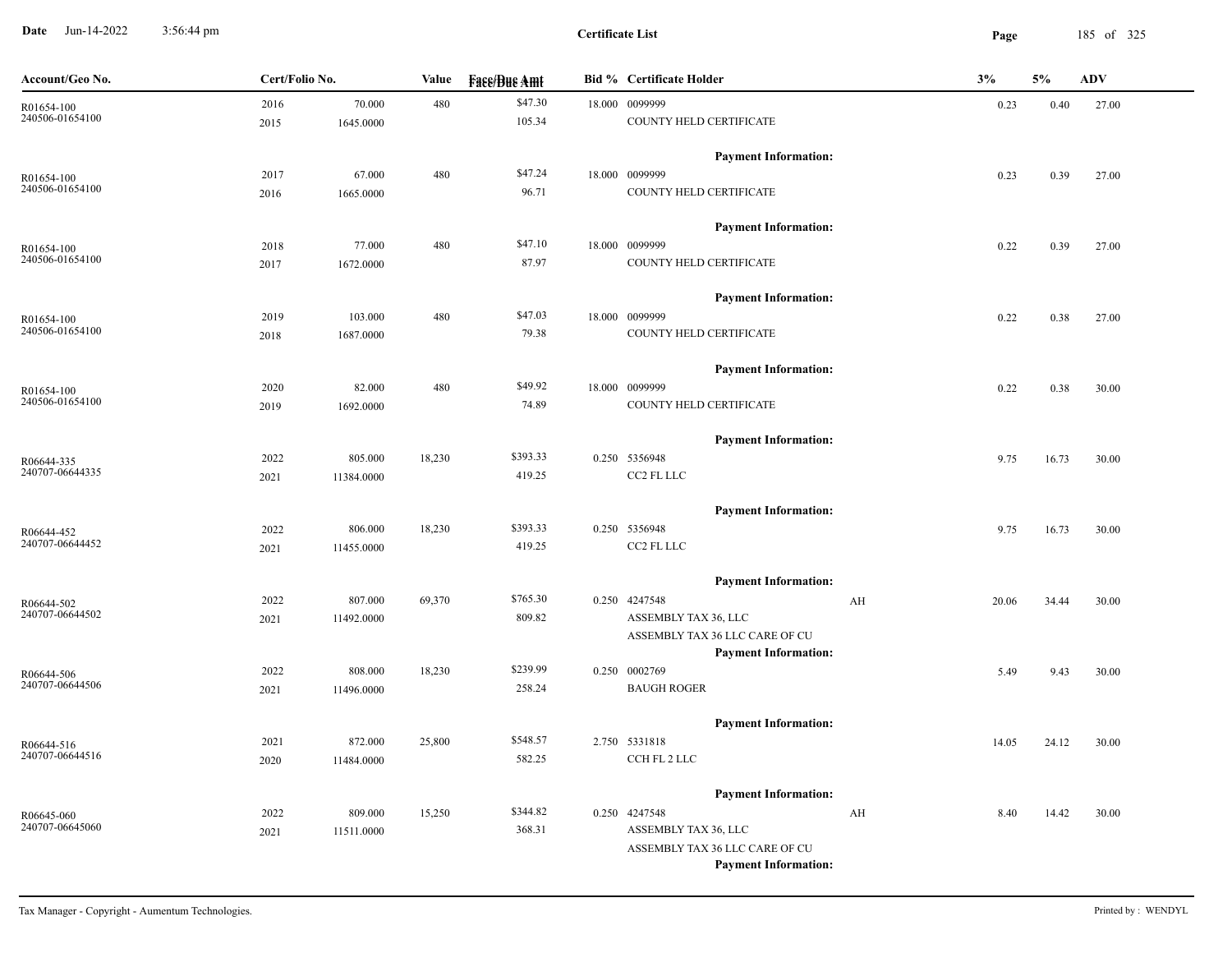**Date** Jun-14-2022 3:56:44 pm **Page** 186 of 325 3:56:44 pm

| Account/Geo No.               | Cert/Folio No. |                        | <b>Value</b> | <b>Fase/Bue Amt</b>    | <b>Bid % Certificate Holder</b>                                                                                                          | 3%    | 5%    | <b>ADV</b> |
|-------------------------------|----------------|------------------------|--------------|------------------------|------------------------------------------------------------------------------------------------------------------------------------------|-------|-------|------------|
| R09595-410<br>240909-09595410 | 2022<br>2021   | 1123.000<br>17420.0000 | 24,500       | \$756.17<br>800.23     | 0.250 4247548<br>ASSEMBLY TAX 36, LLC<br>ASSEMBLY TAX 36 LLC CARE OF CU                                                                  | 19.81 | 34.01 | 30.00      |
| R09595-916<br>240909-09595916 | 2016<br>2015   | 1342.000<br>17134.0000 | 1,000        | \$56.27<br>124.14      | <b>Payment Information:</b><br>18.000 2361903<br>BLACK BELT ENERGY, LLC                                                                  | 0.48  | 0.82  | 27.00      |
| R09595-916<br>240909-09595916 | 2017<br>2016   | 1354.000<br>17189.0000 | 1,000        | \$56.16<br>113.80      | <b>Payment Information:</b><br>18.000 3763869<br>STAMPHOUSE HOLDINGS, LLC                                                                | 0.48  | 0.82  | 27.00      |
| R09595-916<br>240909-09595916 | 2018<br>2017   | 1312.000<br>17267.0000 | 1,000        | \$55.87<br>103.18      | <b>Payment Information:</b><br>18.000 3947718<br>STONE PONY PROPERTIES, LLC                                                              | 0.47  | 0.80  | 27.00      |
| R09595-916<br>240909-09595916 | 2019<br>2018   | 1532.000<br>17309.0000 | 1,000        | \$55.73<br>92.91       | <b>Payment Information:</b><br>18.000 0099999<br>COUNTY HELD CERTIFICATE                                                                 | 0.46  | 0.80  | 27.00      |
| R09595-916<br>240909-09595916 | 2020<br>2019   | 1433.000<br>17360.0000 | 1,000        | \$58.50<br>86.69       | <b>Payment Information:</b><br>18.000 3947718<br>STONE PONY PROPERTIES, LLC                                                              | 0.46  | 0.79  | 30.00      |
| R09595-916<br>240909-09595916 | 2021<br>2020   | 1221.000<br>17402.0000 | 1,000        | \$58.21<br>75.81       | <b>Payment Information:</b><br>18.000 4538296<br>RICKY W BOVINET                                                                         | 0.45  | 0.77  | 30.00      |
| R09595-916<br>240909-09595916 | 2022<br>2021   | 1124.000<br>17448.0000 | 1,000        | \$58.13<br>67.29       | <b>Payment Information:</b><br>18.000 0099999<br>COUNTY HELD CERTIFICATE                                                                 | 0.45  | 0.77  | 30.00      |
| R09596-018<br>240909-09596018 | 2022<br>2021   | 1125.000<br>17480.0000 | 22,770       | \$691.54<br>732.37     | <b>Payment Information:</b><br>0.250 4247548<br>ASSEMBLY TAX 36, LLC                                                                     | 18.02 | 30.93 | 30.00      |
| R09596-040<br>240909-09596040 | 2021<br>2020   | 1224.000<br>17445.0000 | 73,240       | \$1,380.69<br>1,455.97 | ASSEMBLY TAX 36 LLC CARE OF CU<br><b>Payment Information:</b><br>0.250 4247548<br>ASSEMBLY TAX 36, LLC                                   | 37.13 | 63.75 | 30.00      |
| R09596-040<br>240909-09596040 | 2022<br>2021   | 1126.000<br>17491.0000 | 80,560       | \$1,586.61<br>1,672.19 | ASSEMBLY TAX 36 LLC CARE OF CU<br><b>Payment Information:</b><br>0.250 4247548<br>ASSEMBLY TAX 36, LLC<br>ASSEMBLY TAX 36 LLC CARE OF CU | 42.85 | 73.55 | 30.00      |
|                               |                |                        |              |                        | <b>Payment Information:</b>                                                                                                              |       |       |            |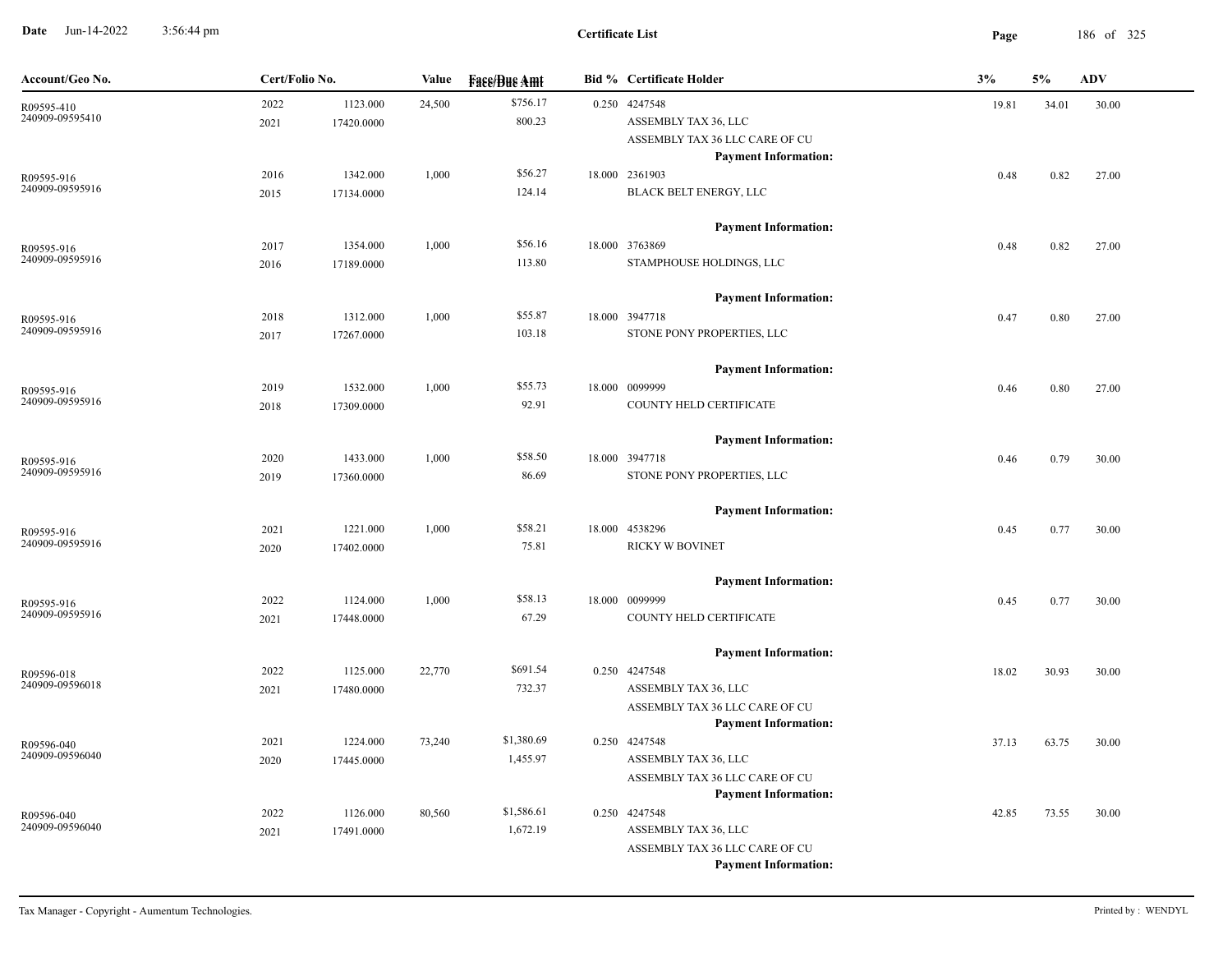**Date** Jun-14-2022 3:56:44 pm **Page** 187 of 325 3:56:44 pm

-

| Account/Geo No.               | Cert/Folio No. |            | Value   | <b>Fase/Bue Amt</b> | <b>Bid % Certificate Holder</b>                               |    | 3%    | 5%    | <b>ADV</b> |
|-------------------------------|----------------|------------|---------|---------------------|---------------------------------------------------------------|----|-------|-------|------------|
| R09596-042                    | 2022           | 1127.000   | 116,450 | \$1,061.33          | 0.250 4247548                                                 | AH | 28.28 | 48.54 | 30.00      |
| 240909-09596042               | 2021           | 17493.0000 |         | 1,120.65            | ASSEMBLY TAX 36, LLC                                          |    |       |       |            |
|                               |                |            |         |                     | ASSEMBLY TAX 36 LLC CARE OF CU                                |    |       |       |            |
|                               |                |            |         |                     | <b>Payment Information:</b>                                   |    |       |       |            |
| R09596-063<br>240909-09596063 | 2022           | 1128.000   | 16,470  | \$642.45            | 0.250 4247548                                                 |    | 16.66 | 28.59 | 30.00      |
|                               | 2021           | 17507.0000 |         | 680.82              | ASSEMBLY TAX 36, LLC                                          |    |       |       |            |
|                               |                |            |         |                     | ASSEMBLY TAX 36 LLC CARE OF CU<br><b>Payment Information:</b> |    |       |       |            |
|                               | 2022           | 1129.000   | 13,500  | \$488.36            | 0.250 4247548                                                 |    | 12.38 | 21.26 | 30.00      |
| R09596-195<br>240909-09596195 | 2021           | 17557.0000 |         | 519.03              | ASSEMBLY TAX 36, LLC                                          |    |       |       |            |
|                               |                |            |         |                     | ASSEMBLY TAX 36 LLC CARE OF CU                                |    |       |       |            |
|                               |                |            |         |                     | <b>Payment Information:</b>                                   |    |       |       |            |
| R09596-302                    | 2022           | 1130.000   | 66,000  | \$701.74            | 0.250 5356957                                                 | AH | 18.30 | 31.42 | 30.00      |
| 240909-09596302               | 2021           | 17584.0000 |         | 743.08              | FNA DZ, LLC                                                   |    |       |       |            |
|                               |                |            |         |                     | FNA DZ, LLC FBO WSFS                                          |    |       |       |            |
|                               |                |            |         |                     | <b>Payment Information:</b>                                   |    |       |       |            |
| R09596-320<br>240909-09596320 | 2022           | 1131.000   | 22,380  | \$681.58            | 0.250 4247548                                                 |    | 17.74 | 30.46 | 30.00      |
|                               | 2021           | 17588.0000 |         | 721.91              | ASSEMBLY TAX 36, LLC                                          |    |       |       |            |
|                               |                |            |         |                     | ASSEMBLY TAX 36 LLC CARE OF CU                                |    |       |       |            |
|                               |                |            |         |                     | <b>Payment Information:</b>                                   |    |       |       |            |
| R09596-332                    | 2022           | 1132.000   | 26,780  | \$687.30            | 0.250 4247548                                                 |    | 17.90 | 30.73 | 30.00      |
| 240909-09596332               | 2021           | 17596.0000 |         | 727.92              | ASSEMBLY TAX 36, LLC                                          |    |       |       |            |
|                               |                |            |         |                     | ASSEMBLY TAX 36 LLC CARE OF CU                                |    |       |       |            |
|                               |                |            |         |                     | <b>Payment Information:</b>                                   |    |       |       |            |
| R01434-000<br>250206-01434000 | 2021           | 30.000     | 18,900  | \$348.39            | 2.750 3097555<br><b>SAVVY FL LLC</b>                          |    | 8.50  | 14.59 | 30.00      |
|                               | 2020           | 1228.0000  |         | 372.06              |                                                               |    |       |       |            |
|                               |                |            |         |                     | FIRST HORIZON COLLATERAL ASSIG<br><b>Payment Information:</b> |    |       |       |            |
|                               | 2022           | 27.000     | 19,000  | \$348.37            | 12.000 3097555                                                |    | 8.50  | 14.59 | 30.00      |
| R01434-000<br>250206-01434000 | 2021           | 1223.0000  |         | 372.04              | <b>SAVVY FL LLC</b>                                           |    |       |       |            |
|                               |                |            |         |                     | FIRST HORIZON COLLATERAL ASSIG                                |    |       |       |            |
|                               |                |            |         |                     | <b>Payment Information:</b>                                   |    |       |       |            |
| R01436-002                    | 2021           | 31.000     | 23,210  | \$721.08            | 6.750 3097555                                                 |    | 18.84 | 32.34 | 30.00      |
| 250206-01436002               | 2020           | 1232.0000  |         | 780.06              | <b>SAVVY FL LLC</b>                                           |    |       |       |            |
|                               |                |            |         |                     | FIRST HORIZON COLLATERAL ASSIG                                |    |       |       |            |
|                               |                |            |         |                     | <b>Payment Information:</b>                                   |    |       |       |            |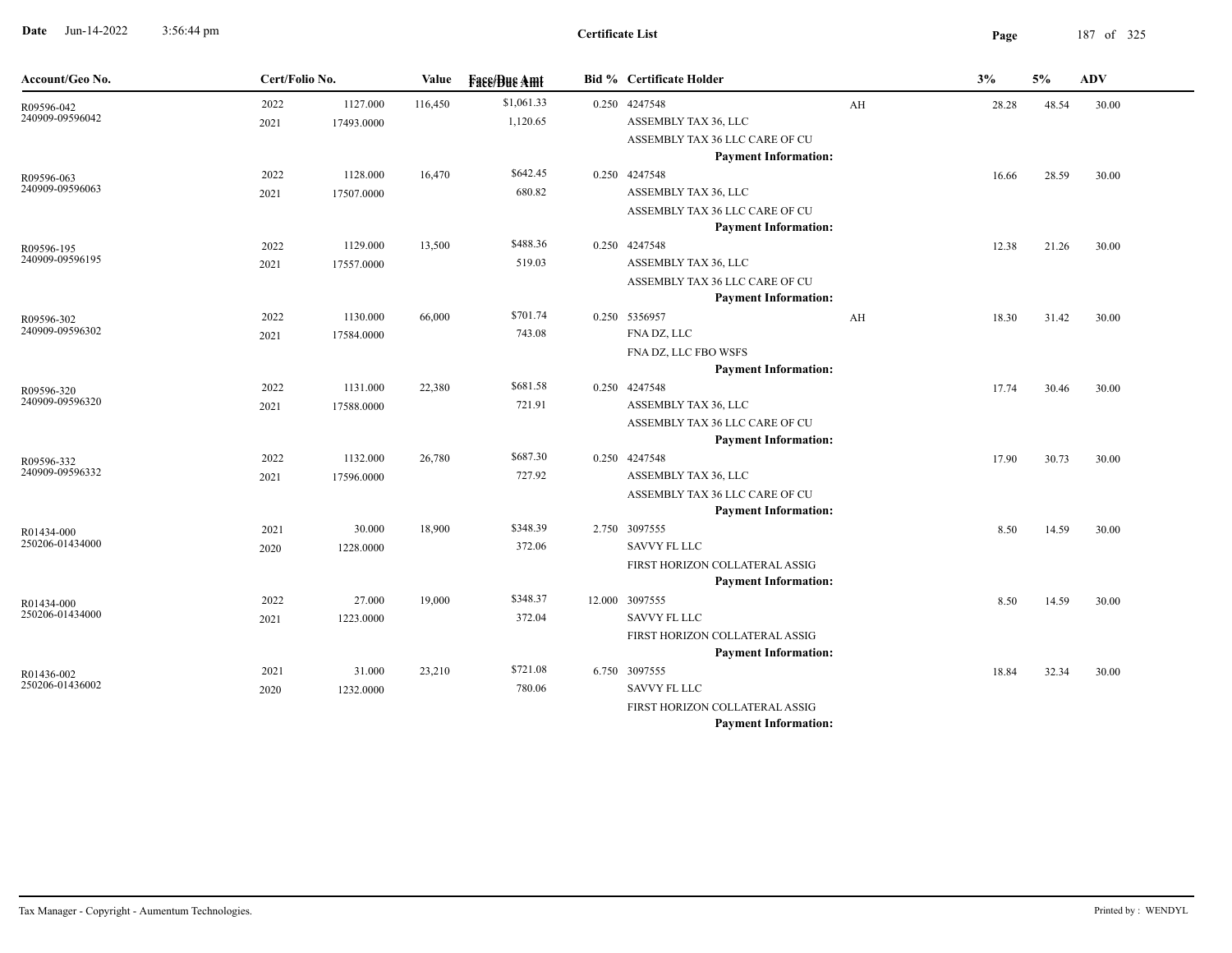**Date** Jun-14-2022 3:56:44 pm **Page** 188 of 325 3:56:44 pm

| Account/Geo No.               |      | Cert/Folio No. |        | <b>Value</b><br><b>Fase/Bue Amt</b><br><b>Bid % Certificate Holder</b> |  | 3%                             | 5%    | <b>ADV</b> |       |  |
|-------------------------------|------|----------------|--------|------------------------------------------------------------------------|--|--------------------------------|-------|------------|-------|--|
| R04201-000                    | 2017 | 437.000        | 15,730 | \$386.74                                                               |  | 14.750 0003179                 | 9.65  | 16.56      | 27.00 |  |
| 250407-04201000               | 2016 | 5836.0000      |        | 682.96                                                                 |  | MATHON INVESTMENTS CORPORATION |       |            |       |  |
|                               |      |                |        |                                                                        |  | <b>US CENTURY BANK</b>         |       |            |       |  |
|                               |      |                |        |                                                                        |  | <b>Payment Information:</b>    |       |            |       |  |
| R04201-000                    | 2018 | 444.000        | 15,730 | \$388.64                                                               |  | 15.000 0003179                 | 9.70  | 16.65      | 27.00 |  |
| 250407-04201000               | 2017 | 5865.0000      |        | 632.93                                                                 |  | MATHON INVESTMENTS CORPORATION |       |            |       |  |
|                               |      |                |        |                                                                        |  | US CENTURY BANK                |       |            |       |  |
|                               |      |                |        |                                                                        |  | <b>Payment Information:</b>    |       |            |       |  |
| R04201-000                    | 2019 | 526.000        | 15,450 | \$379.40                                                               |  | 17.500 4538291                 | 9.44  | 16.21      | 27.00 |  |
| 250407-04201000               | 2018 | 5886.0000      |        | 590.37                                                                 |  | MATHON TAX CERT 2019 LLC       |       |            |       |  |
|                               |      |                |        |                                                                        |  | MATHON TAX CERT 2019 LLC & U.S |       |            |       |  |
|                               |      |                |        |                                                                        |  | <b>Payment Information:</b>    |       |            |       |  |
| R04201-000<br>250407-04201000 | 2020 | 479.000        | 15,840 | \$394.11                                                               |  | 18.000 5331807                 | 9.77  | 16.77      | 30.00 |  |
|                               | 2019 | 5905.0000      |        | 548.15                                                                 |  | TRAVIS FLEMING 401K TRUST      |       |            |       |  |
|                               |      |                |        |                                                                        |  | <b>Payment Information:</b>    |       |            |       |  |
| R04201-000                    | 2021 | 384.000        | 15,560 | \$411.49                                                               |  | 18.000 2749418                 | 9.54  | 16.38      | 30.00 |  |
| 250407-04201000               | 2020 | 5905.0000      |        | 473.29                                                                 |  | IDE TECHNOLOGIES, INC          |       |            |       |  |
|                               |      |                |        |                                                                        |  | <b>Payment Information:</b>    |       |            |       |  |
| R04201-000                    | 2022 | 371.000        | 17,110 | \$435.57                                                               |  | 18.000 4538296                 | 10.92 | 18.74      | 30.00 |  |
| 250407-04201000               | 2021 | 5911.0000      |        | 463.60                                                                 |  | <b>RICKY W BOVINET</b>         |       |            |       |  |
|                               |      |                |        |                                                                        |  | <b>Payment Information:</b>    |       |            |       |  |
|                               | 2019 | 527.000        | 1,140  | \$64.13                                                                |  | 18.000 0099999                 | 0.70  | 1.20       | 27.00 |  |
| R04211-000<br>250407-04211000 | 2018 | 5894.0000      |        | 105.97                                                                 |  | COUNTY HELD CERTIFICATE        |       |            |       |  |
|                               |      |                |        |                                                                        |  |                                |       |            |       |  |
|                               |      |                |        |                                                                        |  | <b>Payment Information:</b>    |       |            |       |  |
| R04211-000<br>250407-04211000 | 2020 | 480.000        | 1,140  | \$67.34                                                                |  | 18.000 0099999                 | 0.70  | 1.21       | 30.00 |  |
|                               | 2019 | 5913.0000      |        | 98.84                                                                  |  | COUNTY HELD CERTIFICATE        |       |            |       |  |
|                               |      |                |        |                                                                        |  | <b>Payment Information:</b>    |       |            |       |  |
| R04211-000                    | 2021 | 385.000        | 1,140  | \$67.21                                                                |  | 18.000 4538296                 | 0.70  | 1.20       | 30.00 |  |
| 250407-04211000               | 2020 | 5913.0000      |        | 86.57                                                                  |  | <b>RICKY W BOVINET</b>         |       |            |       |  |
|                               |      |                |        |                                                                        |  |                                |       |            |       |  |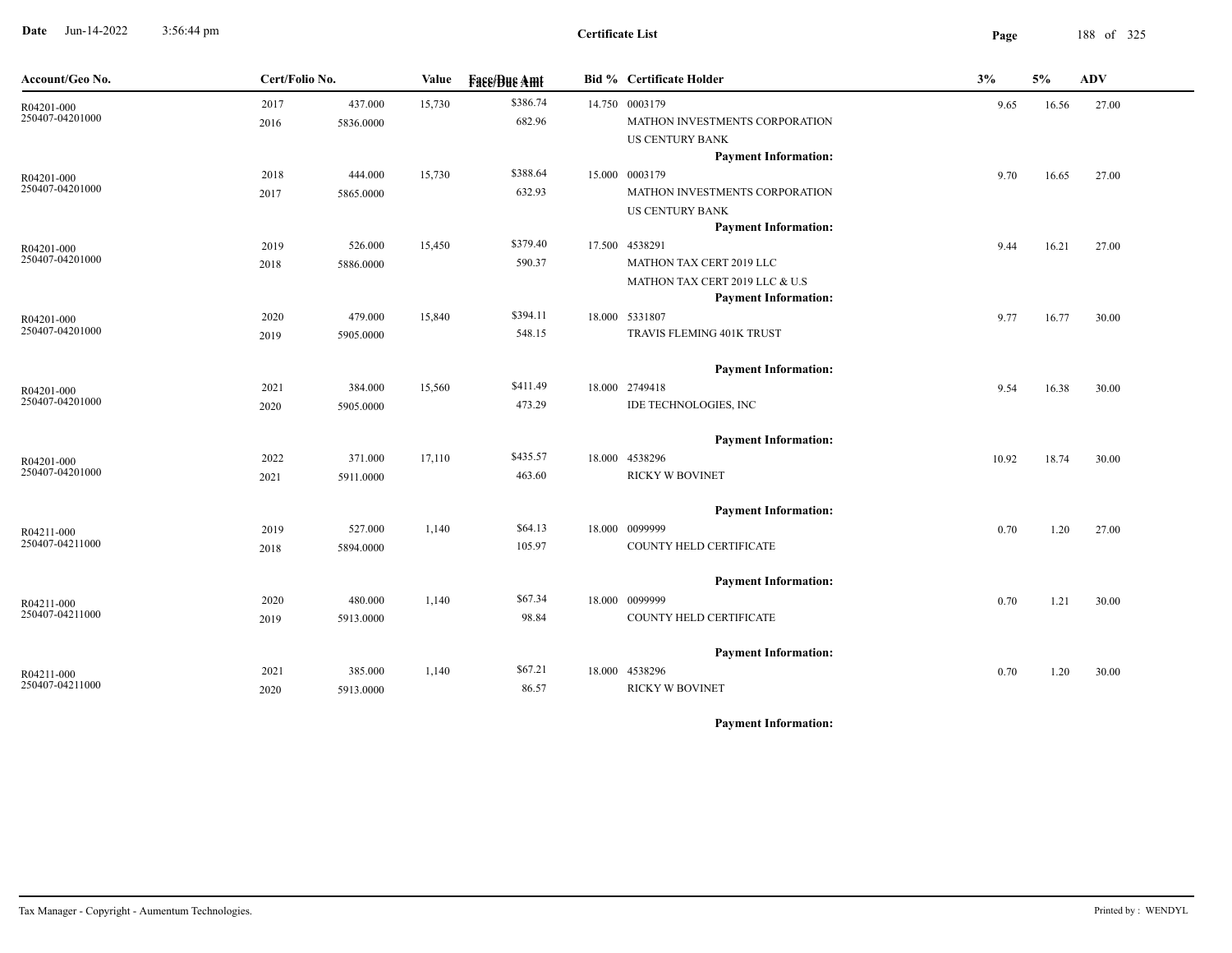**Date** Jun-14-2022 3:56:44 pm **Page** 189 of 325 3:56:44 pm

| Account/Geo No.               | Cert/Folio No. |           | Value  | <b>Face/Bue Amt</b> | <b>Bid % Certificate Holder</b>                               |    | 3%    | 5%    | <b>ADV</b> |
|-------------------------------|----------------|-----------|--------|---------------------|---------------------------------------------------------------|----|-------|-------|------------|
| R04237-000                    | 2020           | 481.000   | 35,340 | \$271.86            | 0.250 0876575                                                 | AH | 6.38  | 10.95 | 30.00      |
| 250407-04237000               | 2019           | 5936.0000 |        | 291.70              | TLGFY, LLC                                                    |    |       |       |            |
|                               |                |           |        |                     | CAPITAL ONE, N.A., AS COLLATER                                |    |       |       |            |
|                               |                |           |        |                     | <b>Payment Information:</b>                                   |    |       |       |            |
| R04237-000                    | 2021           | 386.000   | 36,490 | \$295.98            | 0.250 4247548                                                 | AH | 7.05  | 12.09 | 30.00      |
| 250407-04237000               | 2020           | 5936.0000 |        | 317.03              | ASSEMBLY TAX 36, LLC                                          |    |       |       |            |
|                               |                |           |        |                     | ASSEMBLY TAX 36 LLC CARE OF CU<br><b>Payment Information:</b> |    |       |       |            |
| R04237-000                    | 2022           | 373.000   | 37,000 | \$304.56            | 0.250 5356948                                                 | AH | 7.28  | 12.50 | 30.00      |
| 250407-04237000               | 2021           | 5943.0000 |        | 326.04              | CC2 FL LLC                                                    |    |       |       |            |
|                               |                |           |        |                     |                                                               |    |       |       |            |
|                               |                |           |        |                     | <b>Payment Information:</b>                                   |    |       |       |            |
| R04283-000                    | 2016           | 440.000   | 48,430 | \$560.79            | 17.750 0003179                                                | 01 | 14.47 | 24.85 | 27.00      |
| 250407-04283000               | 2015           | 5875.0000 |        | 1,172.58            | MATHON INVESTMENTS CORPORATION                                |    |       |       |            |
|                               |                |           |        |                     | <b>US CENTURY BANK</b>                                        |    |       |       |            |
|                               |                |           |        |                     | <b>Payment Information:</b>                                   |    |       |       |            |
| R04283-000                    | 2017           | 447.000   | 46,380 | \$511.64            | 14.750 0003179                                                | 01 | 13.11 | 22.51 | 27.00      |
| 250407-04283000               | 2016           | 5908.0000 |        | 901.51              | MATHON INVESTMENTS CORPORATION                                |    |       |       |            |
|                               |                |           |        |                     | <b>US CENTURY BANK</b>                                        |    |       |       |            |
|                               |                |           |        |                     | <b>Payment Information:</b>                                   |    |       |       |            |
| R04283-000<br>250407-04283000 | 2018           | 452.000   | 43,700 | \$454.64            | 18.000 0003179                                                | AH | 11.53 | 19.79 | 27.00      |
|                               | 2017           | 5937.0000 |        | 795.05              | MATHON INVESTMENTS CORPORATION                                |    |       |       |            |
|                               |                |           |        |                     | <b>US CENTURY BANK</b><br><b>Payment Information:</b>         |    |       |       |            |
|                               | 2020           | 482.000   | 40,530 | \$387.21            | 18.000 5331807                                                | AH | 9.58  | 16.44 | 30.00      |
| R04283-000<br>250407-04283000 | 2019           | 5977.0000 |        | 538.66              | TRAVIS FLEMING 401K TRUST                                     |    |       |       |            |
|                               |                |           |        |                     |                                                               |    |       |       |            |
|                               |                |           |        |                     | <b>Payment Information:</b>                                   |    |       |       |            |
| R04283-000                    | 2021           | 389.000   | 38,410 | \$364.98            | 18.000 4247520                                                | AH | 8.22  | 14.12 | 30.00      |
| 250407-04283000               | 2020           | 5977.0000 |        | 420.50              | <b>BEAMIF A LLC</b>                                           |    |       |       |            |
|                               |                |           |        |                     | <b>Payment Information:</b>                                   |    |       |       |            |
|                               | 2022           | 374.000   | 38,940 | \$347.00            | 17.750 5366574                                                | AH | 8.46  | 14.52 | 30.00      |
| R04283-000<br>250407-04283000 | 2021           | 5984.0000 |        | 370.60              | PALLUM 401K PLAN                                              |    |       |       |            |
|                               |                |           |        |                     |                                                               |    |       |       |            |
|                               |                |           |        |                     | <b>Payment Information:</b>                                   |    |       |       |            |
| R04285-000                    | 2022           | 375.000   | 13,230 | \$121.16            | 4.750 3097555                                                 |    | 2.20  | 3.77  | 30.00      |
| 250407-04285000               | 2021           | 5985.0000 |        | 133.47              | <b>SAVVY FL LLC</b>                                           |    |       |       |            |
|                               |                |           |        |                     | FIRST HORIZON COLLATERAL ASSIG                                |    |       |       |            |
|                               |                |           |        |                     | <b>Payment Information:</b>                                   |    |       |       |            |
| R04299-100<br>250407-04299100 | 2022           | 376.000   | 73,030 | \$740.44            | 0.250 0003192                                                 | AH | 19.37 | 33.26 | 30.00      |
|                               | 2021           | 6005.0000 |        | 783.71              | ATCF IIÂ FLORIDA-A LLC                                        |    |       |       |            |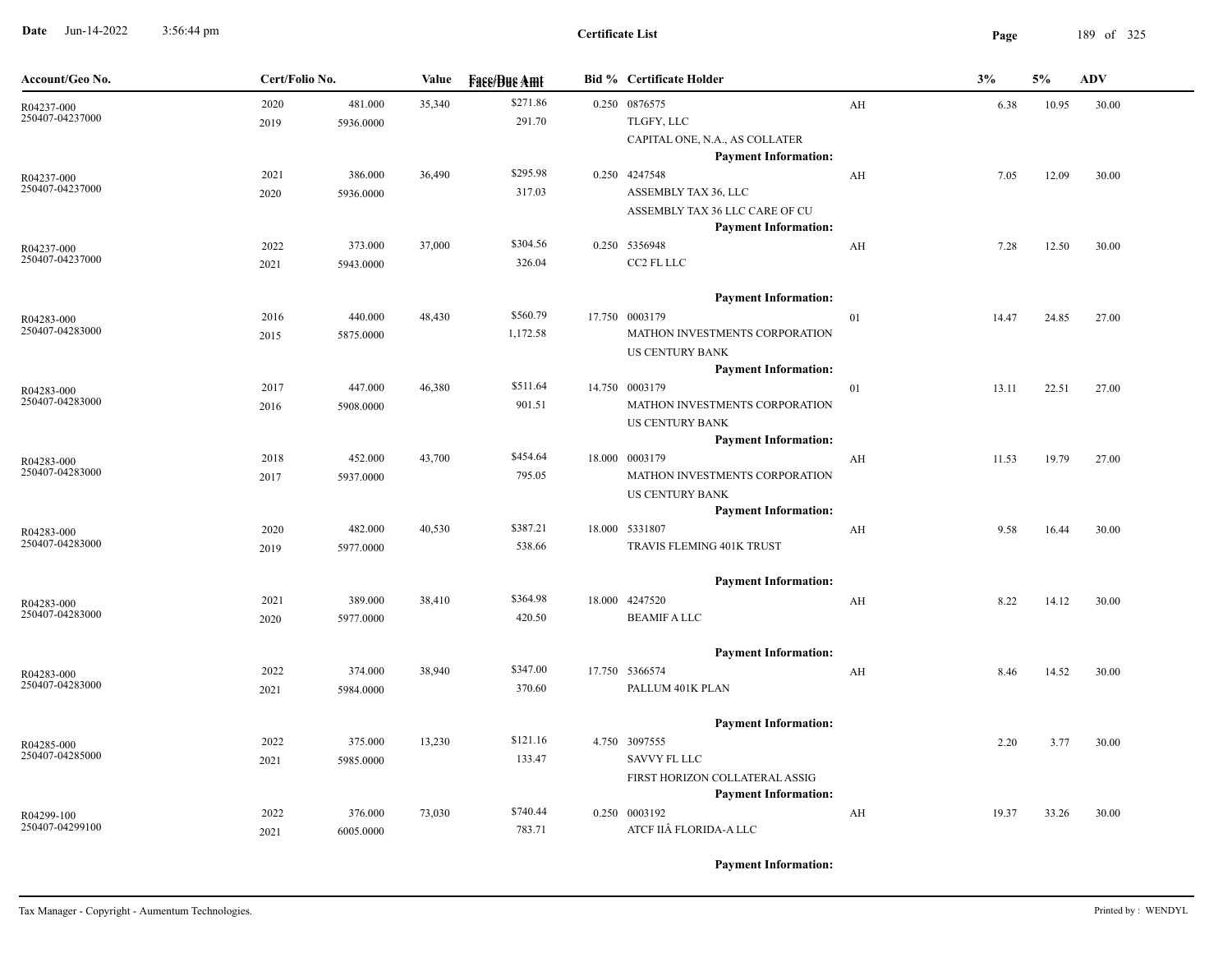**Date** Jun-14-2022 3:56:44 pm **Page** 190 of 325 3:56:44 pm

| Account/Geo No. |      | Cert/Folio No. |         | <b>Face/Bue Amt</b> | <b>Bid % Certificate Holder</b> | 3%    | 5%     | <b>ADV</b> |  |
|-----------------|------|----------------|---------|---------------------|---------------------------------|-------|--------|------------|--|
| R04303-000      | 2022 | 377.000        | 119,550 | \$2,657.79          | 0.250 4247548                   | 72.56 | 124.56 | 30.00      |  |
| 250407-04303000 | 2021 | 6008.0000      |         | 2,796.93            | ASSEMBLY TAX 36, LLC            |       |        |            |  |
|                 |      |                |         |                     | ASSEMBLY TAX 36 LLC CARE OF CU  |       |        |            |  |
|                 |      |                |         |                     | <b>Payment Information:</b>     |       |        |            |  |
| R04312-000      | 2020 | 487.000        | 4,400   | \$139.81            | 17.750 0003469                  | 2.71  | 4.66   | 30.00      |  |
| 250407-04312000 | 2019 | 6010.0000      |         | 197.76              | <b>KLACE TIM</b>                |       |        |            |  |
|                 |      |                |         |                     | <b>Payment Information:</b>     |       |        |            |  |
| R04312-000      | 2021 | 393.000        | 4,400   | \$162.23            | 18.000 2749418                  | 2.70  | 4.63   | 30.00      |  |
| 250407-04312000 | 2020 | 6010.0000      |         | 180.65              | IDE TECHNOLOGIES, INC           |       |        |            |  |
|                 |      |                |         |                     | <b>Payment Information:</b>     |       |        |            |  |
| R04312-000      | 2022 | 378.000        | 4,400   | \$138.27            | 17.750 4538291                  | 2.67  | 4.58   | 30.00      |  |
| 250407-04312000 | 2021 | 6017.0000      |         | 151.43              | MATHON TAX CERT 2019 LLC        |       |        |            |  |
|                 |      |                |         |                     | MATHON TAX CERT 2019 LLC & U.S  |       |        |            |  |
|                 |      |                |         |                     | <b>Payment Information:</b>     |       |        |            |  |
| R04329-000      | 2022 | 379.000        | 5,630   | \$167.70            | 12.000 5356947                  | 3.49  | 5.99   | 30.00      |  |
| 250407-04329000 | 2021 | 6027.0000      |         | 182.34              | DCR UNLIMITED INC               |       |        |            |  |
|                 |      |                |         |                     | <b>Payment Information:</b>     |       |        |            |  |
| R04333-000      | 2022 | 380.000        | 19,220  | \$482.14            | 4.500 3097555                   | 12.21 | 20.96  | 30.00      |  |
| 250407-04333000 | 2021 | 6031.0000      |         | 512.50              | SAVVY FL LLC                    |       |        |            |  |
|                 |      |                |         |                     | FIRST HORIZON COLLATERAL ASSIG  |       |        |            |  |
|                 |      |                |         |                     | <b>Payment Information:</b>     |       |        |            |  |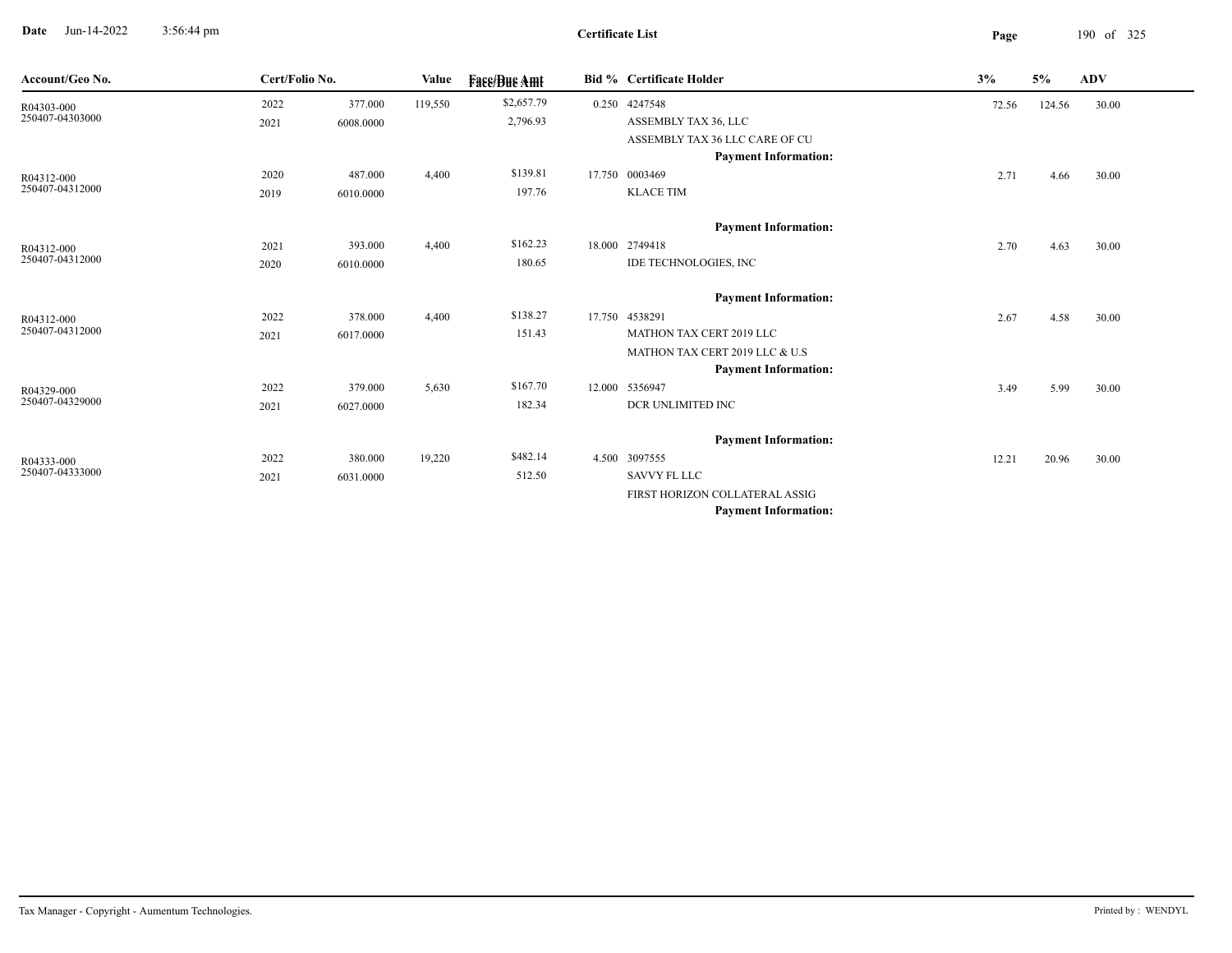**Date** Jun-14-2022 3:56:44 pm **Page** 191 of 325 3:56:44 pm

| Account/Geo No.               | Cert/Folio No. |           | Value | <b>Fase/Bue Amt</b> | <b>Bid % Certificate Holder</b> | 3%   | 5%   | <b>ADV</b> |  |
|-------------------------------|----------------|-----------|-------|---------------------|---------------------------------|------|------|------------|--|
| R04334-000<br>250407-04334000 | 2016           | 452.000   | 1,270 | \$67.27             | 18.000 2361903                  | 0.78 | 1.35 | 27.00      |  |
|                               | 2015           | 5923.0000 |       | 147.18              | BLACK BELT ENERGY, LLC          |      |      |            |  |
|                               |                |           |       |                     | <b>Payment Information:</b>     |      |      |            |  |
| R04334-000                    | 2017           | 454.000   | 1,270 | \$67.08             | 18.000 3763869                  | 0.78 | 1.34 | 27.00      |  |
| 250407-04334000               | 2016           | 5956.0000 |       | 134.71              | STAMPHOUSE HOLDINGS, LLC        |      |      |            |  |
|                               |                |           |       |                     | <b>Payment Information:</b>     |      |      |            |  |
| R04334-000                    | 2018           | 458.000   | 1,270 | \$67.22             | 18.000 3947714                  | 0.78 | 1.34 | 27.00      |  |
| 250407-04334000               | 2017           | 5985.0000 |       | 122.88              | FAVAN FARMS, LLC                |      |      |            |  |
|                               |                |           |       |                     | <b>Payment Information:</b>     |      |      |            |  |
| R04334-000                    | 2019           | 545.000   | 1,270 | \$66.98             | 18.000 0099999                  | 0.78 | 1.33 | 27.00      |  |
| 250407-04334000               | 2018           | 6006.0000 |       | 110.40              | COUNTY HELD CERTIFICATE         |      |      |            |  |
|                               |                |           |       |                     | <b>Payment Information:</b>     |      |      |            |  |
| R04334-000                    | 2020           | 488.000   | 1,270 | \$70.22             | 18.000 0099999                  | 0.78 | 1.34 | 30.00      |  |
| 250407-04334000               | 2019           | 6025.0000 |       | 102.80              | COUNTY HELD CERTIFICATE         |      |      |            |  |
|                               |                |           |       |                     | <b>Payment Information:</b>     |      |      |            |  |
| R04334-000                    | 2021           | 394.000   | 1,270 | \$70.08             | 18.000 5356931                  | 0.78 | 1.34 | 30.00      |  |
| 250407-04334000               | 2020           | 6025.0000 |       | 90.00               | GATHERS NO MOSS, LLC            |      |      |            |  |
|                               |                |           |       |                     | <b>Payment Information:</b>     |      |      |            |  |
| R04334-000                    | 2022           | 381.000   | 1,270 | \$69.79             | 18.000 0099999                  | 0.77 | 1.32 | 30.00      |  |
| 250407-04334000               | 2021           | 6032.0000 |       | 79.53               | COUNTY HELD CERTIFICATE         |      |      |            |  |
|                               |                |           |       |                     | <b>Payment Information:</b>     |      |      |            |  |
| R04335-000                    | 2022           | 382.000   | 1,270 | \$69.79             | 17.750 5366572                  | 0.77 | 1.32 | 30.00      |  |
| 250407-04335000               | 2021           | 6033.0000 |       | 79.53               | AVK REAL ESTATE LLC             |      |      |            |  |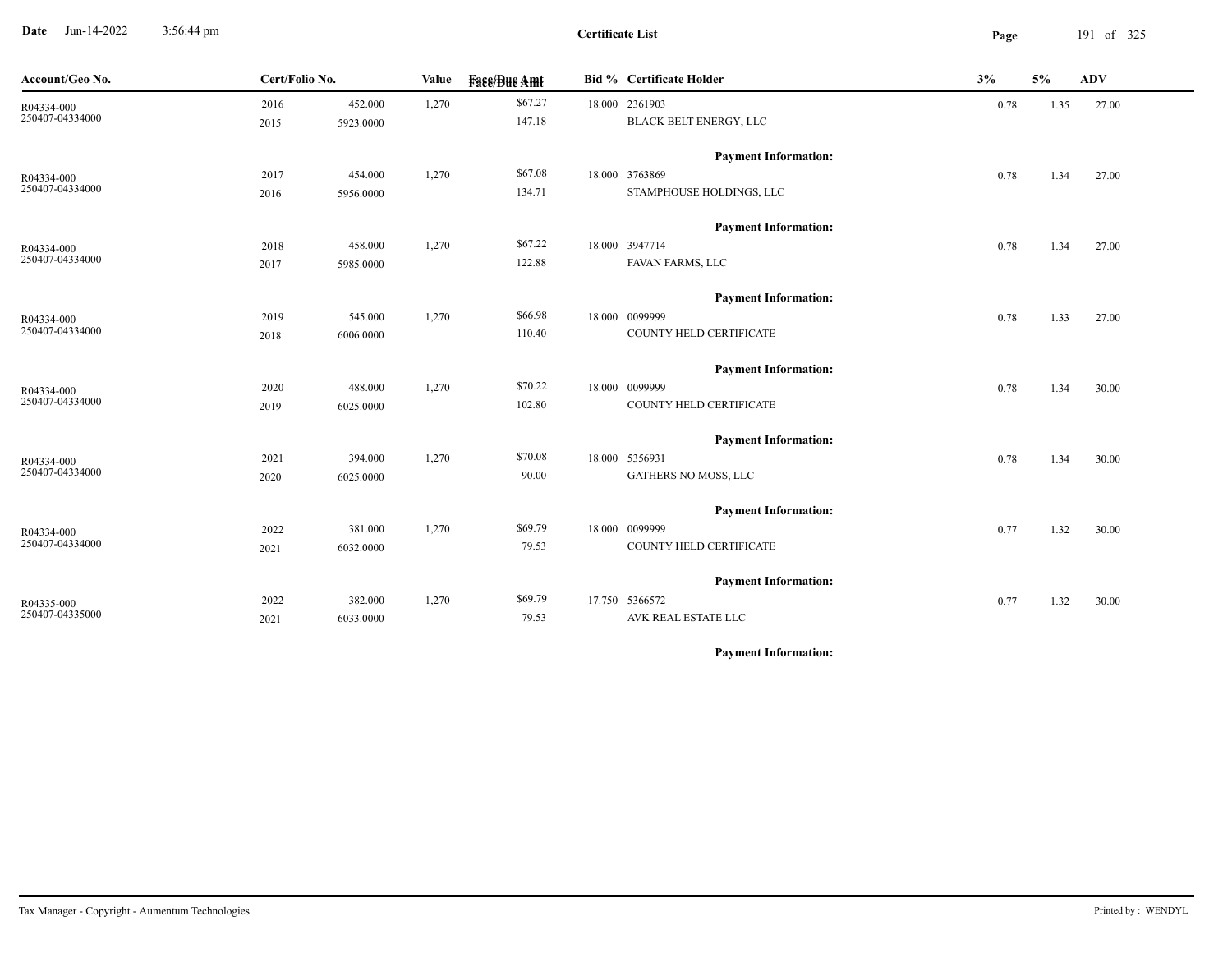**Date** Jun-14-2022 3:56:44 pm **Page** 192 of 325 3:56:44 pm

| 5%                                                   | <b>ADV</b> |
|------------------------------------------------------|------------|
| 16.37                                                | 27.00      |
|                                                      |            |
|                                                      |            |
| 16.25                                                | 27.00      |
|                                                      |            |
|                                                      |            |
| 15.94                                                | 27.00      |
|                                                      |            |
|                                                      |            |
| 2.66                                                 | 27.00      |
|                                                      |            |
|                                                      |            |
| 2.69                                                 | 30.00      |
|                                                      |            |
|                                                      |            |
| 2.67                                                 | 30.00      |
|                                                      |            |
|                                                      |            |
| 2.65                                                 | 30.00      |
|                                                      |            |
| 9.54<br>9.47<br>9.29<br>1.55<br>1.57<br>1.56<br>1.54 |            |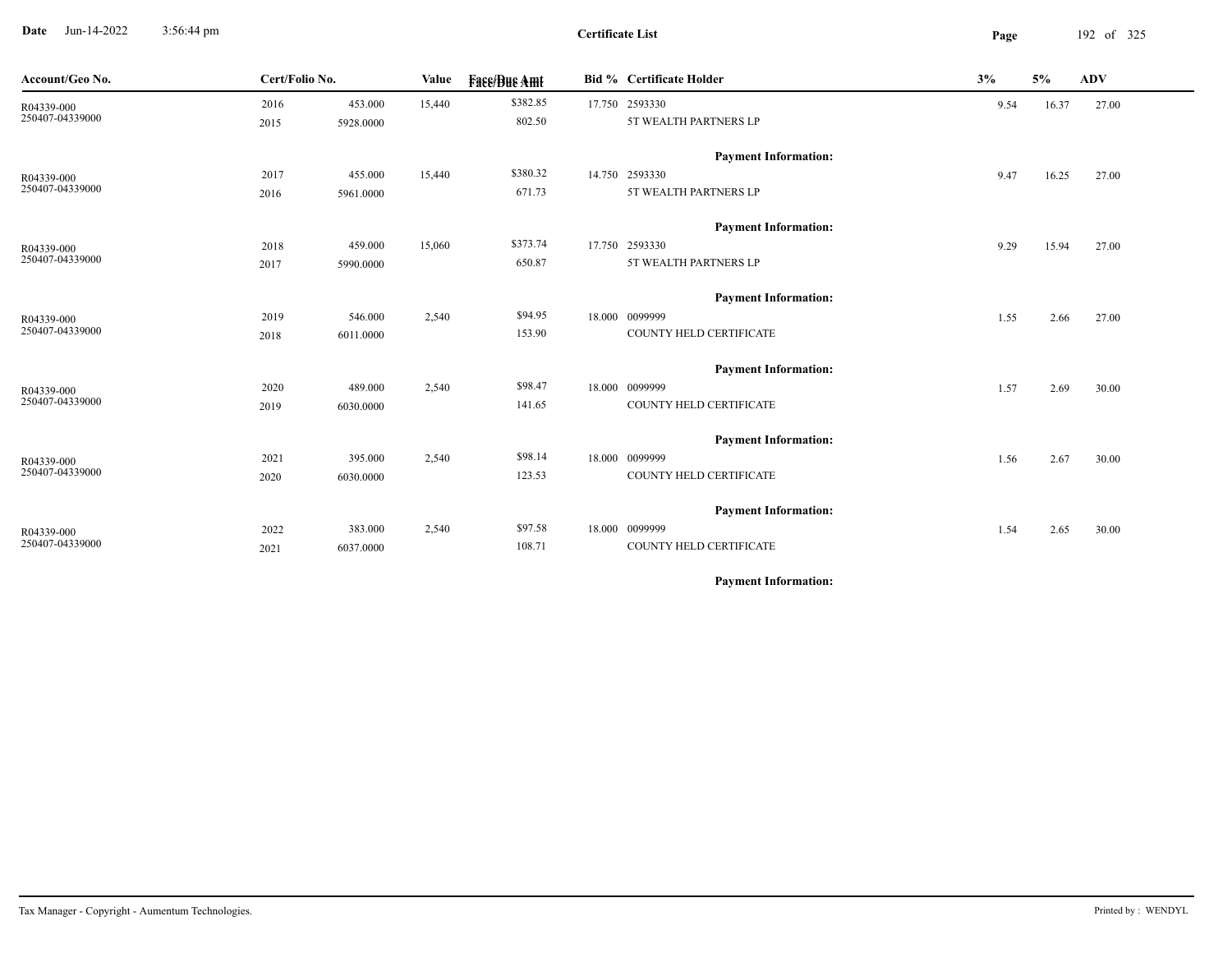**Date** Jun-14-2022 3:56:44 pm **Page** 193 of 325 3:56:44 pm

| Account/Geo No.               | Cert/Folio No. |           | Value  | <b>Fase/Bue Amt</b> | <b>Bid % Certificate Holder</b>                               | 3%    | 5%    | ADV   |
|-------------------------------|----------------|-----------|--------|---------------------|---------------------------------------------------------------|-------|-------|-------|
| R04341-000                    | 2016           | 454.000   | 35,340 | \$826.03            | 14.750 2593330                                                | 21.83 | 37.48 | 27.00 |
| 250407-04341000               | 2015           | 5930.0000 |        | 1,573.47            | 5T WEALTH PARTNERS LP                                         |       |       |       |
|                               |                |           |        |                     | <b>Payment Information:</b>                                   |       |       |       |
| R04341-000                    | 2017           | 456.000   | 35,510 | \$823.97            | 14.750 2593330                                                | 21.77 | 37.38 | 27.00 |
| 250407-04341000               | 2016           | 5963.0000 |        | 1,448.03            | 5T WEALTH PARTNERS LP                                         |       |       |       |
|                               |                |           |        |                     | <b>Payment Information:</b>                                   |       |       |       |
| R04341-000                    | 2018           | 460.000   | 35,330 | \$824.28            | 17.750 2593330                                                | 21.78 | 37.39 | 27.00 |
| 250407-04341000               | 2017           | 5992.0000 |        | 1,427.96            | 5T WEALTH PARTNERS LP                                         |       |       |       |
|                               |                |           |        |                     | <b>Payment Information:</b>                                   |       |       |       |
| R04341-000                    | 2019           | 547.000   | 34,620 | \$801.76            | 17.750 3947718                                                | 21.16 | 36.32 | 27.00 |
| 250407-04341000               | 2018           | 6013.0000 |        | 1,246.81            | STONE PONY PROPERTIES, LLC                                    |       |       |       |
|                               |                |           |        |                     | <b>Payment Information:</b>                                   |       |       |       |
| R04341-000                    | 2020           | 490.000   | 35,440 | \$1,084.96          | 18.000 2749418                                                | 21.85 | 37.51 | 30.00 |
| 250407-04341000               | 2019           | 6032.0000 |        | 1,172.58            | IDE TECHNOLOGIES, INC                                         |       |       |       |
|                               |                |           |        |                     | <b>Payment Information:</b>                                   |       |       |       |
| R04341-000                    | 2021           | 396.000   | 35,440 | \$825.38            | 16.750 5332859                                                | 21.73 | 37.30 | 30.00 |
| 250407-04341000               | 2020           | 6032.0000 |        | 981.40              | PHUONG THI CAO                                                |       |       |       |
|                               |                |           |        |                     | PHUONG THI CAO                                                |       |       |       |
|                               |                |           |        |                     | <b>Payment Information:</b>                                   |       |       |       |
| R04341-000<br>250407-04341000 | 2022           | 384.000   | 38,980 | \$949.27            | 18.000 0099999                                                | 25.17 | 43.20 | 30.00 |
|                               | 2021           | 6039.0000 |        | 1,002.98            | COUNTY HELD CERTIFICATE                                       |       |       |       |
|                               |                |           |        |                     | <b>Payment Information:</b>                                   |       |       |       |
| R04347-000<br>250407-04347000 | 2020           | 491.000   | 38,710 | \$902.48            | 0.250 0876575                                                 | 23.87 | 40.98 | 30.00 |
|                               | 2019           | 6038.0000 |        | 953.85              | TLGFY, LLC                                                    |       |       |       |
|                               |                |           |        |                     | CAPITAL ONE, N.A., AS COLLATER<br><b>Payment Information:</b> |       |       |       |
|                               | 2021           | 397.000   | 38,710 | \$897.68            | 0.250 4247548                                                 | 23.74 | 40.75 | 30.00 |
| R04347-000<br>250407-04347000 | 2020           | 6038.0000 |        | 948.81              | ASSEMBLY TAX 36, LLC                                          |       |       |       |
|                               |                |           |        |                     | ASSEMBLY TAX 36 LLC CARE OF CU                                |       |       |       |
|                               |                |           |        |                     | <b>Payment Information:</b>                                   |       |       |       |
| R04347-000                    | 2022           | 385.000   | 42,580 | \$1,028.17          | 0.250 4247548                                                 | 27.36 | 46.96 | 30.00 |
| 250407-04347000               | 2021           | 6045.0000 |        | 1,085.83            | ASSEMBLY TAX 36, LLC                                          |       |       |       |
|                               |                |           |        |                     | ASSEMBLY TAX 36 LLC CARE OF CU                                |       |       |       |
|                               |                |           |        |                     | <b>Payment Information:</b>                                   |       |       |       |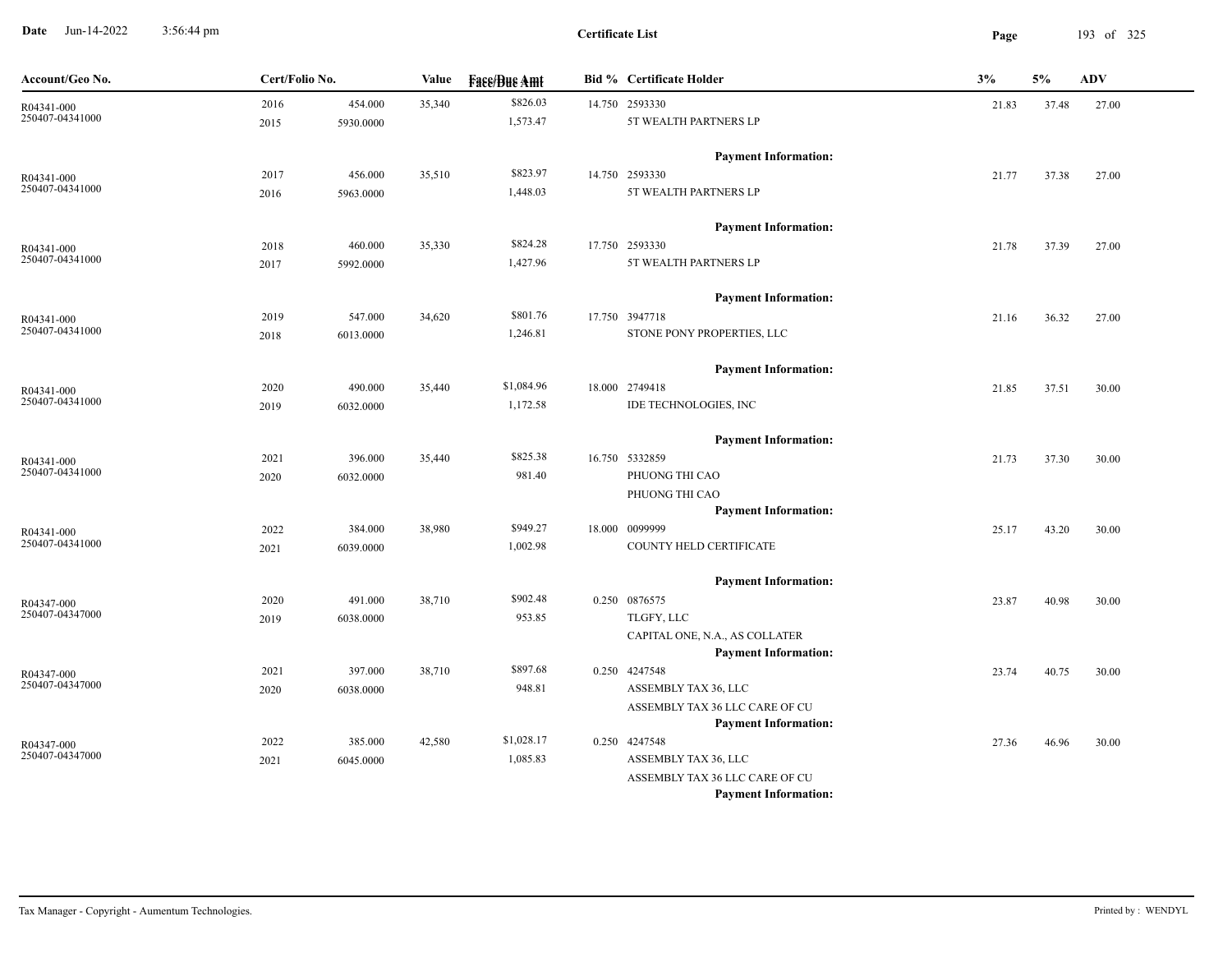**Date** Jun-14-2022 3:56:44 pm **Page** 194 of 325 3:56:44 pm

## **Certificate List**

| Account/Geo No.               | Cert/Folio No. |           | Value  | <b>Face/Bue Amt</b> |       | <b>Bid % Certificate Holder</b>                               |                                                                                                                                                  | 3%    | 5%    | <b>ADV</b> |
|-------------------------------|----------------|-----------|--------|---------------------|-------|---------------------------------------------------------------|--------------------------------------------------------------------------------------------------------------------------------------------------|-------|-------|------------|
| R04348-000                    | 2020           | 492.000   | 19,730 | \$480.60            | 3.500 | 4358566                                                       |                                                                                                                                                  | 12.17 | 20.89 | 30.00      |
| 250407-04348000               | 2019           | 6039.0000 |        | 2,634.06            |       | CITRUS CAPITAL HOLDINGS, LLC                                  |                                                                                                                                                  |       |       |            |
|                               |                |           |        |                     |       | CITRUS CAPITAL HOLDINGS FBO SE                                |                                                                                                                                                  |       |       |            |
|                               |                |           |        |                     |       | <b>Payment Information:</b>                                   | *** APPLICATION INFO ***<br>APPL TYPE: APPLIED<br>DATE APPLIED: 04.25.2022<br>RECEIPT: 2109884.0032<br>AMOUNT:<br>\$185.00<br>APPLICANT: 4358566 |       |       |            |
| R04359-000                    | 2022           | 386.000   | 15,640 | \$404.31            |       | 4.500 3097555                                                 |                                                                                                                                                  | 10.05 | 17.25 | 30.00      |
| 250407-04359000               | 2021           | 6051.0000 |        | 430.78              |       | <b>SAVVY FL LLC</b>                                           |                                                                                                                                                  |       |       |            |
|                               |                |           |        |                     |       | FIRST HORIZON COLLATERAL ASSIG                                |                                                                                                                                                  |       |       |            |
|                               |                |           |        |                     |       | <b>Payment Information:</b>                                   |                                                                                                                                                  |       |       |            |
| R04374-000                    | 2022           | 387.000   | 1,300  | \$70.46             |       | 17.750 5366572                                                |                                                                                                                                                  | 0.79  | 1.36  | 30.00      |
| 250407-04374000               | 2021           | 6052.0000 |        | 80.23               |       | AVK REAL ESTATE LLC                                           |                                                                                                                                                  |       |       |            |
|                               |                |           |        |                     |       | <b>Payment Information:</b>                                   |                                                                                                                                                  |       |       |            |
| R04377-000                    | 2022           | 388.000   | 37,130 | \$307.40            |       | 0.250 4247548                                                 | AH                                                                                                                                               | 7.36  | 12.64 | 30.00      |
| 250407-04377000               | 2021           | 6054.0000 |        | 329.02              |       | ASSEMBLY TAX 36, LLC                                          |                                                                                                                                                  |       |       |            |
|                               |                |           |        |                     |       | ASSEMBLY TAX 36 LLC CARE OF CU                                |                                                                                                                                                  |       |       |            |
|                               |                |           |        |                     |       | <b>Payment Information:</b>                                   |                                                                                                                                                  |       |       |            |
| R04393-000                    | 2022           | 389.000   | 24,750 | \$610.70            |       | 0.250 4247548                                                 |                                                                                                                                                  | 15.78 | 27.08 | 30.00      |
| 250407-04393000               | 2021           | 6056.0000 |        | 647.49              |       | ASSEMBLY TAX 36, LLC                                          |                                                                                                                                                  |       |       |            |
|                               |                |           |        |                     |       | ASSEMBLY TAX 36 LLC CARE OF CU                                |                                                                                                                                                  |       |       |            |
|                               |                |           |        |                     |       | <b>Payment Information:</b>                                   |                                                                                                                                                  |       |       |            |
| R04438-000<br>250407-04438000 | 2021           | 400.000   | 22,530 | \$540.00            |       | 12.000 5332859                                                |                                                                                                                                                  | 13.81 | 23.71 | 30.00      |
|                               | 2020           | 6065.0000 |        | 616.45              |       | PHUONG THI CAO                                                |                                                                                                                                                  |       |       |            |
|                               |                |           |        |                     |       | PHUONG THI CAO                                                |                                                                                                                                                  |       |       |            |
|                               |                |           |        | \$610.17            |       | <b>Payment Information:</b>                                   |                                                                                                                                                  |       |       |            |
| R04438-000<br>250407-04438000 | 2022           | 390.000   | 24,780 | 646.93              |       | 0.250 4247548<br>ASSEMBLY TAX 36, LLC                         |                                                                                                                                                  | 15.76 | 27.06 | 30.00      |
|                               | 2021           | 6072.0000 |        |                     |       |                                                               |                                                                                                                                                  |       |       |            |
|                               |                |           |        |                     |       | ASSEMBLY TAX 36 LLC CARE OF CU<br><b>Payment Information:</b> |                                                                                                                                                  |       |       |            |
| R04442-100                    | 2021           | 401.000   | 20,550 | \$496.25            |       | 6.750 2749418                                                 |                                                                                                                                                  | 12.60 | 21.63 | 30.00      |
| 250407-04442100               | 2020           | 6069.0000 |        | 538.79              |       | IDE TECHNOLOGIES, INC                                         |                                                                                                                                                  |       |       |            |
|                               |                |           |        |                     |       | <b>Payment Information:</b>                                   |                                                                                                                                                  |       |       |            |
| R04442-100                    | 2022           | 391.000   | 21,690 | \$516.57            |       | 6.750 3097555                                                 |                                                                                                                                                  | 13.16 | 22.60 | 30.00      |
| 250407-04442100               | 2021           | 6076.0000 |        | 548.65              |       | <b>SAVVY FL LLC</b>                                           |                                                                                                                                                  |       |       |            |
|                               |                |           |        |                     |       | FIRST HORIZON COLLATERAL ASSIG                                |                                                                                                                                                  |       |       |            |
|                               |                |           |        |                     |       | <b>Payment Information:</b>                                   |                                                                                                                                                  |       |       |            |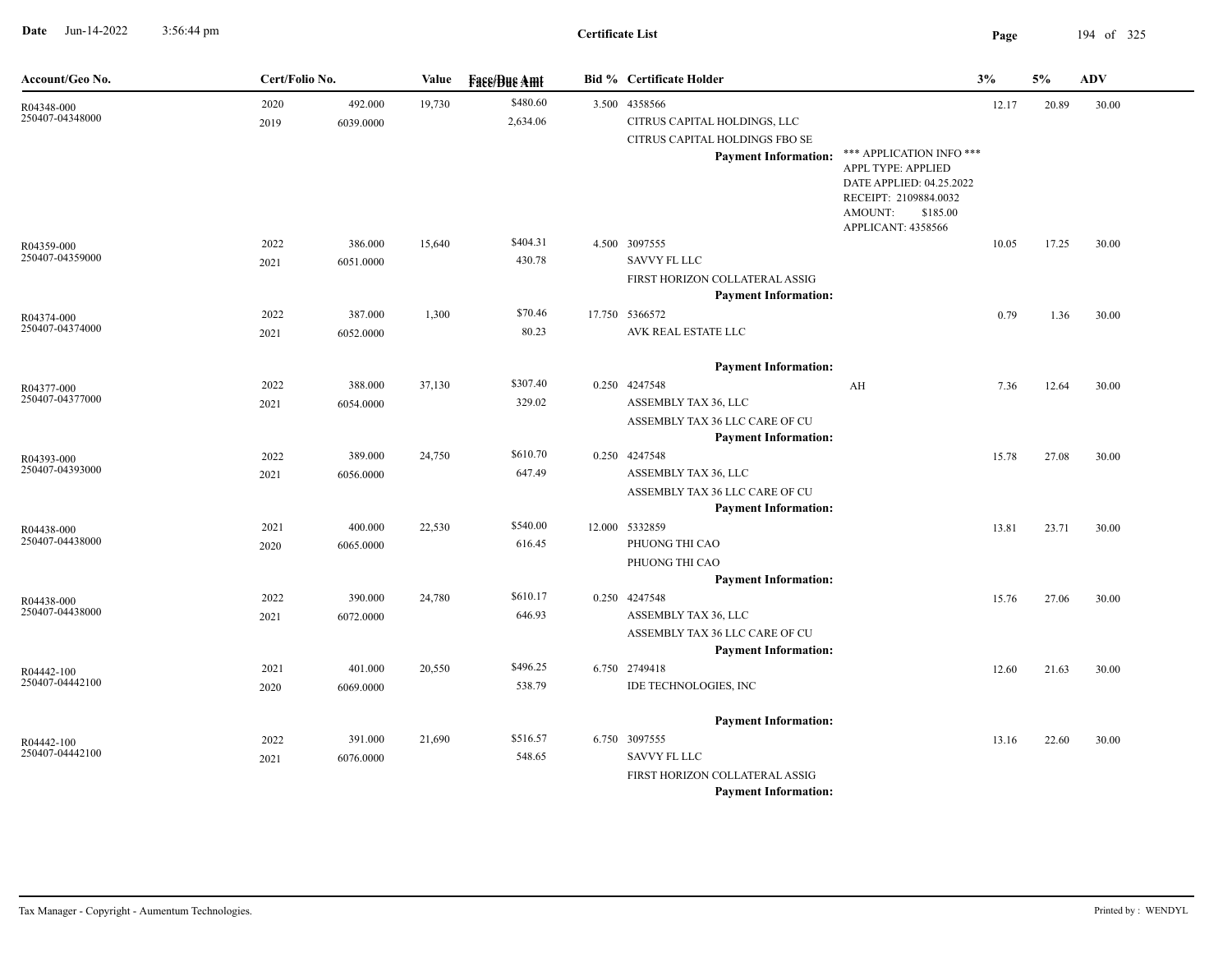**Date** Jun-14-2022 3:56:44 pm **Page** 195 of 325 3:56:44 pm

| Account/Geo No.               | Cert/Folio No. |           | Value  | <b>Fase/Bue Amt</b> | <b>Bid % Certificate Holder</b> |    | 3%    | 5%    | <b>ADV</b> |  |
|-------------------------------|----------------|-----------|--------|---------------------|---------------------------------|----|-------|-------|------------|--|
| R04443-000                    | 2021           | 402.000   | 54,590 | \$1,248.68          | 2.750 0876575                   |    | 33.47 | 57.46 | 30.00      |  |
| 250407-04443000               | 2020           | 6070.0000 |        | 1,317.36            | TLGFY, LLC                      |    |       |       |            |  |
|                               |                |           |        |                     | CAPITAL ONE, N.A., AS COLLATER  |    |       |       |            |  |
|                               |                |           |        |                     | <b>Payment Information:</b>     |    |       |       |            |  |
| R04443-000                    | 2022           | 392.000   | 53,230 | \$1,206.68          | 4.500 3097555                   |    | 32.31 | 55.46 | 30.00      |  |
| 250407-04443000               | 2021           | 6077.0000 |        | 1,273.26            | <b>SAVVY FL LLC</b>             |    |       |       |            |  |
|                               |                |           |        |                     | FIRST HORIZON COLLATERAL ASSIG  |    |       |       |            |  |
|                               |                |           |        |                     | <b>Payment Information:</b>     |    |       |       |            |  |
| R04462-000<br>250407-04462000 | 2019           | 556.000   | 27,510 | \$94.29             | 18.000 0099999                  | AH | 1.53  | 2.63  | 27.00      |  |
|                               | 2018           | 6068.0000 |        | 152.87              | COUNTY HELD CERTIFICATE         |    |       |       |            |  |
|                               |                |           |        |                     | <b>Payment Information:</b>     |    |       |       |            |  |
| R04462-000                    | 2020           | 499.000   | 28,030 | \$109.36            | 18.000 0099999                  | AH | 1.87  | 3.21  | 30.00      |  |
| 250407-04462000               | 2019           | 6087.0000 |        | 156.62              | COUNTY HELD CERTIFICATE         |    |       |       |            |  |
|                               |                |           |        |                     | <b>Payment Information:</b>     |    |       |       |            |  |
|                               | 2021           | 404.000   | 27,670 | \$101.03            | 18.000 0099999                  | AH | 1.64  | 2.81  | 30.00      |  |
| R04462-000<br>250407-04462000 | 2020           | 6087.0000 |        | 126.98              | COUNTY HELD CERTIFICATE         |    |       |       |            |  |
|                               |                |           |        |                     |                                 |    |       |       |            |  |
|                               |                |           |        |                     | <b>Payment Information:</b>     |    |       |       |            |  |
| R04462-000                    | 2022           | 393.000   | 28,050 | \$108.74            | 18.000 0099999                  | AH | 1.85  | 3.18  | 30.00      |  |
| 250407-04462000               | 2021           | 6094.0000 |        | 120.43              | COUNTY HELD CERTIFICATE         |    |       |       |            |  |
|                               |                |           |        |                     | <b>Payment Information:</b>     |    |       |       |            |  |
| R04471-000                    | 2021           | 405.000   | 6,000  | \$201.85            | 18.000 2749418                  |    | 3.68  | 6.32  | 30.00      |  |
| 250407-04471000               | 2020           | 6095.0000 |        | 223.24              | IDE TECHNOLOGIES, INC           |    |       |       |            |  |
|                               |                |           |        |                     | <b>Payment Information:</b>     |    |       |       |            |  |
| R04471-000                    | 2022           | 394.000   | 6,000  | \$173.28            | 12.000 3097555                  |    | 3.64  | 6.25  | 30.00      |  |
| 250407-04471000               | 2021           | 6102.0000 |        | 188.19              | <b>SAVVY FL LLC</b>             |    |       |       |            |  |
|                               |                |           |        |                     | FIRST HORIZON COLLATERAL ASSIG  |    |       |       |            |  |
|                               |                |           |        |                     | <b>Payment Information:</b>     |    |       |       |            |  |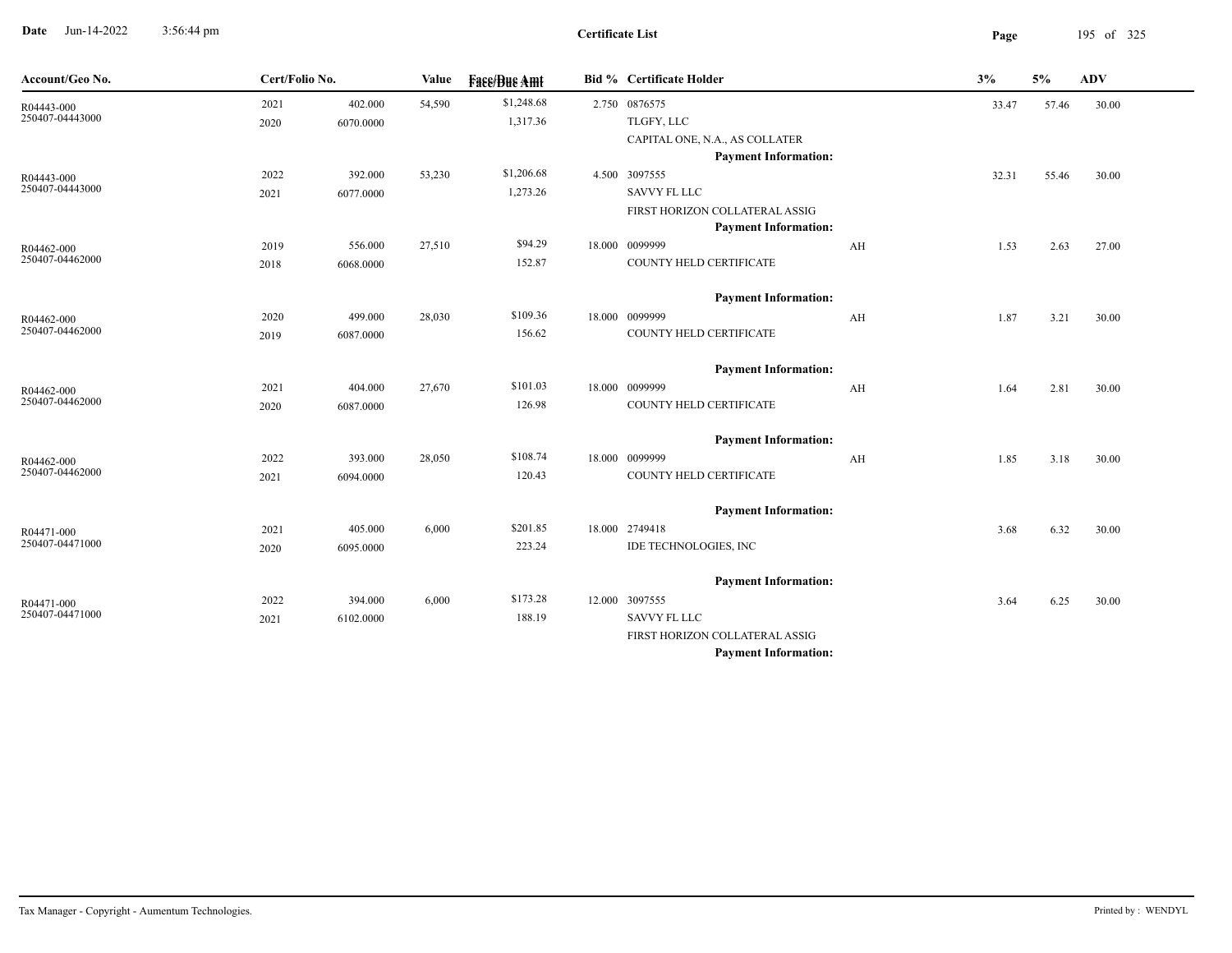**Date** Jun-14-2022 3:56:44 pm **Page** 196 of 325 3:56:44 pm

**Certificate List**

| Account/Geo No.               | Cert/Folio No. |           | Value  | <b>Fase/Bue Amt</b> | <b>Bid % Certificate Holder</b>                               | 3%    | 5%    | ADV   |
|-------------------------------|----------------|-----------|--------|---------------------|---------------------------------------------------------------|-------|-------|-------|
| R04472-000                    | 2016           | 466.000   | 2,050  | \$84.65             | 18.000 2361903                                                | 1.27  | 2.17  | 27.00 |
| 250407-04472000               | 2015           | 5994.0000 |        | 183.59              | BLACK BELT ENERGY, LLC                                        |       |       |       |
|                               |                |           |        |                     | <b>Payment Information:</b>                                   |       |       |       |
| R04472-000                    | 2017           | 465.000   | 2,050  | \$84.32             | 18.000 3763869                                                | 1.26  | 2.16  | 27.00 |
| 250407-04472000               | 2016           | 6027.0000 |        | 167.72              | STAMPHOUSE HOLDINGS, LLC                                      |       |       |       |
|                               |                |           |        |                     | <b>Payment Information:</b>                                   |       |       |       |
| R04472-000                    | 2018           | 468.000   | 2,050  | \$84.57             | 18.000 3947714                                                | 1.26  | 2.17  | 27.00 |
| 250407-04472000               | 2017           | 6056.0000 |        | 152.98              | FAVAN FARMS, LLC                                              |       |       |       |
|                               |                |           |        |                     | <b>Payment Information:</b>                                   |       |       |       |
| R04472-000                    | 2019           | 559.000   | 2,050  | \$84.17             | 18.000 0099999                                                | 1.25  | 2.15  | 27.00 |
| 250407-04472000               | 2018           | 6077.0000 |        | 137.13              | COUNTY HELD CERTIFICATE                                       |       |       |       |
|                               |                |           |        |                     | <b>Payment Information:</b>                                   |       |       |       |
| R04472-000                    | 2020           | 501.000   | 2,050  | \$87.57             | 18.000 0099999                                                | 1.26  | 2.17  | 30.00 |
| 250407-04472000               | 2019           | 6096.0000 |        | 126.66              | COUNTY HELD CERTIFICATE                                       |       |       |       |
|                               |                |           |        |                     | <b>Payment Information:</b>                                   |       |       |       |
| R04472-000                    | 2021           | 406.000   | 2,050  | \$87.32             | 18.000 0099999                                                | 1.26  | 2.16  | 30.00 |
| 250407-04472000               | 2020           | 6096.0000 |        | 110.60              | COUNTY HELD CERTIFICATE                                       |       |       |       |
|                               |                |           |        |                     | <b>Payment Information:</b>                                   |       |       |       |
| R04472-000                    | 2022           | 395.000   | 2,050  | \$86.85             | 18.000 0099999                                                | 1.24  | 2.14  | 30.00 |
| 250407-04472000               | 2021           | 6103.0000 |        | 97.44               | COUNTY HELD CERTIFICATE                                       |       |       |       |
|                               |                |           |        |                     | <b>Payment Information:</b>                                   |       |       |       |
| R04476-000                    | 2022           | 396.000   | 1,050  | \$64.96             | 17.000 5356947                                                | 0.64  | 1.09  | 30.00 |
| 250407-04476000               | 2021           | 6106.0000 |        | 74.46               | DCR UNLIMITED INC                                             |       |       |       |
|                               |                |           |        |                     | <b>Payment Information:</b>                                   |       |       |       |
| R04478-000                    | 2021           | 407.000   | 15,270 | \$379.52            | 2.750 3097555                                                 | 9.36  | 16.07 | 30.00 |
| 250407-04478000               | 2020           | 6100.0000 |        | 404.75              | <b>SAVVY FL LLC</b>                                           |       |       |       |
|                               |                |           |        |                     | FIRST HORIZON COLLATERAL ASSIG                                |       |       |       |
|                               |                |           |        |                     | <b>Payment Information:</b>                                   |       |       |       |
| R04478-000<br>250407-04478000 | 2022           | 397.000   | 16,790 | \$414.16            | 4.500 3097555                                                 | 10.32 | 17.72 | 30.00 |
|                               | 2021           | 6107.0000 |        | 441.12              | SAVVY FL LLC                                                  |       |       |       |
|                               |                |           |        |                     | FIRST HORIZON COLLATERAL ASSIG<br><b>Payment Information:</b> |       |       |       |
|                               |                |           |        |                     |                                                               |       |       |       |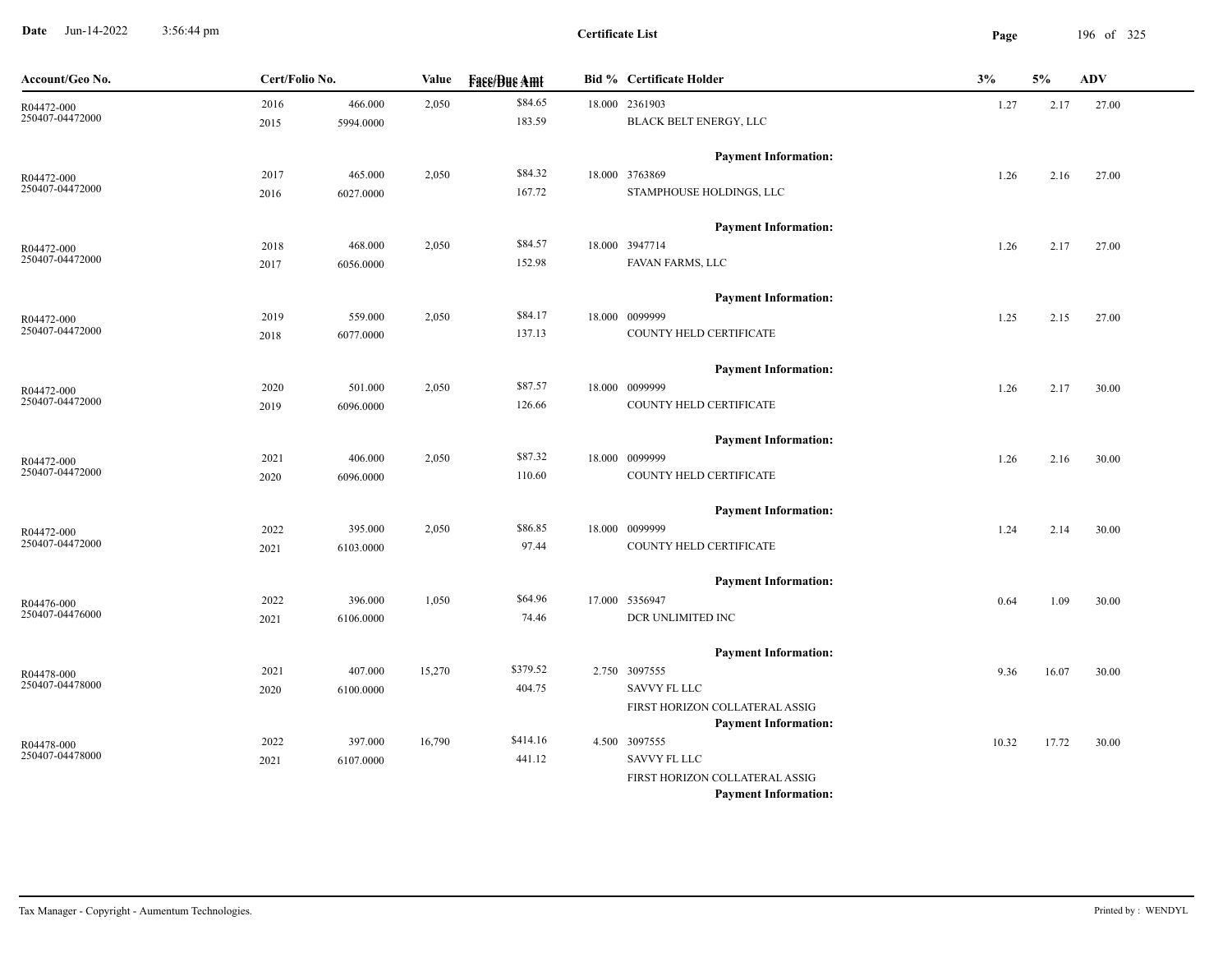**Date** Jun-14-2022 3:56:44 pm **Page** 197 of 325 3:56:44 pm

| Account/Geo No.               | Cert/Folio No. |           | Value  | <b>Fase/Bue Amt</b> | <b>Bid % Certificate Holder</b> | 3%                                                |       | 5%    | <b>ADV</b> |
|-------------------------------|----------------|-----------|--------|---------------------|---------------------------------|---------------------------------------------------|-------|-------|------------|
| R04482-000                    | 2021           | 408.000   | 500    | \$53.06             | 18.000 5356931                  |                                                   | 0.31  | 0.53  | 30.00      |
| 250407-04482000               | 2020           | 6104.0000 |        | 69.66               | GATHERS NO MOSS, LLC            |                                                   |       |       |            |
|                               |                |           |        |                     | <b>Payment Information:</b>     |                                                   |       |       |            |
| R04482-000                    | 2022           | 398.000   | 500    | \$52.93             | 18.000 4538296                  |                                                   | 0.30  | 0.52  | 30.00      |
| 250407-04482000               | 2021           | 6111.0000 |        | 61.83               | RICKY W BOVINET                 |                                                   |       |       |            |
|                               |                |           |        |                     | <b>Payment Information:</b>     |                                                   |       |       |            |
| R04483-000                    | 2016           | 467.000   | 25,679 | \$610.88            | 14.500 0000002                  |                                                   | 15.86 | 27.23 | 27.00      |
| 250407-04483000               | 2015           | 6003.0000 |        | 1,155.98            | <b>BLEVINS JOHN E</b>           |                                                   |       |       |            |
|                               |                |           |        |                     | <b>BLEVINS JOHN E</b>           |                                                   |       |       |            |
|                               |                |           |        |                     | <b>Payment Information:</b>     |                                                   |       |       |            |
| R04483-000                    | 2018           | 470.000   | 25,230 | \$599.79            | 11.750 0000136                  |                                                   | 15.56 | 26.70 | 27.00      |
| 250407-04483000               | 2017           | 6065.0000 |        | 893.81              | ANNA FERTIC FOUNDATION INC      |                                                   |       |       |            |
|                               |                |           |        |                     | <b>Payment Information:</b>     |                                                   |       |       |            |
| R04483-000                    | 2021           | 409.000   | 23,280 | \$556.58            | 11.750 0002753                  |                                                   | 14.27 | 24.50 | 30.00      |
| 250407-04483000               | 2020           | 6105.0000 |        | 633.68              | LUCA 2, LLC                     |                                                   |       |       |            |
|                               |                |           |        |                     | <b>Payment Information:</b>     |                                                   |       |       |            |
| R04483-000                    | 2022           | 399.000   | 23,010 | \$545.46            | 18.000 0099999                  |                                                   | 13.97 | 23.97 | 30.00      |
| 250407-04483000               | 2021           | 6112.0000 |        | 578.98              | COUNTY HELD CERTIFICATE         |                                                   |       |       |            |
|                               |                |           |        |                     | <b>Payment Information:</b>     |                                                   |       |       |            |
| R04485-200                    | 2016           | 468.000   | 7,090  | \$196.90            | 17.750 0000136                  |                                                   | 4.38  | 7.52  | 27.00      |
| 250407-04485200               | 2015           | 6007.0000 |        | 415.76              | ANNA FERTIC FOUNDATION INC      |                                                   |       |       |            |
|                               |                |           |        |                     | <b>Payment Information:</b>     |                                                   |       |       |            |
|                               | 2021           | 410.000   | 7,090  | \$198.72            | 12.250 3097555                  |                                                   | 4.35  | 7.46  | 30.00      |
| R04485-200<br>250407-04485200 | 2020           | 6109.0000 |        | 231.34              | SAVVY FL LLC                    |                                                   |       |       |            |
|                               |                |           |        |                     | FIRST HORIZON COLLATERAL ASSIG  |                                                   |       |       |            |
|                               |                |           |        |                     | <b>Payment Information:</b>     |                                                   |       |       |            |
| R04485-200                    | 2022           | 400.000   | 7,090  | \$197.13            | 17.750 4538291                  |                                                   | 4.30  | 7.39  | 30.00      |
| 250407-04485200               | 2021           | 6116.0000 |        | 213.24              | MATHON TAX CERT 2019 LLC        |                                                   |       |       |            |
|                               |                |           |        |                     | MATHON TAX CERT 2019 LLC & U.S  |                                                   |       |       |            |
|                               |                |           |        |                     | <b>Payment Information:</b>     |                                                   |       |       |            |
| R04494-000                    | 2020           | 503.000   | 23,420 | \$562.58            | 0.250 0003192                   |                                                   | 14.44 | 24.79 | 30.00      |
| 250407-04494000               | 2019           | 6118.0000 |        | 2,429.79            | ATCF IIÂ FLORIDA-A LLC          |                                                   |       |       |            |
|                               |                |           |        |                     | <b>Payment Information:</b>     | $\ast\ast\ast$ APPLICATION INFO $\ast\ast\ast$    |       |       |            |
|                               |                |           |        |                     |                                 | APPL TYPE: APPLIED                                |       |       |            |
|                               |                |           |        |                     |                                 | DATE APPLIED: 05.02.2022<br>RECEIPT: 2110038.0004 |       |       |            |
|                               |                |           |        |                     |                                 | AMOUNT: \$185.00                                  |       |       |            |
|                               |                |           |        |                     |                                 | APPLICANT: 0003192                                |       |       |            |
|                               |                |           |        |                     |                                 |                                                   |       |       |            |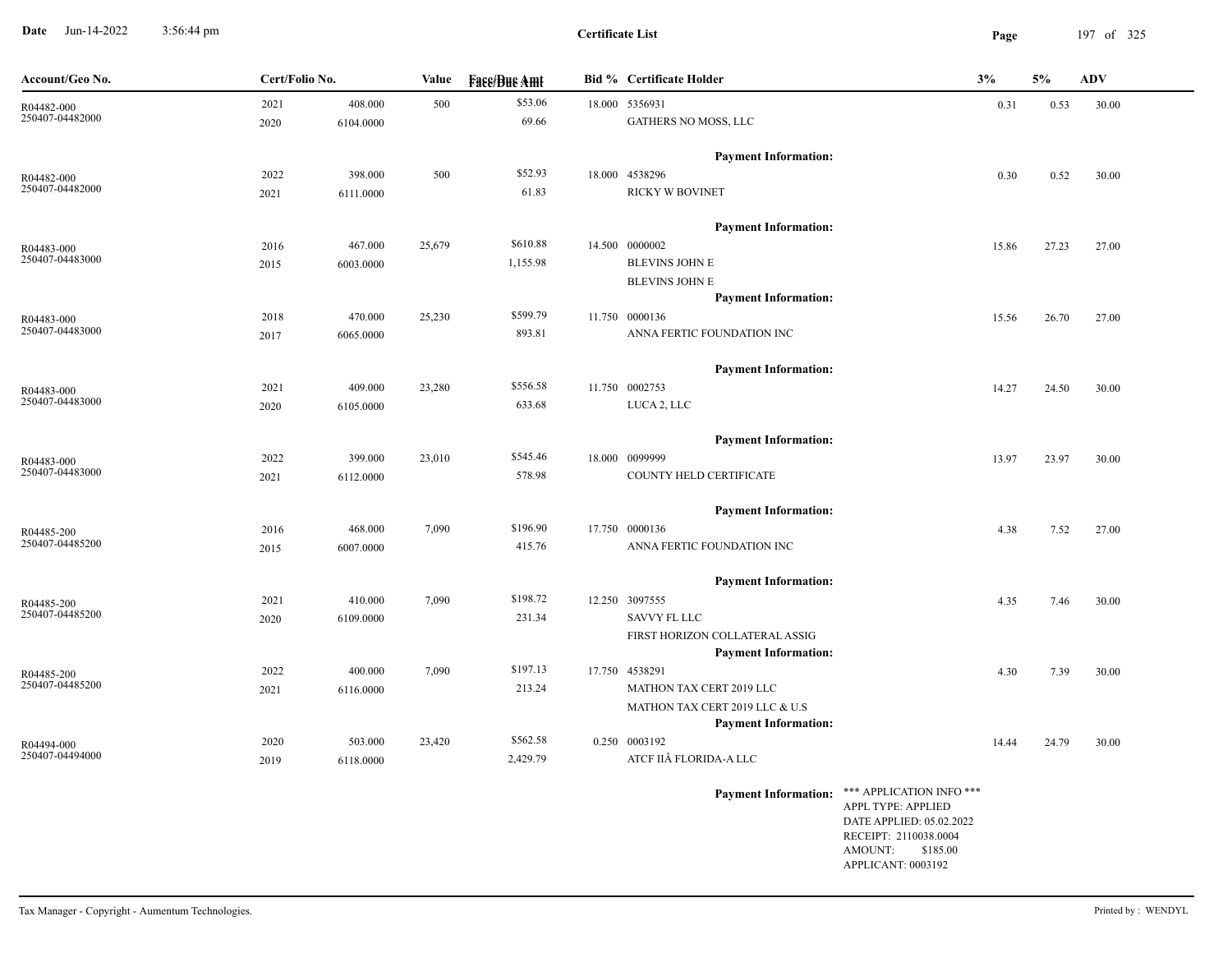**Date** Jun-14-2022 3:56:44 pm **Page** 198 of 325 3:56:44 pm

| Account/Geo No.               | Cert/Folio No. |           | Value  | <b>Fase/Bue Amt</b> | <b>Bid % Certificate Holder</b>                               |    | 3%    | 5%    | <b>ADV</b> |
|-------------------------------|----------------|-----------|--------|---------------------|---------------------------------------------------------------|----|-------|-------|------------|
| R04495-000<br>250407-04495000 | 2022           | 401.000   | 24,660 | \$581.56            | 6.750 3097555                                                 |    | 14.97 | 25.69 | 30.00      |
|                               | 2021           | 6126.0000 |        | 616.89              | SAVVY FL LLC                                                  |    |       |       |            |
|                               |                |           |        |                     | FIRST HORIZON COLLATERAL ASSIG                                |    |       |       |            |
|                               |                |           |        |                     | <b>Payment Information:</b>                                   |    |       |       |            |
| R04525-600                    | 2021           | 412.000   | 6,000  | \$174.64            | 12.250 3097555                                                |    | 3.68  | 6.32  | 30.00      |
| 250407-04525600               | 2020           | 6138.0000 |        | 204.07              | <b>SAVVY FL LLC</b>                                           |    |       |       |            |
|                               |                |           |        |                     | FIRST HORIZON COLLATERAL ASSIG<br><b>Payment Information:</b> |    |       |       |            |
| R04529-000                    | 2016           | 471.000   | 6,230  | \$177.75            | 18.000 2361903                                                |    | 3.85  | 6.61  | 27.00      |
| 250407-04529000               | 2015           | 6043.0000 |        | 378.64              | BLACK BELT ENERGY, LLC                                        |    |       |       |            |
|                               |                |           |        |                     | <b>Payment Information:</b>                                   |    |       |       |            |
| R04529-000                    | 2017           | 471.000   | 6,230  | \$176.72            | 18.000 3763869                                                |    | 3.82  | 6.56  | 27.00      |
| 250407-04529000               | 2016           | 6076.0000 |        | 344.67              | STAMPHOUSE HOLDINGS, LLC                                      |    |       |       |            |
|                               |                |           |        |                     | <b>Payment Information:</b>                                   |    |       |       |            |
| R04529-000                    | 2018           | 472.000   | 6,230  | \$177.47            | 17.750 0003179                                                |    | 3.84  | 6.59  | 27.00      |
| 250407-04529000               | 2017           | 6105.0000 |        | 312.35              | MATHON INVESTMENTS CORPORATION                                |    |       |       |            |
|                               |                |           |        |                     | US CENTURY BANK                                               |    |       |       |            |
|                               |                |           |        |                     | <b>Payment Information:</b>                                   |    |       |       |            |
| R04529-000<br>250407-04529000 | 2019           | 564.000   | 6,230  | \$176.27            | 18.000 4538291                                                |    | 3.81  | 6.54  | 27.00      |
|                               | 2018           | 6126.0000 |        | 280.35              | MATHON TAX CERT 2019 LLC                                      |    |       |       |            |
|                               |                |           |        |                     | MATHON TAX CERT 2019 LLC & U.S<br><b>Payment Information:</b> |    |       |       |            |
| R04529-000                    | 2020           | 505.000   | 6,310  | \$182.25            | 18.000 0099999                                                |    | 3.89  | 6.68  | 30.00      |
| 250407-04529000               | 2019           | 6145.0000 |        | 256.84              | COUNTY HELD CERTIFICATE                                       |    |       |       |            |
|                               |                |           |        |                     | <b>Payment Information:</b>                                   |    |       |       |            |
| R04529-000                    | 2021           | 413.000   | 6,310  | \$181.48            | 17.750 2749413                                                |    | 3.87  | 6.64  | 30.00      |
| 250407-04529000               | 2020           | 6145.0000 |        | 222.63              | APPLEWHITE ACQUISITIONS, LLC                                  |    |       |       |            |
|                               |                |           |        |                     | <b>Payment Information:</b>                                   |    |       |       |            |
| R04529-000                    | 2022           | 404.000   | 6,940  | \$201.61            | 18.000 5356947                                                |    | 4.43  | 7.60  | 30.00      |
| 250407-04529000               | 2021           | 6152.0000 |        | 217.94              | DCR UNLIMITED INC                                             |    |       |       |            |
|                               |                |           |        |                     | <b>Payment Information:</b>                                   |    |       |       |            |
| R04531-500                    | 2022           | 405.000   | 82,160 | \$899.14            | 0.250 5356948                                                 | AH | 23.78 | 40.82 | 30.00      |
| 250407-04531500               | 2021           | 6155.0000 |        | 950.35              | CC2 FL LLC                                                    |    |       |       |            |
|                               |                |           |        |                     |                                                               |    |       |       |            |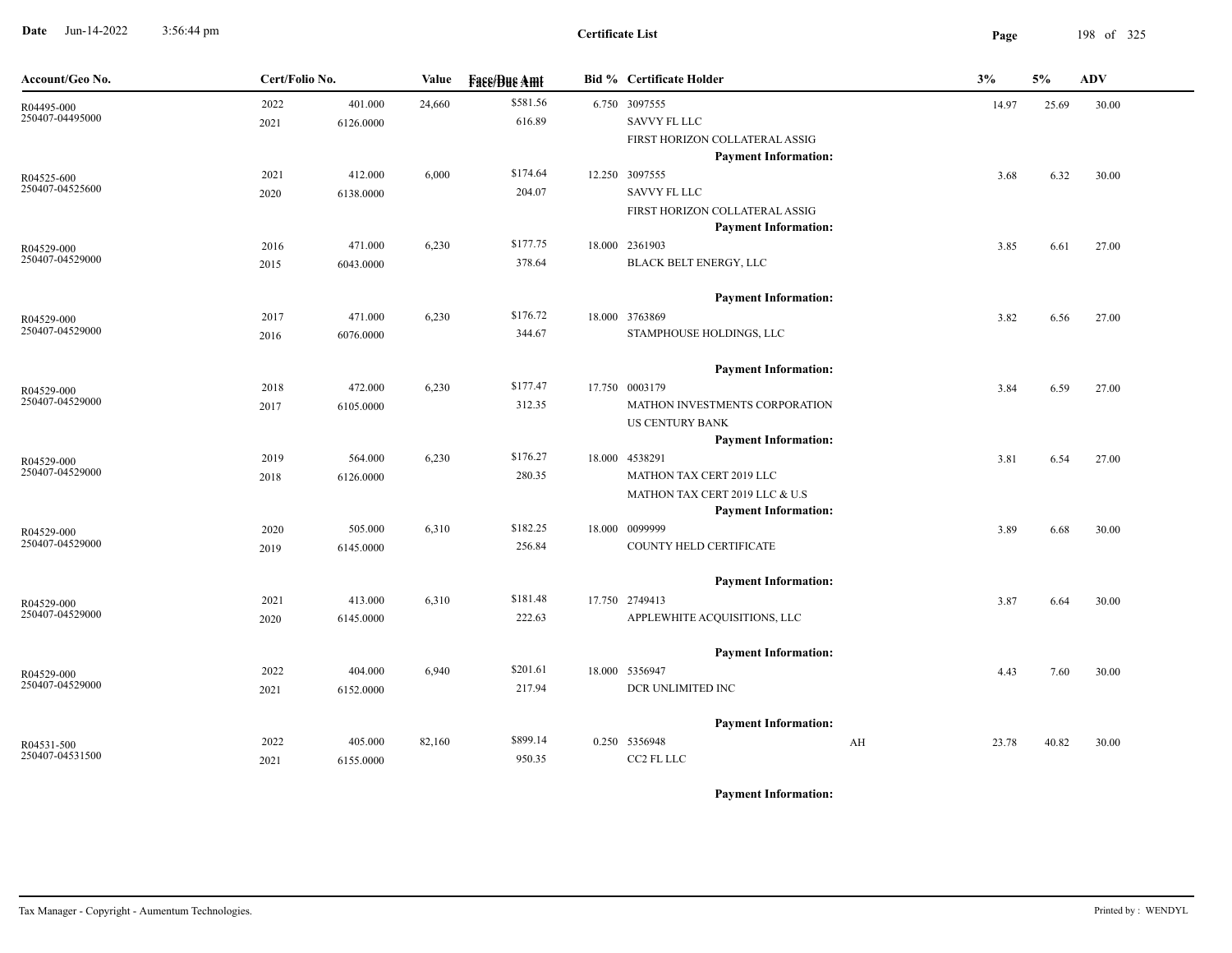**Date** Jun-14-2022 3:56:44 pm **Page** 199 of 325 3:56:44 pm

| Account/Geo No. | Cert/Folio No. |           | Value  | <b>Face/Bue Amt</b> | <b>Bid % Certificate Holder</b>                               |                         | 3%    | 5%     | <b>ADV</b> |
|-----------------|----------------|-----------|--------|---------------------|---------------------------------------------------------------|-------------------------|-------|--------|------------|
| R04538-000      | 2021           | 414.000   | 96,940 | \$2,184.81          | 0.250 0003192                                                 |                         | 59.44 | 102.04 | 30.00      |
| 250407-04538000 | 2020           | 6152.0000 |        | 2,300.30            | ATCF IIÂ FLORIDA-A LLC                                        |                         |       |        |            |
|                 |                |           |        |                     | <b>Payment Information:</b>                                   |                         |       |        |            |
| R04538-000      | 2022           | 406.000   | 93,460 | \$2,086.92          | 0.250 0003192                                                 |                         | 56.72 | 97.38  | 30.00      |
| 250407-04538000 | 2021           | 6159.0000 |        | 2,197.52            | ATCF IIÂ FLORIDA-A LLC                                        |                         |       |        |            |
|                 |                |           |        |                     | <b>Payment Information:</b>                                   |                         |       |        |            |
| R04551-000      | 2022           | 407.000   | 45,170 | \$472.40            | 0.250 5356948                                                 | AH                      | 11.94 | 20.50  | 30.00      |
| 250407-04551000 | 2021           | 6172.0000 |        | 502.27              | CC2 FL LLC                                                    |                         |       |        |            |
|                 |                |           |        |                     | <b>Payment Information:</b>                                   |                         |       |        |            |
| R04555-000      | 2022           | 408.000   | 27,670 | \$100.42            | 18.000 0099999                                                | $\mathbf{A} \mathbf{H}$ | 1.62  | 2.78   | 30.00      |
| 250407-04555000 | 2021           | 6179.0000 |        | 111.69              | COUNTY HELD CERTIFICATE                                       |                         |       |        |            |
|                 |                |           |        |                     | <b>Payment Information:</b>                                   |                         |       |        |            |
| R04559-000      | 2020           | 508.000   | 34,660 | \$812.45            | 3.500 0876575                                                 |                         | 21.37 | 36.69  | 30.00      |
| 250407-04559000 | 2019           | 6175.0000 |        | 877.94              | TLGFY, LLC                                                    |                         |       |        |            |
|                 |                |           |        |                     | CAPITAL ONE, N.A., AS COLLATER<br><b>Payment Information:</b> |                         |       |        |            |
| R04559-000      | 2021           | 416.000   | 61,160 | \$668.87            | 11.750 5331818                                                | AH                      | 17.39 | 29.85  | 30.00      |
| 250407-04559000 | 2020           | 6175.0000 |        | 760.26              | CCH FL 2 LLC                                                  |                         |       |        |            |
|                 |                |           |        |                     | <b>Payment Information:</b>                                   |                         |       |        |            |
| R04559-000      | 2022           | 409.000   | 62,010 | \$667.98            | 0.250 4247548                                                 | AH                      | 17.36 | 29.81  | 30.00      |
| 250407-04559000 | 2021           | 6182.0000 |        | 707.63              | ASSEMBLY TAX 36, LLC                                          |                         |       |        |            |
|                 |                |           |        |                     | ASSEMBLY TAX 36 LLC CARE OF CU                                |                         |       |        |            |
|                 |                |           |        |                     | <b>Payment Information:</b>                                   |                         |       |        |            |
| R04565-000      | 2019           | 567.000   | 1,000  | \$61.03             | 18.000 0876507                                                |                         | 0.61  | 1.05   | 27.00      |
| 250407-04565000 | 2018           | 6163.0000 |        | 101.15              | <b>EDMISTON MELENDA J</b>                                     |                         |       |        |            |
|                 |                |           |        |                     | <b>Payment Information:</b>                                   |                         |       |        |            |
| R04565-000      | 2020           | 510.000   | 1,000  | \$64.23             | 18.000 0099999                                                |                         | 0.62  | 1.06   | 30.00      |
| 250407-04565000 | 2019           | 6182.0000 |        | 94.57               | COUNTY HELD CERTIFICATE                                       |                         |       |        |            |
|                 |                |           |        |                     | <b>Payment Information:</b>                                   |                         |       |        |            |
| R04565-000      | 2021           | 417.000   | 1,000  | \$64.09             | 18.000 5356931                                                |                         | 0.61  | 1.05   | 30.00      |
| 250407-04565000 | 2020           | 6182.0000 |        | 82.84               | GATHERS NO MOSS, LLC                                          |                         |       |        |            |
|                 |                |           |        |                     | <b>Payment Information:</b>                                   |                         |       |        |            |
| R04565-000      | 2022           | 410.000   | 1,000  | \$63.88             | 18.000 4538296                                                |                         | 0.61  | 1.04   | 30.00      |
| 250407-04565000 | 2021           | 6189.0000 |        | 73.32               | <b>RICKY W BOVINET</b>                                        |                         |       |        |            |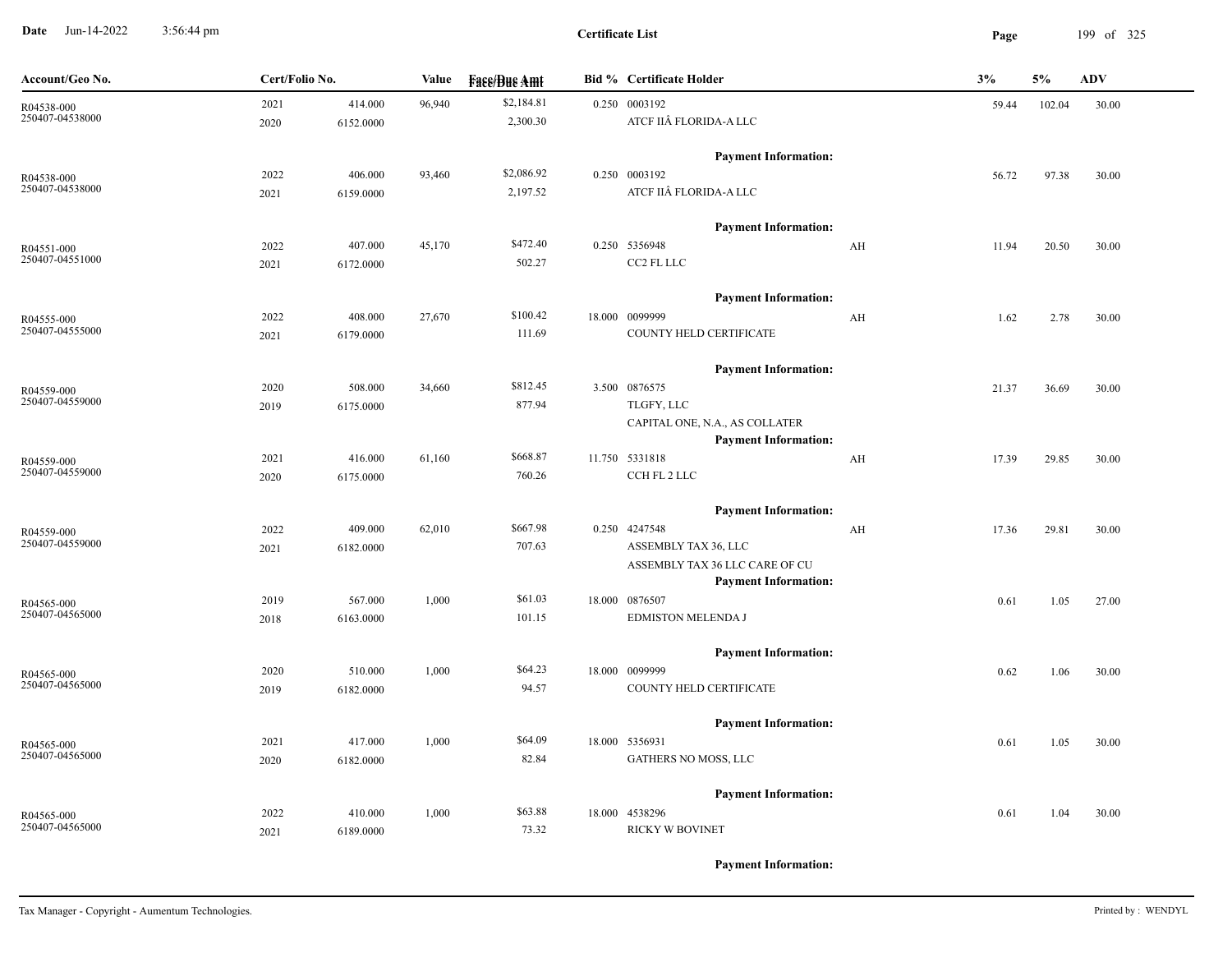**Date** Jun-14-2022 3:56:44 pm **Page** 200 of 325 3:56:44 pm

| Account/Geo No. | Cert/Folio No. |           | Value   | <b>Face/Bue Amt</b> |        | <b>Bid % Certificate Holder</b> |    | 3%    | 5%     | <b>ADV</b> |
|-----------------|----------------|-----------|---------|---------------------|--------|---------------------------------|----|-------|--------|------------|
| R04572-100      | 2022           | 411.000   | 1,550   | \$75.92             |        | 17.000 5356947                  |    | 0.94  | 1.62   | 30.00      |
| 250407-04572100 | 2021           | 6196.0000 |         | 85.97               |        | DCR UNLIMITED INC               |    |       |        |            |
|                 |                |           |         |                     |        | <b>Payment Information:</b>     |    |       |        |            |
| R04581-000      | 2022           | 412.000   | 3,500   | \$118.59            | 17.750 | 5366572                         |    | 2.12  | 3.65   | 30.00      |
| 250407-04581000 | 2021           | 6206.0000 |         | 130.77              |        | AVK REAL ESTATE LLC             |    |       |        |            |
|                 |                |           |         |                     |        | <b>Payment Information:</b>     |    |       |        |            |
| R04581-001      | 2022           | 413.000   | 7,240   | \$209.22            |        | 17.750 4538291                  |    | 4.64  | 7.96   | 30.00      |
| 250407-04581001 | 2021           | 6207.0000 |         | 225.93              |        | MATHON TAX CERT 2019 LLC        |    |       |        |            |
|                 |                |           |         |                     |        | MATHON TAX CERT 2019 LLC & U.S  |    |       |        |            |
|                 |                |           |         |                     |        | <b>Payment Information:</b>     |    |       |        |            |
| R04589-000      | 2022           | 414.000   | 115,290 | \$2,564.57          |        | 0.250 4247548                   |    | 69.97 | 120.12 | 30.00      |
| 250407-04589000 | 2021           | 6213.0000 |         | 2,699.05            |        | ASSEMBLY TAX 36, LLC            |    |       |        |            |
|                 |                |           |         |                     |        | ASSEMBLY TAX 36 LLC CARE OF CU  |    |       |        |            |
|                 |                |           |         |                     |        | <b>Payment Information:</b>     |    |       |        |            |
| R04612-000      | 2022           | 415.000   | 4,600   | \$146.65            |        | 16.750 4538291                  |    | 2.90  | 4.98   | 30.00      |
| 250407-04612000 | 2021           | 6237.0000 |         | 160.23              |        | MATHON TAX CERT 2019 LLC        |    |       |        |            |
|                 |                |           |         |                     |        | MATHON TAX CERT 2019 LLC & U.S  |    |       |        |            |
|                 |                |           |         |                     |        | <b>Payment Information:</b>     |    |       |        |            |
| R04617-000      | 2022           | 416.000   | 26,400  | \$72.64             |        | 18.000 0099999                  | AH | 0.85  | 1.46   | 30.00      |
| 250407-04617000 | 2021           | 6241.0000 |         | 82.52               |        | COUNTY HELD CERTIFICATE         |    |       |        |            |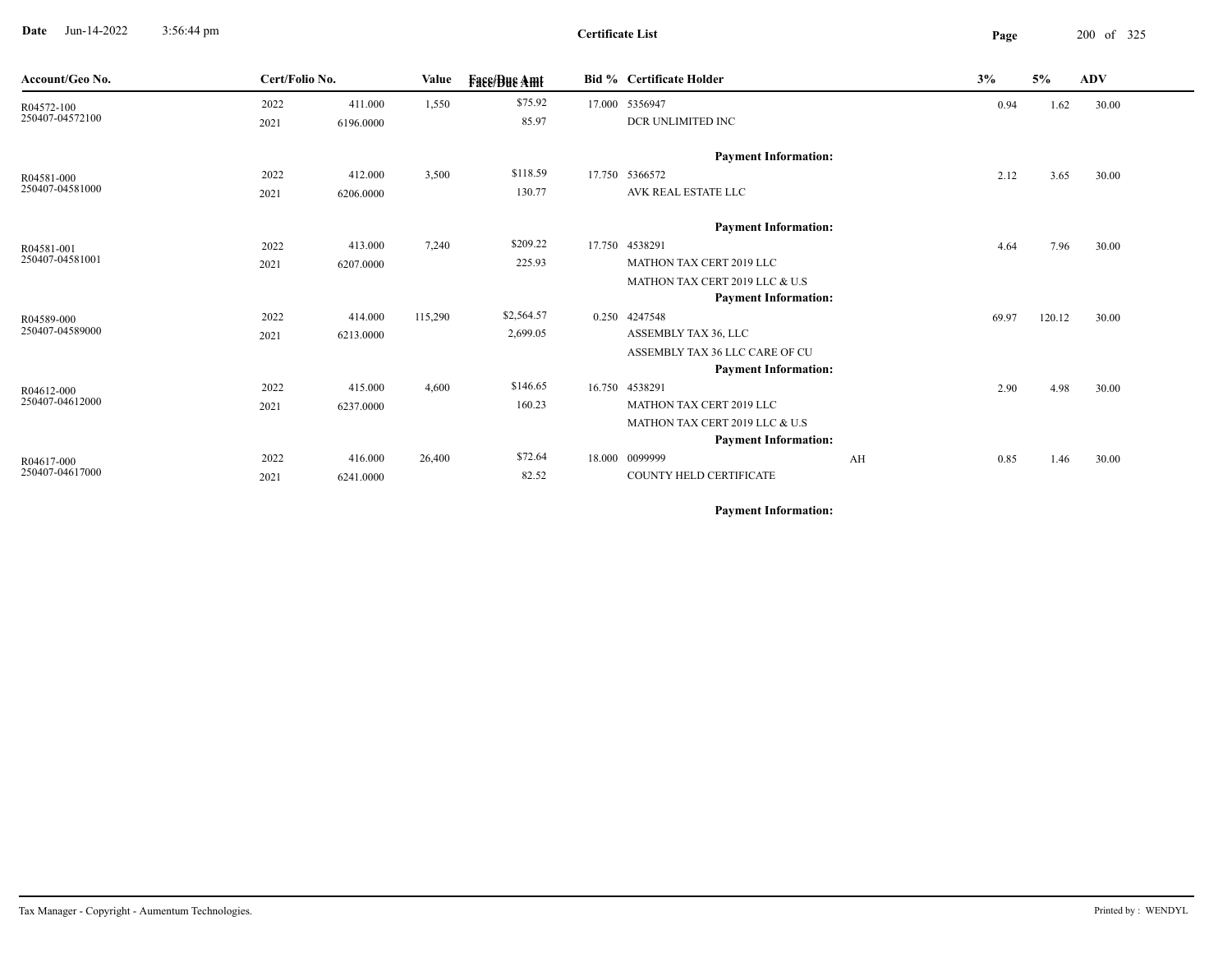**Date** Jun-14-2022 3:56:44 pm **Page** 201 of 325 3:56:44 pm

| Account/Geo No.               | Cert/Folio No. |           | Value  | <b>Fass/Bus Amt</b> | <b>Bid % Certificate Holder</b>               |    | 3%   | 5%    | $\mathbf{ADV}$ |
|-------------------------------|----------------|-----------|--------|---------------------|-----------------------------------------------|----|------|-------|----------------|
| R04623-100                    | 2016           | 482.000   | 250    | \$44.55             | 17.750 0000136                                |    | 0.15 | 0.26  | 27.00          |
| 250407-04623100               | 2015           | 6140.0000 |        | 98.90               | ANNA FERTIC FOUNDATION INC                    |    |      |       |                |
|                               |                |           |        |                     | <b>Payment Information:</b>                   |    |      |       |                |
| R04623-100                    | 2017           | 479.000   | 250    | \$44.52             | 18.000 2361900                                |    | 0.15 | 0.26  | 27.00          |
| 250407-04623100               | 2016           | 6173.0000 |        | 91.51               | SHO, LLC                                      |    |      |       |                |
|                               |                |           |        |                     | <b>Payment Information:</b>                   |    |      |       |                |
| R04623-100                    | 2019           | 576.000   | 250    | \$44.50             | 18.000 0099999                                |    | 0.15 | 0.26  | 27.00          |
| 250407-04623100               | 2018           | 6221.0000 |        | 75.45               | COUNTY HELD CERTIFICATE                       |    |      |       |                |
|                               |                |           |        |                     | <b>Payment Information:</b>                   |    |      |       |                |
|                               | 2020           | 518.000   | 250    | \$47.54             | 18.000 0099999                                |    | 0.15 | 0.26  | 30.00          |
| R04623-100<br>250407-04623100 | 2019           | 6240.0000 |        | 71.62               | COUNTY HELD CERTIFICATE                       |    |      |       |                |
|                               |                |           |        |                     |                                               |    |      |       |                |
|                               | 2021           | 424.000   | 250    | \$47.51             | <b>Payment Information:</b><br>18.000 5356931 |    |      |       |                |
| R04623-100<br>250407-04623100 | 2020           | 6240.0000 |        | 63.02               | GATHERS NO MOSS, LLC                          |    | 0.15 | 0.26  | 30.00          |
|                               |                |           |        |                     |                                               |    |      |       |                |
|                               |                |           |        |                     | <b>Payment Information:</b>                   |    |      |       |                |
| R04623-100<br>250407-04623100 | 2022           | 417.000   | 250    | \$47.47             | 18.000 0099999                                |    | 0.15 | 0.26  | 30.00          |
|                               | 2021           | 6247.0000 |        | 56.09               | COUNTY HELD CERTIFICATE                       |    |      |       |                |
|                               |                |           |        |                     | <b>Payment Information:</b>                   |    |      |       |                |
| R04641-000                    | 2020           | 520.000   | 31,500 | \$251.50            | 18.000 2749418                                | AH | 4.01 | 6.88  | 30.00          |
| 250407-04641000               | 2019           | 6256.0000 |        | 272.84              | IDE TECHNOLOGIES, INC                         |    |      |       |                |
|                               |                |           |        |                     | <b>Payment Information:</b>                   |    |      |       |                |
| R04641-000                    | 2021           | 425.000   | 32,220 | \$201.60            | 18.000 0099999                                | AH | 4.43 | 7.60  | 30.00          |
| 250407-04641000               | 2020           | 6256.0000 |        | 247.16              | COUNTY HELD CERTIFICATE                       |    |      |       |                |
|                               |                |           |        |                     | <b>Payment Information:</b>                   |    |      |       |                |
| R04641-000                    | 2022           | 418.000   | 32,670 | \$209.82            | 18.000 0099999                                | AH | 4.66 | 7.99  | 30.00          |
| 250407-04641000               | 2021           | 6263.0000 |        | 226.56              | COUNTY HELD CERTIFICATE                       |    |      |       |                |
|                               |                |           |        |                     |                                               |    |      |       |                |
| R04646-100                    | 2020           | 521.000   | 36,570 | \$299.18            | <b>Payment Information:</b><br>0.250 0876575  | AH | 7.13 | 12.25 | 30.00          |
| 250407-04646100               | 2019           | 6263.0000 |        | 320.39              | TLGFY, LLC                                    |    |      |       |                |
|                               |                |           |        |                     | CAPITAL ONE, N.A., AS COLLATER                |    |      |       |                |
|                               |                |           |        |                     | <b>Payment Information:</b>                   |    |      |       |                |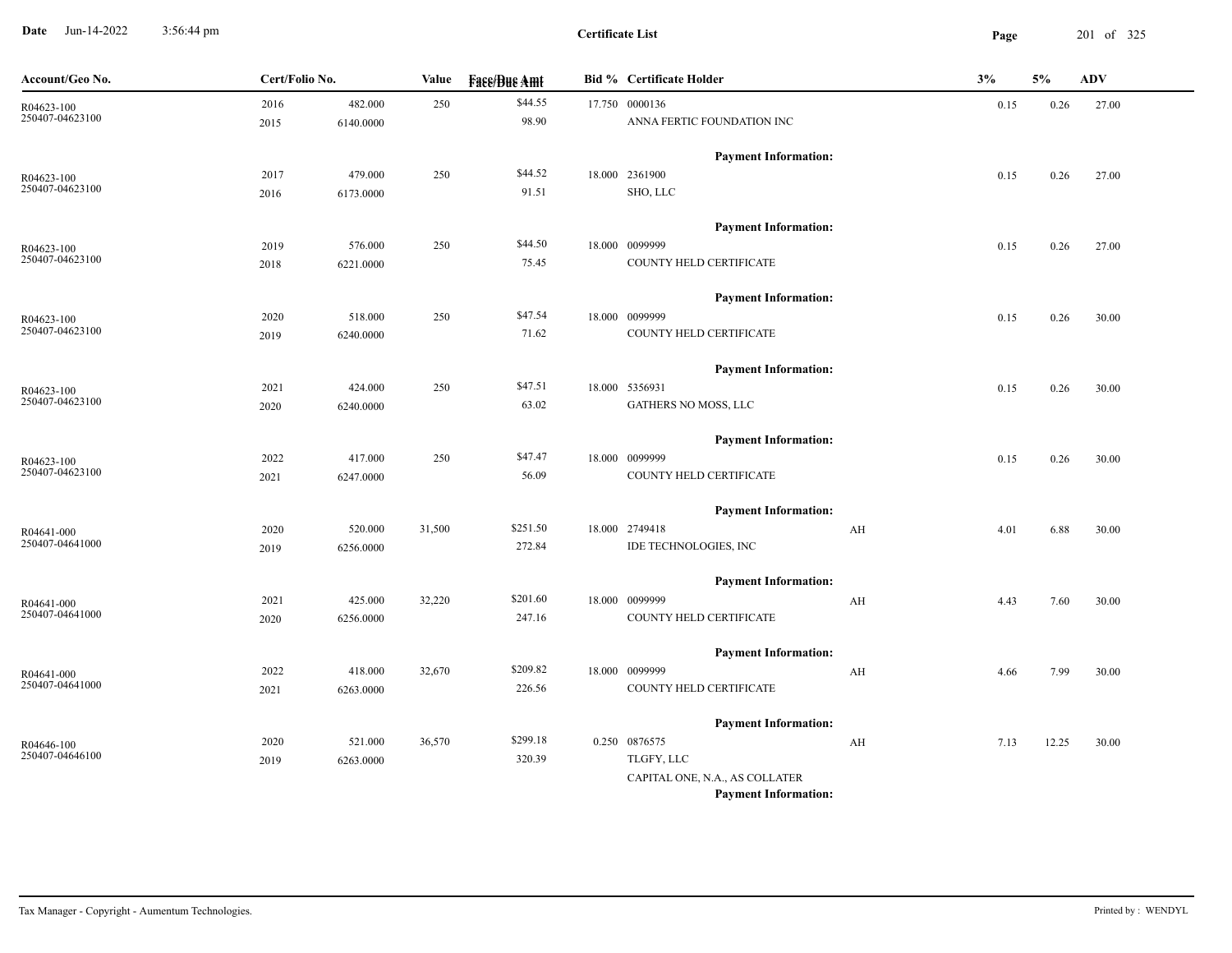**Date** Jun-14-2022 3:56:44 pm **Page** 202 of 325 3:56:44 pm

| Account/Geo No.               | Cert/Folio No. |           | Value  | <b>Fase/Bue Amt</b> | Bid % Certificate Holder       | 3%    | 5%    | <b>ADV</b> |  |
|-------------------------------|----------------|-----------|--------|---------------------|--------------------------------|-------|-------|------------|--|
| R04652-000                    | 2016           | 483.000   | 22,920 | \$549.44            | 14.500 0000002                 | 14.16 | 24.31 | 27.00      |  |
| 250407-04652000               | 2015           | 6168.0000 |        | 1,040.34            | <b>BLEVINS JOHN E</b>          |       |       |            |  |
|                               |                |           |        |                     | <b>BLEVINS JOHN E</b>          |       |       |            |  |
|                               |                |           |        |                     | <b>Payment Information:</b>    |       |       |            |  |
| R04652-000                    | 2017           | 481.000   | 22,510 | \$536.60            | 11.750 0000136                 | 13.80 | 23.70 | 27.00      |  |
| 250407-04652000               | 2016           | 6201.0000 |        | 863.36              | ANNA FERTIC FOUNDATION INC     |       |       |            |  |
|                               |                |           |        |                     | <b>Payment Information:</b>    |       |       |            |  |
| R04652-000                    | 2018           | 483.000   | 22,500 | \$539.12            | 13.750 2749417                 | 13.87 | 23.82 | 27.00      |  |
| 250407-04652000               | 2017           | 6228.0000 |        | 848.06              | MICHAEL E. HOLLAND             |       |       |            |  |
|                               |                |           |        |                     | <b>DOLORES A. HOLLAND</b>      |       |       |            |  |
|                               |                |           |        |                     | <b>Payment Information:</b>    |       |       |            |  |
| R04652-000                    | 2019           | 579.000   | 22,100 | \$525.93            | 12.500 2749417                 | 13.51 | 23.19 | 27.00      |  |
| 250407-04652000               | 2018           | 6249.0000 |        | 734.88              | MICHAEL E. HOLLAND             |       |       |            |  |
|                               |                |           |        |                     | <b>DOLORES A. HOLLAND</b>      |       |       |            |  |
|                               |                |           |        |                     | <b>Payment Information:</b>    |       |       |            |  |
| R04652-000                    | 2020           | 522.000   | 22,650 | \$545.48            | 16.750 2749417                 | 13.97 | 23.98 | 30.00      |  |
| 250407-04652000               | 2019           | 6268.0000 |        | 742.08              | MICHAEL E. HOLLAND             |       |       |            |  |
|                               |                |           |        |                     | DOLORES A. HOLLAND             |       |       |            |  |
|                               |                |           |        |                     | <b>Payment Information:</b>    |       |       |            |  |
| R04652-000<br>250407-04652000 | 2021           | 426.000   | 3,960  | \$129.53            | 18.000 4538296                 | 2.43  | 4.17  | 30.00      |  |
|                               | 2020           | 6268.0000 |        | 161.04              | <b>RICKY W BOVINET</b>         |       |       |            |  |
|                               |                |           |        |                     | <b>Payment Information:</b>    |       |       |            |  |
| R04652-000                    | 2022           | 419.000   | 3,960  | \$128.64            | 18.000 0099999                 | 2.40  | 4.13  | 30.00      |  |
| 250407-04652000               | 2021           | 6275.0000 |        | 141.32              | COUNTY HELD CERTIFICATE        |       |       |            |  |
|                               |                |           |        |                     | <b>Payment Information:</b>    |       |       |            |  |
| R04653-000                    | 2022           | 420.000   | 21,250 | \$534.31            | 0.250 4247548                  | 13.66 | 23.44 | 30.00      |  |
| 250407-04653000               | 2021           | 6276.0000 |        | 567.28              | ASSEMBLY TAX 36, LLC           |       |       |            |  |
|                               |                |           |        |                     | ASSEMBLY TAX 36 LLC CARE OF CU |       |       |            |  |
|                               |                |           |        |                     | <b>Payment Information:</b>    |       |       |            |  |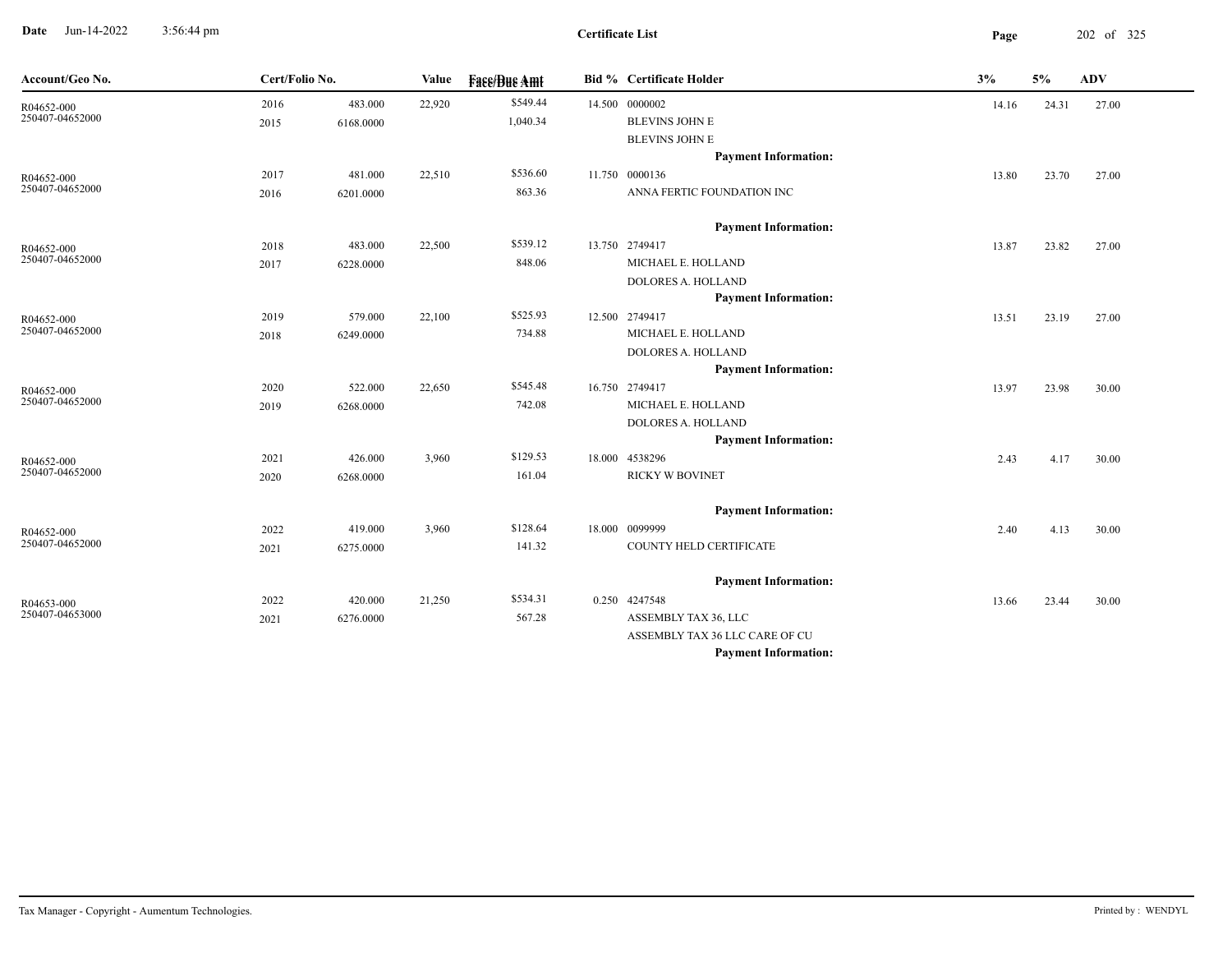**Date** Jun-14-2022 3:56:44 pm **Page** 203 of 325 3:56:44 pm

| Account/Geo No.               | Cert/Folio No. |           | Value  | <b>Fase/Bue Amt</b> | Bid % Certificate Holder                                      |    | 3%    | 5%    | ADV   |
|-------------------------------|----------------|-----------|--------|---------------------|---------------------------------------------------------------|----|-------|-------|-------|
| R04656-500                    | 2017           | 483.000   | 49,760 | \$586.34            | 12.000 2593330                                                | 01 | 15.18 | 26.06 | 27.00 |
| 250407-04656500               | 2016           | 6205.0000 |        | 950.26              | 5T WEALTH PARTNERS LP                                         |    |       |       |       |
|                               |                |           |        |                     | <b>Payment Information:</b>                                   |    |       |       |       |
| R04656-500                    | 2018           | 485.000   | 50,800 | \$600.57            | 6.750 2593330                                                 | AH | 15.58 | 26.74 | 27.00 |
| 250407-04656500               | 2017           | 6232.0000 |        | 772.35              | 5T WEALTH PARTNERS LP                                         |    |       |       |       |
|                               |                |           |        |                     | <b>Payment Information:</b>                                   |    |       |       |       |
| R04656-500                    | 2021           | 428.000   | 52,180 | \$609.13            | 0.250 4247548                                                 | AH | 15.73 | 27.01 | 30.00 |
| 250407-04656500               | 2020           | 6272.0000 |        | 645.84              | ASSEMBLY TAX 36, LLC                                          |    |       |       |       |
|                               |                |           |        |                     | ASSEMBLY TAX 36 LLC CARE OF CU                                |    |       |       |       |
|                               |                |           |        |                     | <b>Payment Information:</b>                                   |    |       |       |       |
| R04656-500<br>250407-04656500 | 2022           | 421.000   | 52,910 | \$608.14            | 0.250 4247548                                                 | AH | 15.70 | 26.96 | 30.00 |
|                               | 2021           | 6279.0000 |        | 644.80              | ASSEMBLY TAX 36, LLC                                          |    |       |       |       |
|                               |                |           |        |                     | ASSEMBLY TAX 36 LLC CARE OF CU<br><b>Payment Information:</b> |    |       |       |       |
|                               | 2022           | 422.000   | 7,530  | \$221.50            | 12.250 5356947                                                |    | 4.98  | 8.55  | 30.00 |
| R04666-000<br>250407-04666000 | 2021           | 6288.0000 |        | 238.83              | DCR UNLIMITED INC                                             |    |       |       |       |
|                               |                |           |        |                     |                                                               |    |       |       |       |
|                               |                |           |        | \$276.53            | <b>Payment Information:</b>                                   |    |       |       |       |
| R04674-000<br>250407-04674000 | 2021           | 429.000   | 35,610 | 296.61              | 0.250 0003192<br>ATCF IIÂ FLORIDA-A LLC                       | AH | 6.51  | 11.17 | 30.00 |
|                               | 2020           | 6289.0000 |        |                     |                                                               |    |       |       |       |
|                               |                |           |        |                     | <b>Payment Information:</b>                                   |    |       |       |       |
| R04674-000<br>250407-04674000 | 2022           | 423.000   | 36,100 | \$284.88            | 0.250 5356948                                                 | AH | 6.74  | 11.57 | 30.00 |
|                               | 2021           | 6296.0000 |        | 305.37              | CC2 FL LLC                                                    |    |       |       |       |
|                               |                |           |        |                     | <b>Payment Information:</b>                                   |    |       |       |       |
| R04703-000                    | 2021           | 430.000   | 34,420 | \$802.82            | 0.250 4247548                                                 |    | 21.10 | 36.23 | 30.00 |
| 250407-04703000               | 2020           | 6316.0000 |        | 849.21              | ASSEMBLY TAX 36, LLC                                          |    |       |       |       |
|                               |                |           |        |                     | ASSEMBLY TAX 36 LLC CARE OF CU                                |    |       |       |       |
|                               |                |           |        |                     | <b>Payment Information:</b>                                   |    |       |       |       |
| R04703-000<br>250407-04703000 | 2022           | 424.000   | 37,860 | \$916.22            | 0.250 4247548                                                 |    | 24.25 | 41.63 | 30.00 |
|                               | 2021           | 6323.0000 |        | 968.28              | ASSEMBLY TAX 36, LLC                                          |    |       |       |       |
|                               |                |           |        |                     | ASSEMBLY TAX 36 LLC CARE OF CU                                |    |       |       |       |
|                               |                |           |        |                     | <b>Payment Information:</b>                                   |    |       |       |       |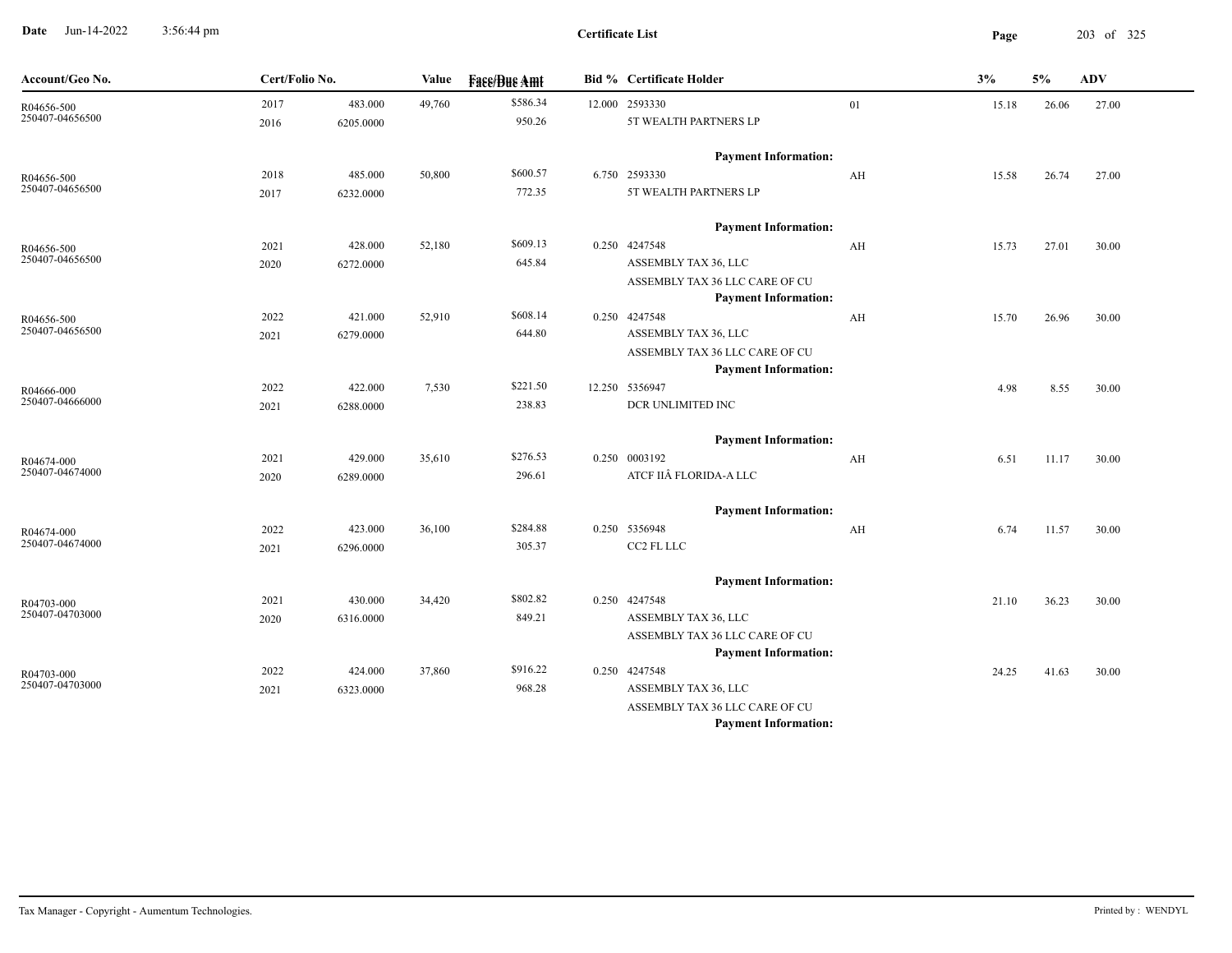**Date** Jun-14-2022 3:56:44 pm **Page** 204 of 325 3:56:44 pm

| Account/Geo No.               | Cert/Folio No. |                      | Value | <b>Face/Bue Amt</b> | <b>Bid % Certificate Holder</b>                                                                             | 3%   | 5%   | <b>ADV</b> |
|-------------------------------|----------------|----------------------|-------|---------------------|-------------------------------------------------------------------------------------------------------------|------|------|------------|
| R04716-000<br>250407-04716000 | 2018<br>2017   | 489.000<br>6285.0000 | 7,810 | \$212.61<br>353.42  | 15.500 0003179<br>MATHON INVESTMENTS CORPORATION<br><b>US CENTURY BANK</b>                                  | 4.82 | 8.27 | 27.00      |
| R04716-000<br>250407-04716000 | 2019<br>2018   | 584.000<br>6306.0000 | 7,580 | \$205.99<br>291.63  | <b>Payment Information:</b><br>12.500 3097555<br><b>SAVVY FL LLC</b><br>FIRST HORIZON COLLATERAL ASSIG      | 4.63 | 7.95 | 27.00      |
| R04716-000<br>250407-04716000 | 2022<br>2021   | 425.000<br>6331.0000 | 9,450 | \$248.78<br>267.47  | <b>Payment Information:</b><br>17.750 4538291<br>MATHON TAX CERT 2019 LLC<br>MATHON TAX CERT 2019 LLC & U.S | 5.74 | 9.85 | 30.00      |
| R04718-000<br>250407-04718000 | 2016<br>2015   | 491.000<br>6227.0000 | 3,850 | \$124.74<br>267.58  | <b>Payment Information:</b><br>18.000 2361903<br>BLACK BELT ENERGY, LLC                                     | 2.38 | 4.08 | 27.00      |
| R04718-000<br>250407-04718000 | 2017<br>2016   | 487.000<br>6260.0000 | 3,850 | \$124.11<br>243.92  | <b>Payment Information:</b><br>18.000 2361903<br><b>BLACK BELT ENERGY, LLC</b>                              | 2.36 | 4.05 | 27.00      |
| R04718-000<br>250407-04718000 | 2018<br>2017   | 490.000<br>6287.0000 | 3,850 | \$124.56<br>221.09  | <b>Payment Information:</b><br>17.750 3890996<br><b>IDEAL REAL ESTATE SOLUTION LLC</b>                      | 2.37 | 4.07 | 27.00      |
| R04718-000<br>250407-04718000 | 2019<br>2018   | 585.000<br>6308.0000 | 3,850 | \$123.83<br>198.81  | <b>Payment Information:</b><br>18.000 0099999<br>COUNTY HELD CERTIFICATE                                    | 2.35 | 4.04 | 27.00      |
| R04718-000<br>250407-04718000 | 2020<br>2019   | 530.000<br>6327.0000 | 3,850 | \$127.58<br>181.67  | <b>Payment Information:</b><br>18.000 0099999<br>COUNTY HELD CERTIFICATE                                    | 2.37 | 4.08 | 30.00      |
| R04718-000<br>250407-04718000 | 2021<br>2020   | 432.000<br>6326.0000 | 3,850 | \$127.10<br>158.13  | <b>Payment Information:</b><br>18.000 4538296<br><b>RICKY W BOVINET</b>                                     | 2.36 | 4.05 | 30.00      |
| R04718-000<br>250407-04718000 | 2022<br>2021   | 426.000<br>6333.0000 | 3,850 | \$126.24<br>138.80  | <b>Payment Information:</b><br>18.000 0099999<br>COUNTY HELD CERTIFICATE                                    | 2.34 | 4.01 | 30.00      |
| R04719-000<br>250407-04719000 | 2022<br>2021   | 427.000<br>6334.0000 | 4,500 | \$140.46<br>153.73  | <b>Payment Information:</b><br>4.750 5356950<br><b>JAMES LEWIS</b>                                          | 2.73 | 4.69 | 30.00      |
|                               |                |                      |       |                     | KIMBERLY A. LEWIS<br><b>Payment Information:</b>                                                            |      |      |            |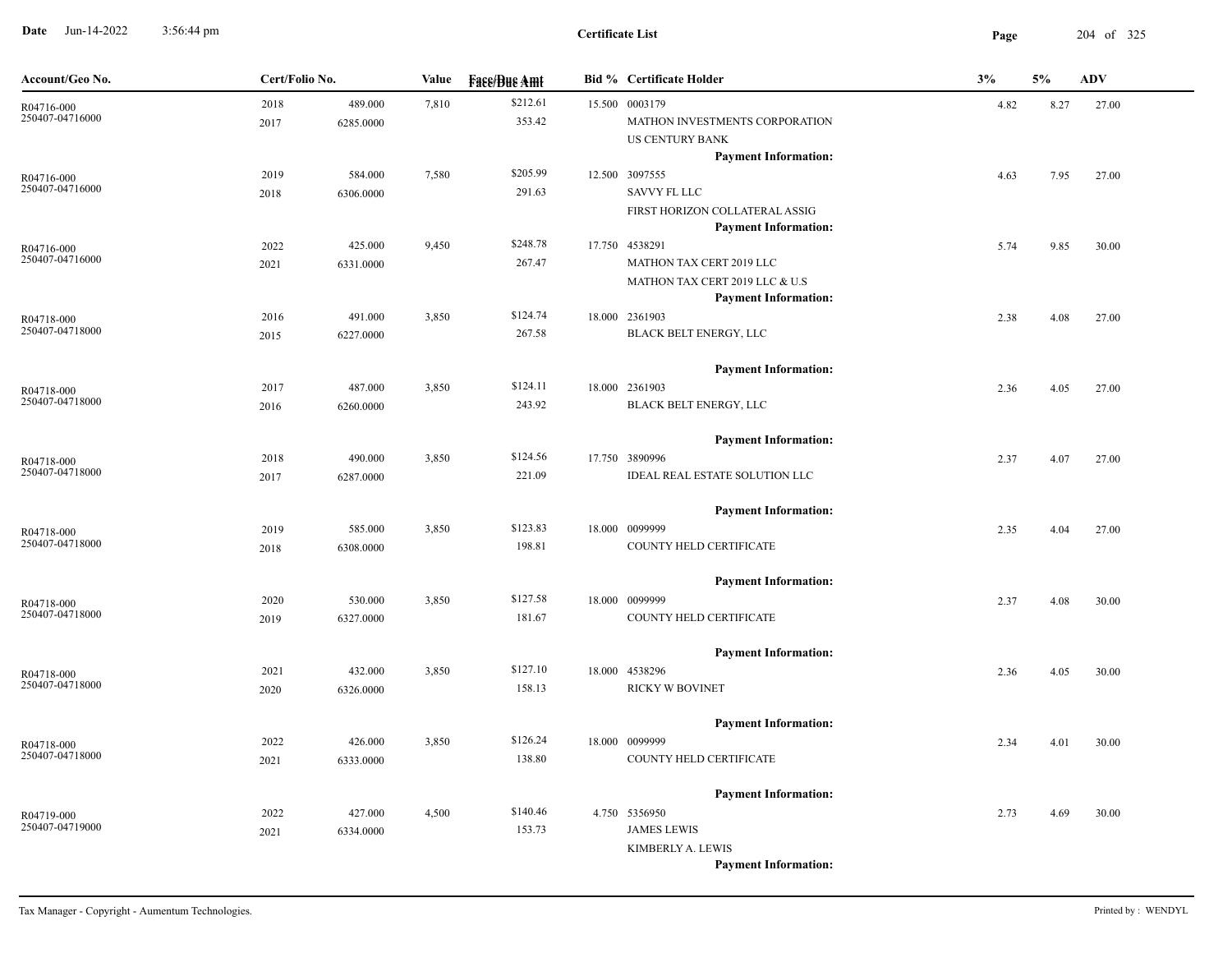**Date** Jun-14-2022 3:56:44 pm **Page** 205 of 325 3:56:44 pm

**Certificate List**

| Account/Geo No.               | Cert/Folio No. |           | Value  | <b>Face/Bue Amt</b> | <b>Bid % Certificate Holder</b>                               | 3%    | 5%    | <b>ADV</b> |  |
|-------------------------------|----------------|-----------|--------|---------------------|---------------------------------------------------------------|-------|-------|------------|--|
| R04726-000                    | 2021           | 436.000   | 21,380 | \$514.59            | 12.000 2749417                                                | 13.11 | 22.50 | 30.00      |  |
| 250407-04726000               | 2020           | 6337.0000 |        | 587.74              | MICHAEL E. HOLLAND                                            |       |       |            |  |
|                               |                |           |        |                     | DOLORES A. HOLLAND                                            |       |       |            |  |
|                               |                |           |        |                     | <b>Payment Information:</b>                                   |       |       |            |  |
| R04726-000                    | 2022           | 428.000   | 23,510 | \$579.10            | 0.250 4247548                                                 | 14.90 | 25.58 | 30.00      |  |
| 250407-04726000               | 2021           | 6344.0000 |        | 614.31              | ASSEMBLY TAX 36, LLC                                          |       |       |            |  |
|                               |                |           |        |                     | ASSEMBLY TAX 36 LLC CARE OF CU                                |       |       |            |  |
|                               |                |           |        |                     | <b>Payment Information:</b>                                   |       |       |            |  |
| R04731-000                    | 2022           | 429.000   | 10,480 | \$281.37            | 12.250 4538281                                                | 6.64  | 11.40 | 30.00      |  |
| 250407-04731000               | 2021           | 6349.0000 |        | 301.69              | FLORIDA TAX LIEN MANAGEMENT LL                                |       |       |            |  |
|                               |                |           |        |                     | <b>Payment Information:</b>                                   |       |       |            |  |
| R04739-000                    | 2021           | 439.000   | 5,000  | \$152.52            | 17.750 3097555                                                | 3.07  | 5.26  | 30.00      |  |
| 250407-04739000               | 2020           | 6350.0000 |        | 188.10              | SAVVY FL LLC                                                  |       |       |            |  |
|                               |                |           |        |                     | FIRST HORIZON COLLATERAL ASSIG                                |       |       |            |  |
|                               |                |           |        |                     | <b>Payment Information:</b>                                   |       |       |            |  |
| R04742-000                    | 2022           | 430.000   | 5,880  | \$170.67            | 12.250 5356950                                                | 3.57  | 6.13  | 30.00      |  |
| 250407-04742000               | 2021           | 6363.0000 |        | 185.45              | <b>JAMES LEWIS</b>                                            |       |       |            |  |
|                               |                |           |        |                     | KIMBERLY A. LEWIS                                             |       |       |            |  |
|                               |                |           |        |                     | <b>Payment Information:</b>                                   |       |       |            |  |
| R04745-000<br>250407-04745000 | 2020           | 538.000   | 30,340 | \$716.43            | 0.250 0876575                                                 | 18.71 | 32.12 | 30.00      |  |
|                               | 2019           | 6360.0000 |        | 758.50              | TLGFY, LLC                                                    |       |       |            |  |
|                               |                |           |        |                     | CAPITAL ONE, N.A., AS COLLATER                                |       |       |            |  |
|                               |                |           |        |                     | <b>Payment Information:</b>                                   |       |       |            |  |
| R04745-000<br>250407-04745000 | 2021           | 440.000   | 30,340 | \$712.64            | 0.250 4247548                                                 | 18.60 | 31.94 | 30.00      |  |
|                               | 2020           | 6359.0000 |        | 754.52              | ASSEMBLY TAX 36, LLC                                          |       |       |            |  |
|                               |                |           |        |                     | ASSEMBLY TAX 36 LLC CARE OF CU<br><b>Payment Information:</b> |       |       |            |  |
|                               |                |           |        | \$810.16            | 0.250 4247548                                                 |       |       |            |  |
| R04745-000<br>250407-04745000 | 2022           | 431.000   | 33,370 |                     |                                                               | 21.31 | 36.58 | 30.00      |  |
|                               | 2021           | 6366.0000 |        | 856.92              | ASSEMBLY TAX 36, LLC<br>ASSEMBLY TAX 36 LLC CARE OF CU        |       |       |            |  |
|                               |                |           |        |                     | <b>Payment Information:</b>                                   |       |       |            |  |
|                               |                |           |        |                     |                                                               |       |       |            |  |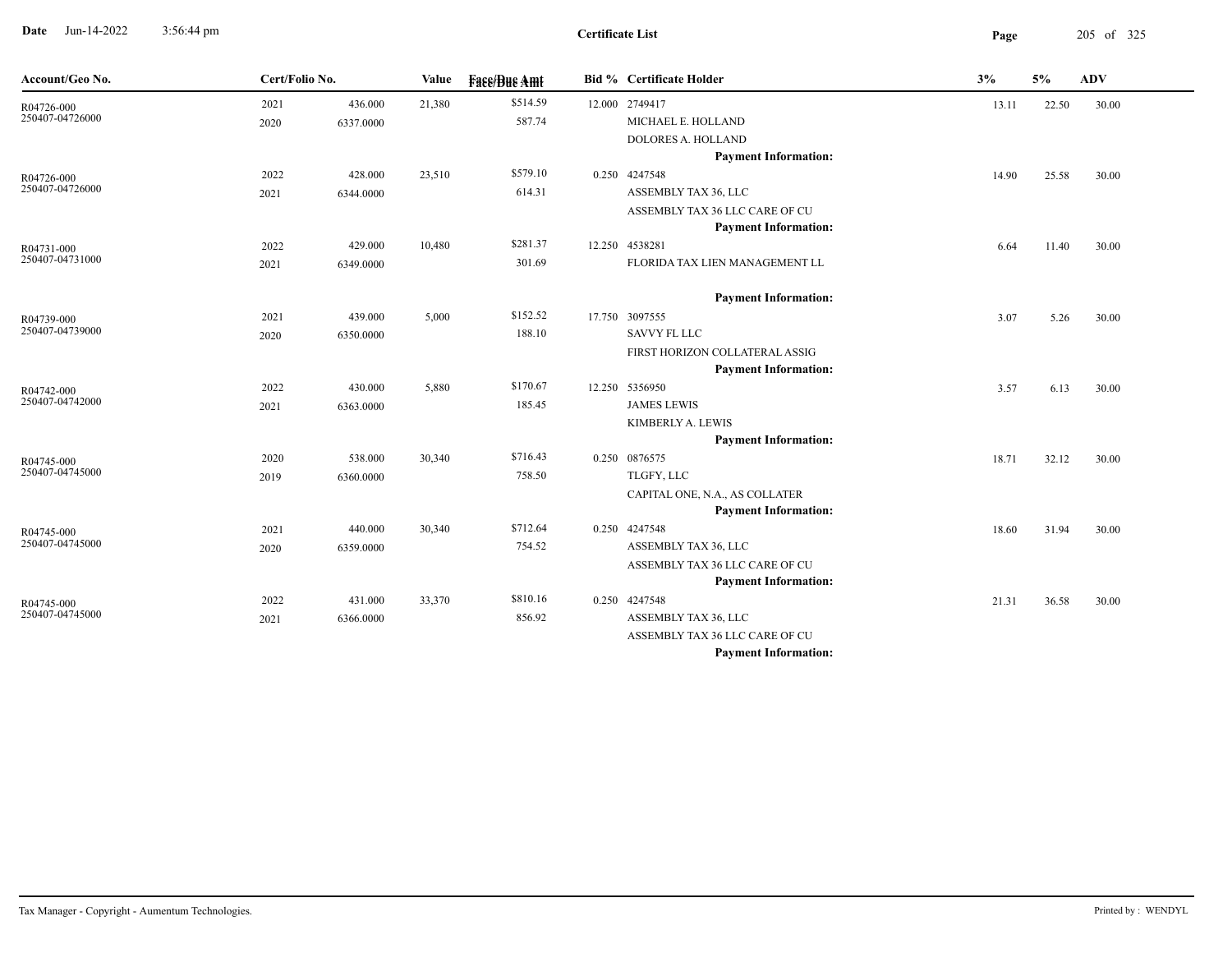**Date** Jun-14-2022 3:56:44 pm **Page** 206 of 325 3:56:44 pm

| Account/Geo No.               | Cert/Folio No. |           | Value  | <b>Face/Bue Amt</b> | Bid % Certificate Holder       |    | 3%    | 5%    | ADV   |
|-------------------------------|----------------|-----------|--------|---------------------|--------------------------------|----|-------|-------|-------|
| R04746-000<br>250407-04746000 | 2016           | 494.000   | 17,220 | \$441.05            | 11.750 0000002                 |    | 11.15 | 19.15 | 27.00 |
|                               | 2015           | 6263.0000 |        | 762.56              | <b>BLEVINS JOHN E</b>          |    |       |       |       |
|                               |                |           |        |                     | <b>BLEVINS JOHN E</b>          |    |       |       |       |
|                               |                |           |        |                     | <b>Payment Information:</b>    |    |       |       |       |
| R04746-000<br>250407-04746000 | 2017           | 495.000   | 18,940 | \$462.11            | 14.000 2593330                 |    | 11.74 | 20.15 | 27.00 |
|                               | 2016           | 6296.0000 |        | 797.23              | 5T WEALTH PARTNERS LP          |    |       |       |       |
|                               |                |           |        |                     | <b>Payment Information:</b>    |    |       |       |       |
| R04746-000                    | 2018           | 499.000   | 19,070 | \$462.89            | 13.750 2593330                 |    | 11.76 | 20.19 | 27.00 |
| 250407-04746000               | 2017           | 6323.0000 |        | 729.03              | 5T WEALTH PARTNERS LP          |    |       |       |       |
|                               |                |           |        |                     | <b>Payment Information:</b>    |    |       |       |       |
| R04746-000                    | 2019           | 596.000   | 19,070 | \$459.18            | 17.500 2593330                 |    | 11.66 | 20.01 | 27.00 |
| 250407-04746000               | 2018           | 6344.0000 |        | 713.20              | 5T WEALTH PARTNERS LP          |    |       |       |       |
|                               |                |           |        |                     | <b>Payment Information:</b>    |    |       |       |       |
| R04746-000                    | 2022           | 432.000   | 23,350 | \$552.90            | 18.000 4538291                 |    | 14.17 | 24.33 | 30.00 |
| 250407-04746000               | 2021           | 6369.0000 |        | 586.80              | MATHON TAX CERT 2019 LLC       |    |       |       |       |
|                               |                |           |        |                     | MATHON TAX CERT 2019 LLC & U.S |    |       |       |       |
|                               |                |           |        |                     | <b>Payment Information:</b>    |    |       |       |       |
| R04750-000                    | 2021           | 441.000   | 4,320  | \$137.50            | 17.750 5332859                 |    | 2.65  | 4.55  | 30.00 |
| 250407-04750000               | 2020           | 6367.0000 |        | 170.19              | PHUONG THI CAO                 |    |       |       |       |
|                               |                |           |        |                     | PHUONG THI CAO                 |    |       |       |       |
|                               |                |           |        |                     | <b>Payment Information:</b>    |    |       |       |       |
| R04756-000<br>250407-04756000 | 2021           | 442.000   | 33,400 | \$250.98            | 18.000 4247520                 | AH | 5.15  | 8.84  | 30.00 |
|                               | 2020           | 6372.0000 |        | 287.35              | <b>BEAMIF A LLC</b>            |    |       |       |       |
|                               |                |           |        |                     | <b>Payment Information:</b>    |    |       |       |       |
| R04756-000                    | 2022           | 433.000   | 33,860 | \$235.86            | 18.000 0099999                 | AH | 5.38  | 9.23  | 30.00 |
| 250407-04756000               | 2021           | 6379.0000 |        | 253.90              | COUNTY HELD CERTIFICATE        |    |       |       |       |
|                               |                |           |        |                     | <b>Payment Information:</b>    |    |       |       |       |
| R04757-000                    | 2022           | 434.000   | 64,830 | \$686.53            | 0.250 5356957                  | AH | 17.88 | 30.69 | 30.00 |
| 250407-04757000               | 2021           | 6380.0000 |        | 727.11              | FNA DZ, LLC                    |    |       |       |       |
|                               |                |           |        |                     | FNA DZ, LLC FBO WSFS           |    |       |       |       |
|                               |                |           |        |                     | <b>Payment Information:</b>    |    |       |       |       |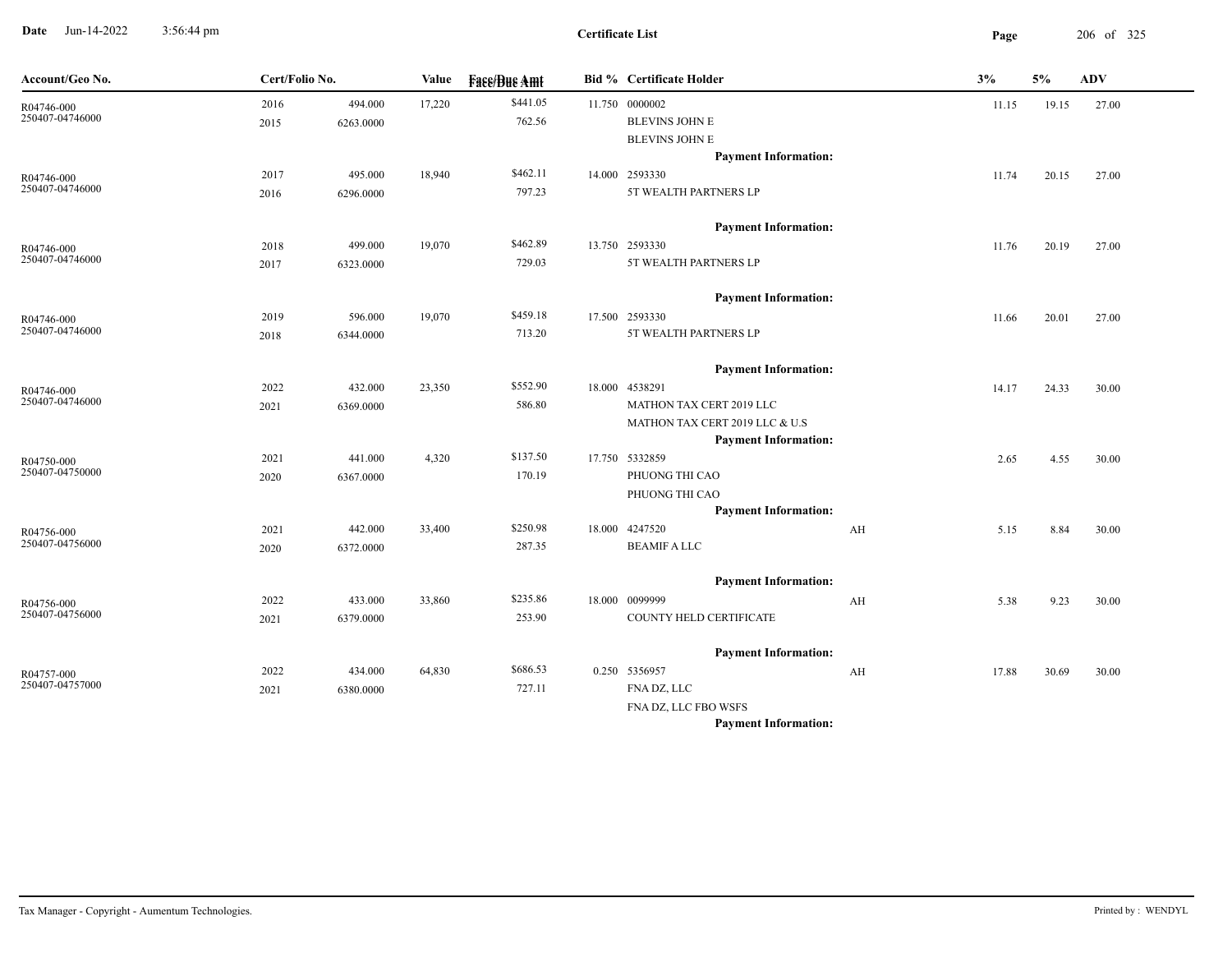**Date** Jun-14-2022 3:56:44 pm **Page** 207 of 325 3:56:44 pm

**Certificate List**

| Account/Geo No.               | Cert/Folio No. |           | Value  | <b>Face/Bue Amt</b> | <b>Bid % Certificate Holder</b>              | 3%   | 5%    | <b>ADV</b> |
|-------------------------------|----------------|-----------|--------|---------------------|----------------------------------------------|------|-------|------------|
| R04758-000                    | 2016           | 496.000   | 1,050  | \$62.37             | 18.000 2361903                               | 0.65 | 1.11  | 27.00      |
| 250407-04758000               | 2015           | 6275.0000 |        | 136.92              | BLACK BELT ENERGY, LLC                       |      |       |            |
|                               |                |           |        |                     | <b>Payment Information:</b>                  |      |       |            |
| R04758-000                    | 2017           | 498.000   | 1,050  | \$62.19             | 18.000 3763869                               | 0.64 | 1.10  | 27.00      |
| 250407-04758000               | 2016           | 6308.0000 |        | 125.34              | STAMPHOUSE HOLDINGS, LLC                     |      |       |            |
|                               |                |           |        |                     | <b>Payment Information:</b>                  |      |       |            |
| R04758-000                    | 2018           | 502.000   | 1,050  | \$62.33             | 18.000 3947714                               | 0.65 | 1.11  | 27.00      |
| 250407-04758000               | 2017           | 6335.0000 |        | 114.39              | FAVAN FARMS, LLC                             |      |       |            |
|                               |                |           |        |                     | <b>Payment Information:</b>                  |      |       |            |
| R04758-000                    | 2019           | 599.000   | 1,050  | \$62.12             | 18.000 0099999                               | 0.64 | 1.10  | 27.00      |
| 250407-04758000               | 2018           | 6356.0000 |        | 102.85              | COUNTY HELD CERTIFICATE                      |      |       |            |
|                               |                |           |        |                     | <b>Payment Information:</b>                  |      |       |            |
| R04758-000                    | 2020           | 539.000   | 1,050  | \$65.33             | 18.000 0099999                               | 0.65 | 1.11  | 30.00      |
| 250407-04758000               | 2019           | 6375.0000 |        | 96.08               | COUNTY HELD CERTIFICATE                      |      |       |            |
|                               |                |           |        |                     | <b>Payment Information:</b>                  |      |       |            |
| R04758-000                    | 2021           | 444.000   | 1,050  | \$65.21             | 17.750 2749413                               | 0.64 | 1.11  | 30.00      |
| 250407-04758000               | 2020           | 6374.0000 |        | 84.00               | APPLEWHITE ACQUISITIONS, LLC                 |      |       |            |
|                               |                |           |        |                     | <b>Payment Information:</b>                  |      |       |            |
| R04758-000                    | 2022           | 435.000   | 1,050  | \$64.96             | 18.000 0099999                               | 0.64 | 1.09  | 30.00      |
| 250407-04758000               | 2021           | 6381.0000 |        | 74.46               | COUNTY HELD CERTIFICATE                      |      |       |            |
|                               |                |           |        |                     | <b>Payment Information:</b>                  |      |       |            |
| R04762-100                    | 2020           | 540.000   | 12,330 | \$316.06            | 18.000 4538291                               | 7.60 | 13.05 | 30.00      |
| 250407-04762100               | 2019           | 6379.0000 |        | 440.83              | MATHON TAX CERT 2019 LLC                     |      |       |            |
|                               |                |           |        |                     | MATHON TAX CERT 2019 LLC & U.S               |      |       |            |
|                               |                |           |        |                     | <b>Payment Information:</b>                  |      |       |            |
| R04762-100                    | 2021           | 445.000   | 12,330 | \$302.55            | 10.500 3097555                               | 7.56 | 12.98 | 30.00      |
| 250407-04762100               | 2020           | 6378.0000 |        | 343.22              | <b>SAVVY FL LLC</b>                          |      |       |            |
|                               |                |           |        |                     | FIRST HORIZON COLLATERAL ASSIG               |      |       |            |
|                               | 2022           | 436.000   | 13,560 | \$349.08            | <b>Payment Information:</b><br>4.500 3097555 | 8.52 | 14.62 | 30.00      |
| R04762-100<br>250407-04762100 | 2021           | 6385.0000 |        | 372.78              | <b>SAVVY FL LLC</b>                          |      |       |            |
|                               |                |           |        |                     | FIRST HORIZON COLLATERAL ASSIG               |      |       |            |
|                               |                |           |        |                     | <b>Payment Information:</b>                  |      |       |            |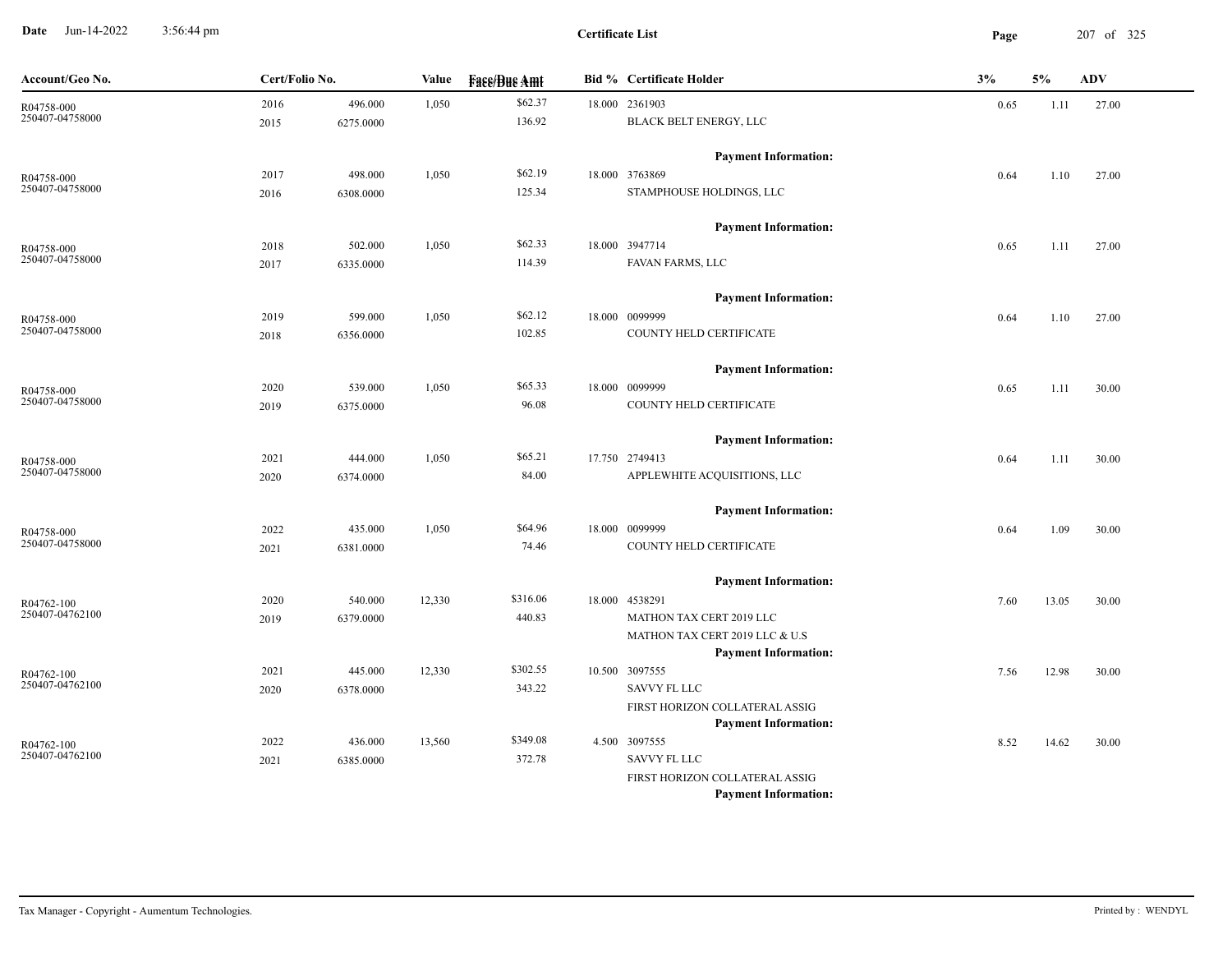**Date** Jun-14-2022 3:56:44 pm **Page** 208 of 325 3:56:44 pm

 $\overline{\phantom{a}}$ 

| Account/Geo No.               | Cert/Folio No. |           | Value  | <b>Face/Bue Amt</b> | <b>Bid %</b> Certificate Holder               | 3%    | 5%    | ADV   |
|-------------------------------|----------------|-----------|--------|---------------------|-----------------------------------------------|-------|-------|-------|
| R04766-000                    | 2018           | 503.000   | 6,840  | \$191.04            | 17.750 0003179                                | 4.22  | 7.24  | 27.00 |
| 250407-04766000               | 2017           | 6343.0000 |        | 335.75              | MATHON INVESTMENTS CORPORATION                |       |       |       |
|                               |                |           |        |                     | US CENTURY BANK                               |       |       |       |
|                               |                |           |        |                     | <b>Payment Information:</b>                   |       |       |       |
| R04766-000                    | 2020           | 541.000   | 6,930  | \$196.04            | 18.000 4538291                                | 4.27  | 7.34  | 30.00 |
| 250407-04766000               | 2019           | 6383.0000 |        | 275.81              | MATHON TAX CERT 2019 LLC                      |       |       |       |
|                               |                |           |        |                     | MATHON TAX CERT 2019 LLC & U.S                |       |       |       |
|                               |                |           |        |                     | <b>Payment Information:</b>                   |       |       |       |
| R04766-000<br>250407-04766000 | 2021           | 446.000   | 6,930  | \$195.17            | 12.250 5332859                                | 4.25  | 7.29  | 30.00 |
|                               | 2020           | 6382.0000 |        | 227.32              | PHUONG THI CAO                                |       |       |       |
|                               |                |           |        |                     | PHUONG THI CAO                                |       |       |       |
|                               |                |           |        | \$211.42            | <b>Payment Information:</b><br>17.750 4538291 |       |       |       |
| R04766-000<br>250407-04766000 | 2022           | 437.000   | 7,620  | 228.24              | MATHON TAX CERT 2019 LLC                      | 4.70  | 8.07  | 30.00 |
|                               | 2021           | 6389.0000 |        |                     | MATHON TAX CERT 2019 LLC & U.S                |       |       |       |
|                               |                |           |        |                     | <b>Payment Information:</b>                   |       |       |       |
|                               | 2018           | 505.000   | 21,210 | \$510.45            | 13.750 2593330                                | 13.08 | 22.45 | 27.00 |
| R04770-000<br>250407-04770000 | 2017           | 6347.0000 |        | 803.30              | 5T WEALTH PARTNERS LP                         |       |       |       |
|                               |                |           |        |                     |                                               |       |       |       |
|                               |                |           |        |                     | <b>Payment Information:</b>                   |       |       |       |
| R04770-000                    | 2019           | 600.000   | 21,210 | \$506.30            | 12.500 2593330                                | 12.96 | 22.25 | 27.00 |
| 250407-04770000               | 2018           | 6368.0000 |        | 707.69              | 5T WEALTH PARTNERS LP                         |       |       |       |
|                               |                |           |        |                     |                                               |       |       |       |
|                               |                |           |        |                     | <b>Payment Information:</b>                   |       |       |       |
| R04770-000                    | 2020           | 542.000   | 21,210 | \$513.47            | 18.000 2749417                                | 13.08 | 22.45 | 30.00 |
| 250407-04770000               | 2019           | 6387.0000 |        | 712.27              | MICHAEL E. HOLLAND                            |       |       |       |
|                               |                |           |        |                     | DOLORES A. HOLLAND                            |       |       |       |
|                               |                |           |        |                     | <b>Payment Information:</b>                   |       |       |       |
| R04770-000                    | 2021           | 447.000   | 21,210 | \$510.84            | 16.750 2749417                                | 13.01 | 22.33 | 30.00 |
| 250407-04770000               | 2020           | 6386.0000 |        | 609.79              | MICHAEL E. HOLLAND                            |       |       |       |
|                               |                |           |        |                     | DOLORES A. HOLLAND                            |       |       |       |
|                               |                |           |        |                     | <b>Payment Information:</b>                   |       |       |       |
| R04770-000<br>250407-04770000 | 2022           | 438.000   | 21,210 | \$506.08            | 18.000 4538291                                | 12.87 | 22.10 | 30.00 |
|                               | 2021           | 6393.0000 |        | 537.63              | MATHON TAX CERT 2019 LLC                      |       |       |       |
|                               |                |           |        |                     | MATHON TAX CERT 2019 LLC & U.S                |       |       |       |
|                               |                |           |        |                     | <b>Payment Information:</b>                   |       |       |       |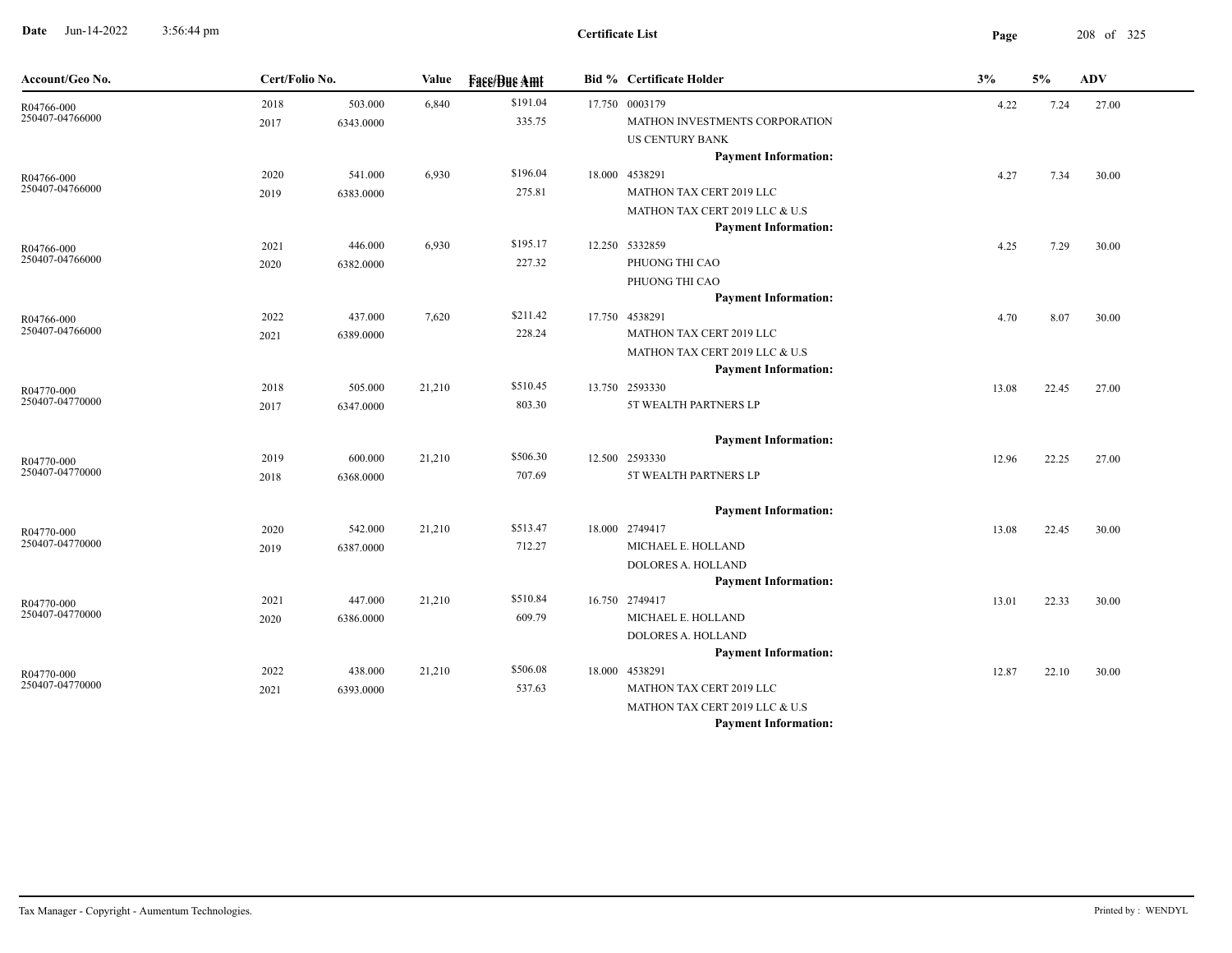**Date** Jun-14-2022 3:56:44 pm **Page** 209 of 325 3:56:44 pm

| Account/Geo No.               | Cert/Folio No. |           | Value     | <b>Face/Bue Amt</b> | <b>Bid % Certificate Holder</b> | 3%                | 5%                | <b>ADV</b> |
|-------------------------------|----------------|-----------|-----------|---------------------|---------------------------------|-------------------|-------------------|------------|
| R04778-000                    | 2020           | 543.000   | 519,760   | \$11,595.59         | 0.250 0876575                   | 320.49            | 550.17            | 30.00      |
| 250407-04778000               | 2019           | 6394.0000 |           | 12,181.62           | TLGFY, LLC                      |                   |                   |            |
|                               |                |           |           |                     | CAPITAL ONE, N.A., AS COLLATER  |                   |                   |            |
|                               |                |           |           |                     | <b>Payment Information:</b>     |                   |                   |            |
| R04778-000                    | 2021           | 448.000   | 499,970   | \$11,093.51         | 0.250 4247548                   | 306.56            | 526.26            | 30.00      |
| 250407-04778000               | 2020           | 6393.0000 |           | 11,654.44           | ASSEMBLY TAX 36, LLC            |                   |                   |            |
|                               |                |           |           |                     | ASSEMBLY TAX 36 LLC CARE OF CU  |                   |                   |            |
|                               |                |           |           |                     | <b>Payment Information:</b>     |                   |                   |            |
| R04778-000                    | 2022           | 439.000   | 505,920   | \$11,111.67         | 0.250 5356948                   | 307.06            | 527.13            | 30.00      |
| 250407-04778000               | 2021           | 6400.0000 |           | 11,673.50           | CC2 FL LLC                      |                   |                   |            |
|                               |                |           |           |                     | <b>Payment Information:</b>     |                   |                   |            |
| R04793-000                    | 2022           | 440.000   | 2,410     | \$94.72             | 17.250 5356950                  | 1.46              | 2.51              | 30.00      |
| 250407-04793000               | 2021           | 6426.0000 |           | 105.71              | <b>JAMES LEWIS</b>              |                   |                   |            |
|                               |                |           |           |                     | KIMBERLY A. LEWIS               |                   |                   |            |
|                               |                |           |           |                     | <b>Payment Information:</b>     |                   |                   |            |
| R04798-000                    | 2022           | 441.000   | 50,970    | \$1,157.25          | 0.250 0003192                   | 30.94             | 53.11             | 30.00      |
| 250407-04798000               | 2021           | 6431.0000 |           | 1,221.36            | ATCF IIÂ FLORIDA-A LLC          |                   |                   |            |
|                               |                |           |           |                     | <b>Payment Information:</b>     |                   |                   |            |
| R04799-000                    | 2021           | 450.000   | 2,343,950 | \$51,853.47         | 0.250 0003192                   | 1,437.21 2,467.21 |                   | 30.00      |
| 250407-04799000               | 2020           | 6426.0000 |           | 54,452.39           | ATCF IIÂ FLORIDA-A LLC          |                   |                   |            |
|                               |                |           |           |                     | <b>Payment Information:</b>     |                   |                   |            |
|                               | 2022           | 442.000   | 2,697,340 | \$59,060.49         | 0.250 4247548                   |                   | 1,637.13 2,810.40 | 30.00      |
| R04799-000<br>250407-04799000 | 2021           | 6433.0000 |           | 62,019.76           | ASSEMBLY TAX 36, LLC            |                   |                   |            |
|                               |                |           |           |                     | ASSEMBLY TAX 36 LLC CARE OF CU  |                   |                   |            |
|                               |                |           |           |                     | <b>Payment Information:</b>     |                   |                   |            |
| R04799-200                    | 2021           | 452.000   | 68,790    | \$1,562.56          | 0.250 0876575                   | 42.18             | 72.41             | 30.00      |
| 250407-04799200               | 2020           | 6428.0000 |           | 1,646.94            | TLGFY, LLC                      |                   |                   |            |
|                               |                |           |           |                     | CAPITAL ONE, N.A., AS COLLATER  |                   |                   |            |
|                               |                |           |           |                     | <b>Payment Information:</b>     |                   |                   |            |
| R04799-200                    | 2022           | 443.000   | 128,910   | \$2,862.58          | 0.250 4247548                   | 78.24             | 134.31            | 30.00      |
| 250407-04799200               | 2021           | 6435.0000 |           | 3,011.96            | ASSEMBLY TAX 36, LLC            |                   |                   |            |
|                               |                |           |           |                     | ASSEMBLY TAX 36 LLC CARE OF CU  |                   |                   |            |
|                               |                |           |           |                     | <b>Payment Information:</b>     |                   |                   |            |
| R04799-210                    | 2021           | 453.000   | 49,830    | \$1,143.47          | 0.250 5331818                   | 30.55             | 52.45             | 30.00      |
| 250407-04799210               | 2020           | 6429.0000 |           | 1,206.89            | CCH FL 2 LLC                    |                   |                   |            |
|                               |                |           |           |                     | <b>Payment Information:</b>     |                   |                   |            |
| R04799-210                    | 2022           | 444.000   | 97,750    | \$2,180.80          | 0.250 0003192                   | 59.33             | 101.85            | 30.00      |
| 250407-04799210               | 2021           | 6436.0000 |           | 2,296.09            | ATCF IIÂ FLORIDA-A LLC          |                   |                   |            |
|                               |                |           |           |                     |                                 |                   |                   |            |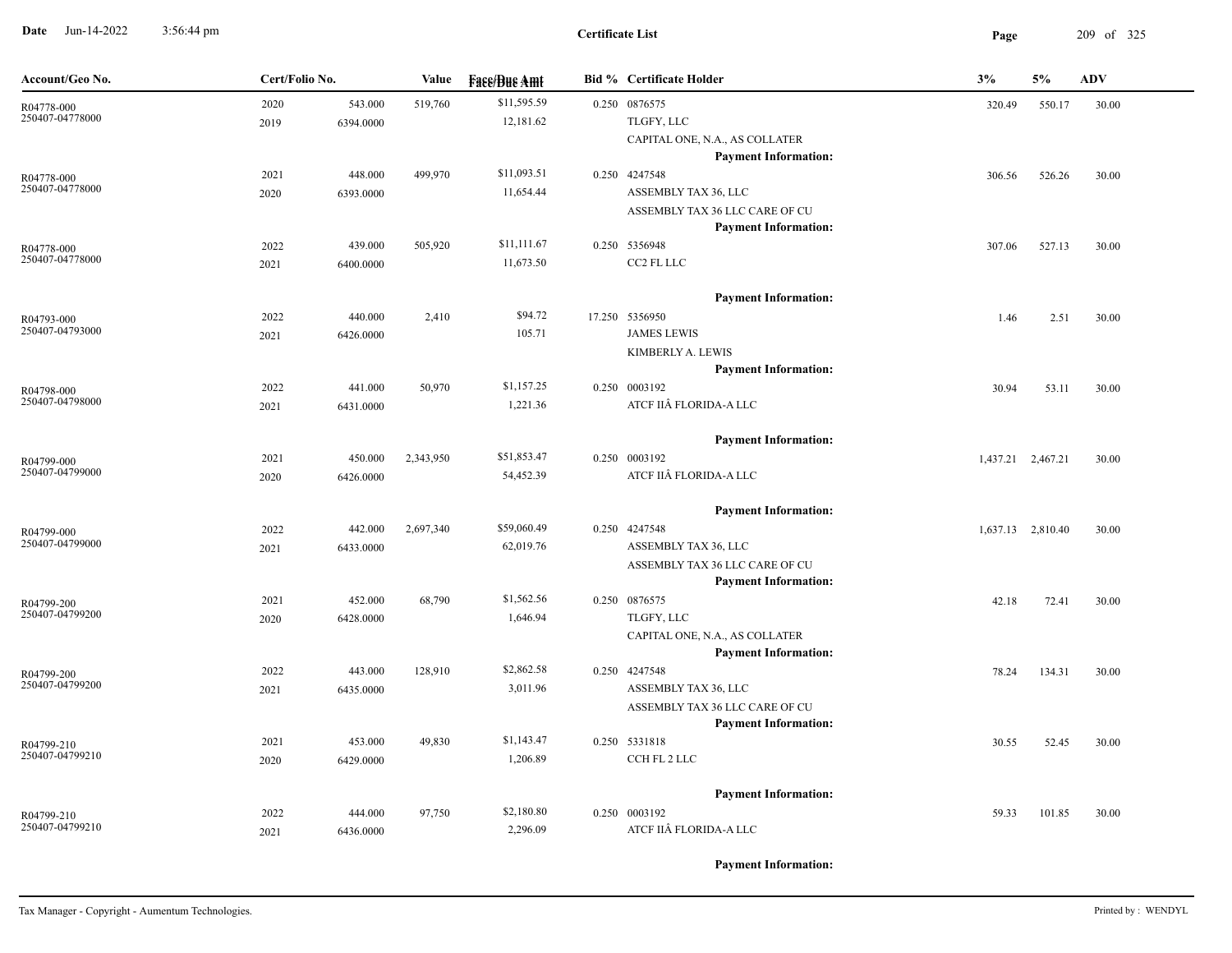**Date** Jun-14-2022 3:56:44 pm **Page** 210 of 325 3:56:44 pm

| Account/Geo No. | Cert/Folio No. |           | Value     | <b>Face/Bue Amt</b> | <b>Bid % Certificate Holder</b> | 3%    | 5%                | <b>ADV</b> |
|-----------------|----------------|-----------|-----------|---------------------|---------------------------------|-------|-------------------|------------|
| R04818-000      | 2021           | 455.000   | 17,600    | \$431.03            | 2.750 3097555                   | 10.79 | 18.53             | 30.00      |
| 250407-04818000 | 2020           | 6437.0000 |           | 458.83              | <b>SAVVY FL LLC</b>             |       |                   |            |
|                 |                |           |           |                     | FIRST HORIZON COLLATERAL ASSIG  |       |                   |            |
|                 |                |           |           |                     | <b>Payment Information:</b>     |       |                   |            |
| R04818-000      | 2022           | 445.000   | 19,360    | \$486.07            | 0.250 5356948                   | 12.32 | 21.15             | 30.00      |
| 250407-04818000 | 2021           | 6444.0000 |           | 516.62              | CC2 FL LLC                      |       |                   |            |
|                 |                |           |           |                     | <b>Payment Information:</b>     |       |                   |            |
| R04823-000      | 2021           | 456.000   | 51,750    | \$1,207.00          | 0.250 5331818                   | 32.32 | 55.48             | 30.00      |
| 250407-04823000 | 2020           | 6441.0000 |           | 1,273.60            | CCH FL 2 LLC                    |       |                   |            |
|                 |                |           |           |                     | <b>Payment Information:</b>     |       |                   |            |
| R04823-000      | 2022           | 446.000   | 56,920    | \$1,383.70          | 0.250 5356948                   | 37.22 | 63.89             | 30.00      |
| 250407-04823000 | 2021           | 6448.0000 |           | 1,459.14            | CC2 FL LLC                      |       |                   |            |
|                 |                |           |           |                     | <b>Payment Information:</b>     |       |                   |            |
| R04824-100      | 2022           | 447.000   | 10,070    | \$282.39            | 12.250 3097555                  | 6.67  | 11.45             | 30.00      |
| 250407-04824100 | 2021           | 6450.0000 |           | 302.76              | <b>SAVVY FL LLC</b>             |       |                   |            |
|                 |                |           |           |                     | FIRST HORIZON COLLATERAL ASSIG  |       |                   |            |
|                 |                |           |           |                     | <b>Payment Information:</b>     |       |                   |            |
| R04835-000      | 2022           | 448.000   | 3,237,380 | \$51,858.23         | 0.250 4247548                   |       | 1,437.34 2,467.44 | 30.00      |
| 250407-04835000 | 2021           | 6462.0000 |           | 54,457.39           | ASSEMBLY TAX 36, LLC            |       |                   |            |
|                 |                |           |           |                     | ASSEMBLY TAX 36 LLC CARE OF CU  |       |                   |            |
|                 |                |           |           |                     | <b>Payment Information:</b>     |       |                   |            |
| R04835-100      | 2020           | 548.000   | 1,310     | \$71.12             | 18.000 5331795                  | 0.81  | 1.39              | 30.00      |
| 250407-04835100 | 2019           | 6458.0000 |           | 104.04              | <b>MATTHIAS A WILL</b>          |       |                   |            |
|                 |                |           |           |                     | <b>Payment Information:</b>     |       |                   |            |
| R04835-100      | 2021           | 457.000   | 1,310     | \$70.95             | 18.000 4538296                  | 0.80  | 1.38              | 30.00      |
| 250407-04835100 | 2020           | 6456.0000 |           | 91.04               | <b>RICKY W BOVINET</b>          |       |                   |            |
|                 |                |           |           |                     | <b>Payment Information:</b>     |       |                   |            |
| R04835-100      | 2022           | 449.000   | 1,310     | \$70.67             | 18.000 4538296                  | 0.80  | 1.37              | 30.00      |
| 250407-04835100 | 2021           | 6463.0000 |           | 80.45               | <b>RICKY W BOVINET</b>          |       |                   |            |
|                 |                |           |           |                     |                                 |       |                   |            |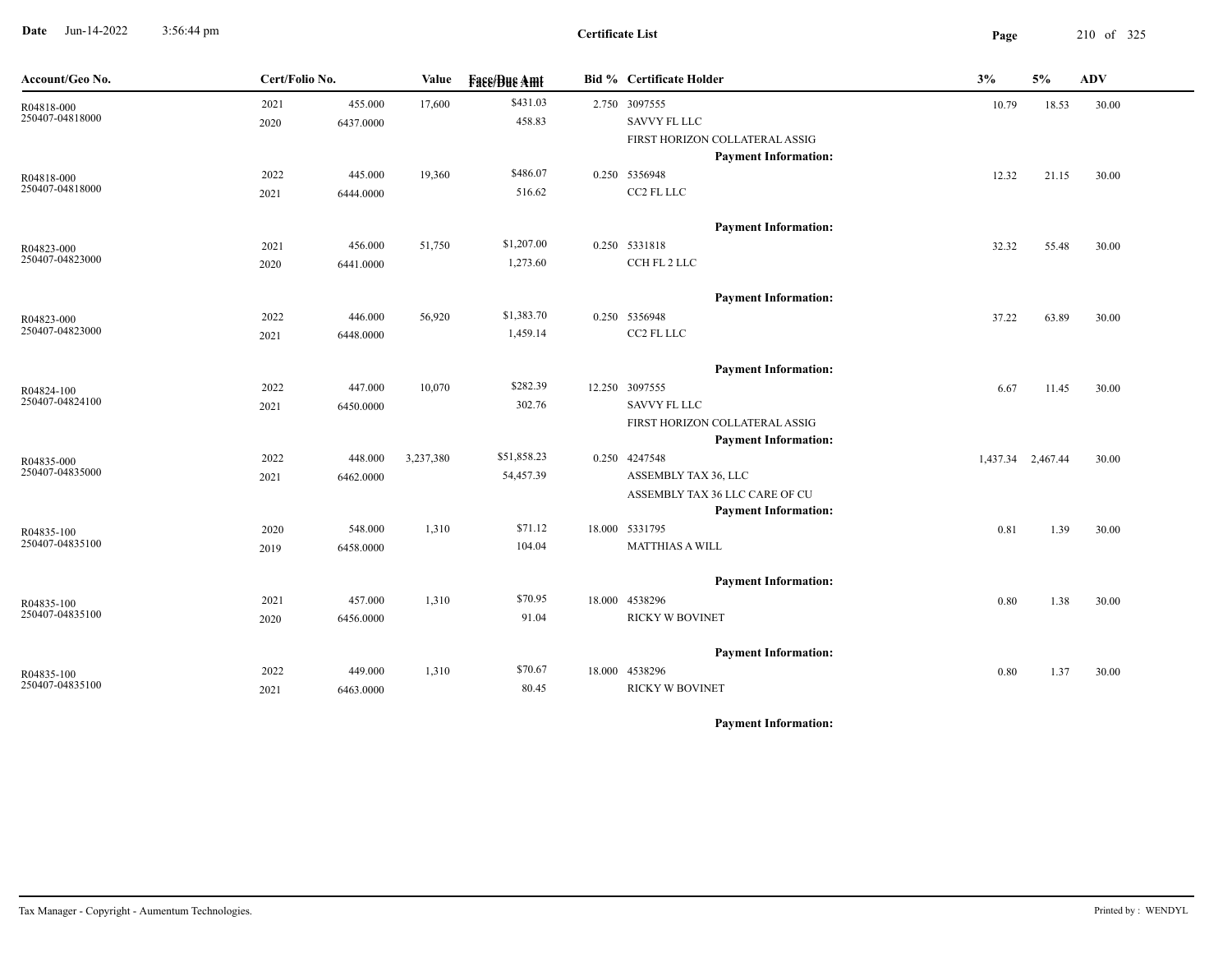**Date** Jun-14-2022 3:56:44 pm **Page** 211 of 325 3:56:44 pm

| Account/Geo No. | Cert/Folio No. |           | Value  | <b>Face/Bue Amt</b> | <b>Bid % Certificate Holder</b>                               | 3% |       | 5%    | <b>ADV</b> |
|-----------------|----------------|-----------|--------|---------------------|---------------------------------------------------------------|----|-------|-------|------------|
| R04837-010      | 2016           | 506.000   | 1,280  | \$67.51             | 0.000 0003533                                                 |    | 0.79  | 1.36  | 27.00      |
| 250407-04837010 | 2015           | 6369.0000 |        | 73.76               | <b>GLORIA C. DAUB</b>                                         |    |       |       |            |
|                 |                |           |        |                     | <b>Payment Information:</b>                                   |    |       |       |            |
| R04837-010      | 2017           | 508.000   | 1,280  | \$67.31             | 18.000 3763869                                                |    | 0.79  | 1.35  | 27.00      |
| 250407-04837010 | 2016           | 6402.0000 |        | 135.15              | STAMPHOUSE HOLDINGS, LLC                                      |    |       |       |            |
|                 |                |           |        |                     | <b>Payment Information:</b>                                   |    |       |       |            |
| R04837-010      | 2018           | 514.000   | 1,280  | \$67.46             | 18.000 3947718                                                |    | 0.79  | 1.36  | 27.00      |
| 250407-04837010 | 2017           | 6430.0000 |        | 123.29              | STONE PONY PROPERTIES, LLC                                    |    |       |       |            |
|                 |                |           |        |                     | <b>Payment Information:</b>                                   |    |       |       |            |
| R04837-010      | 2019           | 604.000   | 1,280  | \$67.20             | 18.000 0099999                                                |    | 0.78  | 1.34  | 27.00      |
| 250407-04837010 | 2018           | 6451.0000 |        | 110.75              | COUNTY HELD CERTIFICATE                                       |    |       |       |            |
|                 |                |           |        |                     | <b>Payment Information:</b>                                   |    |       |       |            |
| R04837-010      | 2020           | 552.000   | 1,280  | \$70.46             | 18.000 0099999                                                |    | 0.79  | 1.36  | 30.00      |
| 250407-04837010 | 2019           | 6470.0000 |        | 103.13              | COUNTY HELD CERTIFICATE                                       |    |       |       |            |
|                 |                |           |        |                     | <b>Payment Information:</b>                                   |    |       |       |            |
| R04837-010      | 2021           | 460.000   | 1,280  | \$70.29             | 18.000 4538296                                                |    | 0.78  | 1.35  | 30.00      |
| 250407-04837010 | 2020           | 6468.0000 |        | 90.25               | <b>RICKY W BOVINET</b>                                        |    |       |       |            |
|                 |                |           |        |                     | <b>Payment Information:</b>                                   |    |       |       |            |
| R04837-010      | 2022           | 450.000   | 1,280  | \$70.00             | 18.000 0099999                                                |    | 0.78  | 1.33  | 30.00      |
| 250407-04837010 | 2021           | 6475.0000 |        | 79.75               | COUNTY HELD CERTIFICATE                                       |    |       |       |            |
|                 |                |           |        |                     | <b>Payment Information:</b>                                   |    |       |       |            |
| R04840-000      | 2022           | 451.000   | 40,670 | \$384.86            | 0.250 4247548                                                 | AH | 9.51  | 16.33 | 30.00      |
| 250407-04840000 | 2021           | 6478.0000 |        | 410.35              | ASSEMBLY TAX 36, LLC                                          |    |       |       |            |
|                 |                |           |        |                     | ASSEMBLY TAX 36 LLC CARE OF CU<br><b>Payment Information:</b> |    |       |       |            |
| R04840-100      | 2018           | 515.000   | 16,260 | \$400.42            | 13.750 0003172                                                |    | 10.03 | 17.21 | 27.00      |
| 250407-04840100 | 2017           | 6434.0000 |        | 631.49              | <b>RAJENDRA INC</b>                                           |    |       |       |            |
|                 |                |           |        |                     | <b>RAJENDRA INC</b>                                           |    |       |       |            |
|                 |                |           |        |                     | <b>Payment Information:</b>                                   |    |       |       |            |
| R04840-100      | 2021           | 461.000   | 16,410 | \$404.73            | 11.750 0003172                                                |    | 10.06 | 17.27 | 30.00      |
| 250407-04840100 | 2020           | 6472.0000 |        | 462.50              | <b>RAJENDRA INC</b>                                           |    |       |       |            |
|                 |                |           |        |                     | <b>RAJENDRA INC</b>                                           |    |       |       |            |
|                 |                |           |        |                     | <b>Payment Information:</b>                                   |    |       |       |            |
| R04840-100      | 2022           | 452.000   | 18,050 | \$457.59            | 0.250 5356948                                                 |    | 11.53 | 19.79 | 30.00      |
| 250407-04840100 | 2021           | 6479.0000 |        | 486.72              | CC2 FL LLC                                                    |    |       |       |            |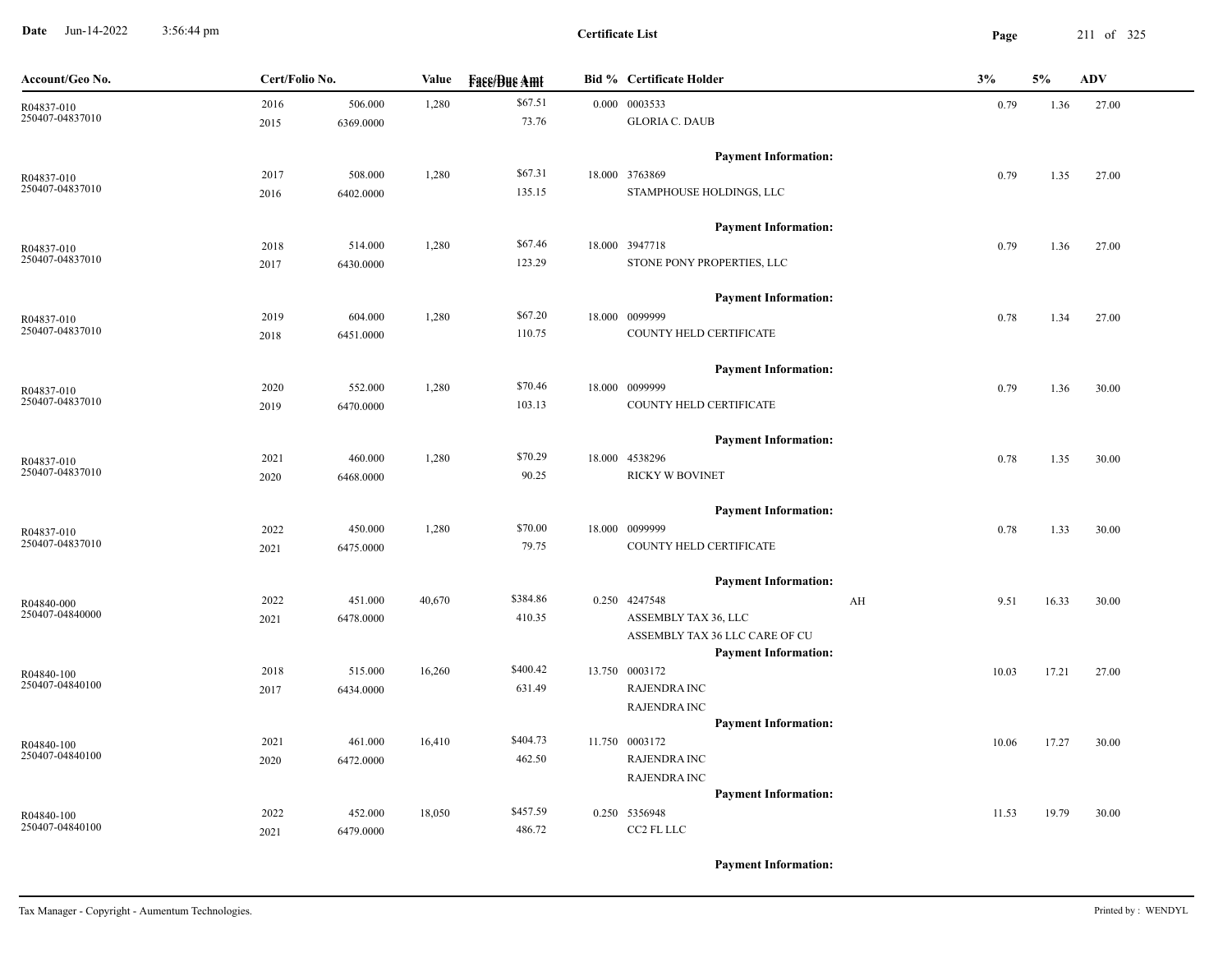**Date** Jun-14-2022 3:56:44 pm **Page** 212 of 325 3:56:44 pm

| Account/Geo No.               | Cert/Folio No. |                      | Value | <b>Fase/Bue Amt</b> | <b>Bid % Certificate Holder</b>               | 3%   | 5%    | <b>ADV</b> |
|-------------------------------|----------------|----------------------|-------|---------------------|-----------------------------------------------|------|-------|------------|
| R04843-900                    | 2017           | 509.000              | 2,750 | \$99.81             | 18.000 3763869                                | 1.69 | 2.90  | 27.00      |
| 250407-04843900               | 2016           | 6413.0000            |       | 197.39              | STAMPHOUSE HOLDINGS, LLC                      |      |       |            |
|                               |                |                      |       |                     | <b>Payment Information:</b>                   |      |       |            |
| R04843-900                    | 2018           | 516.000              | 2,750 | \$100.13            | 18.000 3947714                                | 1.70 | 2.91  | 27.00      |
| 250407-04843900               | 2017           | 6441.0000            |       | 179.98              | FAVAN FARMS, LLC                              |      |       |            |
|                               |                |                      |       |                     | <b>Payment Information:</b>                   |      |       |            |
| R04843-900                    | 2019           | 605.000              | 2,750 | \$99.60             | 18.000 0099999                                | 1.68 | 2.89  | 27.00      |
| 250407-04843900               | 2018           | 6462.0000            |       | 161.13              | COUNTY HELD CERTIFICATE                       |      |       |            |
|                               |                |                      |       |                     | <b>Payment Information:</b>                   |      |       |            |
|                               | 2020           | 554.000              | 2,750 | \$103.14            | 18.000 0099999                                | 1.70 | 2.91  | 30.00      |
| R04843-900<br>250407-04843900 | 2019           | 6481.0000            |       | 148.07              | COUNTY HELD CERTIFICATE                       |      |       |            |
|                               |                |                      |       |                     | <b>Payment Information:</b>                   |      |       |            |
|                               | 2021           | 462.000              | 2,750 | \$102.80            | 18.000 5356931                                | 1.69 | 2.90  | 30.00      |
| R04843-900<br>250407-04843900 | 2020           | 6479.0000            |       | 129.10              | GATHERS NO MOSS, LLC                          |      |       |            |
|                               |                |                      |       |                     |                                               |      |       |            |
|                               |                |                      |       | \$102.18            | <b>Payment Information:</b><br>18.000 4538296 |      |       |            |
| R04843-900<br>250407-04843900 | 2022<br>2021   | 453.000<br>6486.0000 | 2,750 | 113.54              | <b>RICKY W BOVINET</b>                        | 1.67 | 2.87  | 30.00      |
|                               |                |                      |       |                     |                                               |      |       |            |
|                               |                |                      |       |                     | <b>Payment Information:</b>                   |      |       |            |
| R04848-100<br>250407-04848100 | 2021           | 463.000              | 9,500 | \$251.98            | 18.000 4538296                                | 5.82 | 10.00 | 30.00      |
|                               | 2020           | 6484.0000            |       | 307.37              | <b>RICKY W BOVINET</b>                        |      |       |            |
|                               |                |                      |       |                     | <b>Payment Information:</b>                   |      |       |            |
| R04848-100                    | 2022           | 454.000              | 9,450 | \$248.78            | 12.000 3097555                                | 5.74 | 9.85  | 30.00      |
| 250407-04848100               | 2021           | 6491.0000            |       | 267.47              | <b>SAVVY FL LLC</b>                           |      |       |            |
|                               |                |                      |       |                     | FIRST HORIZON COLLATERAL ASSIG                |      |       |            |
|                               |                |                      |       |                     | <b>Payment Information:</b>                   |      |       |            |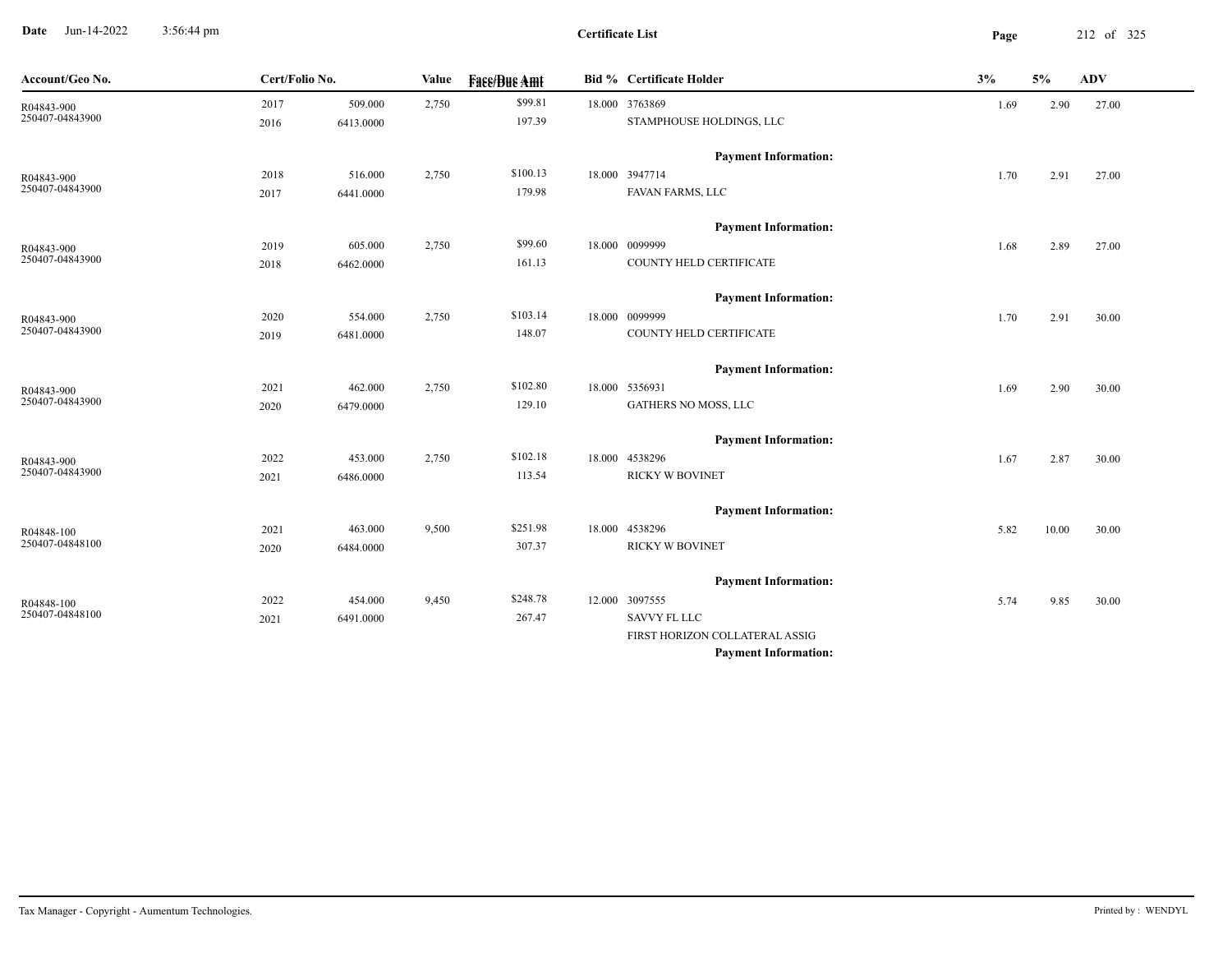**Date** Jun-14-2022 3:56:44 pm **Page** 213 of 325 3:56:44 pm

| Account/Geo No.               | Cert/Folio No. |           | Value  | <b>Fass/Bus Amt</b> | <b>Bid % Certificate Holder</b> | 3%    | 5%    | <b>ADV</b> |
|-------------------------------|----------------|-----------|--------|---------------------|---------------------------------|-------|-------|------------|
| R04856-000<br>250407-04856000 | 2016           | 511.000   | 10,170 | \$265.47            | 17.750 0000002                  | 6.28  | 10.78 | 27.00      |
|                               | 2015           | 6395.0000 |        | 558.37              | <b>BLEVINS JOHN E</b>           |       |       |            |
|                               |                |           |        |                     | <b>BLEVINS JOHN E</b>           |       |       |            |
|                               |                |           |        |                     | <b>Payment Information:</b>     |       |       |            |
| R04856-000                    | 2017           | 514.000   | 10,170 | \$263.82            | 14.750 0003179                  | 6.24  | 10.71 | 27.00      |
| 250407-04856000               | 2016           | 6428.0000 |        | 467.88              | MATHON INVESTMENTS CORPORATION  |       |       |            |
|                               |                |           |        |                     | <b>US CENTURY BANK</b>          |       |       |            |
|                               |                |           |        |                     | <b>Payment Information:</b>     |       |       |            |
| R04856-000<br>250407-04856000 | 2018           | 521.000   | 9,900  | \$259.05            | 17.750 0003179                  | 6.10  | 10.48 | 27.00      |
|                               | 2017           | 6456.0000 |        | 453.06              | MATHON INVESTMENTS CORPORATION  |       |       |            |
|                               |                |           |        |                     | <b>US CENTURY BANK</b>          |       |       |            |
|                               |                |           |        | \$386.79            | <b>Payment Information:</b>     |       |       |            |
| R04856-000<br>250407-04856000 | 2019           | 607.000   | 9,900  |                     | 18.000 2749418                  | 6.05  | 10.39 | 27.00      |
|                               | 2018           | 6477.0000 |        | 422.05              | IDE TECHNOLOGIES, INC           |       |       |            |
|                               |                |           |        |                     | <b>Payment Information:</b>     |       |       |            |
| R04856-000                    | 2020           | 556.000   | 9,850  | \$345.50            | 18.000 2749418                  | 6.07  | 10.43 | 30.00      |
| 250407-04856000               | 2019           | 6496.0000 |        | 377.66              | IDE TECHNOLOGIES, INC           |       |       |            |
|                               |                |           |        |                     | <b>Payment Information:</b>     |       |       |            |
|                               | 2021           | 464.000   | 18,200 | \$444.30            | 16.750 5332859                  | 11.16 | 19.16 | 30.00      |
| R04856-000<br>250407-04856000 | 2020           | 6494.0000 |        | 531.17              | PHUONG THI CAO                  |       |       |            |
|                               |                |           |        |                     | PHUONG THI CAO                  |       |       |            |
|                               |                |           |        |                     | <b>Payment Information:</b>     |       |       |            |
| R04856-000                    | 2022           | 455.000   | 20,020 | \$501.17            | 18.000 0099999                  | 12.74 | 21.87 | 30.00      |
| 250407-04856000               | 2021           | 6501.0000 |        | 532.48              | COUNTY HELD CERTIFICATE         |       |       |            |
|                               |                |           |        |                     | <b>Payment Information:</b>     |       |       |            |
|                               | 2022           | 456.000   | 45,510 | \$1,082.62          | 0.250 0003192                   | 28.87 | 49.55 | 30.00      |
| R04861-000<br>250407-04861000 | 2021           | 6506.0000 |        | 1,143.00            | ATCF IIÂ FLORIDA-A LLC          |       |       |            |
|                               |                |           |        |                     |                                 |       |       |            |
|                               |                |           |        |                     | <b>Payment Information:</b>     |       |       |            |
| R04862-000                    | 2022           | 457.000   | 40,180 | \$921.15            | 0.250 0003192                   | 24.39 | 41.86 | 30.00      |
| 250407-04862000               | 2021           | 6507.0000 |        | 973.46              | ATCF IIÂ FLORIDA-A LLC          |       |       |            |
|                               |                |           |        |                     |                                 |       |       |            |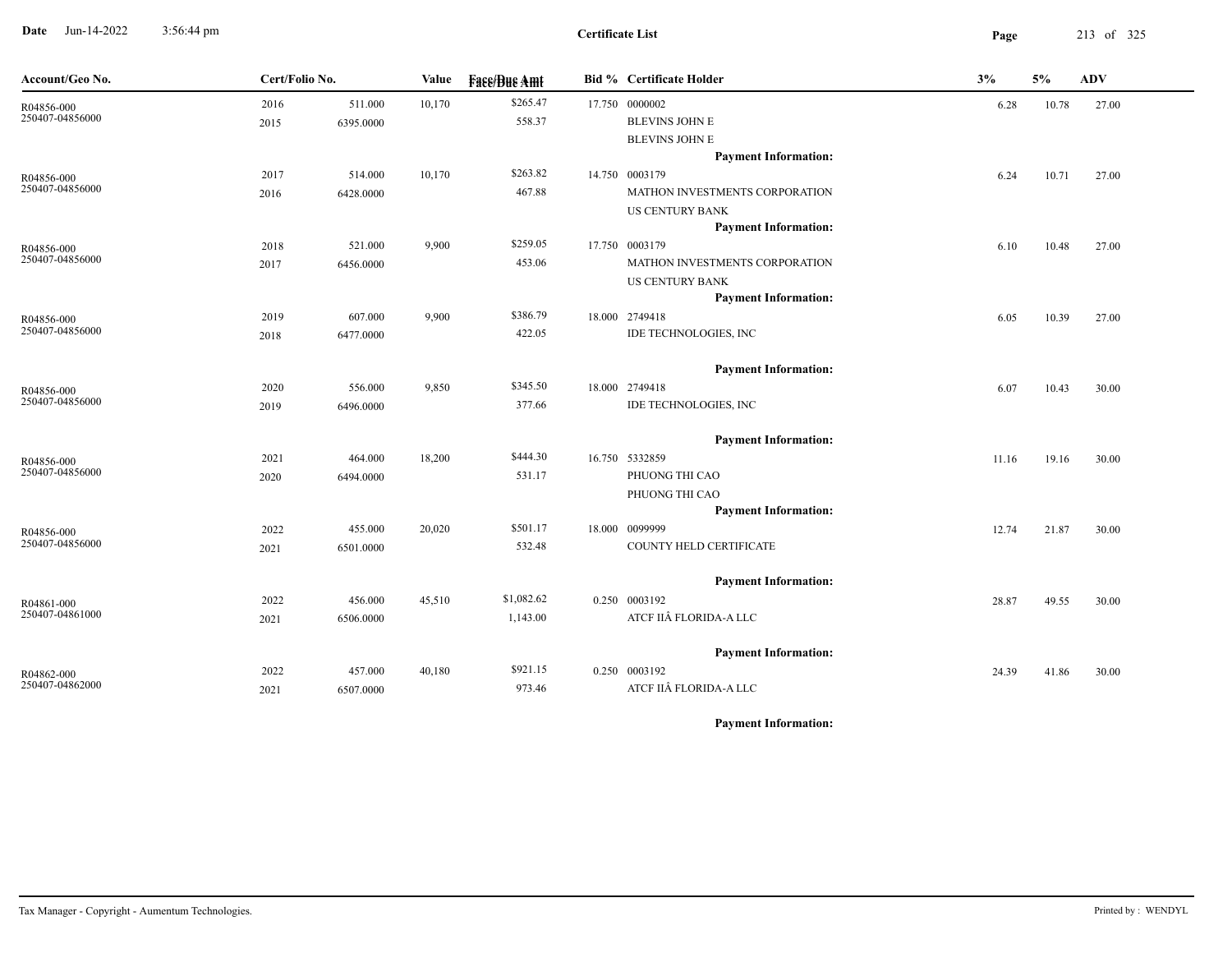**Date** Jun-14-2022 3:56:44 pm **Page** 214 of 325 3:56:44 pm

| Account/Geo No.               | Cert/Folio No. |           | Value  | <b>Fase/Bue Amt</b> | <b>Bid % Certificate Holder</b>               | 3%   | 5%    | <b>ADV</b> |
|-------------------------------|----------------|-----------|--------|---------------------|-----------------------------------------------|------|-------|------------|
| R04865-200                    | 2020           | 558.000   | 8,320  | \$226.94            | 18.000 4538291                                | 5.13 | 8.81  | 30.00      |
| 250407-04865200               | 2019           | 6505.0000 |        | 318.29              | MATHON TAX CERT 2019 LLC                      |      |       |            |
|                               |                |           |        |                     | MATHON TAX CERT 2019 LLC & U.S                |      |       |            |
|                               |                |           |        |                     | <b>Payment Information:</b>                   |      |       |            |
| R04865-200                    | 2021           | 465.000   | 8,320  | \$225.91            | 17.750 3097555                                | 5.10 | 8.76  | 30.00      |
| 250407-04865200               | 2020           | 6503.0000 |        | 275.60              | SAVVY FL LLC                                  |      |       |            |
|                               |                |           |        |                     | FIRST HORIZON COLLATERAL ASSIG                |      |       |            |
|                               | 2022           | 458.000   | 9,150  | \$248.59            | <b>Payment Information:</b><br>17.750 4538291 |      |       |            |
| R04865-200<br>250407-04865200 | 2021           | 6510.0000 |        | 267.27              | MATHON TAX CERT 2019 LLC                      | 5.73 | 9.84  | 30.00      |
|                               |                |           |        |                     | MATHON TAX CERT 2019 LLC & U.S                |      |       |            |
|                               |                |           |        |                     | <b>Payment Information:</b>                   |      |       |            |
| R04865-550                    | 2020           | 560.000   | 2,750  | \$103.14            | 18.000 0099999                                | 1.70 | 2.91  | 30.00      |
| 250407-04865550               | 2019           | 6508.0000 |        | 148.07              | COUNTY HELD CERTIFICATE                       |      |       |            |
|                               |                |           |        |                     |                                               |      |       |            |
|                               |                |           |        |                     | <b>Payment Information:</b>                   |      |       |            |
| R04866-001                    | 2016           | 512.000   | 10,970 | \$284.98            | 4.500 2593330                                 | 6.82 | 11.71 | 27.00      |
| 250407-04866001               | 2015           | 6408.0000 |        | 369.24              | 5T WEALTH PARTNERS LP                         |      |       |            |
|                               |                |           |        |                     | <b>Payment Information:</b>                   |      |       |            |
|                               | 2017           | 519.000   | 10,970 | \$281.51            | 14.000 2593330                                | 6.73 | 11.55 | 27.00      |
| R04866-001<br>250407-04866001 | 2016           | 6441.0000 |        | 488.10              | 5T WEALTH PARTNERS LP                         |      |       |            |
|                               |                |           |        |                     |                                               |      |       |            |
|                               |                |           |        |                     | <b>Payment Information:</b>                   |      |       |            |
| R04866-001                    | 2018           | 522.000   | 7,860  | \$213.71            | 13.750 2593330                                | 4.85 | 8.32  | 27.00      |
| 250407-04866001               | 2017           | 6469.0000 |        | 339.95              | 5T WEALTH PARTNERS LP                         |      |       |            |
|                               |                |           |        |                     | <b>Payment Information:</b>                   |      |       |            |
|                               | 2019           | 613.000   | 7,860  | \$212.17            | 18.000 3947714                                | 4.80 | 8.25  | 27.00      |
| R04866-001<br>250407-04866001 | 2018           | 6490.0000 |        | 336.17              | FAVAN FARMS, LLC                              |      |       |            |
|                               |                |           |        |                     |                                               |      |       |            |
|                               |                |           |        |                     | <b>Payment Information:</b>                   |      |       |            |
| R04866-001                    | 2020           | 561.000   | 7,860  | \$216.73            | 18.000 0099999                                | 4.85 | 8.32  | 30.00      |
| 250407-04866001               | 2019           | 6509.0000 |        | 304.25              | COUNTY HELD CERTIFICATE                       |      |       |            |
|                               |                |           |        |                     |                                               |      |       |            |
|                               | 2021           | 466.000   | 7,860  | \$215.74            | <b>Payment Information:</b><br>18.000 5356931 | 4.82 | 8.27  | 30.00      |
| R04866-001<br>250407-04866001 | 2020           | 6505.0000 |        | 264.06              | GATHERS NO MOSS, LLC                          |      |       |            |
|                               |                |           |        |                     |                                               |      |       |            |
|                               |                |           |        |                     | <b>Payment Information:</b>                   |      |       |            |
| R04866-001                    | 2022           | 459.000   | 7,860  | \$213.97            | 18.000 0099999                                | 4.77 | 8.19  | 30.00      |
| 250407-04866001               | 2021           | 6512.0000 |        | 230.92              | COUNTY HELD CERTIFICATE                       |      |       |            |
|                               |                |           |        |                     |                                               |      |       |            |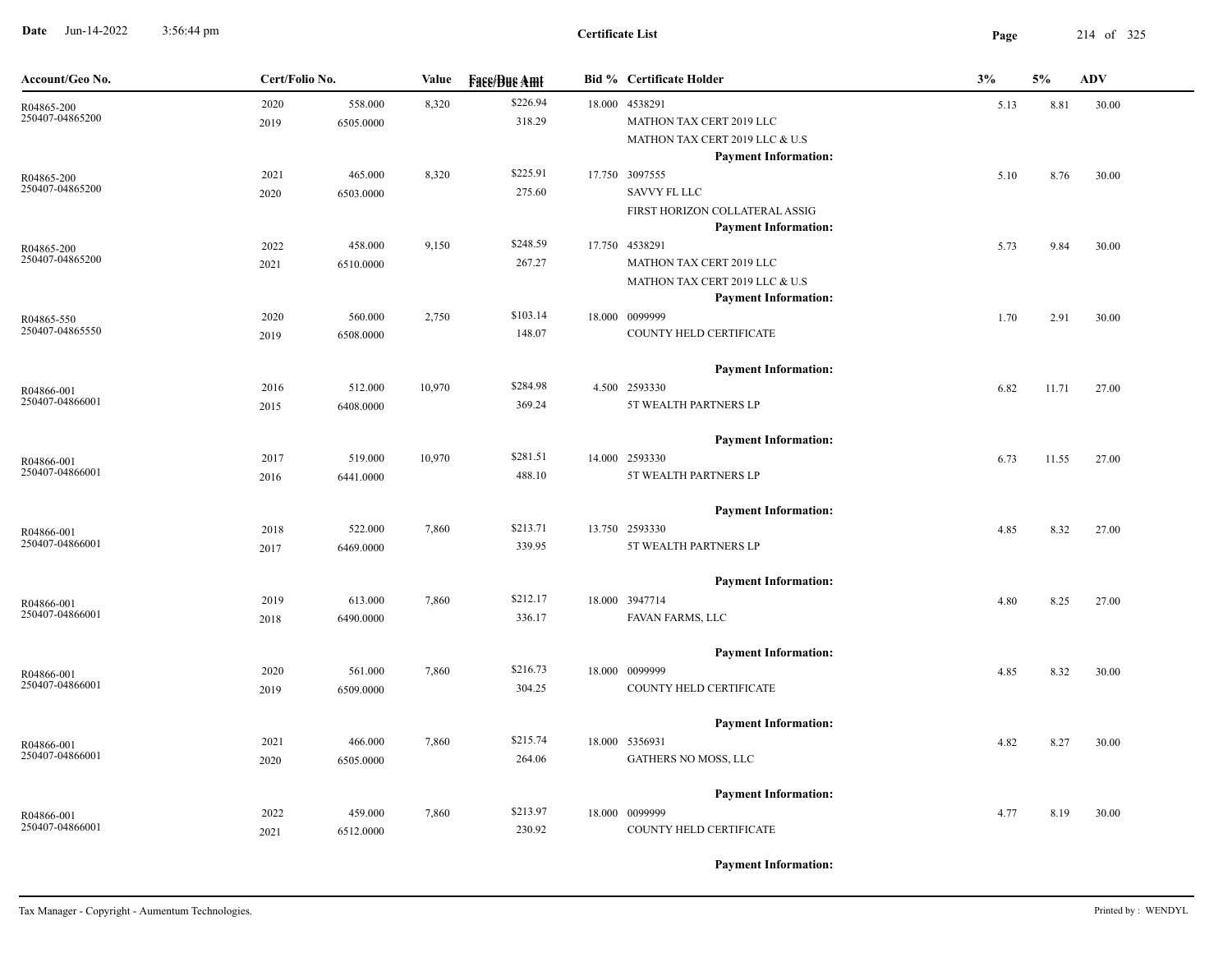**Date** Jun-14-2022 3:56:44 pm **Page** 215 of 325 3:56:44 pm

| Account/Geo No.               | Cert/Folio No. |                        | <b>Value</b> | <b>Fase/Bue Amt</b> | <b>Bid % Certificate Holder</b>                                                                             | 3%                              | 5%    | <b>ADV</b> |
|-------------------------------|----------------|------------------------|--------------|---------------------|-------------------------------------------------------------------------------------------------------------|---------------------------------|-------|------------|
| R04867-000<br>250407-04867000 | 2022<br>2021   | 460.000<br>6514.0000   | 2,750        | \$102.18<br>113.54  | 17.250 4538291<br>MATHON TAX CERT 2019 LLC<br>MATHON TAX CERT 2019 LLC & U.S<br><b>Payment Information:</b> | 1.67                            | 2.87  | 30.00      |
| R04873-000<br>250407-04873000 | 2022<br>2021   | 462.000<br>6521.0000   | 19,920       | \$500.86<br>532.15  | 0.250 5356948<br>CC2 FL LLC                                                                                 | 12.73                           | 21.85 | 30.00      |
| R01658-100<br>250506-01658100 | 2016<br>2015   | 71.000<br>1649.0000    | 360          | \$45.21<br>100.96   | <b>Payment Information:</b><br>18.000 0099999<br>COUNTY HELD CERTIFICATE                                    | 0.17                            | 0.30  | 27.00      |
| R01658-100<br>250506-01658100 | 2017<br>2016   | 68.000<br>1669.0000    | 360          | \$45.18<br>92.77    | <b>Payment Information:</b><br>18.000 0099999<br>COUNTY HELD CERTIFICATE                                    | 0.17                            | 0.29  | 27.00      |
| R01658-100<br>250506-01658100 | 2018<br>2017   | 78.000<br>1676.0000    | 360          | \$45.07<br>84.45    | <b>Payment Information:</b><br>18.000 0099999<br>COUNTY HELD CERTIFICATE                                    | 0.17                            | 0.29  | 27.00      |
| R01658-100<br>250506-01658100 | 2019<br>2018   | 104.000<br>1691.0000   | 360          | \$45.03<br>76.27    | <b>Payment Information:</b><br>18.000 0099999<br>COUNTY HELD CERTIFICATE                                    | 0.17                            | 0.29  | 27.00      |
| R01658-100<br>250506-01658100 | 2020<br>2019   | 83.000<br>1696.0000    | 360          | \$47.93<br>72.15    | <b>Payment Information:</b><br>18.000 0099999<br>COUNTY HELD CERTIFICATE                                    | 0.16                            | 0.28  | 30.00      |
| R08623-100<br>250508-08623100 | 2022<br>2021   | 1014.000<br>15080.0000 | 72,820       | \$193.41<br>209.33  | <b>Payment Information:</b><br>18.000 0099999<br>COUNTY HELD CERTIFICATE                                    | $\mathbf{A} \mathbf{H}$<br>4.20 | 7.21  | 30.00      |
| R06649-670<br>250707-06649670 | 2022<br>2021   | 810.000<br>11529.0000  | 14,880       | \$287.78<br>308.42  | <b>Payment Information:</b><br>0.250 5356948<br>CC2 FL LLC                                                  | 6.82                            | 11.70 | 30.00      |
| R06658-200<br>250707-06658200 | 2021<br>2020   | 878.000<br>11571.0000  | 17,850       | \$331.37<br>354.19  | <b>Payment Information:</b><br>0.250 5331818<br>CCH FL 2 LLC                                                | 8.03                            | 13.78 | 30.00      |
| R06658-200<br>250707-06658200 | 2022<br>2021   | 811.000<br>11591.0000  | 17,850       | \$329.82<br>352.56  | <b>Payment Information:</b><br>0.250 5356948<br>CC2 FL LLC                                                  | 7.98                            | 13.71 | 30.00      |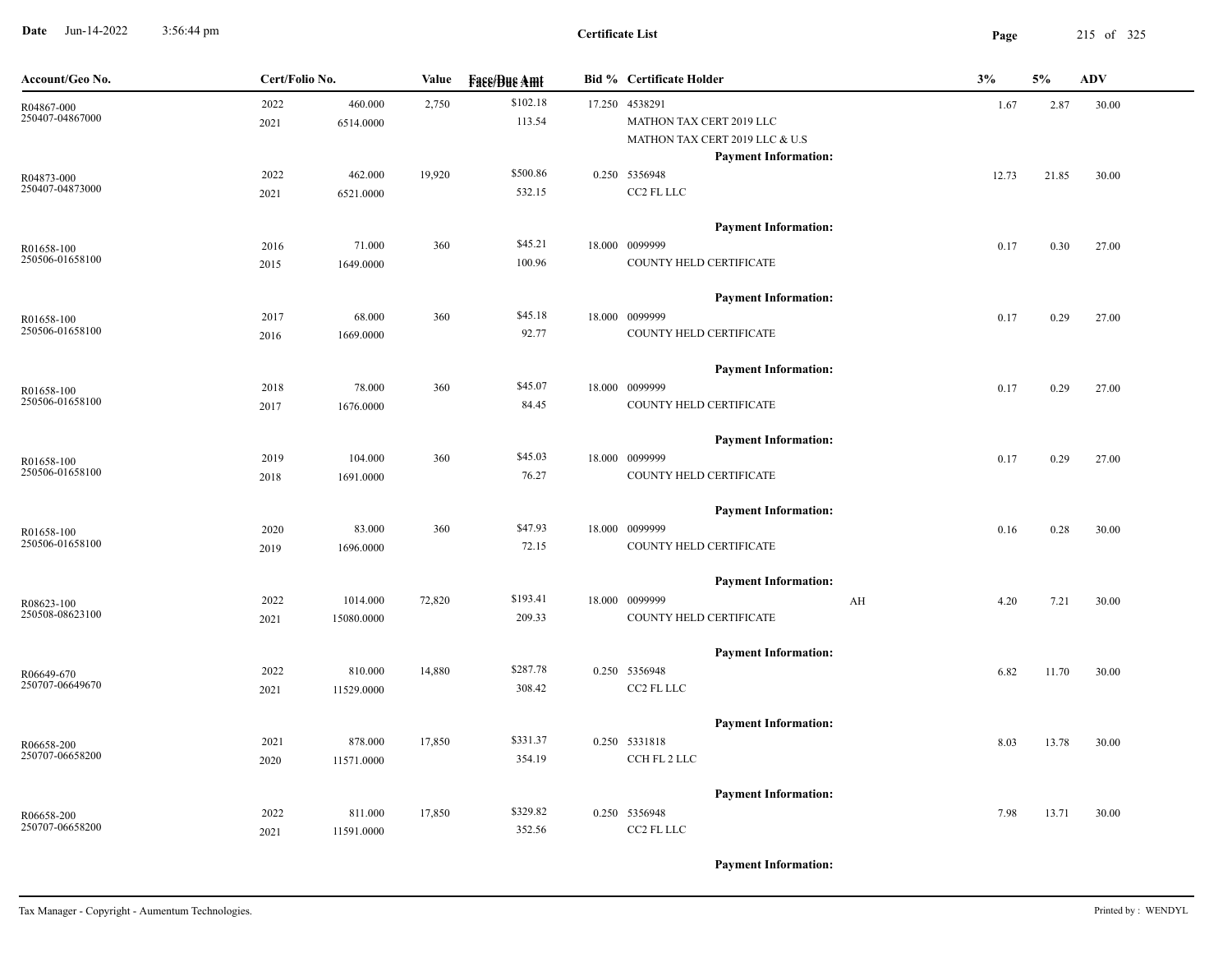**Date** Jun-14-2022 3:56:44 pm **Page** 216 of 325 3:56:44 pm

| Account/Geo No.               | Cert/Folio No.     | Value              | <b>Fase/Bue Amt</b> | <b>Bid % Certificate Holder</b>    |    | 3%    | 5%    | <b>ADV</b> |
|-------------------------------|--------------------|--------------------|---------------------|------------------------------------|----|-------|-------|------------|
| R06660-000                    | 2020               | 1039.000<br>99,920 | \$1,841.23          | 0.250 0876575                      |    | 49.91 | 85.68 | 30.00      |
| 250707-06660000               | 11576.0000<br>2019 |                    | 1,939.54            | TLGFY, LLC                         |    |       |       |            |
|                               |                    |                    |                     | CAPITAL ONE, N.A., AS COLLATER     |    |       |       |            |
|                               |                    |                    |                     | <b>Payment Information:</b>        |    |       |       |            |
| R06660-000<br>250707-06660000 | 2021               | 879.000<br>99,910  | \$1,813.05          | 0.250 5331818                      |    | 49.13 | 84.34 | 30.00      |
|                               | 2020<br>11575.0000 |                    | 1,909.95            | CCH FL 2 LLC                       |    |       |       |            |
|                               |                    |                    |                     | <b>Payment Information:</b>        |    |       |       |            |
| R06660-000                    | 2022               | 812.000<br>109,130 | \$1,953.03          | 0.250 4247548                      |    | 53.01 | 91.00 | 30.00      |
| 250707-06660000               | 2021<br>11595.0000 |                    | 2,056.93            | ASSEMBLY TAX 36, LLC               |    |       |       |            |
|                               |                    |                    |                     | ASSEMBLY TAX 36 LLC CARE OF CU     |    |       |       |            |
|                               |                    |                    |                     | <b>Payment Information:</b>        |    |       |       |            |
| R06661-050                    | 2021               | 880.000<br>35,000  | \$609.39            | 0.250 5331818                      |    | 15.74 | 27.02 | 30.00      |
| 250707-06661050               | 11577.0000<br>2020 |                    | 646.11              | CCH FL 2 LLC                       |    |       |       |            |
|                               |                    |                    |                     | <b>Payment Information:</b>        |    |       |       |            |
|                               | 2022               | 813.000<br>35,000  | \$606.34            | 0.250 0003192                      |    | 15.65 | 26.87 | 30.00      |
| R06661-050<br>250707-06661050 | 2021<br>11597.0000 |                    | 642.91              | ATCF IIÂ FLORIDA-A LLC             |    |       |       |            |
|                               |                    |                    |                     |                                    |    |       |       |            |
|                               |                    |                    |                     | <b>Payment Information:</b>        |    |       |       |            |
| R06668-000                    | 2022               | 814.000<br>104,650 | \$1,239.00          | 0.250 4247548                      | AH | 33.20 | 57.00 | 30.00      |
| 250707-06668000               | 2021<br>11616.0000 |                    | 1,307.20            | ASSEMBLY TAX 36, LLC               |    |       |       |            |
|                               |                    |                    |                     | ASSEMBLY TAX 36 LLC CARE OF CU     |    |       |       |            |
|                               |                    |                    | \$1,263.01          | <b>Payment Information:</b>        |    |       |       |            |
| R06668-050<br>250707-06668050 | 2021               | 882.000<br>65,980  |                     | 0.250 5331818                      |    | 33.87 | 58.14 | 30.00      |
|                               | 2020<br>11597.0000 |                    | 1,332.41            | CCH FL 2 LLC                       |    |       |       |            |
|                               |                    |                    |                     | <b>Payment Information:</b>        |    |       |       |            |
| R06668-050                    | 2022               | 815.000<br>74,040  | \$1,474.77          | 0.250 4247548                      |    | 39.74 | 68.23 | 30.00      |
| 250707-06668050               | 11617.0000<br>2021 |                    | 1,554.76            | ASSEMBLY TAX 36, LLC               |    |       |       |            |
|                               |                    |                    |                     | ASSEMBLY TAX 36 LLC CARE OF CU     |    |       |       |            |
|                               |                    |                    |                     | <b>Payment Information:</b>        |    |       |       |            |
| R09618-010                    | 2020               | 1445.000<br>10,560 | \$216.15            | 15.750 0000173                     |    | 4.83  | 8.29  | 30.00      |
| 250909-09618010               | 17587.0000<br>2019 |                    | 293.32              | PICKFORD SHIRLEY R TRUSTEE         |    |       |       |            |
|                               |                    |                    |                     | SHIRLEY R PICKFORD REV TRUST       |    |       |       |            |
|                               |                    |                    | \$213.19            | <b>Payment Information:</b>        |    |       |       |            |
| R09618-010<br>250909-09618010 | 2021               | 1230.000<br>10,560 |                     | 17.750 0003439<br>MATTHEW CAMPBELL |    | 4.75  | 8.15  | 30.00      |
|                               | 2020<br>17630.0000 |                    | 260.43              |                                    |    |       |       |            |
|                               |                    |                    |                     | <b>Payment Information:</b>        |    |       |       |            |
| R09618-010                    | 2022               | 1133.000<br>11,610 | \$288.98            | 17.750 3097555                     |    | 6.85  | 11.76 | 30.00      |
| 250909-09618010               | 2021<br>17680.0000 |                    | 309.68              | SAVVY FL LLC                       |    |       |       |            |
|                               |                    |                    |                     | FIRST HORIZON COLLATERAL ASSIG     |    |       |       |            |
|                               |                    |                    |                     | <b>Payment Information:</b>        |    |       |       |            |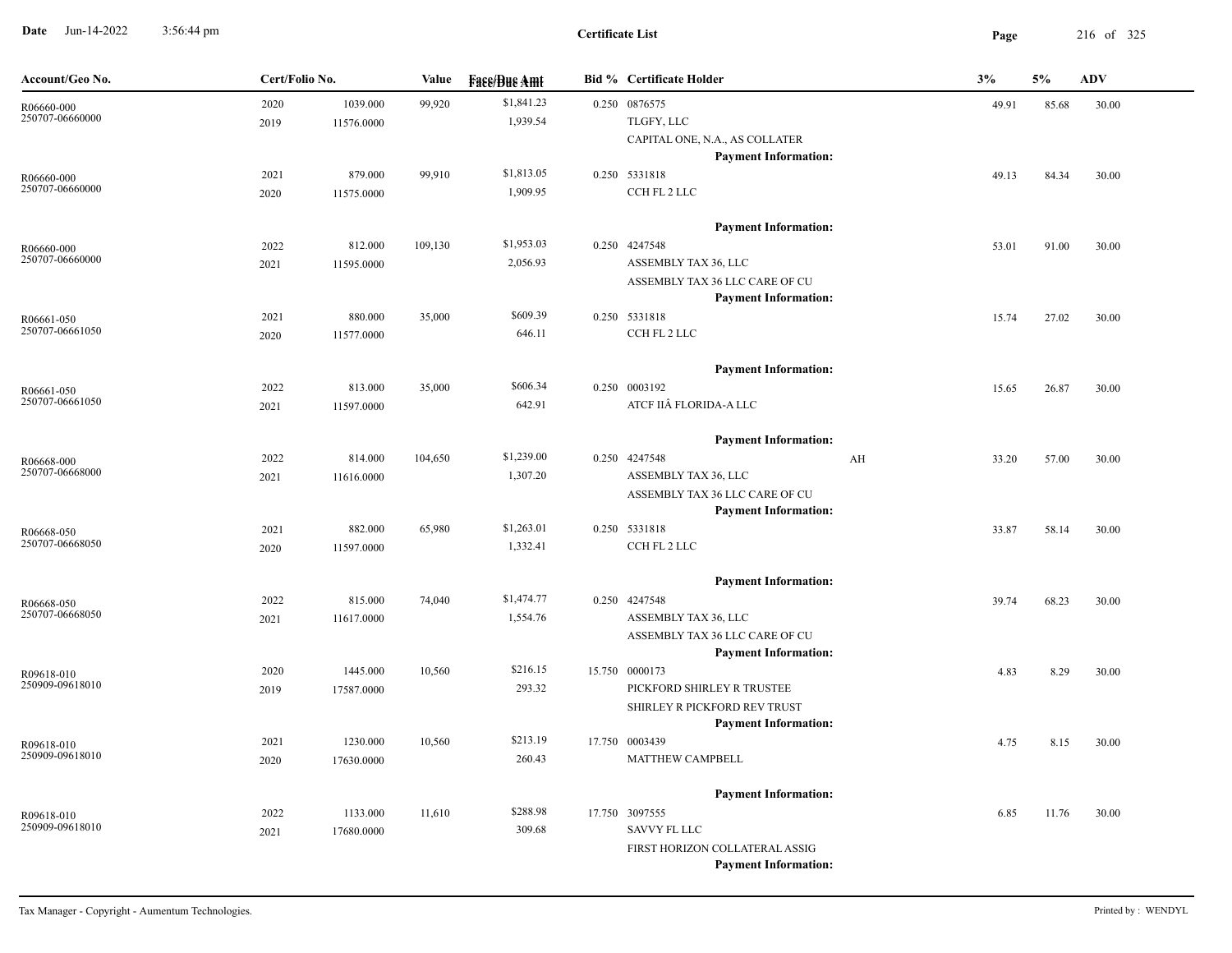**Date** Jun-14-2022 3:56:44 pm **Page** 217 of 325 3:56:44 pm

| Account/Geo No.               | Cert/Folio No. |            | Value  | <b>Face/Bue Amt</b> | <b>Bid % Certificate Holder</b>                               |    | 3%    | 5%    | ADV   |
|-------------------------------|----------------|------------|--------|---------------------|---------------------------------------------------------------|----|-------|-------|-------|
| R09620-025                    | 2020           | 1448.000   | 17,320 | \$479.04            | 3.500 0004093                                                 |    | 12.12 | 20.81 | 30.00 |
| 250909-09620025               | 2019           | 17596.0000 |        | 520.22              | <b>WILHOUR RYAN</b>                                           |    |       |       |       |
|                               |                |            |        |                     | <b>RYAN WILHOUR</b>                                           |    |       |       |       |
|                               |                |            |        |                     | <b>Payment Information:</b>                                   |    |       |       |       |
| R09620-025<br>250909-09620025 | 2021           | 1231.000   | 17,250 | \$473.05            | 2.750 3097555                                                 |    | 11.96 | 20.53 | 30.00 |
|                               | 2020           | 17639.0000 |        | 502.95              | <b>SAVVY FL LLC</b>                                           |    |       |       |       |
|                               |                |            |        |                     | FIRST HORIZON COLLATERAL ASSIG                                |    |       |       |       |
|                               |                |            |        | \$578.00            | <b>Payment Information:</b>                                   |    |       |       |       |
| R09620-025<br>250909-09620025 | 2022           | 1134.000   | 18,970 |                     | 0.250 4247548                                                 |    | 14.87 | 25.52 | 30.00 |
|                               | 2021           | 17689.0000 |        | 613.15              | ASSEMBLY TAX 36, LLC                                          |    |       |       |       |
|                               |                |            |        |                     | ASSEMBLY TAX 36 LLC CARE OF CU<br><b>Payment Information:</b> |    |       |       |       |
|                               | 2021           | 1232.000   | 17,180 | \$110.36            | 7.750 3097555                                                 |    | 1.90  | 3.26  | 30.00 |
| R09636-000<br>250909-09636000 | 2020           | 17670.0000 |        | 125.88              | <b>SAVVY FL LLC</b>                                           |    |       |       |       |
|                               |                |            |        |                     | FIRST HORIZON COLLATERAL ASSIG                                |    |       |       |       |
|                               |                |            |        |                     | <b>Payment Information:</b>                                   |    |       |       |       |
| R09655-001                    | 2022           | 1135.000   | 65,780 | \$1,460.54          | 0.250 4247548                                                 |    | 39.35 | 67.55 | 30.00 |
| 250909-09655001               | 2021           | 17740.0000 |        | 1,539.82            | ASSEMBLY TAX 36, LLC                                          |    |       |       |       |
|                               |                |            |        |                     | ASSEMBLY TAX 36 LLC CARE OF CU                                |    |       |       |       |
|                               |                |            |        |                     | <b>Payment Information:</b>                                   |    |       |       |       |
| R09659-013                    | 2021           | 1235.000   | 46,540 | \$542.61            | 0.250 4247548                                                 | AH | 13.89 | 23.84 | 30.00 |
| 250909-09659013               | 2020           | 17696.0000 |        | 575.99              | ASSEMBLY TAX 36, LLC                                          |    |       |       |       |
|                               |                |            |        |                     | ASSEMBLY TAX 36 LLC CARE OF CU                                |    |       |       |       |
|                               |                |            |        |                     | <b>Payment Information:</b>                                   |    |       |       |       |
| R09659-013                    | 2022           | 1136.000   | 47,190 | \$551.19            | 0.250 0003192                                                 | AH | 14.12 | 24.25 | 30.00 |
| 250909-09659013               | 2021           | 17746.0000 |        | 585.00              | ATCF IIÂ FLORIDA-A LLC                                        |    |       |       |       |
|                               |                |            |        |                     | <b>Payment Information:</b>                                   |    |       |       |       |
| R09664-001                    | 2022           | 1137.000   | 46,990 | \$1,063.93          | 0.250 5356948                                                 |    | 28.35 | 48.66 | 30.00 |
| 250909-09664001               | 2021           | 17750.0000 |        | 1,123.38            | CC2 FL LLC                                                    |    |       |       |       |
|                               |                |            |        |                     | <b>Payment Information:</b>                                   |    |       |       |       |
| R09695-000                    | 2022           | 1138.000   | 85,710 | \$1,821.66          | 0.250 5356957                                                 |    | 49.37 | 84.75 | 30.00 |
| 250909-09695000               | 2021           | 17797.0000 |        | 1,918.99            | FNA DZ, LLC                                                   |    |       |       |       |
|                               |                |            |        |                     | FNA DZ, LLC FBO WSFS                                          |    |       |       |       |
|                               |                |            |        |                     | <b>Payment Information:</b>                                   |    |       |       |       |
| R09700-000                    | 2022           | 1139.000   | 42,820 | \$1,043.16          | 0.250 5356948                                                 |    | 27.77 | 47.67 | 30.00 |
| 250909-09700000               | 2021           | 17802.0000 |        | 1,101.57            | CC2 FL LLC                                                    |    |       |       |       |
|                               |                |            |        |                     |                                                               |    |       |       |       |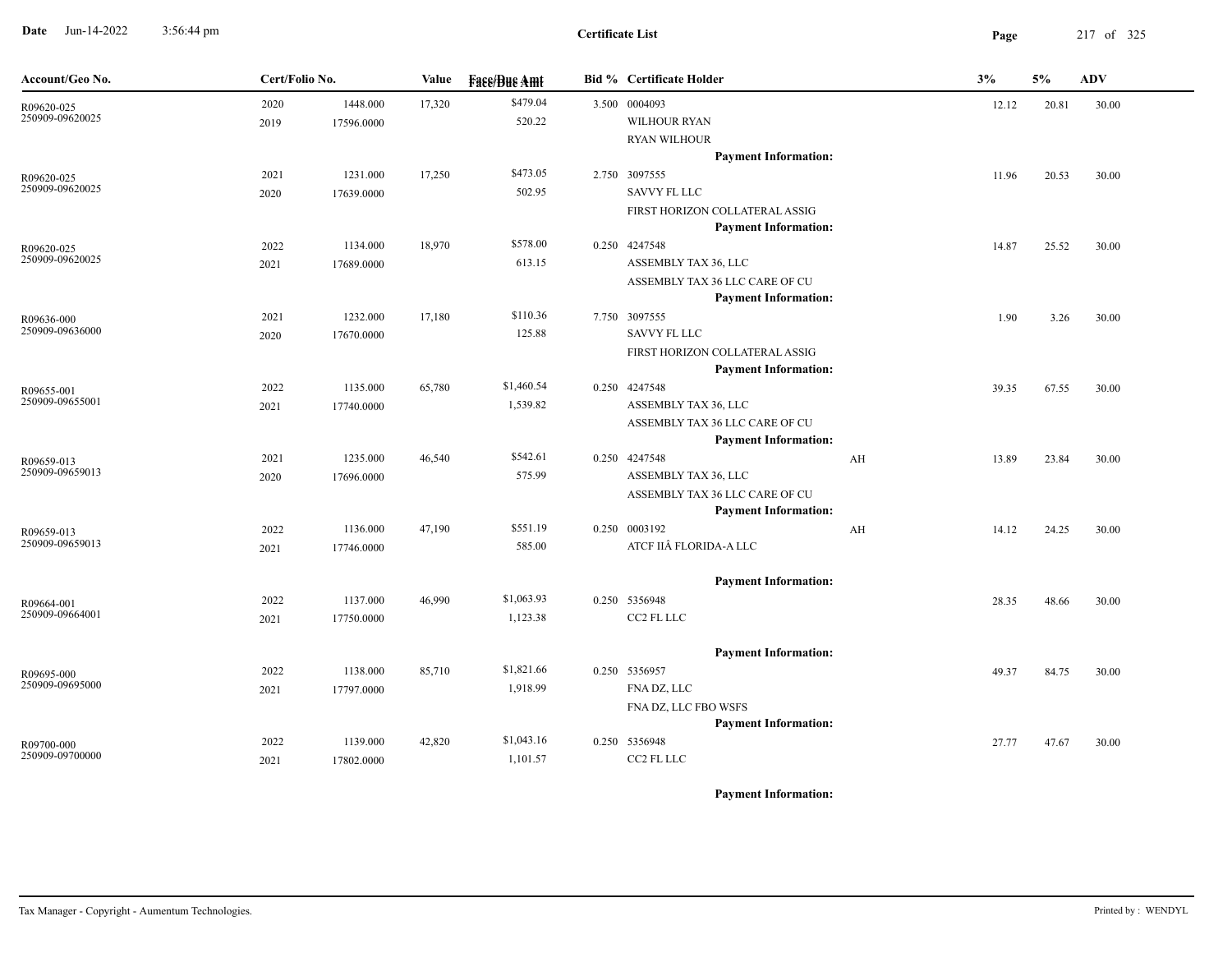**Date** Jun-14-2022 3:56:44 pm **Page** 218 of 325 3:56:44 pm

| Account/Geo No.               | Cert/Folio No. |            | Value  | <b>Face/Bue Amt</b> | <b>Bid % Certificate Holder</b> | 3%    | 5%    | <b>ADV</b> |
|-------------------------------|----------------|------------|--------|---------------------|---------------------------------|-------|-------|------------|
| R09702-000                    | 2016           | 1372.000   | 15,040 | \$298.70            | 8.000 0000173                   | 7.20  | 12.37 | 27.00      |
| 250909-09702000               | 2015           | 17482.0000 |        | 450.32              | PICKFORD SHIRLEY R TRUSTEE      |       |       |            |
|                               |                |            |        |                     | SHIRLEY R PICKFORD REV TRUST    |       |       |            |
|                               |                |            |        |                     | <b>Payment Information:</b>     |       |       |            |
| R09702-000                    | 2017           | 1377.000   | 13,520 | \$270.90            | 14.000 0000173                  | 6.43  | 11.04 | 27.00      |
| 250909-09702000               | 2016           | 17537.0000 |        | 469.94              | PICKFORD SHIRLEY R TRUSTEE      |       |       |            |
|                               |                |            |        |                     | SHIRLEY R PICKFORD REV TRUST    |       |       |            |
|                               |                |            |        |                     | <b>Payment Information:</b>     |       |       |            |
| R09702-000                    | 2018           | 1331.000   | 14,870 | \$290.84            | 9.500 0000173                   | 6.99  | 11.99 | 27.00      |
| 250909-09702000               | 2017           | 17615.0000 |        | 409.91              | PICKFORD SHIRLEY R TRUSTEE      |       |       |            |
|                               |                |            |        |                     | SHIRLEY R PICKFORD REV TRUST    |       |       |            |
|                               |                |            |        |                     | <b>Payment Information:</b>     |       |       |            |
| R09702-000<br>250909-09702000 | 2019           | 1553.000   | 14,980 | \$289.58            | 12.500 0000173                  | 6.95  | 11.93 | 27.00      |
|                               | 2018           | 17659.0000 |        | 407.44              | PICKFORD SHIRLEY R TRUSTEE      |       |       |            |
|                               |                |            |        |                     | SHIRLEY R PICKFORD REV TRUST    |       |       |            |
|                               |                |            |        |                     | <b>Payment Information:</b>     |       |       |            |
| R09702-000<br>250909-09702000 | 2020           | 1457.000   | 15,560 | \$298.61            | 18.000 3947718                  | 7.12  | 12.22 | 30.00      |
|                               | 2019           | 17710.0000 |        | 416.84              | STONE PONY PROPERTIES, LLC      |       |       |            |
|                               |                |            |        |                     | <b>Payment Information:</b>     |       |       |            |
| R09702-000                    | 2021           | 1238.000   | 15,560 | \$294.24            | 18.000 4538296                  | 7.00  | 12.01 | 30.00      |
| 250909-09702000               | 2020           | 17753.0000 |        | 357.87              | RICKY W BOVINET                 |       |       |            |
|                               |                |            |        |                     | <b>Payment Information:</b>     |       |       |            |
| R09702-000                    | 2022           | 1140.000   | 17,110 | \$404.36            | 18.000 4538296                  | 10.05 | 17.26 | 30.00      |
| 250909-09702000               | 2021           | 17804.0000 |        | 430.83              | RICKY W BOVINET                 |       |       |            |
|                               |                |            |        |                     | <b>Payment Information:</b>     |       |       |            |
| R09729-020                    | 2021           | 1240.000   | 15,300 | \$290.02            | 2.750 3097555                   | 6.88  | 11.81 | 30.00      |
| 250909-09729020               | 2020           | 17791.0000 |        | 310.77              | SAVVY FL LLC                    |       |       |            |
|                               |                |            |        |                     | FIRST HORIZON COLLATERAL ASSIG  |       |       |            |
|                               |                |            |        |                     | <b>Payment Information:</b>     |       |       |            |
| R09729-020                    | 2022           | 1141.000   | 18,750 | \$344.34            | 17.750 3097555                  | 8.39  | 14.40 | 30.00      |
| 250909-09729020               | 2021           | 17842.0000 |        | 367.81              | <b>SAVVY FL LLC</b>             |       |       |            |
|                               |                |            |        |                     | FIRST HORIZON COLLATERAL ASSIG  |       |       |            |
|                               |                |            |        |                     | <b>Payment Information:</b>     |       |       |            |
| R09730-100                    | 2021           | 1241.000   | 24,190 | \$484.62            | 2.750 3097555                   | 12.28 | 21.08 | 30.00      |
| 250909-09730100               | 2020           | 17796.0000 |        | 515.10              | <b>SAVVY FL LLC</b>             |       |       |            |
|                               |                |            |        |                     | FIRST HORIZON COLLATERAL ASSIG  |       |       |            |
|                               |                |            |        |                     | <b>Payment Information:</b>     |       |       |            |
| R09730-100                    | 2022           | 1142.000   | 23,410 | \$469.94            | 4.500 3097555                   | 11.87 | 20.38 | 30.00      |
| 250909-09730100               | 2021           | 17847.0000 |        | 499.69              | <b>SAVVY FL LLC</b>             |       |       |            |
|                               |                |            |        |                     | FIRST HORIZON COLLATERAL ASSIG  |       |       |            |
|                               |                |            |        |                     | <b>Payment Information:</b>     |       |       |            |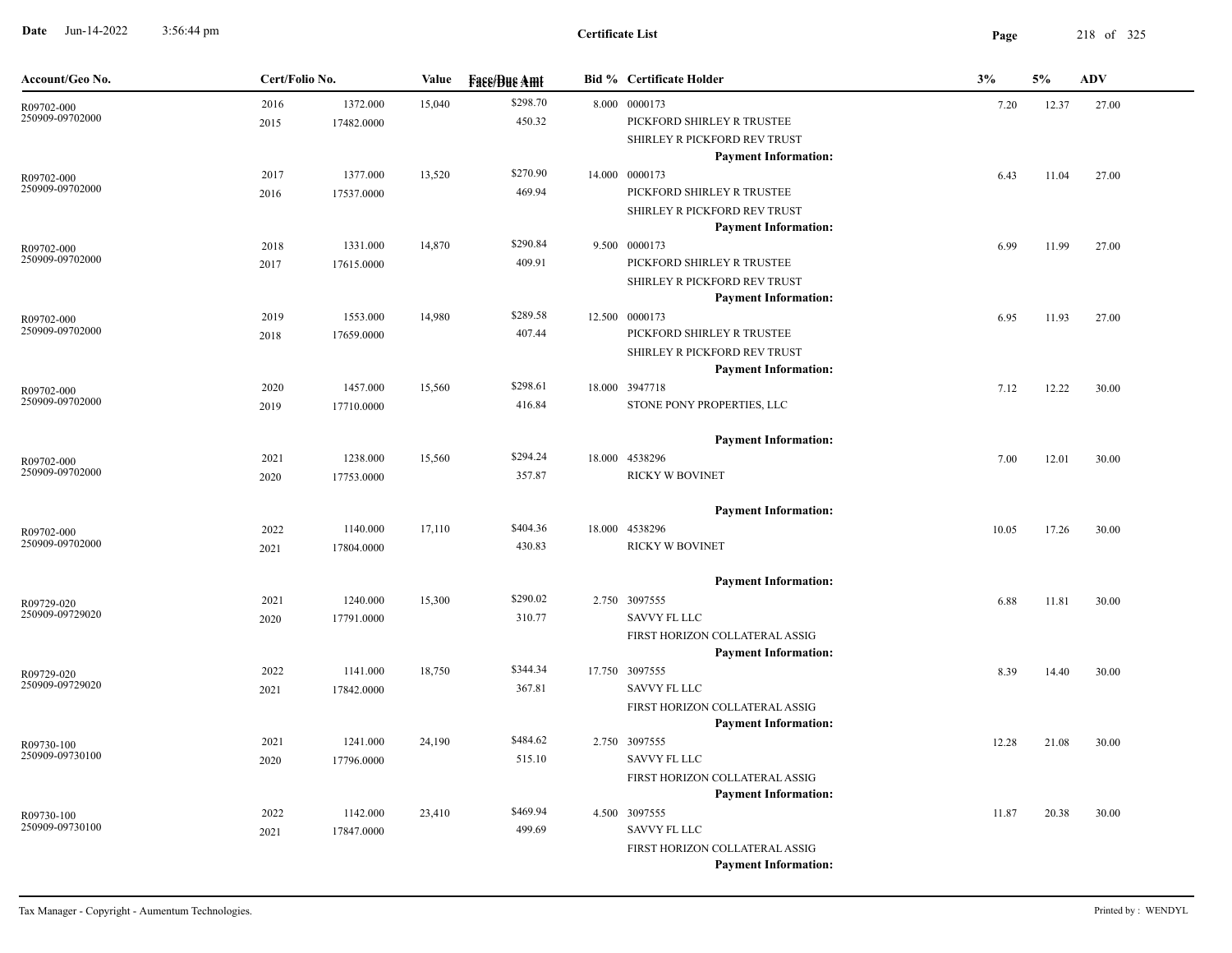**Date** Jun-14-2022 3:56:44 pm **Page** 219 of 325 3:56:44 pm

| Account/Geo No.               | Cert/Folio No. |            | <b>Value</b> | <b>Fase/Bue Amt</b> | <b>Bid % Certificate Holder</b>              |                                              | 3%     | 5%     | <b>ADV</b> |
|-------------------------------|----------------|------------|--------------|---------------------|----------------------------------------------|----------------------------------------------|--------|--------|------------|
| R09752-000                    | 2021           | 1243.000   | 37,660       | \$398.63            | 0.250 4247548                                | AH                                           | 9.89   | 16.98  | 30.00      |
| 250909-09752000               | 2020           | 17823.0000 |              | 424.81              | ASSEMBLY TAX 36, LLC                         |                                              |        |        |            |
|                               |                |            |              |                     | ASSEMBLY TAX 36 LLC CARE OF CU               |                                              |        |        |            |
|                               |                |            |              |                     | <b>Payment Information:</b>                  |                                              |        |        |            |
| R09752-000                    | 2022           | 1143.000   | 38,180       | \$405.93            | 0.250 4247548                                | AH                                           | 10.10  | 17.33  | 30.00      |
| 250909-09752000               | 2021           | 17874.0000 |              | 432.48              | ASSEMBLY TAX 36, LLC                         |                                              |        |        |            |
|                               |                |            |              |                     | ASSEMBLY TAX 36 LLC CARE OF CU               |                                              |        |        |            |
|                               |                |            |              |                     | <b>Payment Information:</b>                  |                                              |        |        |            |
| R09752-100                    | 2021           | 1244.000   | 36,140       | \$779.28            | 0.250 4247548                                |                                              | 20.45  | 35.11  | 30.00      |
| 250909-09752100               | 2020           | 17824.0000 |              | 824.49              | ASSEMBLY TAX 36, LLC                         |                                              |        |        |            |
|                               |                |            |              |                     | ASSEMBLY TAX 36 LLC CARE OF CU               |                                              |        |        |            |
|                               |                |            |              |                     | <b>Payment Information:</b>                  |                                              |        |        |            |
| R09752-100                    | 2022           | 1144.000   | 39,750       | \$951.38            | 0.250 5356948                                |                                              | 25.23  | 43.30  | 30.00      |
| 250909-09752100               | 2021           | 17876.0000 |              | 1,005.20            | CC2 FL LLC                                   |                                              |        |        |            |
|                               |                |            |              |                     |                                              |                                              |        |        |            |
|                               |                |            |              | \$1,214.24          | <b>Payment Information:</b>                  |                                              |        |        |            |
| R09761-000<br>250909-09761000 | 2022           | 1145.000   | 63,310       |                     | 0.250 4247548                                |                                              | 32.52  | 55.82  | 30.00      |
|                               | 2021           | 17889.0000 |              | 1,281.20            | ASSEMBLY TAX 36, LLC                         |                                              |        |        |            |
|                               |                |            |              |                     | ASSEMBLY TAX 36 LLC CARE OF CU               |                                              |        |        |            |
|                               |                | 1462.000   | 220,730      | \$3,682.13          | <b>Payment Information:</b><br>0.250 4358566 |                                              |        |        |            |
| R09769-000<br>250909-09769000 | 2020<br>2019   | 17796.0000 |              | 7,882.34            | CITRUS CAPITAL HOLDINGS, LLC                 |                                              | 100.97 | 173.34 | 30.00      |
|                               |                |            |              |                     | CITRUS CAPITAL HOLDINGS FBO SE               |                                              |        |        |            |
|                               |                |            |              |                     | <b>Payment Information:</b>                  | *** APPLICATION INFO ***                     |        |        |            |
|                               |                |            |              |                     |                                              | APPL TYPE: APPLIED                           |        |        |            |
|                               |                |            |              |                     |                                              | DATE APPLIED: 04.25.2022                     |        |        |            |
|                               |                |            |              |                     |                                              | RECEIPT: 2109884.0100<br>AMOUNT:<br>\$185.00 |        |        |            |
|                               |                |            |              |                     |                                              | APPLICANT: 4358566                           |        |        |            |
| R09798-060                    | 2022           | 1146.000   | 22,080       | \$411.17            | 0.250 5356948                                |                                              | 10.24  | 17.58  | 30.00      |
| 250909-09798060               | 2021           | 17931.0000 |              | 437.98              | CC2 FL LLC                                   |                                              |        |        |            |
|                               |                |            |              |                     |                                              |                                              |        |        |            |
|                               |                |            |              |                     | <b>Payment Information:</b>                  |                                              |        |        |            |
| R09825-350                    | 2022           | 1147.000   | 29,380       | \$807.92            | 0.250 5356957                                |                                              | 21.25  | 36.47  | 30.00      |
| 250909-09825350               | 2021           | 17981.0000 |              | 854.57              | FNA DZ, LLC                                  |                                              |        |        |            |
|                               |                |            |              |                     | FNA DZ, LLC FBO WSFS                         |                                              |        |        |            |
|                               |                |            |              |                     | <b>Payment Information:</b>                  |                                              |        |        |            |
| R09849-200                    | 2020           | 1469.000   | 69,840       | \$1,244.23          | 2.500 0876575                                |                                              | 33.35  | 57.25  | 30.00      |
| 250909-09849200               | 2019           | 17937.0000 |              | 1,315.28            | TLGFY, LLC                                   |                                              |        |        |            |
|                               |                |            |              |                     | CAPITAL ONE, N.A., AS COLLATER               |                                              |        |        |            |
|                               |                |            |              |                     | <b>Payment Information:</b>                  |                                              |        |        |            |
| R09849-200                    | 2022           | 1148.000   | 76,310       | \$1,789.84          | 4.500 3097555                                |                                              | 48.48  | 83.23  | 30.00      |
| 250909-09849200               | 2021           | 18036.0000 |              | 1,885.58            | <b>SAVVY FL LLC</b>                          |                                              |        |        |            |
|                               |                |            |              |                     | FIRST HORIZON COLLATERAL ASSIG               |                                              |        |        |            |
|                               |                |            |              |                     | <b>Payment Information:</b>                  |                                              |        |        |            |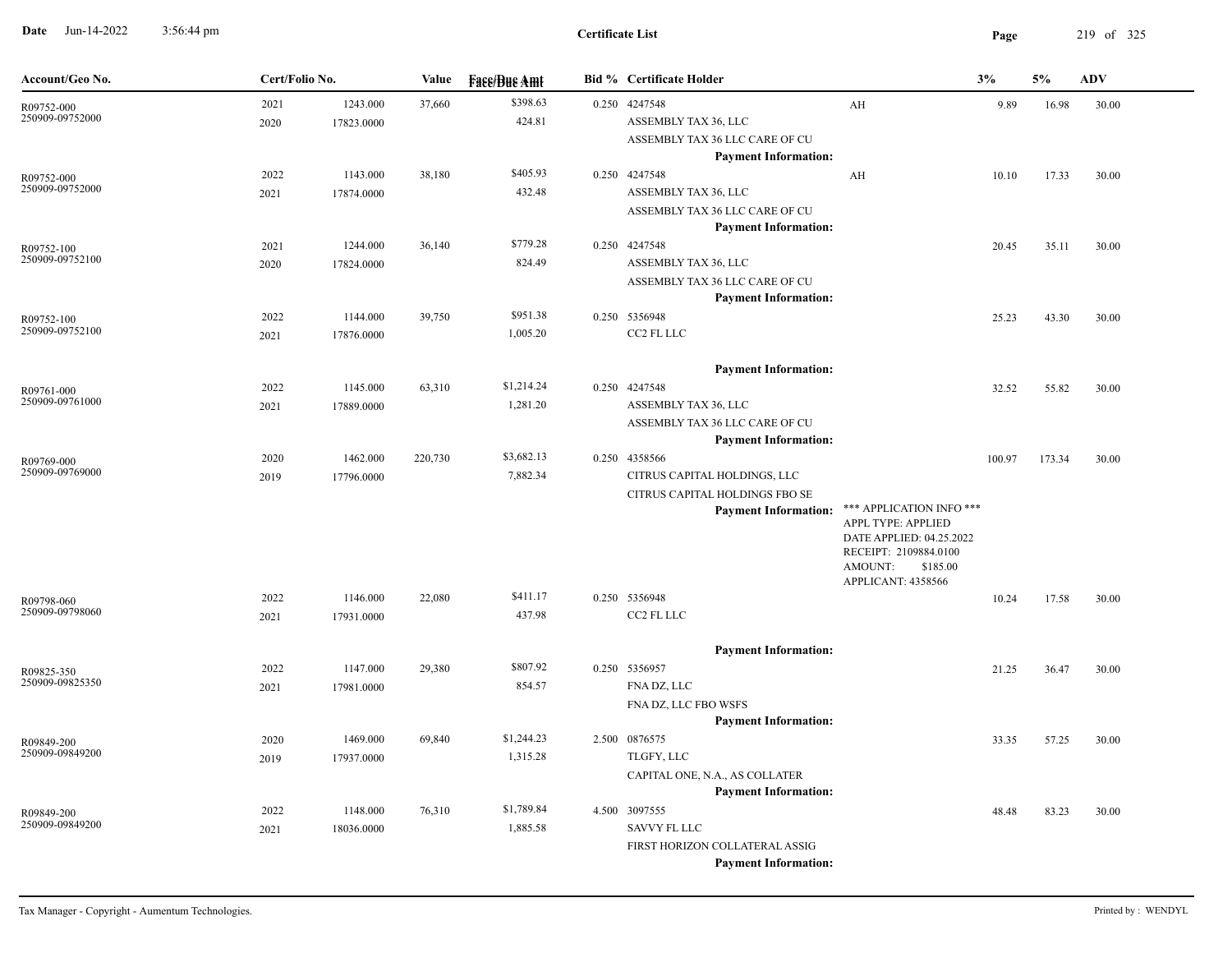**Date** Jun-14-2022 3:56:44 pm **Page** 220 of 325 3:56:44 pm

**Certificate List**

| Account/Geo No.               | Cert/Folio No. |            | Value   | <b>Fase/Bue Amt</b> | <b>Bid % Certificate Holder</b>                               |    | 3%    | 5%     | ADV   |
|-------------------------------|----------------|------------|---------|---------------------|---------------------------------------------------------------|----|-------|--------|-------|
| R09850-000                    | 2021           | 1251.000   | 72,820  | \$1,373.87          | 0.250 5331818                                                 |    | 36.95 | 63.42  | 30.00 |
| 250909-09850000               | 2020           | 17983.0000 |         | 1,448.81            | CCH FL 2 LLC                                                  |    |       |        |       |
|                               |                |            |         |                     | <b>Payment Information:</b>                                   |    |       |        |       |
| R09850-000                    | 2022           | 1149.000   | 80,100  | \$1,717.20          | 0.250 5356948                                                 |    | 46.47 | 79.77  | 30.00 |
| 250909-09850000               | 2021           | 18037.0000 |         | 1,809.31            | CC2 FL LLC                                                    |    |       |        |       |
|                               |                |            |         |                     | <b>Payment Information:</b>                                   |    |       |        |       |
| R09869-050                    | 2022           | 1150.000   | 33,470  | \$764.78            | 0.250 4247548                                                 |    | 20.05 | 34.42  | 30.00 |
| 250909-09869050               | 2021           | 18069.0000 |         | 809.27              | ASSEMBLY TAX 36, LLC                                          |    |       |        |       |
|                               |                |            |         |                     | ASSEMBLY TAX 36 LLC CARE OF CU                                |    |       |        |       |
|                               |                |            |         |                     | <b>Payment Information:</b>                                   |    |       |        |       |
| R09875-000                    | 2022           | 1151.000   | 67,790  | \$1,576.45          | 0.250 4247548                                                 |    | 42.56 | 73.07  | 30.00 |
| 250909-09875000               | 2021           | 18080.0000 |         | 1,661.52            | ASSEMBLY TAX 36, LLC                                          |    |       |        |       |
|                               |                |            |         |                     | ASSEMBLY TAX 36 LLC CARE OF CU                                |    |       |        |       |
|                               |                |            |         |                     | <b>Payment Information:</b>                                   |    |       |        |       |
| R09878-001<br>250909-09878001 | 2022           | 1152.000   | 153,720 | \$2,080.67          | 0.250 4247548                                                 | AH | 56.55 | 97.08  | 30.00 |
|                               | 2021           | 18114.0000 |         | 2,190.95            | ASSEMBLY TAX 36, LLC                                          |    |       |        |       |
|                               |                |            |         |                     | ASSEMBLY TAX 36 LLC CARE OF CU<br><b>Payment Information:</b> |    |       |        |       |
|                               |                | 1153.000   | 164,090 | \$3,225.48          | 0.250 5356957                                                 |    |       |        |       |
| R09879-000<br>250909-09879000 | 2022           | 18115.0000 |         | 3,393.00            | FNA DZ, LLC                                                   |    | 88.31 | 151.59 | 30.00 |
|                               | 2021           |            |         |                     | FNA DZ, LLC FBO WSFS                                          |    |       |        |       |
|                               |                |            |         |                     | <b>Payment Information:</b>                                   |    |       |        |       |
| R09911-000                    | 2017           | 1393.000   | 1,000   | \$56.16             | 18.000 2361903                                                |    | 0.48  | 0.82   | 27.00 |
| 250909-09911000               | 2016           | 17892.0000 |         | 113.80              | BLACK BELT ENERGY, LLC                                        |    |       |        |       |
|                               |                |            |         |                     | <b>Payment Information:</b>                                   |    |       |        |       |
| R09911-000                    | 2021           | 1255.000   | 1,000   | \$58.21             | 17.750 0003172                                                |    | 0.45  | 0.77   | 30.00 |
| 250909-09911000               | 2020           | 18111.0000 |         | 75.65               | <b>RAJENDRA INC</b>                                           |    |       |        |       |
|                               |                |            |         |                     | <b>RAJENDRA INC</b>                                           |    |       |        |       |
|                               |                |            |         |                     | <b>Payment Information:</b>                                   |    |       |        |       |
| R09911-000                    | 2022           | 1154.000   | 1,000   | \$58.13             | 18.000 4538296                                                |    | 0.45  | 0.77   | 30.00 |
| 250909-09911000               | 2021           | 18165.0000 |         | 67.29               | RICKY W BOVINET                                               |    |       |        |       |
|                               |                |            |         |                     | <b>Payment Information:</b>                                   |    |       |        |       |
| R09917-200                    | 2022           | 1155.000   | 15,620  | \$445.48            | 0.250 5356948                                                 |    | 11.19 | 19.21  | 30.00 |
| 250909-09917200               | 2021           | 18208.0000 |         | 474.00              | CC2 FL LLC                                                    |    |       |        |       |
|                               |                |            |         |                     |                                                               |    |       |        |       |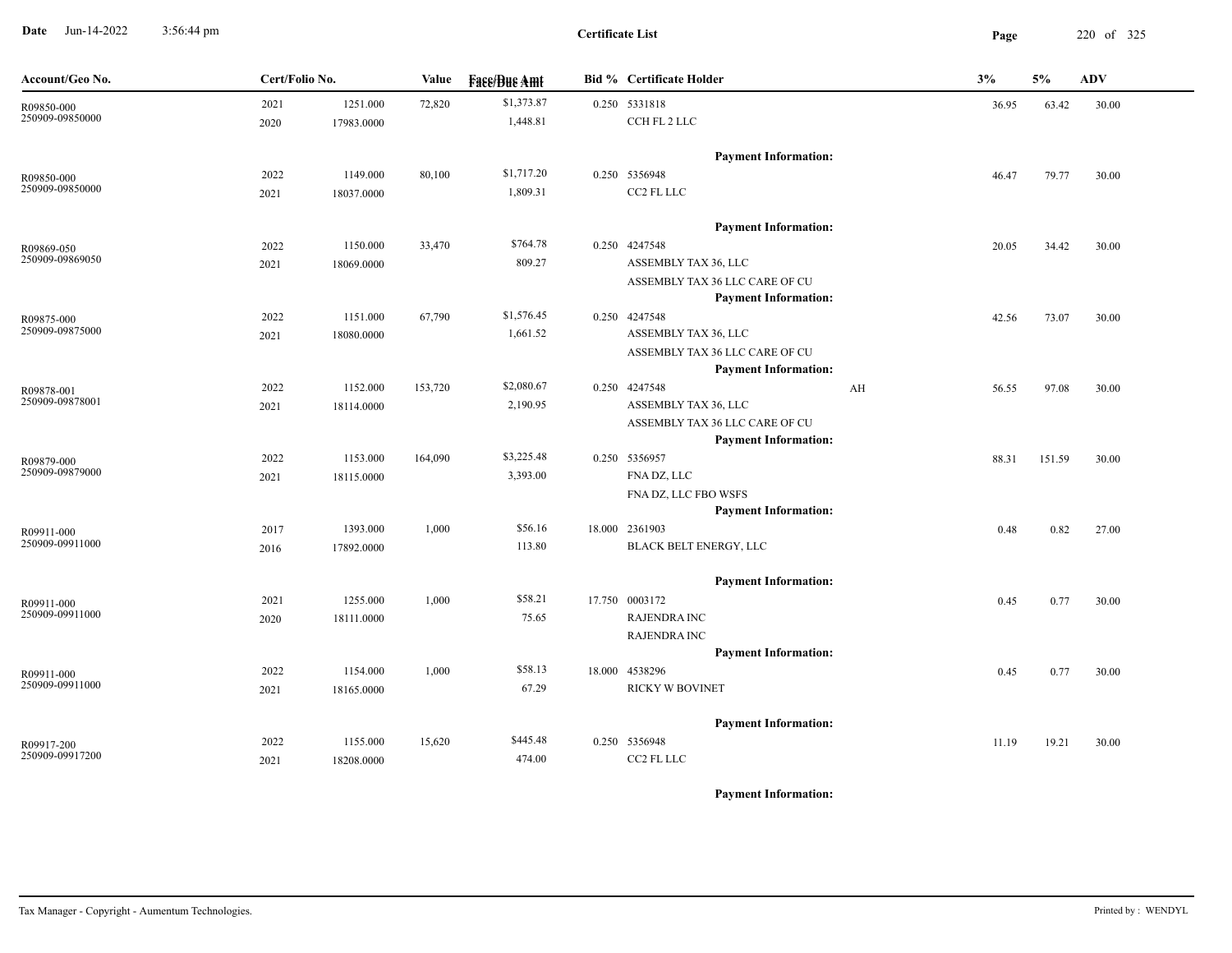**Date** Jun-14-2022 3:56:44 pm **Page** 221 of 325 3:56:44 pm

| Account/Geo No.               | Cert/Folio No. |           | Value  | <b>Fase/Bue Amt</b> | <b>Bid % Certificate Holder</b>                            | 3%   | 5%    | <b>ADV</b> |
|-------------------------------|----------------|-----------|--------|---------------------|------------------------------------------------------------|------|-------|------------|
| R01771-420                    | 2018           | 110.000   | 8,780  | \$247.39            | 13.750 0000136                                             | 5.78 | 9.92  | 27.00      |
| 260207-01771420               | 2017           | 2019.0000 |        | 392.54              | ANNA FERTIC FOUNDATION INC                                 |      |       |            |
|                               |                |           |        |                     | <b>Payment Information:</b>                                |      |       |            |
| R01771-420                    | 2019           | 156.000   | 9,650  | \$253.33            | 3.750 0000102                                              | 5.95 | 10.21 | 27.00      |
| 260207-01771420               | 2018           | 2035.0000 |        | 288.87              | SIMMONS SAMMIE D OR DONNA G                                |      |       |            |
|                               |                |           |        |                     | SIMMONS SAMMIE D OR DONNA G                                |      |       |            |
|                               |                |           |        |                     | <b>Payment Information:</b>                                |      |       |            |
| R01771-420                    | 2020           | 132.000   | 9,000  | \$190.43            | 3.750 0000102                                              | 4.12 | 7.07  | 30.00      |
| 260207-01771420               | 2019           | 2041.0000 |        | 211.56              | SIMMONS SAMMIE D OR DONNA G                                |      |       |            |
|                               |                |           |        |                     | SIMMONS SAMMIE D OR DONNA G                                |      |       |            |
|                               |                |           |        |                     | <b>Payment Information:</b>                                |      |       |            |
| R01771-420<br>260207-01771420 | 2021           | 77.000    | 9,900  | \$205.56            | 5.500 0000102                                              | 4.54 | 7.79  | 30.00      |
|                               | 2020           | 2026.0000 |        | 224.06              | SIMMONS SAMMIE D OR DONNA G<br>SIMMONS SAMMIE D OR DONNA G |      |       |            |
|                               |                |           |        |                     | <b>Payment Information:</b>                                |      |       |            |
|                               | 2022           | 56.000    | 8,830  | \$184.38            | 12.250 3097555                                             | 3.95 | 6.78  | 30.00      |
| R01771-420<br>260207-01771420 | 2021           | 2023.0000 |        | 199.85              | <b>SAVVY FL LLC</b>                                        |      |       |            |
|                               |                |           |        |                     | FIRST HORIZON COLLATERAL ASSIG                             |      |       |            |
|                               |                |           |        |                     | <b>Payment Information:</b>                                |      |       |            |
| R01771-430                    | 2018           | 111.000   | 10,010 | \$276.59            | 7.500 0000136                                              | 6.59 | 11.31 | 27.00      |
| 260207-01771430               | 2017           | 2020.0000 |        | 367.55              | ANNA FERTIC FOUNDATION INC                                 |      |       |            |
|                               |                |           |        |                     | <b>Payment Information:</b>                                |      |       |            |
| R01771-430                    | 2019           | 157.000   | 11,010 | \$283.44            | 3.750 0000102                                              | 6.78 | 11.64 | 27.00      |
| 260207-01771430               | 2018           | 2036.0000 |        | 322.46              | SIMMONS SAMMIE D OR DONNA G                                |      |       |            |
|                               |                |           |        |                     | SIMMONS SAMMIE D OR DONNA G                                |      |       |            |
|                               |                |           |        |                     | <b>Payment Information:</b>                                |      |       |            |
| R01771-430                    | 2020           | 133.000   | 10,270 | \$211.35            | 3.750 0000102                                              | 4.70 | 8.06  | 30.00      |
| 260207-01771430               | 2019           | 2042.0000 |        | 234.11              | SIMMONS SAMMIE D OR DONNA G                                |      |       |            |
|                               |                |           |        |                     | SIMMONS SAMMIE D OR DONNA G                                |      |       |            |
|                               |                |           |        |                     | <b>Payment Information:</b>                                |      |       |            |
| R01771-430                    | 2021           | 78.000    | 11,290 | \$228.54            | 12.250 0000102                                             | 5.17 | 8.88  | 30.00      |
| 260207-01771430               | 2020           | 2027.0000 |        | 265.12              | SIMMONS SAMMIE D OR DONNA G                                |      |       |            |
|                               |                |           |        |                     | SIMMONS SAMMIE D OR DONNA G                                |      |       |            |
|                               |                |           |        |                     | <b>Payment Information:</b>                                |      |       |            |
| R01771-430<br>260207-01771430 | 2022           | 57.000    | 10,070 | \$204.36            | 12.250 3097555<br><b>SAVVY FL LLC</b>                      | 4.50 | 7.73  | 30.00      |
|                               | 2021           | 2024.0000 |        | 220.83              | FIRST HORIZON COLLATERAL ASSIG                             |      |       |            |
|                               |                |           |        |                     | <b>Payment Information:</b>                                |      |       |            |
|                               |                |           |        |                     |                                                            |      |       |            |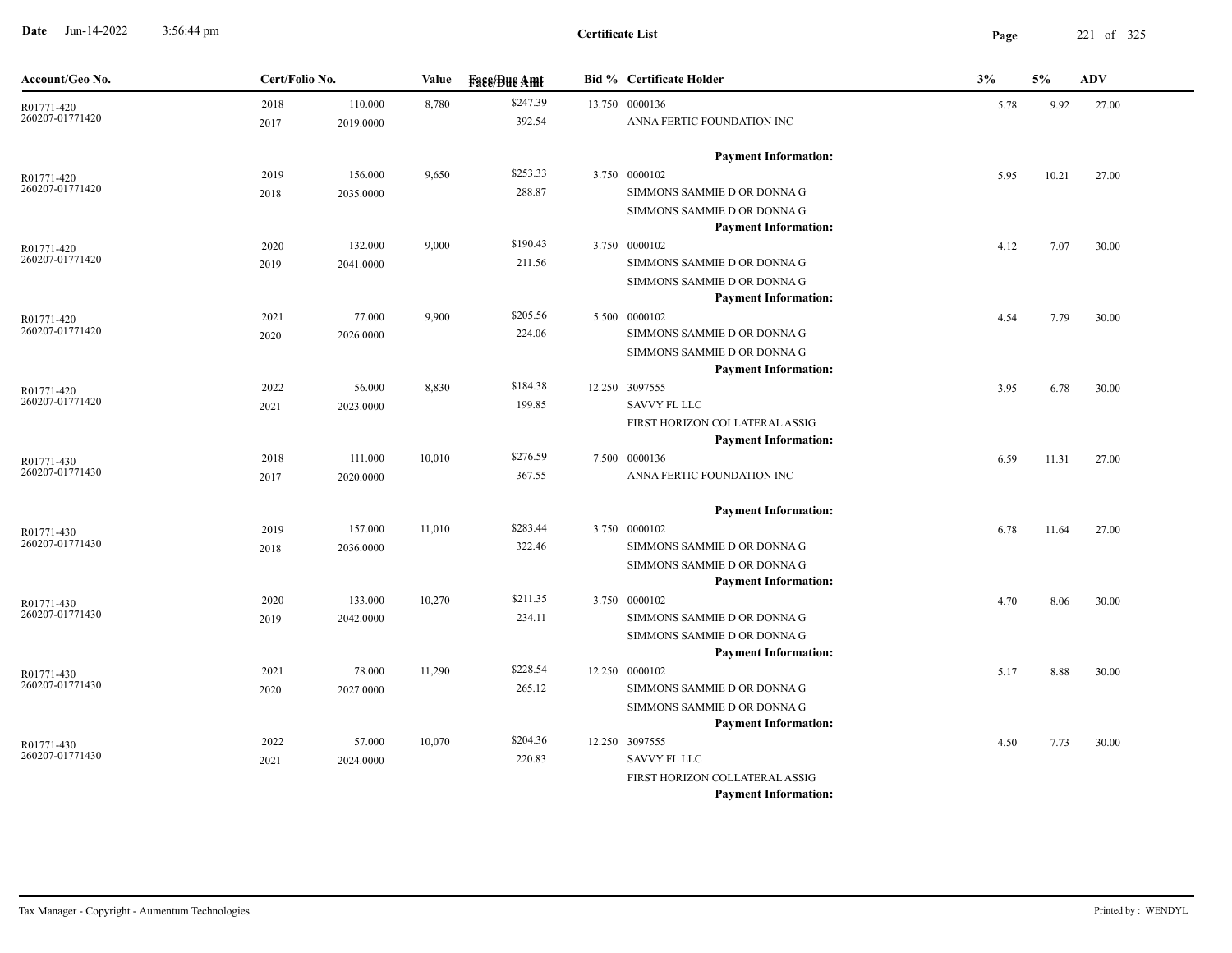**Date** Jun-14-2022 3:56:44 pm **Page** 222 of 325 3:56:44 pm

| Account/Geo No.               | Cert/Folio No. |           | Value  | <b>Face/Due Amt</b> | <b>Bid % Certificate Holder</b> | 3%   | 5%    | <b>ADV</b> |
|-------------------------------|----------------|-----------|--------|---------------------|---------------------------------|------|-------|------------|
| R01771-450                    | 2017           | 95.000    | 9,120  | \$195.43            | 7.750 0000136                   | 4.34 | 7.45  | 27.00      |
| 260207-01771450               | 2016           | 2010.0000 |        | 278.67              | ANNA FERTIC FOUNDATION INC      |      |       |            |
|                               |                |           |        |                     | <b>Payment Information:</b>     |      |       |            |
| R01771-450                    | 2018           | 112.000   | 10,030 | \$277.07            | 7.500 0000136                   | 6.60 | 11.34 | 27.00      |
| 260207-01771450               | 2017           | 2022.0000 |        | 368.17              | ANNA FERTIC FOUNDATION INC      |      |       |            |
|                               |                |           |        |                     | <b>Payment Information:</b>     |      |       |            |
| R01771-450                    | 2019           | 159.000   | 11,030 | \$283.90            | 4.750 0000102                   | 6.79 | 11.66 | 27.00      |
| 260207-01771450               | 2018           | 2038.0000 |        | 331.73              | SIMMONS SAMMIE D OR DONNA G     |      |       |            |
|                               |                |           |        |                     | SIMMONS SAMMIE D OR DONNA G     |      |       |            |
|                               |                |           |        |                     | <b>Payment Information:</b>     |      |       |            |
| R01771-450                    | 2020           | 135.000   | 10,290 | \$211.70            | 3.750 0000102                   | 4.71 | 8.08  | 30.00      |
| 260207-01771450               | 2019           | 2044.0000 |        | 234.49              | SIMMONS SAMMIE D OR DONNA G     |      |       |            |
|                               |                |           |        |                     | SIMMONS SAMMIE D OR DONNA G     |      |       |            |
|                               |                |           |        |                     | <b>Payment Information:</b>     |      |       |            |
| R01771-450                    | 2021           | 80.000    | 11,310 | \$228.86            | 16.750 0000102                  | 5.18 | 8.90  | 30.00      |
| 260207-01771450               | 2020           | 2029.0000 |        | 276.64              | SIMMONS SAMMIE D OR DONNA G     |      |       |            |
|                               |                |           |        |                     | SIMMONS SAMMIE D OR DONNA G     |      |       |            |
|                               |                |           |        |                     | <b>Payment Information:</b>     |      |       |            |
| R01771-450<br>260207-01771450 | 2022           | 58.000    | 10,090 | \$204.69            | 17.750 4247530                  | 4.51 | 7.75  | 30.00      |
|                               | 2021           | 2026.0000 |        | 221.17              | <b>BRANDY HORKEY</b>            |      |       |            |
|                               |                |           |        |                     | <b>Payment Information:</b>     |      |       |            |
| R01772-360                    | 2022           | 59.000    | 9,670  | \$197.95            | 0.250 5356950                   | 4.33 | 7.43  | 30.00      |
| 260207-01772360               | 2021           | 2047.0000 |        | 214.10              | <b>JAMES LEWIS</b>              |      |       |            |
|                               |                |           |        |                     | KIMBERLY A. LEWIS               |      |       |            |
|                               |                |           |        |                     | <b>Payment Information:</b>     |      |       |            |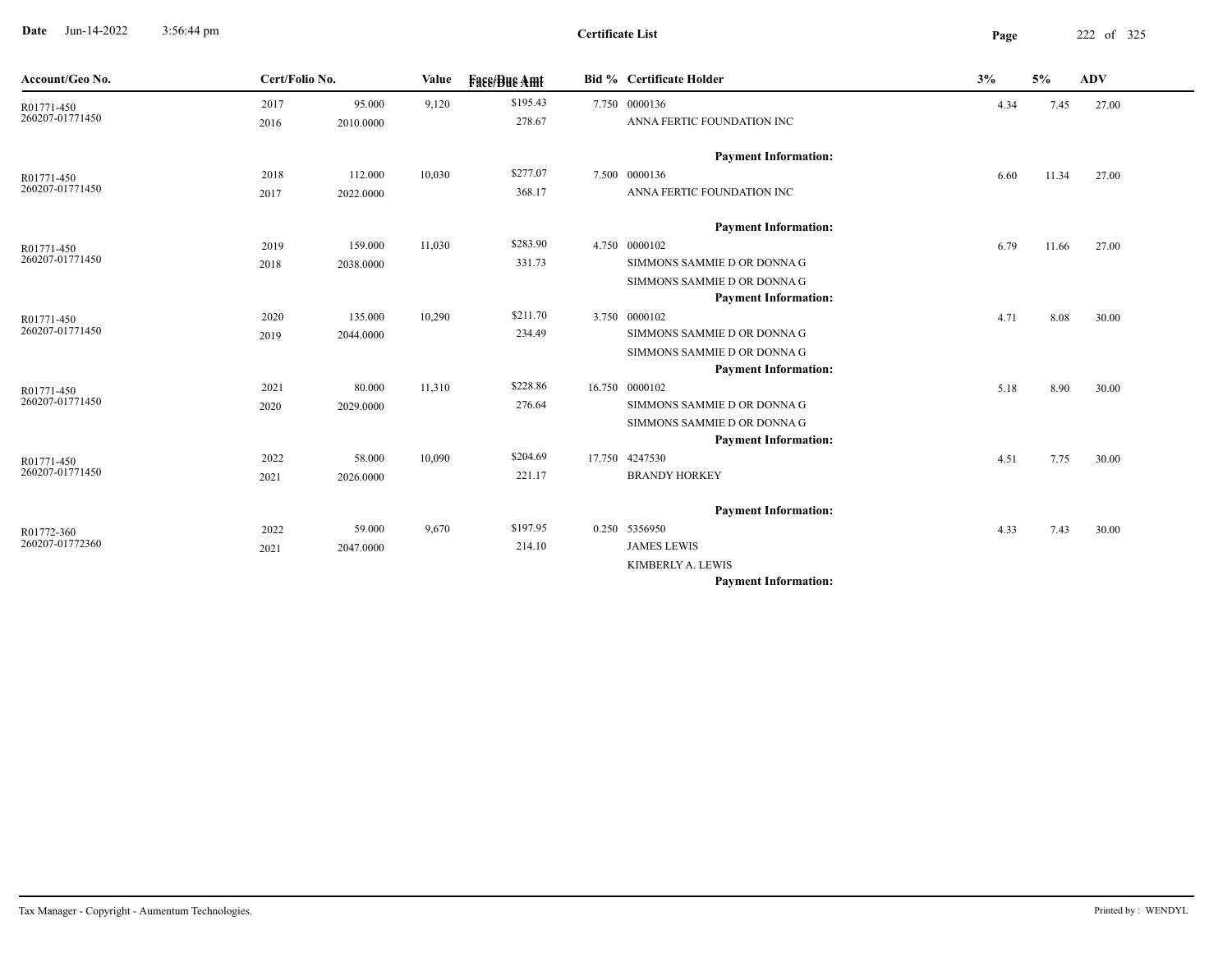**Date** Jun-14-2022 3:56:44 pm **Page** 223 of 325 3:56:44 pm

**Certificate List**

| Account/Geo No. | Cert/Folio No. |           | Value | <b>Face/Bue Amt</b> | <b>Bid % Certificate Holder</b> | 3%   | 5%   | <b>ADV</b> |
|-----------------|----------------|-----------|-------|---------------------|---------------------------------|------|------|------------|
| R04898-110      | 2016           | 518.000   | 1,450 | \$71.30             | 18.000 2361903                  | 0.90 | 1.54 | 27.00      |
| 260407-04898110 | 2015           | 6452.0000 |       | 155.62              | BLACK BELT ENERGY, LLC          |      |      |            |
|                 |                |           |       |                     | <b>Payment Information:</b>     |      |      |            |
| R04898-110      | 2017           | 526.000   | 1,450 | \$71.05             | 18.000 2361903                  | 0.89 | 1.53 | 27.00      |
| 260407-04898110 | 2016           | 6485.0000 |       | 142.31              | BLACK BELT ENERGY, LLC          |      |      |            |
|                 |                |           |       |                     | <b>Payment Information:</b>     |      |      |            |
| R04898-110      | 2018           | 527.000   | 1,450 | \$71.21             | 18.000 3947714                  | 0.89 | 1.53 | 27.00      |
| 260407-04898110 | 2017           | 6513.0000 |       | 129.80              | FAVAN FARMS, LLC                |      |      |            |
|                 |                |           |       |                     | <b>Payment Information:</b>     |      |      |            |
| R04898-110      | 2019           | 620.000   | 1,450 | \$70.94             | 18.000 0099999                  | 0.89 | 1.52 | 27.00      |
| 260407-04898110 | 2018           | 6534.0000 |       | 116.56              | COUNTY HELD CERTIFICATE         |      |      |            |
|                 |                |           |       |                     | <b>Payment Information:</b>     |      |      |            |
| R04898-110      | 2020           | 569.000   | 1,450 | \$74.22             | 18.000 0099999                  | 0.89 | 1.53 | 30.00      |
| 260407-04898110 | 2019           | 6553.0000 |       | 108.30              | COUNTY HELD CERTIFICATE         |      |      |            |
|                 |                |           |       |                     | <b>Payment Information:</b>     |      |      |            |
| R04898-110      | 2021           | 474.000   | 1,450 | \$74.06             | 18.000 5356931                  | 0.89 | 1.53 | 30.00      |
| 260407-04898110 | 2020           | 6549.0000 |       | 94.75               | GATHERS NO MOSS, LLC            |      |      |            |
|                 |                |           |       |                     | <b>Payment Information:</b>     |      |      |            |
| R04898-110      | 2022           | 463.000   | 1,450 | \$73.71             | 18.000 0099999                  | 0.88 | 1.51 | 30.00      |
| 260407-04898110 | 2021           | 6557.0000 |       | 83.65               | COUNTY HELD CERTIFICATE         |      |      |            |
|                 |                |           |       |                     | <b>Payment Information:</b>     |      |      |            |
| R04898-120      | 2021           | 475.000   | 1,020 | \$64.56             | 18.000 4538296                  | 0.63 | 1.07 | 30.00      |
| 260407-04898120 | 2020           | 6550.0000 |       | 83.40               | <b>RICKY W BOVINET</b>          |      |      |            |
|                 |                |           |       |                     | <b>Payment Information:</b>     |      |      |            |
| R04898-120      | 2022           | 464.000   | 1,020 | \$64.32             | 17.750 5366572                  | 0.62 | 1.06 | 30.00      |
| 260407-04898120 | 2021           | 6558.0000 |       | 73.79               | AVK REAL ESTATE LLC             |      |      |            |
|                 |                |           |       |                     |                                 |      |      |            |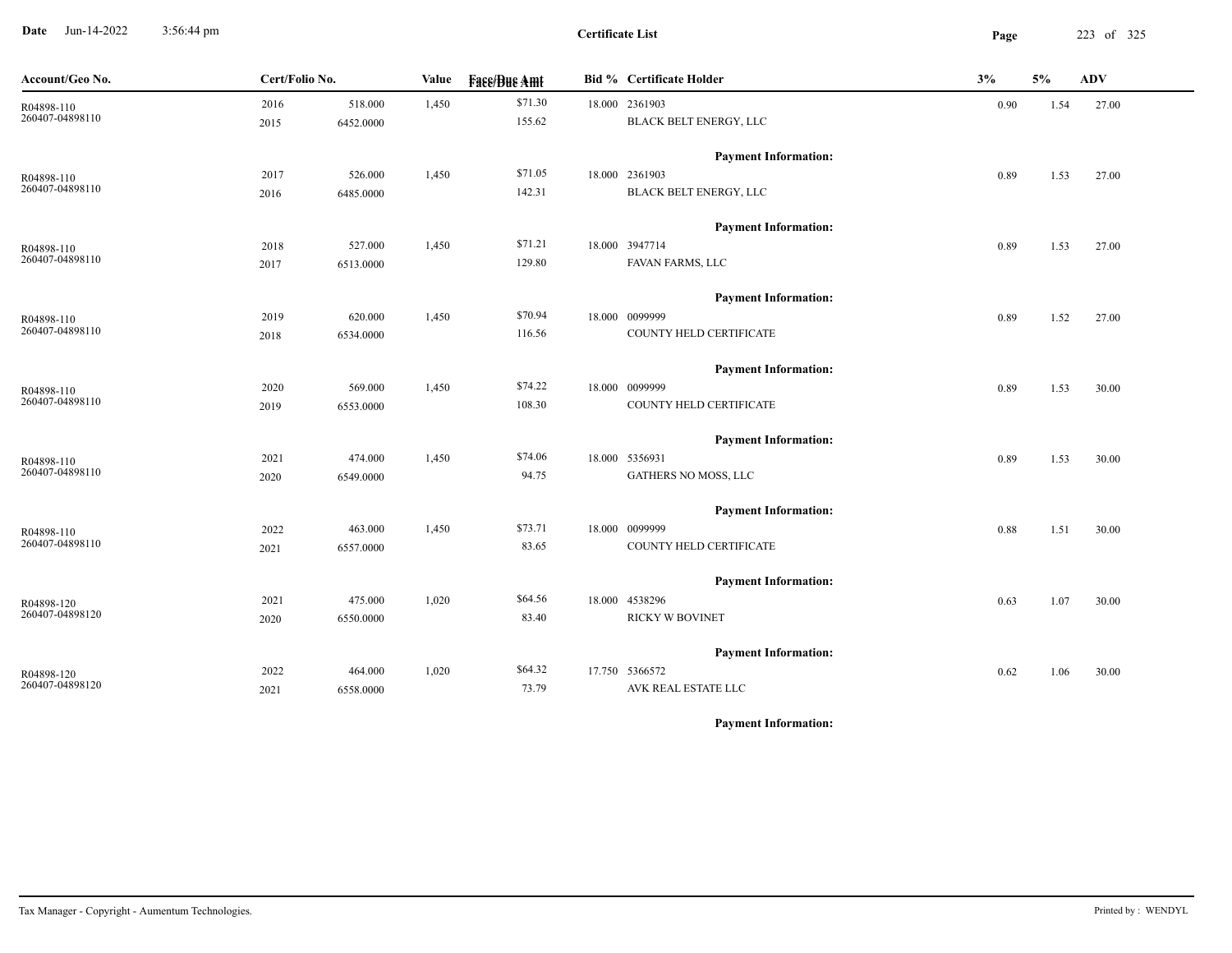**Date** Jun-14-2022 3:56:44 pm **Page** 224 of 325 3:56:44 pm

**Certificate List**

| Account/Geo No.               | Cert/Folio No. |           | Value | <b>Fass/Bus Amt</b> | <b>Bid % Certificate Holder</b>               | 3%   | 5%   | ADV   |
|-------------------------------|----------------|-----------|-------|---------------------|-----------------------------------------------|------|------|-------|
| R04901-500<br>260407-04901500 | 2016           | 519.000   | 600   | \$52.38             | 18.000 2361903                                | 0.37 | 0.64 | 27.00 |
|                               | 2015           | 6457.0000 |       | 115.99              | BLACK BELT ENERGY, LLC                        |      |      |       |
|                               |                |           |       |                     |                                               |      |      |       |
|                               | 2017           | 527.000   | 600   | \$52.28             | <b>Payment Information:</b><br>18.000 2361900 | 0.37 | 0.63 | 27.00 |
| R04901-500<br>260407-04901500 | 2016           | 6490.0000 |       | 106.37              | SHO, LLC                                      |      |      |       |
|                               |                |           |       |                     |                                               |      |      |       |
|                               |                |           |       |                     | <b>Payment Information:</b>                   |      |      |       |
| R04901-500                    | 2018           | 529.000   | 600   | \$52.34             | 18.000 3947718                                | 0.37 | 0.64 | 27.00 |
| 260407-04901500               | 2017           | 6518.0000 |       | 97.06               | STONE PONY PROPERTIES, LLC                    |      |      |       |
|                               |                |           |       |                     | <b>Payment Information:</b>                   |      |      |       |
| R04901-500                    | 2019           | 623.000   | 600   | \$52.23             | 18.000 0099999                                | 0.37 | 0.63 | 27.00 |
| 260407-04901500               | 2018           | 6539.0000 |       | 87.47               | COUNTY HELD CERTIFICATE                       |      |      |       |
|                               |                |           |       |                     |                                               |      |      |       |
|                               |                |           |       |                     | <b>Payment Information:</b>                   |      |      |       |
| R04901-500<br>260407-04901500 | 2020           | 570.000   | 600   | \$55.35             | 18.000 0099999                                | 0.37 | 0.64 | 30.00 |
|                               | 2019           | 6558.0000 |       | 82.36               | COUNTY HELD CERTIFICATE                       |      |      |       |
|                               |                |           |       |                     | <b>Payment Information:</b>                   |      |      |       |
| R04901-500                    | 2021           | 477.000   | 600   | \$55.26             | 18.000 5356931                                | 0.37 | 0.63 | 30.00 |
| 260407-04901500               | 2020           | 6554.0000 |       | 72.29               | GATHERS NO MOSS, LLC                          |      |      |       |
|                               |                |           |       |                     |                                               |      |      |       |
|                               |                |           |       |                     | <b>Payment Information:</b>                   |      |      |       |
| R04901-500<br>260407-04901500 | 2022           | 465.000   | 600   | \$55.14             | 18.000 0099999                                | 0.36 | 0.63 | 30.00 |
|                               | 2021           | 6562.0000 |       | 64.15               | COUNTY HELD CERTIFICATE                       |      |      |       |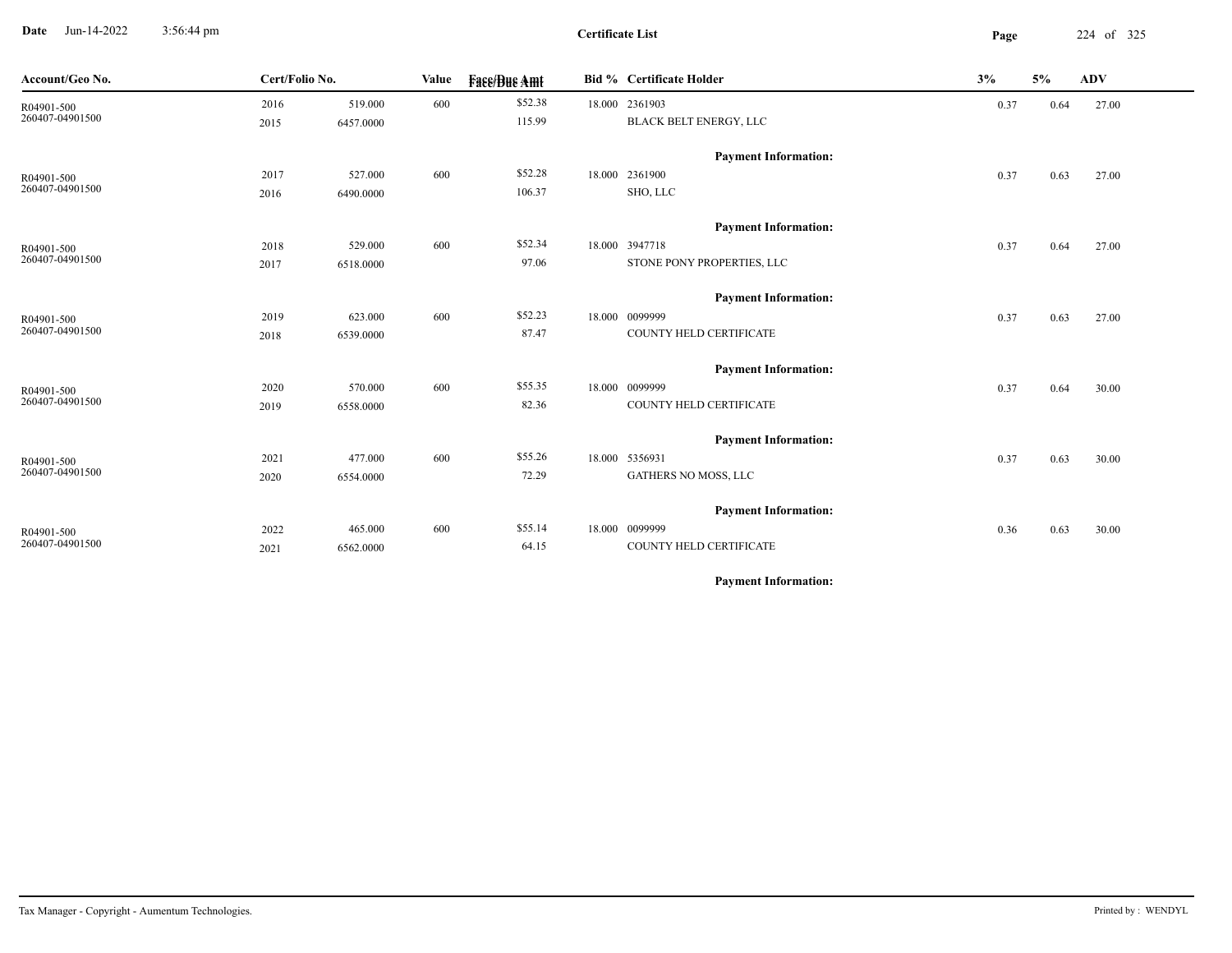**Date** Jun-14-2022 3:56:44 pm **Page** 225 of 325 3:56:44 pm

**Certificate List**

| Account/Geo No. | Cert/Folio No. |           | Value | <b>Face/Bue Amt</b> | <b>Bid % Certificate Holder</b> | 3%   | 5%   | <b>ADV</b> |  |
|-----------------|----------------|-----------|-------|---------------------|---------------------------------|------|------|------------|--|
| R04907-000      | 2016           | 520.000   | 1,370 | \$69.51             | 18.000 2361903                  | 0.85 | 1.45 | 27.00      |  |
| 260407-04907000 | 2015           | 6463.0000 |       | 151.87              | BLACK BELT ENERGY, LLC          |      |      |            |  |
|                 |                |           |       |                     | <b>Payment Information:</b>     |      |      |            |  |
| R04907-000      | 2017           | 529.000   | 1,370 | \$69.27             | 18.000 3763869                  | 0.84 | 1.44 | 27.00      |  |
| 260407-04907000 | 2016           | 6496.0000 |       | 138.90              | STAMPHOUSE HOLDINGS, LLC        |      |      |            |  |
|                 |                |           |       |                     | <b>Payment Information:</b>     |      |      |            |  |
| R04907-000      | 2018           | 530.000   | 1,370 | \$69.44             | 18.000 3947714                  | 0.84 | 1.45 | 27.00      |  |
| 260407-04907000 | 2017           | 6524.0000 |       | 126.73              | FAVAN FARMS, LLC                |      |      |            |  |
|                 |                |           |       |                     | <b>Payment Information:</b>     |      |      |            |  |
| R04907-000      | 2019           | 624.000   | 1,370 | \$69.19             | 18.000 0099999                  | 0.84 | 1.44 | 27.00      |  |
| 260407-04907000 | 2018           | 6545.0000 |       | 113.84              | COUNTY HELD CERTIFICATE         |      |      |            |  |
|                 |                |           |       |                     | <b>Payment Information:</b>     |      |      |            |  |
| R04907-000      | 2020           | 572.000   | 1,370 | \$72.45             | 18.000 0099999                  | 0.84 | 1.45 | 30.00      |  |
| 260407-04907000 | 2019           | 6564.0000 |       | 105.87              | COUNTY HELD CERTIFICATE         |      |      |            |  |
|                 |                |           |       |                     | <b>Payment Information:</b>     |      |      |            |  |
| R04907-000      | 2021           | 478.000   | 1,370 | \$72.28             | 18.000 5356931                  | 0.84 | 1.44 | 30.00      |  |
| 260407-04907000 | 2020           | 6560.0000 |       | 92.62               | GATHERS NO MOSS, LLC            |      |      |            |  |
|                 |                |           |       |                     | <b>Payment Information:</b>     |      |      |            |  |
| R04907-000      | 2022           | 467.000   | 1,370 | \$71.98             | 18.000 0099999                  | 0.83 | 1.43 | 30.00      |  |
| 260407-04907000 | 2021           | 6568.0000 |       | 81.83               | COUNTY HELD CERTIFICATE         |      |      |            |  |
|                 |                |           |       |                     | <b>Payment Information:</b>     |      |      |            |  |
| R04914-000      | 2022           | 468.000   | 1,250 | \$69.34             | 17.750 5366572                  | 0.76 | 1.30 | 30.00      |  |
| 260407-04914000 | 2021           | 6576.0000 |       | 79.06               | AVK REAL ESTATE LLC             |      |      |            |  |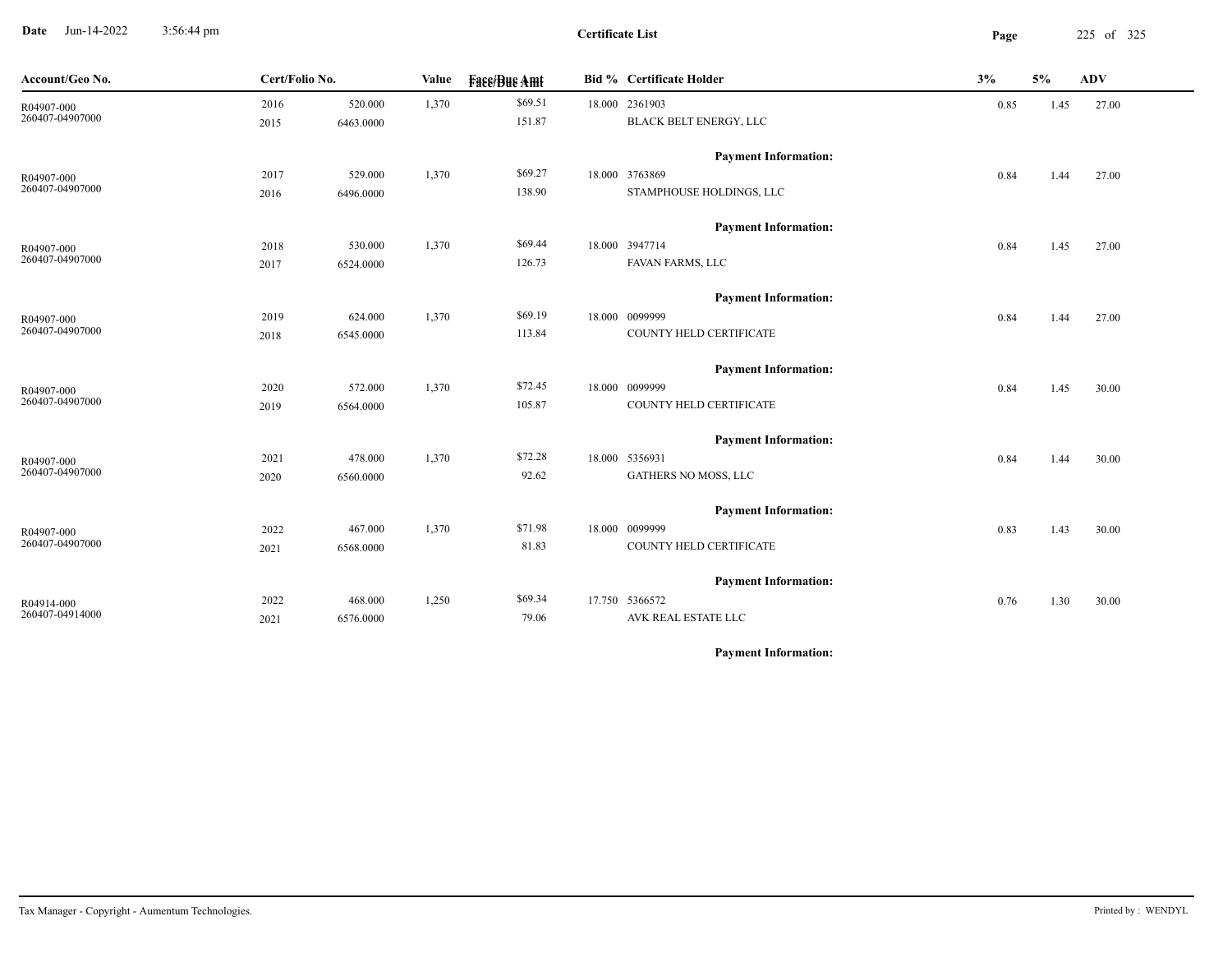**Date** Jun-14-2022 3:56:44 pm **Page** 226 of 325 3:56:44 pm

**Certificate List**

 $\overline{\phantom{a}}$ 

| Account/Geo No. | Cert/Folio No. |           | Value  | <b>Face/Bue Amt</b> | <b>Bid % Certificate Holder</b> | 3%    | 5%    | <b>ADV</b> |  |
|-----------------|----------------|-----------|--------|---------------------|---------------------------------|-------|-------|------------|--|
| R04919-000      | 2019           | 626.000   | 1,250  | \$66.53             | 18.000 0876507                  | 0.76  | 1.31  | 27.00      |  |
| 260407-04919000 | 2018           | 6558.0000 |        | 109.70              | <b>EDMISTON MELENDA J</b>       |       |       |            |  |
|                 |                |           |        |                     | <b>Payment Information:</b>     |       |       |            |  |
| R04919-000      | 2020           | 574.000   | 1,250  | \$69.77             | 18.000 0099999                  | 0.77  | 1.32  | 30.00      |  |
| 260407-04919000 | 2019           | 6577.0000 |        | 102.18              | COUNTY HELD CERTIFICATE         |       |       |            |  |
|                 |                |           |        |                     | <b>Payment Information:</b>     |       |       |            |  |
| R04919-000      | 2021           | 483.000   | 1,250  | \$69.63             | 18.000 5356931                  | 0.77  | 1.32  | 30.00      |  |
| 260407-04919000 | 2020           | 6573.0000 |        | 89.46               | GATHERS NO MOSS, LLC            |       |       |            |  |
|                 |                |           |        |                     | <b>Payment Information:</b>     |       |       |            |  |
| R04919-000      | 2022           | 469.000   | 1,250  | \$69.34             | 18.000 4538296                  | 0.76  | 1.30  | 30.00      |  |
| 260407-04919000 | 2021           | 6581.0000 |        | 79.06               | <b>RICKY W BOVINET</b>          |       |       |            |  |
|                 |                |           |        |                     | <b>Payment Information:</b>     |       |       |            |  |
| R04922-000      | 2021           | 484.000   | 25,500 | \$605.67            | 0.250 5331818                   | 15.64 | 26.84 | 30.00      |  |
| 260407-04922000 | 2020           | 6576.0000 |        | 642.20              | CCH FL 2 LLC                    |       |       |            |  |
|                 |                |           |        |                     | <b>Payment Information:</b>     |       |       |            |  |
| R04922-000      | 2022           | 470.000   | 28,050 | \$685.78            | 0.250 4247548                   | 17.86 | 30.66 | 30.00      |  |
| 260407-04922000 | 2021           | 6584.0000 |        | 726.32              | ASSEMBLY TAX 36, LLC            |       |       |            |  |
|                 |                |           |        |                     | ASSEMBLY TAX 36 LLC CARE OF CU  |       |       |            |  |
|                 |                |           |        |                     | <b>Payment Information:</b>     |       |       |            |  |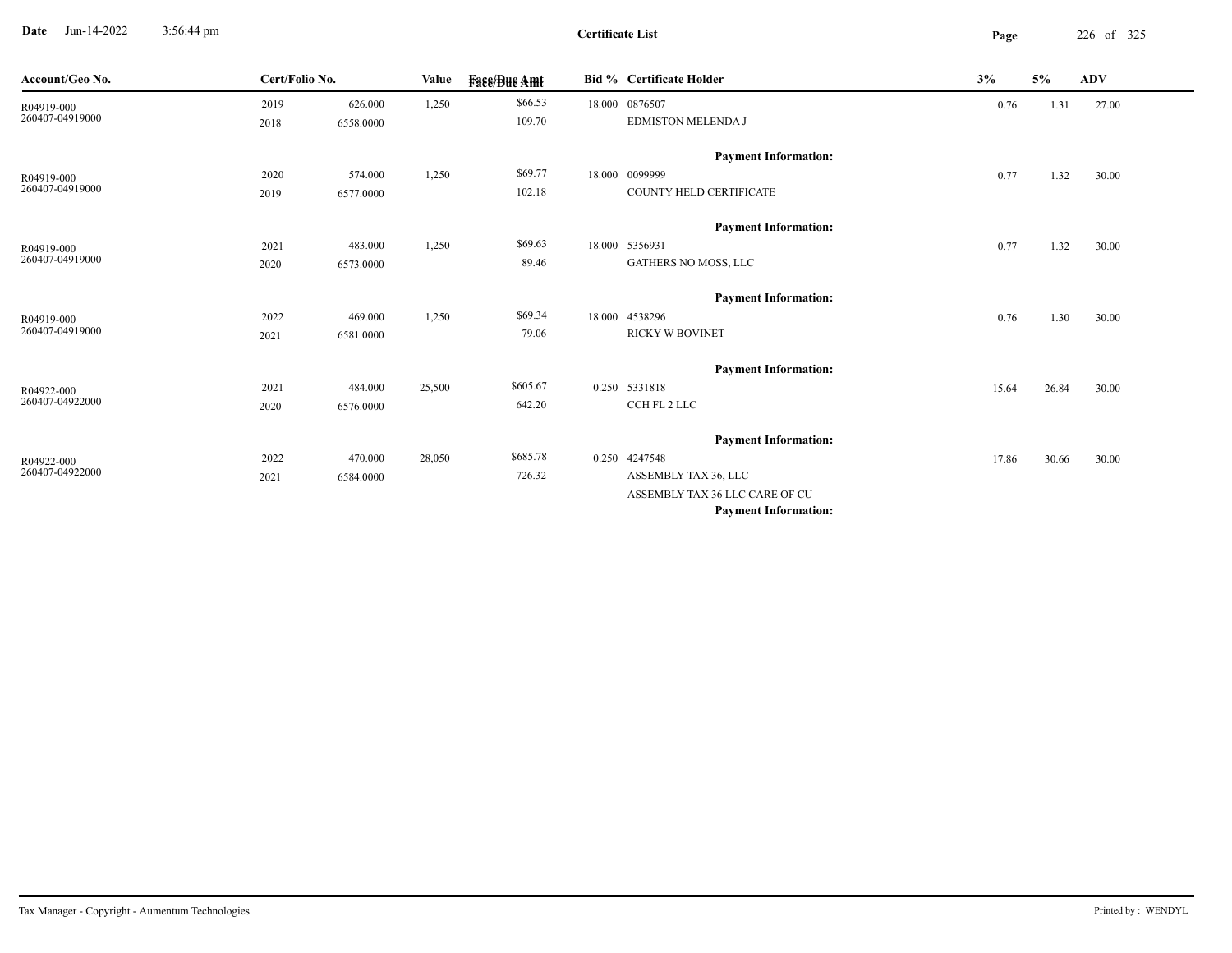**Date** Jun-14-2022 3:56:44 pm **Page** 227 of 325 3:56:44 pm

| Account/Geo No. | Cert/Folio No. |           | Value | <b>Face/Bue Amt</b> | <b>Bid % Certificate Holder</b> | 3%   | 5%   | <b>ADV</b> |
|-----------------|----------------|-----------|-------|---------------------|---------------------------------|------|------|------------|
| R04923-000      | 2016           | 525.000   | 1,250 | \$66.83             | 18.000 2361903                  | 0.77 | 1.33 | 27.00      |
| 260407-04923000 | 2015           | 6482.0000 |       | 146.26              | BLACK BELT ENERGY, LLC          |      |      |            |
|                 |                |           |       |                     | <b>Payment Information:</b>     |      |      |            |
| R04923-000      | 2017           | 533.000   | 1,250 | \$66.63             | 18.000 2361903                  | 0.77 | 1.32 | 27.00      |
| 260407-04923000 | 2016           | 6515.0000 |       | 133.85              | BLACK BELT ENERGY, LLC          |      |      |            |
|                 |                |           |       |                     | <b>Payment Information:</b>     |      |      |            |
| R04923-000      | 2018           | 533.000   | 1,250 | \$66.77             | 18.000 3947718                  | 0.77 | 1.32 | 27.00      |
| 260407-04923000 | 2017           | 6543.0000 |       | 122.10              | STONE PONY PROPERTIES, LLC      |      |      |            |
|                 |                |           |       |                     | <b>Payment Information:</b>     |      |      |            |
| R04923-000      | 2019           | 628.000   | 1,250 | \$66.53             | 18.000 0099999                  | 0.76 | 1.31 | 27.00      |
| 260407-04923000 | 2018           | 6564.0000 |       | 109.70              | COUNTY HELD CERTIFICATE         |      |      |            |
|                 |                |           |       |                     | <b>Payment Information:</b>     |      |      |            |
| R04923-000      | 2020           | 576.000   | 1,250 | \$69.77             | 18.000 0099999                  | 0.77 | 1.32 | 30.00      |
| 260407-04923000 | 2019           | 6583.0000 |       | 102.18              | COUNTY HELD CERTIFICATE         |      |      |            |
|                 |                |           |       |                     | <b>Payment Information:</b>     |      |      |            |
| R04923-000      | 2021           | 485.000   | 1,250 | \$69.63             | 17.750 2749413                  | 0.77 | 1.32 | 30.00      |
| 260407-04923000 | 2020           | 6579.0000 |       | 89.27               | APPLEWHITE ACQUISITIONS, LLC    |      |      |            |
|                 |                |           |       |                     | <b>Payment Information:</b>     |      |      |            |
| R04923-000      | 2022           | 471.000   | 1,250 | \$69.34             | 18.000 0099999                  | 0.76 | 1.30 | 30.00      |
| 260407-04923000 | 2021           | 6587.0000 |       | 79.06               | COUNTY HELD CERTIFICATE         |      |      |            |
|                 |                |           |       |                     | <b>Payment Information:</b>     |      |      |            |
| R04931-000      | 2016           | 526.000   | 1,200 | \$65.72             | 18.000 2361903                  | 0.74 | 1.27 | 27.00      |
| 260407-04931000 | 2015           | 6493.0000 |       | 143.93              | BLACK BELT ENERGY, LLC          |      |      |            |
|                 |                |           |       |                     | <b>Payment Information:</b>     |      |      |            |
| R04931-000      | 2017           | 534.000   | 1,200 | \$65.53             | 18.000 2361900                  | 0.74 | 1.26 | 27.00      |
| 260407-04931000 | 2016           | 6526.0000 |       | 131.74              | SHO, LLC                        |      |      |            |
|                 |                |           |       |                     | <b>Payment Information:</b>     |      |      |            |
| R04931-000      | 2018           | 534.000   | 1,200 | \$65.67             | 18.000 3947718                  | 0.74 | 1.27 | 27.00      |
| 260407-04931000 | 2017           | 6554.0000 |       | 120.19              | STONE PONY PROPERTIES, LLC      |      |      |            |
|                 |                |           |       |                     | <b>Payment Information:</b>     |      |      |            |
|                 | 2022           | 472.000   | 1,200 | \$68.26             | 18.000 4538296                  | 0.73 | 1.25 | 30.00      |
| 260407-04931000 | 2021           | 6598.0000 |       | 77.92               | <b>RICKY W BOVINET</b>          |      |      |            |
| R04931-000      |                |           |       |                     |                                 |      |      |            |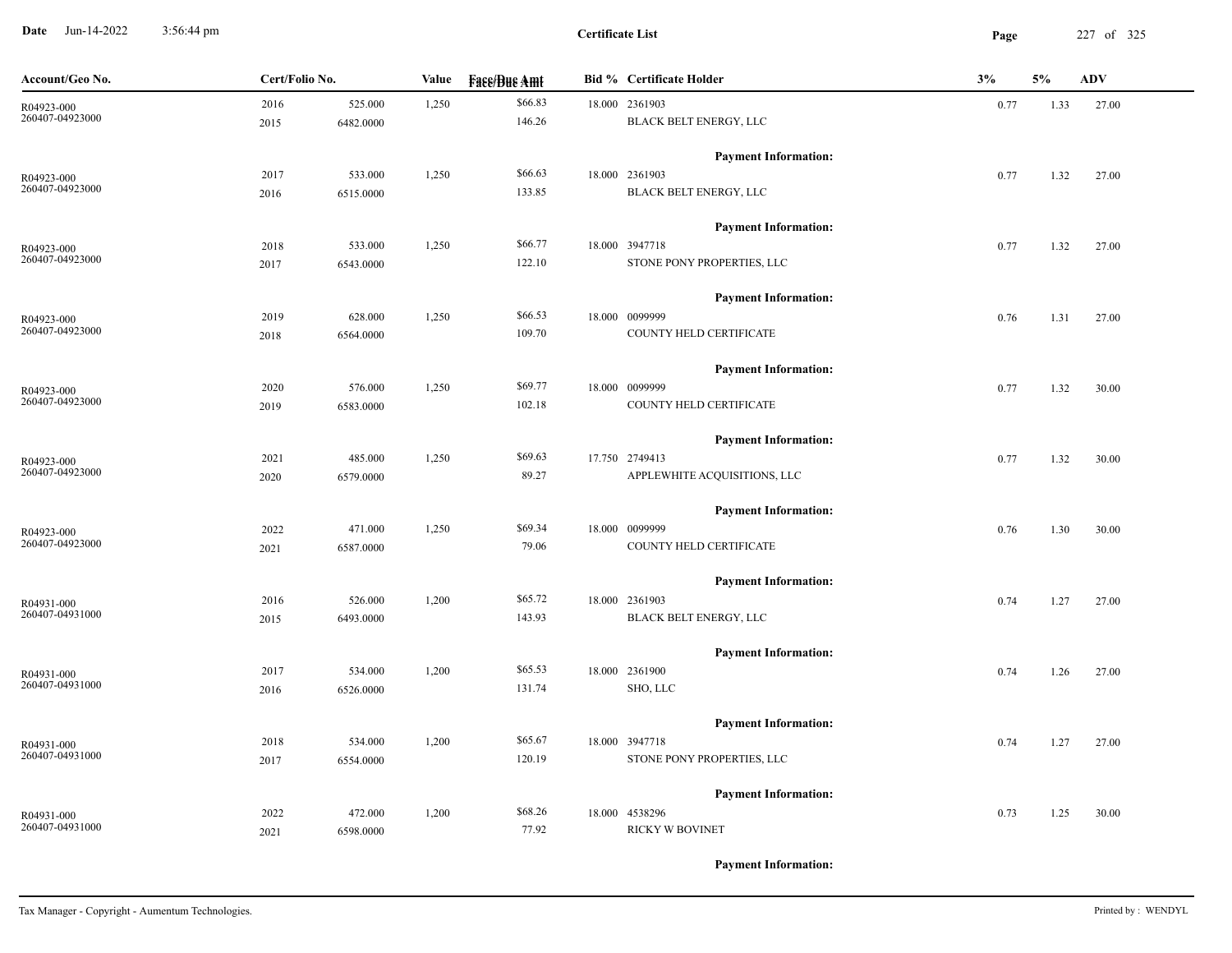**Date** Jun-14-2022 3:56:44 pm **Page** 228 of 325 3:56:44 pm

**Certificate List**

| Account/Geo No.               | Cert/Folio No. |           | Value | <b>Fass/Bus Amt</b> | Bid % Certificate Holder                      | 3%   | 5%   | ADV   |
|-------------------------------|----------------|-----------|-------|---------------------|-----------------------------------------------|------|------|-------|
| R04937-000                    | 2022           | 473.000   | 5,290 | \$164.65            | 12.000 5356947                                | 3.40 | 5.84 | 30.00 |
| 260407-04937000               | 2021           | 6604.0000 |       | 179.13              | DCR UNLIMITED INC                             |      |      |       |
|                               |                |           |       |                     | <b>Payment Information:</b>                   |      |      |       |
| R04945-500                    | 2019           | 632.000   | 1,140 | \$64.13             | 18.000 0099999                                | 0.70 | 1.20 | 27.00 |
| 260407-04945500               | 2018           | 6591.0000 |       | 105.97              | COUNTY HELD CERTIFICATE                       |      |      |       |
|                               |                |           |       |                     | <b>Payment Information:</b>                   |      |      |       |
| R04945-500                    | 2020           | 579.000   | 1,140 | \$67.34             | 18.000 0099999                                | 0.70 | 1.21 | 30.00 |
| 260407-04945500               | 2019           | 6611.0000 |       | 98.84               | COUNTY HELD CERTIFICATE                       |      |      |       |
|                               |                |           |       |                     | <b>Payment Information:</b>                   |      |      |       |
| R04945-500                    | 2021           | 488.000   | 1,140 | \$67.21             | 18.000 4538296                                | 0.70 | 1.20 | 30.00 |
| 260407-04945500               | 2020           | 6607.0000 |       | 86.57               | <b>RICKY W BOVINET</b>                        |      |      |       |
|                               |                |           |       |                     | <b>Payment Information:</b>                   |      |      |       |
| R04945-500                    | 2022           | 474.000   | 1,140 | \$66.94             | 18.000 4538296                                | 0.69 | 1.19 | 30.00 |
| 260407-04945500               | 2021           | 6615.0000 |       | 76.54               | <b>RICKY W BOVINET</b>                        |      |      |       |
|                               |                |           |       |                     | <b>Payment Information:</b>                   |      |      |       |
| R04946-000                    | 2019           | 633.000   | 6,870 | \$190.36            | 14.750 4538291                                | 4.20 | 7.21 | 27.00 |
| 260407-04946000               | 2018           | 6592.0000 |       | 283.18              | MATHON TAX CERT 2019 LLC                      |      |      |       |
|                               |                |           |       |                     | MATHON TAX CERT 2019 LLC & U.S                |      |      |       |
|                               |                |           |       |                     | <b>Payment Information:</b>                   |      |      |       |
| R04946-000<br>260407-04946000 | 2020           | 580.000   | 7,040 | \$198.49            | 18.000 4538291                                | 4.34 | 7.45 | 30.00 |
|                               | 2019           | 6612.0000 |       | 279.17              | MATHON TAX CERT 2019 LLC                      |      |      |       |
|                               |                |           |       |                     | MATHON TAX CERT 2019 LLC & U.S                |      |      |       |
|                               | 2021           | 489.000   | 7,040 | \$197.62            | <b>Payment Information:</b><br>17.750 5332859 |      |      |       |
| R04946-000<br>260407-04946000 | 2020           | 6608.0000 |       | 241.87              | PHUONG THI CAO                                | 4.32 | 7.41 | 30.00 |
|                               |                |           |       |                     | PHUONG THI CAO                                |      |      |       |
|                               |                |           |       |                     | <b>Payment Information:</b>                   |      |      |       |
| R04946-000                    | 2022           | 475.000   | 7,740 | \$218.40            | 17.750 4538291                                | 4.89 | 8.40 | 30.00 |
| 260407-04946000               | 2021           | 6616.0000 |       | 235.57              | MATHON TAX CERT 2019 LLC                      |      |      |       |
|                               |                |           |       |                     | MATHON TAX CERT 2019 LLC & U.S                |      |      |       |
|                               |                |           |       |                     | <b>Payment Information:</b>                   |      |      |       |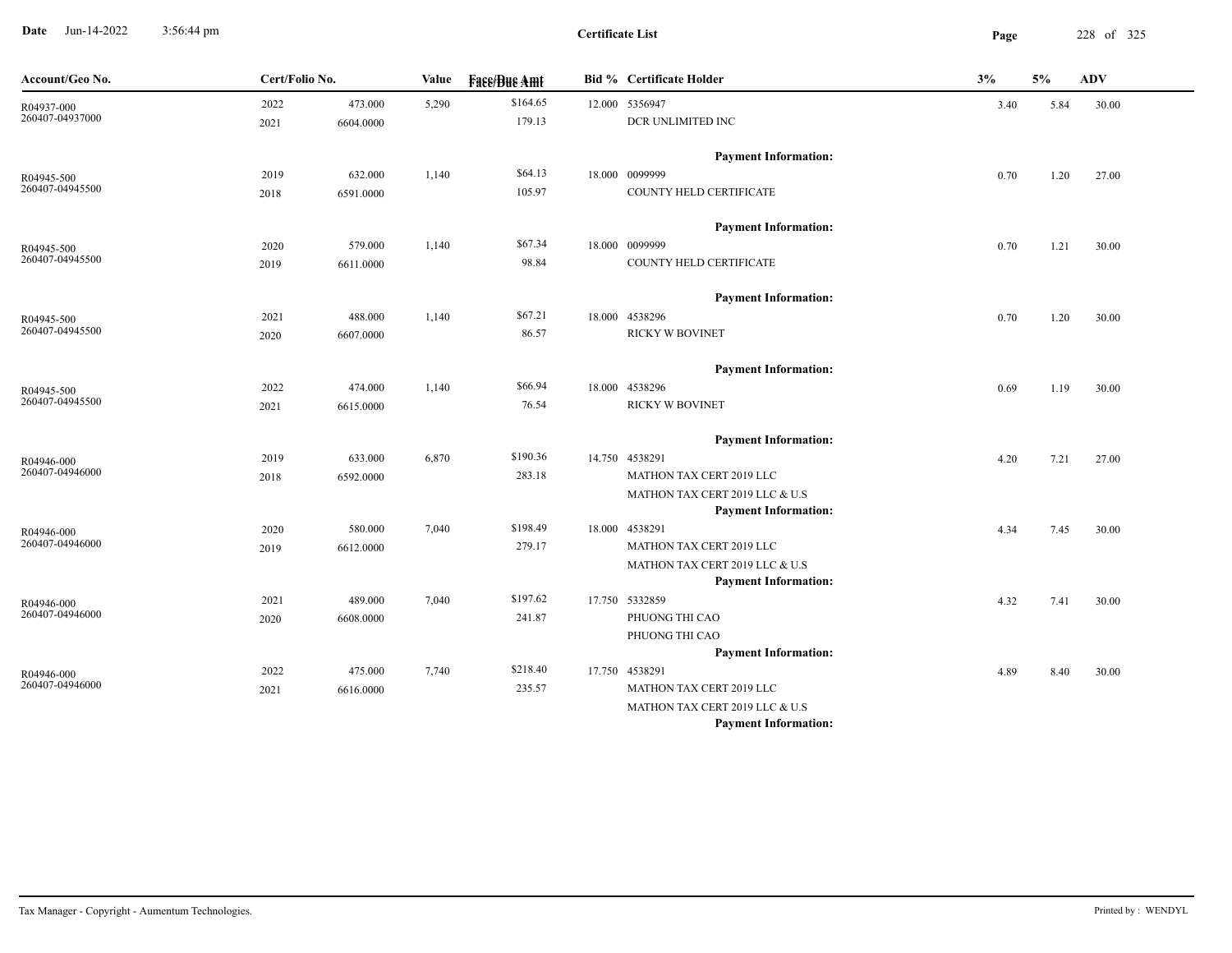**Date** Jun-14-2022 3:56:44 pm **Page** 229 of 325 3:56:44 pm

| Account/Geo No. | Cert/Folio No. |           | Value  | <b>Fase/Bue Amt</b> | <b>Bid % Certificate Holder</b>       | 3%    | 5%    | <b>ADV</b> |
|-----------------|----------------|-----------|--------|---------------------|---------------------------------------|-------|-------|------------|
| R04953-000      | 2016           | 532.000   | 13,930 | \$544.71            | 18.000 2361900                        | 14.03 | 24.08 | 27.00      |
| 260407-04953000 | 2015           | 6518.0000 |        | 1,147.42            | SHO, LLC                              |       |       |            |
|                 |                |           |        |                     | <b>Payment Information:</b>           |       |       |            |
| R04953-000      | 2017           | 537.000   | 15,320 | \$552.50            | 17.750 2593330                        | 14.24 | 24.45 | 27.00      |
| 260407-04953000 | 2016           | 6551.0000 |        | 1,057.27            | 5T WEALTH PARTNERS LP                 |       |       |            |
|                 |                |           |        |                     | <b>Payment Information:</b>           |       |       |            |
| R04953-000      | 2018           | 537.000   | 16,850 | \$564.97            | 17.750 0003179                        | 14.59 | 25.05 | 27.00      |
| 260407-04953000 | 2017           | 6579.0000 |        | 980.71              | <b>MATHON INVESTMENTS CORPORATION</b> |       |       |            |
|                 |                |           |        |                     | <b>US CENTURY BANK</b>                |       |       |            |
|                 |                |           |        |                     | <b>Payment Information:</b>           |       |       |            |
| R04953-000      | 2019           | 634.000   | 18,530 | \$583.82            | 11.750 2593330                        | 15.11 | 25.94 | 27.00      |
| 260407-04953000 | 2018           | 6600.0000 |        | 801.58              | 5T WEALTH PARTNERS LP                 |       |       |            |
|                 |                |           |        |                     | <b>Payment Information:</b>           |       |       |            |
| R04953-000      | 2020           | 581.000   | 20,380 | \$854.84            | 18.000 4247520                        | 17.37 | 29.82 | 30.00      |
| 260407-04953000 | 2019           | 6620.0000 |        | 950.85              | <b>BEAMIF A LLC</b>                   |       |       |            |
|                 |                |           |        |                     | <b>Payment Information:</b>           |       |       |            |
| R04953-000      | 2021           | 490.000   | 22,410 | \$690.39            | 12.000 2749417                        | 17.99 | 30.88 | 30.00      |
| 260407-04953000 | 2020           | 6616.0000 |        | 786.39              | MICHAEL E. HOLLAND                    |       |       |            |
|                 |                |           |        |                     | DOLORES A. HOLLAND                    |       |       |            |
|                 |                |           |        |                     | <b>Payment Information:</b>           |       |       |            |
| R04953-000      | 2022           | 476.000   | 24,650 | \$792.29            | 18.000 5366574                        | 20.81 | 35.73 | 30.00      |
| 260407-04953000 | 2021           | 6624.0000 |        | 838.15              | PALLUM 401K PLAN                      |       |       |            |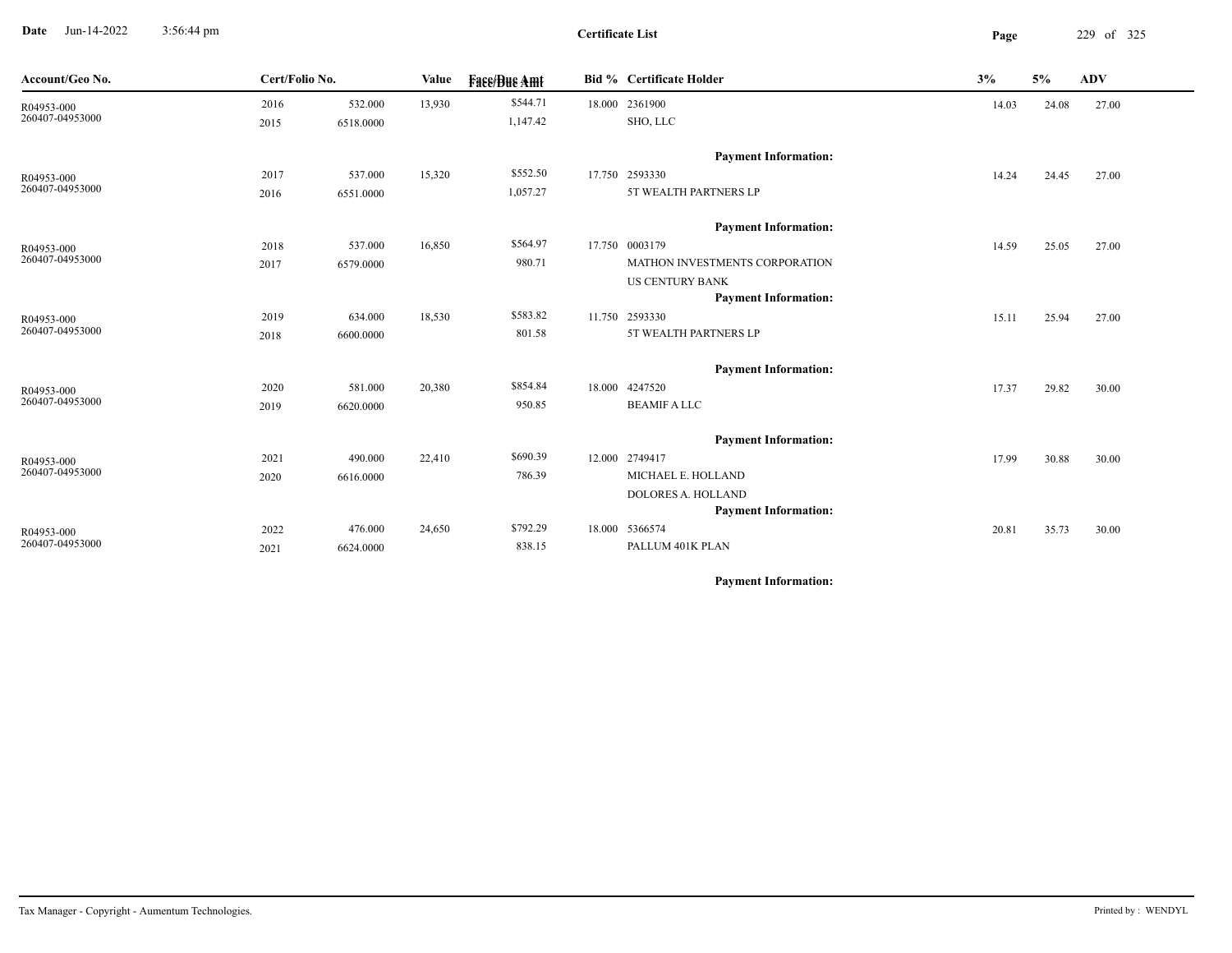**Date** Jun-14-2022 3:56:44 pm **Page** 230 of 325 3:56:44 pm

| Account/Geo No.               | Cert/Folio No. |           | Value  | <b>Face/Bue Amt</b> | <b>Bid % Certificate Holder</b>        | 3%    | 5%    | <b>ADV</b> |
|-------------------------------|----------------|-----------|--------|---------------------|----------------------------------------|-------|-------|------------|
| R04956-000                    | 2018           | 538.000   | 28,800 | \$679.15            | 13.750 2749417                         | 17.76 | 30.48 | 27.00      |
| 260407-04956000               | 2017           | 6581.0000 |        | 1,066.71            | MICHAEL E. HOLLAND                     |       |       |            |
|                               |                |           |        |                     | DOLORES A. HOLLAND                     |       |       |            |
|                               |                |           |        |                     | <b>Payment Information:</b>            |       |       |            |
| R04956-000                    | 2019           | 635.000   | 27,890 | \$653.49            | 12.500 2749417                         | 17.05 | 29.26 | 27.00      |
| 260407-04956000               | 2018           | 6602.0000 |        | 911.61              | MICHAEL E. HOLLAND                     |       |       |            |
|                               |                |           |        |                     | DOLORES A. HOLLAND                     |       |       |            |
|                               |                |           |        |                     | <b>Payment Information:</b>            |       |       |            |
| R04956-000                    | 2020           | 582.000   | 26,530 | \$631.73            | 16.750 2749417                         | 16.36 | 28.08 | 30.00      |
| 260407-04956000               | 2019           | 6622.0000 |        | 858.43              | MICHAEL E. HOLLAND                     |       |       |            |
|                               |                |           |        |                     | DOLORES A. HOLLAND                     |       |       |            |
|                               |                |           |        |                     | <b>Payment Information:</b>            |       |       |            |
| R04956-000<br>260407-04956000 | 2021           | 491.000   | 25,630 | \$608.52            | 16.750 2749417                         | 15.71 | 26.98 | 30.00      |
|                               | 2020           | 6618.0000 |        | 725.19              | MICHAEL E. HOLLAND                     |       |       |            |
|                               |                |           |        |                     | DOLORES A. HOLLAND                     |       |       |            |
|                               |                |           |        |                     | <b>Payment Information:</b>            |       |       |            |
| R04956-000<br>260407-04956000 | 2022           | 477.000   | 24,610 | \$580.48            | 18.000 5366574                         | 14.94 | 25.64 | 30.00      |
|                               | 2021           | 6626.0000 |        | 615.75              | PALLUM 401K PLAN                       |       |       |            |
|                               |                |           |        |                     | <b>Payment Information:</b>            |       |       |            |
| R04957-165                    | 2021           | 494.000   | 1,270  | \$70.08             | 17.750 0876507                         | 0.78  | 1.34  | 30.00      |
| 260407-04957165               | 2020           | 6633.0000 |        | 89.81               | EDMISTON MELENDA J                     |       |       |            |
|                               |                |           |        |                     | <b>Payment Information:</b>            |       |       |            |
| R04957-165                    | 2022           | 479.000   | 1,270  | \$69.79             | 17.750 5366572                         | 0.77  | 1.32  | 30.00      |
| 260407-04957165               | 2021           | 6641.0000 |        | 79.53               | AVK REAL ESTATE LLC                    |       |       |            |
|                               |                |           |        |                     |                                        |       |       |            |
|                               |                |           |        |                     | <b>Payment Information:</b>            |       |       |            |
| R04957-220                    | 2021           | 495.000   | 37,380 | \$868.28            | 0.250 4247548                          | 22.92 | 39.35 | 30.00      |
| 260407-04957220               | 2020           | 6639.0000 |        | 917.94              | ASSEMBLY TAX 36, LLC                   |       |       |            |
|                               |                |           |        |                     | ASSEMBLY TAX 36 LLC CARE OF CU         |       |       |            |
|                               |                |           |        |                     | <b>Payment Information:</b>            |       |       |            |
| R04957-220<br>260407-04957220 | 2022           | 480.000   | 41,110 | \$994.69            | 0.250 4247548                          | 26.43 | 45.37 | 30.00      |
|                               | 2021           | 6647.0000 |        | 1,050.67            | ASSEMBLY TAX 36, LLC                   |       |       |            |
|                               |                |           |        |                     | ASSEMBLY TAX 36 LLC CARE OF CU         |       |       |            |
|                               |                |           |        | \$630.64            | <b>Payment Information:</b>            |       |       |            |
| R04957-502<br>260407-04957502 | 2021           | 497.000   | 26,630 |                     | 6.750 2749418<br>IDE TECHNOLOGIES, INC | 16.33 | 28.03 | 30.00      |
|                               | 2020           | 6662.0000 |        | 683.01              |                                        |       |       |            |
|                               |                |           |        |                     | <b>Payment Information:</b>            |       |       |            |
| R04957-502                    | 2022           | 481.000   | 24,680 | \$582.00            | 4.500 3097555                          | 14.98 | 25.71 | 30.00      |
| 260407-04957502               | 2021           | 6670.0000 |        | 617.35              | SAVVY FL LLC                           |       |       |            |
|                               |                |           |        |                     | FIRST HORIZON COLLATERAL ASSIG         |       |       |            |
|                               |                |           |        |                     | <b>Payment Information:</b>            |       |       |            |
|                               |                |           |        |                     |                                        |       |       |            |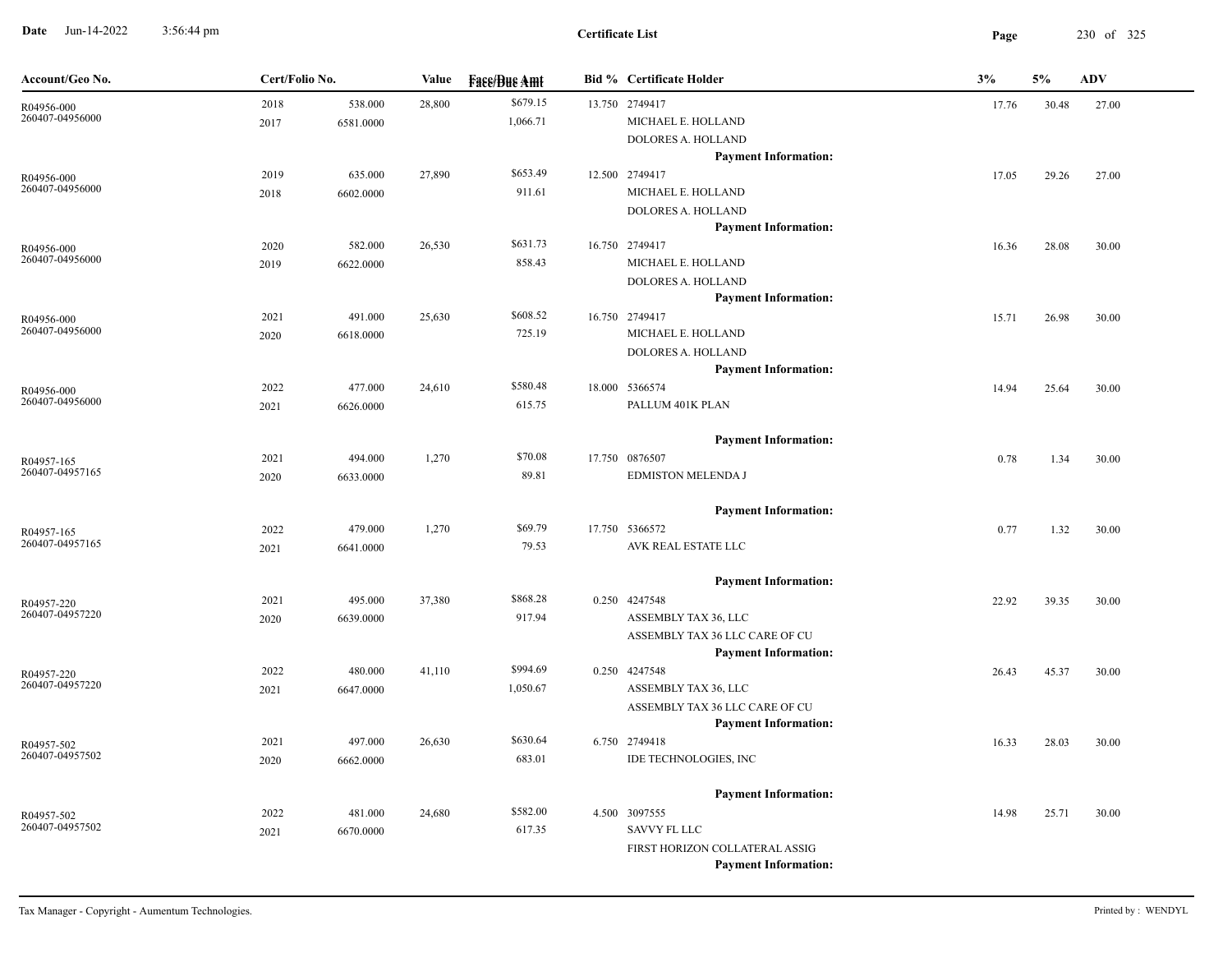**Date** Jun-14-2022 3:56:44 pm **Page** 231 of 325 3:56:44 pm

| Account/Geo No.               | Cert/Folio No. |                      | Value  | <b>Face/Bue Amt</b> | <b>Bid % Certificate Holder</b>                        | 3%    | 5%    | <b>ADV</b> |
|-------------------------------|----------------|----------------------|--------|---------------------|--------------------------------------------------------|-------|-------|------------|
| R04957-512<br>260407-04957512 | 2021<br>2020   | 498.000<br>6669.0000 | 4,660  | \$145.01<br>179.14  | 17.750 5332859<br>PHUONG THI CAO                       | 2.86  | 4.91  | 30.00      |
|                               |                |                      |        |                     | PHUONG THI CAO<br><b>Payment Information:</b>          |       |       |            |
| R04957-512                    | 2022           | 482.000              | 5,120  | \$158.76            | 12.250 4538281                                         | 3.24  | 5.56  | 30.00      |
| 260407-04957512               | 2021           | 6677.0000            |        | 172.95              | FLORIDA TAX LIEN MANAGEMENT LL                         |       |       |            |
|                               |                |                      |        |                     | <b>Payment Information:</b>                            |       |       |            |
| R04981-000                    | 2021           | 501.000              | 29,570 | \$695.63            | 11.750 5331842                                         | 18.13 | 31.13 | 30.00      |
| 260407-04981000               | 2020           | 6694.0000            |        | 790.43              | FIG 20, LLC                                            |       |       |            |
|                               |                |                      |        |                     | <b>Payment Information:</b>                            |       |       |            |
| R04981-000<br>260407-04981000 | 2022           | 483.000              | 32,520 | \$822.07            | 0.250 4247548                                          | 21.64 | 37.15 | 30.00      |
|                               | 2021           | 6701.0000            |        | 869.42              | ASSEMBLY TAX 36, LLC<br>ASSEMBLY TAX 36 LLC CARE OF CU |       |       |            |
|                               |                |                      |        |                     | <b>Payment Information:</b>                            |       |       |            |
| R04990-000                    | 2021           | 503.000              | 9,590  | \$253.98            | 12.250 3097555                                         | 5.88  | 10.09 | 30.00      |
| 260407-04990000               | 2020           | 6704.0000            |        | 293.94              | <b>SAVVY FL LLC</b>                                    |       |       |            |
|                               |                |                      |        |                     | FIRST HORIZON COLLATERAL ASSIG                         |       |       |            |
| R04990-000                    | 2022           | 484.000              | 10,540 | \$294.19            | <b>Payment Information:</b><br>4.500 3097555           | 7.00  | 12.01 | 30.00      |
| 260407-04990000               | 2021           | 6711.0000            |        | 315.15              | <b>SAVVY FL LLC</b>                                    |       |       |            |
|                               |                |                      |        |                     | FIRST HORIZON COLLATERAL ASSIG                         |       |       |            |
|                               |                |                      |        |                     | <b>Payment Information:</b>                            |       |       |            |
| R04992-000                    | 2022           | 485.000              | 40,960 | \$983.79            | 0.250 4247548                                          | 26.12 | 44.85 | 30.00      |
| 260407-04992000               | 2021           | 6713.0000            |        | 1,039.23            | ASSEMBLY TAX 36, LLC                                   |       |       |            |
|                               |                |                      |        |                     | ASSEMBLY TAX 36 LLC CARE OF CU                         |       |       |            |
|                               | 2022           | 486.000              | 9,730  | \$264.44            | <b>Payment Information:</b><br>12.250 4538281          | 6.17  | 10.59 | 30.00      |
| R04999-000<br>260407-04999000 | 2021           | 6719.0000            |        | 283.91              | FLORIDA TAX LIEN MANAGEMENT LL                         |       |       |            |
|                               |                |                      |        |                     | <b>Payment Information:</b>                            |       |       |            |
| R05000-000                    | 2021           | 505.000              | 20,240 | \$489.39            | 6.500 2749418                                          | 12.41 | 21.30 | 30.00      |
| 260407-05000000               | 2020           | 6713.0000            |        | 530.10              | IDE TECHNOLOGIES, INC                                  |       |       |            |
|                               |                |                      |        |                     | <b>Payment Information:</b>                            |       |       |            |
| R05013-000                    | 2021           | 506.000              | 29,130 | \$685.91            | 0.250 0003192                                          | 17.86 | 30.66 | 30.00      |
| 260407-05013000               | 2020           | 6724.0000            |        | 726.46              | ATCF IIÂ FLORIDA-A LLC                                 |       |       |            |
|                               |                |                      |        |                     | <b>Payment Information:</b>                            |       |       |            |
| R05013-000                    | 2022           | 487.000              | 32,040 | \$785.25            | 0.250 5356948                                          | 20.62 | 35.39 | 30.00      |
| 260407-05013000               | 2021           | 6731.0000            |        | 830.76              | CC2 FL LLC                                             |       |       |            |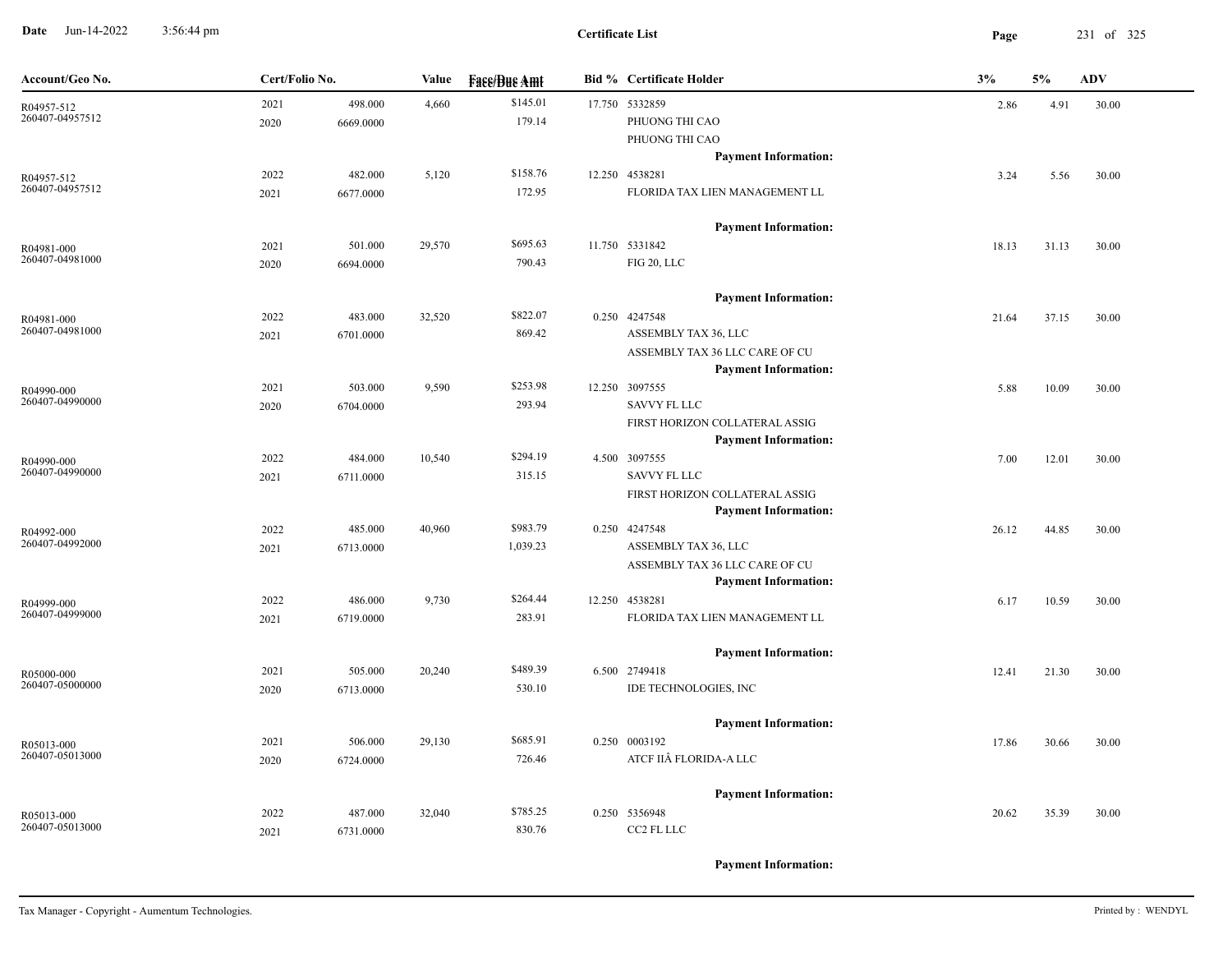**Date** Jun-14-2022 3:56:44 pm **Page** 232 of 325 3:56:44 pm

**Certificate List**

| Account/Geo No. | Cert/Folio No. |           | Value  | <b>Fass/Bus Amt</b> | <b>Bid % Certificate Holder</b> | 3%    | $5\%$ | ADV   |  |
|-----------------|----------------|-----------|--------|---------------------|---------------------------------|-------|-------|-------|--|
| R05016-101      | 2016           | 551.000   | 510    | \$50.36             | 17.750 0000136                  | 0.32  | 0.54  | 27.00 |  |
| 260407-05016101 | 2015           | 6634.0000 |        | 110.99              | ANNA FERTIC FOUNDATION INC      |       |       |       |  |
|                 |                |           |        |                     | <b>Payment Information:</b>     |       |       |       |  |
| R05016-101      | 2017           | 556.000   | 510    | \$50.27             | 18.000 2361900                  | 0.31  | 0.54  | 27.00 |  |
| 260407-05016101 | 2016           | 6666.0000 |        | 102.52              | SHO, LLC                        |       |       |       |  |
|                 |                |           |        |                     | <b>Payment Information:</b>     |       |       |       |  |
| R05016-101      | 2018           | 554.000   | 510    | \$50.33             | 18.000 3947714                  | 0.31  | 0.54  | 27.00 |  |
| 260407-05016101 | 2017           | 6694.0000 |        | 93.57               | FAVAN FARMS, LLC                |       |       |       |  |
|                 |                |           |        |                     | <b>Payment Information:</b>     |       |       |       |  |
| R05016-101      | 2019           | 653.000   | 510    | \$50.22             | 18.000 0099999                  | 0.31  | 0.53  | 27.00 |  |
| 260407-05016101 | 2018           | 6715.0000 |        | 84.34               | COUNTY HELD CERTIFICATE         |       |       |       |  |
|                 |                |           |        |                     | <b>Payment Information:</b>     |       |       |       |  |
| R05016-101      | 2020           | 598.000   | 510    | \$53.33             | 18.000 0099999                  | 0.31  | 0.54  | 30.00 |  |
| 260407-05016101 | 2019           | 6735.0000 |        | 79.58               | COUNTY HELD CERTIFICATE         |       |       |       |  |
|                 |                |           |        |                     | <b>Payment Information:</b>     |       |       |       |  |
| R05016-101      | 2021           | 507.000   | 510    | \$53.26             | 18.000 4538296                  | 0.31  | 0.54  | 30.00 |  |
| 260407-05016101 | 2020           | 6731.0000 |        | 69.90               | <b>RICKY W BOVINET</b>          |       |       |       |  |
|                 |                |           |        |                     | <b>Payment Information:</b>     |       |       |       |  |
| R05016-101      | 2022           | 488.000   | 510    | \$53.15             | 18.000 0099999                  | 0.31  | 0.53  | 30.00 |  |
| 260407-05016101 | 2021           | 6738.0000 |        | 62.06               | COUNTY HELD CERTIFICATE         |       |       |       |  |
|                 |                |           |        |                     | <b>Payment Information:</b>     |       |       |       |  |
| R05017-200      | 2022           | 489.000   | 38,720 | \$976.46            | 0.250 5356957                   | 25.92 | 44.50 | 30.00 |  |
| 260407-05017200 | 2021           | 6744.0000 |        | 1,031.53            | FNA DZ, LLC                     |       |       |       |  |
|                 |                |           |        |                     | FNA DZ, LLC FBO WSFS            |       |       |       |  |
|                 |                |           |        |                     | <b>Payment Information:</b>     |       |       |       |  |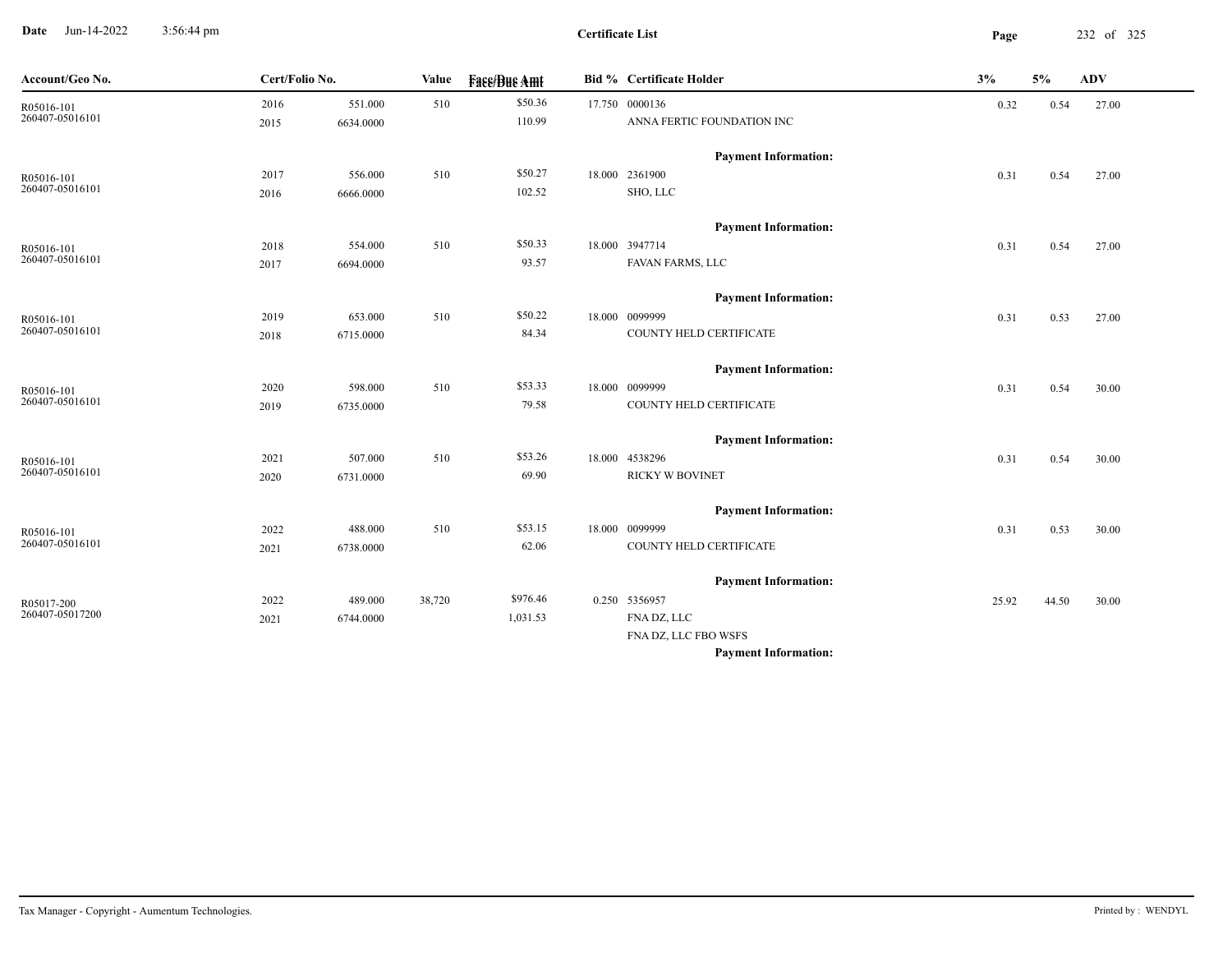**Date** Jun-14-2022 3:56:44 pm **Page** 233 of 325 3:56:44 pm

 $\overline{\phantom{a}}$ 

| Account/Geo No.               | Cert/Folio No. |           | Value  | <b>Fase/Bue Amt</b> | <b>Bid %</b> Certificate Holder | 3%    | 5%    | <b>ADV</b> |  |
|-------------------------------|----------------|-----------|--------|---------------------|---------------------------------|-------|-------|------------|--|
|                               | 2016           | 555.000   | 4,000  | \$128.08            | 18.000 2361903                  | 2.47  | 4.24  | 27.00      |  |
| R05018-500<br>260407-05018500 | 2015           | 6643.0000 |        | 274.58              | BLACK BELT ENERGY, LLC          |       |       |            |  |
|                               |                |           |        |                     | <b>Payment Information:</b>     |       |       |            |  |
| R05018-500<br>260407-05018500 | 2017           | 561.000   | 4,000  | \$127.42            | 18.000 3763869                  | 2.45  | 4.21  | 27.00      |  |
|                               | 2016           | 6675.0000 |        | 250.26              | STAMPHOUSE HOLDINGS, LLC        |       |       |            |  |
|                               |                |           |        |                     | <b>Payment Information:</b>     |       |       |            |  |
| R05018-500                    | 2018           | 557.000   | 4,000  | \$127.91            | 18.000 3947718                  | 2.47  | 4.23  | 27.00      |  |
| 260407-05018500               | 2017           | 6703.0000 |        | 228.17              | STONE PONY PROPERTIES, LLC      |       |       |            |  |
|                               |                |           |        |                     | <b>Payment Information:</b>     |       |       |            |  |
| R05018-500                    | 2019           | 656.000   | 4,000  | \$127.13            | 18.000 0099999                  | 2.44  | 4.20  | 27.00      |  |
| 260407-05018500               | 2018           | 6724.0000 |        | 203.94              | COUNTY HELD CERTIFICATE         |       |       |            |  |
|                               |                |           |        |                     | <b>Payment Information:</b>     |       |       |            |  |
| R05018-500                    | 2020           | 600.000   | 4,000  | \$130.92            | 18.000 0099999                  | 2.47  | 4.23  | 30.00      |  |
| 260407-05018500               | 2019           | 6744.0000 |        | 186.27              | COUNTY HELD CERTIFICATE         |       |       |            |  |
|                               |                |           |        |                     | <b>Payment Information:</b>     |       |       |            |  |
| R05018-500                    | 2021           | 509.000   | 4,000  | \$130.42            | 18.000 4538296                  | 2.45  | 4.21  | 30.00      |  |
| 260407-05018500               | 2020           | 6740.0000 |        | 162.10              | <b>RICKY W BOVINET</b>          |       |       |            |  |
|                               |                |           |        |                     | <b>Payment Information:</b>     |       |       |            |  |
| R05018-500                    | 2022           | 490.000   | 4,000  | \$129.53            | 18.000 0099999                  | 2.43  | 4.17  | 30.00      |  |
| 260407-05018500               | 2021           | 6747.0000 |        | 142.26              | COUNTY HELD CERTIFICATE         |       |       |            |  |
|                               |                |           |        |                     | <b>Payment Information:</b>     |       |       |            |  |
| R05021-000                    | 2021           | 510.000   | 29,080 | \$684.79            | 0.250 4247548                   | 17.83 | 30.61 | 30.00      |  |
| 260407-05021000               | 2020           | 6743.0000 |        | 725.28              | ASSEMBLY TAX 36, LLC            |       |       |            |  |
|                               |                |           |        |                     | ASSEMBLY TAX 36 LLC CARE OF CU  |       |       |            |  |
|                               |                |           |        |                     | <b>Payment Information:</b>     |       |       |            |  |
| R05021-000                    | 2022           | 491.000   | 31,980 | \$783.68            | 0.250 4247548                   | 20.57 | 35.32 | 30.00      |  |
| 260407-05021000               | 2021           | 6750.0000 |        | 829.11              | ASSEMBLY TAX 36, LLC            |       |       |            |  |
|                               |                |           |        |                     | ASSEMBLY TAX 36 LLC CARE OF CU  |       |       |            |  |
|                               |                |           |        |                     | <b>Payment Information:</b>     |       |       |            |  |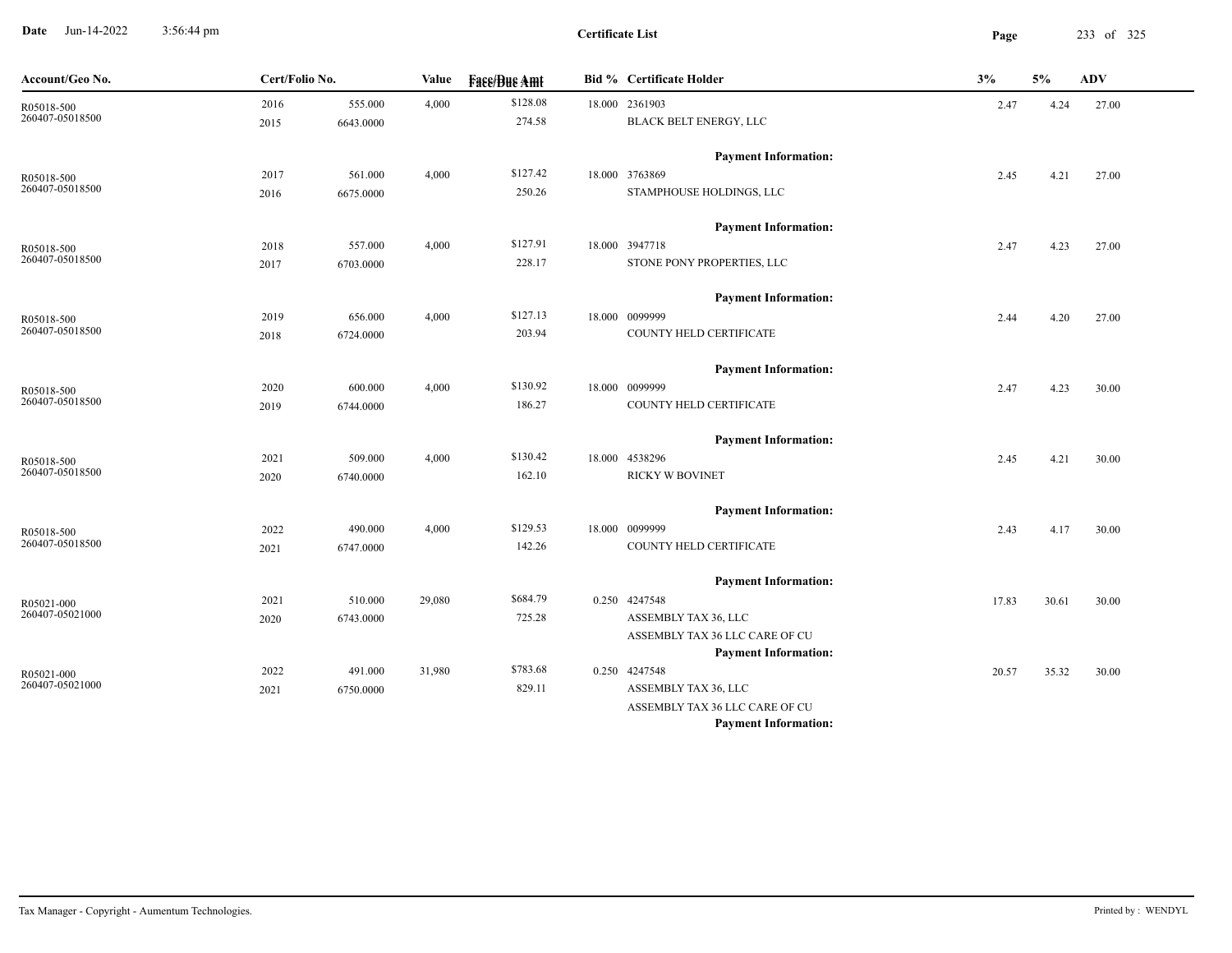**Date** Jun-14-2022 3:56:44 pm **Page** 234 of 325 3:56:44 pm

**Certificate List**

| Account/Geo No. | Cert/Folio No. |           | Value | <b>Face/Bue Amt</b> | <b>Bid % Certificate Holder</b> | 3%   | 5%   | <b>ADV</b> |
|-----------------|----------------|-----------|-------|---------------------|---------------------------------|------|------|------------|
| R05030-000      | 2016           | 558.000   | 2,260 | \$89.35             | 18.000 2361903                  | 1.40 | 2.40 | 27.00      |
| 260407-05030000 | 2015           | 6656.0000 |       | 193.44              | BLACK BELT ENERGY, LLC          |      |      |            |
|                 |                |           |       |                     | <b>Payment Information:</b>     |      |      |            |
| R05030-000      | 2017           | 564.000   | 2,260 | \$88.98             | 18.000 2361903                  | 1.39 | 2.38 | 27.00      |
| 260407-05030000 | 2016           | 6688.0000 |       | 176.65              | BLACK BELT ENERGY, LLC          |      |      |            |
|                 |                |           |       |                     | <b>Payment Information:</b>     |      |      |            |
| R05030-000      | 2018           | 560.000   | 2,250 | \$89.02             | 18.000 3947718                  | 1.39 | 2.38 | 27.00      |
| 260407-05030000 | 2017           | 6716.0000 |       | 160.70              | STONE PONY PROPERTIES, LLC      |      |      |            |
|                 |                |           |       |                     | <b>Payment Information:</b>     |      |      |            |
| R05030-000      | 2019           | 658.000   | 2,250 | \$88.58             | 18.000 0099999                  | 1.38 | 2.36 | 27.00      |
| 260407-05030000 | 2018           | 6737.0000 |       | 143.99              | COUNTY HELD CERTIFICATE         |      |      |            |
|                 |                |           |       |                     | <b>Payment Information:</b>     |      |      |            |
| R05030-000      | 2020           | 601.000   | 2,240 | \$91.79             | 18.000 0099999                  | 1.38 | 2.37 | 30.00      |
| 260407-05030000 | 2019           | 6757.0000 |       | 132.46              | COUNTY HELD CERTIFICATE         |      |      |            |
|                 |                |           |       |                     | <b>Payment Information:</b>     |      |      |            |
| R05030-000      | 2021           | 511.000   | 2,240 | \$91.51             | 18.000 5356931                  | 1.37 | 2.36 | 30.00      |
| 260407-05030000 | 2020           | 6753.0000 |       | 115.60              | GATHERS NO MOSS, LLC            |      |      |            |
|                 |                |           |       |                     | <b>Payment Information:</b>     |      |      |            |
| R05030-000      | 2022           | 492.000   | 2,230 | \$90.79             | 18.000 0099999                  | 1.35 | 2.32 | 30.00      |
| 260407-05030000 | 2021           | 6760.0000 |       | 101.58              | COUNTY HELD CERTIFICATE         |      |      |            |
|                 |                |           |       |                     |                                 |      |      |            |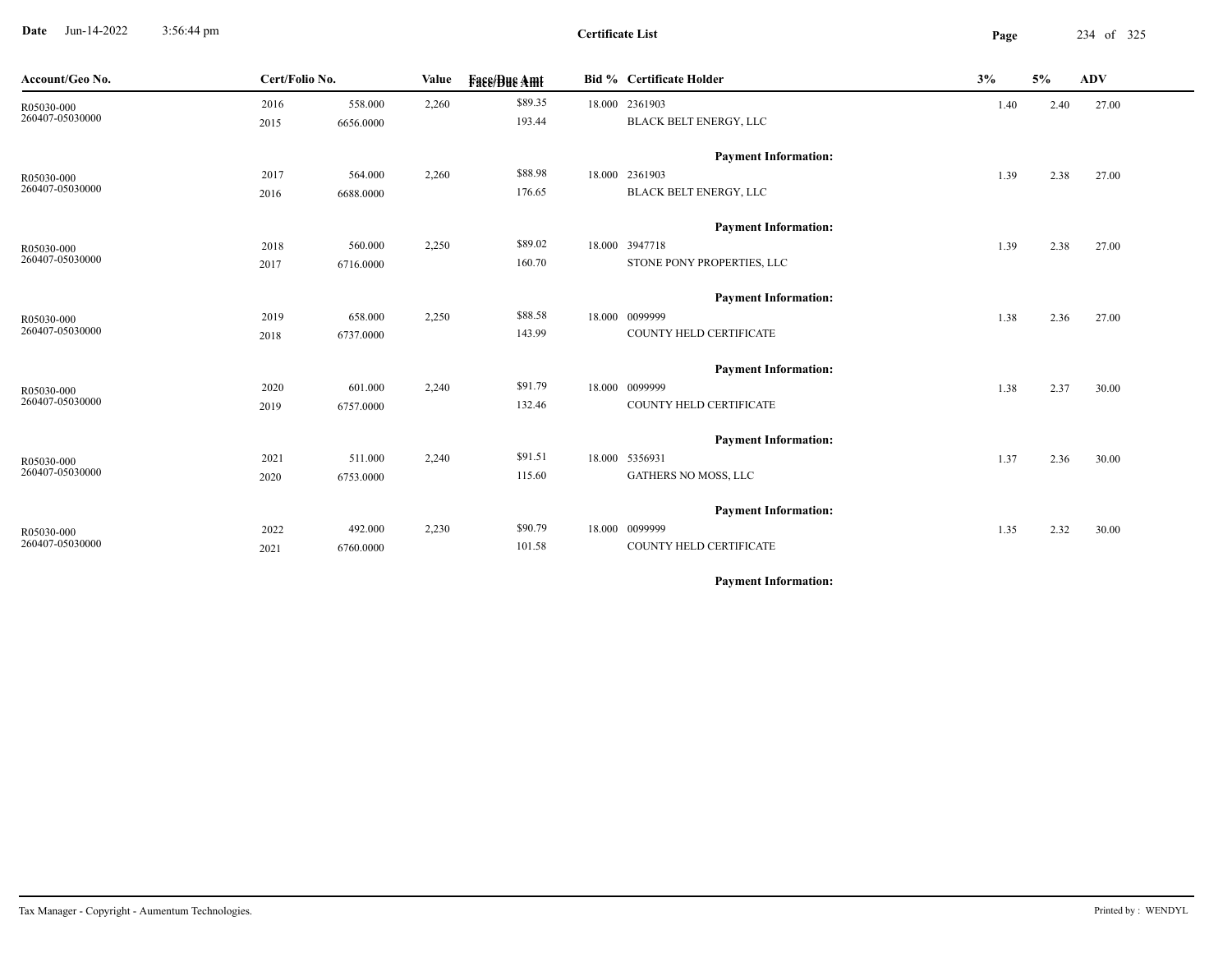**Date** Jun-14-2022 3:56:44 pm **Page** 235 of 325 3:56:44 pm

| Account/Geo No. | Cert/Folio No. |           | Value  | <b>Fass/Bus Amt</b> | <b>Bid % Certificate Holder</b> | 3%    | 5%    | ADV   |
|-----------------|----------------|-----------|--------|---------------------|---------------------------------|-------|-------|-------|
| R05033-010      | 2016           | 559.000   | 2,100  | \$85.77             | 18.000 2361903                  | 1.30  | 2.23  | 27.00 |
| 260407-05033010 | 2015           | 6669.0000 |        | 185.94              | <b>BLACK BELT ENERGY, LLC</b>   |       |       |       |
|                 |                |           |        |                     | <b>Payment Information:</b>     |       |       |       |
| R05033-010      | 2017           | 565.000   | 2,100  | \$85.43             | 18.000 3763869                  | 1.29  | 2.21  | 27.00 |
| 260407-05033010 | 2016           | 6701.0000 |        | 169.85              | STAMPHOUSE HOLDINGS, LLC        |       |       |       |
|                 |                |           |        |                     | <b>Payment Information:</b>     |       |       |       |
| R05033-010      | 2018           | 562.000   | 2,100  | \$85.69             | 18.000 3947718                  | 1.30  | 2.22  | 27.00 |
| 260407-05033010 | 2017           | 6729.0000 |        | 154.92              | STONE PONY PROPERTIES, LLC      |       |       |       |
|                 |                |           |        |                     | <b>Payment Information:</b>     |       |       |       |
| R05033-010      | 2019           | 660.000   | 2,100  | \$85.27             | 18.000 0099999                  | 1.28  | 2.20  | 27.00 |
| 260407-05033010 | 2018           | 6750.0000 |        | 138.84              | COUNTY HELD CERTIFICATE         |       |       |       |
|                 |                |           |        |                     | <b>Payment Information:</b>     |       |       |       |
| R05033-010      | 2020           | 602.000   | 2,100  | \$88.69             | 18.000 0099999                  | 1.30  | 2.22  | 30.00 |
| 260407-05033010 | 2019           | 6770.0000 |        | 128.20              | COUNTY HELD CERTIFICATE         |       |       |       |
|                 |                |           |        |                     | <b>Payment Information:</b>     |       |       |       |
| R05033-010      | 2021           | 512.000   | 2,100  | \$88.43             | 18.000 5356931                  | 1.29  | 2.21  | 30.00 |
| 260407-05033010 | 2020           | 6766.0000 |        | 111.92              | GATHERS NO MOSS, LLC            |       |       |       |
|                 |                |           |        |                     | <b>Payment Information:</b>     |       |       |       |
| R05033-010      | 2022           | 493.000   | 2,100  | \$87.95             | 18.000 0099999                  | 1.27  | 2.19  | 30.00 |
| 260407-05033010 | 2021           | 6773.0000 |        | 98.60               | COUNTY HELD CERTIFICATE         |       |       |       |
|                 |                |           |        |                     | <b>Payment Information:</b>     |       |       |       |
| R05033-020      | 2022           | 494.000   | 24,710 | \$582.66            | 0.250 5356948                   | 15.00 | 25.75 | 30.00 |
| 260407-05033020 | 2021           | 6774.0000 |        | 618.04              | CC2 FL LLC                      |       |       |       |
|                 |                |           |        |                     | <b>Payment Information:</b>     |       |       |       |
| R05051-000      | 2022           | 495.000   | 2,870  | \$104.80            | 14.750 4538291                  | 1.74  | 2.99  | 30.00 |
| 260407-05051000 | 2021           | 6798.0000 |        | 116.29              | MATHON TAX CERT 2019 LLC        |       |       |       |
|                 |                |           |        |                     | MATHON TAX CERT 2019 LLC & U.S  |       |       |       |
|                 |                |           |        |                     | <b>Payment Information:</b>     |       |       |       |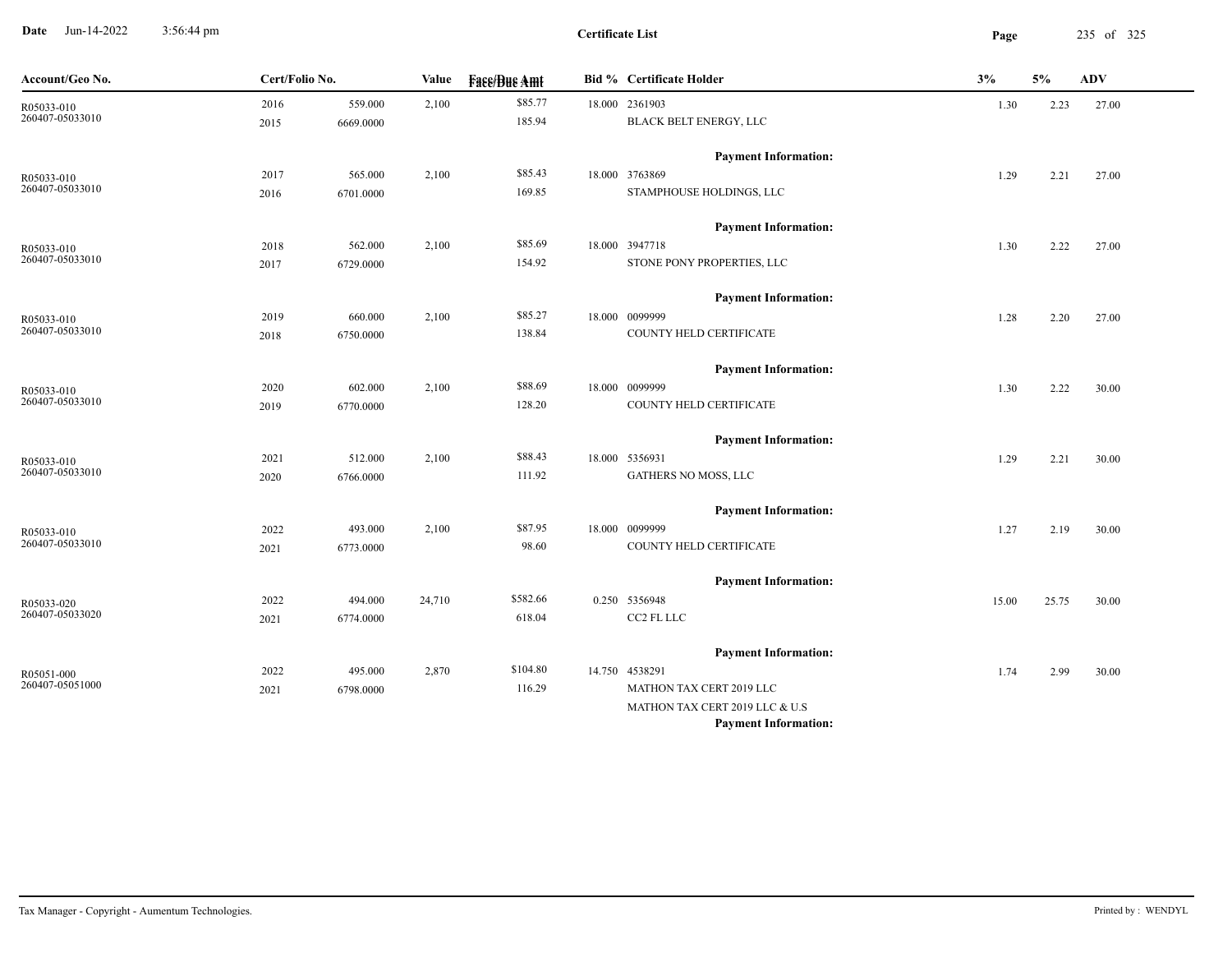**Date** Jun-14-2022 3:56:44 pm **Page** 236 of 325 3:56:44 pm

**Certificate List**

| Account/Geo No.               | Cert/Folio No. |                      | Value  | <b>Fase/Bue Amt</b> | <b>Bid % Certificate Holder</b>                                                                | 3%    | 5%    | <b>ADV</b> |
|-------------------------------|----------------|----------------------|--------|---------------------|------------------------------------------------------------------------------------------------|-------|-------|------------|
| R05058-000<br>260407-05058000 | 2020<br>2019   | 603.000<br>6806.0000 | 3,070  | \$110.24<br>157.26  | 17.750 2592817<br><b>BOYD K BELNAP</b>                                                         | 1.89  | 3.25  | 30.00      |
| R05058-000<br>260407-05058000 | 2021<br>2020   | 514.000<br>6802.0000 | 3,070  | \$109.85<br>130.68  | <b>Payment Information:</b><br>12.250 5332859<br>PHUONG THI CAO                                | 1.88  | 3.23  | 30.00      |
| R05058-000<br>260407-05058000 | 2022<br>2021   | 496.000<br>6809.0000 | 3,370  | \$119.55<br>131.78  | PHUONG THI CAO<br><b>Payment Information:</b><br>18.000 4538296<br><b>RICKY W BOVINET</b>      | 2.15  | 3.69  | 30.00      |
| R05073-000<br>260407-05073000 | 2021<br>2020   | 517.000<br>6819.0000 | 42,150 | \$421.10<br>448.41  | <b>Payment Information:</b><br>0.250 5331818<br>AH<br>CCH FL 2 LLC                             | 10.52 | 18.05 | 30.00      |
| R05075-000<br>260407-05075000 | 2020<br>2019   | 606.000<br>6825.0000 | 65,270 | \$703.36<br>744.78  | <b>Payment Information:</b><br>0.250 1704256<br>AH<br>MIKON FINANCIAL SERVICES, INC            | 18.35 | 31.49 | 30.00      |
| R05075-000<br>260407-05075000 | 2021<br>2020   | 518.000<br>6821.0000 | 65,240 | \$696.01<br>737.06  | AND OCEAN BANK<br><b>Payment Information:</b><br>0.250 0003192<br>AH<br>ATCF IIÂ FLORIDA-A LLC | 18.14 | 31.14 | 30.00      |
| R05075-000<br>260407-05075000 | 2022<br>2021   | 497.000<br>6828.0000 | 66,150 | \$695.21<br>736.22  | <b>Payment Information:</b><br>0.250 5356948<br>AH<br>CC2 FL LLC                               | 18.12 | 31.11 | 30.00      |
| R05076-000<br>260407-05076000 | 2022<br>2021   | 498.000<br>6829.0000 | 2,640  | \$99.75<br>110.99   | <b>Payment Information:</b><br>17.750 5366572<br>AVK REAL ESTATE LLC                           | 1.60  | 2.75  | 30.00      |
| R05082-200<br>260407-05082200 | 2022<br>2021   | 499.000<br>6848.0000 | 4,940  | \$150.10<br>163.86  | <b>Payment Information:</b><br>12.250 4538281<br>FLORIDA TAX LIEN MANAGEMENT LL                | 3.00  | 5.15  | 30.00      |
| R05083-000<br>260407-05083000 | 2022<br>2021   | 500.000<br>6849.0000 | 33,470 | \$227.33<br>244.95  | <b>Payment Information:</b><br>18.000 0099999<br>AH<br>COUNTY HELD CERTIFICATE                 | 5.14  | 8.83  | 30.00      |
| R05084-000<br>260407-05084000 | 2022           | 501.000              | 49,240 | \$561.44            | <b>Payment Information:</b><br>0.250 4247548<br>AH                                             | 14.41 | 24.74 | 30.00      |
|                               | 2021           | 6850.0000            |        | 595.76              | ASSEMBLY TAX 36, LLC<br>ASSEMBLY TAX 36 LLC CARE OF CU<br><b>Payment Information:</b>          |       |       |            |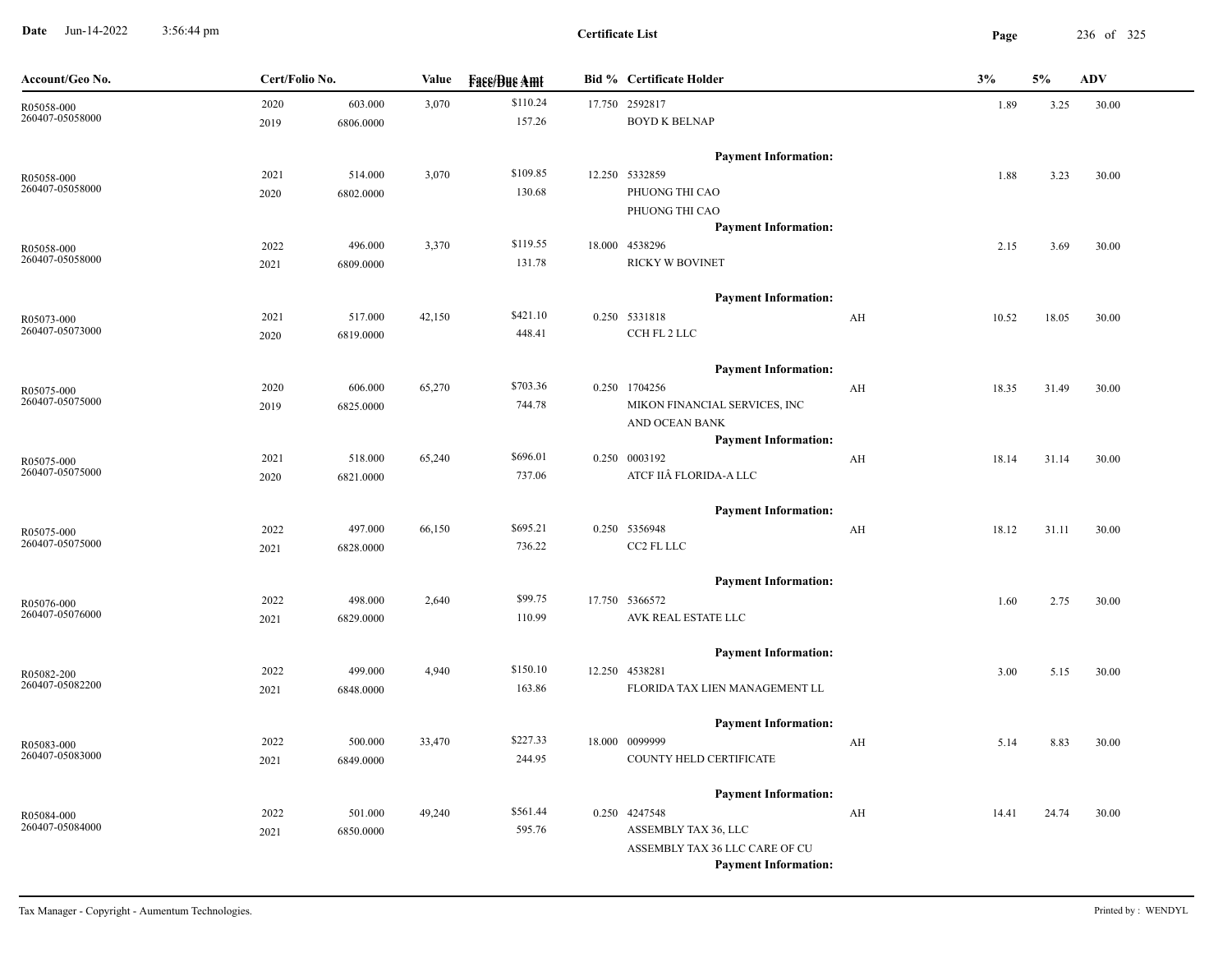**Date** Jun-14-2022 3:56:44 pm **Page** 237 of 325 3:56:44 pm

| Account/Geo No. | Cert/Folio No. |           | Value  | <b>Face/Bue Amt</b> | <b>Bid % Certificate Holder</b> |                                                   | 3%    | 5%    | ADV   |
|-----------------|----------------|-----------|--------|---------------------|---------------------------------|---------------------------------------------------|-------|-------|-------|
| R05085-000      | 2022           | 502.000   | 27,470 | \$676.13            | 0.250 4247548                   |                                                   | 17.59 | 30.20 | 30.00 |
| 260407-05085000 | 2021           | 6851.0000 |        | 716.19              | ASSEMBLY TAX 36, LLC            |                                                   |       |       |       |
|                 |                |           |        |                     | ASSEMBLY TAX 36 LLC CARE OF CU  |                                                   |       |       |       |
|                 |                |           |        |                     | <b>Payment Information:</b>     |                                                   |       |       |       |
| R05086-000      | 2022           | 503.000   | 1,390  | \$72.41             | 17.750 5366572                  |                                                   | 0.84  | 1.45  | 30.00 |
| 260407-05086000 | 2021           | 6852.0000 |        | 82.28               | AVK REAL ESTATE LLC             |                                                   |       |       |       |
|                 |                |           |        |                     | <b>Payment Information:</b>     |                                                   |       |       |       |
| R05087-000      | 2022           | 504.000   | 3,070  | \$109.17            | 14.750 4538291                  |                                                   | 1.86  | 3.20  | 30.00 |
| 260407-05087000 | 2021           | 6854.0000 |        | 120.88              | MATHON TAX CERT 2019 LLC        |                                                   |       |       |       |
|                 |                |           |        |                     | MATHON TAX CERT 2019 LLC & U.S  |                                                   |       |       |       |
|                 |                |           |        |                     | <b>Payment Information:</b>     |                                                   |       |       |       |
| R05088-000      | 2020           | 610.000   | 22,780 | \$548.37            | 6.750 4358566                   |                                                   | 14.05 | 24.11 | 30.00 |
| 260407-05088000 | 2019           | 6852.0000 |        | 5,577.26            | CITRUS CAPITAL HOLDINGS, LLC    |                                                   |       |       |       |
|                 |                |           |        |                     | CITRUS CAPITAL HOLDINGS FBO SE  |                                                   |       |       |       |
|                 |                |           |        |                     | <b>Payment Information:</b>     | *** APPLICATION INFO ***                          |       |       |       |
|                 |                |           |        |                     |                                 | APPL TYPE: APPLIED                                |       |       |       |
|                 |                |           |        |                     |                                 | DATE APPLIED: 04.25.2022<br>RECEIPT: 2109884.0038 |       |       |       |
|                 |                |           |        |                     |                                 | AMOUNT:<br>\$185.00                               |       |       |       |
|                 |                |           |        |                     |                                 | APPLICANT: 4358566                                |       |       |       |
| R05098-000      | 2019           | 673.000   | 4,890  | \$146.75            | 12.500 2593330                  |                                                   | 2.99  | 5.13  | 27.00 |
| 260407-05098000 | 2018           | 6845.0000 |        | 209.56              | 5T WEALTH PARTNERS LP           |                                                   |       |       |       |
|                 |                |           |        |                     | <b>Payment Information:</b>     |                                                   |       |       |       |
| R05098-000      | 2020           | 611.000   | 4,950  | \$152.03            | 18.000 4538291                  |                                                   | 3.05  | 5.24  | 30.00 |
| 260407-05098000 | 2019           | 6865.0000 |        | 215.29              | MATHON TAX CERT 2019 LLC        |                                                   |       |       |       |
|                 |                |           |        |                     | MATHON TAX CERT 2019 LLC & U.S  |                                                   |       |       |       |
|                 |                |           |        |                     | <b>Payment Information:</b>     |                                                   |       |       |       |
| R05098-000      | 2021           | 523.000   | 4,950  | \$151.43            | 17.750 2749413                  |                                                   | 3.04  | 5.21  | 30.00 |
| 260407-05098000 | 2020           | 6861.0000 |        | 186.80              | APPLEWHITE ACQUISITIONS, LLC    |                                                   |       |       |       |
|                 |                |           |        |                     | <b>Payment Information:</b>     |                                                   |       |       |       |
| R05098-000      | 2022           | 505.000   | 5,440  | \$168.60            | 17.750 4538291                  |                                                   | 3.51  | 6.03  | 30.00 |
| 260407-05098000 | 2021           | 6868.0000 |        | 183.28              | MATHON TAX CERT 2019 LLC        |                                                   |       |       |       |
|                 |                |           |        |                     | MATHON TAX CERT 2019 LLC & U.S  |                                                   |       |       |       |
|                 |                |           |        |                     | <b>Payment Information:</b>     |                                                   |       |       |       |
| R05098-100      | 2020           | 612.000   | 27,100 | \$644.40            | 3.500 4358566                   |                                                   | 16.71 | 28.69 | 30.00 |
| 260407-05098100 | 2019           | 6866.0000 |        | 2,742.18            | CITRUS CAPITAL HOLDINGS, LLC    |                                                   |       |       |       |
|                 |                |           |        |                     | CITRUS CAPITAL HOLDINGS FBO SE  |                                                   |       |       |       |
|                 |                |           |        |                     | <b>Payment Information:</b>     | *** APPLICATION INFO ***                          |       |       |       |
|                 |                |           |        |                     |                                 | APPL TYPE: APPLIED                                |       |       |       |
|                 |                |           |        |                     |                                 | DATE APPLIED: 04.25.2022<br>RECEIPT: 2109884.0041 |       |       |       |
|                 |                |           |        |                     |                                 | AMOUNT:<br>\$185.00                               |       |       |       |
|                 |                |           |        |                     |                                 | APPLICANT: 4358566                                |       |       |       |
|                 |                |           |        |                     |                                 |                                                   |       |       |       |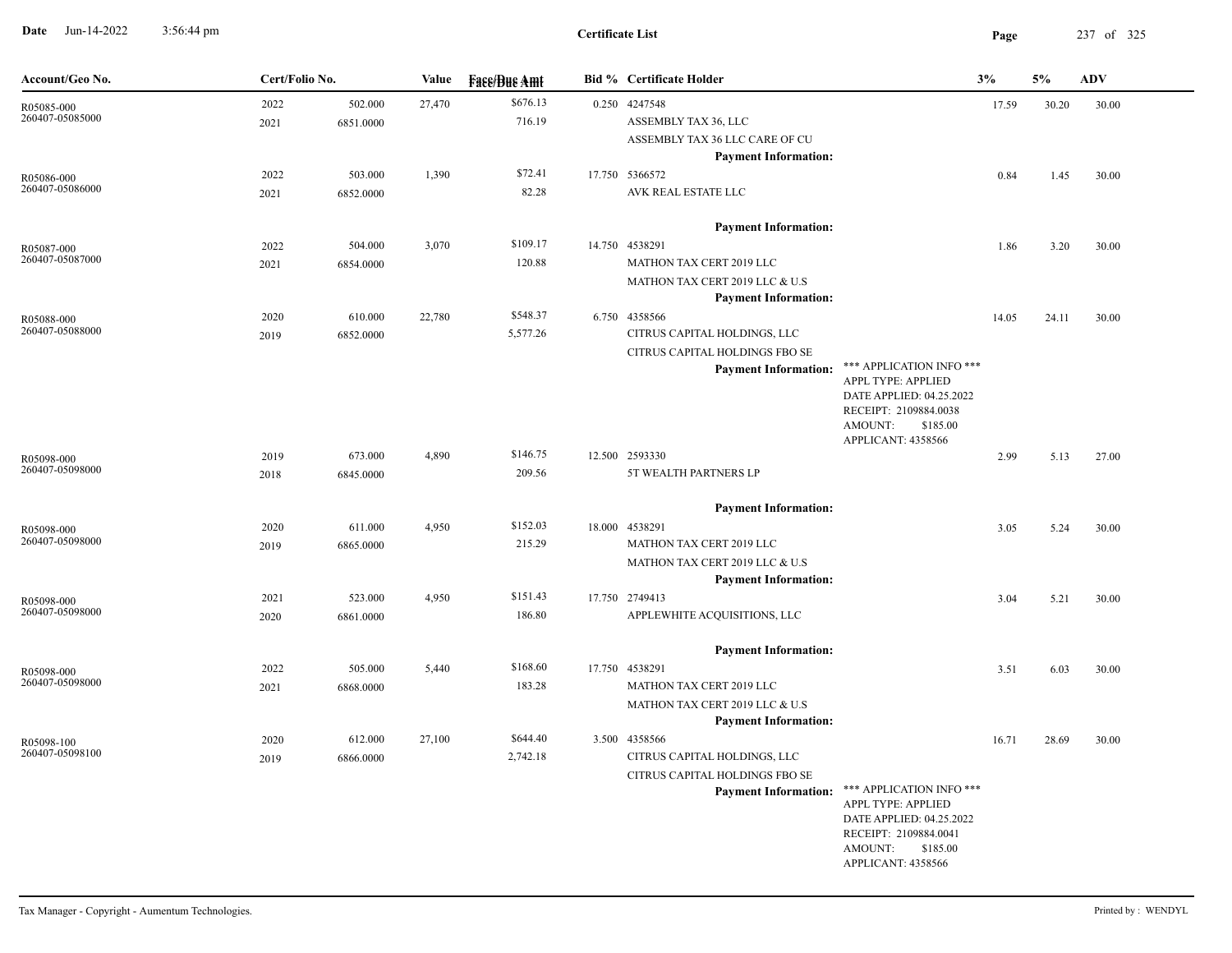**Date** Jun-14-2022 3:56:44 pm **Page** 238 of 325 3:56:44 pm

| Account/Geo No.               | Cert/Folio No. |           | Value | <b>Fase/Bue Amt</b> | <b>Bid % Certificate Holder</b>                               | 3%   | 5%    | ADV   |
|-------------------------------|----------------|-----------|-------|---------------------|---------------------------------------------------------------|------|-------|-------|
| R05099-000                    | 2019           | 675.000   | 4,150 | \$130.44            | 18.000 4538291                                                | 2.54 | 4.35  | 27.00 |
| 260407-05099000               | 2018           | 6847.0000 |       | 209.08              | MATHON TAX CERT 2019 LLC                                      |      |       |       |
|                               |                |           |       |                     | MATHON TAX CERT 2019 LLC & U.S                                |      |       |       |
|                               |                |           |       |                     | <b>Payment Information:</b>                                   |      |       |       |
| R05099-000                    | 2020           | 613.000   | 4,110 | \$133.36            | 13.750 0000136                                                | 2.53 | 4.35  | 30.00 |
| 260407-05099000               | 2019           | 6867.0000 |       | 177.81              | ANNA FERTIC FOUNDATION INC                                    |      |       |       |
|                               |                |           |       |                     | <b>Payment Information:</b>                                   |      |       |       |
| R05099-000                    | 2021           | 525.000   | 4,070 | \$131.96            | 18.000 5356931                                                | 2.50 | 4.28  | 30.00 |
| 260407-05099000               | 2020           | 6863.0000 |       | 163.94              | GATHERS NO MOSS, LLC                                          |      |       |       |
|                               |                |           |       |                     |                                                               |      |       |       |
|                               |                | 506.000   |       | \$130.20            | <b>Payment Information:</b><br>17.750 4538291                 |      |       |       |
| R05099-000<br>260407-05099000 | 2022           | 6870.0000 | 4,030 | 142.96              | MATHON TAX CERT 2019 LLC                                      | 2.45 | 4.20  | 30.00 |
|                               | 2021           |           |       |                     | MATHON TAX CERT 2019 LLC & U.S                                |      |       |       |
|                               |                |           |       |                     | <b>Payment Information:</b>                                   |      |       |       |
| R05102-100                    | 2017           | 578.000   | 5,800 | \$252.50            | 17.750 2593330                                                | 5.92 | 10.17 | 27.00 |
| 260407-05102100               | 2016           | 6801.0000 |       | 486.58              | 5T WEALTH PARTNERS LP                                         |      |       |       |
|                               |                |           |       |                     |                                                               |      |       |       |
|                               |                |           |       |                     | <b>Payment Information:</b>                                   |      |       |       |
| R05102-100                    | 2019           | 676.000   | 7,010 | \$257.58            | 12.500 2593330                                                | 6.06 | 10.41 | 27.00 |
| 260407-05102100               | 2018           | 6850.0000 |       | 363.11              | 5T WEALTH PARTNERS LP                                         |      |       |       |
|                               |                |           |       |                     | <b>Payment Information:</b>                                   |      |       |       |
| R05102-100                    | 2021           | 526.000   | 8,480 | \$271.70            | 18.000 5356931                                                | 6.37 | 10.94 | 30.00 |
| 260407-05102100               | 2020           | 6866.0000 |       | 330.93              | GATHERS NO MOSS, LLC                                          |      |       |       |
|                               |                |           |       |                     |                                                               |      |       |       |
|                               |                |           |       |                     | <b>Payment Information:</b>                                   |      |       |       |
| R05102-100<br>260407-05102100 | 2022           | 507.000   | 9,320 | \$278.61            | 17.750 4538291                                                | 6.56 | 11.27 | 30.00 |
|                               | 2021           | 6873.0000 |       | 298.79              | MATHON TAX CERT 2019 LLC                                      |      |       |       |
|                               |                |           |       |                     | MATHON TAX CERT 2019 LLC & U.S<br><b>Payment Information:</b> |      |       |       |
|                               | 2022           | 508.000   | 4,190 | \$133.68            | 14.750 4538291                                                | 2.54 | 4.37  | 30.00 |
| R05109-000<br>260407-05109000 | 2021           | 6879.0000 |       | 146.61              | MATHON TAX CERT 2019 LLC                                      |      |       |       |
|                               |                |           |       |                     | MATHON TAX CERT 2019 LLC & U.S                                |      |       |       |
|                               |                |           |       |                     | <b>Payment Information:</b>                                   |      |       |       |
| R05110-000                    | 2022           | 509.000   | 2,620 | \$99.32             | 17.250 5356950                                                | 1.59 | 2.73  | 30.00 |
| 260407-05110000               | 2021           | 6880.0000 |       | 110.54              | <b>JAMES LEWIS</b>                                            |      |       |       |
|                               |                |           |       |                     | KIMBERLY A. LEWIS                                             |      |       |       |
|                               |                |           |       |                     | <b>Payment Information:</b>                                   |      |       |       |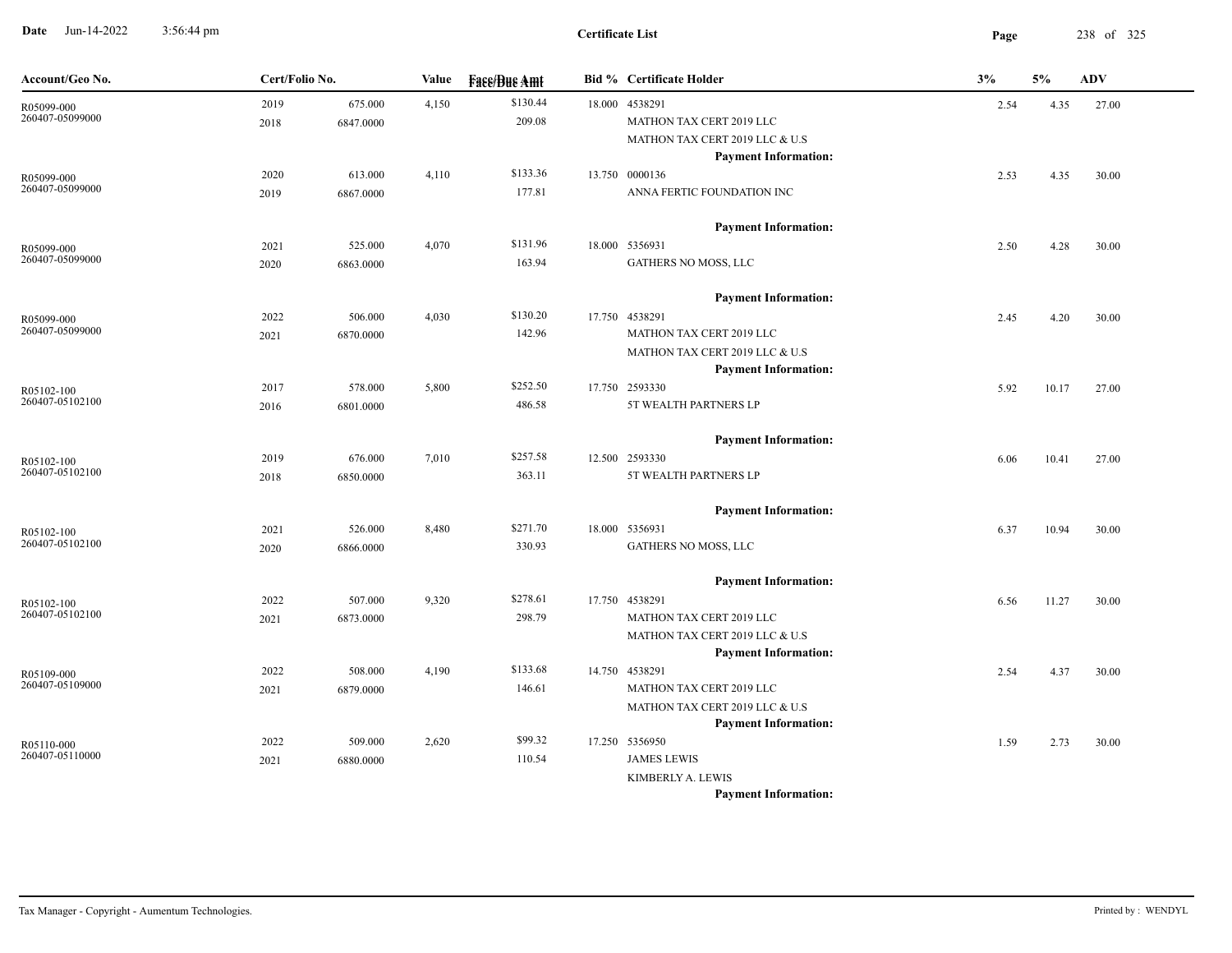**Date** Jun-14-2022 3:56:44 pm **Page** 239 of 325 3:56:44 pm

**Certificate List**

| Account/Geo No.               | Cert/Folio No. |           | Value  | <b>Face/Bue Amt</b> | <b>Bid % Certificate Holder</b>                |    | 3%    | 5%    | <b>ADV</b> |
|-------------------------------|----------------|-----------|--------|---------------------|------------------------------------------------|----|-------|-------|------------|
| R05112-000                    | 2021           | 527.000   | 49,270 | \$578.48            | 0.250 5331818                                  | AH | 14.88 | 25.55 | 30.00      |
| 260407-05112000               | 2020           | 6875.0000 |        | 613.65              | CCH FL 2 LLC                                   |    |       |       |            |
|                               |                |           |        |                     | <b>Payment Information:</b>                    |    |       |       |            |
| R05112-000                    | 2022           | 510.000   | 49,960 | \$588.14            | 0.250 5356948                                  | AH | 15.15 | 26.01 | 30.00      |
| 260407-05112000               | 2021           | 6882.0000 |        | 623.80              | CC2 FL LLC                                     |    |       |       |            |
|                               |                |           |        |                     | <b>Payment Information:</b>                    |    |       |       |            |
| R05116-000                    | 2021           | 529.000   | 32,050 | \$197.83            | 18.000 0099999                                 | AH | 4.32  | 7.42  | 30.00      |
| 260407-05116000               | 2020           | 6879.0000 |        | 242.66              | COUNTY HELD CERTIFICATE                        |    |       |       |            |
|                               |                |           |        |                     | <b>Payment Information:</b>                    |    |       |       |            |
|                               | 2022           | 512.000   | 20,030 | \$502.09            | 0.250 5356948                                  |    | 12.76 | 21.91 | 30.00      |
| R05118-000<br>260407-05118000 | 2021           | 6888.0000 |        | 533.44              | CC2 FL LLC                                     |    |       |       |            |
|                               |                |           |        |                     |                                                |    |       |       |            |
|                               |                |           |        | \$1,261.02          | <b>Payment Information:</b>                    |    |       |       |            |
| R05122-000<br>260407-05122000 | 2020           | 616.000   | 54,840 | 1,330.32            | 0.250 1704256<br>MIKON FINANCIAL SERVICES, INC |    | 33.81 | 58.05 | 30.00      |
|                               | 2019           | 6889.0000 |        |                     | AND OCEAN BANK                                 |    |       |       |            |
|                               |                |           |        |                     | <b>Payment Information:</b>                    |    |       |       |            |
| R05122-000                    | 2021           | 532.000   | 54,300 | \$1,242.26          | 0.250 0876575                                  |    | 33.29 | 57.16 | 30.00      |
| 260407-05122000               | 2020           | 6885.0000 |        | 1,310.62            | TLGFY, LLC                                     |    |       |       |            |
|                               |                |           |        |                     | CAPITAL ONE, N.A., AS COLLATER                 |    |       |       |            |
|                               |                |           |        |                     | <b>Payment Information:</b>                    |    |       |       |            |
| R05122-000                    | 2022           | 513.000   | 59,730 | \$1,421.50          | 0.250 4247548                                  |    | 38.27 | 65.69 | 30.00      |
| 260407-05122000               | 2021           | 6892.0000 |        | 1,498.83            | ASSEMBLY TAX 36, LLC                           |    |       |       |            |
|                               |                |           |        |                     | ASSEMBLY TAX 36 LLC CARE OF CU                 |    |       |       |            |
|                               | 2022           | 514.000   | 33,300 | \$770.62            | <b>Payment Information:</b><br>0.250 4247548   |    |       |       |            |
| R05125-200<br>260407-05125200 | 2021           | 6897.0000 |        | 815.40              | ASSEMBLY TAX 36, LLC                           |    | 20.21 | 34.70 | 30.00      |
|                               |                |           |        |                     | ASSEMBLY TAX 36 LLC CARE OF CU                 |    |       |       |            |
|                               |                |           |        |                     | <b>Payment Information:</b>                    |    |       |       |            |
| R05129-000                    | 2021           | 533.000   | 33,600 | \$255.75            | 18.000 4247520                                 | AH | 5.27  | 9.05  | 30.00      |
| 260407-05129000               | 2020           | 6894.0000 |        | 292.69              | <b>BEAMIF A LLC</b>                            |    |       |       |            |
|                               |                |           |        |                     | <b>Payment Information:</b>                    |    |       |       |            |
| R05129-000                    | 2022           | 515.000   | 34,070 | \$240.46            | 18.000 0099999                                 | AH | 5.51  | 9.45  | 30.00      |
| 260407-05129000               | 2021           | 6901.0000 |        | 258.73              | COUNTY HELD CERTIFICATE                        |    |       |       |            |
|                               |                |           |        |                     |                                                |    |       |       |            |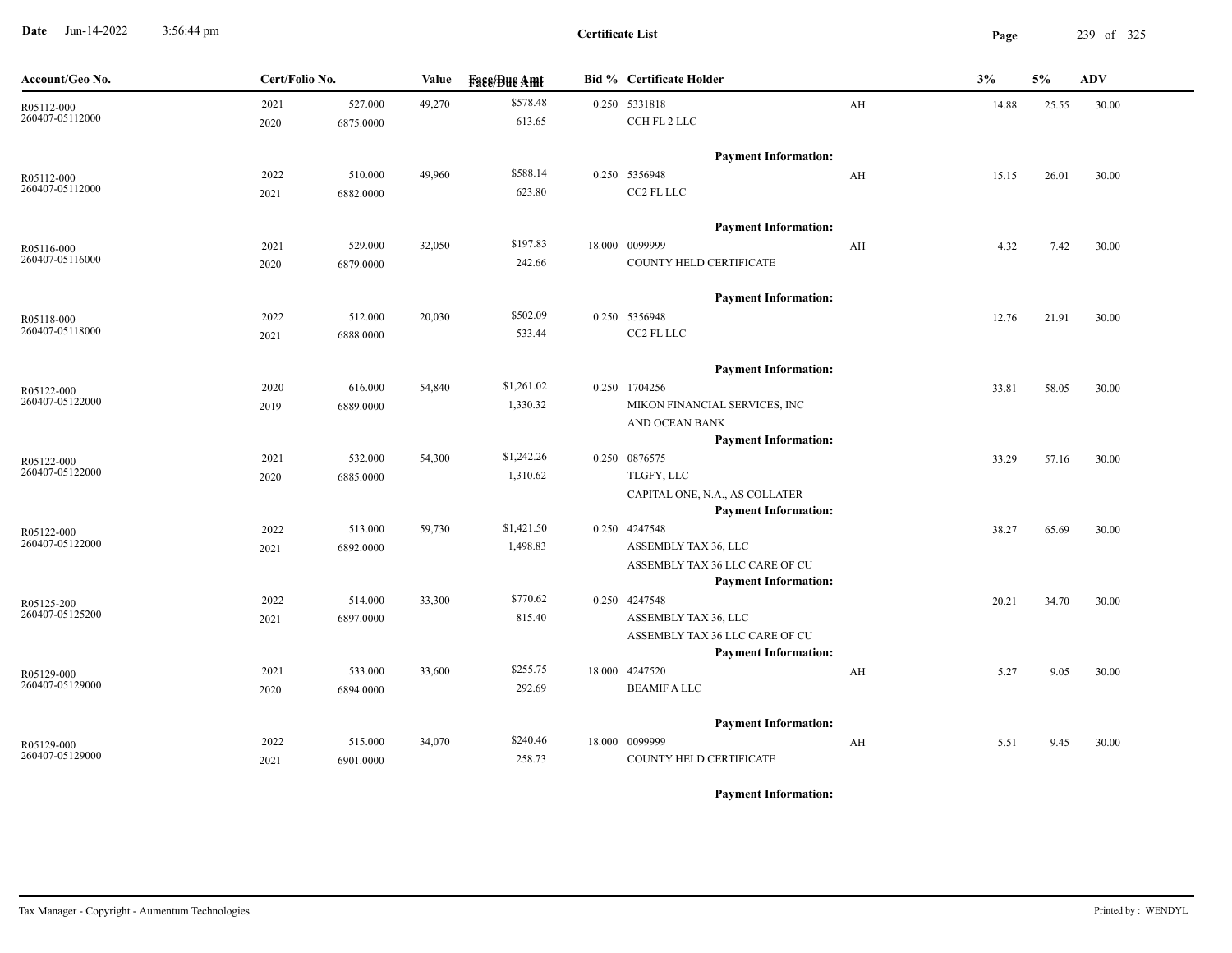**Date** Jun-14-2022 3:56:44 pm **Page** 240 of 325 3:56:44 pm

**Certificate List**

 $\overline{\phantom{a}}$ 

| Account/Geo No. | Cert/Folio No. |           | Value | <b>Face/Bue Amt</b> | <b>Bid % Certificate Holder</b> | 3%   | 5%   | <b>ADV</b> |
|-----------------|----------------|-----------|-------|---------------------|---------------------------------|------|------|------------|
| R05135-000      | 2016           | 576.000   | 1,910 | \$81.54             | 18.000 2361903                  | 1.18 | 2.03 | 27.00      |
| 260407-05135000 | 2015           | 6804.0000 |       | 177.08              | BLACK BELT ENERGY, LLC          |      |      |            |
|                 |                |           |       |                     | <b>Payment Information:</b>     |      |      |            |
| R05135-000      | 2017           | 583.000   | 1,910 | \$81.22             | 18.000 3763869                  | 1.17 | 2.01 | 27.00      |
| 260407-05135000 | 2016           | 6835.0000 |       | 161.79              | STAMPHOUSE HOLDINGS, LLC        |      |      |            |
|                 |                |           |       |                     | <b>Payment Information:</b>     |      |      |            |
| R05135-000      | 2018           | 578.000   | 1,910 | \$81.45             | 18.000 3947718                  | 1.18 | 2.02 | 27.00      |
| 260407-05135000 | 2017           | 6863.0000 |       | 147.57              | STONE PONY PROPERTIES, LLC      |      |      |            |
|                 |                |           |       |                     | <b>Payment Information:</b>     |      |      |            |
| R05135-000      | 2019           | 682.000   | 1,910 | \$81.08             | 18.000 0099999                  | 1.17 | 2.00 | 27.00      |
| 260407-05135000 | 2018           | 6884.0000 |       | 132.33              | COUNTY HELD CERTIFICATE         |      |      |            |
|                 |                |           |       |                     | <b>Payment Information:</b>     |      |      |            |
| R05135-000      | 2020           | 618.000   | 1,910 | \$84.45             | 18.000 0099999                  | 1.18 | 2.02 | 30.00      |
| 260407-05135000 | 2019           | 6904.0000 |       | 122.37              | COUNTY HELD CERTIFICATE         |      |      |            |
|                 |                |           |       |                     | <b>Payment Information:</b>     |      |      |            |
| R05135-000      | 2021           | 534.000   | 1,910 | \$84.22             | 18.000 4538296                  | 1.17 | 2.01 | 30.00      |
| 260407-05135000 | 2020           | 6900.0000 |       | 106.89              | <b>RICKY W BOVINET</b>          |      |      |            |
|                 |                |           |       |                     | <b>Payment Information:</b>     |      |      |            |
| R05135-000      | 2022           | 516.000   | 1,910 | \$83.79             | 18.000 0099999                  | 1.16 | 1.99 | 30.00      |
| 260407-05135000 | 2021           | 6907.0000 |       | 94.23               | COUNTY HELD CERTIFICATE         |      |      |            |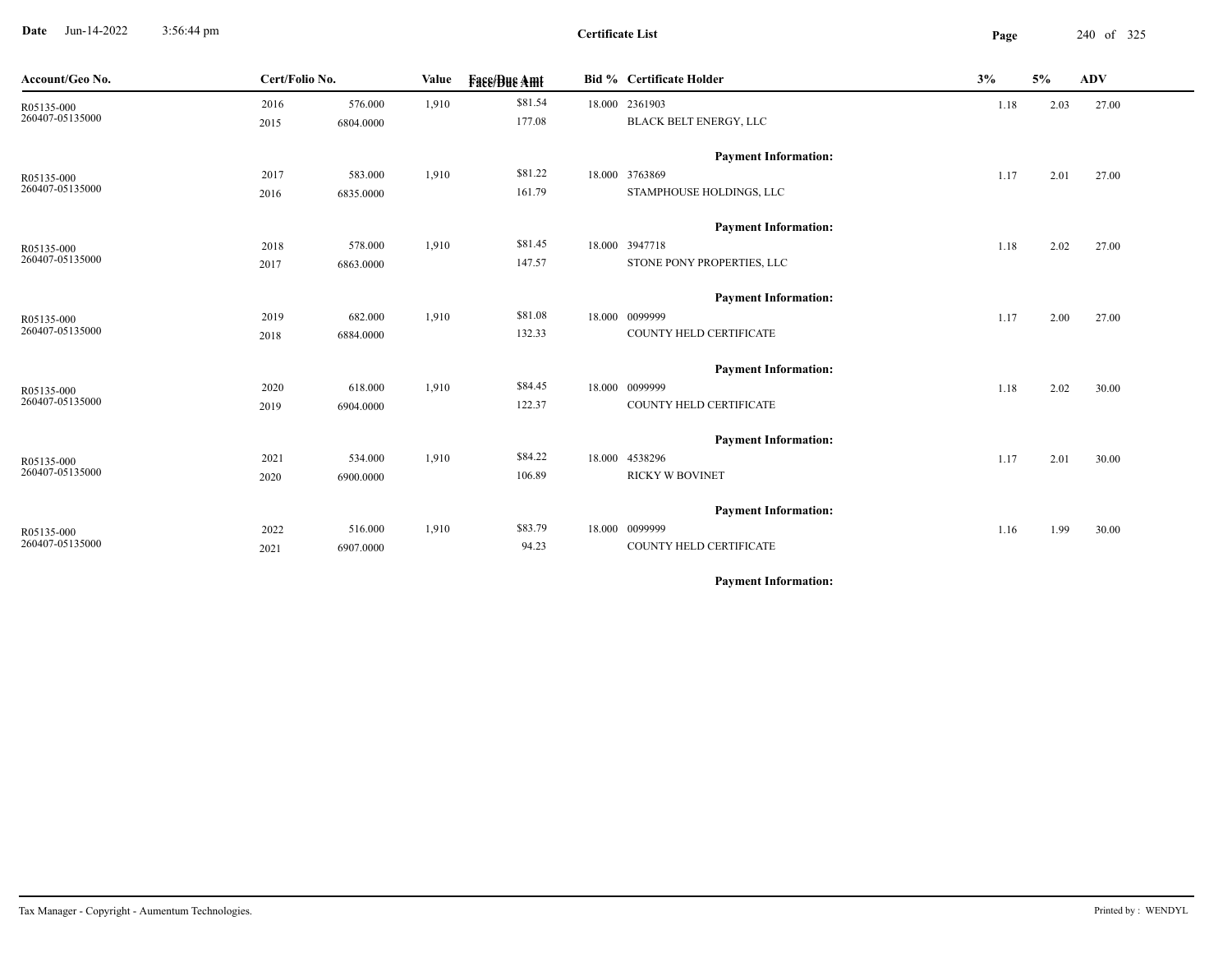**Date** Jun-14-2022 3:56:44 pm **Page** 241 of 325 3:56:44 pm

**Certificate List**

| Account/Geo No.               | Cert/Folio No. |           | Value  | <b>Face/Bue Amt</b> | <b>Bid % Certificate Holder</b>                               | 3%          | 5%    | <b>ADV</b> |
|-------------------------------|----------------|-----------|--------|---------------------|---------------------------------------------------------------|-------------|-------|------------|
| R05137-000                    | 2016           | 577.000   | 33,880 | \$793.51            | 14.750 2593330                                                | 20.93       | 35.93 | 27.00      |
| 260407-05137000               | 2015           | 6806.0000 |        | 1,511.77            | 5T WEALTH PARTNERS LP                                         |             |       |            |
|                               |                |           |        |                     | <b>Payment Information:</b>                                   |             |       |            |
| R05137-000                    | 2017           | 584.000   | 33,240 | \$773.80            | 14.750 0003179                                                | 20.38       | 34.99 | 27.00      |
| 260407-05137000               | 2016           | 6837.0000 |        | 1,360.24            | MATHON INVESTMENTS CORPORATION                                |             |       |            |
|                               |                |           |        |                     | US CENTURY BANK                                               |             |       |            |
|                               |                |           |        |                     | <b>Payment Information:</b>                                   |             |       |            |
| R05137-000                    | 2018           | 579.000   | 33,190 | \$776.72            | 17.750 2593330                                                | 20.46       | 35.13 | 27.00      |
| 260407-05137000               | 2017           | 6865.0000 |        | 1,345.93            | 5T WEALTH PARTNERS LP                                         |             |       |            |
|                               |                |           |        |                     | <b>Payment Information:</b>                                   |             |       |            |
| R05137-000                    | 2019           | 683.000   | 32,560 | \$756.36            | 17.500 2593330                                                | 19.90       | 34.16 | 27.00      |
| 260407-05137000               | 2018           | 6886.0000 |        | 1,170.73            | 5T WEALTH PARTNERS LP                                         |             |       |            |
|                               |                |           |        |                     | <b>Payment Information:</b>                                   |             |       |            |
| R05137-000                    | 2020           | 619.000   | 33,400 | \$1,026.01          | 18.000 2749418                                                | 20.59       | 35.35 | 30.00      |
| 260407-05137000               | 2019           | 6906.0000 |        | 1,109.21            | IDE TECHNOLOGIES, INC                                         |             |       |            |
|                               |                |           |        |                     | <b>Payment Information:</b>                                   |             |       |            |
| R05137-000                    | 2021           | 535.000   | 32,750 | \$765.92            | 16.750 5332859                                                | 20.08       | 34.47 | 30.00      |
| 260407-05137000               | 2020           | 6902.0000 |        | 911.15              | PHUONG THI CAO                                                |             |       |            |
|                               |                |           |        |                     | PHUONG THI CAO                                                |             |       |            |
|                               |                |           |        |                     | <b>Payment Information:</b>                                   |             |       |            |
| R05137-000                    | 2022           | 517.000   | 36,020 | \$876.88            | 18.000 0099999                                                | 23.16       | 39.76 | 30.00      |
| 260407-05137000               | 2021           | 6909.0000 |        | 926.97              | COUNTY HELD CERTIFICATE                                       |             |       |            |
|                               |                |           |        |                     | <b>Payment Information:</b>                                   |             |       |            |
| R05141-000                    | 2021           | 537.000   | 25,370 | \$602.78            | 0.250 4247548                                                 | 15.56       | 26.70 | 30.00      |
| 260407-05141000               | 2020           | 6906.0000 |        | 639.17              | ASSEMBLY TAX 36, LLC                                          |             |       |            |
|                               |                |           |        |                     | ASSEMBLY TAX 36 LLC CARE OF CU                                |             |       |            |
|                               |                |           |        |                     | <b>Payment Information:</b>                                   |             |       |            |
| R05141-000                    | 2022           | 518.000   | 27,900 | \$688.63            | 0.250 5356948                                                 | 17.94       | 30.79 | 30.00      |
| 260407-05141000               | 2021           | 6913.0000 |        | 729.31              | CC2 FL LLC                                                    |             |       |            |
|                               |                |           |        |                     | <b>Payment Information:</b>                                   |             |       |            |
| R05142-000                    | 2021           | 538.000   | 43,490 | \$450.71            | 0.250 4247548                                                 | AH<br>11.34 | 19.46 | 30.00      |
| 260407-05142000               | 2020           | 6907.0000 |        | 479.50              | ASSEMBLY TAX 36, LLC                                          |             |       |            |
|                               |                |           |        |                     | ASSEMBLY TAX 36 LLC CARE OF CU<br><b>Payment Information:</b> |             |       |            |
|                               | 2022           | 519.000   | 50,500 | \$1,209.03          | 0.250 5356948                                                 | 32.37       | 55.57 | 30.00      |
| R05142-200<br>260407-05142200 | 2021           | 6916.0000 |        | 1,275.73            | CC2 FL LLC                                                    |             |       |            |
|                               |                |           |        |                     |                                                               |             |       |            |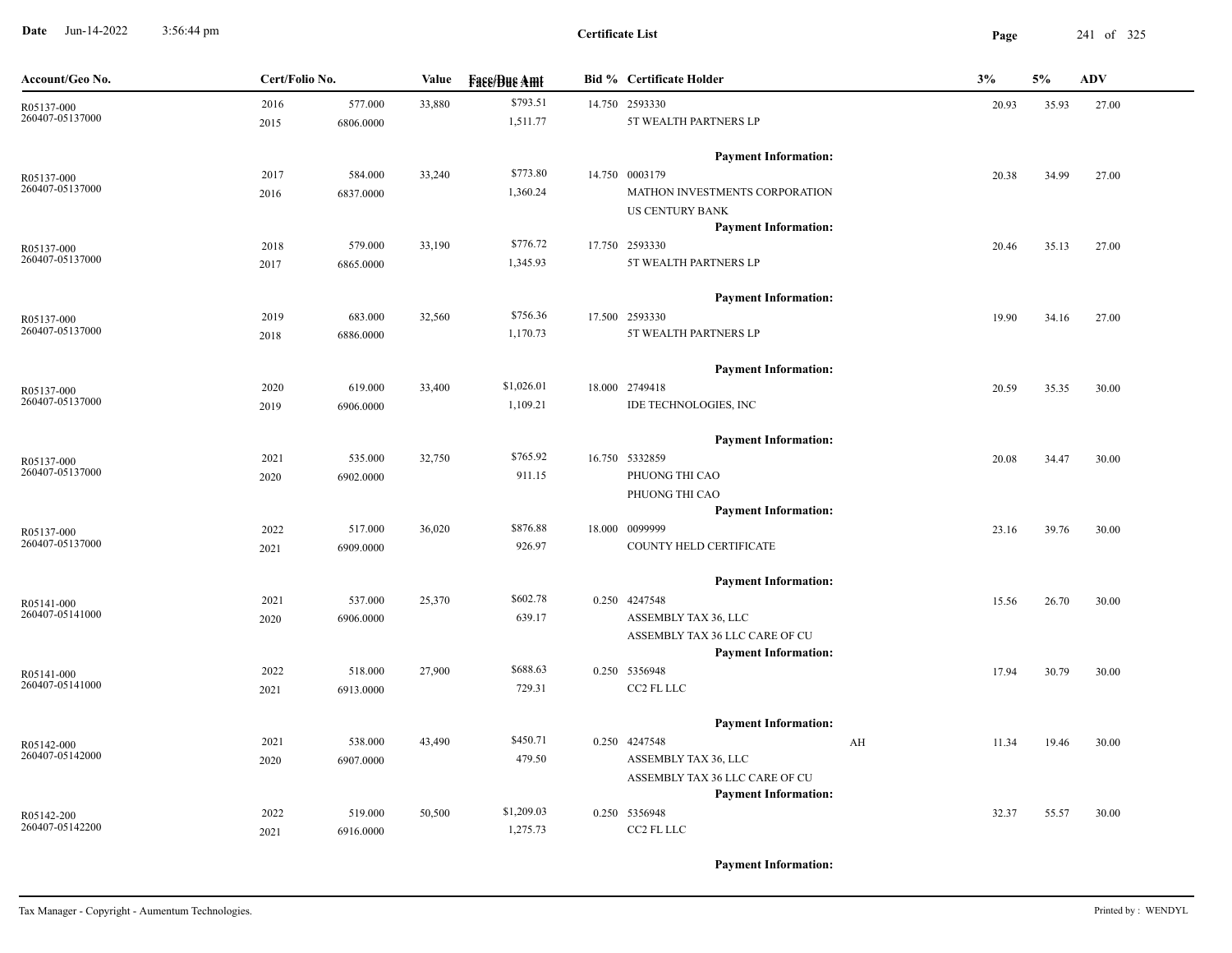**Date** Jun-14-2022 3:56:44 pm **Page** 242 of 325 3:56:44 pm

| Account/Geo No.               | Cert/Folio No.    | Value             | <b>Face/Bue Amt</b> | <b>Bid % Certificate Holder</b>                               | 3%    | 5%    | <b>ADV</b> |
|-------------------------------|-------------------|-------------------|---------------------|---------------------------------------------------------------|-------|-------|------------|
| R05142-215                    | 2021              | 539.000<br>1,770  | \$81.12             | 18.000 4538296                                                | 1.09  | 1.86  | 30.00      |
| 260407-05142215               | 2020<br>6911.0000 |                   | 103.19              | <b>RICKY W BOVINET</b>                                        |       |       |            |
|                               |                   |                   |                     | <b>Payment Information:</b>                                   |       |       |            |
| R05142-215                    | 2022              | 1,770<br>520.000  | \$80.72             | 17.750 5366572                                                | 1.07  | 1.84  | 30.00      |
| 260407-05142215               | 6918.0000<br>2021 |                   | 91.01               | AVK REAL ESTATE LLC                                           |       |       |            |
|                               |                   |                   |                     | <b>Payment Information:</b>                                   |       |       |            |
| R05144-010                    | 2016              | 581.000<br>4,000  | \$128.08            | 17.750 0000136                                                | 2.47  | 4.24  | 27.00      |
| 260407-05144010               | 2015<br>6824.0000 |                   | 272.63              | ANNA FERTIC FOUNDATION INC                                    |       |       |            |
|                               |                   |                   |                     | <b>Payment Information:</b>                                   |       |       |            |
| R05144-010                    | 2017              | 589.000<br>4,000  | \$127.42            | 18.000 2361903                                                | 2.45  | 4.21  | 27.00      |
| 260407-05144010               | 6855.0000<br>2016 |                   | 250.26              | BLACK BELT ENERGY, LLC                                        |       |       |            |
|                               |                   |                   |                     | <b>Payment Information:</b>                                   |       |       |            |
| R05144-010                    | 2018              | 4,000<br>583.000  | \$127.91            | 18.000 0000136                                                | 2.47  | 4.23  | 27.00      |
| 260407-05144010               | 2017<br>6883.0000 |                   | 228.17              | ANNA FERTIC FOUNDATION INC                                    |       |       |            |
|                               |                   |                   |                     | <b>Payment Information:</b>                                   |       |       |            |
| R05144-010                    | 2019              | 689.000<br>4,000  | \$127.13            | 17.500 4538291                                                | 2.44  | 4.20  | 27.00      |
| 260407-05144010               | 6904.0000<br>2018 |                   | 201.98              | MATHON TAX CERT 2019 LLC                                      |       |       |            |
|                               |                   |                   |                     | MATHON TAX CERT 2019 LLC & U.S<br><b>Payment Information:</b> |       |       |            |
|                               | 2020              | 624.000<br>4,000  | \$130.92            | 18.000 0099999                                                | 2.47  | 4.23  | 30.00      |
| R05144-010<br>260407-05144010 | 2019<br>6924.0000 |                   | 186.27              | COUNTY HELD CERTIFICATE                                       |       |       |            |
|                               |                   |                   |                     |                                                               |       |       |            |
|                               | 2021              | 4,000<br>541.000  | \$130.42            | <b>Payment Information:</b><br>18.000 4538296                 |       |       |            |
| R05144-010<br>260407-05144010 | 6919.0000<br>2020 |                   | 162.10              | RICKY W BOVINET                                               | 2.45  | 4.21  | 30.00      |
|                               |                   |                   |                     |                                                               |       |       |            |
|                               |                   |                   | \$129.53            | <b>Payment Information:</b>                                   |       |       |            |
| R05144-010<br>260407-05144010 | 2022              | 4,000<br>522.000  |                     | 18.000 0099999                                                | 2.43  | 4.17  | 30.00      |
|                               | 2021<br>6926.0000 |                   | 142.26              | COUNTY HELD CERTIFICATE                                       |       |       |            |
|                               |                   |                   |                     | <b>Payment Information:</b>                                   |       |       |            |
| R05145-010<br>260407-05145010 | 2022              | 523.000<br>40,710 | \$982.53            | 0.250 5356957                                                 | 26.09 | 44.79 | 30.00      |
|                               | 6929.0000<br>2021 |                   | 1,037.91            | FNA DZ, LLC                                                   |       |       |            |
|                               |                   |                   |                     | FNA DZ, LLC FBO WSFS<br><b>Payment Information:</b>           |       |       |            |
| R05146-000                    | 2022              | 524.000<br>1,740  | \$80.07             | 17.750 5366572                                                | 1.06  | 1.81  | 30.00      |
| 260407-05146000               | 6934.0000<br>2021 |                   | 90.32               | AVK REAL ESTATE LLC                                           |       |       |            |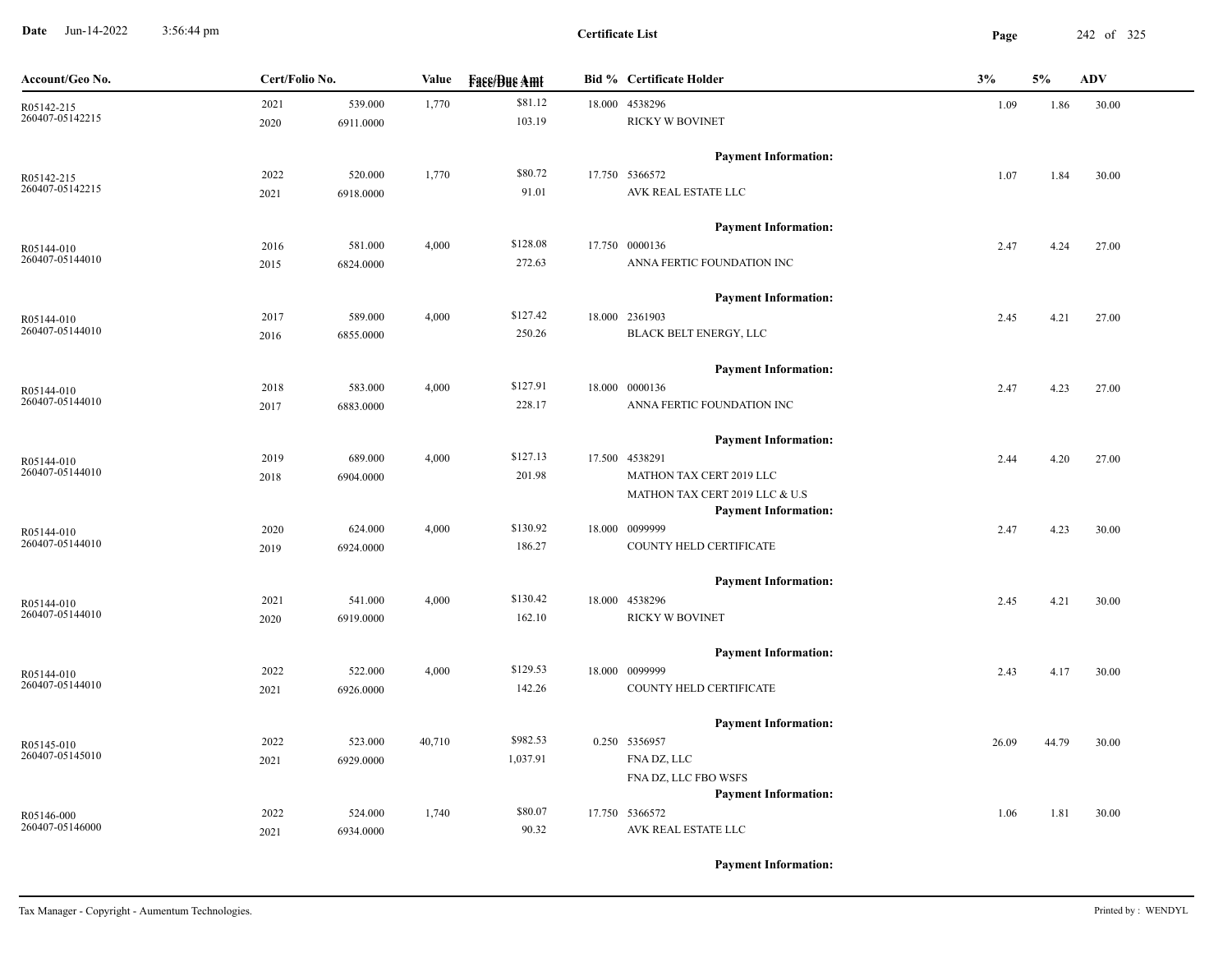**Date** Jun-14-2022 3:56:44 pm **Page** 243 of 325 3:56:44 pm

-

| Account/Geo No.               | Cert/Folio No. |                      | Value  | <b>Fase/Bue Amt</b> | <b>Bid % Certificate Holder</b>       | 3%    | 5%    | ${\bf A}{\bf D}{\bf V}$ |  |
|-------------------------------|----------------|----------------------|--------|---------------------|---------------------------------------|-------|-------|-------------------------|--|
| R05146-100<br>260407-05146100 | 2021           | 543.000              | 38,770 | \$899.00            | 0.250 4247548                         | 23.77 | 40.81 | 30.00                   |  |
|                               | 2020           | 6929.0000            |        | 950.20              | ASSEMBLY TAX 36, LLC                  |       |       |                         |  |
|                               |                |                      |        |                     | ASSEMBLY TAX 36 LLC CARE OF CU        |       |       |                         |  |
|                               |                |                      |        |                     | <b>Payment Information:</b>           |       |       |                         |  |
| R05146-100<br>260407-05146100 | 2022           | 525.000              | 42,640 | \$1,032.05          | 0.250 5356948                         | 27.46 | 47.15 | 30.00                   |  |
|                               | 2021           | 6936.0000            |        | 1,089.90            | CC2 FL LLC                            |       |       |                         |  |
|                               |                |                      |        |                     | <b>Payment Information:</b>           |       |       |                         |  |
| R05147-000                    | 2017           | 592.000              | 1,610  | \$74.58             | 18.000 2361903                        | 0.99  | 1.69  | 27.00                   |  |
| 260407-05147000               | 2016           | 6867.0000            |        | 149.07              | BLACK BELT ENERGY, LLC                |       |       |                         |  |
|                               |                |                      |        |                     | <b>Payment Information:</b>           |       |       |                         |  |
| R05147-000                    | 2018           | 585.000              | 1,610  | \$74.78             | 18.000 3947714                        | 0.99  | 1.70  | 27.00                   |  |
| 260407-05147000               | 2017           | 6895.0000            |        | 135.99              | FAVAN FARMS, LLC                      |       |       |                         |  |
|                               |                |                      |        |                     | <b>Payment Information:</b>           |       |       |                         |  |
| R05147-000                    | 2019           | 693.000              | 1,610  | \$74.48             | 18.000 3947718                        | 0.98  | 1.69  | 27.00                   |  |
| 260407-05147000               | 2018           | 6916.0000            |        | 122.07              | STONE PONY PROPERTIES, LLC            |       |       |                         |  |
|                               |                |                      |        |                     | <b>Payment Information:</b>           |       |       |                         |  |
| R05147-000                    | 2020           | 628.000              | 1,610  | \$77.78             | 18.000 0099999                        | 0.99  | 1.70  | 30.00                   |  |
| 260407-05147000               | 2019           | 6936.0000            |        | 113.20              | COUNTY HELD CERTIFICATE               |       |       |                         |  |
|                               |                |                      |        |                     | <b>Payment Information:</b>           |       |       |                         |  |
| R05147-000                    | 2021           | 544.000              | 1,610  | \$77.60             | 18.000 4538296                        | 0.99  | 1.70  | 30.00                   |  |
| 260407-05147000               | 2020           | 6930.0000            |        | 98.98               | <b>RICKY W BOVINET</b>                |       |       |                         |  |
|                               |                |                      |        |                     | <b>Payment Information:</b>           |       |       |                         |  |
| R05147-000                    | 2022           | 526.000              | 1,610  | \$77.23             | 18.000 4538296                        | 0.98  | 1.68  | 30.00                   |  |
| 260407-05147000               | 2021           | 6937.0000            |        | 87.34               | <b>RICKY W BOVINET</b>                |       |       |                         |  |
|                               |                |                      |        |                     |                                       |       |       |                         |  |
|                               |                |                      |        | \$790.10            | <b>Payment Information:</b>           |       |       |                         |  |
| R05149-000<br>260407-05149000 | 2022<br>2021   | 527.000<br>6939.0000 | 32,300 | 835.86              | 0.250 4247548<br>ASSEMBLY TAX 36, LLC | 20.75 | 35.62 | 30.00                   |  |
|                               |                |                      |        |                     | ASSEMBLY TAX 36 LLC CARE OF CU        |       |       |                         |  |
|                               |                |                      |        |                     | <b>Payment Information:</b>           |       |       |                         |  |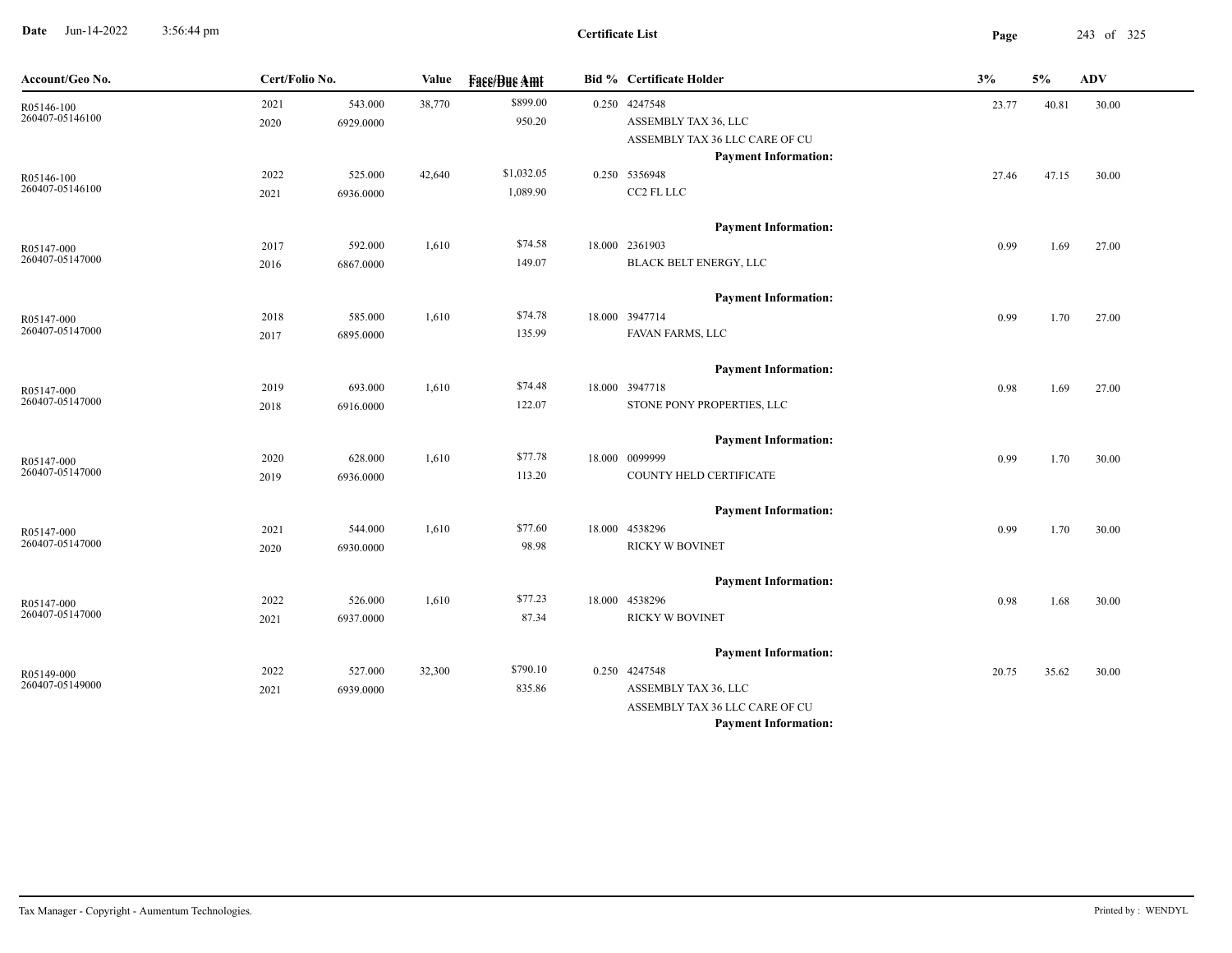**Date** Jun-14-2022 3:56:44 pm **Page** 244 of 325 3:56:44 pm

**Certificate List**

-

| Account/Geo No.               | Cert/Folio No. |                      | <b>Value</b> | <b>Fass/Bus Amt</b> | <b>Bid % Certificate Holder</b>               | 3%                                   | 5%   | <b>ADV</b> |  |
|-------------------------------|----------------|----------------------|--------------|---------------------|-----------------------------------------------|--------------------------------------|------|------------|--|
| R05152-000                    | 2016           | 585.000              | 1,640        | \$75.53             | 18.000 2361903                                | 1.01                                 | 1.74 | 27.00      |  |
| 260407-05152000               | 2015           | 6841.0000            |              | 164.49              | BLACK BELT ENERGY, LLC                        | 1.01<br>1.01<br>1.00<br>1.01<br>1.01 |      |            |  |
|                               |                |                      |              |                     | <b>Payment Information:</b>                   |                                      |      |            |  |
| R05152-000                    | 2017           | 594.000              | 1,640        | \$75.27             | 18.000 2361903                                |                                      | 1.73 | 27.00      |  |
| 260407-05152000               | 2016           | 6872.0000            |              | 150.39              | <b>BLACK BELT ENERGY, LLC</b>                 |                                      |      |            |  |
|                               |                |                      |              |                     |                                               |                                      |      |            |  |
|                               |                |                      |              |                     | <b>Payment Information:</b>                   |                                      |      |            |  |
| R05152-000                    | 2018           | 587.000              | 1,640        | \$75.46             | 18.000 3947714                                |                                      | 1.74 | 27.00      |  |
| 260407-05152000               | 2017           | 6900.0000            |              | 137.17              | FAVAN FARMS, LLC                              |                                      |      |            |  |
|                               |                |                      |              |                     | <b>Payment Information:</b>                   |                                      |      |            |  |
| R05152-000                    | 2019           | 696.000              | 1,640        | \$75.14             | 18.000 0099999                                |                                      | 1.72 | 27.00      |  |
| 260407-05152000               | 2018           | 6921.0000            |              | 123.09              | COUNTY HELD CERTIFICATE                       |                                      |      |            |  |
|                               |                |                      |              |                     |                                               |                                      |      |            |  |
|                               |                |                      |              | \$78.46             | <b>Payment Information:</b><br>18.000 0099999 |                                      |      |            |  |
| R05152-000<br>260407-05152000 | 2020<br>2019   | 631.000<br>6941.0000 | 1,640        | 114.13              | COUNTY HELD CERTIFICATE                       |                                      | 1.74 | 30.00      |  |
|                               |                |                      |              |                     |                                               |                                      |      |            |  |
|                               |                |                      |              |                     | <b>Payment Information:</b>                   |                                      |      |            |  |
| R05152-000                    | 2021           | 547.000              | 1,640        | \$78.27             | 18.000 5356931                                |                                      | 1.73 | 30.00      |  |
| 260407-05152000               | 2020           | 6935.0000            |              | 99.78               | GATHERS NO MOSS, LLC                          |                                      |      |            |  |
|                               |                |                      |              |                     | <b>Payment Information:</b>                   |                                      |      |            |  |
|                               | 2022           | 528.000              | 1,640        | \$77.89             | 18.000 0099999                                |                                      | 1.71 |            |  |
| R05152-000<br>260407-05152000 | 2021           | 6942.0000            |              | 88.03               | COUNTY HELD CERTIFICATE                       | 1.00                                 |      | 30.00      |  |
|                               |                |                      |              |                     |                                               |                                      |      |            |  |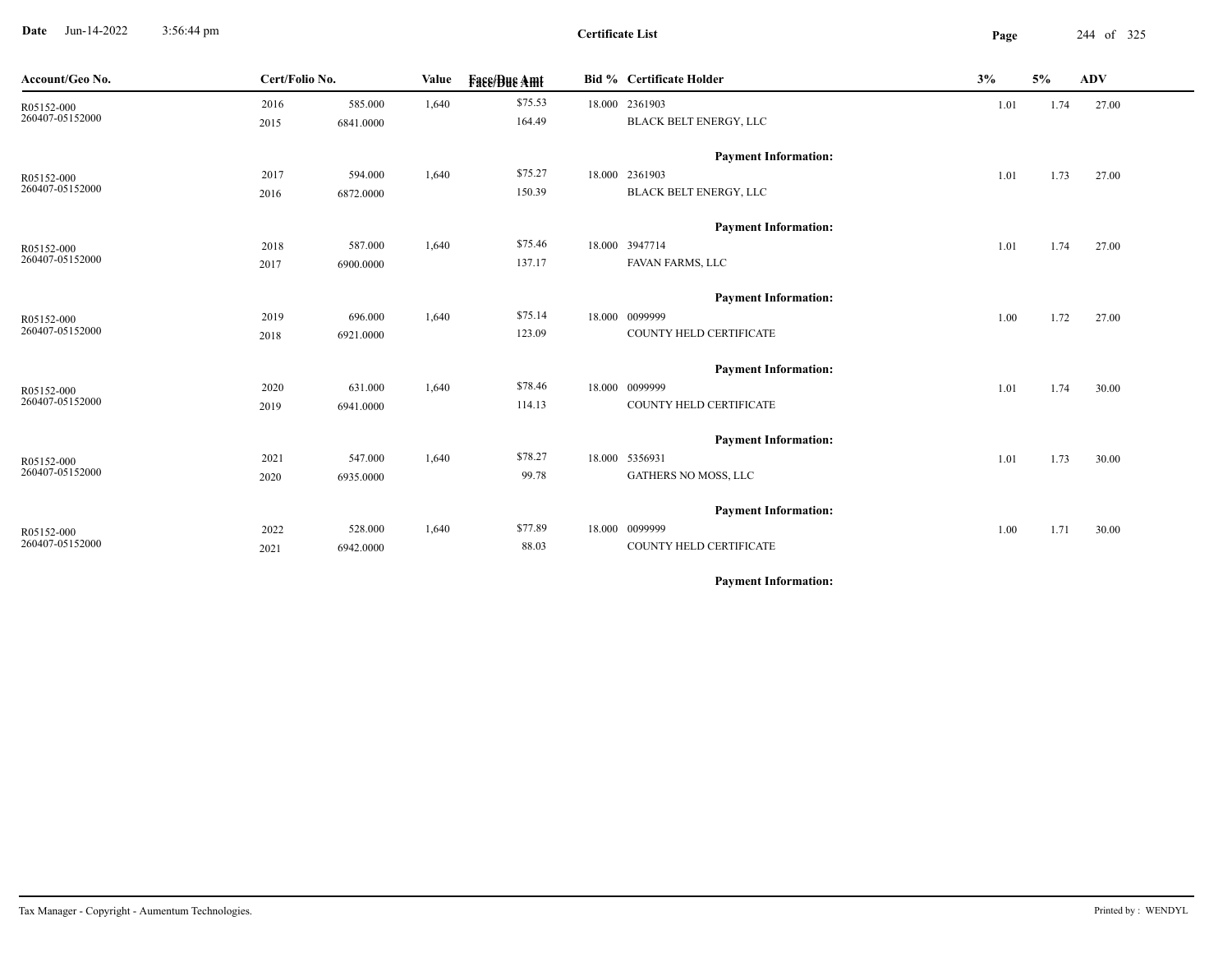**Date** Jun-14-2022 3:56:44 pm **Page** 245 of 325 3:56:44 pm

| Account/Geo No.               | Cert/Folio No. |           | Value  | <b>Fase/Bue Amt</b> | <b>Bid % Certificate Holder</b>       |    | 3%    | 5%    | <b>ADV</b> |
|-------------------------------|----------------|-----------|--------|---------------------|---------------------------------------|----|-------|-------|------------|
| R05153-020                    | 2017           | 596.000   | 7,300  | \$200.39            | 17.750 2593330                        |    | 4.48  | 7.69  | 27.00      |
| 260407-05153020               | 2016           | 6875.0000 |        | 387.45              | 5T WEALTH PARTNERS LP                 |    |       |       |            |
|                               |                |           |        |                     | <b>Payment Information:</b>           |    |       |       |            |
| R05153-020<br>260407-05153020 | 2018           | 589.000   | 7,300  | \$201.27            | 18.000 0003179                        |    | 4.50  | 7.73  | 27.00      |
|                               | 2017           | 6903.0000 |        | 355.45              | MATHON INVESTMENTS CORPORATION        |    |       |       |            |
|                               |                |           |        |                     | US CENTURY BANK                       |    |       |       |            |
|                               |                |           |        |                     | <b>Payment Information:</b>           |    |       |       |            |
| R05153-020                    | 2019           | 697.000   | 7,300  | \$199.83            | 12.500 2593330                        |    | 4.46  | 7.66  | 27.00      |
| 260407-05153020               | 2018           | 6924.0000 |        | 283.10              | 5T WEALTH PARTNERS LP                 |    |       |       |            |
|                               |                |           |        |                     | <b>Payment Information:</b>           |    |       |       |            |
| R05153-020                    | 2021           | 548.000   | 7,300  | \$203.36            | 18.000 5356931                        |    | 4.48  | 7.68  | 30.00      |
| 260407-05153020               | 2020           | 6938.0000 |        | 249.27              | GATHERS NO MOSS, LLC                  |    |       |       |            |
|                               |                |           |        |                     | <b>Payment Information:</b>           |    |       |       |            |
| R05153-020                    | 2022           | 529.000   | 7,300  | \$201.74            | 17.750 4538291                        |    | 4.43  | 7.61  | 30.00      |
| 260407-05153020               | 2021           | 6945.0000 |        | 218.08              | MATHON TAX CERT 2019 LLC              |    |       |       |            |
|                               |                |           |        |                     | MATHON TAX CERT 2019 LLC & U.S        |    |       |       |            |
|                               |                |           |        |                     | <b>Payment Information:</b>           |    |       |       |            |
| R05155-000                    | 2022           | 530.000   | 1,920  | \$84.02             | 17.750 5366572                        |    | 1.17  | 2.00  | 30.00      |
| 260407-05155000               | 2021           | 6950.0000 |        | 94.47               | AVK REAL ESTATE LLC                   |    |       |       |            |
|                               |                |           |        |                     | <b>Payment Information:</b>           |    |       |       |            |
| R05156-100                    | 2022           | 531.000   | 2,080  | \$87.51             | 17.750 5366572                        |    | 1.26  | 2.17  | 30.00      |
| 260407-05156100               | 2021           | 6954.0000 |        | 98.14               | AVK REAL ESTATE LLC                   |    |       |       |            |
|                               |                |           |        |                     | <b>Payment Information:</b>           |    |       |       |            |
| R05161-000                    | 2022           | 532.000   | 3,220  | \$112.43            | 17.250 5356950                        |    | 1.95  | 3.35  | 30.00      |
| 260407-05161000               | 2021           | 6971.0000 |        | 124.30              | <b>JAMES LEWIS</b>                    |    |       |       |            |
|                               |                |           |        |                     | KIMBERLY A. LEWIS                     |    |       |       |            |
|                               |                |           |        |                     | <b>Payment Information:</b>           |    |       |       |            |
| R05165-000                    | 2020           | 636.000   | 39,200 | \$913.36            | 0.250 0876575                         |    | 24.17 | 41.49 | 30.00      |
| 260407-05165000               | 2019           | 6979.0000 |        | 965.28              | TLGFY, LLC                            |    |       |       |            |
|                               |                |           |        |                     | CAPITAL ONE, N.A., AS COLLATER        |    |       |       |            |
|                               |                |           |        |                     | <b>Payment Information:</b>           |    |       |       |            |
| R05165-000<br>260407-05165000 | 2022           | 533.000   | 38,100 | \$328.63            | 0.250 4247548                         | AH | 7.95  | 13.65 | 30.00      |
|                               | 2021           | 6980.0000 |        | 351.31              | ASSEMBLY TAX 36, LLC                  |    |       |       |            |
|                               |                |           |        |                     | ASSEMBLY TAX 36 LLC CARE OF CU        |    |       |       |            |
|                               |                |           |        | \$897.92            | <b>Payment Information:</b>           |    |       |       |            |
| R05165-050<br>260407-05165050 | 2022           | 534.000   | 35,680 | 949.07              | 0.250 4247548<br>ASSEMBLY TAX 36, LLC |    | 23.74 | 40.76 | 30.00      |
|                               | 2021           | 6981.0000 |        |                     | ASSEMBLY TAX 36 LLC CARE OF CU        |    |       |       |            |
|                               |                |           |        |                     | <b>Payment Information:</b>           |    |       |       |            |
|                               |                |           |        |                     |                                       |    |       |       |            |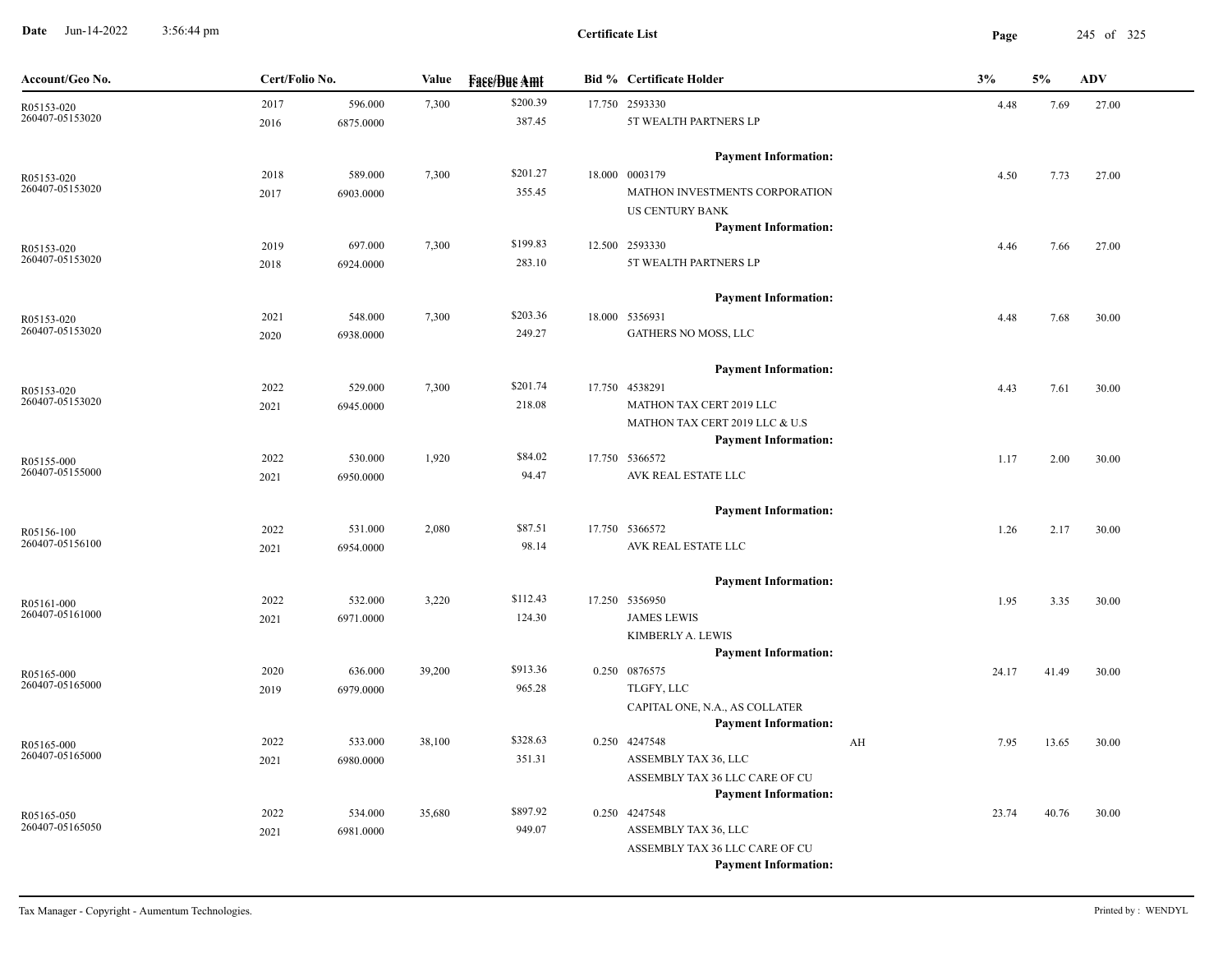**Date** Jun-14-2022 3:56:44 pm **Page** 246 of 325 3:56:44 pm

**Certificate List**

| Account/Geo No.               | Cert/Folio No. |           | Value | <b>Fase/Bue Amt</b> | <b>Bid % Certificate Holder</b> | 3%   | 5%   | ADV   |
|-------------------------------|----------------|-----------|-------|---------------------|---------------------------------|------|------|-------|
| R05173-000                    | 2016           | 597.000   | 1,000 | \$61.28             | 18.000 2361903                  | 0.62 | 1.06 | 27.00 |
| 260407-05173000               | 2015           | 6889.0000 |       | 134.63              | BLACK BELT ENERGY, LLC          |      |      |       |
|                               |                |           |       |                     | <b>Payment Information:</b>     |      |      |       |
|                               | 2017           | 605.000   | 1,000 | \$61.10             | 18.000 2361900                  | 0.61 | 1.05 | 27.00 |
| R05173-000<br>260407-05173000 | 2016           | 6920.0000 |       | 123.26              | SHO, LLC                        |      |      |       |
|                               |                |           |       |                     |                                 |      |      |       |
|                               |                |           |       |                     | <b>Payment Information:</b>     |      |      |       |
| R05173-000                    | 2018           | 595.000   | 1,000 | \$61.23             | 18.000 3947714                  | 0.62 | 1.06 | 27.00 |
| 260407-05173000               | 2017           | 6948.0000 |       | 112.48              | FAVAN FARMS, LLC                |      |      |       |
|                               |                |           |       |                     | <b>Payment Information:</b>     |      |      |       |
| R05173-000                    | 2019           | 707.000   | 1,000 | \$61.03             | 18.000 0099999                  | 0.61 | 1.05 | 27.00 |
| 260407-05173000               | 2018           | 6969.0000 |       | 101.15              | COUNTY HELD CERTIFICATE         |      |      |       |
|                               |                |           |       |                     |                                 |      |      |       |
|                               |                |           |       |                     | <b>Payment Information:</b>     |      |      |       |
| R05173-000<br>260407-05173000 | 2020           | 638.000   | 1,000 | \$64.23             | 18.000 0099999                  | 0.62 | 1.06 | 30.00 |
|                               | 2019           | 6989.0000 |       | 94.57               | COUNTY HELD CERTIFICATE         |      |      |       |
|                               |                |           |       |                     | <b>Payment Information:</b>     |      |      |       |
| R05173-000                    | 2021           | 554.000   | 1,000 | \$64.09             | 18.000 5356931                  | 0.61 | 1.05 | 30.00 |
| 260407-05173000               | 2020           | 6983.0000 |       | 82.84               | GATHERS NO MOSS, LLC            |      |      |       |
|                               |                |           |       |                     |                                 |      |      |       |
|                               |                |           |       |                     | <b>Payment Information:</b>     |      |      |       |
| R05173-000<br>260407-05173000 | 2022           | 535.000   | 1,000 | \$63.88             | 18.000 0099999                  | 0.61 | 1.04 | 30.00 |
|                               | 2021           | 6990.0000 |       | 73.32               | COUNTY HELD CERTIFICATE         |      |      |       |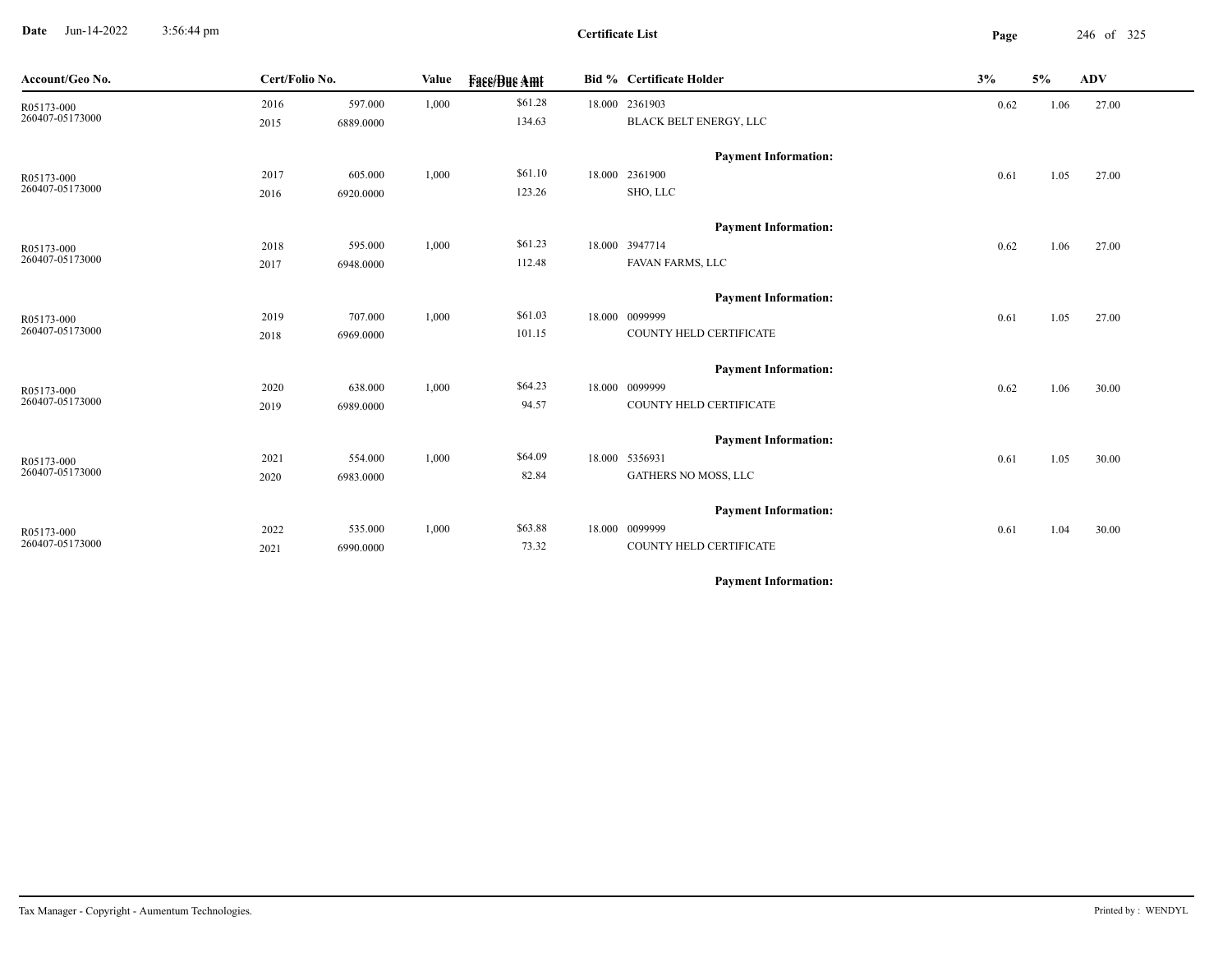**Date** Jun-14-2022 3:56:44 pm **Page** 247 of 325 3:56:44 pm

**Certificate List**

| Account/Geo No.               | Cert/Folio No. |           | Value | <b>Fase/Bue Amt</b> | <b>Bid % Certificate Holder</b>    | 3%   | 5%   | <b>ADV</b> |
|-------------------------------|----------------|-----------|-------|---------------------|------------------------------------|------|------|------------|
| R05173-100                    | 2016           | 598.000   | 1,000 | \$61.28             | 18.000 2361903                     | 0.62 | 1.06 | 27.00      |
| 260407-05173100               | 2015           | 6890.0000 |       | 134.63              | BLACK BELT ENERGY, LLC             |      |      |            |
|                               |                |           |       |                     | <b>Payment Information:</b>        |      |      |            |
| R05173-100                    | 2017           | 606.000   | 1,000 | \$61.10             | 18.000 3763869                     | 0.61 | 1.05 | 27.00      |
| 260407-05173100               | 2016           | 6921.0000 |       | 123.26              | STAMPHOUSE HOLDINGS, LLC           |      |      |            |
|                               |                |           |       |                     |                                    |      |      |            |
|                               |                |           |       |                     | <b>Payment Information:</b>        |      |      |            |
| R05173-100<br>260407-05173100 | 2018           | 596.000   | 1,000 | \$61.23<br>112.48   | 18.000 3947714<br>FAVAN FARMS, LLC | 0.62 | 1.06 | 27.00      |
|                               | 2017           | 6949.0000 |       |                     |                                    |      |      |            |
|                               |                |           |       |                     | <b>Payment Information:</b>        |      |      |            |
| R05173-100                    | 2019           | 708.000   | 1,000 | \$61.03             | 18.000 0099999                     | 0.61 | 1.05 | 27.00      |
| 260407-05173100               | 2018           | 6970.0000 |       | 101.15              | COUNTY HELD CERTIFICATE            |      |      |            |
|                               |                |           |       |                     | <b>Payment Information:</b>        |      |      |            |
| R05173-100                    | 2020           | 639.000   | 1,000 | \$64.23             | 18.000 0099999                     | 0.62 | 1.06 | 30.00      |
| 260407-05173100               | 2019           | 6990.0000 |       | 94.57               | COUNTY HELD CERTIFICATE            |      |      |            |
|                               |                |           |       |                     |                                    |      |      |            |
|                               |                |           |       |                     | <b>Payment Information:</b>        |      |      |            |
| R05173-100<br>260407-05173100 | 2021           | 555.000   | 1,000 | \$64.09             | 18.000 5356931                     | 0.61 | 1.05 | 30.00      |
|                               | 2020           | 6984.0000 |       | 82.84               | GATHERS NO MOSS, LLC               |      |      |            |
|                               |                |           |       |                     | <b>Payment Information:</b>        |      |      |            |
| R05173-100                    | 2022           | 536.000   | 1,000 | \$63.88             | 18.000 0099999                     | 0.61 | 1.04 | 30.00      |
| 260407-05173100               | 2021           | 6991.0000 |       | 73.32               | COUNTY HELD CERTIFICATE            |      |      |            |
|                               |                |           |       |                     |                                    |      |      |            |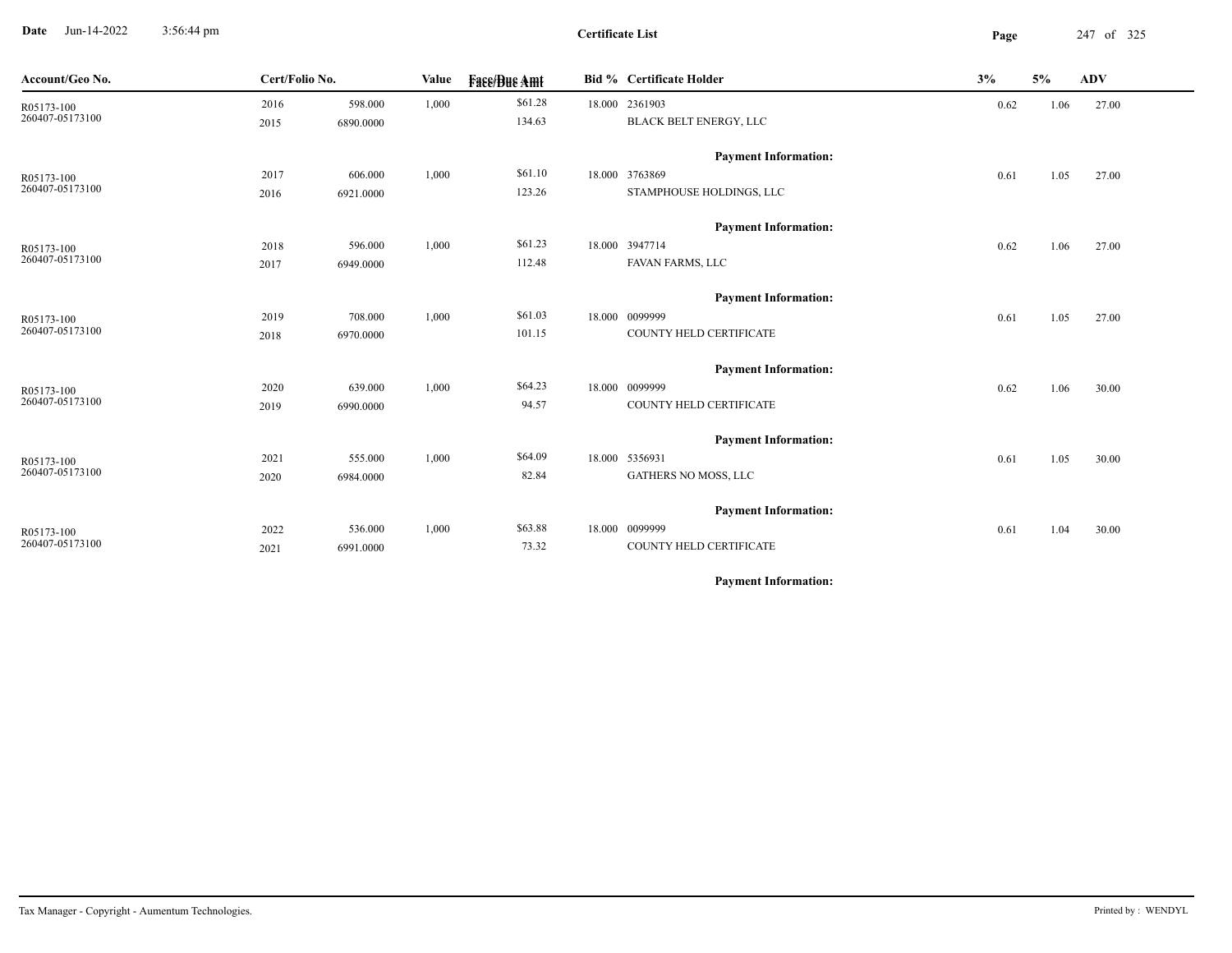**Date** Jun-14-2022 3:56:44 pm **Page** 248 of 325 3:56:44 pm

**Certificate List**

 $\overline{\phantom{a}}$ 

| Account/Geo No.               | Cert/Folio No. |           | Value | <b>Fase/Bue Amt</b> | <b>Bid % Certificate Holder</b> | 3%   | 5%    | <b>ADV</b> |
|-------------------------------|----------------|-----------|-------|---------------------|---------------------------------|------|-------|------------|
| R05175-000                    | 2016           | 599.000   | 910   | \$59.25             | 18.000 2361903                  | 0.56 | 0.96  | 27.00      |
| 260407-05175000               | 2015           | 6892.0000 |       | 130.38              | <b>BLACK BELT ENERGY, LLC</b>   |      |       |            |
|                               |                |           |       |                     | <b>Payment Information:</b>     |      |       |            |
| R05175-000                    | 2017           | 607.000   | 910   | \$59.11             | 18.000 3763869                  | 0.56 | 0.96  | 27.00      |
| 260407-05175000               | 2016           | 6923.0000 |       | 119.45              | STAMPHOUSE HOLDINGS, LLC        |      |       |            |
|                               |                |           |       |                     | <b>Payment Information:</b>     |      |       |            |
| R05175-000                    | 2018           | 597.000   | 910   | \$59.22             | 18.000 3947718                  | 0.56 | 0.96  | 27.00      |
| 260407-05175000               | 2017           | 6951.0000 |       | 109.00              | STONE PONY PROPERTIES, LLC      |      |       |            |
|                               |                |           |       |                     | <b>Payment Information:</b>     |      |       |            |
| R05175-000<br>260407-05175000 | 2019           | 709.000   | 910   | \$59.06             | 18.000 0099999                  | 0.56 | 0.96  | 27.00      |
|                               | 2018           | 6972.0000 |       | 98.09               | COUNTY HELD CERTIFICATE         |      |       |            |
|                               |                |           |       |                     | <b>Payment Information:</b>     |      |       |            |
| R05175-000                    | 2020           | 640.000   | 910   | \$62.22             | 18.000 0099999                  | 0.56 | 0.96  | 30.00      |
| 260407-05175000               | 2019           | 6992.0000 |       | 91.80               | COUNTY HELD CERTIFICATE         |      |       |            |
|                               |                |           |       |                     | <b>Payment Information:</b>     |      |       |            |
| R05175-000                    | 2021           | 556.000   | 910   | \$62.12             | 18.000 5356931                  | 0.56 | 0.96  | 30.00      |
| 260407-05175000               | 2020           | 6986.0000 |       | 80.48               | GATHERS NO MOSS, LLC            |      |       |            |
|                               |                |           |       |                     | <b>Payment Information:</b>     |      |       |            |
| R05175-000                    | 2022           | 537.000   | 910   | \$61.91             | 18.000 0099999                  | 0.55 | 0.95  | 30.00      |
| 260407-05175000               | 2021           | 6993.0000 |       | 71.26               | COUNTY HELD CERTIFICATE         |      |       |            |
|                               |                |           |       |                     | <b>Payment Information:</b>     |      |       |            |
|                               | 2020           | 641.000   | 9,550 | \$254.30            | 13.750 3097555                  | 5.89 | 10.11 | 30.00      |
| R05176-000<br>260407-05176000 | 2019           | 6993.0000 |       | 333.40              | <b>SAVVY FL LLC</b>             |      |       |            |
|                               |                |           |       |                     | FIRST HORIZON COLLATERAL ASSIG  |      |       |            |
|                               |                |           |       |                     | <b>Payment Information:</b>     |      |       |            |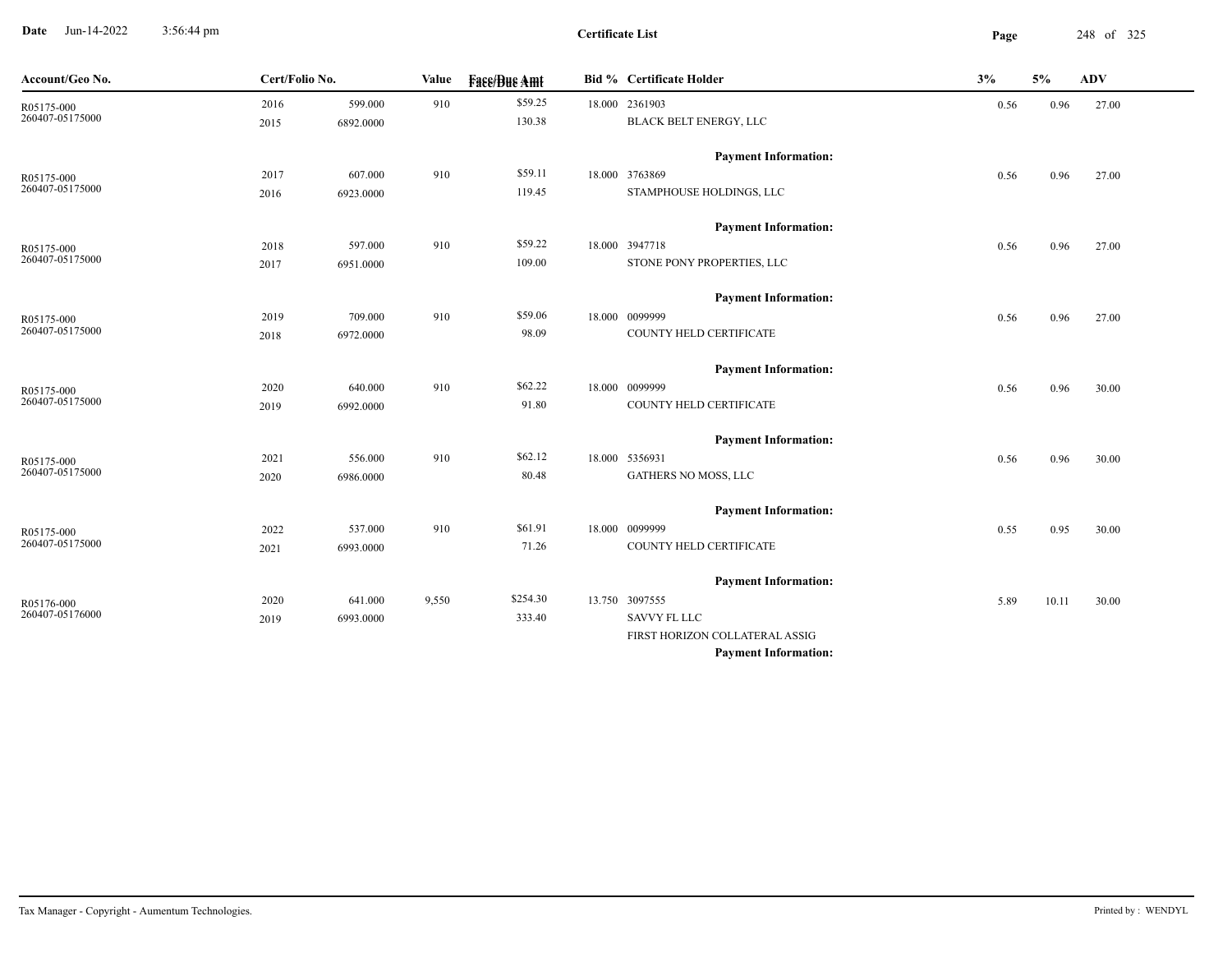**Date** Jun-14-2022 3:56:44 pm **Page** 249 of 325 3:56:44 pm

**Certificate List**

| Account/Geo No. | Cert/Folio No. |           | Value  | <b>Fase/Bue Amt</b> | <b>Bid % Certificate Holder</b>                               |    | 3%   | 5%    | ADV   |
|-----------------|----------------|-----------|--------|---------------------|---------------------------------------------------------------|----|------|-------|-------|
| R05179-000      | 2016           | 600.000   | 2,060  | \$84.89             | 18.000 2361903                                                |    | 1.27 | 2.19  | 27.00 |
| 260407-05179000 | 2015           | 6895.0000 |        | 184.09              | BLACK BELT ENERGY, LLC                                        |    |      |       |       |
|                 |                |           |        |                     | <b>Payment Information:</b>                                   |    |      |       |       |
| R05179-000      | 2018           | 598.000   | 2,060  | \$84.80             | 18.000 3947714                                                |    | 1.27 | 2.18  | 27.00 |
| 260407-05179000 | 2017           | 6954.0000 |        | 153.38              | FAVAN FARMS, LLC                                              |    |      |       |       |
|                 |                |           |        |                     | <b>Payment Information:</b>                                   |    |      |       |       |
| R05179-000      | 2019           | 710.000   | 2,060  | \$84.39             | 18.000 0099999                                                |    | 1.26 | 2.16  | 27.00 |
| 260407-05179000 | 2018           | 6975.0000 |        | 137.48              | COUNTY HELD CERTIFICATE                                       |    |      |       |       |
|                 |                |           |        |                     | <b>Payment Information:</b>                                   |    |      |       |       |
| R05179-000      | 2020           | 642.000   | 2,060  | \$87.79             | 18.000 0099999                                                |    | 1.27 | 2.18  | 30.00 |
| 260407-05179000 | 2019           | 6995.0000 |        | 126.96              | COUNTY HELD CERTIFICATE                                       |    |      |       |       |
|                 |                |           |        |                     | <b>Payment Information:</b>                                   |    |      |       |       |
| R05179-000      | 2021           | 557.000   | 2,060  | \$87.54             | 18.000 4538296                                                |    | 1.26 | 2.17  | 30.00 |
| 260407-05179000 | 2020           | 6989.0000 |        | 110.86              | RICKY W BOVINET                                               |    |      |       |       |
|                 |                |           |        |                     | <b>Payment Information:</b>                                   |    |      |       |       |
| R05179-000      | 2022           | 538.000   | 2,060  | \$87.08             | 18.000 4538296                                                |    | 1.25 | 2.15  | 30.00 |
| 260407-05179000 | 2021           | 6996.0000 |        | 97.68               | RICKY W BOVINET                                               |    |      |       |       |
|                 |                |           |        |                     | <b>Payment Information:</b>                                   |    |      |       |       |
| R05201-000      | 2017           | 610.000   | 40,150 | \$373.91            | 14.750 0003179                                                | 01 | 9.29 | 15.95 | 27.00 |
| 260407-05201000 | 2016           | 6944.0000 |        | 660.51              | MATHON INVESTMENTS CORPORATION                                |    |      |       |       |
|                 |                |           |        |                     | US CENTURY BANK                                               |    |      |       |       |
|                 |                |           |        |                     | <b>Payment Information:</b>                                   |    |      |       |       |
| R05201-000      | 2019           | 711.000   | 37,940 | \$324.11            | 17.500 4538291                                                | AH | 7.91 | 13.58 | 27.00 |
| 260407-05201000 | 2018           | 6993.0000 |        | 505.24              | MATHON TAX CERT 2019 LLC                                      |    |      |       |       |
|                 |                |           |        |                     | MATHON TAX CERT 2019 LLC & U.S<br><b>Payment Information:</b> |    |      |       |       |
| R05201-000      | 2021           | 559.000   | 36,330 | \$292.45            | 6.500 5331842                                                 | AH | 6.95 | 11.93 | 30.00 |
| 260407-05201000 | 2020           | 7007.0000 |        | 319.29              | FIG 20, LLC                                                   |    |      |       |       |
|                 |                |           |        |                     | <b>Payment Information:</b>                                   |    |      |       |       |
| R05201-000      | 2022           | 539.000   | 36,830 | \$300.85            | 0.250 4247548                                                 | AH | 7.18 | 12.33 | 30.00 |
| 260407-05201000 | 2021           | 7014.0000 |        | 322.14              | ASSEMBLY TAX 36, LLC                                          |    |      |       |       |
|                 |                |           |        |                     | ASSEMBLY TAX 36 LLC CARE OF CU                                |    |      |       |       |
|                 |                |           |        |                     | <b>Payment Information:</b>                                   |    |      |       |       |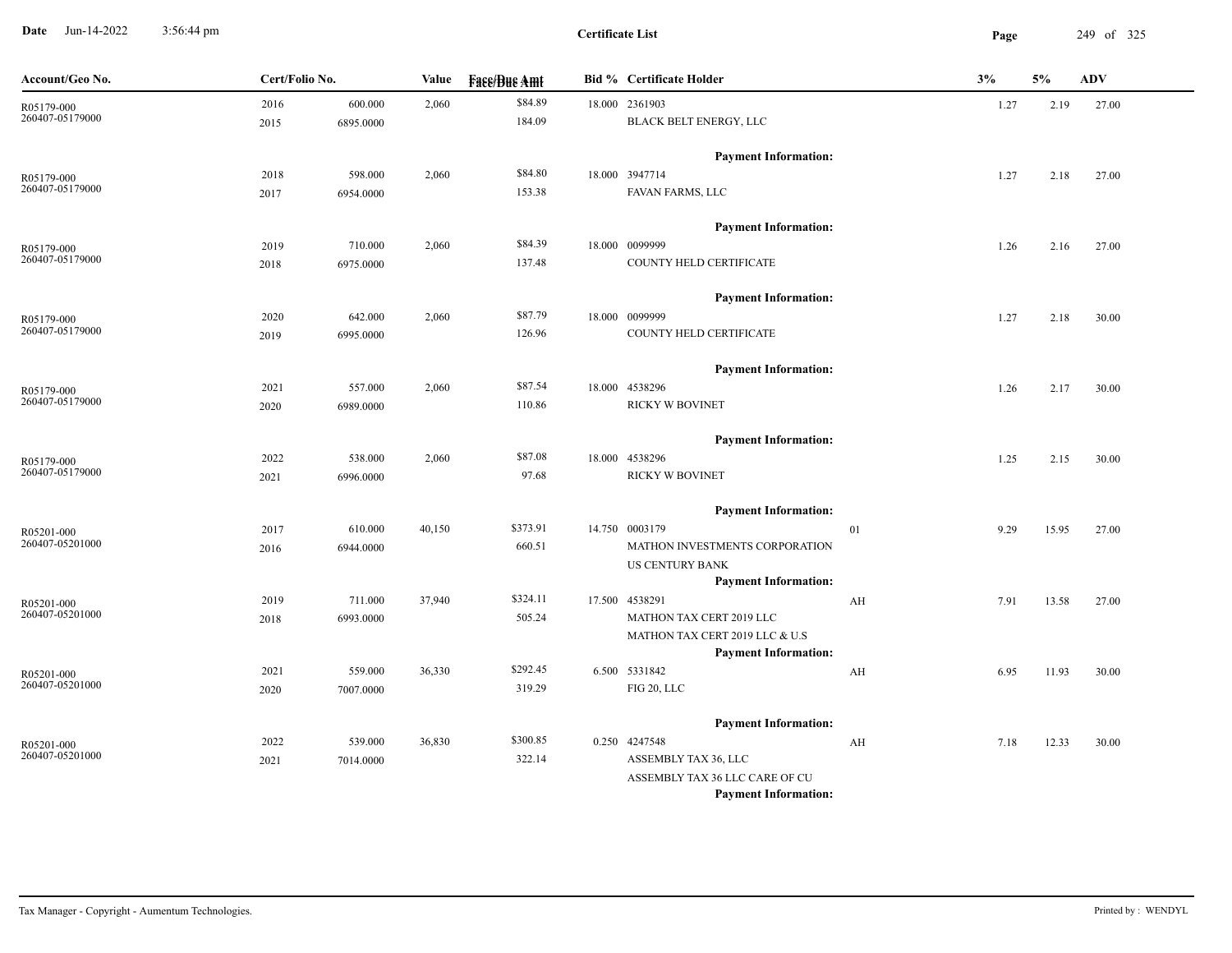**Date** Jun-14-2022 3:56:44 pm **Page** 250 of 325 3:56:44 pm

| Account/Geo No.               | Cert/Folio No. |           | Value  | <b>Fass/Bus Amt</b> | <b>Bid % Certificate Holder</b> |    | 3%    | 5%    | <b>ADV</b> |
|-------------------------------|----------------|-----------|--------|---------------------|---------------------------------|----|-------|-------|------------|
| R05208-000                    | 2021           | 560.000   | 31,300 | \$181.26            | 18.000 0099999                  | AH | 3.86  | 6.63  | 30.00      |
| 260407-05208000               | 2020           | 7018.0000 |        | 222.86              | COUNTY HELD CERTIFICATE         |    |       |       |            |
|                               |                |           |        |                     | <b>Payment Information:</b>     |    |       |       |            |
| R05208-000                    | 2022           | 540.000   | 31,730 | \$189.24            | 18.000 0099999                  | AH | 4.08  | 7.01  | 30.00      |
| 260407-05208000               | 2021           | 7025.0000 |        | 204.95              | COUNTY HELD CERTIFICATE         |    |       |       |            |
|                               |                |           |        |                     | <b>Payment Information:</b>     |    |       |       |            |
| R05222-000                    | 2022           | 541.000   | 9,960  | \$259.94            | 12.000 3097555                  |    | 6.05  | 10.38 | 30.00      |
| 260407-05222000               | 2021           | 7035.0000 |        | 279.19              | <b>SAVVY FL LLC</b>             |    |       |       |            |
|                               |                |           |        |                     | FIRST HORIZON COLLATERAL ASSIG  |    |       |       |            |
|                               |                |           |        |                     | <b>Payment Information:</b>     |    |       |       |            |
| R05251-000                    | 2021           | 565.000   | 20,090 | \$486.08            | 6.500 2749418                   |    | 12.32 | 21.15 | 30.00      |
| 260407-05251000               | 2020           | 7072.0000 |        | 526.56              | IDE TECHNOLOGIES, INC           |    |       |       |            |
|                               |                |           |        |                     | <b>Payment Information:</b>     |    |       |       |            |
| R05251-000                    | 2022           | 542.000   | 22,090 | \$555.12            | 0.250 4247548                   |    | 14.23 | 24.43 | 30.00      |
| 260407-05251000               | 2021           | 7079.0000 |        | 589.13              | ASSEMBLY TAX 36, LLC            |    |       |       |            |
|                               |                |           |        |                     | ASSEMBLY TAX 36 LLC CARE OF CU  |    |       |       |            |
|                               |                |           |        |                     | <b>Payment Information:</b>     |    |       |       |            |
| R05255-000                    | 2022           | 543.000   | 2,160  | \$89.26             | 17.250 5356950                  |    | 1.31  | 2.25  | 30.00      |
| 260407-05255000               | 2021           | 7084.0000 |        | 99.97               | <b>JAMES LEWIS</b>              |    |       |       |            |
|                               |                |           |        |                     | KIMBERLY A. LEWIS               |    |       |       |            |
|                               |                |           |        |                     | <b>Payment Information:</b>     |    |       |       |            |
| R05256-000<br>260407-05256000 | 2022           | 544.000   | 29,350 | \$137.18            | 18.000 0099999                  | AH | 2.64  | 4.53  | 30.00      |
|                               | 2021           | 7085.0000 |        | 150.29              | COUNTY HELD CERTIFICATE         |    |       |       |            |
|                               |                |           |        |                     | <b>Payment Information:</b>     |    |       |       |            |
| R05260-000                    | 2022           | 545.000   | 20,350 | \$525.62            | 0.250 4247548                   |    | 13.42 | 23.03 | 30.00      |
| 260407-05260000               | 2021           | 7091.0000 |        | 558.15              | ASSEMBLY TAX 36, LLC            |    |       |       |            |
|                               |                |           |        |                     | ASSEMBLY TAX 36 LLC CARE OF CU  |    |       |       |            |
|                               |                |           |        |                     | <b>Payment Information:</b>     |    |       |       |            |
| R05266-000                    | 2022           | 546.000   | 11,360 | \$300.04            | 12.000 3097555                  |    | 7.16  | 12.29 | 30.00      |
| 260407-05266000               | 2021           | 7098.0000 |        | 321.29              | <b>SAVVY FL LLC</b>             |    |       |       |            |
|                               |                |           |        |                     | FIRST HORIZON COLLATERAL ASSIG  |    |       |       |            |
|                               |                |           |        |                     | <b>Payment Information:</b>     |    |       |       |            |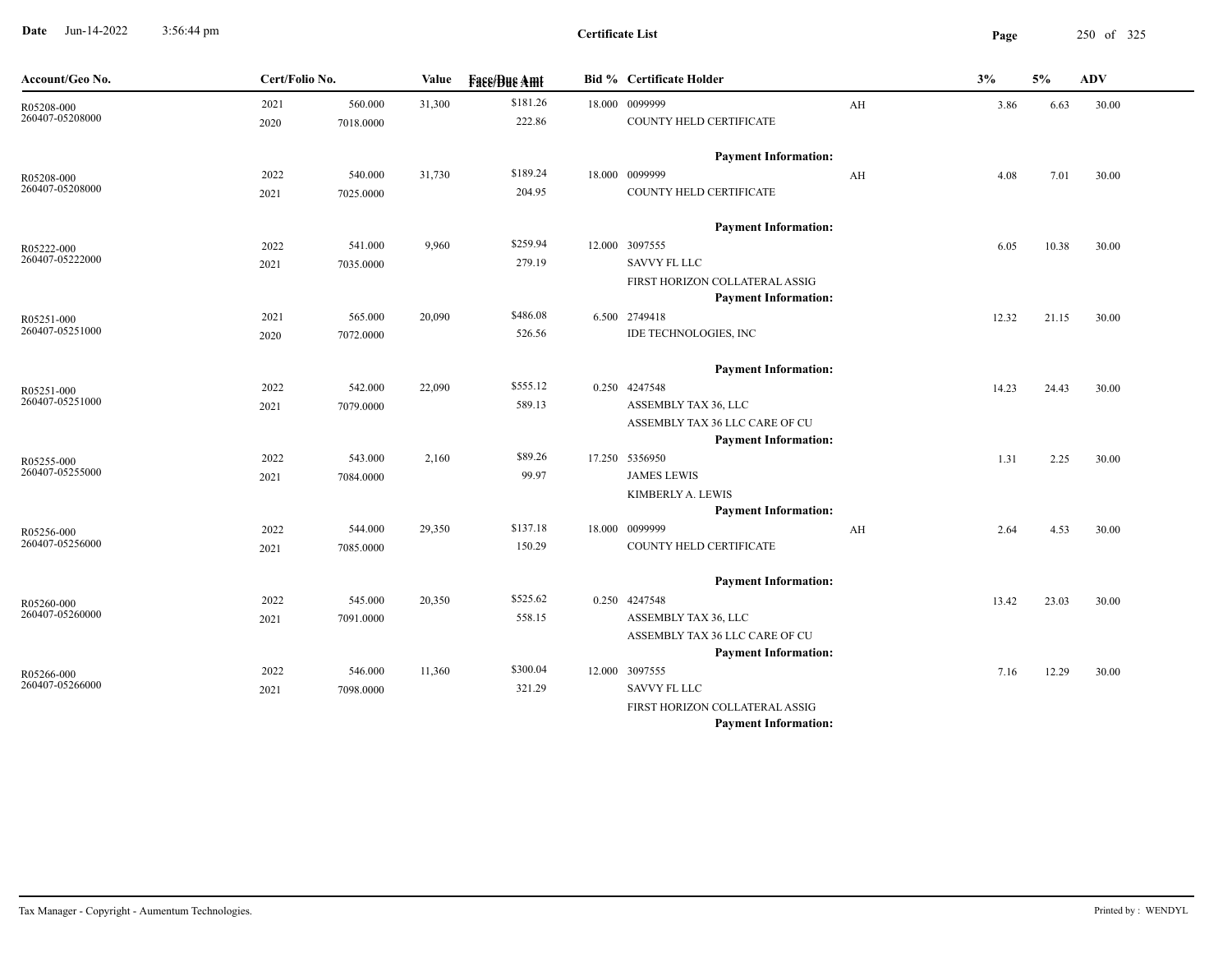**Date** Jun-14-2022 3:56:44 pm **Page** 251 of 325 3:56:44 pm

-

| Account/Geo No.               | Cert/Folio No. |           | Value  | <b>Face/Bue Amt</b> | <b>Bid % Certificate Holder</b>                        |                                                | 3%    | 5%    | ${\bf A}{\bf D}{\bf V}$ |
|-------------------------------|----------------|-----------|--------|---------------------|--------------------------------------------------------|------------------------------------------------|-------|-------|-------------------------|
| R05279-000                    | 2018           | 611.000   | 12,770 | \$322.84            | 13.750 2593330                                         |                                                | 7.87  | 13.52 | 27.00                   |
| 260407-05279000               | 2017           | 7067.0000 |        | 510.35              | 5T WEALTH PARTNERS LP                                  |                                                |       |       |                         |
|                               |                |           |        |                     | <b>Payment Information:</b>                            |                                                |       |       |                         |
| R05279-000                    | 2019           | 722.000   | 12,360 | \$311.32            | 17.750 4538291                                         |                                                | 7.55  | 12.97 | 27.00                   |
| 260407-05279000               | 2018           | 7087.0000 |        | 487.95              | MATHON TAX CERT 2019 LLC                               |                                                |       |       |                         |
|                               |                |           |        |                     | MATHON TAX CERT 2019 LLC & U.S                         |                                                |       |       |                         |
|                               |                |           |        |                     | <b>Payment Information:</b>                            |                                                |       |       |                         |
| R05279-000<br>260407-05279000 | 2020           | 658.000   | 12,220 | \$313.65            | 18.000 0003195                                         |                                                | 7.54  | 12.94 | 30.00                   |
|                               | 2019           | 7108.0000 |        | 437.52              | ATCF II FLORIDA-B LLC                                  |                                                |       |       |                         |
|                               |                |           |        |                     | <b>Payment Information:</b>                            |                                                |       |       |                         |
| R05279-000                    | 2021           | 569.000   | 11,150 | \$288.46            | 17.750 5332859                                         |                                                | 6.84  | 11.74 | 30.00                   |
| 260407-05279000               | 2020           | 7102.0000 |        | 350.18              | PHUONG THI CAO                                         |                                                |       |       |                         |
|                               |                |           |        |                     | PHUONG THI CAO                                         |                                                |       |       |                         |
|                               |                |           |        |                     | <b>Payment Information:</b>                            |                                                |       |       |                         |
| R05279-000<br>260407-05279000 | 2022           | 548.000   | 12,260 | \$328.39            | 17.750 4538291                                         |                                                | 7.94  | 13.64 | 30.00                   |
|                               | 2021           | 7109.0000 |        | 351.06              | MATHON TAX CERT 2019 LLC                               |                                                |       |       |                         |
|                               |                |           |        |                     | MATHON TAX CERT 2019 LLC & U.S                         |                                                |       |       |                         |
|                               | 2022           | 549.000   | 2,820  | \$103.69            | <b>Payment Information:</b><br>12.250 5356947          |                                                |       |       |                         |
| R05284-000<br>260407-05284000 | 2021           | 7116.0000 |        | 115.12              | DCR UNLIMITED INC                                      |                                                | 1.71  | 2.94  | 30.00                   |
|                               |                |           |        |                     |                                                        |                                                |       |       |                         |
|                               |                |           |        |                     | <b>Payment Information:</b>                            |                                                |       |       |                         |
| R05286-000                    | 2021           | 570.000   | 88,120 | \$1,050.96          | 0.250 0876575                                          | AH                                             | 27.99 | 48.05 | 30.00                   |
| 260407-05286000               | 2020           | 7111.0000 |        | 1,109.76            | TLGFY, LLC                                             |                                                |       |       |                         |
|                               |                |           |        |                     | CAPITAL ONE, N.A., AS COLLATER                         |                                                |       |       |                         |
|                               |                |           |        |                     | <b>Payment Information:</b>                            |                                                |       |       |                         |
| R05286-000<br>260407-05286000 | 2022           | 550.000   | 89,350 | \$1,067.39          | 0.250 4247548                                          | AH                                             | 28.44 | 48.83 | 30.00                   |
|                               | 2021           | 7118.0000 |        | 1,127.01            | ASSEMBLY TAX 36, LLC<br>ASSEMBLY TAX 36 LLC CARE OF CU |                                                |       |       |                         |
|                               |                |           |        |                     | <b>Payment Information:</b>                            |                                                |       |       |                         |
| R05290-000                    | 2020           | 661.000   | 22,200 | \$535.49            | 5.500 4358566                                          |                                                | 13.69 | 23.50 | 30.00                   |
| 260407-05290000               | 2019           | 7120.0000 |        | 4,962.69            | CITRUS CAPITAL HOLDINGS, LLC                           |                                                |       |       |                         |
|                               |                |           |        |                     | CITRUS CAPITAL HOLDINGS FBO SE                         |                                                |       |       |                         |
|                               |                |           |        |                     | <b>Payment Information:</b>                            | *** APPLICATION INFO ***<br>APPL TYPE: APPLIED |       |       |                         |
|                               |                |           |        |                     |                                                        | DATE APPLIED: 04.25.2022                       |       |       |                         |
|                               |                |           |        |                     |                                                        | RECEIPT: 2109884.0046                          |       |       |                         |
|                               |                |           |        |                     |                                                        | AMOUNT:<br>\$185.00<br>APPLICANT: 4358566      |       |       |                         |
|                               |                |           |        |                     |                                                        |                                                |       |       |                         |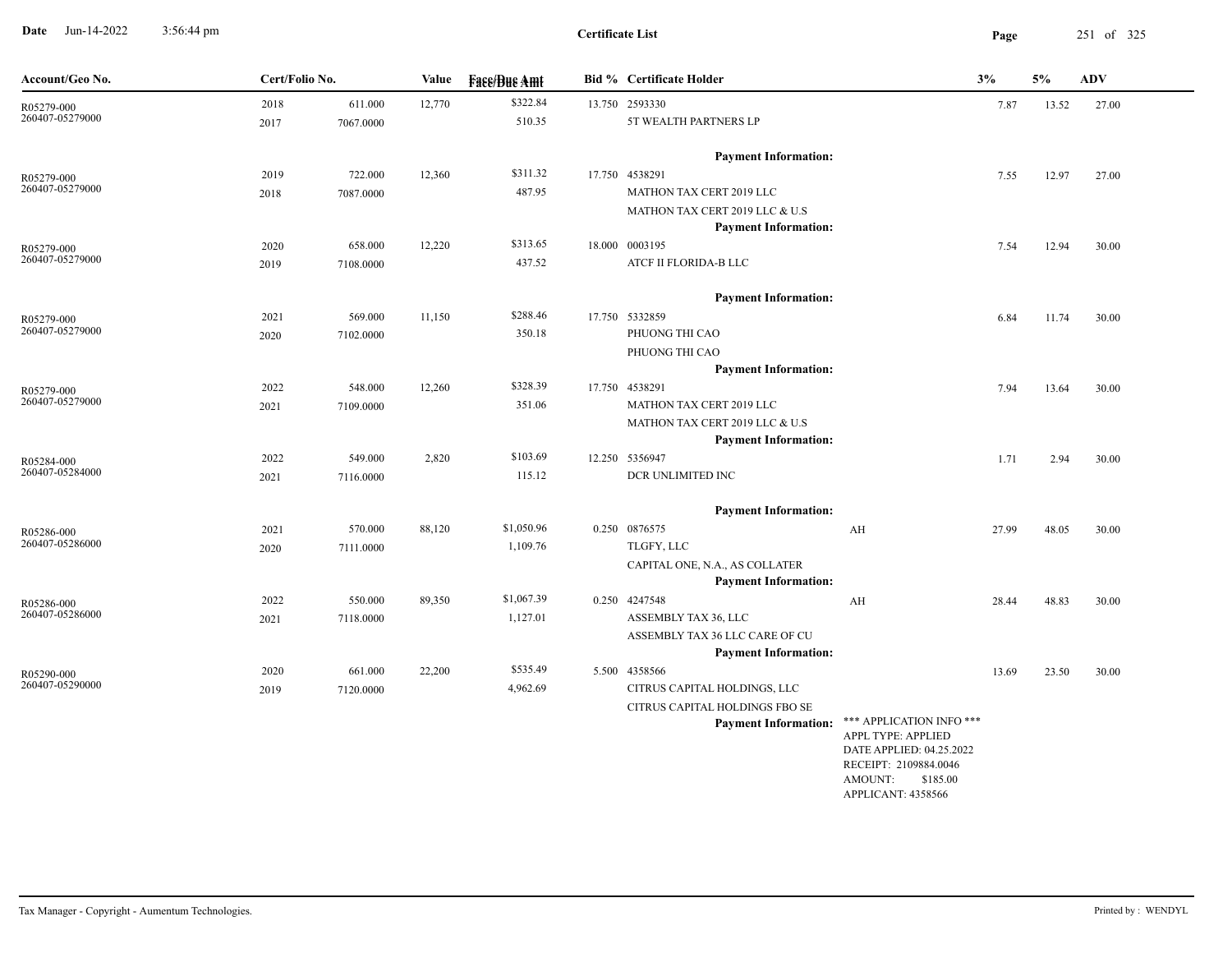**Date** Jun-14-2022 3:56:44 pm **Page** 252 of 325 3:56:44 pm

| Account/Geo No. | Cert/Folio No. |           | Value  | <b>Face/Bue Amt</b> | <b>Bid % Certificate Holder</b> |    | 3%   | 5%   | <b>ADV</b> |
|-----------------|----------------|-----------|--------|---------------------|---------------------------------|----|------|------|------------|
| R05291-100      | 2019           | 726.000   | 26,940 | \$81.76             | 18.000 0099999                  | AH | 1.19 | 2.04 | 27.00      |
| 260407-05291100 | 2018           | 7101.0000 |        | 133.39              | COUNTY HELD CERTIFICATE         |    |      |      |            |
|                 |                |           |        |                     | <b>Payment Information:</b>     |    |      |      |            |
| R05291-100      | 2020           | 662.000   | 27,210 | \$91.13             | 18.000 0099999                  | AH | 1.36 | 2.34 | 30.00      |
| 260407-05291100 | 2019           | 7122.0000 |        | 131.55              | COUNTY HELD CERTIFICATE         |    |      |      |            |
|                 |                |           |        |                     | <b>Payment Information:</b>     |    |      |      |            |
| R05291-100      | 2021           | 572.000   | 27,210 | \$90.87             | 18.000 0099999                  | AH | 1.36 | 2.33 | 30.00      |
| 260407-05291100 | 2020           | 7116.0000 |        | 114.84              | COUNTY HELD CERTIFICATE         |    |      |      |            |
|                 |                |           |        |                     | <b>Payment Information:</b>     |    |      |      |            |
| R05291-100      | 2022           | 551.000   | 27,590 | \$98.68             | 18.000 0099999                  | AH | 1.57 | 2.70 | 30.00      |
| 260407-05291100 | 2021           | 7123.0000 |        | 109.86              | COUNTY HELD CERTIFICATE         |    |      |      |            |
|                 |                |           |        |                     | <b>Payment Information:</b>     |    |      |      |            |
| R05294-000      | 2016           | 619.000   | 1,370  | \$69.51             | 18.000 2361903                  |    | 0.85 | 1.45 | 27.00      |
| 260407-05294000 | 2015           | 7023.0000 |        | 151.87              | BLACK BELT ENERGY, LLC          |    |      |      |            |
|                 |                |           |        |                     | <b>Payment Information:</b>     |    |      |      |            |
| R05294-000      | 2017           | 627.000   | 1,370  | \$69.27             | 18.000 2361903                  |    | 0.84 | 1.44 | 27.00      |
| 260407-05294000 | 2016           | 7054.0000 |        | 138.90              | BLACK BELT ENERGY, LLC          |    |      |      |            |
|                 |                |           |        |                     | <b>Payment Information:</b>     |    |      |      |            |
| R05294-000      | 2018           | 618.000   | 1,370  | \$69.44             | 18.000 3947714                  |    | 0.84 | 1.45 | 27.00      |
| 260407-05294000 | 2017           | 7084.0000 |        | 126.73              | FAVAN FARMS, LLC                |    |      |      |            |
|                 |                |           |        |                     | <b>Payment Information:</b>     |    |      |      |            |
| R05294-000      | 2019           | 728.000   | 1,370  | \$69.19             | 18.000 0099999                  |    | 0.84 | 1.44 | 27.00      |
| 260407-05294000 | 2018           | 7104.0000 |        | 113.84              | COUNTY HELD CERTIFICATE         |    |      |      |            |
|                 |                |           |        |                     | <b>Payment Information:</b>     |    |      |      |            |
| R05294-000      | 2020           | 664.000   | 1,370  | \$72.45             | 18.000 0099999                  |    | 0.84 | 1.45 | 30.00      |
| 260407-05294000 | 2019           | 7125.0000 |        | 105.87              | COUNTY HELD CERTIFICATE         |    |      |      |            |
|                 |                |           |        |                     | <b>Payment Information:</b>     |    |      |      |            |
| R05294-000      | 2021           | 574.000   | 1,370  | \$72.28             | 18.000 5356931                  |    | 0.84 | 1.44 | 30.00      |
| 260407-05294000 | 2020           | 7119.0000 |        | 92.62               | GATHERS NO MOSS, LLC            |    |      |      |            |
|                 |                |           |        |                     | <b>Payment Information:</b>     |    |      |      |            |
| R05294-000      | 2022           | 552.000   | 1,370  | \$71.98             | 18.000 0099999                  |    | 0.83 | 1.43 | 30.00      |
| 260407-05294000 | 2021           | 7126.0000 |        | 81.83               | COUNTY HELD CERTIFICATE         |    |      |      |            |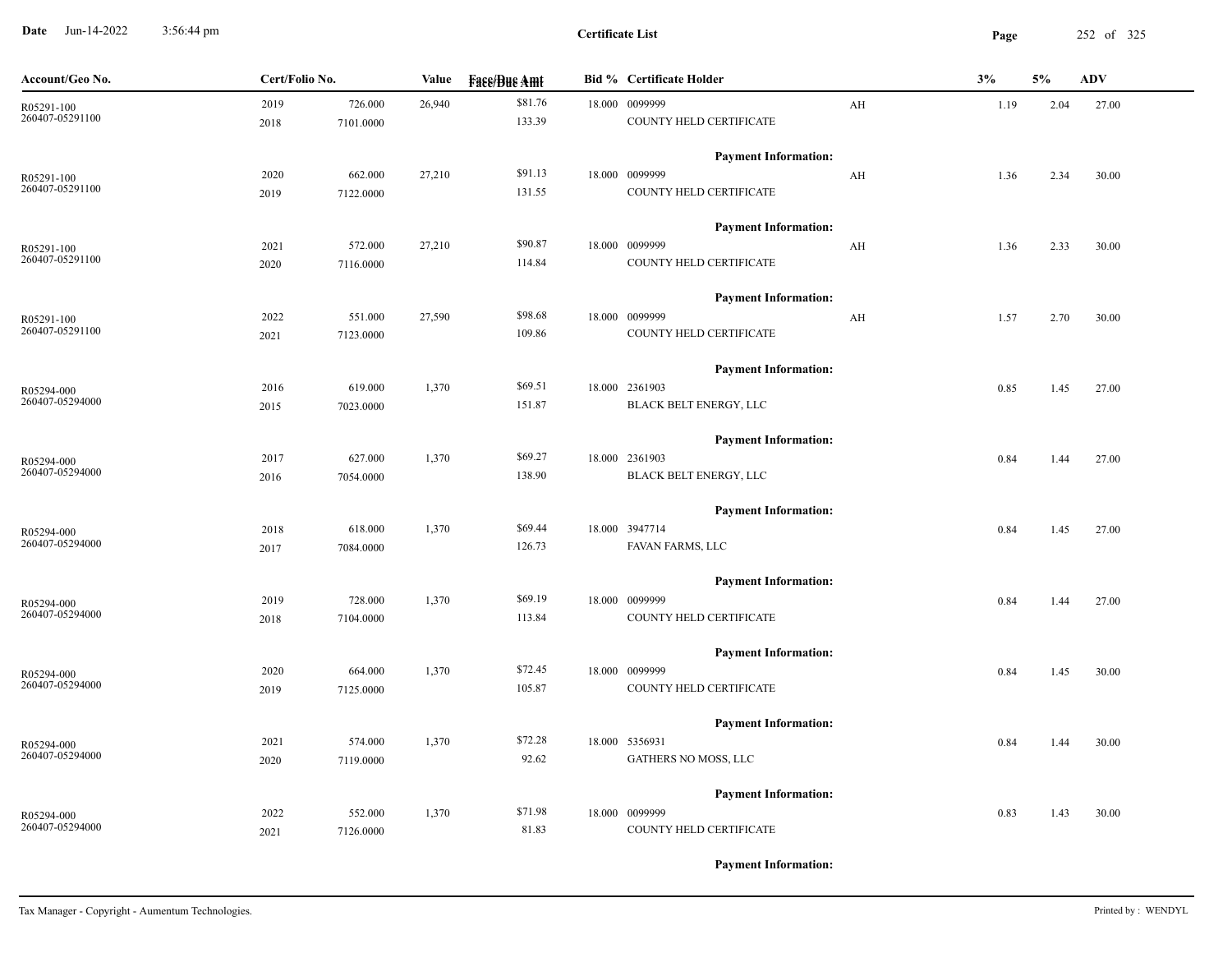**Date** Jun-14-2022 3:56:44 pm **Page** 253 of 325 3:56:44 pm

| Account/Geo No.               | Cert/Folio No. |           | Value  | <b>Face/Bue Amt</b> | <b>Bid % Certificate Holder</b> |    | 3%<br>5% |       | <b>ADV</b> |
|-------------------------------|----------------|-----------|--------|---------------------|---------------------------------|----|----------|-------|------------|
| R05295-000                    | 2021           | 575.000   | 41,210 | \$389.25            | 0.250 0003192                   | AH | 9.63     | 16.54 | 30.00      |
| 260407-05295000               | 2020           | 7120.0000 |        | 414.96              | ATCF IIÂ FLORIDA-A LLC          |    |          |       |            |
|                               |                |           |        |                     | <b>Payment Information:</b>     |    |          |       |            |
| R05302-000                    | 2016           | 623.000   | 6,420  | \$181.98            | 18.000 2361900                  |    | 3.97     | 6.81  | 27.00      |
| 260407-05302000               | 2015           | 7035.0000 |        | 387.50              | SHO, LLC                        |    |          |       |            |
|                               |                |           |        |                     | <b>Payment Information:</b>     |    |          |       |            |
| R05302-000                    | 2017           | 628.000   | 6,010  | \$171.86            | 18.000 2361903                  |    | 3.69     | 6.33  | 27.00      |
| 260407-05302000               | 2016           | 7066.0000 |        | 335.36              | BLACK BELT ENERGY, LLC          |    |          |       |            |
|                               |                |           |        |                     | <b>Payment Information:</b>     |    |          |       |            |
| R05302-000                    | 2018           | 622.000   | 5,400  | \$159.03            | 18.000 0003179                  |    | 3.33     | 5.72  | 27.00      |
| 260407-05302000               | 2017           | 7096.0000 |        | 282.17              | MATHON INVESTMENTS CORPORATION  |    |          |       |            |
|                               |                |           |        |                     | US CENTURY BANK                 |    |          |       |            |
|                               |                |           |        |                     | <b>Payment Information:</b>     |    |          |       |            |
| R05302-000                    | 2019           | 732.000   | 5,390  | \$157.76            | 18.000 0099999                  |    | 3.29     | 5.66  | 27.00      |
| 260407-05302000               | 2018           | 7116.0000 |        | 251.57              | COUNTY HELD CERTIFICATE         |    |          |       |            |
|                               |                |           |        |                     | <b>Payment Information:</b>     |    |          |       |            |
| R05302-000                    | 2020           | 669.000   | 5,510  | \$164.48            | 18.000 0099999                  |    | 3.40     | 5.83  | 30.00      |
| 260407-05302000               | 2019           | 7137.0000 |        | 232.41              | COUNTY HELD CERTIFICATE         |    |          |       |            |
|                               |                |           |        |                     | <b>Payment Information:</b>     |    |          |       |            |
| R05302-000                    | 2021           | 577.000   | 5,500  | \$163.57            | 18.000 5356931                  |    | 3.37     | 5.79  | 30.00      |
| 260407-05302000               | 2020           | 7131.0000 |        | 201.72              | GATHERS NO MOSS, LLC            |    |          |       |            |
|                               |                |           |        |                     | <b>Payment Information:</b>     |    |          |       |            |
| R05302-000                    | 2022           | 553.000   | 6,050  | \$188.12            | 18.000 0099999                  |    | 4.05     | 6.96  | 30.00      |
| 260407-05302000               | 2021           | 7138.0000 |        | 203.78              | COUNTY HELD CERTIFICATE         |    |          |       |            |
|                               |                |           |        |                     | <b>Payment Information:</b>     |    |          |       |            |
| R05303-000                    | 2019           | 733.000   | 10,900 | \$279.15            | 18.000 0003172                  |    | 6.66     | 11.44 | 27.00      |
| 260407-05303000               | 2018           | 7120.0000 |        | 440.33              | <b>RAJENDRA INC</b>             |    |          |       |            |
|                               |                |           |        |                     | <b>RAJENDRA INC</b>             |    |          |       |            |
|                               |                |           |        |                     | <b>Payment Information:</b>     |    |          |       |            |
| R05303-000                    | 2020           | 670.000   | 10,460 | \$274.51            | 18.000 4538291                  |    | 6.45     | 11.07 | 30.00      |
| 260407-05303000               | 2019           | 7141.0000 |        | 383.70              | MATHON TAX CERT 2019 LLC        |    |          |       |            |
|                               |                |           |        |                     | MATHON TAX CERT 2019 LLC & U.S  |    |          |       |            |
|                               |                |           |        |                     | <b>Payment Information:</b>     |    |          |       |            |
| R05303-000<br>260407-05303000 | 2022           | 554.000   | 9,950  | \$281.47            | 12.250 5332856                  |    | 6.64     | 11.40 | 30.00      |
|                               | 2021           | 7142.0000 |        | 301.79              | TAX LIEN FUND LP                |    |          |       |            |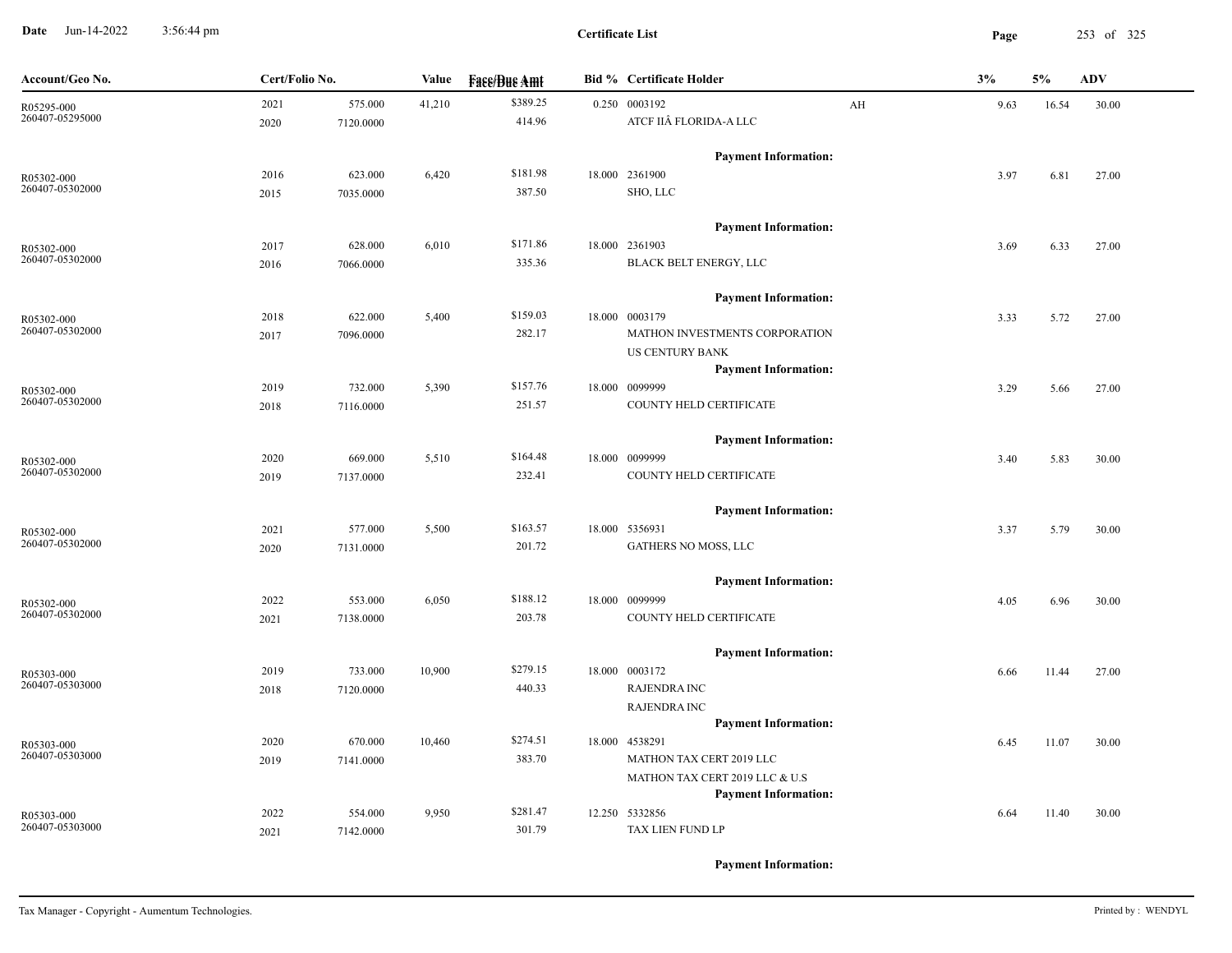**Date** Jun-14-2022 3:56:44 pm **Page** 254 of 325 3:56:44 pm

| Account/Geo No.               | Cert/Folio No. |           | <b>Value</b> | <b>Face/Bue Amt</b> | <b>Bid % Certificate Holder</b>                               | 3%    | 5%    | <b>ADV</b> |
|-------------------------------|----------------|-----------|--------------|---------------------|---------------------------------------------------------------|-------|-------|------------|
| R05304-000                    | 2019           | 734.000   | 710          | \$54.63             | 18.000 0876507                                                | 0.43  | 0.74  | 27.00      |
| 260407-05304000               | 2018           | 7122.0000 |              | 91.20               | <b>EDMISTON MELENDA J</b>                                     |       |       |            |
|                               |                |           |              |                     | <b>Payment Information:</b>                                   |       |       |            |
| R05304-000                    | 2020           | 671.000   | 710          | \$57.78             | 18.000 0099999                                                | 0.44  | 0.75  | 30.00      |
| 260407-05304000               | 2019           | 7143.0000 |              | 85.70               | COUNTY HELD CERTIFICATE                                       |       |       |            |
|                               |                |           |              |                     | <b>Payment Information:</b>                                   |       |       |            |
| R05304-000                    | 2022           | 555.000   | 710          | \$57.53             | 18.000 4538296                                                | 0.43  | 0.74  | 30.00      |
| 260407-05304000               | 2021           | 7144.0000 |              | 66.66               | <b>RICKY W BOVINET</b>                                        |       |       |            |
|                               |                |           |              |                     | <b>Payment Information:</b>                                   |       |       |            |
| R05307-000                    | 2019           | 735.000   | 26,640       | \$75.14             | 18.000 0099999<br>AH                                          | 1.00  | 1.72  | 27.00      |
| 260407-05307000               | 2018           | 7125.0000 |              | 123.09              | COUNTY HELD CERTIFICATE                                       |       |       |            |
|                               |                |           |              |                     | <b>Payment Information:</b>                                   |       |       |            |
| R05307-000                    | 2020           | 673.000   | 26,820       | \$82.46             | 18.000 0099999<br>AH                                          | 1.12  | 1.93  | 30.00      |
| 260407-05307000               | 2019           | 7146.0000 |              | 119.63              | COUNTY HELD CERTIFICATE                                       |       |       |            |
|                               |                |           |              |                     | <b>Payment Information:</b>                                   |       |       |            |
| R05307-000                    | 2021           | 579.000   | 26,360       | \$72.06             | 18.000 0099999<br>AH                                          | 0.83  | 1.43  | 30.00      |
| 260407-05307000               | 2020           | 7140.0000 |              | 92.36               | COUNTY HELD CERTIFICATE                                       |       |       |            |
|                               |                |           |              |                     | <b>Payment Information:</b>                                   |       |       |            |
| R05307-000                    | 2022           | 556.000   | 26,720       | \$79.63             | 18.000 0099999<br>AH                                          | 1.04  | 1.79  | 30.00      |
| 260407-05307000               | 2021           | 7147.0000 |              | 89.86               | COUNTY HELD CERTIFICATE                                       |       |       |            |
|                               |                |           |              |                     | <b>Payment Information:</b>                                   |       |       |            |
| R05309-000                    | 2017           | 630.000   | 16,300       | \$399.33            | 14.750 0003179                                                | 10.00 | 17.16 | 27.00      |
| 260407-05309000               | 2016           | 7077.0000 |              | 704.99              | MATHON INVESTMENTS CORPORATION                                |       |       |            |
|                               |                |           |              |                     | <b>US CENTURY BANK</b>                                        |       |       |            |
|                               |                |           |              |                     | <b>Payment Information:</b>                                   |       |       |            |
| R05309-000<br>260407-05309000 | 2019           | 736.000   | 16,290       | \$397.91            | 17.500 4538291                                                | 9.96  | 17.09 | 27.00      |
|                               | 2018           | 7127.0000 |              | 618.87              | MATHON TAX CERT 2019 LLC                                      |       |       |            |
|                               |                |           |              |                     | MATHON TAX CERT 2019 LLC & U.S<br><b>Payment Information:</b> |       |       |            |
|                               | 2021           | 581.000   | 16,490       | \$406.49            | 17.750 2749413                                                | 10.11 | 17.36 | 30.00      |
| R05309-000<br>260407-05309000 | 2020           | 7142.0000 |              | 490.90              | APPLEWHITE ACQUISITIONS, LLC                                  |       |       |            |
|                               |                |           |              |                     |                                                               |       |       |            |
|                               |                |           |              | \$456.11            | <b>Payment Information:</b>                                   |       |       |            |
| R05309-000<br>260407-05309000 | 2022           | 557.000   | 18,130       | 485.17              | 17.750 4538291<br>MATHON TAX CERT 2019 LLC                    | 11.49 | 19.72 | 30.00      |
|                               | 2021           | 7149.0000 |              |                     | MATHON TAX CERT 2019 LLC & U.S                                |       |       |            |
|                               |                |           |              |                     | <b>Payment Information:</b>                                   |       |       |            |
|                               |                |           |              |                     |                                                               |       |       |            |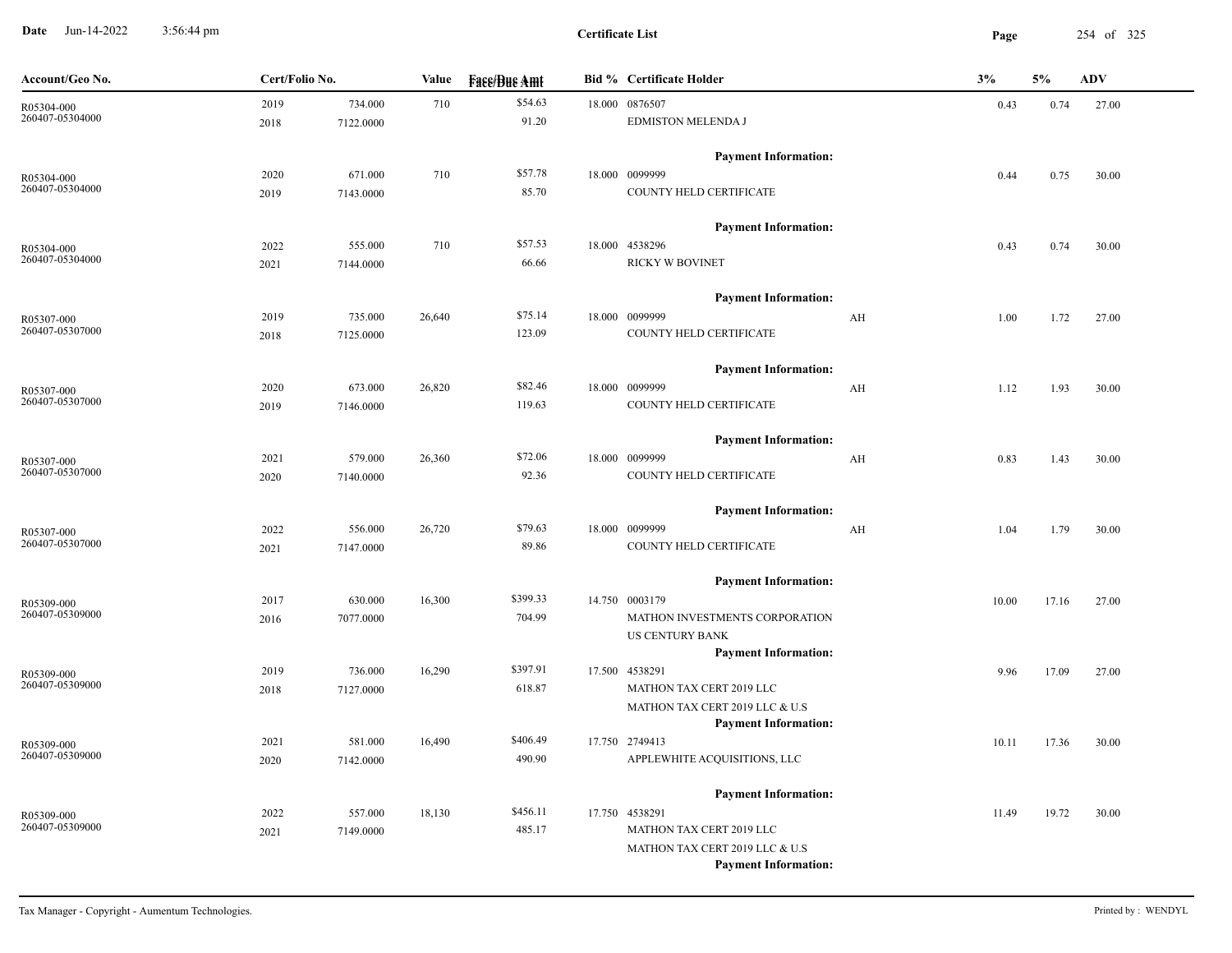**Date** Jun-14-2022 3:56:44 pm **Page** 255 of 325 3:56:44 pm

| Account/Geo No.               | Cert/Folio No. |           | Value  | <b>Fass/Bus Amt</b> |  | <b>Bid % Certificate Holder</b> | 3%<br>5%<br><b>ADV</b> |       |       |
|-------------------------------|----------------|-----------|--------|---------------------|--|---------------------------------|------------------------|-------|-------|
| R05317-000                    | 2022           | 558.000   | 23,180 | \$576.41            |  | 0.250 4247548                   | 14.82                  | 25.45 | 30.00 |
| 260407-05317000               | 2021           | 7167.0000 |        | 611.48              |  | ASSEMBLY TAX 36, LLC            |                        |       |       |
|                               |                |           |        |                     |  | ASSEMBLY TAX 36 LLC CARE OF CU  |                        |       |       |
|                               |                |           |        |                     |  | <b>Payment Information:</b>     |                        |       |       |
| R05325-000                    | 2022           | 560.000   | 4,200  | \$133.90            |  | 12.250 5356950                  | 2.55                   | 4.38  | 30.00 |
| 260407-05325000               | 2021           | 7174.0000 |        | 146.85              |  | <b>JAMES LEWIS</b>              |                        |       |       |
|                               |                |           |        |                     |  | KIMBERLY A. LEWIS               |                        |       |       |
|                               |                |           |        |                     |  | <b>Payment Information:</b>     |                        |       |       |
| R05328-000<br>260407-05328000 | 2019           | 742.000   | 1,780  | \$78.22             |  | 18.000 3947718                  | 1.09                   | 1.87  | 27.00 |
|                               | 2018           | 7154.0000 |        | 127.88              |  | STONE PONY PROPERTIES, LLC      |                        |       |       |
|                               |                |           |        |                     |  | <b>Payment Information:</b>     |                        |       |       |
| R05328-000                    | 2020           | 681.000   | 1,780  | \$81.56             |  | 18.000 0099999                  | 1.10                   | 1.88  | 30.00 |
| 260407-05328000               | 2019           | 7175.0000 |        | 118.40              |  | COUNTY HELD CERTIFICATE         |                        |       |       |
|                               |                |           |        |                     |  | <b>Payment Information:</b>     |                        |       |       |
| R05328-000                    | 2021           | 585.000   | 1,780  | \$81.34             |  | 18.000 4538296                  | 1.09                   | 1.87  | 30.00 |
| 260407-05328000               | 2020           | 7169.0000 |        | 103.45              |  | <b>RICKY W BOVINET</b>          |                        |       |       |
|                               |                |           |        |                     |  |                                 |                        |       |       |
|                               |                |           |        |                     |  | <b>Payment Information:</b>     |                        |       |       |
| R05328-000                    | 2022           | 561.000   | 1,780  | \$80.94             |  | 18.000 4538296                  | 1.08                   | 1.85  | 30.00 |
| 260407-05328000               | 2021           | 7176.0000 |        | 91.24               |  | <b>RICKY W BOVINET</b>          |                        |       |       |
|                               |                |           |        |                     |  | <b>Payment Information:</b>     |                        |       |       |
| R05339-000                    | 2022           | 562.000   | 1,430  | \$73.29             |  | 17.750 5366572                  | 0.87                   | 1.49  | 30.00 |
| 260407-05339000               | 2021           | 7184.0000 |        | 83.20               |  | AVK REAL ESTATE LLC             |                        |       |       |
|                               |                |           |        |                     |  | <b>Payment Information:</b>     |                        |       |       |
| R05350-000                    | 2021           | 587.000   | 3,500  | \$119.36            |  | 17.750 4538291                  | 2.15                   | 3.68  | 30.00 |
| 260407-05350000               | 2020           | 7186.0000 |        | 148.56              |  | MATHON TAX CERT 2019 LLC        |                        |       |       |
|                               |                |           |        |                     |  | MATHON TAX CERT 2019 LLC & U.S  |                        |       |       |
|                               |                |           |        |                     |  | <b>Payment Information:</b>     |                        |       |       |
| R05350-000                    | 2022           | 563.000   | 3,500  | \$118.59            |  | 17.250 4538291                  | 2.12                   | 3.65  | 30.00 |
| 260407-05350000               | 2021           | 7193.0000 |        | 130.77              |  | MATHON TAX CERT 2019 LLC        |                        |       |       |
|                               |                |           |        |                     |  | MATHON TAX CERT 2019 LLC & U.S  |                        |       |       |
|                               |                |           |        |                     |  | <b>Payment Information:</b>     |                        |       |       |
| R05356-000                    | 2022           | 564.000   | 1,390  | \$72.41             |  | 17.750 5366572                  | 0.84                   | 1.45  | 30.00 |
| 260407-05356000               | 2021           | 7201.0000 |        | 82.28               |  | AVK REAL ESTATE LLC             |                        |       |       |
|                               |                |           |        |                     |  |                                 |                        |       |       |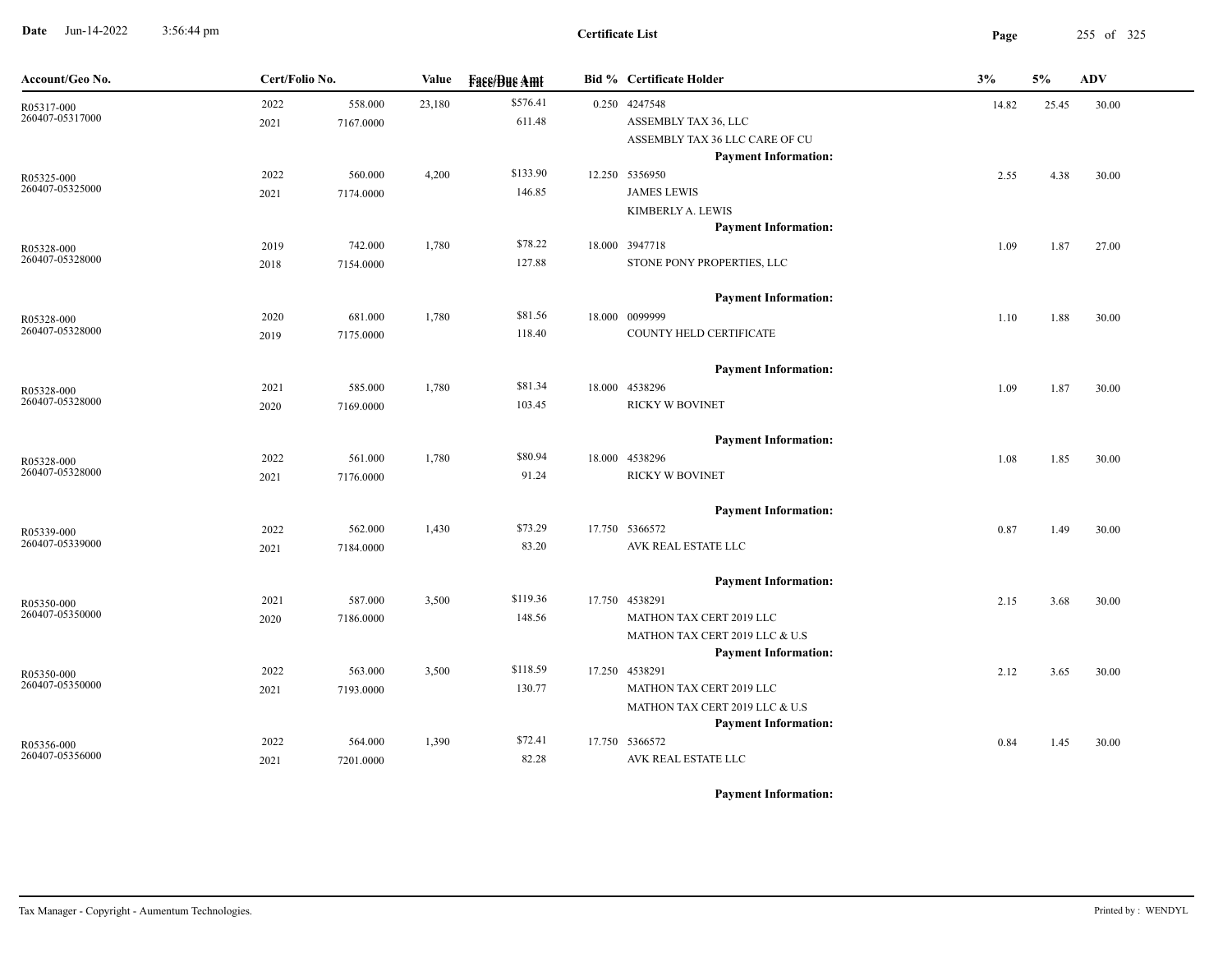**Date** Jun-14-2022 3:56:44 pm **Page** 256 of 325 3:56:44 pm

| Account/Geo No. | Cert/Folio No. |           | Value  | <b>Fase/Bue Amt</b> |  | <b>Bid % Certificate Holder</b> |    | 3%    | 5%    | ADV   |
|-----------------|----------------|-----------|--------|---------------------|--|---------------------------------|----|-------|-------|-------|
| R05357-000      | 2018           | 633.000   | 12,690 | \$321.06            |  | 13.750 2593330                  |    | 7.82  | 13.43 | 27.00 |
| 260407-05357000 | 2017           | 7161.0000 |        | 507.57              |  | 5T WEALTH PARTNERS LP           |    |       |       |       |
|                 |                |           |        |                     |  | <b>Payment Information:</b>     |    |       |       |       |
| R05357-000      | 2019           | 748.000   | 12,260 | \$309.11            |  | 12.500 2593330                  |    | 7.49  | 12.86 | 27.00 |
| 260407-05357000 | 2018           | 7180.0000 |        | 434.50              |  | 5T WEALTH PARTNERS LP           |    |       |       |       |
|                 |                |           |        |                     |  | <b>Payment Information:</b>     |    |       |       |       |
| R05357-000      | 2020           | 684.000   | 12,520 | \$379.41            |  | 18.000 2749418                  |    | 7.72  | 13.25 | 30.00 |
| 260407-05357000 | 2019           | 7201.0000 |        | 465.34              |  | IDE TECHNOLOGIES, INC           |    |       |       |       |
|                 |                |           |        |                     |  | <b>Payment Information:</b>     |    |       |       |       |
| R05357-000      | 2021           | 588.000   | 12,080 | \$309.03            |  | 11.750 0003172                  |    | 7.41  | 12.72 | 30.00 |
| 260407-05357000 | 2020           | 7195.0000 |        | 354.62              |  | <b>RAJENDRA INC</b>             |    |       |       |       |
|                 |                |           |        |                     |  | <b>RAJENDRA INC</b>             |    |       |       |       |
|                 |                |           |        |                     |  | <b>Payment Information:</b>     |    |       |       |       |
| R05360-400      | 2022           | 565.000   | 32,950 | \$809.30            |  | 0.250 4247548                   |    | 21.28 | 36.54 | 30.00 |
| 260407-05360400 | 2021           | 7210.0000 |        | 856.02              |  | ASSEMBLY TAX 36, LLC            |    |       |       |       |
|                 |                |           |        |                     |  | ASSEMBLY TAX 36 LLC CARE OF CU  |    |       |       |       |
|                 |                |           |        |                     |  | <b>Payment Information:</b>     |    |       |       |       |
| R05360-450      | 2021           | 590.000   | 57,830 | \$646.71            |  | 2.750 5331818                   | AH | 16.77 | 28.80 | 30.00 |
| 260407-05360450 | 2020           | 7204.0000 |        | 685.30              |  | CCH FL 2 LLC                    |    |       |       |       |
|                 |                |           |        |                     |  | <b>Payment Information:</b>     |    |       |       |       |
| R05364-000      | 2022           | 566.000   | 38,360 | \$255.22            |  | 0.250 4247548                   | AH | 5.91  | 10.15 | 30.00 |
| 260407-05364000 | 2021           | 7215.0000 |        | 274.23              |  | ASSEMBLY TAX 36, LLC            |    |       |       |       |
|                 |                |           |        |                     |  | ASSEMBLY TAX 36 LLC CARE OF CU  |    |       |       |       |
|                 |                |           |        |                     |  | <b>Payment Information:</b>     |    |       |       |       |
| R05365-000      | 2022           | 567.000   | 6,490  | \$184.00            |  | 12.000 3097555                  |    | 3.94  | 6.76  | 30.00 |
| 260407-05365000 | 2021           | 7216.0000 |        | 199.45              |  | <b>SAVVY FL LLC</b>             |    |       |       |       |
|                 |                |           |        |                     |  | FIRST HORIZON COLLATERAL ASSIG  |    |       |       |       |
|                 |                |           |        |                     |  | <b>Payment Information:</b>     |    |       |       |       |
| R05367-000      | 2021           | 591.000   | 46,040 | \$507.08            |  | 0.250 5331818                   | AH | 12.90 | 22.15 | 30.00 |
| 260407-05367000 | 2020           | 7211.0000 |        | 538.68              |  | CCH FL 2 LLC                    |    |       |       |       |
|                 |                |           |        |                     |  | <b>Payment Information:</b>     |    |       |       |       |
| R05367-000      | 2022           | 568.000   | 46,680 | \$516.38            |  | 0.250 4247548                   | AH | 13.16 | 22.59 | 30.00 |
| 260407-05367000 | 2021           | 7218.0000 |        | 548.45              |  | ASSEMBLY TAX 36, LLC            |    |       |       |       |
|                 |                |           |        |                     |  | ASSEMBLY TAX 36 LLC CARE OF CU  |    |       |       |       |
|                 |                |           |        |                     |  | <b>Payment Information:</b>     |    |       |       |       |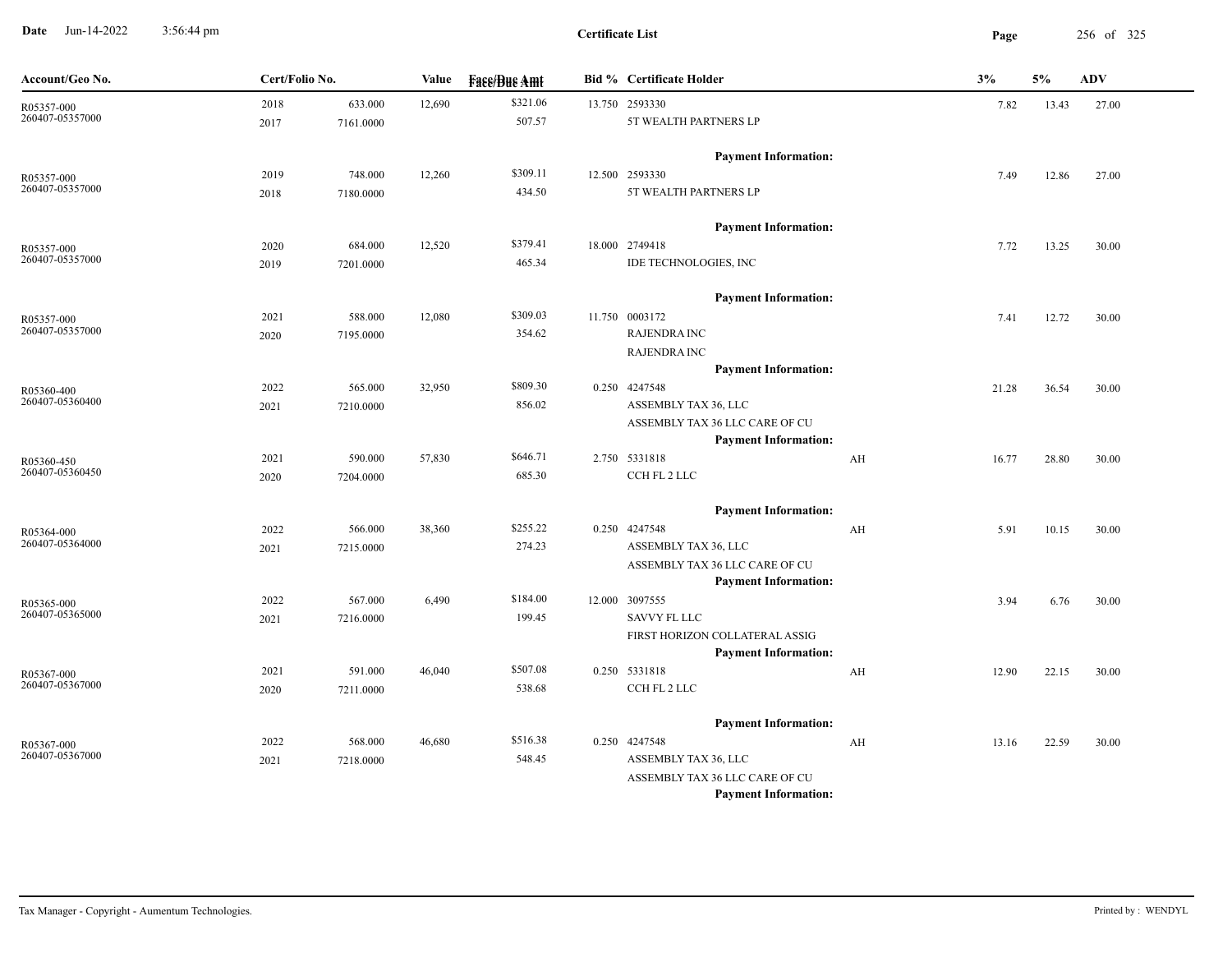**Date** Jun-14-2022 3:56:44 pm **Page** 257 of 325 3:56:44 pm

## **Certificate List**

| Account/Geo No.               | Cert/Folio No. |           | Value  | <b>Fase/Bue Amt</b> | <b>Bid % Certificate Holder</b>            |                                                | 3%    | 5%    | ${\bf A}{\bf D}{\bf V}$ |
|-------------------------------|----------------|-----------|--------|---------------------|--------------------------------------------|------------------------------------------------|-------|-------|-------------------------|
| R05370-000                    | 2020           | 690.000   | 20,430 | \$496.15            | 6.750 4358566                              |                                                | 12.60 | 21.63 | 30.00                   |
| 260407-05370000               | 2019           | 7220.0000 |        | 4,729.77            | CITRUS CAPITAL HOLDINGS, LLC               |                                                |       |       |                         |
|                               |                |           |        |                     | CITRUS CAPITAL HOLDINGS FBO SE             |                                                |       |       |                         |
|                               |                |           |        |                     | <b>Payment Information:</b>                | *** APPLICATION INFO ***<br>APPL TYPE: APPLIED |       |       |                         |
|                               |                |           |        |                     |                                            | DATE APPLIED: 04.25.2022                       |       |       |                         |
|                               |                |           |        |                     |                                            | RECEIPT: 2109884.0052                          |       |       |                         |
|                               |                |           |        |                     |                                            | AMOUNT:<br>\$185.00                            |       |       |                         |
|                               | 2021           | 593.000   | 26,930 | \$637.26            | 2.750 3097555                              | APPLICANT: 4358566                             | 16.51 | 28.35 | 30.00                   |
| R05371-000<br>260407-05371000 | 2020           | 7215.0000 |        | 675.37              | <b>SAVVY FL LLC</b>                        |                                                |       |       |                         |
|                               |                |           |        |                     | FIRST HORIZON COLLATERAL ASSIG             |                                                |       |       |                         |
|                               |                |           |        |                     | <b>Payment Information:</b>                |                                                |       |       |                         |
| R05377-000                    | 2022           | 569.000   | 32,750 | \$794.62            | 0.250 4247548                              |                                                | 20.88 | 35.84 | 30.00                   |
| 260407-05377000               | 2021           | 7228.0000 |        | 840.60              | ASSEMBLY TAX 36, LLC                       |                                                |       |       |                         |
|                               |                |           |        |                     | ASSEMBLY TAX 36 LLC CARE OF CU             |                                                |       |       |                         |
|                               |                |           |        |                     | <b>Payment Information:</b>                |                                                |       |       |                         |
| R05378-000                    | 2022           | 570.000   | 62,520 | \$671.34            | 0.250 0003192                              | AH                                             | 17.46 | 29.97 | 30.00                   |
| 260407-05378000               | 2021           | 7229.0000 |        | 711.16              | ATCF IIÂ FLORIDA-A LLC                     |                                                |       |       |                         |
|                               |                |           |        |                     | <b>Payment Information:</b>                |                                                |       |       |                         |
| R05384-000                    | 2021           | 595.000   | 44,300 | \$468.60            | 0.250 0003192                              | AH                                             | 11.83 | 20.31 | 30.00                   |
| 260407-05384000               | 2020           | 7229.0000 |        | 498.28              | ATCF IIÂ FLORIDA-A LLC                     |                                                |       |       |                         |
|                               |                |           |        |                     |                                            |                                                |       |       |                         |
|                               |                |           |        |                     | <b>Payment Information:</b>                |                                                |       |       |                         |
| R05396-000                    | 2022           | 571.000   | 10,720 | \$276.57            | 12.000 3097555                             |                                                | 6.51  | 11.17 | 30.00                   |
| 260407-05396000               | 2021           | 7248.0000 |        | 296.65              | <b>SAVVY FL LLC</b>                        |                                                |       |       |                         |
|                               |                |           |        |                     | FIRST HORIZON COLLATERAL ASSIG             |                                                |       |       |                         |
|                               |                |           |        | \$144.19            | <b>Payment Information:</b>                |                                                |       |       |                         |
| R05401-000<br>260407-05401000 | 2022           | 572.000   | 4,670  | 157.65              | 17.000 4538291<br>MATHON TAX CERT 2019 LLC |                                                | 2.83  | 4.87  | 30.00                   |
|                               | 2021           | 7253.0000 |        |                     | MATHON TAX CERT 2019 LLC & U.S             |                                                |       |       |                         |
|                               |                |           |        |                     | <b>Payment Information:</b>                |                                                |       |       |                         |
| R05414-000                    | 2020           | 695.000   | 6,830  | \$131.77            | 18.000 2749418                             |                                                | 2.15  | 3.69  | 30.00                   |
| 260407-05414000               | 2019           | 7266.0000 |        | 185.46              | IDE TECHNOLOGIES, INC                      |                                                |       |       |                         |
|                               |                |           |        |                     |                                            |                                                |       |       |                         |
|                               |                |           |        |                     | <b>Payment Information:</b>                |                                                |       |       |                         |
| R05417-000<br>260407-05417000 | 2022           | 573.000   | 27,960 | \$690.53            | 0.250 4247548                              |                                                | 17.99 | 30.88 | 30.00                   |
|                               | 2021           | 7270.0000 |        | 731.31              | ASSEMBLY TAX 36, LLC                       |                                                |       |       |                         |
|                               |                |           |        |                     | ASSEMBLY TAX 36 LLC CARE OF CU             |                                                |       |       |                         |
|                               |                |           |        |                     | <b>Payment Information:</b>                |                                                |       |       |                         |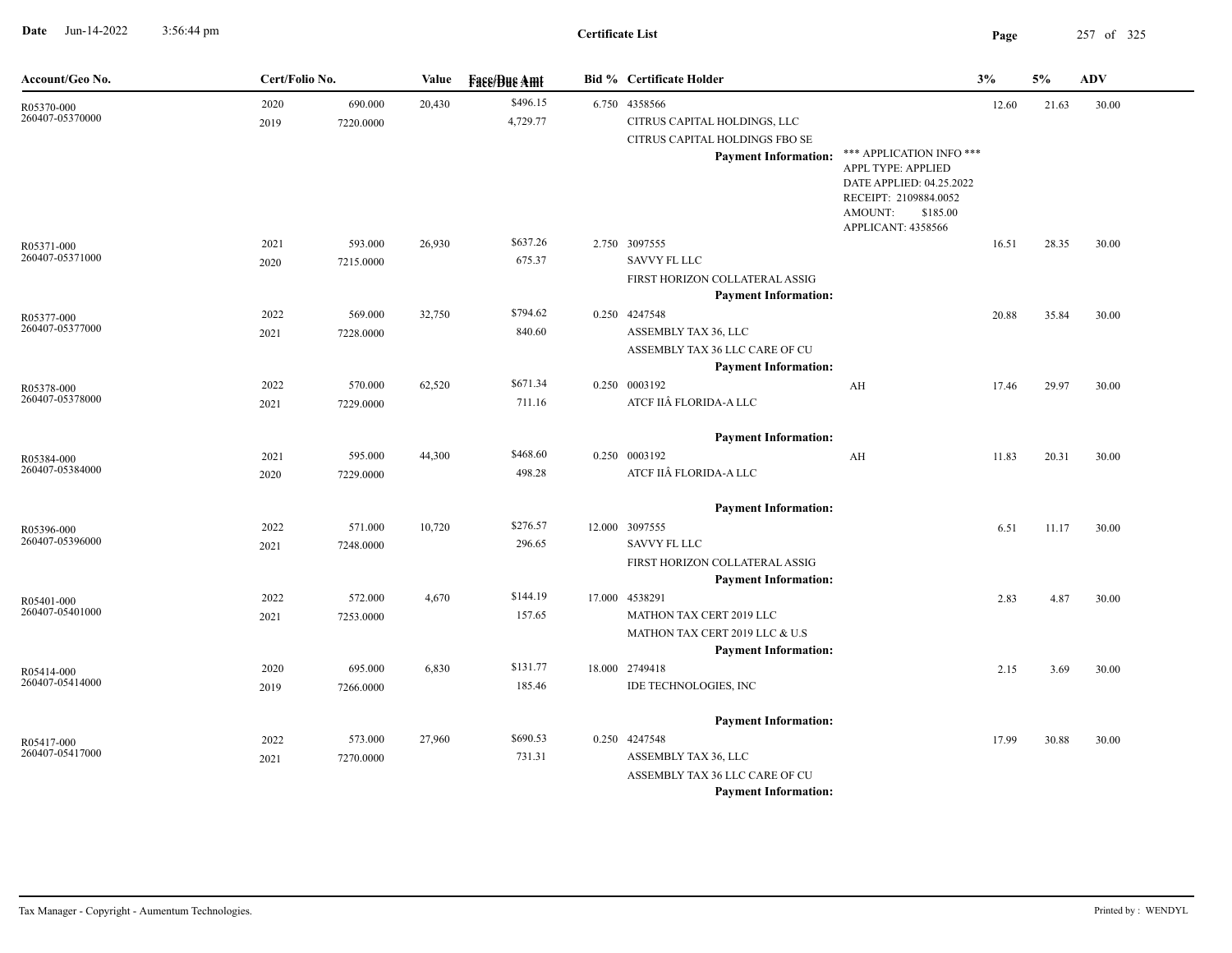**Date** Jun-14-2022 3:56:44 pm **Page** 258 of 325 3:56:44 pm

**Certificate List**

| Account/Geo No. | Cert/Folio No. |           | Value  | <b>Face/Bue Amt</b> | <b>Bid %</b> Certificate Holder                               | 3%          | 5%    | <b>ADV</b> |
|-----------------|----------------|-----------|--------|---------------------|---------------------------------------------------------------|-------------|-------|------------|
| R05418-000      | 2021           | 599.000   | 52,590 | \$1,204.48          | 0.250 0003192                                                 | 32.25       | 55.36 | 30.00      |
| 260407-05418000 | 2020           | 7264.0000 |        | 1,270.95            | ATCF IIÂ FLORIDA-A LLC                                        |             |       |            |
|                 |                |           |        |                     | <b>Payment Information:</b>                                   |             |       |            |
| R05418-000      | 2022           | 574.000   | 57,840 | \$1,378.50          | 0.250 5356948                                                 | 37.07       | 63.64 | 30.00      |
| 260407-05418000 | 2021           | 7271.0000 |        | 1,453.68            | CC2 FL LLC                                                    |             |       |            |
|                 |                |           |        |                     | <b>Payment Information:</b>                                   |             |       |            |
| R05421-000      | 2021           | 600.000   | 1,450  | \$74.06             | 18.000 4538296                                                | 0.89        | 1.53  | 30.00      |
| 260407-05421000 | 2020           | 7267.0000 |        | 94.75               | <b>RICKY W BOVINET</b>                                        |             |       |            |
|                 |                |           |        |                     | <b>Payment Information:</b>                                   |             |       |            |
| R05421-000      | 2022           | 575.000   | 1,450  | \$73.71             | 17.750 5366572                                                | 0.88        | 1.51  | 30.00      |
| 260407-05421000 | 2021           | 7274.0000 |        | 83.65               | AVK REAL ESTATE LLC                                           |             |       |            |
|                 |                |           |        |                     | <b>Payment Information:</b>                                   |             |       |            |
| R05427-000      | 2021           | 601.000   | 28,340 | \$668.43            | 0.250 4247548                                                 | 17.38       | 29.83 | 30.00      |
| 260407-05427000 | 2020           | 7272.0000 |        | 708.10              | ASSEMBLY TAX 36, LLC                                          |             |       |            |
|                 |                |           |        |                     | ASSEMBLY TAX 36 LLC CARE OF CU                                |             |       |            |
|                 |                |           |        |                     | <b>Payment Information:</b>                                   |             |       |            |
| R05427-000      | 2022           | 576.000   | 31,170 | \$762.94            | 0.250 4247548                                                 | 20.00       | 34.33 | 30.00      |
| 260407-05427000 | 2021           | 7279.0000 |        | 807.34              | ASSEMBLY TAX 36, LLC                                          |             |       |            |
|                 |                |           |        |                     | ASSEMBLY TAX 36 LLC CARE OF CU<br><b>Payment Information:</b> |             |       |            |
| R05427-100      | 2021           | 602.000   | 1,720  | \$80.02             | 18.000 4538296                                                | 1.05        | 1.81  | 30.00      |
| 260407-05427100 | 2020           | 7273.0000 |        | 101.87              | RICKY W BOVINET                                               |             |       |            |
|                 |                |           |        |                     | <b>Payment Information:</b>                                   |             |       |            |
| R05427-100      | 2022           | 577.000   | 1,720  | \$79.63             | 17.750 5366572                                                | 1.04        | 1.79  | 30.00      |
| 260407-05427100 | 2021           | 7280.0000 |        | 89.86               | AVK REAL ESTATE LLC                                           |             |       |            |
|                 |                |           |        |                     | <b>Payment Information:</b>                                   |             |       |            |
| R05432-000      | 2021           | 604.000   | 53,120 | \$615.36            | 0.250 0876575                                                 | AH<br>15.90 | 27.30 | 30.00      |
| 260407-05432000 | 2020           | 7277.0000 |        | 652.38              | TLGFY, LLC                                                    |             |       |            |
|                 |                |           |        |                     | CAPITAL ONE, N.A., AS COLLATER                                |             |       |            |
|                 |                |           |        |                     | <b>Payment Information:</b>                                   |             |       |            |
| R05432-000      | 2022           | 578.000   | 53,860 | \$614.40            | 0.250 0003192                                                 | AH<br>15.88 | 27.26 | 30.00      |
| 260407-05432000 | 2021           | 7284.0000 |        | 651.37              | ATCF IIÂ FLORIDA-A LLC                                        |             |       |            |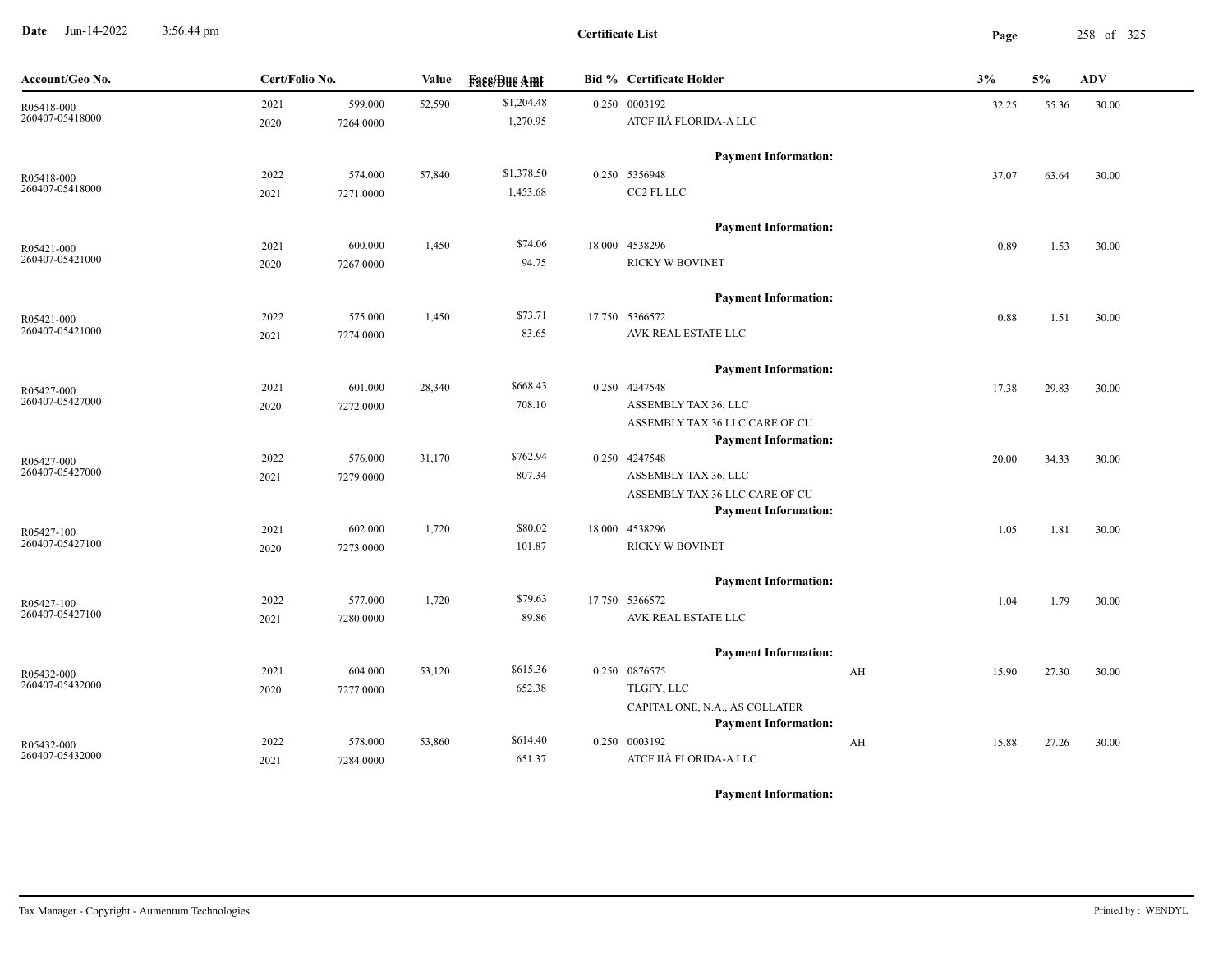**Date** Jun-14-2022 3:56:44 pm **Page** 259 of 325 3:56:44 pm

| Account/Geo No. | Cert/Folio No. |           | Value  | <b>Face/Bue Amt</b> | <b>Bid % Certificate Holder</b> | 3%         | 5%    | ADV   |
|-----------------|----------------|-----------|--------|---------------------|---------------------------------|------------|-------|-------|
| R05437-000      | 2021           | 606.000   | 23,510 | \$561.69            | 0.250 5331818                   | 14.42      | 24.75 | 30.00 |
| 260407-05437000 | 2020           | 7282.0000 |        | 596.02              | CCH FL 2 LLC                    |            |       |       |
|                 |                |           |        |                     | <b>Payment Information:</b>     |            |       |       |
| R05437-000      | 2022           | 579.000   | 25,860 | \$633.93            | 0.250 4247548                   | 16.42      | 28.19 | 30.00 |
| 260407-05437000 | 2021           | 7289.0000 |        | 671.88              | ASSEMBLY TAX 36, LLC            |            |       |       |
|                 |                |           |        |                     | ASSEMBLY TAX 36 LLC CARE OF CU  |            |       |       |
|                 |                |           |        |                     | <b>Payment Information:</b>     |            |       |       |
| R05452-000      | 2019           | 766.000   | 1,910  | \$81.08             | 18.000 0099999                  | 1.17       | 2.00  | 27.00 |
| 260407-05452000 | 2018           | 7282.0000 |        | 132.33              | COUNTY HELD CERTIFICATE         |            |       |       |
|                 |                |           |        |                     | <b>Payment Information:</b>     |            |       |       |
| R05452-000      | 2020           | 706.000   | 1,910  | \$84.45             | 18.000 0099999                  | 1.18       | 2.02  | 30.00 |
| 260407-05452000 | 2019           | 7303.0000 |        | 122.37              | COUNTY HELD CERTIFICATE         |            |       |       |
|                 |                |           |        |                     | <b>Payment Information:</b>     |            |       |       |
| R05452-000      | 2021           | 608.000   | 1,910  | \$84.22             | 18.000 4538296                  | 1.17       | 2.01  | 30.00 |
| 260407-05452000 | 2020           | 7297.0000 |        | 106.89              | <b>RICKY W BOVINET</b>          |            |       |       |
|                 |                |           |        |                     | <b>Payment Information:</b>     |            |       |       |
| R05452-000      | 2022           | 580.000   | 1,910  | \$83.79             | 18.000 4538296                  | 1.16       | 1.99  | 30.00 |
| 260407-05452000 | 2021           | 7304.0000 |        | 94.23               | <b>RICKY W BOVINET</b>          |            |       |       |
|                 |                |           |        |                     | <b>Payment Information:</b>     |            |       |       |
| R05460-000      | 2020           | 707.000   | 26,320 | \$71.35             | 18.000 0099999                  | AH<br>0.81 | 1.40  | 30.00 |
| 260407-05460000 | 2019           | 7310.0000 |        | 104.36              | COUNTY HELD CERTIFICATE         |            |       |       |
|                 |                |           |        |                     | <b>Payment Information:</b>     |            |       |       |
| R05460-000      | 2021           | 609.000   | 26,550 | \$76.26             | 18.000 0099999                  | AH<br>0.95 | 1.63  | 30.00 |
| 260407-05460000 | 2020           | 7304.0000 |        | 97.38               | COUNTY HELD CERTIFICATE         |            |       |       |
|                 |                |           |        |                     | <b>Payment Information:</b>     |            |       |       |
| R05460-000      | 2022           | 581.000   | 26,920 | \$84.02             | 18.000 0099999                  | AH<br>1.17 | 2.00  | 30.00 |
| 260407-05460000 | 2021           | 7311.0000 |        | 94.47               | COUNTY HELD CERTIFICATE         |            |       |       |
|                 |                |           |        |                     | <b>Payment Information:</b>     |            |       |       |
| R05468-000      | 2022           | 582.000   | 1,480  | \$74.39             | 17.750 5366572                  | 0.90       | 1.54  | 30.00 |
| 260407-05468000 | 2021           | 7320.0000 |        | 84.36               | AVK REAL ESTATE LLC             |            |       |       |
|                 |                |           |        |                     |                                 |            |       |       |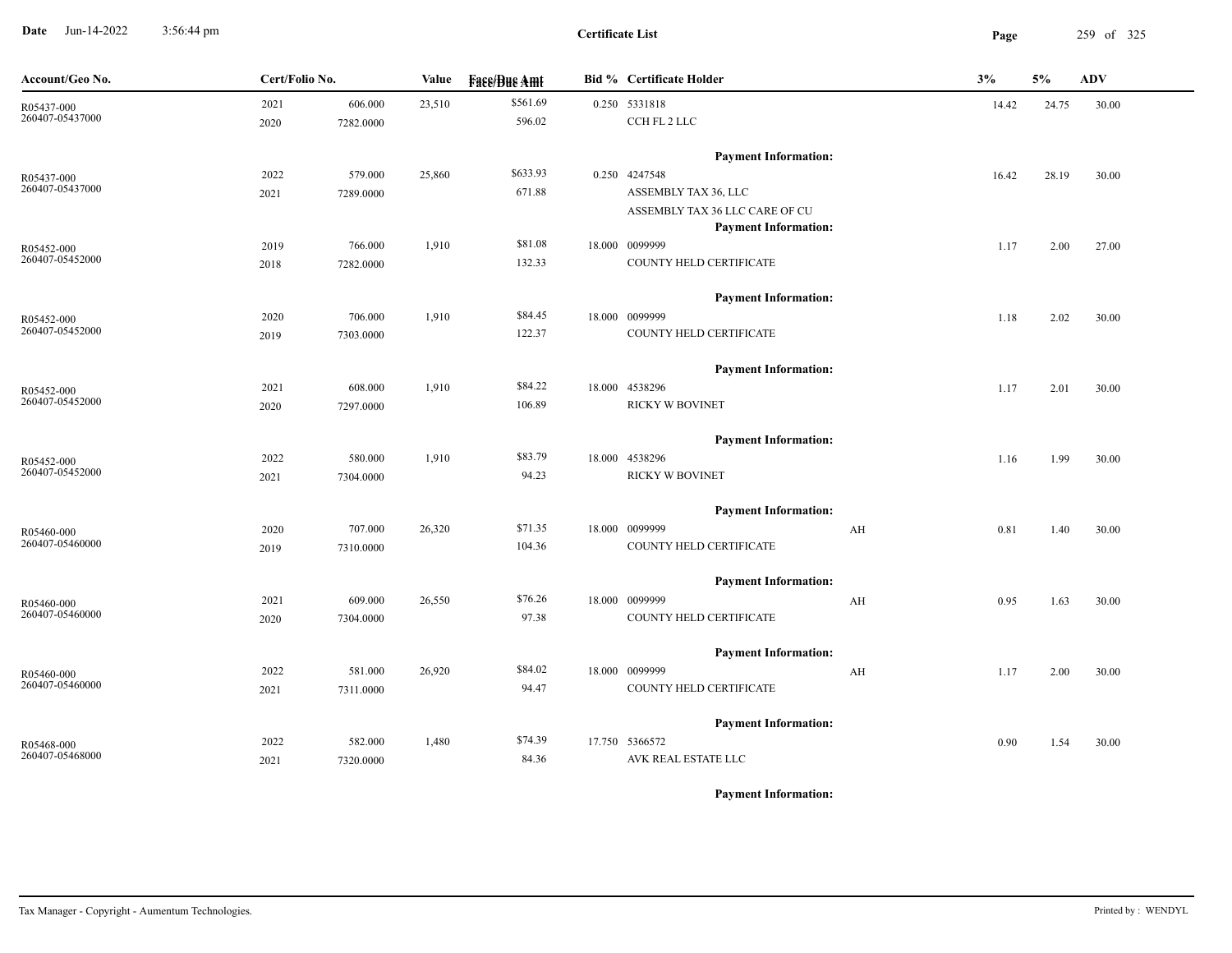**Date** Jun-14-2022 3:56:44 pm **Page** 260 of 325 3:56:44 pm

| Account/Geo No. | Cert/Folio No.    |       | <b>Value</b><br><b>Face/Bue Amt</b> |  | <b>Bid % Certificate Holder</b> | 3%   | 5%   | <b>ADV</b> |
|-----------------|-------------------|-------|-------------------------------------|--|---------------------------------|------|------|------------|
| R05475-100      | 2021<br>610.000   | 1,460 | \$74.26                             |  | 18.000 4538296                  | 0.89 | 1.54 | 30.00      |
| 260407-05475100 | 2020<br>7327.0000 |       | 94.99                               |  | <b>RICKY W BOVINET</b>          |      |      |            |
|                 |                   |       |                                     |  | <b>Payment Information:</b>     |      |      |            |
| R05475-100      | 583.000<br>2022   | 1,460 | \$73.95                             |  | 17.750 5366572                  | 0.89 | 1.52 | 30.00      |
| 260407-05475100 | 7334.0000<br>2021 |       | 83.90                               |  | AVK REAL ESTATE LLC             |      |      |            |
|                 |                   |       |                                     |  | <b>Payment Information:</b>     |      |      |            |
| R05477-100      | 2021<br>611.000   | 1,460 | \$74.26                             |  | 18.000 5356931                  | 0.89 | 1.54 | 30.00      |
| 260407-05477100 | 2020<br>7330.0000 |       | 94.99                               |  | GATHERS NO MOSS, LLC            |      |      |            |
|                 |                   |       |                                     |  | <b>Payment Information:</b>     |      |      |            |
| R05477-100      | 2022<br>584.000   | 1,460 | \$73.95                             |  | 17.750 5366572                  | 0.89 | 1.52 | 30.00      |
| 260407-05477100 | 2021<br>7337.0000 |       | 83.90                               |  | AVK REAL ESTATE LLC             |      |      |            |
|                 |                   |       |                                     |  | <b>Payment Information:</b>     |      |      |            |
| R05477-200      | 2016<br>659.000   | 4,390 | \$136.77                            |  | 18.000 2361903                  | 2.71 | 4.66 | 27.00      |
| 260407-05477200 | 2015<br>7238.0000 |       | 292.78                              |  | BLACK BELT ENERGY, LLC          |      |      |            |
|                 |                   |       |                                     |  | <b>Payment Information:</b>     |      |      |            |
| R05477-200      | 660.000<br>2017   | 4,390 | \$136.05                            |  | 18.000 2361903                  | 2.69 | 4.62 | 27.00      |
| 260407-05477200 | 7268.0000<br>2016 |       | 266.79                              |  | BLACK BELT ENERGY, LLC          |      |      |            |
|                 |                   |       |                                     |  | <b>Payment Information:</b>     |      |      |            |
| R05477-200      | 2018<br>657.000   | 4,390 | \$136.60                            |  | 18.000 3947718                  | 2.71 | 4.65 | 27.00      |
| 260407-05477200 | 2017<br>7297.0000 |       | 243.25                              |  | STONE PONY PROPERTIES, LLC      |      |      |            |
|                 |                   |       |                                     |  | <b>Payment Information:</b>     |      |      |            |
| R05477-200      | 771.000<br>2019   | 4,390 | \$135.72                            |  | 18.000 0099999                  | 2.68 | 4.61 | 27.00      |
| 260407-05477200 | 7316.0000<br>2018 |       | 217.29                              |  | COUNTY HELD CERTIFICATE         |      |      |            |
|                 |                   |       |                                     |  | <b>Payment Information:</b>     |      |      |            |
| R05477-200      | 2020<br>708.000   | 4,390 | \$139.61                            |  | 18.000 0099999                  | 2.71 | 4.65 | 30.00      |
| 260407-05477200 | 2019<br>7337.0000 |       | 198.21                              |  | COUNTY HELD CERTIFICATE         |      |      |            |
|                 |                   |       |                                     |  | <b>Payment Information:</b>     |      |      |            |
| R05477-200      | 2021<br>612.000   | 4,390 | \$139.04                            |  | 18.000 5356931                  | 2.69 | 4.62 | 30.00      |
| 260407-05477200 | 7331.0000<br>2020 |       | 172.40                              |  | GATHERS NO MOSS, LLC            |      |      |            |
|                 |                   |       |                                     |  | <b>Payment Information:</b>     |      |      |            |
| R05477-200      | 2022<br>585.000   | 4,390 | \$138.05                            |  | 18.000 0099999                  | 2.66 | 4.57 | 30.00      |
| 260407-05477200 | 2021<br>7338.0000 |       | 151.20                              |  | COUNTY HELD CERTIFICATE         |      |      |            |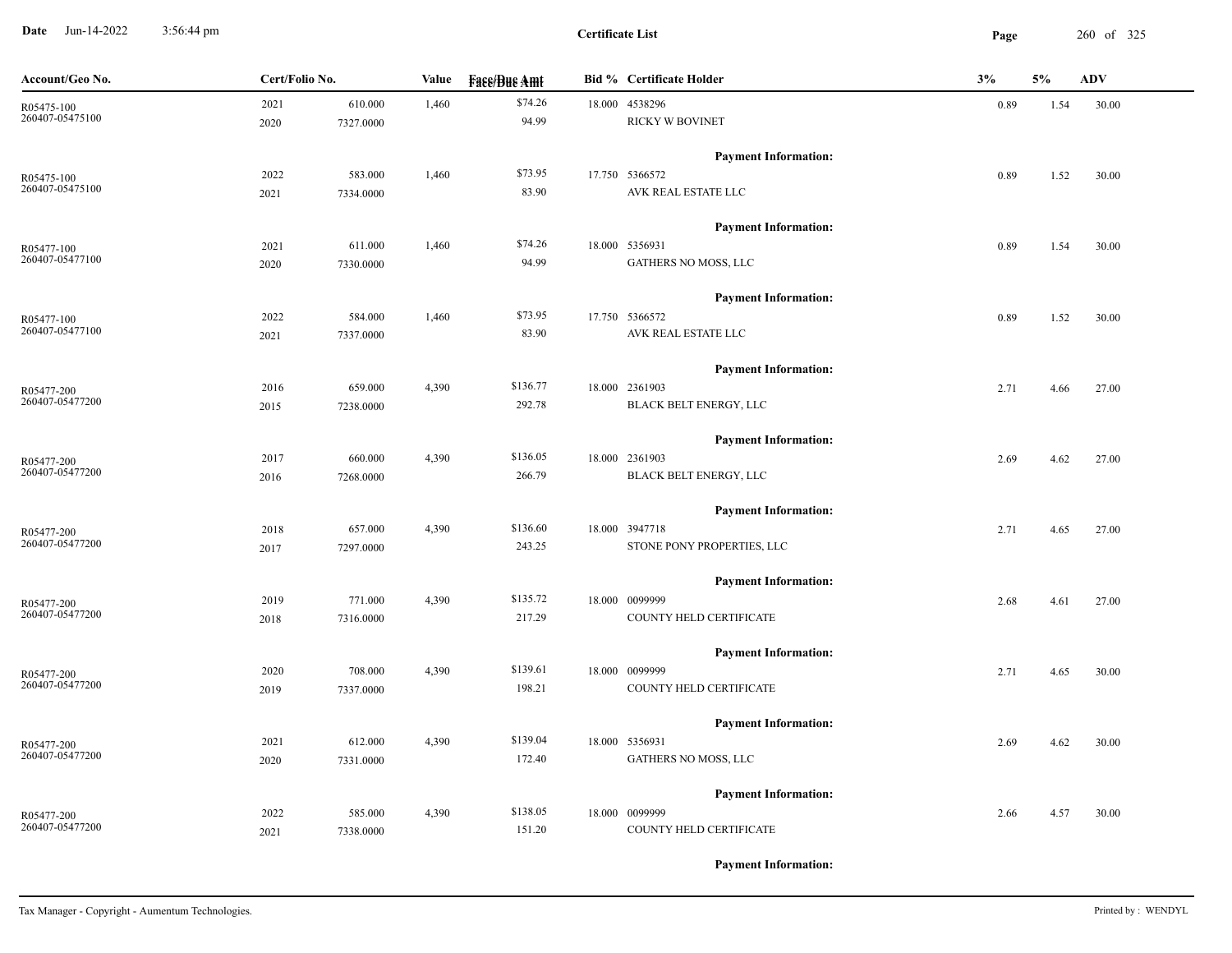**Date** Jun-14-2022 3:56:44 pm **Page** 261 of 325 3:56:44 pm

| Account/Geo No.               | Cert/Folio No. |           | Value  | <b>Fase/Bue Amt</b> | <b>Bid % Certificate Holder</b> | 3%   | 5%    | <b>ADV</b> |
|-------------------------------|----------------|-----------|--------|---------------------|---------------------------------|------|-------|------------|
| R05477-500<br>260407-05477500 | 2016           | 660.000   | 1,560  | \$73.74             | 18.000 2361903                  | 0.96 | 1.65  | 27.00      |
|                               | 2015           | 7239.0000 |        | 160.74              | BLACK BELT ENERGY, LLC          |      |       |            |
|                               |                |           |        |                     | <b>Payment Information:</b>     |      |       |            |
| R05477-500<br>260407-05477500 | 2017           | 661.000   | 1,560  | \$73.50             | 18.000 3763869                  | 0.96 | 1.64  | 27.00      |
|                               | 2016           | 7269.0000 |        | 147.00              | STAMPHOUSE HOLDINGS, LLC        |      |       |            |
|                               |                |           |        |                     | <b>Payment Information:</b>     |      |       |            |
| R05477-500                    | 2018           | 658.000   | 1,560  | \$73.68             | 18.000 3947714                  | 0.96 | 1.65  | 27.00      |
| 260407-05477500               | 2017           | 7298.0000 |        | 134.08              | FAVAN FARMS, LLC                |      |       |            |
|                               |                |           |        |                     | <b>Payment Information:</b>     |      |       |            |
| R05477-500<br>260407-05477500 | 2019           | 772.000   | 1,560  | \$73.38             | 18.000 0099999                  | 0.95 | 1.64  | 27.00      |
|                               | 2018           | 7317.0000 |        | 120.36              | COUNTY HELD CERTIFICATE         |      |       |            |
|                               |                |           |        |                     | <b>Payment Information:</b>     |      |       |            |
| R05477-500                    | 2020           | 709.000   | 1,560  | \$76.68             | 18.000 0099999                  | 0.96 | 1.65  | 30.00      |
| 260407-05477500               | 2019           | 7338.0000 |        | 111.69              | COUNTY HELD CERTIFICATE         |      |       |            |
|                               |                |           |        |                     | <b>Payment Information:</b>     |      |       |            |
| R05477-500                    | 2021           | 613.000   | 1,560  | \$76.49             | 18.000 4538296                  | 0.96 | 1.64  | 30.00      |
| 260407-05477500               | 2020           | 7332.0000 |        | 97.66               | <b>RICKY W BOVINET</b>          |      |       |            |
|                               |                |           |        |                     | <b>Payment Information:</b>     |      |       |            |
| R05477-500                    | 2022           | 586.000   | 1,560  | \$76.14             | 18.000 0099999                  | 0.95 | 1.63  | 30.00      |
| 260407-05477500               | 2021           | 7339.0000 |        | 86.20               | COUNTY HELD CERTIFICATE         |      |       |            |
|                               |                |           |        |                     | <b>Payment Information:</b>     |      |       |            |
| R05483-000                    | 2021           | 615.000   | 9,310  | \$247.80            | 12.250 5332859                  | 5.71 | 9.80  | 30.00      |
| 260407-05483000               | 2020           | 7340.0000 |        | 286.94              | PHUONG THI CAO                  |      |       |            |
|                               |                |           |        |                     | PHUONG THI CAO                  |      |       |            |
|                               |                |           |        |                     | <b>Payment Information:</b>     |      |       |            |
| R05483-000                    | 2022           | 587.000   | 11,840 | \$301.07            | 4.500 3097555                   | 7.19 | 12.34 | 30.00      |
| 260407-05483000               | 2021           | 7347.0000 |        | 322.37              | <b>SAVVY FL LLC</b>             |      |       |            |
|                               |                |           |        |                     | FIRST HORIZON COLLATERAL ASSIG  |      |       |            |
|                               |                |           |        |                     | <b>Payment Information:</b>     |      |       |            |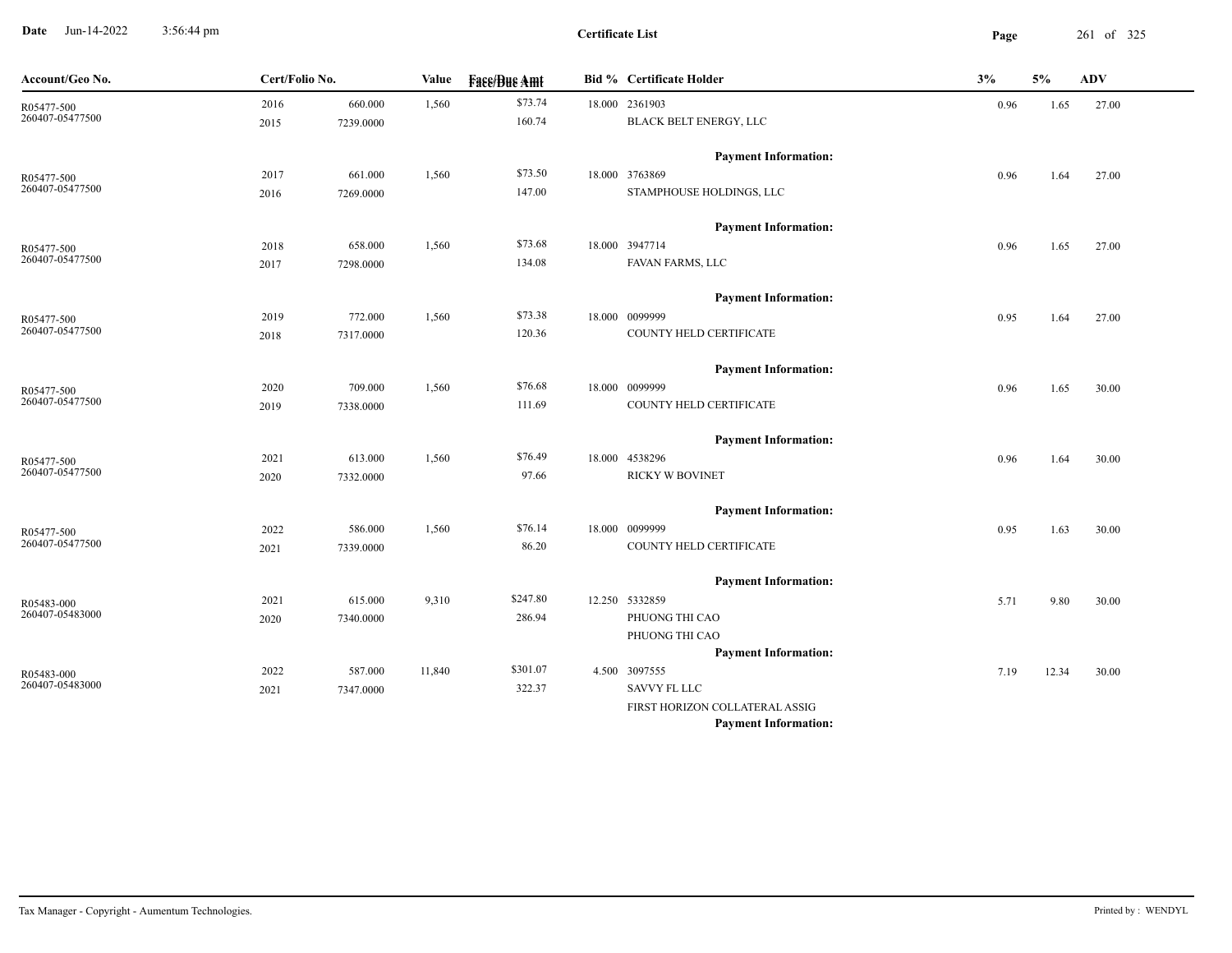**Date** Jun-14-2022 3:56:44 pm **Page** 262 of 325 3:56:44 pm

**Certificate List**

| Account/Geo No.               | Cert/Folio No. |           | Value  | <b>Fase/Bue Amt</b> | <b>Bid % Certificate Holder</b> | 3%    | 5%    | ADV   |
|-------------------------------|----------------|-----------|--------|---------------------|---------------------------------|-------|-------|-------|
| R05487-010                    | 2016           | 663.000   | 500    | \$50.14             | 18.000 2361903                  | 0.31  | 0.53  | 27.00 |
| 260407-05487010               | 2015           | 7252.0000 |        | 111.29              | BLACK BELT ENERGY, LLC          |       |       |       |
|                               |                |           |        |                     | <b>Payment Information:</b>     |       |       |       |
| R05487-010<br>260407-05487010 | 2017           | 664.000   | 500    | \$50.05             | 18.000 3763869                  | 0.31  | 0.53  | 27.00 |
|                               | 2016           | 7282.0000 |        | 102.10              | STAMPHOUSE HOLDINGS, LLC        |       |       |       |
|                               |                |           |        |                     | <b>Payment Information:</b>     |       |       |       |
| R05487-010                    | 2018           | 661.000   | 500    | \$50.11             | 18.000 3947718                  | 0.31  | 0.53  | 27.00 |
| 260407-05487010               | 2017           | 7311.0000 |        | 93.19               | STONE PONY PROPERTIES, LLC      |       |       |       |
|                               |                |           |        |                     | <b>Payment Information:</b>     |       |       |       |
| R05487-010                    | 2019           | 775.000   | 500    | \$50.03             | 18.000 0099999                  | 0.31  | 0.53  | 27.00 |
| 260407-05487010               | 2018           | 7330.0000 |        | 84.05               | COUNTY HELD CERTIFICATE         |       |       |       |
|                               |                |           |        |                     | <b>Payment Information:</b>     |       |       |       |
| R05487-010                    | 2020           | 710.000   | 500    | \$53.12             | 18.000 0099999                  | 0.31  | 0.53  | 30.00 |
| 260407-05487010               | 2019           | 7351.0000 |        | 79.29               | COUNTY HELD CERTIFICATE         |       |       |       |
|                               |                |           |        |                     | <b>Payment Information:</b>     |       |       |       |
| R05487-010                    | 2021           | 616.000   | 500    | \$53.06             | 18.000 5356931                  | 0.31  | 0.53  | 30.00 |
| 260407-05487010               | 2020           | 7345.0000 |        | 69.66               | GATHERS NO MOSS, LLC            |       |       |       |
|                               |                |           |        |                     | <b>Payment Information:</b>     |       |       |       |
| R05487-010                    | 2022           | 588.000   | 500    | \$52.93             | 18.000 0099999                  | 0.30  | 0.52  | 30.00 |
| 260407-05487010               | 2021           | 7352.0000 |        | 61.83               | COUNTY HELD CERTIFICATE         |       |       |       |
|                               |                |           |        |                     | <b>Payment Information:</b>     |       |       |       |
| R05493-000                    | 2021           | 617.000   | 20,250 | \$489.60            | 6.500 2749418                   | 12.42 | 21.31 | 30.00 |
| 260407-05493000               | 2020           | 7351.0000 |        | 530.33              | IDE TECHNOLOGIES, INC           |       |       |       |
|                               |                |           |        |                     | <b>Payment Information:</b>     |       |       |       |
| R05493-000                    | 2022           | 589.000   | 22,270 | \$548.67            | 0.250 5356948                   | 14.05 | 24.13 | 30.00 |
| 260407-05493000               | 2021           | 7358.0000 |        | 582.35              | CC2 FL LLC                      |       |       |       |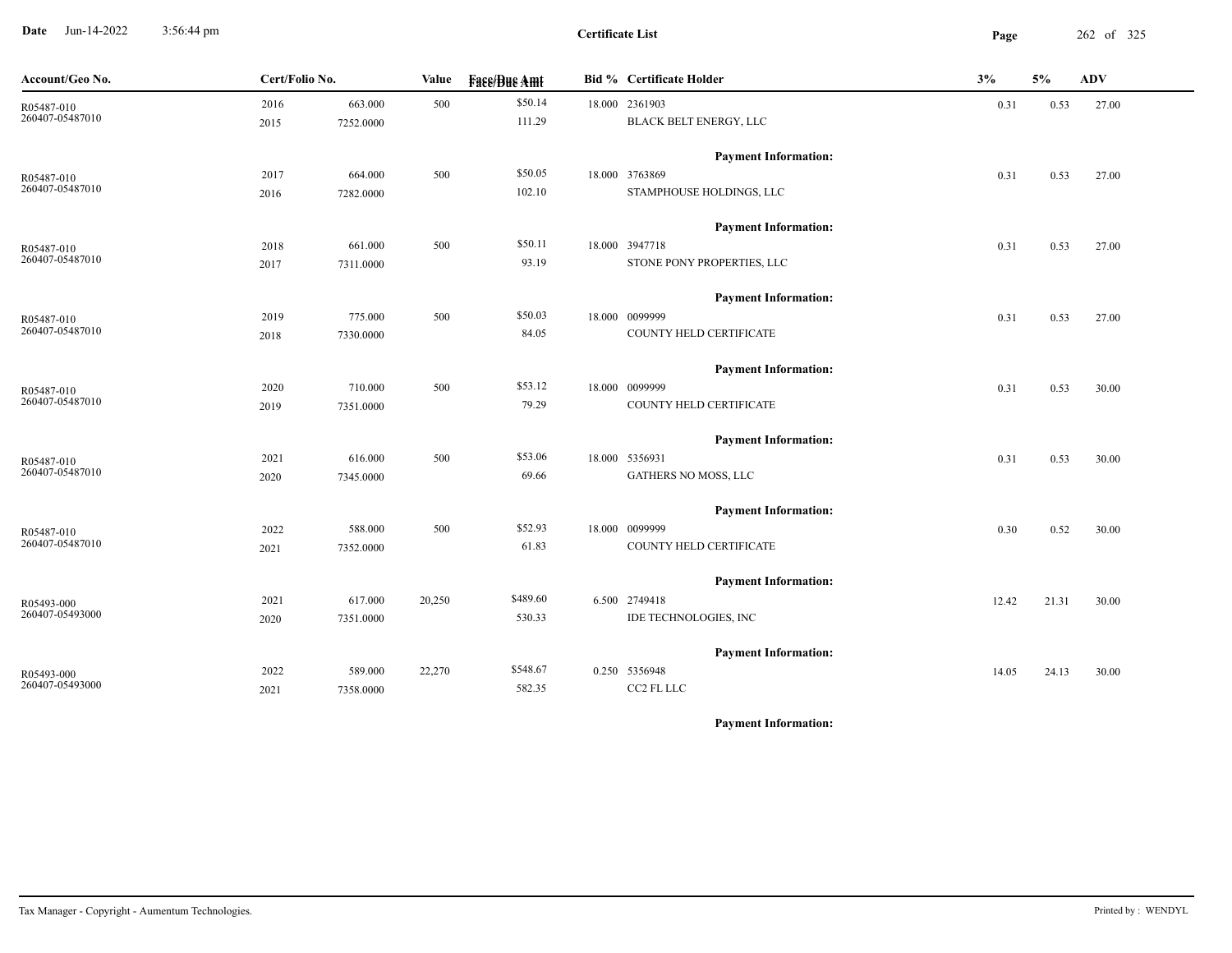**Date** Jun-14-2022 3:56:44 pm **Page** 263 of 325 3:56:44 pm

| Account/Geo No.               | Cert/Folio No.<br><b>Fase/Bue Amt</b><br><b>Bid % Certificate Holder</b><br>Value |           |        | 3%       | 5% | ADV                                                   |       |       |       |
|-------------------------------|-----------------------------------------------------------------------------------|-----------|--------|----------|----|-------------------------------------------------------|-------|-------|-------|
| R05494-000                    | 2016                                                                              | 666.000   | 21,160 | \$510.23 |    | 14.250 0000002                                        | 13.07 | 22.44 | 27.00 |
| 260407-05494000               | 2015                                                                              | 7259.0000 |        | 958.79   |    | <b>BLEVINS JOHN E</b>                                 |       |       |       |
|                               |                                                                                   |           |        |          |    | <b>BLEVINS JOHN E</b>                                 |       |       |       |
|                               |                                                                                   |           |        |          |    | <b>Payment Information:</b>                           |       |       |       |
| R05494-000<br>260407-05494000 | 2017                                                                              | 666.000   | 21,150 | \$506.54 |    | 14.750 0003179                                        | 12.97 | 22.26 | 27.00 |
|                               | 2016                                                                              | 7289.0000 |        | 892.59   |    | MATHON INVESTMENTS CORPORATION                        |       |       |       |
|                               |                                                                                   |           |        |          |    | <b>US CENTURY BANK</b><br><b>Payment Information:</b> |       |       |       |
|                               | 2019                                                                              | 778.000   | 20,650 | \$493.97 |    | 17.750 3947714                                        | 12.62 | 21.67 | 27.00 |
| R05494-000<br>260407-05494000 | 2018                                                                              | 7337.0000 |        | 770.57   |    | FAVAN FARMS, LLC                                      |       |       |       |
|                               |                                                                                   |           |        |          |    |                                                       |       |       |       |
|                               |                                                                                   |           |        |          |    | <b>Payment Information:</b>                           |       |       |       |
| R05494-000                    | 2020                                                                              | 712.000   | 21,230 | \$513.91 |    | 18.000 5331807                                        | 13.09 | 22.47 | 30.00 |
| 260407-05494000               | 2019                                                                              | 7358.0000 |        | 712.88   |    | TRAVIS FLEMING 401K TRUST                             |       |       |       |
|                               |                                                                                   |           |        |          |    | <b>Payment Information:</b>                           |       |       |       |
| R05494-000                    | 2021                                                                              | 618.000   | 20,880 | \$503.55 |    | 12.000 5332859                                        | 12.80 | 21.98 | 30.00 |
| 260407-05494000               | 2020                                                                              | 7352.0000 |        | 575.26   |    | PHUONG THI CAO                                        |       |       |       |
|                               |                                                                                   |           |        |          |    | PHUONG THI CAO                                        |       |       |       |
|                               |                                                                                   |           |        |          |    | <b>Payment Information:</b>                           |       |       |       |
| R05494-000                    | 2022                                                                              | 590.000   | 22,960 | \$572.71 |    | 18.000 0099999                                        | 14.72 | 25.27 | 30.00 |
| 260407-05494000               | 2021                                                                              | 7359.0000 |        | 607.60   |    | COUNTY HELD CERTIFICATE                               |       |       |       |
|                               |                                                                                   |           |        |          |    | <b>Payment Information:</b>                           |       |       |       |
| R05494-300                    | 2020                                                                              | 713.000   | 1,560  | \$76.68  |    | 18.000 0099999                                        | 0.96  | 1.65  | 30.00 |
| 260407-05494300               | 2019                                                                              | 7359.0000 |        | 111.69   |    | COUNTY HELD CERTIFICATE                               |       |       |       |
|                               |                                                                                   |           |        |          |    | <b>Payment Information:</b>                           |       |       |       |
| R05494-300                    | 2021                                                                              | 619.000   | 1,560  | \$76.49  |    | 18.000 4538296                                        | 0.96  | 1.64  | 30.00 |
| 260407-05494300               | 2020                                                                              | 7353.0000 |        | 97.66    |    | <b>RICKY W BOVINET</b>                                |       |       |       |
|                               |                                                                                   |           |        |          |    | <b>Payment Information:</b>                           |       |       |       |
| R05494-300                    | 2022                                                                              | 591.000   | 1,560  | \$76.14  |    | 18.000 4538296                                        | 0.95  | 1.63  | 30.00 |
| 260407-05494300               | 2021                                                                              | 7360.0000 |        | 86.20    |    | <b>RICKY W BOVINET</b>                                |       |       |       |
|                               |                                                                                   |           |        |          |    | <b>Payment Information:</b>                           |       |       |       |
| R05495-000                    | 2022                                                                              | 592.000   | 760    | \$58.62  |    | 18.000 4538296                                        | 0.46  | 0.79  | 30.00 |
| 260407-05495000               | 2021                                                                              | 7361.0000 |        | 67.80    |    | <b>RICKY W BOVINET</b>                                |       |       |       |
|                               |                                                                                   |           |        |          |    | <b>Payment Information:</b>                           |       |       |       |
| R05495-200                    | 2022                                                                              | 593.000   | 1,530  | \$75.47  |    | 17.750 5366572                                        | 0.93  | 1.59  | 30.00 |
| 260407-05495200               | 2021                                                                              | 7363.0000 |        | 85.49    |    | AVK REAL ESTATE LLC                                   |       |       |       |
|                               |                                                                                   |           |        |          |    |                                                       |       |       |       |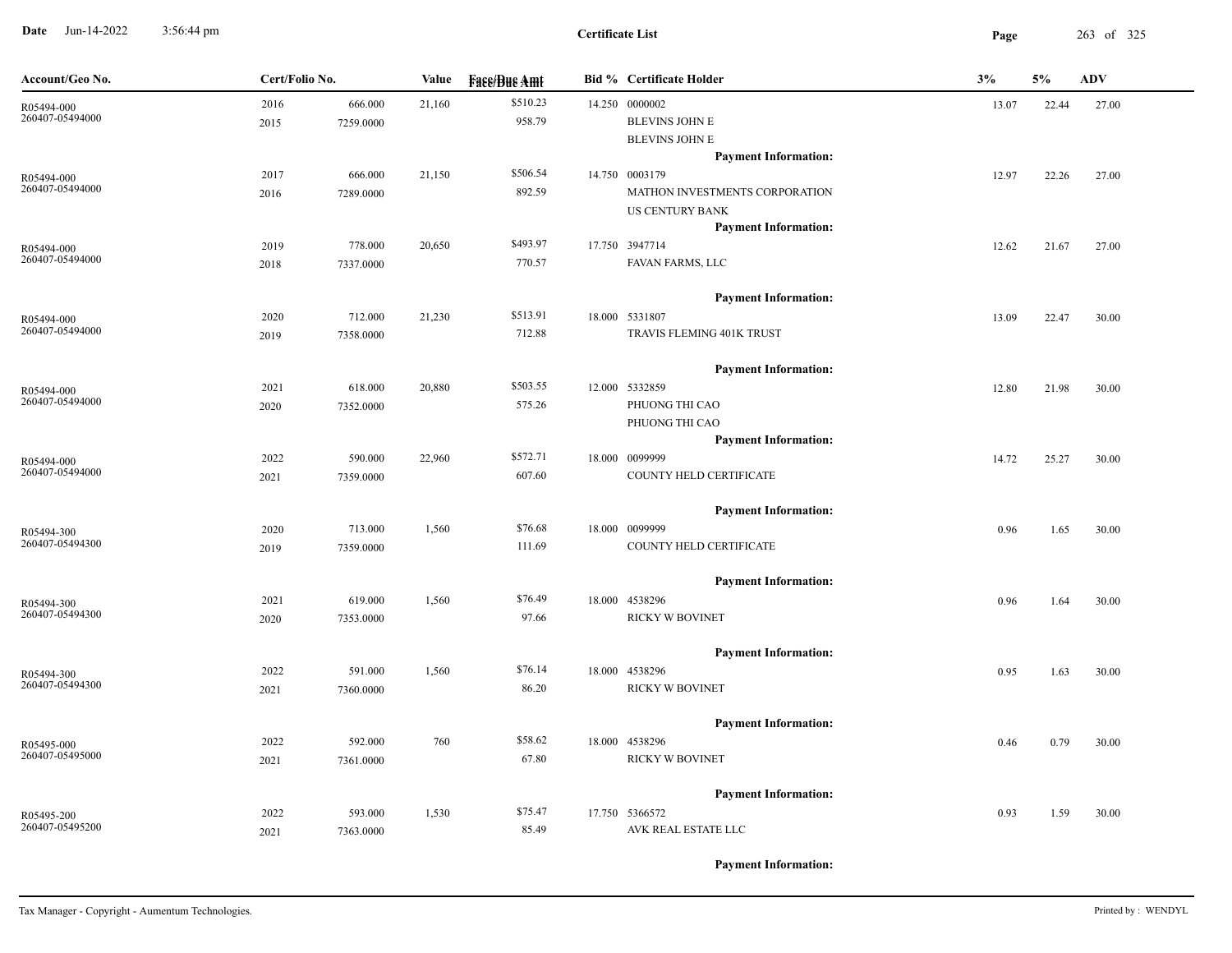**Date** Jun-14-2022 3:56:44 pm **Page** 264 of 325 3:56:44 pm

**Certificate List**

| Account/Geo No. | Cert/Folio No. |           | Value | <b>Fase/Bue Amt</b> | <b>Bid % Certificate Holder</b> | 3%   | 5%   | ADV   |
|-----------------|----------------|-----------|-------|---------------------|---------------------------------|------|------|-------|
| R05496-000      | 2022           | 594.000   | 3,830 | \$125.80            | 12.250 5356947                  | 2.32 | 3.99 | 30.00 |
| 260407-05496000 | 2021           | 7365.0000 |       | 138.34              | DCR UNLIMITED INC               |      |      |       |
|                 |                |           |       |                     | <b>Payment Information:</b>     |      |      |       |
| R05510-000      | 2016           | 670.000   | 1,270 | \$67.27             | 18.000 2749413                  | 0.78 | 1.35 | 27.00 |
| 260407-05510000 | 2015           | 7278.0000 |       | 147.18              | APPLEWHITE ACQUISITIONS, LLC    |      |      |       |
|                 |                |           |       |                     | <b>Payment Information:</b>     |      |      |       |
| R05510-000      | 2017           | 669.000   | 1,270 | \$67.08             | 18.000 2361903                  | 0.78 | 1.34 | 27.00 |
| 260407-05510000 | 2016           | 7308.0000 |       | 134.71              | BLACK BELT ENERGY, LLC          |      |      |       |
|                 |                |           |       |                     | <b>Payment Information:</b>     |      |      |       |
| R05510-000      | 2018           | 664.000   | 1,270 | \$67.22             | 18.000 3947718                  | 0.78 | 1.34 | 27.00 |
| 260407-05510000 | 2017           | 7338.0000 |       | 122.88              | STONE PONY PROPERTIES, LLC      |      |      |       |
|                 |                |           |       |                     | <b>Payment Information:</b>     |      |      |       |
| R05510-000      | 2019           | 783.000   | 1,270 | \$66.98             | 18.000 0099999                  | 0.78 | 1.33 | 27.00 |
| 260407-05510000 | 2018           | 7357.0000 |       | 110.40              | COUNTY HELD CERTIFICATE         |      |      |       |
|                 |                |           |       |                     | <b>Payment Information:</b>     |      |      |       |
| R05510-000      | 2020           | 718.000   | 1,270 | \$70.22             | 18.000 0099999                  | 0.78 | 1.34 | 30.00 |
| 260407-05510000 | 2019           | 7378.0000 |       | 102.80              | COUNTY HELD CERTIFICATE         |      |      |       |
|                 |                |           |       |                     | <b>Payment Information:</b>     |      |      |       |
| R05510-000      | 2021           | 625.000   | 1,270 | \$70.08             | 18.000 5356931                  | 0.78 | 1.34 | 30.00 |
| 260407-05510000 | 2020           | 7372.0000 |       | 90.00               | GATHERS NO MOSS, LLC            |      |      |       |
|                 |                |           |       |                     | <b>Payment Information:</b>     |      |      |       |
| R05510-000      | 2022           | 595.000   | 1,270 | \$69.79             | 18.000 0099999                  | 0.77 | 1.32 | 30.00 |
| 260407-05510000 | 2021           | 7379.0000 |       | 79.53               | COUNTY HELD CERTIFICATE         |      |      |       |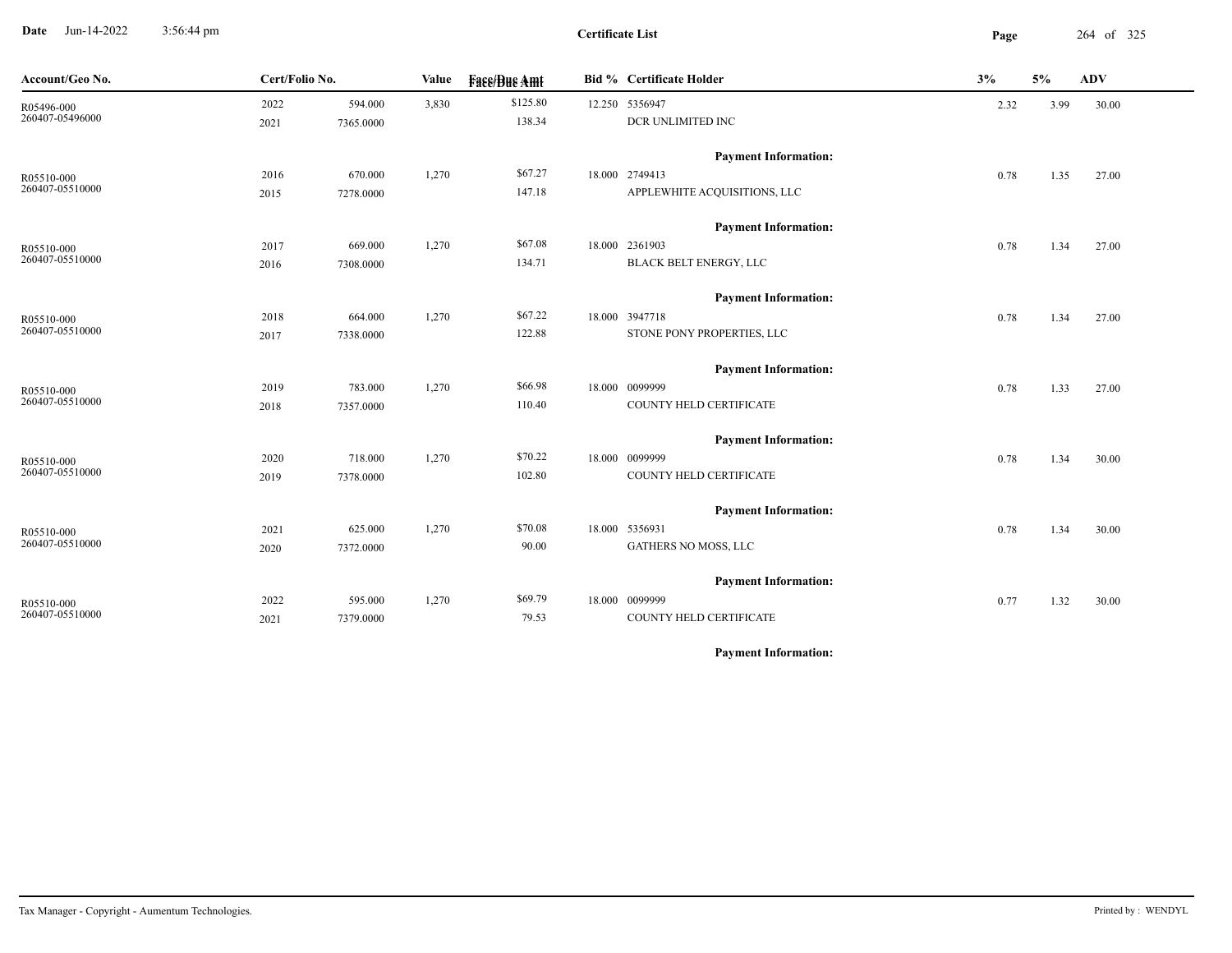**Date** Jun-14-2022 3:56:44 pm **Page** 265 of 325 3:56:44 pm

**Certificate List**

| Account/Geo No. | Cert/Folio No. |           | Value | <b>Face/Bue Amt</b> | <b>Bid % Certificate Holder</b> | 3%   | 5%   | ADV   |
|-----------------|----------------|-----------|-------|---------------------|---------------------------------|------|------|-------|
| R05512-000      | 2016           | 672.000   | 1,270 | \$67.27             | 18.000 2361903                  | 0.78 | 1.35 | 27.00 |
| 260407-05512000 | 2015           | 7282.0000 |       | 147.18              | BLACK BELT ENERGY, LLC          |      |      |       |
|                 |                |           |       |                     | <b>Payment Information:</b>     |      |      |       |
| R05512-000      | 2018           | 665.000   | 1,270 | \$67.22             | 18.000 3947718                  | 0.78 | 1.34 | 27.00 |
| 260407-05512000 | 2017           | 7343.0000 |       | 122.88              | STONE PONY PROPERTIES, LLC      |      |      |       |
|                 |                |           |       |                     | <b>Payment Information:</b>     |      |      |       |
| R05512-000      | 2019           | 784.000   | 1,270 | \$66.98             | 18.000 0099999                  | 0.78 | 1.33 | 27.00 |
| 260407-05512000 | 2018           | 7362.0000 |       | 110.40              | COUNTY HELD CERTIFICATE         |      |      |       |
|                 |                |           |       |                     | <b>Payment Information:</b>     |      |      |       |
| R05512-000      | 2020           | 719.000   | 1,270 | \$70.22             | 18.000 0099999                  | 0.78 | 1.34 | 30.00 |
| 260407-05512000 | 2019           | 7383.0000 |       | 102.80              | COUNTY HELD CERTIFICATE         |      |      |       |
|                 |                |           |       |                     | <b>Payment Information:</b>     |      |      |       |
| R05512-000      | 2021           | 626.000   | 1,270 | \$70.08             | 18.000 4538296                  | 0.78 | 1.34 | 30.00 |
| 260407-05512000 | 2020           | 7377.0000 |       | 90.00               | <b>RICKY W BOVINET</b>          |      |      |       |
|                 |                |           |       |                     | <b>Payment Information:</b>     |      |      |       |
| R05512-000      | 2022           | 596.000   | 1,270 | \$69.79             | 18.000 4538296                  | 0.77 | 1.32 | 30.00 |
| 260407-05512000 | 2021           | 7384.0000 |       | 79.53               | <b>RICKY W BOVINET</b>          |      |      |       |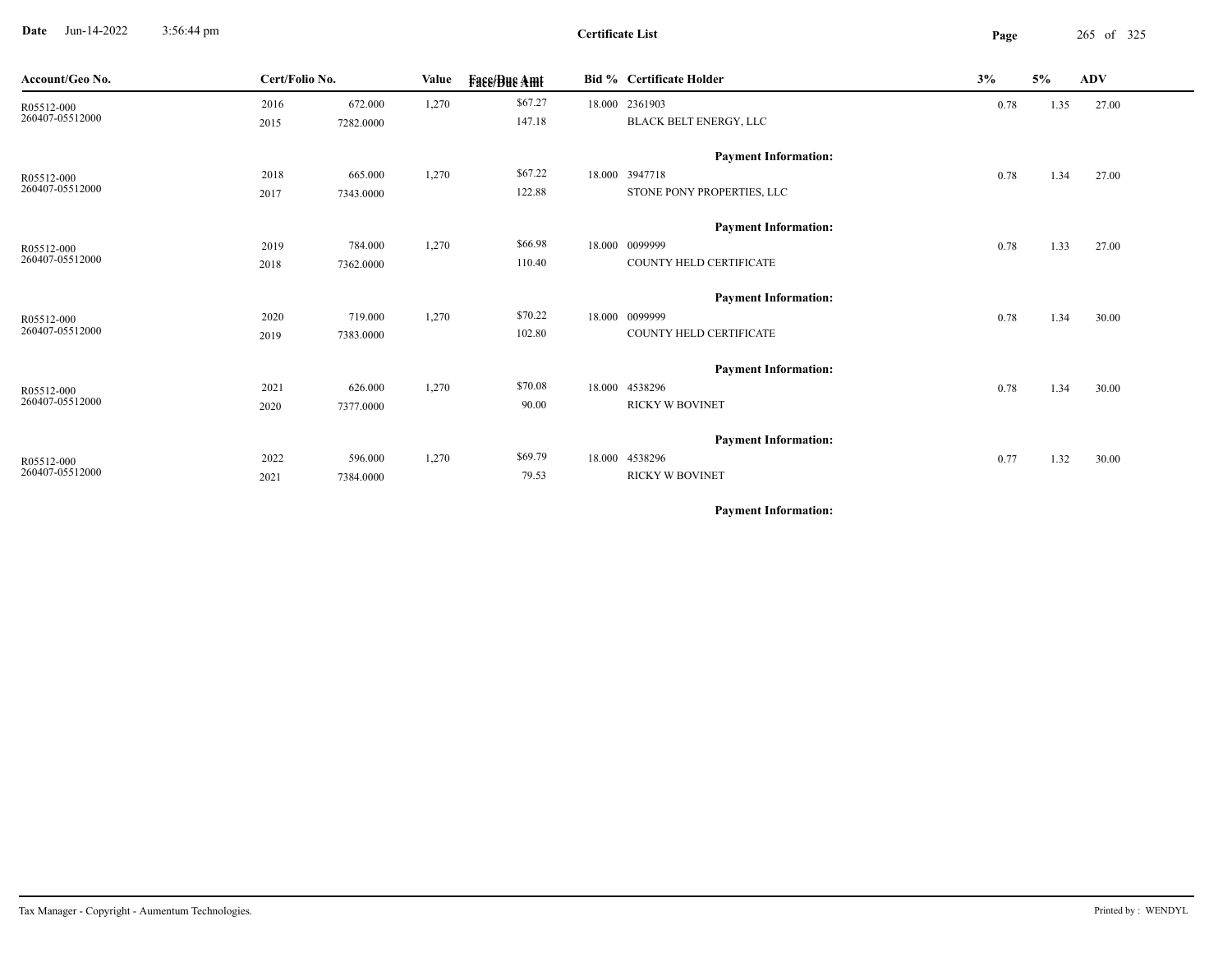**Date** Jun-14-2022 3:56:44 pm **Page** 266 of 325 3:56:44 pm

**Certificate List**

| Account/Geo No.               | Cert/Folio No. |           | Value | <b>Face/Bue Amt</b> | <b>Bid % Certificate Holder</b>          | 3%   | 5%   | <b>ADV</b> |
|-------------------------------|----------------|-----------|-------|---------------------|------------------------------------------|------|------|------------|
| R05514-000<br>260407-05514000 | 2016           | 673.000   | 1,160 | \$64.84<br>142.09   | 18.000 2361903<br>BLACK BELT ENERGY, LLC | 0.72 | 1.23 | 27.00      |
|                               | 2015           | 7284.0000 |       |                     |                                          |      |      |            |
|                               |                |           |       |                     | <b>Payment Information:</b>              |      |      |            |
| R05514-000<br>260407-05514000 | 2017           | 670.000   | 1,160 | \$64.64             | 18.000 2361900                           | 0.71 | 1.22 | 27.00      |
|                               | 2016           | 7315.0000 |       | 130.04              | SHO, LLC                                 |      |      |            |
|                               |                |           |       |                     | <b>Payment Information:</b>              |      |      |            |
| R05514-000                    | 2018           | 666.000   | 1,160 | \$64.80             | 18.000 3947714                           | 0.72 | 1.23 | 27.00      |
| 260407-05514000               | 2017           | 7345.0000 |       | 118.68              | FAVAN FARMS, LLC                         |      |      |            |
|                               |                |           |       |                     | <b>Payment Information:</b>              |      |      |            |
| R05514-000                    | 2019           | 785.000   | 1,160 | \$64.56             | 18.000 0099999                           | 0.71 | 1.22 | 27.00      |
| 260407-05514000               | 2018           | 7364.0000 |       | 106.64              | COUNTY HELD CERTIFICATE                  |      |      |            |
|                               |                |           |       |                     | <b>Payment Information:</b>              |      |      |            |
| R05514-000                    | 2020           | 720.000   | 1,160 | \$67.79             | 18.000 0099999                           | 0.72 | 1.23 | 30.00      |
| 260407-05514000               | 2019           | 7385.0000 |       | 99.46               | COUNTY HELD CERTIFICATE                  |      |      |            |
|                               |                |           |       |                     | <b>Payment Information:</b>              |      |      |            |
| R05514-000                    | 2021           | 627.000   | 1,160 | \$67.64             | 18.000 5356931                           | 0.71 | 1.22 | 30.00      |
| 260407-05514000               | 2020           | 7379.0000 |       | 87.08               | GATHERS NO MOSS, LLC                     |      |      |            |
|                               |                |           |       |                     | <b>Payment Information:</b>              |      |      |            |
| R05514-000                    | 2022           | 597.000   | 1,160 | \$67.38             | 18.000 0099999                           | 0.70 | 1.21 | 30.00      |
| 260407-05514000               | 2021           | 7386.0000 |       | 77.00               | COUNTY HELD CERTIFICATE                  |      |      |            |
|                               |                |           |       |                     | <b>Payment Information:</b>              |      |      |            |
| R05519-000                    | 2017           | 672.000   | 2,540 | \$95.15             | 18.000 2361903                           | 1.56 | 2.67 | 27.00      |
| 260407-05519000               | 2016           | 7321.0000 |       | 188.46              | BLACK BELT ENERGY, LLC                   |      |      |            |
|                               |                |           |       |                     | <b>Payment Information:</b>              |      |      |            |
| R05519-000                    | 2018           | 667.000   | 2,540 | \$95.45             | 18.000 0000136                           | 1.57 | 2.69 | 27.00      |
| 260407-05519000               | 2017           | 7351.0000 |       | 171.86              | ANNA FERTIC FOUNDATION INC               |      |      |            |
|                               |                |           |       |                     | <b>Payment Information:</b>              |      |      |            |
| R05519-000                    | 2019           | 786.000   | 2,540 | \$94.95             | 18.000 0000136                           | 1.55 | 2.66 | 27.00      |
| 260407-05519000               | 2018           | 7370.0000 |       | 153.90              | ANNA FERTIC FOUNDATION INC               |      |      |            |
|                               |                |           |       |                     | <b>Payment Information:</b>              |      |      |            |
| R05519-000                    | 2020           | 721.000   | 2,540 | \$98.47             | 18.000 0099999                           | 1.57 | 2.69 | 30.00      |
| 260407-05519000               | 2019           | 7391.0000 |       | 141.65              | COUNTY HELD CERTIFICATE                  |      |      |            |
|                               |                |           |       |                     |                                          |      |      |            |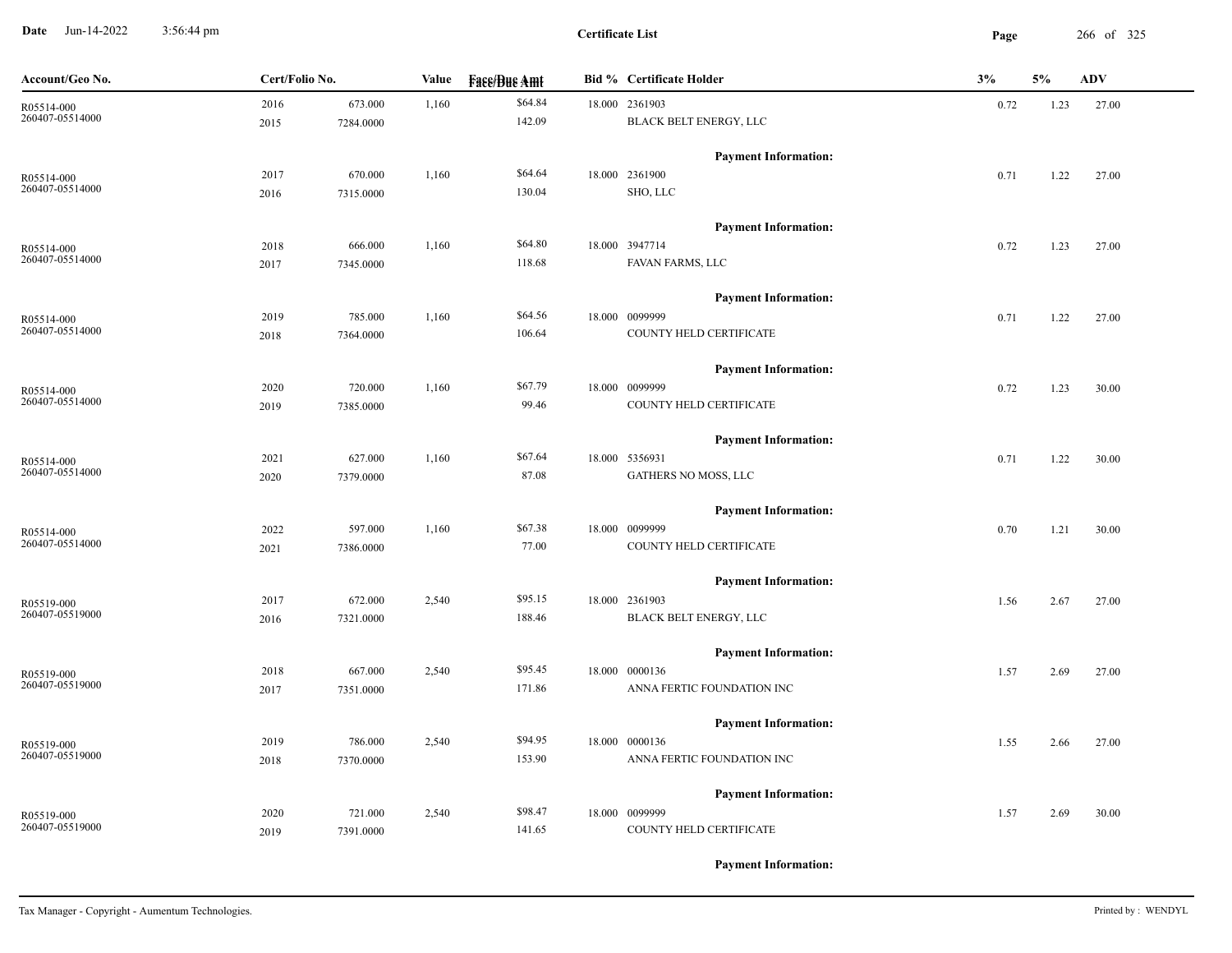**Date** Jun-14-2022 3:56:44 pm **Page** 267 of 325 3:56:44 pm

| Account/Geo No.               | Cert/Folio No. |                      | Value | <b>Face/Bue Amt</b> | <b>Bid % Certificate Holder</b>           | 3%   | 5%   | <b>ADV</b> |
|-------------------------------|----------------|----------------------|-------|---------------------|-------------------------------------------|------|------|------------|
| R05520-000<br>260407-05520000 | 2017<br>2016   | 673.000<br>7322.0000 | 1,270 | \$67.08<br>134.71   | 18.000 2361900<br>SHO, LLC                | 0.78 | 1.34 | 27.00      |
|                               |                |                      |       |                     |                                           |      |      |            |
|                               |                |                      |       | \$67.22             | <b>Payment Information:</b>               |      |      |            |
| R05520-000<br>260407-05520000 | 2018           | 668.000              | 1,270 | 122.88              | 18.000 3947714<br>FAVAN FARMS, LLC        | 0.78 | 1.34 | 27.00      |
|                               | 2017           | 7352.0000            |       |                     |                                           |      |      |            |
|                               |                |                      |       | \$66.98             | <b>Payment Information:</b>               |      |      |            |
| R05520-000<br>260407-05520000 | 2019           | 787.000              | 1,270 |                     | 18.000 0099999                            | 0.78 | 1.33 | 27.00      |
|                               | 2018           | 7371.0000            |       | 110.40              | COUNTY HELD CERTIFICATE                   |      |      |            |
|                               |                |                      |       |                     | <b>Payment Information:</b>               |      |      |            |
| R05520-000                    | 2020           | 722.000              | 1,270 | \$70.22             | 18.000 0099999                            | 0.78 | 1.34 | 30.00      |
| 260407-05520000               | 2019           | 7392.0000            |       | 102.80              | COUNTY HELD CERTIFICATE                   |      |      |            |
|                               |                |                      |       |                     | <b>Payment Information:</b>               |      |      |            |
| R05520-000                    | 2021           | 628.000              | 1,270 | \$70.08             | 18.000 5356931                            | 0.78 | 1.34 | 30.00      |
| 260407-05520000               | 2020           | 7386.0000            |       | 90.00               | GATHERS NO MOSS, LLC                      |      |      |            |
|                               |                |                      |       |                     | <b>Payment Information:</b>               |      |      |            |
| R05520-000                    | 2022           | 598.000              | 1,270 | \$69.79             | 18.000 4538296                            | 0.77 | 1.32 | 30.00      |
| 260407-05520000               | 2021           | 7393.0000            |       | 79.53               | RICKY W BOVINET                           |      |      |            |
|                               |                |                      |       |                     | <b>Payment Information:</b>               |      |      |            |
| R01662-100                    | 2016           | 72.000               | 840   | \$53.50             | 18.000 0099999                            | 0.40 | 0.69 | 27.00      |
| 260506-01662100               | 2015           | 1653.0000            |       | 118.33              | COUNTY HELD CERTIFICATE                   |      |      |            |
|                               |                |                      |       |                     | <b>Payment Information:</b>               |      |      |            |
| R01662-100                    | 2017           | 69.000               | 840   | \$53.41             | 18.000 0099999                            | 0.40 | 0.69 | 27.00      |
| 260506-01662100               | 2016           | 1673.0000            |       | 108.53              | COUNTY HELD CERTIFICATE                   |      |      |            |
|                               |                |                      |       |                     | <b>Payment Information:</b>               |      |      |            |
| R01662-100                    | 2018           | 79.000               | 840   | \$53.16             | 18.000 0099999                            | 0.39 | 0.67 | 27.00      |
| 260506-01662100               | 2017           | 1680.0000            |       | 98.48               | COUNTY HELD CERTIFICATE                   |      |      |            |
|                               |                |                      |       |                     |                                           |      |      |            |
|                               |                |                      |       | \$53.05             | <b>Payment Information:</b>               |      |      |            |
| R01662-100<br>260506-01662100 | 2019           | 105.000              | 840   | 88.74               | 18.000 0099999<br>COUNTY HELD CERTIFICATE | 0.39 | 0.67 | 27.00      |
|                               | 2018           | 1695.0000            |       |                     |                                           |      |      |            |
|                               |                |                      |       |                     | <b>Payment Information:</b>               |      |      |            |
| R01662-100                    | 2020           | 84.000               | 840   | \$55.85             | 18.000 0099999                            | 0.38 | 0.66 | 30.00      |
| 260506-01662100               | 2019           | 1700.0000            |       | 83.04               | COUNTY HELD CERTIFICATE                   |      |      |            |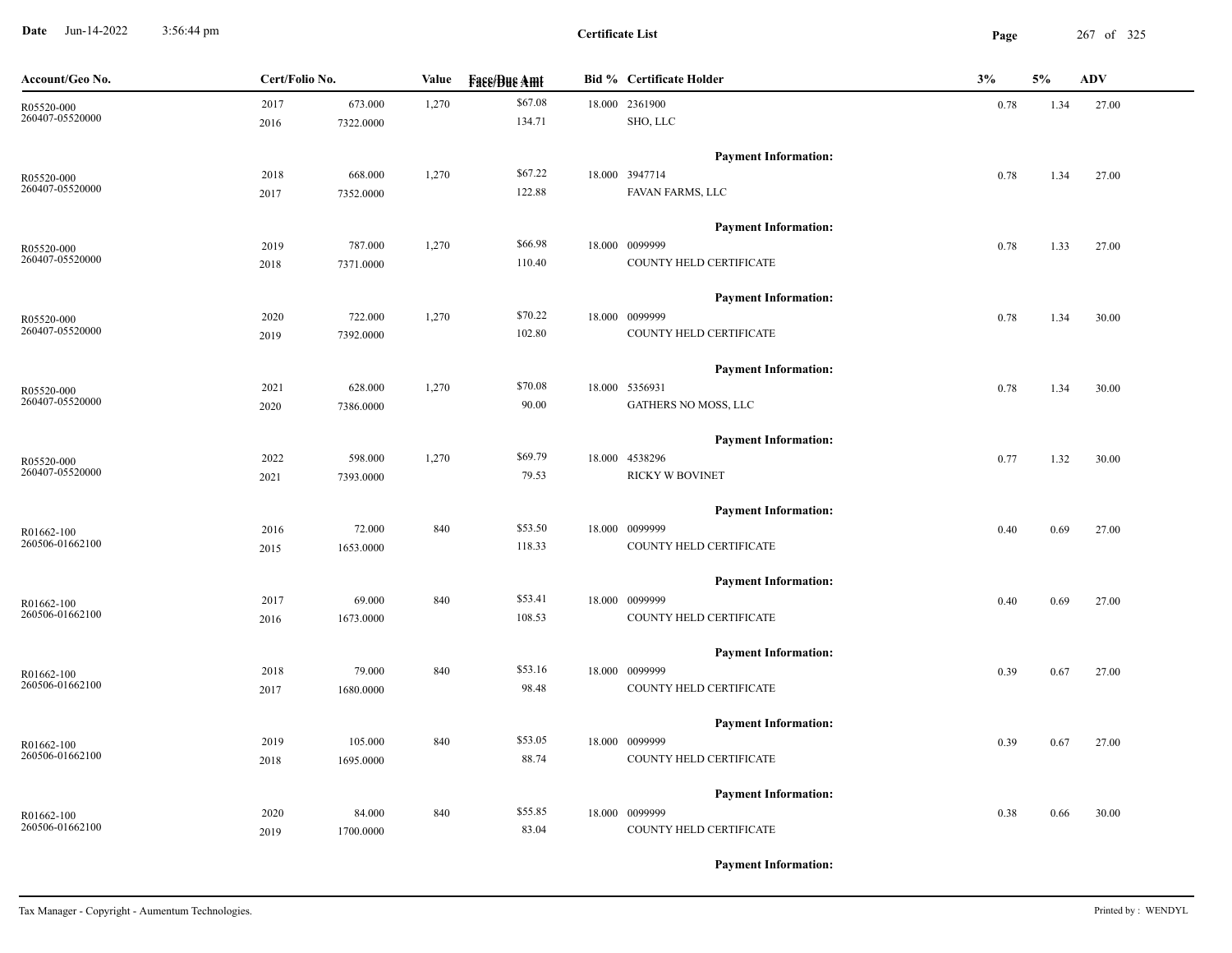**Date** Jun-14-2022 3:56:44 pm **Page** 268 of 325 3:56:44 pm

**Certificate List**

-

| Account/Geo No.               | Cert/Folio No. |            | Value  | <b>Face/Bue Amt</b> | <b>Bid % Certificate Holder</b> | 3%          | 5%    | <b>ADV</b> |
|-------------------------------|----------------|------------|--------|---------------------|---------------------------------|-------------|-------|------------|
| R06386-000                    | 2016           | 835.000    | 700    | \$51.11             | 18.000 2361903                  | 0.34        | 0.58  | 27.00      |
| 260607-06386000               | 2015           | 9453.0000  |        | 113.33              | BLACK BELT ENERGY, LLC          |             |       |            |
|                               |                |            |        |                     | <b>Payment Information:</b>     |             |       |            |
| R06386-000<br>260607-06386000 | 2017           | 840.000    | 700    | \$51.01             | 18.000 2361903                  | 0.33        | 0.57  | 27.00      |
|                               | 2016           | 9497.0000  |        | 103.93              | BLACK BELT ENERGY, LLC          |             |       |            |
|                               |                |            |        |                     | <b>Payment Information:</b>     |             |       |            |
| R06386-000                    | 2018           | 830.000    | 700    | \$50.81             | 18.000 3947718                  | 0.33        | 0.56  | 27.00      |
| 260607-06386000               | 2017           | 9545.0000  |        | 94.41               | STONE PONY PROPERTIES, LLC      |             |       |            |
|                               |                |            |        |                     | <b>Payment Information:</b>     |             |       |            |
| R06386-000                    | 2019           | 988.000    | 700    | \$50.73             | 18.000 4538296                  | 0.33        | 0.56  | 27.00      |
| 260607-06386000               | 2018           | 9572.0000  |        | 85.14               | <b>RICKY W BOVINET</b>          |             |       |            |
|                               |                |            |        |                     | <b>Payment Information:</b>     |             |       |            |
| R06386-000                    | 2020           | 897.000    | 700    | \$53.55             | 18.000 0099999                  | 0.32        | 0.55  | 30.00      |
| 260607-06386000               | 2019           | 9599.0000  |        | 79.88               | COUNTY HELD CERTIFICATE         |             |       |            |
|                               |                |            |        |                     | <b>Payment Information:</b>     |             |       |            |
| R06386-000                    | 2021           | 763.000    | 700    | \$53.36             | 18.000 5356931                  | 0.32        | 0.54  | 30.00      |
| 260607-06386000               | 2020           | 9599.0000  |        | 70.02               | GATHERS NO MOSS, LLC            |             |       |            |
|                               |                |            |        |                     | <b>Payment Information:</b>     |             |       |            |
| R06386-000                    | 2022           | 728.000    | 700    | \$53.29             | 18.000 0099999                  | 0.31        | 0.54  | 30.00      |
| 260607-06386000               | 2021           | 9619.0000  |        | 62.20               | COUNTY HELD CERTIFICATE         |             |       |            |
|                               |                |            |        |                     | <b>Payment Information:</b>     |             |       |            |
| R08844-000                    | 2022           | 1033.000   | 66,160 | \$622.16            | 0.250 5356957                   | AH<br>16.09 | 27.63 | 30.00      |
| 260608-08844000               | 2021           | 15493.0000 |        | 659.52              | FNA DZ, LLC                     |             |       |            |
|                               |                |            |        |                     | FNA DZ, LLC FBO WSFS            |             |       |            |
|                               |                |            |        |                     | <b>Payment Information:</b>     |             |       |            |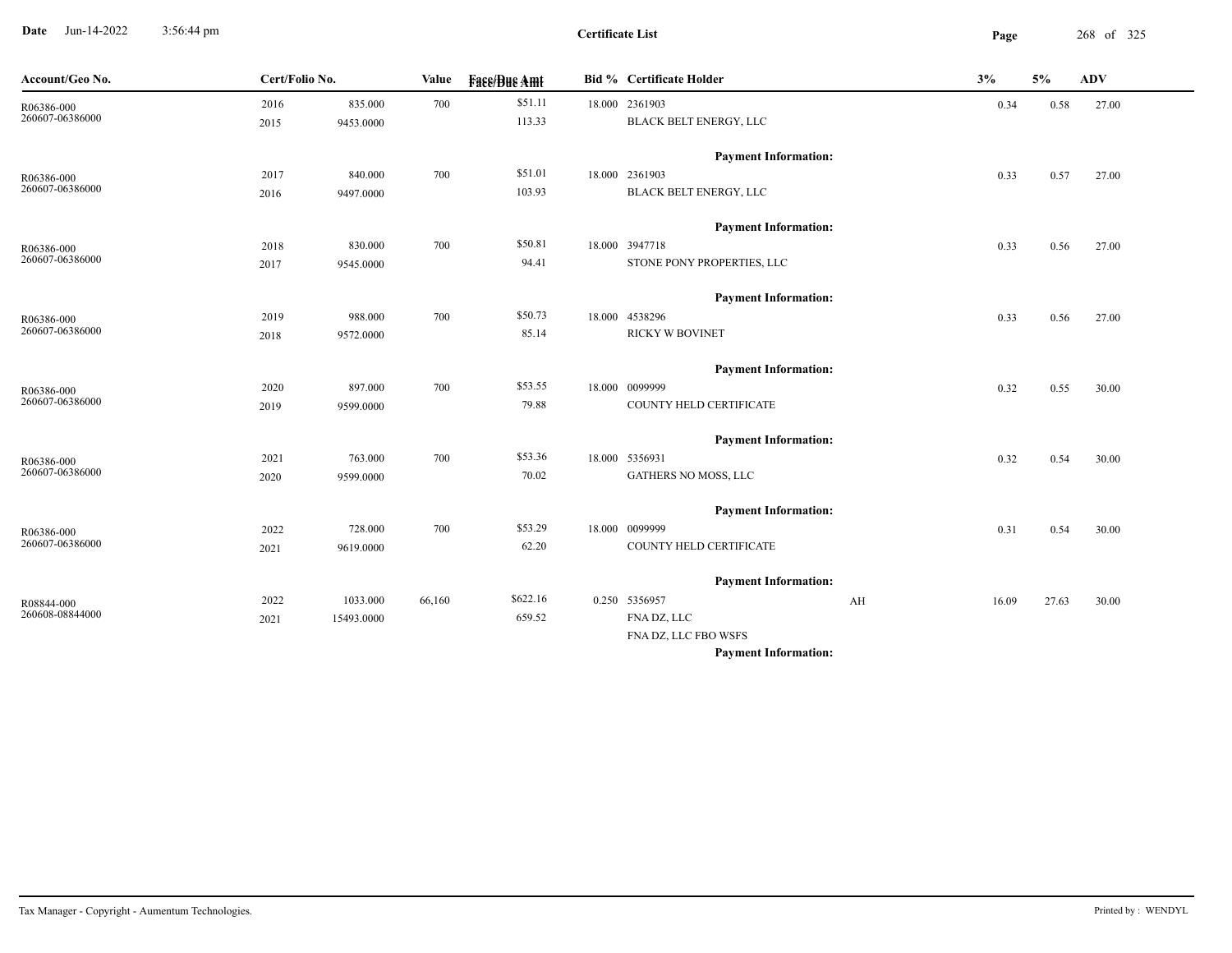**Date** Jun-14-2022 3:56:44 pm **Page** 269 of 325 3:56:44 pm

| Account/Geo No.               | Cert/Folio No. |            | Value  | <b>Face/Bue Amt</b> | <b>Bid % Certificate Holder</b> | 3%    | 5%    | <b>ADV</b> |
|-------------------------------|----------------|------------|--------|---------------------|---------------------------------|-------|-------|------------|
| R09965-575<br>260909-09965575 | 2016           | 1406.000   | 8,700  | \$189.23            | 17.750 2593330                  | 4.17  | 7.15  | 27.00      |
|                               | 2015           | 17935.0000 |        | 399.81              | 5T WEALTH PARTNERS LP           |       |       |            |
|                               |                |            |        |                     | <b>Payment Information:</b>     |       |       |            |
| R09965-575                    | 2017           | 1396.000   | 7,800  | \$172.79            | 18.000 2361903                  | 3.71  | 6.37  | 27.00      |
| 260909-09965575               | 2016           | 17990.0000 |        | 337.14              | BLACK BELT ENERGY, LLC          |       |       |            |
|                               |                |            |        |                     | <b>Payment Information:</b>     |       |       |            |
| R09965-575                    | 2018           | 1350.000   | 8,580  | \$184.57            | 13.750 2593330                  | 4.04  | 6.93  | 27.00      |
| 260909-09965575               | 2017           | 18067.0000 |        | 294.45              | 5T WEALTH PARTNERS LP           |       |       |            |
|                               |                |            |        |                     | <b>Payment Information:</b>     |       |       |            |
| R09965-575                    | 2019           | 1571.000   | 8,690  | \$184.37            | 12.500 2593330                  | 4.03  | 6.92  | 27.00      |
| 260909-09965575               | 2018           | 18112.0000 |        | 261.68              | 5T WEALTH PARTNERS LP           |       |       |            |
|                               |                |            |        |                     | <b>Payment Information:</b>     |       |       |            |
| R09965-575                    | 2020           | 1477.000   | 9,040  | \$191.08            | 18.000 3947718                  | 4.14  | 7.10  | 30.00      |
| 260909-09965575               | 2019           | 18163.0000 |        | 268.99              | STONE PONY PROPERTIES, LLC      |       |       |            |
|                               |                |            |        |                     | <b>Payment Information:</b>     |       |       |            |
| R09965-575                    | 2021           | 1257.000   | 9,040  | \$188.53            | 18.000 5356931                  | 4.06  | 6.98  | 30.00      |
| 260909-09965575               | 2020           | 18211.0000 |        | 231.54              | GATHERS NO MOSS, LLC            |       |       |            |
|                               |                |            |        |                     | <b>Payment Information:</b>     |       |       |            |
| R09965-575                    | 2022           | 1156.000   | 9,940  | \$253.50            | 18.000 4538296                  | 5.87  | 10.07 | 30.00      |
| 260909-09965575               | 2021           | 18265.0000 |        | 272.43              | <b>RICKY W BOVINET</b>          |       |       |            |
|                               |                |            |        |                     | <b>Payment Information:</b>     |       |       |            |
| R09965-578                    | 2021           | 1258.000   | 18,810 | \$346.92            | 2.750 5331818                   | 8.46  | 14.52 | 30.00      |
| 260909-09965578               | 2020           | 18212.0000 |        | 370.52              | CCH FL 2 LLC                    |       |       |            |
|                               |                |            |        |                     | <b>Payment Information:</b>     |       |       |            |
| R09965-578                    | 2022           | 1157.000   | 20,690 | \$477.93            | 0.250 0003192                   | 12.09 | 20.76 | 30.00      |
| 260909-09965578               | 2021           | 18266.0000 |        | 508.08              | ATCF IIÂ FLORIDA-A LLC          |       |       |            |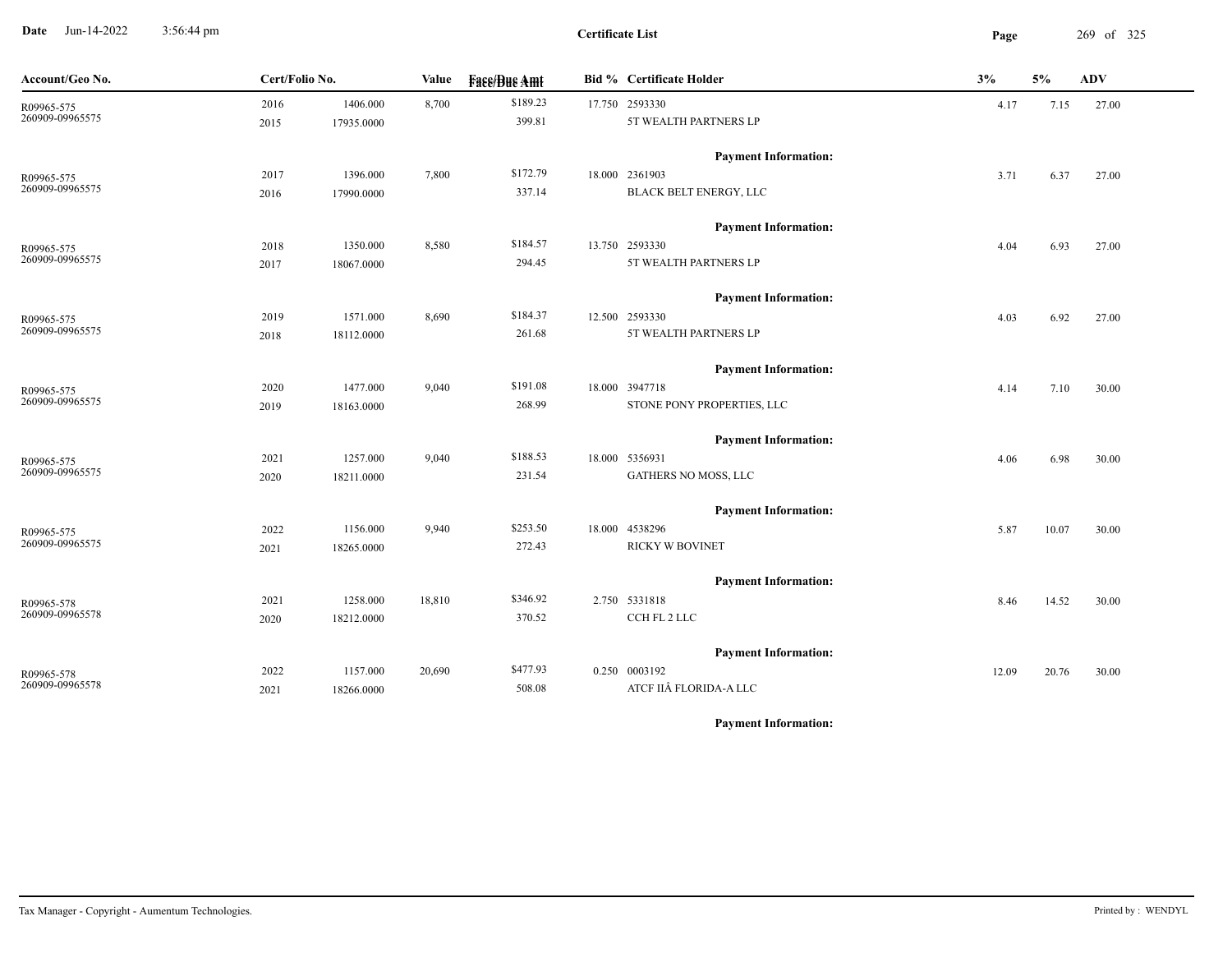**Date** Jun-14-2022 3:56:44 pm **Page** 270 of 325 3:56:44 pm

| Account/Geo No.               | Cert/Folio No. |            | Value   | <b>Face/Bue Amt</b> | <b>Bid % Certificate Holder</b> | 3%    | 5%    | <b>ADV</b> |
|-------------------------------|----------------|------------|---------|---------------------|---------------------------------|-------|-------|------------|
| R09965-580                    | 2020           | 1478.000   | 1,330   | \$63.93             | 17.750 3947718                  | 0.61  | 1.04  | 30.00      |
| 260909-09965580               | 2019           | 18165.0000 |         | 93.82               | STONE PONY PROPERTIES, LLC      |       |       |            |
|                               |                |            |         |                     | <b>Payment Information:</b>     |       |       |            |
| R09965-580                    | 2021           | 1259.000   | 1,330   | \$63.56             | 17.750 0003172                  | 0.60  | 1.03  | 30.00      |
| 260909-09965580               | 2020           | 18213.0000 |         | 82.03               | <b>RAJENDRA INC</b>             |       |       |            |
|                               |                |            |         |                     | <b>RAJENDRA INC</b>             |       |       |            |
|                               |                |            |         |                     | <b>Payment Information:</b>     |       |       |            |
| R09965-580                    | 2022           | 1158.000   | 1,460   | \$73.03             | 18.000 4538296                  | 0.86  | 1.48  | 30.00      |
| 260909-09965580               | 2021           | 18267.0000 |         | 82.93               | <b>RICKY W BOVINET</b>          |       |       |            |
|                               |                |            |         |                     | <b>Payment Information:</b>     |       |       |            |
| R09965-670                    | 2021           | 1260.000   | 78,760  | \$876.45            | 0.250 3326374<br>AH             | 23.15 | 39.74 | 30.00      |
| 260909-09965670               | 2020           | 18221.0000 |         | 926.52              | TLOA OF FLORIDA LLC             |       |       |            |
|                               |                |            |         |                     | <b>Payment Information:</b>     |       |       |            |
|                               | 2022           | 1159.000   | 114,240 | \$2,085.91          | 0.250 5356948                   | 56.70 | 97.33 | 30.00      |
| R09965-670<br>260909-09965670 | 2021           | 18275.0000 |         | 2,196.46            | CC2 FL LLC                      |       |       |            |
|                               |                |            |         |                     |                                 |       |       |            |
|                               |                |            |         |                     | <b>Payment Information:</b>     |       |       |            |
| R09975-000                    | 2021           | 1261.000   | 62,230  | \$1,202.21          | 0.250 5331818                   | 32.18 | 55.25 | 30.00      |
| 260909-09975000               | 2020           | 18250.0000 |         | 1,268.57            | CCH FL 2 LLC                    |       |       |            |
|                               |                |            |         |                     | <b>Payment Information:</b>     |       |       |            |
| R09975-000                    | 2022           | 1160.000   | 68,450  | \$1,454.92          | 0.250 5356948                   | 39.19 | 67.28 | 30.00      |
| 260909-09975000               | 2021           | 18304.0000 |         | 1,533.92            | CC2 FL LLC                      |       |       |            |
|                               |                |            |         |                     | <b>Payment Information:</b>     |       |       |            |
|                               | 2022           | 1161.000   | 74,310  | \$756.39            | 0.250 5356948<br>AH             | 19.82 | 34.02 | 30.00      |
| R09977-012<br>260909-09977012 | 2021           | 18310.0000 |         | 800.46              | CC2 FL LLC                      |       |       |            |
|                               |                |            |         |                     |                                 |       |       |            |
|                               |                |            |         |                     | <b>Payment Information:</b>     |       |       |            |
| R09986-060                    | 2020           | 1491.000   | 39,540  | \$845.48            | 0.000 4538286                   | 22.29 | 38.26 | 30.00      |
| 260909-09986060               | 2019           | 18216.0000 |         | 851.73              | RICHARD PEMBERTON               |       |       |            |
|                               |                |            |         |                     | <b>Payment Information:</b>     |       |       |            |
| R09986-060                    | 2021           | 1263.000   | 39,480  | \$833.41            | 0.000 4538286                   | 21.95 | 37.69 | 30.00      |
| 260909-09986060               | 2020           | 18264.0000 |         | 839.66              | RICHARD PEMBERTON               |       |       |            |
|                               |                |            |         |                     | <b>Payment Information:</b>     |       |       |            |
| R09986-060                    | 2022           | 1162.000   | 43,420  | \$1,097.95          | 0.000 4538286                   | 29.29 | 50.28 | 30.00      |
| 260909-09986060               | 2021           | 18318.0000 |         | 1,104.20            | RICHARD PEMBERTON               |       |       |            |
|                               |                |            |         |                     |                                 |       |       |            |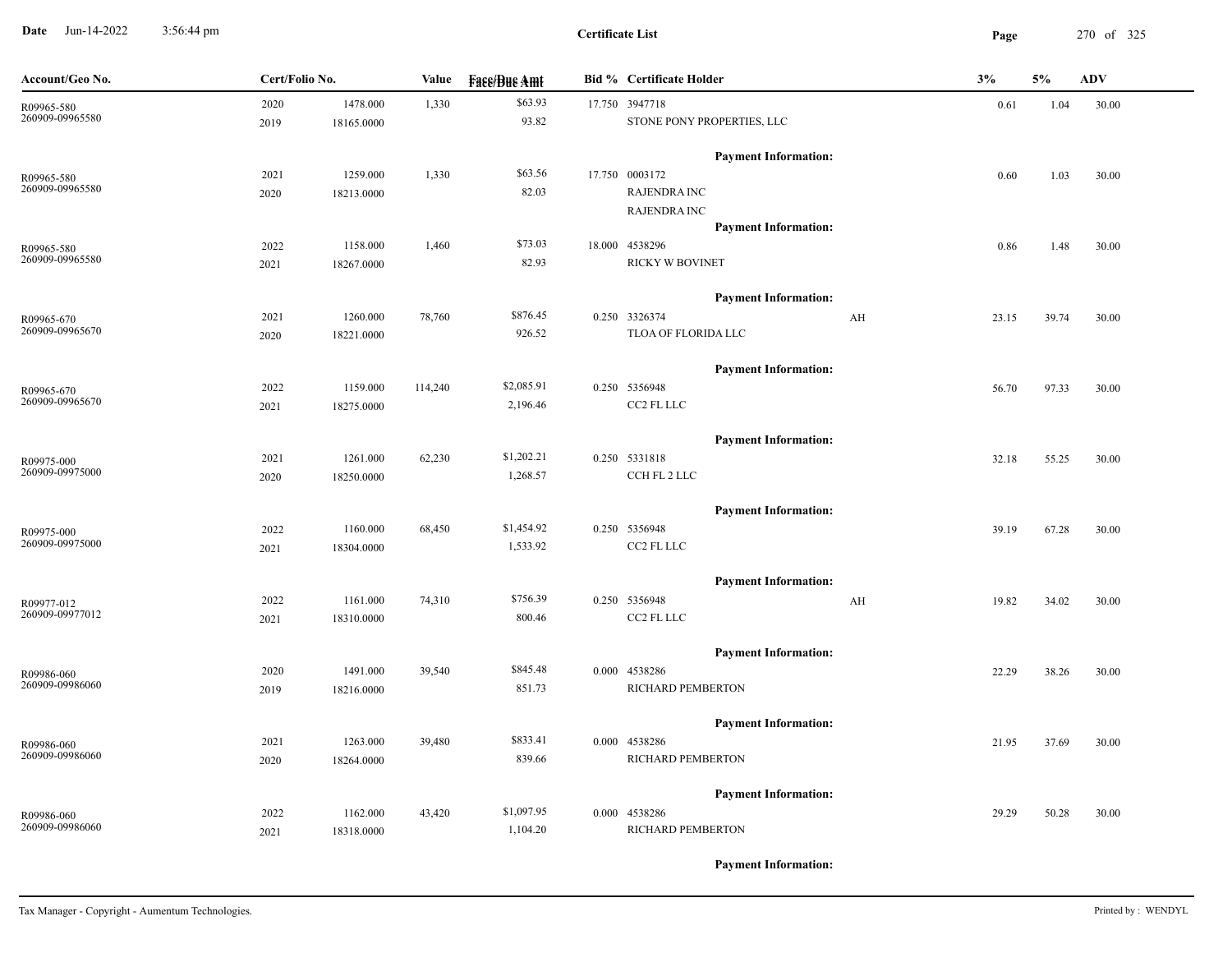**Date** Jun-14-2022 3:56:44 pm **Page** 271 of 325 3:56:44 pm

**Certificate List**

| Account/Geo No.               | Cert/Folio No. |            | Value   | <b>Fass/Bus Amt</b> | <b>Bid % Certificate Holder</b>                    | 3%     | 5%     | <b>ADV</b> |
|-------------------------------|----------------|------------|---------|---------------------|----------------------------------------------------|--------|--------|------------|
| R09999-000                    | 2022           | 1166.000   | 217,100 | \$3,727.65          | 0.250 3326374                                      | 102.24 | 175.51 | 30.00      |
| 260909-09999000               | 2021           | 18361.0000 |         | 3,920.28            | TLOA OF FLORIDA LLC                                |        |        |            |
|                               |                |            |         |                     | <b>Payment Information:</b>                        |        |        |            |
| R10013-000                    | 2021           | 1266.000   | 178,770 | \$3,242.83          | 0.250 4247548                                      | 88.79  | 152.42 | 30.00      |
| 260909-10013000               | 2020           | 18317.0000 |         | 3,411.22            | ASSEMBLY TAX 36, LLC                               |        |        |            |
|                               |                |            |         |                     | ASSEMBLY TAX 36 LLC CARE OF CU                     |        |        |            |
|                               |                |            |         |                     | <b>Payment Information:</b>                        |        |        |            |
| R10013-000                    | 2022           | 1167.000   | 196,640 | \$3,838.53          | 0.250 0003192                                      | 105.31 | 180.79 | 30.00      |
| 260909-10013000               | 2021           | 18371.0000 |         | 4,036.71            | ATCF IIÂ FLORIDA-A LLC                             |        |        |            |
|                               |                |            |         |                     | <b>Payment Information:</b>                        |        |        |            |
| R10017-000                    | 2021           | 1267.000   | 83,980  | \$1,554.79          | 0.250 0003192                                      | 41.96  | 72.04  | 30.00      |
| 260909-10017000               | 2020           | 18321.0000 |         | 1,638.78            | ATCF IIÂ FLORIDA-A LLC                             |        |        |            |
|                               |                |            |         |                     | <b>Payment Information:</b>                        |        |        |            |
| R10022-100                    | 2021           | 1270.000   | 24,230  | \$434.81            | 5.500 2749418                                      | 10.90  | 18.71  | 30.00      |
| 260909-10022100               | 2020           | 18332.0000 |         | 466.97              | IDE TECHNOLOGIES, INC                              |        |        |            |
|                               |                |            |         |                     | <b>Payment Information:</b>                        |        |        |            |
| R10022-100                    | 2022           | 1168.000   | 26,650  | \$608.82            | 0.250 0003192                                      | 15.72  | 26.99  | 30.00      |
| 260909-10022100               | 2021           | 18386.0000 |         | 645.51              | ATCF IIÂ FLORIDA-A LLC                             |        |        |            |
|                               |                |            |         |                     |                                                    |        |        |            |
|                               |                |            |         |                     | <b>Payment Information:</b>                        |        |        |            |
| R10040-192                    | 2022           | 1171.000   | 138,010 | \$2,427.58          | 0.250 3326374                                      | 66.17  | 113.60 | 30.00      |
| 260909-10040192               | 2021           | 18447.0000 |         | 2,555.21            | TLOA OF FLORIDA LLC                                |        |        |            |
|                               |                |            |         |                     | <b>Payment Information:</b>                        |        |        |            |
| R10070-093                    | 2022           | 1172.000   | 43,190  | \$960.72            | 0.250 5356948                                      | 25.48  | 43.75  | 30.00      |
| 260909-10070093               | 2021           | 18471.0000 |         | 1,015.01            | CC2 FL LLC                                         |        |        |            |
|                               |                |            |         |                     | <b>Payment Information:</b>                        |        |        |            |
| R01775-001                    | 2022           | 60.000     | 32,800  | \$369.65            | 0.250 5356948<br>AH                                | 9.09   | 15.60  | 30.00      |
| 270207-01775001               | 2021           | 2055.0000  |         | 394.38              | CC2 FL LLC                                         |        |        |            |
|                               |                |            |         |                     | <b>Payment Information:</b>                        |        |        |            |
| R01968-000                    | 2022           | 68.000     | 65,830  | \$1,611.33          | 0.250 5356948<br>AH                                | 43.53  | 74.73  | 30.00      |
| 270307-01968000               | 2021           | 2392.0000  |         | 1,698.15            | CC2 FL LLC                                         |        |        |            |
|                               |                |            |         |                     |                                                    |        |        |            |
|                               | 2022           | 69.000     | 71,690  | \$739.15            | <b>Payment Information:</b><br>0.250 4247548<br>AH | 19.34  | 33.20  | 30.00      |
| R01970-500<br>270307-01970500 | 2021           | 2409.0000  |         | 782.36              | ASSEMBLY TAX 36, LLC                               |        |        |            |
|                               |                |            |         |                     | ASSEMBLY TAX 36 LLC CARE OF CU                     |        |        |            |
|                               |                |            |         |                     | <b>Payment Information:</b>                        |        |        |            |
|                               |                |            |         |                     |                                                    |        |        |            |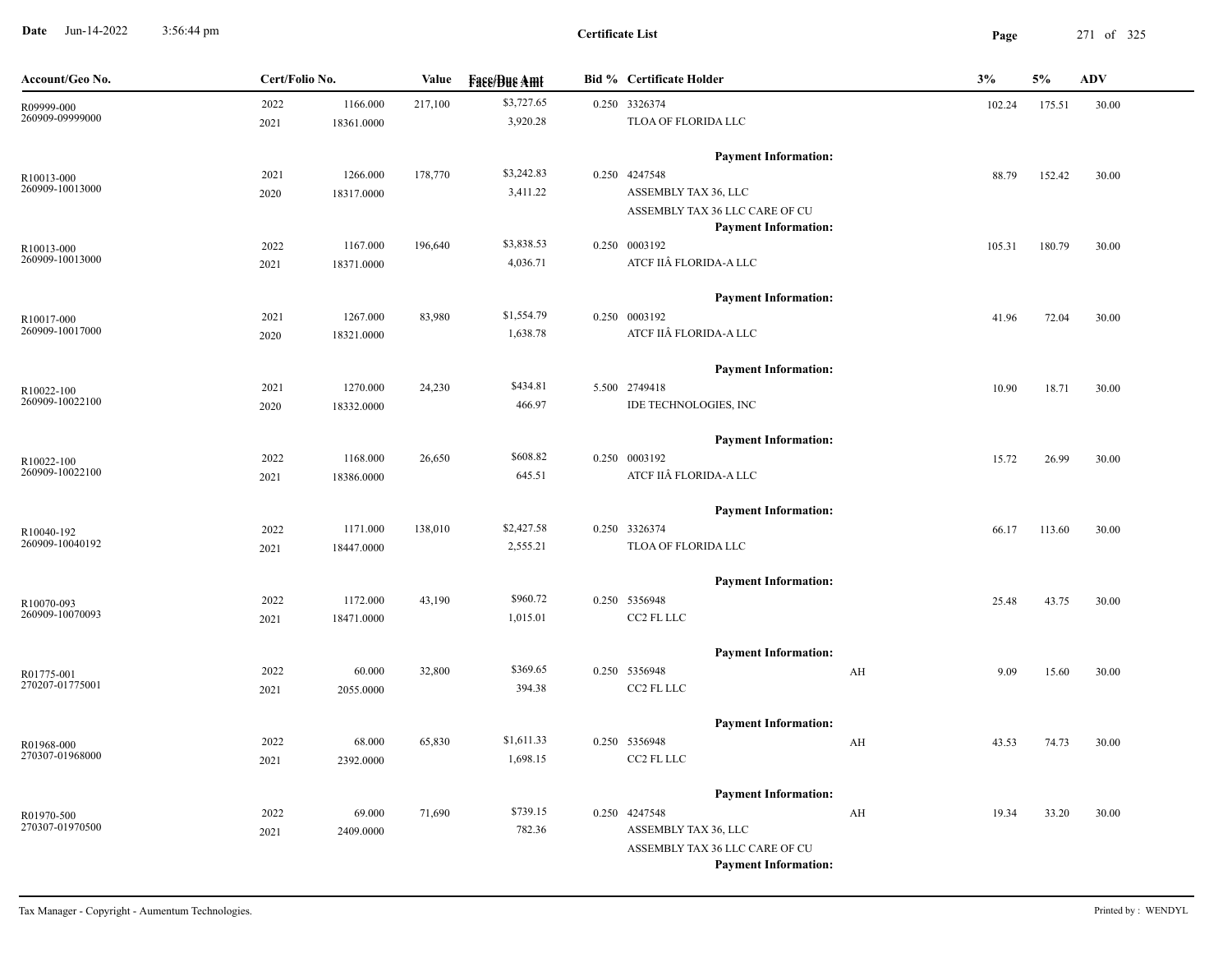**Date** Jun-14-2022 3:56:44 pm **Page** 272 of 325 3:56:44 pm

| Account/Geo No. | Cert/Folio No. |            | Value  | <b>Face/Bue Amt</b> | Bid % Certificate Holder       |    | 3%    | 5%    | <b>ADV</b> |
|-----------------|----------------|------------|--------|---------------------|--------------------------------|----|-------|-------|------------|
| R05569-000      | 2022           | 599.000    | 32,170 | \$510.90            | 0.250 5356948                  | AH | 13.01 | 22.33 | 30.00      |
| 270407-05569000 | 2021           | 7455.0000  |        | 542.70              | CC2 FL LLC                     |    |       |       |            |
|                 |                |            |        |                     | <b>Payment Information:</b>    |    |       |       |            |
| R05592-050      | 2019           | 793.000    | 18,700 | \$503.25            | 12.500 2749417                 |    | 12.88 | 22.11 | 27.00      |
| 270407-05592050 | 2018           | 7464.0000  |        | 703.46              | MICHAEL E. HOLLAND             |    |       |       |            |
|                 |                |            |        |                     | <b>DOLORES A. HOLLAND</b>      |    |       |       |            |
|                 |                |            |        |                     | <b>Payment Information:</b>    |    |       |       |            |
| R05592-050      | 2021           | 632.000    | 19,120 | \$503.36            | 11.750 0002753                 |    | 12.80 | 21.97 | 30.00      |
| 270407-05592050 | 2020           | 7482.0000  |        | 573.68              | LUCA 2, LLC                    |    |       |       |            |
|                 |                |            |        |                     | <b>Payment Information:</b>    |    |       |       |            |
| R05592-050      | 2022           | 600.000    | 21,030 | \$555.31            | 0.250 5356948                  |    | 14.24 | 24.44 | 30.00      |
| 270407-05592050 | 2021           | 7489.0000  |        | 589.33              | CC2 FL LLC                     |    |       |       |            |
|                 |                |            |        |                     |                                |    |       |       |            |
|                 |                |            |        |                     | <b>Payment Information:</b>    |    |       |       |            |
| R05594-000      | 2022           | 601.000    | 24,020 | \$429.29            | 0.250 5356948                  |    | 10.74 | 18.44 | 30.00      |
| 270407-05594000 | 2021           | 7491.0000  |        | 457.00              | CC2 FL LLC                     |    |       |       |            |
|                 |                |            |        |                     | <b>Payment Information:</b>    |    |       |       |            |
| R07622-000      | 2022           | 894.000    | 58,640 | \$677.81            | 0.250 5356948                  | AH | 17.64 | 30.28 | 30.00      |
| 270408-07622000 | 2021           | 13394.0000 |        | 717.95              | CC2 FL LLC                     |    |       |       |            |
|                 |                |            |        |                     |                                |    |       |       |            |
|                 |                |            |        |                     | <b>Payment Information:</b>    |    |       |       |            |
| R09107-500      | 2022           | 1060.000   | 68,230 | \$1,293.57          | 0.250 4247548                  |    | 34.72 | 59.60 | 30.00      |
| 270409-09107500 | 2021           | 16092.0000 |        | 1,364.50            | ASSEMBLY TAX 36, LLC           |    |       |       |            |
|                 |                |            |        |                     | ASSEMBLY TAX 36 LLC CARE OF CU |    |       |       |            |
|                 |                |            |        |                     | <b>Payment Information:</b>    |    |       |       |            |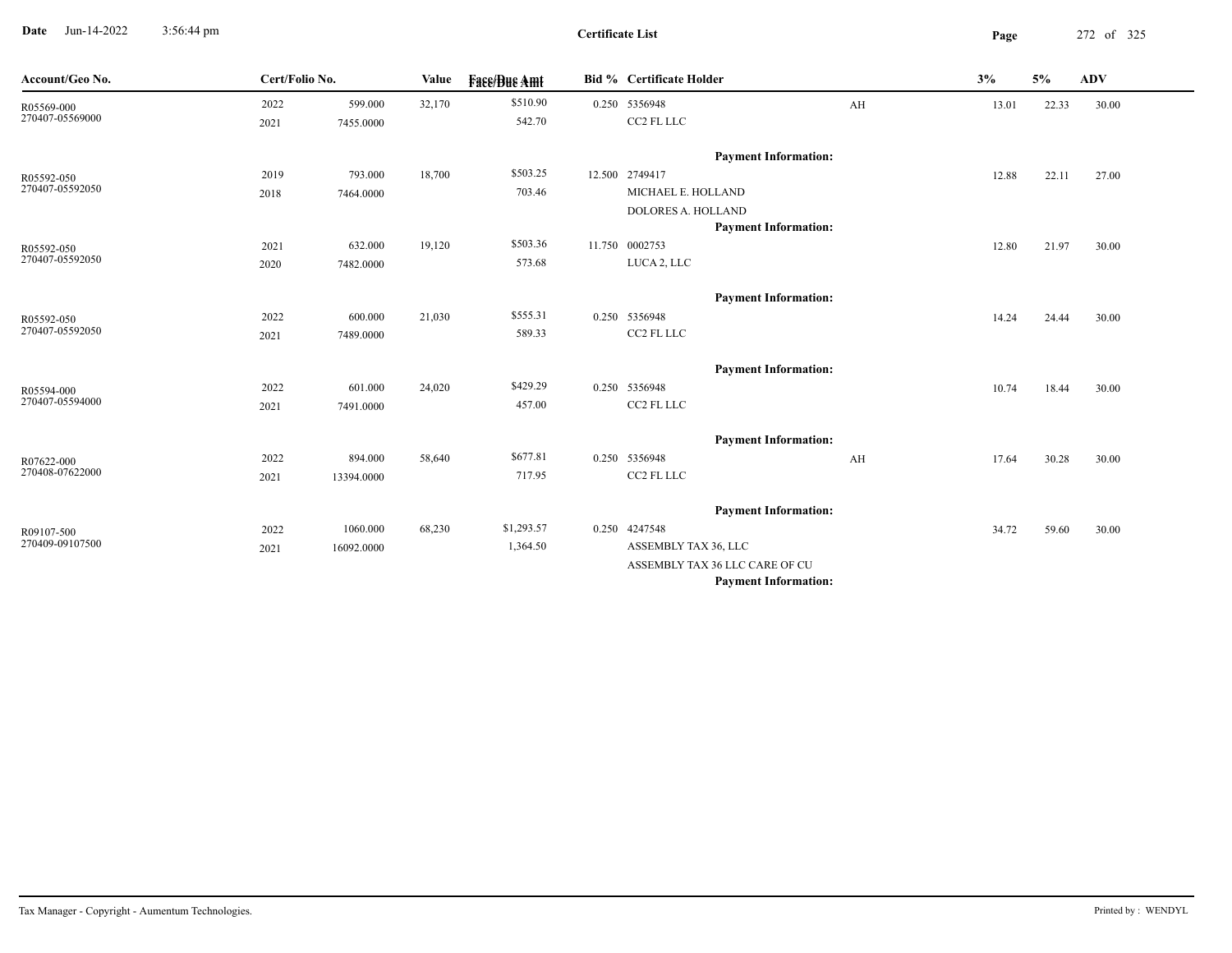**Date** Jun-14-2022 3:56:44 pm **Page** 273 of 325 3:56:44 pm

**Certificate List**

| Account/Geo No. | Cert/Folio No. |           | Value | <b>Fase/Bue Amt</b> | <b>Bid % Certificate Holder</b> | 3%   | 5%   | ADV   |
|-----------------|----------------|-----------|-------|---------------------|---------------------------------|------|------|-------|
| R01663-100      | 2016           | 73.000    | 1,320 | \$61.79             | 18.000 0099999                  | 0.63 | 1.09 | 27.00 |
| 270506-01663100 | 2015           | 1655.0000 |       | 135.70              | COUNTY HELD CERTIFICATE         |      |      |       |
|                 |                |           |       |                     | <b>Payment Information:</b>     |      |      |       |
| R01663-100      | 2017           | 70.000    | 1,320 | \$61.65             | 18.000 0099999                  | 0.63 | 1.08 | 27.00 |
| 270506-01663100 | 2016           | 1675.0000 |       | 124.31              | COUNTY HELD CERTIFICATE         |      |      |       |
|                 |                |           |       |                     | <b>Payment Information:</b>     |      |      |       |
| R01663-100      | 2018           | 80.000    | 1,320 | \$61.27             | 18.000 0099999                  | 0.62 | 1.06 | 27.00 |
| 270506-01663100 | 2017           | 1682.0000 |       | 112.55              | COUNTY HELD CERTIFICATE         |      |      |       |
|                 |                |           |       |                     | <b>Payment Information:</b>     |      |      |       |
| R01663-100      | 2019           | 106.000   | 1,320 | \$61.08             | 18.000 0099999                  | 0.61 | 1.05 | 27.00 |
| 270506-01663100 | 2018           | 1697.0000 |       | 101.23              | COUNTY HELD CERTIFICATE         |      |      |       |
|                 |                |           |       |                     | <b>Payment Information:</b>     |      |      |       |
| R01663-100      | 2020           | 85.000    | 1,320 | \$63.78             | 18.000 0099999                  | 0.60 | 1.04 | 30.00 |
| 270506-01663100 | 2019           | 1702.0000 |       | 93.95               | COUNTY HELD CERTIFICATE         |      |      |       |
|                 |                |           |       |                     | <b>Payment Information:</b>     |      |      |       |
| R06177-200      | 2016           | 789.000   | 720   | \$51.45             | 18.000 0099999                  | 0.35 | 0.59 | 27.00 |
| 270507-06177200 | 2015           | 8855.0000 |       | 114.04              | COUNTY HELD CERTIFICATE         |      |      |       |
|                 |                |           |       |                     | <b>Payment Information:</b>     |      |      |       |
| R06177-200      | 2017           | 788.000   | 720   | \$51.34             | 18.000 0099999                  | 0.34 | 0.59 | 27.00 |
| 270507-06177200 | 2016           | 8896.0000 |       | 104.57              | COUNTY HELD CERTIFICATE         |      |      |       |
|                 |                |           |       |                     | <b>Payment Information:</b>     |      |      |       |
| R06177-200      | 2018           | 784.000   | 720   | \$51.15             | 18.000 0099999                  | 0.34 | 0.58 | 27.00 |
| 270507-06177200 | 2017           | 8941.0000 |       | 95.00               | COUNTY HELD CERTIFICATE         |      |      |       |
|                 |                |           |       |                     | <b>Payment Information:</b>     |      |      |       |
| R06177-200      | 2019           | 938.000   | 720   | \$51.03             | 18.000 0099999                  | 0.33 | 0.57 | 27.00 |
| 270507-06177200 | 2018           | 8968.0000 |       | 85.60               | COUNTY HELD CERTIFICATE         |      |      |       |
|                 |                |           |       |                     | <b>Payment Information:</b>     |      |      |       |
| R06177-200      | 2020           | 845.000   | 720   | \$53.88             | 18.000 0099999                  | 0.33 | 0.57 | 30.00 |
| 270507-06177200 | 2019           | 8993.0000 |       | 80.34               | COUNTY HELD CERTIFICATE         |      |      |       |
|                 |                |           |       |                     |                                 |      |      |       |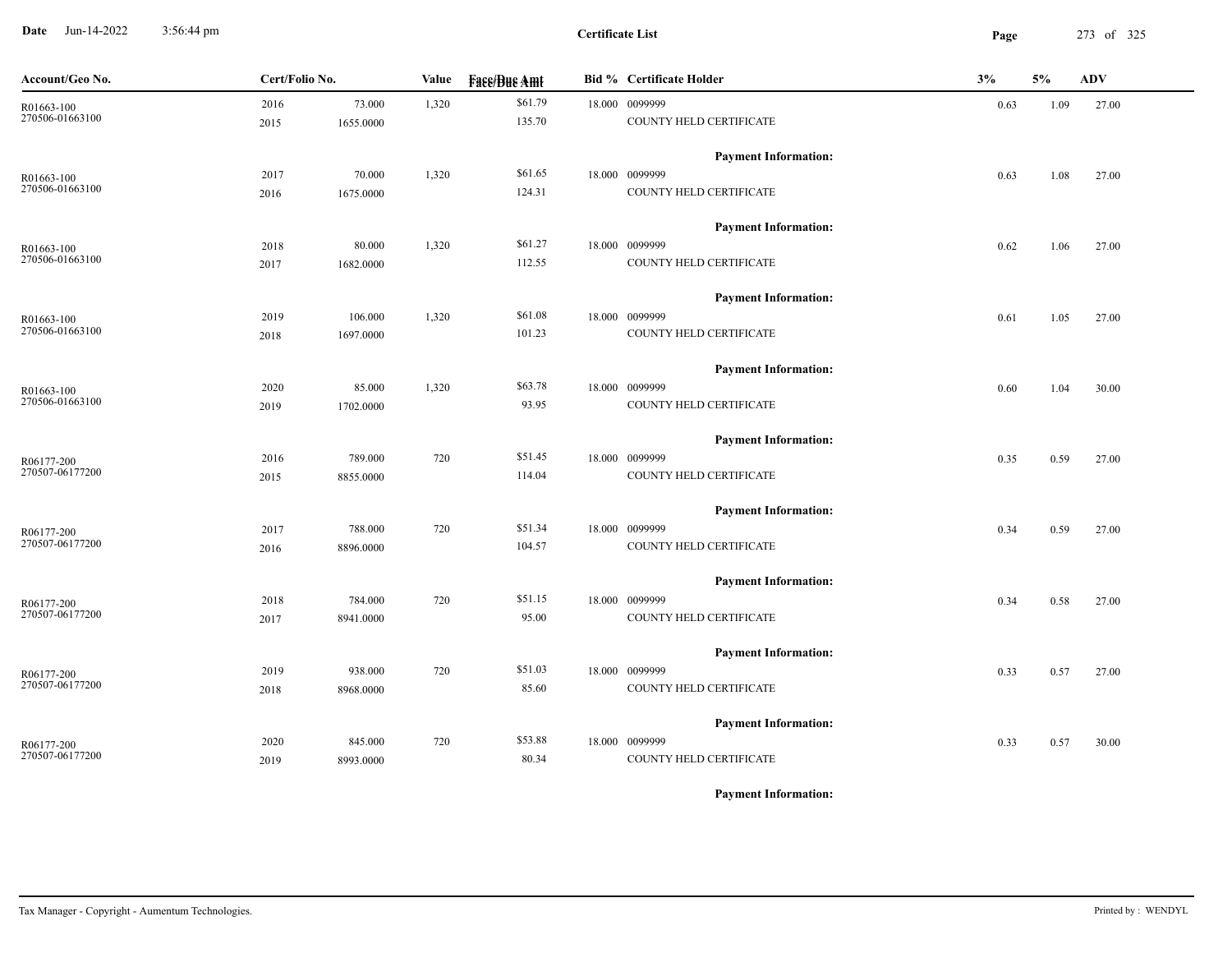**Date** Jun-14-2022 3:56:44 pm **Page** 274 of 325 3:56:44 pm

| Account/Geo No.               | Cert/Folio No. |            | Value  | <b>Fase/Bue Amt</b> | <b>Bid % Certificate Holder</b>                               |    | 3%    | 5%    | <b>ADV</b> |
|-------------------------------|----------------|------------|--------|---------------------|---------------------------------------------------------------|----|-------|-------|------------|
| R06394-100<br>270607-06394100 | 2019           | 990.000    | 13,500 | \$264.83            | 4.750 0000102                                                 |    | 6.26  | 10.75 | 27.00      |
|                               | 2018           | 9584.0000  |        | 309.87              | SIMMONS SAMMIE D OR DONNA G                                   |    |       |       |            |
|                               |                |            |        |                     | SIMMONS SAMMIE D OR DONNA G<br><b>Payment Information:</b>    |    |       |       |            |
| R06394-100                    | 2020           | 899.000    | 13,500 | \$264.64            | 3.750 0000102                                                 |    | 6.18  | 10.60 | 30.00      |
| 270607-06394100               | 2019           | 9611.0000  |        | 291.57              | SIMMONS SAMMIE D OR DONNA G                                   |    |       |       |            |
|                               |                |            |        |                     | SIMMONS SAMMIE D OR DONNA G                                   |    |       |       |            |
|                               |                |            |        |                     | <b>Payment Information:</b>                                   |    |       |       |            |
| R06394-100                    | 2021           | 766.000    | 13,500 | \$260.85            | 10.250 0000102                                                |    | 6.07  | 10.42 | 30.00      |
| 270607-06394100               | 2020           | 9611.0000  |        | 296.07              | SIMMONS SAMMIE D OR DONNA G                                   |    |       |       |            |
|                               |                |            |        |                     | SIMMONS SAMMIE D OR DONNA G                                   |    |       |       |            |
|                               |                | 767.000    |        | \$343.93            | <b>Payment Information:</b><br>2.750 3097555                  |    |       |       |            |
| R06403-071<br>270607-06403071 | 2021<br>2020   | 9672.0000  | 16,290 | 367.38              | <b>SAVVY FL LLC</b>                                           |    | 8.38  | 14.38 | 30.00      |
|                               |                |            |        |                     | FIRST HORIZON COLLATERAL ASSIG                                |    |       |       |            |
|                               |                |            |        |                     | <b>Payment Information:</b>                                   |    |       |       |            |
| R06403-071                    | 2022           | 730.000    | 16,290 | \$342.52            | 0.250 5356948                                                 |    | 8.34  | 14.31 | 30.00      |
| 270607-06403071               | 2021           | 9692.0000  |        | 365.90              | CC2 FL LLC                                                    |    |       |       |            |
|                               |                |            |        |                     |                                                               |    |       |       |            |
|                               |                |            |        |                     | <b>Payment Information:</b>                                   |    |       |       |            |
| R06403-072<br>270607-06403072 | 2021           | 768.000    | 17,260 | \$359.66            | 2.750 3097555                                                 |    | 8.81  | 15.13 | 30.00      |
|                               | 2020           | 9673.0000  |        | 383.89              | <b>SAVVY FL LLC</b>                                           |    |       |       |            |
|                               |                |            |        |                     | FIRST HORIZON COLLATERAL ASSIG<br><b>Payment Information:</b> |    |       |       |            |
| R06403-072                    | 2022           | 731.000    | 17,260 | \$358.17            | 0.250 5356948                                                 |    | 8.77  | 15.06 | 30.00      |
| 270607-06403072               | 2021           | 9693.0000  |        | 382.33              | CC2 FL LLC                                                    |    |       |       |            |
|                               |                |            |        |                     |                                                               |    |       |       |            |
|                               |                |            |        |                     | <b>Payment Information:</b>                                   |    |       |       |            |
| R06696-000<br>270707-06696000 | 2022           | 816.000    | 55,000 | \$1,060.34          | 0.250 4247548                                                 |    | 28.25 | 48.49 | 30.00      |
|                               | 2021           | 11664.0000 |        | 1,119.61            | ASSEMBLY TAX 36, LLC                                          |    |       |       |            |
|                               |                |            |        |                     | ASSEMBLY TAX 36 LLC CARE OF CU<br><b>Payment Information:</b> |    |       |       |            |
| R01450-100                    | 2022           | 28.000     | 77,440 | \$800.25            | 0.250 4247548                                                 | AH | 21.03 | 36.11 | 30.00      |
| 280206-01450100               | 2021           | 1248.0000  |        | 846.51              | ASSEMBLY TAX 36, LLC                                          |    |       |       |            |
|                               |                |            |        |                     | ASSEMBLY TAX 36 LLC CARE OF CU                                |    |       |       |            |
|                               |                |            |        |                     | <b>Payment Information:</b>                                   |    |       |       |            |
| R01816-000                    | 2022           | 61.000     | 28,790 | \$254.53            | 0.250 4247548                                                 | AH | 5.90  | 10.12 | 30.00      |
| 280207-01816000               | 2021           | 2129.0000  |        | 273.51              | ASSEMBLY TAX 36, LLC                                          |    |       |       |            |
|                               |                |            |        |                     | ASSEMBLY TAX 36 LLC CARE OF CU                                |    |       |       |            |
|                               |                |            |        |                     | <b>Payment Information:</b>                                   |    |       |       |            |
| R01818-000<br>280207-01818000 | 2022           | 62.000     | 23,020 | \$193.41<br>209.33  | 18.000 0099999<br>COUNTY HELD CERTIFICATE                     | AH | 4.20  | 7.21  | 30.00      |
|                               | 2021           | 2131.0000  |        |                     |                                                               |    |       |       |            |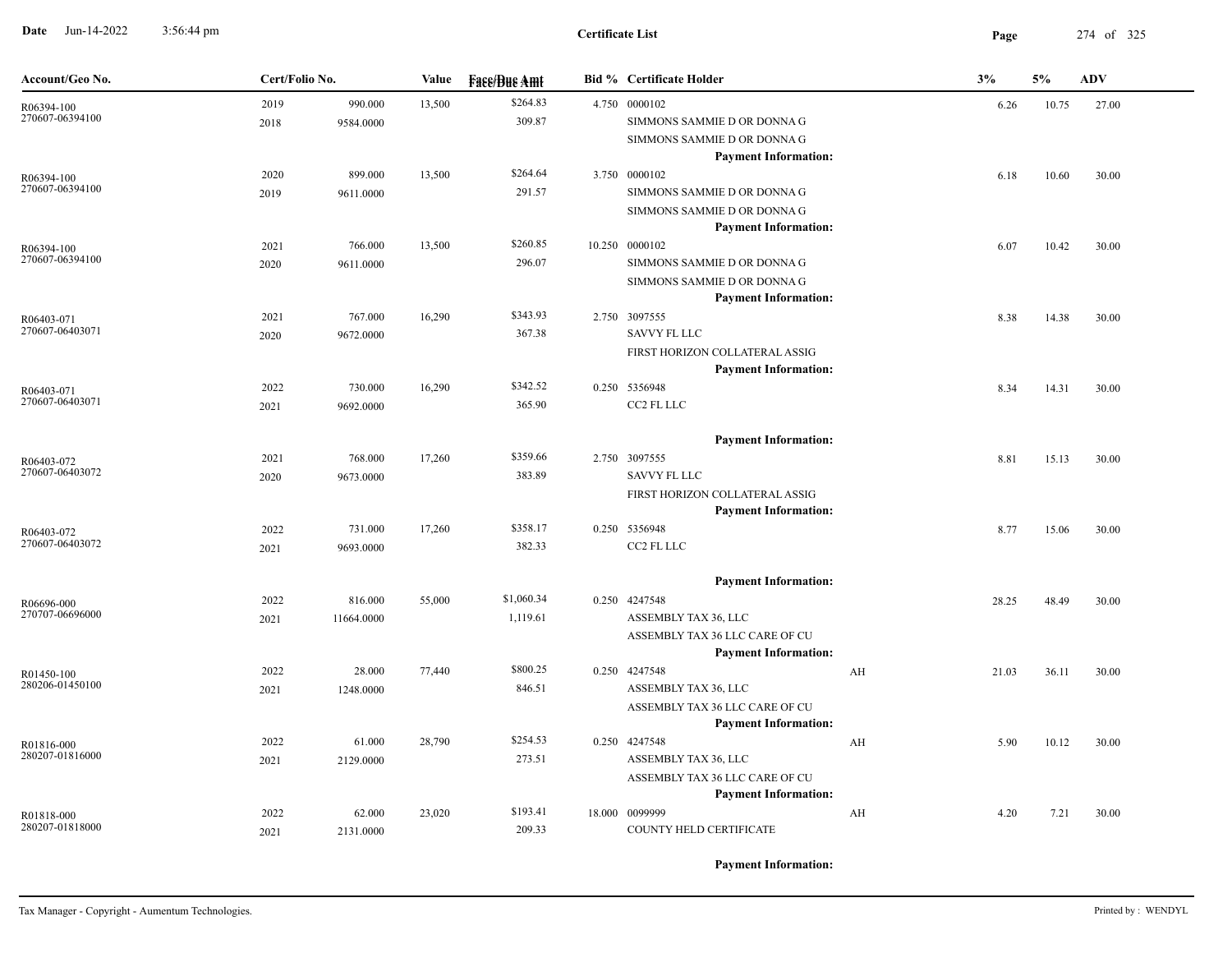**Date** Jun-14-2022 3:56:44 pm **Page** 275 of 325 3:56:44 pm

| Account/Geo No.               | Cert/Folio No. |            | Value  | <b>Face/Bue Amt</b> | <b>Bid % Certificate Holder</b> |    | 3%    | 5%    | <b>ADV</b> |  |
|-------------------------------|----------------|------------|--------|---------------------|---------------------------------|----|-------|-------|------------|--|
| R05613-000                    | 2018           | 681.000    | 400    | \$45.76             | 18.000 0099999                  |    | 0.19  | 0.32  | 27.00      |  |
| 280407-05613000               | 2017           | 7476.0000  |        | 85.64               | COUNTY HELD CERTIFICATE         |    |       |       |            |  |
|                               |                |            |        |                     | <b>Payment Information:</b>     |    |       |       |            |  |
| R05613-000<br>280407-05613000 | 2019           | 798.000    | 400    | \$45.71             | 18.000 0099999                  |    | 0.19  | 0.32  | 27.00      |  |
|                               | 2018           | 7496.0000  |        | 77.33               | COUNTY HELD CERTIFICATE         |    |       |       |            |  |
|                               |                |            |        |                     | <b>Payment Information:</b>     |    |       |       |            |  |
| R05613-000                    | 2020           | 730.000    | 400    | \$48.59             | 18.000 0099999                  |    | 0.18  | 0.31  | 30.00      |  |
| 280407-05613000               | 2019           | 7518.0000  |        | 73.06               | COUNTY HELD CERTIFICATE         |    |       |       |            |  |
|                               |                |            |        |                     | <b>Payment Information:</b>     |    |       |       |            |  |
| R05615-100                    | 2016           | 683.000    | 690    | \$50.91             | 18.000 0099999                  |    | 0.33  | 0.57  | 27.00      |  |
| 280407-05615100               | 2015           | 7421.0000  |        | 112.91              | COUNTY HELD CERTIFICATE         |    |       |       |            |  |
|                               |                |            |        |                     | <b>Payment Information:</b>     |    |       |       |            |  |
| R05615-100                    | 2017           | 685.000    | 690    | \$50.83             | 18.000 0099999                  |    | 0.33  | 0.56  | 27.00      |  |
| 280407-05615100               | 2016           | 7453.0000  |        | 103.59              | COUNTY HELD CERTIFICATE         |    |       |       |            |  |
|                               |                |            |        |                     | <b>Payment Information:</b>     |    |       |       |            |  |
| R05615-100                    | 2018           | 682.000    | 690    | \$50.64             | 18.000 0099999                  |    | 0.32  | 0.55  | 27.00      |  |
| 280407-05615100               | 2017           | 7483.0000  |        | 94.11               | COUNTY HELD CERTIFICATE         |    |       |       |            |  |
|                               |                |            |        |                     | <b>Payment Information:</b>     |    |       |       |            |  |
| R05615-100                    | 2019           | 799.000    | 690    | \$50.54             | 18.000 0099999                  |    | 0.32  | 0.55  | 27.00      |  |
| 280407-05615100               | 2018           | 7503.0000  |        | 84.84               | COUNTY HELD CERTIFICATE         |    |       |       |            |  |
|                               |                |            |        |                     | <b>Payment Information:</b>     |    |       |       |            |  |
| R05615-100                    | 2020           | 731.000    | 690    | \$53.38             | 18.000 0099999                  |    | 0.32  | 0.54  | 30.00      |  |
| 280407-05615100               | 2019           | 7525.0000  |        | 79.65               | COUNTY HELD CERTIFICATE         |    |       |       |            |  |
|                               |                |            |        |                     | <b>Payment Information:</b>     |    |       |       |            |  |
| R07625-200                    | 2022           | 895.000    | 28,500 | \$824.73            | 0.250 4247548                   |    | 21.71 | 37.27 | 30.00      |  |
| 280408-07625200               | 2021           | 13398.0000 |        | 872.22              | ASSEMBLY TAX 36, LLC            |    |       |       |            |  |
|                               |                |            |        |                     | ASSEMBLY TAX 36 LLC CARE OF CU  |    |       |       |            |  |
|                               |                |            |        |                     | <b>Payment Information:</b>     |    |       |       |            |  |
| R09113-100<br>280409-09113100 | 2022           | 1061.000   | 75,450 | \$616.74            | 0.250 5356948                   | AH | 15.94 | 27.37 | 30.00      |  |
|                               | 2021           | 16101.0000 |        | 653.83              | CC2 FL LLC                      |    |       |       |            |  |
|                               |                |            |        |                     | <b>Payment Information:</b>     |    |       |       |            |  |
| R09113-200                    | 2022           | 1062.000   | 12,600 | \$245.16            | 0.250 5356950                   |    | 5.64  | 9.67  | 30.00      |  |
| 280409-09113200               | 2021           | 16102.0000 |        | 263.67              | <b>JAMES LEWIS</b>              |    |       |       |            |  |
|                               |                |            |        |                     | KIMBERLY A. LEWIS               |    |       |       |            |  |
|                               |                |            |        |                     | <b>Payment Information:</b>     |    |       |       |            |  |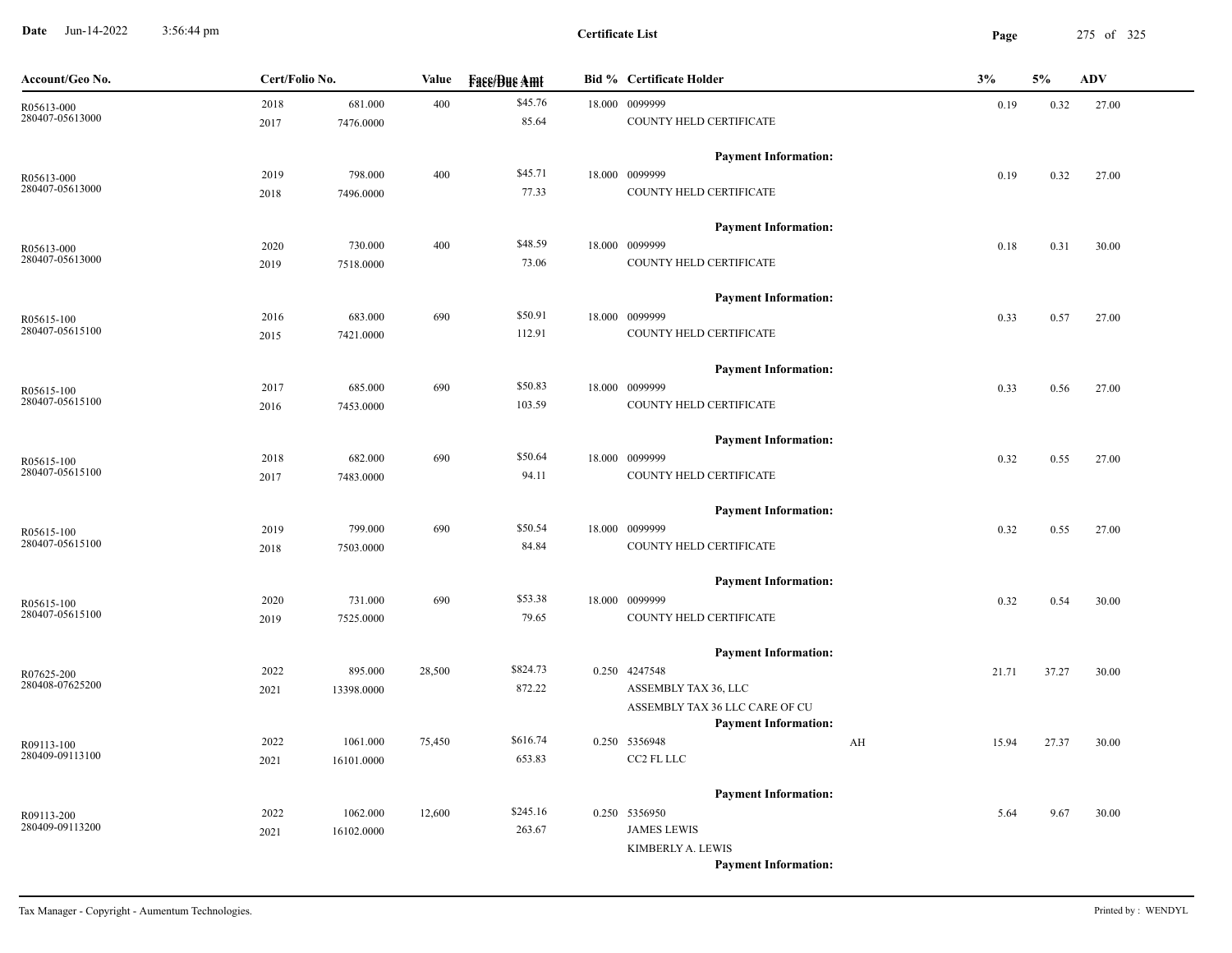**Date** Jun-14-2022 3:56:44 pm **Page** 276 of 325 3:56:44 pm

| Account/Geo No.               | Cert/Folio No. |            | Value   | <b>Fase/Bue Amt</b> | <b>Bid % Certificate Holder</b>       |    | 3%     | 5%     | <b>ADV</b> |
|-------------------------------|----------------|------------|---------|---------------------|---------------------------------------|----|--------|--------|------------|
| R09113-400                    | 2022           | 1063.000   | 3,460   | \$1,102.64          | 0.250 5356948                         |    | 29.42  | 50.51  | 30.00      |
| 280409-09113400               | 2021           | 16104.0000 |         | 1,164.02            | CC2 FL LLC                            |    |        |        |            |
|                               |                |            |         |                     | <b>Payment Information:</b>           |    |        |        |            |
| R09114-000                    | 2022           | 1064.000   | 33,610  | \$324.18            | 0.250 4247548                         | AH | 7.83   | 13.44  | 30.00      |
| 280409-09114000               | 2021           | 16106.0000 |         | 346.64              | ASSEMBLY TAX 36, LLC                  |    |        |        |            |
|                               |                |            |         |                     | ASSEMBLY TAX 36 LLC CARE OF CU        |    |        |        |            |
|                               |                |            |         |                     | <b>Payment Information:</b>           |    |        |        |            |
| R06193-100                    | 2016           | 791.000    | 720     | \$51.45             | 18.000 0099999                        |    | 0.35   | 0.59   | 27.00      |
| 280507-06193100               | 2015           | 8889.0000  |         | 114.04              | COUNTY HELD CERTIFICATE               |    |        |        |            |
|                               |                |            |         |                     | <b>Payment Information:</b>           |    |        |        |            |
| R06193-100                    | 2017           | 789.000    | 720     | \$51.34             | 18.000 0099999                        |    | 0.34   | 0.59   | 27.00      |
| 280507-06193100               | 2016           | 8930.0000  |         | 104.57              | COUNTY HELD CERTIFICATE               |    |        |        |            |
|                               |                |            |         |                     | <b>Payment Information:</b>           |    |        |        |            |
|                               | 2018           | 785.000    | 720     | \$51.15             | 18.000 0099999                        |    | 0.34   | 0.58   | 27.00      |
| R06193-100<br>280507-06193100 | 2017           | 8975.0000  |         | 95.00               | COUNTY HELD CERTIFICATE               |    |        |        |            |
|                               |                |            |         |                     |                                       |    |        |        |            |
|                               |                |            |         |                     | <b>Payment Information:</b>           |    |        |        |            |
| R06193-100<br>280507-06193100 | 2019           | 940.000    | 720     | \$51.03             | 18.000 0099999                        |    | 0.33   | 0.57   | 27.00      |
|                               | 2018           | 9002.0000  |         | 85.60               | COUNTY HELD CERTIFICATE               |    |        |        |            |
|                               |                |            |         |                     | <b>Payment Information:</b>           |    |        |        |            |
| R06193-100                    | 2020           | 846.000    | 720     | \$53.88             | 18.000 0099999                        |    | 0.33   | 0.57   | 30.00      |
| 280507-06193100               | 2019           | 9027.0000  |         | 80.34               | COUNTY HELD CERTIFICATE               |    |        |        |            |
|                               |                |            |         |                     | <b>Payment Information:</b>           |    |        |        |            |
|                               | 2022           | 1015.000   | 432,780 | \$7,171.64          | 0.250 4247548                         |    | 197.77 | 339.51 | 30.00      |
| R08633-500<br>280508-08633500 | 2021           | 15102.0000 |         | 7,536.47            | ASSEMBLY TAX 36, LLC                  |    |        |        |            |
|                               |                |            |         |                     | ASSEMBLY TAX 36 LLC CARE OF CU        |    |        |        |            |
|                               |                |            |         |                     | <b>Payment Information:</b>           |    |        |        |            |
| R08635-102                    | 2022           | 1016.000   | 128,420 | \$1,232.15          | 0.250 5356948                         | AH | 33.01  | 56.67  | 30.00      |
| 280508-08635102               | 2021           | 15113.0000 |         | 1,300.01            | CC2 FL LLC                            |    |        |        |            |
|                               |                |            |         |                     |                                       |    |        |        |            |
|                               |                |            |         | \$1,303.61          | <b>Payment Information:</b>           |    |        |        |            |
| R08635-106<br>280508-08635106 | 2022           | 1017.000   | 64,440  | 1,375.04            | 0.250 4247548<br>ASSEMBLY TAX 36, LLC |    | 35.00  | 60.08  | 30.00      |
|                               | 2021           | 15116.0000 |         |                     | ASSEMBLY TAX 36 LLC CARE OF CU        |    |        |        |            |
|                               |                |            |         |                     | <b>Payment Information:</b>           |    |        |        |            |
|                               | 2022           | 1018.000   | 126,550 | \$1,592.09          | 0.250 4247548                         | AH | 43.00  | 73.81  | 30.00      |
| R08635-107<br>280508-08635107 | 2021           | 15117.0000 |         | 1,677.94            | ASSEMBLY TAX 36, LLC                  |    |        |        |            |
|                               |                |            |         |                     | ASSEMBLY TAX 36 LLC CARE OF CU        |    |        |        |            |
|                               |                |            |         |                     | <b>Payment Information:</b>           |    |        |        |            |
|                               |                |            |         |                     |                                       |    |        |        |            |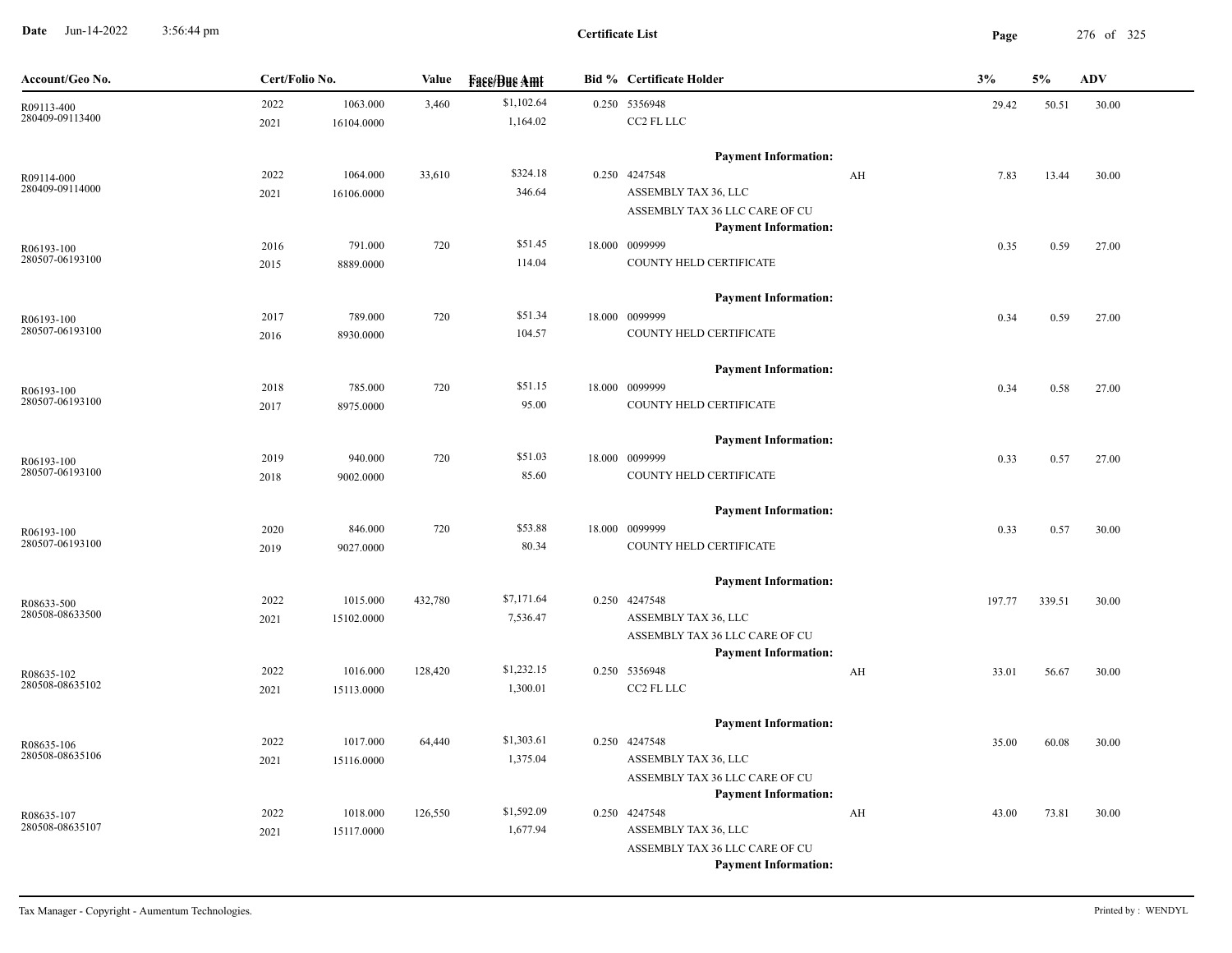**Date** Jun-14-2022 3:56:44 pm **Page** 277 of 325 3:56:44 pm

| Account/Geo No.               | Cert/Folio No. |                        | Value  | <b>Fase/Bue Amt</b> | <b>Bid % Certificate Holder</b>                                                                        |    | 3%    | 5%    | <b>ADV</b> |
|-------------------------------|----------------|------------------------|--------|---------------------|--------------------------------------------------------------------------------------------------------|----|-------|-------|------------|
| R08640-000<br>280508-08640000 | 2022<br>2021   | 1019.000<br>15133.0000 | 56,900 | \$641.91<br>680.26  | 0.250 4247548<br>ASSEMBLY TAX 36, LLC<br>ASSEMBLY TAX 36 LLC CARE OF CU<br><b>Payment Information:</b> | AH | 16.64 | 28.57 | 30.00      |
| R01466-000<br>290206-01466000 | 2021<br>2020   | 33.000<br>1272.0000    | 69,880 | \$722.84<br>765.23  | 0.250 4247548<br>ASSEMBLY TAX 36, LLC<br>ASSEMBLY TAX 36 LLC CARE OF CU                                | AH | 18.89 | 32.42 | 30.00      |
| R01466-000<br>290206-01466000 | 2022<br>2021   | 29.000<br>1267.0000    | 70,850 | \$725.54<br>768.07  | <b>Payment Information:</b><br>0.250 4247548<br>ASSEMBLY TAX 36, LLC<br>ASSEMBLY TAX 36 LLC CARE OF CU | AH | 18.96 | 32.55 | 30.00      |
| R01842-050<br>290207-01842050 | 2022<br>2021   | 63.000<br>2161.0000    | 12,100 | \$193.41<br>209.33  | <b>Payment Information:</b><br>18.000 0099999<br>COUNTY HELD CERTIFICATE                               | AH | 4.20  | 7.21  | 30.00      |
| R06197-000<br>290507-06197000 | 2016<br>2015   | 792.000<br>8893.0000   | 1,080  | \$57.65<br>127.03   | <b>Payment Information:</b><br>18.000 0099999<br>COUNTY HELD CERTIFICATE                               |    | 0.52  | 0.89  | 27.00      |
| R06197-000<br>290507-06197000 | 2017<br>2016   | 790.000<br>8934.0000   | 1,080  | \$57.52<br>116.40   | <b>Payment Information:</b><br>18.000 0099999<br>COUNTY HELD CERTIFICATE                               |    | 0.51  | 0.88  | 27.00      |
| R06197-000<br>290507-06197000 | 2018<br>2017   | 786.000<br>8979.0000   | 1,080  | \$57.22<br>105.53   | <b>Payment Information:</b><br>18.000 0099999<br>COUNTY HELD CERTIFICATE                               |    | 0.51  | 0.87  | 27.00      |
| R06197-000<br>290507-06197000 | 2019<br>2018   | 941.000<br>9006.0000   | 1,080  | \$57.07<br>94.99    | <b>Payment Information:</b><br>18.000 0099999<br>COUNTY HELD CERTIFICATE                               |    | 0.50  | 0.86  | 27.00      |
| R06197-000<br>290507-06197000 | 2020<br>2019   | 847.000<br>9031.0000   | 1,080  | \$59.80<br>88.48    | <b>Payment Information:</b><br>18.000 0099999<br>COUNTY HELD CERTIFICATE                               |    | 0.49  | 0.85  | 30.00      |
| R08653-050<br>290508-08653050 | 2021<br>2020   | 1110.000<br>15127.0000 | 48,810 | \$579.40<br>614.62  | <b>Payment Information:</b><br>0.250 4247548<br>ASSEMBLY TAX 36, LLC<br>ASSEMBLY TAX 36 LLC CARE OF CU | AH | 14.91 | 25.59 | 30.00      |
| R08653-050<br>290508-08653050 | 2022<br>2021   | 1020.000<br>15158.0000 | 50,240 | \$598.11<br>634.27  | <b>Payment Information:</b><br>0.250 0003192<br>ATCF IIÂ FLORIDA-A LLC                                 | AH | 15.43 | 26.48 | 30.00      |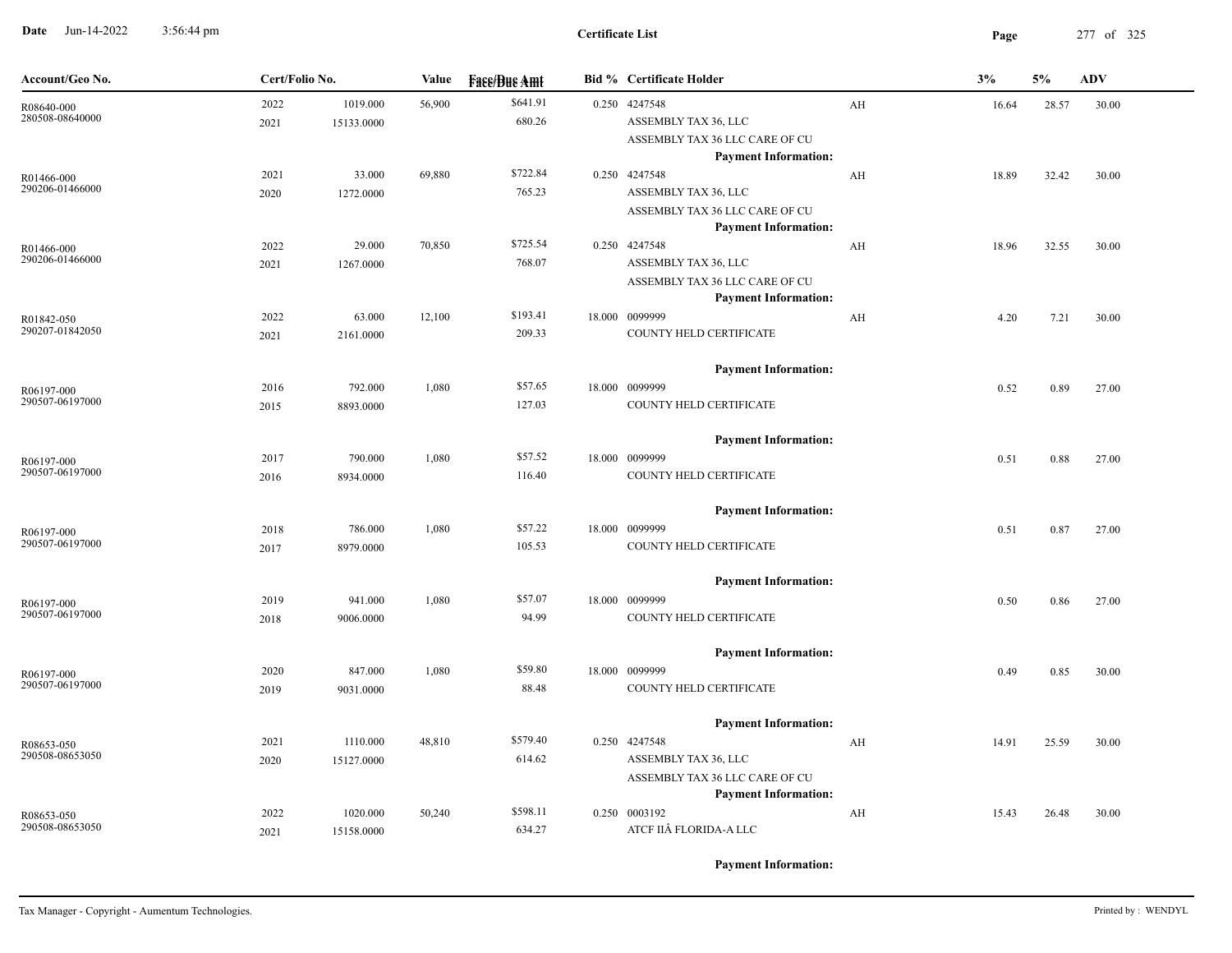**Date** Jun-14-2022 3:56:44 pm **Page** 278 of 325 3:56:44 pm

| Account/Geo No.               | Cert/Folio No. |            | Value  | <b>Face/Bue Amt</b> | <b>Bid % Certificate Holder</b>                               | 3%    | 5%    | <b>ADV</b> |
|-------------------------------|----------------|------------|--------|---------------------|---------------------------------------------------------------|-------|-------|------------|
| R08653-100                    | 2021           | 1111.000   | 9,000  | \$187.91            | 8.750 3097555                                                 | 4.05  | 6.95  | 30.00      |
| 290508-08653100               | 2020           | 15128.0000 |        | 211.97              | <b>SAVVY FL LLC</b>                                           |       |       |            |
|                               |                |            |        |                     | FIRST HORIZON COLLATERAL ASSIG                                |       |       |            |
|                               |                |            |        |                     | <b>Payment Information:</b>                                   |       |       |            |
| R08653-100                    | 2022           | 1021.000   | 9,000  | \$187.12            | 0.250 3097555                                                 | 4.03  | 6.91  | 30.00      |
| 290508-08653100               | 2021           | 15159.0000 |        | 202.73              | <b>SAVVY FL LLC</b>                                           |       |       |            |
|                               |                |            |        |                     | FIRST HORIZON COLLATERAL ASSIG                                |       |       |            |
|                               |                |            |        |                     | <b>Payment Information:</b>                                   |       |       |            |
| R08655-000                    | 2022           | 1022.000   | 3,660  | \$101.01            | 0.250 4247548                                                 | 1.64  | 2.81  | 30.00      |
| 290508-08655000               | 2021           | 15161.0000 |        | 112.31              | ASSEMBLY TAX 36, LLC                                          |       |       |            |
|                               |                |            |        |                     | ASSEMBLY TAX 36 LLC CARE OF CU                                |       |       |            |
|                               |                |            |        |                     | <b>Payment Information:</b>                                   |       |       |            |
| R06420-100<br>290607-06420100 | 2021           | 776.000    | 5,200  | \$126.29            | 0.250 4247548                                                 | 2.34  | 4.01  | 30.00      |
|                               | 2020           | 9810.0000  |        | 138.85              | ASSEMBLY TAX 36, LLC                                          |       |       |            |
|                               |                |            |        |                     | ASSEMBLY TAX 36 LLC CARE OF CU<br><b>Payment Information:</b> |       |       |            |
|                               | 2022           | 732.000    | 5,220  | \$126.17            | 0.250 4247548                                                 |       |       |            |
| R06420-100<br>290607-06420100 | 2021           | 9831.0000  |        | 138.73              | ASSEMBLY TAX 36, LLC                                          | 2.33  | 4.01  | 30.00      |
|                               |                |            |        |                     | ASSEMBLY TAX 36 LLC CARE OF CU                                |       |       |            |
|                               |                |            |        |                     | <b>Payment Information:</b>                                   |       |       |            |
|                               | 2021           | 1137.000   | 3,640  | \$151.48            | 11.750 0003068                                                | 3.04  | 5.21  | 30.00      |
| R08946-800<br>290708-08946800 | 2020           | 15638.0000 |        | 177.01              | RM CAPITAL INVESTMENT, LLC.                                   |       |       |            |
|                               |                |            |        |                     |                                                               |       |       |            |
|                               |                |            |        |                     | <b>Payment Information:</b>                                   |       |       |            |
| R08946-800                    | 2022           | 1040.000   | 3,630  | \$151.00            | 7.750 0003068                                                 | 3.02  | 5.19  | 30.00      |
| 290708-08946800               | 2021           | 15677.0000 |        | 164.80              | RM CAPITAL INVESTMENT, LLC.                                   |       |       |            |
|                               |                |            |        |                     |                                                               |       |       |            |
|                               |                |            |        |                     | <b>Payment Information:</b>                                   |       |       |            |
| R07664-010                    | 2021           | 976.000    | 35,450 | \$825.59            | 0.250 4247548                                                 | 21.74 | 37.31 | 30.00      |
| 300408-07664010               | 2020           | 13492.0000 |        | 873.12              | ASSEMBLY TAX 36, LLC                                          |       |       |            |
|                               |                |            |        |                     | ASSEMBLY TAX 36 LLC CARE OF CU                                |       |       |            |
|                               |                |            |        |                     | <b>Payment Information:</b>                                   |       |       |            |
| R07667-000                    | 2020           | 1158.000   | 12,150 | \$312.08            | 18.000 4538291                                                | 7.49  | 12.86 | 30.00      |
| 300408-07667000               | 2019           | 13492.0000 |        | 435.36              | MATHON TAX CERT 2019 LLC                                      |       |       |            |
|                               |                |            |        |                     | MATHON TAX CERT 2019 LLC & U.S                                |       |       |            |
|                               |                |            |        |                     | <b>Payment Information:</b>                                   |       |       |            |
| R07667-000                    | 2021           | 980.000    | 12,150 | \$310.57            | 17.750 0003172                                                | 7.45  | 12.79 | 30.00      |
| 300408-07667000               | 2020           | 13497.0000 |        | 376.54              | <b>RAJENDRA INC</b>                                           |       |       |            |
|                               |                |            |        |                     | <b>RAJENDRA INC</b>                                           |       |       |            |
|                               |                |            |        |                     | <b>Payment Information:</b>                                   |       |       |            |
| R07667-000<br>300408-07667000 | 2022           | 896.000    | 12,150 | \$307.84            | 12.250 3097555                                                | 7.37  | 12.66 | 30.00      |
|                               | 2021           | 13521.0000 |        | 329.48              | SAVVY FL LLC                                                  |       |       |            |
|                               |                |            |        |                     | FIRST HORIZON COLLATERAL ASSIG                                |       |       |            |
|                               |                |            |        |                     | <b>Payment Information:</b>                                   |       |       |            |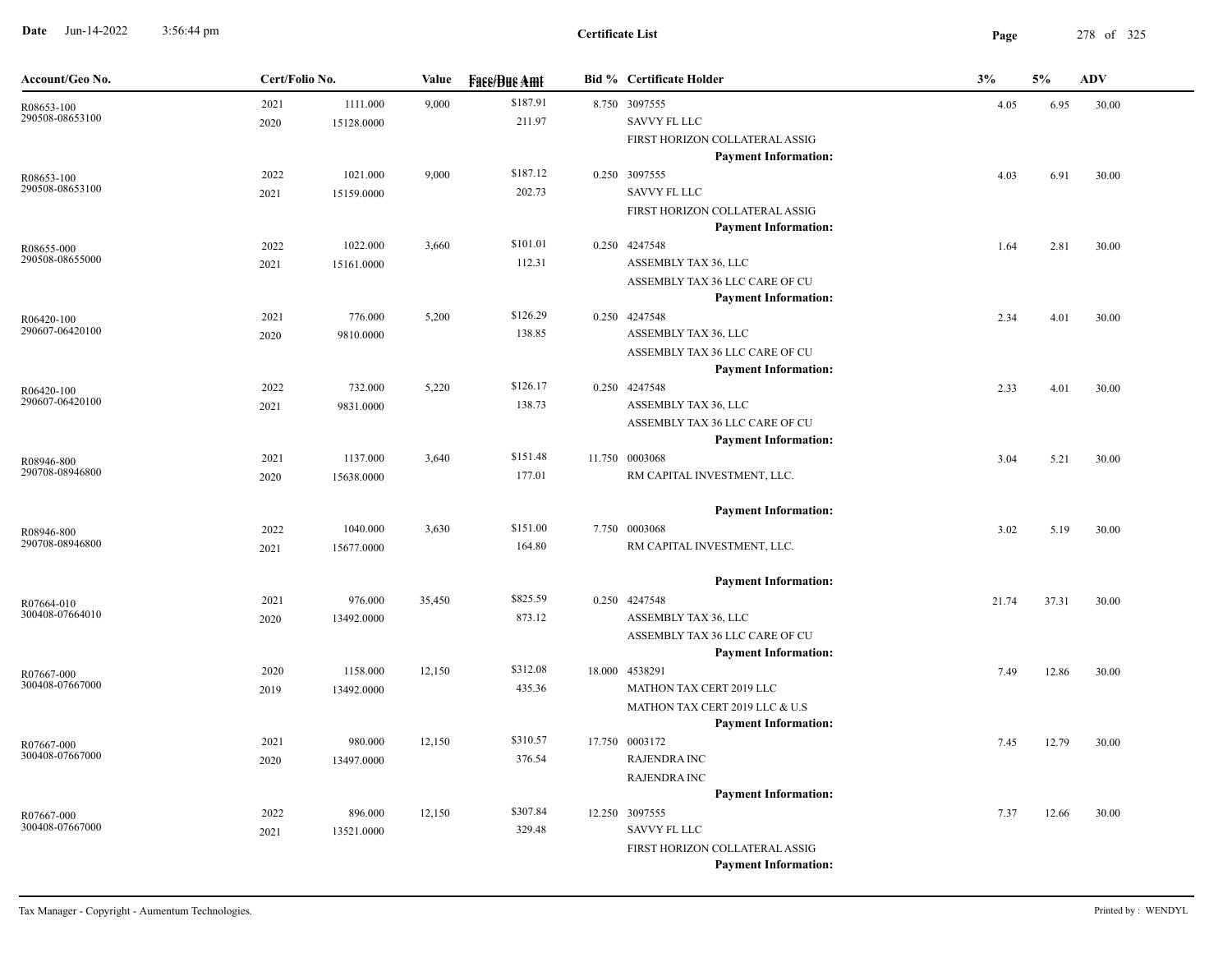**Date** Jun-14-2022 3:56:44 pm **Page** 279 of 325 3:56:44 pm

| Account/Geo No.               | Cert/Folio No. |            | Value   | <b>Face/Bue Amt</b> | <b>Bid % Certificate Holder</b>                               |    | 3%    | 5%    | ADV   |
|-------------------------------|----------------|------------|---------|---------------------|---------------------------------------------------------------|----|-------|-------|-------|
| R07675-100                    | 2021           | 981.000    | 111,130 | \$1,342.60          | 0.250 4247548                                                 | AH | 36.08 | 61.93 | 30.00 |
| 300408-07675100               | 2020           | 13505.0000 |         | 1,415.98            | ASSEMBLY TAX 36, LLC                                          |    |       |       |       |
|                               |                |            |         |                     | ASSEMBLY TAX 36 LLC CARE OF CU                                |    |       |       |       |
|                               |                |            |         |                     | <b>Payment Information:</b>                                   |    |       |       |       |
| R07675-100<br>300408-07675100 | 2022           | 897.000    | 112,680 | \$1,360.40          | 0.250 4247548                                                 | AH | 36.57 | 62.78 | 30.00 |
|                               | 2021           | 13529.0000 |         | 1,434.67            | ASSEMBLY TAX 36, LLC                                          |    |       |       |       |
|                               |                |            |         |                     | ASSEMBLY TAX 36 LLC CARE OF CU<br><b>Payment Information:</b> |    |       |       |       |
|                               | 2022           | 898.000    | 1,800   | \$71.04             | 17.750 5366572                                                |    | 0.81  | 1.38  | 30.00 |
| R07679-200<br>300408-07679200 | 2021           | 13536.0000 |         | 80.84               | AVK REAL ESTATE LLC                                           |    |       |       |       |
|                               |                |            |         |                     |                                                               |    |       |       |       |
|                               |                |            |         |                     | <b>Payment Information:</b>                                   |    |       |       |       |
| R07679-300                    | 2022           | 899.000    | 1,800   | \$71.04             | 17.750 5366572                                                |    | 0.81  | 1.38  | 30.00 |
| 300408-07679300               | 2021           | 13537.0000 |         | 80.84               | AVK REAL ESTATE LLC                                           |    |       |       |       |
|                               |                |            |         |                     | <b>Payment Information:</b>                                   |    |       |       |       |
| R07719-000                    | 2022           | 900.000    | 70,590  | \$447.85            | 0.250 4247548                                                 |    | 11.26 | 19.33 | 30.00 |
| 300408-07719000               | 2021           | 13600.0000 |         | 476.49              | ASSEMBLY TAX 36, LLC                                          |    |       |       |       |
|                               |                |            |         |                     | ASSEMBLY TAX 36 LLC CARE OF CU                                |    |       |       |       |
|                               |                |            |         |                     | <b>Payment Information:</b>                                   |    |       |       |       |
| R07720-000                    | 2017           | 1095.000   | 16,780  | \$478.24            | 4.000 0000173                                                 |    | 12.18 | 20.92 | 27.00 |
| 300408-07720000               | 2016           | 13427.0000 |         | 581.73              | PICKFORD SHIRLEY R TRUSTEE                                    |    |       |       |       |
|                               |                |            |         |                     | SHIRLEY R PICKFORD REV TRUST                                  |    |       |       |       |
|                               |                |            |         |                     | <b>Payment Information:</b>                                   |    |       |       |       |
| R07720-000<br>300408-07720000 | 2018           | 1075.000   | 16,730  | \$472.67            | 7.500 0000173                                                 |    | 12.03 | 20.65 | 27.00 |
|                               | 2017           | 13493.0000 |         | 623.68              | PICKFORD SHIRLEY R TRUSTEE                                    |    |       |       |       |
|                               |                |            |         |                     | SHIRLEY R PICKFORD REV TRUST                                  |    |       |       |       |
|                               | 2019           | 1259.000   | 16,680  | \$469.46            | <b>Payment Information:</b><br>12.500 0000173                 |    | 11.94 | 20.50 | 27.00 |
| R07720-000<br>300408-07720000 | 2018           | 13532.0000 |         | 656.65              | PICKFORD SHIRLEY R TRUSTEE                                    |    |       |       |       |
|                               |                |            |         |                     | SHIRLEY R PICKFORD REV TRUST                                  |    |       |       |       |
|                               |                |            |         |                     | <b>Payment Information:</b>                                   |    |       |       |       |
| R07720-000                    | 2020           | 1164.000   | 16,630  | \$467.66            | 6.750 0000173                                                 |    | 11.81 | 20.27 | 30.00 |
| 300408-07720000               | 2019           | 13573.0000 |         | 539.67              | PICKFORD SHIRLEY R TRUSTEE                                    |    |       |       |       |
|                               |                |            |         |                     | SHIRLEY R PICKFORD REV TRUST                                  |    |       |       |       |
|                               |                |            |         |                     | <b>Payment Information:</b>                                   |    |       |       |       |
| R07720-000                    | 2021           | 988.000    | 21,030  | \$534.31            | 17.750 2749417                                                |    | 13.66 | 23.44 | 30.00 |
| 300408-07720000               | 2020           | 13577.0000 |         | 643.30              | MICHAEL E. HOLLAND                                            |    |       |       |       |
|                               |                |            |         |                     | DOLORES A. HOLLAND                                            |    |       |       |       |
|                               |                |            |         |                     | <b>Payment Information:</b>                                   |    |       |       |       |
| R07720-000<br>300408-07720000 | 2022           | 901.000    | 23,130  | \$571.28            | 18.000 0099999                                                |    | 14.68 | 25.20 | 30.00 |
|                               | 2021           | 13601.0000 |         | 606.09              | COUNTY HELD CERTIFICATE                                       |    |       |       |       |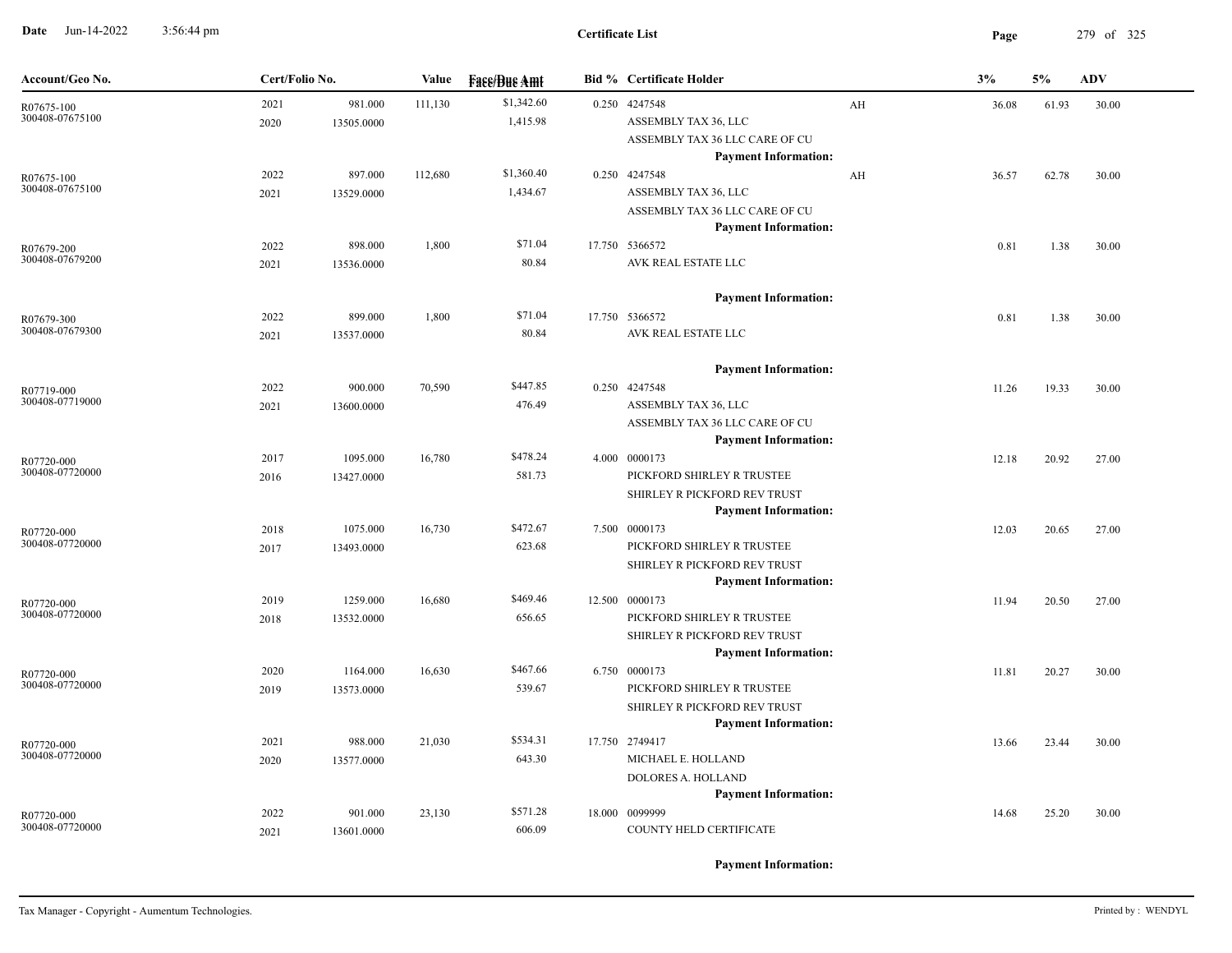**Date** Jun-14-2022 3:56:44 pm **Page** 280 of 325 3:56:44 pm

**Certificate List**

| Account/Geo No. | Cert/Folio No. |           | Value | <b>Face/Bue Amt</b> | <b>Bid % Certificate Holder</b>                               | 3%   | 5%   | ADV   |
|-----------------|----------------|-----------|-------|---------------------|---------------------------------------------------------------|------|------|-------|
| R01670-000      | 2020           | 86.000    | 8,000 | \$173.92            | 13.750 0000136                                                | 3.66 | 6.28 | 30.00 |
| 300506-01670000 | 2019           | 1715.0000 |       | 229.99              | ANNA FERTIC FOUNDATION INC                                    |      |      |       |
|                 |                |           |       |                     | <b>Payment Information:</b>                                   |      |      |       |
| R01670-000      | 2021           | 50.000    | 8,000 | \$171.69            | 12.250 3097555                                                | 3.60 | 6.18 | 30.00 |
| 300506-01670000 | 2020           | 1700.0000 |       | 200.72              | <b>SAVVY FL LLC</b>                                           |      |      |       |
|                 |                |           |       |                     | FIRST HORIZON COLLATERAL ASSIG<br><b>Payment Information:</b> |      |      |       |
| R01670-000      | 2022           | 37.000    | 8,000 | \$170.99            | 15.750 4538291                                                | 3.58 | 6.14 | 30.00 |
| 300506-01670000 | 2021           | 1697.0000 |       | 185.79              | MATHON TAX CERT 2019 LLC                                      |      |      |       |
|                 |                |           |       |                     | MATHON TAX CERT 2019 LLC & U.S                                |      |      |       |
|                 |                |           |       |                     | <b>Payment Information:</b>                                   |      |      |       |
| R01673-000      | 2016           | 74.000    | 1,500 | \$64.91             | 4.500 0000136                                                 | 0.72 | 1.23 | 27.00 |
| 300506-01673000 | 2015           | 1671.0000 |       | 88.93               | ANNA FERTIC FOUNDATION INC                                    |      |      |       |
|                 |                |           |       |                     | <b>Payment Information:</b>                                   |      |      |       |
| R01673-000      | 2017           | 71.000    | 1,500 | \$64.71             | 17.750 0000136                                                | 0.71 | 1.22 | 27.00 |
| 300506-01673000 | 2016           | 1691.0000 |       | 129.35              | ANNA FERTIC FOUNDATION INC                                    |      |      |       |
|                 |                |           |       |                     | <b>Payment Information:</b>                                   |      |      |       |
| R01673-000      | 2018           | 81.000    | 1,500 | \$64.29             | 17.750 0000136                                                | 0.70 | 1.20 | 27.00 |
| 300506-01673000 | 2017           | 1698.0000 |       | 117.14              | ANNA FERTIC FOUNDATION INC                                    |      |      |       |
|                 |                |           |       |                     | <b>Payment Information:</b>                                   |      |      |       |
| R01673-000      | 2019           | 107.000   | 1,500 | \$64.10             | 16.750 0000136                                                | 0.70 | 1.20 | 27.00 |
| 300506-01673000 | 2018           | 1713.0000 |       | 103.45              | ANNA FERTIC FOUNDATION INC                                    |      |      |       |
|                 |                |           |       |                     | <b>Payment Information:</b>                                   |      |      |       |
| R01673-000      | 2021           | 51.000    | 1,500 | \$66.31             | 18.000 4538296                                                | 0.67 | 1.16 | 30.00 |
| 300506-01673000 | 2020           | 1703.0000 |       | 85.49               | <b>RICKY W BOVINET</b>                                        |      |      |       |
|                 |                |           |       |                     | <b>Payment Information:</b>                                   |      |      |       |
| R01673-000      | 2022           | 38.000    | 1,500 | \$66.18             | 18.000 4538296                                                | 0.67 | 1.15 | 30.00 |
| 300506-01673000 | 2021           | 1700.0000 |       | 75.74               | <b>RICKY W BOVINET</b>                                        |      |      |       |
|                 |                |           |       |                     |                                                               |      |      |       |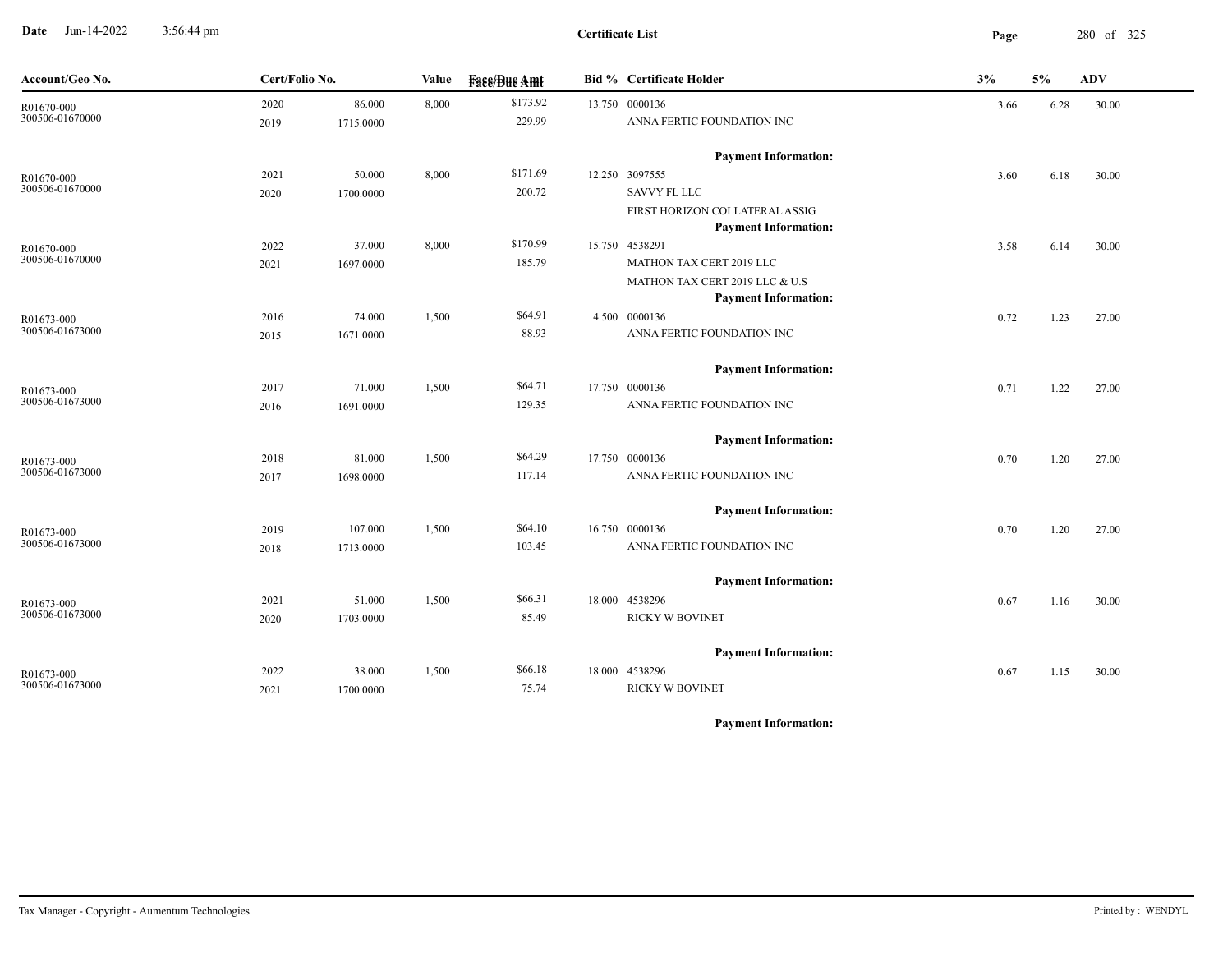**Date** Jun-14-2022 3:56:44 pm **Page** 281 of 325 3:56:44 pm

| Account/Geo No. | Cert/Folio No. |            | Value | <b>Face/Bue Amt</b> | <b>Bid % Certificate Holder</b> | 3%   | 5%   | <b>ADV</b> |
|-----------------|----------------|------------|-------|---------------------|---------------------------------|------|------|------------|
| R06200-100      | 2016           | 793.000    | 1,200 | \$59.72             | 18.000 0099999                  | 0.57 | 0.99 | 27.00      |
| 300507-06200100 | 2015           | 8895.0000  |       | 131.36              | COUNTY HELD CERTIFICATE         |      |      |            |
|                 |                |            |       |                     | <b>Payment Information:</b>     |      |      |            |
| R06200-100      | 2017           | 791.000    | 1,200 | \$59.58             | 18.000 0099999                  | 0.57 | 0.98 | 27.00      |
| 300507-06200100 | 2016           | 8936.0000  |       | 120.35              | COUNTY HELD CERTIFICATE         |      |      |            |
|                 |                |            |       |                     | <b>Payment Information:</b>     |      |      |            |
| R06200-100      | 2018           | 787.000    | 1,200 | \$59.24             | 18.000 0099999                  | 0.56 | 0.96 | 27.00      |
| 300507-06200100 | 2017           | 8981.0000  |       | 109.03              | COUNTY HELD CERTIFICATE         |      |      |            |
|                 |                |            |       |                     | <b>Payment Information:</b>     |      |      |            |
| R06200-100      | 2019           | 942.000    | 1,200 | \$59.08             | 18.000 0099999                  | 0.56 | 0.96 | 27.00      |
| 300507-06200100 | 2018           | 9008.0000  |       | 98.12               | COUNTY HELD CERTIFICATE         |      |      |            |
|                 |                |            |       |                     | <b>Payment Information:</b>     |      |      |            |
| R06200-100      | 2020           | 848.000    | 1,200 | \$61.79             | 18.000 0099999                  | 0.55 | 0.94 | 30.00      |
| 300507-06200100 | 2019           | 9033.0000  |       | 91.21               | COUNTY HELD CERTIFICATE         |      |      |            |
|                 |                |            |       |                     | <b>Payment Information:</b>     |      |      |            |
| R08656-000      | 2022           | 1023.000   | 3,000 | \$90.37             | 3.250 5356965                   | 1.34 | 2.30 | 30.00      |
| 300508-08656000 | 2021           | 15165.0000 |       | 101.14              | HELEN KATHLEEN FLORES           |      |      |            |
|                 |                |            |       |                     | <b>Payment Information:</b>     |      |      |            |
| R08670-500      | 2022           | 1024.000   | 7,950 | \$170.19            | 0.250 4247548                   | 3.56 | 6.10 | 30.00      |
| 300508-08670500 | 2021           | 15187.0000 |       | 184.95              | ASSEMBLY TAX 36, LLC            |      |      |            |
|                 |                |            |       |                     | ASSEMBLY TAX 36 LLC CARE OF CU  |      |      |            |
|                 |                |            |       |                     | <b>Payment Information:</b>     |      |      |            |
| R06448-000      | 2022           | 733.000    | 2,640 | \$217.62            | 12.250 4538281                  | 4.87 | 8.36 | 30.00      |
| 300607-06448000 | 2021           | 9865.0000  |       | 234.75              | FLORIDA TAX LIEN MANAGEMENT LL  |      |      |            |
|                 |                |            |       |                     | <b>Payment Information:</b>     |      |      |            |
| R06451-000      | 2020           | 910.000    | 2,200 | \$78.29             | 18.000 4247521                  | 1.01 | 1.73 | 30.00      |
| 300607-06451000 | 2019           | 9847.0000  |       | 113.90              | DGM FINANCIAL SERVICES 401K TR  |      |      |            |
|                 |                |            |       |                     | DAVID MARSHALL - TRUSTEE        |      |      |            |
|                 |                |            |       |                     | <b>Payment Information:</b>     |      |      |            |
| R06451-000      | 2021           | 778.000    | 2,200 | \$77.67             | 17.750 0003172                  | 0.99 | 1.70 | 30.00      |
| 300607-06451000 | 2020           | 9848.0000  |       | 98.86               | <b>RAJENDRA INC</b>             |      |      |            |
|                 |                |            |       |                     | <b>RAJENDRA INC</b>             |      |      |            |
|                 |                |            |       |                     | <b>Payment Information:</b>     |      |      |            |
| R06451-000      | 2022           | 734.000    | 2,420 | \$163.74            | 17.750 4538291                  | 3.38 | 5.80 | 30.00      |
| 300607-06451000 | 2021           | 9869.0000  |       | 178.18              | MATHON TAX CERT 2019 LLC        |      |      |            |
|                 |                |            |       |                     | MATHON TAX CERT 2019 LLC & U.S  |      |      |            |
|                 |                |            |       |                     | <b>Payment Information:</b>     |      |      |            |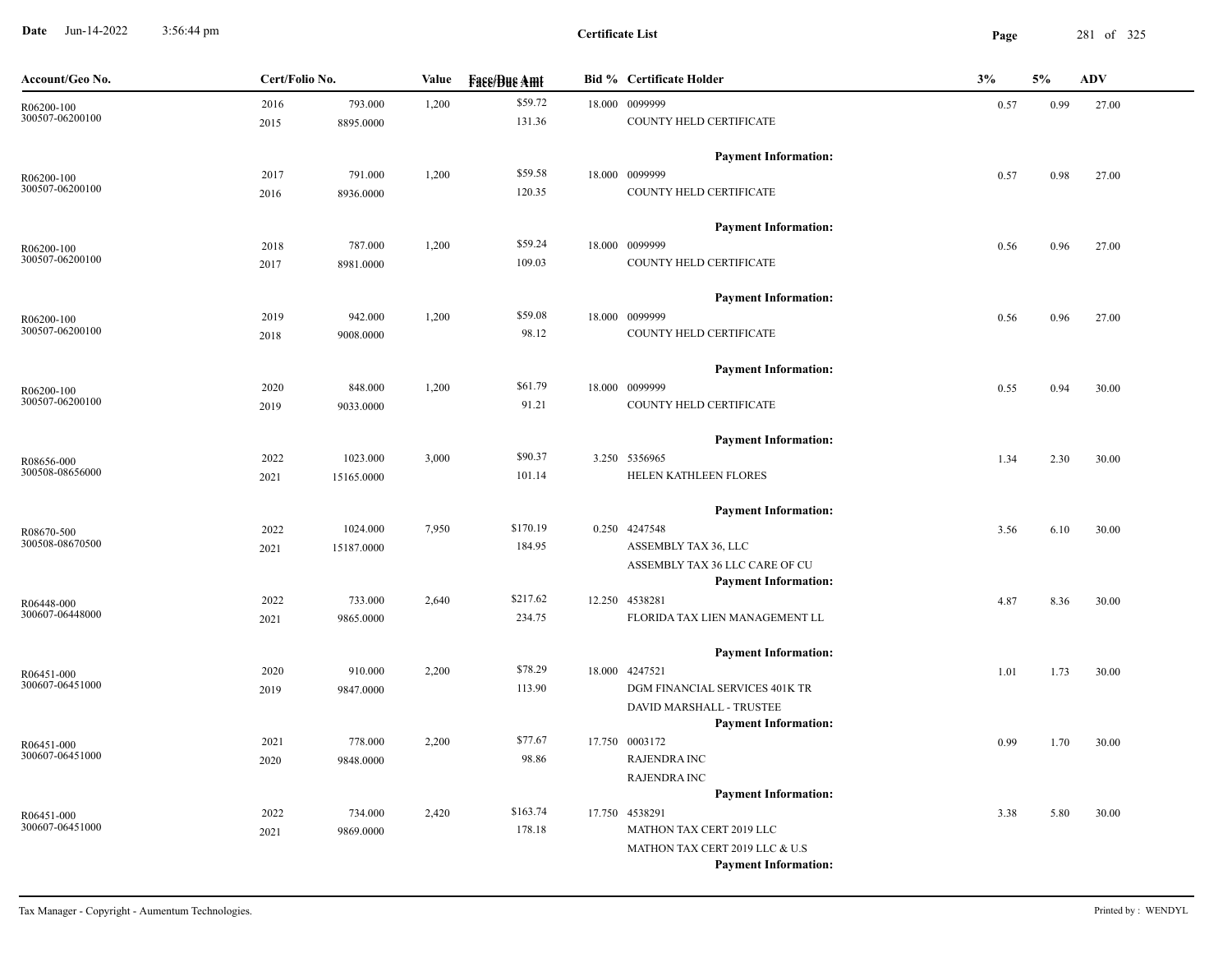**Date** Jun-14-2022 3:56:44 pm **Page** 282 of 325 3:56:44 pm

| Account/Geo No.               | Cert/Folio No. |            | Value   | <b>Face/Bue Amt</b> | <b>Bid % Certificate Holder</b>                               | 3%          | 5%     | <b>ADV</b> |
|-------------------------------|----------------|------------|---------|---------------------|---------------------------------------------------------------|-------------|--------|------------|
| R06452-000                    | 2022           | 735.000    | 11,000  | \$344.32            | 0.250 5356948                                                 | 8.39        | 14.40  | 30.00      |
| 300607-06452000               | 2021           | 9870.0000  |         | 367.79              | CC2 FL LLC                                                    |             |        |            |
|                               |                |            |         |                     | <b>Payment Information:</b>                                   |             |        |            |
| R06458-025                    | 2022           | 736.000    | 3,960   | \$178.44            | 17.000 4538291                                                | 3.78        | 6.50   | 30.00      |
| 300607-06458025               | 2021           | 9882.0000  |         | 193.61              | MATHON TAX CERT 2019 LLC                                      |             |        |            |
|                               |                |            |         |                     | MATHON TAX CERT 2019 LLC & U.S<br><b>Payment Information:</b> |             |        |            |
| R06482-000                    | 2019           | 1007.000   | 1,800   | \$69.12             | 18.000 0000030                                                | 0.84        | 1.43   | 27.00      |
| 300607-06482000               | 2018           | 9864.0000  |         | 113.73              | <b>OXENDINE WILLIE</b>                                        |             |        |            |
|                               |                |            |         |                     | <b>OXENDINE WILLIE</b>                                        |             |        |            |
|                               |                |            |         |                     | <b>Payment Information:</b>                                   |             |        |            |
| R06482-000                    | 2020           | 914.000    | 1,800   | \$71.69             | 18.000 0000030                                                | 0.82        | 1.41   | 30.00      |
| 300607-06482000               | 2019           | 9891.0000  |         | 104.82              | <b>OXENDINE WILLIE</b>                                        |             |        |            |
|                               |                |            |         |                     | <b>OXENDINE WILLIE</b>                                        |             |        |            |
|                               |                |            |         |                     | <b>Payment Information:</b>                                   |             |        |            |
| R06482-000                    | 2021           | 783.000    | 1,800   | \$71.20             | 17.750 0003172                                                | 0.81        | 1.39   | 30.00      |
| 300607-06482000               | 2020           | 9892.0000  |         | 91.14               | <b>RAJENDRA INC</b>                                           |             |        |            |
|                               |                |            |         |                     | <b>RAJENDRA INC</b>                                           |             |        |            |
|                               |                |            |         |                     | <b>Payment Information:</b>                                   |             |        |            |
| R06482-000<br>300607-06482000 | 2022           | 737.000    | 1,980   | \$159.55            | 18.000 4538296                                                | 3.26        | 5.60   | 30.00      |
|                               | 2021           | 9913.0000  |         | 173.78              | RICKY W BOVINET                                               |             |        |            |
|                               |                |            |         |                     | <b>Payment Information:</b>                                   |             |        |            |
| R10377-500                    | 2022           | 1209.000   | 61,770  | \$673.92            | 6.750 3097555                                                 | AH<br>17.53 | 30.09  | 30.00      |
| 300910-10377500               | 2021           | 19359.0000 |         | 713.87              | <b>SAVVY FL LLC</b>                                           |             |        |            |
|                               |                |            |         |                     | FIRST HORIZON COLLATERAL ASSIG                                |             |        |            |
|                               |                |            |         |                     | <b>Payment Information:</b>                                   |             |        |            |
| R10380-000<br>300910-10380000 | 2022           | 1210.000   | 208,790 | \$3,862.81          | 0.250 5356948                                                 | 105.99      | 181.94 | 30.00      |
|                               | 2021           | 19365.0000 |         | 4,062.20            | CC2 FL LLC                                                    |             |        |            |
|                               |                |            |         |                     | <b>Payment Information:</b>                                   |             |        |            |
| R10380-032                    | 2022           | 1211.000   | 14,020  | \$340.25            | 0.250 5356948                                                 | 8.27        | 14.20  | 30.00      |
| 300910-10380032               | 2021           | 19366.0000 |         | 363.51              | CC2 FL LLC                                                    |             |        |            |
|                               |                |            |         |                     | <b>Payment Information:</b>                                   |             |        |            |
| R10380-033                    | 2022           | 1212.000   | 14,020  | \$340.25            | 0.250 5356948                                                 | 8.27        | 14.20  | 30.00      |
| 300910-10380033               | 2021           | 19367.0000 |         | 363.51              | CC2 FL LLC                                                    |             |        |            |
|                               |                |            |         |                     | <b>Payment Information:</b>                                   |             |        |            |
|                               |                |            |         | \$861.56            | 0.250 5356948                                                 |             |        |            |
| R10384-000<br>300910-10384000 | 2022<br>2021   | 1213.000   | 31,410  | 910.89              | CC2 FL LLC                                                    | 22.73       | 39.03  | 30.00      |
|                               |                | 19373.0000 |         |                     |                                                               |             |        |            |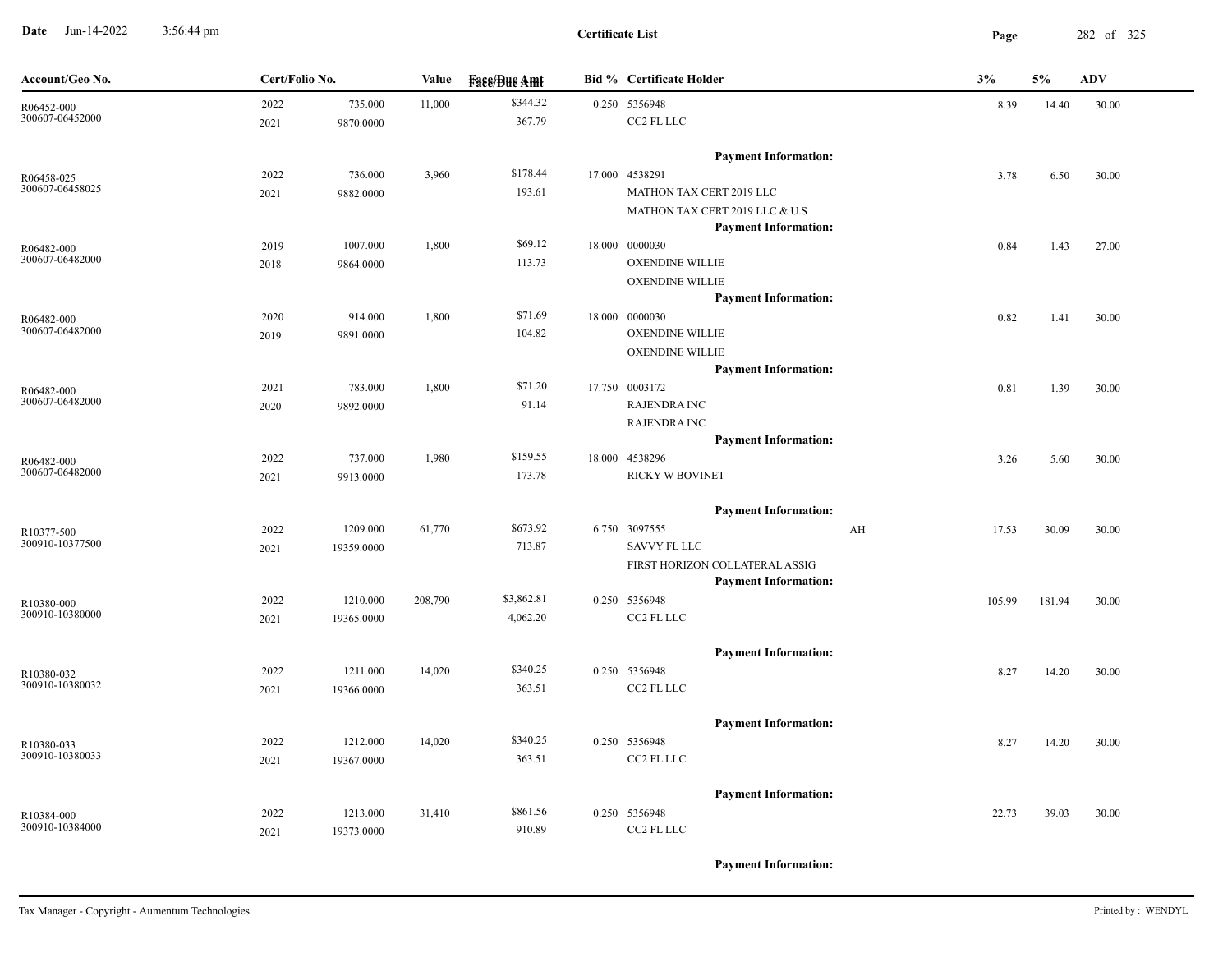**Date** Jun-14-2022 3:56:44 pm **Page** 283 of 325 3:56:44 pm

| Account/Geo No.               | Cert/Folio No. |            | Value   | <b>Face/Bue Amt</b> | <b>Bid % Certificate Holder</b> |    | 3%    | 5%     | ADV   |
|-------------------------------|----------------|------------|---------|---------------------|---------------------------------|----|-------|--------|-------|
| R10412-000                    | 2022           | 1214.000   | 186,660 | \$2,409.92          | 0.250 0003192                   | AH | 65.68 | 112.76 | 30.00 |
| 300910-10412000               | 2021           | 19403.0000 |         | 2,536.67            | ATCF IIÂ FLORIDA-A LLC          |    |       |        |       |
|                               |                |            |         |                     | <b>Payment Information:</b>     |    |       |        |       |
| R10415-100                    | 2022           | 1216.000   | 58,430  | \$1,288.23          | 0.250 4247548                   |    | 34.57 | 59.34  | 30.00 |
| 300910-10415100               | 2021           | 19407.0000 |         | 1,358.89            | ASSEMBLY TAX 36, LLC            |    |       |        |       |
|                               |                |            |         |                     | ASSEMBLY TAX 36 LLC CARE OF CU  |    |       |        |       |
|                               |                |            |         |                     | <b>Payment Information:</b>     |    |       |        |       |
| R10423-000                    | 2021           | 1303.000   | 52,470  | \$1,094.47          | 0.250 4247548                   |    | 29.19 | 50.12  | 30.00 |
| 300910-10423000               | 2020           | 19398.0000 |         | 1,155.44            | ASSEMBLY TAX 36, LLC            |    |       |        |       |
|                               |                |            |         |                     | ASSEMBLY TAX 36 LLC CARE OF CU  |    |       |        |       |
|                               |                |            |         |                     | <b>Payment Information:</b>     |    |       |        |       |
| R10423-000                    | 2022           | 1217.000   | 57,710  | \$1,376.80          | 0.250 4247548                   |    | 37.03 | 63.56  | 30.00 |
| 300910-10423000               | 2021           | 19414.0000 |         | 1,451.89            | ASSEMBLY TAX 36, LLC            |    |       |        |       |
|                               |                |            |         |                     | ASSEMBLY TAX 36 LLC CARE OF CU  |    |       |        |       |
|                               |                |            |         |                     | <b>Payment Information:</b>     |    |       |        |       |
| R10426-100                    | 2021           | 1304.000   | 92,540  | \$1,049.34          | 0.250 0876575                   | AH | 27.94 | 47.97  | 30.00 |
| 300910-10426100               | 2020           | 19402.0000 |         | 1,108.06            | TLGFY, LLC                      |    |       |        |       |
|                               |                |            |         |                     | CAPITAL ONE, N.A., AS COLLATER  |    |       |        |       |
|                               |                |            |         |                     | <b>Payment Information:</b>     |    |       |        |       |
| R10426-100<br>300910-10426100 | 2022           | 1218.000   | 93,830  | \$1,064.51          | 0.250 4247548                   | AH | 28.36 | 48.69  | 30.00 |
|                               | 2021           | 19418.0000 |         | 1,123.99            | ASSEMBLY TAX 36, LLC            |    |       |        |       |
|                               |                |            |         |                     | ASSEMBLY TAX 36 LLC CARE OF CU  |    |       |        |       |
|                               |                |            |         |                     | <b>Payment Information:</b>     |    |       |        |       |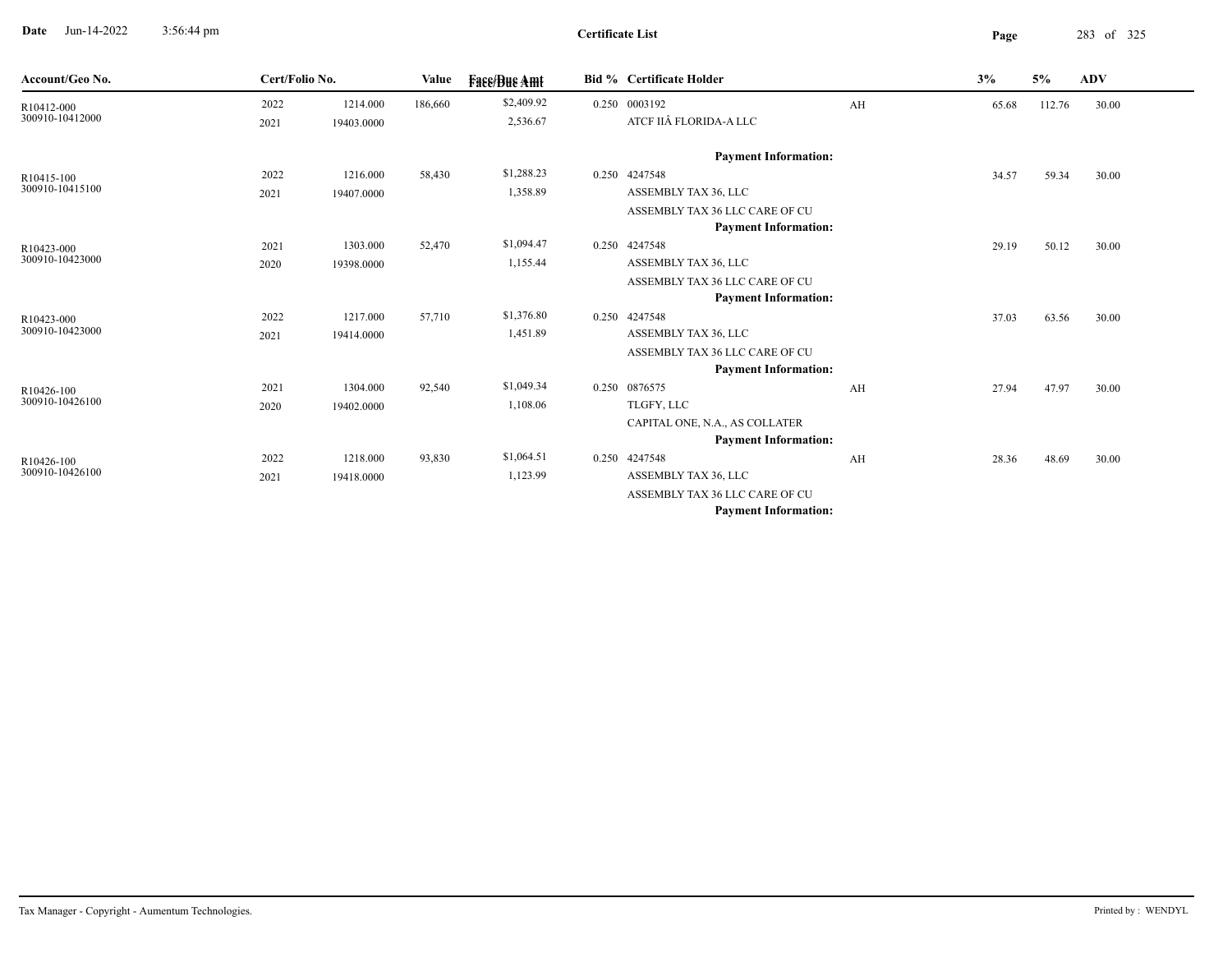**Date** Jun-14-2022 3:56:44 pm **Page** 284 of 325 3:56:44 pm

**Certificate List**

| Account/Geo No.               | Cert/Folio No. |            | Value  | <b>Fase/Bue Amt</b> | <b>Bid % Certificate Holder</b>              | 3%         | 5%    | <b>ADV</b> |
|-------------------------------|----------------|------------|--------|---------------------|----------------------------------------------|------------|-------|------------|
| R10433-000                    | 2016           | 1482.000   | 1,000  | \$56.27             | 18.000 2361903                               | 0.48       | 0.82  | 27.00      |
| 300910-10433000               | 2015           | 19130.0000 |        | 124.14              | BLACK BELT ENERGY, LLC                       |            |       |            |
|                               |                |            |        |                     | <b>Payment Information:</b>                  |            |       |            |
| R10433-000                    | 2017           | 1503.000   | 1,000  | \$56.16             | 18.000 3763869                               | 0.48       | 0.82  | 27.00      |
| 300910-10433000               | 2016           | 19181.0000 |        | 113.80              | STAMPHOUSE HOLDINGS, LLC                     |            |       |            |
|                               |                |            |        |                     | <b>Payment Information:</b>                  |            |       |            |
| R10433-000                    | 2018           | 1457.000   | 1,000  | \$55.87             | 18.000 3947718                               | 0.47       | 0.80  | 27.00      |
| 300910-10433000               | 2017           | 19262.0000 |        | 103.18              | STONE PONY PROPERTIES, LLC                   |            |       |            |
|                               |                |            |        |                     | <b>Payment Information:</b>                  |            |       |            |
| R10433-000                    | 2019           | 1681.000   | 1,000  | \$55.73             | 18.000 0099999                               | 0.46       | 0.80  | 27.00      |
| 300910-10433000               | 2018           | 19309.0000 |        | 92.91               | COUNTY HELD CERTIFICATE                      |            |       |            |
|                               |                |            |        |                     | <b>Payment Information:</b>                  |            |       |            |
| R10433-000                    | 2020           | 1600.000   | 1,000  | \$58.50             | 18.000 0099999                               | 0.46       | 0.79  | 30.00      |
| 300910-10433000               | 2019           | 19360.0000 |        | 86.69               | COUNTY HELD CERTIFICATE                      |            |       |            |
|                               |                |            |        |                     | <b>Payment Information:</b>                  |            |       |            |
| R10433-000                    | 2021           | 1305.000   | 1,000  | \$58.21             | 18.000 5356931                               | 0.45       | 0.77  | 30.00      |
| 300910-10433000               | 2020           | 19410.0000 |        | 75.81               | GATHERS NO MOSS, LLC                         |            |       |            |
|                               |                |            |        |                     | <b>Payment Information:</b>                  |            |       |            |
| R10433-000                    | 2022           | 1219.000   | 1,000  | \$58.13             | 18.000 0099999                               | 0.45       | 0.77  | 30.00      |
| 300910-10433000               | 2021           | 19426.0000 |        | 67.29               | COUNTY HELD CERTIFICATE                      |            |       |            |
|                               |                |            |        |                     | <b>Payment Information:</b>                  |            |       |            |
| R10434-000                    | 2021           | 1306.000   | 50,740 | \$1,015.95          | 0.250 4247548                                | 27.02      | 46.38 | 30.00      |
| 300910-10434000               | 2020           | 19412.0000 |        | 1,073.00            | ASSEMBLY TAX 36, LLC                         |            |       |            |
|                               |                |            |        |                     | ASSEMBLY TAX 36 LLC CARE OF CU               |            |       |            |
|                               |                |            |        |                     | <b>Payment Information:</b>                  |            |       |            |
| R10451-025<br>300910-10451025 | 2020           | 1602.000   | 33,260 | \$279.16<br>299.37  | 0.250 0876575                                | 6.58<br>AH | 11.29 | 30.00      |
|                               | 2019           | 19385.0000 |        |                     | TLGFY, LLC<br>CAPITAL ONE, N.A., AS COLLATER |            |       |            |
|                               |                |            |        |                     | <b>Payment Information:</b>                  |            |       |            |
| R10451-025                    | 2021           | 1307.000   | 34,020 | \$289.17            | 0.250 4247548                                | AH<br>6.86 | 11.77 | 30.00      |
| 300910-10451025               | 2020           | 19435.0000 |        | 309.88              | ASSEMBLY TAX 36, LLC                         |            |       |            |
|                               |                |            |        |                     | ASSEMBLY TAX 36 LLC CARE OF CU               |            |       |            |
|                               |                |            |        |                     | <b>Payment Information:</b>                  |            |       |            |
| R10454-035                    | 2022           | 1220.000   | 25,800 | \$590.84            | 0.250 5356948                                | 15.22      | 26.14 | 30.00      |
| 300910-10454035               | 2021           | 19468.0000 |        | 626.63              | CC2 FL LLC                                   |            |       |            |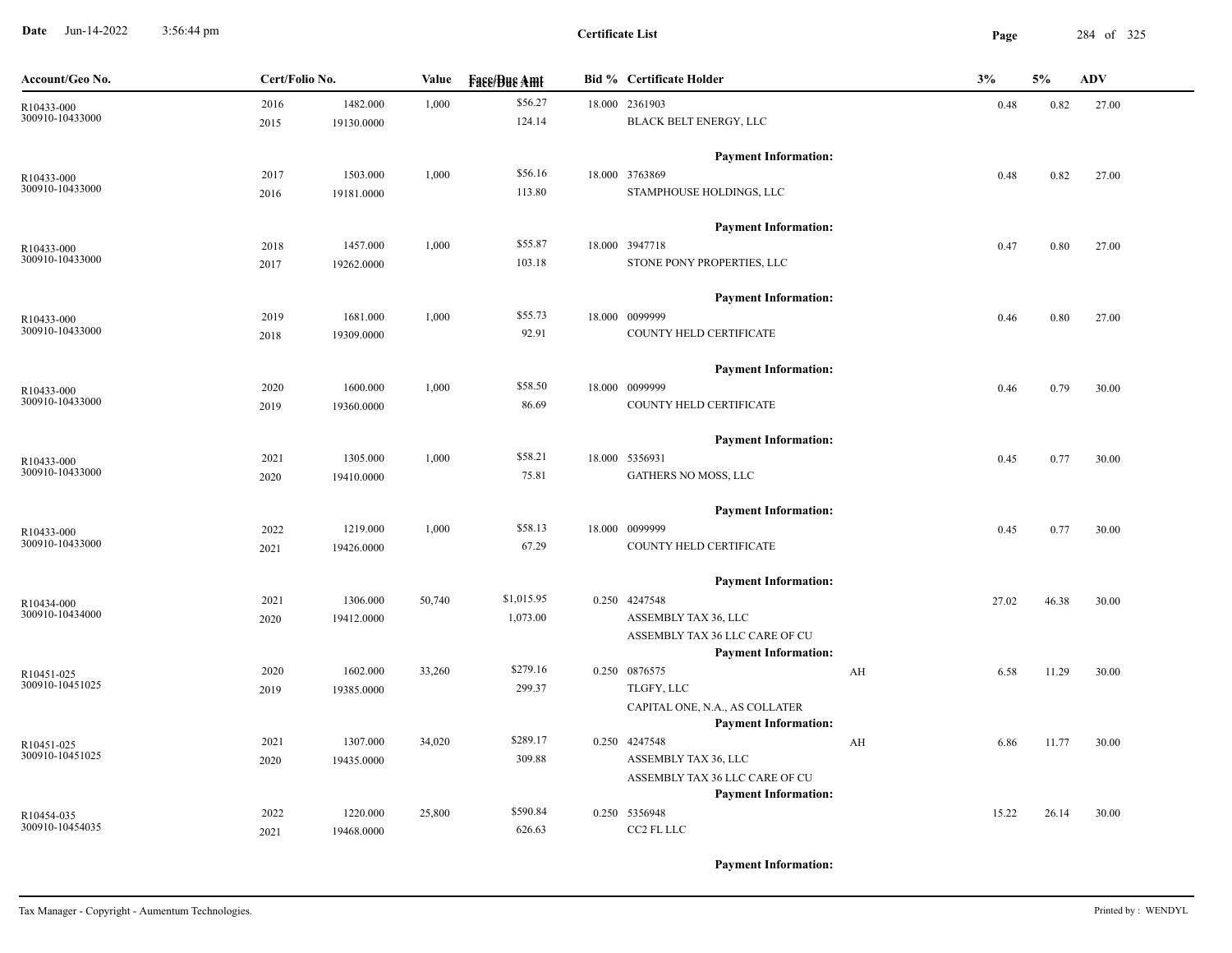**Date** Jun-14-2022 3:56:44 pm **Page** 285 of 325 3:56:44 pm

| Account/Geo No.               | Cert/Folio No. |            | Value  | <b>Face/Bue Amt</b> | <b>Bid % Certificate Holder</b>                            | 3%    | 5%    | <b>ADV</b> |
|-------------------------------|----------------|------------|--------|---------------------|------------------------------------------------------------|-------|-------|------------|
| R10454-036                    | 2021           | 1309.000   | 23,900 | \$580.85            | 6.750 2749418                                              | 14.95 | 25.66 | 30.00      |
| 300910-10454036               | 2020           | 19453.0000 |        | 629.57              | IDE TECHNOLOGIES, INC                                      |       |       |            |
|                               |                |            |        |                     | <b>Payment Information:</b>                                |       |       |            |
| R10454-036                    | 2022           | 1221.000   | 26,290 | \$712.40            | 0.250 5356948                                              | 18.60 | 31.92 | 30.00      |
| 300910-10454036               | 2021           | 19469.0000 |        | 754.27              | CC2 FL LLC                                                 |       |       |            |
|                               |                |            |        |                     | <b>Payment Information:</b>                                |       |       |            |
| R10459-060                    | 2022           | 1222.000   | 12,900 | \$316.41            | 0.250 5356948                                              | 7.61  | 13.07 | 30.00      |
| 300910-10459060               | 2021           | 19478.0000 |        | 338.48              | CC2 FL LLC                                                 |       |       |            |
|                               |                |            |        |                     | <b>Payment Information:</b>                                |       |       |            |
| R10459-160                    | 2022           | 1223.000   | 13,420 | \$374.82            | 0.250 5356948                                              | 9.23  | 15.85 | 30.00      |
| 300910-10459160               | 2021           | 19482.0000 |        | 399.81              | CC2 FL LLC                                                 |       |       |            |
|                               |                |            |        |                     | <b>Payment Information:</b>                                |       |       |            |
|                               | 2022           | 1224.000   | 17,500 | \$437.58            | 0.250 5356948                                              |       | 18.84 | 30.00      |
| R10459-165<br>300910-10459165 | 2021           | 19483.0000 |        | 465.71              | CC2 FL LLC                                                 | 10.97 |       |            |
|                               |                |            |        |                     |                                                            |       |       |            |
|                               |                |            |        |                     | <b>Payment Information:</b>                                |       |       |            |
| R10495-210<br>300910-10495210 | 2022           | 1225.000   | 19,800 | \$361.26            | 0.250 5356948                                              | 8.86  | 15.20 | 30.00      |
|                               | 2021           | 19542.0000 |        | 385.57              | CC2 FL LLC                                                 |       |       |            |
|                               |                |            |        |                     | <b>Payment Information:</b>                                |       |       |            |
| R10530-075                    | 2022           | 1226.000   | 35,750 | \$618.43            | 0.250 5356948                                              | 15.99 | 27.45 | 30.00      |
| 300910-10530075               | 2021           | 19578.0000 |        | 655.60              | CC2 FL LLC                                                 |       |       |            |
|                               |                |            |        |                     | <b>Payment Information:</b>                                |       |       |            |
| R10530-100                    | 2022           | 1227.000   | 52,530 | \$939.48            | 0.250 4247548                                              | 24.90 | 42.74 | 30.00      |
| 300910-10530100               | 2021           | 19579.0000 |        | 992.70              | ASSEMBLY TAX 36, LLC                                       |       |       |            |
|                               |                |            |        |                     | ASSEMBLY TAX 36 LLC CARE OF CU                             |       |       |            |
|                               |                |            |        |                     | <b>Payment Information:</b>                                |       |       |            |
| R01216-525<br>310205-01216525 | 2021           | 20.000     | 15,240 | \$440.46            | 0.250 0000102                                              | 11.05 | 18.97 | 30.00      |
|                               | 2020           | 694.0000   |        | 468.73              | SIMMONS SAMMIE D OR DONNA G                                |       |       |            |
|                               |                |            |        |                     | SIMMONS SAMMIE D OR DONNA G<br><b>Payment Information:</b> |       |       |            |
| R01216-526                    | 2021           | 21.000     | 44,070 | \$907.83            | 0.250 0876575                                              | 24.02 | 41.23 | 30.00      |
| 310205-01216526               | 2020           | 695.0000   |        | 959.47              | TLGFY, LLC                                                 |       |       |            |
|                               |                |            |        |                     | CAPITAL ONE, N.A., AS COLLATER                             |       |       |            |
|                               |                |            |        |                     | <b>Payment Information:</b>                                |       |       |            |
| R01216-527                    | 2021           | 22.000     | 11,300 | \$225.18            | 0.250 0000102                                              | 5.08  | 8.72  | 30.00      |
| 310205-01216527               | 2020           | 696.0000   |        | 242.69              | SIMMONS SAMMIE D OR DONNA G                                |       |       |            |
|                               |                |            |        |                     | SIMMONS SAMMIE D OR DONNA G                                |       |       |            |
|                               |                |            |        |                     | <b>Payment Information:</b>                                |       |       |            |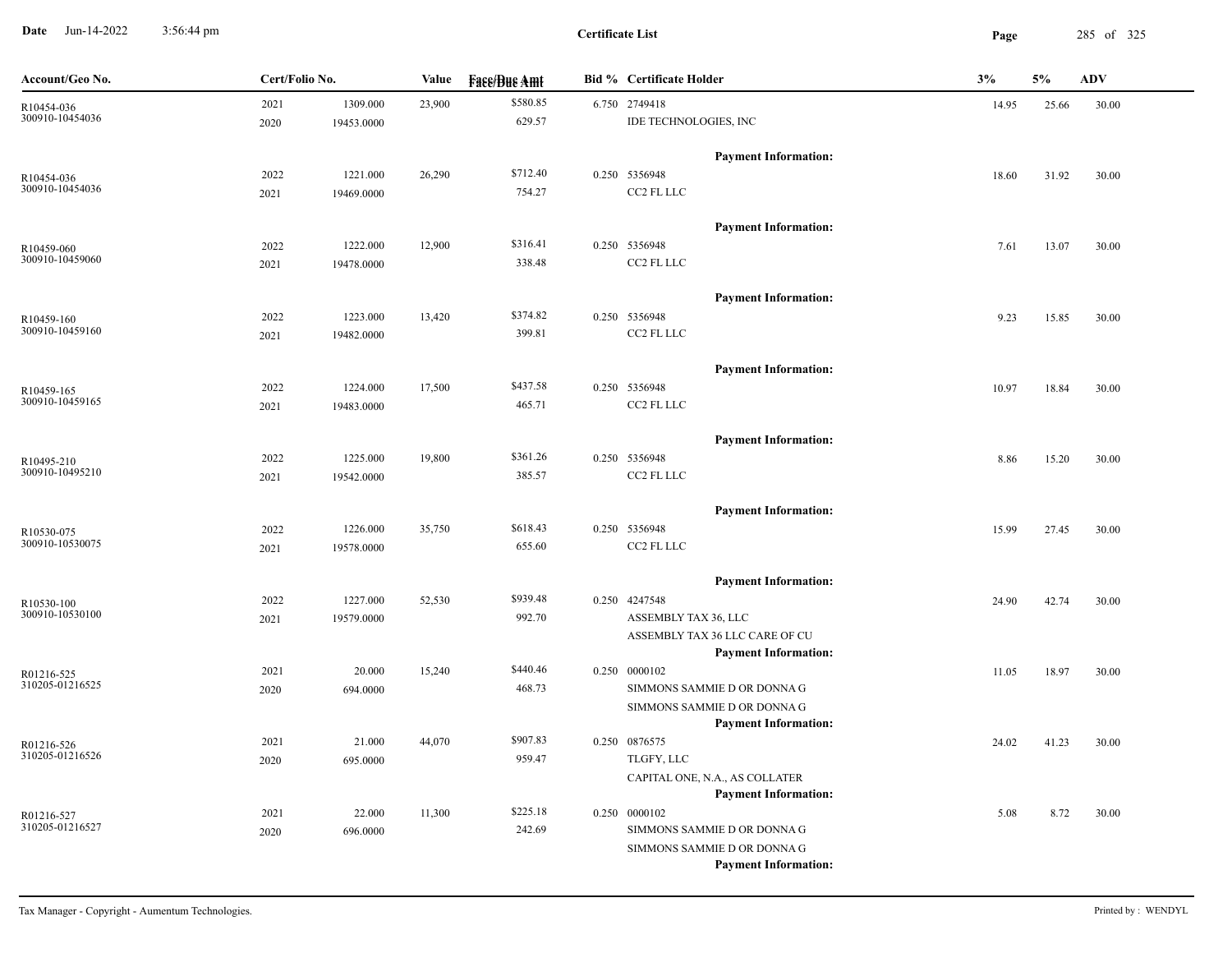**Date** Jun-14-2022 3:56:44 pm **Page** 286 of 325 3:56:44 pm

| \$164.54<br>19.000<br>18.000 0099999<br>2022<br>33,100<br>AH<br>3.40<br>30.00<br>5.84<br>R01216-535<br>310205-01216535<br>179.02<br>COUNTY HELD CERTIFICATE<br>694.0000<br>2021<br><b>Payment Information:</b><br>\$216.76<br>0.250 3097555<br>23.000<br>10,780<br>2021<br>4.85<br>8.32<br>30.00<br>R01216-538<br>310205-01216538<br>233.85<br><b>SAVVY FL LLC</b><br>703.0000<br>2020<br>FIRST HORIZON COLLATERAL ASSIG<br><b>Payment Information:</b><br>\$265.03<br>0.250 5356948<br>2022<br>20.000<br>11,850<br>10.62<br>30.00<br>6.19<br>R01216-538<br>310205-01216538<br>284.53<br>CC2 FL LLC<br>697.0000<br>2021<br><b>Payment Information:</b><br>\$193.41<br>21.000<br>23,230<br>18.000 0099999<br>2022<br>AH<br>4.20<br>7.21<br>30.00<br>R01216-541<br>310205-01216541<br>209.33<br>COUNTY HELD CERTIFICATE<br>699.0000<br>2021<br><b>Payment Information:</b><br>\$293.61<br>0.250 0000102<br>2021<br>922.000<br>15,230<br>11.98<br>30.00<br>6.98<br>R07214-950<br>310208-07214950<br>314.54<br>SIMMONS SAMMIE D OR DONNA G<br>2020<br>12492.0000<br>SIMMONS SAMMIE D OR DONNA G<br><b>Payment Information:</b><br>\$261.14<br>13,590<br>5.750 3097555<br>2022<br>851.000<br>6.08<br>10.44<br>30.00<br>R07214-950<br>310208-07214950<br><b>SAVVY FL LLC</b><br>280.45<br>12515.0000<br>2021<br>FIRST HORIZON COLLATERAL ASSIG<br><b>Payment Information:</b><br>\$291.81<br>0.250 0876575<br>2021<br>924.000<br>31,070<br>AH<br>6.93<br>11.90<br>30.00<br>R07258-020<br>310308-07258020<br>312.65<br>TLGFY, LLC<br>2020<br>12565.0000<br>CAPITAL ONE, N.A., AS COLLATER<br><b>Payment Information:</b><br>\$298.22<br>0.250 4247548<br>2022<br>852.000<br>31,500<br>12.20<br>AH<br>7.11<br>30.00<br>R07258-020<br>310308-07258020<br>319.38<br>ASSEMBLY TAX 36, LLC<br>2021<br>12588.0000<br>ASSEMBLY TAX 36 LLC CARE OF CU<br><b>Payment Information:</b><br>\$231.62<br>2022<br>27,370<br>18.000 0099999<br>853.000<br>AH<br>9.03<br>30.00<br>5.26<br>R07258-050<br>310308-07258050<br>249.45<br>COUNTY HELD CERTIFICATE<br>2021<br>12589.0000<br><b>Payment Information:</b><br>\$69.55<br>2021<br>925.000<br>1,700<br>13.500 0000102<br>1.31<br>30.00<br>0.76<br>R07258-055<br>310308-07258055<br>SIMMONS SAMMIE D OR DONNA G<br>85.97<br>12567.0000<br>2020<br>SIMMONS SAMMIE D OR DONNA G<br><b>Payment Information:</b><br>\$60.54<br>17.750 5366572<br>1,150<br>2022<br>854.000<br>0.51<br>0.88<br>30.00<br>R07258-055<br>310308-07258055<br>69.82<br>AVK REAL ESTATE LLC<br>2021<br>12591.0000 | Account/Geo No. | Cert/Folio No. | Value | <b>Face/Bue Amt</b> | <b>Bid % Certificate Holder</b> | 3% | 5% | <b>ADV</b> |
|--------------------------------------------------------------------------------------------------------------------------------------------------------------------------------------------------------------------------------------------------------------------------------------------------------------------------------------------------------------------------------------------------------------------------------------------------------------------------------------------------------------------------------------------------------------------------------------------------------------------------------------------------------------------------------------------------------------------------------------------------------------------------------------------------------------------------------------------------------------------------------------------------------------------------------------------------------------------------------------------------------------------------------------------------------------------------------------------------------------------------------------------------------------------------------------------------------------------------------------------------------------------------------------------------------------------------------------------------------------------------------------------------------------------------------------------------------------------------------------------------------------------------------------------------------------------------------------------------------------------------------------------------------------------------------------------------------------------------------------------------------------------------------------------------------------------------------------------------------------------------------------------------------------------------------------------------------------------------------------------------------------------------------------------------------------------------------------------------------------------------------------------------------------------------------------------------------------------------------------------------------------------------------------------------------------------------------------------------------------------------------------------------------------------------------------------------------------------------------------------------------------------|-----------------|----------------|-------|---------------------|---------------------------------|----|----|------------|
|                                                                                                                                                                                                                                                                                                                                                                                                                                                                                                                                                                                                                                                                                                                                                                                                                                                                                                                                                                                                                                                                                                                                                                                                                                                                                                                                                                                                                                                                                                                                                                                                                                                                                                                                                                                                                                                                                                                                                                                                                                                                                                                                                                                                                                                                                                                                                                                                                                                                                                                    |                 |                |       |                     |                                 |    |    |            |
|                                                                                                                                                                                                                                                                                                                                                                                                                                                                                                                                                                                                                                                                                                                                                                                                                                                                                                                                                                                                                                                                                                                                                                                                                                                                                                                                                                                                                                                                                                                                                                                                                                                                                                                                                                                                                                                                                                                                                                                                                                                                                                                                                                                                                                                                                                                                                                                                                                                                                                                    |                 |                |       |                     |                                 |    |    |            |
|                                                                                                                                                                                                                                                                                                                                                                                                                                                                                                                                                                                                                                                                                                                                                                                                                                                                                                                                                                                                                                                                                                                                                                                                                                                                                                                                                                                                                                                                                                                                                                                                                                                                                                                                                                                                                                                                                                                                                                                                                                                                                                                                                                                                                                                                                                                                                                                                                                                                                                                    |                 |                |       |                     |                                 |    |    |            |
|                                                                                                                                                                                                                                                                                                                                                                                                                                                                                                                                                                                                                                                                                                                                                                                                                                                                                                                                                                                                                                                                                                                                                                                                                                                                                                                                                                                                                                                                                                                                                                                                                                                                                                                                                                                                                                                                                                                                                                                                                                                                                                                                                                                                                                                                                                                                                                                                                                                                                                                    |                 |                |       |                     |                                 |    |    |            |
|                                                                                                                                                                                                                                                                                                                                                                                                                                                                                                                                                                                                                                                                                                                                                                                                                                                                                                                                                                                                                                                                                                                                                                                                                                                                                                                                                                                                                                                                                                                                                                                                                                                                                                                                                                                                                                                                                                                                                                                                                                                                                                                                                                                                                                                                                                                                                                                                                                                                                                                    |                 |                |       |                     |                                 |    |    |            |
|                                                                                                                                                                                                                                                                                                                                                                                                                                                                                                                                                                                                                                                                                                                                                                                                                                                                                                                                                                                                                                                                                                                                                                                                                                                                                                                                                                                                                                                                                                                                                                                                                                                                                                                                                                                                                                                                                                                                                                                                                                                                                                                                                                                                                                                                                                                                                                                                                                                                                                                    |                 |                |       |                     |                                 |    |    |            |
|                                                                                                                                                                                                                                                                                                                                                                                                                                                                                                                                                                                                                                                                                                                                                                                                                                                                                                                                                                                                                                                                                                                                                                                                                                                                                                                                                                                                                                                                                                                                                                                                                                                                                                                                                                                                                                                                                                                                                                                                                                                                                                                                                                                                                                                                                                                                                                                                                                                                                                                    |                 |                |       |                     |                                 |    |    |            |
|                                                                                                                                                                                                                                                                                                                                                                                                                                                                                                                                                                                                                                                                                                                                                                                                                                                                                                                                                                                                                                                                                                                                                                                                                                                                                                                                                                                                                                                                                                                                                                                                                                                                                                                                                                                                                                                                                                                                                                                                                                                                                                                                                                                                                                                                                                                                                                                                                                                                                                                    |                 |                |       |                     |                                 |    |    |            |
|                                                                                                                                                                                                                                                                                                                                                                                                                                                                                                                                                                                                                                                                                                                                                                                                                                                                                                                                                                                                                                                                                                                                                                                                                                                                                                                                                                                                                                                                                                                                                                                                                                                                                                                                                                                                                                                                                                                                                                                                                                                                                                                                                                                                                                                                                                                                                                                                                                                                                                                    |                 |                |       |                     |                                 |    |    |            |
|                                                                                                                                                                                                                                                                                                                                                                                                                                                                                                                                                                                                                                                                                                                                                                                                                                                                                                                                                                                                                                                                                                                                                                                                                                                                                                                                                                                                                                                                                                                                                                                                                                                                                                                                                                                                                                                                                                                                                                                                                                                                                                                                                                                                                                                                                                                                                                                                                                                                                                                    |                 |                |       |                     |                                 |    |    |            |
|                                                                                                                                                                                                                                                                                                                                                                                                                                                                                                                                                                                                                                                                                                                                                                                                                                                                                                                                                                                                                                                                                                                                                                                                                                                                                                                                                                                                                                                                                                                                                                                                                                                                                                                                                                                                                                                                                                                                                                                                                                                                                                                                                                                                                                                                                                                                                                                                                                                                                                                    |                 |                |       |                     |                                 |    |    |            |
|                                                                                                                                                                                                                                                                                                                                                                                                                                                                                                                                                                                                                                                                                                                                                                                                                                                                                                                                                                                                                                                                                                                                                                                                                                                                                                                                                                                                                                                                                                                                                                                                                                                                                                                                                                                                                                                                                                                                                                                                                                                                                                                                                                                                                                                                                                                                                                                                                                                                                                                    |                 |                |       |                     |                                 |    |    |            |
|                                                                                                                                                                                                                                                                                                                                                                                                                                                                                                                                                                                                                                                                                                                                                                                                                                                                                                                                                                                                                                                                                                                                                                                                                                                                                                                                                                                                                                                                                                                                                                                                                                                                                                                                                                                                                                                                                                                                                                                                                                                                                                                                                                                                                                                                                                                                                                                                                                                                                                                    |                 |                |       |                     |                                 |    |    |            |
|                                                                                                                                                                                                                                                                                                                                                                                                                                                                                                                                                                                                                                                                                                                                                                                                                                                                                                                                                                                                                                                                                                                                                                                                                                                                                                                                                                                                                                                                                                                                                                                                                                                                                                                                                                                                                                                                                                                                                                                                                                                                                                                                                                                                                                                                                                                                                                                                                                                                                                                    |                 |                |       |                     |                                 |    |    |            |
|                                                                                                                                                                                                                                                                                                                                                                                                                                                                                                                                                                                                                                                                                                                                                                                                                                                                                                                                                                                                                                                                                                                                                                                                                                                                                                                                                                                                                                                                                                                                                                                                                                                                                                                                                                                                                                                                                                                                                                                                                                                                                                                                                                                                                                                                                                                                                                                                                                                                                                                    |                 |                |       |                     |                                 |    |    |            |
|                                                                                                                                                                                                                                                                                                                                                                                                                                                                                                                                                                                                                                                                                                                                                                                                                                                                                                                                                                                                                                                                                                                                                                                                                                                                                                                                                                                                                                                                                                                                                                                                                                                                                                                                                                                                                                                                                                                                                                                                                                                                                                                                                                                                                                                                                                                                                                                                                                                                                                                    |                 |                |       |                     |                                 |    |    |            |
|                                                                                                                                                                                                                                                                                                                                                                                                                                                                                                                                                                                                                                                                                                                                                                                                                                                                                                                                                                                                                                                                                                                                                                                                                                                                                                                                                                                                                                                                                                                                                                                                                                                                                                                                                                                                                                                                                                                                                                                                                                                                                                                                                                                                                                                                                                                                                                                                                                                                                                                    |                 |                |       |                     |                                 |    |    |            |
|                                                                                                                                                                                                                                                                                                                                                                                                                                                                                                                                                                                                                                                                                                                                                                                                                                                                                                                                                                                                                                                                                                                                                                                                                                                                                                                                                                                                                                                                                                                                                                                                                                                                                                                                                                                                                                                                                                                                                                                                                                                                                                                                                                                                                                                                                                                                                                                                                                                                                                                    |                 |                |       |                     |                                 |    |    |            |
|                                                                                                                                                                                                                                                                                                                                                                                                                                                                                                                                                                                                                                                                                                                                                                                                                                                                                                                                                                                                                                                                                                                                                                                                                                                                                                                                                                                                                                                                                                                                                                                                                                                                                                                                                                                                                                                                                                                                                                                                                                                                                                                                                                                                                                                                                                                                                                                                                                                                                                                    |                 |                |       |                     |                                 |    |    |            |
|                                                                                                                                                                                                                                                                                                                                                                                                                                                                                                                                                                                                                                                                                                                                                                                                                                                                                                                                                                                                                                                                                                                                                                                                                                                                                                                                                                                                                                                                                                                                                                                                                                                                                                                                                                                                                                                                                                                                                                                                                                                                                                                                                                                                                                                                                                                                                                                                                                                                                                                    |                 |                |       |                     |                                 |    |    |            |
|                                                                                                                                                                                                                                                                                                                                                                                                                                                                                                                                                                                                                                                                                                                                                                                                                                                                                                                                                                                                                                                                                                                                                                                                                                                                                                                                                                                                                                                                                                                                                                                                                                                                                                                                                                                                                                                                                                                                                                                                                                                                                                                                                                                                                                                                                                                                                                                                                                                                                                                    |                 |                |       |                     |                                 |    |    |            |
|                                                                                                                                                                                                                                                                                                                                                                                                                                                                                                                                                                                                                                                                                                                                                                                                                                                                                                                                                                                                                                                                                                                                                                                                                                                                                                                                                                                                                                                                                                                                                                                                                                                                                                                                                                                                                                                                                                                                                                                                                                                                                                                                                                                                                                                                                                                                                                                                                                                                                                                    |                 |                |       |                     |                                 |    |    |            |
|                                                                                                                                                                                                                                                                                                                                                                                                                                                                                                                                                                                                                                                                                                                                                                                                                                                                                                                                                                                                                                                                                                                                                                                                                                                                                                                                                                                                                                                                                                                                                                                                                                                                                                                                                                                                                                                                                                                                                                                                                                                                                                                                                                                                                                                                                                                                                                                                                                                                                                                    |                 |                |       |                     |                                 |    |    |            |
|                                                                                                                                                                                                                                                                                                                                                                                                                                                                                                                                                                                                                                                                                                                                                                                                                                                                                                                                                                                                                                                                                                                                                                                                                                                                                                                                                                                                                                                                                                                                                                                                                                                                                                                                                                                                                                                                                                                                                                                                                                                                                                                                                                                                                                                                                                                                                                                                                                                                                                                    |                 |                |       |                     |                                 |    |    |            |
|                                                                                                                                                                                                                                                                                                                                                                                                                                                                                                                                                                                                                                                                                                                                                                                                                                                                                                                                                                                                                                                                                                                                                                                                                                                                                                                                                                                                                                                                                                                                                                                                                                                                                                                                                                                                                                                                                                                                                                                                                                                                                                                                                                                                                                                                                                                                                                                                                                                                                                                    |                 |                |       |                     |                                 |    |    |            |
|                                                                                                                                                                                                                                                                                                                                                                                                                                                                                                                                                                                                                                                                                                                                                                                                                                                                                                                                                                                                                                                                                                                                                                                                                                                                                                                                                                                                                                                                                                                                                                                                                                                                                                                                                                                                                                                                                                                                                                                                                                                                                                                                                                                                                                                                                                                                                                                                                                                                                                                    |                 |                |       |                     |                                 |    |    |            |
|                                                                                                                                                                                                                                                                                                                                                                                                                                                                                                                                                                                                                                                                                                                                                                                                                                                                                                                                                                                                                                                                                                                                                                                                                                                                                                                                                                                                                                                                                                                                                                                                                                                                                                                                                                                                                                                                                                                                                                                                                                                                                                                                                                                                                                                                                                                                                                                                                                                                                                                    |                 |                |       |                     |                                 |    |    |            |
|                                                                                                                                                                                                                                                                                                                                                                                                                                                                                                                                                                                                                                                                                                                                                                                                                                                                                                                                                                                                                                                                                                                                                                                                                                                                                                                                                                                                                                                                                                                                                                                                                                                                                                                                                                                                                                                                                                                                                                                                                                                                                                                                                                                                                                                                                                                                                                                                                                                                                                                    |                 |                |       |                     |                                 |    |    |            |
|                                                                                                                                                                                                                                                                                                                                                                                                                                                                                                                                                                                                                                                                                                                                                                                                                                                                                                                                                                                                                                                                                                                                                                                                                                                                                                                                                                                                                                                                                                                                                                                                                                                                                                                                                                                                                                                                                                                                                                                                                                                                                                                                                                                                                                                                                                                                                                                                                                                                                                                    |                 |                |       |                     |                                 |    |    |            |
|                                                                                                                                                                                                                                                                                                                                                                                                                                                                                                                                                                                                                                                                                                                                                                                                                                                                                                                                                                                                                                                                                                                                                                                                                                                                                                                                                                                                                                                                                                                                                                                                                                                                                                                                                                                                                                                                                                                                                                                                                                                                                                                                                                                                                                                                                                                                                                                                                                                                                                                    |                 |                |       |                     |                                 |    |    |            |
|                                                                                                                                                                                                                                                                                                                                                                                                                                                                                                                                                                                                                                                                                                                                                                                                                                                                                                                                                                                                                                                                                                                                                                                                                                                                                                                                                                                                                                                                                                                                                                                                                                                                                                                                                                                                                                                                                                                                                                                                                                                                                                                                                                                                                                                                                                                                                                                                                                                                                                                    |                 |                |       |                     |                                 |    |    |            |
|                                                                                                                                                                                                                                                                                                                                                                                                                                                                                                                                                                                                                                                                                                                                                                                                                                                                                                                                                                                                                                                                                                                                                                                                                                                                                                                                                                                                                                                                                                                                                                                                                                                                                                                                                                                                                                                                                                                                                                                                                                                                                                                                                                                                                                                                                                                                                                                                                                                                                                                    |                 |                |       |                     |                                 |    |    |            |
|                                                                                                                                                                                                                                                                                                                                                                                                                                                                                                                                                                                                                                                                                                                                                                                                                                                                                                                                                                                                                                                                                                                                                                                                                                                                                                                                                                                                                                                                                                                                                                                                                                                                                                                                                                                                                                                                                                                                                                                                                                                                                                                                                                                                                                                                                                                                                                                                                                                                                                                    |                 |                |       |                     |                                 |    |    |            |
|                                                                                                                                                                                                                                                                                                                                                                                                                                                                                                                                                                                                                                                                                                                                                                                                                                                                                                                                                                                                                                                                                                                                                                                                                                                                                                                                                                                                                                                                                                                                                                                                                                                                                                                                                                                                                                                                                                                                                                                                                                                                                                                                                                                                                                                                                                                                                                                                                                                                                                                    |                 |                |       |                     |                                 |    |    |            |
|                                                                                                                                                                                                                                                                                                                                                                                                                                                                                                                                                                                                                                                                                                                                                                                                                                                                                                                                                                                                                                                                                                                                                                                                                                                                                                                                                                                                                                                                                                                                                                                                                                                                                                                                                                                                                                                                                                                                                                                                                                                                                                                                                                                                                                                                                                                                                                                                                                                                                                                    |                 |                |       |                     |                                 |    |    |            |
|                                                                                                                                                                                                                                                                                                                                                                                                                                                                                                                                                                                                                                                                                                                                                                                                                                                                                                                                                                                                                                                                                                                                                                                                                                                                                                                                                                                                                                                                                                                                                                                                                                                                                                                                                                                                                                                                                                                                                                                                                                                                                                                                                                                                                                                                                                                                                                                                                                                                                                                    |                 |                |       |                     |                                 |    |    |            |
|                                                                                                                                                                                                                                                                                                                                                                                                                                                                                                                                                                                                                                                                                                                                                                                                                                                                                                                                                                                                                                                                                                                                                                                                                                                                                                                                                                                                                                                                                                                                                                                                                                                                                                                                                                                                                                                                                                                                                                                                                                                                                                                                                                                                                                                                                                                                                                                                                                                                                                                    |                 |                |       |                     |                                 |    |    |            |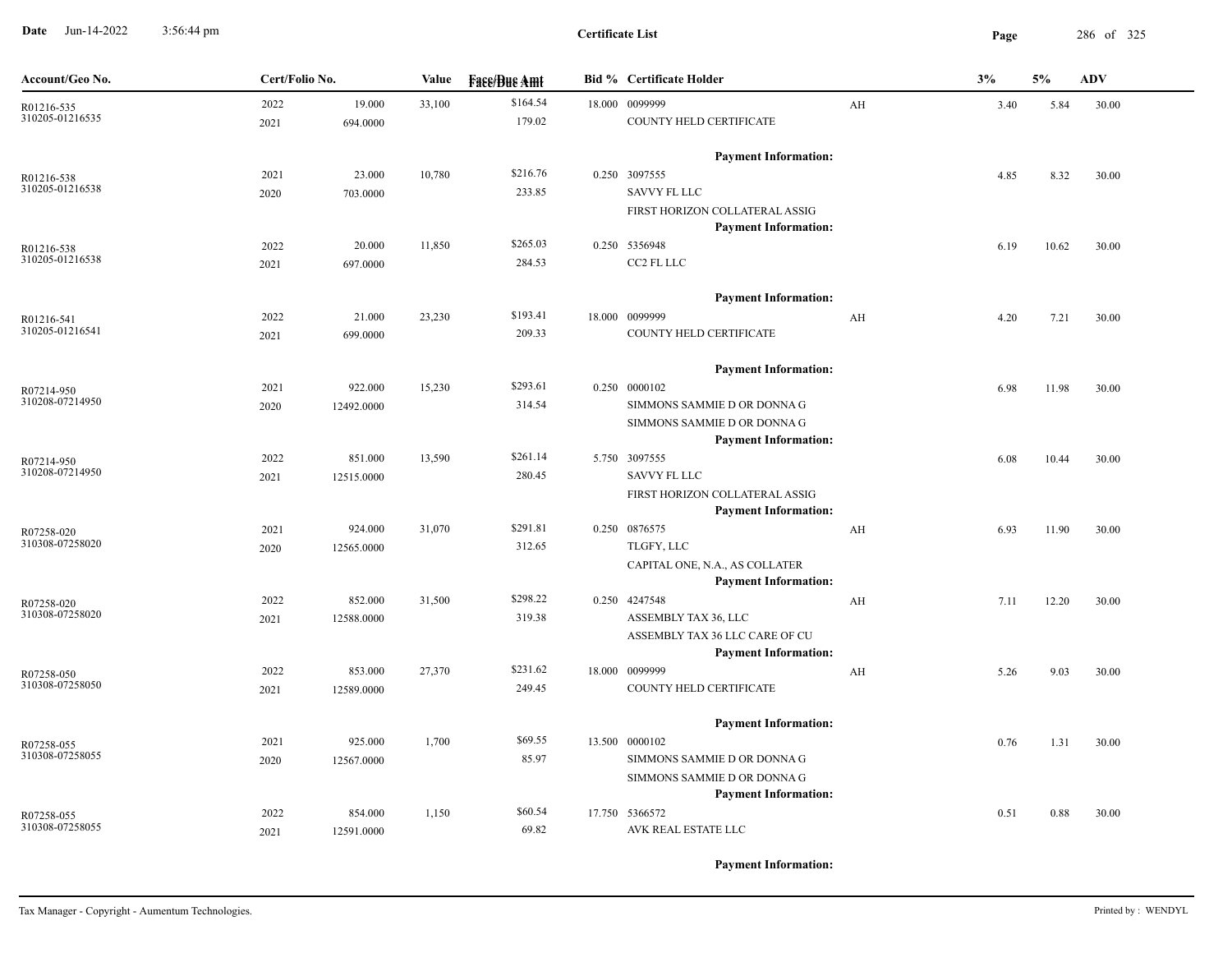**Date** Jun-14-2022 3:56:44 pm **Page** 287 of 325 3:56:44 pm

| Account/Geo No.               | Cert/Folio No. |            | Value  | <b>Fase/Bue Amt</b> | <b>Bid % Certificate Holder</b>                               |    | 3%    | 5%    | <b>ADV</b> |
|-------------------------------|----------------|------------|--------|---------------------|---------------------------------------------------------------|----|-------|-------|------------|
| R07258-065                    | 2020           | 1096.000   | 22,560 | \$414.04            | 3.250 0000102                                                 |    | 10.32 | 17.72 | 30.00      |
| 310308-07258065               | 2019           | 12564.0000 |        | 448.32              | SIMMONS SAMMIE D OR DONNA G                                   |    |       |       |            |
|                               |                |            |        |                     | SIMMONS SAMMIE D OR DONNA G                                   |    |       |       |            |
|                               |                |            |        |                     | <b>Payment Information:</b>                                   |    |       |       |            |
| R07258-065                    | 2021           | 926.000    | 22,560 | \$407.70            | 2.750 0000102                                                 |    | 10.14 | 17.41 | 30.00      |
| 310308-07258065               | 2020           | 12568.0000 |        | 434.34              | SIMMONS SAMMIE D OR DONNA G                                   |    |       |       |            |
|                               |                |            |        |                     | SIMMONS SAMMIE D OR DONNA G                                   |    |       |       |            |
|                               |                |            |        |                     | <b>Payment Information:</b>                                   |    |       |       |            |
| R07258-065<br>310308-07258065 | 2022           | 855.000    | 22,560 | \$405.76            | 6.750 3097555                                                 |    | 10.09 | 17.32 | 30.00      |
|                               | 2021           | 12592.0000 |        | 432.30              | <b>SAVVY FL LLC</b>                                           |    |       |       |            |
|                               |                |            |        |                     | FIRST HORIZON COLLATERAL ASSIG<br><b>Payment Information:</b> |    |       |       |            |
|                               | 2022           | 856.000    | 31,780 | \$756.35            | 0.250 5356948                                                 |    | 19.82 | 34.02 | 30.00      |
| R07258-200<br>310308-07258200 | 2021           | 12595.0000 |        | 800.42              | CC2 FL LLC                                                    |    |       |       |            |
|                               |                |            |        |                     |                                                               |    |       |       |            |
|                               |                |            |        |                     | <b>Payment Information:</b>                                   |    |       |       |            |
| R07260-010                    | 2022           | 857.000    | 28,940 | \$408.35            | 0.250 4247548                                                 | AH | 10.16 | 17.45 | 30.00      |
| 310308-07260010               | 2021           | 12601.0000 |        | 435.02              | ASSEMBLY TAX 36, LLC                                          |    |       |       |            |
|                               |                |            |        |                     | ASSEMBLY TAX 36 LLC CARE OF CU                                |    |       |       |            |
|                               |                |            |        |                     | <b>Payment Information:</b>                                   |    |       |       |            |
| R05635-100<br>310407-05635100 | 2016           | 685.000    | 760    | \$52.11             | 18.000 0099999                                                |    | 0.36  | 0.62  | 27.00      |
|                               | 2015           | 7474.0000  |        | 115.42              | COUNTY HELD CERTIFICATE                                       |    |       |       |            |
|                               |                |            |        |                     | <b>Payment Information:</b>                                   |    |       |       |            |
| R05635-100                    | 2017           | 686.000    | 760    | \$52.03             | 18.000 0099999                                                |    | 0.36  | 0.62  | 27.00      |
| 310407-05635100               | 2016           | 7506.0000  |        | 105.89              | COUNTY HELD CERTIFICATE                                       |    |       |       |            |
|                               |                |            |        |                     | <b>Payment Information:</b>                                   |    |       |       |            |
|                               | 2018           | 684.000    | 760    | \$51.83             | 18.000 0099999                                                |    | 0.36  | 0.61  | 27.00      |
| R05635-100<br>310407-05635100 | 2017           | 7536.0000  |        | 96.18               | COUNTY HELD CERTIFICATE                                       |    |       |       |            |
|                               |                |            |        |                     |                                                               |    |       |       |            |
|                               |                |            |        |                     | <b>Payment Information:</b>                                   |    |       |       |            |
| R05635-100                    | 2019           | 801.000    | 760    | \$51.72             | 18.000 0099999                                                |    | 0.35  | 0.61  | 27.00      |
| 310407-05635100               | 2018           | 7556.0000  |        | 86.67               | COUNTY HELD CERTIFICATE                                       |    |       |       |            |
|                               |                |            |        |                     | <b>Payment Information:</b>                                   |    |       |       |            |
| R05635-100                    | 2020           | 732.000    | 760    | \$54.53             | 18.000 3947714                                                |    | 0.35  | 0.60  | 30.00      |
| 310407-05635100               | 2019           | 7578.0000  |        | 81.23               | FAVAN FARMS, LLC                                              |    |       |       |            |
|                               |                |            |        |                     |                                                               |    |       |       |            |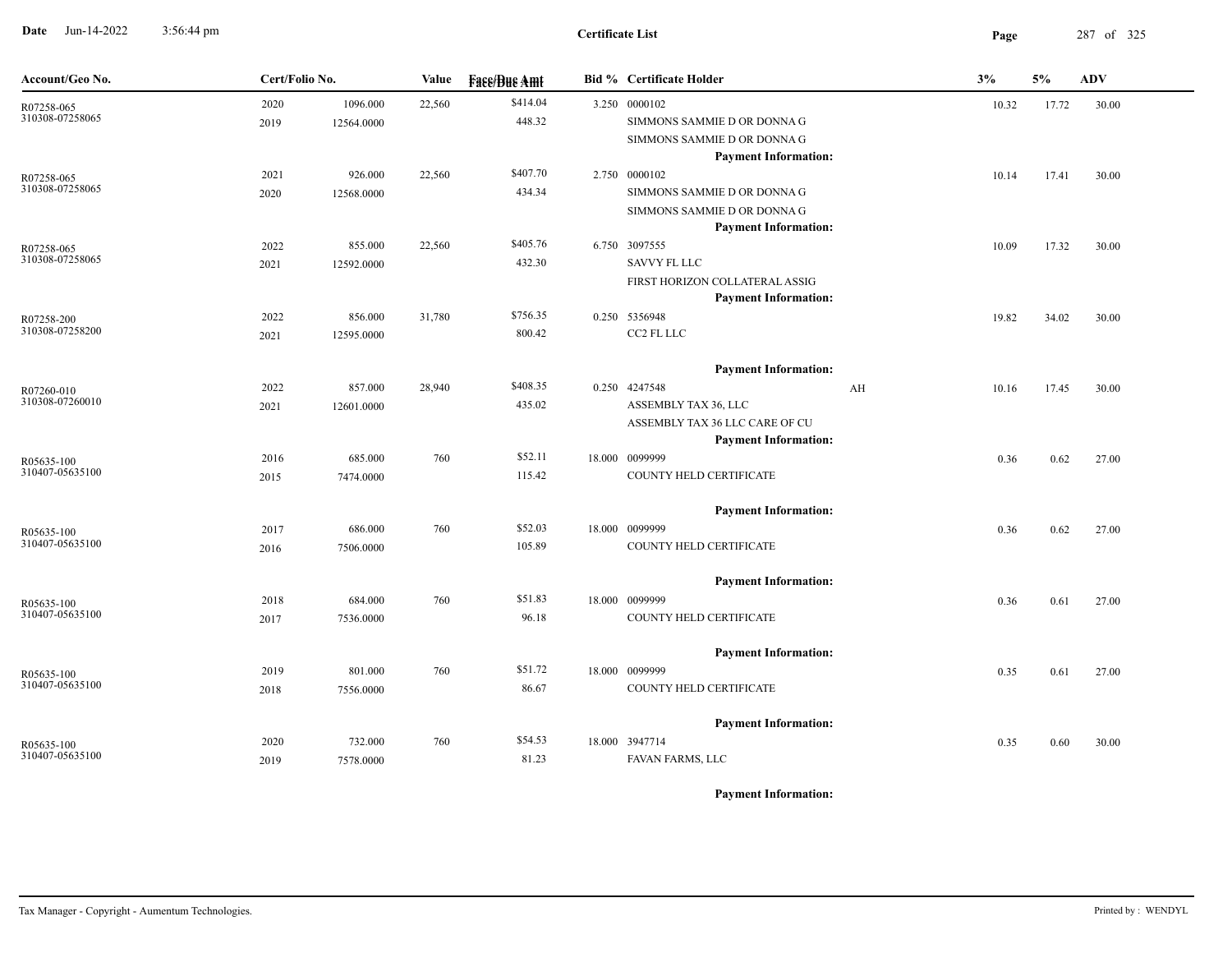**Date** Jun-14-2022 3:56:44 pm **Page** 288 of 325 3:56:44 pm

| Account/Geo No. | Cert/Folio No. |            | Value  | <b>Face/Bue Amt</b> | <b>Bid % Certificate Holder</b> |    | 3%    | 5%    | <b>ADV</b> |  |
|-----------------|----------------|------------|--------|---------------------|---------------------------------|----|-------|-------|------------|--|
| R05638-000      | 2016           | 686.000    | 1,000  | \$56.27             | 18.000 2361903                  |    | 0.48  | 0.82  | 27.00      |  |
| 310407-05638000 | 2015           | 7478.0000  |        | 124.14              | <b>BLACK BELT ENERGY, LLC</b>   |    |       |       |            |  |
|                 |                |            |        |                     | <b>Payment Information:</b>     |    |       |       |            |  |
| R05638-000      | 2017           | 687.000    | 1,000  | \$56.16             | 18.000 3763869                  |    | 0.48  | 0.82  | 27.00      |  |
| 310407-05638000 | 2016           | 7510.0000  |        | 113.80              | STAMPHOUSE HOLDINGS, LLC        |    |       |       |            |  |
|                 |                |            |        |                     | <b>Payment Information:</b>     |    |       |       |            |  |
| R05638-000      | 2018           | 685.000    | 1,000  | \$55.87             | 18.000 3947714                  |    | 0.47  | 0.80  | 27.00      |  |
| 310407-05638000 | 2017           | 7540.0000  |        | 103.18              | FAVAN FARMS, LLC                |    |       |       |            |  |
|                 |                |            |        |                     | <b>Payment Information:</b>     |    |       |       |            |  |
| R05638-000      | 2019           | 802.000    | 1,000  | \$55.73             | 18.000 0099999                  |    | 0.46  | 0.80  | 27.00      |  |
| 310407-05638000 | 2018           | 7560.0000  |        | 92.91               | COUNTY HELD CERTIFICATE         |    |       |       |            |  |
|                 |                |            |        |                     | <b>Payment Information:</b>     |    |       |       |            |  |
| R05638-000      | 2020           | 733.000    | 1,000  | \$58.50             | 18.000 0099999                  |    | 0.46  | 0.79  | 30.00      |  |
| 310407-05638000 | 2019           | 7582.0000  |        | 86.69               | COUNTY HELD CERTIFICATE         |    |       |       |            |  |
|                 |                |            |        |                     | <b>Payment Information:</b>     |    |       |       |            |  |
| R05638-000      | 2021           | 633.000    | 1,000  | \$58.21             | 18.000 5356931                  |    | 0.45  | 0.77  | 30.00      |  |
| 310407-05638000 | 2020           | 7579.0000  |        | 75.81               | GATHERS NO MOSS, LLC            |    |       |       |            |  |
|                 |                |            |        |                     | <b>Payment Information:</b>     |    |       |       |            |  |
| R05638-000      | 2022           | 602.000    | 1,000  | \$58.13             | 18.000 0099999                  |    | 0.45  | 0.77  | 30.00      |  |
| 310407-05638000 | 2021           | 7586.0000  |        | 67.29               | COUNTY HELD CERTIFICATE         |    |       |       |            |  |
|                 |                |            |        |                     | <b>Payment Information:</b>     |    |       |       |            |  |
| R07724-000      | 2021           | 989.000    | 70,570 | \$731.47            | 0.250 4247548                   | AH | 19.13 | 32.83 | 30.00      |  |
| 310408-07724000 | 2020           | 13580.0000 |        | 774.29              | ASSEMBLY TAX 36, LLC            |    |       |       |            |  |
|                 |                |            |        |                     | ASSEMBLY TAX 36 LLC CARE OF CU  |    |       |       |            |  |
|                 |                |            |        |                     | <b>Payment Information:</b>     |    |       |       |            |  |
| R07724-000      | 2022           | 902.000    | 71,550 | \$730.71            | 0.250 5356957                   | AH | 19.10 | 32.80 | 30.00      |  |
| 310408-07724000 | 2021           | 13604.0000 |        | 773.50              | FNA DZ, LLC                     |    |       |       |            |  |
|                 |                |            |        |                     | FNA DZ, LLC FBO WSFS            |    |       |       |            |  |
|                 |                |            |        |                     | <b>Payment Information:</b>     |    |       |       |            |  |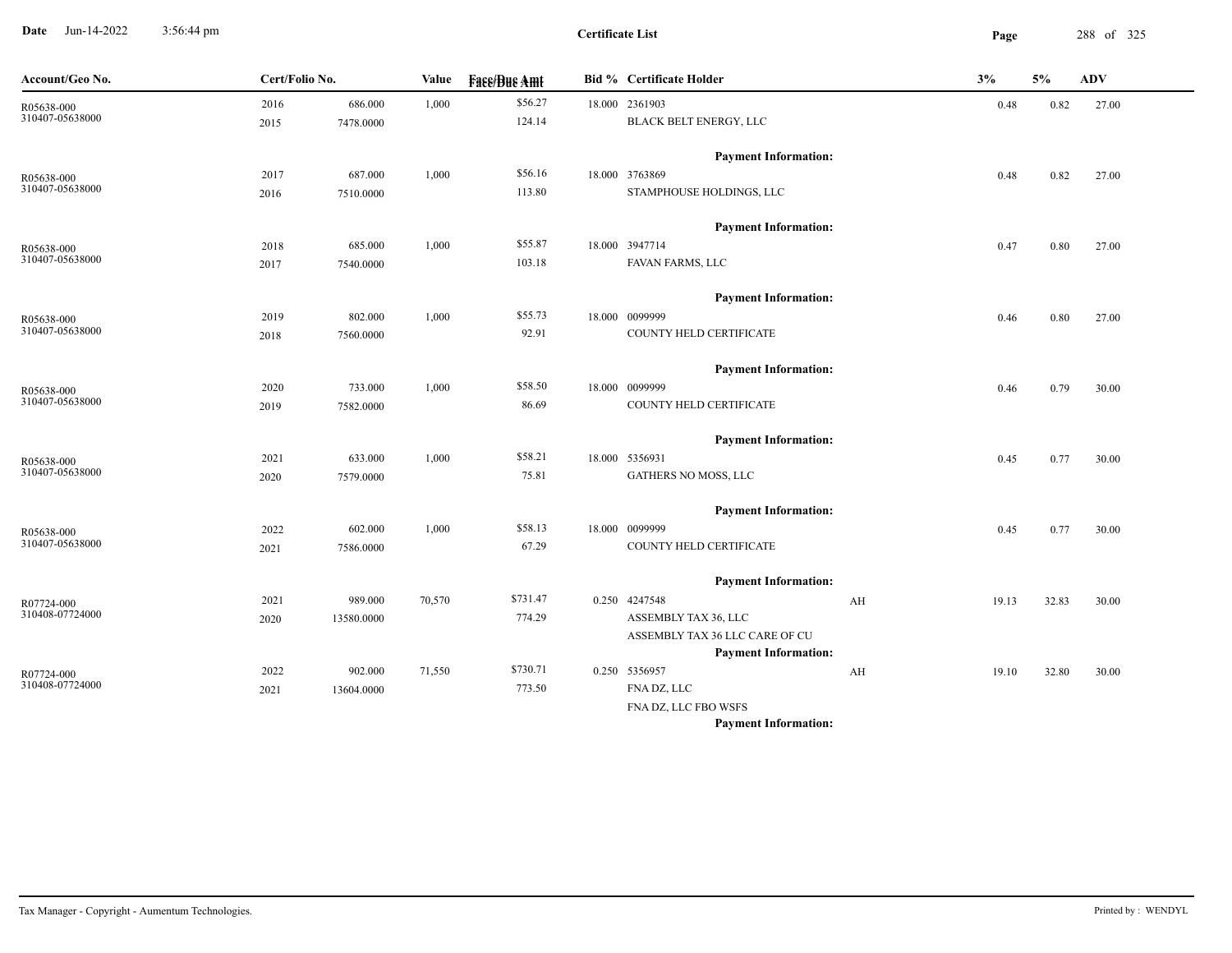**Date** Jun-14-2022 3:56:44 pm **Page** 289 of 325 3:56:44 pm

| Account/Geo No.               | Cert/Folio No. |                        | Value   | <b>Face/Bue Amt</b>    | <b>Bid % Certificate Holder</b>                                                                                                       |    | 3%     | 5%     | <b>ADV</b> |
|-------------------------------|----------------|------------------------|---------|------------------------|---------------------------------------------------------------------------------------------------------------------------------------|----|--------|--------|------------|
| R07738-000<br>310408-07738000 | 2016<br>2015   | 1087.000<br>13389.0000 | 65,310  | \$718.67<br>1,238.62   | 11.750 0000002<br><b>BLEVINS JOHN E</b><br><b>BLEVINS JOHN E</b><br><b>Payment Information:</b>                                       | 01 | 18.85  | 32.37  | 27.00      |
| R07738-000<br>310408-07738000 | 2017<br>2016   | 1096.000<br>13434.0000 | 64,170  | \$699.57<br>1,203.68   | 14.000 1704269<br><b>BUFFALO BILL LLC</b>                                                                                             | AH | 18.32  | 31.46  | 27.00      |
| R07738-000<br>310408-07738000 | 2021<br>2020   | 990.000<br>13584.0000  | 62,500  | \$677.80<br>717.94     | <b>Payment Information:</b><br>0.250 4247548<br>ASSEMBLY TAX 36, LLC<br>ASSEMBLY TAX 36 LLC CARE OF CU                                | AH | 17.64  | 30.28  | 30.00      |
| R07738-000<br>310408-07738000 | 2022<br>2021   | 903.000<br>13608.0000  | 63,770  | \$695.28<br>736.29     | <b>Payment Information:</b><br>12.250 5356948<br>CC2 FL LLC                                                                           | AH | 18.12  | 31.11  | 30.00      |
| R07779-500<br>310408-07779500 | 2021<br>2020   | 992.000<br>13645.0000  | 249,130 | \$4,609.97<br>4,846.72 | <b>Payment Information:</b><br>0.250 3326374<br>TLOA OF FLORIDA LLC                                                                   | AH | 126.71 | 217.52 | 30.00      |
| R07786-100<br>310408-07786100 | 2021<br>2020   | 993.000<br>13654.0000  | 17,700  | \$433.24<br>461.15     | <b>Payment Information:</b><br>2.750 3097555<br>SAVVY FL LLC<br>FIRST HORIZON COLLATERAL ASSIG                                        |    | 10.85  | 18.63  | 30.00      |
| R07786-100<br>310408-07786100 | 2022<br>2021   | 904.000<br>13679.0000  | 17,700  | \$429.27<br>456.98     | <b>Payment Information:</b><br>6.750 3097555<br><b>SAVVY FL LLC</b><br>FIRST HORIZON COLLATERAL ASSIG                                 |    | 10.74  | 18.44  | 30.00      |
| R07788-300<br>310408-07788300 | 2022<br>2021   | 905.000<br>13691.0000  | 89,350  | \$1,067.39<br>1,127.01 | <b>Payment Information:</b><br>0.250 5356948<br>CC2 FL LLC                                                                            | AH | 28.44  | 48.83  | 30.00      |
| R07794-000<br>310408-07794000 | 2022<br>2021   | 906.000<br>13703.0000  | 89,280  | \$945.50<br>999.03     | <b>Payment Information:</b><br>0.250 4247548<br>ASSEMBLY TAX 36, LLC<br>ASSEMBLY TAX 36 LLC CARE OF CU<br><b>Payment Information:</b> | AH | 25.06  | 43.02  | 30.00      |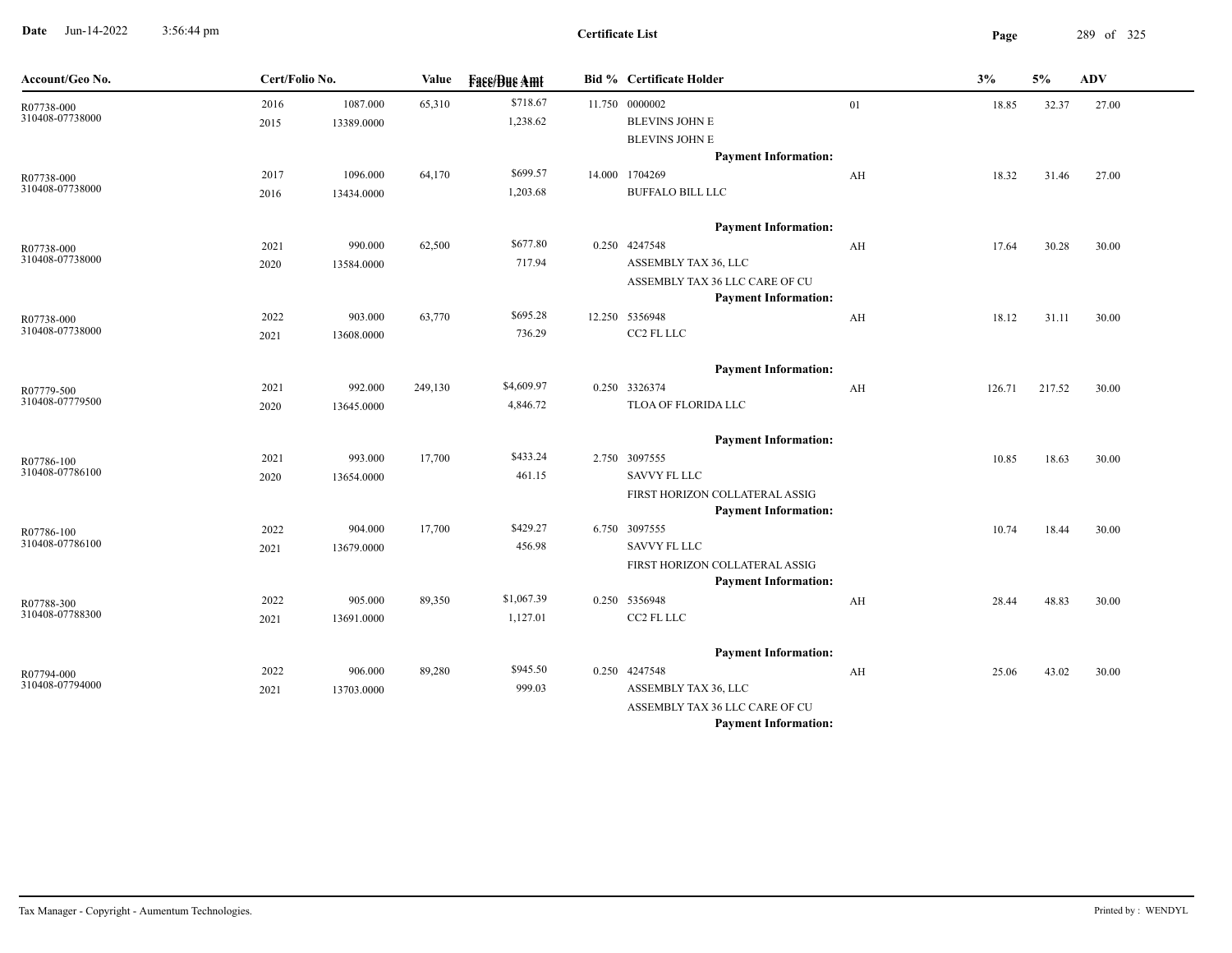**Date** Jun-14-2022 3:56:44 pm **Page** 290 of 325 3:56:44 pm

| Account/Geo No.               | Cert/Folio No. |            | Value   | <b>Face/Bue Amt</b> | <b>Bid % Certificate Holder</b>              |    | 3%    | 5%    | <b>ADV</b> |
|-------------------------------|----------------|------------|---------|---------------------|----------------------------------------------|----|-------|-------|------------|
| R07807-100                    | 2016           | 1089.000   | 500     | \$50.14             | 18.000 2361903                               |    | 0.31  | 0.53  | 27.00      |
| 310408-07807100               | 2015           | 13502.0000 |         | 111.29              | BLACK BELT ENERGY, LLC                       |    |       |       |            |
|                               |                |            |         |                     | <b>Payment Information:</b>                  |    |       |       |            |
| R07807-100                    | 2017           | 1098.000   | 500     | \$50.05             | 18.000 3763869                               |    | 0.31  | 0.53  | 27.00      |
| 310408-07807100               | 2016           | 13546.0000 |         | 102.10              | STAMPHOUSE HOLDINGS, LLC                     |    |       |       |            |
|                               |                |            |         |                     |                                              |    |       |       |            |
|                               |                |            |         |                     | <b>Payment Information:</b>                  |    |       |       |            |
| R07807-100                    | 2018           | 1078.000   | 500     | \$50.11             | 18.000 3947714                               |    | 0.31  | 0.53  | 27.00      |
| 310408-07807100               | 2017           | 13614.0000 |         | 93.19               | FAVAN FARMS, LLC                             |    |       |       |            |
|                               |                |            |         |                     | <b>Payment Information:</b>                  |    |       |       |            |
| R07807-100                    | 2019           | 1261.000   | 500     | \$50.03             | 18.000 0099999                               |    | 0.31  | 0.53  | 27.00      |
| 310408-07807100               | 2018           | 13652.0000 |         | 84.05               | COUNTY HELD CERTIFICATE                      |    |       |       |            |
|                               |                |            |         |                     | <b>Payment Information:</b>                  |    |       |       |            |
|                               | 2020           | 1166.000   | 500     | \$53.12             | 18.000 0099999                               |    | 0.31  | 0.53  | 30.00      |
| R07807-100<br>310408-07807100 | 2019           | 13694.0000 |         | 79.29               | COUNTY HELD CERTIFICATE                      |    |       |       |            |
|                               |                |            |         |                     |                                              |    |       |       |            |
|                               |                |            |         |                     | <b>Payment Information:</b>                  |    |       |       |            |
| R07807-100                    | 2021           | 994.000    | 500     | \$53.06             | 18.000 5356931                               |    | 0.31  | 0.53  | 30.00      |
| 310408-07807100               | 2020           | 13697.0000 |         | 69.66               | GATHERS NO MOSS, LLC                         |    |       |       |            |
|                               |                |            |         |                     | <b>Payment Information:</b>                  |    |       |       |            |
| R07807-100                    | 2022           | 907.000    | 500     | \$52.93             | 18.000 0099999                               |    | 0.30  | 0.52  | 30.00      |
| 310408-07807100               | 2021           | 13722.0000 |         | 61.83               | COUNTY HELD CERTIFICATE                      |    |       |       |            |
|                               |                |            |         |                     | <b>Payment Information:</b>                  |    |       |       |            |
| R07815-000                    | 2021           | 995.000    | 109,730 | \$1,528.63          | 0.250 5331818                                | AH | 41.24 | 70.79 | 30.00      |
| 310408-07815000               | 2020           | 13713.0000 |         | 1,611.31            | CCH FL 2 LLC                                 |    |       |       |            |
|                               |                |            |         |                     |                                              |    |       |       |            |
|                               |                |            |         |                     | <b>Payment Information:</b>                  |    |       |       |            |
| R07815-000<br>310408-07815000 | 2022           | 908.000    | 111,630 | \$1,566.89          | 0.250 4247548                                | AH | 42.30 | 72.61 | 30.00      |
|                               | 2021           | 13738.0000 |         | 1,651.48            | ASSEMBLY TAX 36, LLC                         |    |       |       |            |
|                               |                |            |         |                     | ASSEMBLY TAX 36 LLC CARE OF CU               |    |       |       |            |
|                               | 2022           | 909.000    | 73,160  | \$741.30            | <b>Payment Information:</b><br>0.250 4247548 | AH | 19.40 | 33.30 | 30.00      |
| R07824-000<br>310408-07824000 | 2021           | 13747.0000 |         | 784.62              | ASSEMBLY TAX 36, LLC                         |    |       |       |            |
|                               |                |            |         |                     | ASSEMBLY TAX 36 LLC CARE OF CU               |    |       |       |            |
|                               |                |            |         |                     | <b>Payment Information:</b>                  |    |       |       |            |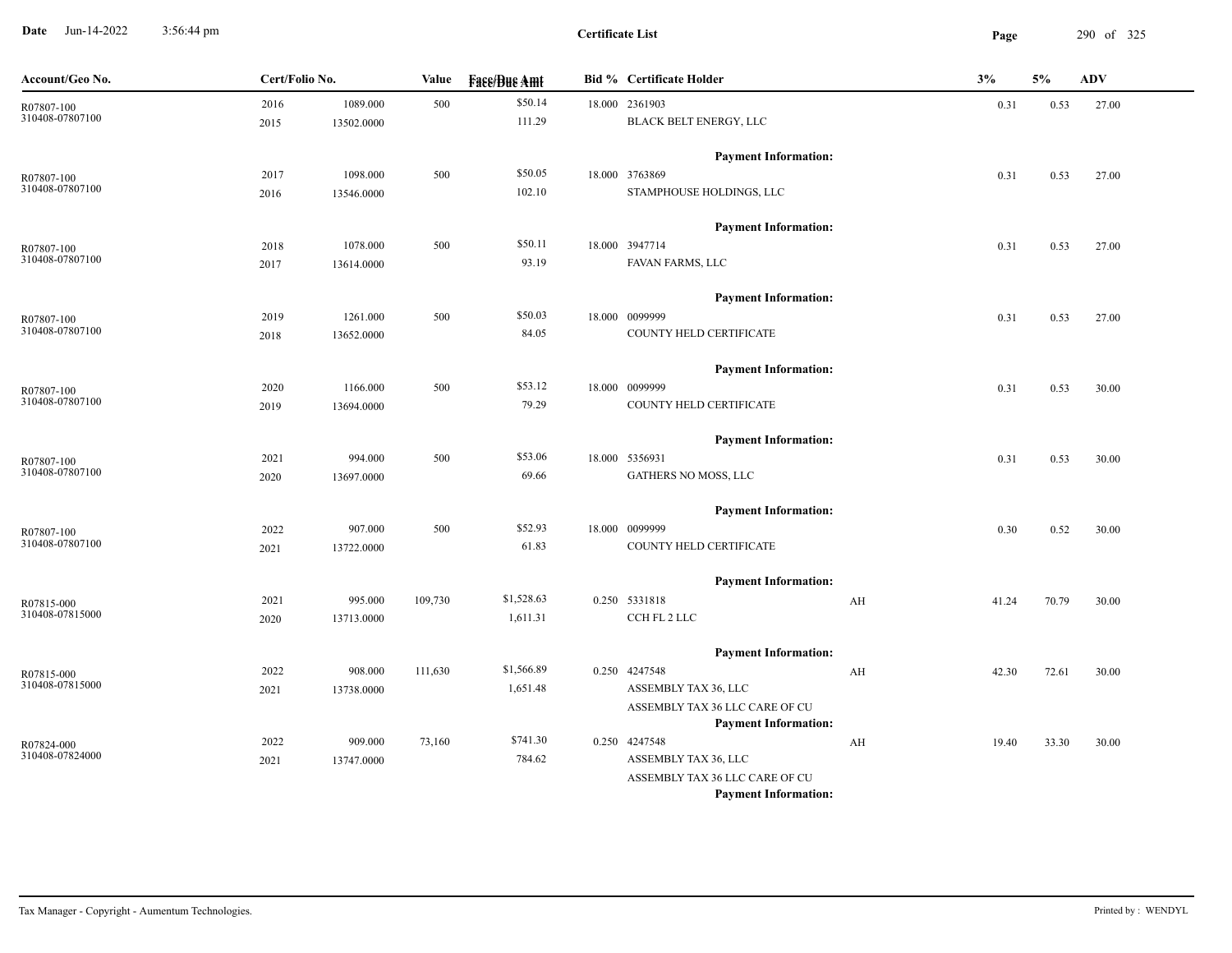**Date** Jun-14-2022 3:56:44 pm **Page** 291 of 325 3:56:44 pm

**Certificate List**

| Account/Geo No.               | Cert/Folio No. |            | Value   | <b>Fase/Bue Amt</b> | <b>Bid % Certificate Holder</b>                               |    | 3%    | 5%    | <b>ADV</b> |
|-------------------------------|----------------|------------|---------|---------------------|---------------------------------------------------------------|----|-------|-------|------------|
| R07856-000<br>310408-07856000 | 2020           | 1169.000   | 96,660  | \$1,241.04          | 0.250 3326374                                                 | AH | 33.26 | 57.10 | 30.00      |
|                               | 2019           | 13752.0000 |         | 1,309.34            | TLOA OF FLORIDA LLC                                           |    |       |       |            |
|                               |                |            |         |                     | <b>Payment Information:</b>                                   |    |       |       |            |
| R07856-000                    | 2021           | 997.000    | 98,880  | \$1,277.75          | 0.250 5331818                                                 | AH | 34.28 | 58.85 | 30.00      |
| 310408-07856000               | 2020           | 13755.0000 |         | 1,347.89            | CCH FL 2 LLC                                                  |    |       |       |            |
|                               |                |            |         |                     | <b>Payment Information:</b>                                   |    |       |       |            |
| R07856-000                    | 2022           | 911.000    | 100,260 | \$1,295.14          | 0.250 5356948                                                 | AH | 34.76 | 59.67 | 30.00      |
| 310408-07856000               | 2021           | 13780.0000 |         | 1,366.15            | CC2 FL LLC                                                    |    |       |       |            |
|                               |                |            |         |                     | <b>Payment Information:</b>                                   |    |       |       |            |
| R07879-000                    | 2022           | 912.000    | 116,980 | \$2,011.92          | 0.250 4247548                                                 |    | 54.64 | 93.81 | 30.00      |
| 310408-07879000               | 2021           | 13809.0000 |         | 2,118.77            | ASSEMBLY TAX 36, LLC                                          |    |       |       |            |
|                               |                |            |         |                     | ASSEMBLY TAX 36 LLC CARE OF CU                                |    |       |       |            |
|                               |                |            |         |                     | <b>Payment Information:</b>                                   |    |       |       |            |
| R07891-019<br>310408-07891019 | 2021           | 998.000    | 15,080  | \$375.33            | 2.750 3097555                                                 |    | 9.25  | 15.87 | 30.00      |
|                               | 2020           | 13819.0000 |         | 400.35              | <b>SAVVY FL LLC</b><br>FIRST HORIZON COLLATERAL ASSIG         |    |       |       |            |
|                               |                |            |         |                     | <b>Payment Information:</b>                                   |    |       |       |            |
| R07891-035                    | 2022           | 913.000    | 20,190  | \$483.76            | 4.500 3097555                                                 |    | 12.25 | 21.04 | 30.00      |
| 310408-07891035               | 2021           | 13849.0000 |         | 514.20              | <b>SAVVY FL LLC</b>                                           |    |       |       |            |
|                               |                |            |         |                     | FIRST HORIZON COLLATERAL ASSIG                                |    |       |       |            |
|                               |                |            |         |                     | <b>Payment Information:</b>                                   |    |       |       |            |
| R07891-053                    | 2022           | 914.000    | 33,710  | \$91.69             | 18.000 0099999                                                | AH | 1.38  | 2.37  | 30.00      |
| 310408-07891053               | 2021           | 13858.0000 |         | 102.52              | COUNTY HELD CERTIFICATE                                       |    |       |       |            |
|                               |                |            |         |                     | <b>Payment Information:</b>                                   |    |       |       |            |
| R07891-056                    | 2020           | 1171.000   | 8,150   | \$223.18            | 18.000 4538291                                                |    | 5.03  | 8.63  | 30.00      |
| 310408-07891056               | 2019           | 13832.0000 |         | 313.12              | MATHON TAX CERT 2019 LLC                                      |    |       |       |            |
|                               |                |            |         |                     | MATHON TAX CERT 2019 LLC & U.S<br><b>Payment Information:</b> |    |       |       |            |
| R07891-075                    | 2022           | 915.000    | 28,460  | \$117.69            | 18.000 0099999                                                | AH | 2.10  | 3.60  | 30.00      |
| 310408-07891075               | 2021           | 13872.0000 |         | 129.82              | COUNTY HELD CERTIFICATE                                       |    |       |       |            |
|                               |                |            |         |                     | <b>Payment Information:</b>                                   |    |       |       |            |
| R07891-091                    | 2022           | 916.000    | 30,490  | \$722.55            | 0.250 5356948                                                 |    | 18.88 | 32.41 | 30.00      |
| 310408-07891091               | 2021           | 13877.0000 |         | 764.93              | CC2 FL LLC                                                    |    |       |       |            |
|                               |                |            |         |                     |                                                               |    |       |       |            |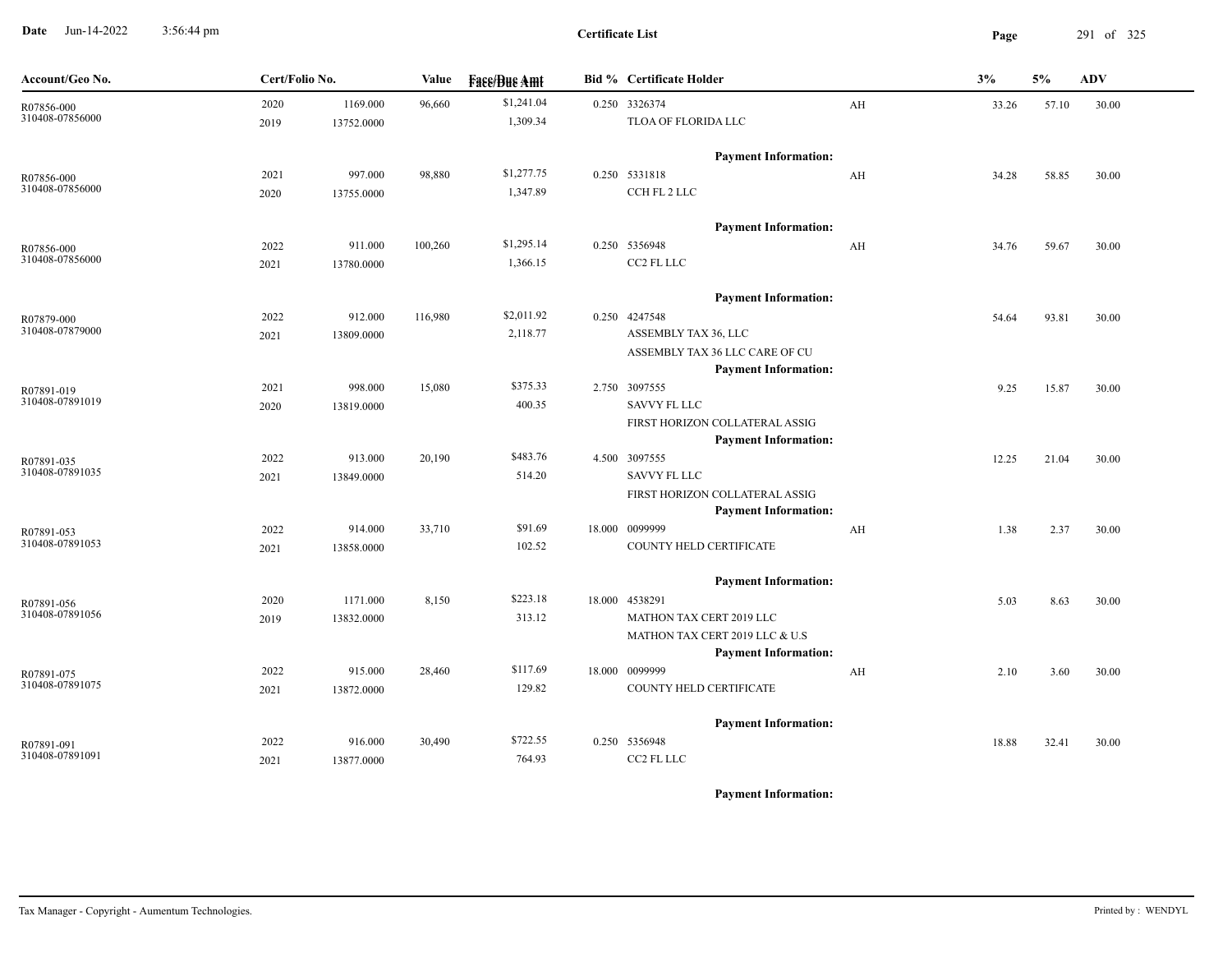**Date** Jun-14-2022 3:56:44 pm **Page** 292 of 325 3:56:44 pm

| Account/Geo No. | Cert/Folio No. |            | Value  | <b>Face/Bue Amt</b> | <b>Bid % Certificate Holder</b>                               |    | 3%    | $5\%$ | ADV   |
|-----------------|----------------|------------|--------|---------------------|---------------------------------------------------------------|----|-------|-------|-------|
| R07891-124      | 2021           | 1002.000   | 49,000 | \$1,125.13          | 0.250 4247548                                                 |    | 30.05 | 51.58 | 30.00 |
| 310408-07891124 | 2020           | 13860.0000 |        | 1,187.64            | ASSEMBLY TAX 36, LLC                                          |    |       |       |       |
|                 |                |            |        |                     | ASSEMBLY TAX 36 LLC CARE OF CU                                |    |       |       |       |
|                 |                |            |        |                     | <b>Payment Information:</b>                                   |    |       |       |       |
| R07891-124      | 2022           | 917.000    | 53,900 | \$1,318.99          | 0.250 5356948                                                 |    | 35.42 | 60.81 | 30.00 |
| 310408-07891124 | 2021           | 13885.0000 |        | 1,391.19            | CC2 FL LLC                                                    |    |       |       |       |
|                 |                |            |        |                     | <b>Payment Information:</b>                                   |    |       |       |       |
| R07891-126      | 2021           | 1003.000   | 46,410 | \$1,067.86          | 0.250 4247548                                                 |    | 28.46 | 48.85 | 30.00 |
| 310408-07891126 | 2020           | 13861.0000 |        | 1,127.50            | ASSEMBLY TAX 36, LLC                                          |    |       |       |       |
|                 |                |            |        |                     | ASSEMBLY TAX 36 LLC CARE OF CU                                |    |       |       |       |
|                 |                |            |        |                     | <b>Payment Information:</b>                                   |    |       |       |       |
| R07891-126      | 2022           | 918.000    | 51,050 | \$1,247.42          | 0.250 5356948                                                 |    | 33.44 | 57.40 | 30.00 |
| 310408-07891126 | 2021           | 13886.0000 |        | 1,316.04            | CC2 FL LLC                                                    |    |       |       |       |
|                 |                |            |        |                     | <b>Payment Information:</b>                                   |    |       |       |       |
| R07891-145      | 2021           | 1004.000   | 4,900  | \$150.30            | 12.250 3097555                                                |    | 3.00  | 5.16  | 30.00 |
| 310408-07891145 | 2020           | 13866.0000 |        | 176.50              | <b>SAVVY FL LLC</b>                                           |    |       |       |       |
|                 |                |            |        |                     | FIRST HORIZON COLLATERAL ASSIG                                |    |       |       |       |
|                 |                |            |        |                     | <b>Payment Information:</b>                                   |    |       |       |       |
| R07891-145      | 2022           | 919.000    | 66,920 | \$1,506.24          | 0.250 4247548                                                 |    | 40.62 | 69.73 | 30.00 |
| 310408-07891145 | 2021           | 13891.0000 |        | 1,587.80            | ASSEMBLY TAX 36, LLC                                          |    |       |       |       |
|                 |                |            |        |                     | ASSEMBLY TAX 36 LLC CARE OF CU<br><b>Payment Information:</b> |    |       |       |       |
| R07914-010      | 2022           | 921.000    | 45,520 | \$1,037.99          | 15.500 3097555                                                |    | 27.63 | 47.43 | 30.00 |
| 310408-07914010 | 2021           | 13912.0000 |        | 1,096.14            | <b>SAVVY FL LLC</b>                                           |    |       |       |       |
|                 |                |            |        |                     | FIRST HORIZON COLLATERAL ASSIG                                |    |       |       |       |
|                 |                |            |        |                     | <b>Payment Information:</b>                                   |    |       |       |       |
| R07914-100      | 2021           | 1008.000   | 40,260 | \$379.31            | 0.250 5331818                                                 | AH | 9.36  | 16.06 | 30.00 |
| 310408-07914100 | 2020           | 13899.0000 |        | 404.53              | CCH FL 2 LLC                                                  |    |       |       |       |
|                 |                |            |        |                     | <b>Payment Information:</b>                                   |    |       |       |       |
| R07914-100      | 2022           | 922.000    | 40,820 | \$388.15            | 0.250 5356948                                                 | AH | 9.60  | 16.48 | 30.00 |
| 310408-07914100 | 2021           | 13925.0000 |        | 413.81              | CC2 FL LLC                                                    |    |       |       |       |
|                 |                |            |        |                     |                                                               |    |       |       |       |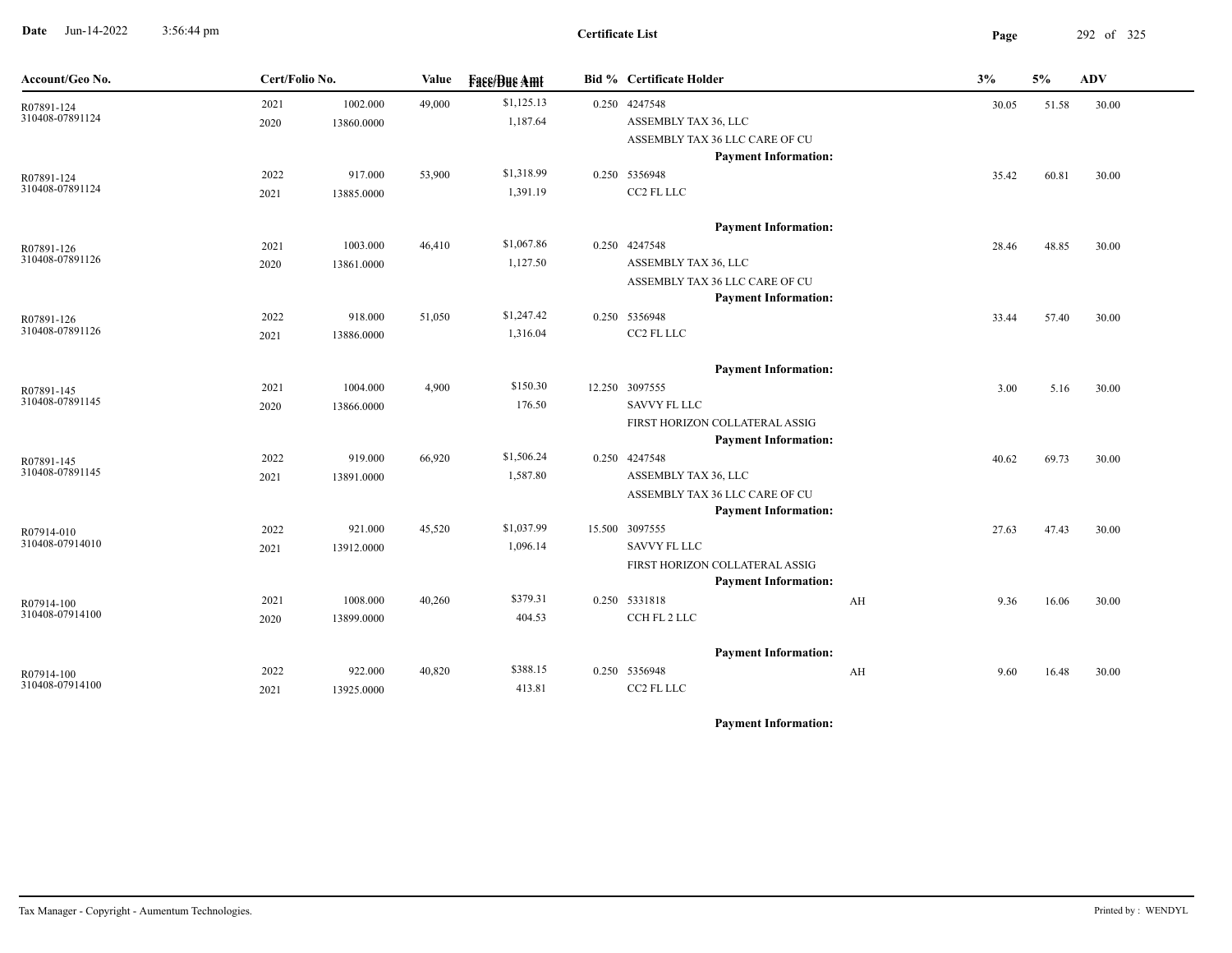**Date** Jun-14-2022 3:56:44 pm **Page** 293 of 325 3:56:44 pm

**Certificate List**

| Cert/Folio No.<br>Account/Geo No.<br>Value<br><b>Face/Bue Amt</b>       | <b>Bid % Certificate Holder</b>                               | 3%<br>5%         | <b>ADV</b> |
|-------------------------------------------------------------------------|---------------------------------------------------------------|------------------|------------|
| \$57.65<br>1,080<br>2016<br>794.000<br>R06201-100                       | 18.000 0099999                                                | 0.89<br>0.52     | 27.00      |
| 310507-06201100<br>127.03<br>2015<br>8897.0000                          | COUNTY HELD CERTIFICATE                                       |                  |            |
|                                                                         | <b>Payment Information:</b>                                   |                  |            |
| \$57.52<br>792.000<br>1,080<br>2017<br>R06201-100<br>310507-06201100    | 18.000 0099999                                                | 0.51<br>0.88     | 27.00      |
| 116.40<br>8938.0000<br>2016                                             | COUNTY HELD CERTIFICATE                                       |                  |            |
|                                                                         | <b>Payment Information:</b>                                   |                  |            |
| \$57.22<br>788.000<br>1,080<br>2018<br>R06201-100                       | 18.000 0099999                                                | 0.87<br>0.51     | 27.00      |
| 310507-06201100<br>105.53<br>2017<br>8983.0000                          | COUNTY HELD CERTIFICATE                                       |                  |            |
|                                                                         | <b>Payment Information:</b>                                   |                  |            |
| \$57.07<br>943.000<br>1,080<br>2019<br>R06201-100<br>310507-06201100    | 18.000 0099999                                                | 0.50<br>0.86     | 27.00      |
| 94.99<br>9010.0000<br>2018                                              | COUNTY HELD CERTIFICATE                                       |                  |            |
|                                                                         | <b>Payment Information:</b>                                   |                  |            |
| \$59.80<br>1,080<br>2020<br>849.000<br>R06201-100                       | 18.000 0099999                                                | 0.49<br>0.85     | 30.00      |
| 310507-06201100<br>88.48<br>2019<br>9035.0000                           | COUNTY HELD CERTIFICATE                                       |                  |            |
|                                                                         | <b>Payment Information:</b>                                   |                  |            |
| \$193.41<br>1114.000<br>10,420<br>2021<br>R08678-000<br>310508-08678000 | 18.000 0099999<br>AH                                          | 4.20<br>7.21     | 30.00      |
| 237.37<br>2020<br>15167.0000                                            | COUNTY HELD CERTIFICATE                                       |                  |            |
|                                                                         | <b>Payment Information:</b>                                   |                  |            |
| \$220.17<br>2022<br>1025.000<br>26,660<br>R08685-000                    | 18.000 0099999<br>AH                                          | 8.48<br>4.94     | 30.00      |
| 310508-08685000<br>237.43<br>2021<br>15222.0000                         | COUNTY HELD CERTIFICATE                                       |                  |            |
|                                                                         | <b>Payment Information:</b>                                   |                  |            |
| \$441.55<br>2022<br>1026.000<br>40,390<br>R08685-100                    | 0.250 4247548<br>AH                                           | 19.03<br>11.08   | 30.00      |
| 310508-08685100<br>469.88<br>2021<br>15223.0000                         | ASSEMBLY TAX 36, LLC                                          |                  |            |
|                                                                         | ASSEMBLY TAX 36 LLC CARE OF CU<br><b>Payment Information:</b> |                  |            |
| \$4,874.58<br>2022<br>299,710<br>738.000<br>R06511-000                  | 0.250 5356948                                                 | 230.12<br>134.05 | 30.00      |
| 310607-06511000<br>5,124.56<br>2021<br>9945.0000                        | CC2 FL LLC                                                    |                  |            |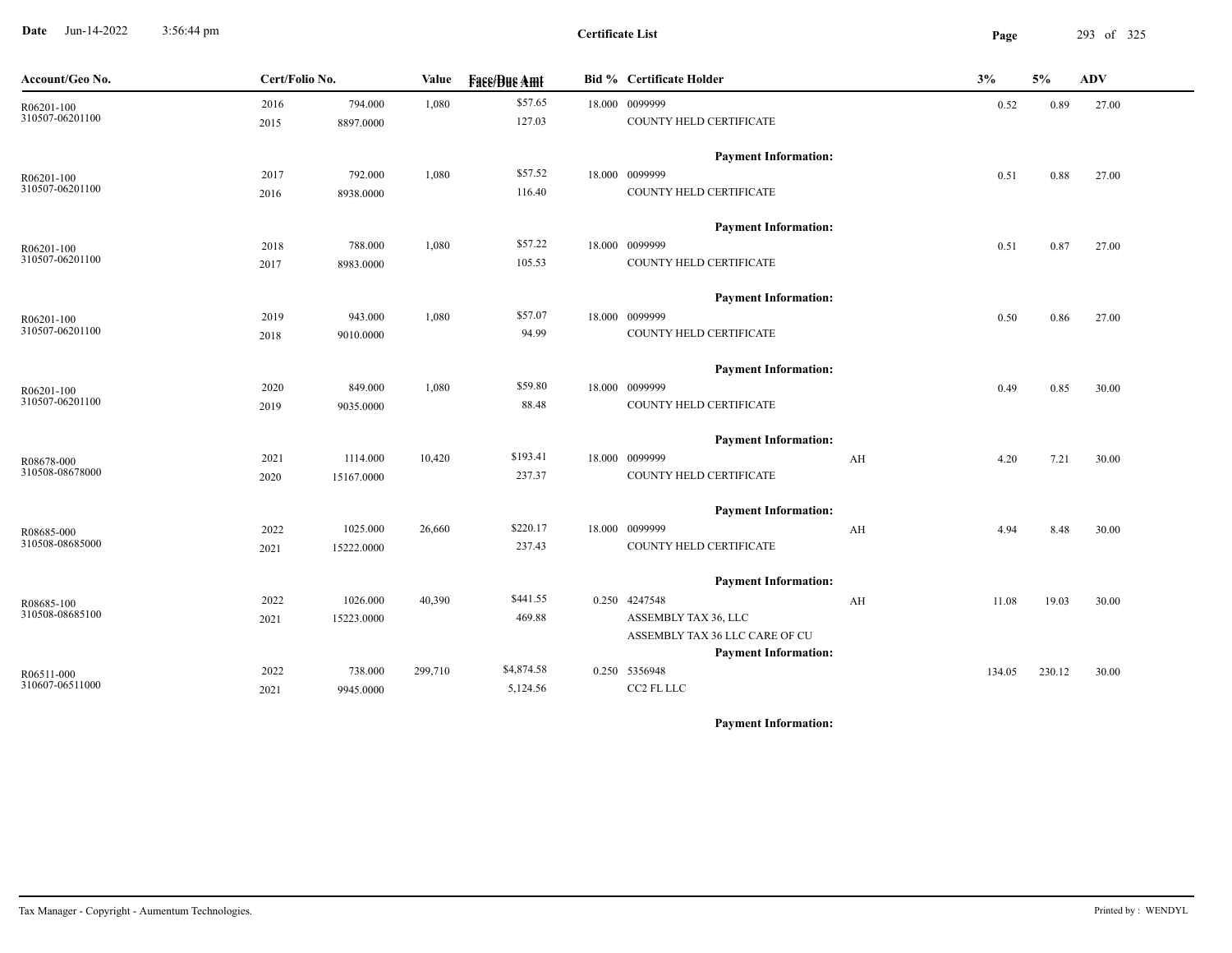**Date** Jun-14-2022 3:56:44 pm **Page** 294 of 325 3:56:44 pm

| Account/Geo No.               | Cert/Folio No. |                      | Value  | <b>Face/Bue Amt</b> | <b>Bid % Certificate Holder</b>                            |                                                   | 3%    | 5%    | <b>ADV</b> |
|-------------------------------|----------------|----------------------|--------|---------------------|------------------------------------------------------------|---------------------------------------------------|-------|-------|------------|
| R06514-000                    | 2020           | 916.000              | 1,610  | \$68.55             | 2.500 0000102                                              |                                                   | 0.74  | 1.26  | 30.00      |
| 310607-06514000               | 2019           | 9928.0000            |        | 78.37               | SIMMONS SAMMIE D OR DONNA G                                |                                                   |       |       |            |
|                               |                |                      |        |                     | SIMMONS SAMMIE D OR DONNA G                                |                                                   |       |       |            |
|                               |                |                      |        |                     | <b>Payment Information:</b>                                |                                                   |       |       |            |
| R06514-000<br>310607-06514000 | 2021           | 784.000              | 1,610  | \$68.09             | 17.750 0000102                                             |                                                   | 0.72  | 1.24  | 30.00      |
|                               | 2020           | 9929.0000            |        | 87.43               | SIMMONS SAMMIE D OR DONNA G                                |                                                   |       |       |            |
|                               |                |                      |        |                     | SIMMONS SAMMIE D OR DONNA G<br><b>Payment Information:</b> |                                                   |       |       |            |
|                               | 2022           |                      |        | \$67.96             | 18.000 4538296                                             |                                                   |       |       |            |
| R06514-000<br>310607-06514000 | 2021           | 739.000<br>9950.0000 | 1,610  | 77.61               | <b>RICKY W BOVINET</b>                                     |                                                   | 0.72  | 1.24  | 30.00      |
|                               |                |                      |        |                     |                                                            |                                                   |       |       |            |
|                               |                |                      |        |                     | <b>Payment Information:</b>                                |                                                   |       |       |            |
| R06518-000                    | 2022           | 740.000              | 860    | \$55.86             | 18.000 4538296                                             |                                                   | 0.38  | 0.66  | 30.00      |
| 310607-06518000               | 2021           | 9955.0000            |        | 64.90               | <b>RICKY W BOVINET</b>                                     |                                                   |       |       |            |
|                               |                |                      |        |                     | <b>Payment Information:</b>                                |                                                   |       |       |            |
|                               | 2020           | 1318.000             | 19,440 | \$362.59            | 3.500 4358566                                              |                                                   | 8.89  | 15.27 | 30.00      |
| R08855-010<br>310608-08855010 | 2019           | 15457.0000           |        | 1,850.20            | CITRUS CAPITAL HOLDINGS, LLC                               |                                                   |       |       |            |
|                               |                |                      |        |                     | CITRUS CAPITAL HOLDINGS FBO SE                             |                                                   |       |       |            |
|                               |                |                      |        |                     | <b>Payment Information:</b>                                | *** APPLICATION INFO ***                          |       |       |            |
|                               |                |                      |        |                     |                                                            | APPL TYPE: APPLIED                                |       |       |            |
|                               |                |                      |        |                     |                                                            | DATE APPLIED: 04.25.2022<br>RECEIPT: 2109884.0095 |       |       |            |
|                               |                |                      |        |                     |                                                            | AMOUNT:<br>\$185.00                               |       |       |            |
|                               |                |                      |        |                     |                                                            | APPLICANT: 4358566                                |       |       |            |
| R08953-370<br>310708-08953370 | 2022           | 1041.000             | 25,860 | \$545.22            | 0.250 0003192                                              |                                                   | 13.96 | 23.96 | 30.00      |
|                               | 2021           | 15697.0000           |        | 578.73              | ATCF IIÂ FLORIDA-A LLC                                     |                                                   |       |       |            |
|                               |                |                      |        |                     | <b>Payment Information:</b>                                |                                                   |       |       |            |
| R08953-450                    | 2021           | 1138.000             | 26,760 | \$627.21            | 11.750 0002753                                             |                                                   | 16.23 | 27.87 | 30.00      |
| 310708-08953450               | 2020           | 15664.0000           |        | 713.30              | LUCA 2, LLC                                                |                                                   |       |       |            |
|                               |                |                      |        |                     |                                                            |                                                   |       |       |            |
|                               |                |                      |        |                     | <b>Payment Information:</b>                                |                                                   |       |       |            |
| R08953-450                    | 2022           | 1042.000             | 27,150 | \$631.18            | 4.500 3097555                                              |                                                   | 16.34 | 28.06 | 30.00      |
| 310708-08953450               | 2021           | 15703.0000           |        | 668.99              | <b>SAVVY FL LLC</b>                                        |                                                   |       |       |            |
|                               |                |                      |        |                     | FIRST HORIZON COLLATERAL ASSIG                             |                                                   |       |       |            |
|                               |                |                      |        |                     | <b>Payment Information:</b>                                |                                                   |       |       |            |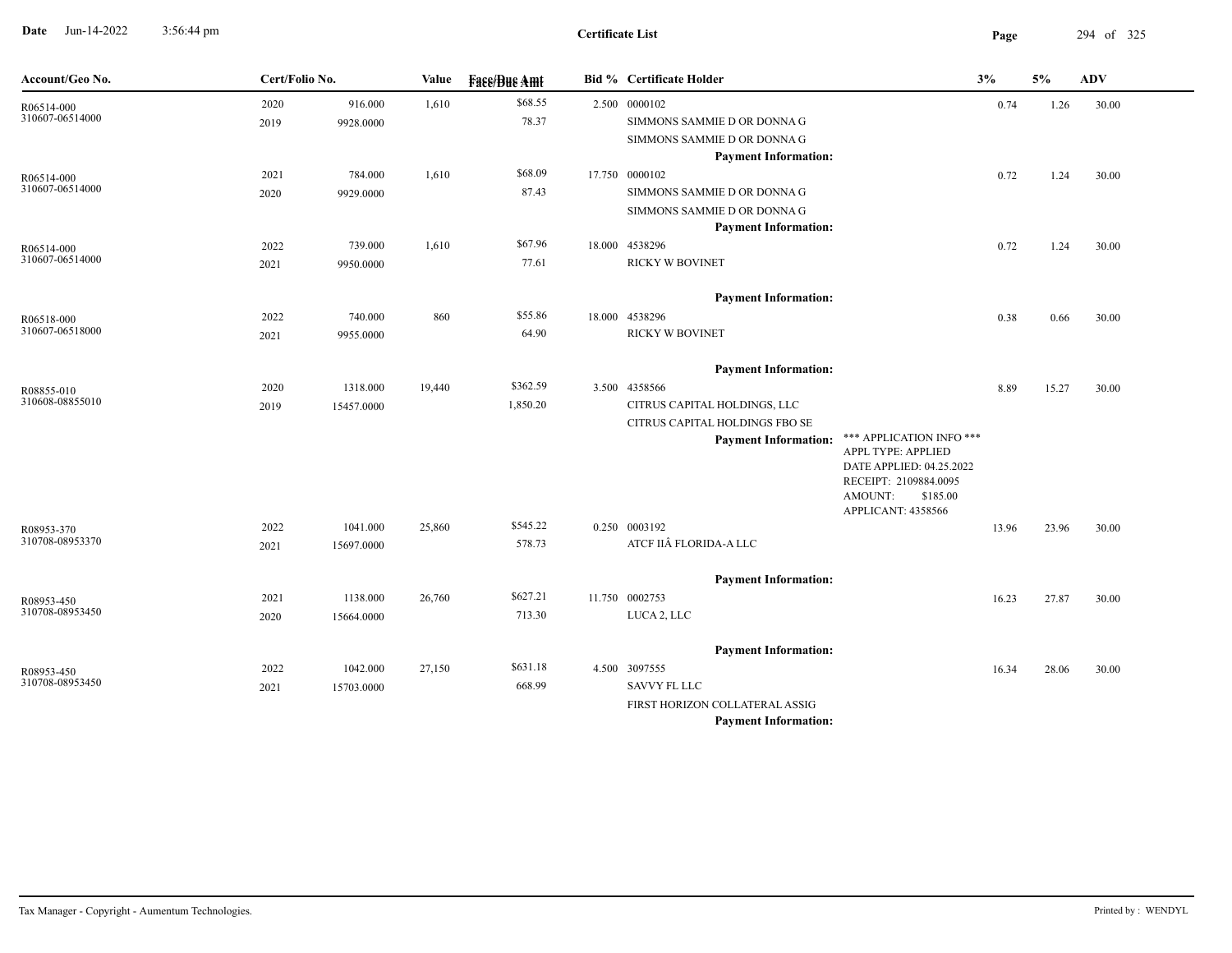**Date** Jun-14-2022 3:56:44 pm **Page** 295 of 325 3:56:44 pm

| Account/Geo No. | Cert/Folio No. |            | Value  | <b>Fase/Bue Amt</b> | <b>Bid % Certificate Holder</b> |    | 3%   | 5%   | <b>ADV</b> |  |
|-----------------|----------------|------------|--------|---------------------|---------------------------------|----|------|------|------------|--|
| R08957-200      | 2020           | 1326.000   | 18,100 | \$254.78            | 18.000 1704288                  | AH | 4.20 | 7.21 | 30.00      |  |
| 310708-08957200 | 2019           | 15652.0000 |        | 283.96              | <b>ALLEN MARGARET</b>           |    |      |      |            |  |
|                 |                |            |        |                     | PO BOX 2552                     |    |      |      |            |  |
|                 |                |            |        |                     | <b>Payment Information:</b>     |    |      |      |            |  |
| R08957-200      | 2021           | 1139.000   | 18,510 | \$193.41            | 18.000 0099999                  | AH | 4.20 | 7.21 | 30.00      |  |
| 310708-08957200 | 2020           | 15675.0000 |        | 237.37              | COUNTY HELD CERTIFICATE         |    |      |      |            |  |
|                 |                |            |        |                     | <b>Payment Information:</b>     |    |      |      |            |  |
| R08957-200      | 2022           | 1043.000   | 18,760 | \$193.41            | 18.000 0099999                  | AH | 4.20 | 7.21 | 30.00      |  |
| 310708-08957200 | 2021           | 15714.0000 |        | 209.33              | COUNTY HELD CERTIFICATE         |    |      |      |            |  |
|                 |                |            |        |                     | <b>Payment Information:</b>     |    |      |      |            |  |
| R08957-300      | 2020           | 1327.000   | 6,160  | \$143.60            | 15.750 4538291                  |    | 2.82 | 4.84 | 30.00      |  |
| 310708-08957300 | 2019           | 15653.0000 |        | 196.97              | MATHON TAX CERT 2019 LLC        |    |      |      |            |  |
|                 |                |            |        |                     | MATHON TAX CERT 2019 LLC & U.S  |    |      |      |            |  |
|                 |                |            |        |                     | <b>Payment Information:</b>     |    |      |      |            |  |
| R08957-300      | 2021           | 1140.000   | 6,160  | \$141.87            | 12.250 3097555                  |    | 2.77 | 4.76 | 30.00      |  |
| 310708-08957300 | 2020           | 15676.0000 |        | 166.95              | <b>SAVVY FL LLC</b>             |    |      |      |            |  |
|                 |                |            |        |                     | FIRST HORIZON COLLATERAL ASSIG  |    |      |      |            |  |
|                 |                |            |        |                     | <b>Payment Information:</b>     |    |      |      |            |  |
| R08957-300      | 2022           | 1044.000   | 6,160  | \$141.34            | 17.750 4538291                  |    | 2.76 | 4.73 | 30.00      |  |
| 310708-08957300 | 2021           | 15715.0000 |        | 154.66              | MATHON TAX CERT 2019 LLC        |    |      |      |            |  |
|                 |                |            |        |                     | MATHON TAX CERT 2019 LLC & U.S  |    |      |      |            |  |
|                 |                |            |        |                     | <b>Payment Information:</b>     |    |      |      |            |  |
| R07264-400      | 2022           | 858.000    | 2,330  | \$79.57             | 17.750 5366574                  |    | 1.04 | 1.79 | 30.00      |  |
| 320308-07264400 | 2021           | 12621.0000 |        | 89.80               | PALLUM 401K PLAN                |    |      |      |            |  |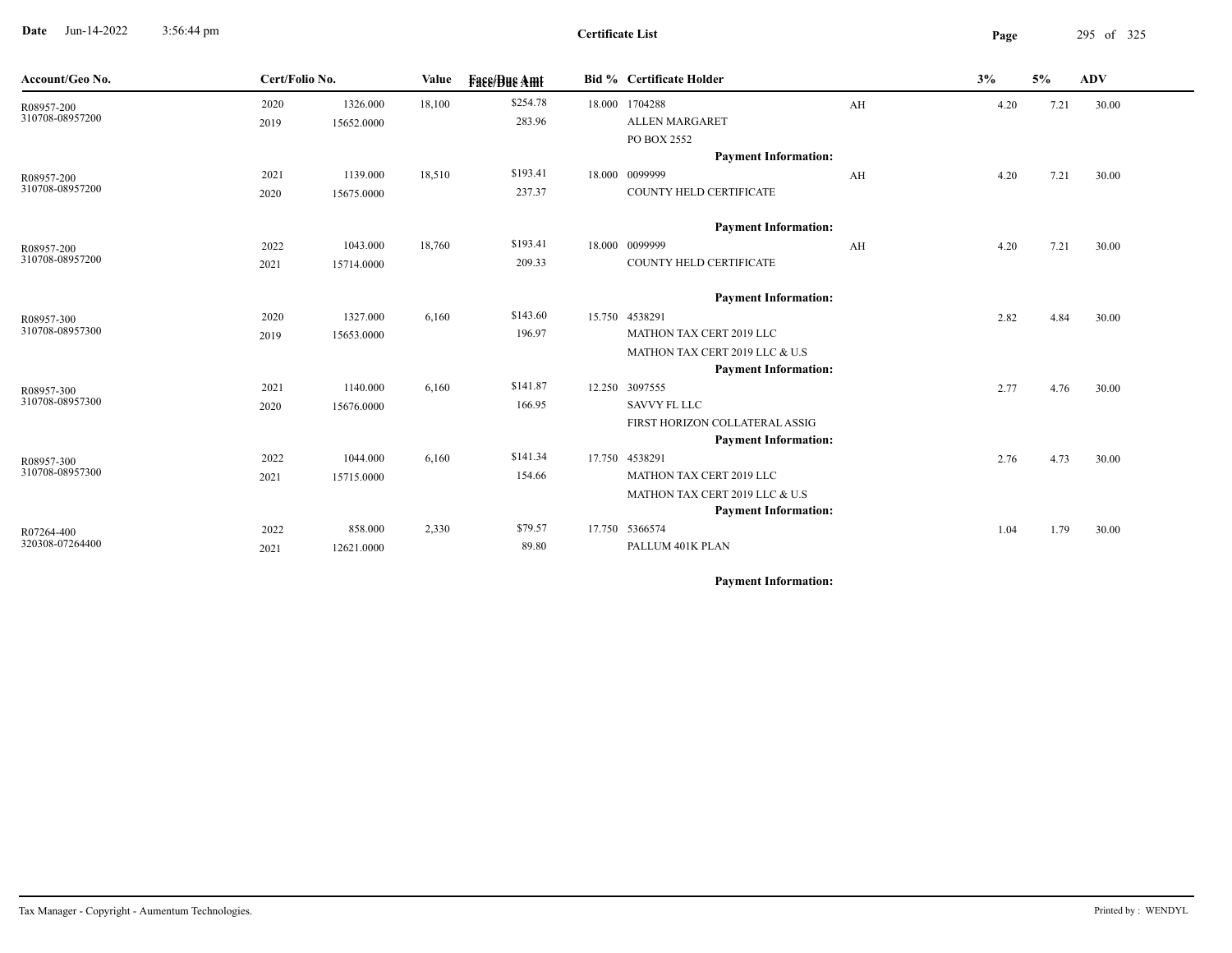**Date** Jun-14-2022 3:56:44 pm **Page** 296 of 325 3:56:44 pm

**Certificate List**

| Account/Geo No.               | Cert/Folio No. |            | Value   | <b>Face/Bue Amt</b> | <b>Bid % Certificate Holder</b>       | 3%          | 5%     | ADV   |
|-------------------------------|----------------|------------|---------|---------------------|---------------------------------------|-------------|--------|-------|
| R05644-200                    | 2016           | 688.000    | 820     | \$53.16             | 18.000 0099999                        | 0.39        | 0.67   | 27.00 |
| 320407-05644200               | 2015           | 7498.0000  |         | 117.62              | COUNTY HELD CERTIFICATE               |             |        |       |
|                               |                |            |         |                     | <b>Payment Information:</b>           |             |        |       |
| R05644-200                    | 2017           | 688.000    | 820     | \$53.08             | 18.000 0099999                        | 0.39        | 0.67   | 27.00 |
| 320407-05644200               | 2016           | 7529.0000  |         | 107.90              | COUNTY HELD CERTIFICATE               |             |        |       |
|                               |                |            |         |                     | <b>Payment Information:</b>           |             |        |       |
| R05644-200                    | 2018           | 687.000    | 820     | \$52.84             | 18.000 0099999                        | 0.38        | 0.66   | 27.00 |
| 320407-05644200               | 2017           | 7559.0000  |         | 97.93               | COUNTY HELD CERTIFICATE               |             |        |       |
|                               |                |            |         |                     | <b>Payment Information:</b>           |             |        |       |
| R05644-200                    | 2019           | 804.000    | 820     | \$52.72             | 18.000 0099999                        | 0.38        | 0.65   | 27.00 |
| 320407-05644200               | 2018           | 7579.0000  |         | 88.23               | COUNTY HELD CERTIFICATE               |             |        |       |
|                               |                |            |         |                     | <b>Payment Information:</b>           |             |        |       |
| R05644-200                    | 2020           | 735.000    | 820     | \$55.52             | 18.000 0099999                        | 0.38        | 0.64   | 30.00 |
| 320407-05644200               | 2019           | 7601.0000  |         | 82.59               | COUNTY HELD CERTIFICATE               |             |        |       |
|                               |                |            |         |                     | <b>Payment Information:</b>           |             |        |       |
| R05645-000                    | 2021           | 635.000    | 48,890  | \$985.95            | 0.250 4247548                         | 26.18       | 44.95  | 30.00 |
| 320407-05645000               | 2020           | 7602.0000  |         | 1,041.50            | ASSEMBLY TAX 36, LLC                  |             |        |       |
|                               |                |            |         |                     | ASSEMBLY TAX 36 LLC CARE OF CU        |             |        |       |
|                               |                |            |         | \$1,042.03          | <b>Payment Information:</b>           |             |        |       |
| R05645-000<br>320407-05645000 | 2022           | 603.000    | 52,630  | 1,100.38            | 0.250 4247548<br>ASSEMBLY TAX 36, LLC | 27.74       | 47.62  | 30.00 |
|                               | 2021           | 7609.0000  |         |                     | ASSEMBLY TAX 36 LLC CARE OF CU        |             |        |       |
|                               |                |            |         |                     | <b>Payment Information:</b>           |             |        |       |
| R05647-000                    | 2022           | 604.000    | 257,330 | \$4,365.65          | 0.250 4247548                         | 119.93      | 205.89 | 30.00 |
| 320407-05647000               | 2021           | 7611.0000  |         | 4,590.18            | ASSEMBLY TAX 36, LLC                  |             |        |       |
|                               |                |            |         |                     | ASSEMBLY TAX 36 LLC CARE OF CU        |             |        |       |
|                               |                |            |         |                     | <b>Payment Information:</b>           |             |        |       |
| R07923-000                    | 2021           | 1010.000   | 130,430 | \$1,512.17          | 0.250 3326374                         | AH<br>40.78 | 70.01  | 30.00 |
| 320408-07923000               | 2020           | 13913.0000 |         | 1,594.03            | TLOA OF FLORIDA LLC                   |             |        |       |
|                               |                |            |         |                     | <b>Payment Information:</b>           |             |        |       |
| R07925-000                    | 2022           | 923.000    | 189,200 | \$2,450.87          | 0.250 0003192                         | AH<br>66.82 | 114.71 | 30.00 |
| 320408-07925000               | 2021           | 13941.0000 |         | 2,579.66            | ATCF IIÂ FLORIDA-A LLC                |             |        |       |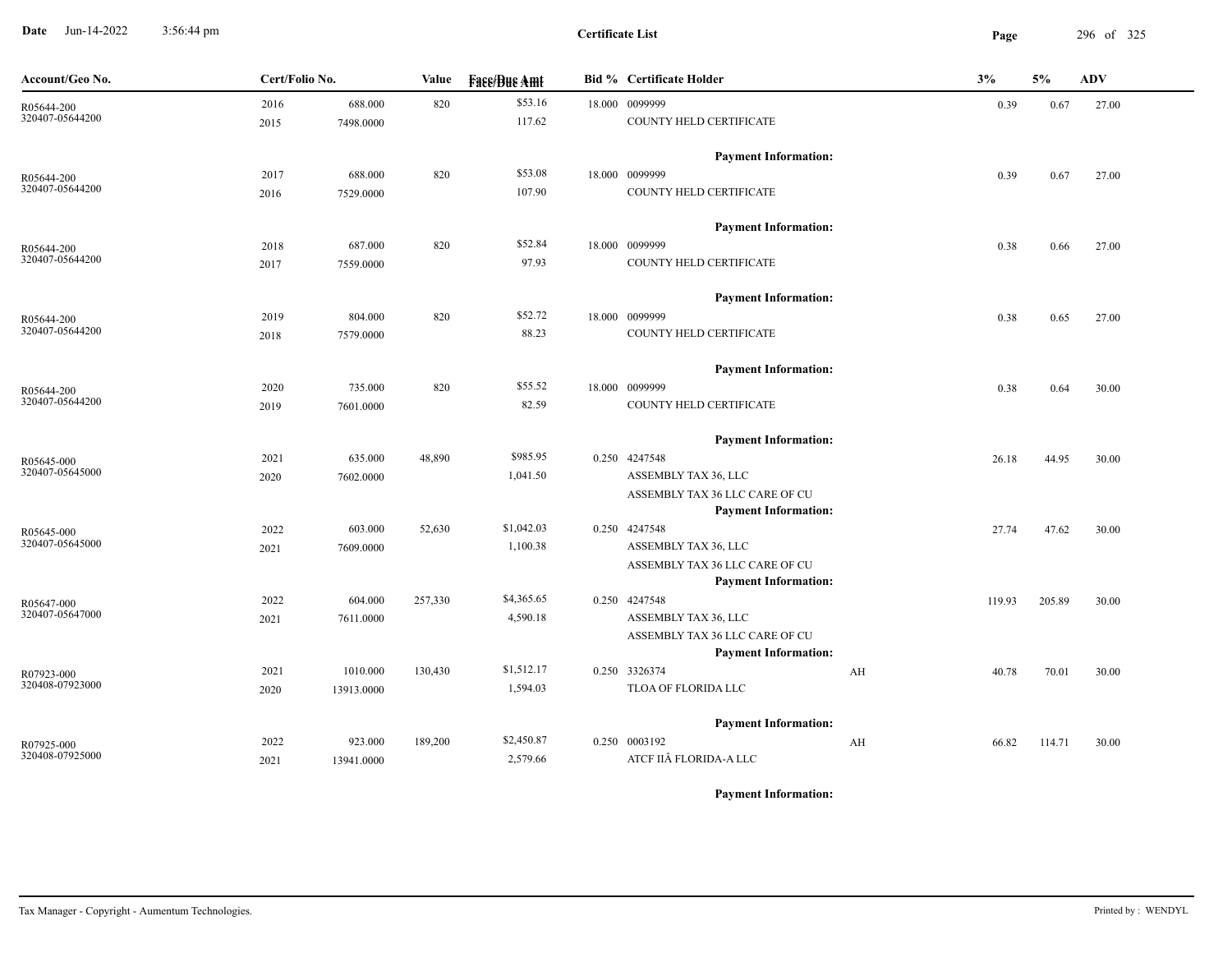**Date** Jun-14-2022 3:56:44 pm **Page** 297 of 325 3:56:44 pm

| Account/Geo No. | Cert/Folio No. |            | Value  | <b>Fase/Bue Amt</b> | <b>Bid % Certificate Holder</b> |    | 3%    | 5%    | ADV   |
|-----------------|----------------|------------|--------|---------------------|---------------------------------|----|-------|-------|-------|
| R07934-000      | 2016           | 1104.000   | 440    | \$46.59             | 18.000 2361903                  |    | 0.21  | 0.36  | 27.00 |
| 320408-07934000 | 2015           | 13729.0000 |        | 103.86              | BLACK BELT ENERGY, LLC          |    |       |       |       |
|                 |                |            |        |                     | <b>Payment Information:</b>     |    |       |       |       |
| R07934-000      | 2017           | 1115.000   | 440    | \$46.55             | 18.000 2361900                  |    | 0.21  | 0.36  | 27.00 |
| 320408-07934000 | 2016           | 13773.0000 |        | 95.39               | SHO, LLC                        |    |       |       |       |
|                 |                |            |        |                     | <b>Payment Information:</b>     |    |       |       |       |
| R07934-000      | 2018           | 1096.000   | 440    | \$46.43             | 18.000 3947714                  |    | 0.21  | 0.35  | 27.00 |
| 320408-07934000 | 2017           | 13841.0000 |        | 86.81               | FAVAN FARMS, LLC                |    |       |       |       |
|                 |                |            |        |                     | <b>Payment Information:</b>     |    |       |       |       |
| R07934-000      | 2019           | 1279.000   | 440    | \$46.35             | 18.000 0099999                  |    | 0.20  | 0.35  | 27.00 |
| 320408-07934000 | 2018           | 13880.0000 |        | 78.32               | COUNTY HELD CERTIFICATE         |    |       |       |       |
|                 |                |            |        |                     | <b>Payment Information:</b>     |    |       |       |       |
| R07934-000      | 2020           | 1182.000   | 440    | \$49.27             | 18.000 0099999                  |    | 0.20  | 0.35  | 30.00 |
| 320408-07934000 | 2019           | 13923.0000 |        | 74.00               | COUNTY HELD CERTIFICATE         |    |       |       |       |
|                 |                |            |        |                     | <b>Payment Information:</b>     |    |       |       |       |
| R07934-000      | 2021           | 1012.000   | 440    | \$49.14             | 18.000 5356931                  |    | 0.20  | 0.34  | 30.00 |
| 320408-07934000 | 2020           | 13927.0000 |        | 64.97               | GATHERS NO MOSS, LLC            |    |       |       |       |
|                 |                |            |        |                     | <b>Payment Information:</b>     |    |       |       |       |
| R07934-000      | 2022           | 924.000    | 440    | \$49.11             | 18.000 0099999                  |    | 0.20  | 0.34  | 30.00 |
| 320408-07934000 | 2021           | 13953.0000 |        | 57.82               | COUNTY HELD CERTIFICATE         |    |       |       |       |
|                 |                |            |        |                     | <b>Payment Information:</b>     |    |       |       |       |
| R07934-200      | 2022           | 925.000    | 46,190 | \$535.08            | 0.250 5356948                   | AH | 13.68 | 23.48 | 30.00 |
| 320408-07934200 | 2021           | 13955.0000 |        | 568.08              | CC2 FL LLC                      |    |       |       |       |
|                 |                |            |        |                     | <b>Payment Information:</b>     |    |       |       |       |
| R07943-000      | 2020           | 1183.000   | 12,920 | \$254.78            | 18.000 2749418                  | AH | 4.20  | 7.21  | 30.00 |
| 320408-07943000 | 2019           | 13939.0000 |        | 283.96              | IDE TECHNOLOGIES, INC           |    |       |       |       |
|                 |                |            |        |                     | <b>Payment Information:</b>     |    |       |       |       |
| R07943-000      | 2021           | 1013.000   | 12,330 | \$193.41            | 18.000 0099999                  | AH | 4.20  | 7.21  | 30.00 |
| 320408-07943000 | 2020           | 13943.0000 |        | 237.37              | COUNTY HELD CERTIFICATE         |    |       |       |       |
|                 |                |            |        |                     | <b>Payment Information:</b>     |    |       |       |       |
| R07943-000      | 2022           | 926.000    | 12,500 | \$193.41            | 18.000 0099999                  | AH | 4.20  | 7.21  | 30.00 |
| 320408-07943000 | 2021           | 13969.0000 |        | 209.33              | COUNTY HELD CERTIFICATE         |    |       |       |       |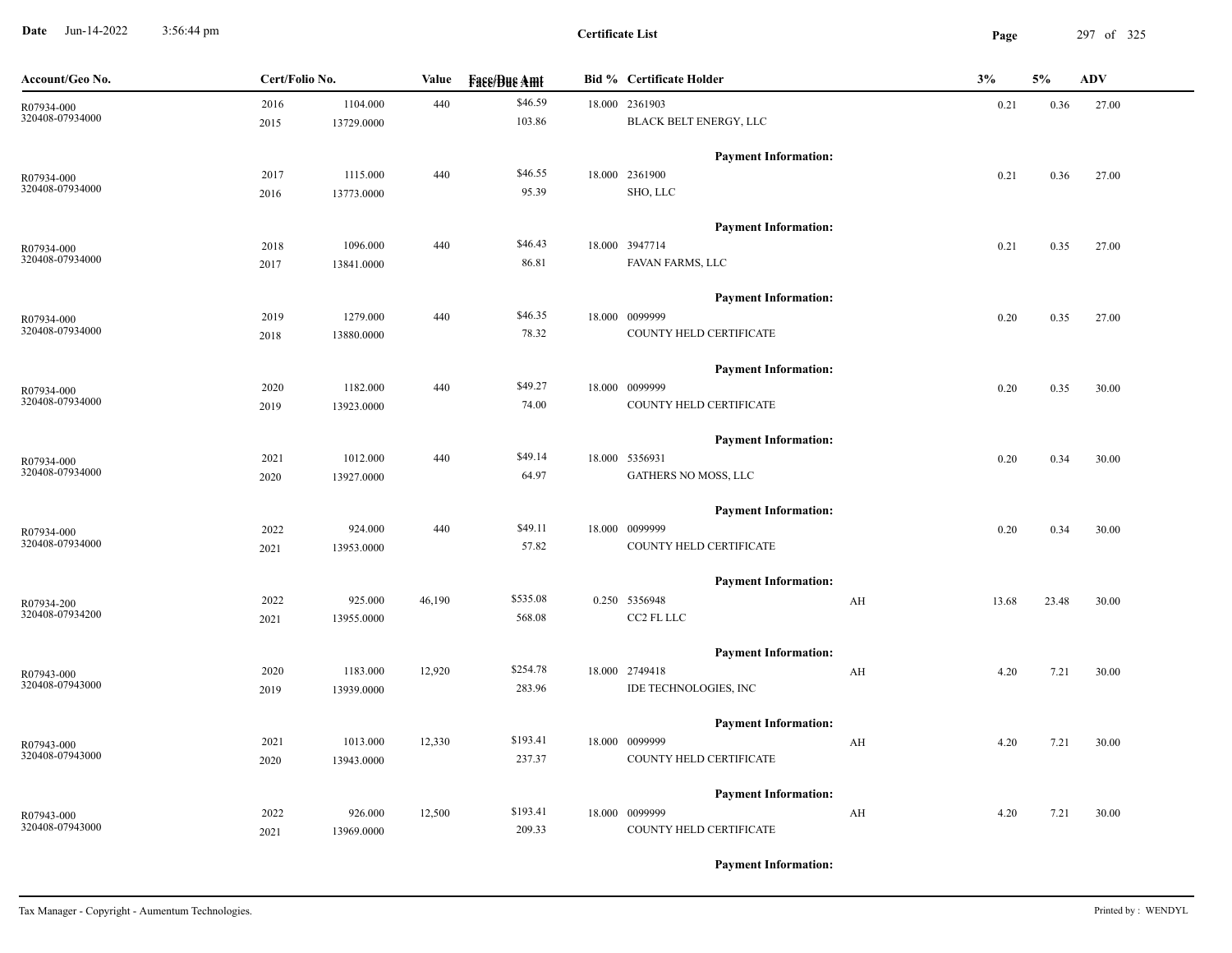**Date** Jun-14-2022 3:56:44 pm **Page** 298 of 325 3:56:44 pm

**Certificate List**

| Account/Geo No.               | Cert/Folio No. |            | Value  | <b>Face/Bue Amt</b> | <b>Bid % Certificate Holder</b>                               |    | 3%    | 5%    | <b>ADV</b> |
|-------------------------------|----------------|------------|--------|---------------------|---------------------------------------------------------------|----|-------|-------|------------|
| R07964-100                    | 2022           | 927.000    | 15,800 | \$296.77            | 0.250 5356948                                                 |    | 7.07  | 12.13 | 30.00      |
| 320408-07964100               | 2021           | 14015.0000 |        | 317.86              | CC2 FL LLC                                                    |    |       |       |            |
|                               |                |            |        |                     | <b>Payment Information:</b>                                   |    |       |       |            |
| R07975-100                    | 2022           | 928.000    | 40,140 | \$437.52            | 0.250 5356948                                                 | AH | 10.97 | 18.83 | 30.00      |
| 320408-07975100               | 2021           | 14033.0000 |        | 465.65              | CC2 FL LLC                                                    |    |       |       |            |
|                               |                |            |        |                     |                                                               |    |       |       |            |
|                               |                |            |        |                     | <b>Payment Information:</b>                                   |    |       |       |            |
| R07976-100                    | 2022           | 929.000    | 70,970 | \$734.41            | 0.250 5356948                                                 | AH | 19.21 | 32.97 | 30.00      |
| 320408-07976100               | 2021           | 14035.0000 |        | 777.38              | CC2 FL LLC                                                    |    |       |       |            |
|                               |                |            |        |                     | <b>Payment Information:</b>                                   |    |       |       |            |
| R07985-000                    | 2021           | 1018.000   | 51,050 | \$605.68            | 0.250 4247548                                                 | AH | 15.64 | 26.84 | 30.00      |
| 320408-07985000               | 2020           | 14018.0000 |        | 642.21              | ASSEMBLY TAX 36, LLC                                          |    |       |       |            |
|                               |                |            |        |                     | ASSEMBLY TAX 36 LLC CARE OF CU                                |    |       |       |            |
|                               |                |            |        |                     | <b>Payment Information:</b>                                   |    |       |       |            |
| R07985-000                    | 2022           | 930.000    | 51,760 | \$608.10            | 0.250 4247548                                                 | AH | 15.70 | 26.96 | 30.00      |
| 320408-07985000               | 2021           | 14044.0000 |        | 644.76              | ASSEMBLY TAX 36, LLC                                          |    |       |       |            |
|                               |                |            |        |                     | ASSEMBLY TAX 36 LLC CARE OF CU                                |    |       |       |            |
|                               |                |            |        |                     | <b>Payment Information:</b>                                   |    |       |       |            |
| R08003-000<br>320408-08003000 | 2021           | 1021.000   | 43,550 | \$899.40            | 0.250 4247548                                                 |    | 23.78 | 40.83 | 30.00      |
|                               | 2020           | 14044.0000 |        | 950.62              | ASSEMBLY TAX 36, LLC                                          |    |       |       |            |
|                               |                |            |        |                     | ASSEMBLY TAX 36 LLC CARE OF CU<br><b>Payment Information:</b> |    |       |       |            |
|                               | 2022           | 931.000    | 47,900 | \$1,016.40          | 0.250 5356948                                                 |    | 27.03 | 46.40 | 30.00      |
| R08003-000<br>320408-08003000 | 2021           | 14070.0000 |        | 1,073.47            | CC2 FL LLC                                                    |    |       |       |            |
|                               |                |            |        |                     |                                                               |    |       |       |            |
|                               |                |            |        |                     | <b>Payment Information:</b>                                   |    |       |       |            |
| R08014-000                    | 2020           | 1193.000   | 38,500 | \$828.31            | 0.250 0876575                                                 |    | 21.81 | 37.44 | 30.00      |
| 320408-08014000               | 2019           | 14051.0000 |        | 875.98              | TLGFY, LLC                                                    |    |       |       |            |
|                               |                |            |        |                     | CAPITAL ONE, N.A., AS COLLATER<br><b>Payment Information:</b> |    |       |       |            |
|                               | 2021           | 1022.000   | 37,970 | \$808.92            | 0.250 4247548                                                 |    | 21.27 | 36.52 | 30.00      |
| R08014-000<br>320408-08014000 | 2020           | 14055.0000 |        | 855.62              | ASSEMBLY TAX 36, LLC                                          |    |       |       |            |
|                               |                |            |        |                     | ASSEMBLY TAX 36 LLC CARE OF CU                                |    |       |       |            |
|                               |                |            |        |                     | <b>Payment Information:</b>                                   |    |       |       |            |
| R08014-000                    | 2022           | 932.000    | 41,760 | \$911.42            | 0.250 5356948                                                 |    | 24.12 | 41.40 | 30.00      |
| 320408-08014000               | 2021           | 14081.0000 |        | 963.24              | CC2 FL LLC                                                    |    |       |       |            |
|                               |                |            |        |                     |                                                               |    |       |       |            |
|                               |                |            |        |                     | <b>Payment Information:</b>                                   |    |       |       |            |
| R08017-000<br>320408-08017000 | 2022           | 933.000    | 32,100 | \$491.33            | 0.250 4247548                                                 | AH | 12.46 | 21.40 | 30.00      |
|                               | 2021           | 14083.0000 |        | 522.15              | ASSEMBLY TAX 36, LLC                                          |    |       |       |            |
|                               |                |            |        |                     | ASSEMBLY TAX 36 LLC CARE OF CU                                |    |       |       |            |
|                               |                |            |        |                     | <b>Payment Information:</b>                                   |    |       |       |            |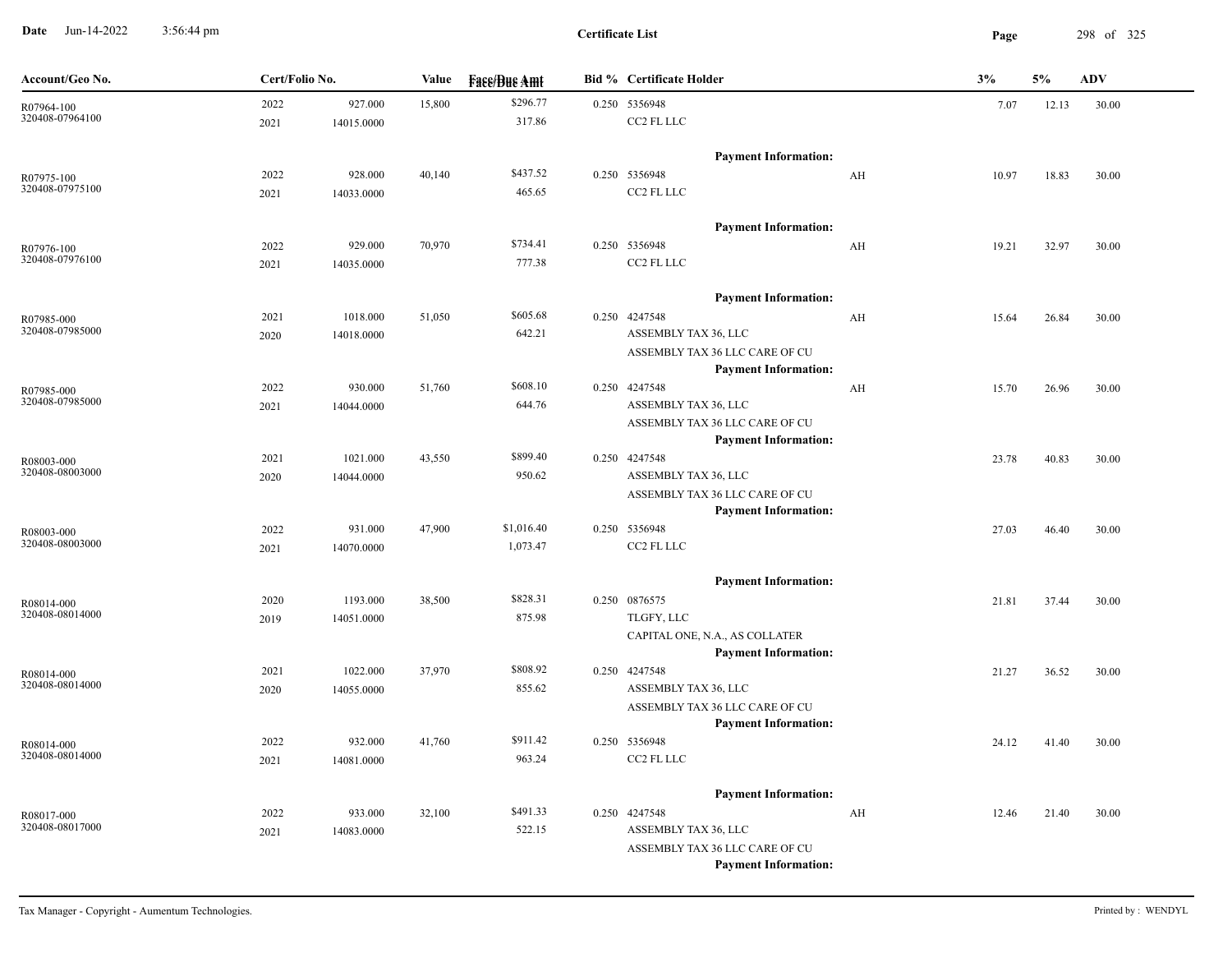**Date** Jun-14-2022 3:56:44 pm **Page** 299 of 325 3:56:44 pm

| Account/Geo No.               | Cert/Folio No. |                      | Value | <b>Fase/Bue Amt</b> | Bid % Certificate Holder                  | 3%   | 5%   | ADV   |
|-------------------------------|----------------|----------------------|-------|---------------------|-------------------------------------------|------|------|-------|
| R01677-100<br>320506-01677100 | 2016           | 75.000               | 1,440 | \$63.86<br>140.04   | 18.000 0099999<br>COUNTY HELD CERTIFICATE | 0.69 | 1.18 | 27.00 |
|                               | 2015           | 1679.0000            |       |                     |                                           |      |      |       |
|                               |                |                      |       |                     | <b>Payment Information:</b>               |      |      |       |
| R01677-100<br>320506-01677100 | 2017<br>2016   | 72.000<br>1699.0000  | 1,440 | \$63.71<br>128.25   | 18.000 0099999<br>COUNTY HELD CERTIFICATE | 0.69 | 1.18 | 27.00 |
|                               |                |                      |       |                     |                                           |      |      |       |
|                               |                |                      |       | \$63.30             | <b>Payment Information:</b>               |      |      |       |
| R01677-100<br>320506-01677100 | 2018<br>2017   | 82.000<br>1706.0000  | 1,440 | 116.08              | 18.000 0099999<br>COUNTY HELD CERTIFICATE | 0.67 | 1.16 | 27.00 |
|                               |                |                      |       |                     |                                           |      |      |       |
|                               |                |                      |       | \$63.10             | <b>Payment Information:</b>               |      |      |       |
| R01677-100<br>320506-01677100 | 2019<br>2018   | 108.000<br>1721.0000 | 1,440 | 104.37              | 18.000 0099999<br>COUNTY HELD CERTIFICATE | 0.67 | 1.15 | 27.00 |
|                               |                |                      |       |                     |                                           |      |      |       |
|                               |                |                      |       | \$65.74             | <b>Payment Information:</b>               |      |      |       |
| R01677-100<br>320506-01677100 | 2020<br>2019   | 87.000<br>1726.0000  | 1,440 | 96.64               | 18.000 0099999<br>COUNTY HELD CERTIFICATE | 0.66 | 1.13 | 30.00 |
|                               |                |                      |       |                     |                                           |      |      |       |
|                               |                |                      |       |                     | <b>Payment Information:</b>               |      |      |       |
| R06202-100<br>320507-06202100 | 2016           | 795.000<br>8899.0000 | 1,560 | \$65.94<br>144.39   | 18.000 0099999<br>COUNTY HELD CERTIFICATE | 0.75 | 1.28 | 27.00 |
|                               | 2015           |                      |       |                     |                                           |      |      |       |
|                               |                |                      |       |                     | <b>Payment Information:</b>               |      |      |       |
| R06202-100<br>320507-06202100 | 2017           | 793.000              | 1,560 | \$65.76<br>132.18   | 18.000 0099999<br>COUNTY HELD CERTIFICATE | 0.74 | 1.27 | 27.00 |
|                               | 2016           | 8940.0000            |       |                     |                                           |      |      |       |
|                               |                |                      |       |                     | <b>Payment Information:</b>               |      |      |       |
| R06202-100<br>320507-06202100 | 2018           | 789.000              | 1,560 | \$65.32             | 18.000 0099999                            | 0.73 | 1.25 | 27.00 |
|                               | 2017           | 8985.0000            |       | 119.58              | COUNTY HELD CERTIFICATE                   |      |      |       |
|                               |                |                      |       |                     | <b>Payment Information:</b>               |      |      |       |
| R06202-100<br>320507-06202100 | 2019           | 944.000              | 1,560 | \$65.10             | 18.000 0099999                            | 0.72 | 1.24 | 27.00 |
|                               | 2018           | 9012.0000            |       | 107.48              | COUNTY HELD CERTIFICATE                   |      |      |       |
|                               |                |                      |       |                     | <b>Payment Information:</b>               |      |      |       |
| R06202-100<br>320507-06202100 | 2020           | 850.000              | 1,560 | \$67.73             | 18.000 0099999                            | 0.71 | 1.23 | 30.00 |
|                               | 2019           | 9037.0000            |       | 99.38               | COUNTY HELD CERTIFICATE                   |      |      |       |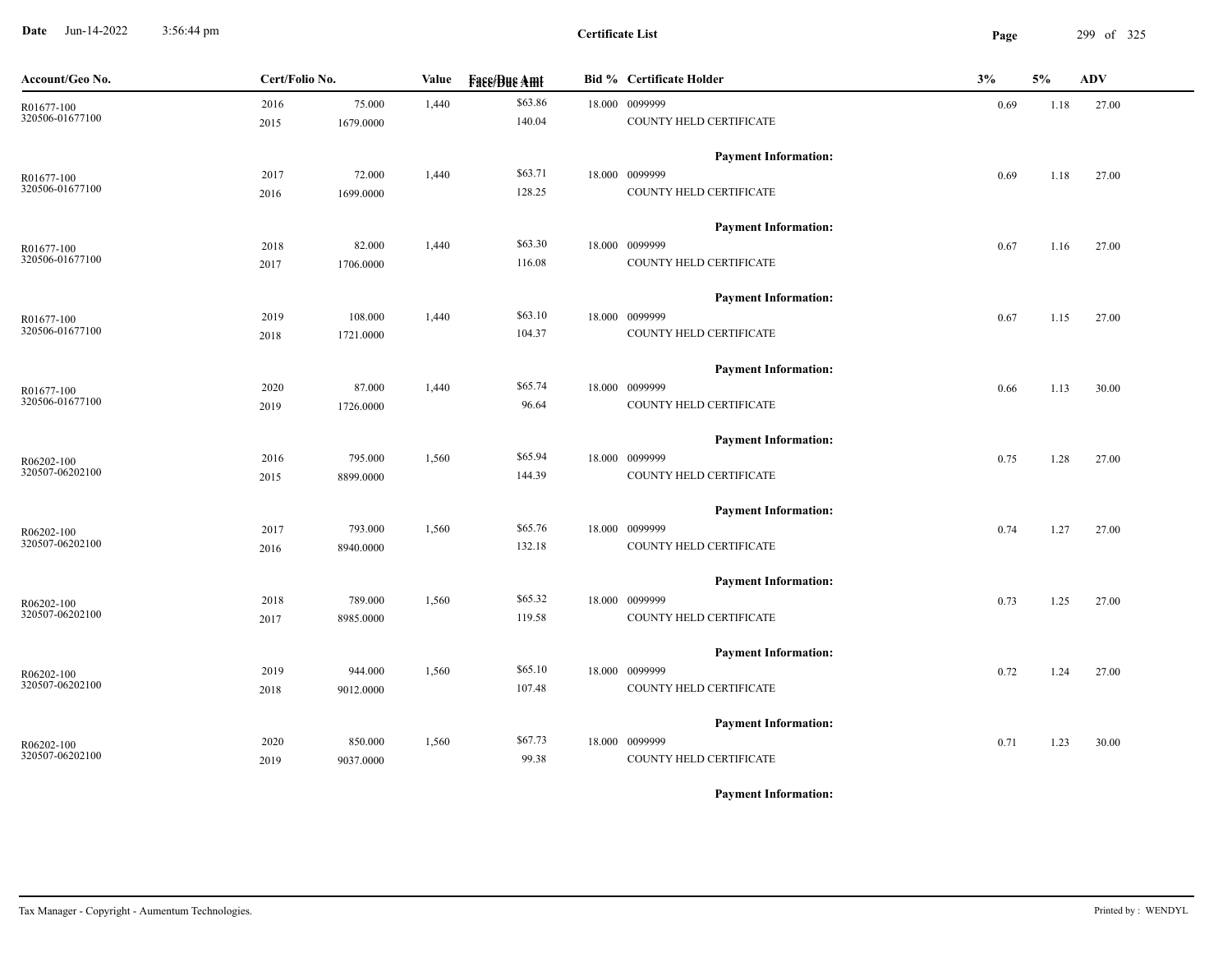**Date** Jun-14-2022 3:56:44 pm **Page** 300 of 325 3:56:44 pm

| Account/Geo No.               | Cert/Folio No. |            | Value  | <b>Fass/Bus Amt</b> | <b>Bid % Certificate Holder</b>                               |    | 3%    | 5%    | <b>ADV</b> |
|-------------------------------|----------------|------------|--------|---------------------|---------------------------------------------------------------|----|-------|-------|------------|
| R06203-200                    | 2020           | 851.000    | 12,610 | \$254.78            | 18.000 2749418                                                | AH | 4.20  | 7.21  | 30.00      |
| 320507-06203200               | 2019           | 9039.0000  |        | 283.96              | IDE TECHNOLOGIES, INC                                         |    |       |       |            |
|                               |                |            |        |                     | <b>Payment Information:</b>                                   |    |       |       |            |
| R06203-200                    | 2021           | 732.000    | 12,900 | \$193.41            | 18.000 0099999                                                | AH | 4.20  | 7.21  | 30.00      |
| 320507-06203200               | 2020           | 9038.0000  |        | 237.37              | COUNTY HELD CERTIFICATE                                       |    |       |       |            |
|                               |                |            |        |                     | <b>Payment Information:</b>                                   |    |       |       |            |
| R06203-200                    | 2022           | 699.000    | 13,080 | \$193.41            | 18.000 0099999                                                | AH | 4.20  | 7.21  | 30.00      |
| 320507-06203200               | 2021           | 9058.0000  |        | 209.33              | COUNTY HELD CERTIFICATE                                       |    |       |       |            |
|                               |                |            |        |                     | <b>Payment Information:</b>                                   |    |       |       |            |
| R08963-000                    | 2022           | 1045.000   | 16,890 | \$314.34            | 0.250 5356948                                                 |    | 7.55  | 12.97 | 30.00      |
| 320708-08963000               | 2021           | 15723.0000 |        | 336.31              | CC2 FL LLC                                                    |    |       |       |            |
|                               |                |            |        |                     | <b>Payment Information:</b>                                   |    |       |       |            |
| R01988-700                    | 2017           | 118.000    | 37,970 | \$412.89            | 11.750 2749426                                                | 01 | 10.37 | 17.80 | 27.00      |
| 330307-01988700               | 2016           | 2431.0000  |        | 665.76              | BEXLEY HOLDINGS LLC                                           |    |       |       |            |
|                               |                |            |        |                     | <b>Payment Information:</b>                                   |    |       |       |            |
| R01988-700                    | 2022           | 70.000     | 41,910 | \$617.46            | 0.250 5356948                                                 | AH | 15.96 | 27.40 | 30.00      |
| 330307-01988700               | 2021           | 2461.0000  |        | 654.58              | CC2 FL LLC                                                    |    |       |       |            |
|                               |                |            |        |                     | <b>Payment Information:</b>                                   |    |       |       |            |
| R02008-000                    | 2022           | 71.000     | 87,410 | \$1,863.59          | 0.250 5356948                                                 |    | 50.53 | 86.74 | 30.00      |
| 330307-02008000               | 2021           | 2492.0000  |        | 1,963.02            | CC2 FL LLC                                                    |    |       |       |            |
|                               |                |            |        |                     | <b>Payment Information:</b>                                   |    |       |       |            |
| R02008-100                    | 2022           | 72.000     | 14,110 | \$270.43            | 0.250 5356948                                                 |    | 6.34  | 10.88 | 30.00      |
| 330307-02008100               | 2021           | 2493.0000  |        | 290.20              | CC2 FL LLC                                                    |    |       |       |            |
|                               |                |            |        |                     | <b>Payment Information:</b>                                   |    |       |       |            |
| R02008-210                    | 2021           | 92.000     | 60,510 | \$811.91            | 0.250 0876575                                                 | AH | 21.36 | 36.66 | 30.00      |
| 330307-02008210               | 2020           | 2497.0000  |        | 858.76              | TLGFY, LLC                                                    |    |       |       |            |
|                               |                |            |        |                     | CAPITAL ONE, N.A., AS COLLATER<br><b>Payment Information:</b> |    |       |       |            |
| R02008-210                    | 2022           | 73.000     | 61,720 | \$831.73            | 0.250 4247548                                                 | AH | 21.91 | 37.61 | 30.00      |
| 330307-02008210               | 2021           | 2494.0000  |        | 879.57              | ASSEMBLY TAX 36, LLC                                          |    |       |       |            |
|                               |                |            |        |                     | ASSEMBLY TAX 36 LLC CARE OF CU<br><b>Payment Information:</b> |    |       |       |            |
|                               | 2022           | 74.000     | 28,400 | \$248.23            | 18.000 0099999                                                | AH | 5.72  | 9.82  | 30.00      |
| R02008-220<br>330307-02008220 | 2021           | 2495.0000  |        | 266.89              | COUNTY HELD CERTIFICATE                                       |    |       |       |            |
|                               |                |            |        |                     |                                                               |    |       |       |            |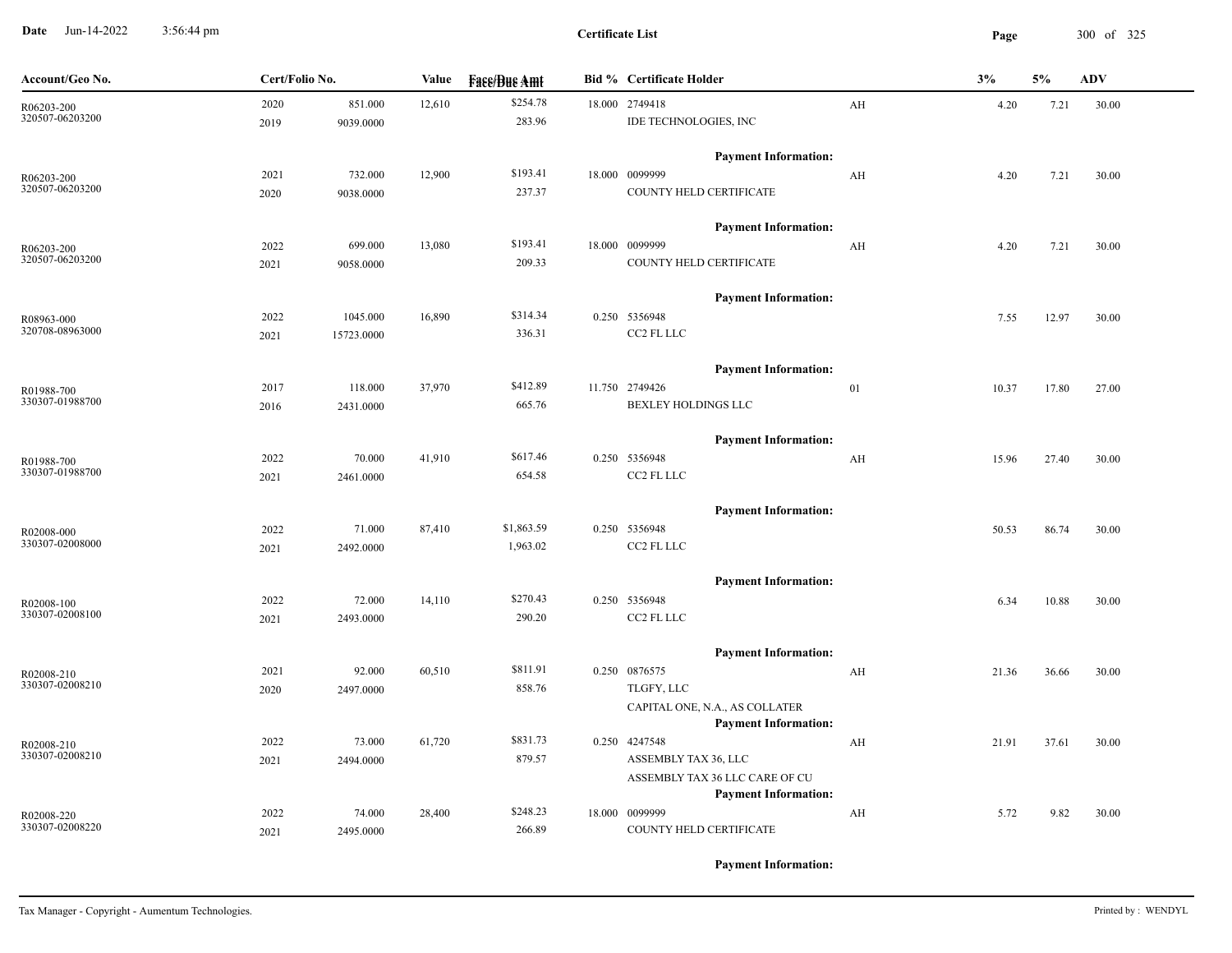**Date** Jun-14-2022 3:56:44 pm **Page** 301 of 325 3:56:44 pm

**Certificate List**

| Account/Geo No.               | Cert/Folio No. |            | Value   | <b>Face/Bue Amt</b> | <b>Bid % Certificate Holder</b>               |    | 3%    | 5%    | ADV   |
|-------------------------------|----------------|------------|---------|---------------------|-----------------------------------------------|----|-------|-------|-------|
| R05651-000                    | 2022           | 605.000    | 8,450   | \$178.25            | 0.250 0002769                                 |    | 3.78  | 6.49  | 30.00 |
| 330407-05651000               | 2021           | 7622.0000  |         | 193.41              | <b>BAUGH ROGER</b>                            |    |       |       |       |
|                               |                |            |         |                     | <b>Payment Information:</b>                   |    |       |       |       |
| R05651-350                    | 2022           | 606.000    | 23,870  | \$488.75            | 0.250 5356948                                 |    | 12.39 | 21.27 | 30.00 |
| 330407-05651350               | 2021           | 7629.0000  |         | 519.44              | CC2 FL LLC                                    |    |       |       |       |
|                               |                |            |         |                     | <b>Payment Information:</b>                   |    |       |       |       |
| R05651-450                    | 2022           | 607.000    | 140,210 | \$1,963.76          | 0.250 4247548                                 | AH | 53.31 | 91.51 | 30.00 |
| 330407-05651450               | 2021           | 7632.0000  |         | 2,068.20            | ASSEMBLY TAX 36, LLC                          |    |       |       |       |
|                               |                |            |         |                     | ASSEMBLY TAX 36 LLC CARE OF CU                |    |       |       |       |
|                               |                |            |         |                     | <b>Payment Information:</b>                   |    |       |       |       |
| R08030-300                    | 2022           | 935.000    | 7,210   | \$158.27            | 7.750 3097555                                 |    | 3.23  | 5.54  | 30.00 |
| 330408-08030300               | 2021           | 14109.0000 |         | 172.43              | <b>SAVVY FL LLC</b>                           |    |       |       |       |
|                               |                |            |         |                     | FIRST HORIZON COLLATERAL ASSIG                |    |       |       |       |
|                               |                |            |         |                     | <b>Payment Information:</b>                   |    |       |       |       |
| R08033-010<br>330408-08033010 | 2016           | 1117.000   | 15,370  | \$455.81            | 18.000 2749413                                |    | 11.56 | 19.85 | 27.00 |
|                               | 2015           | 13894.0000 |         | 961.17              | APPLEWHITE ACQUISITIONS, LLC                  |    |       |       |       |
|                               |                |            |         |                     | <b>Payment Information:</b>                   |    |       |       |       |
| R08033-010                    | 2017           | 1131.000   | 14,500  | \$439.12            | 14.750 0003179                                |    | 11.10 | 19.05 | 27.00 |
| 330408-08033010               | 2016           | 13940.0000 |         | 774.62              | MATHON INVESTMENTS CORPORATION                |    |       |       |       |
|                               |                |            |         |                     | <b>US CENTURY BANK</b>                        |    |       |       |       |
|                               |                |            |         |                     | <b>Payment Information:</b>                   |    |       |       |       |
| R08033-010<br>330408-08033010 | 2018           | 1118.000   | 13,620  | \$420.18            | 18.000 0003179                                |    | 10.57 | 18.15 | 27.00 |
|                               | 2017           | 14008.0000 |         | 735.26              | MATHON INVESTMENTS CORPORATION                |    |       |       |       |
|                               |                |            |         |                     | US CENTURY BANK                               |    |       |       |       |
|                               | 2020           | 1196.000   | 12,430  | \$524.17            | <b>Payment Information:</b><br>18.000 2749418 |    |       |       |       |
| R08033-010<br>330408-08033010 |                |            |         | 569.73              | IDE TECHNOLOGIES, INC                         |    | 9.89  | 16.97 | 30.00 |
|                               | 2019           | 14092.0000 |         |                     |                                               |    |       |       |       |
|                               |                |            |         |                     | <b>Payment Information:</b>                   |    |       |       |       |
| R08033-010                    | 2021           | 1024.000   | 11,800  | \$384.71            | 18.000 2749413                                |    | 9.51  | 16.32 | 30.00 |
| 330408-08033010               | 2020           | 14098.0000 |         | 465.98              | APPLEWHITE ACQUISITIONS, LLC                  |    |       |       |       |
|                               |                |            |         |                     | <b>Payment Information:</b>                   |    |       |       |       |
| R08033-010                    | 2022           | 936.000    | 12,980  | \$421.76            | 18.000 4538296                                |    | 10.53 | 18.08 | 30.00 |
| 330408-08033010               | 2021           | 14123.0000 |         | 449.10              | RICKY W BOVINET                               |    |       |       |       |
|                               |                |            |         |                     |                                               |    |       |       |       |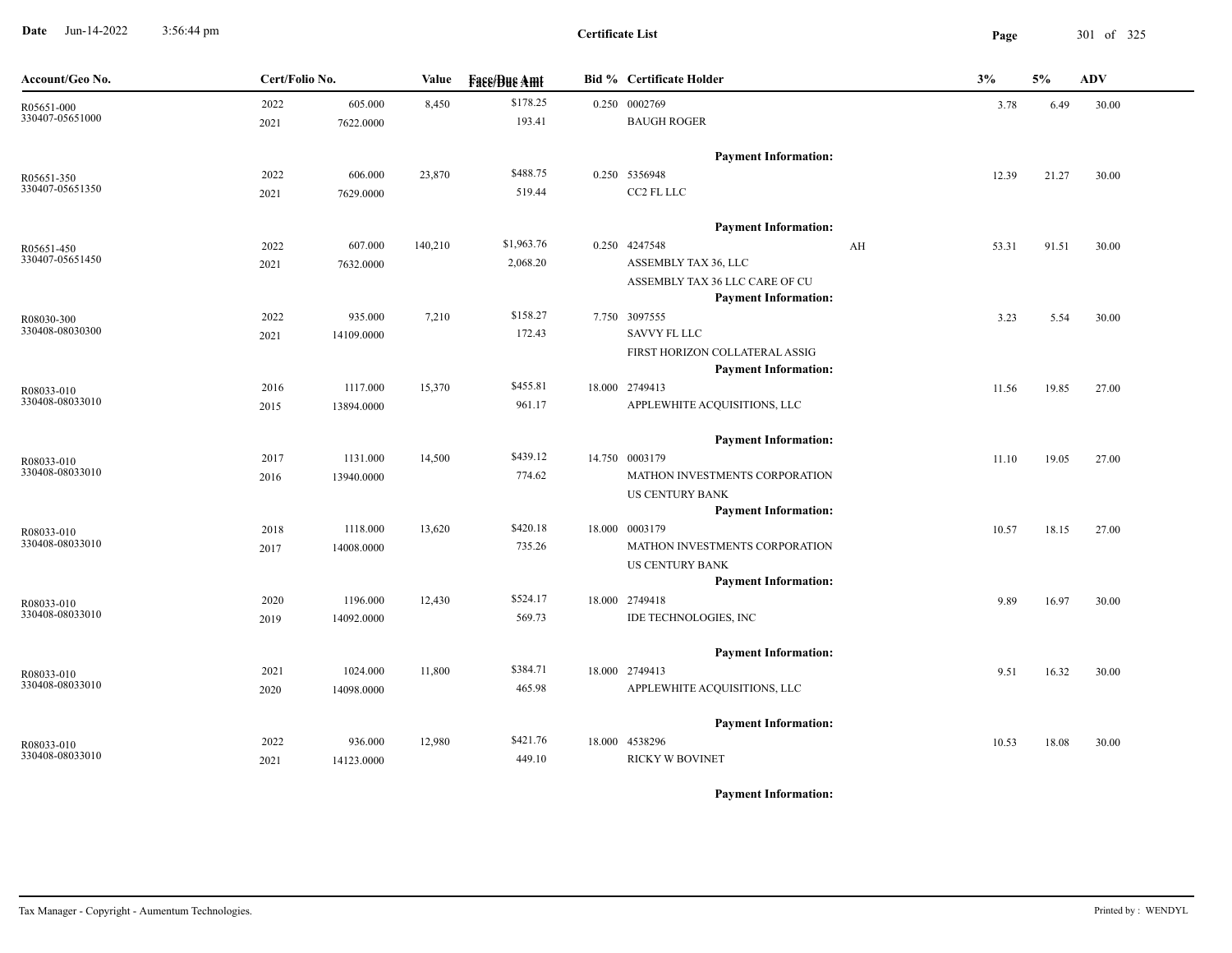**Date** Jun-14-2022 3:56:44 pm **Page** 302 of 325 3:56:44 pm

| Account/Geo No.               | Cert/Folio No. |                        | Value   | <b>Face/Bue Amt</b>    | <b>Bid % Certificate Holder</b>                                                                             |    | 3%    | 5%    | <b>ADV</b> |
|-------------------------------|----------------|------------------------|---------|------------------------|-------------------------------------------------------------------------------------------------------------|----|-------|-------|------------|
| R08033-050<br>330408-08033050 | 2021<br>2020   | 1025.000<br>14099.0000 | 46,490  | \$541.77<br>575.11     | 0.250 4247548<br>ASSEMBLY TAX 36, LLC<br>ASSEMBLY TAX 36 LLC CARE OF CU<br><b>Payment Information:</b>      | AH | 13.86 | 23.80 | 30.00      |
| R08033-050<br>330408-08033050 | 2022<br>2021   | 937.000<br>14124.0000  | 47,140  | \$550.40<br>584.17     | 0.250 4247548<br>ASSEMBLY TAX 36, LLC<br>ASSEMBLY TAX 36 LLC CARE OF CU<br><b>Payment Information:</b>      | AH | 14.10 | 24.21 | 30.00      |
| R08034-000<br>330408-08034000 | 2021<br>2020   | 1026.000<br>14100.0000 | 7,000   | \$155.49<br>182.37     | 12.250 3097555<br><b>SAVVY FL LLC</b><br>FIRST HORIZON COLLATERAL ASSIG<br><b>Payment Information:</b>      |    | 3.15  | 5.40  | 30.00      |
| R08034-000<br>330408-08034000 | 2022<br>2021   | 938.000<br>14125.0000  | 57,300  | \$965.92<br>1,020.47   | 0.250 4247548<br>ASSEMBLY TAX 36, LLC<br>ASSEMBLY TAX 36 LLC CARE OF CU<br><b>Payment Information:</b>      |    | 25.63 | 44.00 | 30.00      |
| R08045-100<br>330408-08045100 | 2022<br>2021   | 939.000<br>14137.0000  | 111,040 | \$2,095.03<br>2,206.03 | 0.250 5356948<br>CC2 FL LLC                                                                                 |    | 56.95 | 97.76 | 30.00      |
| R08049-000<br>330408-08049000 | 2020<br>2019   | 1201.000<br>14110.0000 | 4,520   | \$267.96<br>373.30     | <b>Payment Information:</b><br>17.750 2592817<br><b>BOYD K BELNAP</b>                                       |    | 6.27  | 10.76 | 30.00      |
| R08049-000<br>330408-08049000 | 2021<br>2020   | 1027.000<br>14116.0000 | 4,510   | \$266.52<br>324.02     | <b>Payment Information:</b><br>17.750 4538291<br>MATHON TAX CERT 2019 LLC<br>MATHON TAX CERT 2019 LLC & U.S |    | 6.23  | 10.69 | 30.00      |
| R08049-000<br>330408-08049000 | 2022<br>2021   | 940.000<br>14141.0000  | 4,960   | \$283.70<br>304.14     | <b>Payment Information:</b><br>17.750 4538291<br>MATHON TAX CERT 2019 LLC<br>MATHON TAX CERT 2019 LLC & U.S |    | 6.70  | 11.51 | 30.00      |
| R08054-000<br>330408-08054000 | 2021<br>2020   | 1028.000<br>14125.0000 | 32,450  | \$314.18<br>336.14     | <b>Payment Information:</b><br>0.250 4247548<br>ASSEMBLY TAX 36, LLC<br>ASSEMBLY TAX 36 LLC CARE OF CU      | AH | 7.55  | 12.96 | 30.00      |
| R08055-000<br>330408-08055000 | 2022<br>2021   | 941.000<br>14151.0000  | 17,370  | \$193.41<br>209.33     | <b>Payment Information:</b><br>18.000 0099999<br>COUNTY HELD CERTIFICATE                                    | AH | 4.20  | 7.21  | 30.00      |
| R08057-000<br>330408-08057000 | 2022<br>2021   | 942.000<br>14154.0000  | 20,850  | \$193.41<br>209.33     | <b>Payment Information:</b><br>18.000 0099999<br>COUNTY HELD CERTIFICATE                                    | AH | 4.20  | 7.21  | 30.00      |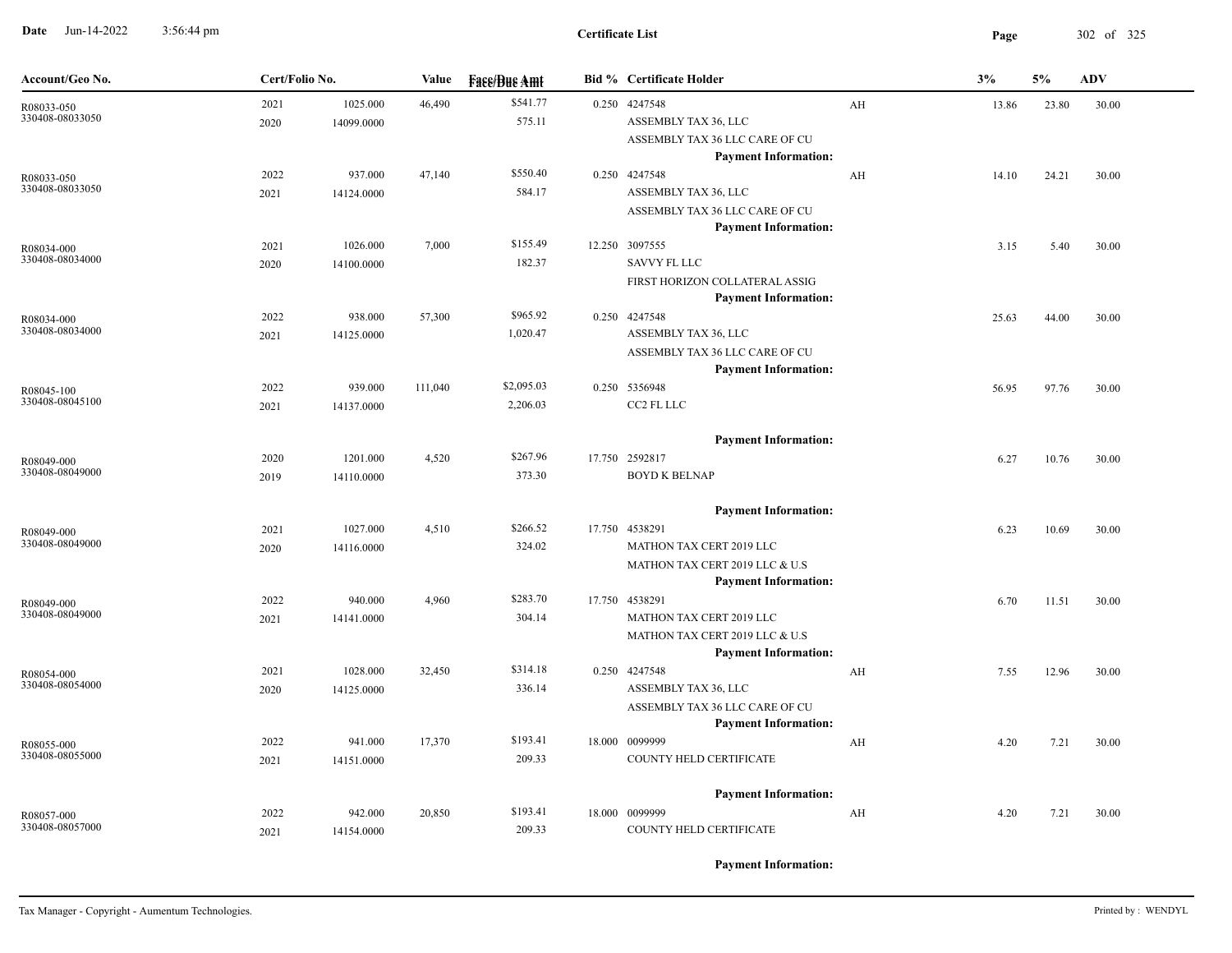**Date** Jun-14-2022 3:56:44 pm **Page** 303 of 325 3:56:44 pm

| Account/Geo No.               | Cert/Folio No. |           | Value | <b>Face/Bue Amt</b> | <b>Bid % Certificate Holder</b> | 3%   | 5%   | ADV   |
|-------------------------------|----------------|-----------|-------|---------------------|---------------------------------|------|------|-------|
| R01678-100<br>330506-01678100 | 2016           | 76.000    | 1,440 | \$63.86             | 18.000 0099999                  | 0.69 | 1.18 | 27.00 |
|                               | 2015           | 1685.0000 |       | 140.04              | COUNTY HELD CERTIFICATE         |      |      |       |
|                               |                |           |       |                     | <b>Payment Information:</b>     |      |      |       |
| R01678-100                    | 2017           | 73.000    | 1,440 | \$63.71             | 18.000 0099999                  | 0.69 | 1.18 | 27.00 |
| 330506-01678100               | 2016           | 1705.0000 |       | 128.25              | COUNTY HELD CERTIFICATE         |      |      |       |
|                               |                |           |       |                     | <b>Payment Information:</b>     |      |      |       |
| R01678-100                    | 2018           | 83.000    | 1,440 | \$63.30             | 18.000 0099999                  | 0.67 | 1.16 | 27.00 |
| 330506-01678100               | 2017           | 1712.0000 |       | 116.08              | COUNTY HELD CERTIFICATE         |      |      |       |
|                               |                |           |       |                     | <b>Payment Information:</b>     |      |      |       |
| R01678-100                    | 2019           | 110.000   | 1,440 | \$63.10             | 18.000 0099999                  | 0.67 | 1.15 | 27.00 |
| 330506-01678100               | 2018           | 1727.0000 |       | 104.37              | COUNTY HELD CERTIFICATE         |      |      |       |
|                               |                |           |       |                     | <b>Payment Information:</b>     |      |      |       |
| R01678-100                    | 2020           | 88.000    | 1,440 | \$65.74             | 18.000 0099999                  | 0.66 | 1.13 | 30.00 |
| 330506-01678100               | 2019           | 1732.0000 |       | 96.64               | COUNTY HELD CERTIFICATE         |      |      |       |
|                               |                |           |       |                     | <b>Payment Information:</b>     |      |      |       |
| R06206-000                    | 2016           | 796.000   | 960   | \$55.58             | 18.000 0099999                  | 0.46 | 0.79 | 27.00 |
| 330507-06206000               | 2015           | 8907.0000 |       | 122.69              | COUNTY HELD CERTIFICATE         |      |      |       |
|                               |                |           |       |                     | <b>Payment Information:</b>     |      |      |       |
| R06206-000                    | 2017           | 795.000   | 960   | \$55.46             | 18.000 0099999                  | 0.46 | 0.78 | 27.00 |
| 330507-06206000               | 2016           | 8948.0000 |       | 112.46              | COUNTY HELD CERTIFICATE         |      |      |       |
|                               |                |           |       |                     | <b>Payment Information:</b>     |      |      |       |
| R06206-000                    | 2018           | 792.000   | 960   | \$55.20             | 18.000 0099999                  | 0.45 | 0.77 | 27.00 |
| 330507-06206000               | 2017           | 8993.0000 |       | 102.02              | COUNTY HELD CERTIFICATE         |      |      |       |
|                               |                |           |       |                     | <b>Payment Information:</b>     |      |      |       |
| $R06206-000$                  | 2019           | 946.000   | 960   | \$55.07             | 18.000 0099999                  | 0.45 | 0.77 | 27.00 |
| 330507-06206000               | 2018           | 9020.0000 |       | 91.88               | COUNTY HELD CERTIFICATE         |      |      |       |
|                               |                |           |       |                     | <b>Payment Information:</b>     |      |      |       |
|                               | 2020           | 852.000   | 960   | \$57.83             | 18.000 0099999                  |      |      |       |
| R06206-000<br>330507-06206000 |                |           |       | 85.77               | COUNTY HELD CERTIFICATE         | 0.44 | 0.75 | 30.00 |
|                               | 2019           | 9045.0000 |       |                     |                                 |      |      |       |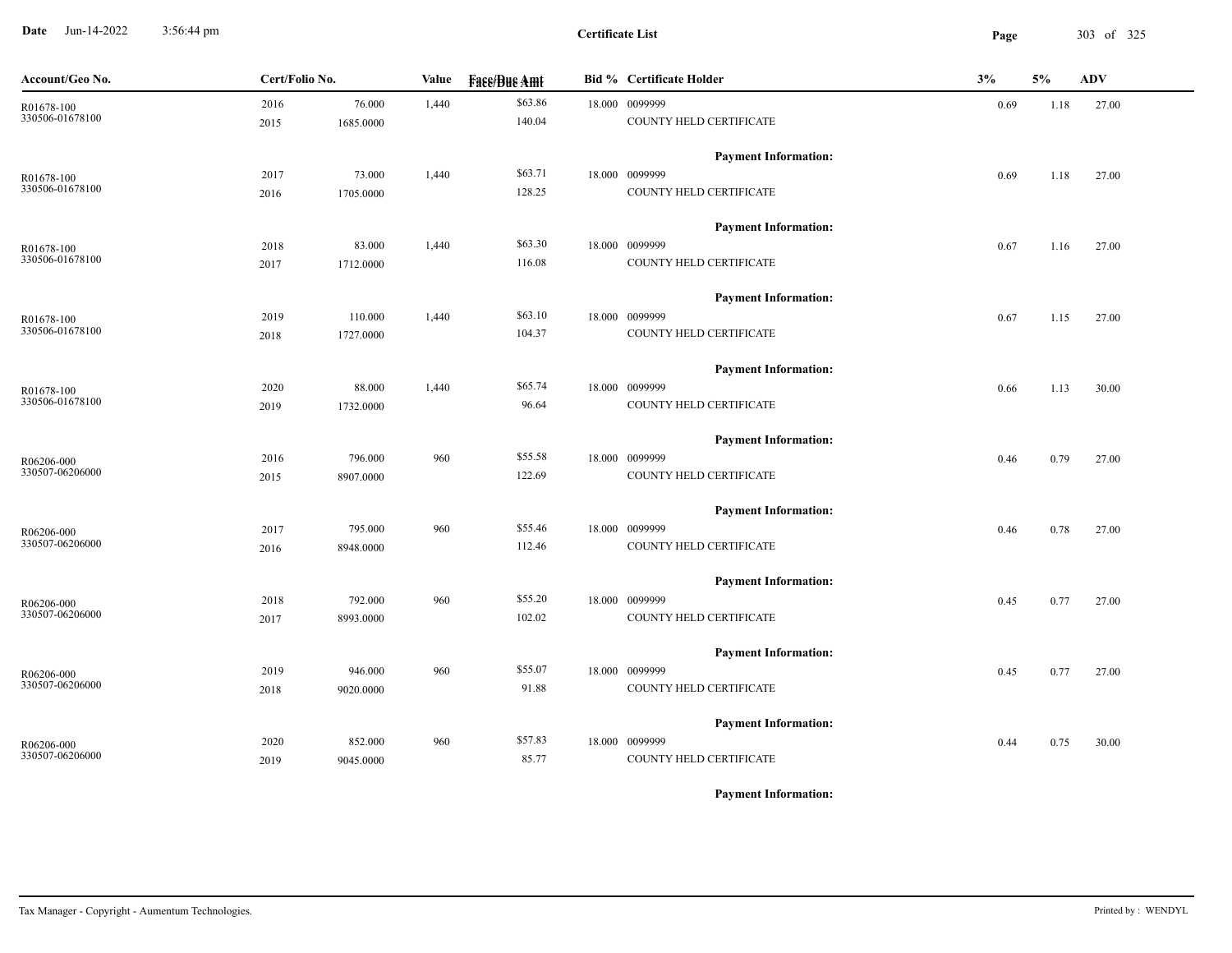**Date** Jun-14-2022 3:56:44 pm **Page** 304 of 325 3:56:44 pm

| Account/Geo No.               |      | Cert/Folio No. |        | <b>Fase/Bue Amt</b> | <b>Bid % Certificate Holder</b>                               | 3%    | 5%    | <b>ADV</b> |
|-------------------------------|------|----------------|--------|---------------------|---------------------------------------------------------------|-------|-------|------------|
| R09255-050<br>330609-09255050 | 2021 | 1163.000       | 16,230 | \$456.51            | 0.000 2427973                                                 | 11.50 | 19.74 | 30.00      |
|                               | 2020 | 16350.0000     |        | 462.76              | JOSEPH ALLEN WHITEHEAD                                        |       |       |            |
|                               |      |                |        |                     | <b>Payment Information:</b>                                   |       |       |            |
| R09255-050<br>330609-09255050 | 2022 | 1068.000       | 17,850 | \$485.89            | 0.000 2427973                                                 | 12.31 | 21.14 | 30.00      |
|                               | 2021 | 16388.0000     |        | 492.14              | JOSEPH ALLEN WHITEHEAD                                        |       |       |            |
|                               |      |                |        |                     | <b>Payment Information:</b>                                   |       |       |            |
| R02012-000                    | 2022 | 75.000         | 39,190 | \$422.22            | 0.250 5356948<br>AH                                           | 10.55 | 18.11 | 30.00      |
| 340307-02012000               | 2021 | 2501.0000      |        | 449.58              | CC2 FL LLC                                                    |       |       |            |
|                               |      |                |        |                     | <b>Payment Information:</b>                                   |       |       |            |
| R02012-100                    | 2022 | 76.000         | 17,730 | \$363.32            | 12.000 3097555                                                | 8.91  | 15.30 | 30.00      |
| 340307-02012100               | 2021 | 2502.0000      |        | 387.74              | <b>SAVVY FL LLC</b>                                           |       |       |            |
|                               |      |                |        |                     | FIRST HORIZON COLLATERAL ASSIG<br><b>Payment Information:</b> |       |       |            |
| R02016-115                    | 2022 | 77.000         | 18,370 | \$338.21            | 0.250 5356957                                                 | 8.22  | 14.11 | 30.00      |
| 340307-02016115               | 2021 | 2510.0000      |        | 361.37              | FNA DZ, LLC                                                   |       |       |            |
|                               |      |                |        |                     | FNA DZ, LLC FBO WSFS                                          |       |       |            |
|                               |      |                |        |                     | <b>Payment Information:</b>                                   |       |       |            |
| R02022-400                    | 2022 | 78.000         | 43,890 | \$497.99            | 0.250 5356948<br>AH                                           | 12.65 | 21.71 | 30.00      |
| 340307-02022400               | 2021 | 2532.0000      |        | 529.14              | CC2 FL LLC                                                    |       |       |            |
|                               |      |                |        |                     | <b>Payment Information:</b>                                   |       |       |            |
| R05660-100                    | 2021 | 638.000        | 1,500  | \$66.31             | 18.000 0876507                                                | 0.67  | 1.16  | 30.00      |
| 340407-05660100               | 2020 | 7652.0000      |        | 85.49               | EDMISTON MELENDA J                                            |       |       |            |
|                               |      |                |        |                     | <b>Payment Information:</b>                                   |       |       |            |
| R05661-000                    | 2021 | 640.000        | 15,930 | \$300.23            | 6.750 2749418                                                 | 7.16  | 12.30 | 30.00      |
| 340407-05661000               | 2020 | 7654.0000      |        | 328.43              | IDE TECHNOLOGIES, INC                                         |       |       |            |
|                               |      |                |        |                     | <b>Payment Information:</b>                                   |       |       |            |
| R05680-000                    | 2022 | 609.000        | 22,740 | \$585.00            | 0.250 4247548                                                 | 15.06 | 25.86 | 30.00      |
| 340407-05680000               | 2021 | 7683.0000      |        | 620.50              | ASSEMBLY TAX 36, LLC                                          |       |       |            |
|                               |      |                |        |                     | ASSEMBLY TAX 36 LLC CARE OF CU                                |       |       |            |
|                               |      |                |        |                     | <b>Payment Information:</b>                                   |       |       |            |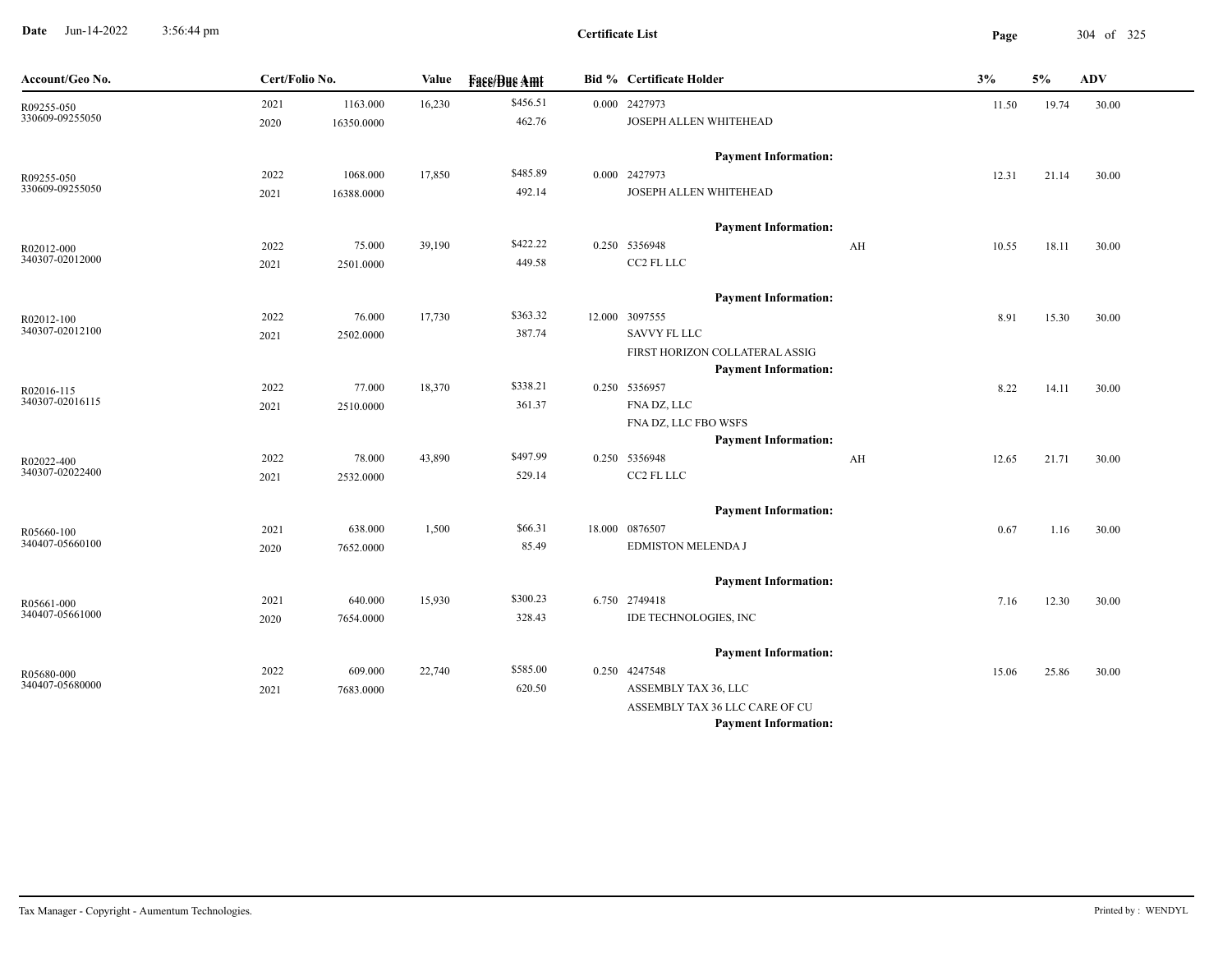**Date** Jun-14-2022 3:56:44 pm **Page** 305 of 325 3:56:44 pm

 $\overline{\phantom{a}}$ 

| Account/Geo No.               | Cert/Folio No. |           | Value   | <b>Fase/Bue Amt</b> | <b>Bid % Certificate Holder</b> | 3%    | 5%     | <b>ADV</b> |  |
|-------------------------------|----------------|-----------|---------|---------------------|---------------------------------|-------|--------|------------|--|
|                               | 2017           | 697.000   | 2,970   | \$93.08             | 18.000 2361900                  | 1.50  | 2.58   | 27.00      |  |
| R05680-010<br>340407-05680010 | 2016           | 7607.0000 |         | 184.50              | SHO, LLC                        |       |        |            |  |
|                               |                |           |         |                     | <b>Payment Information:</b>     |       |        |            |  |
| R05680-010<br>340407-05680010 | 2018           | 694.000   | 3,260   | \$94.88             | 18.000 3947714                  | 1.55  | 2.66   | 27.00      |  |
|                               | 2017           | 7637.0000 |         | 170.87              | FAVAN FARMS, LLC                |       |        |            |  |
|                               |                |           |         |                     | <b>Payment Information:</b>     |       |        |            |  |
| R05680-010                    | 2019           | 815.000   | 3,380   | \$95.54             | 18.000 0099999                  | 1.57  | 2.69   | 27.00      |  |
| 340407-05680010               | 2018           | 7657.0000 |         | 154.81              | COUNTY HELD CERTIFICATE         |       |        |            |  |
|                               |                |           |         |                     | <b>Payment Information:</b>     |       |        |            |  |
| R05680-010<br>340407-05680010 | 2020           | 746.000   | 3,380   | \$97.74             | 18.000 0099999                  | 1.55  | 2.65   | 30.00      |  |
|                               | 2019           | 7679.0000 |         | 140.64              | COUNTY HELD CERTIFICATE         |       |        |            |  |
|                               |                |           |         |                     | <b>Payment Information:</b>     |       |        |            |  |
| R05680-010                    | 2021           | 642.000   | 3,380   | \$96.79             | 18.000 5356931                  | 1.52  | 2.61   | 30.00      |  |
| 340407-05680010               | 2020           | 7676.0000 |         | 121.91              | GATHERS NO MOSS, LLC            |       |        |            |  |
|                               |                |           |         |                     | <b>Payment Information:</b>     |       |        |            |  |
| R05685-000<br>340407-05685000 | 2022           | 610.000   | 155,580 | \$2,875.74          | 0.250 5356948                   | 78.61 | 134.94 | 30.00      |  |
|                               | 2021           | 7696.0000 |         | 3,025.78            | CC2 FL LLC                      |       |        |            |  |
|                               |                |           |         |                     | <b>Payment Information:</b>     |       |        |            |  |
| R05686-150                    | 2019           | 819.000   | 28,710  | \$670.69            | 12.500 2749417                  | 17.52 | 30.08  | 27.00      |  |
| 340407-05686150               | 2018           | 7673.0000 |         | 935.44              | MICHAEL E. HOLLAND              |       |        |            |  |
|                               |                |           |         |                     | DOLORES A. HOLLAND              |       |        |            |  |
|                               |                |           |         |                     | <b>Payment Information:</b>     |       |        |            |  |
| R05686-150<br>340407-05686150 | 2021           | 644.000   | 26,690  | \$626.07            | 6.750 5331842                   | 16.20 | 27.81  | 30.00      |  |
|                               | 2020           | 7692.0000 |         | 678.10              | FIG 20, LLC                     |       |        |            |  |
|                               |                |           |         |                     | <b>Payment Information:</b>     |       |        |            |  |
| R05686-150<br>340407-05686150 | 2022           | 611.000   | 29,350  | \$717.35            | 0.250 4247548                   | 18.73 | 32.16  | 30.00      |  |
|                               | 2021           | 7700.0000 |         | 759.47              | ASSEMBLY TAX 36, LLC            |       |        |            |  |
|                               |                |           |         |                     | ASSEMBLY TAX 36 LLC CARE OF CU  |       |        |            |  |
|                               |                |           |         |                     | <b>Payment Information:</b>     |       |        |            |  |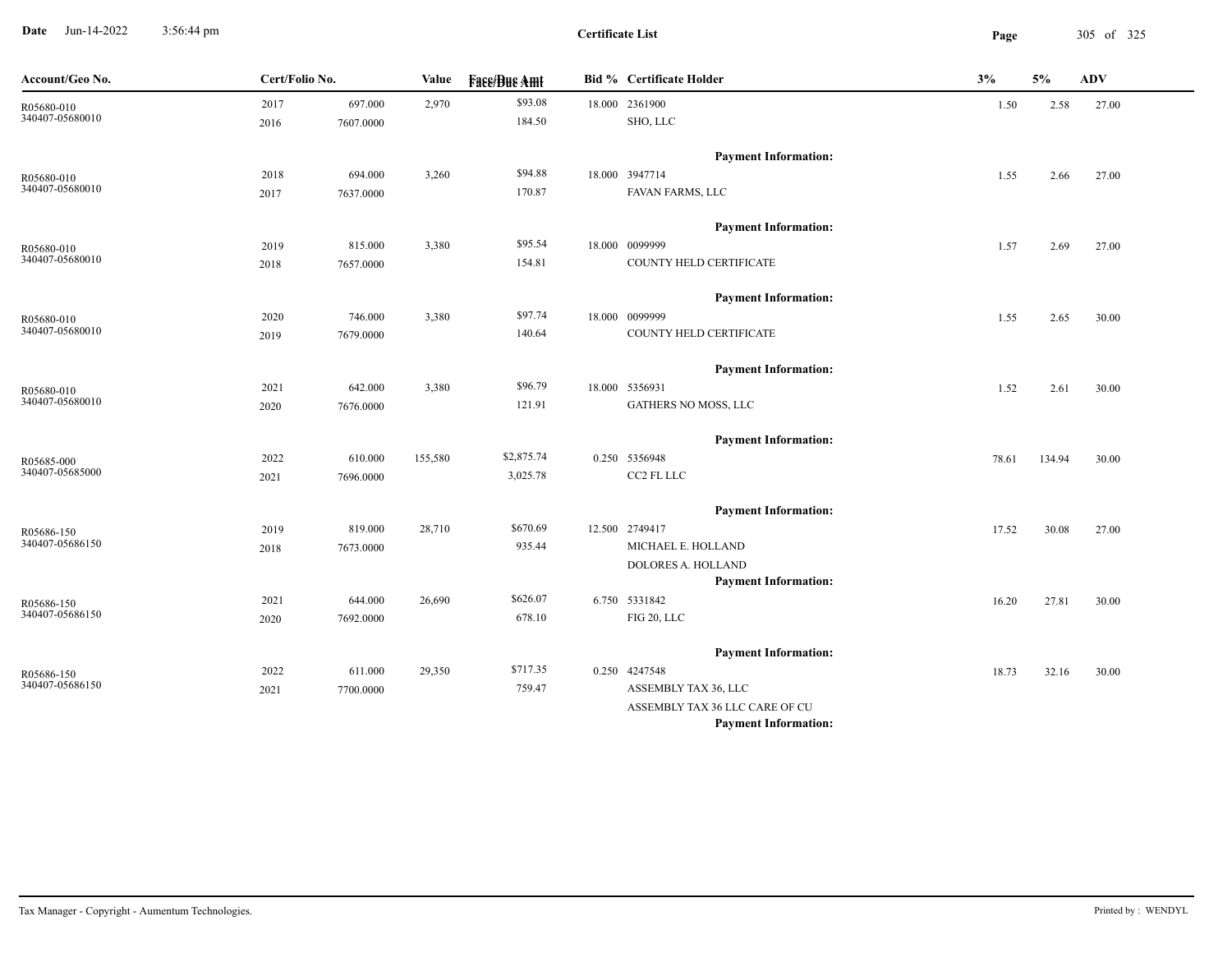**Date** Jun-14-2022 3:56:44 pm **Page** 306 of 325 3:56:44 pm

| \$281.25<br>2016<br>700.000<br>17.750 0000136<br>5,260<br>6.72<br>11.54<br>27.00<br>R05699-000<br>340407-05699000<br>591.19<br>ANNA FERTIC FOUNDATION INC<br>7606.0000<br>2015<br><b>Payment Information:</b><br>\$295.50<br>16.750 1704269<br>2017<br>703.000<br>5,780<br>7.12<br>12.21<br>27.00<br>R05699-000<br>340407-05699000<br>553.36<br><b>BUFFALO BILL LLC</b><br>7642.0000<br>2016 |  |
|----------------------------------------------------------------------------------------------------------------------------------------------------------------------------------------------------------------------------------------------------------------------------------------------------------------------------------------------------------------------------------------------|--|
|                                                                                                                                                                                                                                                                                                                                                                                              |  |
|                                                                                                                                                                                                                                                                                                                                                                                              |  |
|                                                                                                                                                                                                                                                                                                                                                                                              |  |
|                                                                                                                                                                                                                                                                                                                                                                                              |  |
|                                                                                                                                                                                                                                                                                                                                                                                              |  |
| <b>Payment Information:</b>                                                                                                                                                                                                                                                                                                                                                                  |  |
| \$299.00<br>6,350<br>13.750 0000136<br>2018<br>700.000<br>12.38<br>27.00<br>7.21<br>R05699-000                                                                                                                                                                                                                                                                                               |  |
| 340407-05699000<br>473.13<br>ANNA FERTIC FOUNDATION INC<br>2017<br>7671.0000                                                                                                                                                                                                                                                                                                                 |  |
| <b>Payment Information:</b>                                                                                                                                                                                                                                                                                                                                                                  |  |
| \$299.99<br>821.000<br>6,550<br>8.750 0000136<br>2019<br>27.00<br>7.24<br>12.43<br>R05699-000                                                                                                                                                                                                                                                                                                |  |
| 340407-05699000<br>ANNA FERTIC FOUNDATION INC<br>387.17<br>2018<br>7691.0000                                                                                                                                                                                                                                                                                                                 |  |
| <b>Payment Information:</b>                                                                                                                                                                                                                                                                                                                                                                  |  |
| \$301.27<br>6,540<br>18.000 0003068<br>2020<br>749.000<br>7.19<br>12.35<br>30.00<br>R05699-000                                                                                                                                                                                                                                                                                               |  |
| 340407-05699000<br>420.50<br>RM CAPITAL INVESTMENT, LLC.<br>2019<br>7715.0000                                                                                                                                                                                                                                                                                                                |  |
| <b>Payment Information:</b>                                                                                                                                                                                                                                                                                                                                                                  |  |
| \$299.44<br>17.750 0003068<br>2021<br>645.000<br>6,540<br>7.14<br>12.26<br>30.00<br>R05699-000                                                                                                                                                                                                                                                                                               |  |
| 340407-05699000<br>363.27<br>RM CAPITAL INVESTMENT, LLC.<br>2020<br>7711.0000                                                                                                                                                                                                                                                                                                                |  |
| <b>Payment Information:</b>                                                                                                                                                                                                                                                                                                                                                                  |  |
| \$310.26<br>2022<br>612.000<br>7,190<br>18.000 0003068<br>7.44<br>12.77<br>30.00<br>R05699-000                                                                                                                                                                                                                                                                                               |  |
| 340407-05699000<br>332.02<br>RM CAPITAL INVESTMENT, LLC.<br>2021<br>7719.0000                                                                                                                                                                                                                                                                                                                |  |
| <b>Payment Information:</b>                                                                                                                                                                                                                                                                                                                                                                  |  |
| 2,930<br>\$89.25<br>4.750 5332856<br>2022<br>613.000<br>1.31<br>2.25<br>30.00<br>R05702-003                                                                                                                                                                                                                                                                                                  |  |
| 340407-05702003<br>TAX LIEN FUND LP<br>99.96<br>7727.0000<br>2021                                                                                                                                                                                                                                                                                                                            |  |
| <b>Payment Information:</b>                                                                                                                                                                                                                                                                                                                                                                  |  |
| \$61.68<br>2022<br>614.000<br>1,220<br>16.000 5356947<br>0.94<br>30.00<br>0.55<br>R05702-004                                                                                                                                                                                                                                                                                                 |  |
| 340407-05702004<br>71.01<br>DCR UNLIMITED INC<br>2021<br>7728.0000                                                                                                                                                                                                                                                                                                                           |  |
| <b>Payment Information:</b>                                                                                                                                                                                                                                                                                                                                                                  |  |
| \$537.90<br>63,620<br>0.250 4247548<br>2021<br>646.000<br>AH<br>13.76<br>23.61<br>30.00<br>R05702-006                                                                                                                                                                                                                                                                                        |  |
| 340407-05702006<br>571.05<br>ASSEMBLY TAX 36, LLC<br>7722.0000<br>2020                                                                                                                                                                                                                                                                                                                       |  |
| ASSEMBLY TAX 36 LLC CARE OF CU                                                                                                                                                                                                                                                                                                                                                               |  |
| <b>Payment Information:</b>                                                                                                                                                                                                                                                                                                                                                                  |  |
| \$895.71<br>2022<br>615.000<br>69,670<br>0.250 4247548<br>AH<br>23.68<br>40.65<br>30.00<br>R05702-006                                                                                                                                                                                                                                                                                        |  |
| 340407-05702006<br>946.75<br>ASSEMBLY TAX 36, LLC<br>2021<br>7730.0000                                                                                                                                                                                                                                                                                                                       |  |
| ASSEMBLY TAX 36 LLC CARE OF CU                                                                                                                                                                                                                                                                                                                                                               |  |
| <b>Payment Information:</b>                                                                                                                                                                                                                                                                                                                                                                  |  |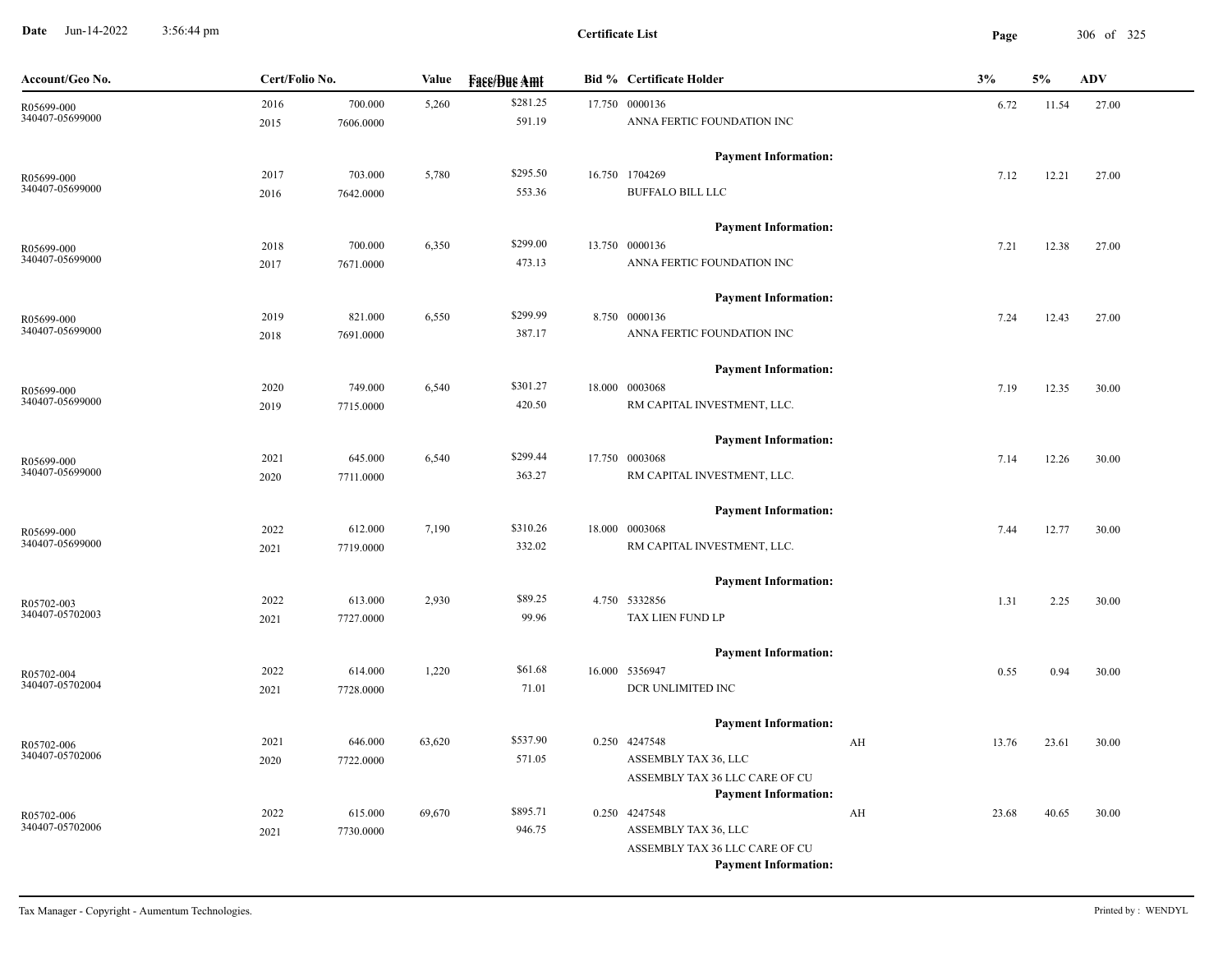**Date** Jun-14-2022 3:56:44 pm **Page** 307 of 325 3:56:44 pm

| Account/Geo No.               | Cert/Folio No. |            | <b>Value</b> | <b>Face/Bue Amt</b> | <b>Bid % Certificate Holder</b>                               |    | 3%    | 5%    | <b>ADV</b> |  |
|-------------------------------|----------------|------------|--------------|---------------------|---------------------------------------------------------------|----|-------|-------|------------|--|
| R05702-008                    | 2022           | 616.000    | 13,600       | \$261.29            | 0.250 4247548                                                 |    | 6.08  | 10.44 | 30.00      |  |
| 340407-05702008               | 2021           | 7732.0000  |              | 280.60              | ASSEMBLY TAX 36, LLC                                          |    |       |       |            |  |
|                               |                |            |              |                     | ASSEMBLY TAX 36 LLC CARE OF CU                                |    |       |       |            |  |
|                               |                |            |              |                     | <b>Payment Information:</b>                                   |    |       |       |            |  |
| R05703-110<br>340407-05703110 | 2021           | 648.000    | 43,980       | \$420.04            | 0.250 4247548                                                 | AH | 10.49 | 18.00 | 30.00      |  |
|                               | 2020           | 7736.0000  |              | 447.29              | ASSEMBLY TAX 36, LLC                                          |    |       |       |            |  |
|                               |                |            |              |                     | ASSEMBLY TAX 36 LLC CARE OF CU<br><b>Payment Information:</b> |    |       |       |            |  |
| R05703-110                    | 2022           | 617.000    | 44,590       | \$428.66            | 0.250 4247548                                                 | AH | 10.73 | 18.41 | 30.00      |  |
| 340407-05703110               | 2021           | 7744.0000  |              | 456.34              | ASSEMBLY TAX 36, LLC                                          |    |       |       |            |  |
|                               |                |            |              |                     | ASSEMBLY TAX 36 LLC CARE OF CU                                |    |       |       |            |  |
|                               |                |            |              |                     | <b>Payment Information:</b>                                   |    |       |       |            |  |
| R08074-000                    | 2022           | 943.000    | 15,960       | \$450.75            | 6.750 3097555                                                 |    | 11.34 | 19.46 | 30.00      |  |
| 340408-08074000               | 2021           | 14185.0000 |              | 479.54              | SAVVY FL LLC                                                  |    |       |       |            |  |
|                               |                |            |              |                     | FIRST HORIZON COLLATERAL ASSIG                                |    |       |       |            |  |
|                               |                |            |              |                     | <b>Payment Information:</b>                                   |    |       |       |            |  |
| R01680-000                    | 2016           | 77.000     | 960          | \$55.58             | 18.000 0099999                                                |    | 0.46  | 0.79  | 27.00      |  |
| 340506-01680000               | 2015           | 1692.0000  |              | 122.69              | COUNTY HELD CERTIFICATE                                       |    |       |       |            |  |
|                               |                |            |              |                     | <b>Payment Information:</b>                                   |    |       |       |            |  |
| R01680-000                    | 2017           | 74.000     | 960          | \$55.46             | 18.000 0099999                                                |    | 0.46  | 0.78  | 27.00      |  |
| 340506-01680000               | 2016           | 1712.0000  |              | 112.46              | COUNTY HELD CERTIFICATE                                       |    |       |       |            |  |
|                               |                |            |              |                     | <b>Payment Information:</b>                                   |    |       |       |            |  |
| R01680-000                    | 2018           | 84.000     | 960          | \$55.20             | 18.000 0099999                                                |    | 0.45  | 0.77  | 27.00      |  |
| 340506-01680000               | 2017           | 1719.0000  |              | 102.02              | COUNTY HELD CERTIFICATE                                       |    |       |       |            |  |
|                               |                |            |              |                     | <b>Payment Information:</b>                                   |    |       |       |            |  |
| R01680-000                    | 2019           | 112.000    | 960          | \$55.07             | 18.000 0099999                                                |    | 0.45  | 0.77  | 27.00      |  |
| 340506-01680000               | 2018           | 1734.0000  |              | 91.88               | COUNTY HELD CERTIFICATE                                       |    |       |       |            |  |
|                               |                |            |              |                     | <b>Payment Information:</b>                                   |    |       |       |            |  |
| R01680-000                    | 2020           | 89.000     | 960          | \$57.83             | 18.000 0099999                                                |    | 0.44  | 0.75  | 30.00      |  |
| 340506-01680000               | 2019           | 1739.0000  |              | 85.77               | COUNTY HELD CERTIFICATE                                       |    |       |       |            |  |
|                               |                |            |              |                     |                                                               |    |       |       |            |  |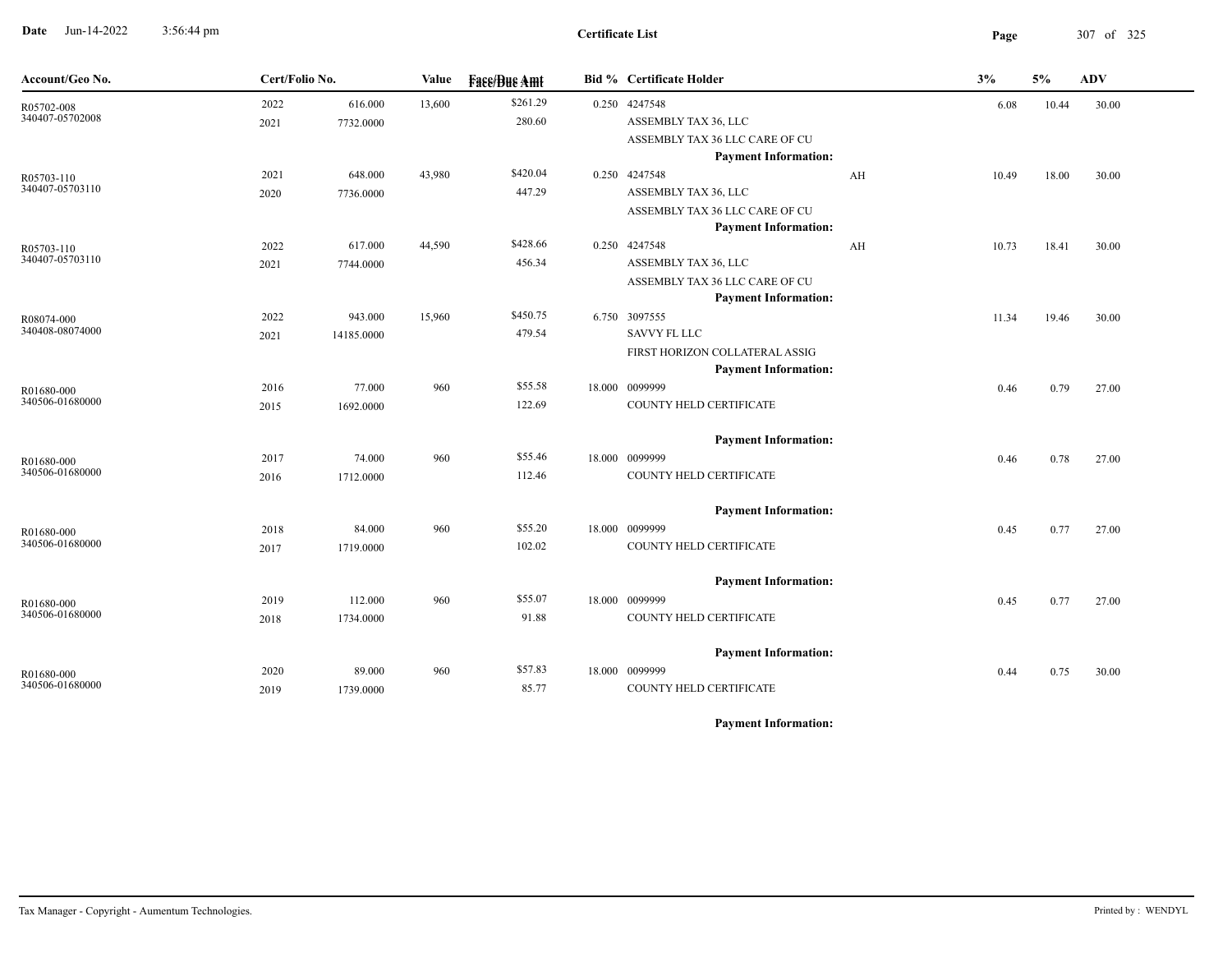**Date** Jun-14-2022 3:56:44 pm **Page** 308 of 325 3:56:44 pm

| Account/Geo No.               | Cert/Folio No. |            | Value   | <b>Face/Bue Amt</b> | <b>Bid % Certificate Holder</b>                               |    | 3%    |        | <b>ADV</b> |
|-------------------------------|----------------|------------|---------|---------------------|---------------------------------------------------------------|----|-------|--------|------------|
| R06209-000                    | 2016           | 797.000    | 720     | \$51.45             | 18.000 0099999                                                |    | 0.35  | 0.59   | 27.00      |
| 340507-06209000               | 2015           | 8911.0000  |         | 114.04              | COUNTY HELD CERTIFICATE                                       |    |       |        |            |
|                               |                |            |         |                     | <b>Payment Information:</b>                                   |    |       |        |            |
| R06209-000                    | 2017           | 796.000    | 720     | \$51.34             | 18.000 0099999                                                |    | 0.34  | 0.59   | 27.00      |
| 340507-06209000               | 2016           | 8952.0000  |         | 104.57              | COUNTY HELD CERTIFICATE                                       |    |       |        |            |
|                               |                |            |         |                     | <b>Payment Information:</b>                                   |    |       |        |            |
| R06209-000                    | 2018           | 793.000    | 720     | \$51.15             | 18.000 0099999                                                |    | 0.34  | 0.58   | 27.00      |
| 340507-06209000               | 2017           | 8997.0000  |         | 95.00               | COUNTY HELD CERTIFICATE                                       |    |       |        |            |
|                               |                |            |         |                     | <b>Payment Information:</b>                                   |    |       |        |            |
| R06209-000                    | 2019           | 947.000    | 720     | \$51.03             | 18.000 0099999                                                |    | 0.33  | 0.57   | 27.00      |
| 340507-06209000               | 2018           | 9024.0000  |         | 85.60               | COUNTY HELD CERTIFICATE                                       |    |       |        |            |
|                               |                |            |         |                     | <b>Payment Information:</b>                                   |    |       |        |            |
| R06209-000                    | 2020           | 853.000    | 720     | \$53.88             | 18.000 0099999                                                |    | 0.33  | 0.57   | 30.00      |
| 340507-06209000               | 2019           | 9049.0000  |         | 80.34               | COUNTY HELD CERTIFICATE                                       |    |       |        |            |
|                               |                |            |         |                     | <b>Payment Information:</b>                                   |    |       |        |            |
| R06530-018                    | 2020           | 919.000    | 85,620  | \$1,134.81          | 0.250 0876575                                                 | AH | 30.31 | 52.04  | 30.00      |
| 340607-06530018               | 2019           | 9964.0000  |         | 1,197.80            | TLGFY, LLC                                                    |    |       |        |            |
|                               |                |            |         |                     | CAPITAL ONE, N.A., AS COLLATER<br><b>Payment Information:</b> |    |       |        |            |
|                               | 2021           | 785.000    | 86,290  | \$1,129.19          | 0.250 0876575                                                 | AH | 30.16 | 51.77  | 30.00      |
| R06530-018<br>340607-06530018 | 2020           | 9965.0000  |         | 1,191.90            | TLGFY, LLC                                                    |    |       |        |            |
|                               |                |            |         |                     | CAPITAL ONE, N.A., AS COLLATER                                |    |       |        |            |
|                               |                |            |         |                     | <b>Payment Information:</b>                                   |    |       |        |            |
| R06530-018                    | 2022           | 741.000    | 87,010  | \$1,135.75          | 0.250 4247548                                                 | AH | 30.34 | 52.08  | 30.00      |
| 340607-06530018               | 2021           | 9986.0000  |         | 1,198.79            | ASSEMBLY TAX 36, LLC                                          |    |       |        |            |
|                               |                |            |         |                     | ASSEMBLY TAX 36 LLC CARE OF CU<br><b>Payment Information:</b> |    |       |        |            |
| R09266-200                    | 2022           | 1069.000   | 65,880  | \$254.43            | 0.250 5356948                                                 | AH | 5.89  | 10.12  | 30.00      |
| 340609-09266200               | 2021           | 16408.0000 |         | 273.40              | CC2 FL LLC                                                    |    |       |        |            |
|                               |                |            |         |                     | <b>Payment Information:</b>                                   |    |       |        |            |
| R02032-100                    | 2021           | 97.000     | 143,080 | \$2,512.84          | 0.250 4247548                                                 |    | 68.54 | 117.66 | 30.00      |
| 350307-02032100               | 2020           | 2554.0000  |         | 2,644.73            | ASSEMBLY TAX 36, LLC                                          |    |       |        |            |
|                               |                |            |         |                     | ASSEMBLY TAX 36 LLC CARE OF CU                                |    |       |        |            |
|                               |                |            |         |                     | <b>Payment Information:</b>                                   |    |       |        |            |
| R02032-100                    | 2022           | 79.000     | 152,400 | \$3,097.53          | 0.250 5356948                                                 |    | 84.76 | 145.50 | 30.00      |
| 350307-02032100               | 2021           | 2551.0000  |         | 3,258.66            | CC2 FL LLC                                                    |    |       |        |            |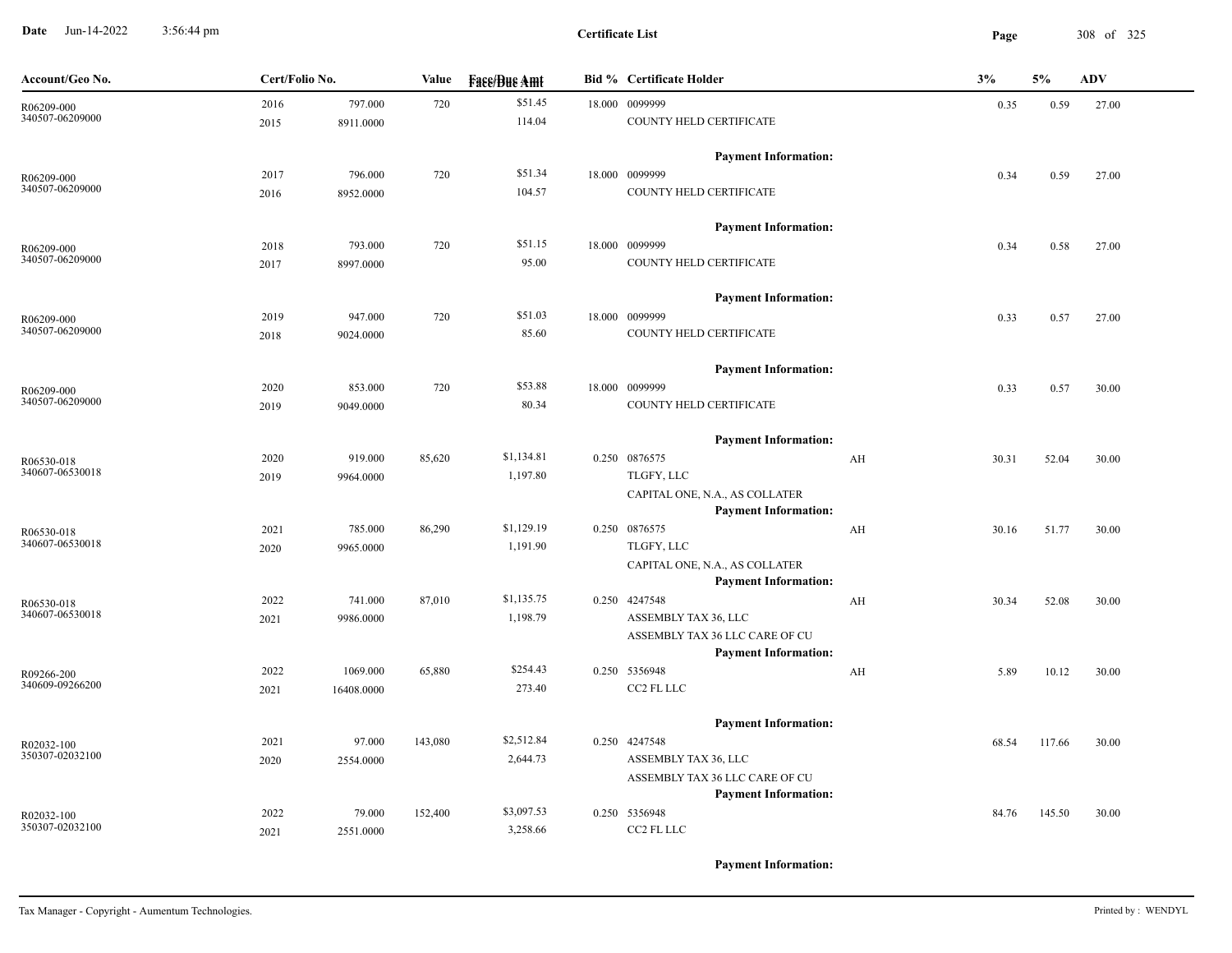**Date** Jun-14-2022 3:56:44 pm **Page** 309 of 325 3:56:44 pm

**Certificate List**

| Account/Geo No.               | Cert/Folio No. |           | Value  | <b>Fase/Bue Amt</b> | <b>Bid % Certificate Holder</b>                               |    | 3%    | 5%    | <b>ADV</b> |
|-------------------------------|----------------|-----------|--------|---------------------|---------------------------------------------------------------|----|-------|-------|------------|
| R02035-000                    | 2022           | 81.000    | 8,290  | \$175.68            | 0.250 0002769                                                 |    | 3.71  | 6.37  | 30.00      |
| 350307-02035000               | 2021           | 2571.0000 |        | 190.71              | <b>BAUGH ROGER</b>                                            |    |       |       |            |
|                               |                |           |        |                     | <b>Payment Information:</b>                                   |    |       |       |            |
| R02035-004                    | 2020           | 163.000   | 40,940 | \$456.29            | 0.250 0876575                                                 | AH | 11.49 | 19.73 | 30.00      |
| 350307-02035004               | 2019           | 2584.0000 |        | 485.35              | TLGFY, LLC                                                    |    |       |       |            |
|                               |                |           |        |                     | CAPITAL ONE, N.A., AS COLLATER<br><b>Payment Information:</b> |    |       |       |            |
| R02035-013                    | 2022           | 82.000    | 21,230 | \$193.41            | 18.000 0099999                                                | AH | 4.20  | 7.21  | 30.00      |
| 350307-02035013               | 2021           | 2582.0000 |        | 209.33              | COUNTY HELD CERTIFICATE                                       |    |       |       |            |
|                               |                |           |        |                     | <b>Payment Information:</b>                                   |    |       |       |            |
| R02035-014                    | 2022           | 83.000    | 13,960 | \$267.09            | 0.250 5356948                                                 |    | 6.24  | 10.72 | 30.00      |
| 350307-02035014               | 2021           | 2583.0000 |        | 286.69              | CC2 FL LLC                                                    |    |       |       |            |
|                               |                |           |        |                     | <b>Payment Information:</b>                                   |    |       |       |            |
| R02035-018                    | 2022           | 84.000    | 98,700 | \$1,784.86          | 0.250 4247548                                                 |    | 48.35 | 82.99 | 30.00      |
| 350307-02035018               | 2021           | 2586.0000 |        | 1,880.35            | ASSEMBLY TAX 36, LLC                                          |    |       |       |            |
|                               |                |           |        |                     | ASSEMBLY TAX 36 LLC CARE OF CU                                |    |       |       |            |
|                               |                |           |        |                     | <b>Payment Information:</b>                                   |    |       |       |            |
| R02035-025<br>350307-02035025 | 2022           | 85.000    | 54,360 | \$625.20            | 0.250 5356948                                                 | AH | 16.18 | 27.77 | 30.00      |
|                               | 2021           | 2592.0000 |        | 662.71              | CC2 FL LLC                                                    |    |       |       |            |
|                               |                |           |        |                     | <b>Payment Information:</b>                                   |    |       |       |            |
| R02035-150<br>350307-02035150 | 2022           | 88.000    | 52,280 | \$889.96            | 0.250 4247548                                                 |    | 23.52 | 40.38 | 30.00      |
|                               | 2021           | 2613.0000 |        | 940.71              | ASSEMBLY TAX 36, LLC                                          |    |       |       |            |
|                               |                |           |        |                     | ASSEMBLY TAX 36 LLC CARE OF CU<br><b>Payment Information:</b> |    |       |       |            |
| R05707-000                    | 2022           | 618.000   | 25,500 | \$52.93             | 18.000 0099999                                                | AH | 0.30  | 0.52  | 30.00      |
| 350407-05707000               | 2021           | 7762.0000 |        | 61.83               | COUNTY HELD CERTIFICATE                                       |    |       |       |            |
|                               |                |           |        |                     | <b>Payment Information:</b>                                   |    |       |       |            |
| R05708-000                    | 2022           | 619.000   | 3,380  | \$115.95            | 17.250 4538291                                                |    | 2.05  | 3.52  | 30.00      |
| 350407-05708000               | 2021           | 7768.0000 |        | 128.00              | MATHON TAX CERT 2019 LLC                                      |    |       |       |            |
|                               |                |           |        |                     | MATHON TAX CERT 2019 LLC & U.S                                |    |       |       |            |
| R05710-104                    | 2021           | 651.000   | 67,090 | \$537.41            | <b>Payment Information:</b><br>0.250 4247548                  | AH | 13.74 | 23.59 | 30.00      |
| 350407-05710104               | 2020           | 7765.0000 |        | 570.53              | ASSEMBLY TAX 36, LLC                                          |    |       |       |            |
|                               |                |           |        |                     | ASSEMBLY TAX 36 LLC CARE OF CU                                |    |       |       |            |
|                               |                |           |        |                     | <b>Payment Information:</b>                                   |    |       |       |            |
| R05710-104                    | 2022           | 620.000   | 68,020 | \$540.91            | 0.250 5356948                                                 | AH | 13.84 | 23.76 | 30.00      |
| 350407-05710104               | 2021           | 7774.0000 |        | 574.21              | CC2 FL LLC                                                    |    |       |       |            |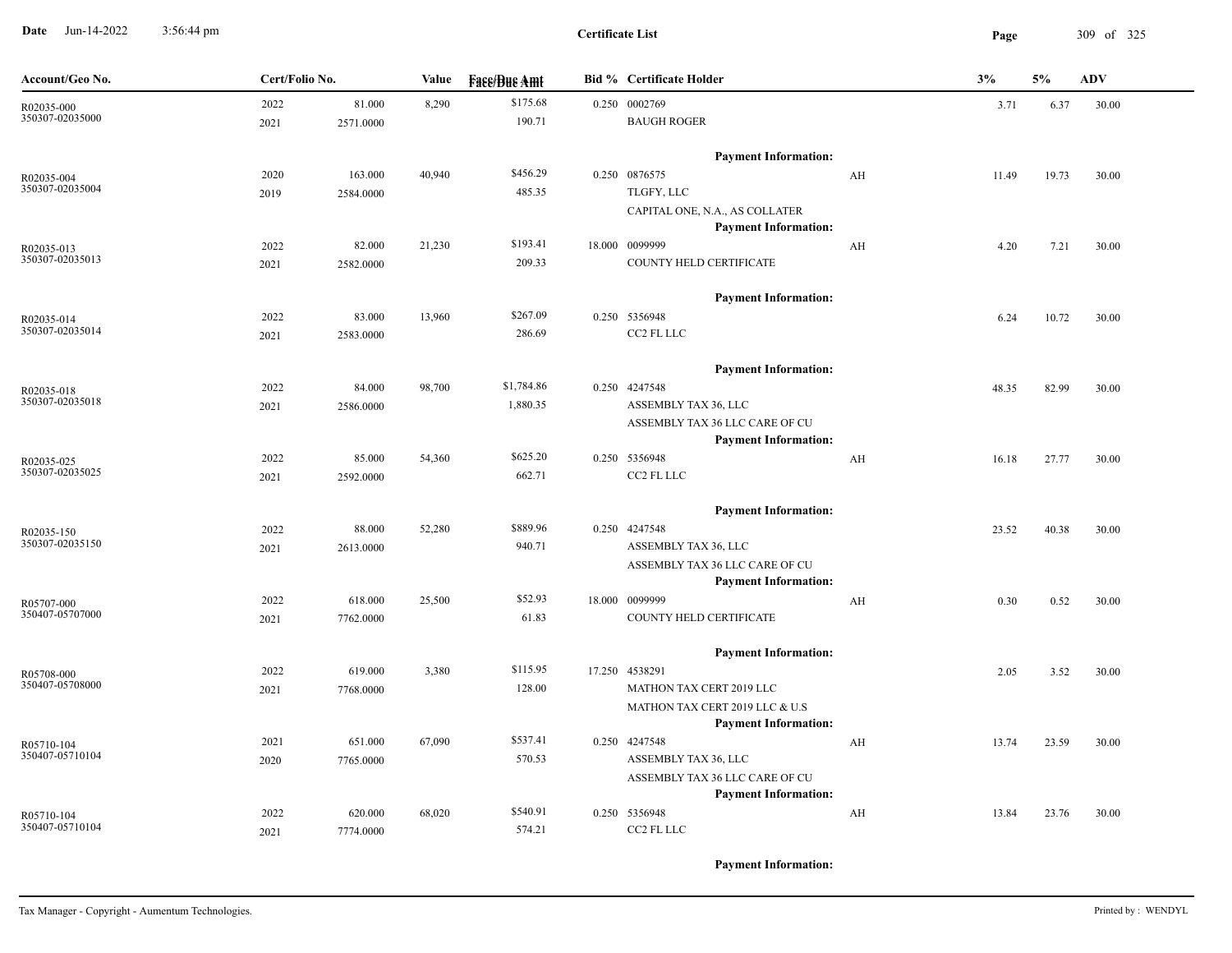**Date** Jun-14-2022 3:56:44 pm **Page** 310 of 325 3:56:44 pm

| Account/Geo No. |      | Cert/Folio No. |        | <b>Face/Bue Amt</b> | Bid % Certificate Holder |                                | 3%<br>5% |       | ADV   |  |
|-----------------|------|----------------|--------|---------------------|--------------------------|--------------------------------|----------|-------|-------|--|
| R05710-150      | 2022 | 621.000        | 85,140 | \$1,943.49          |                          | 0.250 5356948                  | 52.75    | 90.55 | 30.00 |  |
| 350407-05710150 | 2021 | 7779.0000      |        | 2,046.91            |                          | CC2 FL LLC                     |          |       |       |  |
|                 |      |                |        |                     |                          | <b>Payment Information:</b>    |          |       |       |  |
| R05711-100      | 2017 | 708.000        | 19,130 | \$461.90            |                          | 14.000 0003172                 | 11.73    | 20.14 | 27.00 |  |
| 350407-05711100 | 2016 | 7691.0000      |        | 796.87              |                          | <b>RAJENDRA INC</b>            |          |       |       |  |
|                 |      |                |        |                     |                          | <b>RAJENDRA INC</b>            |          |       |       |  |
|                 |      |                |        |                     |                          | <b>Payment Information:</b>    |          |       |       |  |
| R05711-100      | 2018 | 707.000        | 18,270 | \$445.09            |                          | 15.000 0003179                 | 11.26    | 19.34 | 27.00 |  |
| 350407-05711100 | 2017 | 7730.0000      |        | 723.96              |                          | MATHON INVESTMENTS CORPORATION |          |       |       |  |
|                 |      |                |        |                     |                          | <b>US CENTURY BANK</b>         |          |       |       |  |
|                 |      |                |        |                     |                          | <b>Payment Information:</b>    |          |       |       |  |
| R05711-100      | 2019 | 827.000        | 16,990 | \$413.33            |                          | 17.500 4538291                 | 10.38    | 17.83 | 27.00 |  |
| 350407-05711100 | 2018 | 7750.0000      |        | 642.61              |                          | MATHON TAX CERT 2019 LLC       |          |       |       |  |
|                 |      |                |        |                     |                          | MATHON TAX CERT 2019 LLC & U.S |          |       |       |  |
|                 |      |                |        |                     |                          | <b>Payment Information:</b>    |          |       |       |  |
| R05711-100      | 2020 | 753.000        | 17,180 | \$423.90            |                          | 18.000 0002753                 | 10.59    | 18.19 | 30.00 |  |
| 350407-05711100 | 2019 | 7774.0000      |        | 589.11              |                          | LUCA 2, LLC                    |          |       |       |  |
|                 |      |                |        |                     |                          | <b>Payment Information:</b>    |          |       |       |  |
| R05711-100      | 2021 | 652.000        | 17,100 | \$419.99            |                          | 17.250 0003172                 | 10.49    | 18.00 | 30.00 |  |
| 350407-05711100 | 2020 | 7771.0000      |        | 504.73              |                          | <b>RAJENDRA INC</b>            |          |       |       |  |
|                 |      |                |        |                     |                          | <b>RAJENDRA INC</b>            |          |       |       |  |
|                 |      |                |        |                     |                          | <b>Payment Information:</b>    |          |       |       |  |
| R05711-100      | 2022 | 622.000        | 18,810 | \$476.18            |                          | 18.000 4538296                 | 12.04    | 20.68 | 30.00 |  |
| 350407-05711100 | 2021 | 7780.0000      |        | 506.24              |                          | <b>RICKY W BOVINET</b>         |          |       |       |  |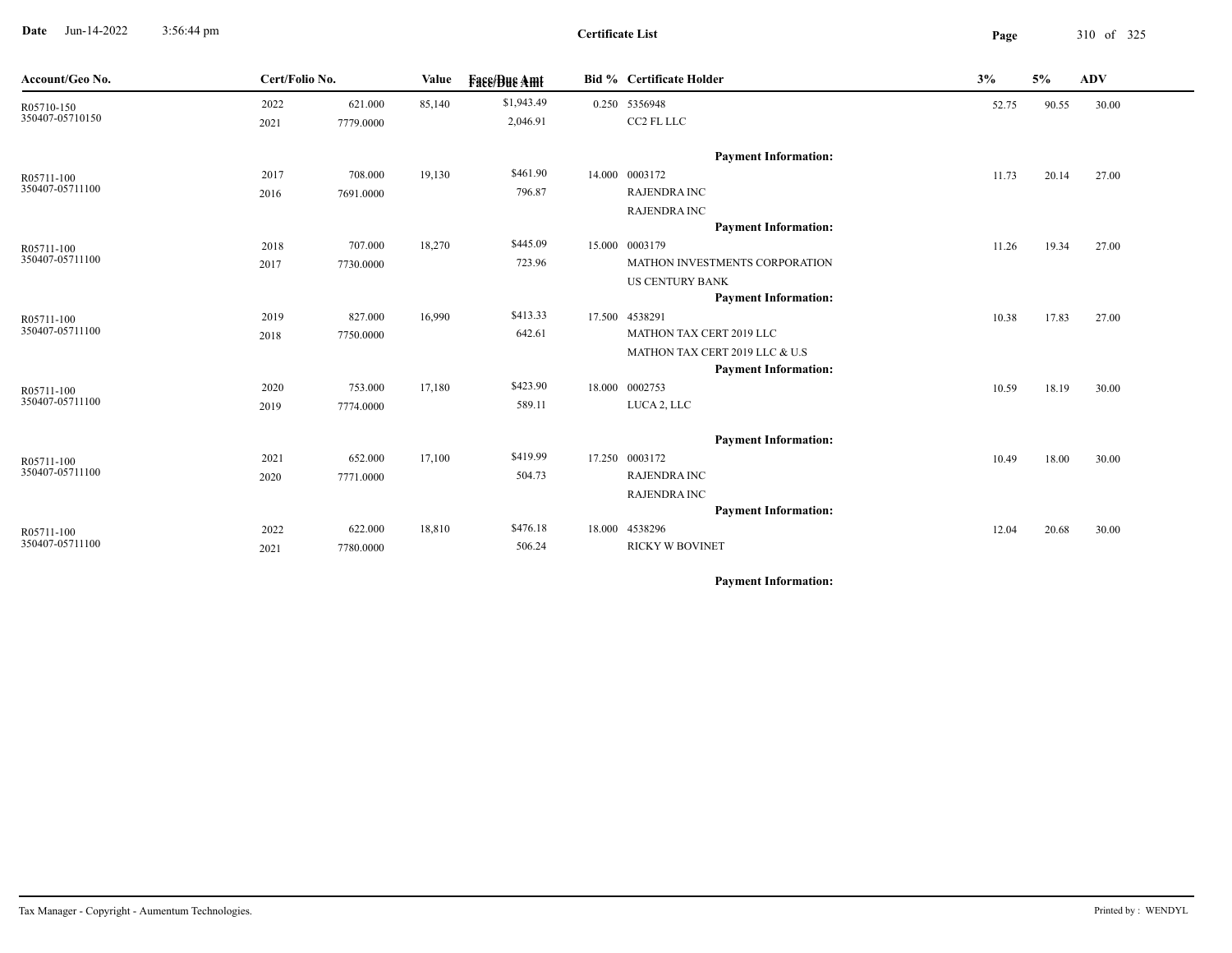**Date** Jun-14-2022 3:56:44 pm **Page** 311 of 325 3:56:44 pm

**Certificate List**

| Account/Geo No.               | Cert/Folio No. |           | Value | <b>Fass/Bus Amt</b> | <b>Bid % Certificate Holder</b>                               | 3%   | 5%   | <b>ADV</b> |
|-------------------------------|----------------|-----------|-------|---------------------|---------------------------------------------------------------|------|------|------------|
| R05712-000                    | 2016           | 706.000   | 1,800 | \$79.10             | 18.000 2361903                                                | 1.11 | 1.91 | 27.00      |
| 350407-05712000               | 2015           | 7657.0000 |       | 171.96              | BLACK BELT ENERGY, LLC                                        |      |      |            |
|                               |                |           |       |                     | <b>Payment Information:</b>                                   |      |      |            |
| R05712-000                    | 2017           | 709.000   | 1,800 | \$78.81             | 18.000 2361900                                                | 1.10 | 1.90 | 27.00      |
| 350407-05712000               | 2016           | 7693.0000 |       | 157.17              | SHO, LLC                                                      |      |      |            |
|                               |                |           |       |                     | <b>Payment Information:</b>                                   |      |      |            |
| R05712-000                    | 2018           | 708.000   | 1,800 | \$79.02             | 18.000 3947718                                                | 1.11 | 1.91 | 27.00      |
| 350407-05712000               | 2017           | 7732.0000 |       | 143.35              | STONE PONY PROPERTIES, LLC                                    |      |      |            |
|                               |                |           |       |                     |                                                               |      |      |            |
|                               |                | 828.000   |       | \$78.67             | <b>Payment Information:</b><br>18.000 0099999                 |      |      |            |
| R05712-000<br>350407-05712000 | 2019<br>2018   | 7753.0000 | 1,800 | 128.58              | COUNTY HELD CERTIFICATE                                       | 1.10 | 1.89 | 27.00      |
|                               |                |           |       |                     |                                                               |      |      |            |
|                               |                |           |       |                     | <b>Payment Information:</b>                                   |      |      |            |
| R05712-000<br>350407-05712000 | 2020           | 754.000   | 1,800 | \$82.02             | 18.000 0099999                                                | 1.11 | 1.91 | 30.00      |
|                               | 2019           | 7777.0000 |       | 119.03              | COUNTY HELD CERTIFICATE                                       |      |      |            |
|                               |                |           |       |                     | <b>Payment Information:</b>                                   |      |      |            |
| R05712-000                    | 2021           | 653.000   | 1,800 | \$81.80             | 18.000 4538296                                                | 1.10 | 1.90 | 30.00      |
| 350407-05712000               | 2020           | 7774.0000 |       | 104.00              | <b>RICKY W BOVINET</b>                                        |      |      |            |
|                               |                |           |       |                     | <b>Payment Information:</b>                                   |      |      |            |
| R05712-000                    | 2022           | 623.000   | 1,800 | \$81.40             | 18.000 0099999                                                | 1.09 | 1.88 | 30.00      |
| 350407-05712000               | 2021           | 7783.0000 |       | 91.72               | COUNTY HELD CERTIFICATE                                       |      |      |            |
|                               |                |           |       |                     | <b>Payment Information:</b>                                   |      |      |            |
| R05712-025                    | 2019           | 829.000   | 4,170 | \$130.89            | 12.500 0000136                                                | 2.55 | 4.38 | 27.00      |
| 350407-05712025               | 2018           | 7759.0000 |       | 187.59              | ANNA FERTIC FOUNDATION INC                                    |      |      |            |
|                               |                |           |       |                     | <b>Payment Information:</b>                                   |      |      |            |
| R05712-025                    | 2020           | 755.000   | 4,110 | \$133.36            | 18.000 0000136                                                | 2.53 | 4.35 | 30.00      |
| 350407-05712025               | 2019           | 7783.0000 |       | 189.62              | ANNA FERTIC FOUNDATION INC                                    |      |      |            |
|                               |                |           |       |                     | <b>Payment Information:</b>                                   |      |      |            |
| R05712-025                    | 2021           | 657.000   | 4,040 | \$131.29            | 13.500 4538291                                                | 2.48 | 4.25 | 30.00      |
| 350407-05712025               | 2020           | 7780.0000 |       | 156.74              | MATHON TAX CERT 2019 LLC                                      |      |      |            |
|                               |                |           |       |                     | MATHON TAX CERT 2019 LLC & U.S                                |      |      |            |
|                               |                |           |       |                     | <b>Payment Information:</b>                                   |      |      |            |
| R05712-025<br>350407-05712025 | 2022           | 624.000   | 3,980 | \$129.10            | 17.750 4538291                                                | 2.42 | 4.15 | 30.00      |
|                               | 2021           | 7789.0000 |       | 141.81              | MATHON TAX CERT 2019 LLC                                      |      |      |            |
|                               |                |           |       |                     | MATHON TAX CERT 2019 LLC & U.S<br><b>Payment Information:</b> |      |      |            |
|                               |                |           |       |                     |                                                               |      |      |            |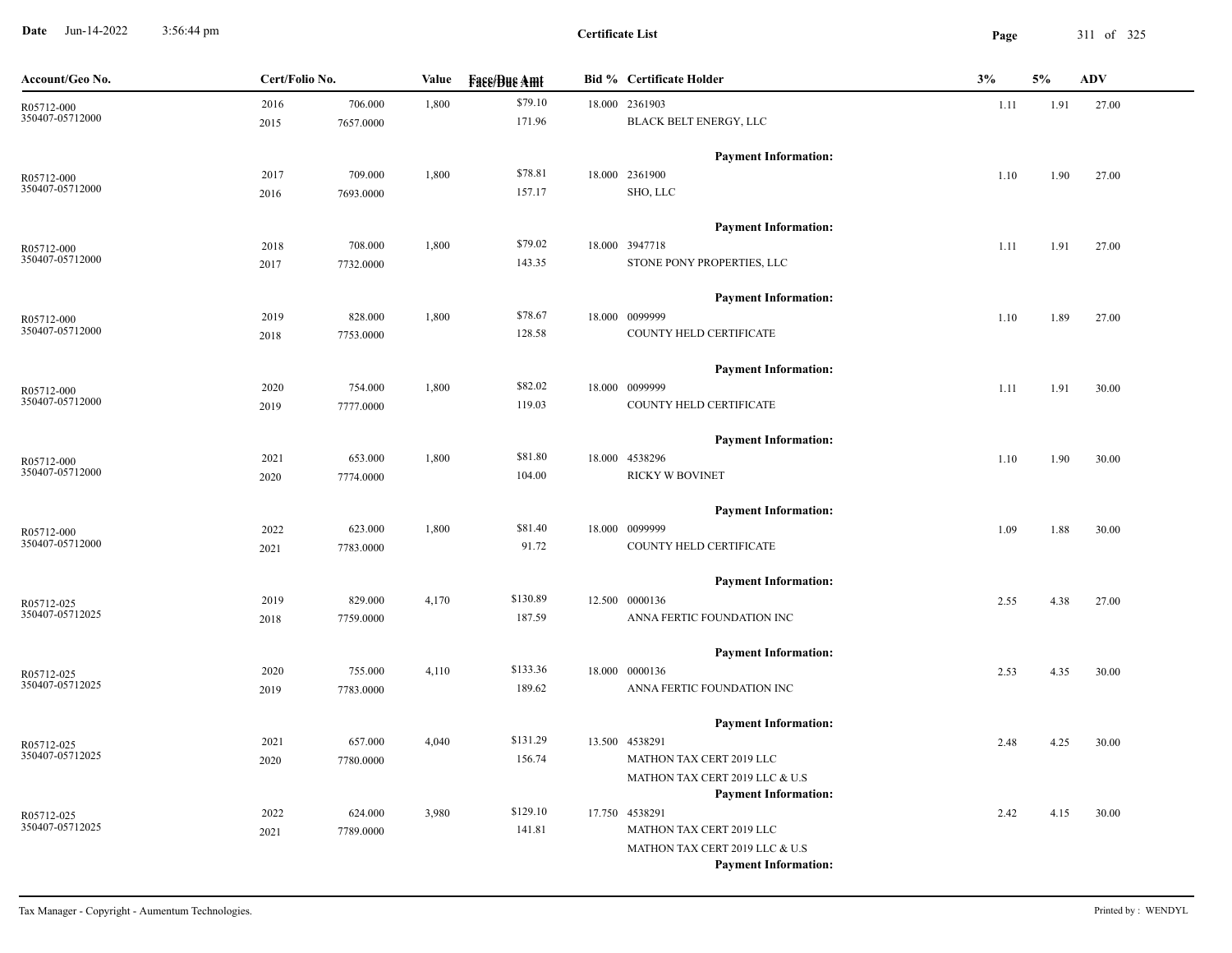**Date** Jun-14-2022 3:56:44 pm **Page** 312 of 325 3:56:44 pm

| Account/Geo No.               | Cert/Folio No. |           | Value  | <b>Face/Bue Amt</b> | <b>Bid % Certificate Holder</b>                               | 3%          | 5%    | <b>ADV</b> |
|-------------------------------|----------------|-----------|--------|---------------------|---------------------------------------------------------------|-------------|-------|------------|
| R05712-080                    | 2018           | 711.000   | 10,410 | \$270.39            | 17.750 0003179                                                | 6.42        | 11.02 | 27.00      |
| 350407-05712080               | 2017           | 7741.0000 |        | 472.62              | MATHON INVESTMENTS CORPORATION                                |             |       |            |
|                               |                |           |        |                     | US CENTURY BANK                                               |             |       |            |
|                               |                |           |        |                     | <b>Payment Information:</b>                                   |             |       |            |
| R05712-080<br>350407-05712080 | 2020           | 756.000   | 9,670  | \$256.96            | 18.000 4538291                                                | 5.96        | 10.24 | 30.00      |
|                               | 2019           | 7786.0000 |        | 359.57              | MATHON TAX CERT 2019 LLC                                      |             |       |            |
|                               |                |           |        |                     | MATHON TAX CERT 2019 LLC & U.S<br><b>Payment Information:</b> |             |       |            |
| R05712-080                    | 2021           | 658.000   | 9,190  | \$245.15            | 17.750 4538291                                                | 5.64        | 9.67  | 30.00      |
| 350407-05712080               | 2020           | 7783.0000 |        | 298.54              | MATHON TAX CERT 2019 LLC                                      |             |       |            |
|                               |                |           |        |                     | MATHON TAX CERT 2019 LLC & U.S                                |             |       |            |
|                               |                |           |        |                     | <b>Payment Information:</b>                                   |             |       |            |
| R05712-080                    | 2022           | 625.000   | 10,100 | \$279.55            | 17.750 4538291                                                | 6.59        | 11.31 | 30.00      |
| 350407-05712080               | 2021           | 7792.0000 |        | 299.78              | MATHON TAX CERT 2019 LLC                                      |             |       |            |
|                               |                |           |        |                     | MATHON TAX CERT 2019 LLC & U.S                                |             |       |            |
|                               |                |           |        |                     | <b>Payment Information:</b>                                   |             |       |            |
| R05713-000                    | 2021           | 659.000   | 36,410 | \$846.80            | 0.250 5331818                                                 | 22.32       | 38.32 | 30.00      |
| 350407-05713000               | 2020           | 7786.0000 |        | 895.39              | CCH FL 2 LLC                                                  |             |       |            |
|                               |                |           |        |                     | <b>Payment Information:</b>                                   |             |       |            |
| R05713-000                    | 2022           | 626.000   | 40,050 | \$969.65            | 0.250 4247548                                                 | 25.73       | 44.17 | 30.00      |
| 350407-05713000               | 2021           | 7795.0000 |        | 1,024.38            | ASSEMBLY TAX 36, LLC                                          |             |       |            |
|                               |                |           |        |                     | ASSEMBLY TAX 36 LLC CARE OF CU                                |             |       |            |
|                               |                |           |        |                     | <b>Payment Information:</b>                                   |             |       |            |
| R05713-050                    | 2021           | 660.000   | 28,540 | \$672.86            | 6.750 5331842                                                 | 17.50       | 30.04 | 30.00      |
| 350407-05713050               | 2020           | 7787.0000 |        | 728.31              | FIG 20, LLC                                                   |             |       |            |
|                               |                |           |        |                     | <b>Payment Information:</b>                                   |             |       |            |
| R05713-050                    | 2022           | 627.000   | 31,390 | \$775.31            | 0.250 4247548                                                 | 20.34       | 34.92 | 30.00      |
| 350407-05713050               | 2021           | 7796.0000 |        | 820.33              | ASSEMBLY TAX 36, LLC                                          |             |       |            |
|                               |                |           |        |                     | ASSEMBLY TAX 36 LLC CARE OF CU                                |             |       |            |
|                               |                |           |        |                     | <b>Payment Information:</b>                                   |             |       |            |
| R05713-060                    | 2019           | 834.000   | 19,260 | \$463.34            | 11.500 2592817                                                | 11.77       | 20.21 | 27.00      |
| 350407-05713060               | 2018           | 7767.0000 |        | 633.88              | <b>BOYD K BELNAP</b>                                          |             |       |            |
|                               |                |           |        |                     | <b>Payment Information:</b>                                   |             |       |            |
|                               | 2022           | 628.000   | 19,220 | \$482.93            | 0.250 5356948                                                 | 12.23       | 21.00 | 30.00      |
| R05713-060<br>350407-05713060 | 2021           | 7797.0000 |        | 513.33              | CC2 FL LLC                                                    |             |       |            |
|                               |                |           |        |                     |                                                               |             |       |            |
|                               |                |           |        |                     | <b>Payment Information:</b>                                   |             |       |            |
| R05714-000                    | 2022           | 629.000   | 51,870 | \$601.30            | 0.250 0003192                                                 | AH<br>15.51 | 26.63 | 30.00      |
| 350407-05714000               | 2021           | 7800.0000 |        | 637.62              | ATCF IIÂ FLORIDA-A LLC                                        |             |       |            |
|                               |                |           |        |                     |                                                               |             |       |            |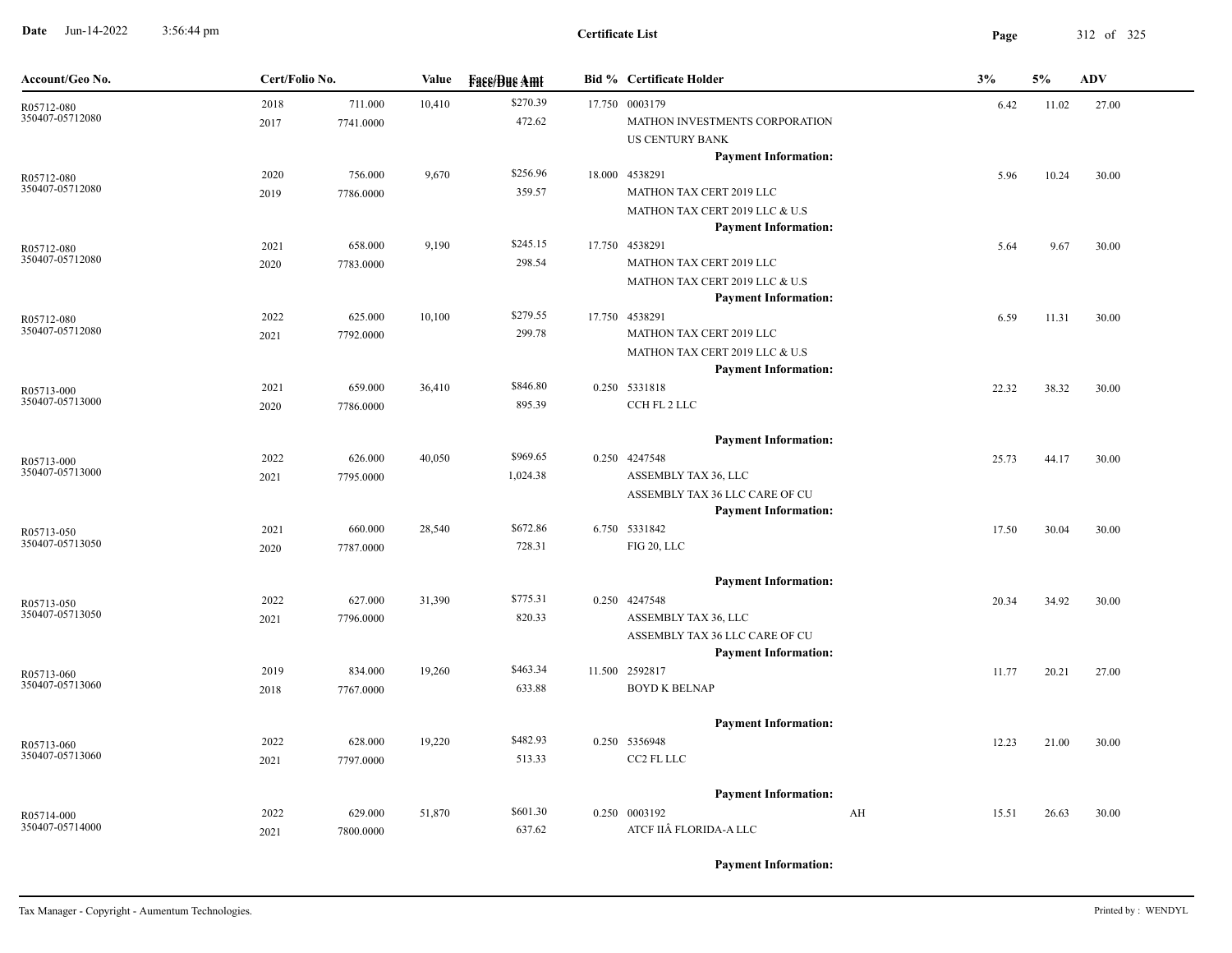**Date** Jun-14-2022 3:56:44 pm **Page** 313 of 325 3:56:44 pm

| Account/Geo No.               | Cert/Folio No. |           | Value  | <b>Face/Bue Amt</b> | <b>Bid % Certificate Holder</b>                               |    | 3%    | 5%    | <b>ADV</b> |
|-------------------------------|----------------|-----------|--------|---------------------|---------------------------------------------------------------|----|-------|-------|------------|
| R05720-000                    | 2022           | 631.000   | 33,210 | \$221.63            | 18.000 0099999                                                | AH | 4.98  | 8.55  | 30.00      |
| 350407-05720000               | 2021           | 7811.0000 |        | 238.96              | COUNTY HELD CERTIFICATE                                       |    |       |       |            |
|                               |                |           |        |                     | <b>Payment Information:</b>                                   |    |       |       |            |
| R05721-070                    | 2022           | 632.000   | 16,040 | \$415.25            | 6.750 3097555                                                 |    | 10.35 | 17.77 | 30.00      |
| 350407-05721070               | 2021           | 7818.0000 |        | 442.26              | SAVVY FL LLC                                                  |    |       |       |            |
|                               |                |           |        |                     | FIRST HORIZON COLLATERAL ASSIG                                |    |       |       |            |
|                               |                |           |        |                     | <b>Payment Information:</b>                                   |    |       |       |            |
| R05721-080                    | 2022           | 633.000   | 4,600  | \$142.65            | 17.000 4538291                                                |    | 2.79  | 4.79  | 30.00      |
| 350407-05721080               | 2021           | 7819.0000 |        | 156.03              | MATHON TAX CERT 2019 LLC                                      |    |       |       |            |
|                               |                |           |        |                     | MATHON TAX CERT 2019 LLC & U.S                                |    |       |       |            |
|                               |                |           |        |                     | <b>Payment Information:</b>                                   |    |       |       |            |
| R05721-090<br>350407-05721090 | 2021           | 665.000   | 16,110 | \$398.10            | 2.750 3097555                                                 |    | 9.88  | 16.96 | 30.00      |
|                               | 2020           | 7811.0000 |        | 424.26              | <b>SAVVY FL LLC</b>                                           |    |       |       |            |
|                               |                |           |        |                     | FIRST HORIZON COLLATERAL ASSIG<br><b>Payment Information:</b> |    |       |       |            |
|                               | 2022           | 634.000   | 17,720 | \$450.83            | 4.500 3097555                                                 |    | 11.34 | 19.47 | 30.00      |
| R05721-090<br>350407-05721090 | 2021           | 7820.0000 |        | 479.62              | <b>SAVVY FL LLC</b>                                           |    |       |       |            |
|                               |                |           |        |                     | FIRST HORIZON COLLATERAL ASSIG                                |    |       |       |            |
|                               |                |           |        |                     | <b>Payment Information:</b>                                   |    |       |       |            |
| R05721-120                    | 2021           | 666.000   | 25,010 | \$594.84            | 0.250 5331818                                                 |    | 15.34 | 26.33 | 30.00      |
| 350407-05721120               | 2020           | 7813.0000 |        | 630.83              | CCH FL 2 LLC                                                  |    |       |       |            |
|                               |                |           |        |                     | <b>Payment Information:</b>                                   |    |       |       |            |
|                               | 2022           | 635.000   | 5,910  | \$171.31            | 12.250 4538281                                                |    | 3.59  | 6.16  | 30.00      |
| R05721-220<br>350407-05721220 | 2021           | 7830.0000 |        | 186.13              | FLORIDA TAX LIEN MANAGEMENT LL                                |    |       |       |            |
|                               |                |           |        |                     |                                                               |    |       |       |            |
|                               |                |           |        |                     | <b>Payment Information:</b>                                   |    |       |       |            |
| R05721-300                    | 2022           | 636.000   | 18,000 | \$463.73            | 4.500 3097555                                                 |    | 11.70 | 20.08 | 30.00      |
| 350407-05721300               | 2021           | 7836.0000 |        | 493.17              | <b>SAVVY FL LLC</b>                                           |    |       |       |            |
|                               |                |           |        |                     | FIRST HORIZON COLLATERAL ASSIG                                |    |       |       |            |
|                               |                |           |        |                     | <b>Payment Information:</b>                                   |    |       |       |            |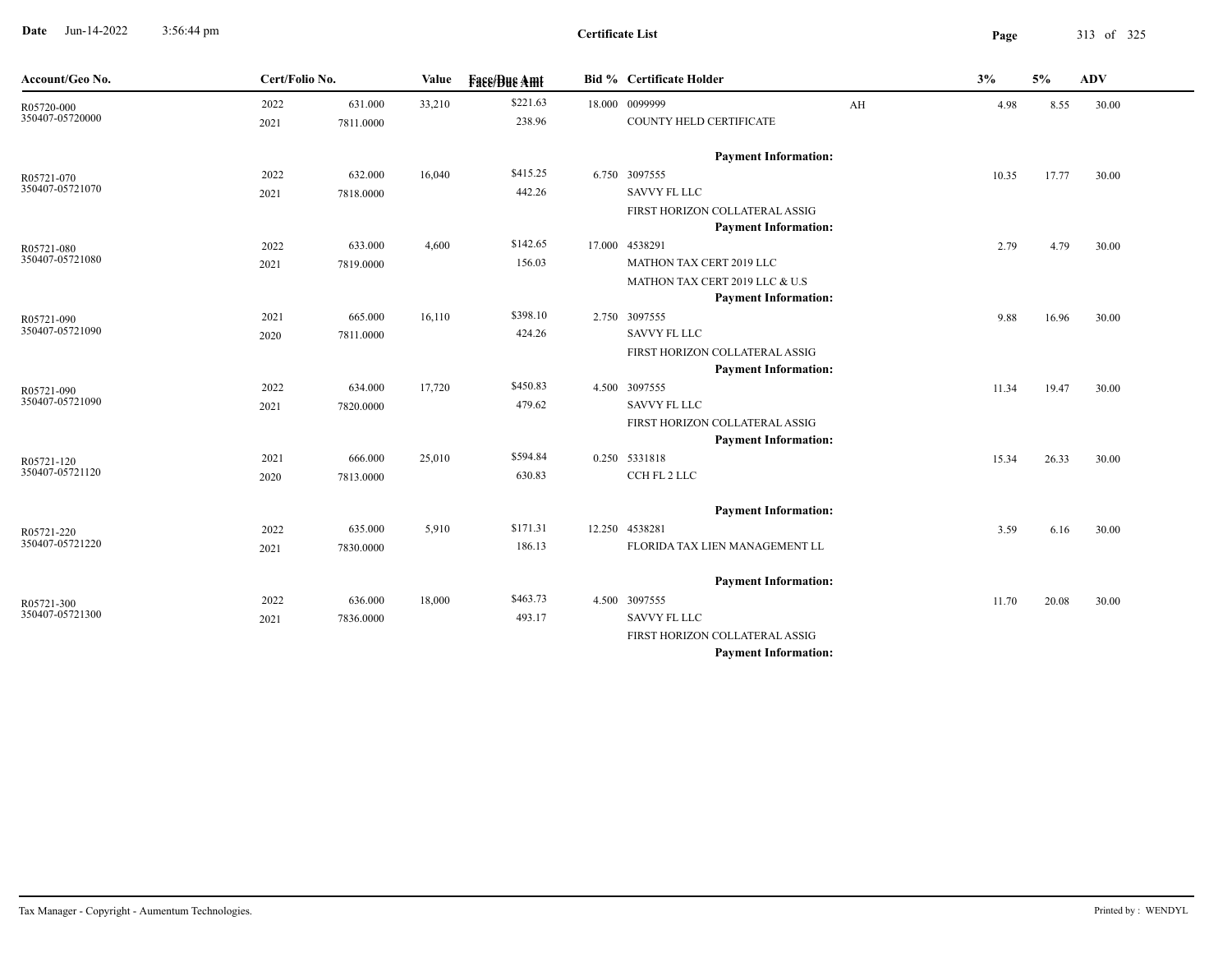**Date** Jun-14-2022 3:56:44 pm **Page** 314 of 325 3:56:44 pm

| Account/Geo No.               | Cert/Folio No. |           | Value  | <b>Fase/Bue Amt</b> | <b>Bid % Certificate Holder</b>         | 3% |       | 5%    | ADV   |
|-------------------------------|----------------|-----------|--------|---------------------|-----------------------------------------|----|-------|-------|-------|
| R05721-380<br>350407-05721380 | 2017           | 721.000   | 9,690  | \$253.21<br>487.93  | 17.750 2593330<br>5T WEALTH PARTNERS LP |    | 5.94  | 10.20 | 27.00 |
|                               | 2016           | 7749.0000 |        |                     |                                         |    |       |       |       |
|                               |                |           |        |                     | <b>Payment Information:</b>             |    |       |       |       |
| R05721-380                    | 2018           | 718.000   | 7,860  | \$213.71            | 17.750 0003179                          |    | 4.85  | 8.32  | 27.00 |
| 350407-05721380               | 2017           | 7788.0000 |        | 374.86              | MATHON INVESTMENTS CORPORATION          |    |       |       |       |
|                               |                |           |        |                     | <b>US CENTURY BANK</b>                  |    |       |       |       |
|                               |                |           |        |                     | <b>Payment Information:</b>             |    |       |       |       |
| R05721-380<br>350407-05721380 | 2019           | 840.000   | 7,240  | \$198.53            | 18.000 4538291                          |    | 4.43  | 7.60  | 27.00 |
|                               | 2018           | 7809.0000 |        | 314.96              | MATHON TAX CERT 2019 LLC                |    |       |       |       |
|                               |                |           |        |                     | MATHON TAX CERT 2019 LLC & U.S          |    |       |       |       |
|                               |                |           |        |                     | <b>Payment Information:</b>             |    |       |       |       |
| R05721-380<br>350407-05721380 | 2020           | 763.000   | 7,020  | \$198.05<br>278.57  | 18.000 0099999                          |    | 4.33  | 7.43  | 30.00 |
|                               | 2019           | 7833.0000 |        |                     | COUNTY HELD CERTIFICATE                 |    |       |       |       |
|                               |                |           |        |                     | <b>Payment Information:</b>             |    |       |       |       |
| R05721-380                    | 2021           | 668.000   | 7,010  | \$196.95            | 18.000 4538296                          |    | 4.30  | 7.38  | 30.00 |
| 350407-05721380               | 2020           | 7830.0000 |        | 241.61              | <b>RICKY W BOVINET</b>                  |    |       |       |       |
|                               |                |           |        |                     | <b>Payment Information:</b>             |    |       |       |       |
| R05721-380                    | 2022           | 637.000   | 7,710  | \$218.20            | 18.000 4538296                          |    | 4.89  | 8.39  | 30.00 |
| 350407-05721380               | 2021           | 7839.0000 |        | 235.36              | <b>RICKY W BOVINET</b>                  |    |       |       |       |
|                               |                |           |        |                     | <b>Payment Information:</b>             |    |       |       |       |
| R05721-470                    | 2021           | 669.000   | 63,140 | \$682.03            | 0.250 5331818                           | AH | 17.75 | 30.48 | 30.00 |
| 350407-05721470               | 2020           | 7838.0000 |        | 722.38              | CCH FL 2 LLC                            |    |       |       |       |
|                               |                |           |        |                     |                                         |    |       |       |       |
|                               |                |           |        |                     | <b>Payment Information:</b>             |    |       |       |       |
| R05721-470<br>350407-05721470 | 2022           | 638.000   | 64,020 | \$681.20            | 0.250 0003192                           | AH | 17.73 | 30.44 | 30.00 |
|                               | 2021           | 7847.0000 |        | 721.51              | ATCF IIÂ FLORIDA-A LLC                  |    |       |       |       |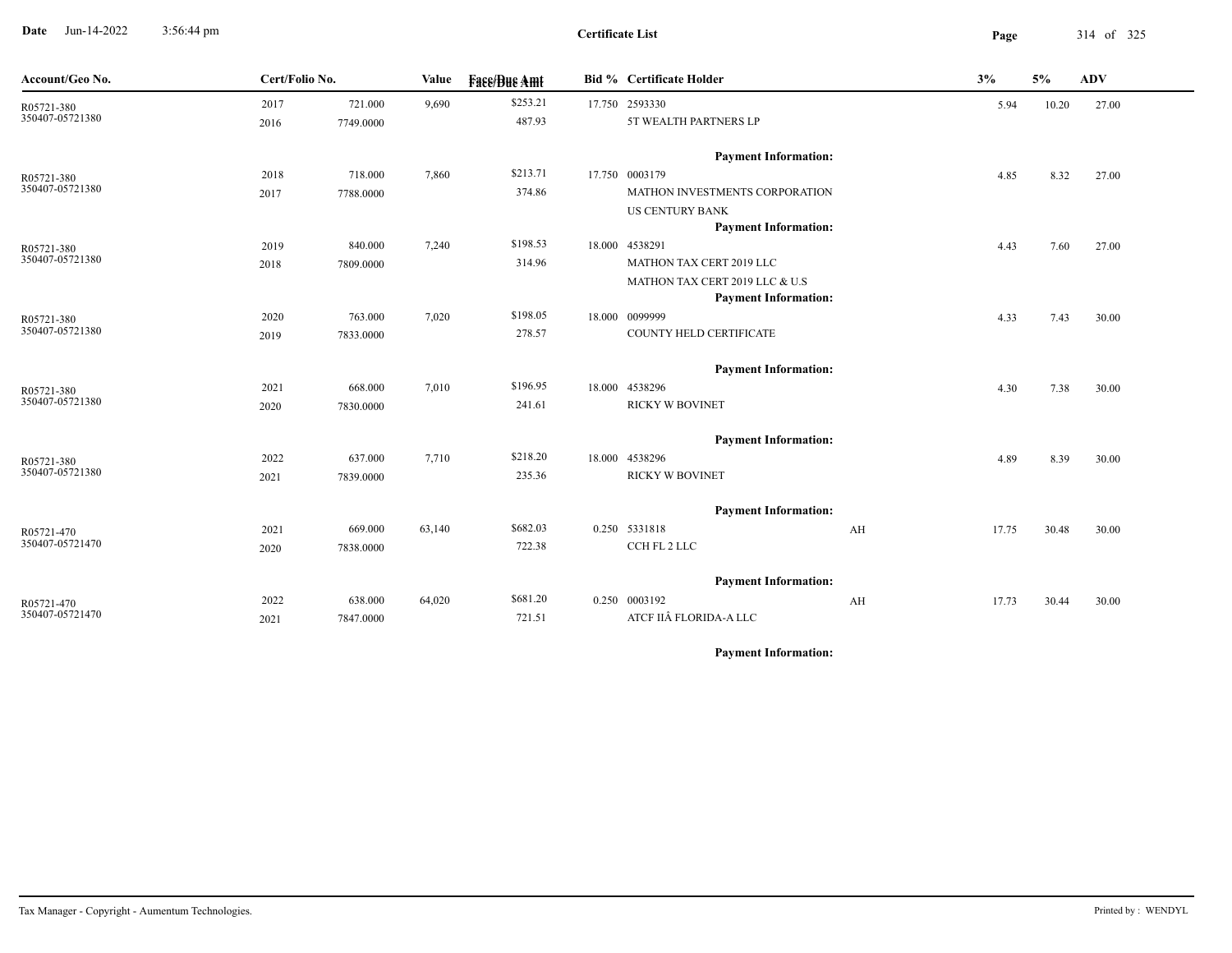**Date** Jun-14-2022 3:56:44 pm **Page** 315 of 325 3:56:44 pm

**Certificate List**

| Account/Geo No.               | Cert/Folio No. |           | Value  | <b>Face/Bue Amt</b> | <b>Bid % Certificate Holder</b>               | 3%    | 5%    | ${\bf A}{\bf D}{\bf V}$ |
|-------------------------------|----------------|-----------|--------|---------------------|-----------------------------------------------|-------|-------|-------------------------|
| R05721-560                    | 2016           | 721.000   | 3,750  | \$122.52            | 18.000 2361903                                | 2.32  | 3.98  | 27.00                   |
| 350407-05721560               | 2015           | 7728.0000 |        | 262.93              | BLACK BELT ENERGY, LLC                        |       |       |                         |
|                               |                |           |        |                     | <b>Payment Information:</b>                   |       |       |                         |
| R05721-560                    | 2017           | 724.000   | 3,750  | \$121.90            | 18.000 3763869                                | 2.30  | 3.95  | 27.00                   |
| 350407-05721560               | 2016           | 7764.0000 |        | 239.69              | STAMPHOUSE HOLDINGS, LLC                      |       |       |                         |
|                               |                |           |        |                     | <b>Payment Information:</b>                   |       |       |                         |
| R05721-560                    | 2019           | 843.000   | 3,750  | \$121.62            | 18.000 0099999                                | 2.29  | 3.93  | 27.00                   |
| 350407-05721560               | 2018           | 7824.0000 |        | 195.37              | COUNTY HELD CERTIFICATE                       |       |       |                         |
|                               |                |           |        |                     | <b>Payment Information:</b>                   |       |       |                         |
| R05721-560                    | 2020           | 765.000   | 3,750  | \$125.36            | 18.000 0099999                                | 2.31  | 3.97  | 30.00                   |
| 350407-05721560               | 2019           | 7848.0000 |        | 178.62              | COUNTY HELD CERTIFICATE                       |       |       |                         |
|                               |                |           |        |                     | <b>Payment Information:</b>                   |       |       |                         |
| R05721-560                    | 2021           | 670.000   | 3,750  | \$124.90            | 18.000 5356931                                | 2.30  | 3.95  | 30.00                   |
| 350407-05721560               | 2020           | 7845.0000 |        | 155.51              | GATHERS NO MOSS, LLC                          |       |       |                         |
|                               |                |           |        |                     | <b>Payment Information:</b>                   |       |       |                         |
| R05721-560                    | 2022           | 639.000   | 3,750  | \$124.06            | 18.000 4538296                                | 2.28  | 3.91  | 30.00                   |
| 350407-05721560               | 2021           | 7854.0000 |        | 136.51              | <b>RICKY W BOVINET</b>                        |       |       |                         |
|                               |                |           |        |                     | <b>Payment Information:</b>                   |       |       |                         |
| R05721-700                    | 2018           | 722.000   | 39,890 | \$925.66            | 11.750 0003172                                | 24.60 | 42.22 | 27.00                   |
| 350407-05721700               | 2017           | 7807.0000 |        | 1,376.03            | <b>RAJENDRA INC</b>                           |       |       |                         |
|                               |                |           |        |                     | <b>RAJENDRA INC</b>                           |       |       |                         |
|                               |                |           |        |                     | <b>Payment Information:</b>                   |       |       |                         |
| R05721-700                    | 2019           | 844.000   | 37,570 | \$866.75            | 11.750 0003172                                | 22.96 | 39.42 | 27.00                   |
| 350407-05721700               | 2018           | 7828.0000 |        | 1,187.02            | <b>RAJENDRA INC</b>                           |       |       |                         |
|                               |                |           |        |                     | <b>RAJENDRA INC</b>                           |       |       |                         |
|                               | 2021           | 671.000   | 31,550 | \$739.38            | <b>Payment Information:</b><br>11.750 5331842 |       |       |                         |
| R05721-700<br>350407-05721700 | 2020           | 7849.0000 |        | 839.75              | FIG 20, LLC                                   | 19.34 | 33.21 | 30.00                   |
|                               |                |           |        |                     |                                               |       |       |                         |
|                               |                |           |        |                     | <b>Payment Information:</b>                   |       |       |                         |
| R05721-700<br>350407-05721700 | 2022           | 640.000   | 34,700 | \$857.72            | 0.250 5356948                                 | 22.63 | 38.84 | 30.00                   |
|                               | 2021           | 7858.0000 |        | 906.86              | CC2 FL LLC                                    |       |       |                         |
|                               |                |           |        |                     | <b>Payment Information:</b>                   |       |       |                         |
| R05722-500                    | 2022           | 641.000   | 7,500  | \$206.10            | 12.250 3097555                                | 4.55  | 7.81  | 30.00                   |
| 350407-05722500               | 2021           | 7862.0000 |        | 222.66              | <b>SAVVY FL LLC</b>                           |       |       |                         |
|                               |                |           |        |                     | FIRST HORIZON COLLATERAL ASSIG                |       |       |                         |
|                               |                |           |        |                     | <b>Payment Information:</b>                   |       |       |                         |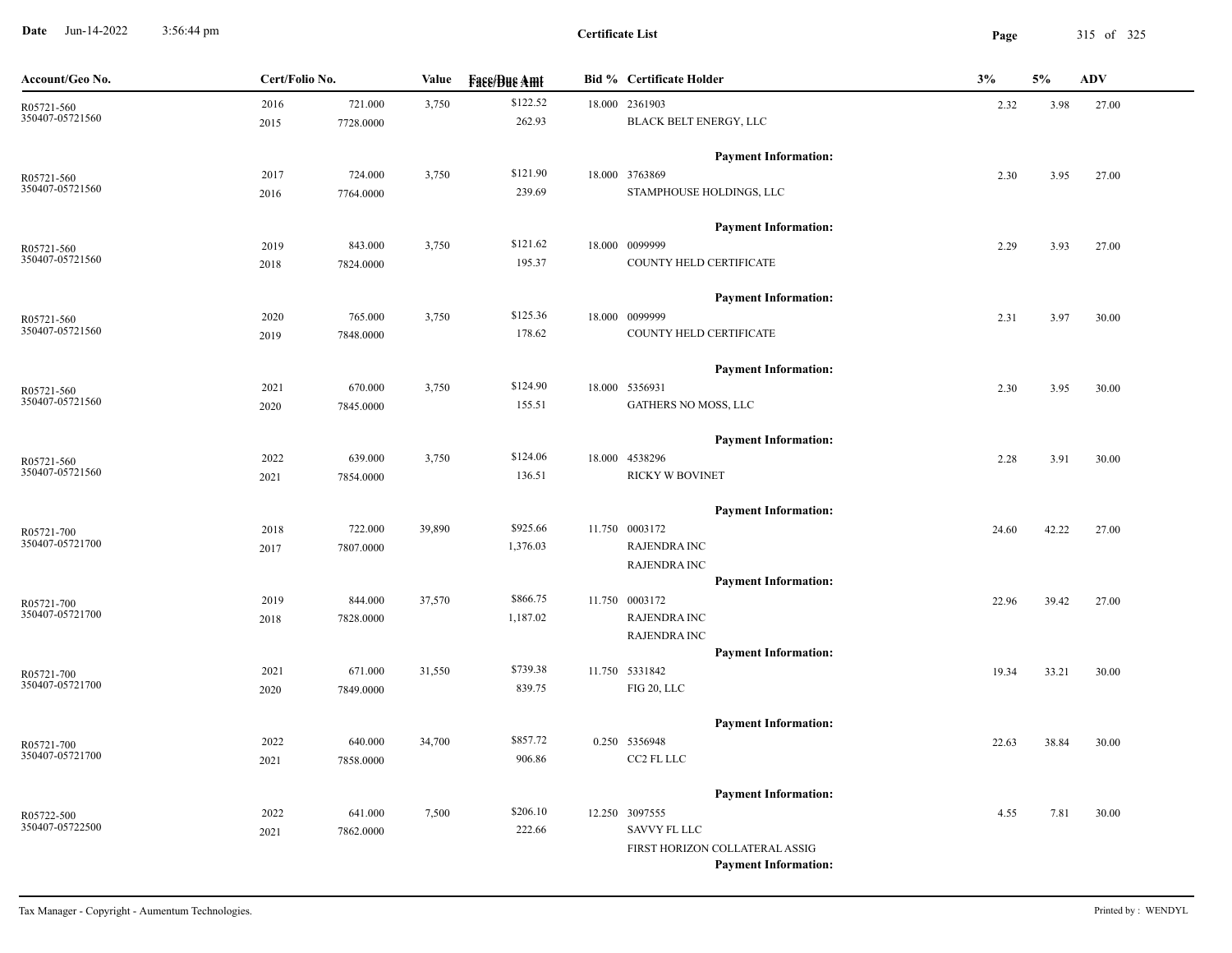**Date** Jun-14-2022 3:56:44 pm **Page** 316 of 325 3:56:44 pm

**Certificate List**

| Account/Geo No.               | Cert/Folio No. |           | Value  | <b>Face/Bue Amt</b> | <b>Bid % Certificate Holder</b>               | 3%          | 5%    | <b>ADV</b> |
|-------------------------------|----------------|-----------|--------|---------------------|-----------------------------------------------|-------------|-------|------------|
| R05723-000                    | 2022           | 642.000   | 24,400 | \$575.87            | 0.250 5356948                                 | 14.81       | 25.42 | 30.00      |
| 350407-05723000               | 2021           | 7865.0000 |        | 610.91              | CC2 FL LLC                                    |             |       |            |
|                               |                |           |        |                     | <b>Payment Information:</b>                   |             |       |            |
| R05723-100                    | 2022           | 643.000   | 90,880 | \$2,101.76          | 0.250 5356948                                 | 57.14       | 98.08 | 30.00      |
| 350407-05723100               | 2021           | 7866.0000 |        | 2,213.10            | CC2 FL LLC                                    |             |       |            |
|                               |                |           |        |                     | <b>Payment Information:</b>                   |             |       |            |
| R05723-200                    | 2022           | 644.000   | 1,000  | \$63.88             | 17.000 5356965                                | 0.61        | 1.04  | 30.00      |
| 350407-05723200               | 2021           | 7867.0000 |        | 73.32               | HELEN KATHLEEN FLORES                         |             |       |            |
|                               |                |           |        |                     |                                               |             |       |            |
|                               | 2022           | 645.000   | 13,460 | \$341.91            | <b>Payment Information:</b><br>0.250 5356948  | 8.32        | 14.28 | 30.00      |
| R05725-520<br>350407-05725520 | 2021           | 7888.0000 |        | 365.26              | CC2 FL LLC                                    |             |       |            |
|                               |                |           |        |                     |                                               |             |       |            |
|                               |                |           |        |                     | <b>Payment Information:</b>                   |             |       |            |
| R05725-521                    | 2022           | 646.000   | 11,220 | \$291.97            | 0.250 5356948                                 | 6.93        | 11.90 | 30.00      |
| 350407-05725521               | 2021           | 7889.0000 |        | 312.82              | CC2 FL LLC                                    |             |       |            |
|                               |                |           |        |                     | <b>Payment Information:</b>                   |             |       |            |
| R05725-539                    | 2022           | 647.000   | 75,380 | \$761.70            | 0.250 5356948                                 | AH<br>19.96 | 34.27 | 30.00      |
| 350407-05725539               | 2021           | 7900.0000 |        | 806.04              | CC2 FL LLC                                    |             |       |            |
|                               |                |           |        |                     |                                               |             |       |            |
|                               | 2018           | 726.000   | 10,200 | \$265.72            | <b>Payment Information:</b><br>13.500 0000136 |             |       |            |
| R05725-553<br>350407-05725553 | 2017           | 7861.0000 |        | 418.45              | ANNA FERTIC FOUNDATION INC                    | 6.29        | 10.80 | 27.00      |
|                               |                |           |        |                     |                                               |             |       |            |
|                               |                |           |        |                     | <b>Payment Information:</b>                   |             |       |            |
| R05725-553                    | 2019           | 849.000   | 8,500  | \$226.27            | 4.750 0000073                                 | 5.19        | 8.92  | 27.00      |
| 350407-05725553               | 2018           | 7882.0000 |        | 265.66              | HELBERG ROBERT JR                             |             |       |            |
|                               |                |           |        |                     | <b>Payment Information:</b>                   |             |       |            |
| R05725-553                    | 2020           | 768.000   | 9,350  | \$255.73            | 13.750 0000136                                | 5.93        | 10.18 | 30.00      |
| 350407-05725553               | 2019           | 7906.0000 |        | 335.24              | ANNA FERTIC FOUNDATION INC                    |             |       |            |
|                               |                |           |        |                     |                                               |             |       |            |
|                               | 2021           | 677.000   | 10,200 | \$267.46            | <b>Payment Information:</b><br>17.750 0000073 | 6.25        | 10.74 | 30.00      |
| R05725-553<br>350407-05725553 | 2020           | 7903.0000 |        | 325.14              | HELBERG ROBERT JR                             |             |       |            |
|                               |                |           |        |                     |                                               |             |       |            |
|                               |                |           |        |                     | <b>Payment Information:</b>                   |             |       |            |
| R05725-553                    | 2022           | 648.000   | 11,220 | \$291.97            | 17.750 4538291                                | 6.93        | 11.90 | 30.00      |
| 350407-05725553               | 2021           | 7912.0000 |        | 312.82              | MATHON TAX CERT 2019 LLC                      |             |       |            |
|                               |                |           |        |                     | MATHON TAX CERT 2019 LLC & U.S                |             |       |            |
|                               |                |           |        |                     | <b>Payment Information:</b>                   |             |       |            |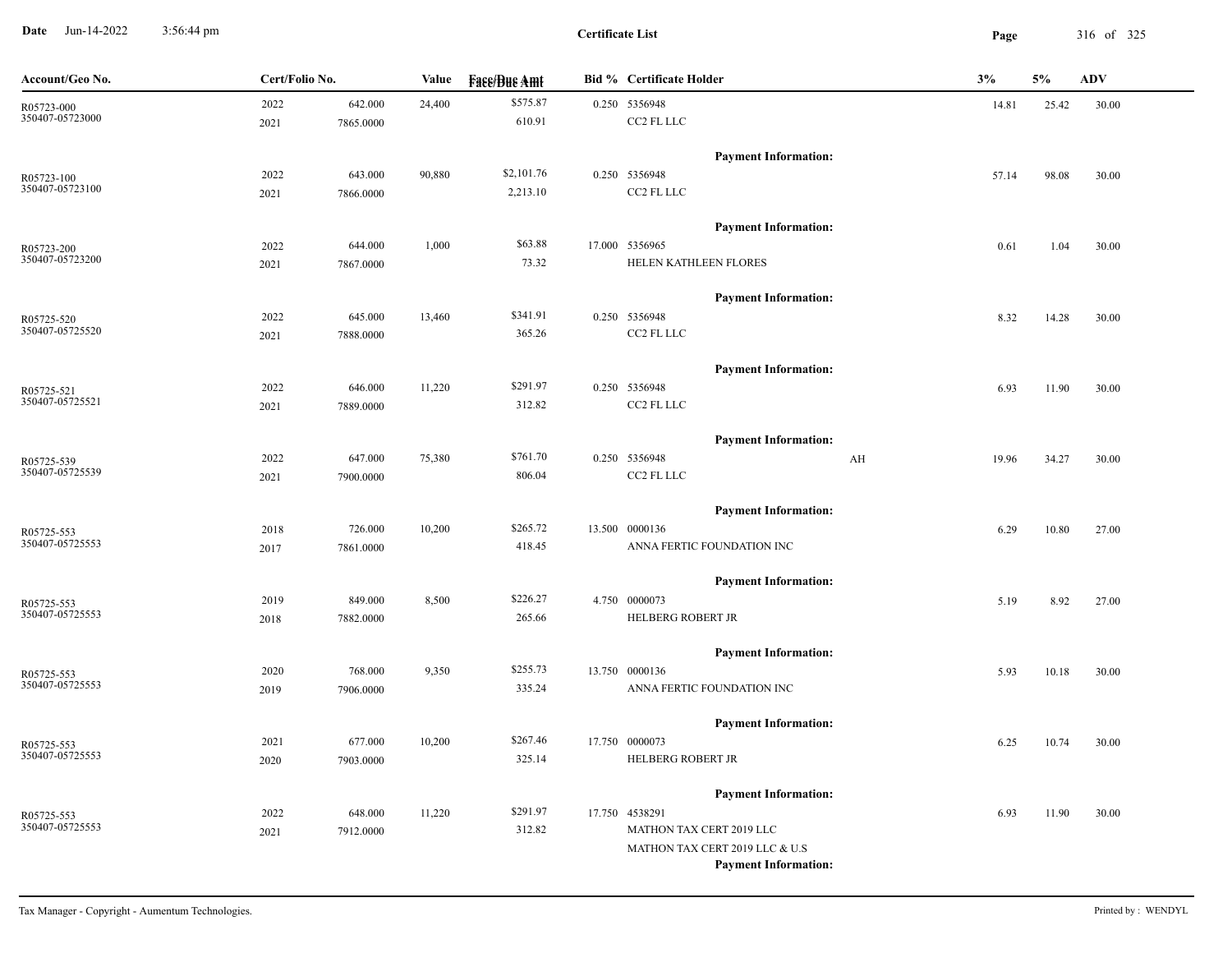**Date** Jun-14-2022 3:56:44 pm **Page** 317 of 325 3:56:44 pm

| Account/Geo No. | Cert/Folio No. |            | Value | <b>Face/Bue Amt</b> | <b>Bid % Certificate Holder</b> | 3%   | 5%   | <b>ADV</b> |
|-----------------|----------------|------------|-------|---------------------|---------------------------------|------|------|------------|
| R01681-100      | 2016           | 78.000     | 1,560 | \$65.94             | 18.000 0099999                  | 0.75 | 1.28 | 27.00      |
| 350506-01681100 | 2015           | 1694.0000  |       | 144.39              | COUNTY HELD CERTIFICATE         |      |      |            |
|                 |                |            |       |                     | <b>Payment Information:</b>     |      |      |            |
| R01681-100      | 2017           | 75.000     | 1,560 | \$65.76             | 18.000 0099999                  | 0.74 | 1.27 | 27.00      |
| 350506-01681100 | 2016           | 1714.0000  |       | 132.18              | COUNTY HELD CERTIFICATE         |      |      |            |
|                 |                |            |       |                     | <b>Payment Information:</b>     |      |      |            |
| R01681-100      | 2018           | 85.000     | 1,560 | \$65.32             | 18.000 0099999                  | 0.73 | 1.25 | 27.00      |
| 350506-01681100 | 2017           | 1721.0000  |       | 119.58              | COUNTY HELD CERTIFICATE         |      |      |            |
|                 |                |            |       |                     | <b>Payment Information:</b>     |      |      |            |
| R01681-100      | 2019           | 113.000    | 1,560 | \$65.10             | 18.000 0099999                  | 0.72 | 1.24 | 27.00      |
| 350506-01681100 | 2018           | 1736.0000  |       | 107.48              | COUNTY HELD CERTIFICATE         |      |      |            |
|                 |                |            |       |                     | <b>Payment Information:</b>     |      |      |            |
| R01681-100      | 2020           | 90.000     | 1,560 | \$67.73             | 18.000 0099999                  | 0.71 | 1.23 | 30.00      |
| 350506-01681100 | 2019           | 1741.0000  |       | 99.38               | COUNTY HELD CERTIFICATE         |      |      |            |
|                 |                |            |       |                     | <b>Payment Information:</b>     |      |      |            |
| R06736-000      | 2022           | 817.000    | 790   | \$84.07             | 18.000 4538296                  | 1.17 | 2.00 | 30.00      |
| 350707-06736000 | 2021           | 11727.0000 |       | 94.52               | <b>RICKY W BOVINET</b>          |      |      |            |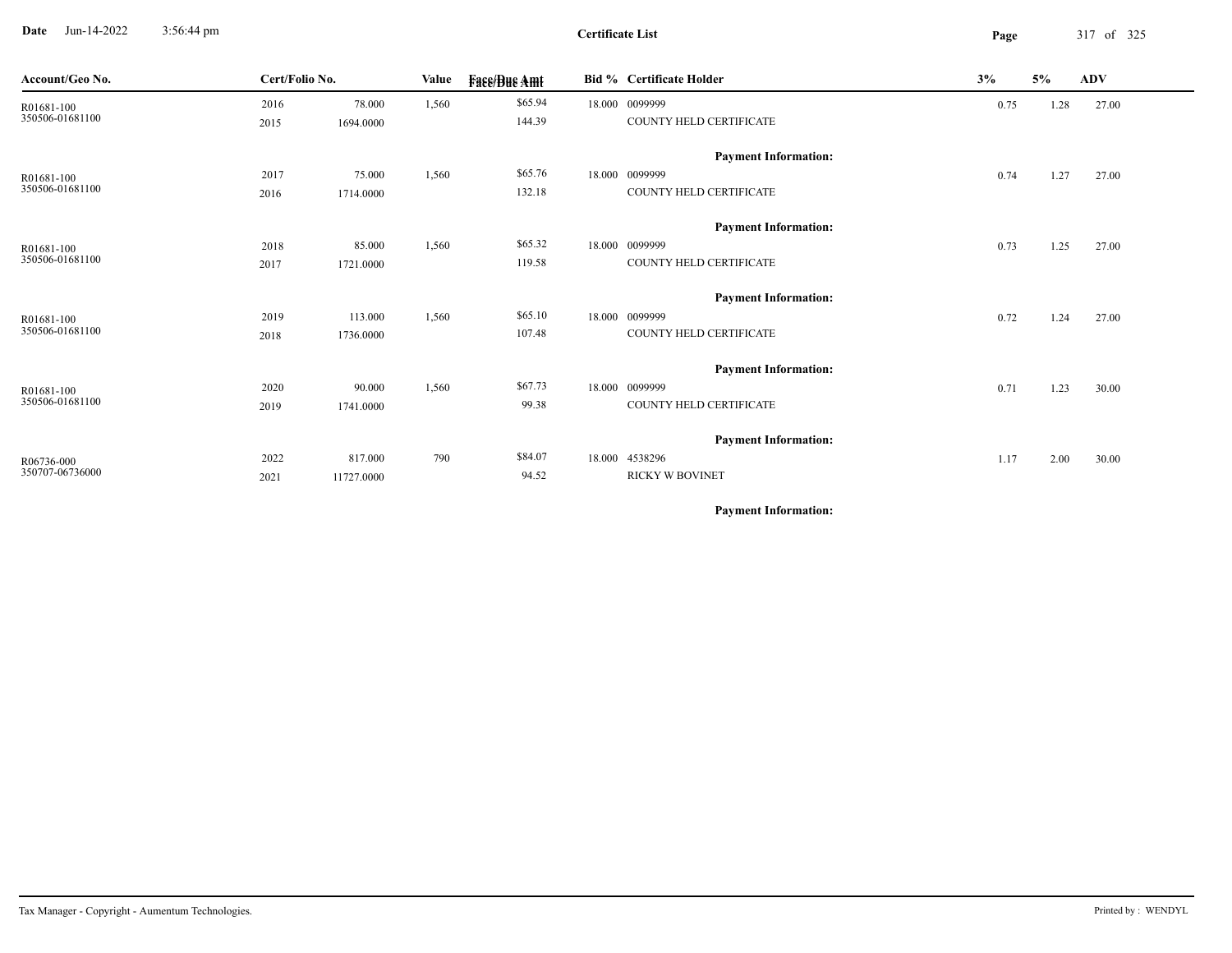**Date** Jun-14-2022 3:56:44 pm **Page** 318 of 325 3:56:44 pm

**Certificate List**

| Account/Geo No.               | Cert/Folio No. |            | Value  | <b>Fass/Bus Amt</b> | <b>Bid % Certificate Holder</b>                               |    | 3%    | 5%    | ADV   |
|-------------------------------|----------------|------------|--------|---------------------|---------------------------------------------------------------|----|-------|-------|-------|
| R06744-300                    | 2016           | 976.000    | 800    | \$52.82             | 18.000 2749413                                                |    | 0.38  | 0.66  | 27.00 |
| 350707-06744300               | 2015           | 11581.0000 |        | 116.91              | APPLEWHITE ACQUISITIONS, LLC                                  |    |       |       |       |
|                               |                |            |        |                     | <b>Payment Information:</b>                                   |    |       |       |       |
| R06744-300                    | 2017           | 990.000    | 800    | \$52.71             | 18.000 2361900                                                |    | 0.38  | 0.65  | 27.00 |
| 350707-06744300               | 2016           | 11628.0000 |        | 107.19              | SHO, LLC                                                      |    |       |       |       |
|                               |                |            |        |                     | <b>Payment Information:</b>                                   |    |       |       |       |
| R06744-300                    | 2018           | 968.000    | 800    | \$52.48             | 18.000 3947718                                                |    | 0.37  | 0.64  | 27.00 |
| 350707-06744300               | 2017           | 11673.0000 |        | 97.30               | STONE PONY PROPERTIES, LLC                                    |    |       |       |       |
|                               |                |            |        |                     | <b>Payment Information:</b>                                   |    |       |       |       |
| R06744-300                    | 2019           | 1140.000   | 800    | \$52.38             | 18.000 4538295                                                |    | 0.37  | 0.64  | 27.00 |
| 350707-06744300               | 2018           | 11701.0000 |        | 87.70               | PATRICK SEAN HANLEY                                           |    |       |       |       |
|                               |                |            |        |                     | <b>Payment Information:</b>                                   |    |       |       |       |
| R06744-300                    | 2020           | 1051.000   | 800    | \$55.20             | 18.000 3947717                                                |    | 0.37  | 0.63  | 30.00 |
| 350707-06744300               | 2019           | 11728.0000 |        | 82.15               | ANTHONY LLANES LLL                                            |    |       |       |       |
|                               |                |            |        |                     | <b>Payment Information:</b>                                   |    |       |       |       |
| R06744-300                    | 2021           | 885.000    | 800    | \$54.97             | 18.000 4538296                                                |    | 0.36  | 0.62  | 30.00 |
| 350707-06744300               | 2020           | 11728.0000 |        | 71.94               | <b>RICKY W BOVINET</b>                                        |    |       |       |       |
|                               |                |            |        |                     | <b>Payment Information:</b>                                   |    |       |       |       |
| R06744-300                    | 2022           | 818.000    | 800    | \$54.90             | 18.000 0099999                                                |    | 0.36  | 0.61  | 30.00 |
| 350707-06744300               | 2021           | 11748.0000 |        | 63.90               | COUNTY HELD CERTIFICATE                                       |    |       |       |       |
|                               |                |            |        |                     | <b>Payment Information:</b>                                   |    |       |       |       |
| R06746-000                    | 2021           | 886.000    | 83,550 | \$903.62            | 0.250 0876575                                                 | AH | 23.90 | 41.03 | 30.00 |
| 350707-06746000               | 2020           | 11730.0000 |        | 955.05              | TLGFY, LLC                                                    |    |       |       |       |
|                               |                |            |        |                     | CAPITAL ONE, N.A., AS COLLATER                                |    |       |       |       |
|                               |                |            |        |                     | <b>Payment Information:</b>                                   |    |       |       |       |
| R06746-000<br>350707-06746000 | 2022           | 819.000    | 84,720 | \$917.63            | 0.250 4247548                                                 | AH | 24.29 | 41.70 | 30.00 |
|                               | 2021           | 11750.0000 |        | 969.76              | ASSEMBLY TAX 36, LLC                                          |    |       |       |       |
|                               |                |            |        |                     | ASSEMBLY TAX 36 LLC CARE OF CU<br><b>Payment Information:</b> |    |       |       |       |
|                               |                |            |        |                     |                                                               |    |       |       |       |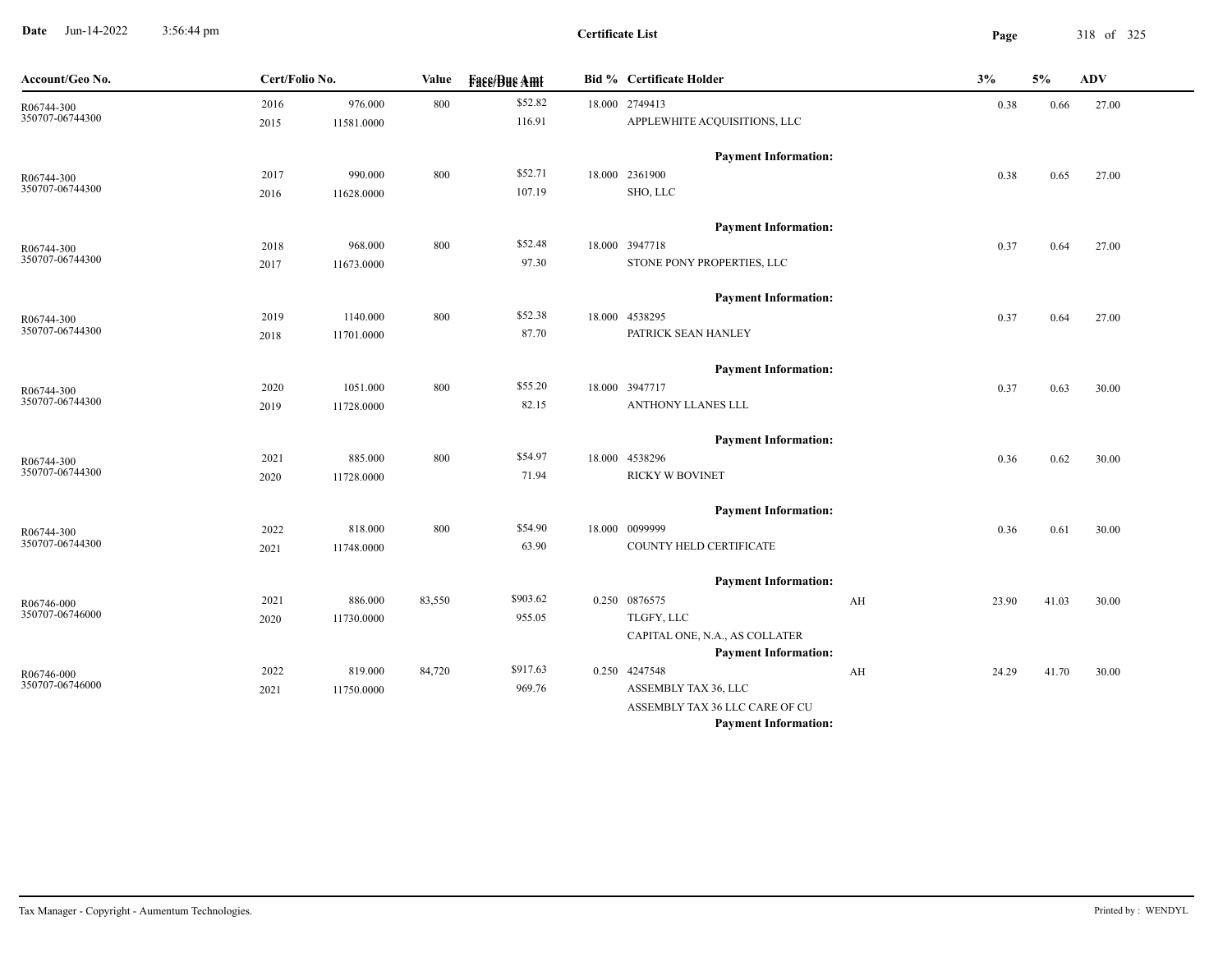**Date** Jun-14-2022 3:56:44 pm **Page** 319 of 325 3:56:44 pm

| Account/Geo No.               | Cert/Folio No. |            | Value  | <b>Face/Bue Amt</b> | <b>Bid % Certificate Holder</b>               | 3%   | 5%   | $\bf{ADV}$ |
|-------------------------------|----------------|------------|--------|---------------------|-----------------------------------------------|------|------|------------|
| R06747-000                    | 2016           | 978.000    | 500    | \$47.64             | 18.000 2361900                                | 0.24 | 0.41 | 27.00      |
| 350707-06747000               | 2015           | 11584.0000 |        | 106.06              | SHO, LLC                                      |      |      |            |
|                               |                |            |        |                     | <b>Payment Information:</b>                   |      |      |            |
| R06747-000                    | 2017           | 992.000    | 500    | \$47.57             | 18.000 2361903                                | 0.24 | 0.41 | 27.00      |
| 350707-06747000               | 2016           | 11631.0000 |        | 97.35               | BLACK BELT ENERGY, LLC                        |      |      |            |
|                               |                |            |        |                     | <b>Payment Information:</b>                   |      |      |            |
| R06747-000                    | 2018           | 970.000    | 550    | \$71.76             | 18.000 3947718                                | 0.91 | 1.56 | 27.00      |
| 350707-06747000               | 2017           | 11676.0000 |        | 130.75              | STONE PONY PROPERTIES, LLC                    |      |      |            |
|                               |                |            |        |                     | <b>Payment Information:</b>                   |      |      |            |
| R06747-000                    | 2019           | 1142.000   | 600    | \$77.15             | 18.000 4538296                                | 1.06 | 1.82 | 27.00      |
| 350707-06747000               | 2018           | 11704.0000 |        | 126.22              | RICKY W BOVINET                               |      |      |            |
|                               |                |            |        |                     | <b>Payment Information:</b>                   |      |      |            |
|                               | 2020           | 1053.000   | 660    | \$79.45             | 18.000 0099999                                | 1.04 | 1.78 | 30.00      |
| R06747-000<br>350707-06747000 | 2019           | 11731.0000 |        | 115.49              | COUNTY HELD CERTIFICATE                       |      |      |            |
|                               |                |            |        |                     |                                               |      |      |            |
|                               |                |            |        |                     | <b>Payment Information:</b>                   |      |      |            |
| R06747-000<br>350707-06747000 | 2021           | 887.000    | 720    | \$78.81             | 18.000 5356931                                | 1.02 | 1.75 | 30.00      |
|                               | 2020           | 11731.0000 |        | 100.43              | GATHERS NO MOSS, LLC                          |      |      |            |
|                               |                |            |        |                     | <b>Payment Information:</b>                   |      |      |            |
| R06747-000                    | 2022           | 820.000    | 790    | \$84.07             | 18.000 0099999                                | 1.17 | 2.00 | 30.00      |
| 350707-06747000               | 2021           | 11751.0000 |        | 94.52               | COUNTY HELD CERTIFICATE                       |      |      |            |
|                               |                |            |        |                     | <b>Payment Information:</b>                   |      |      |            |
| R06770-000                    | 2021           | 889.000    | 1,820  | \$89.32             | 17.750 0003172                                | 1.31 | 2.25 | 30.00      |
| 350707-06770000               | 2020           | 11751.0000 |        | 112.75              | <b>RAJENDRA INC</b>                           |      |      |            |
|                               |                |            |        |                     | RAJENDRA INC                                  |      |      |            |
|                               |                |            |        |                     | <b>Payment Information:</b>                   |      |      |            |
| R06804-000                    | 2022           | 822.000    | 790    | \$84.07             | 18.000 4538296                                | 1.17 | 2.00 | 30.00      |
| 350707-06804000               | 2021           | 11803.0000 |        | 94.52               | <b>RICKY W BOVINET</b>                        |      |      |            |
|                               |                |            |        |                     | <b>Payment Information:</b>                   |      |      |            |
| R06813-000                    | 2022           | 823.000    | 1,910  | \$94.75             | 17.750 5366572                                | 1.46 | 2.51 | 30.00      |
| 350707-06813000               | 2021           | 11812.0000 |        | 105.74              | AVK REAL ESTATE LLC                           |      |      |            |
|                               |                |            |        |                     |                                               |      |      |            |
|                               | 2022           | 824.000    | 11,550 | \$232.84            | <b>Payment Information:</b><br>16.750 3097555 | 5.29 | 9.09 | 30.00      |
| R06815-100<br>350707-06815100 | 2021           | 11814.0000 |        | 250.73              | <b>SAVVY FL LLC</b>                           |      |      |            |
|                               |                |            |        |                     | FIRST HORIZON COLLATERAL ASSIG                |      |      |            |
|                               |                |            |        |                     | <b>Payment Information:</b>                   |      |      |            |
|                               |                |            |        |                     |                                               |      |      |            |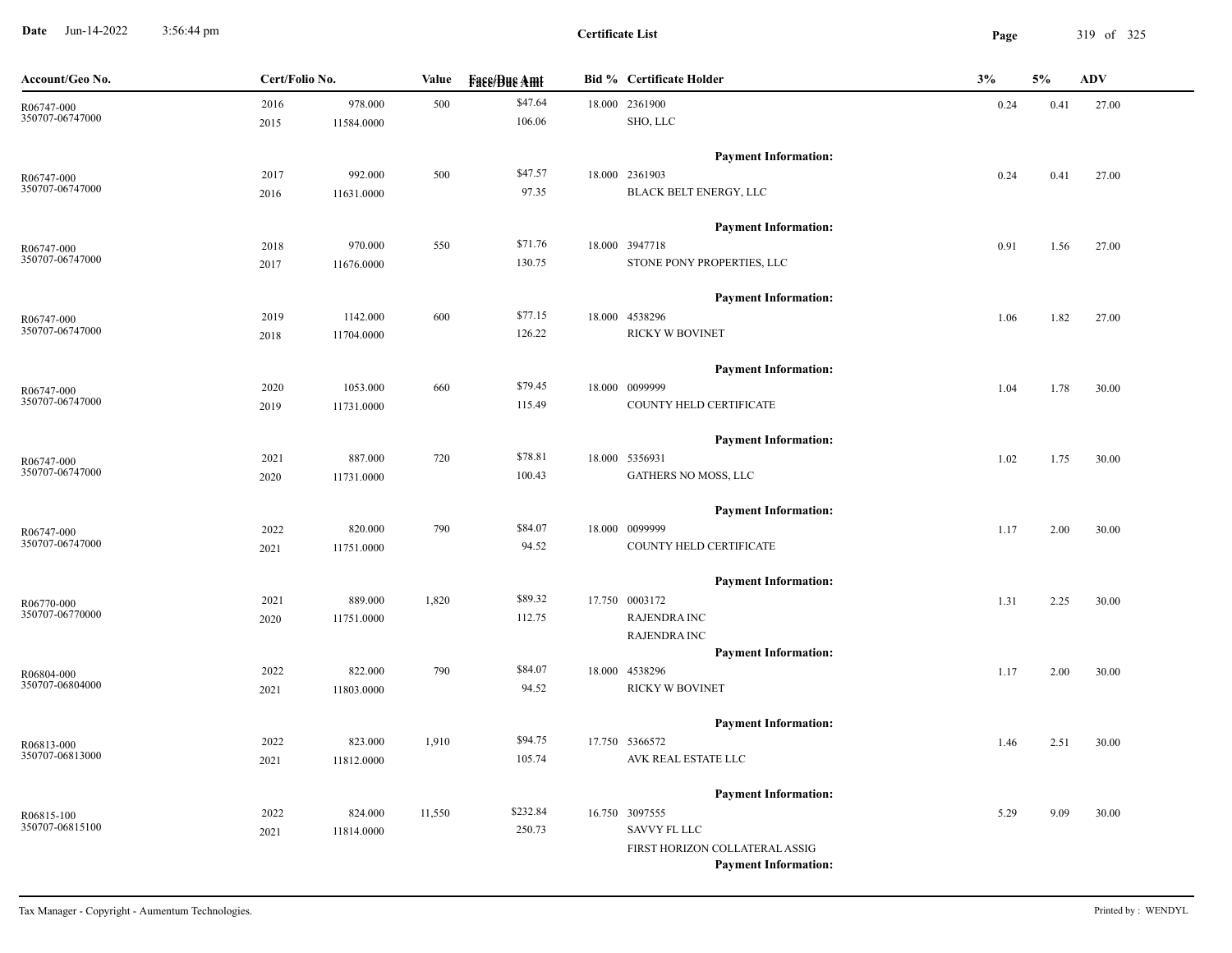**Date** Jun-14-2022 3:56:44 pm **Page** 320 of 325 3:56:44 pm

| Account/Geo No.               | Cert/Folio No. |            | Value   | <b>Face/Bue Amt</b> | Bid % Certificate Holder       | 3%     | 5%     | <b>ADV</b> |
|-------------------------------|----------------|------------|---------|---------------------|--------------------------------|--------|--------|------------|
| R06830-000                    | 2021           | 892.000    | 2,500   | \$82.53             | 17.750 0003172                 | 1.12   | 1.93   | 30.00      |
| 350707-06830000               | 2020           | 11819.0000 |         | 104.65              | <b>RAJENDRA INC</b>            |        |        |            |
|                               |                |            |         |                     | <b>RAJENDRA INC</b>            |        |        |            |
|                               |                |            |         |                     | <b>Payment Information:</b>    |        |        |            |
| R06830-000                    | 2022           | 825.000    | 2,500   | \$82.32             | 17.750 5366572                 | 1.12   | 1.92   | 30.00      |
| 350707-06830000               | 2021           | 11839.0000 |         | 92.69               | AVK REAL ESTATE LLC            |        |        |            |
|                               |                |            |         |                     | <b>Payment Information:</b>    |        |        |            |
| R06836-002                    | 2021           | 893.000    | 52,530  | \$893.55            | 0.250 0876575                  | 23.62  | 40.55  | 30.00      |
| 350707-06836002               | 2020           | 11826.0000 |         | 944.48              | TLGFY, LLC                     |        |        |            |
|                               |                |            |         |                     | CAPITAL ONE, N.A., AS COLLATER |        |        |            |
|                               |                |            |         |                     | <b>Payment Information:</b>    |        |        |            |
| R06836-002                    | 2022           | 826.000    | 52,530  | \$889.00            | 18.000 0099999                 | 23.50  | 40.33  | 30.00      |
| 350707-06836002               | 2021           | 11846.0000 |         | 939.70              | COUNTY HELD CERTIFICATE        |        |        |            |
|                               |                |            |         |                     | <b>Payment Information:</b>    |        |        |            |
| R06950-001                    | 2022           | 827.000    | 235,780 | \$4,098.28          | 0.250 5356948                  | 112.52 | 193.16 | 30.00      |
| 350707-06950001               | 2021           | 11993.0000 |         | 4,309.44            | CC2 FL LLC                     |        |        |            |
|                               |                |            |         |                     | <b>Payment Information:</b>    |        |        |            |
|                               | 2022           | 828.000    | 199,720 | \$3,413.74          | 0.250 5356948                  | 93.53  | 160.56 | 30.00      |
| R06966-020<br>350707-06966020 | 2021           | 12016.0000 |         | 3,590.68            | CC2 FL LLC                     |        |        |            |
|                               |                |            |         |                     |                                |        |        |            |
|                               |                |            |         |                     | <b>Payment Information:</b>    |        |        |            |
| R06966-050                    | 2022           | 829.000    | 199,720 | \$3,413.74          | 0.250 0003192                  | 93.53  | 160.56 | 30.00      |
| 350707-06966050               | 2021           | 12019.0000 |         | 3,590.68            | ATCF IIÂ FLORIDA-A LLC         |        |        |            |
|                               |                |            |         |                     | <b>Payment Information:</b>    |        |        |            |
| R06974-100                    | 2022           | 830.000    | 209,180 | \$3,711.41          | 0.250 4247548                  | 101.79 | 174.73 | 30.00      |
| 350707-06974100               | 2021           | 12038.0000 |         | 3,903.23            | ASSEMBLY TAX 36, LLC           |        |        |            |
|                               |                |            |         |                     | ASSEMBLY TAX 36 LLC CARE OF CU |        |        |            |
|                               |                |            |         |                     | <b>Payment Information:</b>    |        |        |            |
| R02041-250                    | 2022           | 89.000     | 14,360  | \$473.35            | 4.000 3097555                  | 11.97  | 20.54  | 30.00      |
| 360307-02041250               | 2021           | 2639.0000  |         | 503.27              | <b>SAVVY FL LLC</b>            |        |        |            |
|                               |                |            |         |                     | FIRST HORIZON COLLATERAL ASSIG |        |        |            |
|                               |                |            |         |                     | <b>Payment Information:</b>    |        |        |            |
| R02041-400<br>360307-02041400 | 2022           | 90.000     | 11,370  | \$227.10            | 0.250 0002769                  | 5.13   | 8.81   | 30.00      |
|                               | 2021           | 2641.0000  |         | 244.71              | <b>BAUGH ROGER</b>             |        |        |            |
|                               |                |            |         |                     | <b>Payment Information:</b>    |        |        |            |
| R02041-410                    | 2022           | 91.000     | 19,590  | \$458.82            | 6.750 3097555                  | 11.56  | 19.85  | 30.00      |
| 360307-02041410               | 2021           | 2642.0000  |         | 488.01              | SAVVY FL LLC                   |        |        |            |
|                               |                |            |         |                     | FIRST HORIZON COLLATERAL ASSIG |        |        |            |
|                               |                |            |         |                     | <b>Payment Information:</b>    |        |        |            |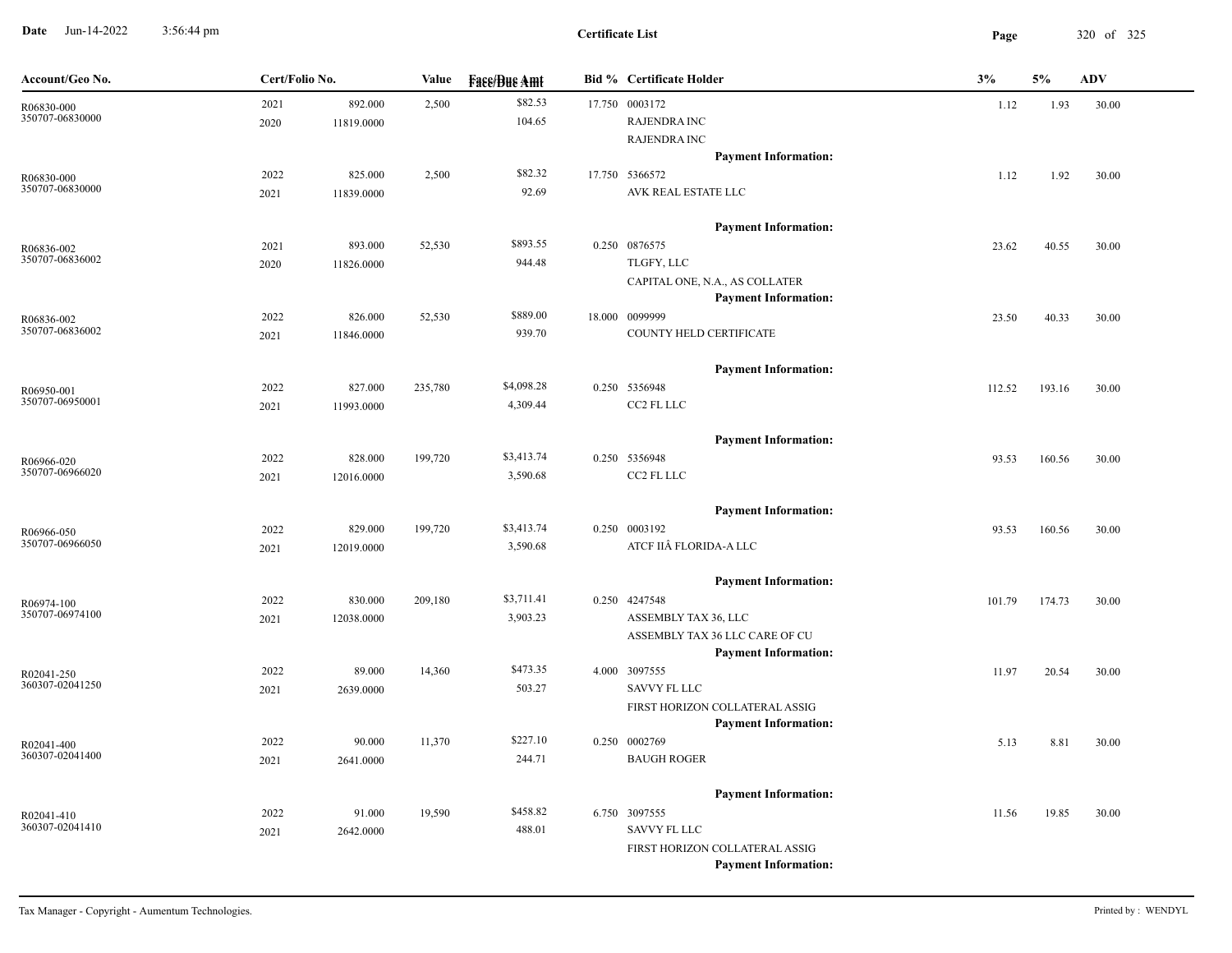**Date** Jun-14-2022 3:56:44 pm **Page** 321 of 325 3:56:44 pm

| Account/Geo No.               | Cert/Folio No. |                      | Value   | <b>Face/Bue Amt</b>    | <b>Bid % Certificate Holder</b>                                                                        |    | 3%     | 5%     | <b>ADV</b> |
|-------------------------------|----------------|----------------------|---------|------------------------|--------------------------------------------------------------------------------------------------------|----|--------|--------|------------|
| R02041-650<br>360307-02041650 | 2021<br>2020   | 104.000<br>2652.0000 | 59,030  | \$961.60<br>1,015.93   | 0.250 4247548<br>ASSEMBLY TAX 36, LLC<br>ASSEMBLY TAX 36 LLC CARE OF CU<br><b>Payment Information:</b> | AH | 25.51  | 43.79  | 30.00      |
| R02041-650<br>360307-02041650 | 2022<br>2021   | 92.000<br>2650.0000  | 60,850  | \$1,006.93<br>1,063.53 | 0.250 5356948<br>CC2 FL LLC                                                                            | AH | 26.77  | 45.95  | 30.00      |
| R02042-300<br>360307-02042300 | 2021<br>2020   | 105.000<br>2660.0000 | 25,040  | \$194.06<br>238.15     | <b>Payment Information:</b><br>18.000 0099999<br>COUNTY HELD CERTIFICATE                               | AH | 4.22   | 7.24   | 30.00      |
| R02042-300                    | 2022           | 93.000               | 25,390  | \$199.69               | <b>Payment Information:</b><br>18.000 0099999                                                          | AH | 4.37   | 7.51   | 30.00      |
| 360307-02042300               | 2021           | 2658.0000            |         | 215.92                 | COUNTY HELD CERTIFICATE<br><b>Payment Information:</b>                                                 |    |        |        |            |
| R02043-400<br>360307-02043400 | 2022<br>2021   | 94.000<br>2666.0000  | 102,560 | \$1,205.28<br>1,271.79 | 0.250 5356948<br>CC2 FL LLC                                                                            | AH | 32.27  | 55.39  | 30.00      |
| R02049-025<br>360307-02049025 | 2020<br>2019   | 173.000<br>2690.0000 | 3,110   | \$106.53<br>144.74     | <b>Payment Information:</b><br>18.000 1704278<br><b>HOLDEN SCOTT</b>                                   |    | 1.42   | 2.44   | 30.00      |
| R02049-025<br>360307-02049025 | 2021<br>2020   | 107.000<br>2682.0000 | 3,110   | \$92.41<br>116.43      | <b>Payment Information:</b><br>17.750 2749413<br>APPLEWHITE ACQUISITIONS, LLC                          |    | 1.40   | 2.40   | 30.00      |
| R02049-025<br>360307-02049025 | 2022<br>2021   | 95.000<br>2680.0000  | 3,110   | \$92.14<br>103.00      | <b>Payment Information:</b><br>15.500 4247530<br><b>BRANDY HORKEY</b>                                  |    | 1.39   | 2.39   | 30.00      |
| R01142-550<br>360404-01142550 | 2022<br>2021   | 12.000<br>383.0000   | 5,310   | \$127.61<br>140.24     | <b>Payment Information:</b><br>6.750 3097555<br>SAVVY FL LLC                                           |    | 2.37   | 4.08   | 30.00      |
| R05749-000<br>360407-05749000 | 2022           | 649.000              | 907,000 | \$19,887.40            | FIRST HORIZON COLLATERAL ASSIG<br><b>Payment Information:</b><br>0.250 5356948                         |    | 550.50 | 945.02 | 30.00      |
|                               | 2021           | 7975.0000            |         | 20,888.02<br>\$974.83  | CC2 FL LLC<br><b>Payment Information:</b><br>0.250 4247548                                             |    |        |        |            |
| R05786-660<br>360407-05786660 | 2022<br>2021   | 653.000<br>8049.0000 | 85,120  | 1,029.82               | ASSEMBLY TAX 36, LLC<br>ASSEMBLY TAX 36 LLC CARE OF CU<br><b>Payment Information:</b>                  | AH | 25.88  | 44.42  | 30.00      |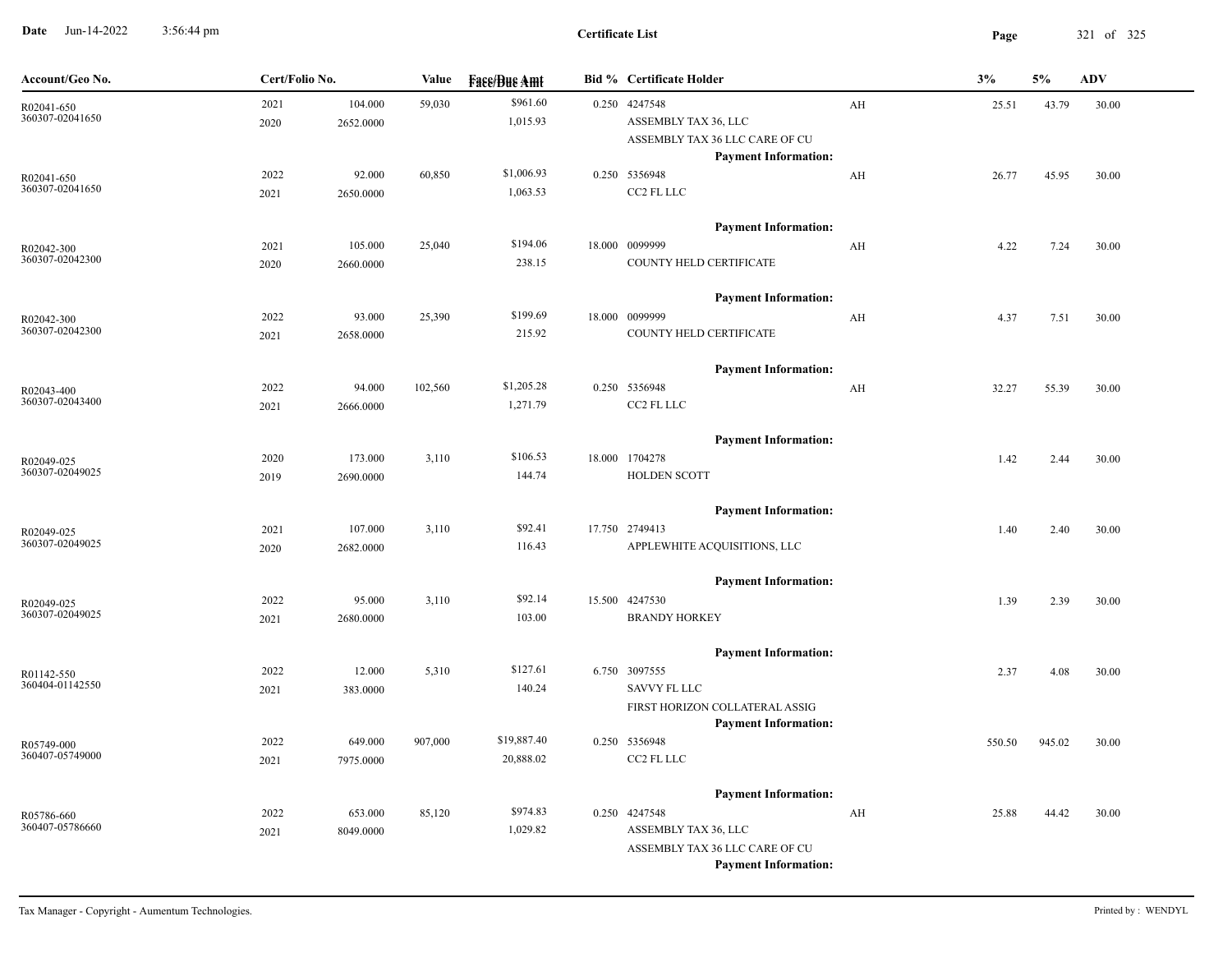**Date** Jun-14-2022 3:56:44 pm **Page** 322 of 325 3:56:44 pm

| Account/Geo No.               | Cert/Folio No. |           | Value   | <b>Fase/Bue Amt</b> | <b>Bid % Certificate Holder</b>                               |    | 3%    | 5%    | <b>ADV</b> |
|-------------------------------|----------------|-----------|---------|---------------------|---------------------------------------------------------------|----|-------|-------|------------|
| R05787-080                    | 2017           | 736.000   | 128,760 | \$1,959.40          | 14.750 1704269                                                | AH | 53.27 | 91.45 | 27.00      |
| 360407-05787080               | 2016           | 8001.0000 |         | 3,434.79            | <b>BUFFALO BILL LLC</b>                                       |    |       |       |            |
|                               |                |           |         |                     | <b>Payment Information:</b>                                   |    |       |       |            |
| R05787-080<br>360407-05787080 | 2018           | 731.000   | 127,440 | \$1,932.68          | 17.750 1704269                                                | AH | 52.53 | 90.18 | 27.00      |
|                               | 2017           | 8041.0000 |         | 3,339.72            | <b>BUFFALO BILL LLC</b>                                       |    |       |       |            |
|                               |                |           |         |                     | <b>Payment Information:</b>                                   |    |       |       |            |
| R05787-080                    | 2019           | 861.000   | 126,130 | \$1,885.46          | 11.750 1704269                                                | AH | 51.22 | 87.93 | 27.00      |
| 360407-05787080               | 2018           | 8063.0000 |         | 2,574.80            | <b>BUFFALO BILL LLC</b>                                       |    |       |       |            |
|                               |                |           |         |                     | <b>Payment Information:</b>                                   |    |       |       |            |
| R05787-080                    | 2020           | 784.000   | 127,380 | \$1,923.90          | 18.000 3947714                                                | AH | 52.20 | 89.61 | 30.00      |
| 360407-05787080               | 2019           | 8087.0000 |         | 2,651.61            | FAVAN FARMS, LLC                                              |    |       |       |            |
|                               |                |           |         |                     | <b>Payment Information:</b>                                   |    |       |       |            |
| R05787-080                    | 2021           | 684.000   | 125,430 | \$1,864.61          | 11.750 0003035                                                | AH | 50.56 | 86.79 | 30.00      |
| 360407-05787080               | 2020           | 8084.0000 |         | 2,108.21            | DANDABANY SANKAR                                              |    |       |       |            |
|                               |                |           |         |                     | <b>Payment Information:</b>                                   |    |       |       |            |
| R05787-080                    | 2022           | 654.000   | 127,180 | \$1,884.17          | 18.000 5366574                                                | AH | 51.10 | 87.72 | 30.00      |
| 360407-05787080               | 2021           | 8093.0000 |         | 1,984.63            | PALLUM 401K PLAN                                              |    |       |       |            |
|                               |                |           |         |                     | <b>Payment Information:</b>                                   |    |       |       |            |
| R05798-100                    | 2020           | 787.000   | 73,780  | \$762.24            | 0.250 0876575                                                 | AH | 19.98 | 34.30 | 30.00      |
| 360407-05798100               | 2019           | 8145.0000 |         | 806.60              | TLGFY, LLC                                                    |    |       |       |            |
|                               |                |           |         |                     | CAPITAL ONE, N.A., AS COLLATER<br><b>Payment Information:</b> |    |       |       |            |
|                               | 2021           | 686.000   | 72,310  | \$743.05            | 0.250 4247548                                                 | AH | 19.45 | 33.38 | 30.00      |
| R05798-100<br>360407-05798100 | 2020           | 8142.0000 |         | 786.45              | ASSEMBLY TAX 36, LLC                                          |    |       |       |            |
|                               |                |           |         |                     | ASSEMBLY TAX 36 LLC CARE OF CU                                |    |       |       |            |
|                               |                |           |         |                     | <b>Payment Information:</b>                                   |    |       |       |            |
| R05798-100                    | 2022           | 655.000   | 73,320  | \$742.35            | 0.250 4247548                                                 | AH | 19.43 | 33.35 | 30.00      |
| 360407-05798100               | 2021           | 8151.0000 |         | 785.72              | ASSEMBLY TAX 36, LLC                                          |    |       |       |            |
|                               |                |           |         |                     | ASSEMBLY TAX 36 LLC CARE OF CU                                |    |       |       |            |
|                               |                |           |         |                     | <b>Payment Information:</b>                                   |    |       |       |            |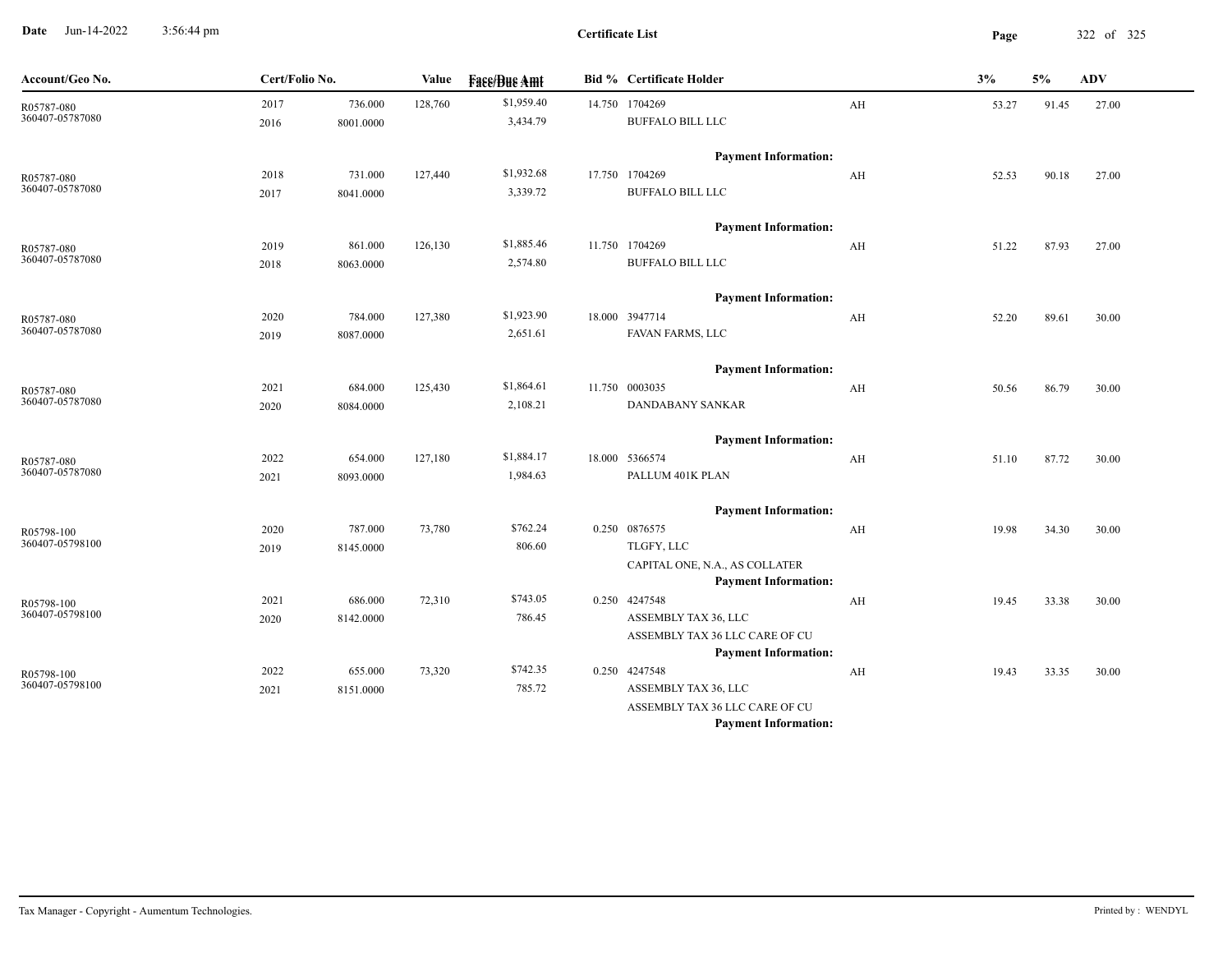**Date** Jun-14-2022 3:56:44 pm **Page** 323 of 325 3:56:44 pm

**Certificate List**

| Account/Geo No.               | Cert/Folio No. |           | Value  | <b>Face/Bue Amt</b> | <b>Bid % Certificate Holder</b>                               | 3%          | 5%    | <b>ADV</b> |
|-------------------------------|----------------|-----------|--------|---------------------|---------------------------------------------------------------|-------------|-------|------------|
| R05799-550                    | 2016           | 735.000   | 1,000  | \$61.28             | 18.000 2361903                                                | 0.62        | 1.06  | 27.00      |
| 360407-05799550               | 2015           | 8039.0000 |        | 134.63              | BLACK BELT ENERGY, LLC                                        |             |       |            |
|                               |                |           |        |                     | <b>Payment Information:</b>                                   |             |       |            |
| R05799-550                    | 2017           | 738.000   | 1,000  | \$61.10             | 18.000 3763869                                                | 0.61        | 1.05  | 27.00      |
| 360407-05799550               | 2016           | 8074.0000 |        | 123.26              | STAMPHOUSE HOLDINGS, LLC                                      |             |       |            |
|                               |                |           |        |                     | <b>Payment Information:</b>                                   |             |       |            |
| R05799-550                    | 2018           | 735.000   | 1,000  | \$61.23             | 18.000 3947714                                                | 0.62        | 1.06  | 27.00      |
| 360407-05799550               | 2017           | 8115.0000 |        | 112.48              | FAVAN FARMS, LLC                                              |             |       |            |
|                               |                |           |        |                     | <b>Payment Information:</b>                                   |             |       |            |
| R05799-550                    | 2019           | 866.000   | 1,000  | \$61.03             | 18.000 0099999                                                | 0.61        | 1.05  | 27.00      |
| 360407-05799550               | 2018           | 8136.0000 |        | 101.15              | COUNTY HELD CERTIFICATE                                       |             |       |            |
|                               |                |           |        |                     | <b>Payment Information:</b>                                   |             |       |            |
| R05799-550                    | 2020           | 789.000   | 1,000  | \$64.23             | 18.000 0099999                                                | 0.62        | 1.06  | 30.00      |
| 360407-05799550               | 2019           | 8160.0000 |        | 94.57               | COUNTY HELD CERTIFICATE                                       |             |       |            |
|                               |                |           |        |                     | <b>Payment Information:</b>                                   |             |       |            |
| R05799-550                    | 2021           | 687.000   | 1,000  | \$64.09             | 18.000 5356931                                                | 0.61        | 1.05  | 30.00      |
| 360407-05799550               | 2020           | 8157.0000 |        | 82.84               | GATHERS NO MOSS, LLC                                          |             |       |            |
|                               |                |           |        |                     | <b>Payment Information:</b>                                   |             |       |            |
| R05799-550                    | 2022           | 656.000   | 1,000  | \$63.88             | 18.000 0099999                                                | 0.61        | 1.04  | 30.00      |
| 360407-05799550               | 2021           | 8166.0000 |        | 73.32               | COUNTY HELD CERTIFICATE                                       |             |       |            |
|                               |                |           |        |                     | <b>Payment Information:</b>                                   |             |       |            |
| R05808-000                    | 2022           | 657.000   | 21,870 | \$520.53            | 4.500 3097555                                                 | 13.27       | 22.79 | 30.00      |
| 360407-05808000               | 2021           | 8176.0000 |        | 552.81              | <b>SAVVY FL LLC</b>                                           |             |       |            |
|                               |                |           |        |                     | FIRST HORIZON COLLATERAL ASSIG                                |             |       |            |
|                               |                |           |        |                     | <b>Payment Information:</b>                                   |             |       |            |
| R05808-010<br>360407-05808010 | 2022           | 658.000   | 5,860  | \$170.23            | 17.000 4538291                                                | 3.56        | 6.11  | 30.00      |
|                               | 2021           | 8177.0000 |        | 184.99              | MATHON TAX CERT 2019 LLC                                      |             |       |            |
|                               |                |           |        |                     | MATHON TAX CERT 2019 LLC & U.S<br><b>Payment Information:</b> |             |       |            |
|                               | 2021           | 691.000   | 69,100 | \$377.42            | 0.250 0876575                                                 | AH<br>9.30  | 15.97 | 30.00      |
| R05811-000<br>360407-05811000 | 2020           | 8170.0000 |        | 402.54              | TLGFY, LLC                                                    |             |       |            |
|                               |                |           |        |                     | CAPITAL ONE, N.A., AS COLLATER                                |             |       |            |
|                               |                |           |        |                     | <b>Payment Information:</b>                                   |             |       |            |
| R05811-000                    | 2022           | 659.000   | 70,060 | \$720.91            | 0.250 4247548                                                 | AH<br>18.83 | 32.33 | 30.00      |
| 360407-05811000               | 2021           | 8179.0000 |        | 763.21              | ASSEMBLY TAX 36, LLC                                          |             |       |            |
|                               |                |           |        |                     | ASSEMBLY TAX 36 LLC CARE OF CU                                |             |       |            |
|                               |                |           |        |                     | <b>Payment Information:</b>                                   |             |       |            |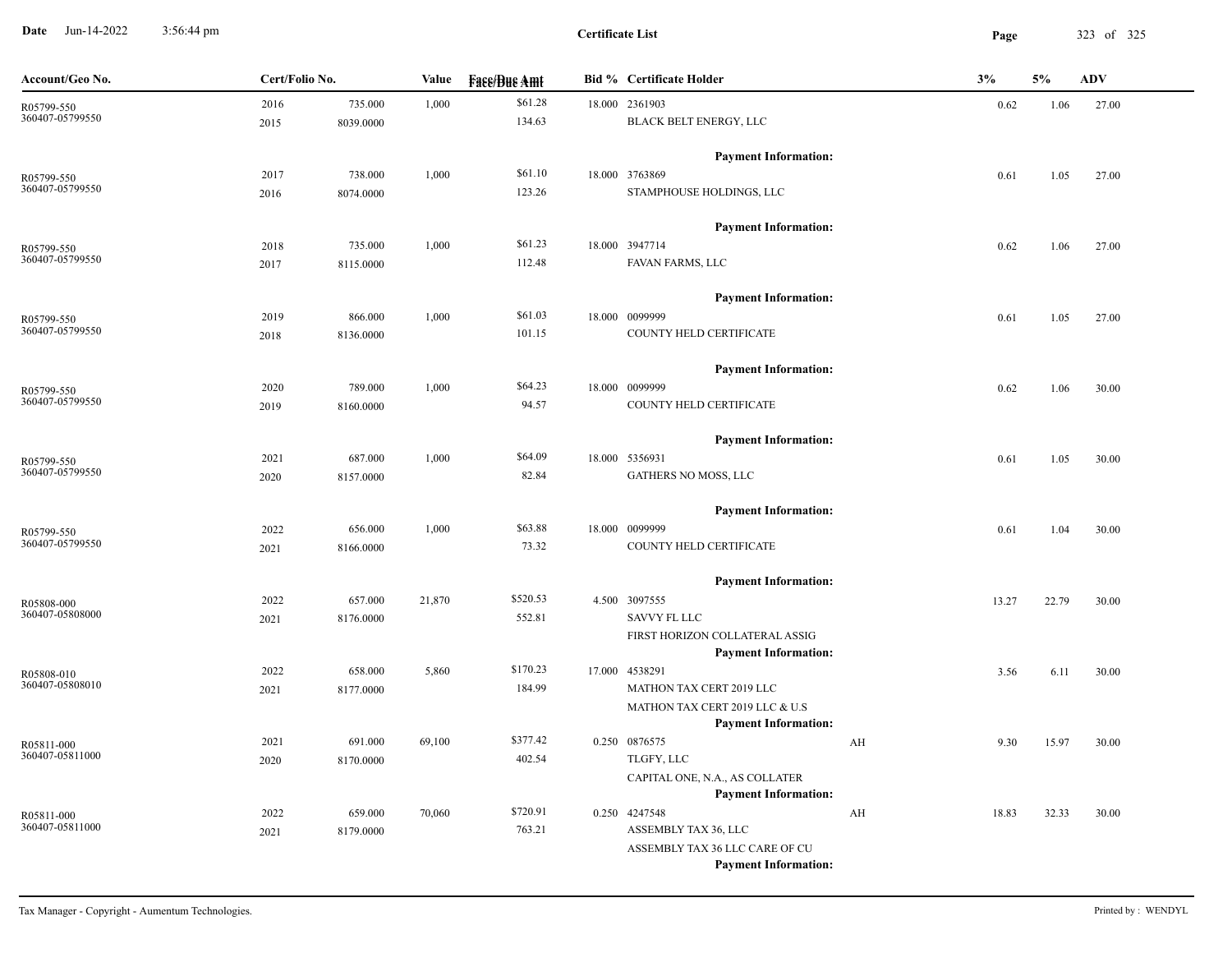**Date** Jun-14-2022 3:56:44 pm **Page** 324 of 325 3:56:44 pm

| Account/Geo No.               |              | Cert/Folio No.       |        | <b>Fase/Bue Amt</b>  | <b>Bid % Certificate Holder</b>                                                                                                               |                                                                                                                            | 3%    | 5%    | <b>ADV</b> |
|-------------------------------|--------------|----------------------|--------|----------------------|-----------------------------------------------------------------------------------------------------------------------------------------------|----------------------------------------------------------------------------------------------------------------------------|-------|-------|------------|
| R05817-000<br>360407-05817000 | 2022<br>2021 | 660.000<br>8185.0000 | 34,390 | \$881.71<br>932.05   | 0.250 4247548<br>ASSEMBLY TAX 36, LLC<br>ASSEMBLY TAX 36 LLC CARE OF CU<br><b>Payment Information:</b>                                        |                                                                                                                            | 23.29 | 39.99 | 30.00      |
| R05825-000<br>360407-05825000 | 2021<br>2020 | 692.000<br>8182.0000 | 31,860 | \$193.65<br>237.66   | 18.000 0099999<br>COUNTY HELD CERTIFICATE                                                                                                     | AH                                                                                                                         | 4.21  | 7.22  | 30.00      |
| R05825-000<br>360407-05825000 | 2022<br>2021 | 661.000<br>8191.0000 | 32,300 | \$201.74<br>218.08   | <b>Payment Information:</b><br>18.000 0099999<br>COUNTY HELD CERTIFICATE                                                                      | AH                                                                                                                         | 4.43  | 7.61  | 30.00      |
| R05858-000<br>360407-05858000 | 2020<br>2019 | 796.000<br>8217.0000 | 39,930 | \$929.60<br>3,638.76 | <b>Payment Information:</b><br>0.250 4358566<br>CITRUS CAPITAL HOLDINGS, LLC<br>CITRUS CAPITAL HOLDINGS FBO SE<br><b>Payment Information:</b> | *** APPLICATION INFO ***<br>APPL TYPE: APPLIED<br>DATE APPLIED: 04.25.2022<br>RECEIPT: 2109884.0059<br>AMOUNT:<br>\$185.00 | 24.62 | 42.27 | 30.00      |
| R05860-000<br>360407-05860000 | 2022<br>2021 | 662.000<br>8225.0000 | 37,180 | \$943.41<br>996.83   | 0.250 5356948<br>CC2 FL LLC                                                                                                                   | APPLICANT: 4358566                                                                                                         | 25.00 | 42.92 | 30.00      |
| R01682-100<br>360506-01682100 | 2016<br>2015 | 79.000<br>1698.0000  | 480    | \$47.30<br>105.34    | <b>Payment Information:</b><br>18.000 0099999<br>COUNTY HELD CERTIFICATE                                                                      |                                                                                                                            | 0.23  | 0.40  | 27.00      |
| R01682-100<br>360506-01682100 | 2017<br>2016 | 76.000<br>1718.0000  | 480    | \$47.24<br>96.71     | <b>Payment Information:</b><br>18.000 0099999<br>COUNTY HELD CERTIFICATE                                                                      |                                                                                                                            | 0.23  | 0.39  | 27.00      |
| R01682-100<br>360506-01682100 | 2018<br>2017 | 86.000<br>1725.0000  | 480    | \$47.10<br>87.97     | <b>Payment Information:</b><br>18.000 0099999<br>COUNTY HELD CERTIFICATE                                                                      |                                                                                                                            | 0.22  | 0.39  | 27.00      |
| R01682-100<br>360506-01682100 | 2019<br>2018 | 114.000<br>1740.0000 | 480    | \$47.03<br>79.38     | <b>Payment Information:</b><br>18.000 0099999<br>COUNTY HELD CERTIFICATE                                                                      |                                                                                                                            | 0.22  | 0.38  | 27.00      |
| R01682-100<br>360506-01682100 | 2020<br>2019 | 91.000<br>1745.0000  | 480    | \$49.92<br>74.89     | <b>Payment Information:</b><br>18.000 0099999<br>COUNTY HELD CERTIFICATE                                                                      |                                                                                                                            | 0.22  | 0.38  | 30.00      |

**Payment Information:**